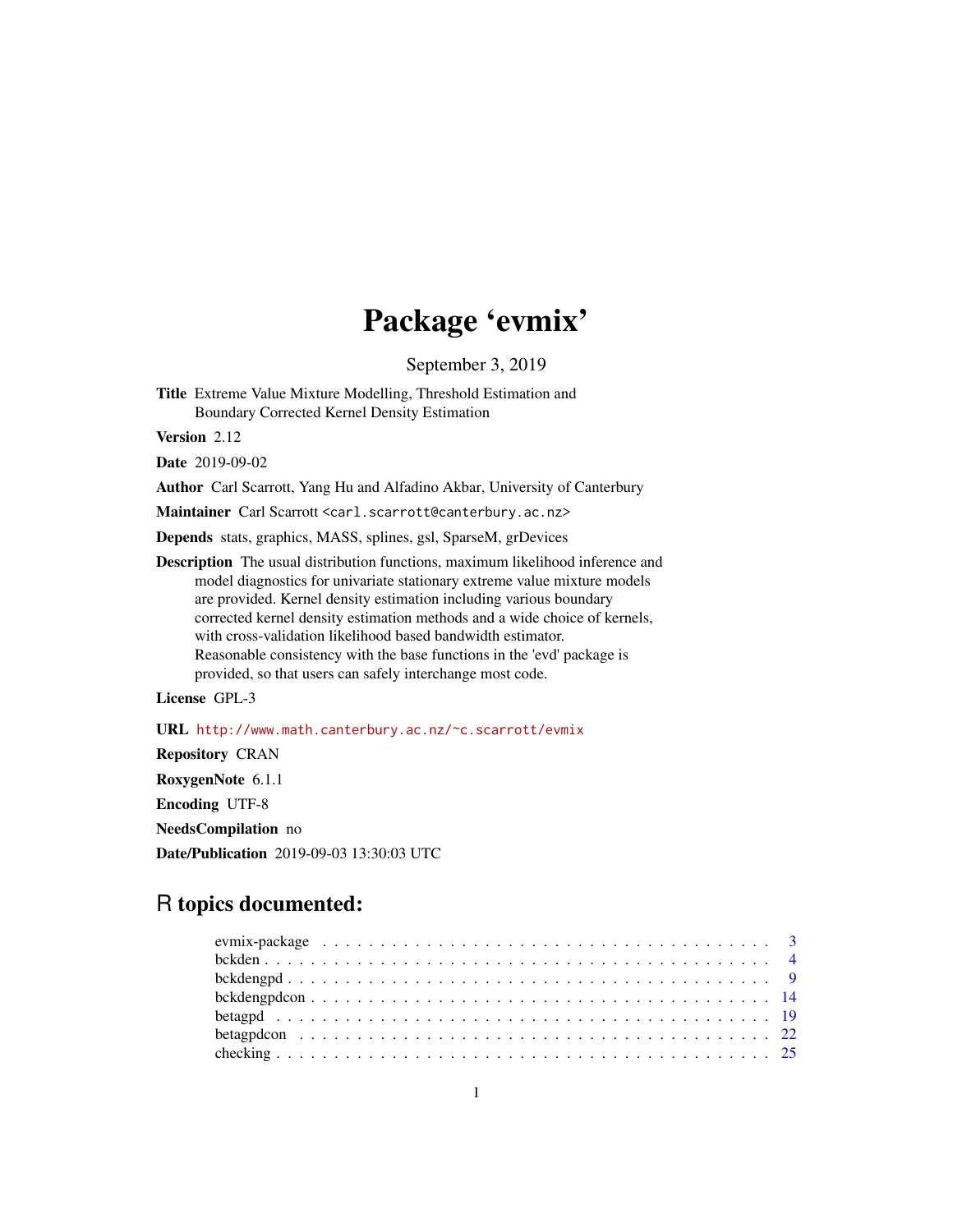|                                                                                                                        | 27   |
|------------------------------------------------------------------------------------------------------------------------|------|
|                                                                                                                        | 30   |
|                                                                                                                        | 33   |
|                                                                                                                        | 38   |
|                                                                                                                        | 43   |
|                                                                                                                        | 48   |
|                                                                                                                        | 52   |
| fdwm                                                                                                                   | 56   |
|                                                                                                                        | 59   |
|                                                                                                                        | 62   |
|                                                                                                                        | 66   |
|                                                                                                                        | 71   |
| fgng<br>a dia kaominina mpikambana amin'ny fivondronan-kaominin'i Communister ao amin'ny fivondronan-kaominin'i Commun | 76   |
|                                                                                                                        | 81   |
|                                                                                                                        | 85   |
|                                                                                                                        | 89   |
|                                                                                                                        | - 92 |
| fitmgng                                                                                                                |      |
|                                                                                                                        |      |
|                                                                                                                        |      |
| fkden                                                                                                                  |      |
|                                                                                                                        |      |
|                                                                                                                        |      |
|                                                                                                                        |      |
|                                                                                                                        |      |
|                                                                                                                        |      |
|                                                                                                                        |      |
|                                                                                                                        |      |
|                                                                                                                        |      |
|                                                                                                                        |      |
|                                                                                                                        |      |
|                                                                                                                        |      |
|                                                                                                                        |      |
|                                                                                                                        |      |
|                                                                                                                        |      |
|                                                                                                                        |      |
|                                                                                                                        |      |
|                                                                                                                        |      |
|                                                                                                                        |      |
| gng                                                                                                                    |      |
|                                                                                                                        |      |
| gpd                                                                                                                    |      |
|                                                                                                                        |      |
| hpd                                                                                                                    |      |
|                                                                                                                        |      |
| internal                                                                                                               |      |
|                                                                                                                        |      |
|                                                                                                                        |      |
|                                                                                                                        |      |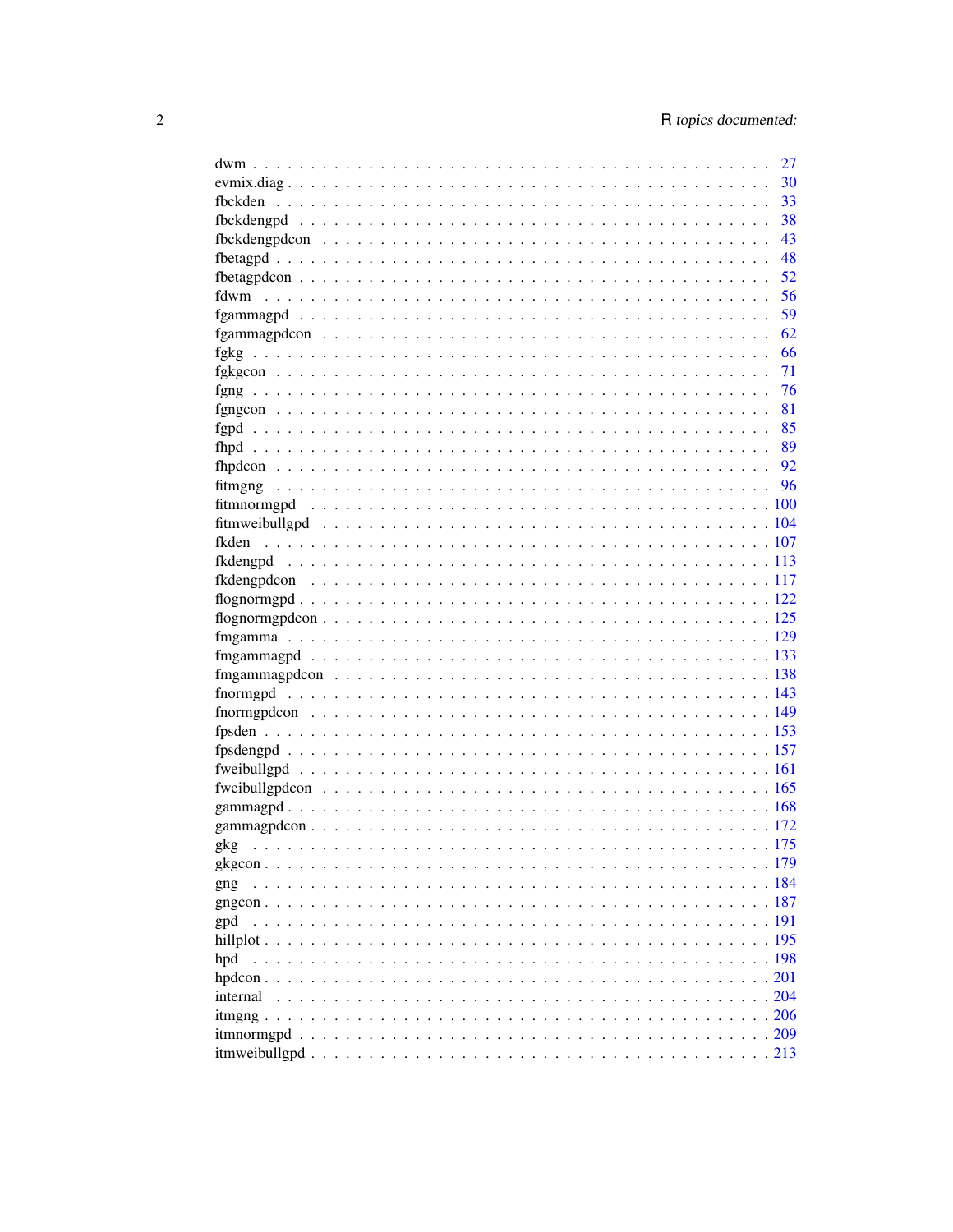## <span id="page-2-0"></span>evmix-package 3

| psden  |  |  |  |  |  |  |  |  |  |  |  |  |  |  |  |  |  |  |  |
|--------|--|--|--|--|--|--|--|--|--|--|--|--|--|--|--|--|--|--|--|
|        |  |  |  |  |  |  |  |  |  |  |  |  |  |  |  |  |  |  |  |
| tcplot |  |  |  |  |  |  |  |  |  |  |  |  |  |  |  |  |  |  |  |
|        |  |  |  |  |  |  |  |  |  |  |  |  |  |  |  |  |  |  |  |
|        |  |  |  |  |  |  |  |  |  |  |  |  |  |  |  |  |  |  |  |
|        |  |  |  |  |  |  |  |  |  |  |  |  |  |  |  |  |  |  |  |

#### **Index** [277](#page-276-0)

evmix-package *Extreme Value Mixture Modelling, Threshold Estimation and Boundary Corrected Kernel Density Estimation*

## <span id="page-2-1"></span>Description

Functions for Extreme Value Mixture Modelling, Threshold Estimation and Boundary Corrected Kernel Density Estimation

## Details

| Package:  | evmix      |
|-----------|------------|
| Type:     | Package    |
| Version:  | 2.12       |
| Date:     | 2019-09-02 |
| License:  | $GPL-3$    |
| LazyLoad: | yes        |

The usual distribution functions, maximum likelihood inference and model diagnostics for univariate stationary extreme value mixture models are provided.

Kernel density estimation including various boundary corrected kernel density estimation methods and a wide choice of kernels, with cross-validation likelihood based bandwidth estimators are included.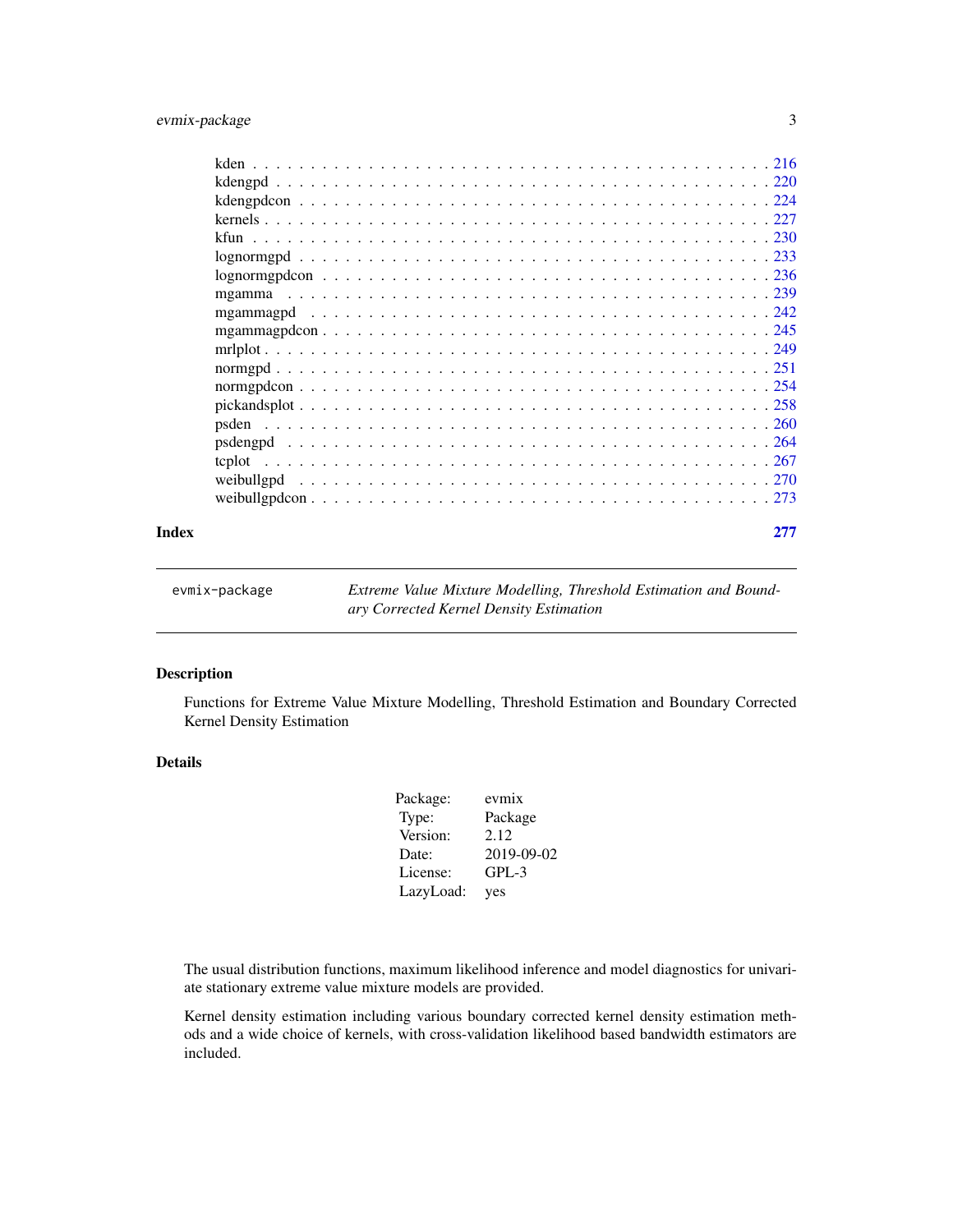<span id="page-3-0"></span>4 bckden book of the state of the state of the state of the state of the state of the state of the state of the

Reasonable consistency with the base functions in the evd package is provided, so that users can safely interchange most code.

#### Author(s)

Carl Scarrott, Yang Hu and Alfadino Akbar, University of Canterbury, New Zealand <carl.scarrott@canterbury.ac.nz>

#### References

<http://www.math.canterbury.ac.nz/~c.scarrott/evmix>

Scarrott, C.J. and MacDonald, A. (2012). A review of extreme value threshold estimation and uncertainty quantification. REVSTAT - Statistical Journal 10(1), 33-59. Available from [http:](http://www.ine.pt/revstat/pdf/rs120102.pdf) [//www.ine.pt/revstat/pdf/rs120102.pdf](http://www.ine.pt/revstat/pdf/rs120102.pdf)

Hu, Y. (2013). Extreme value mixture modelling: An R package and simulation study. MSc (Hons) thesis, University of Canterbury, New Zealand. [http://ir.canterbury.ac.nz/simple-search?](http://ir.canterbury.ac.nz/simple-search?query=extreme&submit=Go) [query=extreme&submit=Go](http://ir.canterbury.ac.nz/simple-search?query=extreme&submit=Go)

Hu Y. and Scarrott, C.J. (2018). evmix: An R Package for Extreme Value Mixture Modeling, Threshold Estimation and Boundary Corrected Kernel Density Estimation. Journal of Statistical Software 84(5), 1-27. doi: 10.18637/jss.v084.i05.

MacDonald, A. (2012). Extreme value mixture modelling with medical and industrial applications. PhD thesis, University of Canterbury, New Zealand. [http://ir.canterbury.ac.nz/bitstream/](http://ir.canterbury.ac.nz/bitstream/10092/6679/1/thesis_fulltext.pdf) [10092/6679/1/thesis\\_fulltext.pdf](http://ir.canterbury.ac.nz/bitstream/10092/6679/1/thesis_fulltext.pdf)

#### See Also

[evd](#page-0-0), [ismev](#page-0-0) and condmixt

<span id="page-3-2"></span>bckden *Boundary Corrected Kernel Density Estimation Using a Variety of Approaches*

#### <span id="page-3-1"></span>Description

Density, cumulative distribution function, quantile function and random number generation for boundary corrected kernel density estimators using a variety of approaches (and different kernels) with a constant bandwidth lambda.

#### Usage

```
dbckden(x, kerncentres, lambda = NULL, bw = NULL,\text{kernel} = "gaussian", \text{bcmethod} = "simple", \text{proper} = \text{TRUE},nn = "jf96", offset = NULL, xmax = NULL, log = FALSE)pbckden(q, kerncentres, lambda = NULL, bw = NULL,
  kernel = "gaussian", bcmethod = "simple", proper = TRUE,
  nn = "jf96", offset = NULL, xmax = NULL, lower.tail = TRUE)
```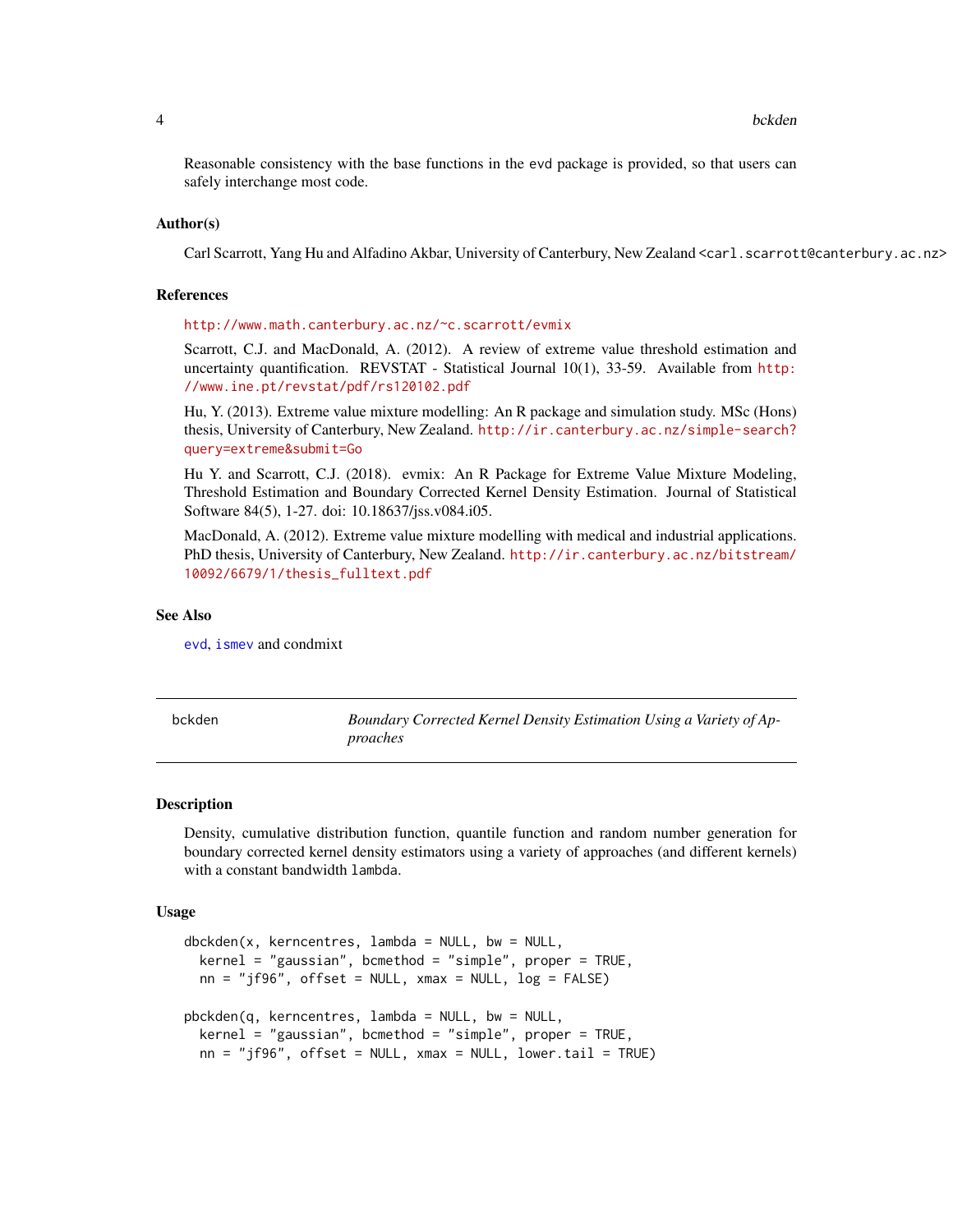```
qbckden(p, kerncentres, lambda = NULL, bw = NULL,
  \text{kernel} = \text{``gaussian''}, \text{bcmethod} = \text{``simple''}, \text{proper} = \text{TRUE},nn = "jf96", offset = NULL, xmax = NULL, lowertail = TRUE)
rbckden(n = 1, kerncentres, lambda = NULL, bw = NULL,
  kernel = "gaussian", bcmethod = "simple", proper = TRUE,
```
 $nn = "jf96", offset = NULL, xmax = NULL)$ 

## Arguments

| X           | quantiles                                                                     |
|-------------|-------------------------------------------------------------------------------|
| kerncentres | kernel centres (typically sample data vector or scalar)                       |
| lambda      | bandwidth for kernel (as half-width of kernel) or NULL                        |
| bw          | bandwidth for kernel (as standard deviations of kernel) or NULL               |
| kernel      | kernel name (default $=$ "gaussian")                                          |
| bcmethod    | boundary correction method                                                    |
| proper      | logical, whether density is renormalised to integrate to unity (where needed) |
| nn          | non-negativity correction method (simple boundary correction only)            |
| offset      | offset added to kernel centres (logtrans only) or NULL                        |
| $x$ ma $x$  | upper bound on support (copula and beta kernels only) or NULL                 |
| log         | logical, if TRUE then log density                                             |
| q           | quantiles                                                                     |
| lower.tail  | logical, if FALSE then upper tail probabilities                               |
| p           | cumulative probabilities                                                      |
| n           | sample size (positive integer)                                                |

#### Details

Boundary corrected kernel density estimation (BCKDE) with improved bias properties near the boundary compared to standard KDE available in [kden](#page-215-1) functions. The user chooses from a wide range of boundary correction methods designed to cope with a lower bound at zero and potentially also both upper and lower bounds.

Some boundary correction methods require a secondary correction for negative density estimates of which two methods are implemented. Further, some methods don't necessarily give a density which integrates to one, so an option is provided to renormalise to be proper.

It assumes there is a lower bound at zero, so prior transformation of data is required for a alternative lower bound (possibly including negation to allow for an upper bound).

The alternate bandwidth definitions are discussed in the [kernels](#page-226-1), with the lambda as the default. The bw specification is the same as used in the [density](#page-0-0) function.

Certain boundary correction methods use the standard kernels which are defined in the [kernels](#page-226-1) help documentation with the "gaussian" as the default choice.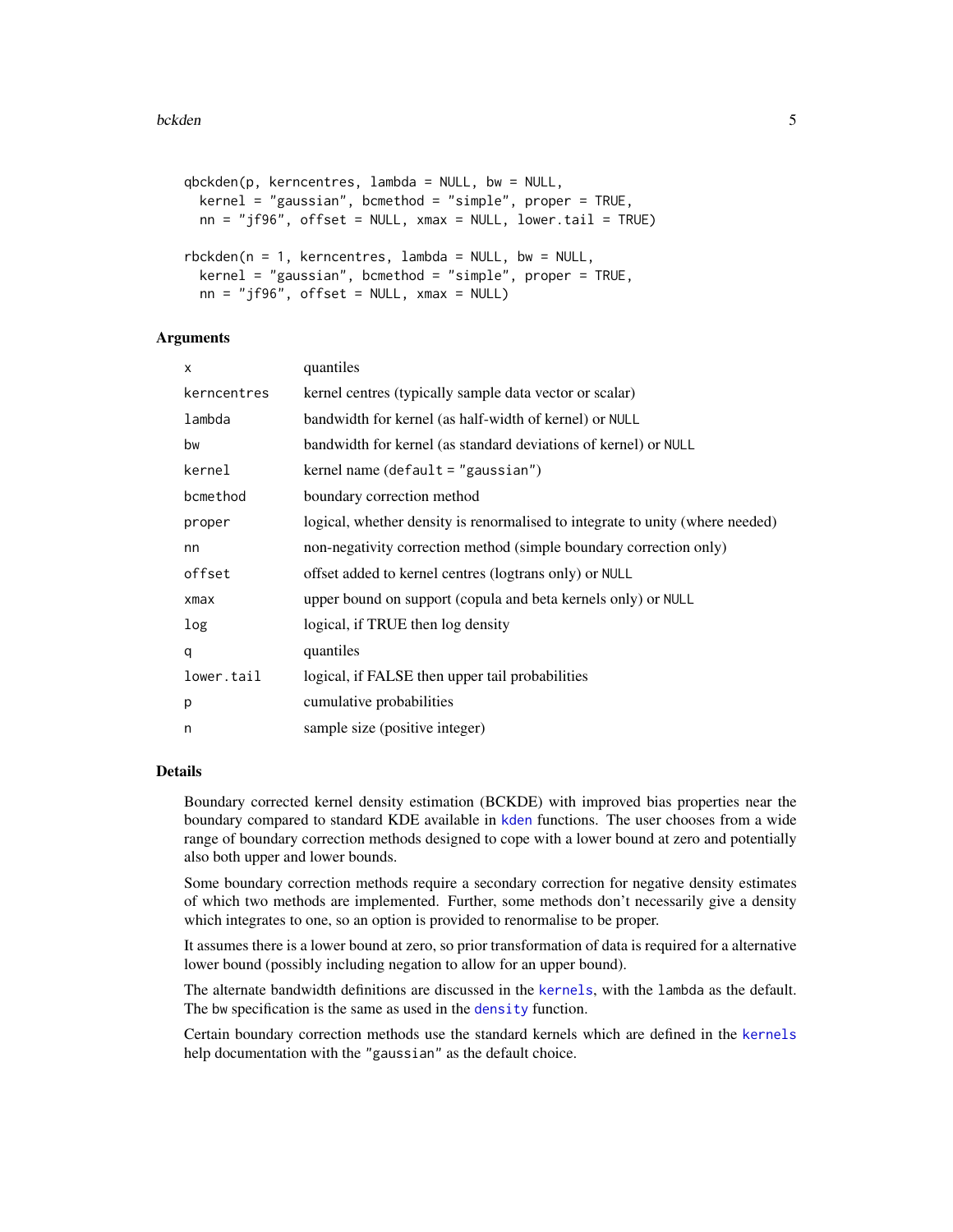The quantile function is rather complicated as there is no closed form solution, so is obtained by numerical approximation of the inverse cumulative distribution function  $P(X \leq q) = p$  to find q. The quantile function  $q$  bckden evaluates the KDE cumulative distribution function over the range from c(0,max(kerncentre) + lambda), or c(0,max(kerncentre) + 5\*lambda) for normal kernel. Outside of this range the quantiles are set to  $\theta$  for lower tail and Inf (or xmax where appropriate) for upper tail. A sequence of values of length fifty times the number of kernels (upto a maximum of 1000) is first calculated. Spline based interpolation using [splinefun](#page-0-0), with default monoH.FC method, is then used to approximate the quantile function. This is a similar approach to that taken by Matt Wand in the *gkde* in the [ks](#page-0-0) package.

Unlike the standard KDE, there is no general rule-of-thumb bandwidth for all these estimators, with only certain methods having a guideline in the literature, so none have been implemented. Hence, a bandwidth must always be specified and you should consider using [fbckden](#page-32-1) function for cross-validation MLE for bandwidth.

Random number generation is slow as inversion sampling using the (numerically evaluated) quantile function is implemented. Users may want to consider alternative approaches instead, like rejection sampling.

#### Value

[dbckden](#page-3-1) gives the density, [pbckden](#page-3-1) gives the cumulative distribution function, [qbckden](#page-3-1) gives the quantile function and [rbckden](#page-3-1) gives a random sample.

## Boundary Correction Methods

Renormalisation to a proper density is assumed by default proper=TRUE. This correction is needed for bcmethod="renorm", "simple", "beta1", "beta2", "gamma1" and "gamma2" which all require numerical integration. Renormalisation will not be carried out for other methods, even when proper=TRUE.

Non-negativity correction is only relevant for the bcmethod="simple" approach. The Jones and Foster (1996) method is applied nn="jf96" by default. This method can occassionally give an extra boundary bias for certain populations (e.g.  $Gamma(2, 1)$ ), see paper for details. Non-negative values can simply be zeroed (nn="zero"). Renormalisation should always be applied after nonnegativity correction. Non-negativity correction will not be carried out for other methods, even when requested by user.

The non-negative correction is applied before renormalisation, when both requested.

The boundary correction methods implemented are listed below. The first set can use any type of kernel (see [kernels](#page-226-1) help documentation):

bcmethod="simple" is the default and applies the simple boundary correction method in equation (3.4) of Jones (1993) and is equivalent to the kernel weighted local linear fitting at the boundary. Renormalisation and non-negativity correction may be required.

bcmethod="cutnorm" applies cut and normalisation method of Gasser and Muller (1979), where the kernels themselves are individually truncated at the boundary and renormalised to unity.

bcmethod="renorm" applies first order correction method discussed in Diggle (1985), where the kernel density estimate is locally renormalised near boundary. Renormalisation may be required.

bcmethod="reflect" applies reflection method of Boneva, Kendall and Stefanov (1971) which is equivalent to the dataset being supplemented by the same dataset negated. This method implicitly assumes f'(0)=0, so can cause extra artefacts at the boundary.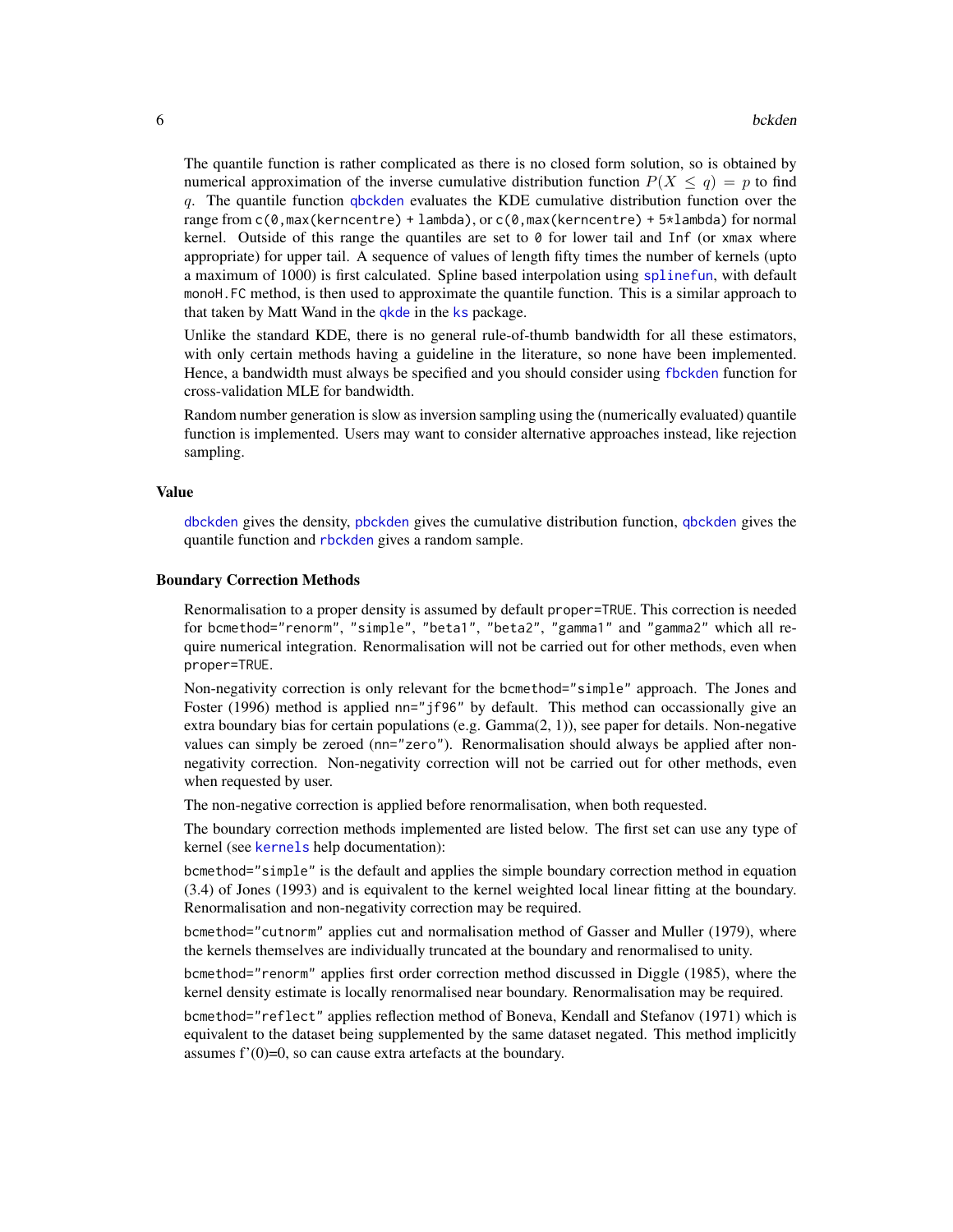#### bckden 2008 bekalende in de staat 1990 bekalende in de staat 1990 bekalende in de staat 1990 bekalende in de s

bcmethod="logtrans" applies KDE on the log-scale and then back-transforms (with explicit normalisation) following Marron and Ruppert (1992). This is the approach implemented in the [ks](#page-0-0) package. As the KDE is applied on the log scale, the effective bandwidth on the original scale is non-constant. The offset option is only used for this method and is commonly used to offset zero kernel centres in log transform to prevent log(0).

All the following boundary correction methods do not use kernels in their usual sense, so ignore the kernel input:

bcmethod="beta1" and "beta2" uses the beta and modified beta kernels of Chen (1999) respectively. The xmax rescales the beta kernels to be defined on the support [0, xmax] rather than unscaled [0, 1]. Renormalisation will be required.

bcmethod="gamma1" and "gamma2" uses the gamma and modified gamma kernels of Chen (2000) respectively. Renormalisation will be required.

bcmethod="copula" uses the bivariate normal copula based kernesl of Jones and Henderson (2007). As with the bcmethod="beta1" and "beta2" methods the xmax rescales the copula kernels to be defined on the support [0, xmax] rather than [0, 1]. In this case the bandwidth is defined as  $lambda = 1 - \rho^2$ , so the bandwidth is limited to  $(0, 1)$ .

## Warning

The "simple", "renorm", "beta1", "beta2", "gamma1" and "gamma2" boundary correction methods may require renormalisation using numerical integration which can be very slow. In particular, the numerical integration is extremely slow for the kernel="uniform", due to the adaptive quadrature in the [integrate](#page-0-0) function being particularly slow for functions with step-like behaviour.

#### Acknowledgments

Based on code by Anna MacDonald produced for MATLAB.

## **Note**

Unlike most of the other extreme value mixture model functions the [bckden](#page-3-2) functions have not been vectorised as this is not appropriate. The main inputs  $(x, p, o, q)$  must be either a scalar or a vector, which also define the output length.

The kernel centres kerncentres can either be a single datapoint or a vector of data. The kernel centres (kerncentres) and locations to evaluate density (x) and cumulative distribution function (q) would usually be different.

Default values are provided for all inputs, except for the fundamentals lambda, kerncentres, x, q and p. The default sample size for [rbckden](#page-3-1) is 1.

The xmax option is only relevant for the beta and copula methods, so a warning is produced if this is not NULL for in other methods. The offset option is only relevant for the "logtrans" method, so a warning is produced if this is not NULL for in other methods.

Missing (NA) and Not-a-Number (NaN) values in x, p and q are passed through as is and infinite values are set to NA. None of these are not permitted for the parameters.

Error checking of the inputs (e.g. invalid probabilities) is carried out and will either stop or give warning message as appropriate.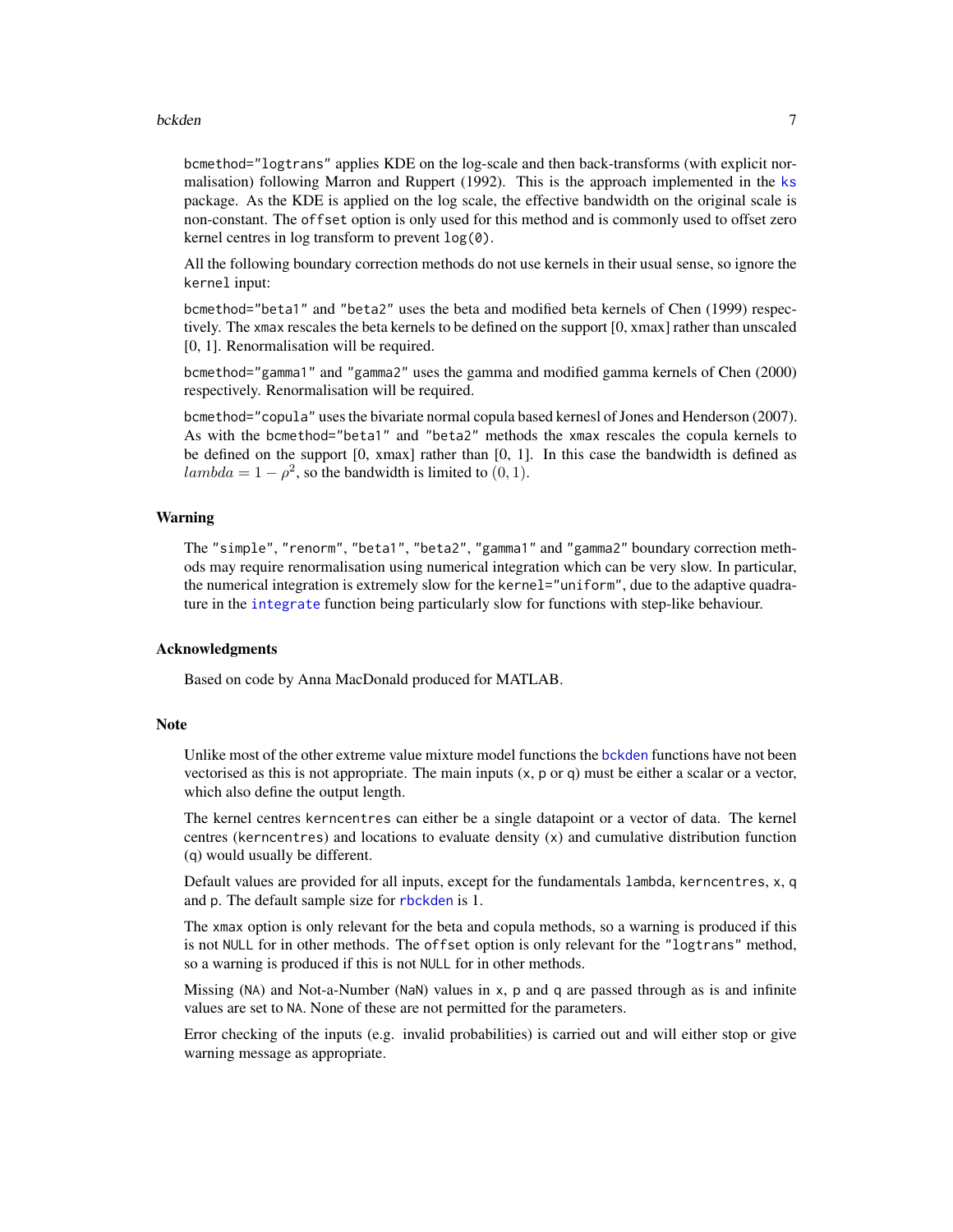### Author(s)

Yang Hu and Carl Scarrott <carl.scarrott@canterbury.ac.nz>.

#### References

[http://en.wikipedia.org/wiki/Kernel\\_density\\_estimation](http://en.wikipedia.org/wiki/Kernel_density_estimation)

[http://en.wikipedia.org/wiki/Cross-validation\\_\(statistics\)](http://en.wikipedia.org/wiki/Cross-validation_(statistics))

Scarrott, C.J. and MacDonald, A. (2012). A review of extreme value threshold estimation and uncertainty quantification. REVSTAT - Statistical Journal 10(1), 33-59. Available from [http:](http://www.ine.pt/revstat/pdf/rs120102.pdf) [//www.ine.pt/revstat/pdf/rs120102.pdf](http://www.ine.pt/revstat/pdf/rs120102.pdf)

Bowman, A.W. (1984). An alternative method of cross-validation for the smoothing of density estimates. Biometrika 71(2), 353-360.

Duin, R.P.W. (1976). On the choice of smoothing parameters for Parzen estimators of probability density functions. IEEE Transactions on Computers C25(11), 1175-1179.

MacDonald, A., Scarrott, C.J., Lee, D., Darlow, B., Reale, M. and Russell, G. (2011). A flexible extreme value mixture model. Computational Statistics and Data Analysis 55(6), 2137-2157.

Chen, S.X. (1999). Beta kernel estimators for density functions. Computational Statistics and Data Analysis 31, 1310-45.

Gasser, T. and Muller, H. (1979). Kernel estimation of regression functions. In "Lecture Notes in Mathematics 757, edited by Gasser and Rosenblatt, Springer.

Chen, S.X. (2000). Probability density function estimation using gamma kernels. Annals of the Institute of Statisical Mathematics 52(3), 471-480.

Boneva, L.I., Kendall, D.G. and Stefanov, I. (1971). Spline transformations: Three new diagnostic aids for the statistical data analyst (with discussion). Journal of the Royal Statistical Society B, 33, 1-70.

Diggle, P.J. (1985). A kernel method for smoothing point process data. Applied Statistics 34, 138-147.

Marron, J.S. and Ruppert, D. (1994) Transformations to reduce boundary bias in kernel density estimation, Journal of the Royal Statistical Society. Series B 56(4), 653-671.

Jones, M.C. and Henderson, D.A. (2007). Kernel-type density estimation on the unit interval. Biometrika 94(4), 977-984.

#### See Also

[kernels](#page-226-1), [kfun](#page-229-1), [density](#page-0-0), [bw.nrd0](#page-0-0) and [dkde](#page-0-0) in [ks](#page-0-0) package.

Other kden: [fbckden](#page-32-1), [fgkgcon](#page-70-1), [fgkg](#page-65-1), [fkdengpdcon](#page-116-1), [fkdengpd](#page-112-1), [fkden](#page-106-1), [kdengpdcon](#page-223-1), [kdengpd](#page-219-1), [kden](#page-215-1)

Other bckden: [bckdengpdcon](#page-13-1), [bckdengpd](#page-8-1), [fbckdengpdcon](#page-42-1), [fbckdengpd](#page-37-1), [fbckden](#page-32-1), [fkden](#page-106-1), [kden](#page-215-1)

Other bckdengpd: [bckdengpdcon](#page-13-1), [bckdengpd](#page-8-1), [fbckdengpdcon](#page-42-1), [fbckdengpd](#page-37-1), [fbckden](#page-32-1), [fkdengpd](#page-112-1), [gkg](#page-174-1), [kdengpd](#page-219-1), [kden](#page-215-1)

Other bckdengpdcon: [bckdengpdcon](#page-13-1), [bckdengpd](#page-8-1), [fbckdengpdcon](#page-42-1), [fbckdengpd](#page-37-1), [fbckden](#page-32-1), [fkdengpdcon](#page-116-1), [gkgcon](#page-178-1), [kdengpdcon](#page-223-1)

Other fbckden: [fbckden](#page-32-1)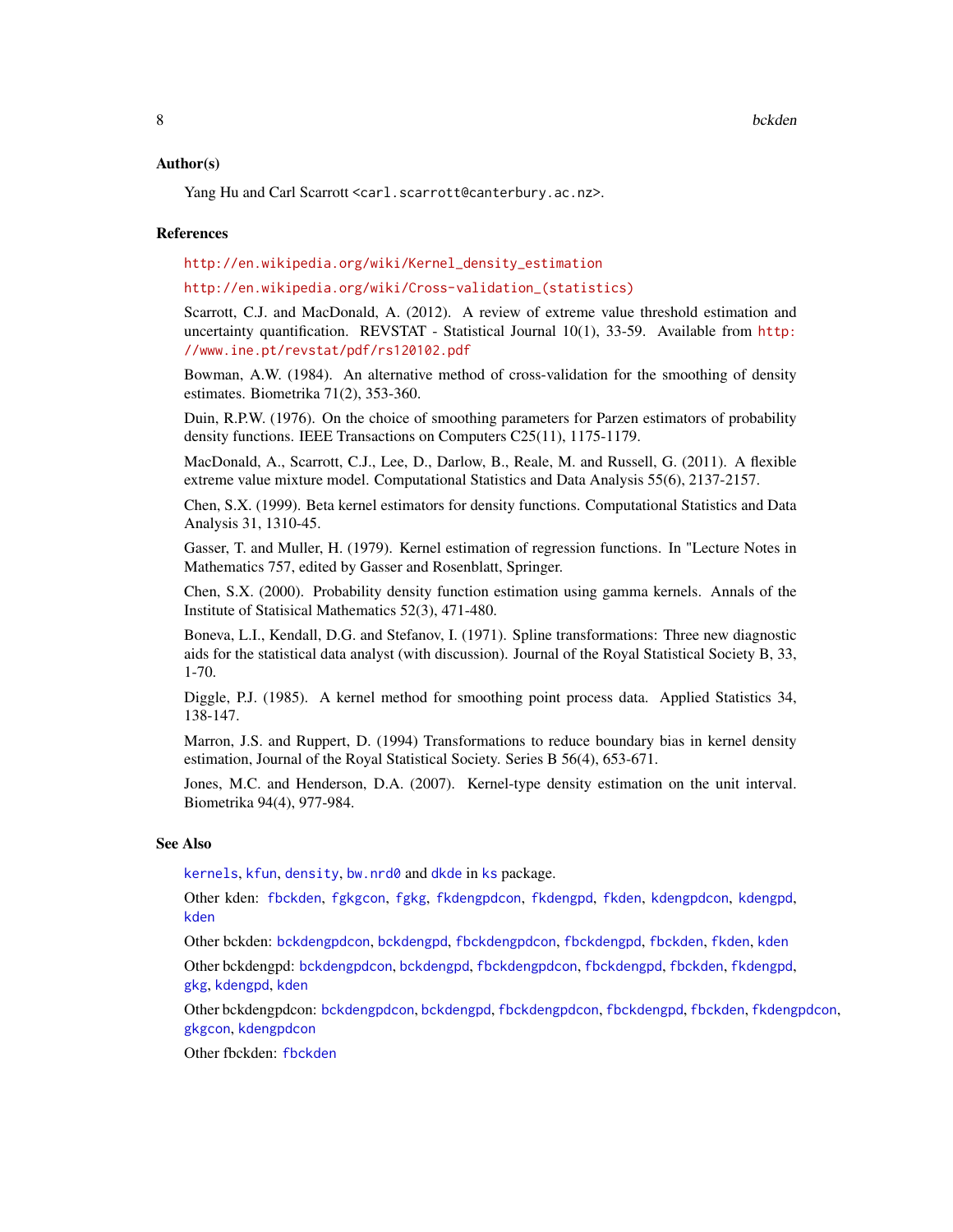#### <span id="page-8-0"></span>bckdengpd 9

#### Examples

```
## Not run:
set.seed(1)
par(mfrow = c(1, 1))n=100
x = \text{rgamma}(n, \text{shape} = 1, \text{scale} = 2)xx = seq(-0.5, 12, 0.01)plot(xx, dgamma(xx, shape = 1, scale = 2), type = "1")rug(x)
lines(xx, dbckden(xx, x, lambda = 1), lwd = 2, col = "red")
lines(density(x), lty = 2, lwd = 2, col = "green")legend("topright", c("True Density", "Simple boundary correction",
"KDE using density function", "Boundary Corrected Kernels"),
lty = c(1, 1, 2, 1), lwd = c(1, 2, 2, 1), col = c("black", "red", "green", "blue"))n=100
x =rbeta(n, shape1 = 3, shape2 = 2)*5
xx = seq(-0.5, 5.5, 0.01)plot(xx, dbeta(xx/5, shape1 = 3, shape2 = 2)/5, type = "1", ylim = c(0, 0.8))
rug(x)
lines(xx, dbckden(xx, x, lambda = 0.1, bcmethod = "beta2", proper = TRUE, xmax = 5),
  lwd = 2, col = "red")lines(density(x), lty = 2, lwd = 2, col = "green")legend("topright", c("True Density", "Modified Beta KDE Using evmix",
  "KDE using density function"),
lty = c(1, 1, 2), lwd = c(1, 2, 2), col = c("black", "red", "green"))# Demonstrate renormalisation (usually small difference)
n=1000
x = \text{rgamma}(n, \text{shape} = 1, \text{scale} = 2)xx = seq(-0.5, 15, 0.01)plot(xx, dgamma(xx, shape = 1, scale = 2), type = "l")rug(x)lines(xx, dbckden(xx, x, lambda = 0.5, bcmethod = "simple", proper = TRUE),
  lwd = 2, col = "purple")lines(xx, dbckden(xx, x, lambda = 0.5, bcmethod = "simple", proper = FALSE),
 1wd = 2, col = "red", 1ty = 2)legend("topright", c("True Density", "Simple BC with renomalisation",
"Simple BC without renomalisation"),
lty = 1, lwd = c(1, 2, 2), col = c("black", "purple", "red"))## End(Not run)
```
<span id="page-8-2"></span>

<span id="page-8-1"></span>bckdengpd *Boundary Corrected Kernel Density Estimate and GPD Tail Extreme Value Mixture Model*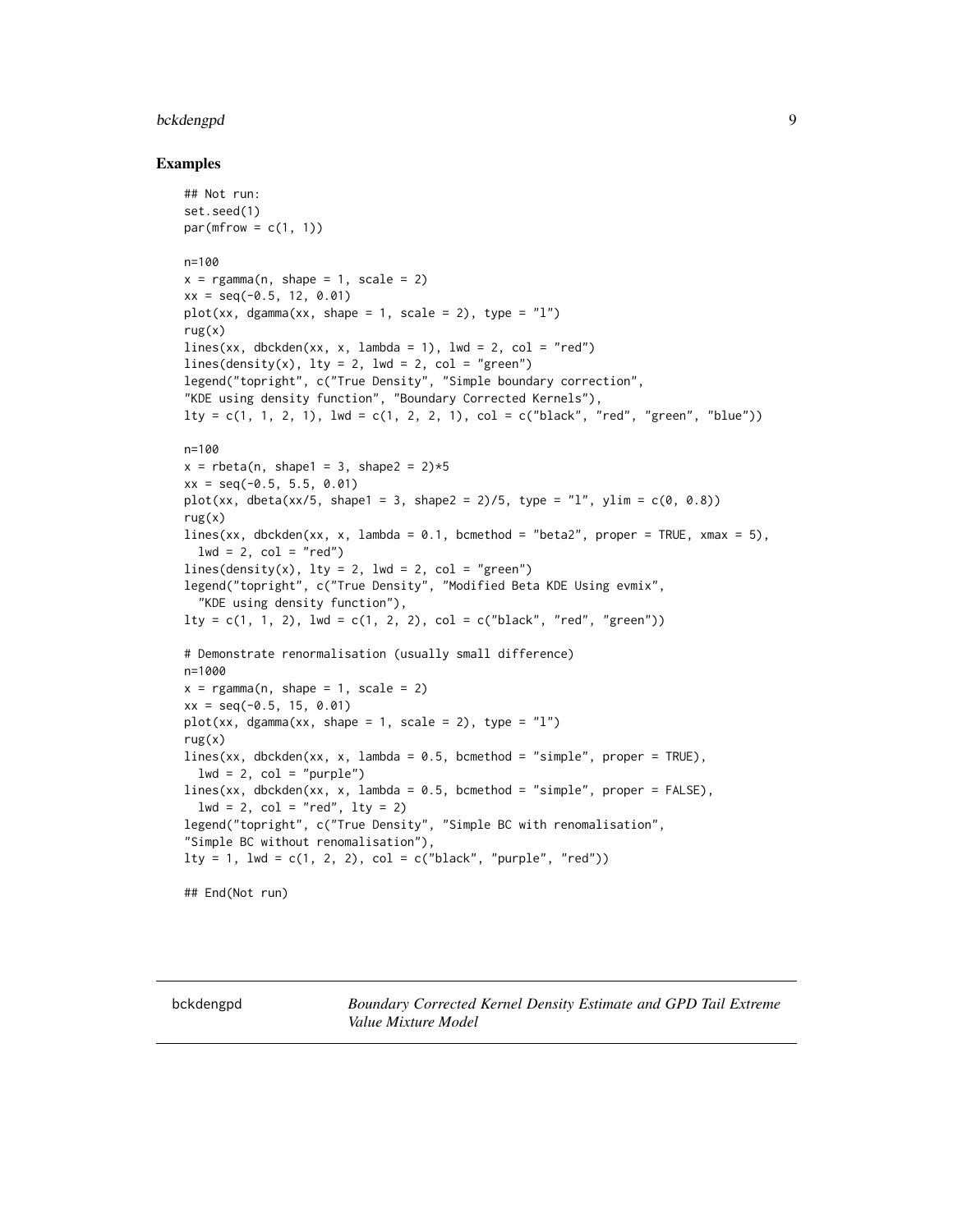#### Description

Density, cumulative distribution function, quantile function and random number generation for the extreme value mixture model with boundary corrected kernel density estimate for bulk distribution upto the threshold and conditional GPD above threshold. The parameters are the bandwidth lambda, threshold u GPD scale sigmau and shape xi and tail fraction phiu.

## Usage

```
dbckdengpd(x, kerncentres, lambda = NULL,u = as.vector(quantile(kerncentres, 0.9)), sigma = sqrt(6 *var(kencentres))/pi, xi = 0, phi = TRUE, bw = NULL,
  kernel = "gaussian", bcmethod = "simple", proper = TRUE,
  nn = "jf96", offset = NULL, xmax = NULL, log = FALSE)pbckdengpd(q, kerncentres, lambda = NULL,
  u = as.vector(quantile(kerncentres, 0.9)), sigma = sqrt(6 *var(kerncentres))/pi, xi = 0, phiu = TRUE, bw = NULL,
  \text{kernel} = "gaussian", \text{bcmethod} = "simple", \text{proper} = \text{TRUE},nn = "jf96", offset = NULL, xmax = NULL, lowertail = TRUE)
qbckdengpd(p, kerncentres, lambda = NULL,
  u = as.vector(quantile(kerncentres, 0.9)), sigma = sqrt(6 *var(kerncentres))/pi, xi = 0, phiu = TRUE, bw = NULL,
  kernel = "gaussian", bcmethod = "simple", proper = TRUE,
  nn = "jf96", offset = NULL, xmax = NULL, lower.tail = TRUE)rbckdengpd(n = 1, kerncentres, lambda = NULL,
  u = as.vector(quantile(kerncentres, 0.9)), sigma = sqrt(6 *var(kerncentres))/pi, xi = 0, phi = TRUE, bw = NULL,
  kernel = "gaussian", bcmethod = "simple", proper = TRUE,
```
 $nn = "jf96", offset = NULL, xmax = NULL)$ 

#### Arguments

| X           | quantiles                                                                     |
|-------------|-------------------------------------------------------------------------------|
| kerncentres | kernel centres (typically sample data vector or scalar)                       |
| lambda      | bandwidth for kernel (as half-width of kernel) or NULL                        |
| <b>u</b>    | threshold                                                                     |
| sigmau      | scale parameter (positive)                                                    |
| хi          | shape parameter                                                               |
| phiu        | probability of being above threshold $[0, 1]$ or TRUE                         |
| bw          | bandwidth for kernel (as standard deviations of kernel) or NULL               |
| kernel      | kernel name (default $=$ "gaussian")                                          |
| bcmethod    | boundary correction method                                                    |
| proper      | logical, whether density is renormalised to integrate to unity (where needed) |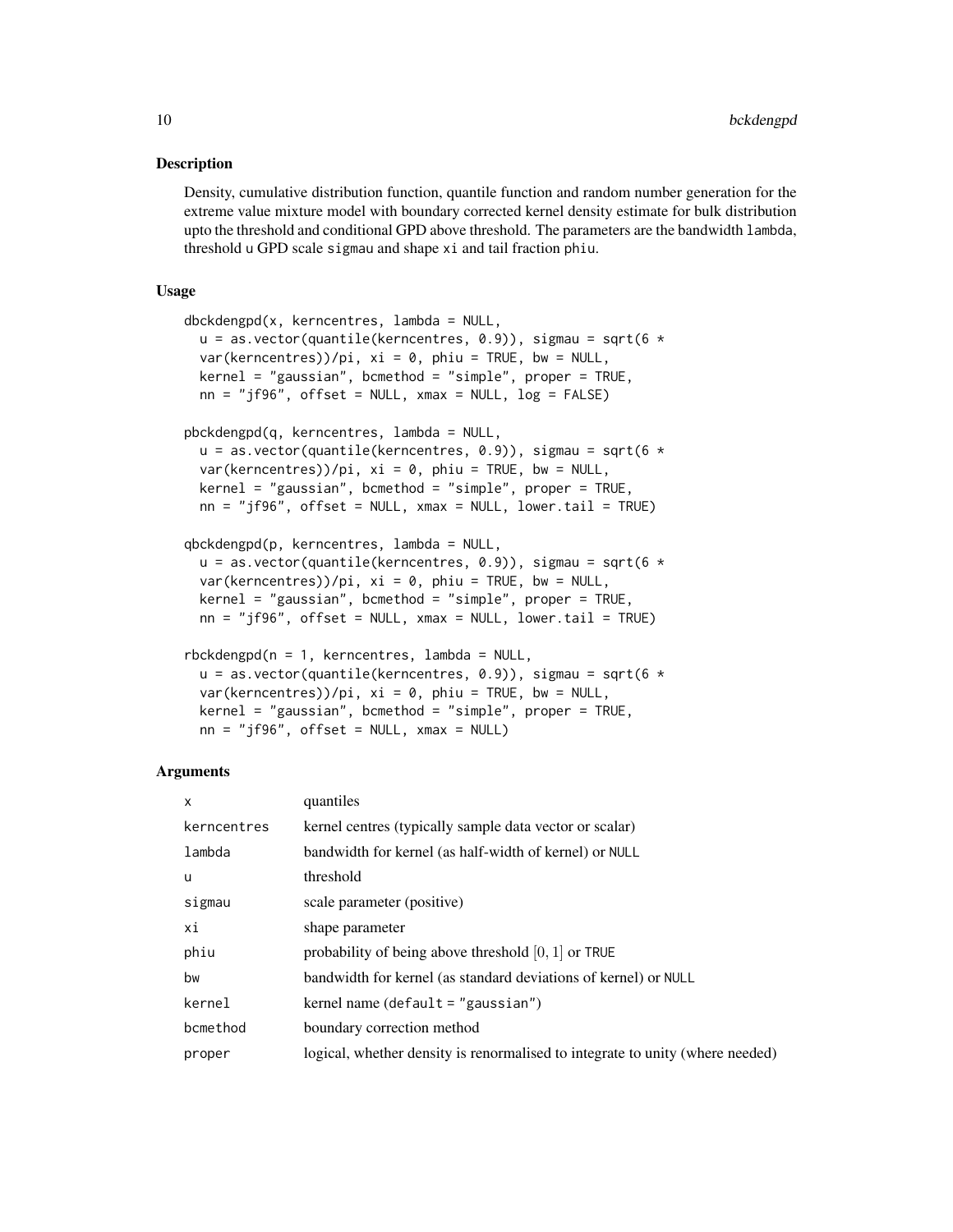#### bckdengpd 11

| nn         | non-negativity correction method (simple boundary correction only) |
|------------|--------------------------------------------------------------------|
| offset     | offset added to kernel centres (logtrans only) or NULL             |
| xmax       | upper bound on support (copula and beta kernels only) or NULL      |
| log        | logical, if TRUE then log density                                  |
| q          | quantiles                                                          |
| lower.tail | logical, if FALSE then upper tail probabilities                    |
| p          | cumulative probabilities                                           |
| n          | sample size (positive integer)                                     |

## Details

Extreme value mixture model combining boundary corrected kernel density (BCKDE) estimate for the bulk below the threshold and GPD for upper tail. The user chooses from a wide range of boundary correction methods designed to cope with a lower bound at zero and potentially also both upper and lower bounds.

Some boundary correction methods require a secondary correction for negative density estimates of which two methods are implemented. Further, some methods don't necessarily give a density which integrates to one, so an option is provided to renormalise to be proper.

It assumes there is a lower bound at zero, so prior transformation of data is required for a alternative lower bound (possibly including negation to allow for an upper bound).

The user can pre-specify phiu permitting a parameterised value for the tail fraction  $\phi_u$ . Alternatively, when phiu=TRUE the tail fraction is estimated as the tail fraction from the BCKDE bulk model.

The alternate bandwidth definitions are discussed in the [kernels](#page-226-1), with the lambda as the default. The bw specification is the same as used in the [density](#page-0-0) function.

The possible kernels are also defined in [kernels](#page-226-1) with the "gaussian" as the default choice.

The cumulative distribution function with tail fraction  $\phi_u$  defined by the upper tail fraction of the BCKDE (phiu=TRUE), upto the threshold  $x \le u$ , given by:

$$
F(x) = H(x)
$$

and above the threshold  $x > u$ :

$$
F(x) = H(u) + [1 - H(u)]G(x)
$$

where  $H(x)$  and  $G(X)$  are the BCKDE and conditional GPD cumulative distribution functions respectively.

The cumulative distribution function for pre-specified  $\phi_u$ , upto the threshold  $x \leq u$ , is given by:

$$
F(x) = (1 - \phi_u)H(x)/H(u)
$$

and above the threshold  $x > u$ :

$$
F(x) = \phi_u + [1 - \phi_u]G(x)
$$

Notice that these definitions are equivalent when  $\phi_u = 1 - H(u)$ .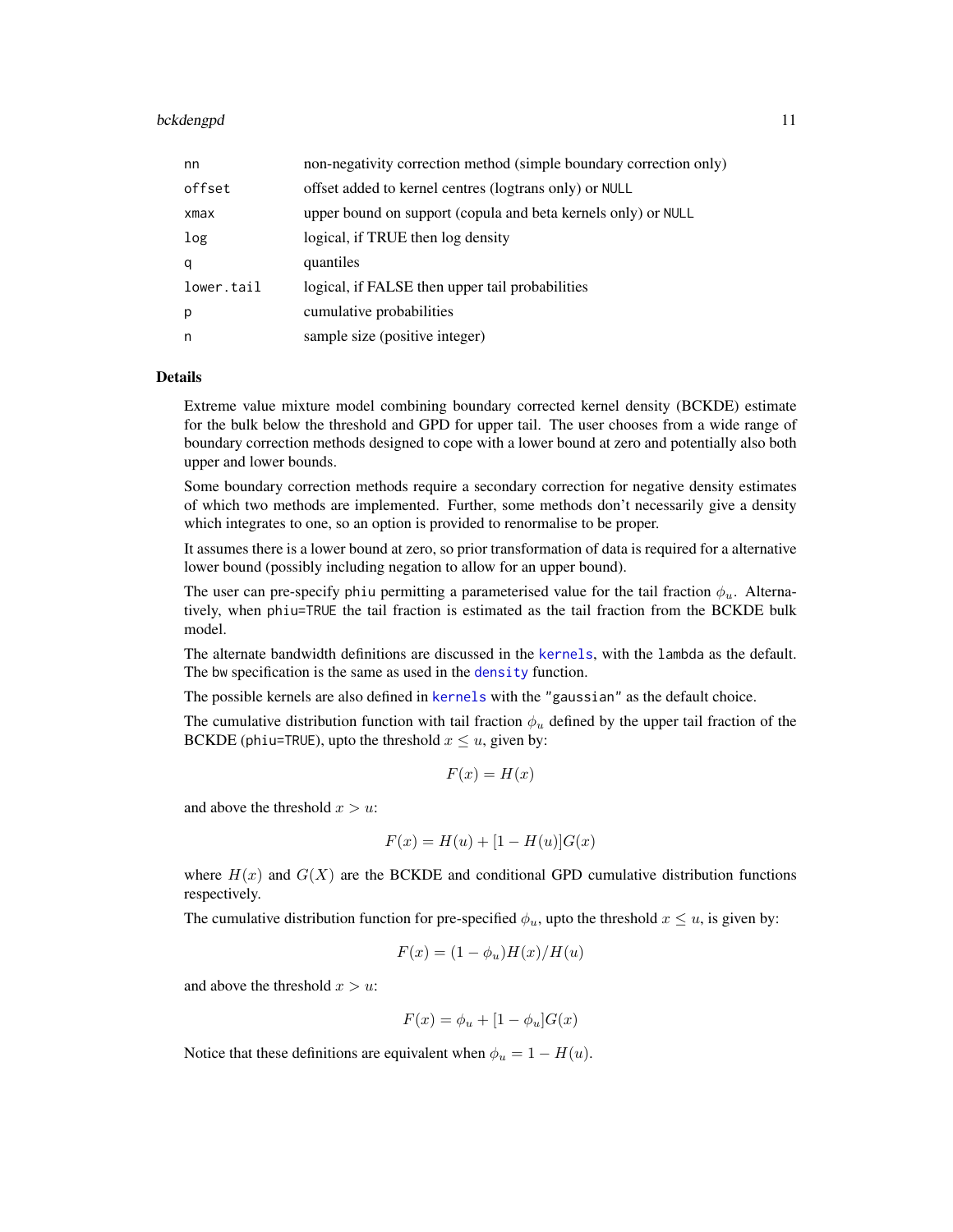Unlike the standard KDE, there is no general rule-of-thumb bandwidth for all the BCKDE, with only certain methods having a guideline in the literature, so none have been implemented. Hence, a bandwidth must always be specified and you should consider using [fbckdengpd](#page-37-1) of [fbckden](#page-32-1) function for cross-validation MLE for bandwidth.

See [gpd](#page-190-1) for details of GPD upper tail component and [dbckden](#page-3-1) for details of BCKDE bulk component.

#### Value

[dbckdengpd](#page-8-2) gives the density, [pbckdengpd](#page-8-2) gives the cumulative distribution function, [qbckdengpd](#page-8-2) gives the quantile function and [rbckdengpd](#page-8-2) gives a random sample.

#### Boundary Correction Methods

See [dbckden](#page-3-1) for details of BCKDE methods.

#### Warning

The "simple", "renorm", "beta1", "beta2", "gamma1" and "gamma2" boundary correction methods may require renormalisation using numerical integration which can be very slow. In particular, the numerical integration is extremely slow for the kernel="uniform", due to the adaptive quadrature in the [integrate](#page-0-0) function being particularly slow for functions with step-like behaviour.

#### Acknowledgments

Based on code by Anna MacDonald produced for MATLAB.

#### **Note**

Unlike most of the other extreme value mixture model functions the [bckdengpd](#page-8-1) functions have not been vectorised as this is not appropriate. The main inputs  $(x, p, o, q)$  must be either a scalar or a vector, which also define the output length. The kerncentres can also be a scalar or vector.

The kernel centres kerncentres can either be a single datapoint or a vector of data. The kernel centres (kerncentres) and locations to evaluate density (x) and cumulative distribution function (q) would usually be different.

Default values are provided for all inputs, except for the fundamentals kerncentres, x, q and p. The default sample size for [rbckdengpd](#page-8-2) is 1.

The xmax option is only relevant for the beta and copula methods, so a warning is produced if this is not NULL for in other methods. The offset option is only relevant for the "logtrans" method, so a warning is produced if this is not NULL for in other methods.

Missing (NA) and Not-a-Number (NaN) values in x, p and q are passed through as is and infinite values are set to NA. None of these are not permitted for the parameters or kernel centres.

Error checking of the inputs (e.g. invalid probabilities) is carried out and will either stop or give warning message as appropriate.

## Author(s)

Yang Hu and Carl Scarrott <carl.scarrott@canterbury.ac.nz>.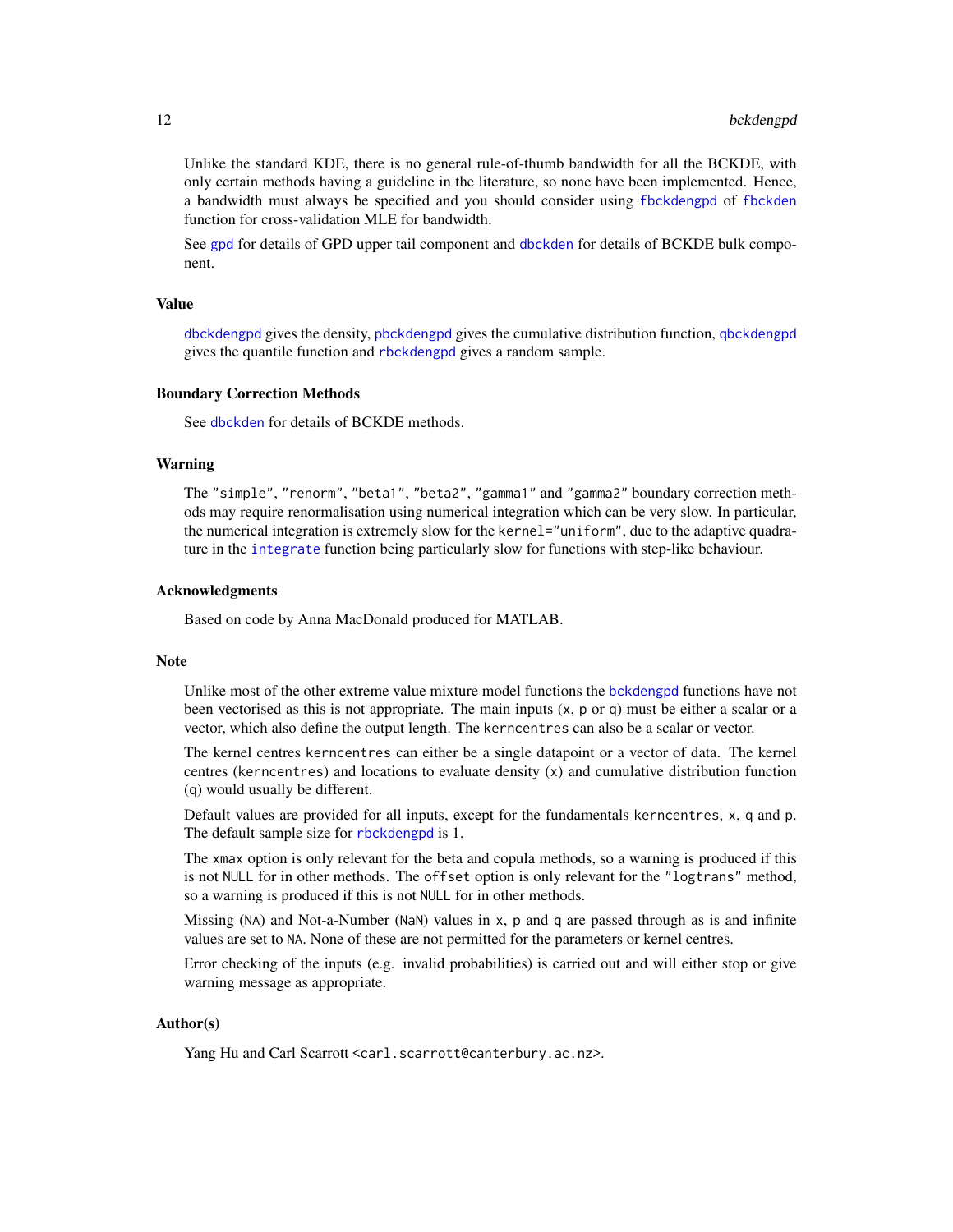#### bckdengpd 13

#### References

[http://en.wikipedia.org/wiki/Kernel\\_density\\_estimation](http://en.wikipedia.org/wiki/Kernel_density_estimation)

[http://en.wikipedia.org/wiki/Generalized\\_Pareto\\_distribution](http://en.wikipedia.org/wiki/Generalized_Pareto_distribution)

Scarrott, C.J. and MacDonald, A. (2012). A review of extreme value threshold estimation and uncertainty quantification. REVSTAT - Statistical Journal 10(1), 33-59. Available from [http:](http://www.ine.pt/revstat/pdf/rs120102.pdf) [//www.ine.pt/revstat/pdf/rs120102.pdf](http://www.ine.pt/revstat/pdf/rs120102.pdf)

Bowman, A.W. (1984). An alternative method of cross-validation for the smoothing of density estimates. Biometrika 71(2), 353-360.

Duin, R.P.W. (1976). On the choice of smoothing parameters for Parzen estimators of probability density functions. IEEE Transactions on Computers C25(11), 1175-1179.

MacDonald, A., Scarrott, C.J., Lee, D., Darlow, B., Reale, M. and Russell, G. (2011). A flexible extreme value mixture model. Computational Statistics and Data Analysis 55(6), 2137-2157.

MacDonald, A., C. J. Scarrott, and D. S. Lee (2011). Boundary correction, consistency and robustness of kernel densities using extreme value theory. Submitted. Available from: [http://www.](http://www.math.canterbury.ac.nz/~c.scarrott) [math.canterbury.ac.nz/~c.scarrott](http://www.math.canterbury.ac.nz/~c.scarrott).

Wand, M. and Jones, M.C. (1995). Kernel Smoothing. Chapman && Hall.

#### See Also

[gpd](#page-190-1), [kernels](#page-226-1), [kfun](#page-229-1), [density](#page-0-0), [bw.nrd0](#page-0-0) and [dkde](#page-0-0) in [ks](#page-0-0) package.

Other kdengpd: [fbckdengpd](#page-37-1), [fgkg](#page-65-1), [fkdengpdcon](#page-116-1), [fkdengpd](#page-112-1), [fkden](#page-106-1), [gkg](#page-174-1), [kdengpdcon](#page-223-1), [kdengpd](#page-219-1), [kden](#page-215-1)

Other bckden: [bckdengpdcon](#page-13-1), [bckden](#page-3-2), [fbckdengpdcon](#page-42-1), [fbckdengpd](#page-37-1), [fbckden](#page-32-1), [fkden](#page-106-1), [kden](#page-215-1)

Other bckdengpd: [bckdengpdcon](#page-13-1), [bckden](#page-3-2), [fbckdengpdcon](#page-42-1), [fbckdengpd](#page-37-1), [fbckden](#page-32-1), [fkdengpd](#page-112-1), [gkg](#page-174-1), [kdengpd](#page-219-1), [kden](#page-215-1)

Other bckdengpdcon: [bckdengpdcon](#page-13-1), [bckden](#page-3-2), [fbckdengpdcon](#page-42-1), [fbckdengpd](#page-37-1), [fbckden](#page-32-1), [fkdengpdcon](#page-116-1), [gkgcon](#page-178-1), [kdengpdcon](#page-223-1)

Other fbckdengpd: [fbckdengpd](#page-37-1)

#### Examples

```
## Not run:
set.seed(1)
par(mfrow = c(2, 2))kerncentres=rgamma(500, shape = 1, scale = 2)
xx = seq(-0.1, 10, 0.01)hist(kerncentres, breaks = 100, freq = FALSE)
lines(xx, dbckdengpd(xx, kerncentres, lambda = 0.5, bcmethod = "reflect"),
xlab = "x", ylab = "f(x)"abline(v = quantile(kerncentres, 0.9))
plot(xx, pbckdengpd(xx, kerncentres, lambda = 0.5, bcmethod = "reflect"),xlab = "x", ylab = "F(x)", type = "l")
lines(xx, pbckdengpd(xx, kerncentres, lambda = 0.5, xi = 0.3, bcmethod = "reflect"),
xlab = "x", ylab = "F(x)", col = "red")
```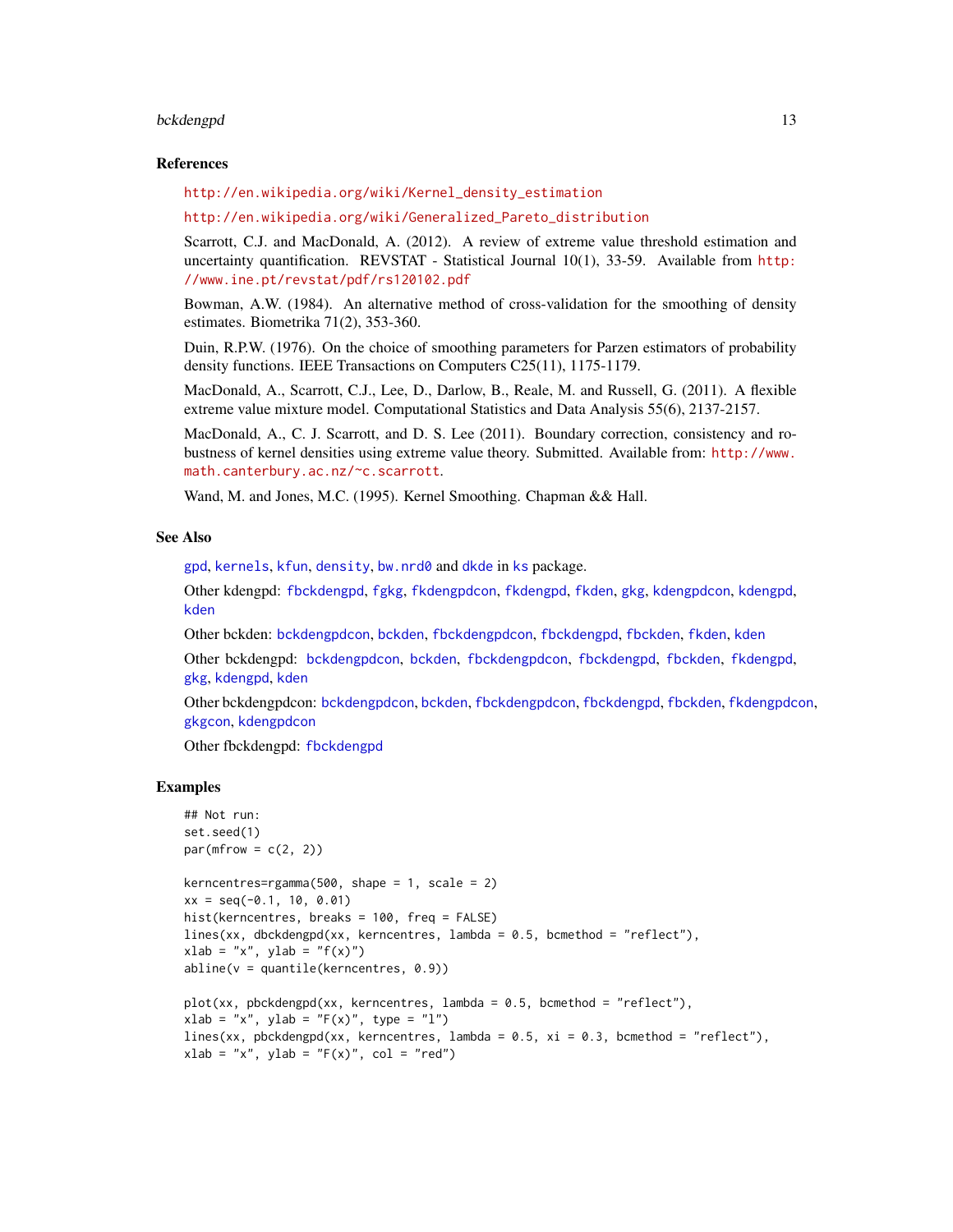```
lines(xx, pbckdengpd(xx, kerncentres, lambda = 0.5, xi = -0.3, bcmethod = "reflect"),
xlab = "x", ylab = "F(x)", col = "blue")legend("topleft", paste("xi =",c(0, 0.3, -0.3)),
     col=c("black", "red", "blue"), \; lty = 1, \; cex = 0.5)kerncentres = rweibull(1000, 2, 1)x = rbckdengpd(1000, kerncentres, lambda = 0.1, phiu = TRUE, bcmethod = "reflect")
xx = seq(0.01, 3.5, 0.01)hist(x, breaks = 100, freq = FALSE)
lines(xx, dbckdengpd(xx, kerncentres, lambda = 0.1, phiu = TRUE, bcmethod = "reflect"),
xlab = "x", ylab = "f(x)"lines(xx, dbckdengpd(xx, kerncentres, lambda = 0.1, xi=-0.2, phiu = 0.1, bcmethod = "reflect"),
xlab = "x", ylab = "f(x)", col = "red")lines(xx, dbckdengpd(xx, kerncentres, lambda = 0.1, xi=0.2, phiu = 0.1, bcmethod = "reflect"),
xlab = "x", ylab = "f(x)", col = "blue")legend("topleft", c("xi = 0", "xi = 0.2", "xi = -0.2"),col=c("black", "red", "blue"), lty = 1)
## End(Not run)
```
<span id="page-13-1"></span>

bckdengpdcon *Boundary Corrected Kernel Density Estimate and GPD Tail Extreme Value Mixture Model With Single Continuity Constraint*

## <span id="page-13-2"></span>Description

Density, cumulative distribution function, quantile function and random number generation for the extreme value mixture model with boundary corrected kernel density estimate for bulk distribution upto the threshold and conditional GPD above threshold with continuity at threshold. The parameters are the bandwidth lambda, threshold u GPD shape xi and tail fraction phiu.

#### Usage

```
dbckdengpdcon(x, kerncentres, lambda = NULL,
 u = as.vector(quantile(kerncentres, 0.9)), xi = 0, phi = TRUE,bw = NULL, kernel = "gaussian", bcmethod = "simple",
 proper = TRUE, nn = "jf96", offset = NULL, xmax = NULL,
 log = FALSE)pbckdengpdcon(q, kerncentres, lambda = NULL,
 u = as.vector(quantile(kerncentres, 0.9)), xi = 0, phi = TRUE,bw = NULL, kernel = "gaussian", bcmethod = "simple",
 proper = TRUE, nn = "jf96", offset = NULL, xmax = NULL,lower.tail = TRUE)
qbckdengpdcon(p, kerncentres, lambda = NULL,
 u = as.vector(quantile(kerncentres, 0.9)), xi = 0, phi = TRUE,
```
<span id="page-13-0"></span>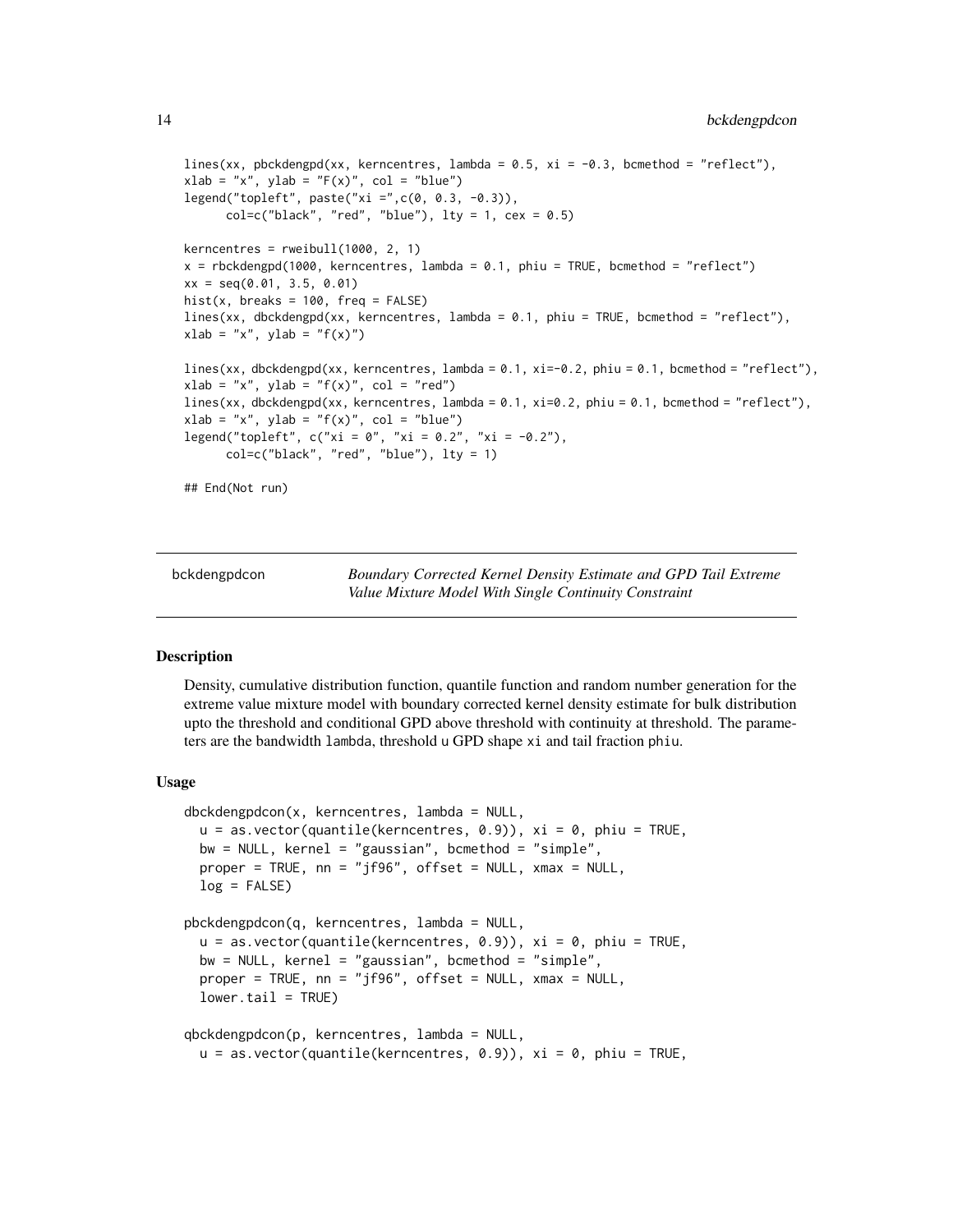## bckdengpdcon 15

```
bw = NULL, \ker^{-1} = "gaussian", bcmethod = "simple",
 proper = TRUE, nn = "jf96", offset = NULL, xmax = NULL,
 lower.tail = TRUE)
rbckdengpdcon(n = 1, kerncentres, lambda = NULL,
  u = as.vector(quantile(kerncentres, 0.9)), xi = 0, phi = TRUE,bw = NULL, \ker^{-1} = "gaussian", bcmethod = "simple",
 proper = TRUE, nn = "jf96", offset = NULL, xmax = NULL)
```
## Arguments

| X           | quantiles                                                                     |
|-------------|-------------------------------------------------------------------------------|
| kerncentres | kernel centres (typically sample data vector or scalar)                       |
| lambda      | bandwidth for kernel (as half-width of kernel) or NULL                        |
| u           | threshold                                                                     |
| хi          | shape parameter                                                               |
| phiu        | probability of being above threshold $[0, 1]$ or TRUE                         |
| bw          | bandwidth for kernel (as standard deviations of kernel) or NULL               |
| kernel      | kernel name $(\text{default} = "gaussian")$                                   |
| bcmethod    | boundary correction method                                                    |
| proper      | logical, whether density is renormalised to integrate to unity (where needed) |
| nn          | non-negativity correction method (simple boundary correction only)            |
| offset      | offset added to kernel centres (logtrans only) or NULL                        |
| $x$ ma $x$  | upper bound on support (copula and beta kernels only) or NULL                 |
| log         | logical, if TRUE then log density                                             |
| q           | quantiles                                                                     |
| lower.tail  | logical, if FALSE then upper tail probabilities                               |
| p           | cumulative probabilities                                                      |
| n           | sample size (positive integer)                                                |

## Details

Extreme value mixture model combining boundary corrected kernel density (BCKDE) estimate for the bulk below the threshold and GPD for upper tail with continuity at threshold. The user chooses from a wide range of boundary correction methods designed to cope with a lower bound at zero and potentially also both upper and lower bounds.

Some boundary correction methods require a secondary correction for negative density estimates of which two methods are implemented. Further, some methods don't necessarily give a density which integrates to one, so an option is provided to renormalise to be proper.

It assumes there is a lower bound at zero, so prior transformation of data is required for a alternative lower bound (possibly including negation to allow for an upper bound).

The user can pre-specify phiu permitting a parameterised value for the tail fraction  $\phi_u$ . Alternatively, when phiu=TRUE the tail fraction is estimated as the tail fraction from the BCKDE bulk model.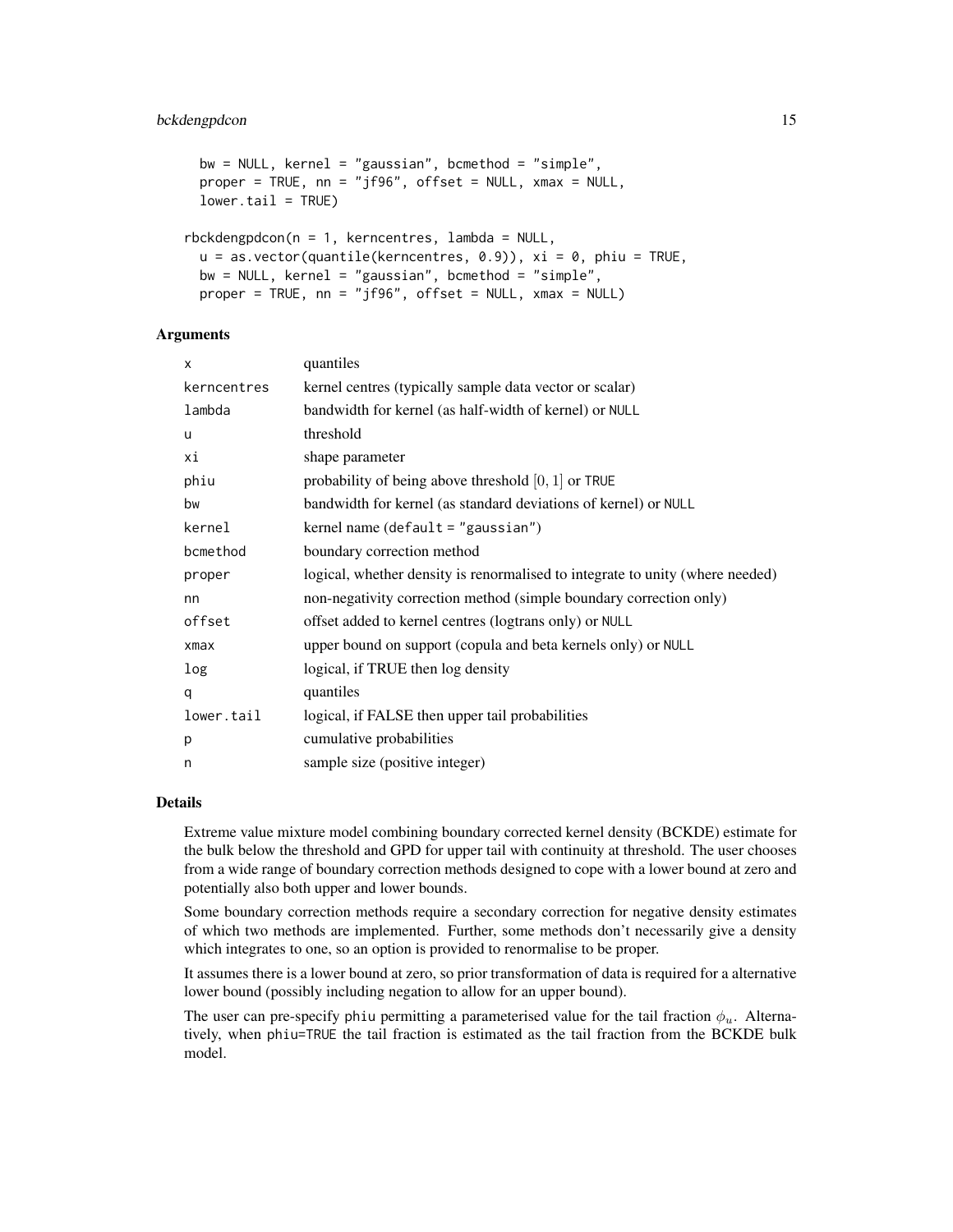The alternate bandwidth definitions are discussed in the [kernels](#page-226-1), with the lambda as the default. The bw specification is the same as used in the [density](#page-0-0) function.

The possible kernels are also defined in [kernels](#page-226-1) with the "gaussian" as the default choice.

The cumulative distribution function with tail fraction  $\phi_u$  defined by the upper tail fraction of the BCKDE (phiu=TRUE), upto the threshold  $x \le u$ , given by:

$$
F(x) = H(x)
$$

and above the threshold  $x > u$ :

$$
F(x) = H(u) + [1 - H(u)]G(x)
$$

where  $H(x)$  and  $G(X)$  are the BCKDE and conditional GPD cumulative distribution functions respectively.

The cumulative distribution function for pre-specified  $\phi_u$ , upto the threshold  $x \leq u$ , is given by:

$$
F(x) = (1 - \phi_u)H(x)/H(u)
$$

and above the threshold  $x > u$ :

$$
F(x) = \phi_u + [1 - \phi_u]G(x)
$$

Notice that these definitions are equivalent when  $\phi_u = 1 - H(u)$ .

The continuity constraint means that  $(1 - \phi_u)h(u)/H(u) = \phi_u g(u)$  where  $h(x)$  and  $g(x)$  are the BCKDE and conditional GPD density functions respectively. The resulting GPD scale parameter is then:

$$
\sigma_u = \phi_u H(u) / [1 - \phi_u] h(u)
$$

. In the special case of where the tail fraction is defined by the bulk model this reduces to

$$
\sigma_u = [1 - H(u)]/h(u)
$$

Unlike the standard KDE, there is no general rule-of-thumb bandwidth for all the BCKDE, with only certain methods having a guideline in the literature, so none have been implemented. Hence, a bandwidth must always be specified and you should consider using [fbckdengpdcon](#page-42-1) of [fbckden](#page-32-1) function for cross-validation MLE for bandwidth.

See [gpd](#page-190-1) for details of GPD upper tail component and [dbckden](#page-3-1) for details of BCKDE bulk component.

#### Value

.

[dbckdengpdcon](#page-13-2) gives the density, [pbckdengpdcon](#page-13-2) gives the cumulative distribution function, [qbckdengpdcon](#page-13-2) gives the quantile function and [rbckdengpdcon](#page-13-2) gives a random sample.

#### Boundary Correction Methods

See [dbckden](#page-3-1) for details of BCKDE methods.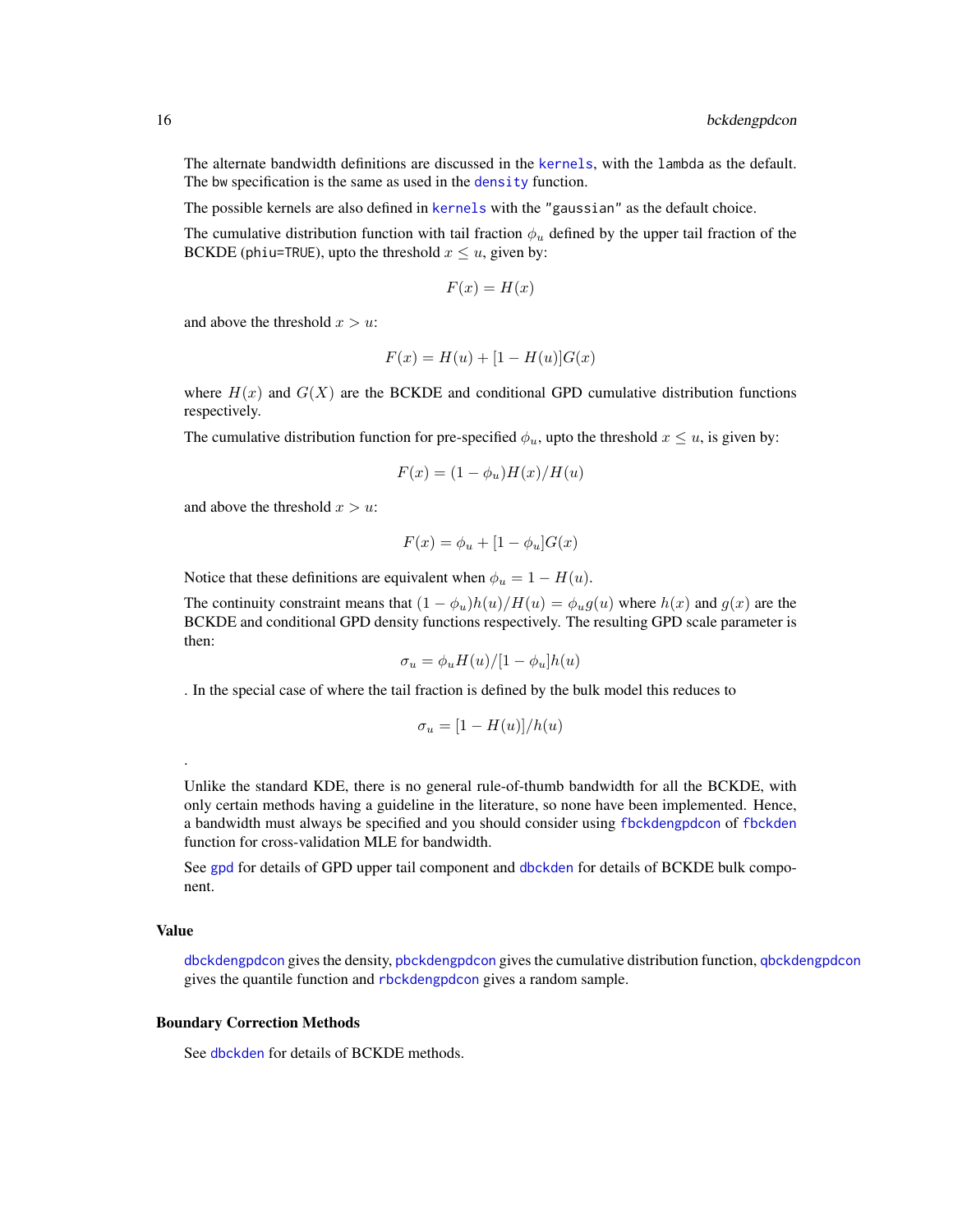#### bckdengpdcon 17

#### Warning

The "simple", "renorm", "beta1", "beta2", "gamma1" and "gamma2" boundary correction methods may require renormalisation using numerical integration which can be very slow. In particular, the numerical integration is extremely slow for the kernel="uniform", due to the adaptive quadrature in the [integrate](#page-0-0) function being particularly slow for functions with step-like behaviour.

#### Acknowledgments

Based on code by Anna MacDonald produced for MATLAB.

#### Note

Unlike most of the other extreme value mixture model functions the [bckdengpdcon](#page-13-1) functions have not been vectorised as this is not appropriate. The main inputs  $(x, p \text{ or } q)$  must be either a scalar or a vector, which also define the output length. The kerncentres can also be a scalar or vector.

The kernel centres kerncentres can either be a single datapoint or a vector of data. The kernel centres (kerncentres) and locations to evaluate density (x) and cumulative distribution function (q) would usually be different.

Default values are provided for all inputs, except for the fundamentals kerncentres, x, q and p. The default sample size for [rbckdengpdcon](#page-13-2) is 1.

The xmax option is only relevant for the beta and copula methods, so a warning is produced if this is not NULL for in other methods. The offset option is only relevant for the "logtrans" method, so a warning is produced if this is not NULL for in other methods.

Missing (NA) and Not-a-Number (NaN) values in x, p and q are passed through as is and infinite values are set to NA. None of these are not permitted for the parameters or kernel centres.

Error checking of the inputs (e.g. invalid probabilities) is carried out and will either stop or give warning message as appropriate.

#### Author(s)

Yang Hu and Carl Scarrott <carl.scarrott@canterbury.ac.nz>.

#### References

[http://en.wikipedia.org/wiki/Kernel\\_density\\_estimation](http://en.wikipedia.org/wiki/Kernel_density_estimation)

## [http://en.wikipedia.org/wiki/Generalized\\_Pareto\\_distribution](http://en.wikipedia.org/wiki/Generalized_Pareto_distribution)

Scarrott, C.J. and MacDonald, A. (2012). A review of extreme value threshold estimation and uncertainty quantification. REVSTAT - Statistical Journal 10(1), 33-59. Available from [http:](http://www.ine.pt/revstat/pdf/rs120102.pdf) [//www.ine.pt/revstat/pdf/rs120102.pdf](http://www.ine.pt/revstat/pdf/rs120102.pdf)

Bowman, A.W. (1984). An alternative method of cross-validation for the smoothing of density estimates. Biometrika 71(2), 353-360.

Duin, R.P.W. (1976). On the choice of smoothing parameters for Parzen estimators of probability density functions. IEEE Transactions on Computers C25(11), 1175-1179.

MacDonald, A., Scarrott, C.J., Lee, D., Darlow, B., Reale, M. and Russell, G. (2011). A flexible extreme value mixture model. Computational Statistics and Data Analysis 55(6), 2137-2157.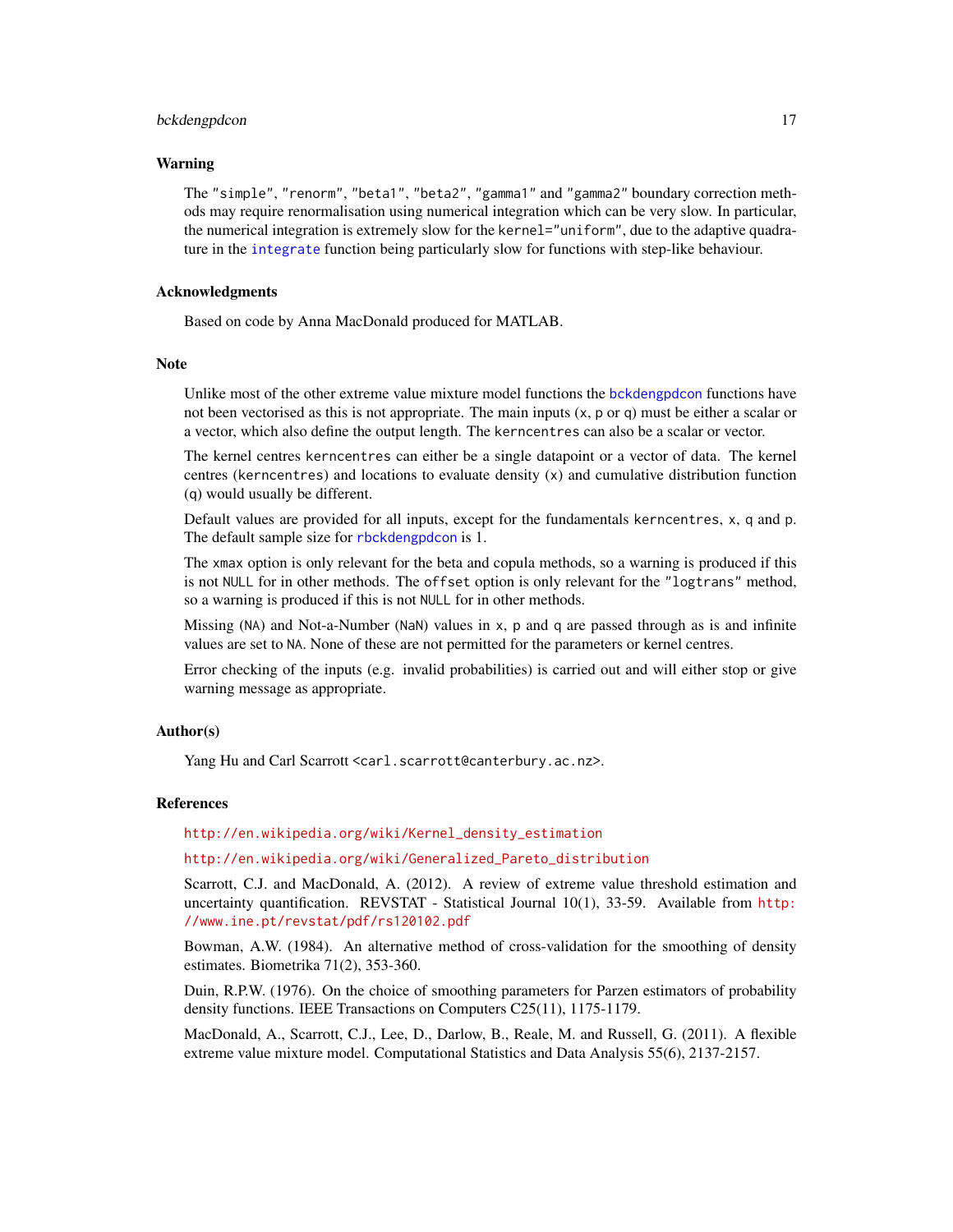MacDonald, A., C. J. Scarrott, and D. S. Lee (2011). Boundary correction, consistency and robustness of kernel densities using extreme value theory. Submitted. Available from: [http://www.](http://www.math.canterbury.ac.nz/~c.scarrott) [math.canterbury.ac.nz/~c.scarrott](http://www.math.canterbury.ac.nz/~c.scarrott).

Wand, M. and Jones, M.C. (1995). Kernel Smoothing. Chapman && Hall.

#### See Also

[gpd](#page-190-1), [kernels](#page-226-1), [kfun](#page-229-1), [density](#page-0-0), [bw.nrd0](#page-0-0) and [dkde](#page-0-0) in [ks](#page-0-0) package.

Other kdengpdcon: [fbckdengpdcon](#page-42-1), [fgkgcon](#page-70-1), [fkdengpdcon](#page-116-1), [fkdengpd](#page-112-1), [gkgcon](#page-178-1), [kdengpdcon](#page-223-1), [kdengpd](#page-219-1)

Other bckden: [bckdengpd](#page-8-1), [bckden](#page-3-2), [fbckdengpdcon](#page-42-1), [fbckdengpd](#page-37-1), [fbckden](#page-32-1), [fkden](#page-106-1), [kden](#page-215-1)

Other bckdengpd: [bckdengpd](#page-8-1), [bckden](#page-3-2), [fbckdengpdcon](#page-42-1), [fbckdengpd](#page-37-1), [fbckden](#page-32-1), [fkdengpd](#page-112-1), [gkg](#page-174-1), [kdengpd](#page-219-1), [kden](#page-215-1)

Other bckdengpdcon: [bckdengpd](#page-8-1), [bckden](#page-3-2), [fbckdengpdcon](#page-42-1), [fbckdengpd](#page-37-1), [fbckden](#page-32-1), [fkdengpdcon](#page-116-1), [gkgcon](#page-178-1), [kdengpdcon](#page-223-1)

Other fbckdengpdcon: [fbckdengpdcon](#page-42-1)

#### Examples

```
## Not run:
set.seed(1)
par(mfrow = c(2, 2))kerncentres=rgamma(500, shape = 1, scale = 2)
xx = seq(-0.1, 10, 0.01)hist(kerncentres, breaks = 100, freq = FALSE)
lines(xx, dbckdengpdcon(xx, kerncentres, lambda = 0.5, bcmethod = "reflect"),
xlab = "x", ylab = "f(x)"abline(v = quantile(kerncentres, 0.9))
plot(xx, pbckdengpdcon(xx, kerncentres, lambda = 0.5, bcmethod = "reflect"),
xlab = "x", ylab = "F(x)", type = "l")
lines(xx, pbckdengpdcon(xx, kerncentres, lambda = 0.5, xi = 0.3, bcmethod = "reflect"),
xlab = "x", ylab = "F(x)", col = "red")lines(xx, pbckdengpdcon(xx, kerncentres, lambda = 0.5, xi = -0.3, bcmethod = "reflect"),
xlab = "x", ylab = "F(x)", col = "blue")legend("topleft", paste("xi =",c(0, 0.3, -0.3)),
      col=c("black", "red", "blue"), \; lty = 1, \; cex = 0.5)kerncentres = rweibull(1000, 2, 1)
x = rbckdengpdcon(1000, kerncentres, lambda = 0.1, phiu = TRUE, bcmethod = "reflect")
xx = seq(0.01, 3.5, 0.01)
hist(x, breaks = 100, freq = FALSE)
lines(xx, dbckdengpdcon(xx, kerncentres, lambda = 0.1, phiu = TRUE, bcmethod = "reflect"),
xlab = "x", ylab = "f(x)"lines(xx, dbckdengpdcon(xx, kerncentres, lambda = 0.1, xi=-0.2, phiu = 0.1, bcmethod = "reflect"),
xlab = "x", ylab = "f(x)", col = "red")lines(xx, dbckdengpdcon(xx, kerncentres, lambda = 0.1, xi=0.2, phiu = 0.1, bcmethod = "reflect"),
xlab = "x", ylab = "f(x)", col = "blue")
```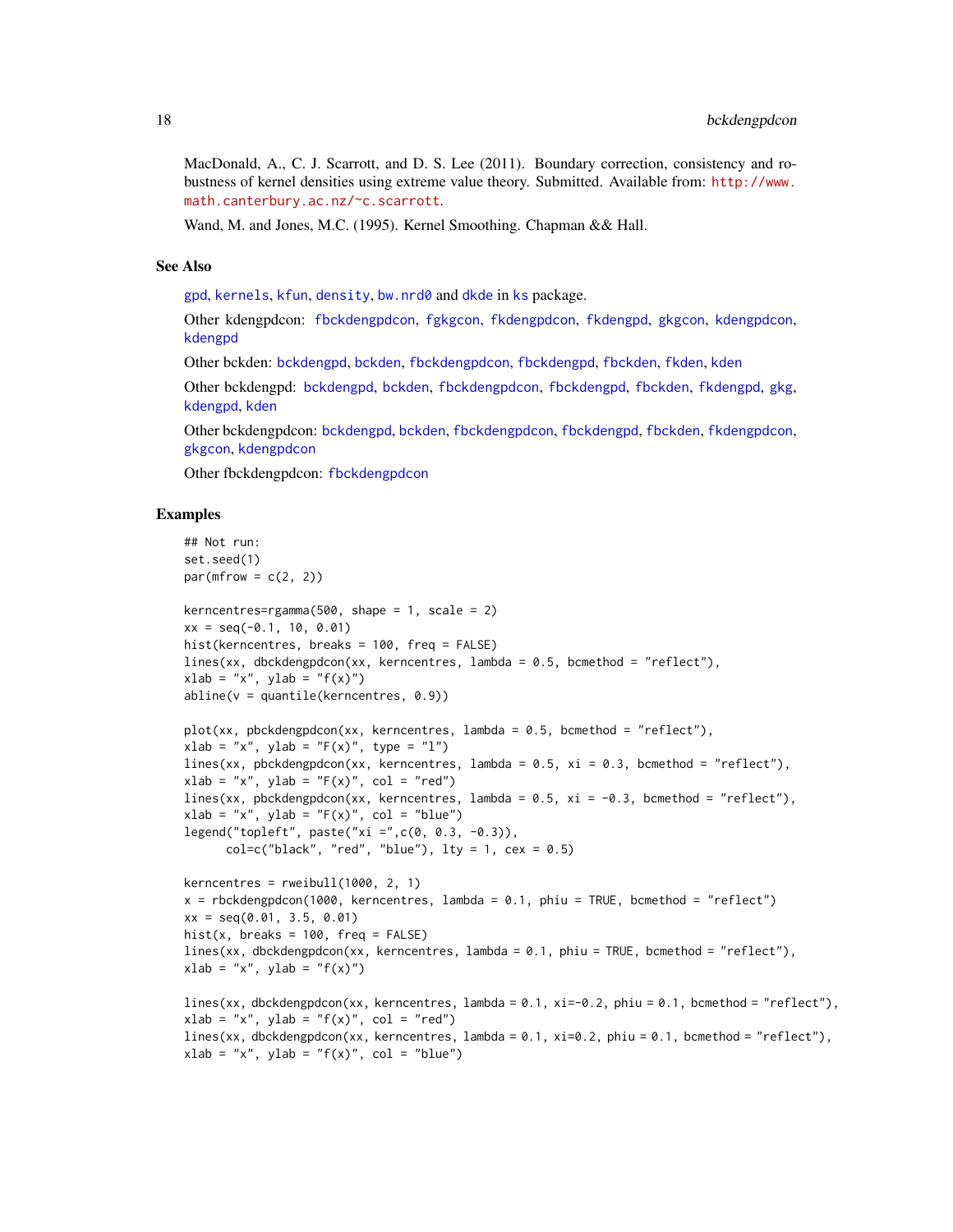#### <span id="page-18-0"></span>betagpd 19

```
legend("topleft", c("xi = 0", "xi = 0.2", "xi = -0.2"),col=c("black", "red", "blue"), lty = 1)
## End(Not run)
```
## <span id="page-18-2"></span>betagpd *Beta Bulk and GPD Tail Extreme Value Mixture Model*

## <span id="page-18-1"></span>Description

Density, cumulative distribution function, quantile function and random number generation for the extreme value mixture model with beta for bulk distribution upto the threshold and conditional GPD above threshold. The parameters are the beta shape 1 bshape1 and shape 2 bshape2, threshold u GPD scale sigmau and shape xi and tail fraction phiu.

#### Usage

```
dbetagpd(x, bshape1 = 1, bshape2 = 1, u = qbeta(0.9, bshape1,bshape2), sigmau = sqrt(bshape1 * bshape2/(bshape1 +
 bshape2)^2/(bshape1 + bshape2 + 1)), xi = 0, phiu = TRUE,
  log = FALSE)
pbeta(q, bshape1 = 1, bshape2 = 1, u = qbeta(0.9, bshape1,bshape2), sigmau = sqrt(bshape1 * bshape2/(bshape1 +
  bshape2)^2/(bshape1 + bshape2 + 1)), xi = 0, phiu = TRUE,
  lower.tail = TRUE)
qbetagpd(p, bshape1 = 1, bshape2 = 1, u = qbeta(0.9, bshape1,bshape2), sigmau = sqrt(bshape1 * bshape2/(bshape1 +
 bshape2)^2/(bshape1 + bshape2 + 1)), xi = 0, phiu = TRUE,
 lower.tail = TRUE)
rbetagpd(n = 1, bshape1 = 1, bshape2 = 1, u = qbeta(0.9, bshape1,
  bshape2), sigmau = sqrt(bshape1 * bshape2/(bshape1 +
```
## bshape2)^2/(bshape1 + bshape2 + 1)),  $xi = 0$ , phiu = TRUE)

#### Arguments

| X       | quantiles                                             |
|---------|-------------------------------------------------------|
| bshape1 | beta shape 1 (positive)                               |
| bshape2 | beta shape 2 (positive)                               |
| u       | threshold over $(0, 1)$                               |
| sigmau  | scale parameter (positive)                            |
| хi      | shape parameter                                       |
| phiu    | probability of being above threshold $[0, 1]$ or TRUE |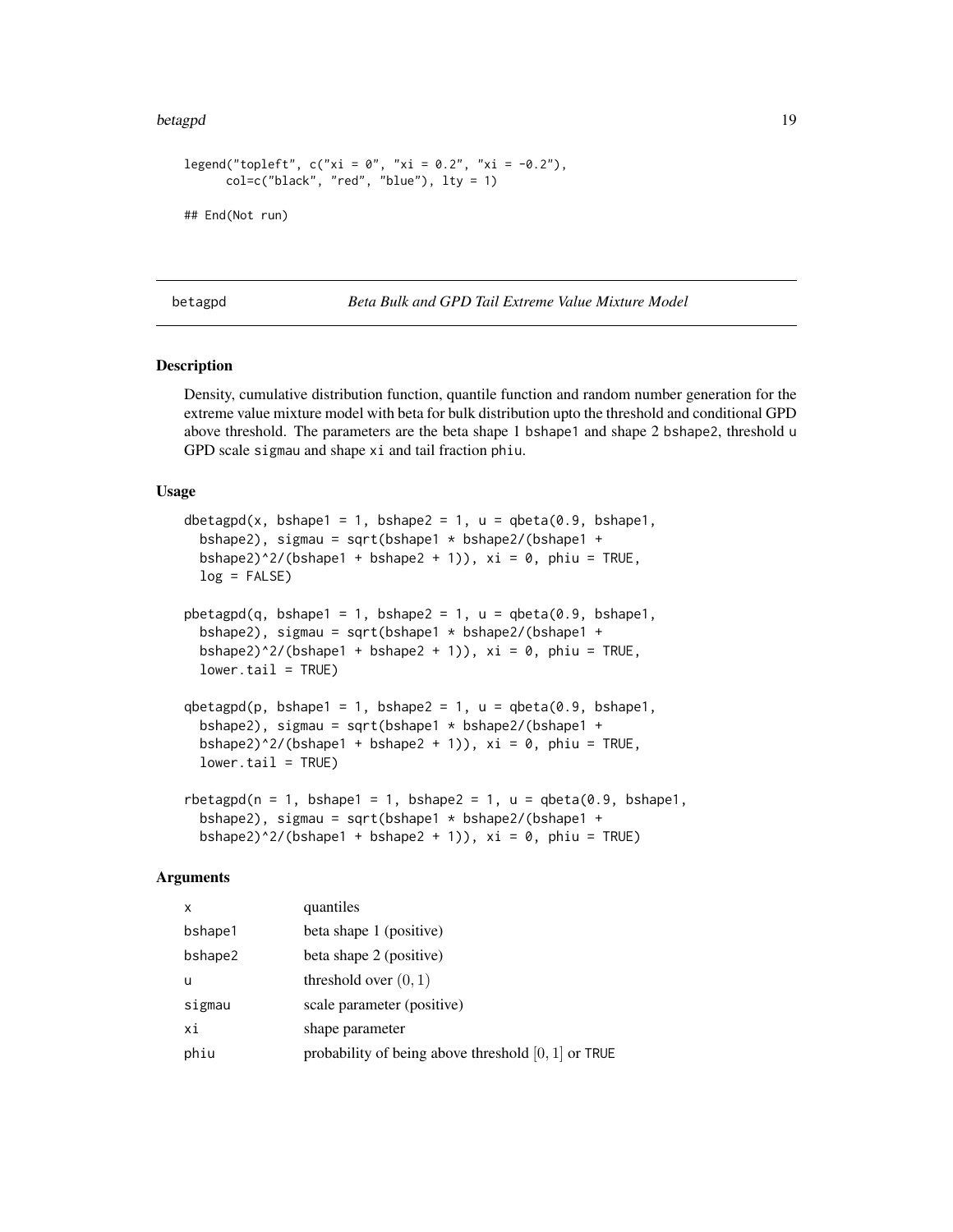20 betagpd a set of the set of the set of the set of the set of the set of the set of the set of the set of the set of the set of the set of the set of the set of the set of the set of the set of the set of the set of the

| logical, if TRUE then log density               |
|-------------------------------------------------|
| quantiles                                       |
| logical, if FALSE then upper tail probabilities |
| cumulative probabilities                        |
| sample size (positive integer)                  |
|                                                 |

## Details

Extreme value mixture model combining beta distribution for the bulk below the threshold and GPD for upper tail.

The user can pre-specify phiu permitting a parameterised value for the tail fraction  $\phi_u$ . Alternatively, when phiu=TRUE the tail fraction is estimated as the tail fraction from the beta bulk model.

The usual beta distribution is defined over  $[0, 1]$ , but this mixture is generally not limited in the upper tail  $[0, \infty]$ , except for the usual upper tail limits for the GPD when xi<0 discussed in [gpd](#page-190-1). Therefore, the threshold is limited to  $(0, 1)$ .

The cumulative distribution function with tail fraction  $\phi_u$  defined by the upper tail fraction of the beta bulk model (phiu=TRUE), upto the threshold  $0 \le x \le u < 1$ , given by:

$$
F(x) = H(x)
$$

and above the threshold  $x > u$ :

$$
F(x) = H(u) + [1 - H(u)]G(x)
$$

where  $H(x)$  and  $G(X)$  are the beta and conditional GPD cumulative distribution functions (i.e.  $pbeta(x,bshape1,bshape2)$  and  $pgpd(x,u,sigma,xi)$ .

The cumulative distribution function for pre-specified  $\phi_u$ , upto the threshold  $0 \le x \le u < 1$ , is given by:

$$
F(x) = (1 - \phi_u)H(x)/H(u)
$$

and above the threshold  $x > u$ :

$$
F(x) = \phi_u + [1 - \phi_u]G(x)
$$

Notice that these definitions are equivalent when  $\phi_u = 1 - H(u)$ .

See [gpd](#page-190-1) for details of GPD upper tail component and [dbeta](#page-0-0) for details of beta bulk component.

#### Value

[dbetagpd](#page-18-1) gives the density, [pbetagpd](#page-18-1) gives the cumulative distribution function, [qbetagpd](#page-18-1) gives the quantile function and [rbetagpd](#page-18-1) gives a random sample.

#### Note

All inputs are vectorised except  $log$  and lower.tail. The main inputs  $(x, p \text{ or } q)$  and parameters must be either a scalar or a vector. If vectors are provided they must all be of the same length, and the function will be evaluated for each element of vector. In the case of [rbetagpd](#page-18-1) any input vector must be of length n.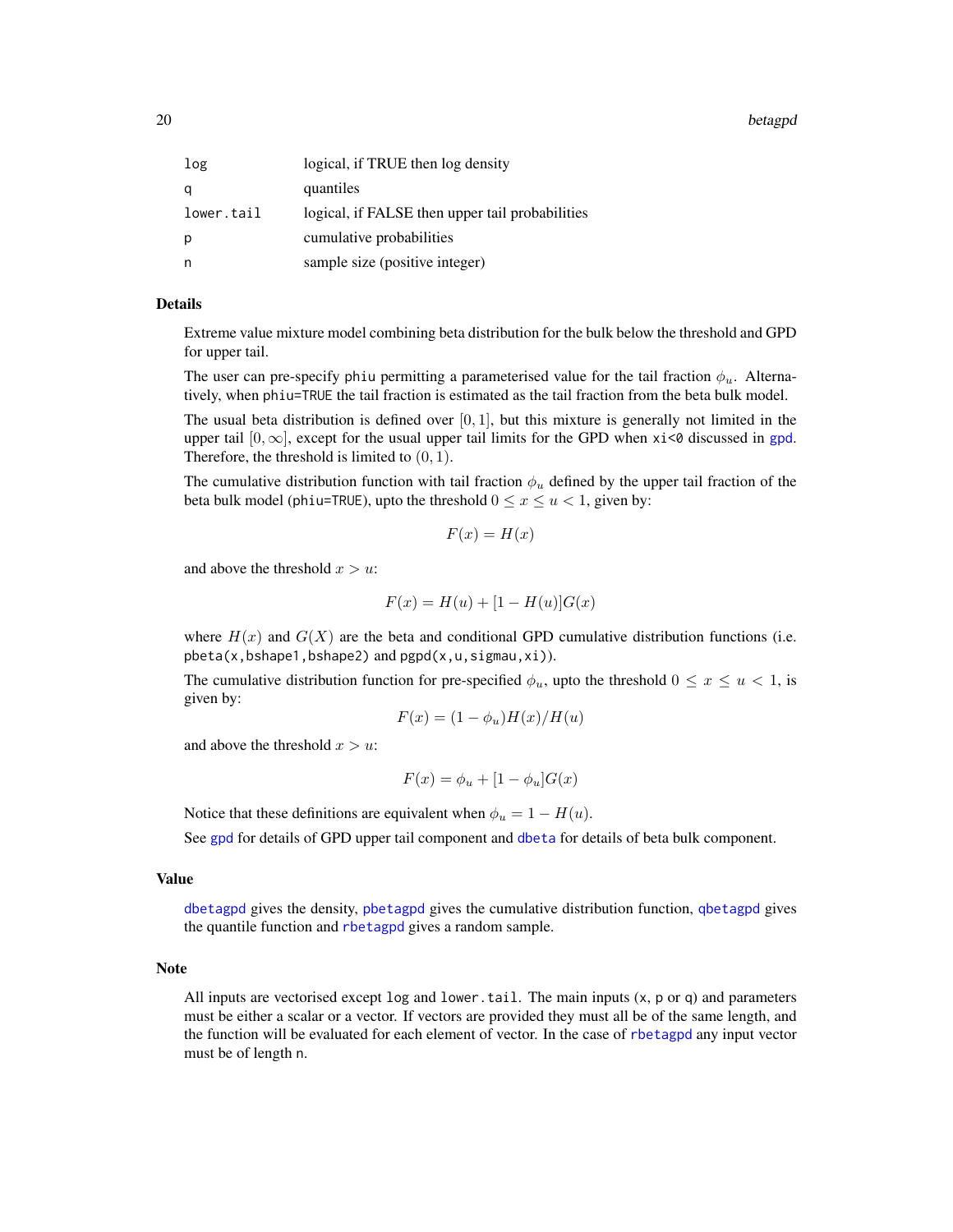#### betagpd 21

Default values are provided for all inputs, except for the fundamentals x, q and p. The default sample size for [rbetagpd](#page-18-1) is 1.

Missing (NA) and Not-a-Number (NaN) values in x, p and q are passed through as is and infinite values are set to NA. None of these are not permitted for the parameters.

Error checking of the inputs (e.g. invalid probabilities) is carried out and will either stop or give warning message as appropriate.

## Author(s)

Yang Hu and Carl Scarrott <carl.scarrott@canterbury.ac.nz>

## References

[http://en.wikipedia.org/wiki/Beta\\_distribution](http://en.wikipedia.org/wiki/Beta_distribution)

[http://en.wikipedia.org/wiki/Generalized\\_Pareto\\_distribution](http://en.wikipedia.org/wiki/Generalized_Pareto_distribution)

Scarrott, C.J. and MacDonald, A. (2012). A review of extreme value threshold estimation and uncertainty quantification. REVSTAT - Statistical Journal 10(1), 33-59. Available from [http:](http://www.ine.pt/revstat/pdf/rs120102.pdf) [//www.ine.pt/revstat/pdf/rs120102.pdf](http://www.ine.pt/revstat/pdf/rs120102.pdf)

MacDonald, A. (2012). Extreme value mixture modelling with medical and industrial applications. PhD thesis, University of Canterbury, New Zealand. [http://ir.canterbury.ac.nz/bitstream/](http://ir.canterbury.ac.nz/bitstream/10092/6679/1/thesis_fulltext.pdf) [10092/6679/1/thesis\\_fulltext.pdf](http://ir.canterbury.ac.nz/bitstream/10092/6679/1/thesis_fulltext.pdf)

#### See Also

[gpd](#page-190-1) and [dbeta](#page-0-0)

Other betagpd: [betagpdcon](#page-21-1), [fbetagpdcon](#page-51-1), [fbetagpd](#page-47-1)

Other betagpdcon: [betagpdcon](#page-21-1), [fbetagpdcon](#page-51-1), [fbetagpd](#page-47-1)

Other fbetagpd: [fbetagpd](#page-47-1)

#### Examples

```
## Not run:
set.seed(1)
par(mfrow = c(2, 2))x = rbetagpd(1000, bshape1 = 1.5, bshape2 = 2, u = 0.7, phiu = 0.2)
xx = seq(-0.1, 2, 0.01)hist(x, breaks = 100, freq = FALSE, xlim = c(-0.1, 2))
lines(xx, dbetagpd(xx, bshape1 = 1.5, bshape2 = 2, u = 0.7, phiu = 0.2))
# three tail behaviours
plot(xx, pbetagpd(xx, bshape1 = 1.5, bshape2 = 2, u = 0.7, phiu = 0.2), type = "l")
lines(xx, pbetagpd(xx, bshape1 = 1.5, bshape2 = 2, u = 0.7, phiu = 0.2, xi = 0.3), col = "red")
lines(xx, pbetagpd(xx, bshape1 = 1.5, bshape2 = 2, u = 0.7, phiu = 0.2, xi = -0.3), col = "blue")
legend("bottomright", paste("xi =",c(0, 0.3, -0.3)),
  col=c("black", "red", "blue"), lty = 1)
x = rbetagpd(1000, bshape1 = 2, bshape2 = 0.8, u = 0.7, phiu = 0.5)
```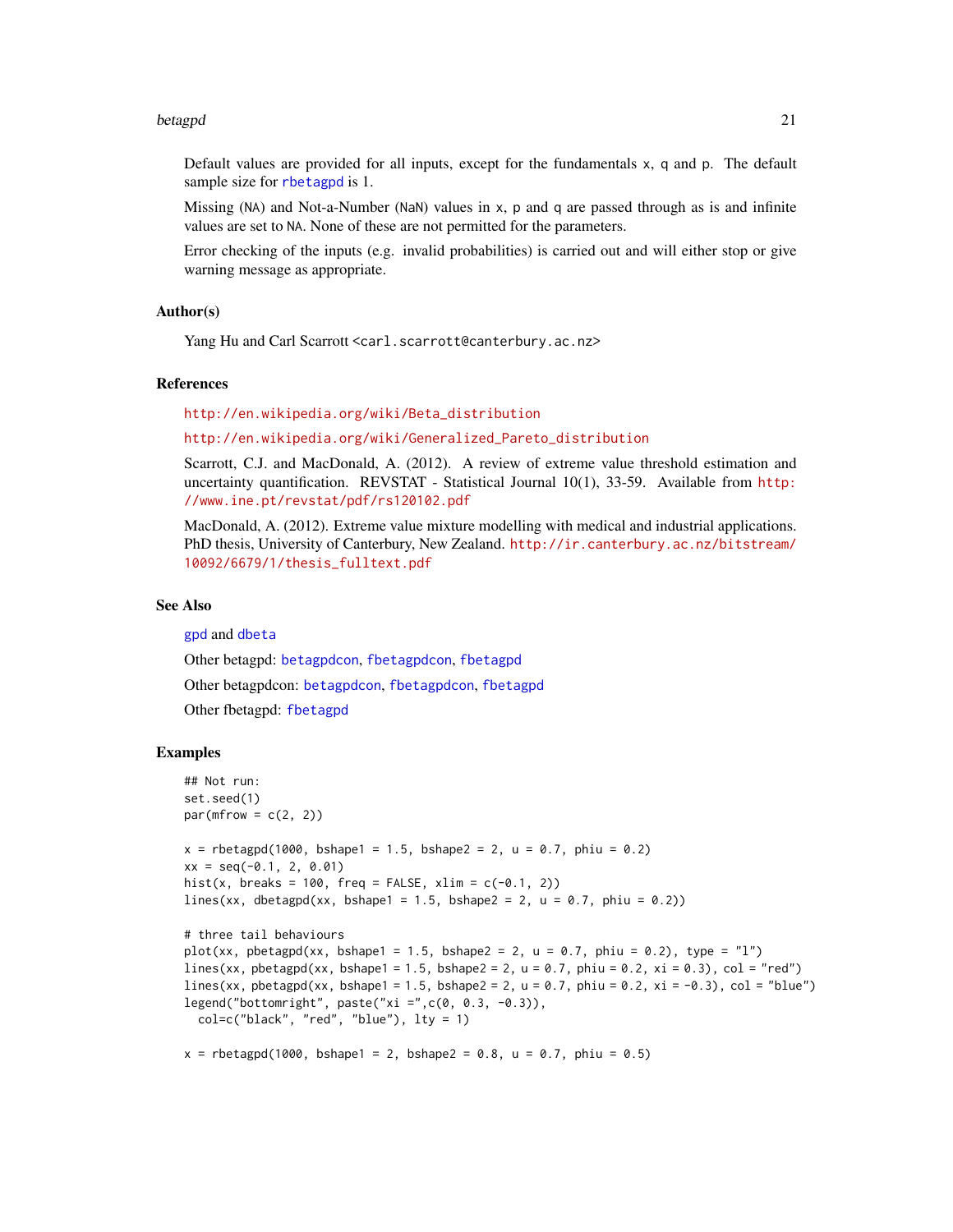```
hist(x, breaks = 100, freq = FALSE, xlim = c(-0.1, 2))
lines(xx, dbetagpd(xx, bshape1 = 2, bshape2 = 0.6, u = 0.7, phiu = 0.5))
plot(xx, dbetagpd(xx, bshape1 = 2, bshape2 = 0.8, u = 0.7, phiu = 0.5, xi=0), type = "l")
lines(xx, dbetagpd(xx, bshape1 = 2, bshape2 = 0.8, u = 0.7, phiu = 0.5, xi=-0.2), col = "red")
lines(xx, dbetagpd(xx, bshape1 = 2, bshape2 = 0.8, u = 0.7, phiu = 0.5, xi=0.2), col = "blue")
legend("topright", c("xi = 0", "xi = 0.2", "xi = -0.2"),col=c("black", "red", "blue"), lty = 1)
## End(Not run)
```
<span id="page-21-1"></span>betagpdcon *Beta Bulk and GPD Tail Extreme Value Mixture Model with Single Continuity Constraint*

#### <span id="page-21-2"></span>Description

Density, cumulative distribution function, quantile function and random number generation for the extreme value mixture model with beta for bulk distribution upto the threshold and conditional GPD above threshold with continuity at threshold. The parameters are the beta shape 1 bshape1 and shape 2 bshape2, threshold u GPD shape xi and tail fraction phiu.

#### Usage

```
dbetagpdcon(x, bshape1 = 1, bshape2 = 1, u = qbeta(0.9, bshape1,bshape2), xi = 0, phiu = TRUE, log = FALSE)
pbetagpdcon(q, bshape1 = 1, bshape2 = 1, u = qbeta(0.9, bshape1,bshape2), xi = 0, phiu = TRUE, lower.tail = TRUE)
qbetagpdcon(p, bshape1 = 1, bshape2 = 1, u = qbeta(0.9, bshape1,bshape2), xi = 0, phiu = TRUE, lower.tail = TRUE)
rbetagpdcon(n = 1, bshape1 = 1, bshape2 = 1, u = qbeta(0.9,
 bshape1, bshape2), xi = 0, phiu = TRUE)
```
#### Arguments

| $\mathsf{x}$ | quantiles                                             |
|--------------|-------------------------------------------------------|
| bshape1      | beta shape 1 (positive)                               |
| bshape2      | beta shape 2 (positive)                               |
| u            | threshold over $(0, 1)$                               |
| хi           | shape parameter                                       |
| phiu         | probability of being above threshold $[0, 1]$ or TRUE |
| log          | logical, if TRUE then log density                     |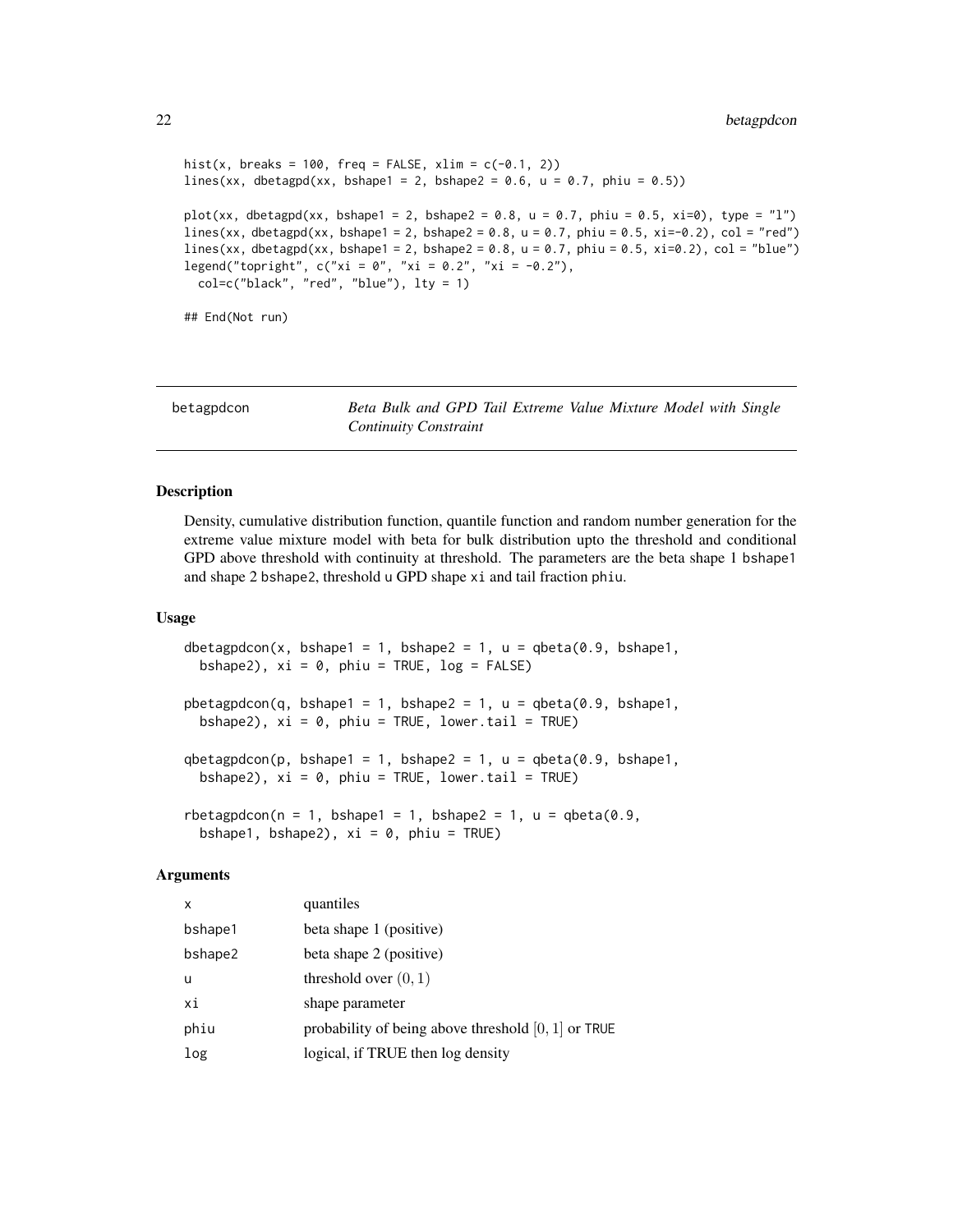| q          | quantiles                                       |
|------------|-------------------------------------------------|
| lower.tail | logical, if FALSE then upper tail probabilities |
| р          | cumulative probabilities                        |
| n          | sample size (positive integer)                  |

## Details

Extreme value mixture model combining beta distribution for the bulk below the threshold and GPD for upper tail with continuity at threshold.

The user can pre-specify phiu permitting a parameterised value for the tail fraction  $\phi_u$ . Alternatively, when phiu=TRUE the tail fraction is estimated as the tail fraction from the beta bulk model.

The usual beta distribution is defined over  $[0, 1]$ , but this mixture is generally not limited in the upper tail  $[0, \infty]$ , except for the usual upper tail limits for the GPD when  $x_i \leq 0$  discussed in [gpd](#page-190-1). Therefore, the threshold is limited to  $(0, 1)$ .

The cumulative distribution function with tail fraction  $\phi_u$  defined by the upper tail fraction of the beta bulk model (phiu=TRUE), upto the threshold  $0 \le x \le u < 1$ , given by:

$$
F(x) = H(x)
$$

and above the threshold  $x > u$ :

$$
F(x) = H(u) + [1 - H(u)]G(x)
$$

where  $H(x)$  and  $G(X)$  are the beta and conditional GPD cumulative distribution functions (i.e. pbeta(x,bshape1,bshape2) and pgpd(x,u,sigmau,xi)).

The cumulative distribution function for pre-specified  $\phi_u$ , upto the threshold  $0 \le x \le u < 1$ , is given by:

$$
F(x) = (1 - \phi_u)H(x)/H(u)
$$

and above the threshold  $x > u$ :

$$
F(x) = \phi_u + [1 - \phi_u]G(x)
$$

Notice that these definitions are equivalent when  $\phi_u = 1 - H(u)$ .

The continuity constraint means that  $(1 - \phi_u)h(u)/H(u) = \phi_u g(u)$  where  $h(x)$  and  $g(x)$  are the beta and conditional GPD density functions (i.e. dbeta(x,bshape1,bshape2) and dgpd(x,u,sigmau,xi)) respectively. The resulting GPD scale parameter is then:

$$
\sigma_u = \phi_u H(u) / [1 - \phi_u] h(u)
$$

. In the special case of where the tail fraction is defined by the bulk model this reduces to

$$
\sigma_u = [1 - H(u)]/h(u)
$$

See [gpd](#page-190-1) for details of GPD upper tail component and [dbeta](#page-0-0) for details of beta bulk component.

#### Value

.

[dbetagpdcon](#page-21-2) gives the density, [pbetagpdcon](#page-21-2) gives the cumulative distribution function, [qbetagpdcon](#page-21-2) gives the quantile function and [rbetagpdcon](#page-21-2) gives a random sample.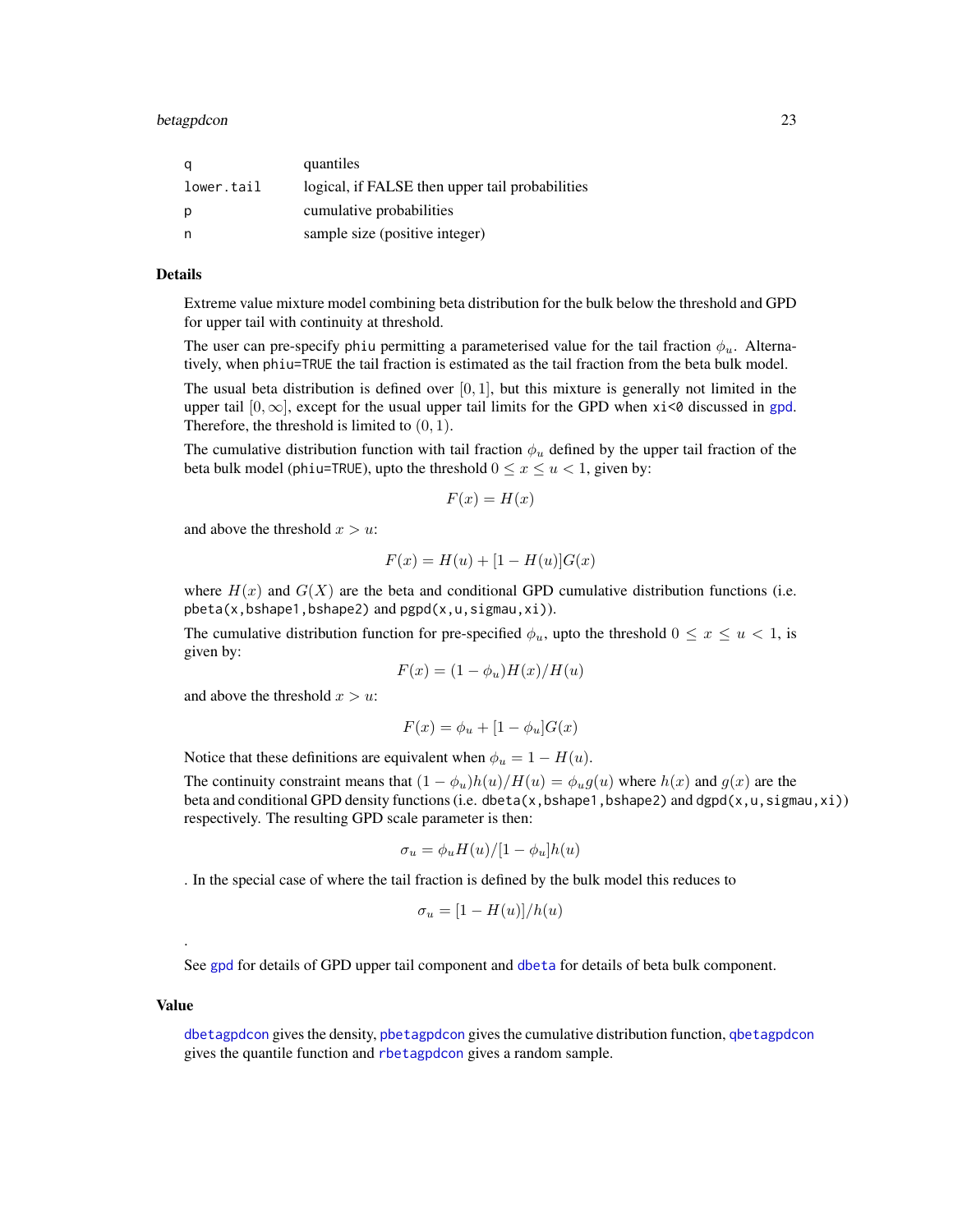All inputs are vectorised except  $log$  and lower, tail. The main inputs  $(x, p, o, q)$  and parameters must be either a scalar or a vector. If vectors are provided they must all be of the same length, and the function will be evaluated for each element of vector. In the case of [rbetagpdcon](#page-21-2) any input vector must be of length n.

Default values are provided for all inputs, except for the fundamentals x, q and p. The default sample size for [rbetagpdcon](#page-21-2) is 1.

Missing (NA) and Not-a-Number (NaN) values in x, p and q are passed through as is and infinite values are set to NA. None of these are not permitted for the parameters.

Error checking of the inputs (e.g. invalid probabilities) is carried out and will either stop or give warning message as appropriate.

## Author(s)

Yang Hu and Carl Scarrott <carl.scarrott@canterbury.ac.nz>

#### References

[http://en.wikipedia.org/wiki/Beta\\_distribution](http://en.wikipedia.org/wiki/Beta_distribution)

[http://en.wikipedia.org/wiki/Generalized\\_Pareto\\_distribution](http://en.wikipedia.org/wiki/Generalized_Pareto_distribution)

Scarrott, C.J. and MacDonald, A. (2012). A review of extreme value threshold estimation and uncertainty quantification. REVSTAT - Statistical Journal 10(1), 33-59. Available from [http:](http://www.ine.pt/revstat/pdf/rs120102.pdf) [//www.ine.pt/revstat/pdf/rs120102.pdf](http://www.ine.pt/revstat/pdf/rs120102.pdf)

MacDonald, A. (2012). Extreme value mixture modelling with medical and industrial applications. PhD thesis, University of Canterbury, New Zealand. [http://ir.canterbury.ac.nz/bitstream/](http://ir.canterbury.ac.nz/bitstream/10092/6679/1/thesis_fulltext.pdf) [10092/6679/1/thesis\\_fulltext.pdf](http://ir.canterbury.ac.nz/bitstream/10092/6679/1/thesis_fulltext.pdf)

## See Also

[gpd](#page-190-1) and [dbeta](#page-0-0)

Other betagpd: [betagpd](#page-18-2), [fbetagpdcon](#page-51-1), [fbetagpd](#page-47-1)

Other betagpdcon: [betagpd](#page-18-2), [fbetagpdcon](#page-51-1), [fbetagpd](#page-47-1)

Other fbetagpdcon: [fbetagpdcon](#page-51-1)

#### Examples

```
## Not run:
set.seed(1)
par(mfrow = c(2, 2))x = rbetagpdcon(1000, bshape1 = 1.5, bshape2 = 2, u = 0.7, phiu = 0.2)
xx = seq(-0.1, 2, 0.01)hist(x, breaks = 100, freq = FALSE, xlim = c(-0.1, 2))
lines(xx, dbetagpdcon(xx, bshape1 = 1.5, bshape2 = 2, u = 0.7, phiu = 0.2))
# three tail behaviours
plot(xx, pbetagpdcon(xx, bshape1 = 1.5, bshape2 = 2, u = 0.7, phiu = 0.2), type = "l")
```
## **Note**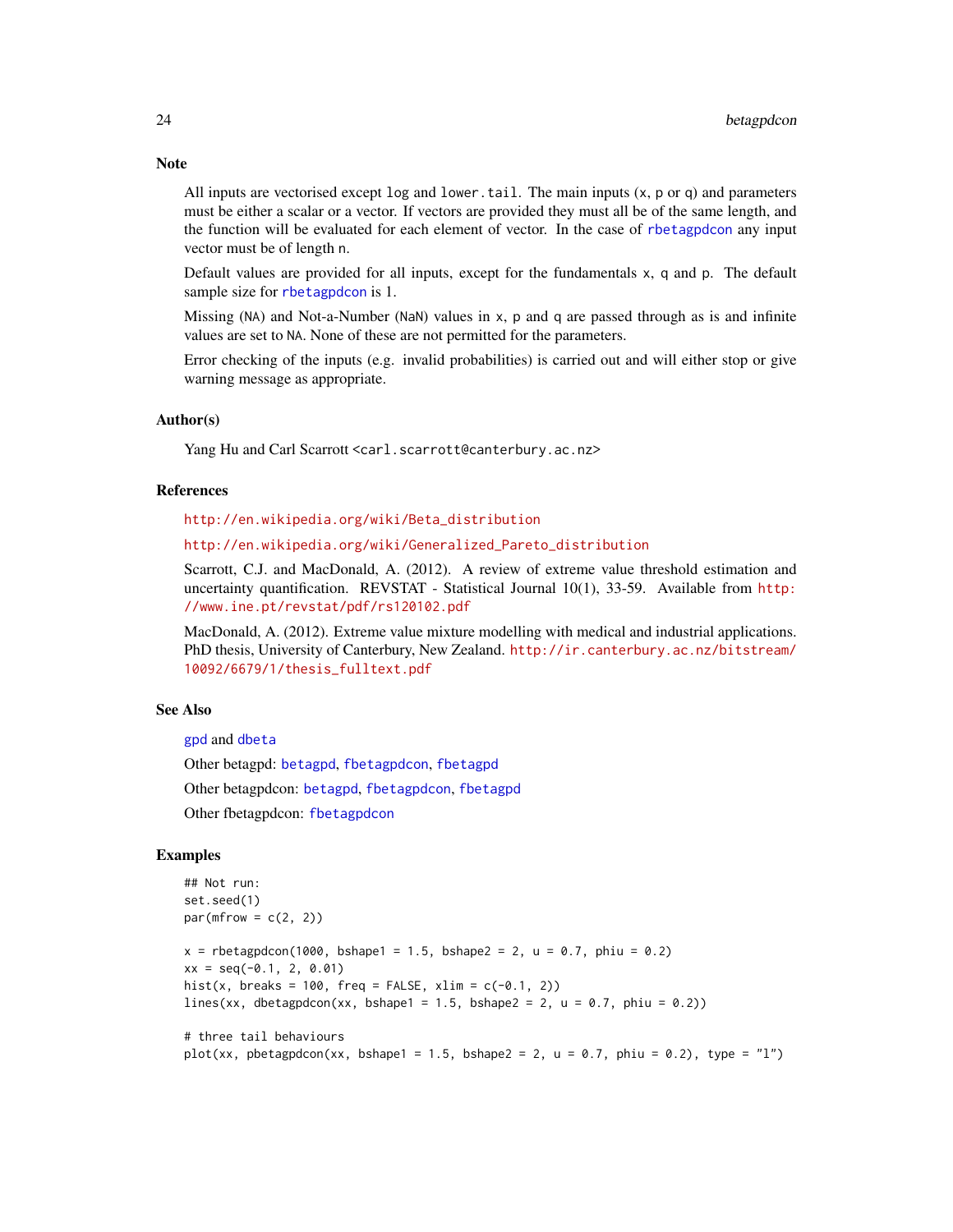#### <span id="page-24-0"></span>checking 25

```
lines(xx, pbetagpdcon(xx, bshape1 = 1.5, bshape2 = 2, u = 0.7, phiu = 0.2, xi = 0.3), col = "red")
lines(xx, pbetagpdcon(xx, bshape1 = 1.5, bshape2 = 2, u = 0.7, phiu = 0.2, xi = -0.3), col = "blue")
legend("topleft", paste("xi =",c(0, 0.3, -0.3)),
 col=c("black", "red", "blue"), lty = 1)
x = rbetagpdcon(1000, bshape1 = 2, bshape2 = 0.8, u = 0.7, phiu = 0.5)
hist(x, breaks = 100, freq = FALSE, xlim = c(-0.1, 2))
lines(xx, dbetagpdcon(xx, bshape1 = 2, bshape2 = 0.6, u = 0.7, phiu = 0.5))
plot(xx, dbetagpdcon(xx, bshape1 = 2, bshape2 = 0.8, u = 0.7, phiu = 0.5, xi=0), type = "l")
lines(xx, dbetagpdcon(xx, bshape1 = 2, bshape2 = 0.8, u = 0.7, phiu = 0.5, xi=-0.2), col = "red")
lines(xx, dbetagpdcon(xx, bshape1 = 2, bshape2 = 0.8, u = 0.7, phiu = 0.5, xi=0.2), col = "blue")
legend("topright", c("xi = 0", "xi = 0.2", "xi = -0.2"),col=c("black", "red", "blue"), lty = 1)
## End(Not run)
```
checking *Internal functions for checking function input arguments*

## <span id="page-24-1"></span>**Description**

Functions for checking the input arguments to functions, so that main functions are more concise. They will stop when an inappropriate input is found.

These function are visible and operable by the user. But they should be used with caution, as no checks on the input validity are carried out.

For likelihood functions you will often not want to stop on finding a non-positive values for positive parameters, in such cases use [check.param](#page-24-1) rather than [check.posparam](#page-24-1).

## Usage

```
check.param(param, allowvec = FALSE, allownull = FALSE,
  allowmiss = FALSE, allowna = FALSE, allowinf = FALSE)
check.posparam(param, allowvec = FALSE, allownull = FALSE,
  allowmiss = FALSE, allowna = FALSE, allowinf = FALSE,
  allowzero = FALSE)
check.quant(x, allownull = FALSE, allowna = FALSE, allowinf = FALSE)
check.prob(prob, allownull = FALSE, allowna = FALSE)check.n(n, allowzero = FALSE)
check.logic(logicarg, allowvec = FALSE, allowna = FALSE)
check.nparam(ns, nparam = 1, allownull = FALSE, allowmiss = FALSE)
```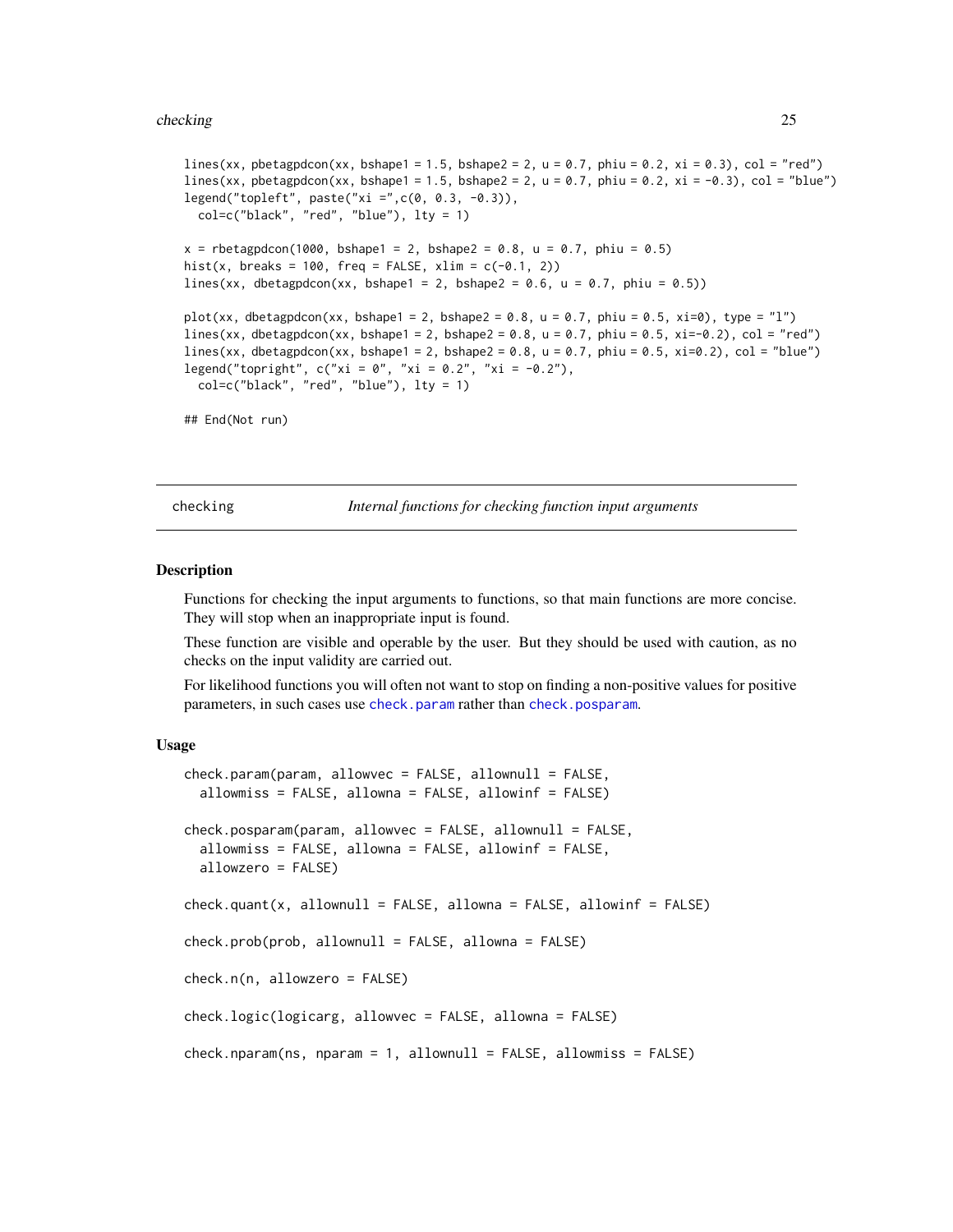#### 26 checking and the checking checking and the checking checking checking checking checking checking checking checking checking checking checking checking checking checking checking checking checking checking checking check

```
check.inputn(inputn, allowscalar = FALSE, allowzero = FALSE)
check.text(textarg, allowvec = FALSE, allownull = FALSE)
check.phiu(phiu, allowvec = FALSE, allownull = FALSE,
  allowfalse = FALSE)
check.optim(method)
check.control(control)
check.bcmethod(bcmethod)
check.nn(nn)
check.offset(offset, bcmethod, allowzero = FALSE)
check.design.knots(beta, xrange, nseg, degree, design.knots)
```
## Arguments

| param       | scalar or vector of parameters                                     |
|-------------|--------------------------------------------------------------------|
| allowvec    | logical, where TRUE permits vector                                 |
| allownull   | logical, where TRUE permits NULL values                            |
| allowmiss   | logical, where TRUE permits missing input                          |
| allowna     | logical, where TRUE permits NA and NaN values                      |
| allowinf    | logical, where TRUE permits +/-Inf values                          |
| allowzero   | logical, where TRUE permits zero values (positive vs non-negative) |
| X           | scalar or vector of quantiles                                      |
| prob        | scalar or vector of probability                                    |
| n           | scalar sample size                                                 |
| logicarg    | logical input argument                                             |
| ns          | vector of lengths of parameter vectors                             |
| nparam      | acceptable length of (non-scalar) vectors of parameter vectors     |
| inputn      | vector of input lengths                                            |
| allowscalar | logical, where TRUE permits scalar (as opposed to vector) values   |
| textarg     | character input argument                                           |
| phiu        | scalar or vector of phiu (logical, NULL or 0-1 exclusive)          |
| allowfalse  | logical, where TRUE permits FALSE (and TRUE) values                |
| method      | optimisation method (see optim)                                    |
| control     | optimisation control list (see optim)                              |
| bcmethod    | boundary correction method                                         |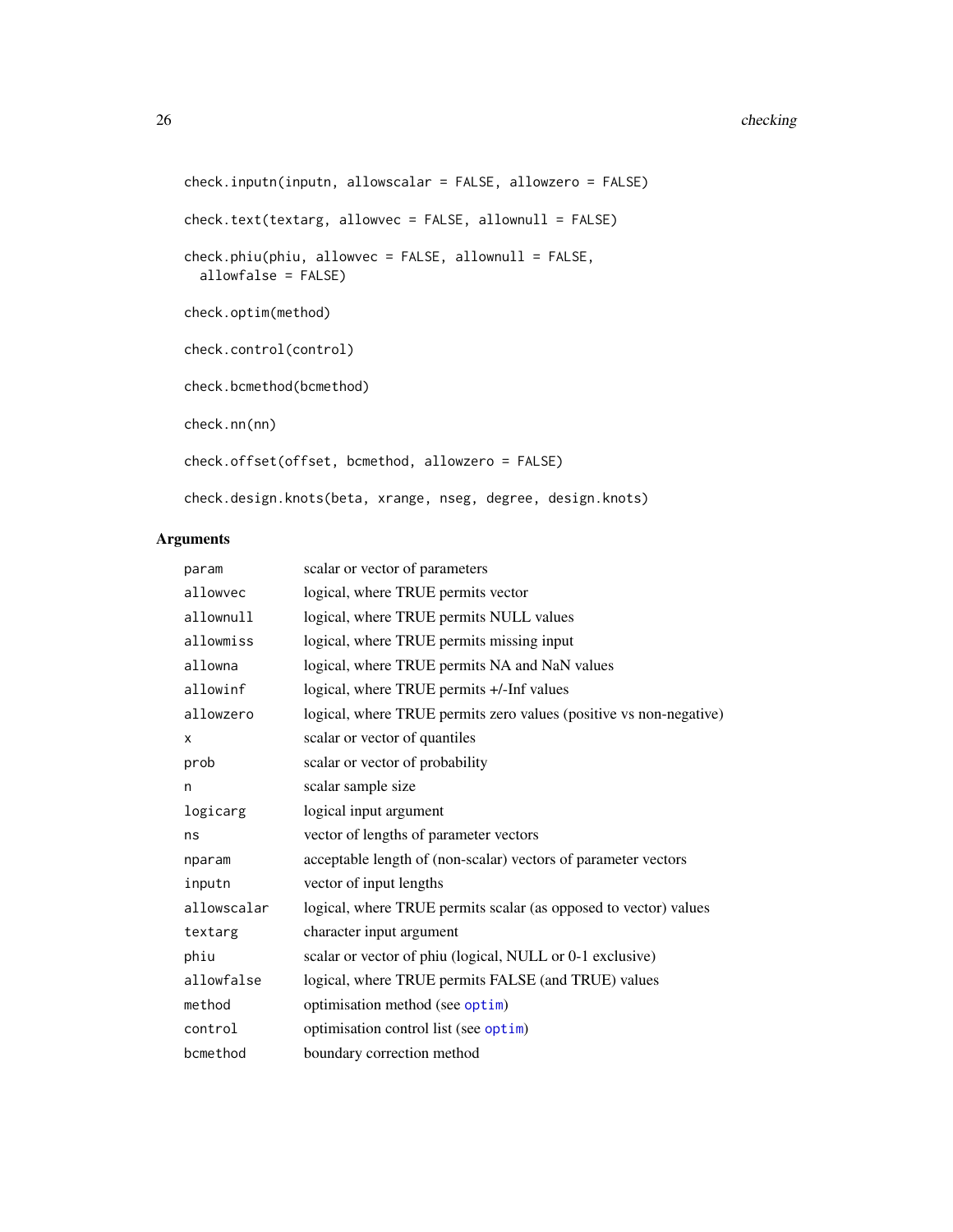<span id="page-26-0"></span>

| nn           | non-negativity correction method (simple boundary correction only)       |
|--------------|--------------------------------------------------------------------------|
| offset       | offset added to kernel centres (logtrans only) or NULL                   |
| beta         | vector of B-spline coefficients (required)                               |
| xrange       | vector of minimum and maximum of B-spline (support of density)           |
| nseg         | number of segments between knots                                         |
| degree       | degree of B-splines $(0 \text{ is constant}, 1 \text{ is linear}, etc.)$ |
| design.knots | spline knots for splineDesign function                                   |

#### Value

The checking functions will stop on errors and return no value. The only exception is the [check.inputn](#page-24-1) which outputs the maximum vector length.

## Author(s)

Carl Scarrott <carl.scarrott@canterbury.ac.nz>.

dwm *Dynamically Weighted Mixture Model*

## <span id="page-26-1"></span>Description

Density, cumulative distribution function, quantile function and random number generation for the dynamically weighted mixture model. The parameters are the Weibull shape wshape and scale wscale, Cauchy location cmu, Cauchy scale ctau, GPD scale sigmau, shape xi and initial value for the quantile qinit.

## Usage

```
ddwm(x, wshape = 1, wscale = 1, cmu = 1, ctau = 1,
  sigmau = sqrt(wscale^2 * gamma(1 + 2/wshape) - (wscale * gamma(1 +
  1/wshape))^2), xi = 0, log = FALSE)
pdwm(q, wshape = 1, wscale = 1, cmu = 1, ctau = 1,sigmau = sqrt(wscale^2 \star gamma(1 + 2/wshape) - (wscale \star gamma(1 +
  1/wshape))^2), xi = 0, lower.tail = TRUE)
qdwm(p, wshape = 1, wscale = 1, cmu = 1, ctau = 1,sigmau = sqrt(wscale^2 \star gamma(1 + 2/wshape) - (wscale \star gamma(1 +
  1/wshape))^2), xi = 0, lower.tail = TRUE, qinit = NULL)
rdwm(n = 1, wshape = 1, wscale = 1, cmu = 1, ctau = 1,
  sigmau = sqrt(wscale^2 * gamma(1 + 2/wshape) - (wscale * gamma(1 +
  1/wshape))^2), xi = 0)
```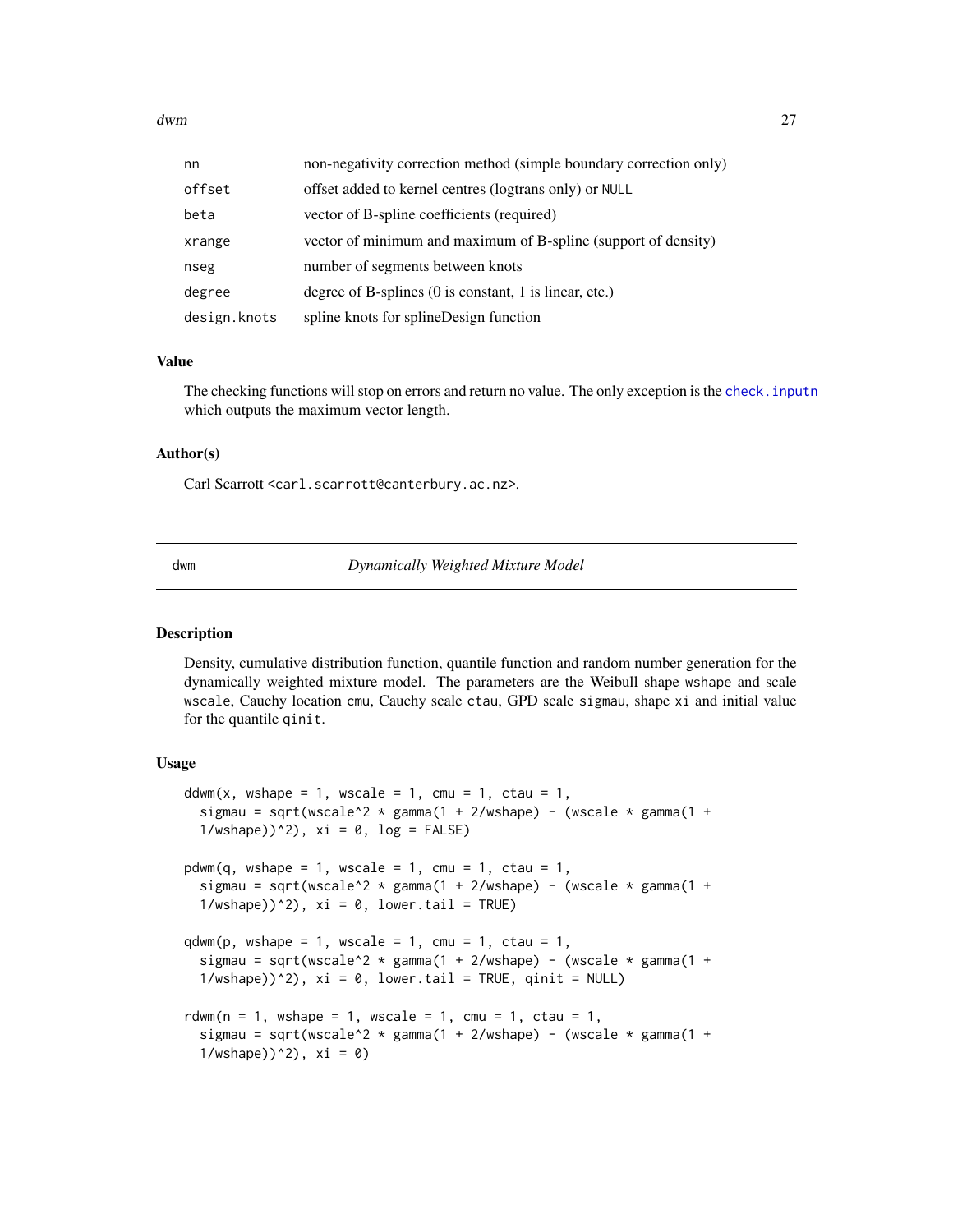#### Arguments

| X          | quantiles                                                    |
|------------|--------------------------------------------------------------|
| wshape     | Weibull shape (positive)                                     |
| wscale     | Weibull scale (positive)                                     |
| cmu        | Cauchy location                                              |
| ctau       | Cauchy scale                                                 |
| sigmau     | scale parameter (positive)                                   |
| хi         | shape parameter                                              |
| log        | logical, if TRUE then log density                            |
| q          | quantiles                                                    |
| lower.tail | logical, if FALSE then upper tail probabilities              |
| р          | cumulative probabilities                                     |
| qinit      | scalar or vector of initial values for the quantile estimate |
| n          | sample size (positive integer)                               |

## Details

The dynamic weighted mixture model combines a Weibull for the bulk model with GPD for the tail model. However, unlike all the other mixture models the GPD is defined over the entire range of support rather than as a conditional model above some threshold. A transition function is used to apply weights to transition between the bulk and GPD for the upper tail, thus providing the dynamically weighted mixture. They use a Cauchy cumulative distribution function for the transition function.

The density function is then a dynamically weighted mixture given by:

$$
f(x) = [1 - p(x)]h(x) + p(x)g(x)/r
$$

where  $h(x)$  and  $g(x)$  are the Weibull and unscaled GPD density functions respectively (i.e. dweibull(x,wshape,wscale) and dgpd( $x, u, s$ igmau, $x$ i)). The Cauchy cumulative distribution function used to provide the transition is defined by  $p(x)$  (i.e. pcauchy(x, cmu, ctau. The normalisation constant r ensures a proper density.

The quantile function is not available in closed form, so has to be solved numerically. The argument qinit is the initial quantile estimate which is used for numerical optimisation and should be set to a reasonable guess. When the qinit is NULL, the initial quantile value is given by the midpoint between the Weibull and GPD quantiles. As with the other inputs qinit is also vectorised, but R does not permit vectors combining NULL and numeric entries.

## Value

[ddwm](#page-26-1) gives the density, [pdwm](#page-26-1) gives the cumulative distribution function, [qdwm](#page-26-1) gives the quantile function and [rdwm](#page-26-1) gives a random sample.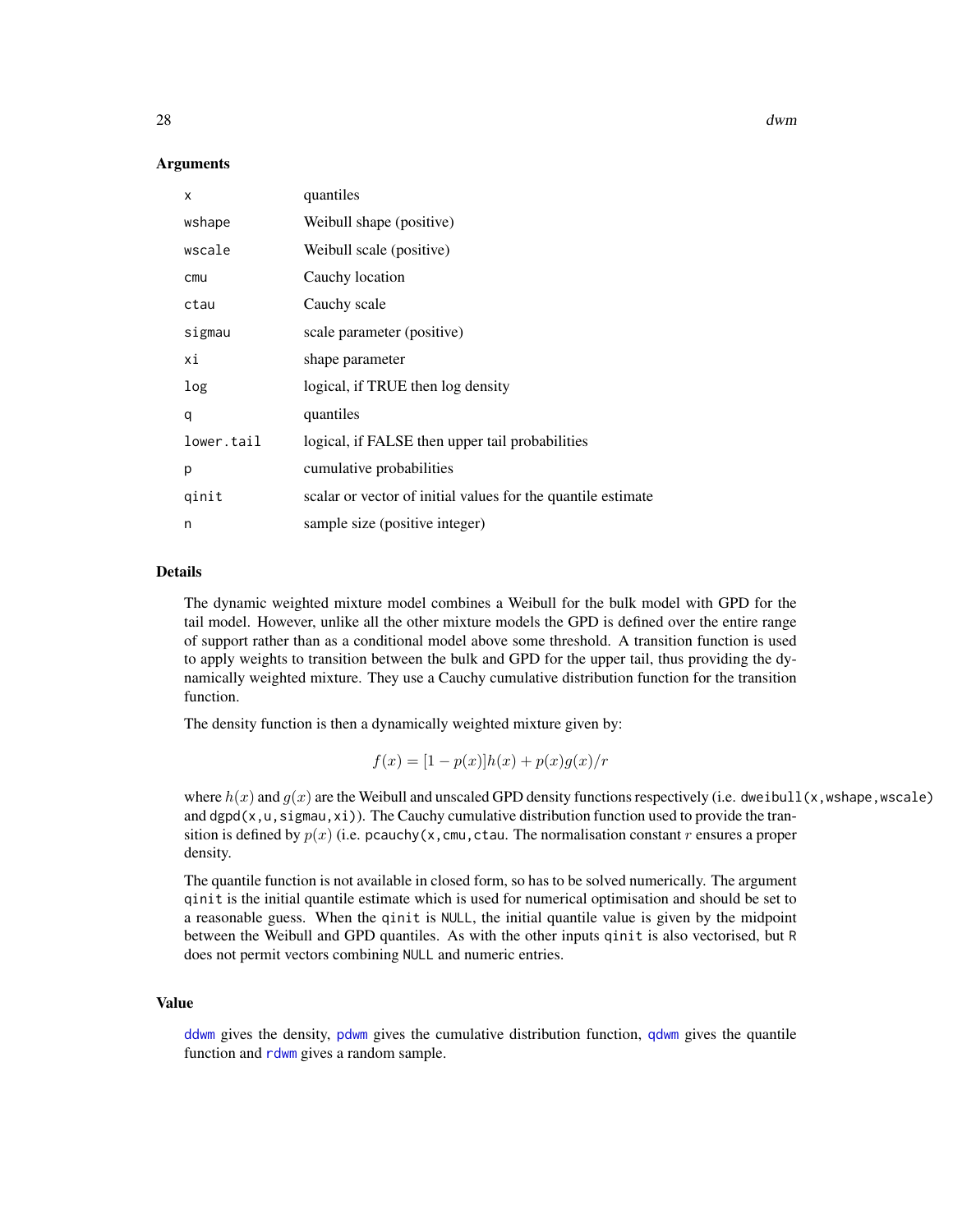dwm 29

## Note

All inputs are vectorised except  $log$  and  $lower$ .tail. The main inputs  $(x, p, o, q)$  and parameters must be either a scalar or a vector. If vectors are provided they must all be of the same length, and the function will be evaluated for each element of vector. In the case of [rdwm](#page-26-1) any input vector must be of length n.

Default values are provided for all inputs, except for the fundamentals x, q and p. The default sample size for [rdwm](#page-26-1) is 1.

Missing (NA) and Not-a-Number (NaN) values in x, p and q are passed through as is and infinite values are set to NA. None of these are not permitted for the parameters.

Error checking of the inputs (e.g. invalid probabilities) is carried out and will either stop or give warning message as appropriate.

## Author(s)

Yang Hu and Carl Scarrott <carl.scarrott@canterbury.ac.nz>

#### **References**

[http://en.wikipedia.org/wiki/Weibull\\_distribution](http://en.wikipedia.org/wiki/Weibull_distribution)

[http://en.wikipedia.org/wiki/Cauchy\\_distribution](http://en.wikipedia.org/wiki/Cauchy_distribution)

[http://en.wikipedia.org/wiki/Generalized\\_Pareto\\_distribution](http://en.wikipedia.org/wiki/Generalized_Pareto_distribution)

Scarrott, C.J. and MacDonald, A. (2012). A review of extreme value threshold estimation and uncertainty quantification. REVSTAT - Statistical Journal 10(1), 33-59. Available from [http:](http://www.ine.pt/revstat/pdf/rs120102.pdf) [//www.ine.pt/revstat/pdf/rs120102.pdf](http://www.ine.pt/revstat/pdf/rs120102.pdf)

Frigessi, A., Haug, O. and Rue, H. (2002). A dynamic mixture model for unsupervised tail estimation without threshold selection. Extremes 5 (3), 219-235

#### See Also

[gpd](#page-190-1), [dcauchy](#page-0-0) and [dweibull](#page-0-0)

Other fdwm: [fdwm](#page-55-1)

#### Examples

```
## Not run:
set.seed(1)
par(mfrow = c(2, 2))xx = seq(0.001, 5, 0.01)
f = ddwm(xx, wshape = 2, wscale = 1/gamma(1.5), cmu = 1, ctau = 1, sigmau = 1, xi = 0.5)plot(xx, f, ylim = c(0, 1), xlim = c(0, 5), type = 'l', lwd = 2,ylab = "density", main = "Plot example in Frigessi et al. (2002)")
lines(xx, dgpd(xx, sigmau = 1, xi = 0.5), col = "red", lty = 2, lwd = 2)
lines(xx, dweibull(xx, shape = 2, scale = 1/gamma(1.5)), col = "blue", lty = 2, lwd = 2)
legend('topright', c('DWM', 'Weibull', 'GPD'),
      col = c("black", "blue", "red"), \, 1ty = c(1, 2, 2), \, 1wd = 2)
```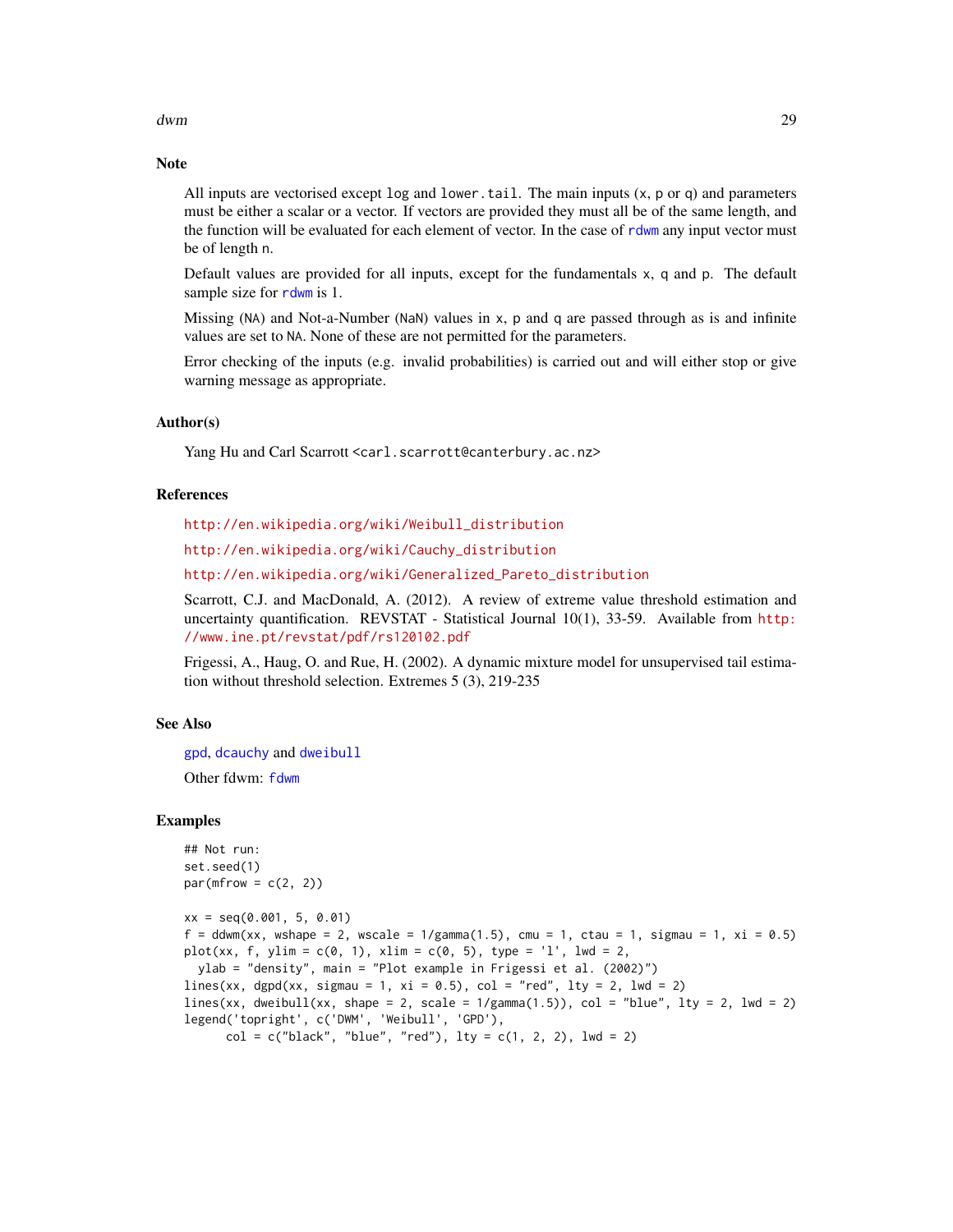```
# three tail behaviours
plot(xx, pdwm(xx, xi = 0), type = "l")lines(xx, pdown(xx, xi = 0.3), col = "red")lines(xx, pdwm(xx, xi = -0.3), col = "blue")
legend("bottomright", paste("xi =",c(0, 0.3, -0.3)), col=c("black", "red", "blue"), lty = 1)
x = rdwm(10000, wshape = 2, wscale = 1/gamma(1.5), cmu = 1, ctau = 1, sigmau = 1, xi = 0.1)
xx = seq(0, 15, 0.01)hist(x, freq = FALSE, breaks = 100)
lines(xx, ddwm(xx, wshape = 2, wscale = 1/gamma(1.5), cmu = 1, ctau = 1, sigmau = 1, xi = 0.1),
  lwd = 2, col = 'black')plot(xx, pdwm(xx, wshape = 2, wscale = 1/gamma(1.5), cmu = 1, ctau = 1, sigmau = 1, xi = 0.1),
 xlim = c(0, 15), type = 'l', lwd = 2,
  xlab = "x", ylab = "F(x)"lines(xx, pgpd(xx, sigmau = 1, xi = 0.1), col = "red", lty = 2, lwd = 2)
lines(xx, protein11(xx, shape = 2, scale = 1/gamma(1.5)), col = "blue", lty = 2, lwd = 2)legend('bottomright', c('DWM', 'Weibull', 'GPD'),
      col = c("black", "blue", "red"), \; lty = c(1, 2, 2), \; lwd = 2)## End(Not run)
```
<span id="page-29-2"></span>

```
evmix.diag Diagnostic Plots for Extreme Value Mixture Models
```
#### <span id="page-29-1"></span>Description

The classic four diagnostic plots for evaluating extreme value mixture models: 1) return level plot, 2) Q-Q plot, 3) P-P plot and 4) density plot. Each plot is available individually or as the usual 2x2 collection.

#### Usage

```
evmix.diag(modelfit, upperfocus = TRUE, alpha = 0.05, N = 1000,
  legend = FALSE, ...rlplot(modelfit, upperfocus = TRUE, alpha = 0.05, N = 1000,
  legend = TRUE, rplim = NULL, rllim = NULL,...)
qplot(modelfit, upperfocus = TRUE, alpha = 0.05, N = 1000,legend = TRUE, ...pplot(modelfit, upperfocus = TRUE, alpha = 0.05, N = 1000,legend = TRUE, ...densplot(modelfit, upperfocus = TRUE, legend = TRUE, ...)
```
<span id="page-29-0"></span>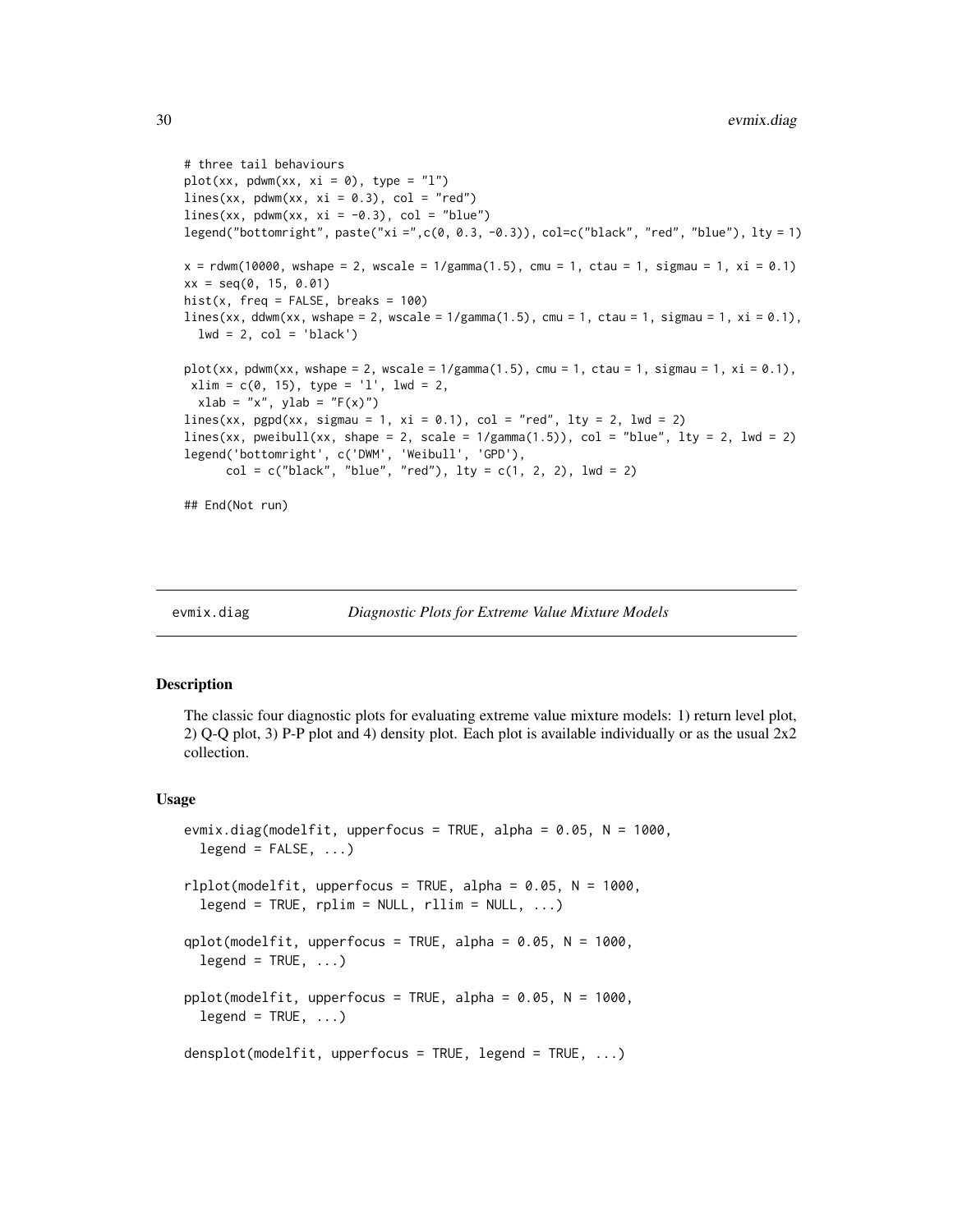#### evmix.diag 31

#### Arguments

| modelfit   | fitted extreme value mixture model object                  |
|------------|------------------------------------------------------------|
| upperfocus | logical, should plot focus on upper tail?                  |
| alpha      | significance level over range $(0, 1)$ , or NULL for no CI |
| N          | number of Monte Carlo simulation for CI $(N>=10)$          |
| legend     | logical, should legend be included                         |
|            | further arguments to be passed to the plotting functions   |
| rplim      | return period range                                        |
| $r$ llim   | return level range                                         |

## Details

Model diagnostics are available for all the fitted extreme mixture models in the [evmix](#page-2-1) package. These modelfit is output by all the fitting functions, e.g. [fgpd](#page-84-1) and [fnormgpd](#page-142-1).

Consistent with [plot](#page-0-0) function in the [evd](#page-0-0) library the [ppoints](#page-0-0) to estimate the empirical cumulative probabilities. The default behaviour of this function is to use

$$
(i - 0.5)/n
$$

as the estimate for the *i*th order statistic of the given sample of size  $n$ .

The return level plot has the quantile (q where  $P(X \ge q) = p$  on the y-axis, for a particular survival probability p. The return period  $t = 1/p$  is shown on the x-axis. The return level is given by:

$$
q = u + \sigma_u[(\phi_u t)^{\xi} - 1]/\xi
$$

for  $\xi \neq 0$ . But in the case of  $\xi = 0$  this simplifies to

$$
q = u + \sigma_u \log(\phi_u t)
$$

which is linear when plotted against the return period on a logarithmic scale. The special case of exponential/Type I ( $\xi = 0$ ) upper tail behaviour will be linear on this scale. This is the same tranformation as in the GPD/POT diagnostic plot function [plot.uvevd](#page-0-0) in the [evd](#page-0-0) package, from which these functions were derived.

The crosses are the empirical quantiles/return levels (i.e. the ordered sample data) against their corresponding transformed empirical return period (from [ppoints](#page-0-0)). The solid line is the theoretical return level (quantile) function using the estimated parameters. The estimated threshold u and tail fraction phiu are shown. For the two tailed models both thresholds ul and ur and corresponding tail fractions phiul and phiur are shown. The approximate pointwise confidence intervals for the quantiles are obtained by Monte Carlo simulation using the estimated parameters. Notice that these intervals ignore the parameter estimation uncertainty.

The Q-Q and P-P plots have the empirical values on the  $y$ -axis and theoretical values from the fitted model on the  $x$ -axis.

The density plot provides a histogram of the sample data overlaid with the fitted density and a standard kernel density estimate using the [density](#page-0-0) function. The default settings for the [density](#page-0-0) function are used. Note that for distributions with bounded support (e.g. GPD) with high density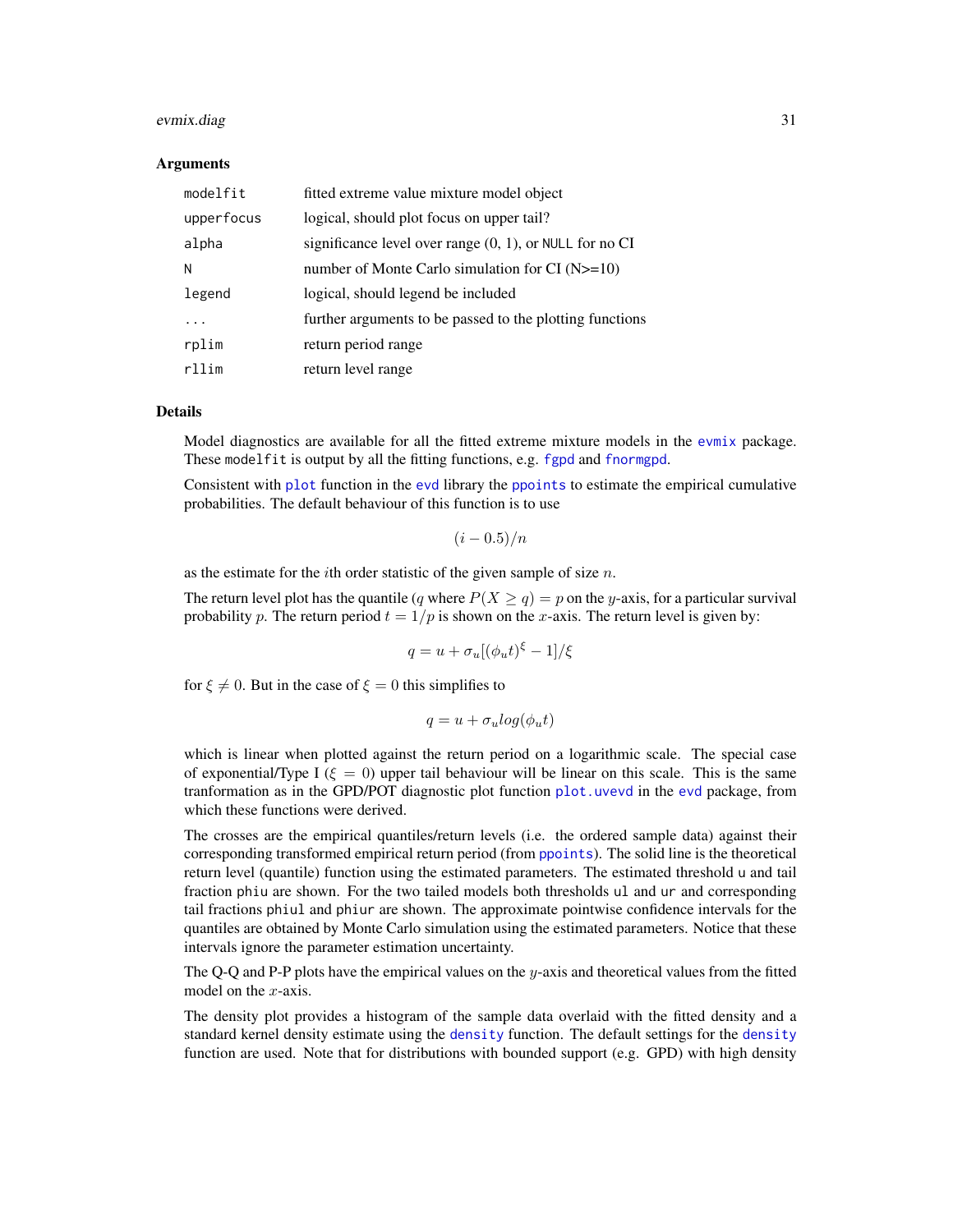near the boundary standard kernel density estimators exhibit a negative bias due to leakage past the boundary. So in this case they should not be taken too seriously.

For the kernel density estimates (i.e. kden and bckden) there is no threshold, so no upper tail focus is carried out.

See plot. uvevd for more detailed explanations of these types of plots.

## Value

[rlplot](#page-29-1) gives the return level plot, [qplot](#page-29-1) gives the Q-Q plot, [pplot](#page-29-1) gives the P-P plot, [densplot](#page-29-1) gives density plot and [evmix.diag](#page-29-2) gives the collection of all 4.

### Acknowledgments

Based on the GPD/POT diagnostic function [plot.uvevd](#page-0-0) in the [evd](#page-0-0) package for which Stuart Coles' and Alec Stephenson's contributions are gratefully acknowledged. They are designed to have similar syntax and functionality to simplify the transition for users of these packages.

## Note

For all mixture models the missing values are removed by the fitting functions (e.g. [fnormgpd](#page-142-1) and [fgng](#page-75-1)). However, these are retained in the GPD fitting [fgpd](#page-84-1), as they are interpreted as values below the threshold.

By default all the plots focus in on the upper tail, but they can be used to display the fit over the entire range of support.

You cannot pass xlim or ylim to the plotting functions via ...

Error checking of the inputs (e.g. invalid probabilities) is carried out and will either stop or give warning message as appropriate.

## Author(s)

Yang Hu and Carl Scarrott <carl.scarrott@canterbury.ac.nz>

#### References

[http://en.wikipedia.org/wiki/Q-Q\\_plot](http://en.wikipedia.org/wiki/Q-Q_plot)

[http://en.wikipedia.org/wiki/P-P\\_plot](http://en.wikipedia.org/wiki/P-P_plot)

Scarrott, C.J. and MacDonald, A. (2012). A review of extreme value threshold estimation and uncertainty quantification. REVSTAT - Statistical Journal 10(1), 33-59. Available from [http:](http://www.ine.pt/revstat/pdf/rs120102.pdf) [//www.ine.pt/revstat/pdf/rs120102.pdf](http://www.ine.pt/revstat/pdf/rs120102.pdf)

Coles S.G. (2004). An Introduction to the Statistical Modelling of Extreme Values. Springer-Verlag: London.

## See Also

[ppoints](#page-0-0), [plot.uvevd](#page-0-0) and [gpd.diag](#page-0-0).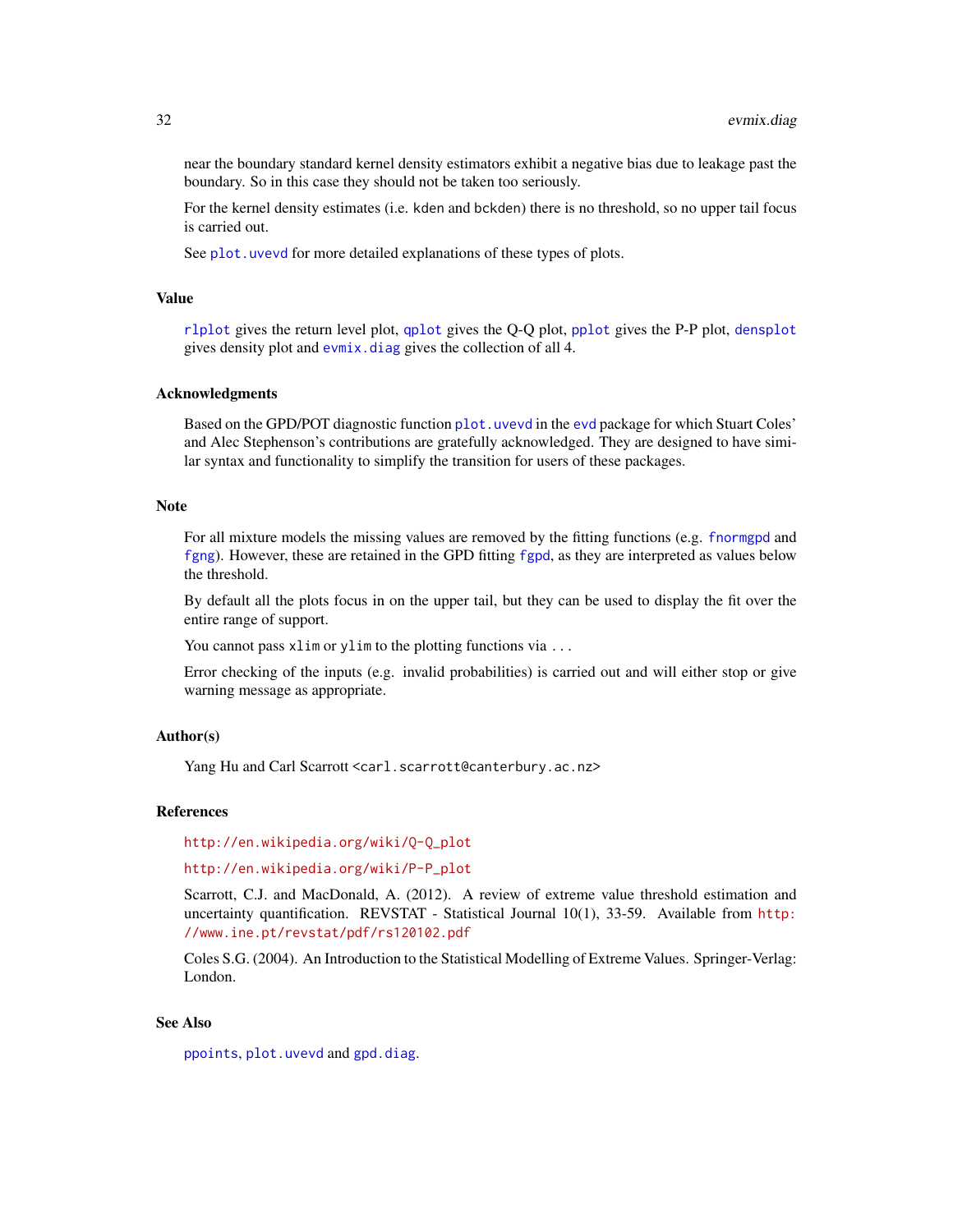#### <span id="page-32-0"></span>fbckden 33

#### Examples

```
## Not run:
set.seed(1)
x = sort(rnorm(1000))fit = formgpd(x)evmix.diag(fit)
# repeat without focussing on upper tail
par(mfrow=c(2,2))
rlplot(fit, upperfocus = FALSE)
qplot(fit, upperfocus = FALSE)
pplot(fit, upperfocus = FALSE)
densplot(fit, upperfocus = FALSE)
```
## End(Not run)

<span id="page-32-1"></span>fbckden *Cross-validation MLE Fitting of Boundary Corrected Kernel Density Estimation Using a Variety of Approaches*

#### <span id="page-32-2"></span>Description

Maximum likelihood estimation for fitting boundary corrected kernel density estimator using a variety of approaches (and many possible kernels), by treating it as a mixture model.

## Usage

```
fbckden(x, linit = NULL, bwinit = NULL, kernel = "gaussian",
  extracentres = NULL, bcmethod = "simple", proper = TRUE,
 nn = "jf96", offset = NULL, xmax = NULL, add.jitter = FALSE,
  factor = 0.1, amount = NULL, std.err = TRUE, method = "BFGS",
  control = list(maxit = 10000), finitelik = TRUE, ...)
lbbed(x, lambda = NULL, bw = NULL, kernel = "gaussian",extracentres = NULL, bcmethod = "simple", proper = TRUE,
 nn = "jf96", offset = NULL, xmax = NULL, log = TRUE)nlbckden(lambda, x, bw = NULL, kernel = "gaussian",
  extracentres = NULL, bcmethod = "simple", proper = TRUE,
 nn = "jf96", offset = NULL, xmax = NULL, finitelik = FALSE)
```
## Arguments

|       | vector of sample data                                      |
|-------|------------------------------------------------------------|
| linit | initial value for bandwidth (as kernel half-width) or NULL |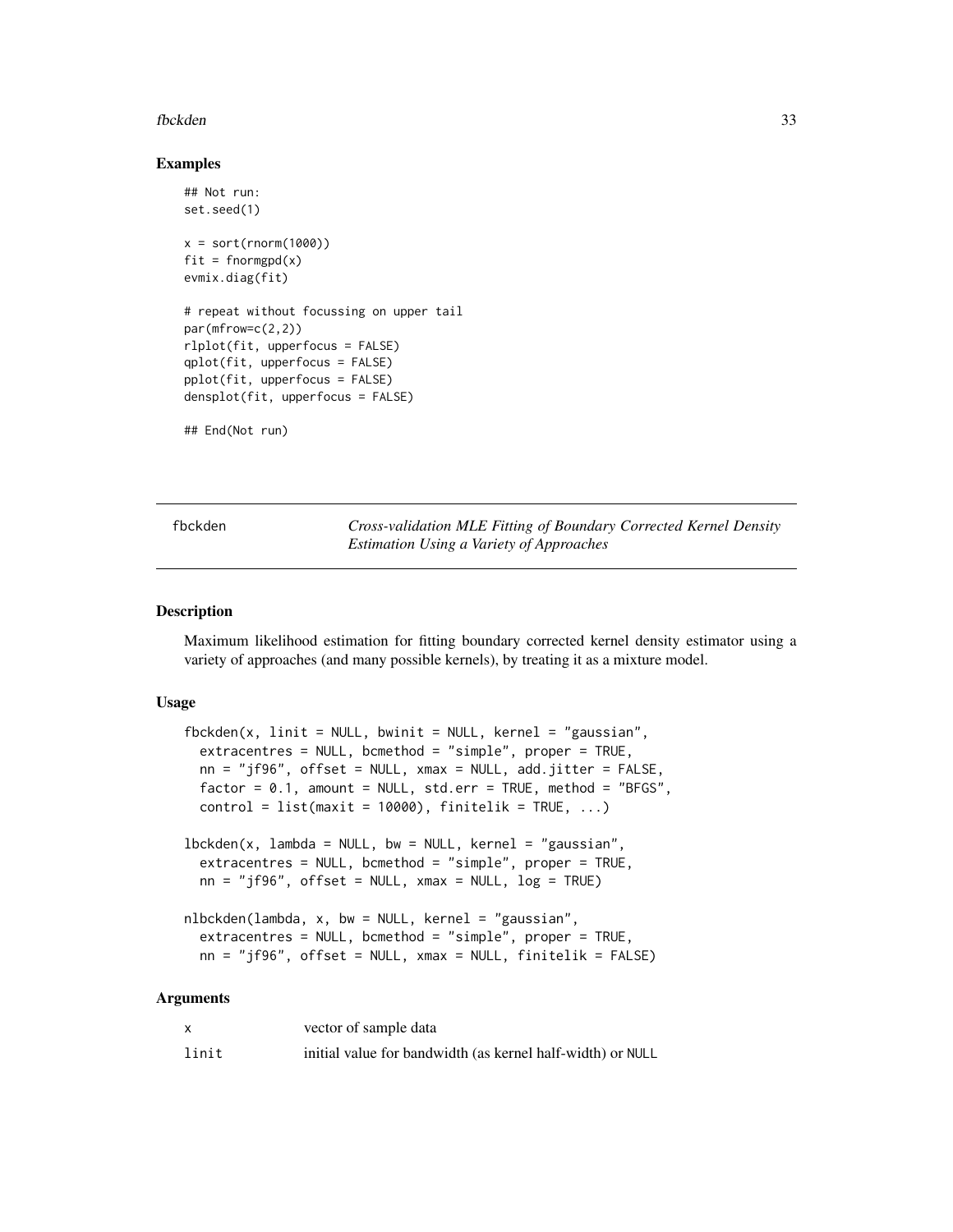| bwinit       | initial value for bandwidth (as kernel standard deviations) or NULL                            |
|--------------|------------------------------------------------------------------------------------------------|
| kernel       | kernel name $(\text{default} = "gaussian")$                                                    |
| extracentres | extra kernel centres used in KDE, but likelihood contribution not evaluated, or<br><b>NULL</b> |
| bcmethod     | boundary correction method                                                                     |
| proper       | logical, whether density is renormalised to integrate to unity (where needed)                  |
| nn           | non-negativity correction method (simple boundary correction only)                             |
| offset       | offset added to kernel centres (logtrans only) or NULL                                         |
| $x$ ma $x$   | upper bound on support (copula and beta kernels only) or NULL                                  |
| add.jitter   | logical, whether jitter is needed for rounded kernel centres                                   |
| factor       | see jitter                                                                                     |
| amount       | see jitter                                                                                     |
| std.err      | logical, should standard errors be calculated                                                  |
| method       | optimisation method (see optim)                                                                |
| control      | optimisation control list (see optim)                                                          |
| finitelik    | logical, should log-likelihood return finite value for invalid parameters                      |
| .            | optional inputs passed to optim                                                                |
| lambda       | bandwidth for kernel (as half-width of kernel) or NULL                                         |
| bw           | bandwidth for kernel (as standard deviations of kernel) or NULL                                |
| log          | logical, if TRUE then log-likelihood rather than likelihood is output                          |

## Details

The boundary corrected kernel density estimator using a variety of approaches (and many possible kernels) is fitted to the entire dataset using cross-validation maximum likelihood estimation. The estimated bandwidth, variance and standard error are automatically output.

The log-likelihood and negative log-likelihood are also provided for wider usage, e.g. constructing your own extreme value mixture models or profile likelihood functions. The parameter lambda must be specified in the negative log-likelihood [nlbckden](#page-32-2).

Log-likelihood calculations are carried out in [lbckden](#page-32-2), which takes bandwidths as inputs in the same form as distribution functions. The negative log-likelihood is a wrapper for [lbckden](#page-32-2), designed towards making it useable for optimisation (e.g. lambda given as first input).

The alternate bandwidth definitions are discussed in the [kernels](#page-226-1), with the lambda used here but bw also output. The bw specification is the same as used in the [density](#page-0-0) function.

The possible kernels are also defined in [kernels](#page-226-1) help documentation with the "gaussian" as the default choice.

Unlike the standard KDE, there is no general rule-of-thumb bandwidth for all these estimators, with only certain methods having a guideline in the literature, so none have been implemented. Hence, a bandwidth must always be specified.

The simple, renorm, beta1, beta2 gamma1 and gamma2 density estimates require renormalisation, achieved by numerical integration, so is very time consuming.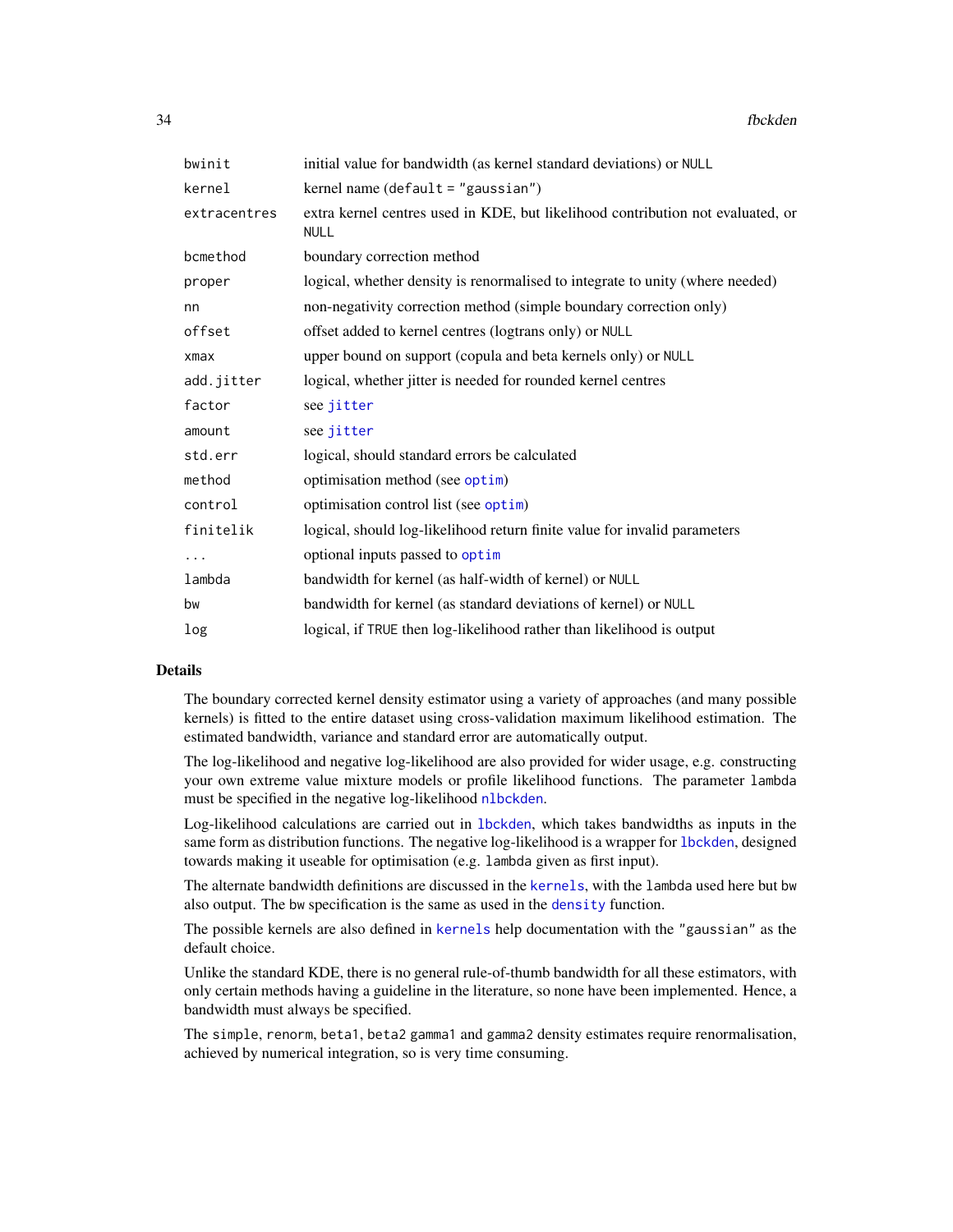Missing values (NA and NaN) are assumed to be invalid data so are ignored.

Cross-validation likelihood is used for kernel density component, obtained by leaving each point out in turn and evaluating the KDE at the point left out:

$$
L(\lambda) \prod_{i=1}^{n} \hat{f}_{-i}(x_i)
$$

where

$$
\hat{f}_{-i}(x_i) = \frac{1}{(n-1)\lambda} \sum_{j=1:j\neq i}^{n} K(\frac{x_i - x_j}{\lambda})
$$

is the KDE obtained when the ith datapoint is dropped out and then evaluated at that dropped datapoint at  $x_i$ .

Normally for likelihood estimation of the bandwidth the kernel centres and the data where the likelihood is evaluated are the same. However, when using KDE for extreme value mixture modelling the likelihood only those data in the bulk of the distribution should contribute to the likelihood, but all the data (including those beyond the threshold) should contribute to the density estimate. The extracentres option allows the use to specify extra kernel centres used in estimating the density, but not evaluated in the likelihood. The default is to just use the existing data, so extracentres=NULL.

The default optimisation algorithm is "BFGS", which requires a finite negative log-likelihood function evaluation finitelik=TRUE. For invalid parameters, a zero likelihood is replaced with exp(-1e6). The "BFGS" optimisation algorithms require finite values for likelihood, so any user input for finitelik will be overridden and set to finitelik=TRUE if either of these optimisation methods is chosen.

It will display a warning for non-zero convergence result comes from [optim](#page-0-0) function call.

If the hessian is of reduced rank then the variance (from inverse hessian) and standard error of bandwidth parameter cannot be calculated, then by default std.err=TRUE and the function will stop. If you want the bandwidth estimate even if the hessian is of reduced rank (e.g. in a simulation study) then set std.err=FALSE.

#### Value

[fbckden](#page-32-1) gives leave one out cross-validation (log-)likelihood and [lbckden](#page-32-2) gives the negative loglikelihood. [nlbckden](#page-32-2) returns a simple list with the following elements

| call:                                     | optim call                                       |
|-------------------------------------------|--------------------------------------------------|
| x:                                        | (jittered) data vector x                         |
| kerncentres: actual kernel centres used x |                                                  |
| init:                                     | linit for lambda                                 |
| optim:                                    | complete optim output                            |
| mle:                                      | vector of MLE of bandwidth                       |
| COV:                                      | variance of MLE of bandwidth                     |
| se:                                       | standard error of MLE of bandwidth               |
| nllh:                                     | minimum negative cross-validation log-likelihood |
| n:                                        | total sample size                                |
| lambda:                                   | MLE of lambda (kernel half-width)                |
| bw:                                       | MLE of bw (kernel standard deviations)           |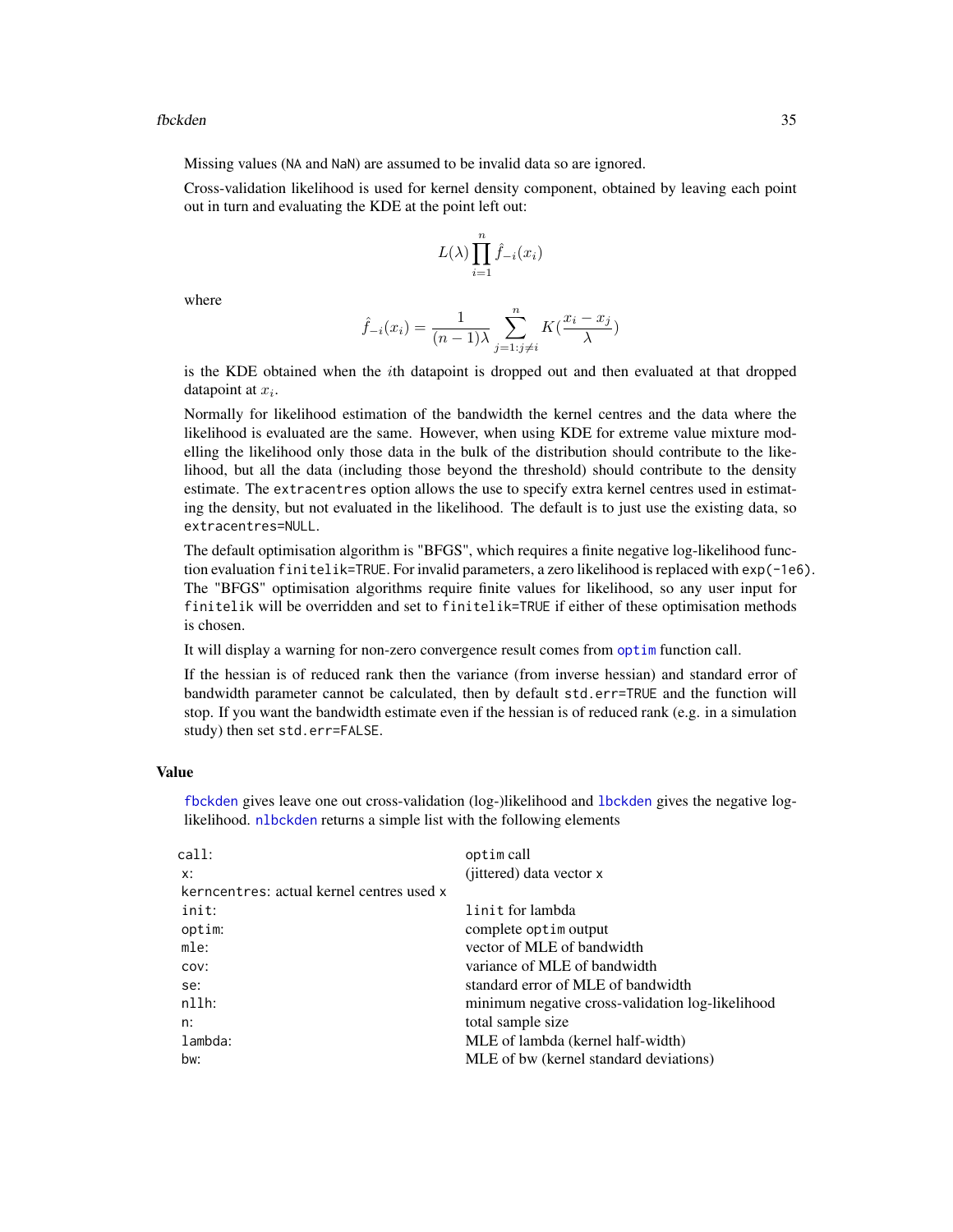| kernel:   | kernel name                                   |
|-----------|-----------------------------------------------|
| bcmethod: | boundary correction method                    |
| proper:   | logical, whether renormalisation is requested |
| nn:       | non-negative correction method                |
| offset:   | offset for log transformation method          |
| xmax:     | maximum value of scale beta or copula         |

The output list has some duplicate entries and repeats some of the inputs to both provide similar items to those from [fpot](#page-0-0) and to make it as useable as possible.

#### Warning

Two important practical issues arise with MLE for the kernel bandwidth: 1) Cross-validation likelihood is needed for the KDE bandwidth parameter as the usual likelihood degenerates, so that the MLE  $\lambda \to 0$  as  $n \to \infty$ , thus giving a negative bias towards a small bandwidth. Leave one out cross-validation essentially ensures that some smoothing between the kernel centres is required (i.e. a non-zero bandwidth), otherwise the resultant density estimates would always be zero if the bandwidth was zero.

This problem occassionally rears its ugly head for data which has been heavily rounded, as even when using cross-validation the density can be non-zero even if the bandwidth is zero. To overcome this issue an option to add a small jitter should be added to the data (x only) has been included in the fitting inputs, using the [jitter](#page-0-0) function, to remove the ties. The default options red in the [jitter](#page-0-0) are specified above, but the user can override these. Notice the default scaling factor=0.1, which is a tenth of the default value in the [jitter](#page-0-0) function itself.

A warning message is given if the data appear to be rounded (i.e. more than 5 data rounding is the likely culprit. Only use the jittering when the MLE of the bandwidth is far too small.

2) For heavy tailed populations the bandwidth is positively biased, giving oversmoothing (see example). The bias is due to the distance between the upper (or lower) order statistics not necessarily decaying to zero as the sample size tends to infinity. Essentially, as the distance between the two largest (or smallest) sample datapoints does not decay to zero, some smoothing between them is required (i.e. bandwidth cannot be zero). One solution to this problem is to splice the GPD at a suitable threshold to remove the problematic tail from the inference for the bandwidth, using the [fbckdengpd](#page-37-1) function for a heavy upper tail. See MacDonald et al (2013).

## Acknowledgments

Based on code by Anna MacDonald produced for MATLAB.

#### Note

An initial bandwidth must be provided, so linit and bwinit cannot both be NULL

The extra kernel centres extracentres can either be a vector of data or NULL.

Invalid parameter ranges will give  $\theta$  for likelihood,  $log(\theta) = -Inf$  for log-likelihood and  $-log(\theta) = Inf$ for negative log-likelihood.

Infinite and missing sample values are dropped.

Error checking of the inputs is carried out and will either stop or give warning message as appropriate.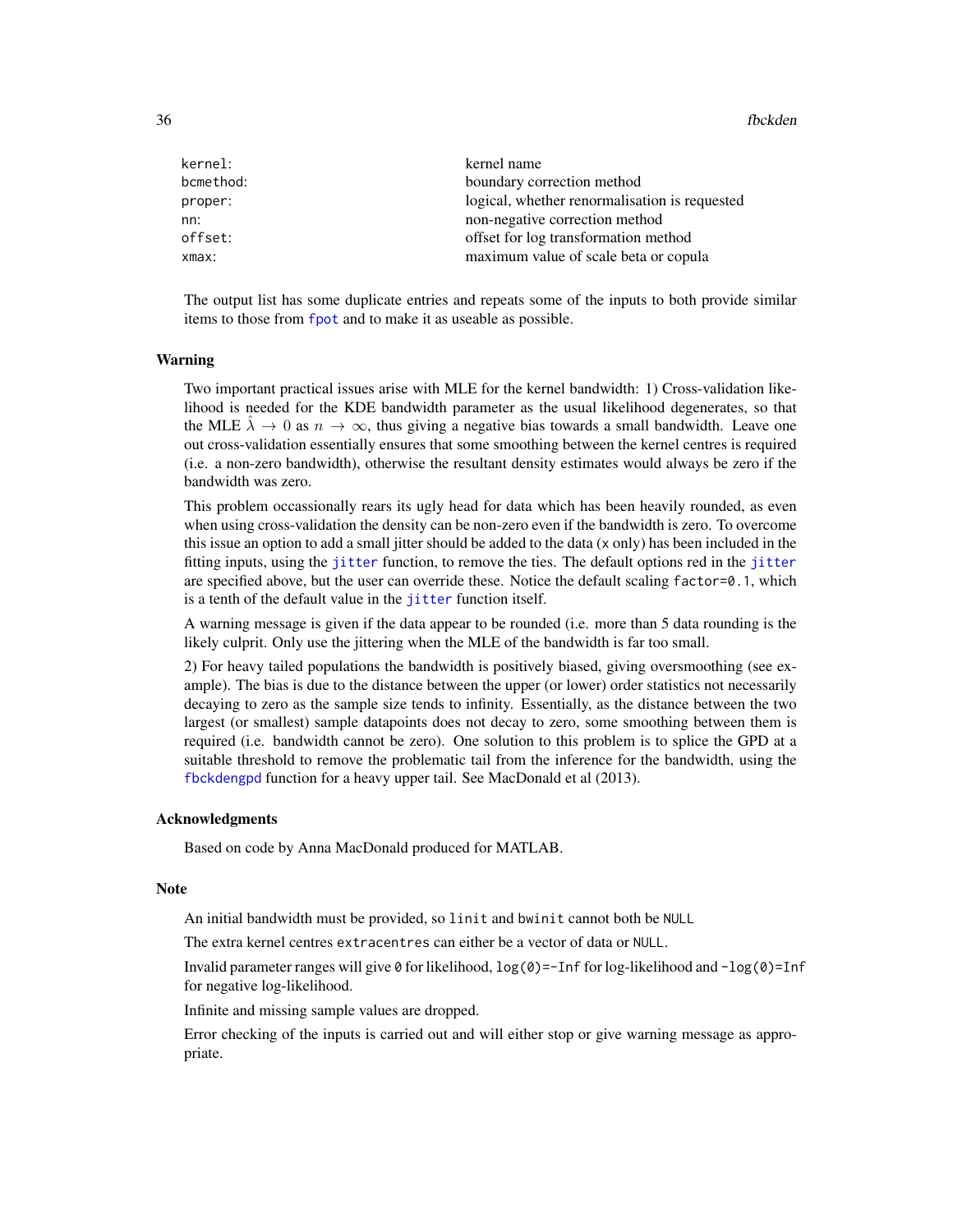#### fbckden 37

### Author(s)

Yang Hu and Carl Scarrott <carl.scarrott@canterbury.ac.nz>.

#### References

[http://en.wikipedia.org/wiki/Kernel\\_density\\_estimation](http://en.wikipedia.org/wiki/Kernel_density_estimation)

[http://en.wikipedia.org/wiki/Cross-validation\\_\(statistics\)](http://en.wikipedia.org/wiki/Cross-validation_(statistics))

Scarrott, C.J. and MacDonald, A. (2012). A review of extreme value threshold estimation and uncertainty quantification. REVSTAT - Statistical Journal 10(1), 33-59. Available from [http:](http://www.ine.pt/revstat/pdf/rs120102.pdf) [//www.ine.pt/revstat/pdf/rs120102.pdf](http://www.ine.pt/revstat/pdf/rs120102.pdf)

Bowman, A.W. (1984). An alternative method of cross-validation for the smoothing of density estimates. Biometrika 71(2), 353-360.

Duin, R.P.W. (1976). On the choice of smoothing parameters for Parzen estimators of probability density functions. IEEE Transactions on Computers C25(11), 1175-1179.

MacDonald, A., Scarrott, C.J., Lee, D., Darlow, B., Reale, M. and Russell, G. (2011). A flexible extreme value mixture model. Computational Statistics and Data Analysis 55(6), 2137-2157.

MacDonald, A., C. J. Scarrott, and D. S. Lee (2011). Boundary correction, consistency and robustness of kernel densities using extreme value theory. Submitted. Available from: [http://www.](http://www.math.canterbury.ac.nz/~c.scarrott) [math.canterbury.ac.nz/~c.scarrott](http://www.math.canterbury.ac.nz/~c.scarrott).

Wand, M. and Jones, M.C. (1995). Kernel Smoothing. Chapman && Hall.

# See Also

[kernels](#page-226-0), [kfun](#page-229-0), [jitter](#page-0-0), [density](#page-0-0) and [bw.nrd0](#page-0-0)

Other kden: [bckden](#page-3-0), [fgkgcon](#page-70-0), [fgkg](#page-65-0), [fkdengpdcon](#page-116-0), [fkdengpd](#page-112-0), [fkden](#page-106-0), [kdengpdcon](#page-223-0), [kdengpd](#page-219-0), [kden](#page-215-0)

Other bckden: [bckdengpdcon](#page-13-0), [bckdengpd](#page-8-0), [bckden](#page-3-0), [fbckdengpdcon](#page-42-0), [fbckdengpd](#page-37-0), [fkden](#page-106-0), [kden](#page-215-0)

Other bckdengpd: [bckdengpdcon](#page-13-0), [bckdengpd](#page-8-0), [bckden](#page-3-0), [fbckdengpdcon](#page-42-0), [fbckdengpd](#page-37-0), [fkdengpd](#page-112-0), [gkg](#page-174-0), [kdengpd](#page-219-0), [kden](#page-215-0)

Other bckdengpdcon: [bckdengpdcon](#page-13-0), [bckdengpd](#page-8-0), [bckden](#page-3-0), [fbckdengpdcon](#page-42-0), [fbckdengpd](#page-37-0), [fkdengpdcon](#page-116-0), [gkgcon](#page-178-0), [kdengpdcon](#page-223-0)

Other fbckden: [bckden](#page-3-0)

```
## Not run:
set.seed(1)
par(mfrow = c(1, 1))nk=500
x = \text{rgamma}(nk, \text{ shape} = 1, \text{ scale} = 2)xx = seq(-1, 10, 0.01)# cut and normalize is very quick
fit = fbckden(x, linit = 0.2, bcmethod = "cutnorm")
hist(x, nk/5, freq = FALSE)
```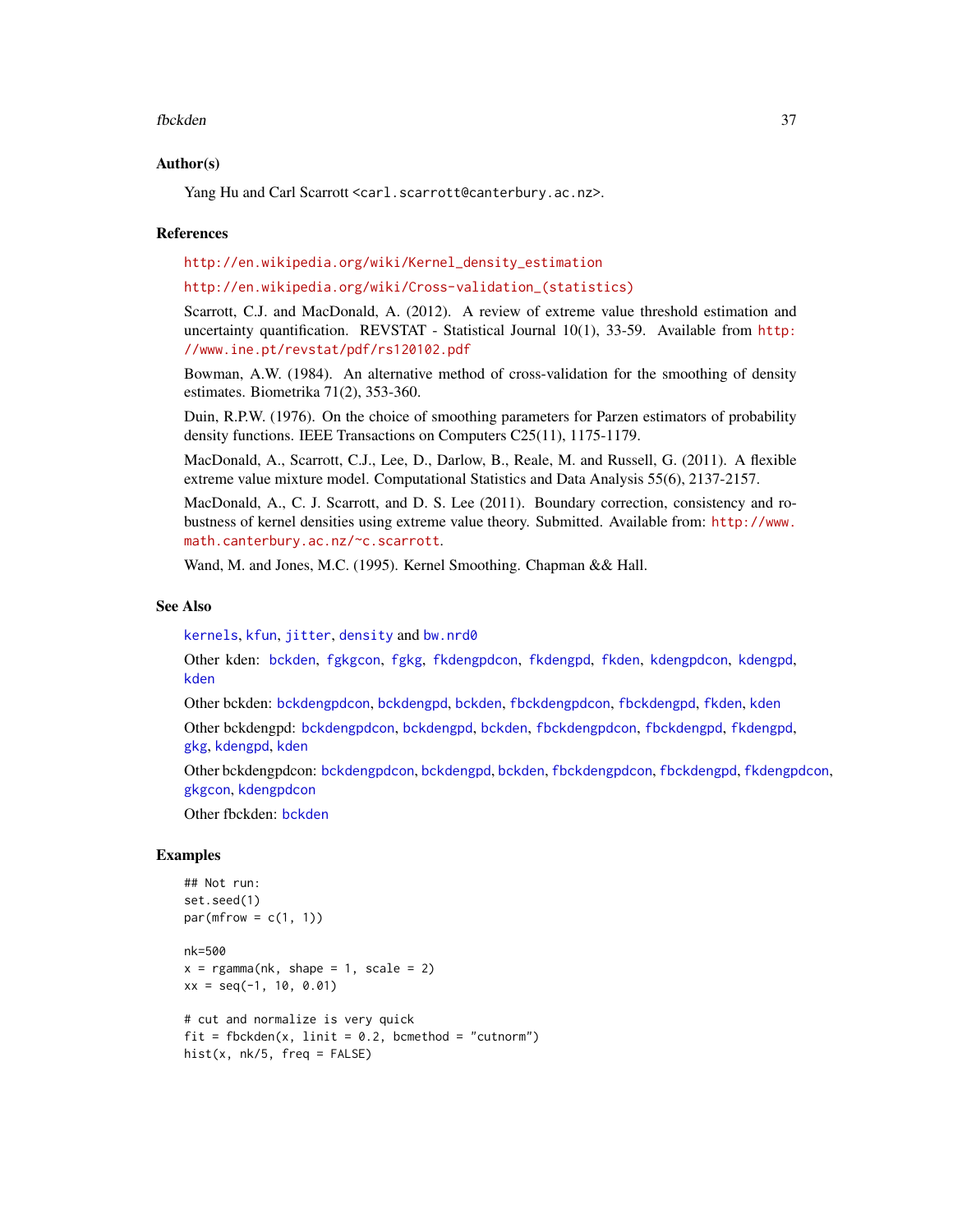```
rug(x)
lines(xx, degamma(xx, shape = 1, scale = 2), col = "black")# but cut and normalize does not always work well for boundary correction
lines(xx, dbckden(xx, x, lambda = fit$lambda, bcmethod = "cutnorm"), lwd = 2, col = "red")
# Handily, the bandwidth usually works well for other approaches as well
lines(xx, dbckden(xx, x, lambda = fit$lambda, bcmethod = "simple"), lwd = 2, col = "blue")
lines(density(x), lty = 2, lwd = 2, col = "green")legend("topright", c("True Density", "BC KDE using cutnorm",
  "BC KDE using simple", "KDE Using density"),
 lty = c(1, 1, 1, 2), lwd = c(1, 2, 2, 2), col = c("black", "red", "blue", "green"))# By contrast simple boundary correction is very slow
# a crude trick to speed it up is to ignore the normalisation and non-negative correction,
# which generally leads to bandwidth being biased high
fit = fbckden(x, limit = 0.2, bcmethod = "simple", proper = FALSE, nn = "none")hist(x, nk/5, freq = FALSE)rug(x)
lines(xx, dgamma(xx, shape = 1, scale = 2), col = "black")lines(xx, dbckden(xx, x, lambda = fit$lambda, bcmethod = "simple"), lwd = 2, col = "blue")
lines(density(x), lty = 2, lwd = 2, col = "green")# but ignoring upper tail in likelihood works a lot better
q75 = qgamma(0.75, shape = 1, scale = 2)fitnotail = fbckden(x[x \leq q75], linit = 0.1,
   bcmethod = "simple", proper = FALSE, nn = "none", extracentres = x[x > q75])
lines(xx, dbckden(xx, x, lambda = fitnotail$lambda, bcmethod = "simple"), lwd = 2, col = "red")
legend("topright", c("True Density", "BC KDE using simple", "BC KDE (upper tail ignored)",
   "KDE Using density"),
  lty = c(1, 1, 1, 2), \; lwd = c(1, 2, 2, 2), \; col = c("black", "blue", "red", "green"))## End(Not run)
```
<span id="page-37-0"></span>fbckdengpd *MLE Fitting of Boundary Corrected Kernel Density Estimate for Bulk and GPD Tail Extreme Value Mixture Model*

### <span id="page-37-1"></span>**Description**

Maximum likelihood estimation for fitting the extreme value mixture model with boundary corrected kernel density estimate for bulk distribution upto the threshold and conditional GPD above threshold. With options for profile likelihood estimation for threshold and fixed threshold approach.

# Usage

```
fbckdengpd(x, phiu = TRUE, useq = NULL, fixedu = FALSE,
  pvector = NULL, kernel = "gaussian", bcmethod = "simple",
 proper = TRUE, nn = "jf96", offset = NULL, xmax = NULL,add.jitter = FALSE, factor = 0.1, amount = NULL, std.err = TRUE,
 method = "BFGS", control = list(maxit = 10000), finitelik = TRUE,
```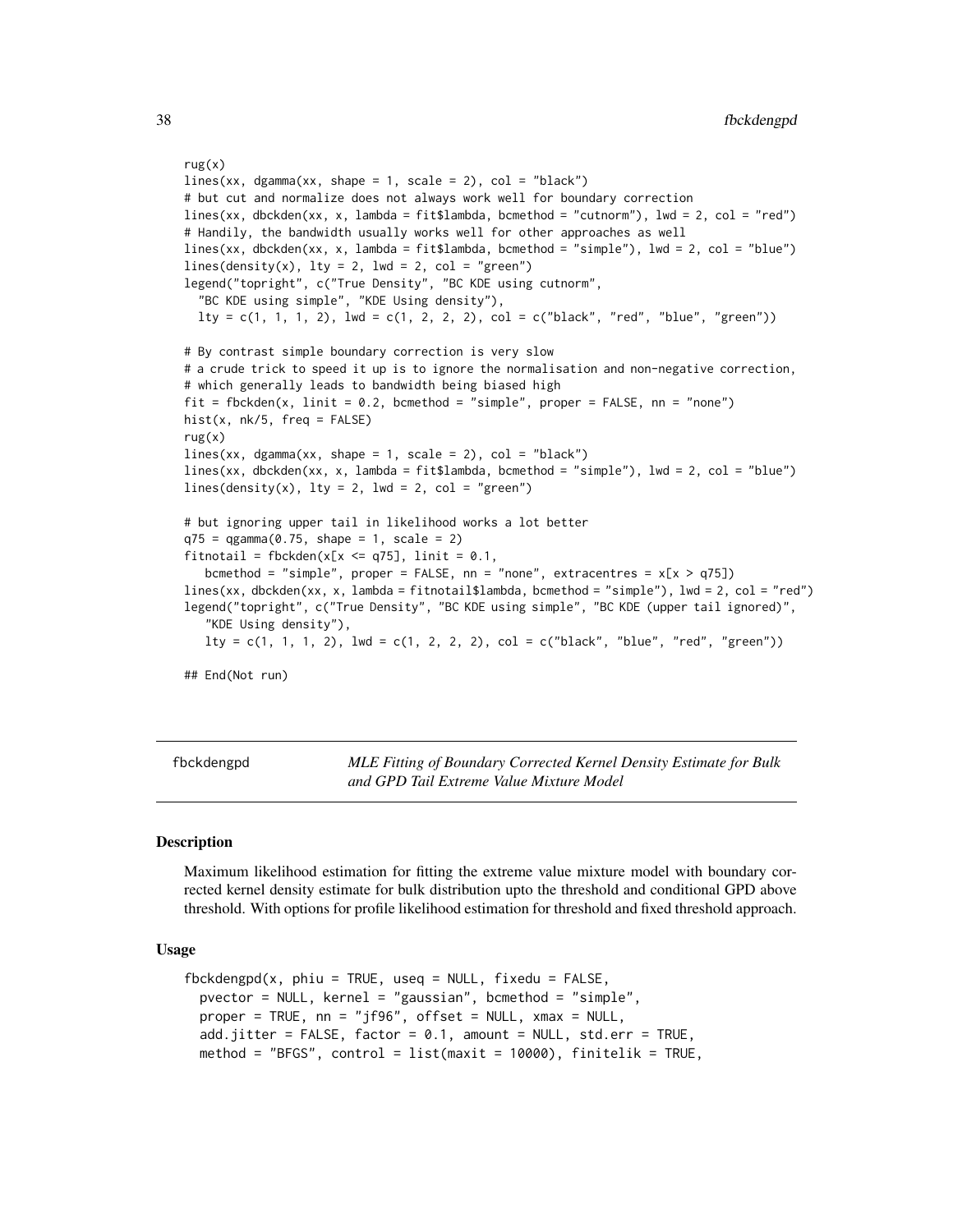# fbckdengpd 39

...)

```
lbbdckdengpd(x, lambda = NULL, u = 0, sigmau = 1, xi = 0,
 phiu = TRUE, bw = NULL, kernel = "gaussian", bcmethod = "simple",
 proper = TRUE, nn = "jf96", offset = NULL, xmax = NULL,
 log = TRUE)
nlbckdengpd(pvector, x, phiu = TRUE, kernel = "gaussian",
  bcmethod = "simple", proper = TRUE, nn = "jf96", offset = NULL,
  xmax = NULL, finitelik = FALSE)proflubckdengpd(u, pvector, x, phiu = TRUE, kernel = "gaussian",
  bcmethod = "simple", proper = TRUE, nn = "jf96", offset = NULL,
  xmax = NULL, method = "BFGS", control = list(maxit = 10000),
  finitelik = TRUE, ...)
nlubckdengpd(pvector, u, x, phiu = TRUE, kernel = "gaussian",
 bcmethod = "simple", proper = TRUE, nn = "jf96", offset = NULL,
 xmax = NULL, finitelik = FALSE)
```
### Arguments

| x          | vector of sample data                                                                                                                                               |
|------------|---------------------------------------------------------------------------------------------------------------------------------------------------------------------|
| phiu       | probability of being above threshold $(0, 1)$ or logical, see Details in help for<br>fnormgpd                                                                       |
| useq       | vector of thresholds (or scalar) to be considered in profile likelihood or NULL for<br>no profile likelihood                                                        |
| fixedu     | logical, should threshold be fixed (at either scalar value in useq, or estimated<br>from maximum of profile likelihood evaluated at sequence of thresholds in useq) |
| pvector    | vector of initial values of parameters or NULL for default values, see below                                                                                        |
| kernel     | kernel name (default = "gaussian")                                                                                                                                  |
| bcmethod   | boundary correction method                                                                                                                                          |
| proper     | logical, whether density is renormalised to integrate to unity (where needed)                                                                                       |
| nn         | non-negativity correction method (simple boundary correction only)                                                                                                  |
| offset     | offset added to kernel centres (logtrans only) or NULL                                                                                                              |
| xmax       | upper bound on support (copula and beta kernels only) or NULL                                                                                                       |
| add.jitter | logical, whether jitter is needed for rounded kernel centres                                                                                                        |
| factor     | see jitter                                                                                                                                                          |
| amount     | see jitter                                                                                                                                                          |
| std.err    | logical, should standard errors be calculated                                                                                                                       |
| method     | optimisation method (see optim)                                                                                                                                     |
| control    | optimisation control list (see optim)                                                                                                                               |
| finitelik  | logical, should log-likelihood return finite value for invalid parameters                                                                                           |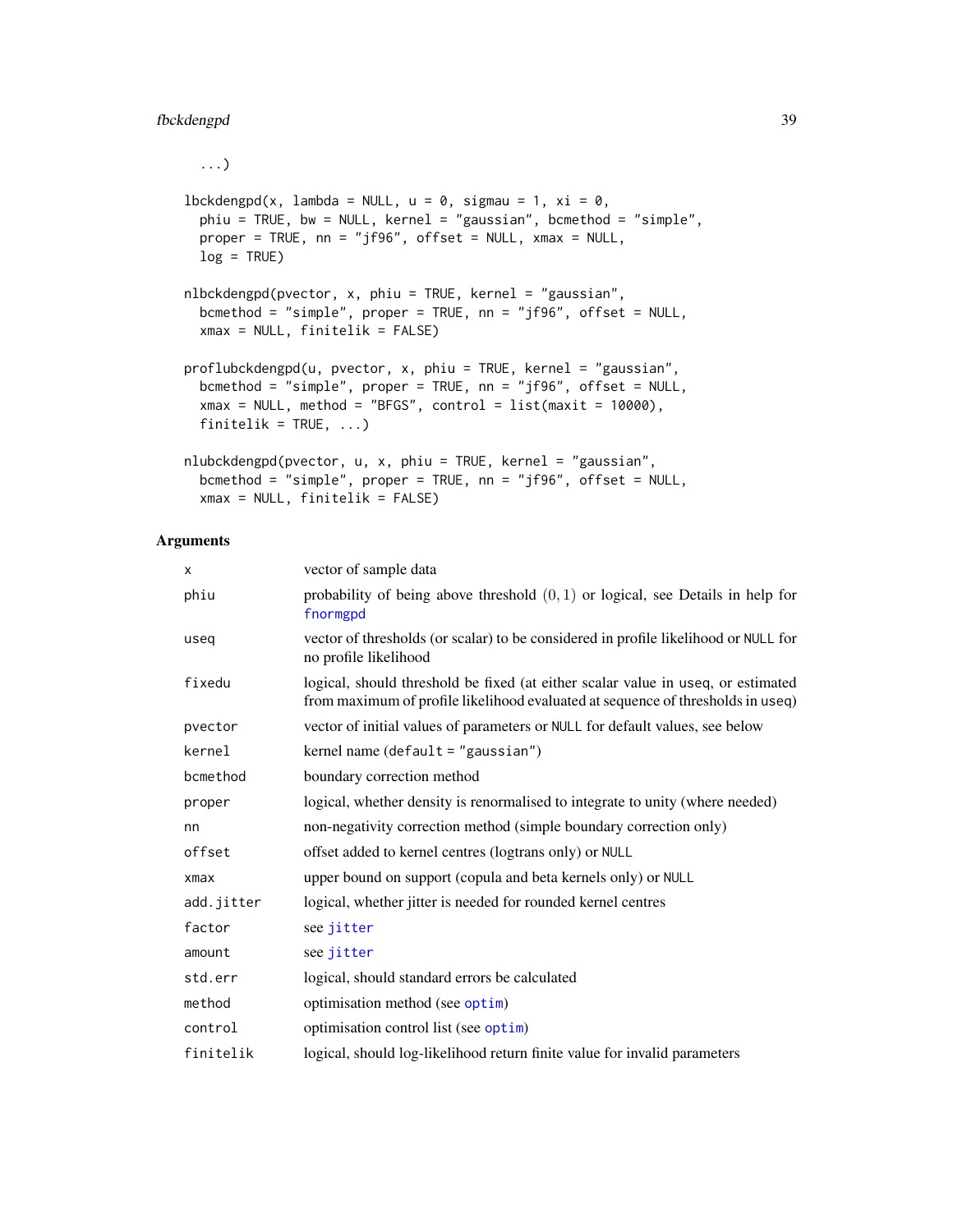# 40 fbckdengpd

| $\ddotsc$ | optional inputs passed to optim                                       |
|-----------|-----------------------------------------------------------------------|
| lambda    | bandwidth for kernel (as half-width of kernel) or NULL                |
| u         | scalar threshold value                                                |
| sigmau    | scalar scale parameter (positive)                                     |
| хi        | scalar shape parameter                                                |
| bw        | bandwidth for kernel (as standard deviations of kernel) or NULL       |
| log       | logical, if TRUE then log-likelihood rather than likelihood is output |
|           |                                                                       |

## Details

The extreme value mixture model with boundary corrected kernel density estimate (BCKDE) for bulk and GPD tail is fitted to the entire dataset using maximum likelihood estimation. The estimated parameters, variance-covariance matrix and their standard errors are automatically output.

See help for [fnormgpd](#page-142-0) for details, type help fnormgpd. Only the different features are outlined below for brevity.

The full parameter vector is (lambda, u, sigmau, xi) if threshold is also estimated and (lambda, sigmau, xi) for profile likelihood or fixed threshold approach.

Negative data are ignored.

Cross-validation likelihood is used for BCKDE, but standard likelihood is used for GPD component. See help for [fkden](#page-106-0) for details, type help fkden.

The alternate bandwidth definitions are discussed in the [kernels](#page-226-0), with the lambda as the default used in the likelihood fitting. The bw specification is the same as used in the [density](#page-0-0) function.

The possible [kernels](#page-226-0) are also defined in kernels with the "gaussian" as the default choice.

Unlike the standard KDE, there is no general rule-of-thumb bandwidth for all these estimators, with only certain methods having a guideline in the literature, so none have been implemented. Hence, a bandwidth must always be specified.

The simple, renorm, beta1, beta2 gamma1 and gamma2 boundary corrected kernel density estimates require renormalisation, achieved by numerical integration, so are very time consuming.

# Value

[lbckdengpd](#page-37-1), [nlbckdengpd](#page-37-1), and [nlubckdengpd](#page-37-1) give the log-likelihood, negative log-likelihood and profile likelihood for threshold. Profile likelihood for single threshold is given by [proflubckdengpd](#page-37-1). [fbckdengpd](#page-37-0) returns a simple list with the following elements

| call:     | optim call                                                            |
|-----------|-----------------------------------------------------------------------|
| x:        | data vector x                                                         |
| init:     | pvector                                                               |
| fixedu:   | fixed threshold, logical                                              |
| useq:     | threshold vector for profile likelihood or scalar for fixed threshold |
| nllhuseq: | profile negative log-likelihood at each threshold in useq             |
| optim:    | complete optim output                                                 |
| mle:      | vector of MLE of parameters                                           |
| COV:      | variance-covariance matrix of MLE of parameters                       |
| se:       | vector of standard errors of MLE of parameters                        |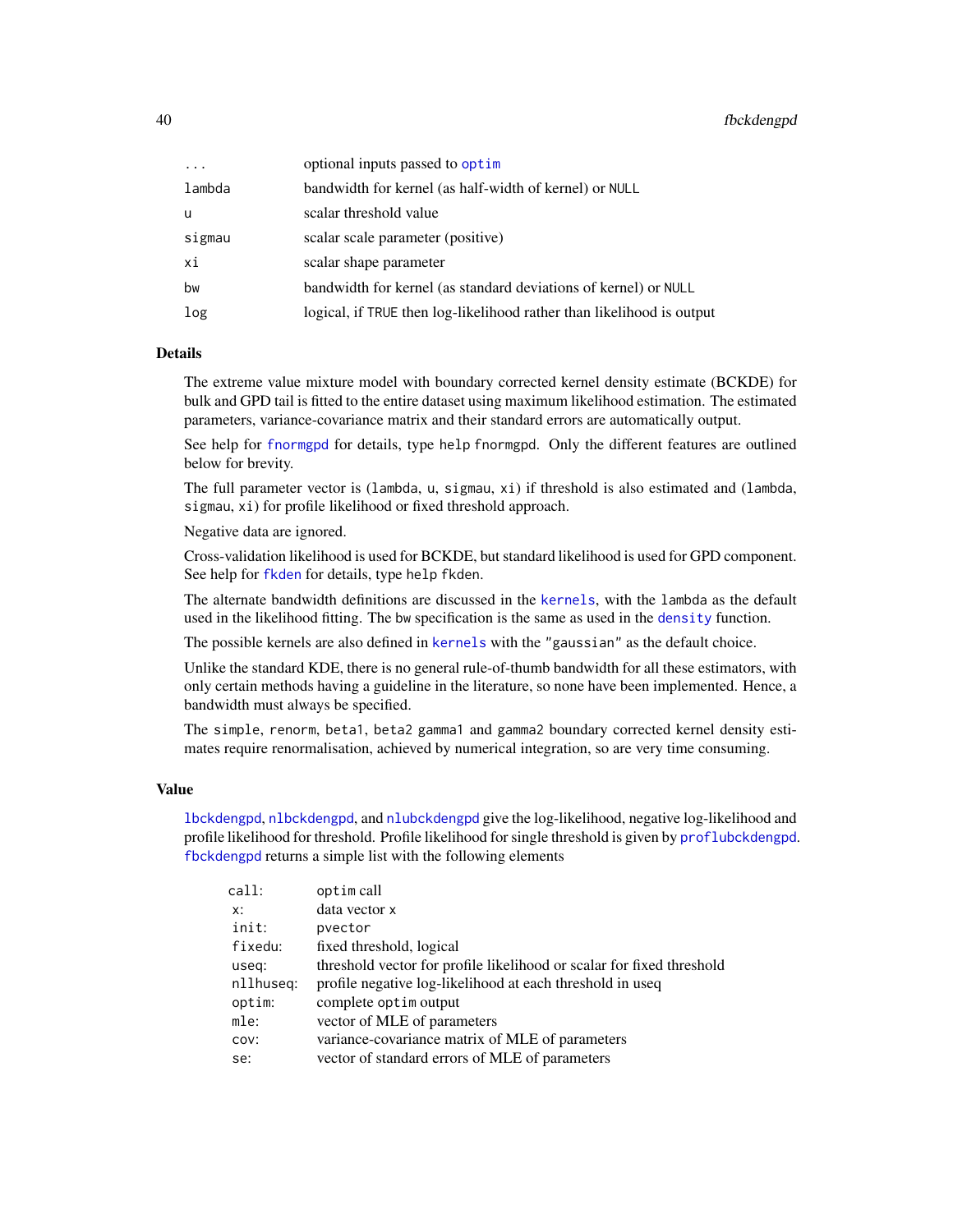# fbckdengpd 41

| rate:     | phiu to be consistent with evd                              |
|-----------|-------------------------------------------------------------|
| $n11h$ :  | minimum negative log-likelihood                             |
| n:        | total sample size                                           |
| lambda:   | MLE of lambda (kernel half-width)                           |
| u:        | threshold (fixed or MLE)                                    |
| sigmau:   | MLE of GPD scale                                            |
| xi:       | MLE of GPD shape                                            |
| phiu:     | MLE of tail fraction (bulk model or parameterised approach) |
| se.phiu:  | standard error of MLE of tail fraction                      |
| bw:       | MLE of bw (kernel standard deviations)                      |
| kernel:   | kernel name                                                 |
| bcmethod: | boundary correction method                                  |
| proper:   | logical, whether renormalisation is requested               |
| nn:       | non-negative correction method                              |
| offset:   | offset for log transformation method                        |
| xmax:     | maximum value of scaled beta or copula                      |

### Boundary Correction Methods

See [dbckden](#page-3-1) for details of BCKDE methods.

# Warning

See important warnings about cross-validation likelihood estimation in [fkden](#page-106-0), type help fkden.

See important warnings about boundary correction approaches in [dbckden](#page-3-1), type help bckden.

#### Acknowledgments

See Acknowledgments in [fnormgpd](#page-142-0), type help fnormgpd. Based on code by Anna MacDonald produced for MATLAB.

### Note

See notes in [fnormgpd](#page-142-0) for details, type help fnormgpd. Only the different features are outlined below for brevity.

No default initial values for parameter vector are provided, so will stop evaluation if pvector is left as NULL. Avoid setting the starting value for the shape parameter to  $x = 0$  as depending on the optimisation method it may be get stuck.

The data and kernel centres are both vectors. Infinite, missing and negative sample values (and kernel centres) are dropped.

# Author(s)

Yang Hu and Carl Scarrott <carl.scarrott@canterbury.ac.nz>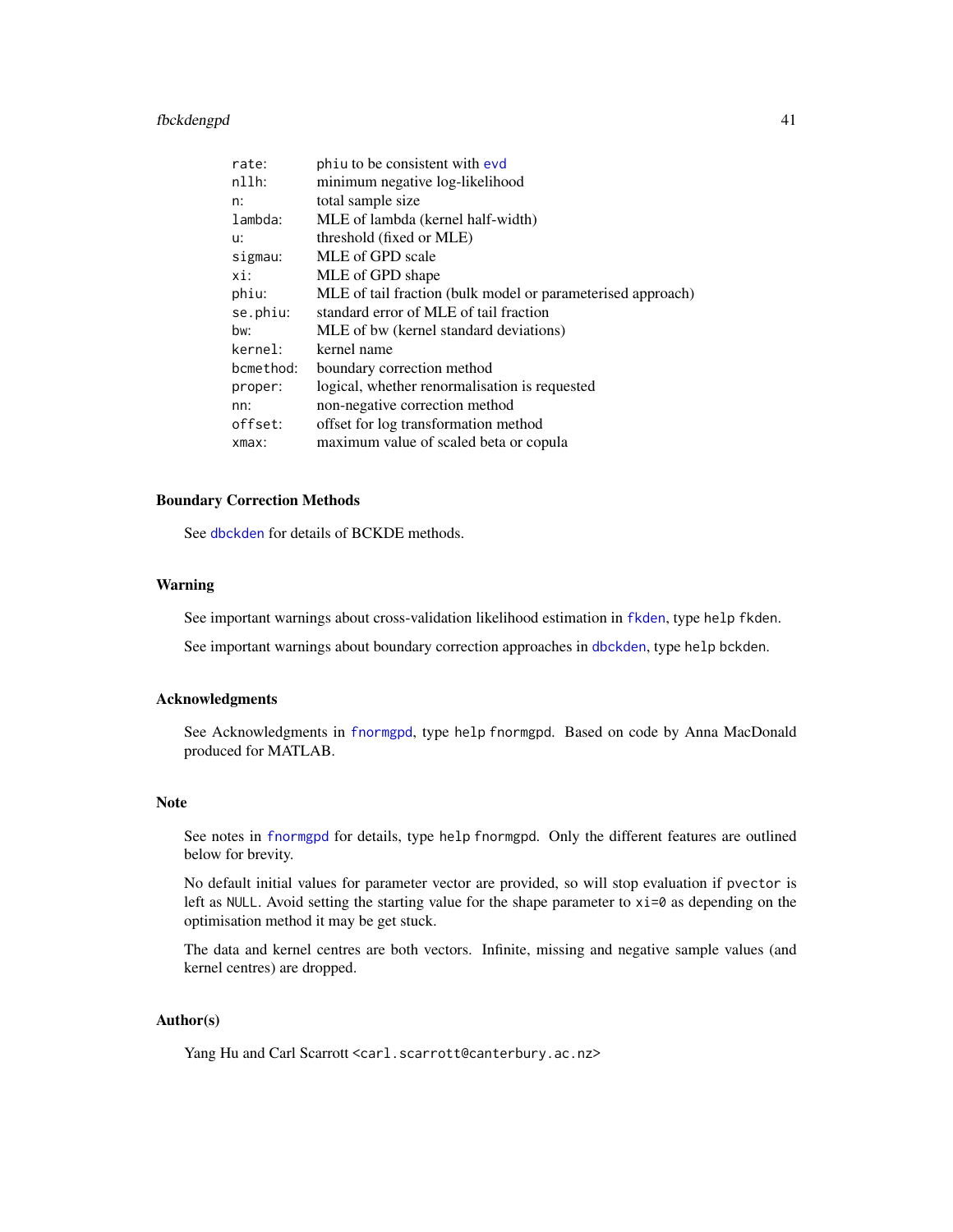### References

<http://www.math.canterbury.ac.nz/~c.scarrott/evmix>

[http://en.wikipedia.org/wiki/Kernel\\_density\\_estimation](http://en.wikipedia.org/wiki/Kernel_density_estimation)

[http://en.wikipedia.org/wiki/Cross-validation\\_\(statistics\)](http://en.wikipedia.org/wiki/Cross-validation_(statistics))

[http://en.wikipedia.org/wiki/Generalized\\_Pareto\\_distribution](http://en.wikipedia.org/wiki/Generalized_Pareto_distribution)

Scarrott, C.J. and MacDonald, A. (2012). A review of extreme value threshold estimation and uncertainty quantification. REVSTAT - Statistical Journal 10(1), 33-59. Available from [http:](http://www.ine.pt/revstat/pdf/rs120102.pdf) [//www.ine.pt/revstat/pdf/rs120102.pdf](http://www.ine.pt/revstat/pdf/rs120102.pdf)

Hu, Y. (2013). Extreme value mixture modelling: An R package and simulation study. MSc (Hons) thesis, University of Canterbury, New Zealand. [http://ir.canterbury.ac.nz/simple-search?](http://ir.canterbury.ac.nz/simple-search?query=extreme&submit=Go) [query=extreme&submit=Go](http://ir.canterbury.ac.nz/simple-search?query=extreme&submit=Go)

Bowman, A.W. (1984). An alternative method of cross-validation for the smoothing of density estimates. Biometrika 71(2), 353-360.

Duin, R.P.W. (1976). On the choice of smoothing parameters for Parzen estimators of probability density functions. IEEE Transactions on Computers C25(11), 1175-1179.

MacDonald, A., Scarrott, C.J., Lee, D., Darlow, B., Reale, M. and Russell, G. (2011). A flexible extreme value mixture model. Computational Statistics and Data Analysis 55(6), 2137-2157.

MacDonald, A., C. J. Scarrott, and D. S. Lee (2011). Boundary correction, consistency and robustness of kernel densities using extreme value theory. Submitted. Available from: [http://www.](http://www.math.canterbury.ac.nz/~c.scarrott) [math.canterbury.ac.nz/~c.scarrott](http://www.math.canterbury.ac.nz/~c.scarrott).

Wand, M. and Jones, M.C. (1995). Kernel Smoothing. Chapman && Hall.

# See Also

[kernels](#page-226-0), [kfun](#page-229-0), [density](#page-0-0), [bw.nrd0](#page-0-0) and [dkde](#page-0-0) in [ks](#page-0-0) package. [fgpd](#page-84-0) and [gpd](#page-190-0).

Other kdengpd: [bckdengpd](#page-8-0), [fgkg](#page-65-0), [fkdengpdcon](#page-116-0), [fkdengpd](#page-112-0), [fkden](#page-106-0), [gkg](#page-174-0), [kdengpdcon](#page-223-0), [kdengpd](#page-219-0), [kden](#page-215-0)

Other bckden: [bckdengpdcon](#page-13-0), [bckdengpd](#page-8-0), [bckden](#page-3-0), [fbckdengpdcon](#page-42-0), [fbckden](#page-32-0), [fkden](#page-106-0), [kden](#page-215-0)

Other bckdengpd: [bckdengpdcon](#page-13-0), [bckdengpd](#page-8-0), [bckden](#page-3-0), [fbckdengpdcon](#page-42-0), [fbckden](#page-32-0), [fkdengpd](#page-112-0), [gkg](#page-174-0), [kdengpd](#page-219-0), [kden](#page-215-0)

Other [bckdengpdcon](#page-13-0): [bckdengpd](#page-8-0)con, [bckden](#page-3-0)gpd, bckden, [fbckdengpdcon](#page-42-0), [fbckden](#page-32-0), [fkdengpdcon](#page-116-0), [gkgcon](#page-178-0), [kdengpdcon](#page-223-0)

Other fbckdengpd: [bckdengpd](#page-8-0)

```
## Not run:
set.seed(1)
par(mfrow = c(2, 1))x = \text{rgamma}(500, 2, 1)xx = seq(-0.1, 10, 0.01)y = dgamma(xx, 2, 1)
```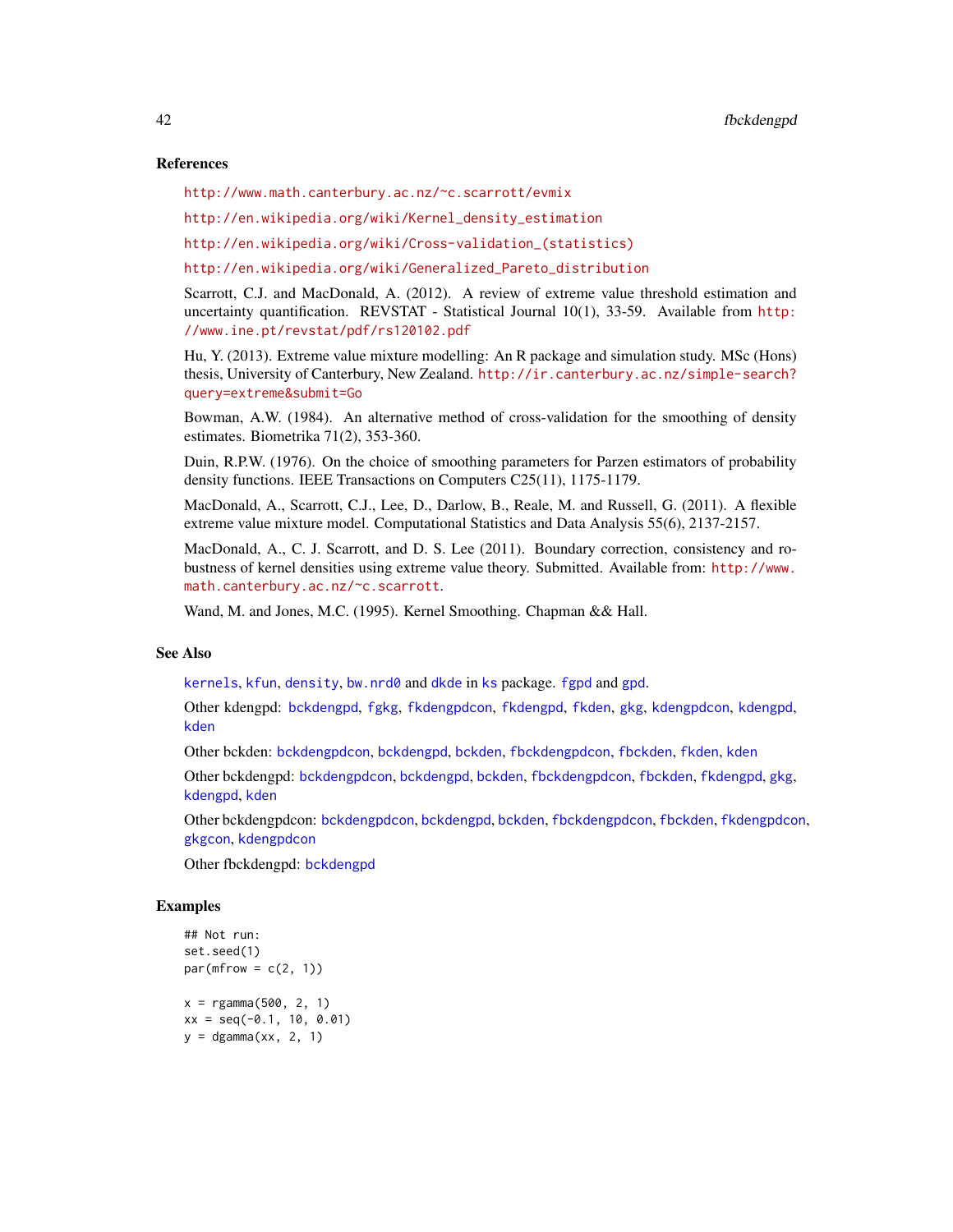### fbckdengpdcon 43

```
# Bulk model based tail fraction
pinit = c(0.1, quantile(x, 0.9), 1, 0.1) # initial values required for BCKDE
fit = fbckdengpd(x, pvector = point, bcmethod = "cutnorm")hist(x, breaks = 100, freq = FALSE, xlim = c(-0.1, 10))
lines(xx, y)
with(fit, lines(xx, dbckdengpd(xx, x, lambda, u, sigmau, xi, bcmethod = "cutnorm"), col="red"))
abline(v = fit $u, col = "red")# Parameterised tail fraction
fit2 = fbckdengpd(x, phi = FALSE, pvector = point, bcmethod = "cutnorm")with(fit2, lines(xx, dbckdengpd(xx, x, lambda, u, sigmau, xi, phiu, bc = "cutnorm"), col="blue"))
abline(v = fit2$u, col = "blue")legend("topright", c("True Density","Bulk Tail Fraction","Parameterised Tail Fraction"),
  col=c("black", "red", "blue"), lty = 1)
# Profile likelihood for initial value of threshold and fixed threshold approach
pinit = c(0.1, 1, 0.1) # notice threshold dropped from initial values
fitu = fbckdengpd(x, useq = seq(1, 6, length = 20), pvector = pinit, bcmethod = "cutnorm")
fitfix = fbckdengpd(x, useq = seq(1, 6, length = 20), fixedu = TRUE, pv = pinit, bc = "cutnorm")
hist(x, breaks = 100, freq = FALSE, xlim = c(-0.1, 10))
lines(xx, y)
with(fit, lines(xx, dbckdengpd(xx, x, lambda, u, sigmau, xi, bc = "cutnorm"), col="red"))
abline(v = fit $u, col = "red")with(fitu, lines(xx, dbckdengpd(xx, x, lambda, u, sigmau, xi, bc = "cutnorm"), col="purple"))
abline(v = fitu$u, col = "purple")with(fitfix, lines(xx, dbckdengpd(xx, x, lambda, u, sigmau, xi, bc = "cutnorm"), col="darkgreen"))
abline(v = fitfixSu, col = "darkgreen")legend("topright", c("True Density","Default initial value (90% quantile)",
 "Prof. lik. for initial value", "Prof. lik. for fixed threshold"),
 col=c("black", "red", "purple", "darkgreen"), lty = 1)
## End(Not run)
```
<span id="page-42-0"></span>

| fbckdengpdcon | MLE Fitting of Boundary Corrected Kernel Density Estimate for Bulk |
|---------------|--------------------------------------------------------------------|
|               | and GPD Tail Extreme Value Mixture Model with Single Continuity    |
|               | Constraint                                                         |

### <span id="page-42-1"></span>Description

Maximum likelihood estimation for fitting the extreme value mixture model with boundary corrected kernel density estimate for bulk distribution upto the threshold and conditional GPD above thresholdwith continuity at threshold. With options for profile likelihood estimation for threshold and fixed threshold approach.

# Usage

```
fbckdengpdcon(x, phiu = TRUE, useq = NULL, fixedu = FALSE,
```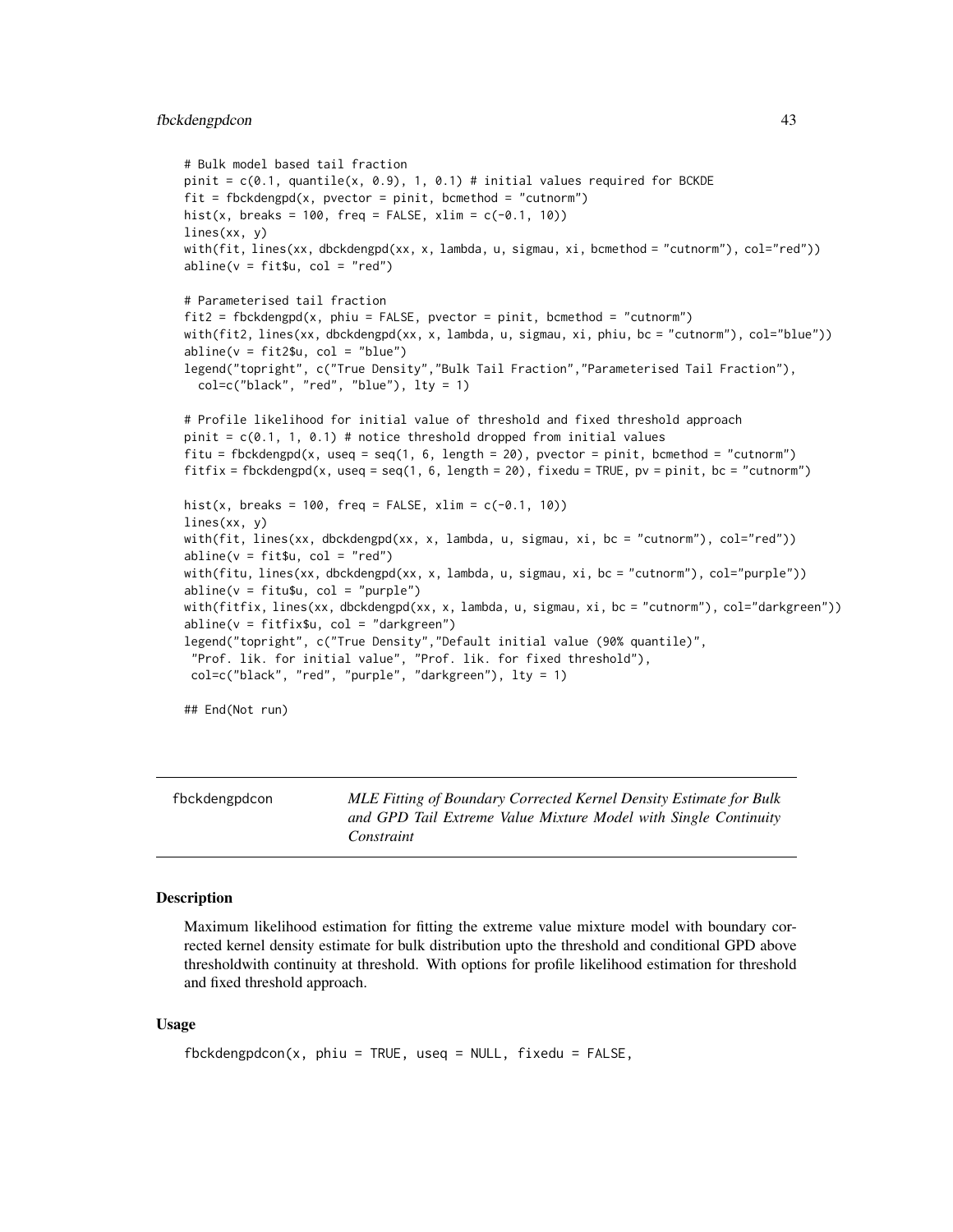```
pvector = NULL, kernel = "gaussian", bcmethod = "simple",
 proper = TRUE, nn = "jf96", offset = NULL, xmax = NULL,
 add.jitter = FALSE, factor = 0.1, amount = NULL, std.err = TRUE,
 method = "BFGS", control = list(maxit = 10000), finitelik = TRUE,
  ...)
lbbedengpdcon(x, lambda = NULL, u = 0, xi = 0, phi = TRUE,bw = NULL, kernel = "gaussian", bcmethod = "simple",
 proper = TRUE, nn = "jf96", offset = NULL, xmax = NULL,
 log = TRUE)
nlbckdengpdcon(pvector, x, phiu = TRUE, kernel = "gaussian",
 bcmethod = "simple", proper = TRUE, nn = "jf96", offset = NULL,
 xmax = NULL, finitelik = FALSE)proflubckdengpdcon(u, pvector, x, phiu = TRUE, kernel = "gaussian",
 bcmethod = "simple", proper = TRUE, nn = "jf96", offset = NULL,
  xmax = NULL, method = "BFGS", control = list(maxit = 10000),
 finitelik = TRUE, ...)
nlubckdengpdcon(pvector, u, x, phiu = TRUE, kernel = "gaussian",
 bcmethod = "simple", proper = TRUE, nn = "jf96", offset = NULL,
 xmax = NULL, finitelik = FALSE)
```
#### **Arguments**

| X          | vector of sample data                                                                                                                                               |
|------------|---------------------------------------------------------------------------------------------------------------------------------------------------------------------|
| phiu       | probability of being above threshold $(0, 1)$ or logical, see Details in help for<br>fnormgpd                                                                       |
| useq       | vector of thresholds (or scalar) to be considered in profile likelihood or NULL for<br>no profile likelihood                                                        |
| fixedu     | logical, should threshold be fixed (at either scalar value in useq, or estimated<br>from maximum of profile likelihood evaluated at sequence of thresholds in useq) |
| pvector    | vector of initial values of parameters or NULL for default values, see below                                                                                        |
| kernel     | kernel name (default $=$ "gaussian")                                                                                                                                |
| bcmethod   | boundary correction method                                                                                                                                          |
| proper     | logical, whether density is renormalised to integrate to unity (where needed)                                                                                       |
| nn         | non-negativity correction method (simple boundary correction only)                                                                                                  |
| offset     | offset added to kernel centres (logtrans only) or NULL                                                                                                              |
| $x$ ma $x$ | upper bound on support (copula and beta kernels only) or NULL                                                                                                       |
| add.jitter | logical, whether jitter is needed for rounded kernel centres                                                                                                        |
| factor     | see jitter                                                                                                                                                          |
| amount     | see jitter                                                                                                                                                          |
| std.err    | logical, should standard errors be calculated                                                                                                                       |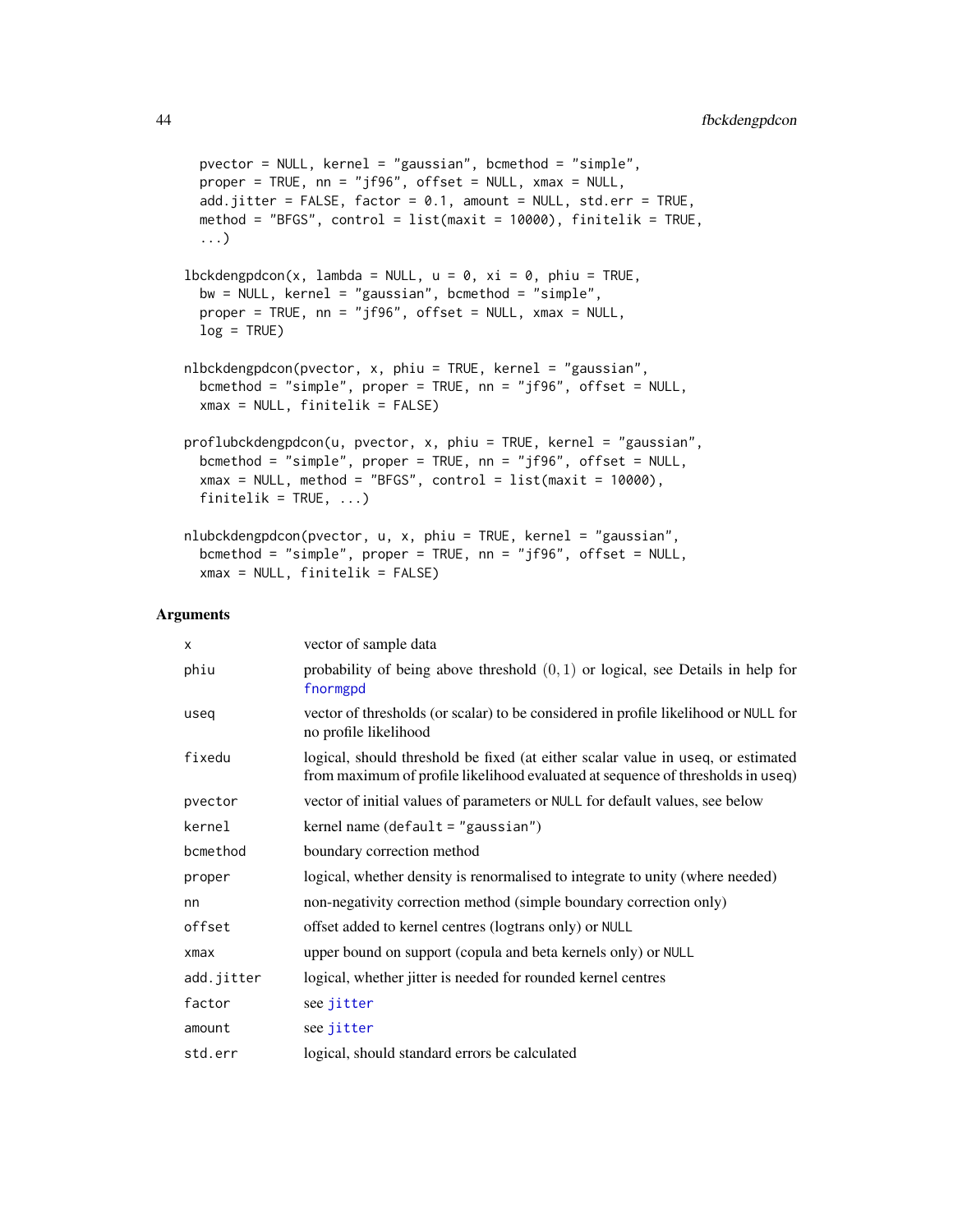# fbckdengpdcon 45

| method    | optimisation method (see optim)                                           |
|-----------|---------------------------------------------------------------------------|
| control   | optimisation control list (see optim)                                     |
| finitelik | logical, should log-likelihood return finite value for invalid parameters |
| $\cdot$   | optional inputs passed to optim                                           |
| lambda    | bandwidth for kernel (as half-width of kernel) or NULL                    |
| u         | scalar threshold value                                                    |
| xi        | scalar shape parameter                                                    |
| bw        | bandwidth for kernel (as standard deviations of kernel) or NULL           |
| log       | logical, if TRUE then log-likelihood rather than likelihood is output     |

# Details

The extreme value mixture model with boundary corrected kernel density estimate (BCKDE) for bulk and GPD tail with continuity at threshold is fitted to the entire dataset using maximum likelihood estimation. The estimated parameters, variance-covariance matrix and their standard errors are automatically output.

See help for [fnormgpd](#page-142-0) for details, type help fnormgpd. Only the different features are outlined below for brevity.

The GPD sigmau parameter is now specified as function of other parameters, see help for [dbckdengpdcon](#page-13-1) for details, type help bckdengpdcon. Therefore, sigmau should not be included in the parameter vector if initial values are provided, making the full parameter vector (lambda, u, xi) if threshold is also estimated and (lambda, xi) for profile likelihood or fixed threshold approach.

Negative data are ignored.

Cross-validation likelihood is used for BCKDE, but standard likelihood is used for GPD component. See help for [fkden](#page-106-0) for details, type help fkden.

The alternate bandwidth definitions are discussed in the [kernels](#page-226-0), with the lambda as the default used in the likelihood fitting. The bw specification is the same as used in the [density](#page-0-0) function.

The possible kernels are also defined in [kernels](#page-226-0) with the "gaussian" as the default choice.

Unlike the standard KDE, there is no general rule-of-thumb bandwidth for all these estimators, with only certain methods having a guideline in the literature, so none have been implemented. Hence, a bandwidth must always be specified.

The simple, renorm, beta1, beta2 gamma1 and gamma2 boundary corrected kernel density estimates require renormalisation, achieved by numerical integration, so are very time consuming.

### Value

[lbckdengpdcon](#page-42-1), [nlbckdengpdcon](#page-42-1), and [nlubckdengpdcon](#page-42-1) give the log-likelihood, negative loglikelihood and profile likelihood for threshold. Profile likelihood for single threshold is given by [proflubckdengpdcon](#page-42-1). [fbckdengpdcon](#page-42-0) returns a simple list with the following elements

| call:   | optim call               |
|---------|--------------------------|
| X:      | data vector x            |
| init:   | pvector                  |
| fixedu: | fixed threshold, logical |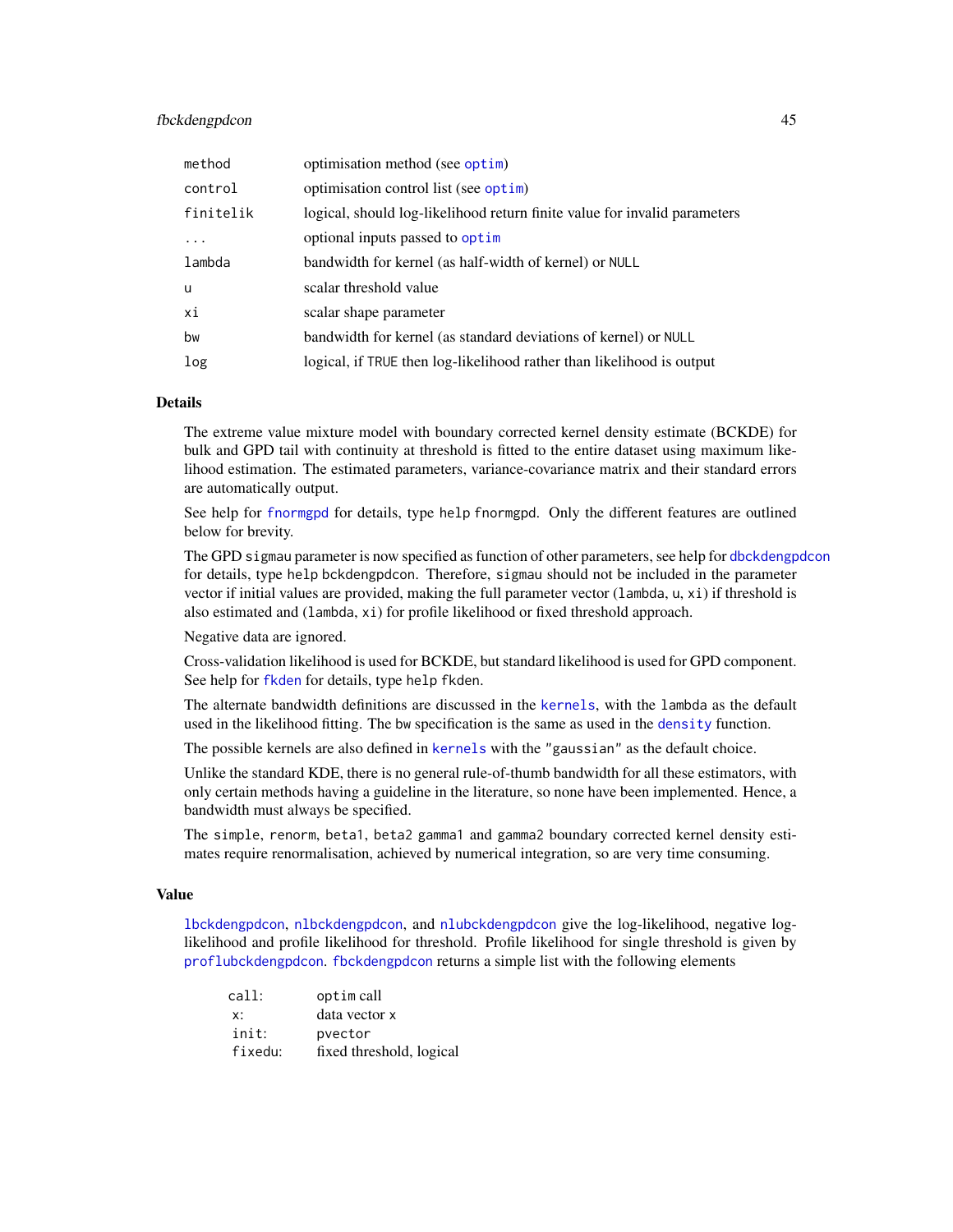| useg:     | threshold vector for profile likelihood or scalar for fixed threshold |
|-----------|-----------------------------------------------------------------------|
| nllhuseg: | profile negative log-likelihood at each threshold in useq             |
| optim:    | complete optim output                                                 |
| mle:      | vector of MLE of parameters                                           |
| COV:      | variance-covariance matrix of MLE of parameters                       |
| se:       | vector of standard errors of MLE of parameters                        |
| rate:     | phiu to be consistent with evd                                        |
| nllh:     | minimum negative log-likelihood                                       |
| n:        | total sample size                                                     |
| lambda:   | MLE of lambda (kernel half-width)                                     |
| u:        | threshold (fixed or MLE)                                              |
| sigmau:   | MLE of GPD scale(estimated from other parameters)                     |
| xi:       | MLE of GPD shape                                                      |
| phiu:     | MLE of tail fraction (bulk model or parameterised approach)           |
| se.phiu:  | standard error of MLE of tail fraction                                |
| bw:       | MLE of bw (kernel standard deviations)                                |
| kernel:   | kernel name                                                           |
| bcmethod: | boundary correction method                                            |
| proper:   | logical, whether renormalisation is requested                         |
| nn:       | non-negative correction method                                        |
| offset:   | offset for log transformation method                                  |
| xmax:     | maximum value of scaled beta or copula                                |
|           |                                                                       |

### Boundary Correction Methods

See [dbckden](#page-3-1) for details of BCKDE methods.

### Warning

See important warnings about cross-validation likelihood estimation in [fkden](#page-106-0), type help fkden.

See important warnings about boundary correction approaches in [dbckden](#page-3-1), type help bckden.

# Acknowledgments

See Acknowledgments in [fnormgpd](#page-142-0), type help fnormgpd. Based on code by Anna MacDonald produced for MATLAB.

### Note

See notes in [fnormgpd](#page-142-0) for details, type help fnormgpd. Only the different features are outlined below for brevity.

No default initial values for parameter vector are provided, so will stop evaluation if pvector is left as NULL. Avoid setting the starting value for the shape parameter to  $xi = 0$  as depending on the optimisation method it may be get stuck.

The data and kernel centres are both vectors. Infinite, missing and negative sample values (and kernel centres) are dropped.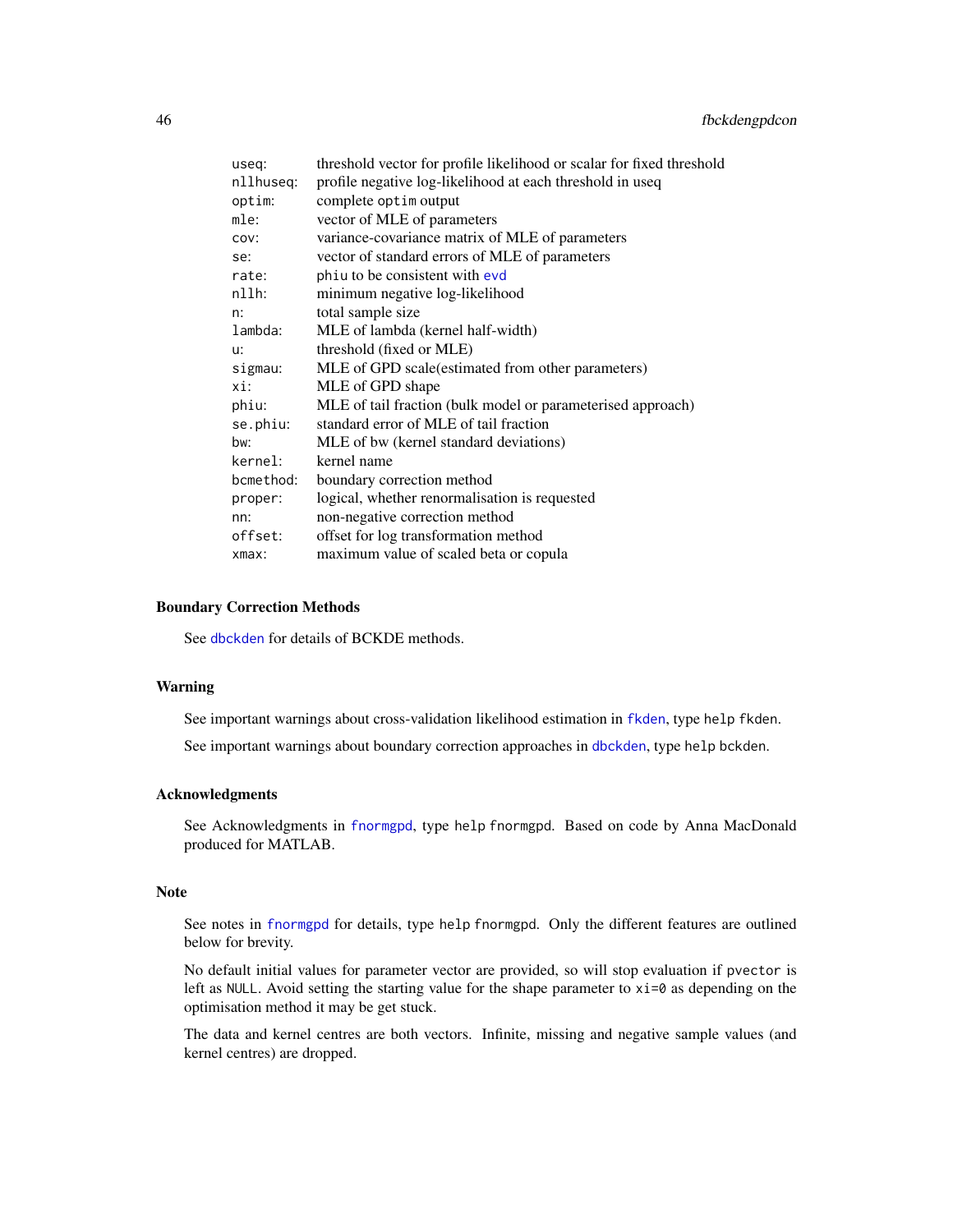### fbckdengpdcon 47

### Author(s)

Yang Hu and Carl Scarrott <carl.scarrott@canterbury.ac.nz>

### References

<http://www.math.canterbury.ac.nz/~c.scarrott/evmix>

[http://en.wikipedia.org/wiki/Kernel\\_density\\_estimation](http://en.wikipedia.org/wiki/Kernel_density_estimation)

[http://en.wikipedia.org/wiki/Cross-validation\\_\(statistics\)](http://en.wikipedia.org/wiki/Cross-validation_(statistics))

[http://en.wikipedia.org/wiki/Generalized\\_Pareto\\_distribution](http://en.wikipedia.org/wiki/Generalized_Pareto_distribution)

Scarrott, C.J. and MacDonald, A. (2012). A review of extreme value threshold estimation and uncertainty quantification. REVSTAT - Statistical Journal 10(1), 33-59. Available from [http:](http://www.ine.pt/revstat/pdf/rs120102.pdf) [//www.ine.pt/revstat/pdf/rs120102.pdf](http://www.ine.pt/revstat/pdf/rs120102.pdf)

Hu, Y. (2013). Extreme value mixture modelling: An R package and simulation study. MSc (Hons) thesis, University of Canterbury, New Zealand. [http://ir.canterbury.ac.nz/simple-search?](http://ir.canterbury.ac.nz/simple-search?query=extreme&submit=Go) [query=extreme&submit=Go](http://ir.canterbury.ac.nz/simple-search?query=extreme&submit=Go)

Bowman, A.W. (1984). An alternative method of cross-validation for the smoothing of density estimates. Biometrika 71(2), 353-360.

Duin, R.P.W. (1976). On the choice of smoothing parameters for Parzen estimators of probability density functions. IEEE Transactions on Computers C25(11), 1175-1179.

MacDonald, A., Scarrott, C.J., Lee, D., Darlow, B., Reale, M. and Russell, G. (2011). A flexible extreme value mixture model. Computational Statistics and Data Analysis 55(6), 2137-2157.

MacDonald, A., C. J. Scarrott, and D. S. Lee (2011). Boundary correction, consistency and robustness of kernel densities using extreme value theory. Submitted. Available from: [http://www.](http://www.math.canterbury.ac.nz/~c.scarrott) [math.canterbury.ac.nz/~c.scarrott](http://www.math.canterbury.ac.nz/~c.scarrott).

Wand, M. and Jones, M.C. (1995). Kernel Smoothing. Chapman && Hall.

### See Also

[kernels](#page-226-0), [kfun](#page-229-0), [density](#page-0-0), [bw.nrd0](#page-0-0) and [dkde](#page-0-0) in [ks](#page-0-0) package. [fgpd](#page-84-0) and [gpd](#page-190-0).

Other kdengpdcon: [bckdengpdcon](#page-13-0), [fgkgcon](#page-70-0), [fkdengpdcon](#page-116-0), [fkdengpd](#page-112-0), [gkgcon](#page-178-0), [kdengpdcon](#page-223-0), [kdengpd](#page-219-0)

Other bckden: [bckdengpdcon](#page-13-0), [bckdengpd](#page-8-0), [bckden](#page-3-0), [fbckdengpd](#page-37-0), [fbckden](#page-32-0), [fkden](#page-106-0), [kden](#page-215-0)

Other bckdengpd: [bckdengpdcon](#page-13-0), [bckdengpd](#page-8-0), [bckden](#page-3-0), [fbckdengpd](#page-37-0), [fbckden](#page-32-0), [fkdengpd](#page-112-0), [gkg](#page-174-0), [kdengpd](#page-219-0), [kden](#page-215-0)

Other bckdengpdcon: [bckdengpdcon](#page-13-0), [bckdengpd](#page-8-0), [bckden](#page-3-0), [fbckdengpd](#page-37-0), [fbckden](#page-32-0), [fkdengpdcon](#page-116-0), [gkgcon](#page-178-0), [kdengpdcon](#page-223-0)

Other fbckdengpdcon: [bckdengpdcon](#page-13-0)

```
## Not run:
set.seed(1)
par(mfrow = c(2, 1))x = \text{rgamma}(500, 2, 1)
```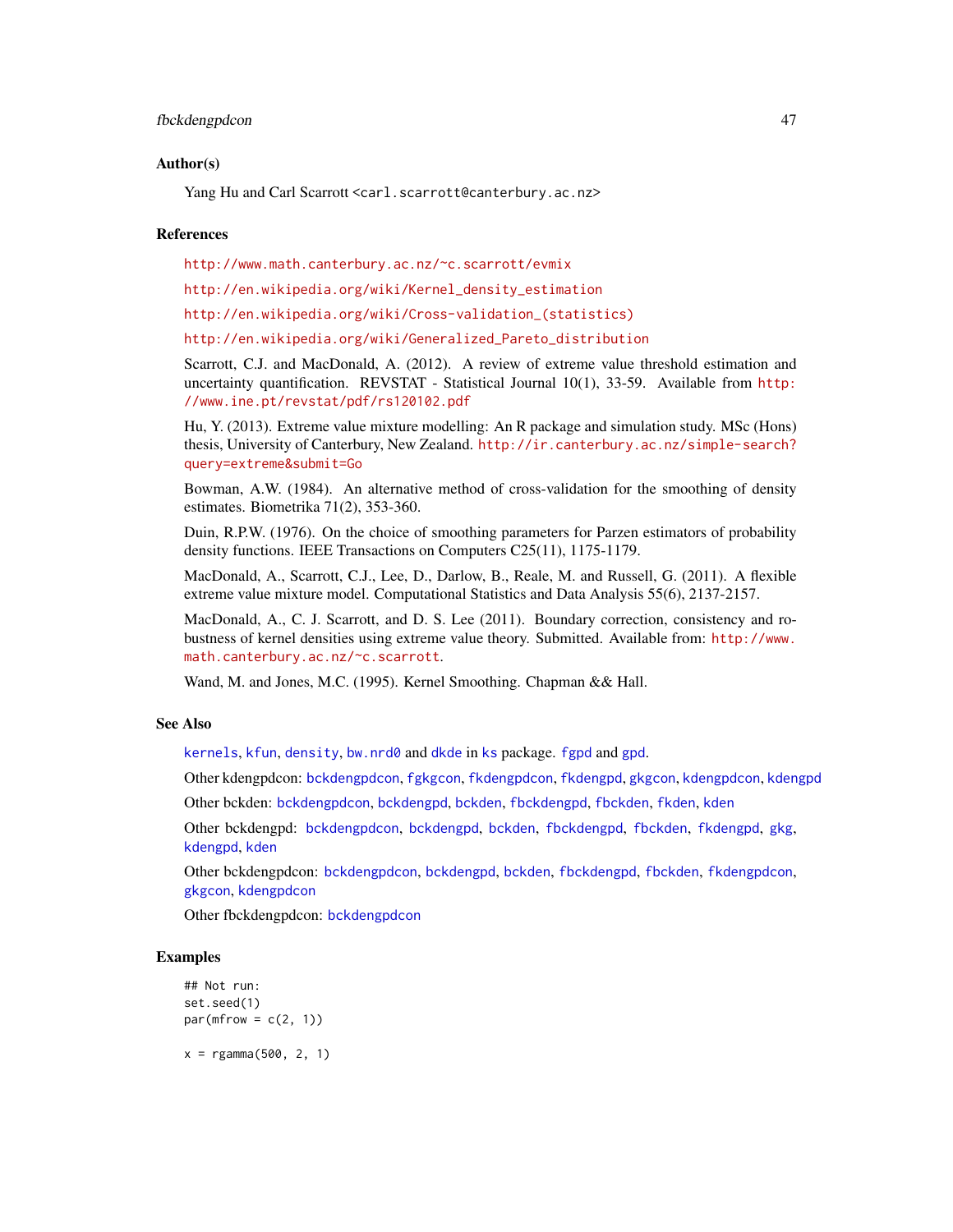```
xx = seq(-0.1, 10, 0.01)y = \text{dgamma}(xx, 2, 1)# Continuity constraint
pinit = c(0.1, quantile(x, 0.9), 0.1) # initial values required for BCKDE
fit = fbckdengpdcon(x, pvector = pinit, bcmethod = "cutnorm")
hist(x, breaks = 100, freq = FALSE, xlim = c(-0.1, 10))
lines(xx, y)
with(fit, lines(xx, dbckdengpdcon(xx, x, lambda, u, xi, bcmethod = "cutnorm"), col="red"))
abline(v = fit $u, col = "red")# No continuity constraint
pinit = c(0.1, quantile(x, 0.9), 1, 0.1) # initial values required for BCKDE
fit2 = fbckdengpd(x, pvector = point, bcmethod = "cutnorm")with(fit2, lines(xx, dbckdengpd(xx, x, lambda, u, sigmau, xi, bc = "cutnorm"), col="blue"))
abline(v = fit2$u, col = "blue")
legend("topright", c("True Density","No continuity constraint","With continuty constraint"),
  col=c("black", "blue", "red"), \, lty = 1)# Profile likelihood for initial value of threshold and fixed threshold approach
pinit = c(0.1, 0.1) # notice threshold dropped from initial values
fitu = fbckdengpdcon(x, useq = seq(1, 6, length = 20), pvector = pinit, bcmethod = "cutnorm")
fitfix = fbckdengpdcon(x, useq = seq(1, 6, length = 20), fixedu = TRUE, pv = pinit, bc = "cutnorm")
hist(x, breaks = 100, freq = FALSE, xlim = c(-0.1, 10))
lines(xx, y)
with(fit, lines(xx, dbckdengpdcon(xx, x, lambda, u, xi, bc = "cutnorm"), col="red"))
abline(v = fitgu, col = "red")with(fitu, lines(xx, dbckdengpdcon(xx, x, lambda, u, xi, bc = "cutnorm"), col="purple"))
abline(v = fitu$u, col = "purple")with(fitfix, lines(xx, dbckdengpdcon(xx, x, lambda, u, xi, bc = "cutnorm"), col="darkgreen"))
abline(v = fitfix$u, col = "darkgreen")
legend("topright", c("True Density","Default initial value (90% quantile)",
 "Prof. lik. for initial value", "Prof. lik. for fixed threshold"),
 col=c("black", "red", "purple", "darkgreen"), lty = 1)
```
## End(Not run)

<span id="page-47-1"></span>fbetagpd *MLE Fitting of beta Bulk and GPD Tail Extreme Value Mixture Model*

### <span id="page-47-0"></span>Description

Maximum likelihood estimation for fitting the extreme value mixture model with beta for bulk distribution upto the threshold and conditional GPD above threshold. With options for profile likelihood estimation for threshold and fixed threshold approach.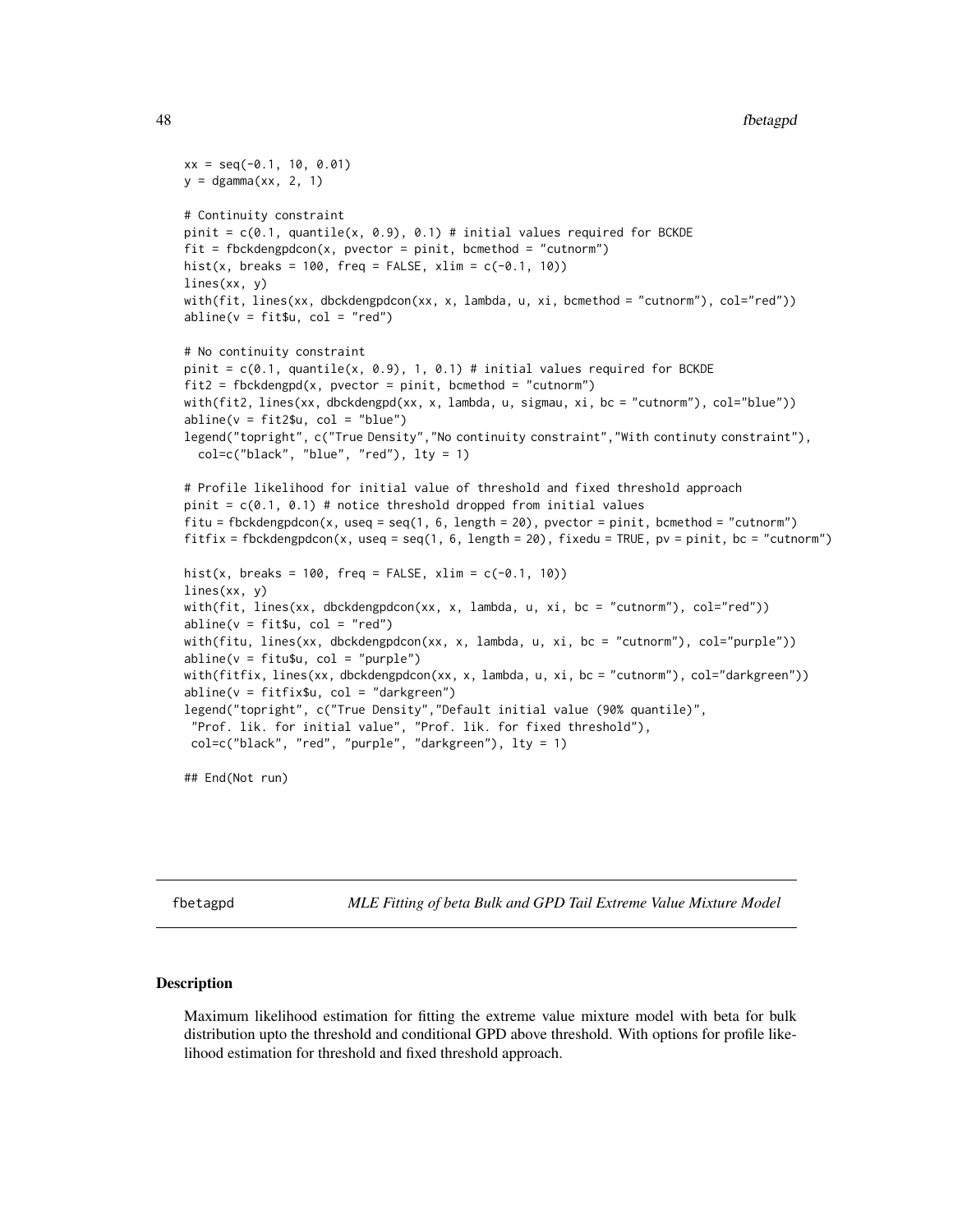### fbetagpd 49

### Usage

```
fbetagpd(x, phiu = TRUE, useq = NULL, fixedu = FALSE,
 pvector = NULL, std.err = TRUE, method = "BFGS",
 control = list(maxit = 10000), finitelik = TRUE, ...)
lbetagpd(x, bshape1 = 1, bshape2 = 1, u = qbeta(0.9, bshape1,bshape2), sigmau = sqrt(bshape1 * bshape2/(bshape1 +
 bshape2)^2/(bshape1 + bshape2 + 1)), xi = 0, phiu = TRUE,
 log = TRUE)
nlbetagpd(pvector, x, phiu = TRUE, finitelik = FALSE)
proflubetagpd(u, pvector, x, phiu = TRUE, method = "BFGS",
 control = list(maxit = 10000), finitelik = TRUE, ...)
nlubetagpd(pvector, u, x, phiu = TRUE, finitelik = FALSE)
```
### Arguments

| X         | vector of sample data                                                                                                                                               |
|-----------|---------------------------------------------------------------------------------------------------------------------------------------------------------------------|
| phiu      | probability of being above threshold $(0, 1)$ or logical, see Details in help for<br>fnormgpd                                                                       |
| useq      | vector of thresholds (or scalar) to be considered in profile likelihood or NULL for<br>no profile likelihood                                                        |
| fixedu    | logical, should threshold be fixed (at either scalar value in useq, or estimated<br>from maximum of profile likelihood evaluated at sequence of thresholds in useq) |
| pvector   | vector of initial values of parameters or NULL for default values, see below                                                                                        |
| std.err   | logical, should standard errors be calculated                                                                                                                       |
| method    | optimisation method (see optim)                                                                                                                                     |
| control   | optimisation control list (see optim)                                                                                                                               |
| finitelik | logical, should log-likelihood return finite value for invalid parameters                                                                                           |
| .         | optional inputs passed to optim                                                                                                                                     |
| bshape1   | scalar beta shape 1 (positive)                                                                                                                                      |
| bshape2   | scalar beta shape 2 (positive)                                                                                                                                      |
| u         | scalar threshold over $(0, 1)$                                                                                                                                      |
| sigmau    | scalar scale parameter (positive)                                                                                                                                   |
| хi        | scalar shape parameter                                                                                                                                              |
| log       | logical, if TRUE then log-likelihood rather than likelihood is output                                                                                               |

# Details

The extreme value mixture model with beta bulk and GPD tail is fitted to the entire dataset using maximum likelihood estimation. The estimated parameters, variance-covariance matrix and their standard errors are automatically output.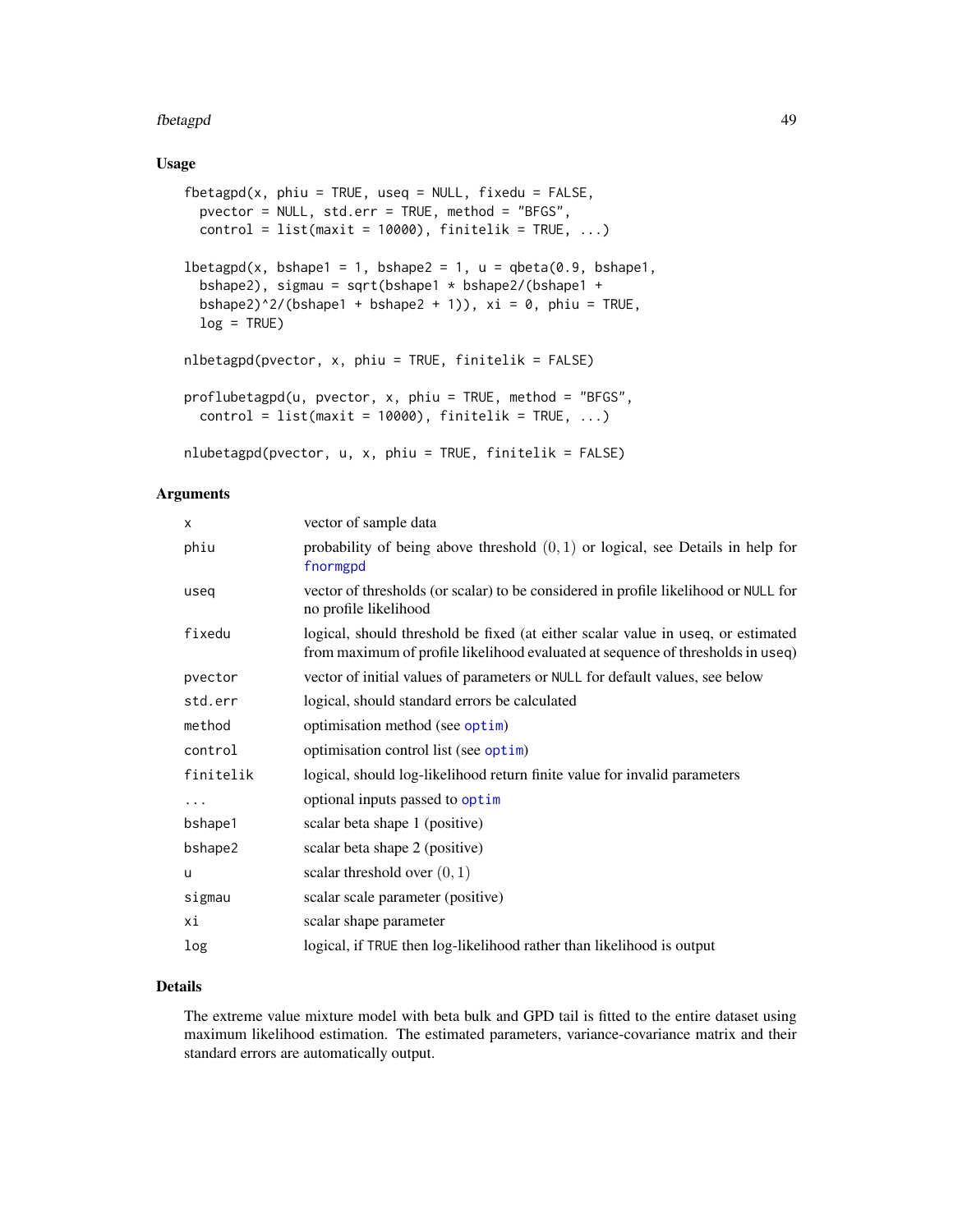See help for [fnormgpd](#page-142-0) for details, type help fnormgpd. Only the different features are outlined below for brevity.

The full parameter vector is (bshape1, bshape2, u, sigmau, xi) if threshold is also estimated and (bshape1, bshape2, sigmau, xi) for profile likelihood or fixed threshold approach.

Negative data are ignored. Values above 1 must come from GPD component, as threshold u<1.

### Value

Log-likelihood is given by [lbetagpd](#page-47-0) and it's wrappers for negative log-likelihood from [nlbetagpd](#page-47-0) and [nlubetagpd](#page-47-0). Profile likelihood for single threshold given by [proflubetagpd](#page-47-0). Fitting function [fbetagpd](#page-47-1) returns a simple list with the following elements

| call:     | optim call                                                            |
|-----------|-----------------------------------------------------------------------|
| x:        | data vector x                                                         |
| init:     | pvector                                                               |
| fixedu:   | fixed threshold, logical                                              |
| useq:     | threshold vector for profile likelihood or scalar for fixed threshold |
| nllhuseq: | profile negative log-likelihood at each threshold in useq             |
| optim:    | complete optim output                                                 |
| mle:      | vector of MLE of parameters                                           |
| COV:      | variance-covariance matrix of MLE of parameters                       |
| se:       | vector of standard errors of MLE of parameters                        |
| rate:     | phiu to be consistent with evd                                        |
| nllh:     | minimum negative log-likelihood                                       |
| n:        | total sample size                                                     |
| bshape1:  | MLE of beta shape1                                                    |
| bshape2:  | MLE of beta shape2                                                    |
| u:        | threshold (fixed or MLE)                                              |
| sigmau:   | MLE of GPD scale                                                      |
| xi:       | MLE of GPD shape                                                      |
| phiu:     | MLE of tail fraction (bulk model or parameterised approach)           |
| se.phiu:  | standard error of MLE of tail fraction                                |

#### Acknowledgments

Thanks to Vathy Kamulete of the Royal Bank of Canada for reporting a bug in the likelihood function. See Acknowledgments in [fnormgpd](#page-142-0), type help fnormgpd. Based on code by Anna MacDonald produced for MATLAB.

### Note

When pvector=NULL then the initial values are:

- method of moments estimator of beta parameters assuming entire population is beta; and
- threshold 90% quantile (not relevant for profile likelihood for threshold or fixed threshold approaches);
- MLE of GPD parameters above threshold.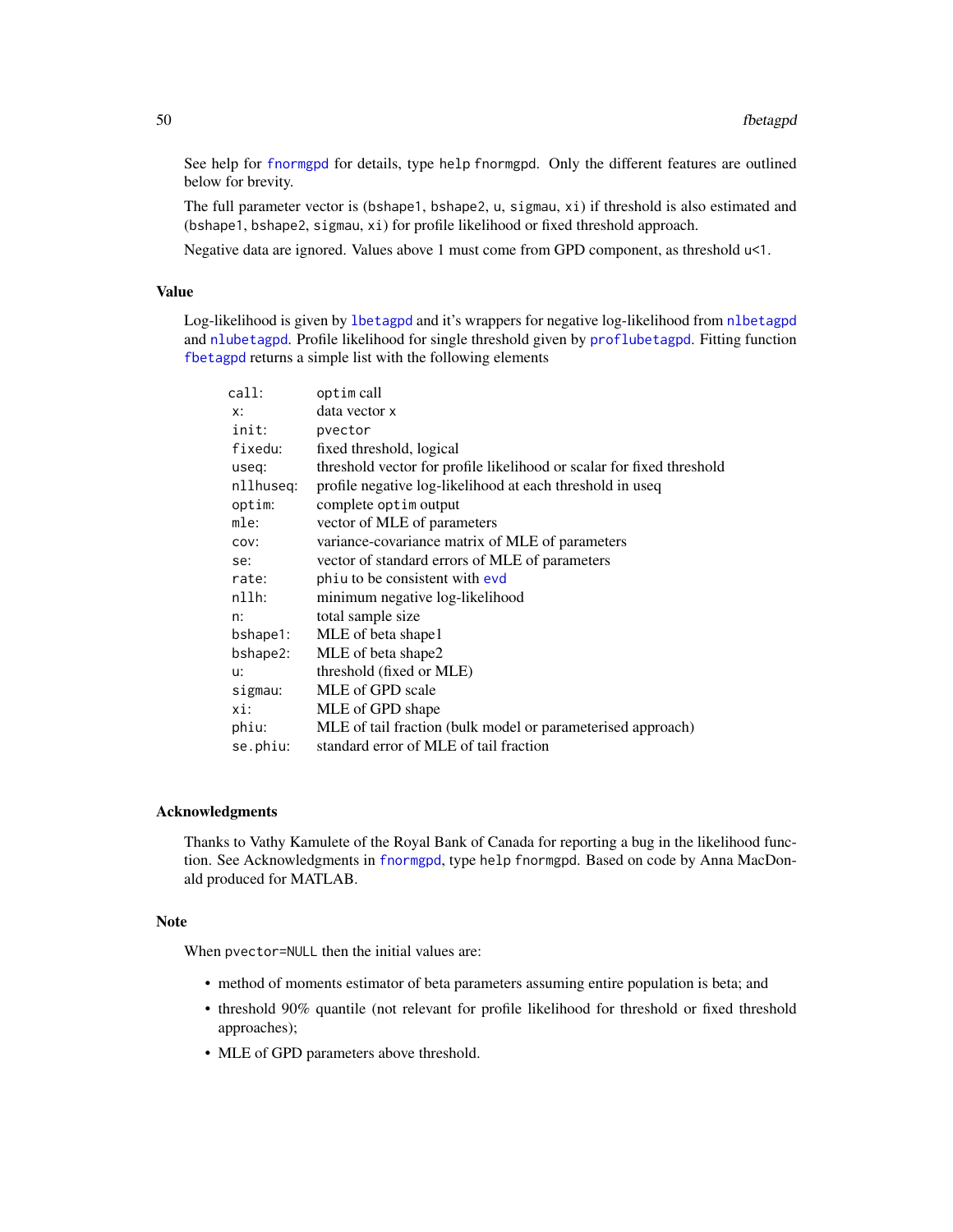#### fbetagpd 51

### Author(s)

Yang Hu and Carl Scarrott <carl.scarrott@canterbury.ac.nz>

### References

<http://www.math.canterbury.ac.nz/~c.scarrott/evmix>

[http://en.wikipedia.org/wiki/Beta\\_distribution](http://en.wikipedia.org/wiki/Beta_distribution)

[http://en.wikipedia.org/wiki/Generalized\\_Pareto\\_distribution](http://en.wikipedia.org/wiki/Generalized_Pareto_distribution)

Scarrott, C.J. and MacDonald, A. (2012). A review of extreme value threshold estimation and uncertainty quantification. REVSTAT - Statistical Journal 10(1), 33-59. Available from [http:](http://www.ine.pt/revstat/pdf/rs120102.pdf) [//www.ine.pt/revstat/pdf/rs120102.pdf](http://www.ine.pt/revstat/pdf/rs120102.pdf)

Hu, Y. (2013). Extreme value mixture modelling: An R package and simulation study. MSc (Hons) thesis, University of Canterbury, New Zealand. [http://ir.canterbury.ac.nz/simple-search?](http://ir.canterbury.ac.nz/simple-search?query=extreme&submit=Go) [query=extreme&submit=Go](http://ir.canterbury.ac.nz/simple-search?query=extreme&submit=Go)

MacDonald, A. (2012). Extreme value mixture modelling with medical and industrial applications. PhD thesis, University of Canterbury, New Zealand. [http://ir.canterbury.ac.nz/bitstream/](http://ir.canterbury.ac.nz/bitstream/10092/6679/1/thesis_fulltext.pdf) [10092/6679/1/thesis\\_fulltext.pdf](http://ir.canterbury.ac.nz/bitstream/10092/6679/1/thesis_fulltext.pdf)

# See Also

[dbeta](#page-0-0), [fgpd](#page-84-0) and [gpd](#page-190-0)

Other betagpd: [betagpdcon](#page-21-0), [betagpd](#page-18-0), [fbetagpdcon](#page-51-0)

Other betagpdcon: [betagpdcon](#page-21-0), [betagpd](#page-18-0), [fbetagpdcon](#page-51-0)

Other fbetagpd: [betagpd](#page-18-0)

```
## Not run:
set.seed(1)
par(mfrow = c(2, 1))x = rbeta(1000, shape1 = 2, shape2 = 4)
xx = seq(-0.1, 2, 0.01)y = \text{dbeta}(xx, \text{ shape1} = 2, \text{ shape2} = 4)# Bulk model based tail fraction
fit = fbetagpd(x)hist(x, breaks = 100, freq = FALSE, xlim = c(-0.1, 2))
lines(xx, y)
with(fit, lines(xx, dbetagpd(xx, bshape1, bshape2, u, sigmau, xi), col="red"))
abline(v = fit$u, col = "red")# Parameterised tail fraction
fit2 = fbetagpd(x, phi = FALSE)with(fit2, lines(xx, dbetagpd(xx, bshape1, bshape2, u, sigmau, xi, phiu), col="blue"))
abline(v = fit2$u, col = "blue")legend("topright", c("True Density","Bulk Tail Fraction","Parameterised Tail Fraction"),
  col=c("black", "red", "blue"), lty = 1)
```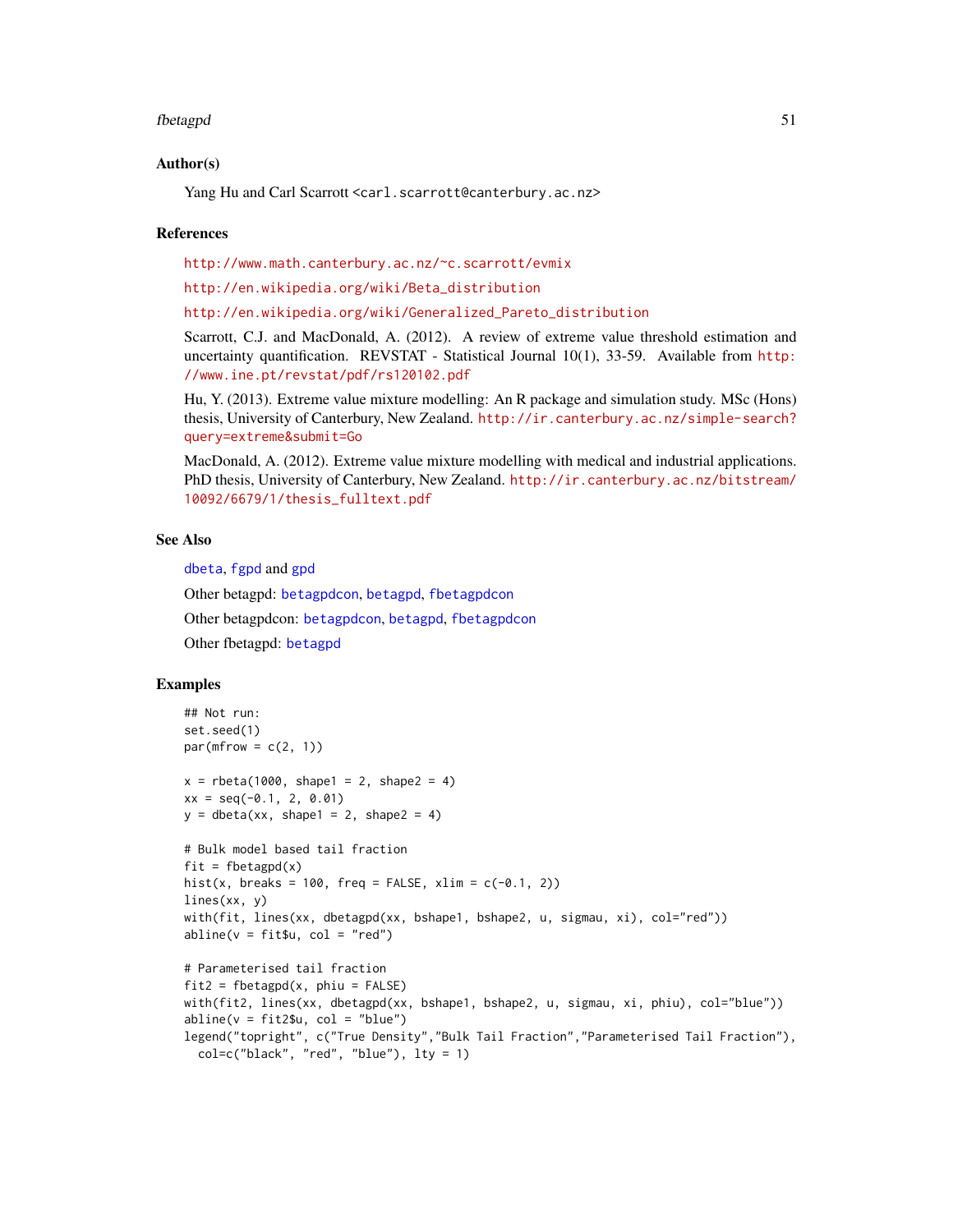```
# Profile likelihood for initial value of threshold and fixed threshold approach
fitu = fbetagpd(x, useq = seq(0.3, 0.7, length = 20))
fitfix = fbetagpd(x, useq = seq(0.3, 0.7, length = 20), fixedu = TRUE)
hist(x, breaks = 100, freq = FALSE, xlim = c(-0.1, 2))
lines(xx, y)
with(fit, lines(xx, dbetagpd(xx, bshape1, bshape2, u, sigmau, xi), col="red"))
abline(v = fit $u, col = "red")with(fitu, lines(xx, dbetagpd(xx, bshape1, bshape2, u, sigmau, xi), col="purple"))
abline(v = fitu$u, col = "purple")with(fitfix, lines(xx, dbetagpd(xx, bshape1, bshape2, u, sigmau, xi), col="darkgreen"))
abline(v = fitfix$u, col = "darkgreen")
legend("topright", c("True Density","Default initial value (90% quantile)",
 "Prof. lik. for initial value", "Prof. lik. for fixed threshold"),
col=c("black", "red", "purple", "darkgreen"), lty = 1)
## End(Not run)
```
<span id="page-51-0"></span>fbetagpdcon *MLE Fitting of beta Bulk and GPD Tail Extreme Value Mixture Model with Single Continuity Constraint*

### <span id="page-51-1"></span>Description

Maximum likelihood estimation for fitting the extreme value mixture model with beta for bulk distribution upto the threshold and conditional GPD above threshold with continuity at threshold. With options for profile likelihood estimation for threshold and fixed threshold approach.

### Usage

```
fbetagpdcon(x, phiu = TRUE, useq = NULL, fixedu = FALSE,
 pvector = NULL, std.err = TRUE, method = "BFGS",
 control = list(maxit = 10000), finitelik = TRUE, ...)
lbetagpdcon(x, bshape1 = 1, bshape2 = 1, u = qbeta(0.9, bshape1,bshape2), xi = 0, phi = TRUE, log = TRUE)
nlbetagpdcon(pvector, x, phiu = TRUE, finitelik = FALSE)
proflubetagpdcon(u, pvector, x, phi = TRUE, method = "BFGS",control = list(maxit = 10000), finitelik = TRUE, ...)
nlubetagpdcon(pvector, u, x, phiu = TRUE, finitelik = FALSE)
```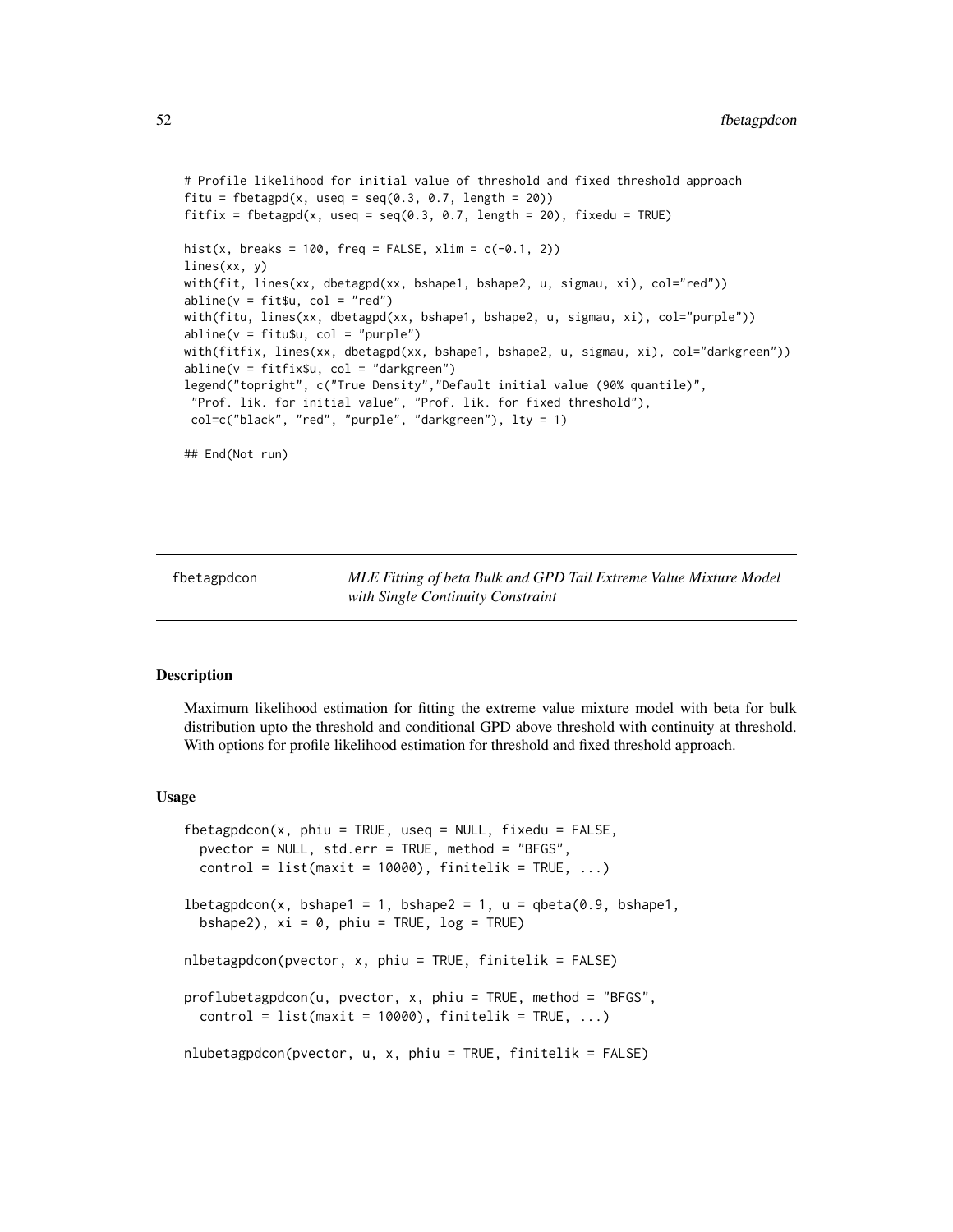# fbetagpdcon 53

### **Arguments**

| X         | vector of sample data                                                                                                                                               |
|-----------|---------------------------------------------------------------------------------------------------------------------------------------------------------------------|
| phiu      | probability of being above threshold $(0, 1)$ or logical, see Details in help for<br>fnormgpd                                                                       |
| useq      | vector of thresholds (or scalar) to be considered in profile likelihood or NULL for<br>no profile likelihood                                                        |
| fixedu    | logical, should threshold be fixed (at either scalar value in useq, or estimated<br>from maximum of profile likelihood evaluated at sequence of thresholds in useq) |
| pvector   | vector of initial values of parameters or NULL for default values, see below                                                                                        |
| std.err   | logical, should standard errors be calculated                                                                                                                       |
| method    | optimisation method (see optim)                                                                                                                                     |
| control   | optimisation control list (see optim)                                                                                                                               |
| finitelik | logical, should log-likelihood return finite value for invalid parameters                                                                                           |
| .         | optional inputs passed to optim                                                                                                                                     |
| bshape1   | scalar beta shape 1 (positive)                                                                                                                                      |
| bshape2   | scalar beta shape 2 (positive)                                                                                                                                      |
| u         | scalar threshold over $(0, 1)$                                                                                                                                      |
| хi        | scalar shape parameter                                                                                                                                              |
| log       | logical, if TRUE then log-likelihood rather than likelihood is output                                                                                               |
|           |                                                                                                                                                                     |

# Details

The extreme value mixture model with beta bulk and GPD tail with continuity at threshold is fitted to the entire dataset using maximum likelihood estimation. The estimated parameters, variancecovariance matrix and their standard errors are automatically output.

See help for [fnormgpd](#page-142-0) for details, type help fnormgpd. Only the different features are outlined below for brevity.

The GPD sigmau parameter is now specified as function of other parameters, see help for [dbetagpdcon](#page-21-1) for details, type help betagpdcon. Therefore, sigmau should not be included in the parameter vector if initial values are provided, making the full parameter vector (bshape1, bshape2,  $u$ ,  $x$ i) if threshold is also estimated and (bshape1, bshape2, xi) for profile likelihood or fixed threshold approach.

Negative data are ignored. Values above 1 must come from GPD component, as threshold u<1.

### Value

Log-likelihood is given by [lbetagpdcon](#page-51-1) and it's wrappers for negative log-likelihood from [nlbetagpdcon](#page-51-1) and [nlubetagpdcon](#page-51-1). Profile likelihood for single threshold given by [proflubetagpdcon](#page-51-1). Fitting function [fbetagpdcon](#page-51-0) returns a simple list with the following elements

| call: | optim call    |
|-------|---------------|
| X.    | data vector x |
| init: | pvector       |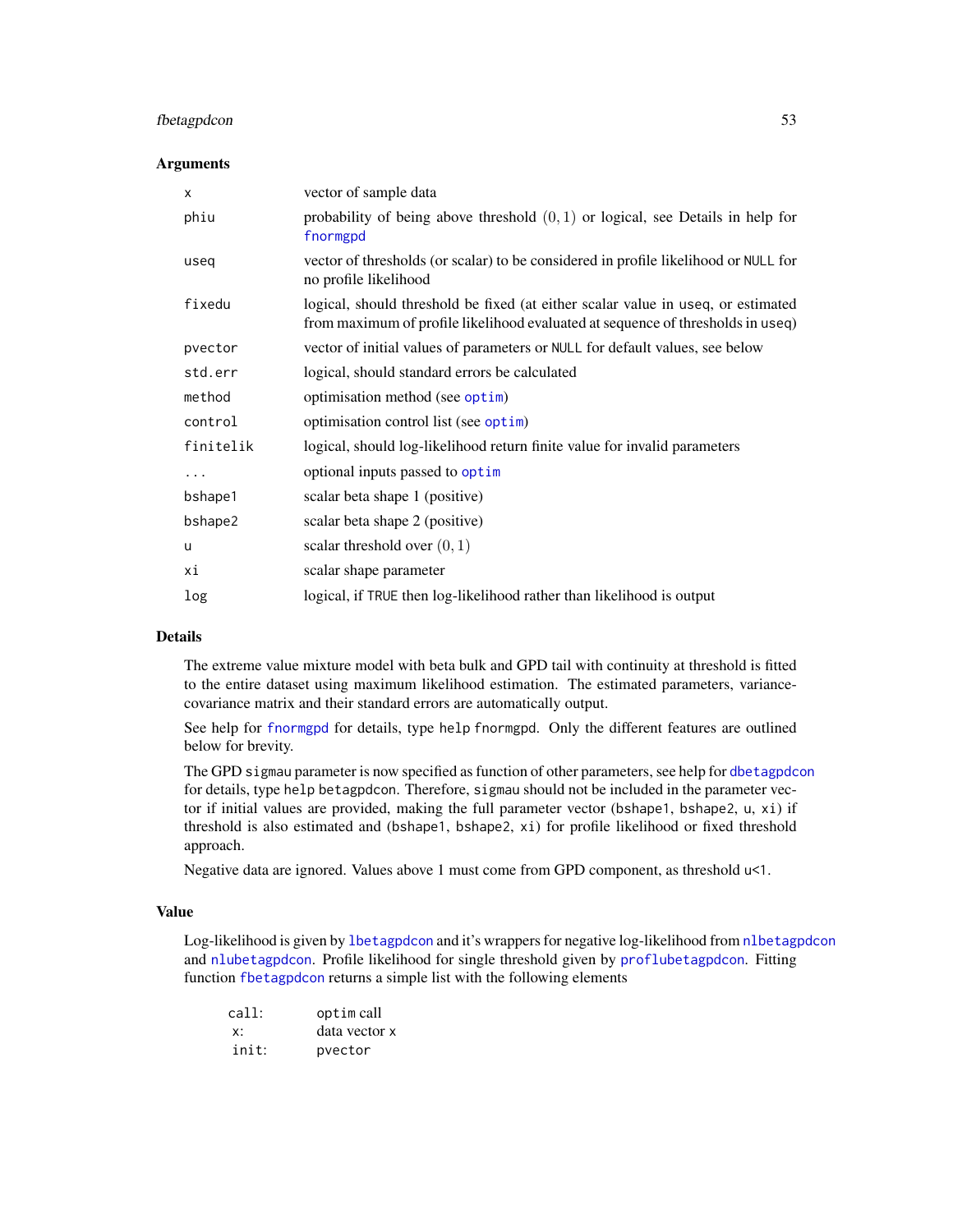| fixedu:   | fixed threshold, logical                                              |
|-----------|-----------------------------------------------------------------------|
| useq:     | threshold vector for profile likelihood or scalar for fixed threshold |
| nllhuseg: | profile negative log-likelihood at each threshold in useq             |
| optim:    | complete optim output                                                 |
| mle:      | vector of MLE of parameters                                           |
| COV:      | variance-covariance matrix of MLE of parameters                       |
| se:       | vector of standard errors of MLE of parameters                        |
| rate:     | phiu to be consistent with evd                                        |
| $nllh$ :  | minimum negative log-likelihood                                       |
| n:        | total sample size                                                     |
| bshape1:  | MLE of beta shape1                                                    |
| bshape2:  | MLE of beta shape2                                                    |
| u:        | threshold (fixed or MLE)                                              |
| sigmau:   | MLE of GPD scale (estimated from other parameters)                    |
| xi:       | MLE of GPD shape                                                      |
| phiu:     | MLE of tail fraction (bulk model or parameterised approach)           |
| se.phiu:  | standard error of MLE of tail fraction                                |

### Acknowledgments

See Acknowledgments in [fnormgpd](#page-142-0), type help fnormgpd. Based on code by Anna MacDonald produced for MATLAB.

#### Note

When pvector=NULL then the initial values are:

- method of moments estimator of beta parameters assuming entire population is beta; and
- threshold 90% quantile (not relevant for profile likelihood for threshold or fixed threshold approaches);
- MLE of GPD shape parameter above threshold.

#### Author(s)

Yang Hu and Carl Scarrott <carl.scarrott@canterbury.ac.nz>

### References

<http://www.math.canterbury.ac.nz/~c.scarrott/evmix>

[http://en.wikipedia.org/wiki/Beta\\_distribution](http://en.wikipedia.org/wiki/Beta_distribution)

[http://en.wikipedia.org/wiki/Generalized\\_Pareto\\_distribution](http://en.wikipedia.org/wiki/Generalized_Pareto_distribution)

Scarrott, C.J. and MacDonald, A. (2012). A review of extreme value threshold estimation and uncertainty quantification. REVSTAT - Statistical Journal 10(1), 33-59. Available from [http:](http://www.ine.pt/revstat/pdf/rs120102.pdf) [//www.ine.pt/revstat/pdf/rs120102.pdf](http://www.ine.pt/revstat/pdf/rs120102.pdf)

Hu, Y. (2013). Extreme value mixture modelling: An R package and simulation study. MSc (Hons) thesis, University of Canterbury, New Zealand. [http://ir.canterbury.ac.nz/simple-search?](http://ir.canterbury.ac.nz/simple-search?query=extreme&submit=Go) [query=extreme&submit=Go](http://ir.canterbury.ac.nz/simple-search?query=extreme&submit=Go)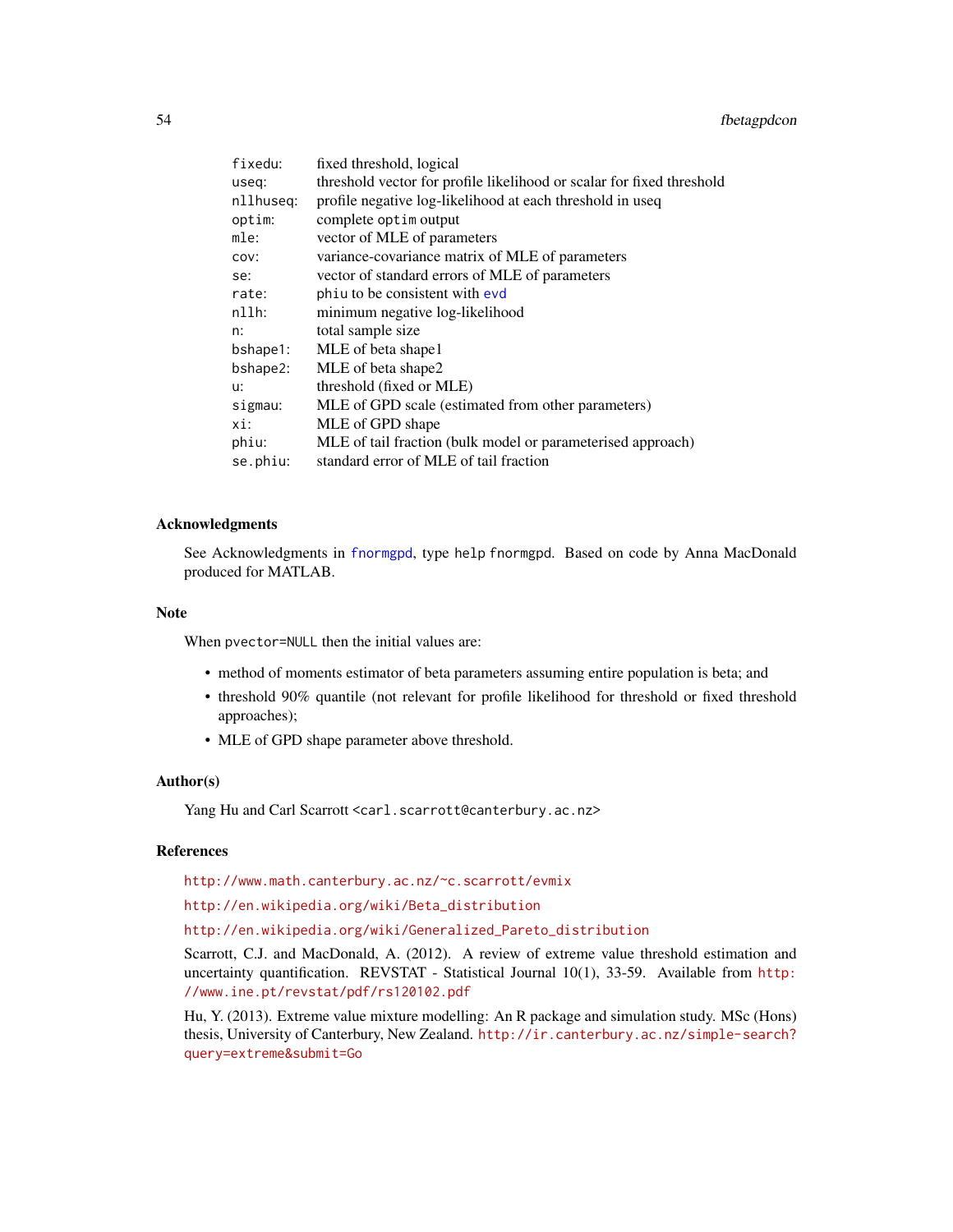### fbetagpdcon 55

MacDonald, A. (2012). Extreme value mixture modelling with medical and industrial applications. PhD thesis, University of Canterbury, New Zealand. [http://ir.canterbury.ac.nz/bitstream/](http://ir.canterbury.ac.nz/bitstream/10092/6679/1/thesis_fulltext.pdf) [10092/6679/1/thesis\\_fulltext.pdf](http://ir.canterbury.ac.nz/bitstream/10092/6679/1/thesis_fulltext.pdf)

# See Also

[dbeta](#page-0-0), [fgpd](#page-84-0) and [gpd](#page-190-0)

Other betagpd: [betagpdcon](#page-21-0), [betagpd](#page-18-0), [fbetagpd](#page-47-1)

Other betagpdcon: [betagpdcon](#page-21-0), [betagpd](#page-18-0), [fbetagpd](#page-47-1)

Other fbetagpdcon: [betagpdcon](#page-21-0)

```
## Not run:
set.seed(1)
par(mfrow = c(2, 1))x = rbeta(1000, shape1 = 2, shape2 = 4)
xx = seq(-0.1, 2, 0.01)y = \text{dbeta}(xx, \text{shape1} = 2, \text{shape2} = 4)# Continuity constraint
fit = fbetagpdcon(x)hist(x, breaks = 100, freq = FALSE, xlim = c(-0.1, 2))
lines(xx, y)
with(fit, lines(xx, dbetagpdcon(xx, bshape1, bshape2, u, xi), col="red"))
abline(v = fit $u, col = "red")# No continuity constraint
fit2 = fbetagpd(x, phi = FALSE)with(fit2, lines(xx, dbetagpd(xx, bshape1, bshape2, u, sigmau, xi, phiu), col="blue"))
abline(v = fit2$u, col = "blue")legend("topright", c("True Density","No continuity constraint","With continuty constraint"),
  col=c("black", "blue", "red"), lty = 1)
# Profile likelihood for initial value of threshold and fixed threshold approach
fitu = fbetagpdcon(x, useq = seq(0.3, 0.7, length = 20))
fitfix = fbetagpdcon(x, useq = seq(0.3, 0.7, length = 20), fixedu = TRUE)
hist(x, breaks = 100, freq = FALSE, xlim = c(-0.1, 2))
lines(xx, y)
with(fit, lines(xx, dbetagpdcon(xx, bshape1, bshape2, u, xi), col="red"))
abline(v = fit $u, col = "red")with(fitu, lines(xx, dbetagpdcon(xx, bshape1, bshape2, u, xi), col="purple"))
abline(v = fitu$u, col = "purple")with(fitfix, lines(xx, dbetagpdcon(xx, bshape1, bshape2, u, xi), col="darkgreen"))
abline(v = fitfix$u, col = "darkgreen")
legend("topright", c("True Density","Default initial value (90% quantile)",
 "Prof. lik. for initial value", "Prof. lik. for fixed threshold"),
 col=c("black", "red", "purple", "darkgreen"), lty = 1)
```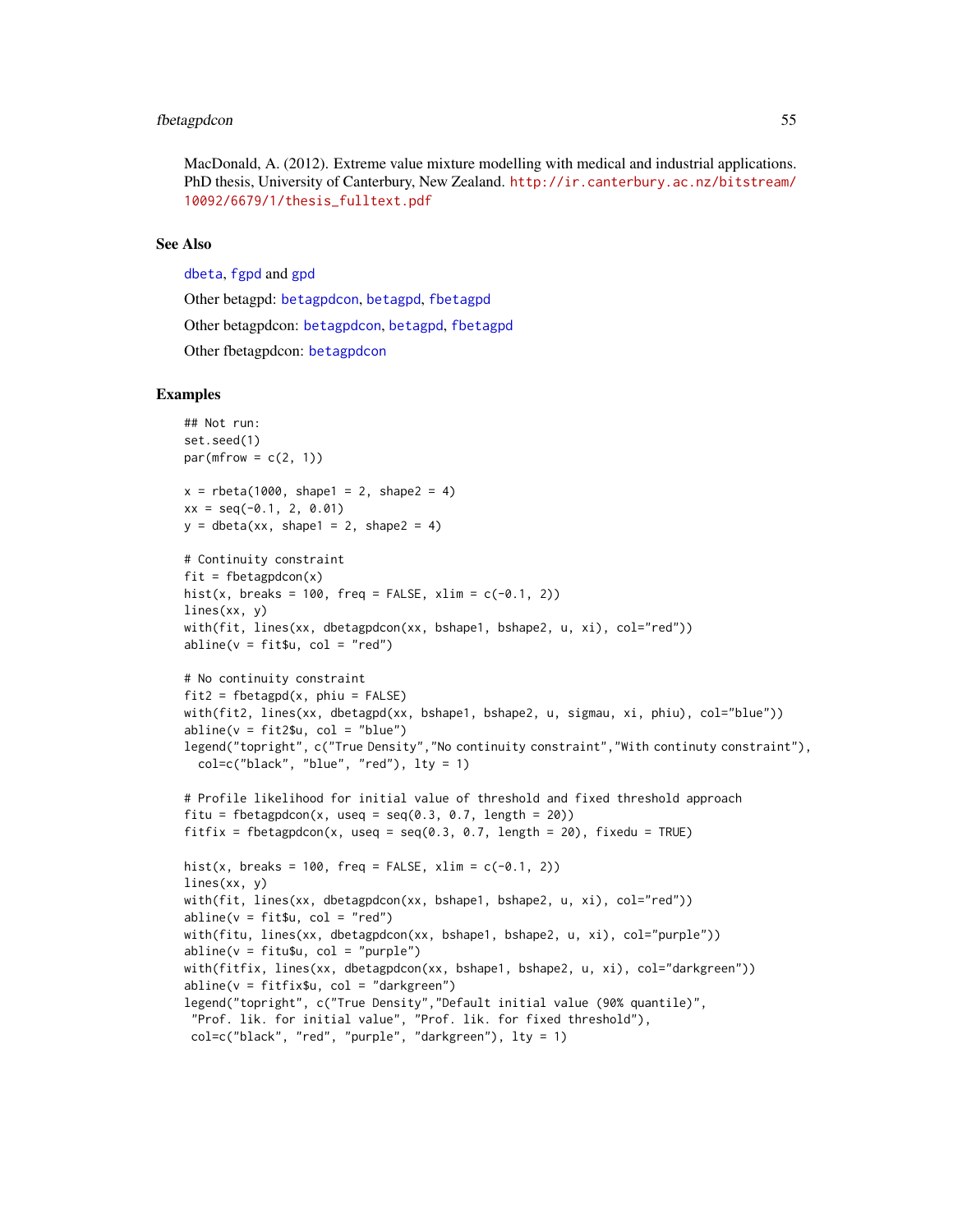## End(Not run)

### <span id="page-55-1"></span>fdwm *MLE Fitting of Dynamically Weighted Mixture Model*

# <span id="page-55-0"></span>Description

Maximum likelihood estimation for fitting the dynamically weighted mixture model

# Usage

```
fdwm(x, pvector = NULL, std.err = TRUE, method = "BFGS",control = list(maxit = 10000), finitelik = TRUE, ...)
ldwm(x, wshape = 1, wscale = 1, cmu = 1, ctau = 1,sigmau = sqrt(wscale^2 * gamma(1 + 2/wshape) - (wscale * gamma(1 +
  1/wshape))^2), xi = 0, log = TRUE)
```

```
nldwm(pvector, x, finitelik = FALSE)
```
# Arguments

| x         | vector of sample data                                                                     |
|-----------|-------------------------------------------------------------------------------------------|
| pvector   | vector of initial values of parameters (wshape, wscale, cmu, ctau, sigmau, xi)<br>or NULL |
| std.err   | logical, should standard errors be calculated                                             |
| method    | optimisation method (see optim)                                                           |
| control   | optimisation control list (see optim)                                                     |
| finitelik | logical, should log-likelihood return finite value for invalid parameters                 |
| .         | optional inputs passed to optim                                                           |
| wshape    | Weibull shape (positive)                                                                  |
| wscale    | Weibull scale (positive)                                                                  |
| cmu       | Cauchy location                                                                           |
| ctau      | Cauchy scale                                                                              |
| sigmau    | scalar scale parameter (positive)                                                         |
| хi        | scalar shape parameter                                                                    |
| log       | logical, if TRUE then log-likelihood rather than likelihood is output                     |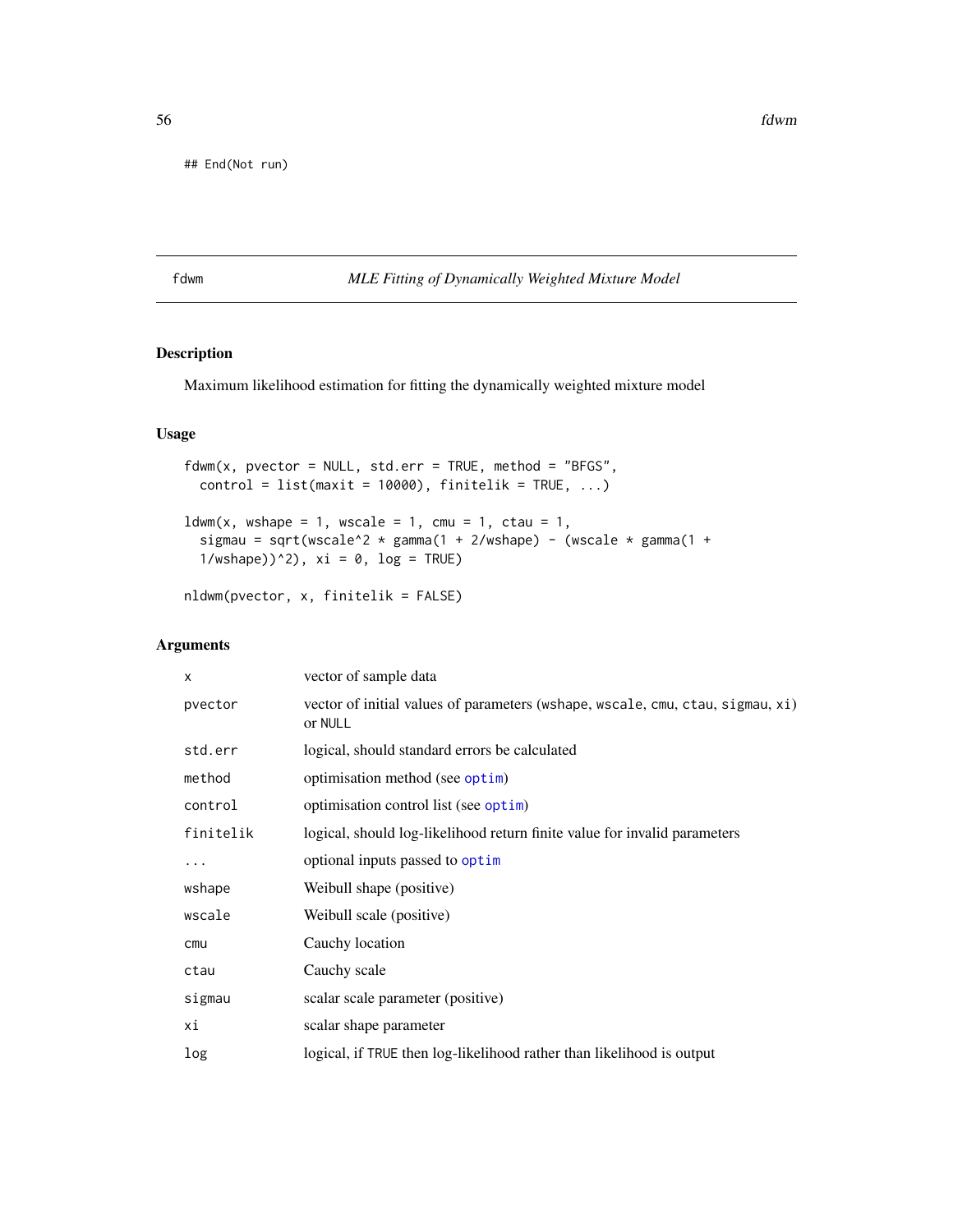### fdwm 57

# Details

The dynamically weighted mixture model is fitted to the entire dataset using maximum likelihood estimation. The estimated parameters, variance-covariance matrix and their standard errors are automatically output.

The log-likelihood and negative log-likelihood are also provided for wider usage, e.g. constructing profile likelihood functions. The parameter vector pvector must be specified in the negative loglikelihood [nldwm](#page-55-0).

Log-likelihood calculations are carried out in [ldwm](#page-55-0), which takes parameters as inputs in the same form as distribution functions. The negative log-likelihood is a wrapper for [ldwm](#page-55-0), designed towards making it useable for optimisation (e.g. parameters are given a vector as first input).

Non-negative data are ignored.

Missing values (NA and NaN) are assumed to be invalid data so are ignored, which is inconsistent with the [evd](#page-0-0) library which assumes the missing values are below the threshold.

The default optimisation algorithm is "BFGS", which requires a finite negative log-likelihood function evaluation finitelik=TRUE. For invalid parameters, a zero likelihood is replaced with exp(-1e6). The "BFGS" optimisation algorithms require finite values for likelihood, so any user input for finitelik will be overridden and set to finitelik=TRUE if either of these optimisation methods is chosen.

It will display a warning for non-zero convergence result comes from [optim](#page-0-0) function call.

If the hessian is of reduced rank then the variance covariance (from inverse hessian) and standard error of parameters cannot be calculated, then by default std.err=TRUE and the function will stop. If you want the parameter estimates even if the hessian is of reduced rank (e.g. in a simulation study) then set std.err=FALSE.

# Value

[ldwm](#page-55-0) gives (log-)likelihood and [nldwm](#page-55-0) gives the negative log-likelihood. [fdwm](#page-55-1) returns a simple list with the following elements

| call:    | optim call                                      |
|----------|-------------------------------------------------|
| x:       | data vector x                                   |
| init:    | pvector                                         |
| optim:   | complete optim output                           |
| mle:     | vector of MLE of parameters                     |
| COV:     | variance-covariance matrix of MLE of parameters |
| se:      | vector of standard errors of MLE of parameters  |
| rate:    | phiu to be consistent with evd                  |
| $n11h$ : | minimum negative log-likelihood                 |
| n:       | total sample size                               |
| wshape:  | MLE of Weibull shape                            |
| wscale:  | MLE of Weibull scale                            |
| mu:      | MLE of Cauchy location                          |
| tau:     | MLE of Cauchy scale                             |
| sigmau:  | MLE of GPD scale                                |
| xi:      | MLE of GPD shape                                |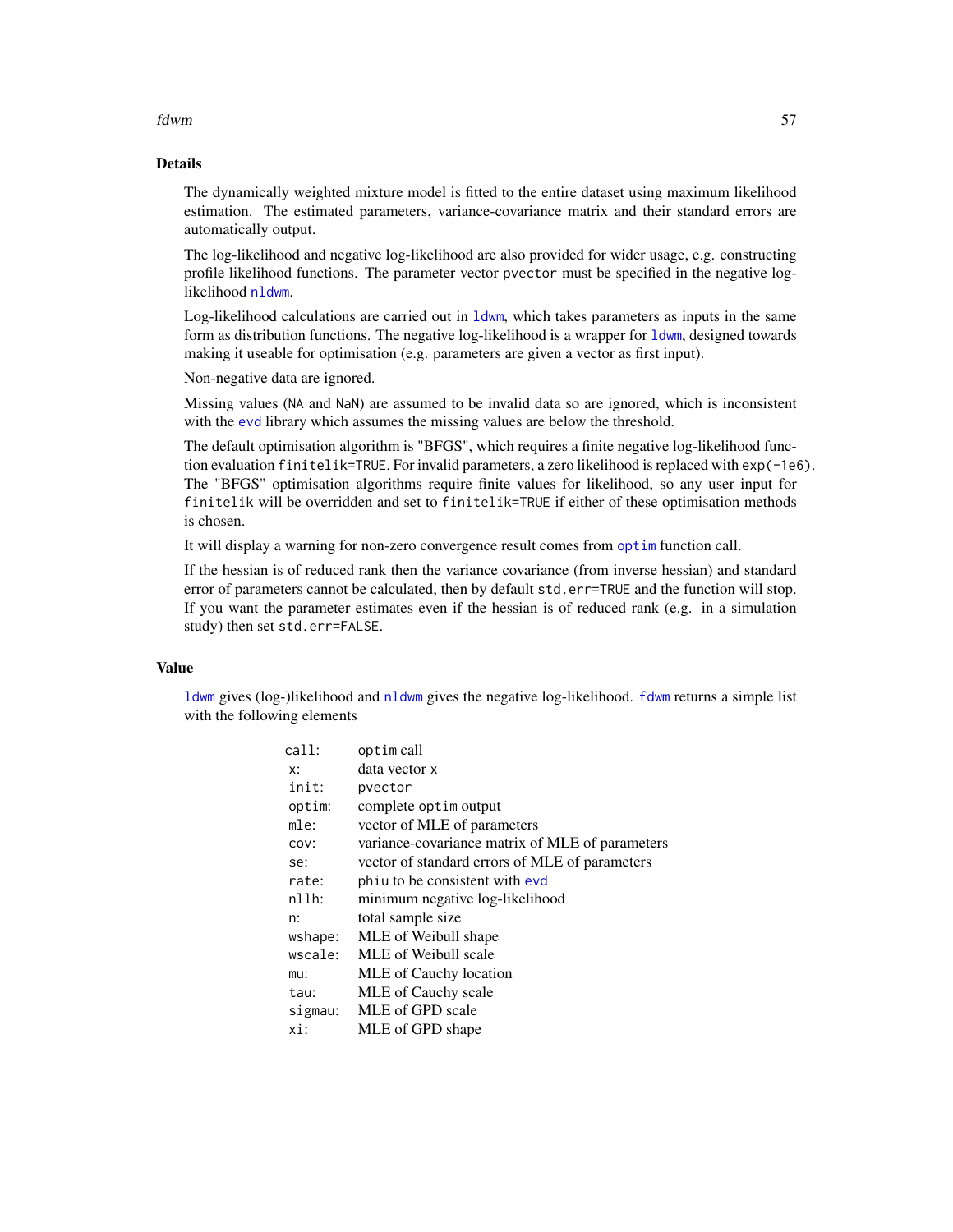The output list has some duplicate entries and repeats some of the inputs to both provide similar items to those from [fpot](#page-0-0) and to make it as useable as possible.

#### Acknowledgments

See Acknowledgments in [fnormgpd](#page-142-0), type help fnormgpd.

# Note

Unlike most of the distribution functions for the extreme value mixture models, the MLE fitting only permits single scalar values for each parameter and phiu. Only the data is a vector.

When pvector=NULL then the initial values are calculated, type fdwm to see the default formulae used. The mixture model fitting can be \*\*\*extremely\*\*\* sensitive to the initial values, so you if you get a poor fit then try some alternatives. Avoid setting the starting value for the shape parameter to xi=0 as depending on the optimisation method it may be get stuck.

Infinite and missing sample values are dropped.

Error checking of the inputs is carried out and will either stop or give warning message as appropriate.

### Author(s)

Yang Hu and Carl Scarrott <carl.scarrott@canterbury.ac.nz>

### References

[http://en.wikipedia.org/wiki/Weibull\\_distribution](http://en.wikipedia.org/wiki/Weibull_distribution)

[http://en.wikipedia.org/wiki/Cauchy\\_distribution](http://en.wikipedia.org/wiki/Cauchy_distribution)

[http://en.wikipedia.org/wiki/Generalized\\_Pareto\\_distribution](http://en.wikipedia.org/wiki/Generalized_Pareto_distribution)

Scarrott, C.J. and MacDonald, A. (2012). A review of extreme value threshold estimation and uncertainty quantification. REVSTAT - Statistical Journal 10(1), 33-59. Available from [http:](http://www.ine.pt/revstat/pdf/rs120102.pdf) [//www.ine.pt/revstat/pdf/rs120102.pdf](http://www.ine.pt/revstat/pdf/rs120102.pdf)

Frigessi, A., O. Haug, and H. Rue (2002). A dynamic mixture model for unsupervised tail estimation without threshold selection. Extremes 5 (3), 219-235

### See Also

[fgpd](#page-84-0) and [gpd](#page-190-0)

Other f[dwm](#page-26-0): dwm

```
## Not run:
set.seed(1)
par(mfrow = c(1, 1))x = \text{rweibull}(1000, \text{ shape} = 2)xx = seq(-0.1, 4, 0.01)y = dweibull(xx, shape = 2)
```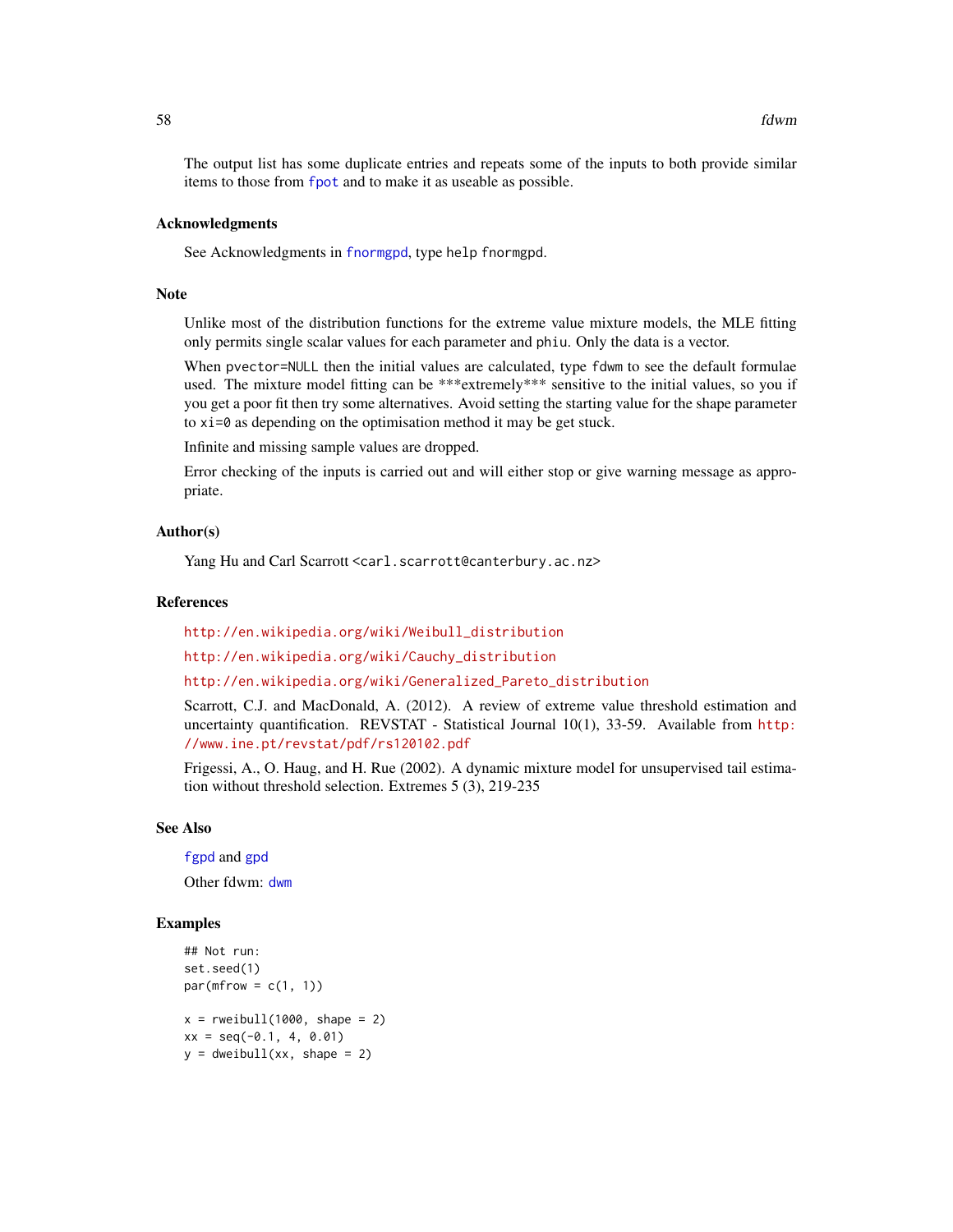```
fit = fdwm(x, std.err = FALSE)hist(x, breaks = 100, freq = FALSE, xlim = c(-0.1, 4))
lines(xx, y)
with(fit, lines(xx, ddwm(xx, wshape, wscale, cmu, ctau, sigmau, xi), col="red"))
## End(Not run)
```
<span id="page-58-1"></span>fgammagpd *MLE Fitting of Gamma Bulk and GPD Tail Extreme Value Mixture Model*

# <span id="page-58-0"></span>Description

Maximum likelihood estimation for fitting the extreme value mixture model with gamma for bulk distribution upto the threshold and conditional GPD above threshold. With options for profile likelihood estimation for threshold and fixed threshold approach.

#### Usage

```
fgammagpd(x, phiu = TRUE, useq = NULL, fixedu = FALSE,
 pvector = NULL, std.err = TRUE, method = "BFGS",
 control = list(maxit = 10000), finitelik = TRUE, ...)
lgammagpd(x, gshape = 1, gscale = 1, u = qgamma(0.9, gshape,1/gscale), sigmau = sqrt(gshape) * gscale, xi = 0, phiu = TRUE,
 log = TRUE)
nlgammagpd(pvector, x, phiu = TRUE, finitelik = FALSE)
proflugammagpd(u, pvector, x, phiu = TRUE, method = "BFGS",
  control = list(maxit = 10000), finitelik = TRUE, ...)
nlugammagpd(pvector, u, x, phiu = TRUE, finitelik = FALSE)
```
#### Arguments

| $\times$ | vector of sample data                                                                                                                                               |
|----------|---------------------------------------------------------------------------------------------------------------------------------------------------------------------|
| phiu     | probability of being above threshold $(0, 1)$ or logical, see Details in help for<br>fnormgpd                                                                       |
| useg     | vector of thresholds (or scalar) to be considered in profile likelihood or NULL for<br>no profile likelihood                                                        |
| fixedu   | logical, should threshold be fixed (at either scalar value in useq, or estimated<br>from maximum of profile likelihood evaluated at sequence of thresholds in useq) |
| pvector  | vector of initial values of parameters or NULL for default values, see below                                                                                        |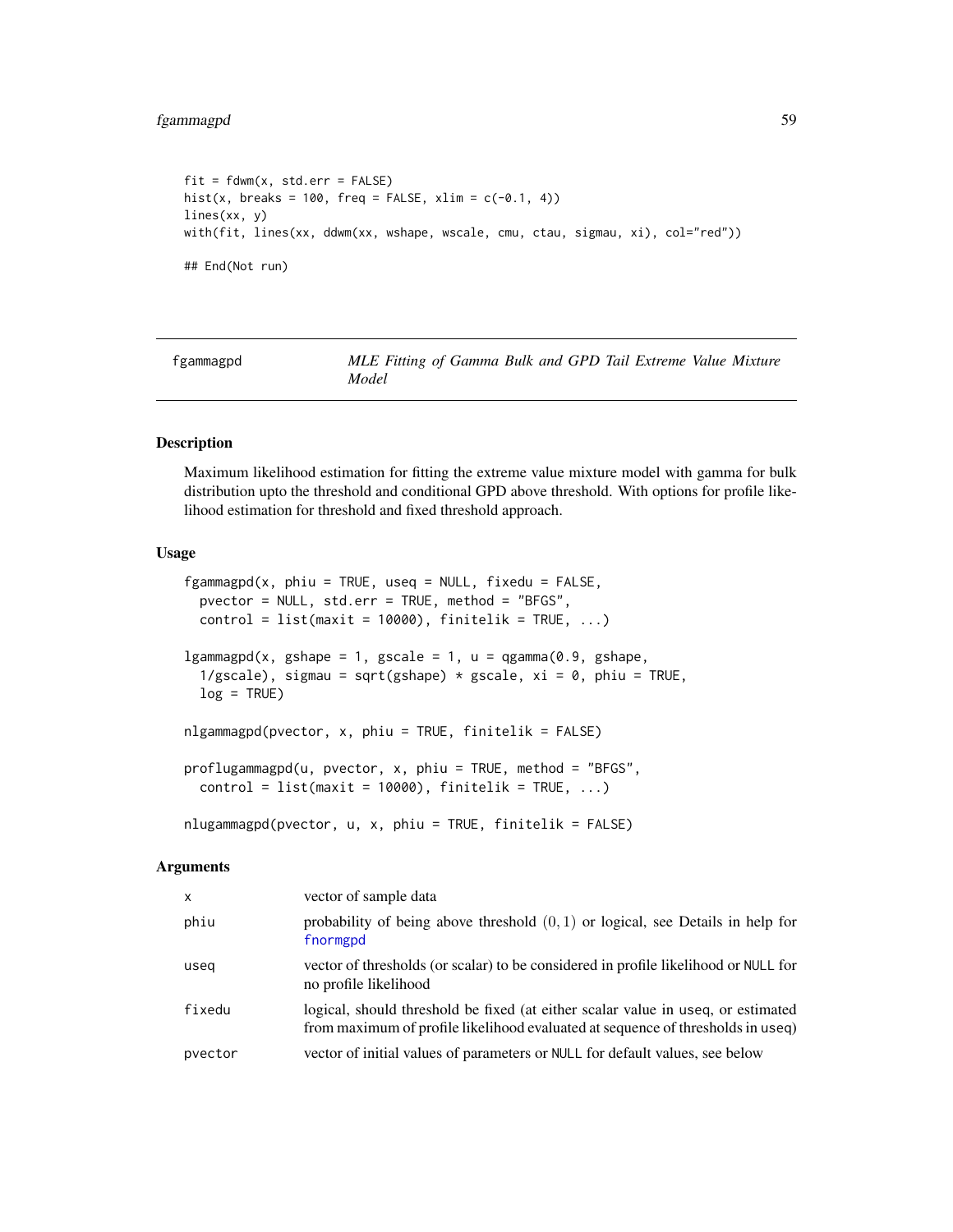| std.err   | logical, should standard errors be calculated                             |
|-----------|---------------------------------------------------------------------------|
| method    | optimisation method (see optim)                                           |
| control   | optimisation control list (see optim)                                     |
| finitelik | logical, should log-likelihood return finite value for invalid parameters |
| $\ddots$  | optional inputs passed to optim                                           |
| gshape    | scalar gamma shape (positive)                                             |
| gscale    | scalar gamma scale (positive)                                             |
| u         | scalar threshold value                                                    |
| sigmau    | scalar scale parameter (positive)                                         |
| хi        | scalar shape parameter                                                    |
| log       | logical, if TRUE then log-likelihood rather than likelihood is output     |

# Details

The extreme value mixture model with gamma bulk and GPD tail is fitted to the entire dataset using maximum likelihood estimation. The estimated parameters, variance-covariance matrix and their standard errors are automatically output.

See help for [fnormgpd](#page-142-0) for details, type help fnormgpd. Only the different features are outlined below for brevity.

The full parameter vector is (gshape, gscale, u, sigmau, xi) if threshold is also estimated and (gshape, gscale, sigmau, xi) for profile likelihood or fixed threshold approach.

Non-positive data are ignored as likelihood is infinite, except for gshape=1.

# Value

Log-likelihood is given by [lgammagpd](#page-58-0) and it's wrappers for negative log-likelihood from [nlgammagpd](#page-58-0) and [nlugammagpd](#page-58-0). Profile likelihood for single threshold given by [proflugammagpd](#page-58-0). Fitting function [fgammagpd](#page-58-1) returns a simple list with the following elements

| optim call                                                            |
|-----------------------------------------------------------------------|
| data vector x                                                         |
| pvector                                                               |
| fixed threshold, logical                                              |
| threshold vector for profile likelihood or scalar for fixed threshold |
| profile negative log-likelihood at each threshold in useq             |
| complete optim output                                                 |
| vector of MLE of parameters                                           |
| variance-covariance matrix of MLE of parameters                       |
| vector of standard errors of MLE of parameters                        |
| phiu to be consistent with evd                                        |
| minimum negative log-likelihood                                       |
| total sample size                                                     |
| MLE of gamma shape                                                    |
| MLE of gamma scale                                                    |
| threshold (fixed or MLE)                                              |
|                                                                       |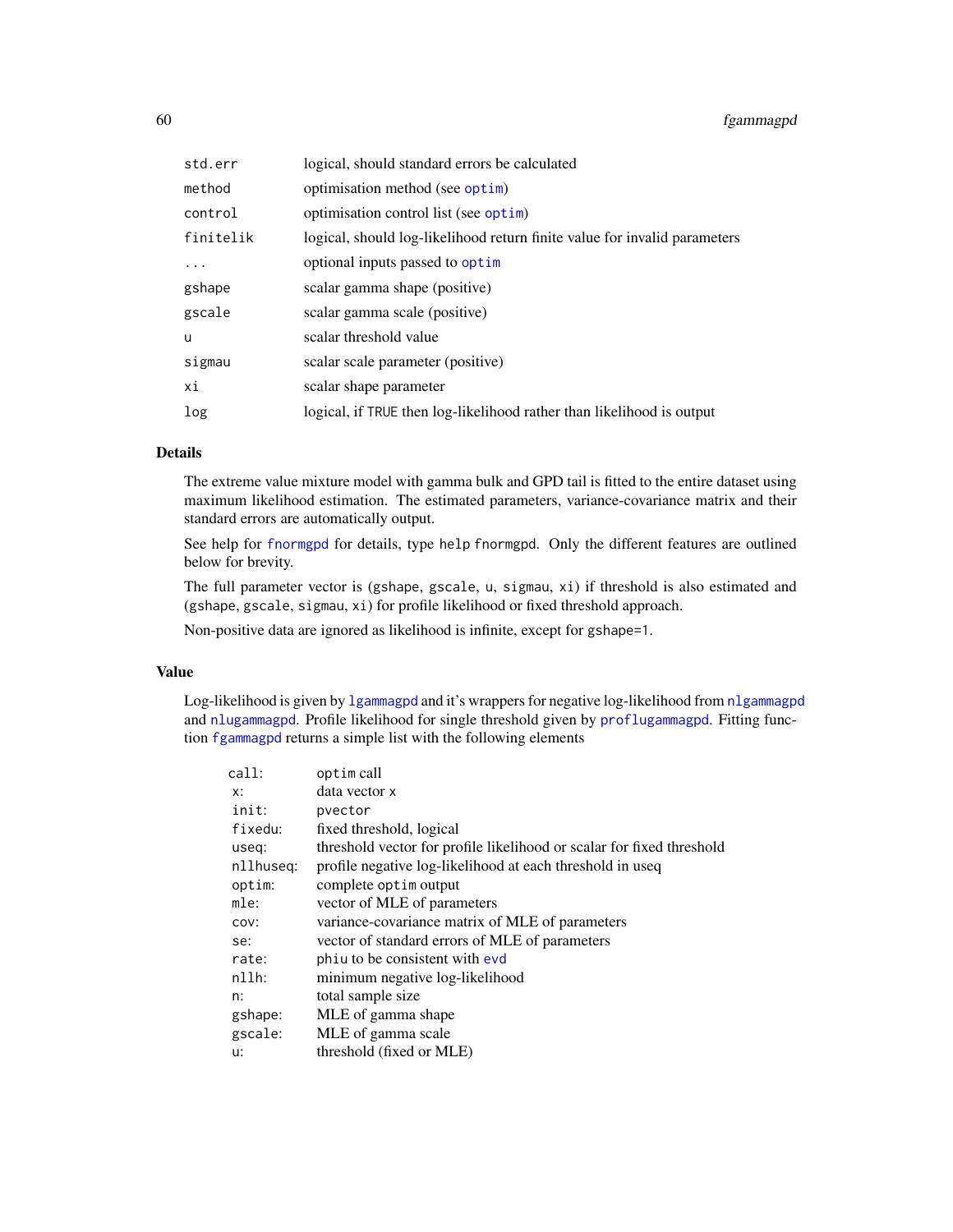# fgammagpd 61

| sigmau:  | MLE of GPD scale                                            |
|----------|-------------------------------------------------------------|
| xi:      | MLE of GPD shape                                            |
| phiu:    | MLE of tail fraction (bulk model or parameterised approach) |
| se.phiu: | standard error of MLE of tail fraction                      |

### Acknowledgments

See Acknowledgments in [fnormgpd](#page-142-0), type help fnormgpd.

# Note

When pvector=NULL then the initial values are:

- approximation of MLE of gamma parameters assuming entire population is gamma; and
- threshold 90% quantile (not relevant for profile likelihood for threshold or fixed threshold approaches);
- MLE of GPD parameters above threshold.

### Author(s)

Yang Hu and Carl Scarrott <carl.scarrott@canterbury.ac.nz>

### References

<http://www.math.canterbury.ac.nz/~c.scarrott/evmix>

[http://en.wikipedia.org/wiki/Gamma\\_distribution](http://en.wikipedia.org/wiki/Gamma_distribution)

[http://en.wikipedia.org/wiki/Generalized\\_Pareto\\_distribution](http://en.wikipedia.org/wiki/Generalized_Pareto_distribution)

Scarrott, C.J. and MacDonald, A. (2012). A review of extreme value threshold estimation and uncertainty quantification. REVSTAT - Statistical Journal 10(1), 33-59. Available from [http:](http://www.ine.pt/revstat/pdf/rs120102.pdf) [//www.ine.pt/revstat/pdf/rs120102.pdf](http://www.ine.pt/revstat/pdf/rs120102.pdf)

Hu, Y. (2013). Extreme value mixture modelling: An R package and simulation study. MSc (Hons) thesis, University of Canterbury, New Zealand. [http://ir.canterbury.ac.nz/simple-search?](http://ir.canterbury.ac.nz/simple-search?query=extreme&submit=Go) [query=extreme&submit=Go](http://ir.canterbury.ac.nz/simple-search?query=extreme&submit=Go)

Behrens, C.N., Lopes, H.F. and Gamerman, D. (2004). Bayesian analysis of extreme events with threshold estimation. Statistical Modelling. 4(3), 227-244.

### See Also

### [dgamma](#page-0-0), [fgpd](#page-84-0) and [gpd](#page-190-0)

Other gammagpd: [fgammagpdcon](#page-61-0), [fmgammagpd](#page-132-0), [fmgamma](#page-128-0), [gammagpdcon](#page-171-0), [gammagpd](#page-167-0), [mgammagpd](#page-241-0) Other gammagpdcon: [fgammagpdcon](#page-61-0), [fmgammagpdcon](#page-137-0), [gammagpdcon](#page-171-0), [gammagpd](#page-167-0), [mgammagpdcon](#page-244-0) Other mgammagpd: [fmgammagpdcon](#page-137-0), [fmgammagpd](#page-132-0), [fmgamma](#page-128-0), [gammagpd](#page-167-0), [mgammagpdcon](#page-244-0), [mgammagpd](#page-241-0), [mgamma](#page-238-0)

Other fgammagpd: [gammagpd](#page-167-0)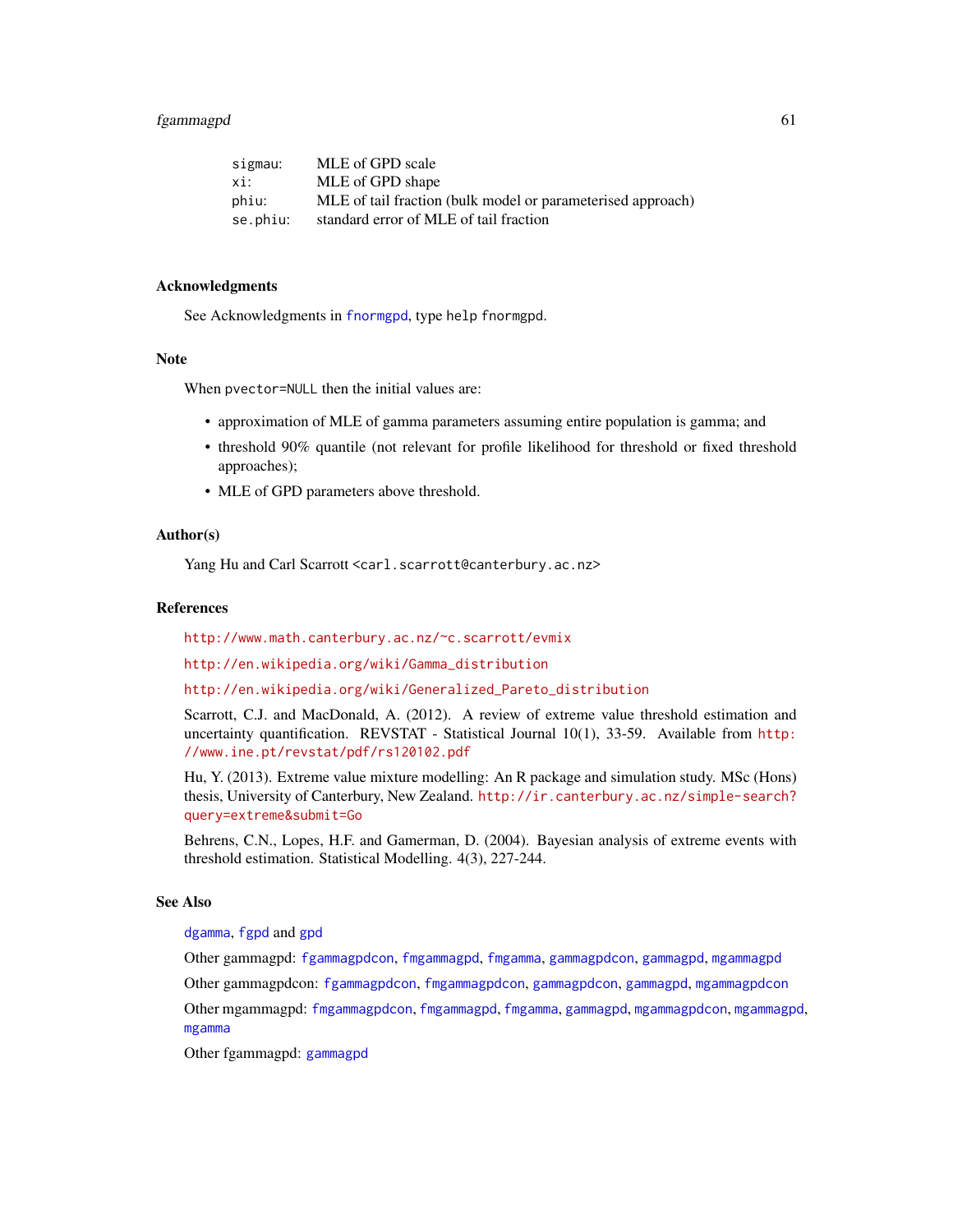### Examples

```
## Not run:
set.seed(1)
par(mfrow = c(2, 1))x = \text{rgamma}(1000, \text{shape} = 2)xx = seq(-0.1, 8, 0.01)y = dgamma(xx, shape = 2)# Bulk model based tail fraction
fit = fgammagpd(x)hist(x, breaks = 100, freq = FALSE, xlim = c(-0.1, 8))
lines(xx, y)
with(fit, lines(xx, dgammagpd(xx, gshape, gscale, u, sigmau, xi), col="red"))
abline(v = fit$u, col = "red")# Parameterised tail fraction
fit2 = fgammagpd(x, phi = FALSE)with(fit2, lines(xx, dgammagpd(xx, gshape, gscale, u, sigmau, xi, phiu), col="blue"))
abline(v = fit2$u, col = "blue")legend("topright", c("True Density","Bulk Tail Fraction","Parameterised Tail Fraction"),
  col=c("black", "red", "blue"), lty = 1)
# Profile likelihood for initial value of threshold and fixed threshold approach
fitu = fgammagpd(x, useq = seq(1, 5, length = 20))
fitfix = fgammagpd(x, useq = seq(1, 5, length = 20), fixedu = TRUE)
hist(x, breaks = 100, freq = FALSE, xlim = c(-0.1, 8))
lines(xx, y)
with(fit, lines(xx, dgammagpd(xx, gshape, gscale, u, sigmau, xi), col="red"))
abline(v = fit$u, col = "red")with(fitu, lines(xx, dgammagpd(xx, gshape, gscale, u, sigmau, xi), col="purple"))
abline(v = fitu$u, col = "purple")with(fitfix, lines(xx, dgammagpd(xx, gshape, gscale, u, sigmau, xi), col="darkgreen"))
abline(v = fitfix$u, col = "darkgreen")
legend("topright", c("True Density","Default initial value (90% quantile)",
 "Prof. lik. for initial value", "Prof. lik. for fixed threshold"),
 col=c("black", "red", "purple", "darkgreen"), lty = 1)
```
## End(Not run)

<span id="page-61-0"></span>fgammagpdcon *MLE Fitting of Gamma Bulk and GPD Tail Extreme Value Mixture Model with Single Continuity Constraint*

### <span id="page-61-1"></span>Description

Maximum likelihood estimation for fitting the extreme value mixture model with gamma for bulk distribution upto the threshold and conditional GPD above threshold with continuity at threshold. With options for profile likelihood estimation for threshold and fixed threshold approach.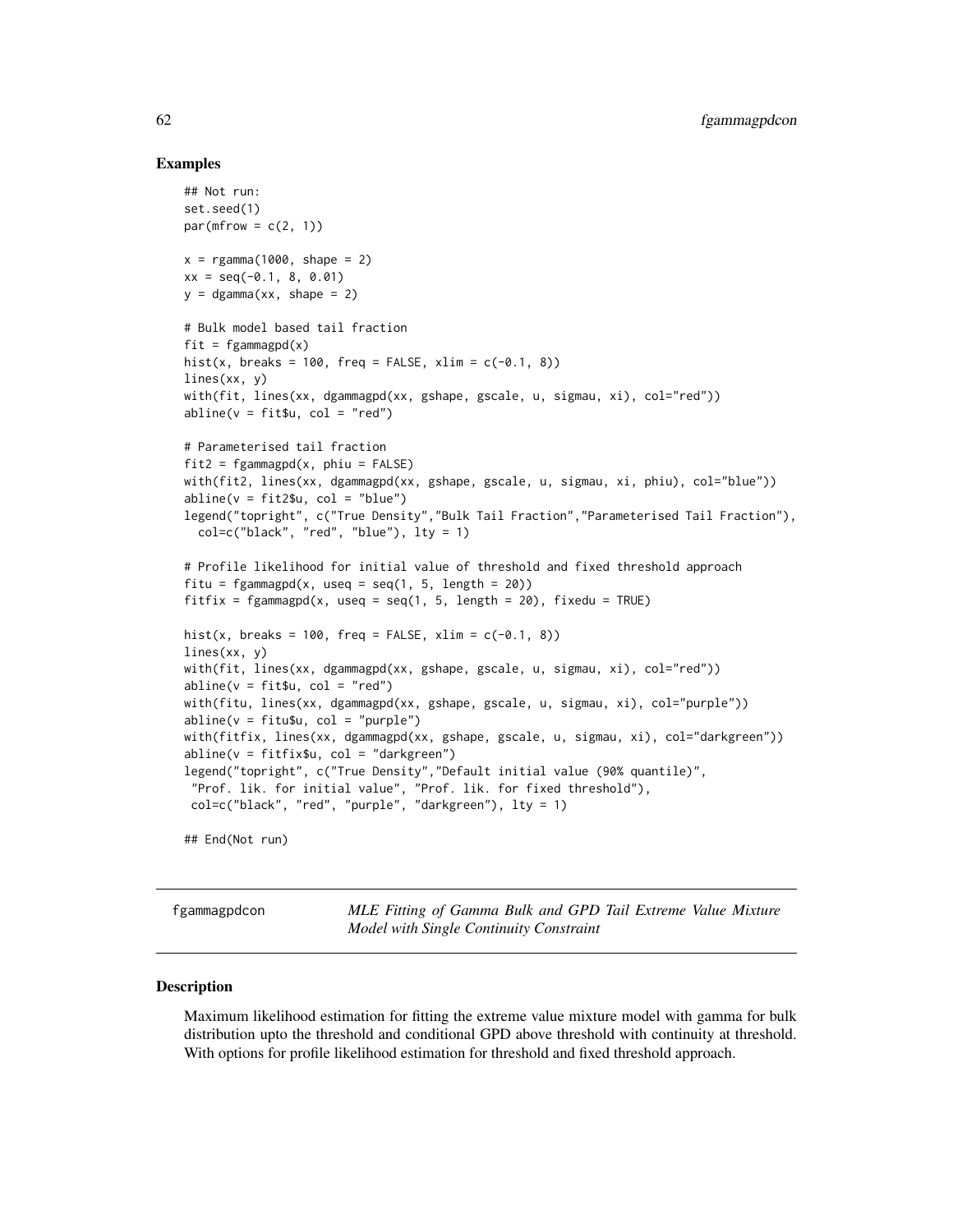# fgammagpdcon 63

### Usage

```
fgammaingpdcon(x, phi = TRUE, used = NULL, fixedu = FALSE,pvector = NULL, std.err = TRUE, method = "BFGS",
 control = list(maxit = 10000), finitelik = TRUE, ...)
lgammagpdcon(x, gshape = 1, gscale = 1, u = qgamma(0.9, gshape,1/gscale), xi = 0, phi = TRUE, log = TRUE)
nlgammagpdcon(pvector, x, phiu = TRUE, finitelik = FALSE)
proflugammagpdcon(u, pvector, x, phiu = TRUE, method = "BFGS",
 control = list(maxit = 10000), finitelik = TRUE, ...)nlugammagpdcon(pvector, u, x, phiu = TRUE, finitelik = FALSE)
```
### Arguments

| X         | vector of sample data                                                                                                                                               |
|-----------|---------------------------------------------------------------------------------------------------------------------------------------------------------------------|
| phiu      | probability of being above threshold $(0, 1)$ or logical, see Details in help for<br>fnormgpd                                                                       |
| useg      | vector of thresholds (or scalar) to be considered in profile likelihood or NULL for<br>no profile likelihood                                                        |
| fixedu    | logical, should threshold be fixed (at either scalar value in useq, or estimated<br>from maximum of profile likelihood evaluated at sequence of thresholds in useq) |
| pvector   | vector of initial values of parameters or NULL for default values, see below                                                                                        |
| std.err   | logical, should standard errors be calculated                                                                                                                       |
| method    | optimisation method (see optim)                                                                                                                                     |
| control   | optimisation control list (see optim)                                                                                                                               |
| finitelik | logical, should log-likelihood return finite value for invalid parameters                                                                                           |
| .         | optional inputs passed to optim                                                                                                                                     |
| gshape    | scalar gamma shape (positive)                                                                                                                                       |
| gscale    | scalar gamma scale (positive)                                                                                                                                       |
| u         | scalar threshold value                                                                                                                                              |
| хi        | scalar shape parameter                                                                                                                                              |
| log       | logical, if TRUE then log-likelihood rather than likelihood is output                                                                                               |

# Details

The extreme value mixture model with gamma bulk and GPD tail with continuity at threshold is fitted to the entire dataset using maximum likelihood estimation. The estimated parameters, variance-covariance matrix and their standard errors are automatically output.

See help for [fnormgpd](#page-142-0) for details, type help fnormgpd. Only the different features are outlined below for brevity.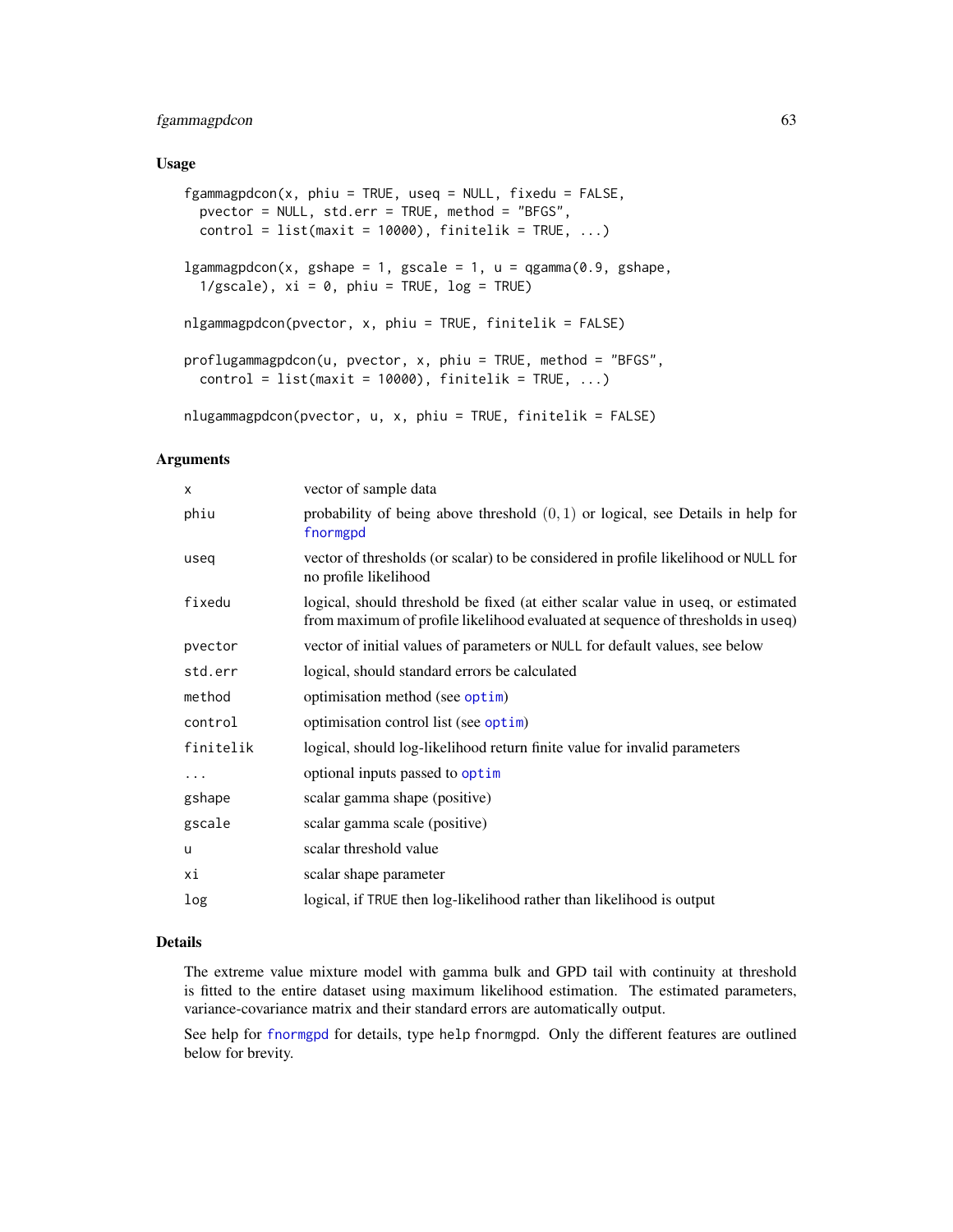# 64 fgammagpdcon

The GPD sigmau parameter is now specified as function of other parameters, see help for [dgammagpdcon](#page-171-1) for details, type help gammagpdcon. Therefore, sigmau should not be included in the parameter vector if initial values are provided, making the full parameter vector (gshape, gscale, u, xi) if threshold is also estimated and (gshape, gscale, xi) for profile likelihood or fixed threshold approach.

Non-positive data are ignored as likelihood is infinite, except for gshape=1.

### Value

Log-likelihood is given by [lgammagpdcon](#page-61-1) and it's wrappers for negative log-likelihood from [nlgammagpdcon](#page-61-1) and [nlugammagpdcon](#page-61-1). Profile likelihood for single threshold given by [proflugammagpdcon](#page-61-1). Fitting function [fgammagpdcon](#page-61-0) returns a simple list with the following elements

| call:     | optim call                                                            |
|-----------|-----------------------------------------------------------------------|
| X:        | data vector x                                                         |
| init:     | pvector                                                               |
| fixedu:   | fixed threshold, logical                                              |
| useq:     | threshold vector for profile likelihood or scalar for fixed threshold |
| nllhuseg: | profile negative log-likelihood at each threshold in useq             |
| optim:    | complete optim output                                                 |
| mle:      | vector of MLE of parameters                                           |
| COV:      | variance-covariance matrix of MLE of parameters                       |
| se:       | vector of standard errors of MLE of parameters                        |
| rate:     | phiu to be consistent with evd                                        |
| nllh:     | minimum negative log-likelihood                                       |
| n:        | total sample size                                                     |
| gshape:   | MLE of gamma shape                                                    |
| gscale:   | MLE of gamma scale                                                    |
| u:        | threshold (fixed or MLE)                                              |
| sigmau:   | MLE of GPD scale (estimated from other parameters)                    |
| xi:       | MLE of GPD shape                                                      |
| phiu:     | MLE of tail fraction (bulk model or parameterised approach)           |
| se.phiu:  | standard error of MLE of tail fraction                                |
|           |                                                                       |

# Acknowledgments

See Acknowledgments in [fnormgpd](#page-142-0), type help fnormgpd.

### Note

When pvector=NULL then the initial values are:

- approximation of MLE of gamma parameters assuming entire population is gamma; and
- threshold 90% quantile (not relevant for profile likelihood for threshold or fixed threshold approaches);
- MLE of GPD shape parameter above threshold.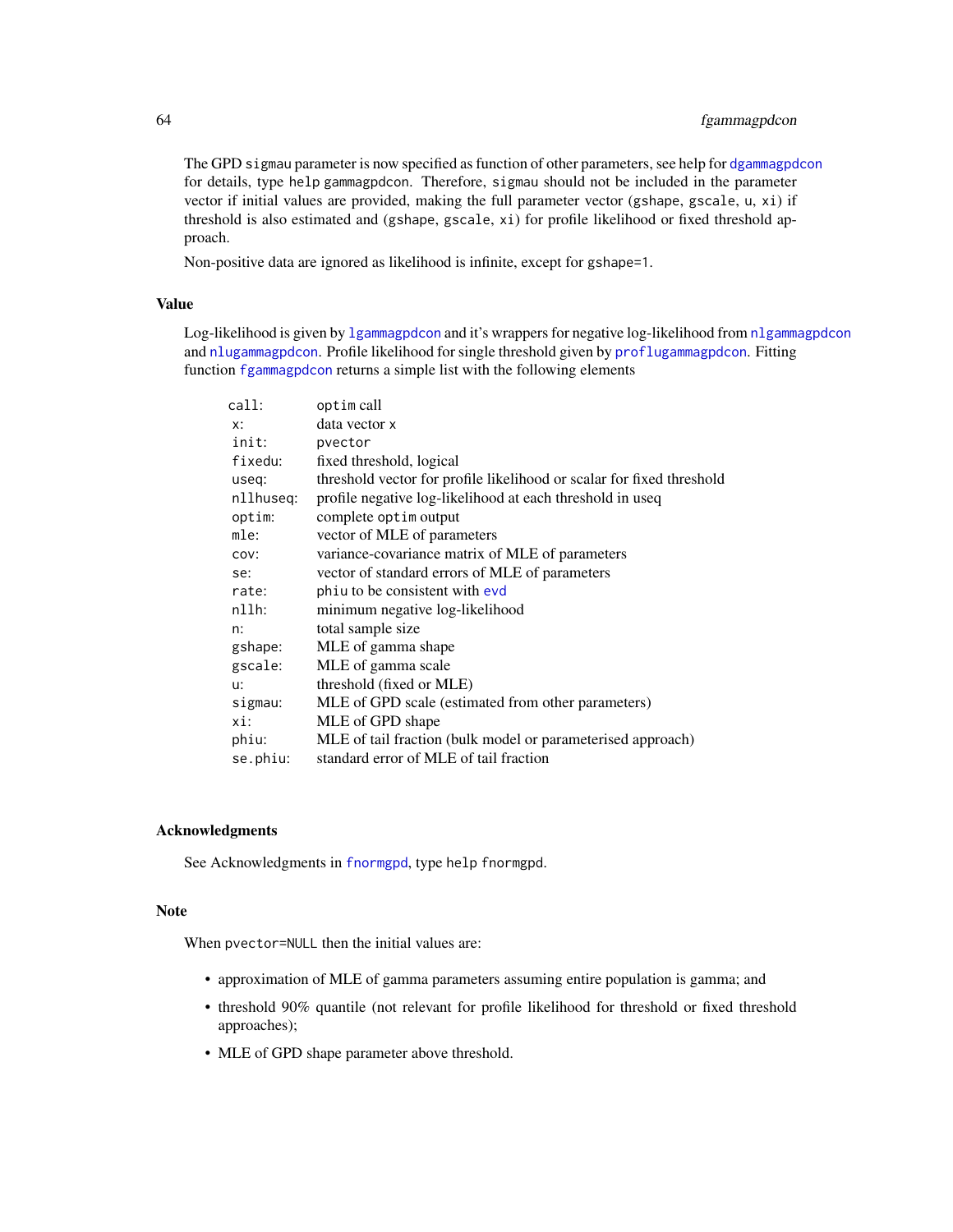### fgammagpdcon 65

### Author(s)

Yang Hu and Carl Scarrott <carl.scarrott@canterbury.ac.nz>

### References

<http://www.math.canterbury.ac.nz/~c.scarrott/evmix>

[http://en.wikipedia.org/wiki/Gamma\\_distribution](http://en.wikipedia.org/wiki/Gamma_distribution)

[http://en.wikipedia.org/wiki/Generalized\\_Pareto\\_distribution](http://en.wikipedia.org/wiki/Generalized_Pareto_distribution)

Scarrott, C.J. and MacDonald, A. (2012). A review of extreme value threshold estimation and uncertainty quantification. REVSTAT - Statistical Journal 10(1), 33-59. Available from [http:](http://www.ine.pt/revstat/pdf/rs120102.pdf) [//www.ine.pt/revstat/pdf/rs120102.pdf](http://www.ine.pt/revstat/pdf/rs120102.pdf)

Hu, Y. (2013). Extreme value mixture modelling: An R package and simulation study. MSc (Hons) thesis, University of Canterbury, New Zealand. [http://ir.canterbury.ac.nz/simple-search?](http://ir.canterbury.ac.nz/simple-search?query=extreme&submit=Go) [query=extreme&submit=Go](http://ir.canterbury.ac.nz/simple-search?query=extreme&submit=Go)

Behrens, C.N., Lopes, H.F. and Gamerman, D. (2004). Bayesian analysis of extreme events with threshold estimation. Statistical Modelling. 4(3), 227-244.

#### See Also

[dgamma](#page-0-0), [fgpd](#page-84-0) and [gpd](#page-190-0)

Other gammagpd: [fgammagpd](#page-58-1), [fmgammagpd](#page-132-0), [fmgamma](#page-128-0), [gammagpdcon](#page-171-0), [gammagpd](#page-167-0), [mgammagpd](#page-241-0)

Other gammagpdcon: [fgammagpd](#page-58-1), [fmgammagpdcon](#page-137-0), [gammagpdcon](#page-171-0), [gammagpd](#page-167-0), [mgammagpdcon](#page-244-0)

Other mgammagpdcon: [fmgammagpdcon](#page-137-0), [fmgammagpd](#page-132-0), [fmgamma](#page-128-0), [gammagpdcon](#page-171-0), [mgammagpdcon](#page-244-0), [mgammagpd](#page-241-0), [mgamma](#page-238-0)

Other fgammagpdcon: [gammagpdcon](#page-171-0)

```
## Not run:
set.seed(1)
par(mfrow = c(2, 1))x = \text{rgamma}(1000, \text{shape} = 2)xx = seq(-0.1, 8, 0.01)
y = dgamma(xx, shape = 2)# Continuity constraint
fit = fgammagpdcon(x)hist(x, breaks = 100, freq = FALSE, xlim = c(-0.1, 8))
lines(xx, y)
with(fit, lines(xx, dgammagpdcon(xx, gshape, gscale, u, xi), col="red"))
abline(v = fit $u, col = "red")# No continuity constraint
fit2 = fgammagpd(x, phi = FALSE)with(fit2, lines(xx, dgammagpd(xx, gshape, gscale, u, sigmau, xi, phiu), col="blue"))
abline(v = fit2$u, col = "blue")
```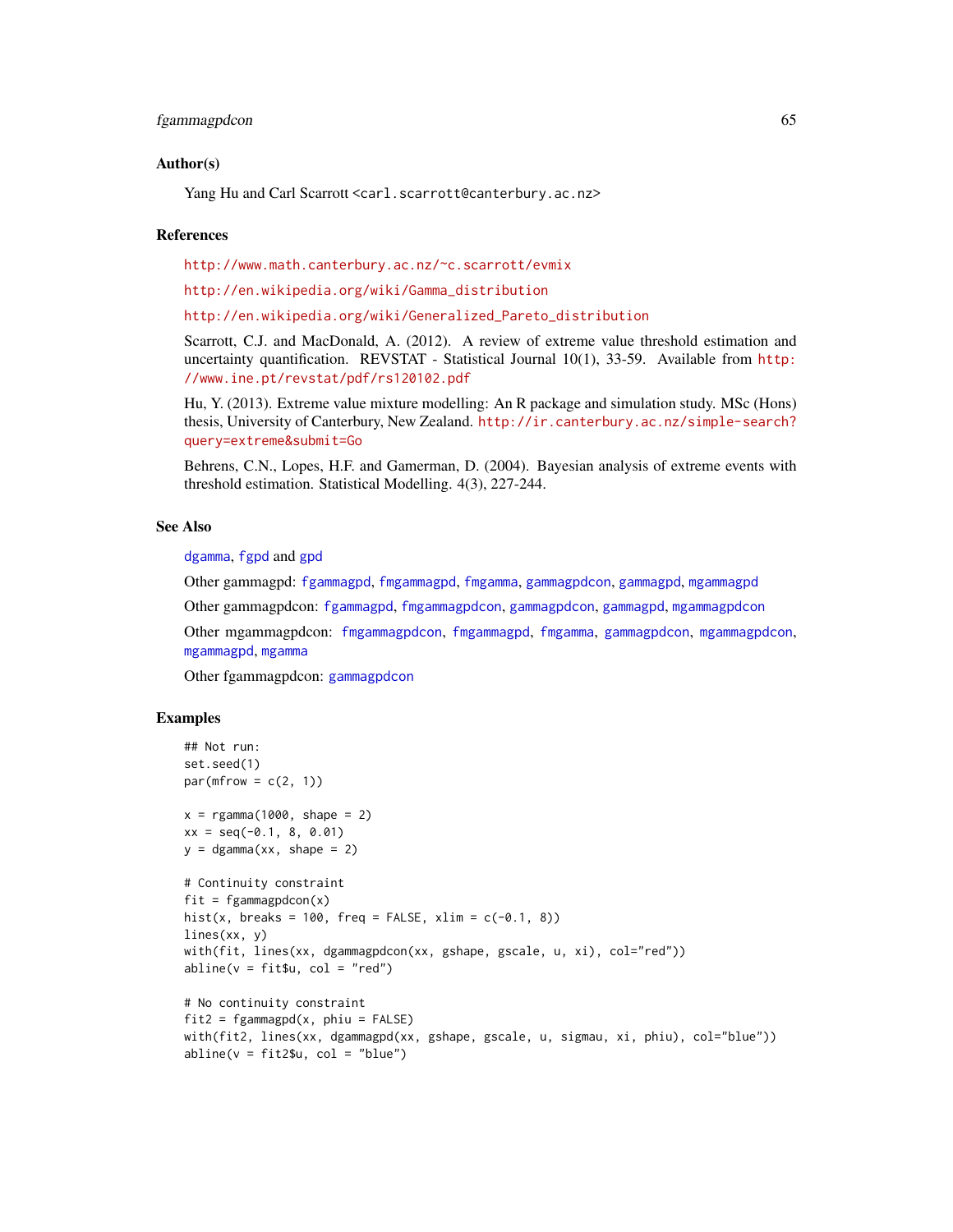```
legend("topright", c("True Density","No continuity constraint","With continuty constraint"),
 col=c("black", "blue", "red"), lty = 1)
# Profile likelihood for initial value of threshold and fixed threshold approach
fitu = fgammagpdcon(x, useq = seq(1, 5, length = 20))
fitfix = fgammagpdcon(x, useq = seq(1, 5, length = 20), fixedu = TRUE)
hist(x, breaks = 100, freq = FALSE, xlim = c(-0.1, 8))
lines(xx, y)
with(fit, lines(xx, dgammagpdcon(xx, gshape, gscale, u, xi), col="red"))
abline(v = fit$u, col = "red")with(fitu, lines(xx, dgammagpdcon(xx, gshape, gscale, u, xi), col="purple"))
abline(v = fitu$u, col = "purple")with(fitfix, lines(xx, dgammagpdcon(xx, gshape, gscale, u, xi), col="darkgreen"))
abline(v = fitfix$u, col = "darkgreen")
legend("topright", c("True Density","Default initial value (90% quantile)",
 "Prof. lik. for initial value", "Prof. lik. for fixed threshold"),
col=c("black", "red", "purple", "darkgreen"), lty = 1)
## End(Not run)
```
<span id="page-65-0"></span>fgkg *MLE Fitting of Kernel Density Estimate for Bulk and GPD for Both Tails Extreme Value Mixture Model*

# <span id="page-65-1"></span>Description

Maximum likelihood estimation for fitting the extreme value mixture model with kernel density estimate for bulk distribution between thresholds and conditional GPDs beyond thresholds. With options for profile likelihood estimation for both thresholds and fixed threshold approach.

### Usage

```
fgkg(x, phiul = TRUE, phiur = TRUE, ulseq = NULL, urseq = NULL,
  fixedu = FALSE, pvector = NULL, kernel = "gaussian",
  add.jitter = FALSE, factor = 0.1, amount = NULL, std.err = TRUE,
 method = "BFGS", control = list(maxit = 10000), finitelik = TRUE,
  ...)
lgkg(x, lambda = NULL, ul = 0, sigmaul = 1, xil = 0,phiul = TRUE, ur = 0, sigmaur = 1, xir = 0, phiur = TRUE,
 bw = NULL, kernel = "gaussian", log = TRUE)
nlgkg(pvector, x, phiul = TRUE, phiur = TRUE, kernel = "gaussian",
  finitelik = FALSE)
proflugkg(ulr, pvector, x, phiul = TRUE, phiur = TRUE,
 \kernel = "gaussian", method = "BFGS", control = list(maxit =
```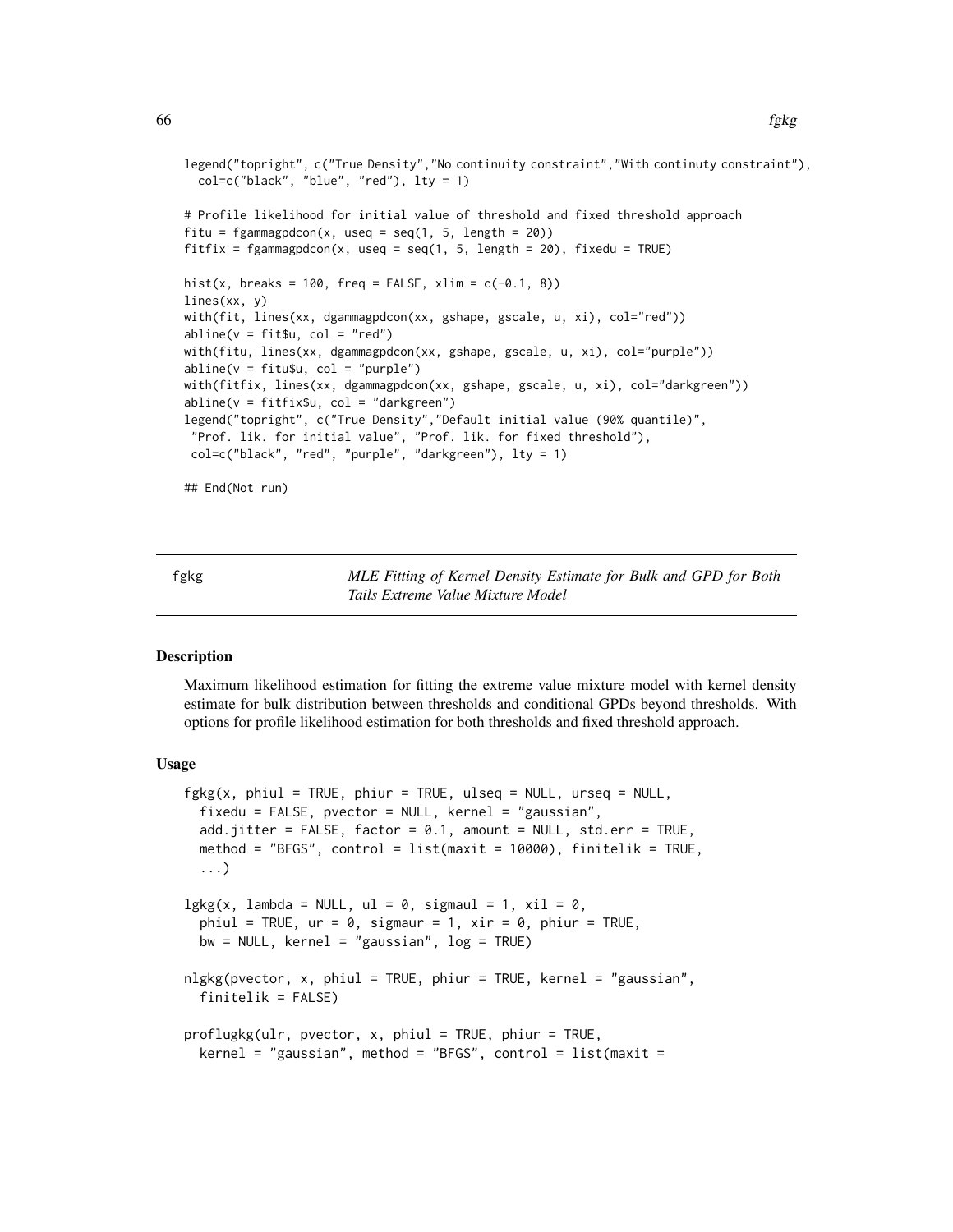```
10000), finitelik = TRUE, ...)
```

```
nlugkg(pvector, ul, ur, x, phiul = TRUE, phiur = TRUE,
  kernel = "gaussian", finitelik = FALSE)
```
# Arguments

| X          | vector of sample data                                                                                                                                                                  |
|------------|----------------------------------------------------------------------------------------------------------------------------------------------------------------------------------------|
| phiul      | probability of being below lower threshold $(0, 1)$ or logical, see Details in help<br>for fgng                                                                                        |
| phiur      | probability of being above upper threshold $(0, 1)$ or logical, see Details in help<br>for fgng                                                                                        |
| ulseq      | vector of lower thresholds (or scalar) to be considered in profile likelihood or<br>NULL for no profile likelihood                                                                     |
| urseq      | vector of upper thresholds (or scalar) to be considered in profile likelihood or<br>NULL for no profile likelihood                                                                     |
| fixedu     | logical, should threshold be fixed (at either scalar value in ulseq/urseq, or esti-<br>mated from maximum of profile likelihood evaluated at sequence of thresholds<br>in ulseq/urseq) |
| pvector    | vector of initial values of parameters or NULL for default values, see below                                                                                                           |
| kernel     | kernel name (default = "gaussian")                                                                                                                                                     |
| add.jitter | logical, whether jitter is needed for rounded kernel centres                                                                                                                           |
| factor     | see jitter                                                                                                                                                                             |
| amount     | see jitter                                                                                                                                                                             |
| std.err    | logical, should standard errors be calculated                                                                                                                                          |
| method     | optimisation method (see optim)                                                                                                                                                        |
| control    | optimisation control list (see optim)                                                                                                                                                  |
| finitelik  | logical, should log-likelihood return finite value for invalid parameters                                                                                                              |
| $\cdots$   | optional inputs passed to optim                                                                                                                                                        |
| lambda     | scalar bandwidth for kernel (as half-width of kernel)                                                                                                                                  |
| ul         | scalar lower tail threshold                                                                                                                                                            |
| sigmaul    | scalar lower tail GPD scale parameter (positive)                                                                                                                                       |
| xil        | scalar lower tail GPD shape parameter                                                                                                                                                  |
| ur         | scalar upper tail threshold                                                                                                                                                            |
| sigmaur    | scalar upper tail GPD scale parameter (positive)                                                                                                                                       |
| xir        | scalar upper tail GPD shape parameter                                                                                                                                                  |
| bw         | scalar bandwidth for kernel (as standard deviations of kernel)                                                                                                                         |
| log        | logical, if TRUE then log-likelihood rather than likelihood is output                                                                                                                  |
| ulr        | vector of length 2 giving lower and upper tail thresholds or NULL for default<br>values                                                                                                |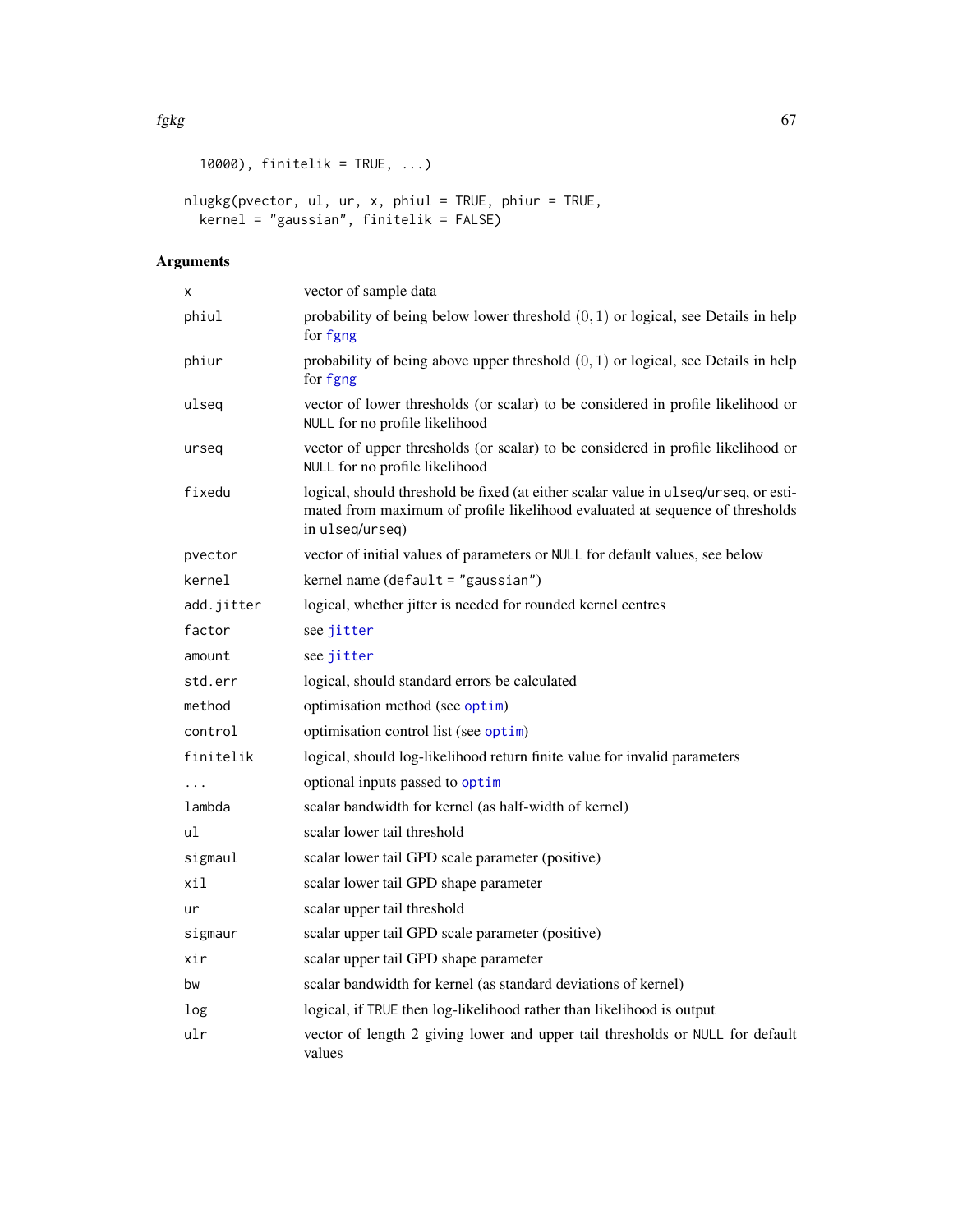### Details

The extreme value mixture model with kernel density estimate for bulk and GPD for both tails is fitted to the entire dataset using maximum likelihood estimation. The estimated parameters, variance-covariance matrix and their standard errors are automatically output.

See help for [fnormgpd](#page-142-0) and [fgkg](#page-65-0) for details, type help fnormgpd and help fgkg. Only the different features are outlined below for brevity.

The full parameter vector is (lambda, ul, sigmaul, xil, ur, sigmaur, xir) if thresholds are also estimated and (lambda, sigmaul, xil, sigmaur, xir) for profile likelihood or fixed threshold approach.

Cross-validation likelihood is used for KDE, but standard likelihood is used for GPD components. See help for [fkden](#page-106-0) for details, type help fkden.

The alternate bandwidth definitions are discussed in the [kernels](#page-226-0), with the lambda as the default used in the likelihood fitting. The bw specification is the same as used in the [density](#page-0-0) function.

The possible kernels are also defined in [kernels](#page-226-0) with the "gaussian" as the default choice.

The tail fractions phiul and phiur are treated separately to the other parameters, to allow for all their representations. In the fitting functions [fgkg](#page-65-0) and [proflugkg](#page-65-1) they are logical:

- default values phiul=TRUE and phiur=TRUE tail fractions specified by KDE distribution and survivior functions respectively and standard error is output as NA.
- phiul=FALSE and phiur=FALSE treated as extra parameters estimated using the MLE which is the sample proportion beyond the thresholds and standard error is output.

In the likelihood functions [lgkg](#page-65-1), [nlgkg](#page-65-1) and [nlugkg](#page-65-1) it can be logical or numeric:

- logical same as for fitting functions with default values phiul=TRUE and phiur=TRUE.
- numeric any value over range  $(0, 1)$ . Notice that the tail fraction probability cannot be 0 or 1 otherwise there would be no contribution from either tail or bulk components respectively. Also, phiul+phiur<1 as bulk must contribute.

If the profile likelihood approach is used, then a grid search over all combinations of both thresholds is carried out. The combinations which lead to less than 5 in any datapoints beyond the thresholds are not considered.

### Value

Log-likelihood is given by 1gkg and it's wrappers for negative log-likelihood from n[lgkg](#page-65-1) and [nlugkg](#page-65-1). Profile likelihood for both thresholds given by [proflugkg](#page-65-1). Fitting function [fgkg](#page-65-0) returns a simple list with the following elements

| call:     | optim call                                                                  |
|-----------|-----------------------------------------------------------------------------|
| x:        | data vector x                                                               |
| init:     | pyector                                                                     |
| fixedu:   | fixed thresholds, logical                                                   |
| ulseg:    | lower threshold vector for profile likelihood or scalar for fixed threshold |
| urseg:    | upper threshold vector for profile likelihood or scalar for fixed threshold |
| nllhuseq: | profile negative log-likelihood at each threshold pair in (ulseq, urseq)    |
| optim:    | complete optim output                                                       |
|           |                                                                             |

68 fgkg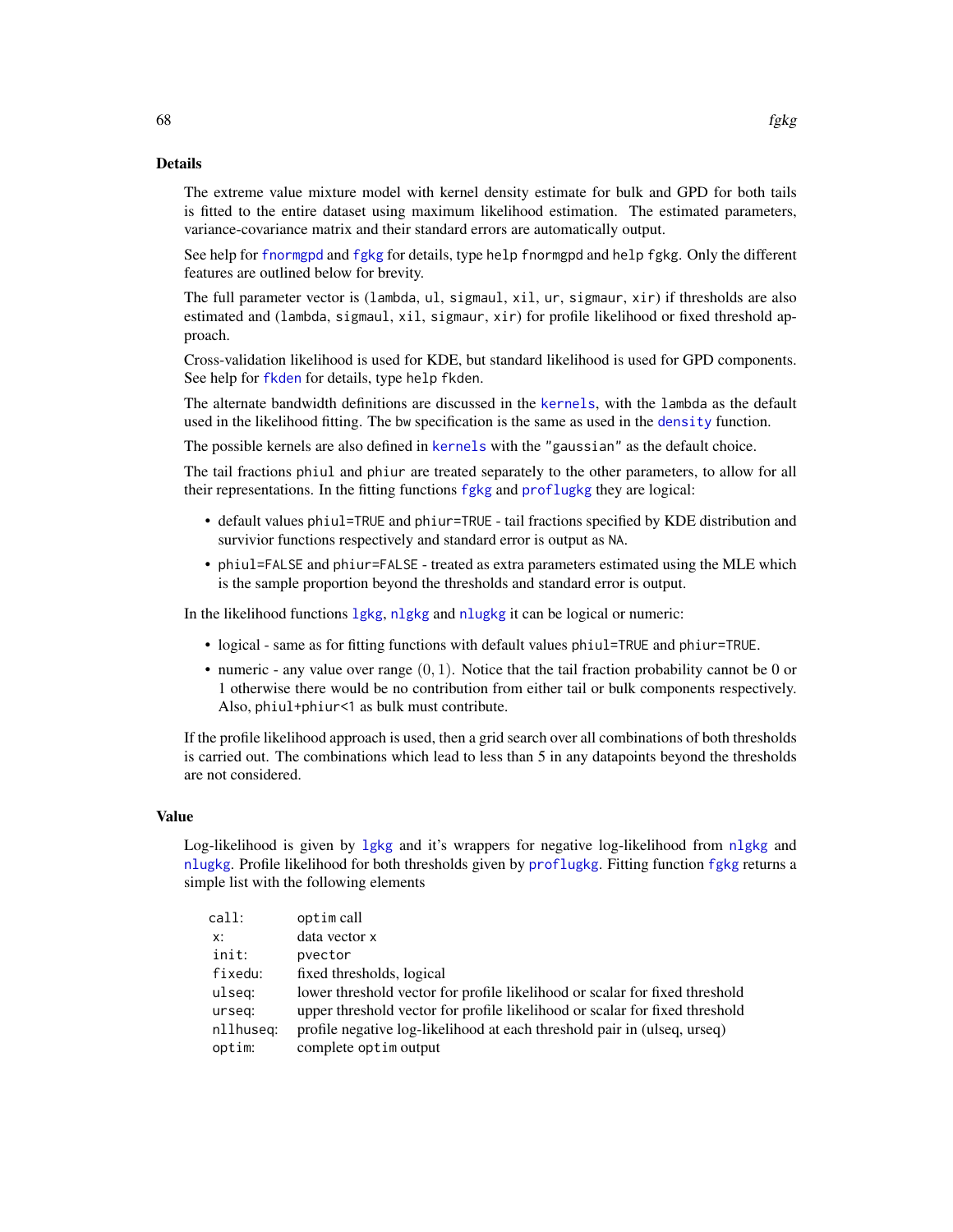| mle:      | vector of MLE of parameters                                       |
|-----------|-------------------------------------------------------------------|
| COV:      | variance-covariance matrix of MLE of parameters                   |
| se:       | vector of standard errors of MLE of parameters                    |
| rate:     | phiu to be consistent with evd                                    |
| $nllh$ :  | minimum negative log-likelihood                                   |
| n:        | total sample size                                                 |
| lambda:   | MLE of lambda (kernel half-width)                                 |
| ul:       | lower threshold (fixed or MLE)                                    |
| sigmaul:  | MLE of lower tail GPD scale                                       |
| xil:      | MLE of lower tail GPD shape                                       |
| phiul:    | MLE of lower tail fraction (bulk model or parameterised approach) |
| se.phiul: | standard error of MLE of lower tail fraction                      |
| ur:       | upper threshold (fixed or MLE)                                    |
| sigmaur:  | MLE of upper tail GPD scale                                       |
| xir:      | MLE of upper tail GPD shape                                       |
| phiur:    | MLE of upper tail fraction (bulk model or parameterised approach) |
| se.phiur: | standard error of MLE of upper tail fraction                      |
| bw:       | MLE of bw (kernel standard deviations)                            |
| kernel:   | kernel name                                                       |

# Warning

See important warnings about cross-validation likelihood estimation in [fkden](#page-106-0), type help fkden.

### Acknowledgments

See Acknowledgments in [fnormgpd](#page-142-0), type help fnormgpd. Based on code by Anna MacDonald produced for MATLAB.

### Note

The data and kernel centres are both vectors. Infinite and missing sample values (and kernel centres) are dropped.

When pvector=NULL then the initial values are:

- normal reference rule for bandwidth, using the [bw.nrd0](#page-0-0) function, which is consistent with the [density](#page-0-0) function. At least two kernel centres must be provided as the variance needs to be estimated.
- lower threshold 10% quantile (not relevant for profile likelihood for threshold or fixed threshold approaches);
- upper threshold 90% quantile (not relevant for profile likelihood for threshold or fixed threshold approaches);
- MLE of GPD parameters beyond thresholds.

# Author(s)

Yang Hu and Carl Scarrott <carl.scarrott@canterbury.ac.nz>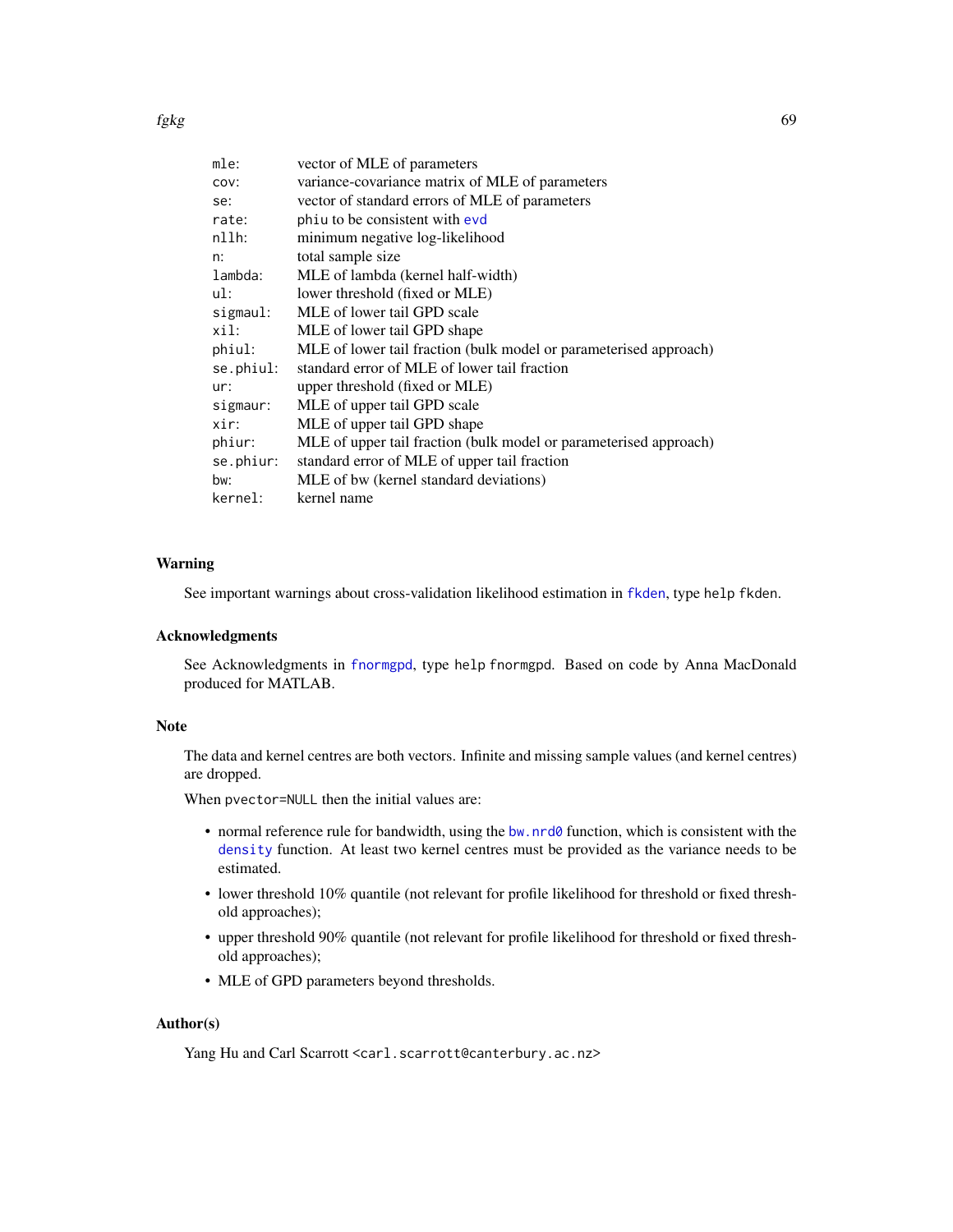### References

<http://www.math.canterbury.ac.nz/~c.scarrott/evmix>

[http://en.wikipedia.org/wiki/Kernel\\_density\\_estimation](http://en.wikipedia.org/wiki/Kernel_density_estimation)

[http://en.wikipedia.org/wiki/Cross-validation\\_\(statistics\)](http://en.wikipedia.org/wiki/Cross-validation_(statistics))

[http://en.wikipedia.org/wiki/Generalized\\_Pareto\\_distribution](http://en.wikipedia.org/wiki/Generalized_Pareto_distribution)

Scarrott, C.J. and MacDonald, A. (2012). A review of extreme value threshold estimation and uncertainty quantification. REVSTAT - Statistical Journal 10(1), 33-59. Available from [http:](http://www.ine.pt/revstat/pdf/rs120102.pdf) [//www.ine.pt/revstat/pdf/rs120102.pdf](http://www.ine.pt/revstat/pdf/rs120102.pdf)

Hu, Y. (2013). Extreme value mixture modelling: An R package and simulation study. MSc (Hons) thesis, University of Canterbury, New Zealand. [http://ir.canterbury.ac.nz/simple-search?](http://ir.canterbury.ac.nz/simple-search?query=extreme&submit=Go) [query=extreme&submit=Go](http://ir.canterbury.ac.nz/simple-search?query=extreme&submit=Go)

Bowman, A.W. (1984). An alternative method of cross-validation for the smoothing of density estimates. Biometrika 71(2), 353-360.

Duin, R.P.W. (1976). On the choice of smoothing parameters for Parzen estimators of probability density functions. IEEE Transactions on Computers C25(11), 1175-1179.

MacDonald, A., Scarrott, C.J., Lee, D., Darlow, B., Reale, M. and Russell, G. (2011). A flexible extreme value mixture model. Computational Statistics and Data Analysis 55(6), 2137-2157.

Wand, M. and Jones, M.C. (1995). Kernel Smoothing. Chapman && Hall.

# See Also

[kernels](#page-226-0), [kfun](#page-229-0), [density](#page-0-0), [bw.nrd0](#page-0-0) and [dkde](#page-0-0) in [ks](#page-0-0) package. [fgpd](#page-84-0) and [gpd](#page-190-0).

Other kden: [bckden](#page-3-0), [fbckden](#page-32-0), [fgkgcon](#page-70-0), [fkdengpdcon](#page-116-0), [fkdengpd](#page-112-0), [fkden](#page-106-0), [kdengpdcon](#page-223-0), [kdengpd](#page-219-0), [kden](#page-215-0)

Other kdengpd: [bckdengpd](#page-8-0), [fbckdengpd](#page-37-0), [fkdengpdcon](#page-116-0), [fkdengpd](#page-112-0), [fkden](#page-106-0), [gkg](#page-174-0), [kdengpdcon](#page-223-0), [kdengpd](#page-219-0), [kden](#page-215-0)

Other gkg: [fgkgcon](#page-70-0), [fkdengpd](#page-112-0), [gkgcon](#page-178-0), [gkg](#page-174-0), [kdengpd](#page-219-0), [kden](#page-215-0)

Other gkgcon: [fgkgcon](#page-70-0), [fkdengpdcon](#page-116-0), [gkgcon](#page-178-0), [gkg](#page-174-0), [kdengpdcon](#page-223-0)

Other fgkg: [gkg](#page-174-0)

```
## Not run:
set.seed(1)
par(mfrow = c(2, 1))x = rnorm(1000)xx = seq(-4, 4, 0.01)y = \text{dnorm}(xx)# Bulk model based tail fraction
fit = fgkg(x)hist(x, breaks = 100, freq = FALSE, xlim = c(-4, 4))
lines(xx, y)
with(fit, lines(xx, dgkg(xx, x, lambda, ul, sigmaul, xil, phiul,
```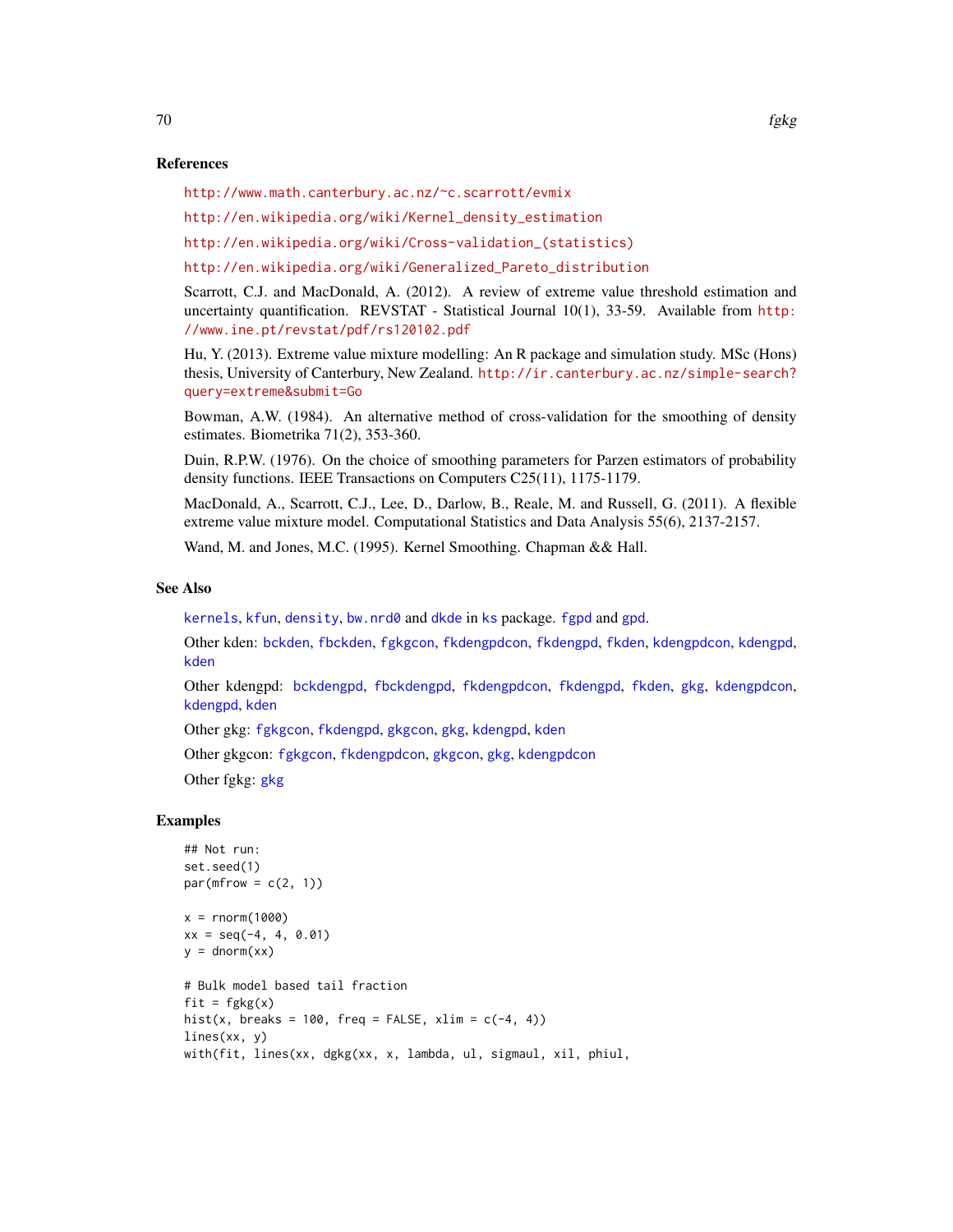#### fgkgcon 71

```
ur, sigmaur, xir, phiur), col="red"))
abline(v = c(fit$ul, fit$ur), col = "red")# Parameterised tail fraction
fit2 = fgkg(x, phiul = FALSE, phiur = FALSE)with(fit2, lines(xx, dgkg(xx, x, lambda, ul, sigmaul, xil, phiul,
   ur, sigmaur, xir, phiur), col="blue"))
abline(v = c(fitz $ul, fit2$ur), col = "blue")legend("topright", c("True Density","Bulk Tail Fraction","Parameterised Tail Fraction"),
 col=c("black", "red", "blue"), lty = 1)
# Profile likelihood for initial value of threshold and fixed threshold approach
fitu = fgkg(x, ulseq = seq(-2, -0.2, length = 10),urseq = seq(0.2, 2, length = 10)fitfix = fgkg(x, ulseq = seq(-2, -0.2, length = 10),urseq = seq(0.2, 2, length = 10), fixedu = TRUE)
hist(x, breaks = 100, freq = FALSE, xlim = c(-4, 4))
lines(xx, y)
with(fit, lines(xx, dgkg(xx, x, lambda, ul, sigmaul, xil, phiul,
   ur, sigmaur, xir, phiur), col="red"))
abline(v = c(fit$ul, fit$ur), col = "red")with(fitu, lines(xx, dgkg(xx, x, lambda, ul, sigmaul, xil, phiul,
  ur, sigmaur, xir, phiur), col="purple"))
abline(v = c(fitu$ul, fitu$ur), col = "purple")
with(fitfix, lines(xx, dgkg(xx, x, lambda, ul, sigmaul, xil, phiul,
   ur, sigmaur, xir, phiur), col="darkgreen"))
abline(v = c(fitfix$ul, fitfix$ur), col = "darkgreen")
legend("topright", c("True Density","Default initial value (90% quantile)",
 "Prof. lik. for initial value", "Prof. lik. for fixed threshold"),
col=c("black", "red", "purple", "darkgreen"), lty = 1)
```
## End(Not run)

<span id="page-70-0"></span>fgkgcon *MLE Fitting of Kernel Density Estimate for Bulk and GPD for Both Tails with Single Continuity Constraint at Both Thresholds Extreme Value Mixture Model*

### Description

Maximum likelihood estimation for fitting the extreme value mixture model with kernel density estimate for bulk distribution between thresholds and conditional GPDs for both tails with continuity at thresholds. With options for profile likelihood estimation for both thresholds and fixed threshold approach.

### Usage

```
fgkgcon(x, phiul = TRUE, phiur = TRUE, ulseq = NULL, urseq = NULL,
```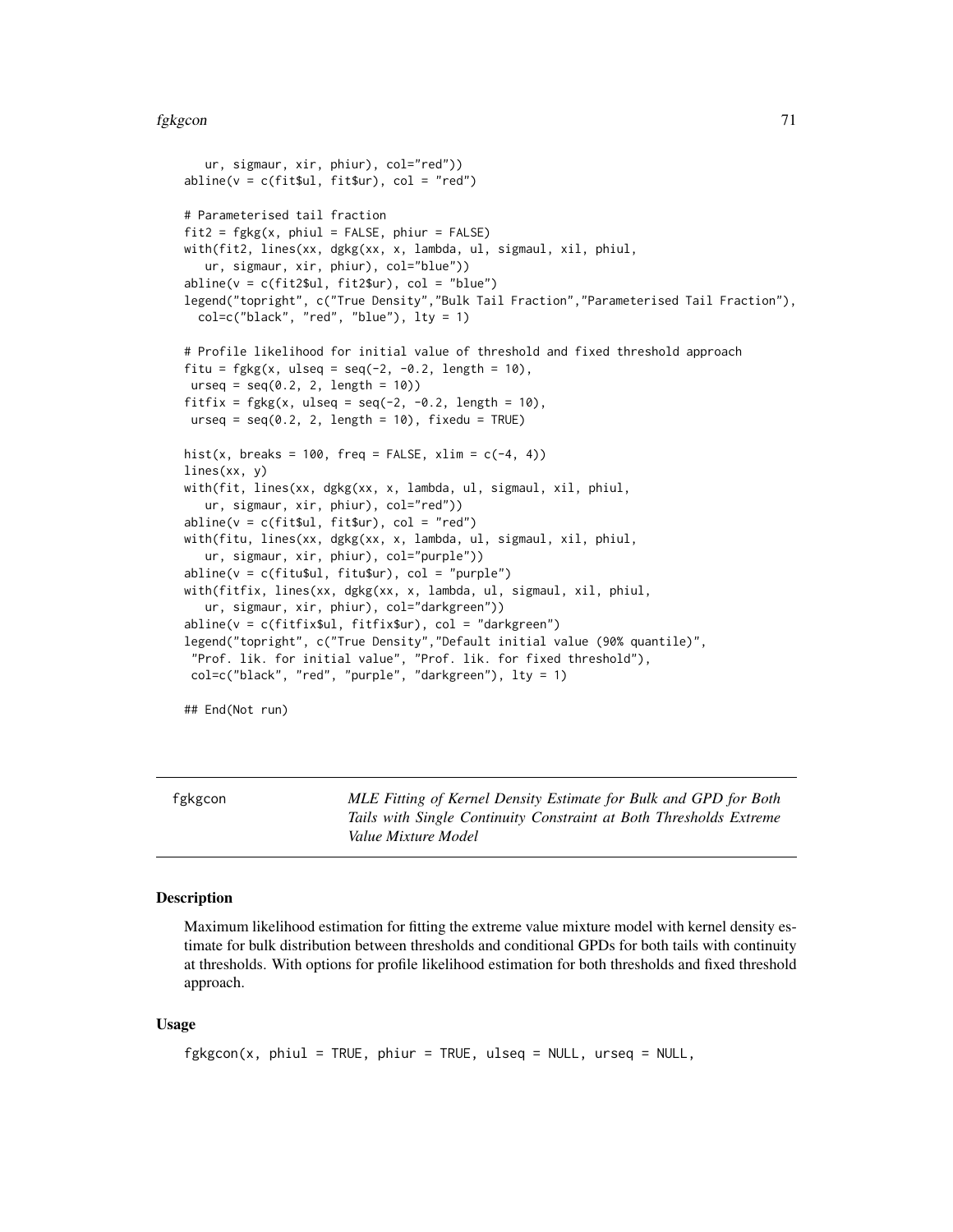```
fixedu = FALSE, pvector = NULL, kernel = "gaussian",
  add.jitter = FALSE, factor = 0.1, amount = NULL, std.err = TRUE,
 method = "BFGS", control = list(maxit = 10000), finitelik = TRUE,
  ...)
lgkgcon(x, lambda = NULL, ul = 0, xil = 0, phiul = TRUE, ur = 0,xir = 0, phiur = TRUE, bw = NULL, kernel = "gaussian",
 log = TRUE)
nlgkgcon(pvector, x, phiul = TRUE, phiur = TRUE, kernel = "gaussian",
  finitelik = FALSE)
proflugkgcon(ulr, pvector, x, phiul = TRUE, phiur = TRUE,
 \kernel = "gaussian", method = "BFGS", control = list(maxit =
  10000), finitelik = TRUE, ...)
nlugkgcon(pvector, ul, ur, x, phiul = TRUE, phiur = TRUE,
 kernel = "gaussian", finitelik = FALSE)
```
# Arguments

| x          | vector of sample data                                                                                                                                                                  |
|------------|----------------------------------------------------------------------------------------------------------------------------------------------------------------------------------------|
| phiul      | probability of being below lower threshold $(0, 1)$ or logical, see Details in help<br>for fgng                                                                                        |
| phiur      | probability of being above upper threshold $(0, 1)$ or logical, see Details in help<br>for fgng                                                                                        |
| ulseq      | vector of lower thresholds (or scalar) to be considered in profile likelihood or<br>NULL for no profile likelihood                                                                     |
| urseq      | vector of upper thresholds (or scalar) to be considered in profile likelihood or<br>NULL for no profile likelihood                                                                     |
| fixedu     | logical, should threshold be fixed (at either scalar value in ulseq/urseq, or esti-<br>mated from maximum of profile likelihood evaluated at sequence of thresholds<br>in ulseq/urseq) |
| pvector    | vector of initial values of parameters or NULL for default values, see below                                                                                                           |
| kernel     | kernel name (default = "gaussian")                                                                                                                                                     |
| add.jitter | logical, whether jitter is needed for rounded kernel centres                                                                                                                           |
| factor     | see jitter                                                                                                                                                                             |
| amount     | see jitter                                                                                                                                                                             |
| std.err    | logical, should standard errors be calculated                                                                                                                                          |
| method     | optimisation method (see optim)                                                                                                                                                        |
| control    | optimisation control list (see optim)                                                                                                                                                  |
| finitelik  | logical, should log-likelihood return finite value for invalid parameters                                                                                                              |
| $\cdots$   | optional inputs passed to optim                                                                                                                                                        |
| lambda     | scalar bandwidth for kernel (as half-width of kernel)                                                                                                                                  |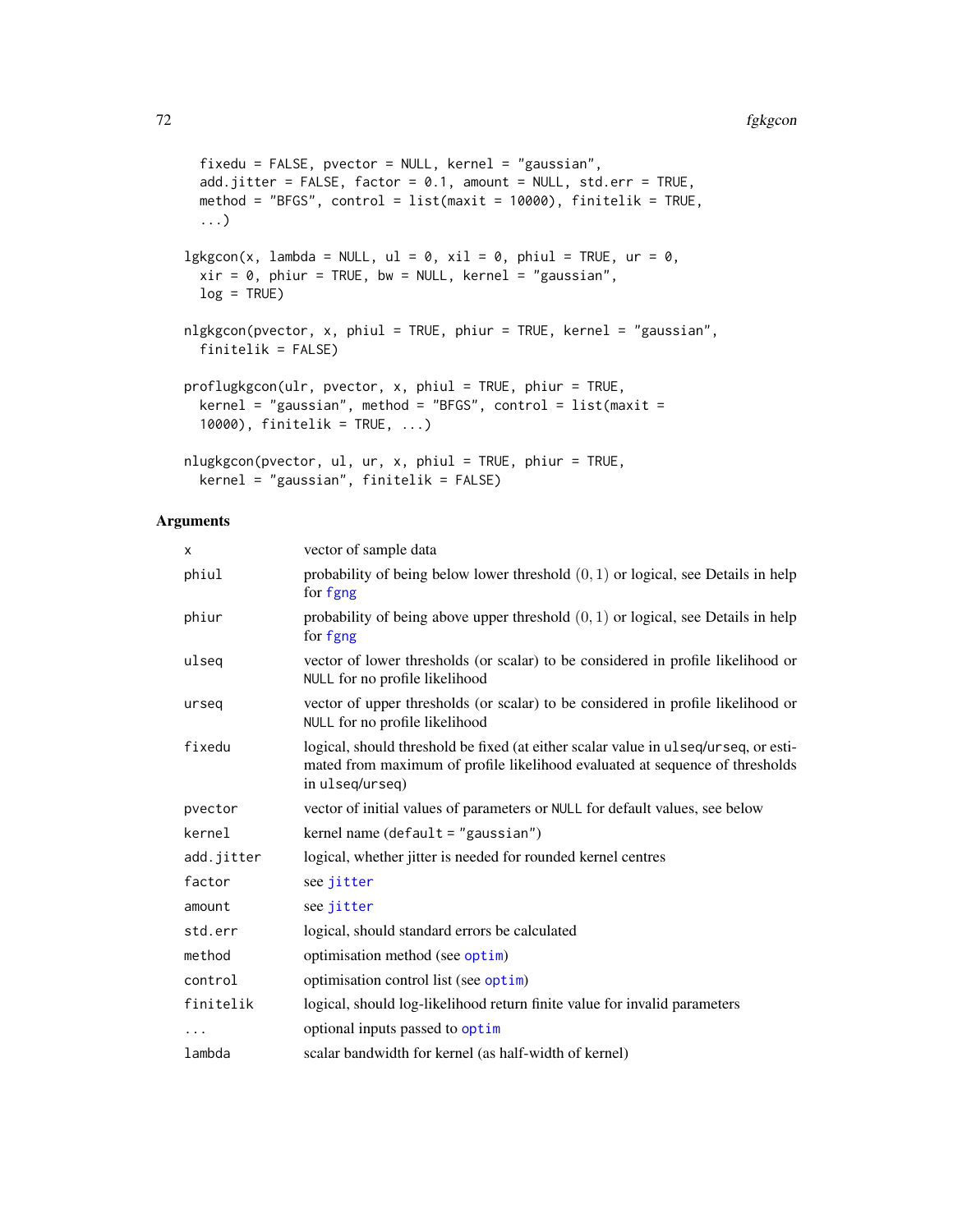### fgkgcon 33

| ul  | scalar lower tail threshold                                                             |
|-----|-----------------------------------------------------------------------------------------|
| xil | scalar lower tail GPD shape parameter                                                   |
| ur  | scalar upper tail threshold                                                             |
| xir | scalar upper tail GPD shape parameter                                                   |
| bw  | scalar bandwidth for kernel (as standard deviations of kernel)                          |
| log | logical, if TRUE then log-likelihood rather than likelihood is output                   |
| ulr | vector of length 2 giving lower and upper tail thresholds or NULL for default<br>values |

# Details

The extreme value mixture model with kernel density estimate for bulk and GPD for both tails with continuity at thresholds is fitted to the entire dataset using maximum likelihood estimation. The estimated parameters, variance-covariance matrix and their standard errors are automatically output.

See help for [fnormgpd](#page-142-0) and [fgng](#page-75-0) for details, type help fnormgpd and help fgng. Only the different features are outlined below for brevity.

The GPD sigmaul and sigmaur parameters are now specified as function of other parameters, see help for [dgkgcon](#page-178-0) for details, type help gkgcon. Therefore, sigmaul and sigmaur should not be included in the parameter vector if initial values are provided, making the full parameter vector The full parameter vector is (lambda, ul, xil, ur, xir) if thresholds are also estimated and (lambda, xil, xir) for profile likelihood or fixed threshold approach.

Cross-validation likelihood is used for KDE, but standard likelihood is used for GPD components. See help for [fkden](#page-106-0) for details, type help fkden.

The alternate bandwidth definitions are discussed in the [kernels](#page-226-0), with the lambda as the default used in the likelihood fitting. The bw specification is the same as used in the [density](#page-0-0) function.

The possible kernels are also defined in [kernels](#page-226-0) with the "gaussian" as the default choice.

The tail fractions phiul and phiur are treated separately to the other parameters, to allow for all their representations. In the fitting functions [fgkgcon](#page-70-0) and [proflugkgcon](#page-70-1) they are logical:

- default values phiul=TRUE and phiur=TRUE tail fractions specified by KDE distribution and survivior functions respectively and standard error is output as NA.
- phiul=FALSE and phiur=FALSE treated as extra parameters estimated using the MLE which is the sample proportion beyond the thresholds and standard error is output.

In the likelihood functions [lgkgcon](#page-70-1), [nlgkgcon](#page-70-1) and [nlugkgcon](#page-70-1) it can be logical or numeric:

- logical same as for fitting functions with default values phiul=TRUE and phiur=TRUE.
- numeric any value over range  $(0, 1)$ . Notice that the tail fraction probability cannot be 0 or 1 otherwise there would be no contribution from either tail or bulk components respectively. Also, phiul+phiur<1 as bulk must contribute.

If the profile likelihood approach is used, then a grid search over all combinations of both thresholds is carried out. The combinations which lead to less than 5 in any datapoints beyond the thresholds are not considered.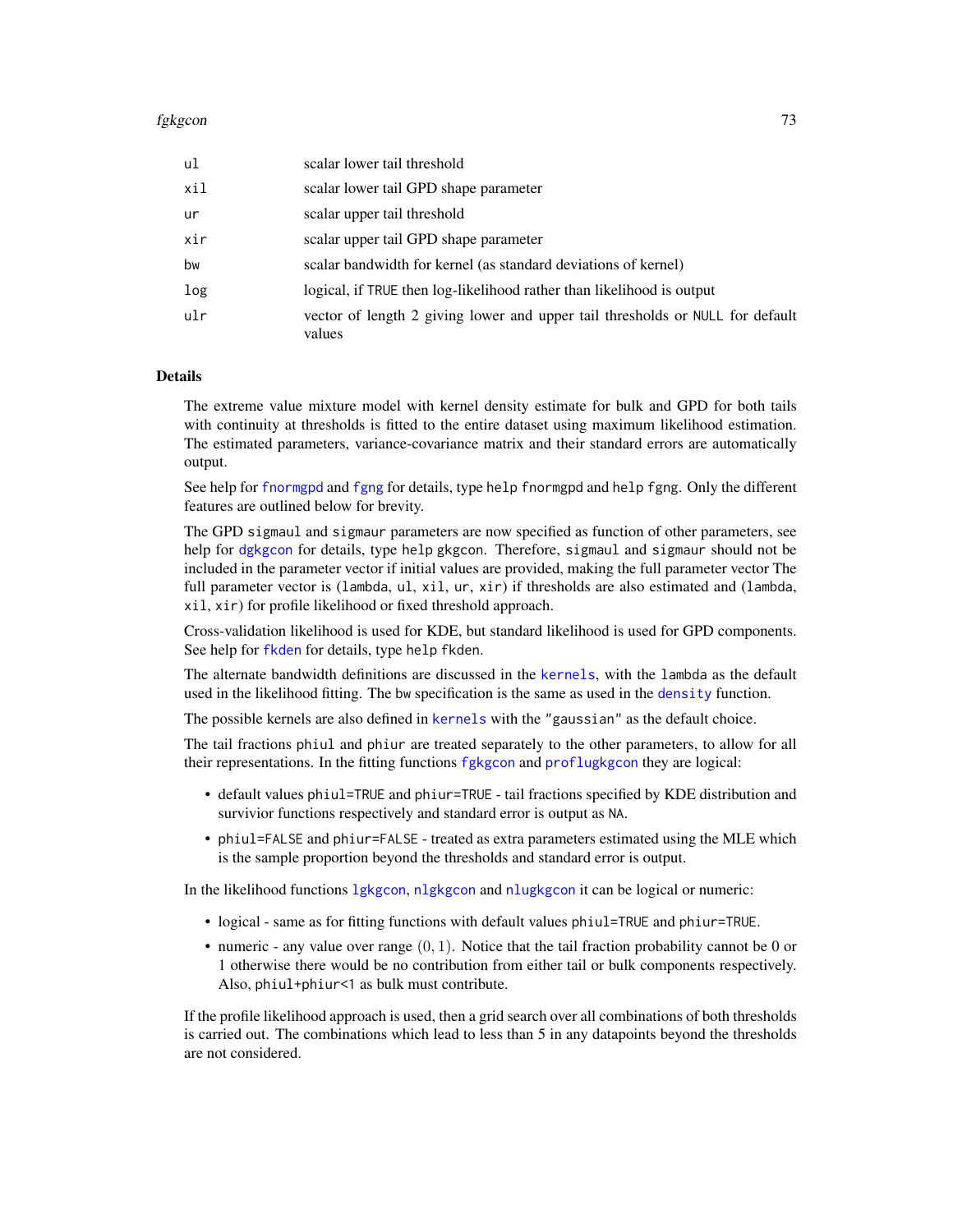# Value

Log-likelihood is given by 1gkgcon and it's wrappers for negative log-likelihood from n1gkgcon and [nlugkgcon](#page-70-1). Profile likelihood for both thresholds given by [proflugkgcon](#page-70-1). Fitting function [fgkgcon](#page-70-0) returns a simple list with the following elements

| call:     | optim call                                                                  |
|-----------|-----------------------------------------------------------------------------|
| x:        | data vector x                                                               |
| init:     | pvector                                                                     |
| fixedu:   | fixed thresholds, logical                                                   |
| ulseg:    | lower threshold vector for profile likelihood or scalar for fixed threshold |
| urseq:    | upper threshold vector for profile likelihood or scalar for fixed threshold |
| nllhuseq: | profile negative log-likelihood at each threshold pair in (ulseq, urseq)    |
| optim:    | complete optim output                                                       |
| mle:      | vector of MLE of parameters                                                 |
| COV:      | variance-covariance matrix of MLE of parameters                             |
| se:       | vector of standard errors of MLE of parameters                              |
| rate:     | phiu to be consistent with evd                                              |
| $n11h$ :  | minimum negative log-likelihood                                             |
| n:        | total sample size                                                           |
| lambda:   | MLE of lambda (kernel half-width)                                           |
| ul:       | lower threshold (fixed or MLE)                                              |
| sigmaul:  | MLE of lower tail GPD scale (estimated from other parameters)               |
| xil:      | MLE of lower tail GPD shape                                                 |
| phiul:    | MLE of lower tail fraction (bulk model or parameterised approach)           |
| se.phiul: | standard error of MLE of lower tail fraction                                |
| ur:       | upper threshold (fixed or MLE)                                              |
| sigmaur:  | MLE of upper tail GPD scale (estimated from other parameters)               |
| xir:      | MLE of upper tail GPD shape                                                 |
| phiur:    | MLE of upper tail fraction (bulk model or parameterised approach)           |
| se.phiur: | standard error of MLE of lower tail fraction                                |
| bw:       | MLE of bw (kernel standard deviations)                                      |
| kernel:   | kernel name                                                                 |
|           |                                                                             |

# Warning

See important warnings about cross-validation likelihood estimation in [fkden](#page-106-0), type help fkden.

## Acknowledgments

See Acknowledgments in [fnormgpd](#page-142-0), type help fnormgpd. Based on code by Anna MacDonald produced for MATLAB.

# Note

The data and kernel centres are both vectors. Infinite and missing sample values (and kernel centres) are dropped.

When pvector=NULL then the initial values are: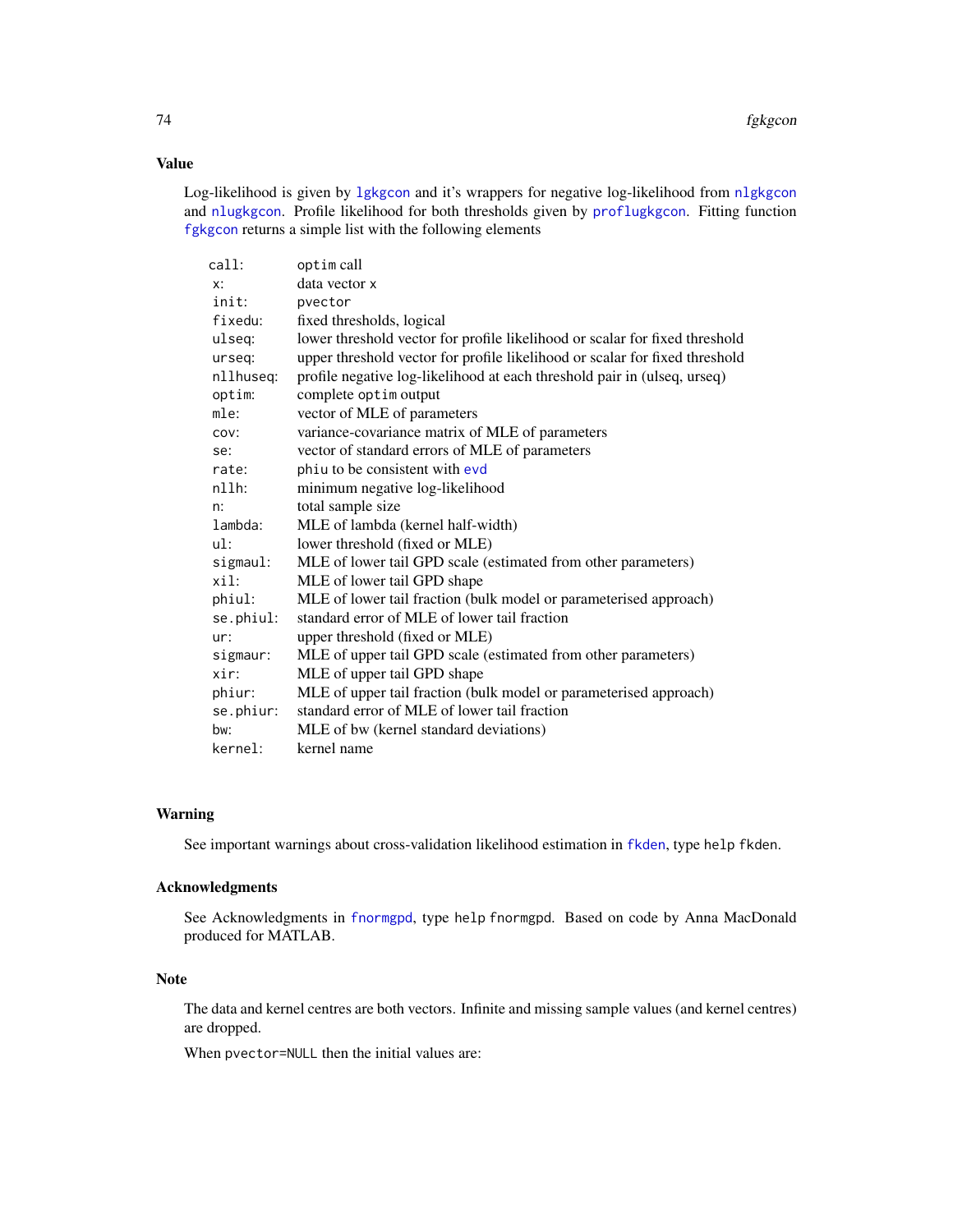#### fgkgcon 75

- normal reference rule for bandwidth, using the [bw.nrd0](#page-0-0) function, which is consistent with the [density](#page-0-0) function. At least two kernel centres must be provided as the variance needs to be estimated.
- lower threshold 10% quantile (not relevant for profile likelihood for threshold or fixed threshold approaches);
- upper threshold 90% quantile (not relevant for profile likelihood for threshold or fixed threshold approaches);
- MLE of GPD shape parameters beyond thresholds.

# Author(s)

Yang Hu and Carl Scarrott <carl.scarrott@canterbury.ac.nz>

#### References

<http://www.math.canterbury.ac.nz/~c.scarrott/evmix>

[http://en.wikipedia.org/wiki/Kernel\\_density\\_estimation](http://en.wikipedia.org/wiki/Kernel_density_estimation)

[http://en.wikipedia.org/wiki/Cross-validation\\_\(statistics\)](http://en.wikipedia.org/wiki/Cross-validation_(statistics))

[http://en.wikipedia.org/wiki/Generalized\\_Pareto\\_distribution](http://en.wikipedia.org/wiki/Generalized_Pareto_distribution)

Scarrott, C.J. and MacDonald, A. (2012). A review of extreme value threshold estimation and uncertainty quantification. REVSTAT - Statistical Journal  $10(1)$ , 33-59. Available from [http:](http://www.ine.pt/revstat/pdf/rs120102.pdf) [//www.ine.pt/revstat/pdf/rs120102.pdf](http://www.ine.pt/revstat/pdf/rs120102.pdf)

Hu, Y. (2013). Extreme value mixture modelling: An R package and simulation study. MSc (Hons) thesis, University of Canterbury, New Zealand. [http://ir.canterbury.ac.nz/simple-search?](http://ir.canterbury.ac.nz/simple-search?query=extreme&submit=Go) [query=extreme&submit=Go](http://ir.canterbury.ac.nz/simple-search?query=extreme&submit=Go)

Bowman, A.W. (1984). An alternative method of cross-validation for the smoothing of density estimates. Biometrika 71(2), 353-360.

Duin, R.P.W. (1976). On the choice of smoothing parameters for Parzen estimators of probability density functions. IEEE Transactions on Computers C25(11), 1175-1179.

MacDonald, A., Scarrott, C.J., Lee, D., Darlow, B., Reale, M. and Russell, G. (2011). A flexible extreme value mixture model. Computational Statistics and Data Analysis 55(6), 2137-2157.

Wand, M. and Jones, M.C. (1995). Kernel Smoothing. Chapman && Hall.

## See Also

[kernels](#page-226-0), [kfun](#page-229-0), [density](#page-0-0), [bw.nrd0](#page-0-0) and [dkde](#page-0-0) in [ks](#page-0-0) package. [fgpd](#page-84-0) and [gpd](#page-190-0).

Other kden: [bckden](#page-3-0), [fbckden](#page-32-0), [fgkg](#page-65-0), [fkdengpdcon](#page-116-0), [fkdengpd](#page-112-0), [fkden](#page-106-0), [kdengpdcon](#page-223-0), [kdengpd](#page-219-0), [kden](#page-215-0)

Other kdengpdcon: [bckdengpdcon](#page-13-0), [fbckdengpdcon](#page-42-0), [fkdengpdcon](#page-116-0), [fkdengpd](#page-112-0), [gkgcon](#page-178-1), [kdengpdcon](#page-223-0), [kdengpd](#page-219-0)

Other gkg: [fgkg](#page-65-0), [fkdengpd](#page-112-0), [gkgcon](#page-178-1), [gkg](#page-174-0), [kdengpd](#page-219-0), [kden](#page-215-0)

Other gkgcon: [fgkg](#page-65-0), [fkdengpdcon](#page-116-0), [gkgcon](#page-178-1), [gkg](#page-174-0), [kdengpdcon](#page-223-0)

Other fgkgcon: [gkgcon](#page-178-1)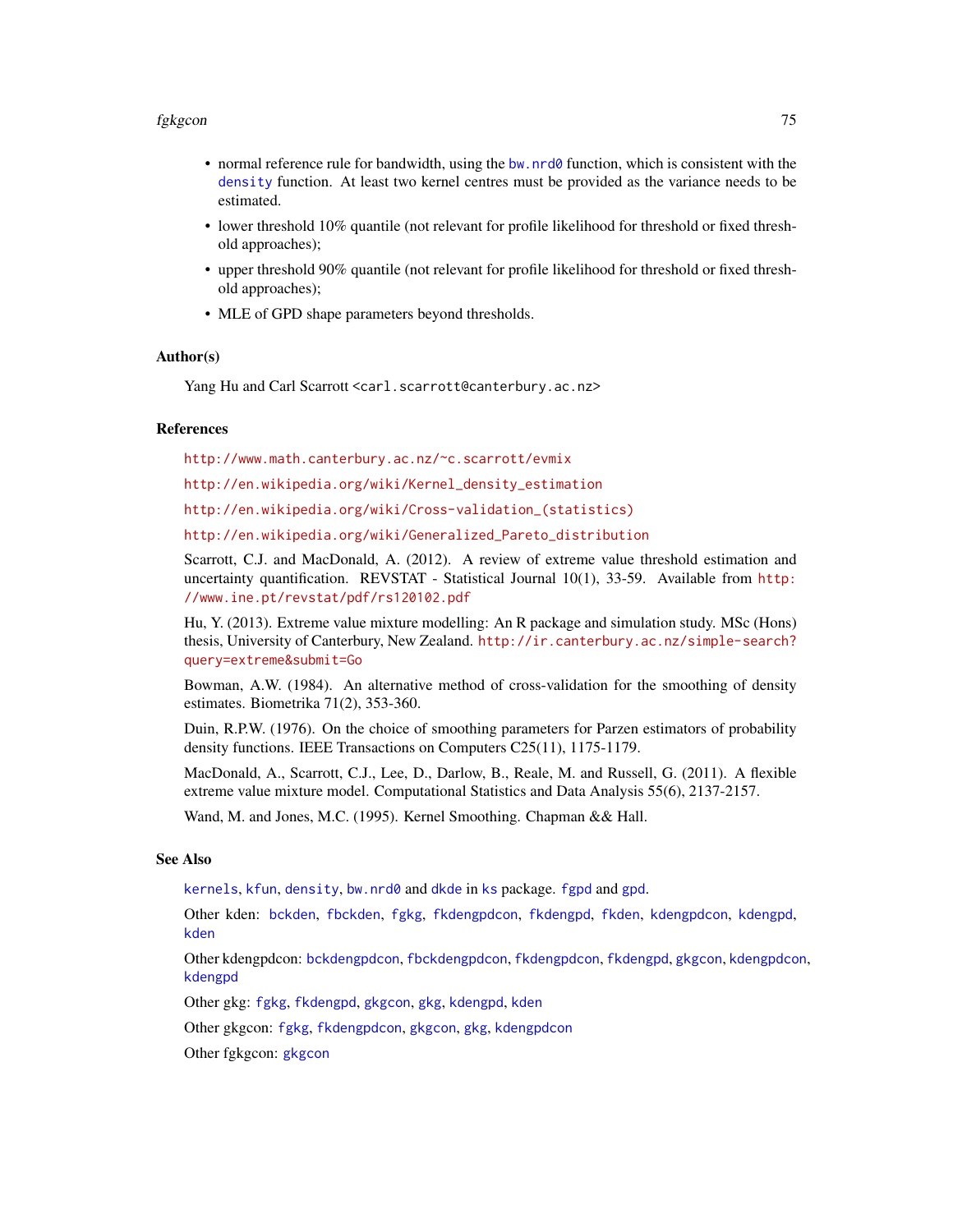## Examples

```
## Not run:
set.seed(1)
par(mfrow = c(2, 1))x = rnorm(1000)xx = seq(-4, 4, 0.01)y = \text{dnorm}(xx)# Continuity constraint
fit = fgkgcon(x)hist(x, breaks = 100, freq = FALSE, xlim = c(-4, 4))
lines(xx, y)
with(fit, lines(xx, dgkgcon(xx, x, lambda, ul, xil, phiul,
   ur, xir, phiur), col="red"))
abline(v = c(fit$ul, fit$ur), col = "red")# No continuity constraint
fit2 = fgkg(x)with(fit2, lines(xx, dgkg(xx, x, lambda, ul, sigmaul, xil, phiul,
   ur, sigmaur, xir, phiur), col="blue"))
abline(v = c(fitz $ul, fit2 $ur), col = "blue")legend("topleft", c("True Density","No continuity constraint","With continuty constraint"),
  col=c("black", "blue", "red"), \; lty = 1)# Profile likelihood for initial value of threshold and fixed threshold approach
fitu = fgkgcon(x, ulseq = seq(-2, -0.2, length = 10),
urseq = seq(0.2, 2, length = 10)fitfix = fgkgcon(x, ulseq = seq(-2, -0.2, length = 10),
urseq = seq(0.2, 2, length = 10), fixedu = TRUE)
hist(x, breaks = 100, freq = FALSE, xlim = c(-4, 4))
lines(xx, y)
with(fit, lines(xx, dgkgcon(xx, x, lambda, ul, xil, phiul,
   ur, xir, phiur), col="red"))
abline(v = c(fit$ul, fit$ur), col = "red")with(fitu, lines(xx, dgkgcon(xx, x, lambda, ul, xil, phiul,
   ur, xir, phiur), col="purple"))
abline(v = c(fitu$ul, fitu$ur), col = "purple")with(fitfix, lines(xx, dgkgcon(xx, x, lambda, ul, xil, phiul,
   ur, xir, phiur), col="darkgreen"))
abline(v = c(fitfix$ul, fitfix$ur), col = "darkgreen")
legend("topright", c("True Density","Default initial value (90% quantile)",
 "Prof. lik. for initial value", "Prof. lik. for fixed threshold"),
 col=c("black", "red", "purple", "darkgreen"), lty = 1)
## End(Not run)
```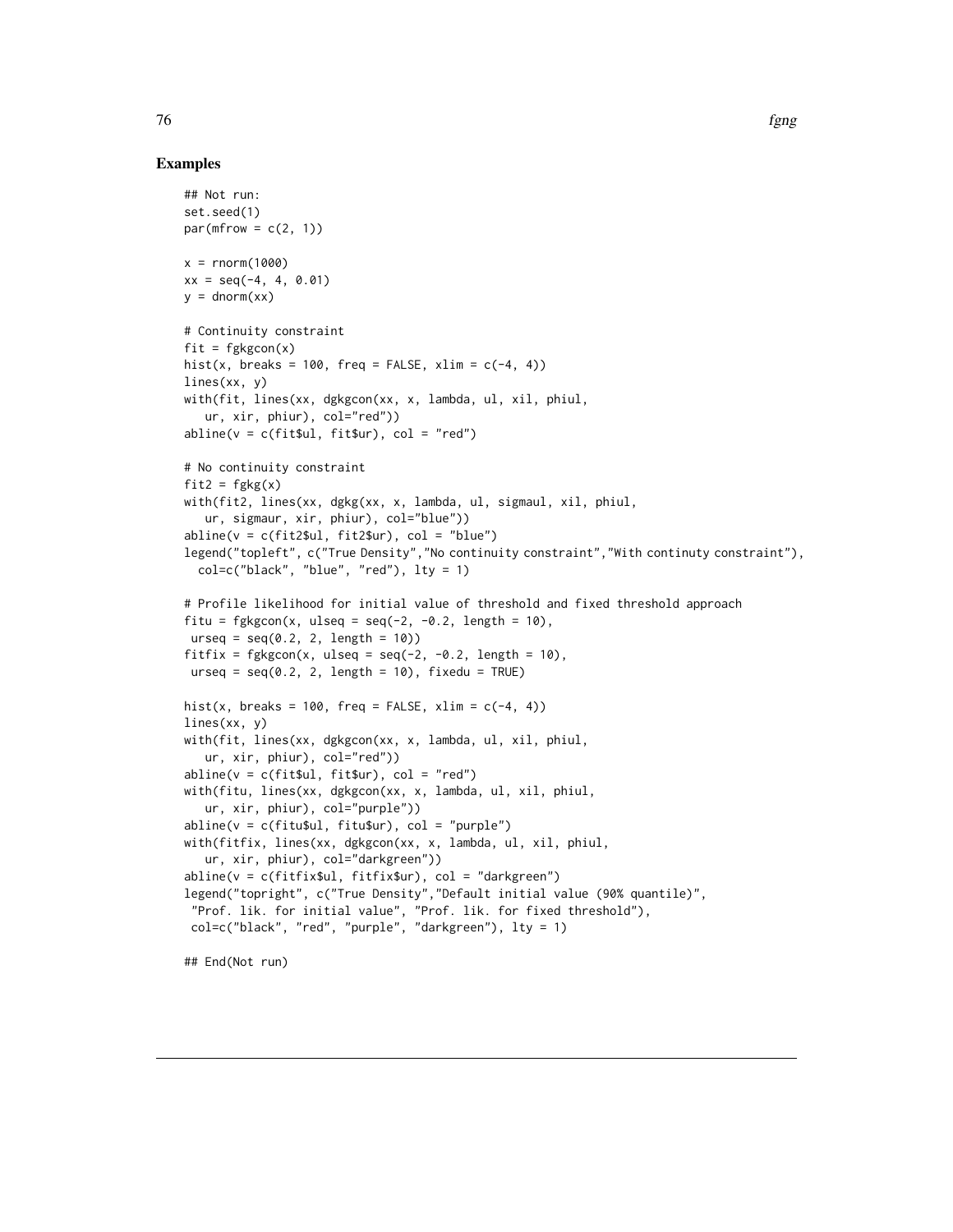# <span id="page-76-0"></span>Description

Maximum likelihood estimation for fitting the extreme value mixture model with normal for bulk distribution between thresholds and conditional GPDs beyond thresholds. With options for profile likelihood estimation for both thresholds and fixed threshold approach.

## Usage

```
fgng(x, phiul = TRUE, phiur = TRUE, ulseq = NULL, urseq = NULL,fixedu = FALSE, pvector = NULL, std.err = TRUE, method = "BFGS",
 control = list(maxit = 10000), finitelik = TRUE, ...)
lgng(x, nmean = 0, nsd = 1, ul = 0, sigmaul = 1, xil = 0,
 phiul = TRUE, ur = 0, sigmaur = 1, xir = 0, phiur = TRUE,
 log = TRUE)
nlgng(pvector, x, phiul = TRUE, phiur = TRUE, finitelik = FALSE)proflugng(ulr, pvector, x, phiul = TRUE, phiur = TRUE,
 method = "BFGS", control = list(maxit = 10000), finitelik = TRUE,
  ...)
nlugng(pvector, ul, ur, x, phiul = TRUE, phiur = TRUE,
  finitelik = FALSE)
```
#### **Arguments**

| $\mathsf{x}$ | vector of sample data                                                                                                                                                                  |
|--------------|----------------------------------------------------------------------------------------------------------------------------------------------------------------------------------------|
| phiul        | probability of being below lower threshold $(0, 1)$ or logical, see Details in help<br>for fgng                                                                                        |
| phiur        | probability of being above upper threshold $(0, 1)$ or logical, see Details in help<br>for fgng                                                                                        |
| ulseg        | vector of lower thresholds (or scalar) to be considered in profile likelihood or<br>NULL for no profile likelihood                                                                     |
| urseg        | vector of upper thresholds (or scalar) to be considered in profile likelihood or<br>NULL for no profile likelihood                                                                     |
| fixedu       | logical, should threshold be fixed (at either scalar value in ulseq/urseq, or esti-<br>mated from maximum of profile likelihood evaluated at sequence of thresholds<br>in ulseq/urseq) |
| pvector      | vector of initial values of parameters or NULL for default values, see below                                                                                                           |
| std.err      | logical, should standard errors be calculated                                                                                                                                          |
| method       | optimisation method (see optim)                                                                                                                                                        |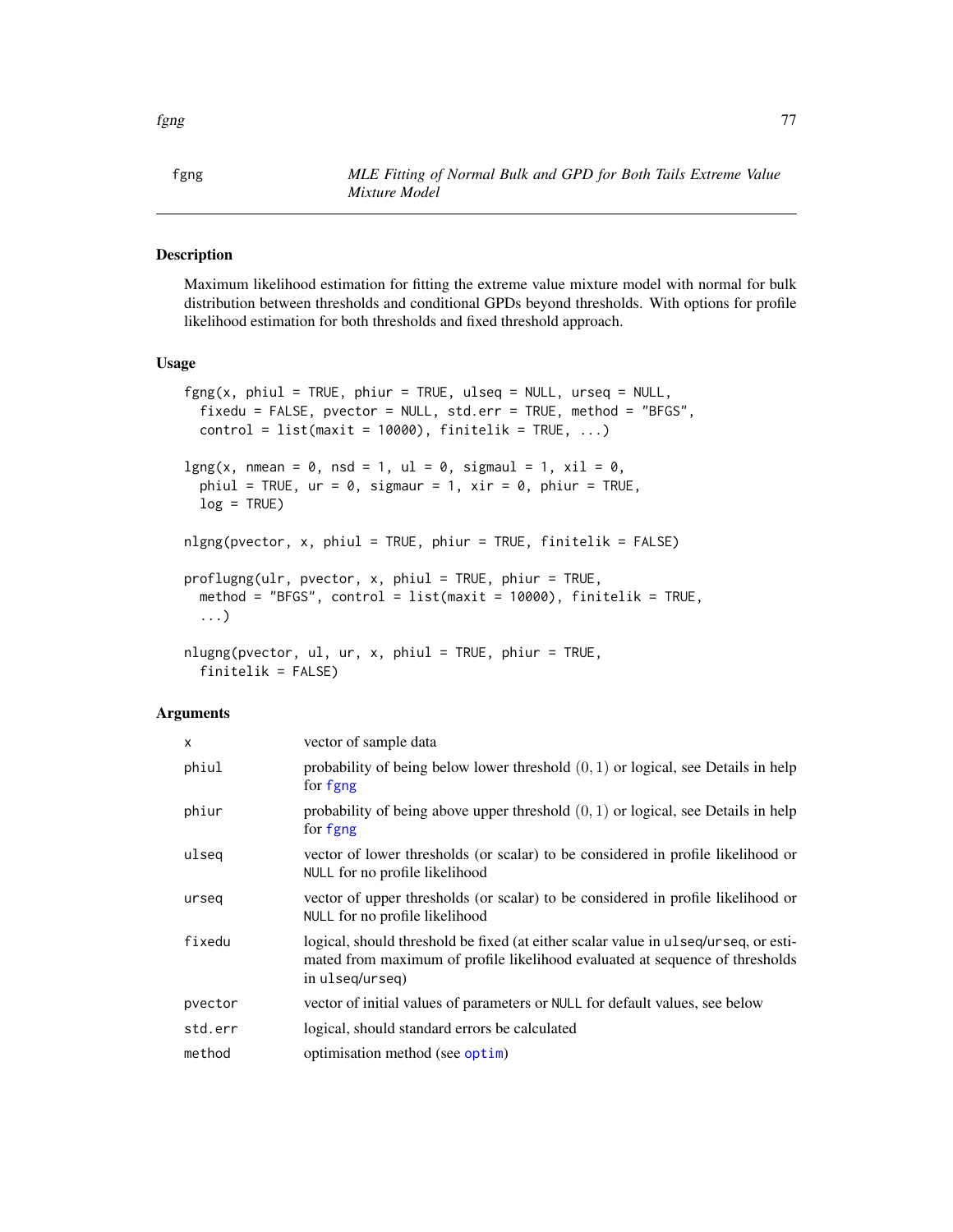| control   | optimisation control list (see optim)                                                   |
|-----------|-----------------------------------------------------------------------------------------|
| finitelik | logical, should log-likelihood return finite value for invalid parameters               |
|           | optional inputs passed to optim                                                         |
| nmean     | scalar normal mean                                                                      |
| nsd       | scalar normal standard deviation (positive)                                             |
| ul        | scalar lower tail threshold                                                             |
| sigmaul   | scalar lower tail GPD scale parameter (positive)                                        |
| xil       | scalar lower tail GPD shape parameter                                                   |
| ur        | scalar upper tail threshold                                                             |
| sigmaur   | scalar upper tail GPD scale parameter (positive)                                        |
| xir       | scalar upper tail GPD shape parameter                                                   |
| log       | logical, if TRUE then log-likelihood rather than likelihood is output                   |
| ulr       | vector of length 2 giving lower and upper tail thresholds or NULL for default<br>values |

## Details

The extreme value mixture model with normal bulk and GPD for both tails is fitted to the entire dataset using maximum likelihood estimation. The estimated parameters, variance-covariance matrix and their standard errors are automatically output.

See help for [fnormgpd](#page-142-0) for details, type help fnormgpd. Only the different features are outlined below for brevity.

The full parameter vector is (nmean, nsd, ul, sigmaul, xil, ur, sigmaur, xir) if thresholds are also estimated and (nmean, nsd, sigmaul, xil, sigmaur, xir) for profile likelihood or fixed threshold approach.

The tail fractions phiul and phiur are treated separately to the other parameters, to allow for all their representations. In the fitting functions [fgng](#page-75-0) and [proflugng](#page-76-0) they are logical:

- default values phiul=TRUE and phiur=TRUE tail fractions specified by normal distribution pnorm(ul,nmean,nsd) and survivior functions 1-pnorm(ur,nmean,nsd) respectively and standard error is output as NA.
- phiul=FALSE and phiur=FALSE treated as extra parameters estimated using the MLE which is the sample proportion beyond the thresholds and standard error is output.

In the likelihood functions [lgng](#page-76-0), [nlgng](#page-76-0) and [nlugng](#page-76-0) it can be logical or numeric:

- logical same as for fitting functions with default values phiul=TRUE and phiur=TRUE.
- numeric any value over range  $(0, 1)$ . Notice that the tail fraction probability cannot be 0 or 1 otherwise there would be no contribution from either tail or bulk components respectively. Also, phiul+phiur<1 as bulk must contribute.

If the profile likelihood approach is used, then a grid search over all combinations of both thresholds is carried out. The combinations which lead to less than 5 in any datapoints beyond the thresholds are not considered.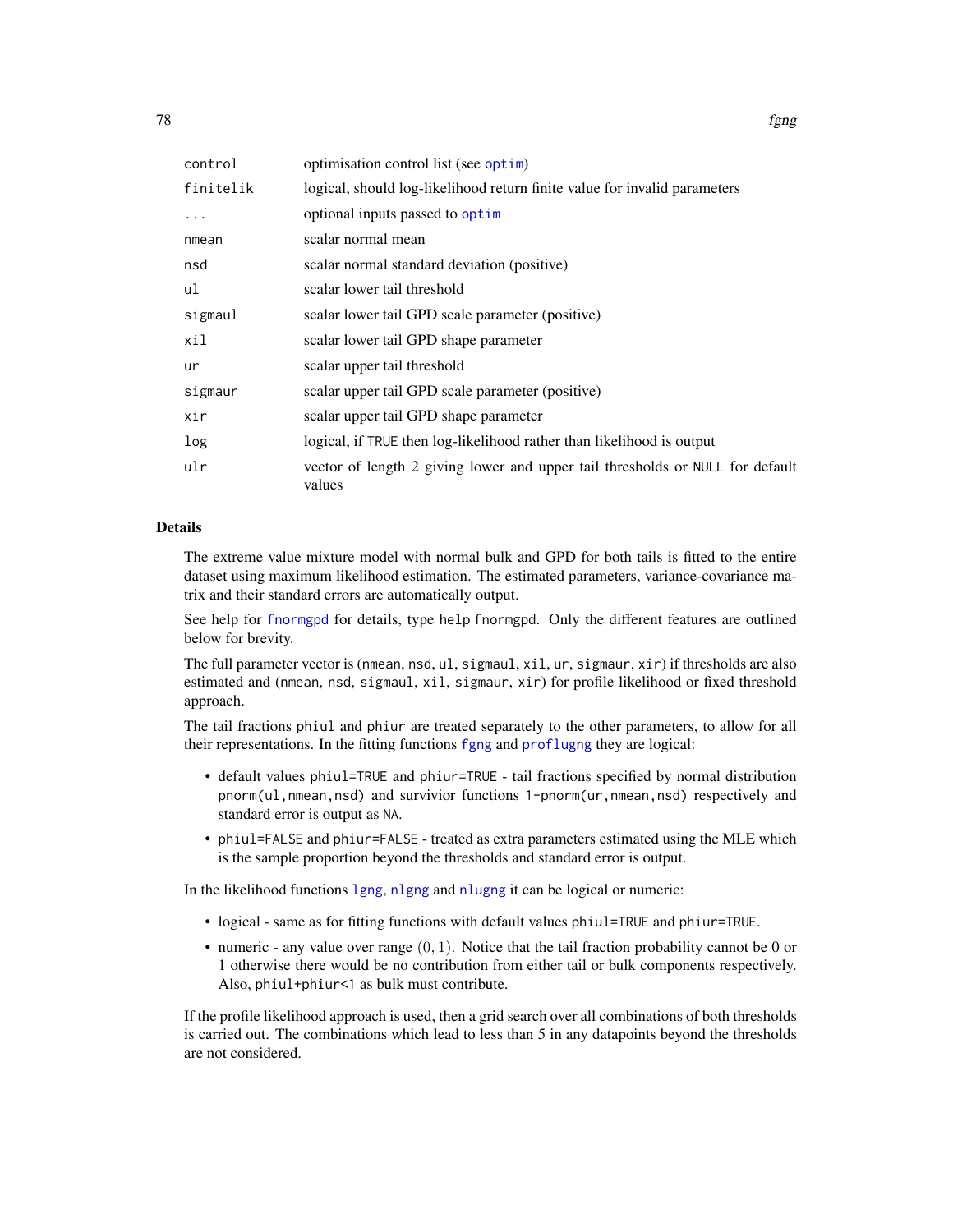## Value

Log-likelihood is given by 1gng and it's wrappers for negative log-likelihood from n1gng and [nlugng](#page-76-0). Profile likelihood for both thresholds given by [proflugng](#page-76-0). Fitting function [fgng](#page-75-0) returns a simple list with the following elements

| call:     | optim call                                                                  |
|-----------|-----------------------------------------------------------------------------|
| x:        | data vector x                                                               |
| init:     | pvector                                                                     |
| fixedu:   | fixed thresholds, logical                                                   |
| ulseg:    | lower threshold vector for profile likelihood or scalar for fixed threshold |
| urseq:    | upper threshold vector for profile likelihood or scalar for fixed threshold |
| nllhuseq: | profile negative log-likelihood at each threshold pair in (ulseq, urseq)    |
| optim:    | complete optim output                                                       |
| mle:      | vector of MLE of parameters                                                 |
| COV:      | variance-covariance matrix of MLE of parameters                             |
| se:       | vector of standard errors of MLE of parameters                              |
| rate:     | phiu to be consistent with evd                                              |
| $n11h$ :  | minimum negative log-likelihood                                             |
| n:        | total sample size                                                           |
| nmean:    | MLE of normal mean                                                          |
| nsd:      | MLE of normal standard deviation                                            |
| ul:       | lower threshold (fixed or MLE)                                              |
| sigmaul:  | MLE of lower tail GPD scale                                                 |
| xil:      | MLE of lower tail GPD shape                                                 |
| phiul:    | MLE of lower tail fraction (bulk model or parameterised approach)           |
| se.phiul: | standard error of MLE of lower tail fraction                                |
| ur:       | upper threshold (fixed or MLE)                                              |
| sigmaur:  | MLE of upper tail GPD scale                                                 |
| xir:      | MLE of upper tail GPD shape                                                 |
| phiur:    | MLE of upper tail fraction (bulk model or parameterised approach)           |
| se.phiur: | standard error of MLE of upper tail fraction                                |

## Acknowledgments

See Acknowledgments in [fnormgpd](#page-142-0), type help fnormgpd. Based on code by Xin Zhao produced for MATLAB.

## Note

When pvector=NULL then the initial values are:

- MLE of normal parameters assuming entire population is normal; and
- lower threshold 10% quantile (not relevant for profile likelihood for threshold or fixed threshold approaches);
- upper threshold 90% quantile (not relevant for profile likelihood for threshold or fixed threshold approaches);
- MLE of GPD parameters beyond threshold.

fgng til 1990 og større og større og større og større og større og større og større og større og større og stø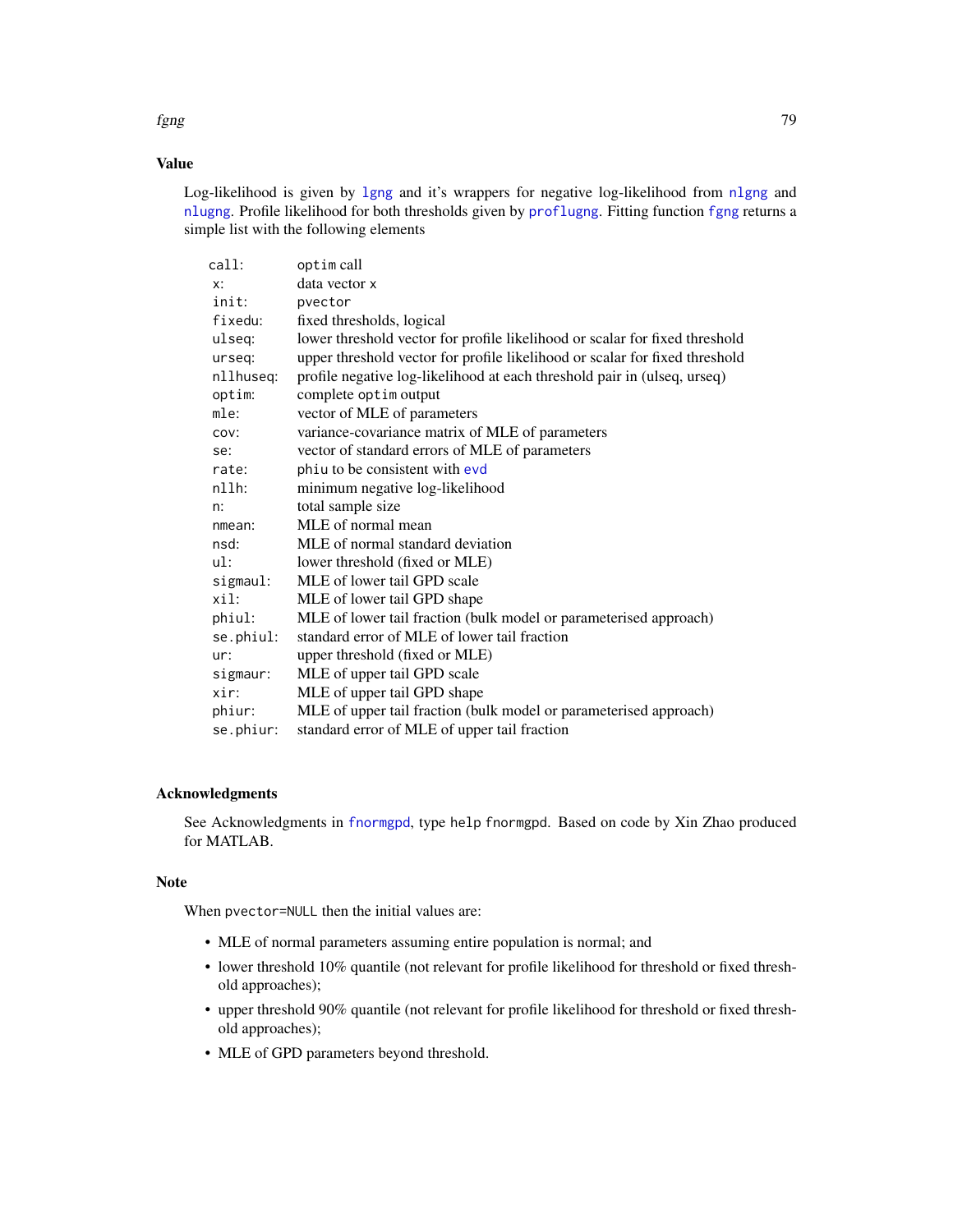## Author(s)

Yang Hu and Carl Scarrott <carl.scarrott@canterbury.ac.nz>

## References

<http://www.math.canterbury.ac.nz/~c.scarrott/evmix>

[http://en.wikipedia.org/wiki/Normal\\_distribution](http://en.wikipedia.org/wiki/Normal_distribution)

[http://en.wikipedia.org/wiki/Generalized\\_Pareto\\_distribution](http://en.wikipedia.org/wiki/Generalized_Pareto_distribution)

Scarrott, C.J. and MacDonald, A. (2012). A review of extreme value threshold estimation and uncertainty quantification. REVSTAT - Statistical Journal 10(1), 33-59. Available from [http:](http://www.ine.pt/revstat/pdf/rs120102.pdf) [//www.ine.pt/revstat/pdf/rs120102.pdf](http://www.ine.pt/revstat/pdf/rs120102.pdf)

Hu, Y. (2013). Extreme value mixture modelling: An R package and simulation study. MSc (Hons) thesis, University of Canterbury, New Zealand. [http://ir.canterbury.ac.nz/simple-search?](http://ir.canterbury.ac.nz/simple-search?query=extreme&submit=Go) [query=extreme&submit=Go](http://ir.canterbury.ac.nz/simple-search?query=extreme&submit=Go)

Zhao, X., Scarrott, C.J. Reale, M. and Oxley, L. (2010). Extreme value modelling for forecasting the market crisis. Applied Financial Econometrics 20(1), 63-72.

Mendes, B. and H. F. Lopes (2004). Data driven estimates for mixtures. Computational Statistics and Data Analysis 47(3), 583-598.

# See Also

[dnorm](#page-0-0), [fgpd](#page-84-0) and [gpd](#page-190-0)

Other normgpd: [fhpd](#page-88-0), [fitmnormgpd](#page-99-0), [flognormgpd](#page-121-0), [fnormgpdcon](#page-148-0), [fnormgpd](#page-142-0), [gngcon](#page-186-0), [gng](#page-183-0), [hpdcon](#page-200-0), [hpd](#page-197-0), [itmnormgpd](#page-208-0), [lognormgpdcon](#page-235-0), [lognormgpd](#page-232-0), [normgpdcon](#page-253-0), [normgpd](#page-250-0)

Other gng: [fgngcon](#page-80-0), [fitmgng](#page-95-0), [fnormgpd](#page-142-0), [gngcon](#page-186-0), [gng](#page-183-0), [itmgng](#page-205-0), [normgpd](#page-250-0)

Other gngcon: [fgngcon](#page-80-0), [fnormgpdcon](#page-148-0), [gngcon](#page-186-0), [gng](#page-183-0), [normgpdcon](#page-253-0)

Other fgng: [gng](#page-183-0)

## Examples

```
## Not run:
set.seed(1)
par(mfrow = c(2, 1))x = rnorm(1000)xx = seq(-4, 4, 0.01)y = \text{dnorm}(xx)# Bulk model based tail fraction
fit = fgng(x)hist(x, breaks = 100, freq = FALSE, xlim = c(-4, 4))
lines(xx, y)
with(fit, lines(xx, dgng(xx, nmean, nsd, ul, sigmaul, xil, phiul,
   ur, sigmaur, xir, phiur), col="red"))
abline(v = c(fit$ul, fit$ur), col = "red")
```
# Parameterised tail fraction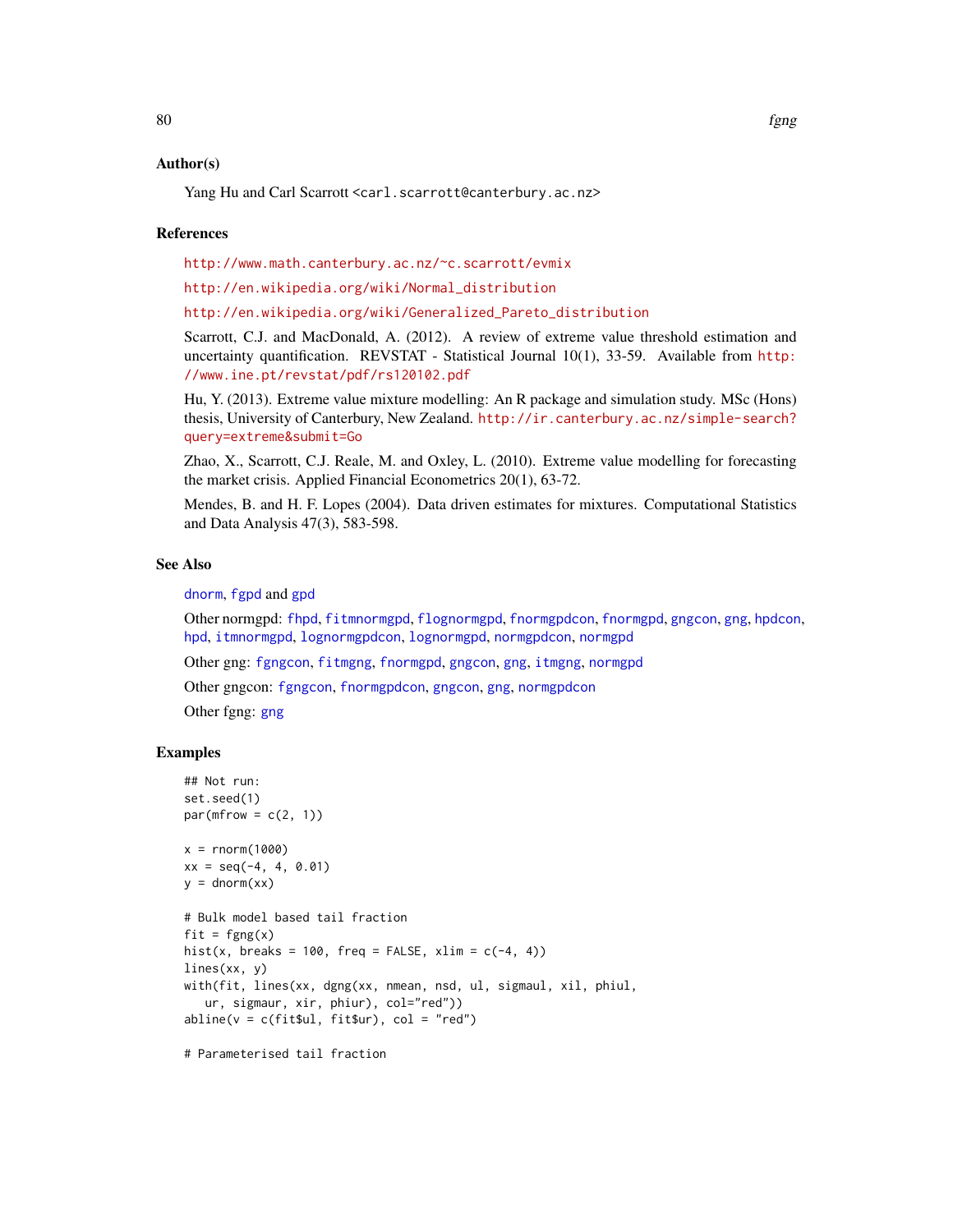#### fgngcon 81

```
fit2 = fgng(x, phiul = FALSE, phiur = FALSE)with(fit2, lines(xx, dgng(xx, nmean, nsd, ul, sigmaul, xil, phiul,
  ur, sigmaur, xir, phiur), col="blue"))
abline(v = c(fitz $ul, fit2$ur), col = "blue")legend("topright", c("True Density","Bulk Tail Fraction","Parameterised Tail Fraction"),
 col=c("black", "red", "blue"), lty = 1)
# Profile likelihood for initial value of threshold and fixed threshold approach
fitu = fgng(x, ulseq = seq(-2, -0.2, length = 10),urseq = seq(0.2, 2, length = 10)fitfix = fgng(x, ulseq = seq(-2, -0.2, length = 10),
urseq = seq(0.2, 2, length = 10), fixedu = TRUE)
hist(x, breaks = 100, freq = FALSE, xlim = c(-4, 4))
lines(xx, y)
with(fit, lines(xx, dgng(xx, nmean, nsd, ul, sigmaul, xil, phiul,
   ur, sigmaur, xir, phiur), col="red"))
abline(v = c(fit$ul, fit$ur), col = "red")
with(fitu, lines(xx, dgng(xx, nmean, nsd, ul, sigmaul, xil, phiul,
   ur, sigmaur, xir, phiur), col="purple"))
abline(v = c(fitu$ul, fitu$ur), col = "purple")
with(fitfix, lines(xx, dgng(xx, nmean, nsd, ul, sigmaul, xil, phiul,
   ur, sigmaur, xir, phiur), col="darkgreen"))
abline(v = c(fitfix$ul, fitfix$ur), col = "darkgreen")
legend("topright", c("True Density","Default initial value (90% quantile)",
 "Prof. lik. for initial value", "Prof. lik. for fixed threshold"),
col=c("black", "red", "purple", "darkgreen"), lty = 1)
```
## End(Not run)

<span id="page-80-0"></span>fgngcon *MLE Fitting of Normal Bulk and GPD for Both Tails with Single Continuity Constraint at Both Thresholds Extreme Value Mixture Model*

## <span id="page-80-1"></span>Description

Maximum likelihood estimation for fitting the extreme value mixture model with normal for bulk distribution between thresholds and conditional GPDs for both tails with continuity at thresholds. With options for profile likelihood estimation for both thresholds and fixed threshold approach.

# Usage

```
fgngcon(x, phiul = TRUE, phiur = TRUE, ulseq = NULL, urseq = NULLfixedu = FALSE, pvector = NULL, std.err = TRUE, method = "BFGS",
  control = list(maxit = 10000), finitelik = TRUE, ...)lgngcon(x, nmean = 0, nsd = 1, ul = 0, xil = 0, phiul = TRUE,
 ur = 0, xir = 0, phiar = TRUE, log = TRUE)
```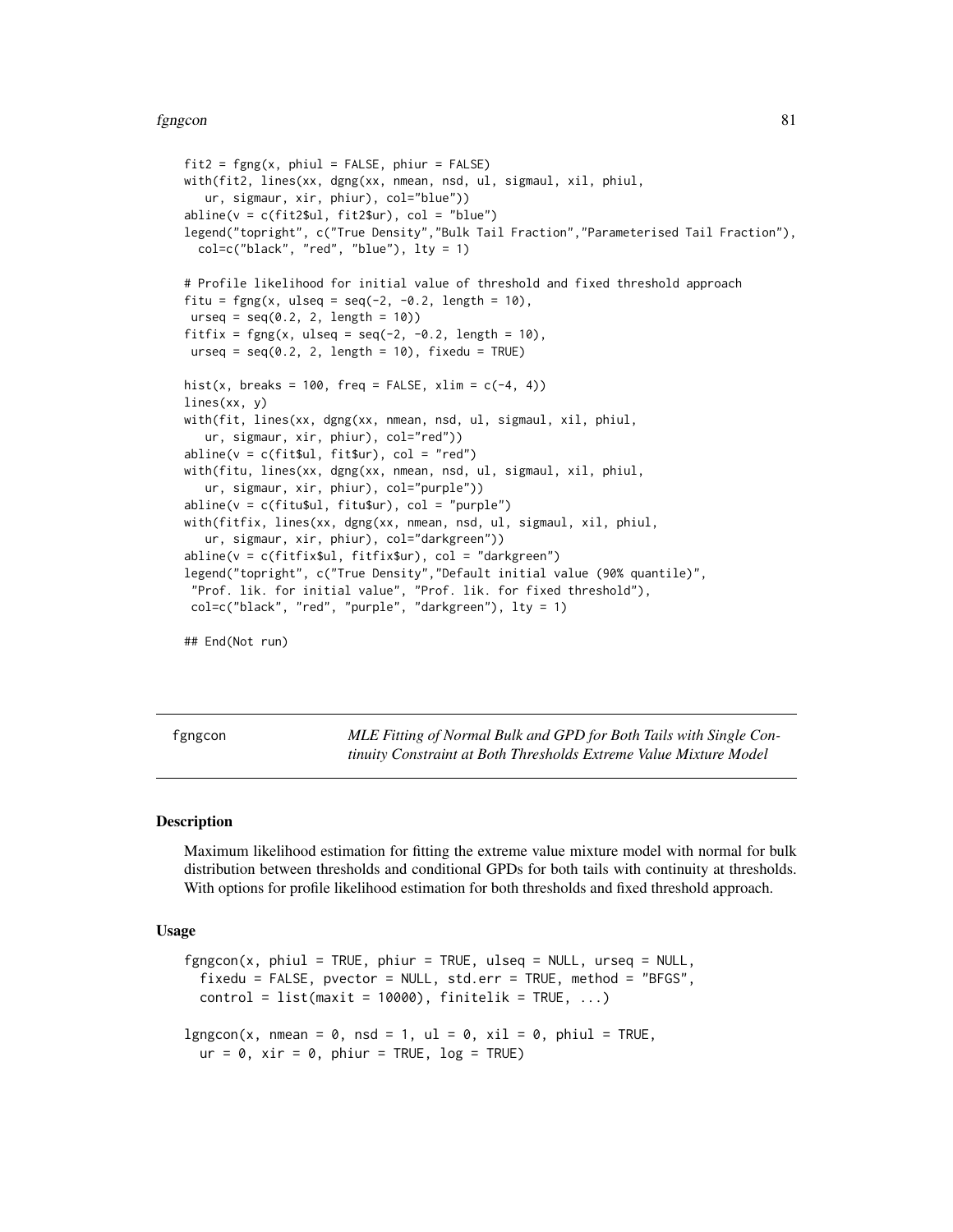```
nlgngcon(pvector, x, phiul = TRUE, phiur = TRUE, finitelik = FALSE)
proflugngcon(ulr, pvector, x, phiul = TRUE, phiur = TRUE,
 method = "BFGS", control = list(maxit = 10000), finitelik = TRUE,...)
nlugngcon(pvector, ul, ur, x, phiul = TRUE, phiur = TRUE,
```

```
finitelik = FALSE)
```
# Arguments

| x         | vector of sample data                                                                                                                                                                  |
|-----------|----------------------------------------------------------------------------------------------------------------------------------------------------------------------------------------|
| phiul     | probability of being below lower threshold $(0, 1)$ or logical, see Details in help<br>for fgng                                                                                        |
| phiur     | probability of being above upper threshold $(0, 1)$ or logical, see Details in help<br>for fgng                                                                                        |
| ulseq     | vector of lower thresholds (or scalar) to be considered in profile likelihood or<br>NULL for no profile likelihood                                                                     |
| urseq     | vector of upper thresholds (or scalar) to be considered in profile likelihood or<br>NULL for no profile likelihood                                                                     |
| fixedu    | logical, should threshold be fixed (at either scalar value in ulseq/urseq, or esti-<br>mated from maximum of profile likelihood evaluated at sequence of thresholds<br>in ulseq/urseq) |
| pvector   | vector of initial values of parameters or NULL for default values, see below                                                                                                           |
| std.err   | logical, should standard errors be calculated                                                                                                                                          |
| method    | optimisation method (see optim)                                                                                                                                                        |
| control   | optimisation control list (see optim)                                                                                                                                                  |
| finitelik | logical, should log-likelihood return finite value for invalid parameters                                                                                                              |
| $\cdots$  | optional inputs passed to optim                                                                                                                                                        |
| nmean     | scalar normal mean                                                                                                                                                                     |
| nsd       | scalar normal standard deviation (positive)                                                                                                                                            |
| ul        | scalar lower tail threshold                                                                                                                                                            |
| xil       | scalar lower tail GPD shape parameter                                                                                                                                                  |
| ur        | scalar upper tail threshold                                                                                                                                                            |
| xir       | scalar upper tail GPD shape parameter                                                                                                                                                  |
| log       | logical, if TRUE then log-likelihood rather than likelihood is output                                                                                                                  |
| ulr       | vector of length 2 giving lower and upper tail thresholds or NULL for default<br>values                                                                                                |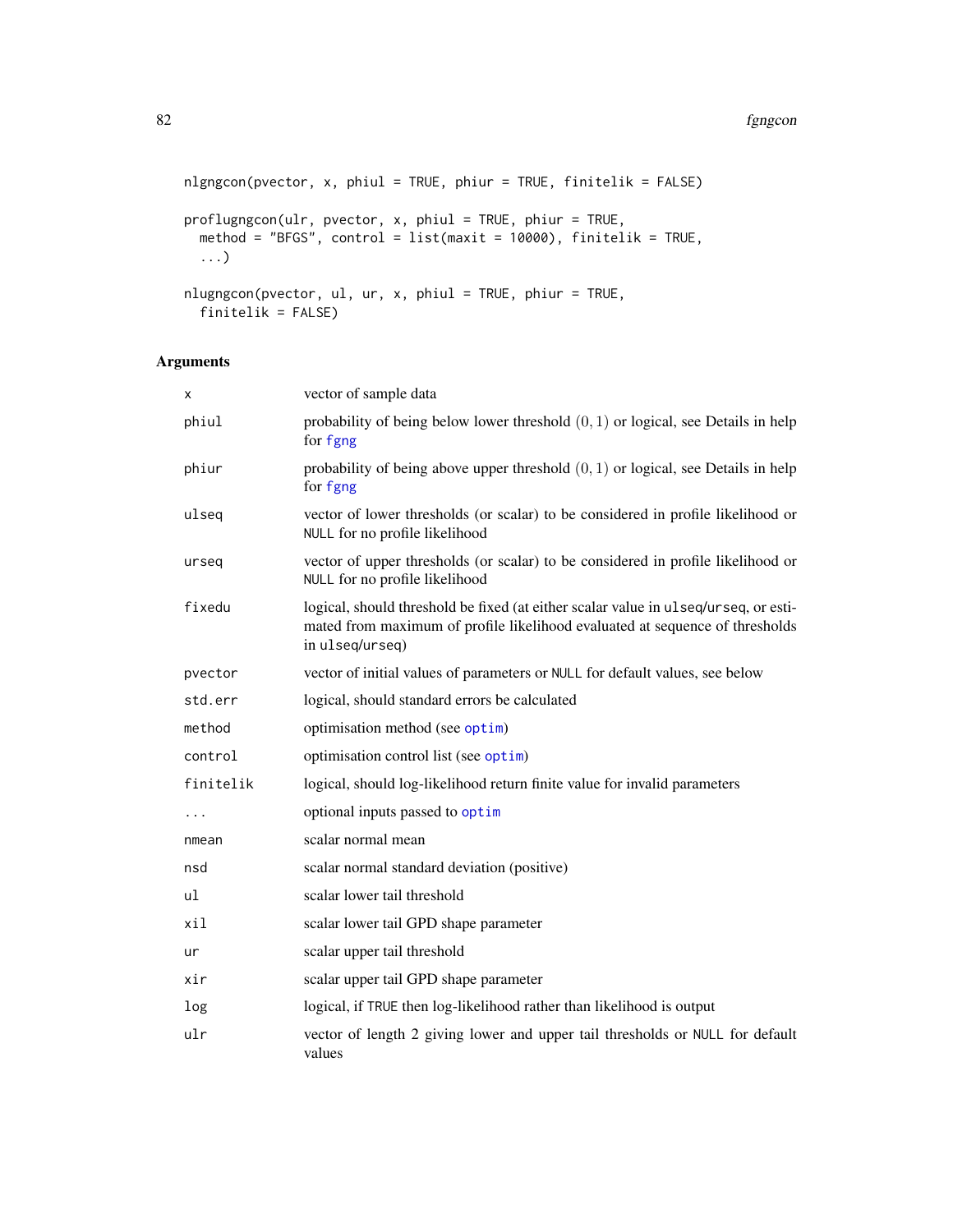#### fgngcon 83

# Details

The extreme value mixture model with normal bulk and GPD for both tails with continuity at thresholds is fitted to the entire dataset using maximum likelihood estimation. The estimated parameters, variance-covariance matrix and their standard errors are automatically output.

See help for [fnormgpd](#page-142-0) and [fgng](#page-75-0)for details, type help fnormgpd and help fgng. Only the different features are outlined below for brevity.

The GPD sigmaul and sigmaur parameters are now specified as function of other parameters, see help for [dgngcon](#page-186-1) for details, type help gngcon. Therefore, sigmaul and sigmaur should not be included in the parameter vector if initial values are provided, making the full parameter vector The full parameter vector is (nmean, nsd, ul, xil, ur, xir) if thresholds are also estimated and (nmean, nsd, xil, xir) for profile likelihood or fixed threshold approach.

If the profile likelihood approach is used, then a grid search over all combinations of both thresholds is carried out. The combinations which lead to less than 5 in any datapoints beyond the thresholds are not considered.

#### Value

Log-likelihood is given by [lgngcon](#page-80-1) and it's wrappers for negative log-likelihood from [nlgngcon](#page-80-1) and [nlugngcon](#page-80-1). Profile likelihood for both thresholds given by [proflugngcon](#page-80-1). Fitting function [fgngcon](#page-80-0) returns a simple list with the following elements

| call:     | optim call                                                                  |
|-----------|-----------------------------------------------------------------------------|
| $x$ :     | data vector x                                                               |
| init:     | pvector                                                                     |
| fixedu:   | fixed thresholds, logical                                                   |
| ulseq:    | lower threshold vector for profile likelihood or scalar for fixed threshold |
| urseq:    | upper threshold vector for profile likelihood or scalar for fixed threshold |
| nllhuseq: | profile negative log-likelihood at each threshold pair in (ulseq, urseq)    |
| optim:    | complete optim output                                                       |
| mle:      | vector of MLE of parameters                                                 |
| COV:      | variance-covariance matrix of MLE of parameters                             |
| se:       | vector of standard errors of MLE of parameters                              |
| rate:     | phiu to be consistent with evd                                              |
| $n11h$ :  | minimum negative log-likelihood                                             |
| n:        | total sample size                                                           |
| nmean:    | MLE of normal mean                                                          |
| nsd:      | MLE of normal standard deviation                                            |
| ul:       | lower threshold (fixed or MLE)                                              |
| sigmaul:  | MLE of lower tail GPD scale (estimated from other parameters)               |
| xil:      | MLE of lower tail GPD shape                                                 |
| phiul:    | MLE of lower tail fraction (bulk model or parameterised approach)           |
| se.phiul: | standard error of MLE of lower tail fraction                                |
| ur:       | upper threshold (fixed or MLE)                                              |
| sigmaur:  | MLE of upper tail GPD scale (estimated from other parameters)               |
| xir:      | MLE of upper tail GPD shape                                                 |
| phiur:    | MLE of upper tail fraction (bulk model or parameterised approach)           |
| se.phiur: | standard error of MLE of upper tail fraction                                |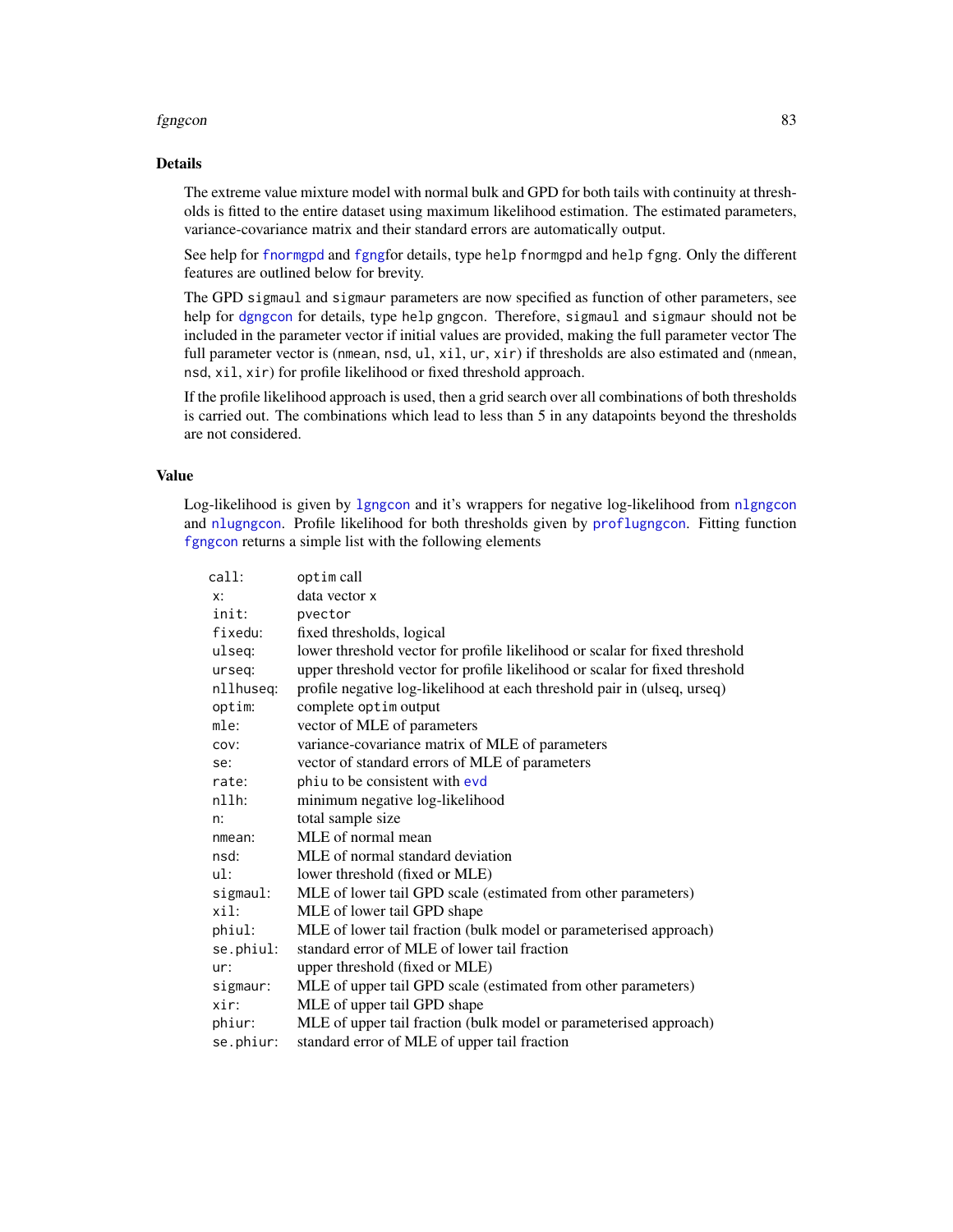## Acknowledgments

See Acknowledgments in [fnormgpd](#page-142-0), type help fnormgpd. Based on code by Xin Zhao produced for MATLAB.

# **Note**

When pvector=NULL then the initial values are:

- MLE of normal parameters assuming entire population is normal; and
- lower threshold 10% quantile (not relevant for profile likelihood for threshold or fixed threshold approaches);
- upper threshold 90% quantile (not relevant for profile likelihood for threshold or fixed threshold approaches);
- MLE of GPD shape parameters beyond threshold.

## Author(s)

Yang Hu and Carl Scarrott <carl.scarrott@canterbury.ac.nz>

## References

<http://www.math.canterbury.ac.nz/~c.scarrott/evmix>

[http://en.wikipedia.org/wiki/Normal\\_distribution](http://en.wikipedia.org/wiki/Normal_distribution)

[http://en.wikipedia.org/wiki/Generalized\\_Pareto\\_distribution](http://en.wikipedia.org/wiki/Generalized_Pareto_distribution)

Scarrott, C.J. and MacDonald, A. (2012). A review of extreme value threshold estimation and uncertainty quantification. REVSTAT - Statistical Journal 10(1), 33-59. Available from [http:](http://www.ine.pt/revstat/pdf/rs120102.pdf) [//www.ine.pt/revstat/pdf/rs120102.pdf](http://www.ine.pt/revstat/pdf/rs120102.pdf)

Hu, Y. (2013). Extreme value mixture modelling: An R package and simulation study. MSc (Hons) thesis, University of Canterbury, New Zealand. [http://ir.canterbury.ac.nz/simple-search?](http://ir.canterbury.ac.nz/simple-search?query=extreme&submit=Go) [query=extreme&submit=Go](http://ir.canterbury.ac.nz/simple-search?query=extreme&submit=Go)

Zhao, X., Scarrott, C.J. Reale, M. and Oxley, L. (2010). Extreme value modelling for forecasting the market crisis. Applied Financial Econometrics 20(1), 63-72.

Mendes, B. and H. F. Lopes (2004). Data driven estimates for mixtures. Computational Statistics and Data Analysis 47(3), 583-598.

# See Also

[dnorm](#page-0-0), [fgpd](#page-84-0) and [gpd](#page-190-0)

Other normgpdcon: [fhpdcon](#page-91-0), [flognormgpdcon](#page-124-0), [fnormgpdcon](#page-148-0), [fnormgpd](#page-142-0), [gngcon](#page-186-0), [gng](#page-183-0), [hpdcon](#page-200-0), [hpd](#page-197-0), [normgpdcon](#page-253-0), [normgpd](#page-250-0)

Other gng: [fgng](#page-75-0), [fitmgng](#page-95-0), [fnormgpd](#page-142-0), [gngcon](#page-186-0), [gng](#page-183-0), [itmgng](#page-205-0), [normgpd](#page-250-0)

Other gngcon: [fgng](#page-75-0), [fnormgpdcon](#page-148-0), [gngcon](#page-186-0), [gng](#page-183-0), [normgpdcon](#page-253-0)

Other fgngcon: [gngcon](#page-186-0)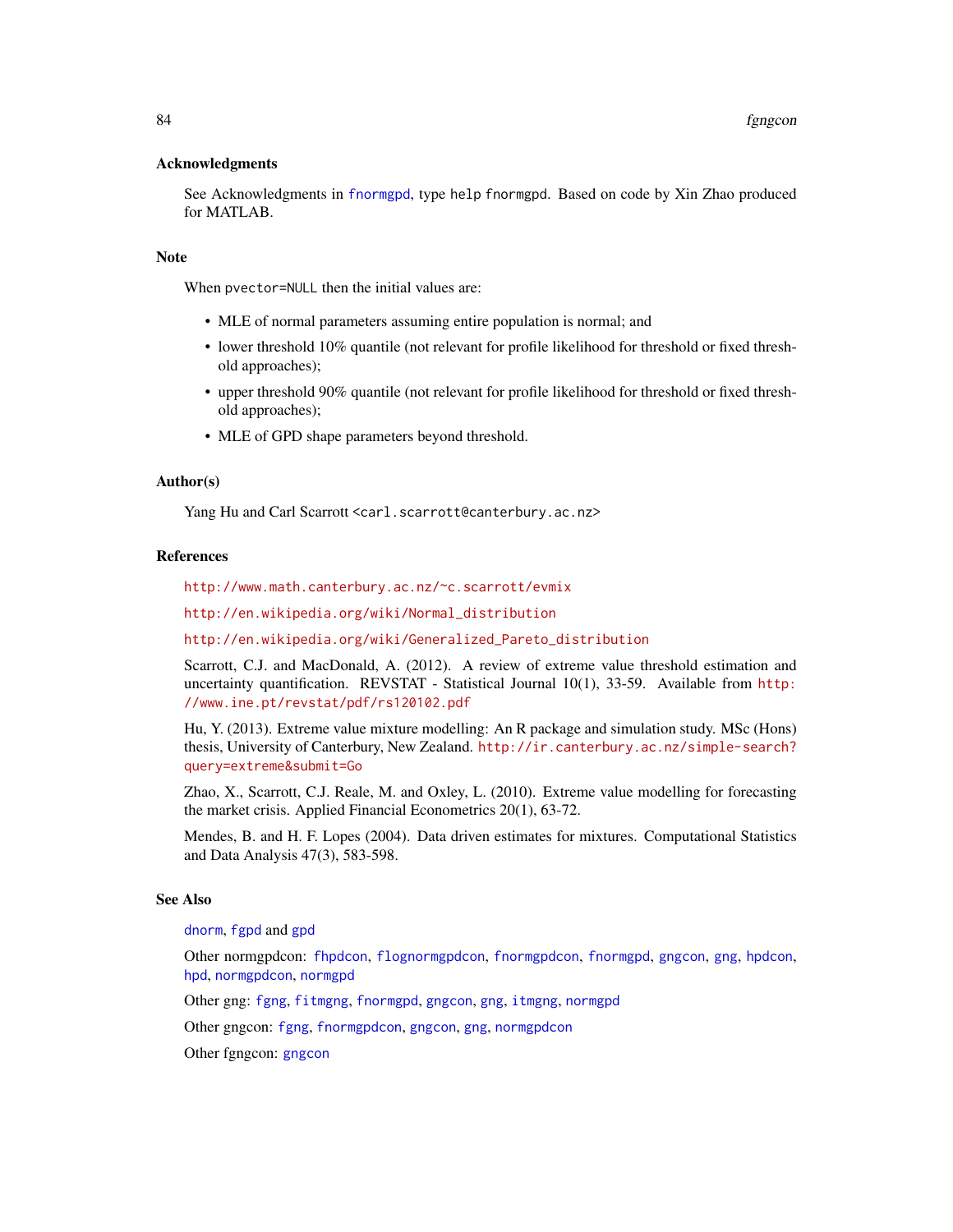# fgpd 85 September 2008 September 2008 September 2008 September 2008 September 2008 September 2008 September 20

# Examples

```
## Not run:
set.seed(1)
par(mfrow = c(2, 1))x = rnorm(1000)xx = seq(-4, 4, 0.01)y = \text{dnorm}(xx)# Continuity constraint
fit = fgngcon(x)hist(x, breaks = 100, freq = FALSE, xlim = c(-4, 4))
lines(xx, y)
with(fit, lines(xx, dgngcon(xx, nmean, nsd, ul, xil, phiul,
   ur, xir, phiur), col="red"))
abline(v = c(fit $ul, fit $ur), col = "red")# No continuity constraint
fit2 = fgng(x)with(fit2, lines(xx, dgng(xx, nmean, nsd, ul, sigmaul, xil, phiul,
   ur, sigmaur, xir, phiur), col="blue"))
abline(v = c(fitz $ul, fit2$ur), col = "blue")legend("topleft", c("True Density","No continuity constraint","With continuty constraint"),
  col=c("black", "blue", "red"), lty = 1)
# Profile likelihood for initial value of threshold and fixed threshold approach
fitu = fgngcon(x, ulseq = seq(-2, -0.2, length = 10),
urseq = seq(0.2, 2, length = 10)fitfix = fgngcon(x, ulseq = seq(-2, -0.2, length = 10),
urseq = seq(0.2, 2, length = 10), fixedu = TRUE)
hist(x, breaks = 100, freq = FALSE, xlim = c(-4, 4))
lines(xx, y)
with(fit, lines(xx, dgngcon(xx, nmean, nsd, ul, xil, phiul,
   ur, xir, phiur), col="red"))
abline(v = c(fit$ul, fit$ur), col = "red")with(fitu, lines(xx, dgngcon(xx, nmean, nsd, ul, xil, phiul,
   ur, xir, phiur), col="purple"))
abline(v = c(fitu$ul, fitu$ur), col = "purple")
with(fitfix, lines(xx, dgngcon(xx, nmean, nsd, ul, xil, phiul,
   ur, xir, phiur), col="darkgreen"))
abline(v = c(fitfix$ul, fitfix$ur), col = "darkgreen")
legend("topright", c("True Density","Default initial value (90% quantile)",
 "Prof. lik. for initial value", "Prof. lik. for fixed threshold"),
 col=c("black", "red", "purple", "darkgreen"), lty = 1)
## End(Not run)
```
<span id="page-84-1"></span><span id="page-84-0"></span>fgpd *MLE Fitting of Generalised Pareto Distribution (GPD)*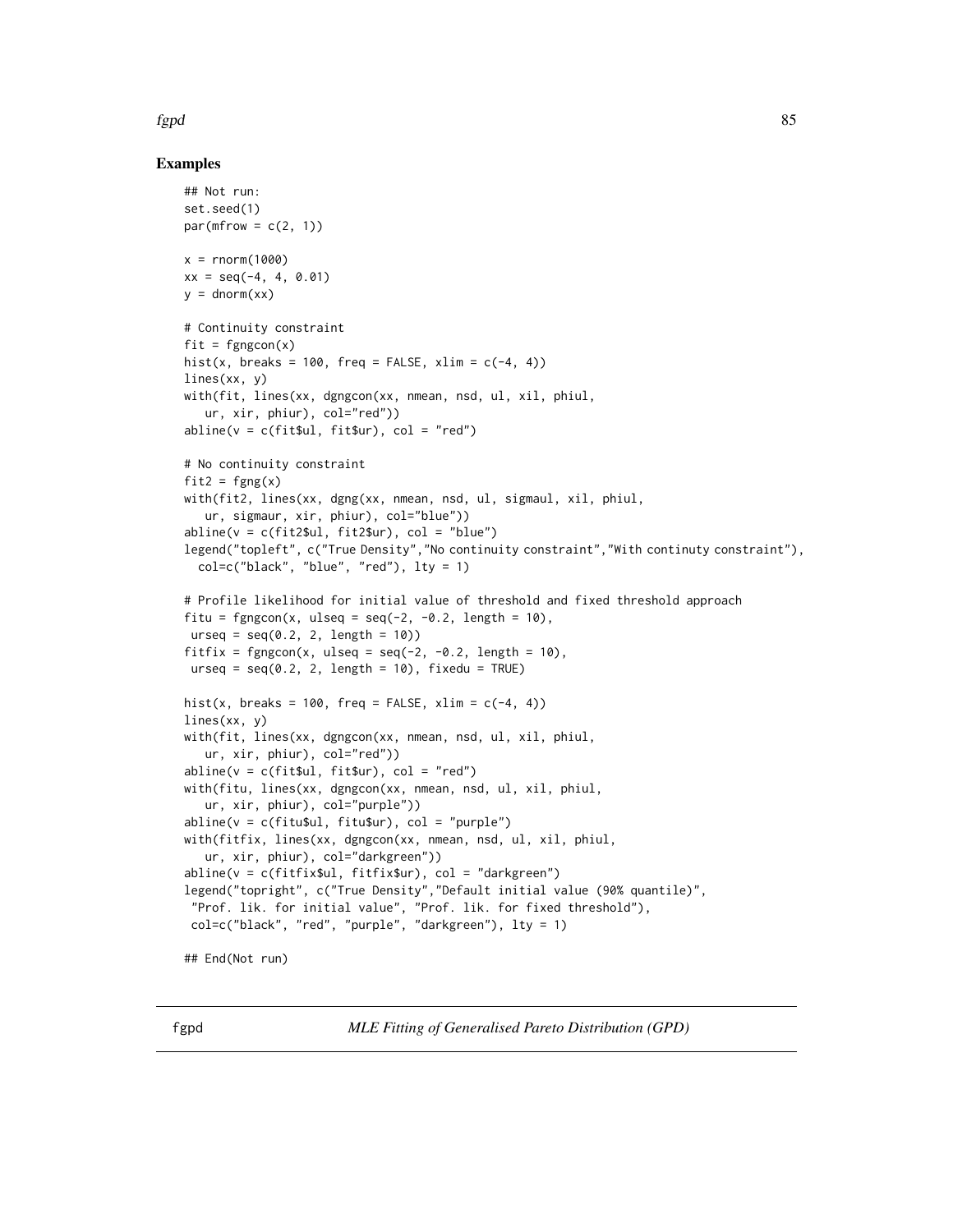Maximum likelihood estimation for fitting the GPD with parameters scale sigmau and shape xi to the threshold exceedances, conditional on being above a threshold u. Unconditional likelihood fitting also provided when the probability phiu of being above the threshold u is given.

#### Usage

```
fgpd(x, u = 0, phi = NULL, pieceor = NULL, std.err = TRUE,method = "BFGS", control = list(maxit = 10000), finitelik = TRUE,
 ...)
lgpd(x, u = 0, sigmau = 1, xi = 0, phi = 1, log = TRUE)
```
nlgpd(pvector,  $x$ ,  $u = 0$ , phiu = 1, finitelik = FALSE)

# Arguments

| $\mathsf{x}$ | vector of sample data                                                     |
|--------------|---------------------------------------------------------------------------|
| u            | scalar threshold                                                          |
| phiu         | probability of being above threshold $[0, 1]$ or NULL, see Details        |
| pvector      | vector of initial values of GPD parameters (sigmau, xi) or NULL           |
| std.err      | logical, should standard errors be calculated                             |
| method       | optimisation method (see optim)                                           |
| control      | optimisation control list (see optim)                                     |
| finitelik    | logical, should log-likelihood return finite value for invalid parameters |
| .            | optional inputs passed to optim                                           |
| sigmau       | scalar scale parameter (positive)                                         |
| хi           | scalar shape parameter                                                    |
| log          | logical, if TRUE then log-likelihood rather than likelihood is output     |

#### Details

The GPD is fitted to the exceedances of the threshold u using maximum likelihood estimation. The estimated parameters, variance-covariance matrix and their standard errors are automatically output.

The log-likelihood and negative log-likelihood are also provided for wider usage, e.g. constructing your own extreme value mixture model or profile likelihood functions. The parameter vector pvector must be specified in the negative log-likelihood [nlgpd](#page-84-1).

Log-likelihood calculations are carried out in [lgpd](#page-84-1), which takes parameters as inputs in the same form as distribution functions. The negative log-likelihood is a wrapper for [lgpd](#page-84-1), designed towards making it useable for optimisation (e.g. parameters are given a vector as first input).

The default value for the tail fraction phiu in the fitting function [fgpd](#page-84-0) is NULL, in which case the MLE is calculated using the sample proportion of exceedances. In this case the standard error for phiu is estimated and output as se.phiu, otherwise it is set to NA. Consistent with the [evd](#page-0-0) library the missing values (NA and NaN) are assumed to be below the threshold in calculating the tail fraction.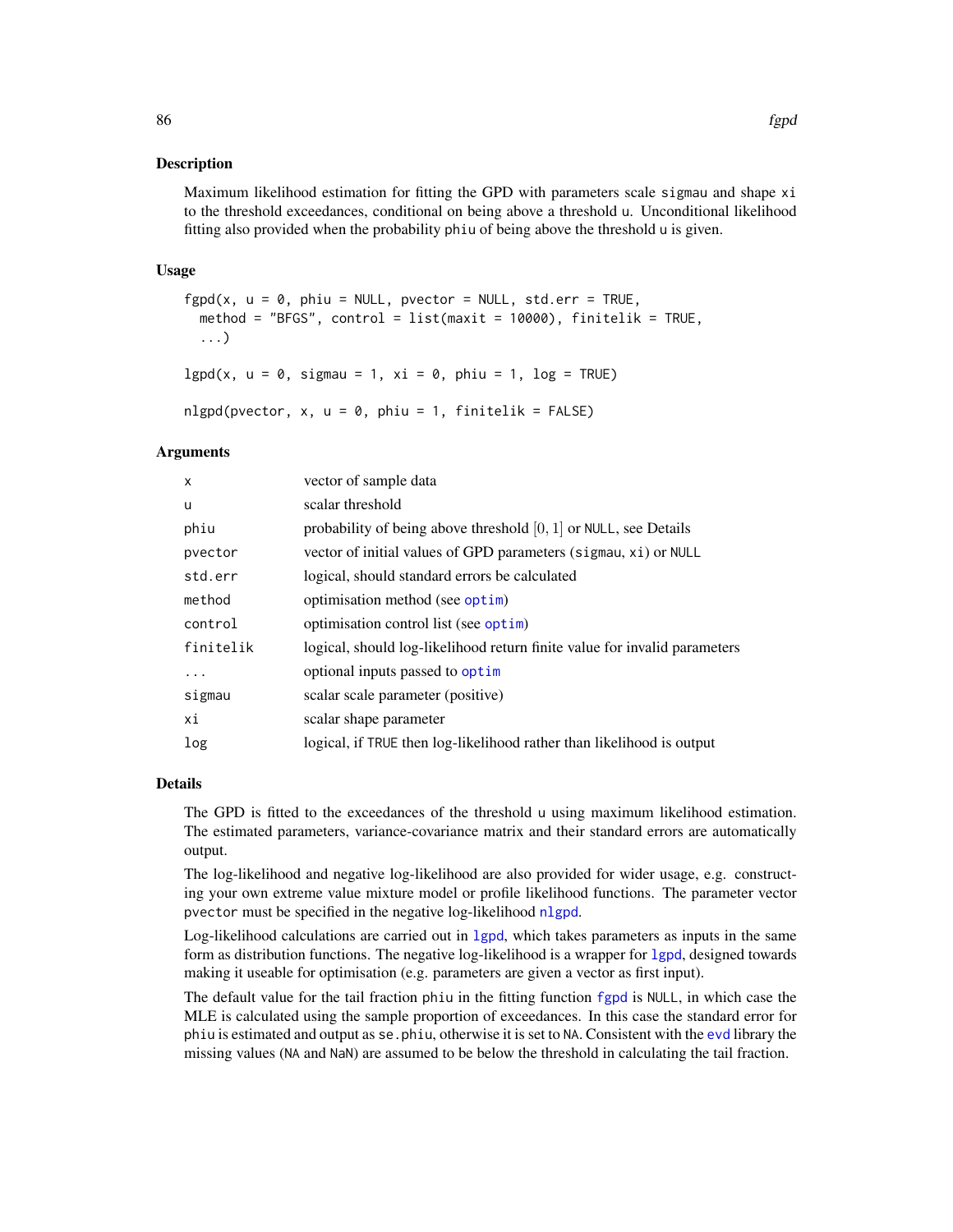fgpd 87 and 87 and 87 and 87 and 87 and 87 and 87 and 87 and 87 and 87 and 87 and 87 and 87 and 87 and 87 and 87

Otherwise, in the fitting function [fgpd](#page-84-0) the tail fraction phiu can be specified as any value over  $(0, 1)$ , i.e. excludes  $\phi_u = 0$ , leading to the unconditional log-likelihood being used for estimation. In this case the standard error will be output as NA.

In the log-likelihood functions [lgpd](#page-84-1) and [nlgpd](#page-84-1) the tail fraction phiu cannot be NULL but can be over the range [0, 1], i.e. which includes  $\phi_u = 0$ .

The value of phiu does not effect the GPD parameter estimates, only the value of the likelihood, as:

$$
L(\sigma_u,\xi;u,\phi_u)=(\phi_u^{n_u})L(\sigma_u,\xi;u,\phi_u=1)
$$

where the GPD has scale  $\sigma_u$  and shape  $\xi$ , the threshold is u and  $nu$  is the number of exceedances. A non-unit value for phiu simply scales the likelihood and shifts the log-likelihood, thus the GPD parameter estimates are invariant to phiu.

The default optimisation algorithm is "BFGS", which requires a finite negative log-likelihood function evaluation finitelik=TRUE. For invalid parameters, a zero likelihood is replaced with exp(-1e6). The "BFGS" optimisation algorithms require finite values for likelihood, so any user input for finitelik will be overridden and set to finitelik=TRUE if either of these optimisation methods is chosen.

It will display a warning for non-zero convergence result comes from [optim](#page-0-0) function call.

If the hessian is of reduced rank then the variance covariance (from inverse hessian) and standard error of parameters cannot be calculated, then by default std.err=TRUE and the function will stop. If you want the parameter estimates even if the hessian is of reduced rank (e.g. in a simulation study) then set std.err=FALSE.

## Value

[lgpd](#page-84-1) gives (log-)likelihood and [nlgpd](#page-84-1) gives the negative log-likelihood. [fgpd](#page-84-0) returns a simple list with the following elements

| call:    | optim call                                                                              |
|----------|-----------------------------------------------------------------------------------------|
| x:       | data vector x                                                                           |
| init:    | pvector                                                                                 |
| optim:   | complete optim output                                                                   |
| mle:     | vector of MLE of parameters                                                             |
| COV:     | variance-covariance matrix of MLE of parameters                                         |
| se:      | vector of standard errors of MLE of parameters                                          |
| rate:    | phiu to be consistent with evd                                                          |
| nllh:    | minimum negative log-likelihood                                                         |
| n:       | total sample size                                                                       |
| u:       | threshold                                                                               |
| sigmau:  | MLE of GPD scale                                                                        |
| xi:      | MLE of GPD shape                                                                        |
| phiu:    | MLE of tail fraction                                                                    |
| se.phiu: | standard error of MLE of tail fraction (parameterised approach using sample proportion) |

The output list has some duplicate entries and repeats some of the inputs to both provide similar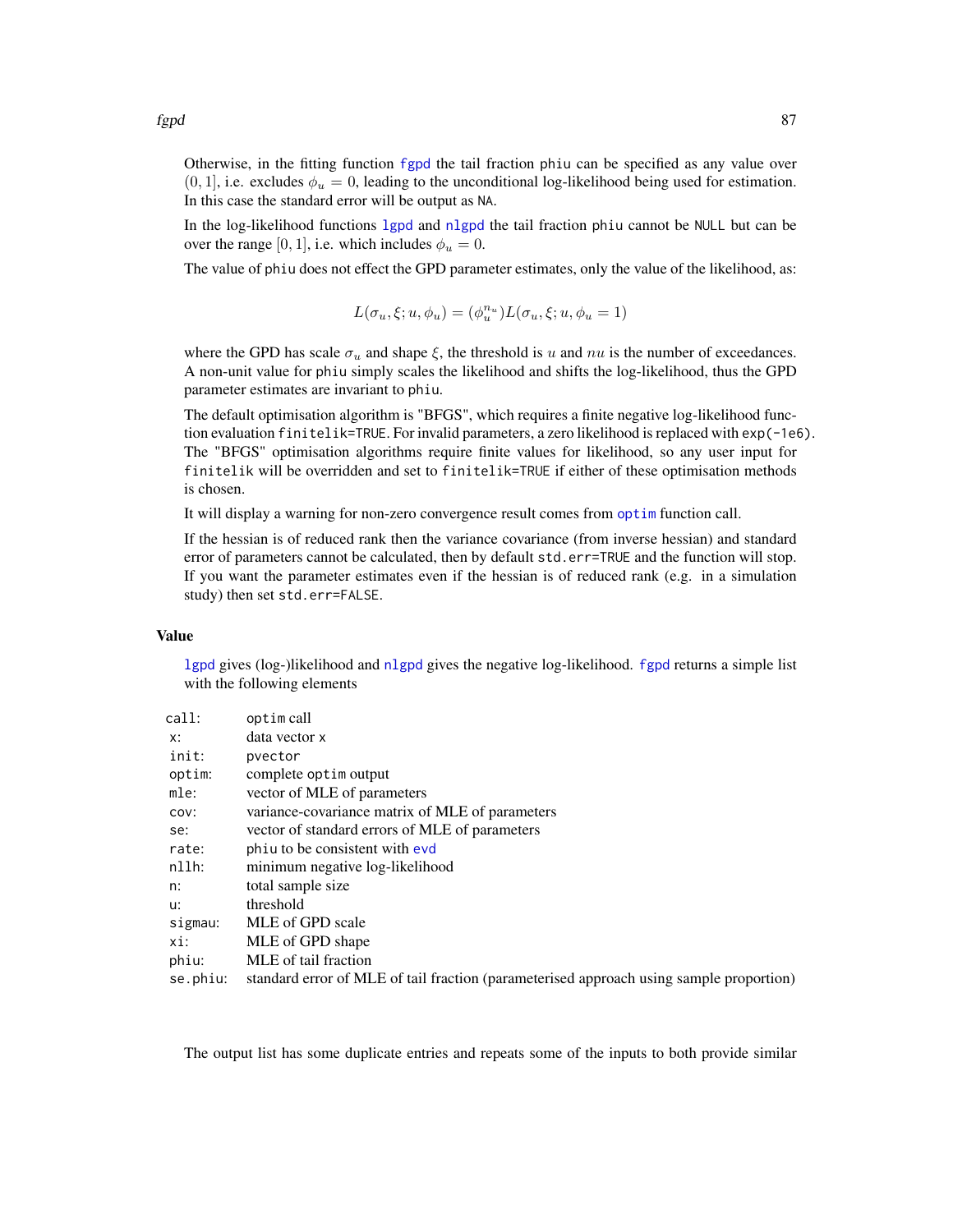items to those from [fpot](#page-0-0) and increase usability.

## Acknowledgments

Based on the [gpd.fit](#page-0-0) and [fpot](#page-0-0) functions in the [ismev](#page-0-0) and [evd](#page-0-0) packages for which their author's contributions are gratefully acknowledged. They are designed to have similar syntax and functionality to simplify the transition for users of these packages.

# Note

Unlike all the distribution functions for the GPD, the MLE fitting only permits single scalar values for each parameter, phiu and threshold u.

When pvector=NULL then the initial values are calculated, type fgpd to see the default formulae used. The GPD fitting is not very sensitive to the initial values, so you will rarely have to give alternatives. Avoid setting the starting value for the shape parameter to  $xi = 0$  as depending on the optimisation method it may be get stuck.

Default values for the threshold  $u=0$  and tail fraction phiu=NULL are given in the fitting [fpgd](#page-0-0), in which case the MLE assumes that excesses over the threshold are given, rather than exceedances.

The usual default of phiu=1 is given in the likelihood functions [lpgd](#page-0-0) and [nlpgd](#page-0-0).

The [lgpd](#page-84-1) also has the usual defaults for the other parameters, but [nlgpd](#page-84-1) has no defaults.

Infinite sample values are dropped in fitting function [fpgd](#page-0-0), but missing values are used to estimate phiu as described above. But in likelihood functions [lpgd](#page-0-0) and [nlpgd](#page-0-0) both infinite and missing values are ignored.

Error checking of the inputs is carried out and will either stop or give warning message as appropriate.

## Author(s)

Yang Hu and Carl Scarrott <carl.scarrott@canterbury.ac.nz>

#### References

## [http://en.wikipedia.org/wiki/Generalized\\_Pareto\\_distribution](http://en.wikipedia.org/wiki/Generalized_Pareto_distribution)

Hu Y. and Scarrott, C.J. (2018). evmix: An R Package for Extreme Value Mixture Modeling, Threshold Estimation and Boundary Corrected Kernel Density Estimation. Journal of Statistical Software 84(5), 1-27. doi: 10.18637/jss.v084.i05.

#### See Also

[dgpd](#page-190-1), [fpot](#page-0-0) and [fitdistr](#page-0-0) Other gpd: [gpd](#page-190-0) Other fgpd: [gpd](#page-190-0)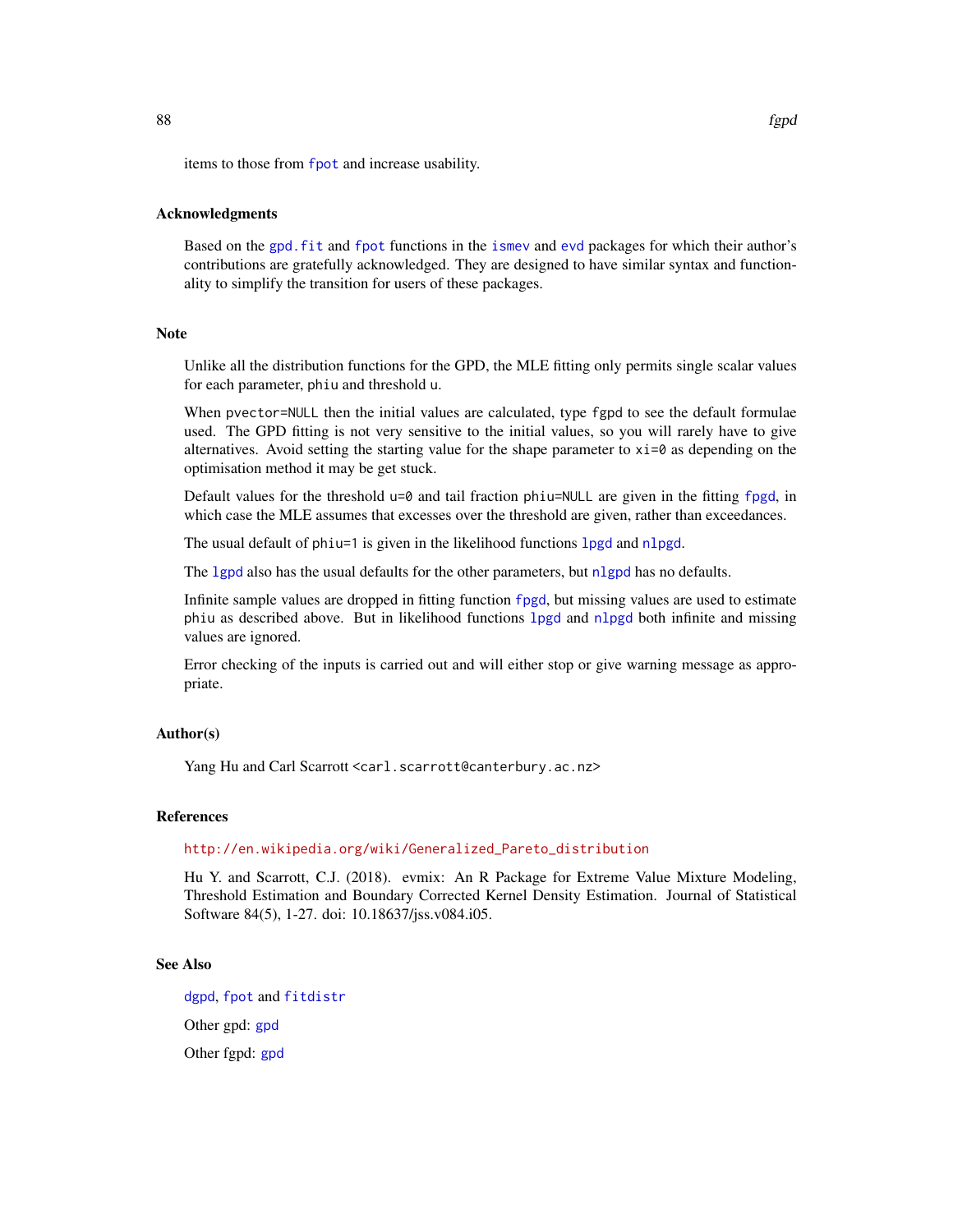## fhpd 89 September 2014 and 2014 and 2014 and 2014 and 2014 and 2014 and 2014 and 2014 and 2014 and 2014 and 20

## Examples

```
set.seed(1)
par(mfrow = c(2, 1))# GPD is conditional model for threshold exceedances
# so tail fraction phiu not relevant when only have exceedances
x = rgpd(1000, u = 10, sigmau = 5, xi = 0.2)
xx = seq(0, 100, 0.1)hist(x, breaks = 100, freq = FALSE, xlim = c(0, 100))
lines(xx, dgpd(xx, u = 10, sigmau = 5, xi = 0.2))
fit = fgpd(x, u = 10)lines(xx, dgpd(xx, u = fit$u, sigmau = fit$sigmau, xi = fit$xi), col="red")
# but tail fraction phiu is needed for conditional modelling of population tail
x = rnorm(10000)xx = seq(-4, 4, 0.01)hist(x, breaks = 200, freq = FALSE, xlim = c(0, 4))
lines(xx, domm(xx), lwd = 2)fit = fgpd(x, u = 1)lines(xx, dgpd(xx, u = fit$u, sigmau = fit$sigmau, xi = fit$xi, phiu = fit$phiu),
  col = "red", \text{ lwd} = 2)legend("topright", c("True Density","Fitted Density"), col=c("black", "red"), lty = 1)
```
<span id="page-88-0"></span>

fhpd *MLE Fitting of Hybrid Pareto Extreme Value Mixture Model*

#### <span id="page-88-1"></span>Description

Maximum likelihood estimation for fitting the hybrid Pareto extreme value mixture model

# Usage

```
fhpd(x, pvector = NULL, std.err = TRUE, method = "BFGS",
 control = list(maxit = 10000), finitelik = TRUE, ...)lhpd(x, nmean = 0, nsd = 1, xi = 0, log = TRUE)
nlhpd(pvector, x, finitelik = FALSE)
```
## Arguments

| x       | vector of sample data                                           |
|---------|-----------------------------------------------------------------|
| pvector | vector of initial values of parameters (nmean, nsd, xi) or NULL |
| std.err | logical, should standard errors be calculated                   |
| method  | optimisation method (see optim)                                 |
| control | optimisation control list (see optim)                           |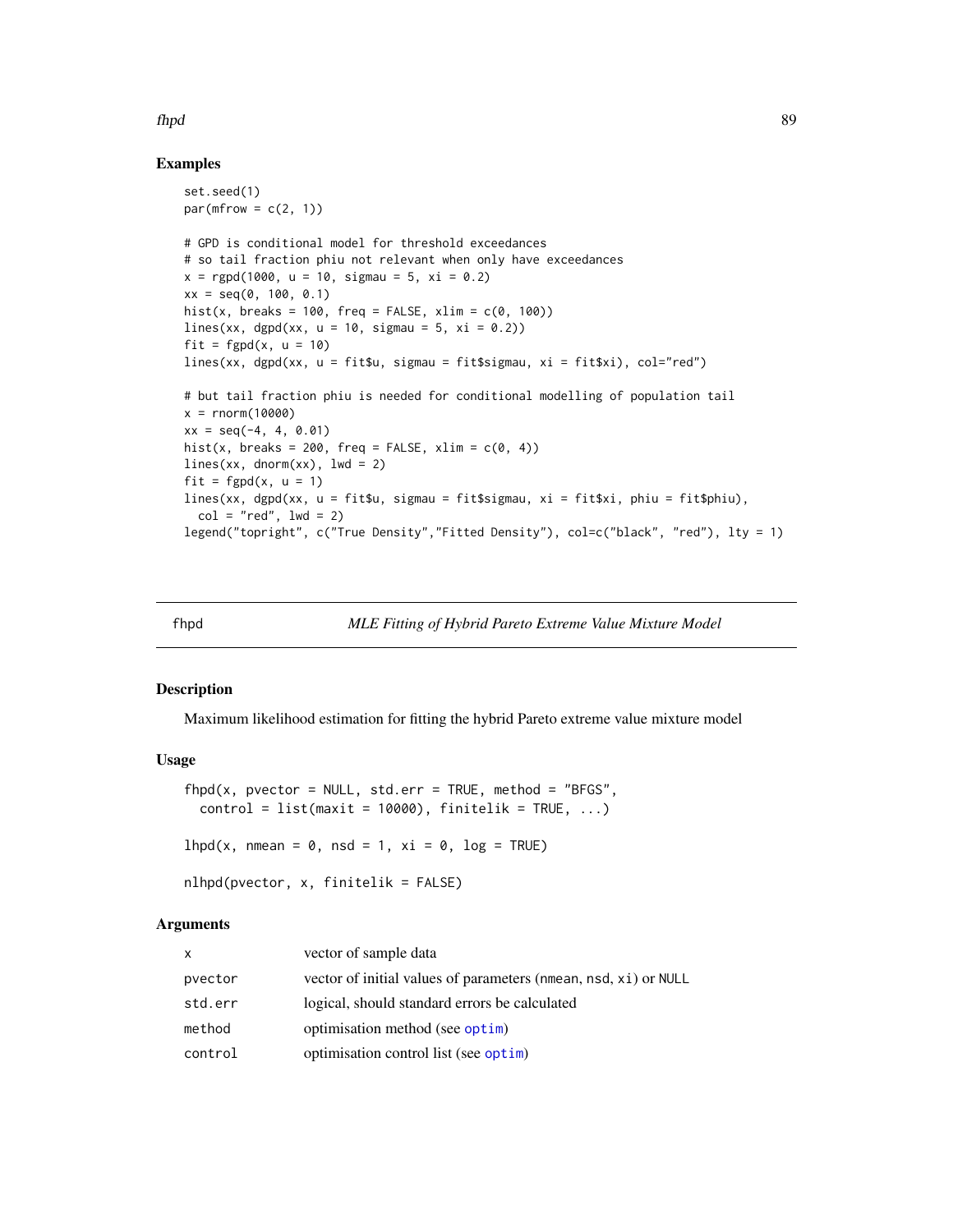90 fhpd

| finitelik | logical, should log-likelihood return finite value for invalid parameters |
|-----------|---------------------------------------------------------------------------|
| $\ddots$  | optional inputs passed to optim                                           |
| nmean     | scalar normal mean                                                        |
| nsd       | scalar normal standard deviation (positive)                               |
| хi        | scalar shape parameter                                                    |
| log       | logical, if TRUE then log-likelihood rather than likelihood is output     |

## Details

The hybrid Pareto model is fitted to the entire dataset using maximum likelihood estimation. The estimated parameters, variance-covariance matrix and their standard errors are automatically output.

The log-likelihood and negative log-likelihood are also provided for wider usage, e.g. constructing profile likelihood functions. The parameter vector pvector must be specified in the negative loglikelihood [nlhpd](#page-88-1).

Log-likelihood calculations are carried out in [lhpd](#page-88-1), which takes parameters as inputs in the same form as distribution functions. The negative log-likelihood is a wrapper for [lhpd](#page-88-1), designed towards making it useable for optimisation (e.g. parameters are given a vector as first input).

Missing values (NA and NaN) are assumed to be invalid data so are ignored, which is inconsistent with the [evd](#page-0-0) library which assumes the missing values are below the threshold.

The function [lhpd](#page-88-1) carries out the calculations for the log-likelihood directly, which can be exponentiated to give actual likelihood using (log=FALSE).

The default optimisation algorithm is "BFGS", which requires a finite negative log-likelihood function evaluation finitelik=TRUE. For invalid parameters, a zero likelihood is replaced with exp(-1e6). The "BFGS" optimisation algorithms require finite values for likelihood, so any user input for finitelik will be overridden and set to finitelik=TRUE if either of these optimisation methods is chosen.

It will display a warning for non-zero convergence result comes from [optim](#page-0-0) function call.

If the hessian is of reduced rank then the variance covariance (from inverse hessian) and standard error of parameters cannot be calculated, then by default std.err=TRUE and the function will stop. If you want the parameter estimates even if the hessian is of reduced rank (e.g. in a simulation study) then set std.err=FALSE.

#### Value

[lhpd](#page-88-1) gives (log-)likelihood and [nlhpd](#page-88-1) gives the negative log-likelihood. [fhpd](#page-88-0) returns a simple list with the following elements

| call:  | optim call                                      |
|--------|-------------------------------------------------|
| x:     | data vector x                                   |
| init:  | pvector                                         |
| optim: | complete optim output                           |
| mle:   | vector of MLE of parameters                     |
| COV:   | variance-covariance matrix of MLE of parameters |
| se:    | vector of standard errors of MLE of parameters  |
| rate:  | phiu to be consistent with evd                  |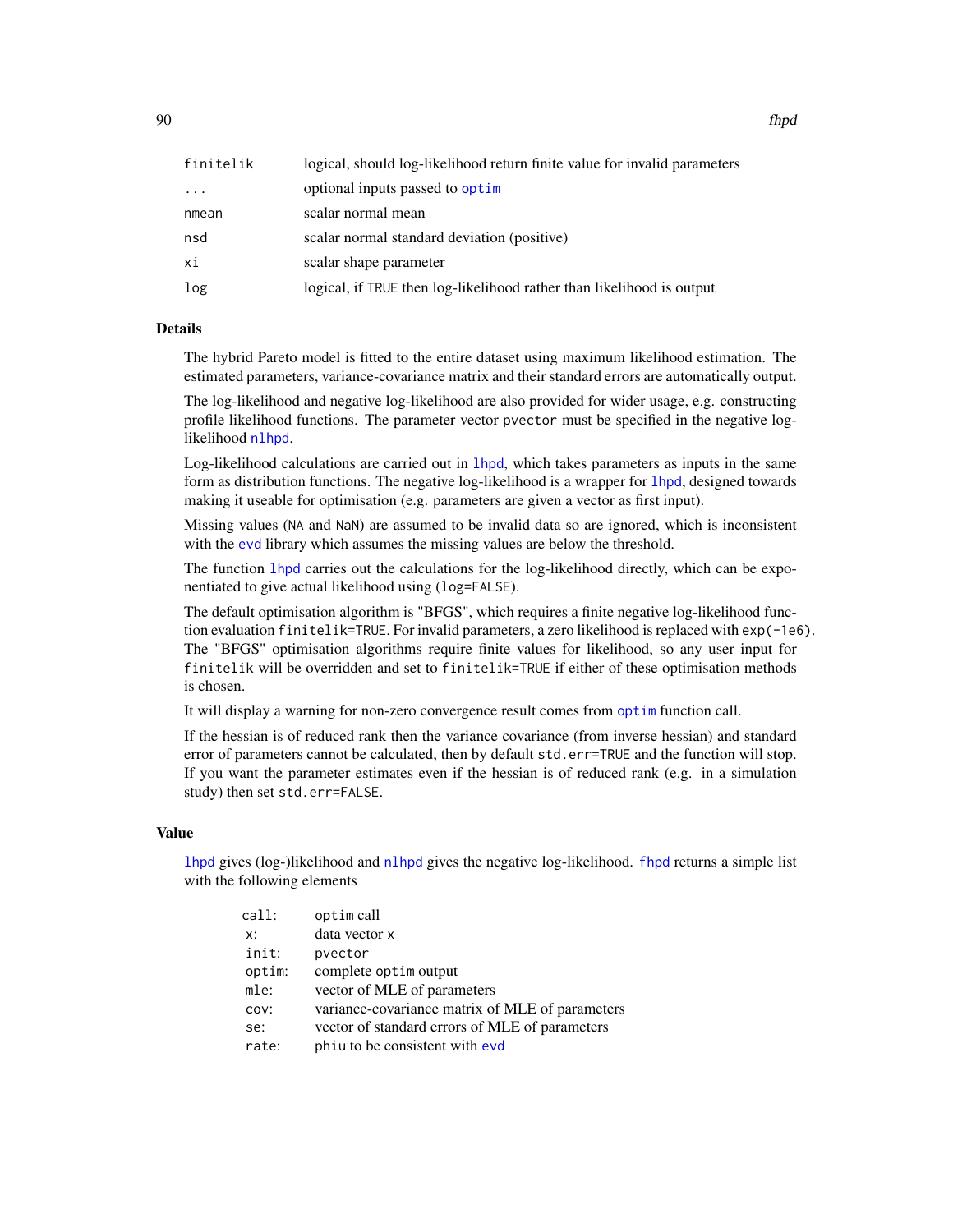| nllh:   | minimum negative log-likelihood                              |
|---------|--------------------------------------------------------------|
| n:      | total sample size                                            |
| nmean:  | MLE of normal mean                                           |
| nsd:    | MLE of normal standard deviation                             |
| u:      | threshold (implicit from other parameters)                   |
| sigmau: | MLE of GPD scale                                             |
| xi:     | MLE of GPD shape                                             |
| phiu:   | MLE of tail fraction (implied by 1/(1+pnorm(u, nmean, nsd))) |

The output list has some duplicate entries and repeats some of the inputs to both provide similar items to those from [fpot](#page-0-0) and to make it as useable as possible.

#### Note

Unlike most of the distribution functions for the extreme value mixture models, the MLE fitting only permits single scalar values for each parameter. Only the data is a vector.

When pvector=NULL then the initial values are calculated, type fhpd to see the default formulae used. The mixture model fitting can be \*\*\*extremely\*\*\* sensitive to the initial values, so you if you get a poor fit then try some alternatives. Avoid setting the starting value for the shape parameter to xi=0 as depending on the optimisation method it may be get stuck.

A default value for the tail fraction phiu=TRUE is given. The [lhpd](#page-88-1) also has the usual defaults for the other parameters, but [nlhpd](#page-88-1) has no defaults.

Invalid parameter ranges will give  $\theta$  for likelihood,  $log(\theta) = -Inf$  for log-likelihood and  $-log(\theta) = Inf$ for negative log-likelihood.

Infinite and missing sample values are dropped.

Error checking of the inputs is carried out and will either stop or give warning message as appropriate.

## Author(s)

Yang Hu and Carl Scarrott <carl.scarrott@canterbury.ac.nz>

## References

[http://en.wikipedia.org/wiki/Normal\\_distribution](http://en.wikipedia.org/wiki/Normal_distribution)

[http://en.wikipedia.org/wiki/Generalized\\_Pareto\\_distribution](http://en.wikipedia.org/wiki/Generalized_Pareto_distribution)

Scarrott, C.J. and MacDonald, A. (2012). A review of extreme value threshold estimation and uncertainty quantification. REVSTAT - Statistical Journal 10(1), 33-59. Available from [http:](http://www.ine.pt/revstat/pdf/rs120102.pdf) [//www.ine.pt/revstat/pdf/rs120102.pdf](http://www.ine.pt/revstat/pdf/rs120102.pdf)

Carreau, J. and Y. Bengio (2008). A hybrid Pareto model for asymmetric fat-tailed data: the univariate case. Extremes 12 (1), 53-76.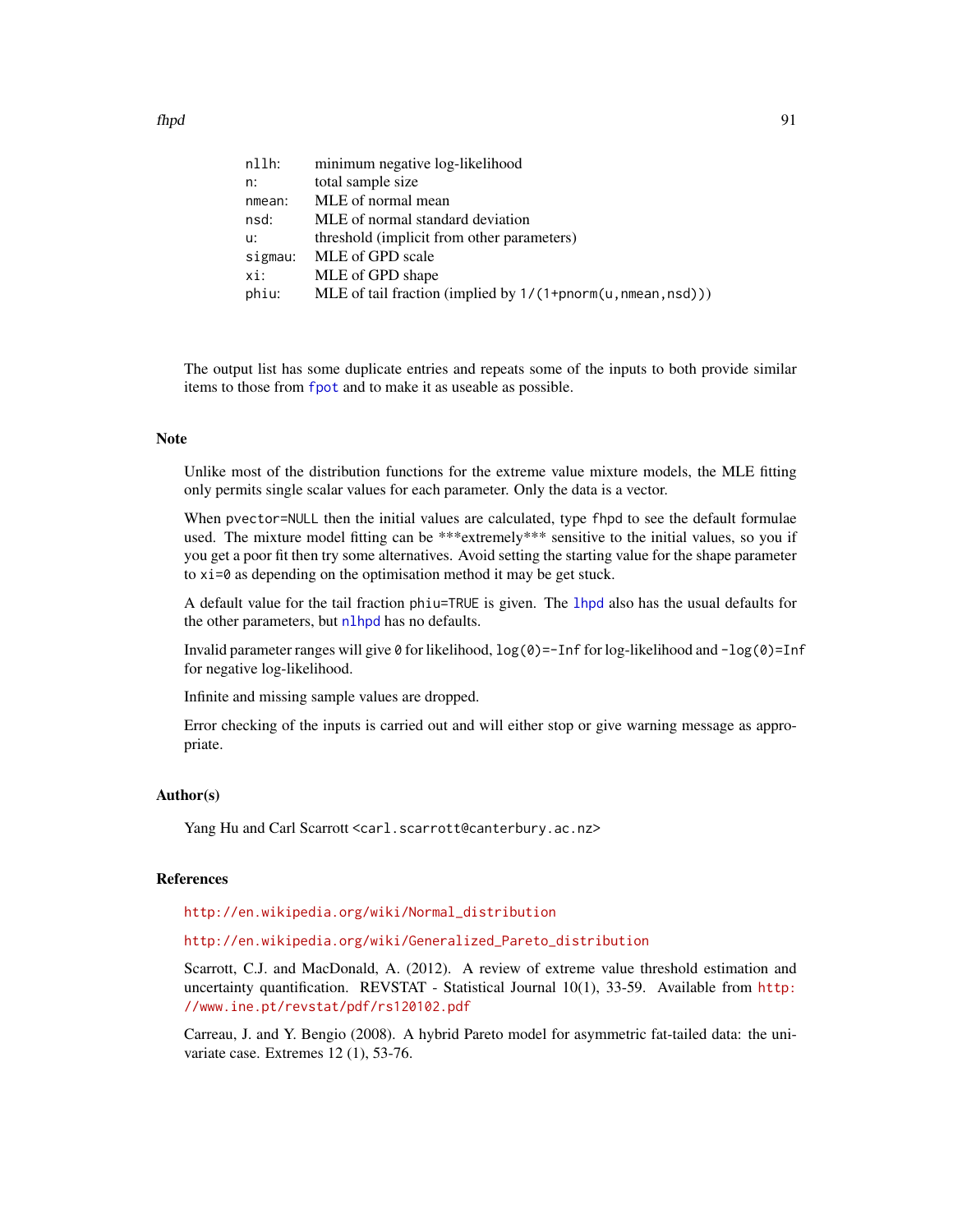# See Also

#### [fgpd](#page-84-0) and [gpd](#page-190-0)

The condmixt package written by one of the original authors of the hybrid Pareto model (Carreau and Bengio, 2008) also has similar functions for the likelihood of the hybrid Pareto (hpareto.negloglike) and fitting (hpareto.fit).

Other hpd: [fhpdcon](#page-91-0), [hpdcon](#page-200-0), [hpd](#page-197-0)

Other hpdcon: [fhpdcon](#page-91-0), [hpdcon](#page-200-0), [hpd](#page-197-0)

Other normgpd: [fgng](#page-75-0), [fitmnormgpd](#page-99-0), [flognormgpd](#page-121-0), [fnormgpdcon](#page-148-0), [fnormgpd](#page-142-0), [gngcon](#page-186-0), [gng](#page-183-0), [hpdcon](#page-200-0), [hpd](#page-197-0), [itmnormgpd](#page-208-0), [lognormgpdcon](#page-235-0), [lognormgpd](#page-232-0), [normgpdcon](#page-253-0), [normgpd](#page-250-0)

Other fhpd: [hpd](#page-197-0)

## Examples

```
## Not run:
set.seed(1)
par(mfrow = c(1, 1))x = rnorm(1000)xx = seq(-4, 4, 0.01)y = \text{dnorm}(xx)# Hybrid Pareto provides reasonable fit for some asymmetric heavy upper tailed distributions
# but not for cases such as the normal distribution
fit = fhpd(x, std.err = FALSE)hist(x, breaks = 100, freq = FALSE, xlim = c(-4, 4))
lines(xx, y)
with(fit, lines(xx, dhpd(xx, nmean, nsd, xi), col="red"))
abline(v = fitsu)# Notice that if tail fraction is included a better fit is obtained
fit2 = formgpdcon(x, std.err = FALSE)with(fit2, lines(xx, dnormgpdcon(xx, nmean, nsd, u, xi), col="blue"))
abline(v = fit2$u)
legend("topright", c("Standard Normal", "Hybrid Pareto", "Normal+GPD Continuous"),
  col=c("black", "red", "blue"), lty = 1)
## End(Not run)
```
<span id="page-91-0"></span>fhpdcon *MLE Fitting of Hybrid Pareto Extreme Value Mixture Model with Single Continuity Constraint*

#### <span id="page-91-1"></span>Description

Maximum likelihood estimation for fitting the Hybrid Pareto extreme value mixture model, with only continuity at threshold and not necessarily continuous in first derivative. With options for profile likelihood estimation for threshold and fixed threshold approach.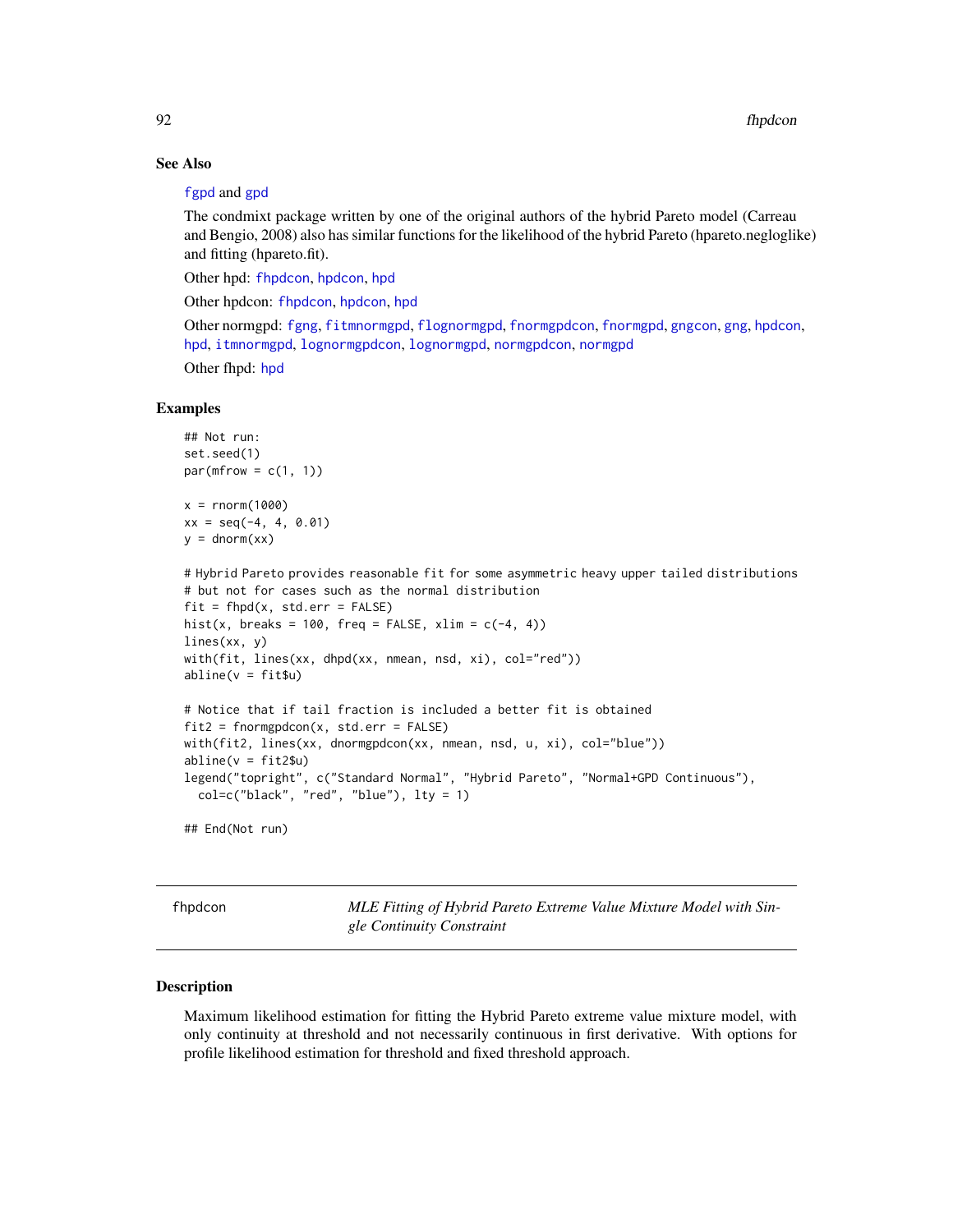#### fhpdcon 93

## Usage

```
fhpdcon(x, useq = NULL, fixedu = FALSE, vector = NULL,std.err = TRUE, method = "BFGS", control = list(maxit = 10000),
  finitelik = TRUE, ...)lhpdcon(x, nmean = 0, nsd = 1, u = qnorm(0.9, nmean, nsd), xi = 0,
  log = TRUE)
nlhpdcon(pvector, x, finitelik = FALSE)
profluhpdcon(u, pvector, x, method = "BFGS", control = list(maxit =10000), finitelik = TRUE, ...)
nluhpdcon(pvector, u, x, finitelik = FALSE)
```
## Arguments

| x         | vector of sample data                                                                                                                                               |
|-----------|---------------------------------------------------------------------------------------------------------------------------------------------------------------------|
| useq      | vector of thresholds (or scalar) to be considered in profile likelihood or NULL for<br>no profile likelihood                                                        |
| fixedu    | logical, should threshold be fixed (at either scalar value in useq, or estimated<br>from maximum of profile likelihood evaluated at sequence of thresholds in useq) |
| pvector   | vector of initial values of parameters or NULL for default values, see below                                                                                        |
| std.err   | logical, should standard errors be calculated                                                                                                                       |
| method    | optimisation method (see optim)                                                                                                                                     |
| control   | optimisation control list (see optim)                                                                                                                               |
| finitelik | logical, should log-likelihood return finite value for invalid parameters                                                                                           |
| $\cdots$  | optional inputs passed to optim                                                                                                                                     |
| nmean     | scalar normal mean                                                                                                                                                  |
| nsd       | scalar normal standard deviation (positive)                                                                                                                         |
| u         | scalar threshold value                                                                                                                                              |
| хi        | scalar shape parameter                                                                                                                                              |
| log       | logical, if TRUE then log-likelihood rather than likelihood is output                                                                                               |
|           |                                                                                                                                                                     |

## Details

The hybrid Pareto model is fitted to the entire dataset using maximum likelihood estimation, with only continuity at threshold and not necessarily continuous in first derivative. The estimated parameters, variance-covariance matrix and their standard errors are automatically output.

Note that the key difference between this model (hpdcon) and the normal with GPD tail and continuity at threshold (normgpdcon) is that the latter includes the rescaling of the conditional GPD component by the tail fraction to make it an unconditional tail model. However, for the hybrid Pareto with single continuity constraint use the GPD in it's conditional form with no differential scaling compared to the bulk model.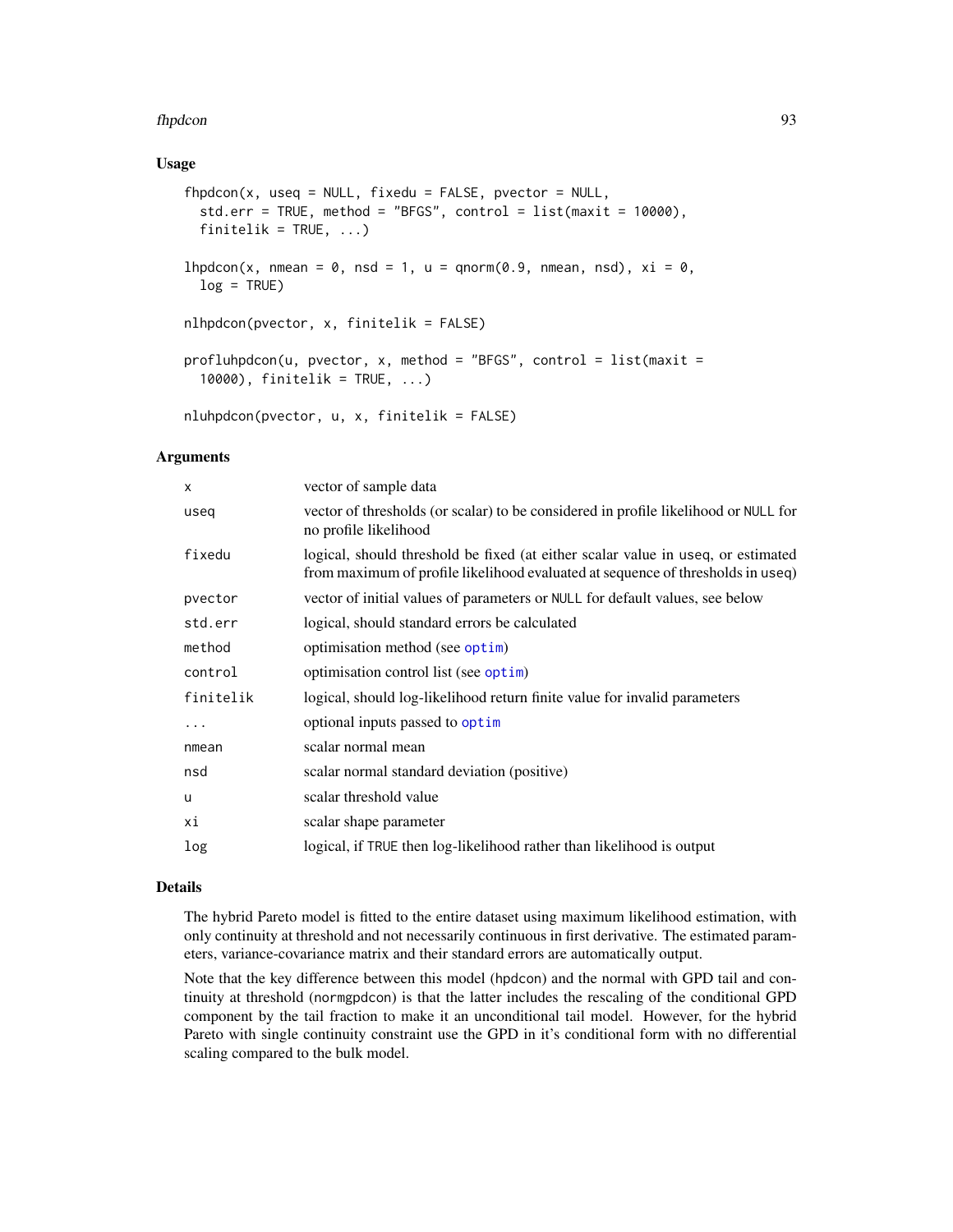See help for [fnormgpd](#page-142-0) for details, type help fnormgpd. Only the different features are outlined below for brevity.

The profile likelihood and fixed threshold approach functionality are implemented for this version of the hybrid Pareto as it includes the threshold as a parameter. Whereas the usual hybrid Pareto does not naturally have a threshold parameter.

The GPD sigmau parameter is now specified as function of other parameters, see help for [dhpdcon](#page-200-1) for details, type help hpdcon. Therefore, sigmau should not be included in the parameter vector if initial values are provided, making the full parameter vector (nmean, nsd, u, xi) if threshold is also estimated and (nmean, nsd, xi) for profile likelihood or fixed threshold approach.

# Value

[lhpdcon](#page-91-1), [nlhpdcon](#page-91-1), and [nluhpdcon](#page-91-1) give the log-likelihood, negative log-likelihood and profile likelihood for threshold. Profile likelihood for single threshold is given by [profluhpdcon](#page-91-1). [fhpdcon](#page-91-0) returns a simple list with the following elements

| call:     | optim call                                                            |
|-----------|-----------------------------------------------------------------------|
| x:        | data vector x                                                         |
| init:     | pvector                                                               |
| fixedu:   | fixed threshold, logical                                              |
| useq:     | threshold vector for profile likelihood or scalar for fixed threshold |
| nllhuseq: | profile negative log-likelihood at each threshold in useq             |
| optim:    | complete optim output                                                 |
| mle:      | vector of MLE of parameters                                           |
| COV:      | variance-covariance matrix of MLE of parameters                       |
| se:       | vector of standard errors of MLE of parameters                        |
| rate:     | phiu to be consistent with evd                                        |
| $nllh$ :  | minimum negative log-likelihood                                       |
| n:        | total sample size                                                     |
| nmean:    | MLE of normal mean                                                    |
| nsd:      | MLE of normal standard deviation                                      |
| u:        | threshold (fixed or MLE)                                              |
| sigmau:   | MLE of GPD scale (estimated from other parameters)                    |
| xi:       | MLE of GPD shape                                                      |
| phiu:     | MLE of tail fraction (implied by $1/(1+$ pnorm $(u, n$ mean, nsd)))   |
|           |                                                                       |

## Acknowledgments

See Acknowledgments in [fnormgpd](#page-142-0), type help fnormgpd.

#### Note

When pvector=NULL then the initial values are:

- threshold 90% quantile (not relevant for profile likelihood for threshold or fixed threshold approaches);
- MLE of normal parameters assuming entire population is normal; and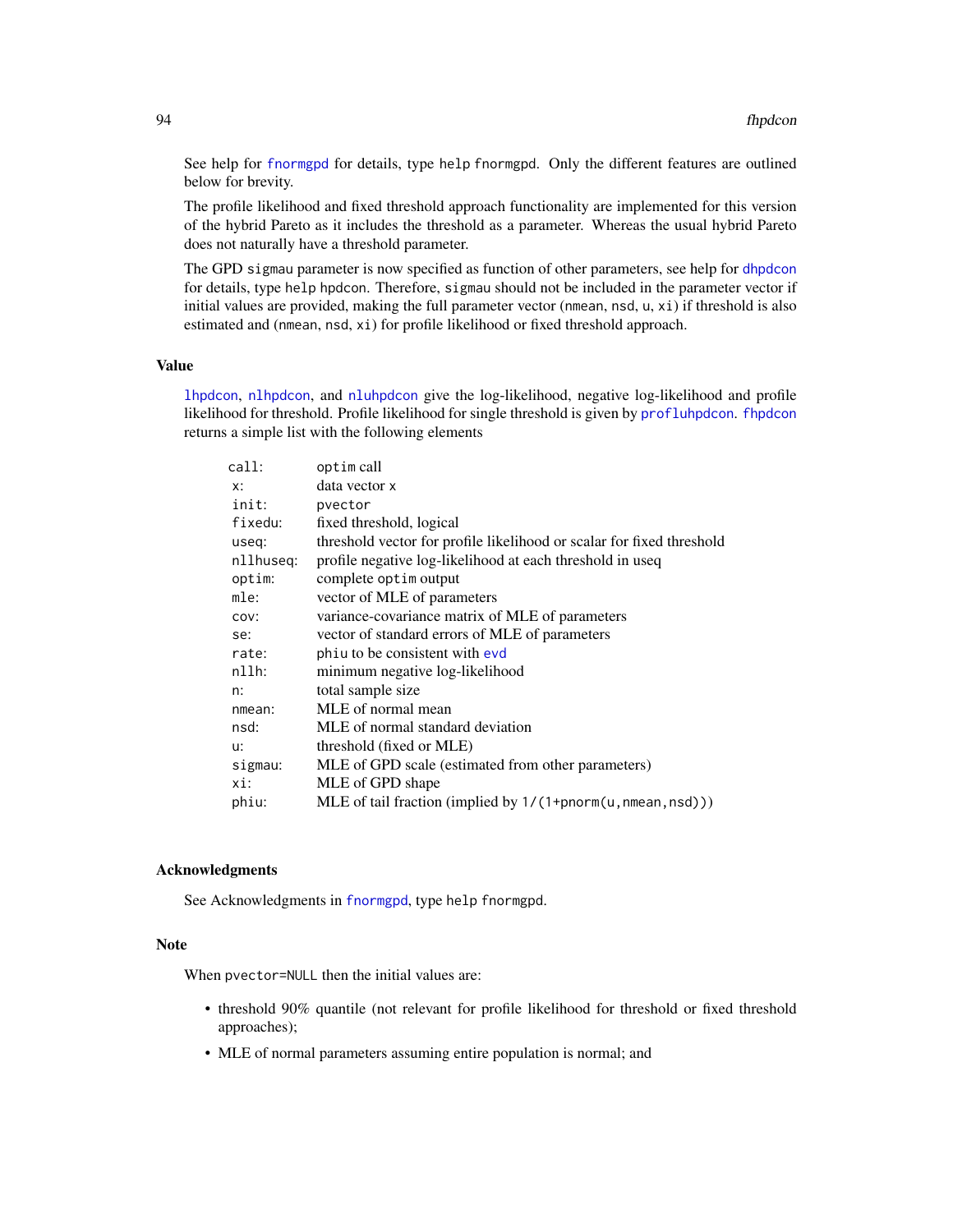#### fhpdcon 95

• MLE of GPD parameters above threshold.

Avoid setting the starting value for the shape parameter to  $x_i = 0$  as depending on the optimisation method it may be get stuck.

## Author(s)

Yang Hu and Carl Scarrott <carl.scarrott@canterbury.ac.nz>

#### References

<http://www.math.canterbury.ac.nz/~c.scarrott/evmix>

[http://en.wikipedia.org/wiki/Normal\\_distribution](http://en.wikipedia.org/wiki/Normal_distribution)

[http://en.wikipedia.org/wiki/Generalized\\_Pareto\\_distribution](http://en.wikipedia.org/wiki/Generalized_Pareto_distribution)

Scarrott, C.J. and MacDonald, A. (2012). A review of extreme value threshold estimation and uncertainty quantification. REVSTAT - Statistical Journal 10(1), 33-59. Available from [http:](http://www.ine.pt/revstat/pdf/rs120102.pdf) [//www.ine.pt/revstat/pdf/rs120102.pdf](http://www.ine.pt/revstat/pdf/rs120102.pdf)

Hu, Y. (2013). Extreme value mixture modelling: An R package and simulation study. MSc (Hons) thesis, University of Canterbury, New Zealand. [http://ir.canterbury.ac.nz/simple-search?](http://ir.canterbury.ac.nz/simple-search?query=extreme&submit=Go) [query=extreme&submit=Go](http://ir.canterbury.ac.nz/simple-search?query=extreme&submit=Go)

Carreau, J. and Y. Bengio (2008). A hybrid Pareto model for asymmetric fat-tailed data: the univariate case. Extremes 12 (1), 53-76.

# See Also

#### [dnorm](#page-0-0), [fgpd](#page-84-0) and [gpd](#page-190-0)

The condmixt package written by one of the original authors of the hybrid Pareto model (Carreau and Bengio, 2008) also has similar functions for the likelihood of the hybrid Pareto (hpareto.negloglike) and fitting (hpareto.fit).

Other hpd: [fhpd](#page-88-0), [hpdcon](#page-200-0), [hpd](#page-197-0)

Other hpdcon: [fhpd](#page-88-0), [hpdcon](#page-200-0), [hpd](#page-197-0)

Other normgpdcon: [fgngcon](#page-80-0), [flognormgpdcon](#page-124-0), [fnormgpdcon](#page-148-0), [fnormgpd](#page-142-0), [gngcon](#page-186-0), [gng](#page-183-0), [hpdcon](#page-200-0), [hpd](#page-197-0), [normgpdcon](#page-253-0), [normgpd](#page-250-0)

Other fhpdcon: [hpdcon](#page-200-0)

#### Examples

```
## Not run:
set.seed(1)
par(mfrow = c(2, 1))x = rnorm(1000)xx = seq(-4, 4, 0.01)
```
 $y = \text{dnorm}(xx)$ 

# Hybrid Pareto provides reasonable fit for some asymmetric heavy upper tailed distributions # but not for cases such as the normal distribution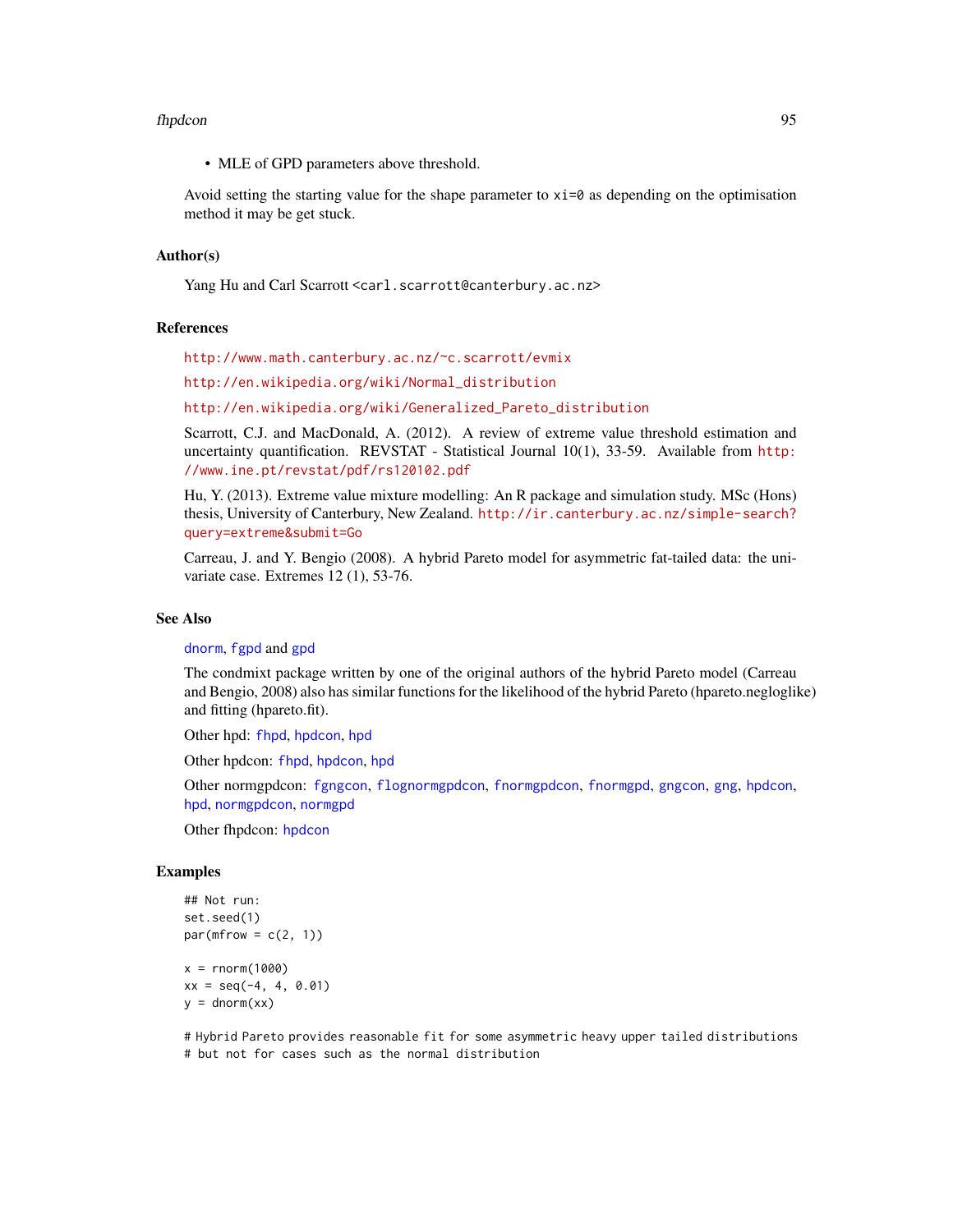```
# Continuity constraint
fit = fhpdcon(x)hist(x, breaks = 100, freq = FALSE, xlim = c(-4, 4))
lines(xx, y)
with(fit, lines(xx, dhpdcon(xx, nmean, nsd, u, xi), col="red"))
abline(v = fit $u, col = "red")# No continuity constraint
fit2 = f hpd(x)with(fit2, lines(xx, dhpd(xx, nmean, nsd, xi), col="blue"))
abline(v = fit2$u, col = "blue")legend("topleft", c("True Density","No continuity constraint","With continuty constraint"),
  col=c("black", "blue", "red"), lty = 1)
# Profile likelihood for initial value of threshold and fixed threshold approach
fitu = fhpdcon(x, useq = seq(-2, 2, length = 20))
fitfix = fhpdcon(x, useq = seq(-2, 2, length = 20), fixedu = TRUE)
hist(x, breaks = 100, freq = FALSE, xlim = c(-4, 4))
lines(xx, y)
with(fit, lines(xx, dhpdcon(xx, nmean, nsd, u, xi), col="red"))
abline(v = fit$u, col = "red")
with(fitu, lines(xx, dhpdcon(xx, nmean, nsd, u, xi), col="purple"))
abline(v = fitu$u, col = "purple")with(fitfix, lines(xx, dhpdcon(xx, nmean, nsd, u, xi), col="darkgreen"))
abline(v = fitfix$u, col = "darkgreen")
legend("topleft", c("True Density","Default initial value (90% quantile)",
 "Prof. lik. for initial value", "Prof. lik. for fixed threshold"),
 col=c("black", "red", "purple", "darkgreen"), lty = 1)
# Notice that if tail fraction is included a better fit is obtained
fittail frac = fromgydcon(x)par(mfrow = c(1, 1))hist(x, breaks = 100, freq = FALSE, xlim = c(-4, 4))
lines(xx, y)
with(fit, lines(xx, dhpdcon(xx, nmean, nsd, u, xi), col="red"))
abline(v = fit $u, col = "red")with(fittailfrac, lines(xx, dnormgpdcon(xx, nmean, nsd, u, xi), col="blue"))
abline(v = fittailfrac$u)
legend("topright", c("Standard Normal", "Hybrid Pareto Continuous", "Normal+GPD Continuous"),
  col=c("black", "red", "blue"), lty = 1)
## End(Not run)
```
<span id="page-95-1"></span>

<span id="page-95-0"></span>fitmgng *MLE Fitting of Normal Bulk and GPD for Both Tails Interval Transition Mixture Model*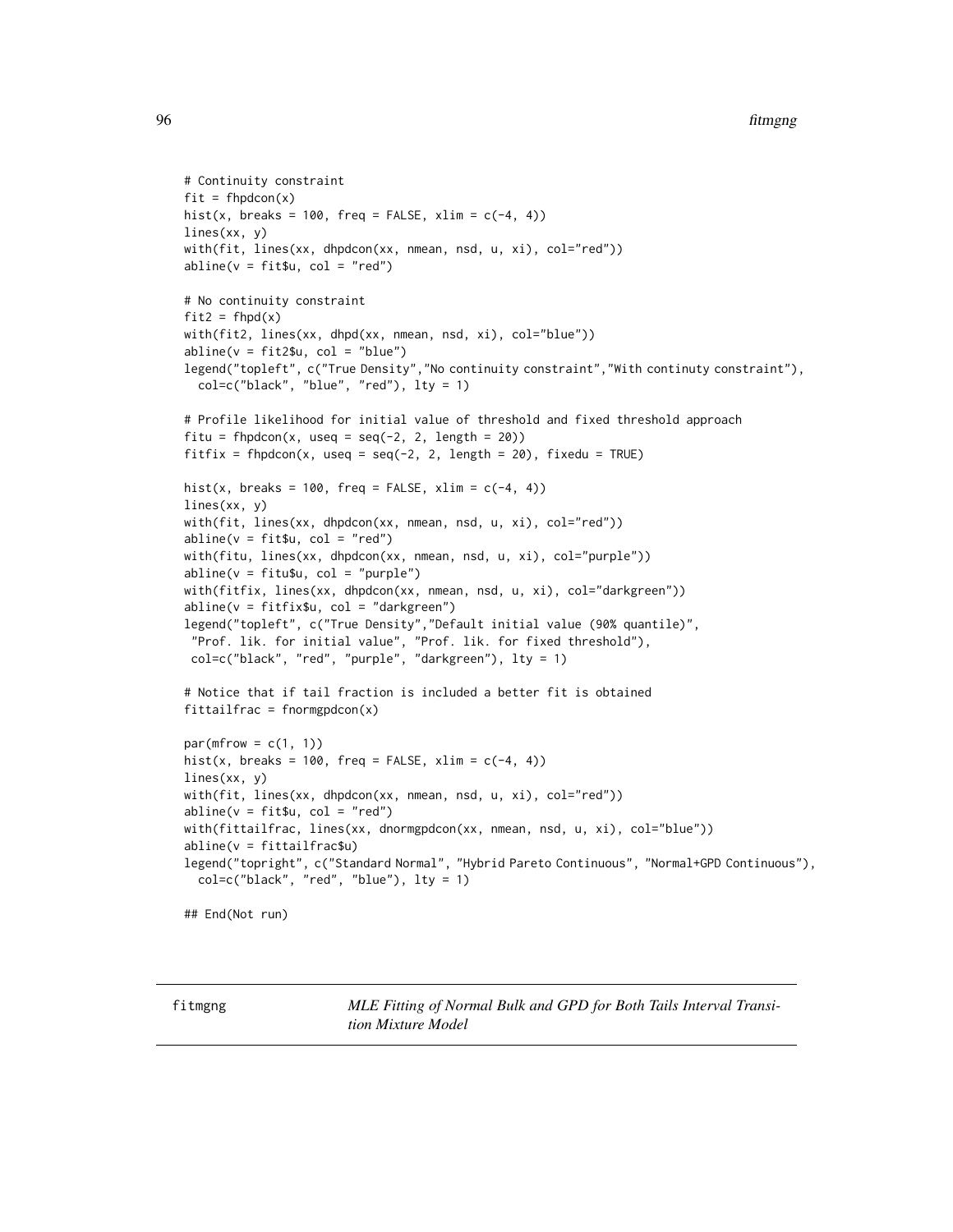#### fitmgng 97

## Description

Maximum likelihood estimation for fitting the extreme value mixture model with normal for bulk distribution between thresholds, conditional GPDs beyond thresholds and interval transition. With options for profile likelihood estimation for both thresholds and interval half-width, which can also be fixed.

## Usage

```
fitmgng(x, eseq = NULL, ulseq = NULL, urseq = NULL,
  fixedeu = FALSE, pvector = NULL, std.err = TRUE, method = "BFGS",
 control = list(maxit = 10000), finitelik = TRUE, ...)
litmgng(x, nmean = 0, nsd = 1, epsilon = nsd, ul = 0,
  sigmaul = 1, xil = 0, ur = 0, sigmaur = 1, xir = 0,
 log = TRUE)
nlitmgng(pvector, x, finitelik = FALSE)
profleuitmgng(eulr, pvector, x, method = "BFGS", control = list(maxit =
  10000), finitelik = TRUE, ...)
```
# nleuitmgng(pvector, epsilon, ul, ur, x, finitelik = FALSE)

# Arguments

| X         | vector of sample data                                                                                                                                                                                         |
|-----------|---------------------------------------------------------------------------------------------------------------------------------------------------------------------------------------------------------------|
| eseg      | vector of epsilons (or scalar) to be considered in profile likelihood or NULL for<br>no profile likelihood                                                                                                    |
| ulseq     | vector of lower thresholds (or scalar) to be considered in profile likelihood or<br>NULL for no profile likelihood                                                                                            |
| urseq     | vector of upper thresholds (or scalar) to be considered in profile likelihood or<br>NULL for no profile likelihood                                                                                            |
| fixedeu   | logical, should threshold and epsilon be fixed (at either scalar value in useq<br>and eseq, or estimated from maximum of profile likelihood evaluated at grid of<br>thresholds and epsilons in useq and eseq) |
| pvector   | vector of initial values of parameters or NULL for default values, see below                                                                                                                                  |
| std.err   | logical, should standard errors be calculated                                                                                                                                                                 |
| method    | optimisation method (see optim)                                                                                                                                                                               |
| control   | optimisation control list (see optim)                                                                                                                                                                         |
| finitelik | logical, should log-likelihood return finite value for invalid parameters                                                                                                                                     |
| $\cdots$  | optional inputs passed to optim                                                                                                                                                                               |
| nmean     | scalar normal mean                                                                                                                                                                                            |
| nsd       | scalar normal standard deviation (positive)                                                                                                                                                                   |
| epsilon   | interval half-width                                                                                                                                                                                           |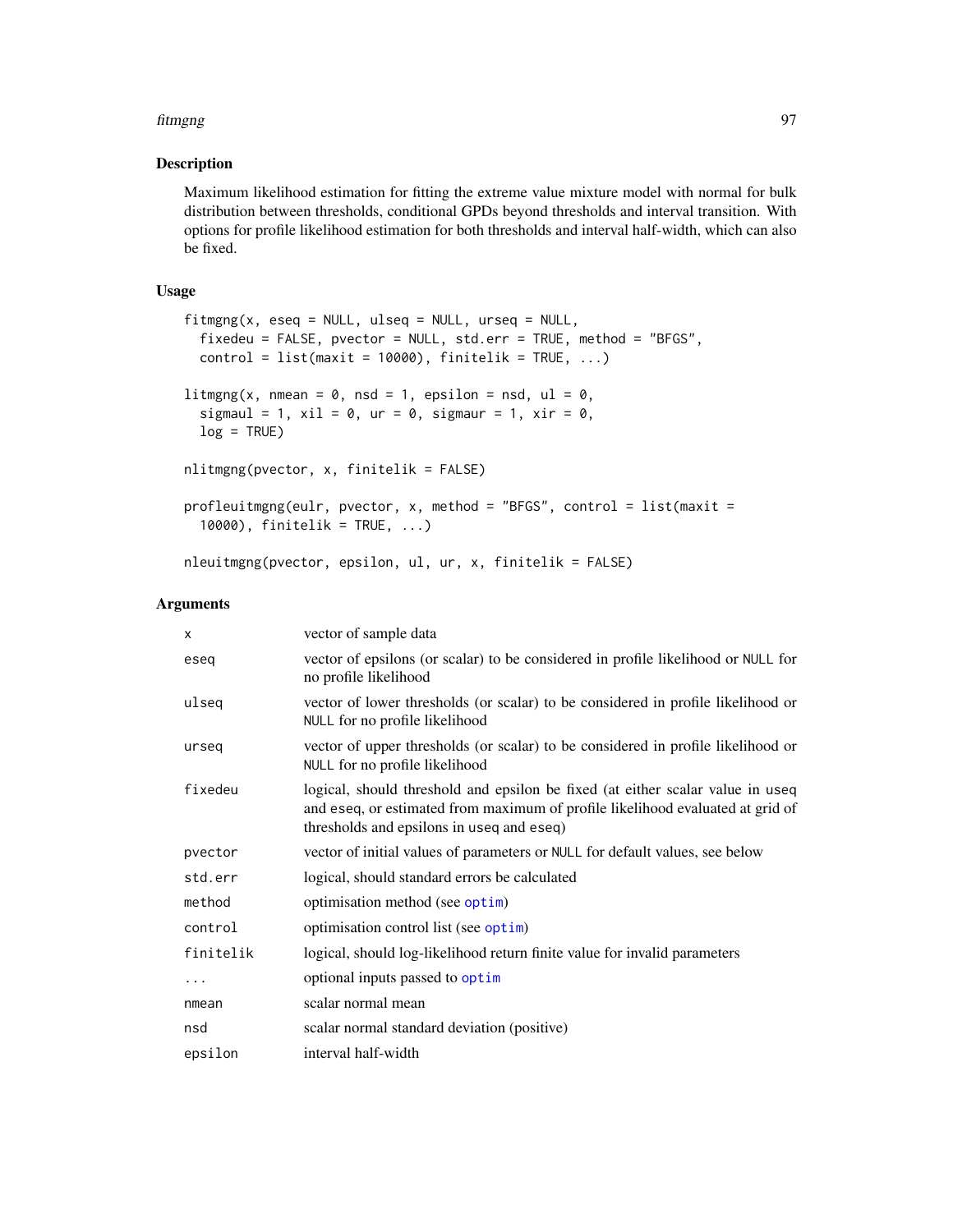98 fitmgng

| ul      | lower tail threshold                                                           |
|---------|--------------------------------------------------------------------------------|
| sigmaul | lower tail GPD scale parameter (positive)                                      |
| xil     | lower tail GPD shape parameter                                                 |
| ur      | upper tail threshold                                                           |
| sigmaur | upper tail GPD scale parameter (positive)                                      |
| xir     | upper tail GPD shape parameter                                                 |
| log     | logical, if TRUE then log-likelihood rather than likelihood is output          |
| eulr    | vector of epsilon, lower and upper thresholds considered in profile likelihood |

# Details

The extreme value mixture model with the normal bulk and GPD for both tails interval transition is fitted to the entire dataset using maximum likelihood estimation. The estimated parameters, variance-covariance matrix and their standard errors are automatically output.

See [ditmgng](#page-205-1) for explanation of GPD-normal-GPD interval transition model, including mixing functions.

See also help for [fnormgpd](#page-142-0) for details, type help fnormgpd. Only the different features are outlined below for brevity.

The full parameter vector is (nmean, nsd, epsilon, ul, sigmaul, xil, ur, sigmaur, xir) if thresholds and interval half-width are also estimated and (nmean, nsd, sigmaul, xil, sigmaur, xir) for profile likelihood or fixed threshold approach.

If the profile likelihood approach is used, then a grid search over all combinations of epsilons and both thresholds are carried out. The combinations which lead to less than 5 in any component outside of the intervals are not considered.

A fixed pair of thresholds and epsilon approach is acheived by setting a single scalar value to each in ulseq, urseq and eseq respectively.

# Value

Log-likelihood is given by [litmgng](#page-95-1) and it's wrappers for negative log-likelihood from [nlitmgng](#page-95-1) and [nluitmgng](#page-95-1). Profile likelihood for thresholds and interval half-width given by [profluitmgng](#page-95-1). Fitting function fiture returns a simple list with the following elements

| optim call                                                                      |
|---------------------------------------------------------------------------------|
| data vector x                                                                   |
| pvector                                                                         |
| fixed epsilon and threshold, logical                                            |
| lower threshold vector for profile likelihood or scalar for fixed threshold     |
| upper threshold vector for profile likelihood or scalar for fixed threshold     |
| interval half-width vector for profile likelihood or scalar for fixed threshold |
| profile negative log-likelihood at each combination in (eseq, ulseq, urseq)     |
| complete optim output                                                           |
| vector of MLE of parameters                                                     |
| variance-covariance matrix of MLE of parameters                                 |
| vector of standard errors of MLE of parameters                                  |
|                                                                                 |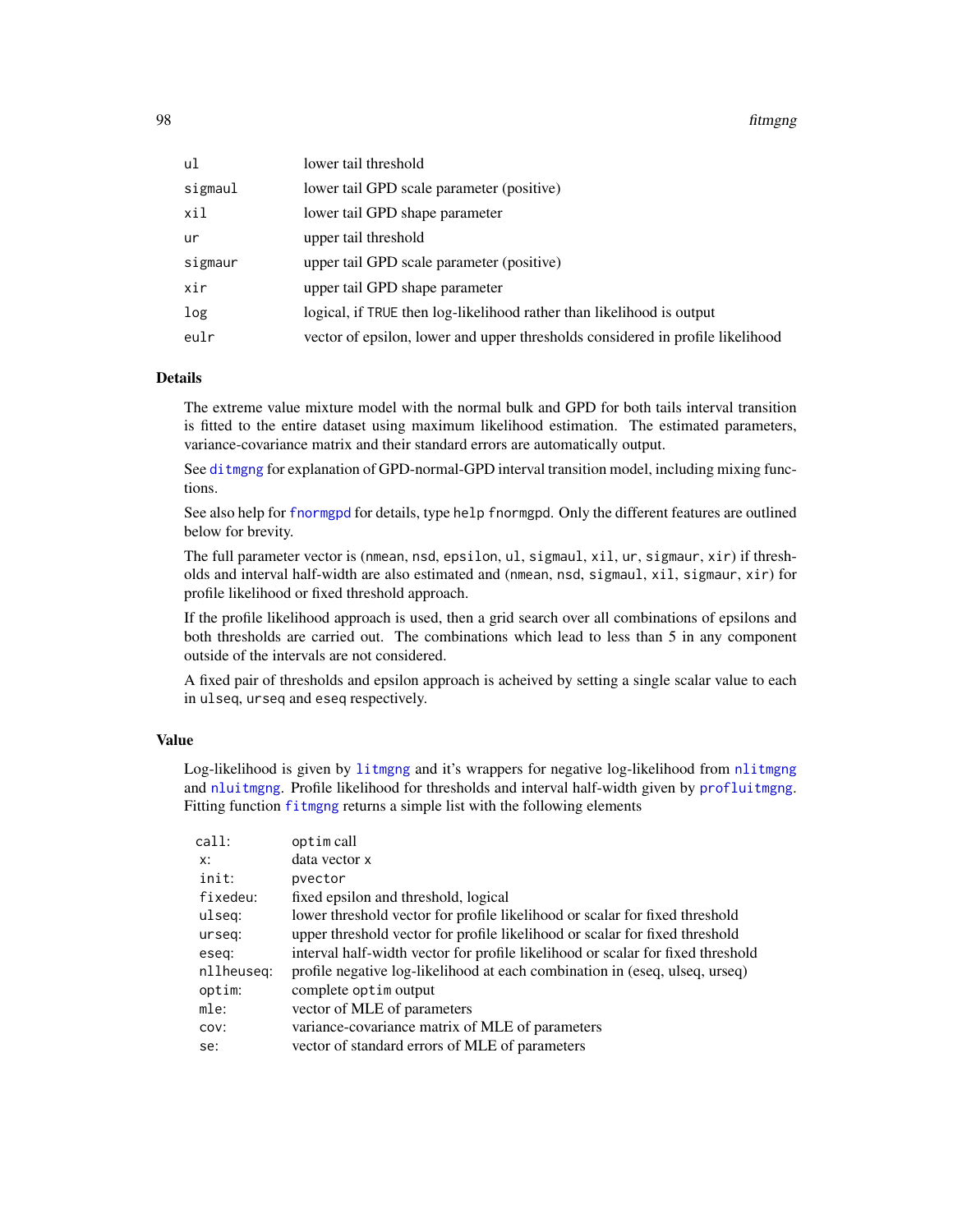#### fitmgng 99

| $n11h$ : | minimum negative log-likelihood  |
|----------|----------------------------------|
| n:       | total sample size                |
| nmean:   | MLE of normal mean               |
| nsd:     | MLE of normal standard deviation |
| epsilon: | MLE of transition half-width     |
| ul:      | lower threshold (fixed or MLE)   |
| sigmaul: | MLE of lower tail GPD scale      |
| xil:     | MLE of lower tail GPD shape      |
| ur:      | upper threshold (fixed or MLE)   |
| sigmaur: | MLE of upper tail GPD scale      |
| xir:     | MLE of upper tail GPD shape      |

## Acknowledgments

See Acknowledgments in [fnormgpd](#page-142-0), type help fnormgpd. Based on code by Xin Zhao produced for MATLAB.

# Note

When pvector=NULL then the initial values are:

- MLE of normal parameters assuming entire population is normal; and
- lower threshold 10% quantile (not relevant for profile likelihood for threshold or fixed threshold approaches);
- upper threshold 90% quantile (not relevant for profile likelihood for threshold or fixed threshold approaches);
- MLE of GPD parameters beyond threshold.

# Author(s)

Alfadino Akbar and Carl Scarrott <carl.scarrott@canterbury.ac.nz>

## References

<http://www.math.canterbury.ac.nz/~c.scarrott/evmix>

[http://en.wikipedia.org/wiki/Normal\\_distribution](http://en.wikipedia.org/wiki/Normal_distribution)

[http://en.wikipedia.org/wiki/Generalized\\_Pareto\\_distribution](http://en.wikipedia.org/wiki/Generalized_Pareto_distribution)

Scarrott, C.J. and MacDonald, A. (2012). A review of extreme value threshold estimation and uncertainty quantification. REVSTAT - Statistical Journal 10(1), 33-59. Available from [http:](http://www.ine.pt/revstat/pdf/rs120102.pdf) [//www.ine.pt/revstat/pdf/rs120102.pdf](http://www.ine.pt/revstat/pdf/rs120102.pdf)

Holden, L. and Haug, O. (2013). A mixture model for unsupervised tail estimation. arxiv:0902.4137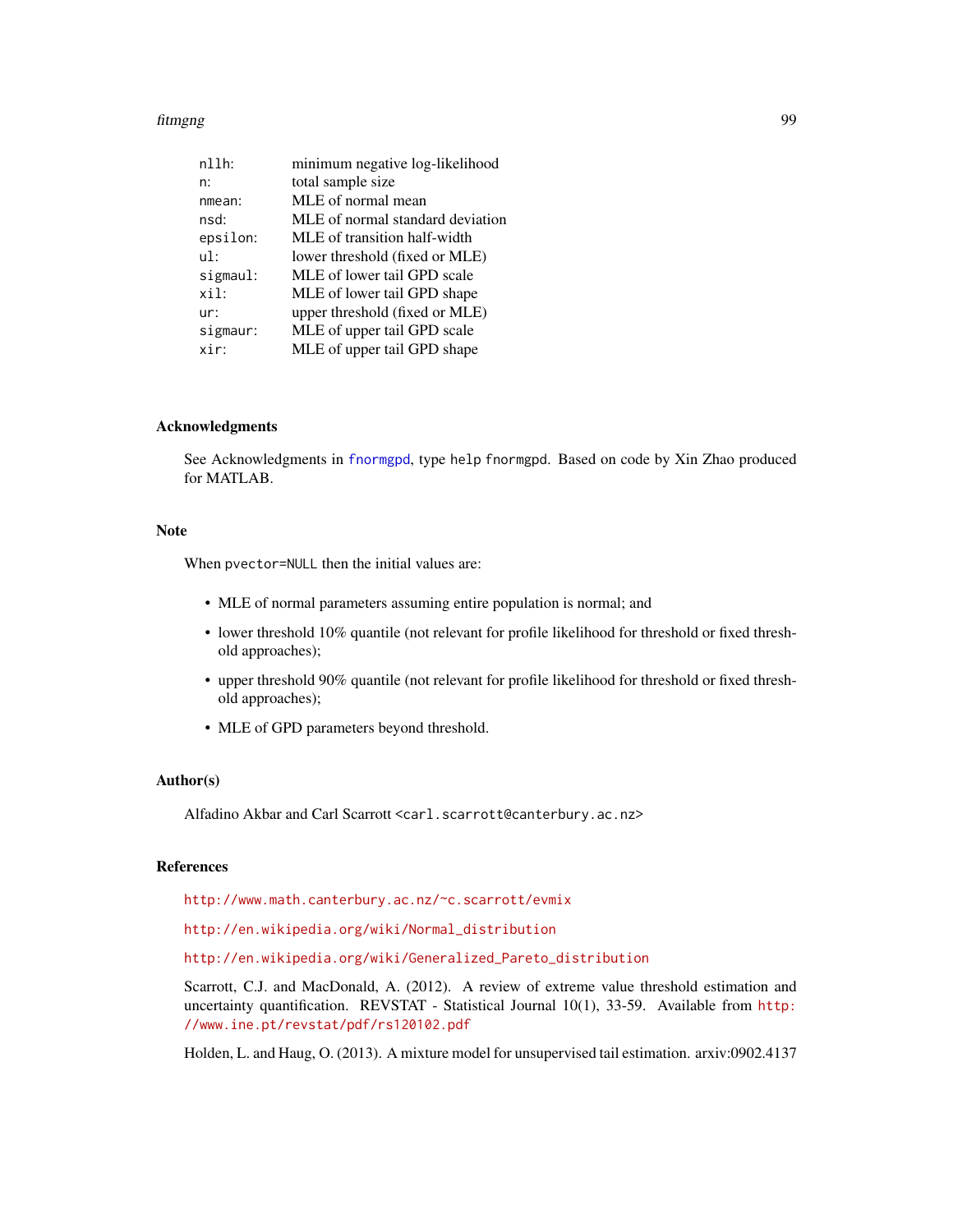## See Also

[fgng](#page-75-0), [dnorm](#page-0-0), [fgpd](#page-84-0) and [gpd](#page-190-0) Other itmgng: [itmgng](#page-205-0) Other itmnormgpd: [fitmnormgpd](#page-99-0), [itmgng](#page-205-0), [itmnormgpd](#page-208-0) Other gng: [fgngcon](#page-80-0), [fgng](#page-75-0), [fnormgpd](#page-142-0), [gngcon](#page-186-0), [gng](#page-183-0), [itmgng](#page-205-0), [normgpd](#page-250-0)

## Examples

```
## Not run:
set.seed(1)
par(mfrow = c(1, 1))x = rnorm(1000)xx = seq(-4, 4, 0.01)y = \text{dnorm}(xx)# MLE for complete parameter set (not recommended!)
fit = fitmgng(x)hist(x, breaks = seq(-6, 6, 0.1), freq = FALSE, xlim = c(-4, 4))
lines(xx, y)
with(fit, lines(xx, ditmgng(xx, nmean, nsd, epsilon, ul, sigmaul, xil,
                                                      ur, sigmaur, xir), col="red"))
abline(v = \text{fit}$ul + fit$epsilon * seq(-1, 1), col = "red")
abline(v = fit$ur + fit$epsilon is 1 on * seq(-1, 1), col = "darkred")# Profile likelihood for threshold which is then fixed
fitfix = fitmgng(x, eseq = seq(0, 2, 0.1), ulseq = seq(-2.5, 0, 0.25),
                                          urseq = seq(0, 2.5, 0.25), fixedeu = TRUE)
with(fitfix, lines(xx, ditmgng(xx, nmean, nsd, epsilon, ul, sigmaul, xil,
                                                       ur, sigmaur, xir), col="blue"))
abline(v = fitrfix$ul + fitfix$epsilon * seq(-1, 1), col = "blue")
abline(v = fitfix$ur + fitfix$epsilon * seq(-1, 1), col = "darkblue")
legend("topright", c("True Density", "GPD-normal-GPD ITM", "Profile likelihood"),
  col=c("black", "red", "blue"), lty = 1)
```
## End(Not run)

<span id="page-99-0"></span>fitmnormgpd *MLE Fitting of Normal Bulk and GPD Tail Interval Transition Mixture Model*

# <span id="page-99-1"></span>Description

Maximum likelihood estimation for fitting the extreme value mixture model with the normal bulk and GPD tail interval transition mixture model. With options for profile likelihood estimation for threshold and interval half-width, which can both be fixed.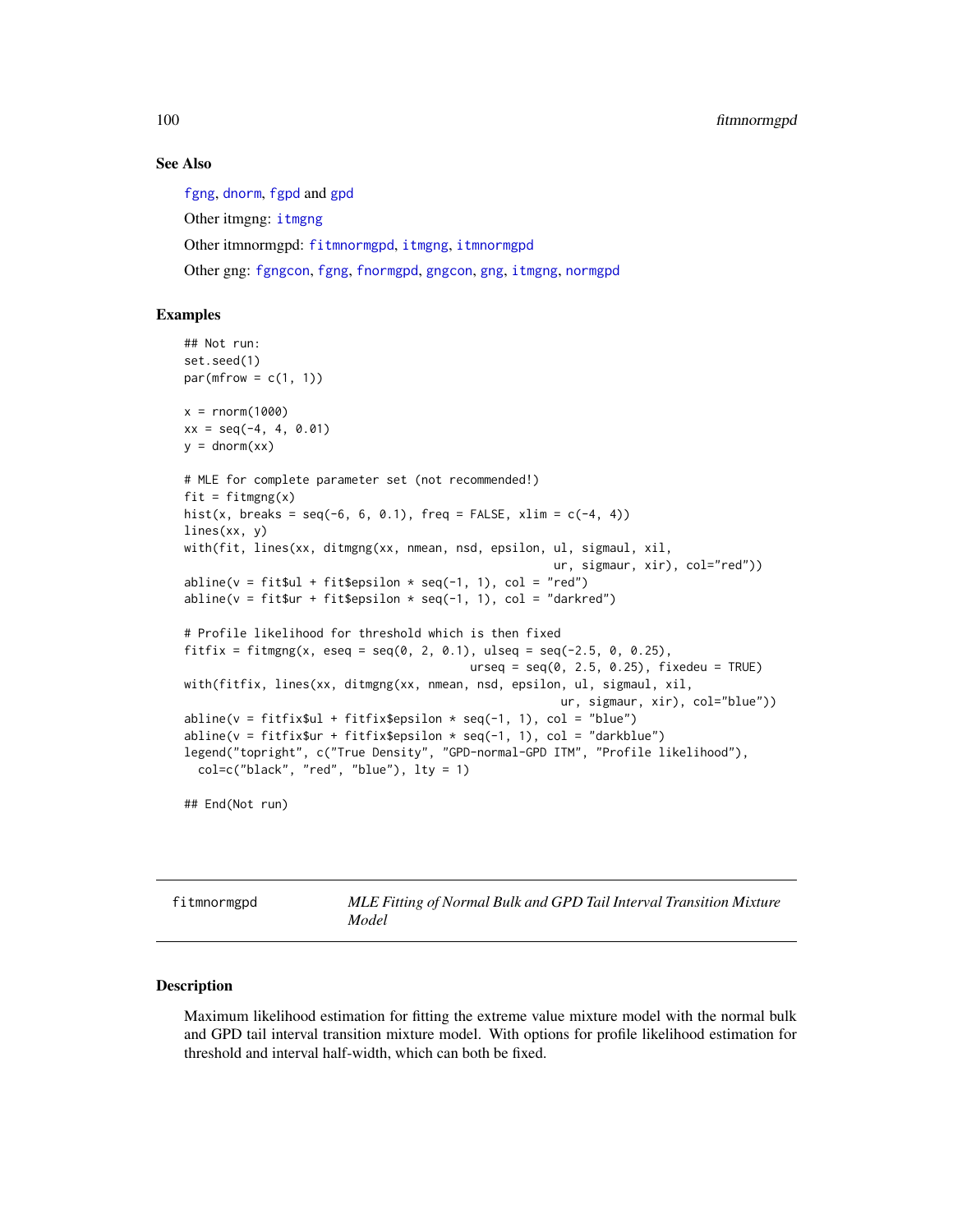# fitmnormgpd 101

# Usage

```
fitmnormgpd(x, eseq = NULL, useq = NULL, fixedeu = FALSE,
 pvector = NULL, std.err = TRUE, method = "BFGS",
 control = list(maxit = 10000), finitelik = TRUE, ...)litmnormgpd(x, nmean = 0, nsd = 1, epsilon = nsd, u = qnorm(0.9,
  nmean, nsd), sigmau = nsd, xi = 0, log = TRUE)
nlitmnormgpd(pvector, x, finitelik = FALSE)
profleuitmnormgpd(eu, pvector, x, method = "BFGS", control = list(maxit
 = 10000, finitelik = TRUE, ...)
nleuitmnormgpd(pvector, epsilon, u, x, finitelik = FALSE)
```
## Arguments

| X         | vector of sample data                                                                                                                                                                                         |
|-----------|---------------------------------------------------------------------------------------------------------------------------------------------------------------------------------------------------------------|
| eseq      | vector of epsilons (or scalar) to be considered in profile likelihood or NULL for<br>no profile likelihood                                                                                                    |
| useg      | vector of thresholds (or scalar) to be considered in profile likelihood or NULL for<br>no profile likelihood                                                                                                  |
| fixedeu   | logical, should threshold and epsilon be fixed (at either scalar value in useq<br>and eseq, or estimated from maximum of profile likelihood evaluated at grid of<br>thresholds and epsilons in useq and eseq) |
| pvector   | vector of initial values of parameters or NULL for default values, see below                                                                                                                                  |
| std.err   | logical, should standard errors be calculated                                                                                                                                                                 |
| method    | optimisation method (see optim)                                                                                                                                                                               |
| control   | optimisation control list (see optim)                                                                                                                                                                         |
| finitelik | logical, should log-likelihood return finite value for invalid parameters                                                                                                                                     |
| .         | optional inputs passed to optim                                                                                                                                                                               |
| nmean     | scalar normal mean                                                                                                                                                                                            |
| nsd       | scalar normal standard deviation (positive)                                                                                                                                                                   |
| epsilon   | interval half-width                                                                                                                                                                                           |
| u         | scalar threshold value                                                                                                                                                                                        |
| sigmau    | scalar scale parameter (positive)                                                                                                                                                                             |
| хi        | scalar shape parameter                                                                                                                                                                                        |
| log       | logical, if TRUE then log-likelihood rather than likelihood is output                                                                                                                                         |
| eu        | vector of epsilon and threshold pair considered in profile likelihood                                                                                                                                         |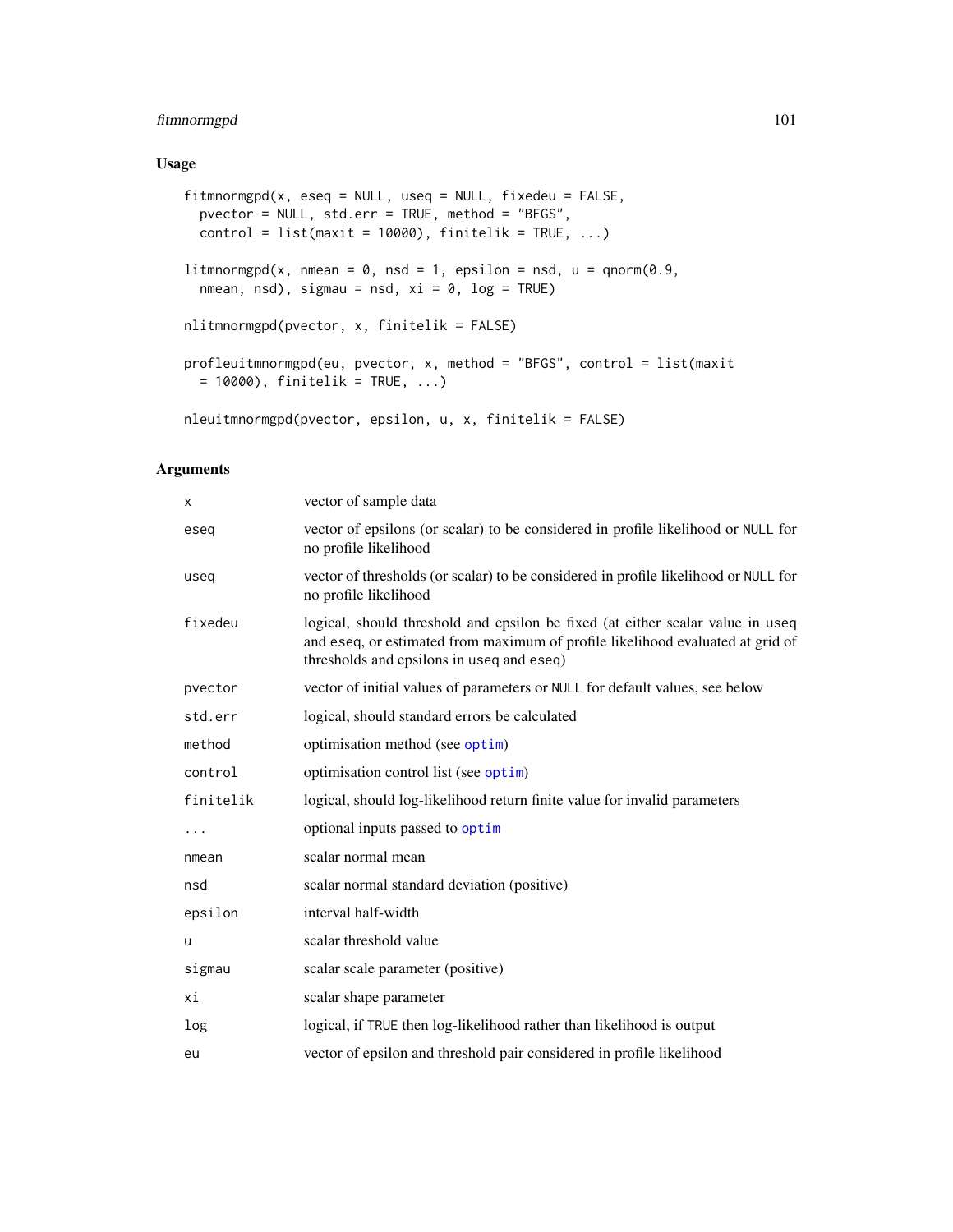# Details

The extreme value mixture model with the normal bulk and GPD tail with interval transition is fitted to the entire dataset using maximum likelihood estimation. The estimated parameters, variancecovariance matrix and their standard errors are automatically output.

See [ditmnormgpd](#page-208-1) for explanation of normal-GPD interval transition model, including mixing functions.

See also help for [fnormgpd](#page-142-0) for mixture model fitting details. Only the different features are outlined below for brevity.

The full parameter vector is (nmean, nsd, epsilon, u, sigmau, xi) if threshold and interval halfwidth are both estimated and (nmean, nsd, sigmau, xi) for profile likelihood or fixed threshold and epsilon approach.

If the profile likelihood approach is used, then it is applied to both the threshold and epsilon parameters together. A grid search over all combinations of epsilons and thresholds are considered. The combinations which lead to less than 5 on either side of the interval are not considered.

A fixed threshold and epsilon approach is acheived by setting a single scalar value to each in useq and eseq respectively.

If the profile likelihood approach is used, then a grid search over all combinations of epsilon and threshold are carried out. The combinations which lead to less than 5 in any any interval are not considered.

#### Value

Log-likelihood is given by [litmnormgpd](#page-99-1) and it's wrappers for negative log-likelihood from [nlitmnormgpd](#page-99-1) and [nluitmnormgpd](#page-99-1). Profile likelihood for threshold and interval half-width given by [profluitmnormgpd](#page-99-1). Fitting function [fitmnormgpd](#page-99-0) returns a simple list with the following elements

| call:      | optim call                                                            |
|------------|-----------------------------------------------------------------------|
| x:         | data vector x                                                         |
| init:      | pvector                                                               |
| fixedeu:   | fixed epsilon and threshold, logical                                  |
| useq:      | threshold vector for profile likelihood or scalar for fixed threshold |
| eseg:      | epsilon vector for profile likelihood or scalar for fixed epsilon     |
| nllheuseq: | profile negative log-likelihood at each combination in (eseq, useq)   |
| optim:     | complete optim output                                                 |
| mle:       | vector of MLE of parameters                                           |
| COV:       | variance-covariance matrix of MLE of parameters                       |
| se:        | vector of standard errors of MLE of parameters                        |
| nllh:      | minimum negative log-likelihood                                       |
| n:         | total sample size                                                     |
| nmean:     | MLE of normal shape                                                   |
| nsd:       | MLE of normal scale                                                   |
| epsilon:   | MLE of transition half-width                                          |
| u:         | threshold (fixed or MLE)                                              |
| sigmau:    | MLE of GPD scale                                                      |
| xi:        | MLE of GPD shape                                                      |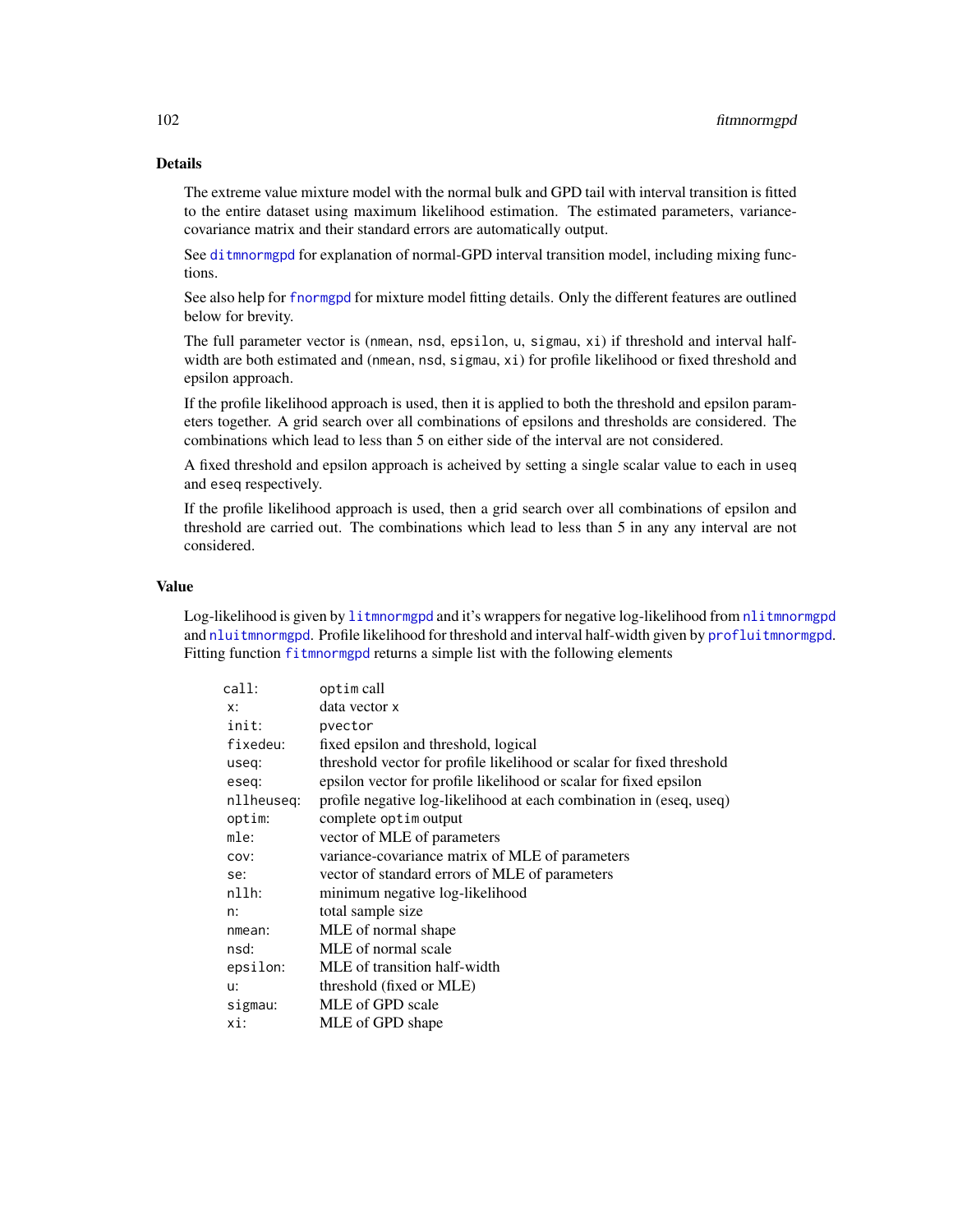# fitmnormgpd 103

## Acknowledgments

See Acknowledgments in [fnormgpd](#page-142-0), type help fnormgpd.

## **Note**

When pvector=NULL then the initial values are:

- MLE of normal parameters assuming entire population is normal; and
- epsilon is MLE of normal standard deviation;
- threshold 90% quantile (not relevant for profile likelihood for threshold or fixed threshold approaches);
- MLE of GPD parameters above threshold.

## Author(s)

Alfadino Akbar and Carl Scarrott <carl.scarrott@canterbury.ac.nz>

## References

<http://www.math.canterbury.ac.nz/~c.scarrott/evmix> [http://en.wikipedia.org/wiki/normal\\_distribution](http://en.wikipedia.org/wiki/normal_distribution) [http://en.wikipedia.org/wiki/Generalized\\_Pareto\\_distribution](http://en.wikipedia.org/wiki/Generalized_Pareto_distribution) Holden, L. and Haug, O. (2013). A mixture model for unsupervised tail estimation. arxiv:0902.4137

## See Also

[fnormgpd](#page-142-0), [dnorm](#page-0-0), [fgpd](#page-84-0) and [gpd](#page-190-0)

Other normgpd: [fgng](#page-75-0), [fhpd](#page-88-0), [flognormgpd](#page-121-0), [fnormgpdcon](#page-148-0), [fnormgpd](#page-142-0), [gngcon](#page-186-0), [gng](#page-183-0), [hpdcon](#page-200-0), [hpd](#page-197-0), [itmnormgpd](#page-208-0), [lognormgpdcon](#page-235-0), [lognormgpd](#page-232-0), [normgpdcon](#page-253-0), [normgpd](#page-250-0) Other itmnormgpd: [fitmgng](#page-95-0), [itmgng](#page-205-0), [itmnormgpd](#page-208-0)

#### Examples

```
## Not run:
set.seed(1)
par(mfrow = c(1, 1))x = rnorm(1000)xx = seq(-4, 4, 0.01)y = \text{dnorm}(xx)# MLE for complete parameter set
fit = fitmmormgpd(x)hist(x, breaks = seq(-6, 6, 0.1), freq = FALSE, xlim = c(-4, 4))
lines(xx, y)
with(fit, lines(xx, ditmnormgpd(xx, nmean, nsd, epsilon, u, sigmau, xi), col="red"))
abline(v = \text{fit}$u + \text{fit}$epsilon * seq(-1, 1), col = "red")
```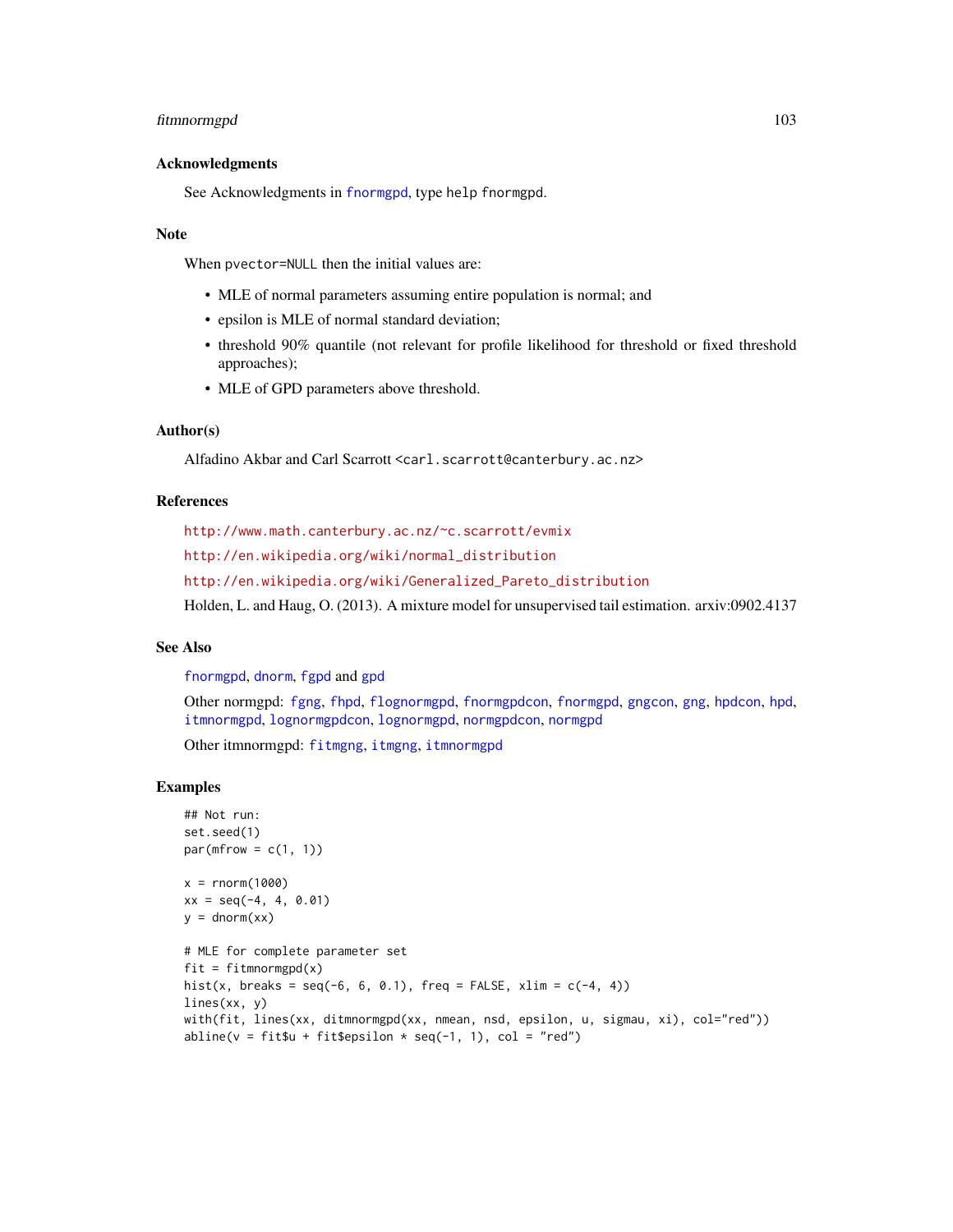```
# Profile likelihood for threshold which is then fixed
fitfix = fitmnormgpd(x, eseq = seq(0, 2, 0.1), useq = seq(0, 2.5, 0.1), fixedeu = TRUE)
with(fitfix, lines(xx, ditmnormgpd(xx, nmean, nsd, epsilon, u, sigmau, xi), col="blue"))
abline(v = \text{fitfix}$u + fitfix$epsilon * seq(-1, 1), col = "blue")
legend("topright", c("True Density", "normal-GPD ITM", "Profile likelihood"),
 col=c("black", "red", "blue"), lty = 1)
## End(Not run)
```
<span id="page-103-1"></span>fitmweibullgpd *MLE Fitting of Weibull Bulk and GPD Tail Interval Transition Mixture Model*

## <span id="page-103-0"></span>Description

Maximum likelihood estimation for fitting the extreme valeu mixture model with the Weibull bulk and GPD tail interval transition mixture model. With options for profile likelihood estimation for threshold and interval half-width, which can both be fixed.

#### Usage

```
fitmweibullgpd(x, eseq = NULL, useq = NULL, fixedeu = FALSE,
 pvector = NULL, std.err = TRUE, method = "BFGS",
  control = list(maxit = 10000), finitelik = TRUE, ...)
litmweibullgpd(x, wshape = 1, wscale = 1, epsilon = sqrt(wscale^2 *gamma(1 + 2/wshape) - (wscale * gamma(1 + 1/wshape))^2),
  u = qweibull(0.9, wshape, wscale), sigmau = sqrt(wscale^2 * gamma(1 +
  2/wshape) - (wscale * gamma(1 + 1/wshape))^2), xi = 0, log = TRUE)
nlitmweibullgpd(pvector, x, finitelik = FALSE)
profleuitmweibullgpd(eu, pvector, x, method = "BFGS",
  control = list(maxit = 10000), finitelik = TRUE, ...)
nleuitmweibullgpd(pvector, epsilon, u, x, finitelik = FALSE)
```
#### Arguments

| X       | vector of sample data                                                                                                                                                                                         |
|---------|---------------------------------------------------------------------------------------------------------------------------------------------------------------------------------------------------------------|
| eseg    | vector of epsilons (or scalar) to be considered in profile likelihood or NULL for<br>no profile likelihood                                                                                                    |
| useg    | vector of thresholds (or scalar) to be considered in profile likelihood or NULL for<br>no profile likelihood                                                                                                  |
| fixedeu | logical, should threshold and epsilon be fixed (at either scalar value in useq<br>and eseq, or estimated from maximum of profile likelihood evaluated at grid of<br>thresholds and epsilons in useq and eseq) |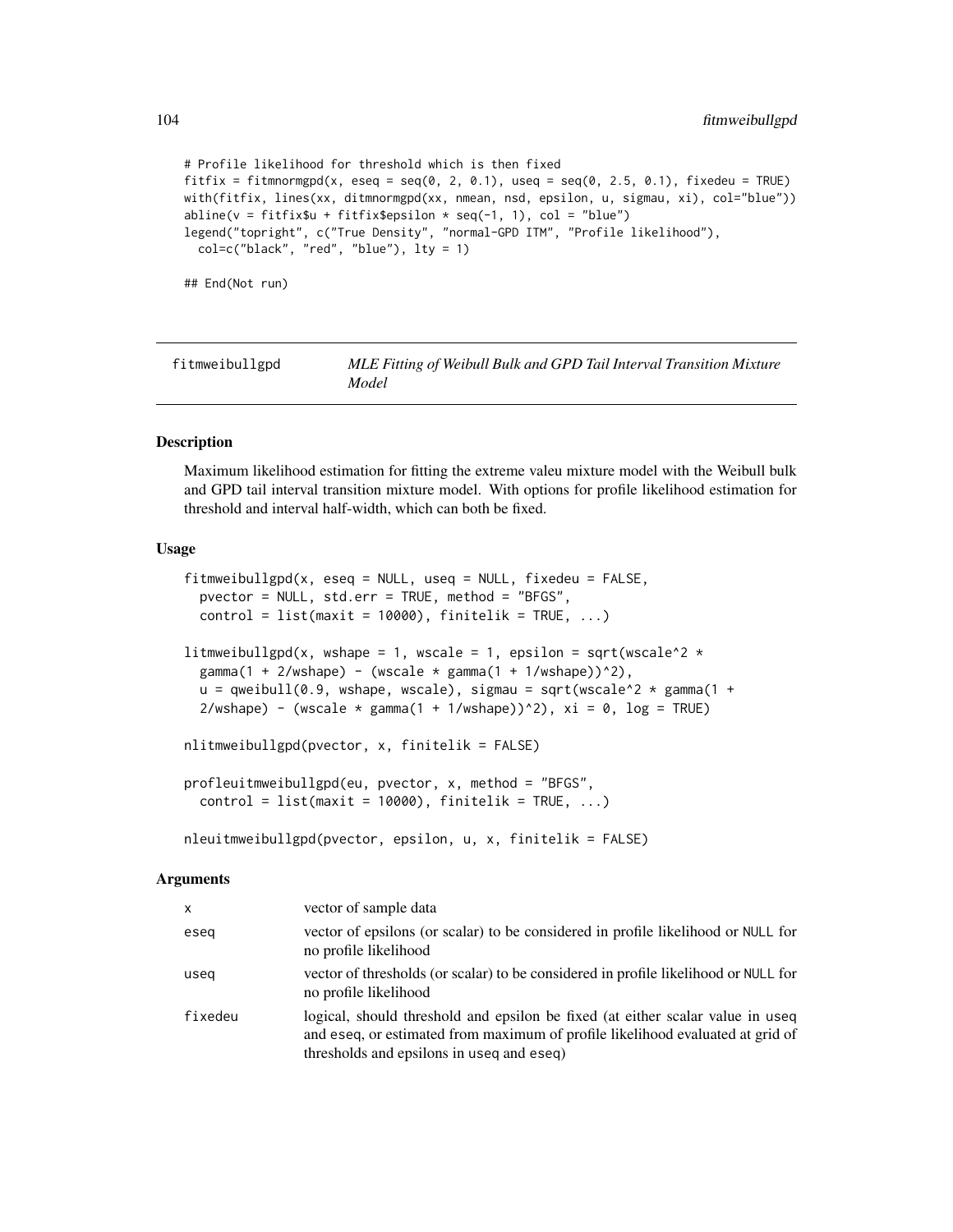# fitmweibullgpd 105

| pvector   | vector of initial values of parameters or NULL for default values, see below |
|-----------|------------------------------------------------------------------------------|
| std.err   | logical, should standard errors be calculated                                |
| method    | optimisation method (see optim)                                              |
| control   | optimisation control list (see optim)                                        |
| finitelik | logical, should log-likelihood return finite value for invalid parameters    |
| $\ddots$  | optional inputs passed to optim                                              |
| wshape    | scalar Weibull shape (positive)                                              |
| wscale    | scalar Weibull scale (positive)                                              |
| epsilon   | interval half-width                                                          |
| u         | scalar threshold value                                                       |
| sigmau    | scalar scale parameter (positive)                                            |
| хi        | scalar shape parameter                                                       |
| log       | logical, if TRUE then log-likelihood rather than likelihood is output        |
| eu        | vector of epsilon and threshold pair considered in profile likelihood        |

# Details

The extreme value mixture model with the Weibull bulk and GPD tail with interval transition is fitted to the entire dataset using maximum likelihood estimation. The estimated parameters, variancecovariance matrix and their standard errors are automatically output.

See [ditmweibullgpd](#page-212-0) for explanation of Weibull-GPD interval transition model, including mixing functions.

See also help for [fnormgpd](#page-142-0) for mixture model fitting details. Only the different features are outlined below for brevity.

The full parameter vector is (wshape, wscale, epsilon, u, sigmau, xi) if threshold and interval half-width are both estimated and (wshape, wscale, sigmau, xi) for profile likelihood or fixed threshold and epsilon approach.

If the profile likelihood approach is used, then it is applied to both the threshold and epsilon parameters together. A grid search over all combinations of epsilons and thresholds are considered. The combinations which lead to less than 5 on either side of the interval are not considered.

A fixed threshold and epsilon approach is acheived by setting a single scalar value to each in useq and eseq respectively.

If the profile likelihood approach is used, then a grid search over all combinations of epsilon and threshold are carried out. The combinations which lead to less than 5 in any any interval are not considered.

Negative data are ignored.

# Value

Log-likelihood is given by [litmweibullgpd](#page-103-0) and it's wrappers for negative log-likelihood from [nlitmweibullgpd](#page-103-0) and [nluitmweibullgpd](#page-103-0). Profile likelihood for threshold and interval half-width given by [profluitmweibullgpd](#page-103-0). Fitting function [fitmweibullgpd](#page-103-1) returns a simple list with the following elements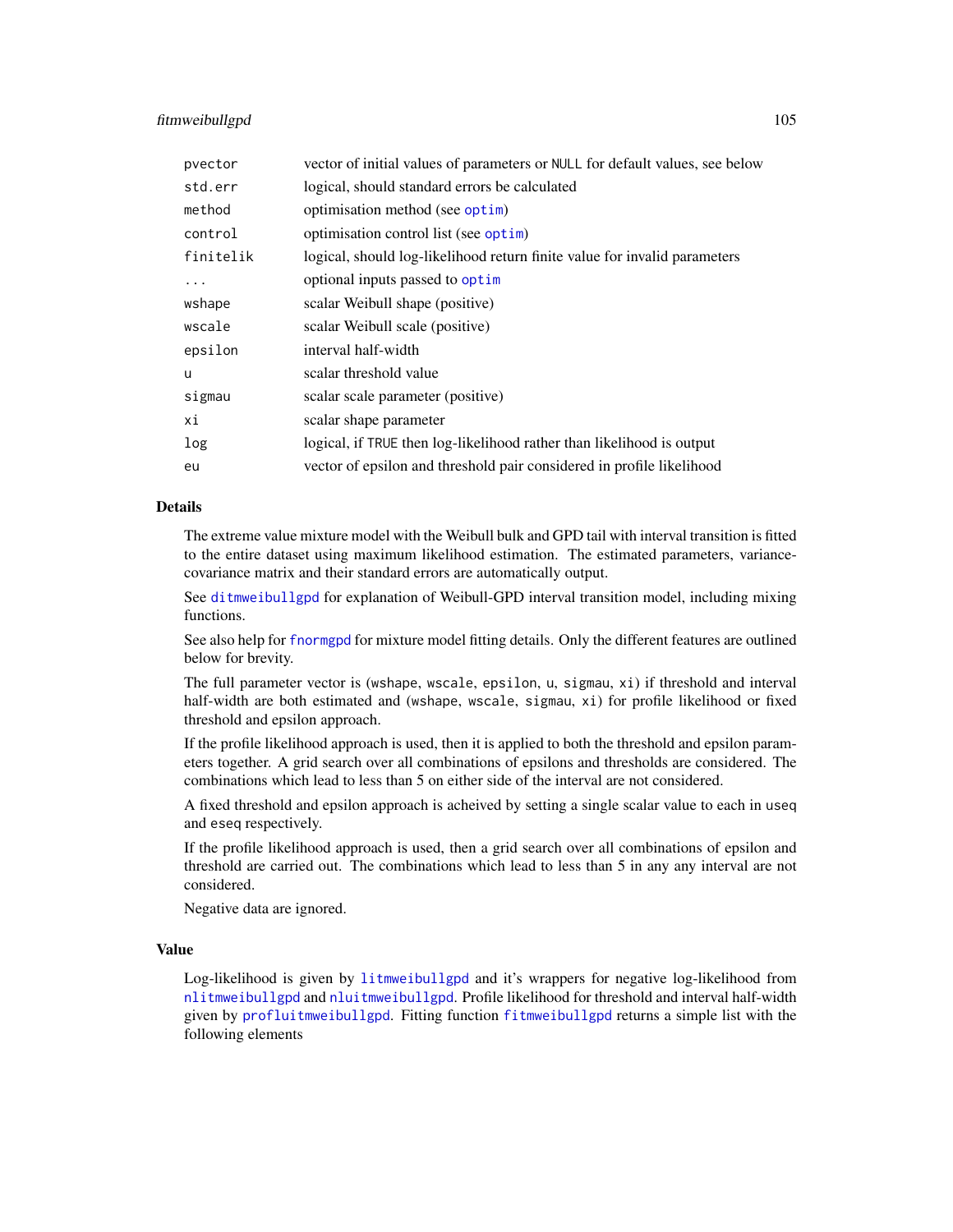| call:      | optim call                                                            |
|------------|-----------------------------------------------------------------------|
| x:         | data vector x                                                         |
| init:      | pvector                                                               |
| fixedeu:   | fixed epsilon and threshold, logical                                  |
| useq:      | threshold vector for profile likelihood or scalar for fixed threshold |
| eseg:      | epsilon vector for profile likelihood or scalar for fixed epsilon     |
| nllheuseg: | profile negative log-likelihood at each combination in (eseq, useq)   |
| optim:     | complete optim output                                                 |
| mle:       | vector of MLE of parameters                                           |
| COV:       | variance-covariance matrix of MLE of parameters                       |
| se:        | vector of standard errors of MLE of parameters                        |
| nllh:      | minimum negative log-likelihood                                       |
| n:         | total sample size                                                     |
| wshape:    | MLE of Weibull shape                                                  |
| wscale:    | MLE of Weibull scale                                                  |
| epsilon:   | MLE of transition half-width                                          |
| u:         | threshold (fixed or MLE)                                              |
| sigmau:    | MLE of GPD scale                                                      |
| xi:        | MLE of GPD shape                                                      |
|            |                                                                       |

# Acknowledgments

See Acknowledgments in [fnormgpd](#page-142-0), type help fnormgpd.

#### Note

When pvector=NULL then the initial values are:

- MLE of Weibull parameters assuming entire population is Weibull; and
- epsilon is MLE of Weibull standard deviation;
- threshold 90% quantile (not relevant for profile likelihood for threshold or fixed threshold approaches);
- MLE of GPD parameters above threshold.

## Author(s)

Alfadino Akbar and Carl Scarrott <carl.scarrott@canterbury.ac.nz>

# References

<http://www.math.canterbury.ac.nz/~c.scarrott/evmix>

[http://en.wikipedia.org/wiki/Weibull\\_distribution](http://en.wikipedia.org/wiki/Weibull_distribution)

[http://en.wikipedia.org/wiki/Generalized\\_Pareto\\_distribution](http://en.wikipedia.org/wiki/Generalized_Pareto_distribution)

Holden, L. and Haug, O. (2013). A mixture model for unsupervised tail estimation. arxiv:0902.4137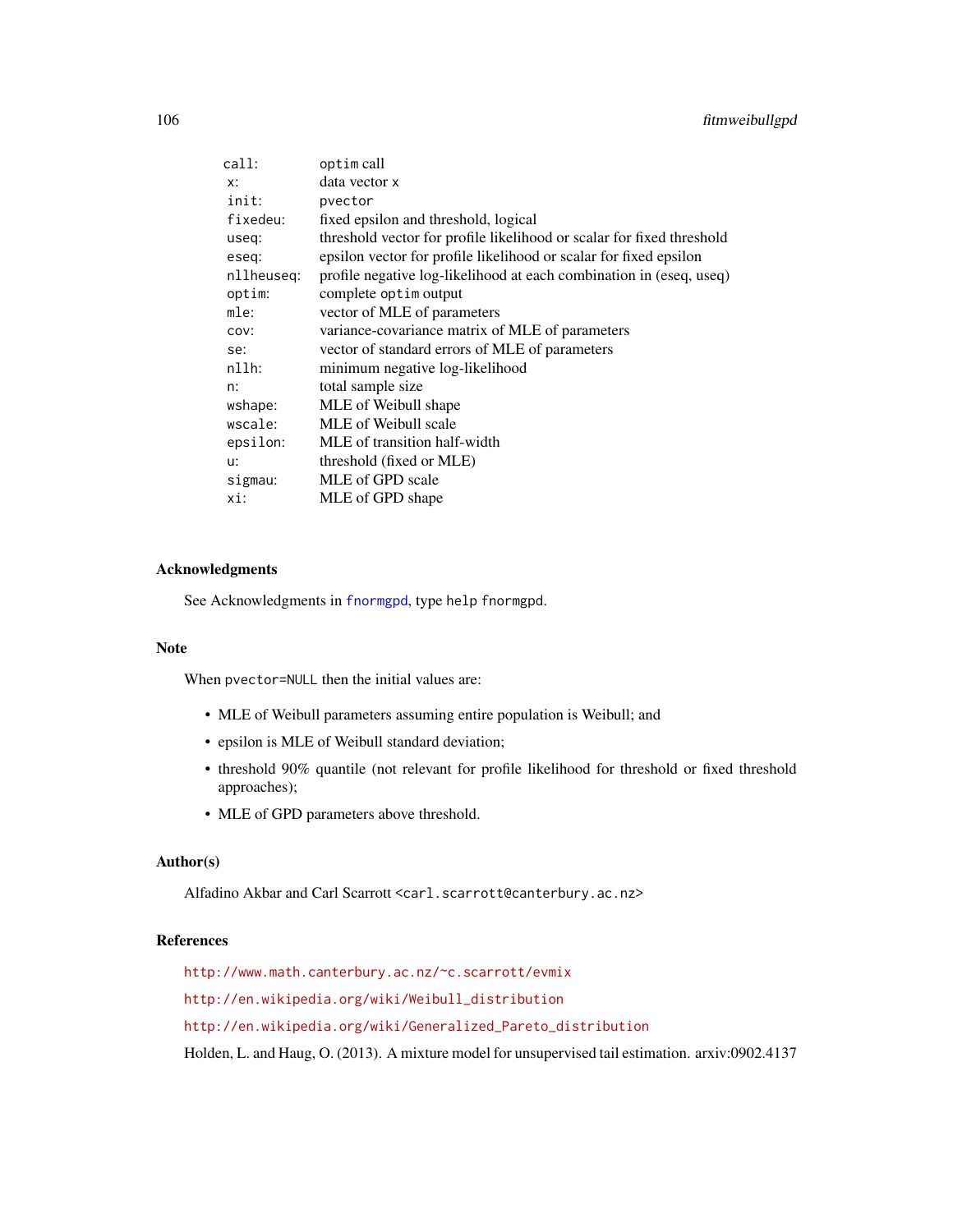fkden aan de begin it de offisjele begin it de offisjele begin it de offisjele begin it de offisjele begin it de offisjele begin it de offisjele begin it de offisjele begin it de offisjele begin it de offisjele begin it de

# See Also

[dweibull](#page-0-0), [fgpd](#page-84-0) and [gpd](#page-190-0)

Other weibullgpd: [fweibullgpdcon](#page-164-0), [fweibullgpd](#page-160-0), [itmweibullgpd](#page-212-1), [weibullgpdcon](#page-272-0), [weibullgpd](#page-269-0) Other itmweibullgpd: [fweibullgpdcon](#page-164-0), [fweibullgpd](#page-160-0), [itmweibullgpd](#page-212-1), [weibullgpdcon](#page-272-0), [weibullgpd](#page-269-0) Other fitmweibullgpd: [itmweibullgpd](#page-212-1)

# Examples

```
## Not run:
set.seed(1)
par(mfrow = c(1, 1))x = rweibull(1000, shape = 1, scale = 2)
xx = seq(-0.2, 10, 0.01)y = dweibull(xx, shape = 1, scale = 2)# MLE for complete parameter set
fit = fit mweibullgpd(x)hist(x, breaks = seq(0, 20, 0.1), freq = FALSE, xlim = c(-0.2, 10))
lines(xx, y)
with(fit, lines(xx, ditmweibullgpd(xx, wshape, wscale, epsilon, u, sigmau, xi), col="red"))
abline(v = \text{fit}$u + fit$epsilon * seq(-1, 1), col = "red")
# Profile likelihood for threshold which is then fixed
fitfix = fitmweibullgpd(x, eseq = seq(0, 2, 0.1), useq = seq(0.5, 4, 0.1), fixedeu = TRUE)
with(fitfix, lines(xx, ditmweibullgpd(xx, wshape, wscale, epsilon, u, sigmau, xi), col="blue"))
abline(v = fitfix$u + fitfix$epsilon * seq(-1, 1), col = "blue")
legend("topright", c("True Density", "Weibull-GPD ITM", "Profile likelihood"),
 col=c("black", "red", "blue"), lty = 1)
```
## End(Not run)

<span id="page-106-0"></span>fkden *Cross-validation MLE Fitting of Kernel Density Estimator, With Variety of Kernels*

## **Description**

Maximum (cross-validation) likelihood estimation for fitting kernel density estimator for a variety of possible kernels, by treating it as a mixture model.

## Usage

```
fkden(x, linit = NULL, bwinit = NULL, kernel = "gaussian",
  extracentres = NULL, add.jitter = FALSE, factor = 0.1,
 amount = NULL, std.err = TRUE, method = "BFGS",
  control = list(maxit = 10000), finitelik = TRUE, ...)
```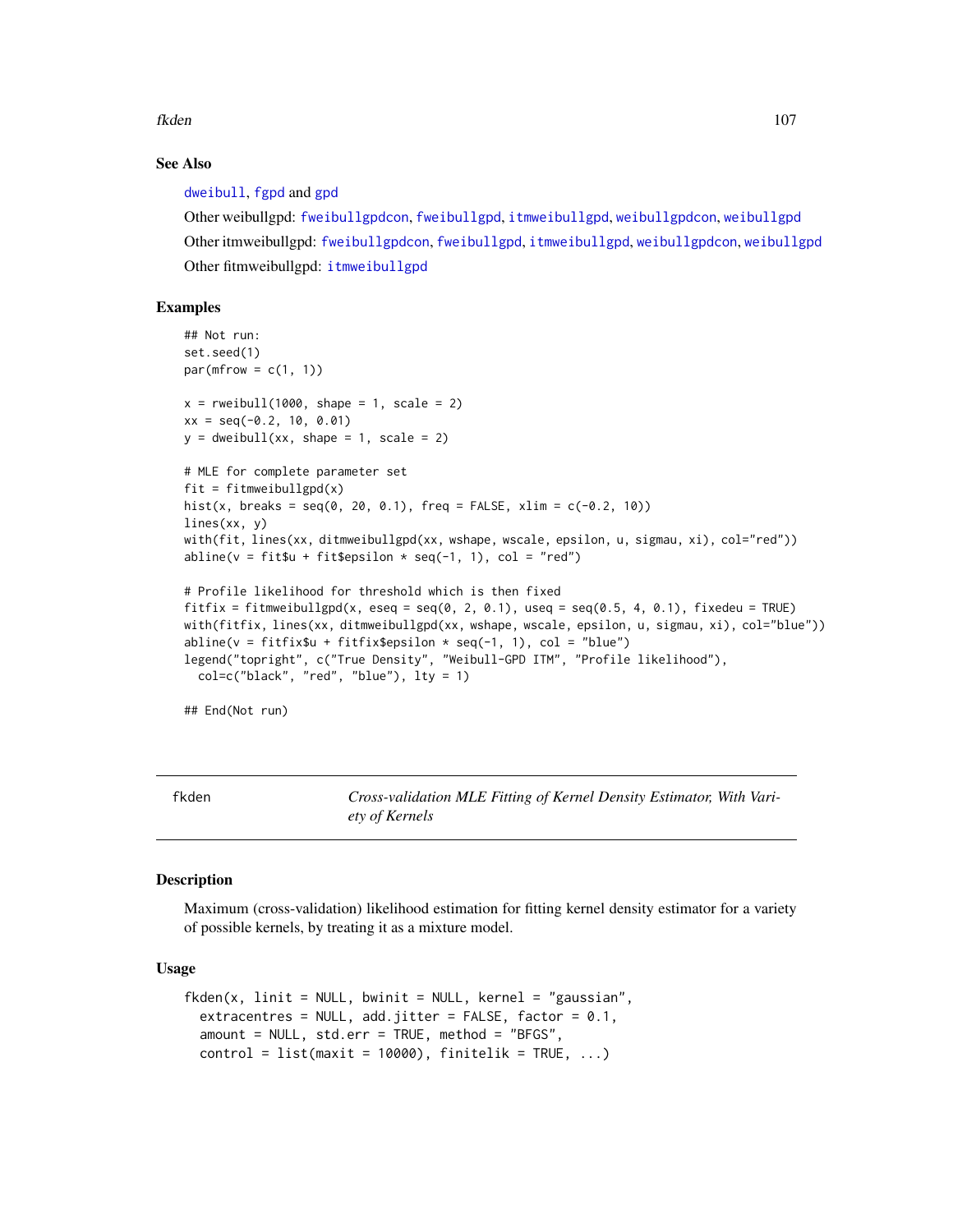```
lkden(x, lambda = NULL, bw = NULL, kernel = "gaussian",
 extracentres = NULL, log = TRUE)
nlkden(lambda, x, bw = NULL, kernel = "gaussian",
  extracentres = NULL, finitelik = FALSE)
```
## Arguments

| X            | vector of sample data                                                                          |
|--------------|------------------------------------------------------------------------------------------------|
| linit        | initial value for bandwidth (as kernel half-width) or NULL                                     |
| bwinit       | initial value for bandwidth (as kernel standard deviations) or NULL                            |
| kernel       | kernel name $(\text{default} = "gaussian")$                                                    |
| extracentres | extra kernel centres used in KDE, but likelihood contribution not evaluated, or<br><b>NULL</b> |
| add.jitter   | logical, whether jitter is needed for rounded kernel centres                                   |
| factor       | see jitter                                                                                     |
| amount       | see jitter                                                                                     |
| std.err      | logical, should standard errors be calculated                                                  |
| method       | optimisation method (see optim)                                                                |
| control      | optimisation control list (see optim)                                                          |
| finitelik    | logical, should log-likelihood return finite value for invalid parameters                      |
| $\cdots$     | optional inputs passed to optim                                                                |
| lambda       | bandwidth for kernel (as half-width of kernel) or NULL                                         |
| bw           | bandwidth for kernel (as standard deviations of kernel) or NULL                                |
| log          | logical, if TRUE then log-likelihood rather than likelihood is output                          |

# Details

The kernel density estimator (KDE) with one of possible kernels is fitted to the entire dataset using maximum (cross-validation) likelihood estimation. The estimated bandwidth, variance and standard error are automatically output.

The alternate bandwidth definitions are discussed in the [kernels](#page-226-0), with the lambda used here but bw also output. The bw specification is the same as used in the [density](#page-0-0) function.

The possible kernels are also defined in [kernels](#page-226-0) help documentation with the "gaussian" as the default choice.

Missing values (NA and NaN) are assumed to be invalid data so are ignored.

Cross-validation likelihood is used for kernel density component, obtained by leaving each point out in turn and evaluating the KDE at the point left out:

$$
L(\lambda) \prod_{i=1}^{n} \hat{f}_{-i}(x_i)
$$

Yn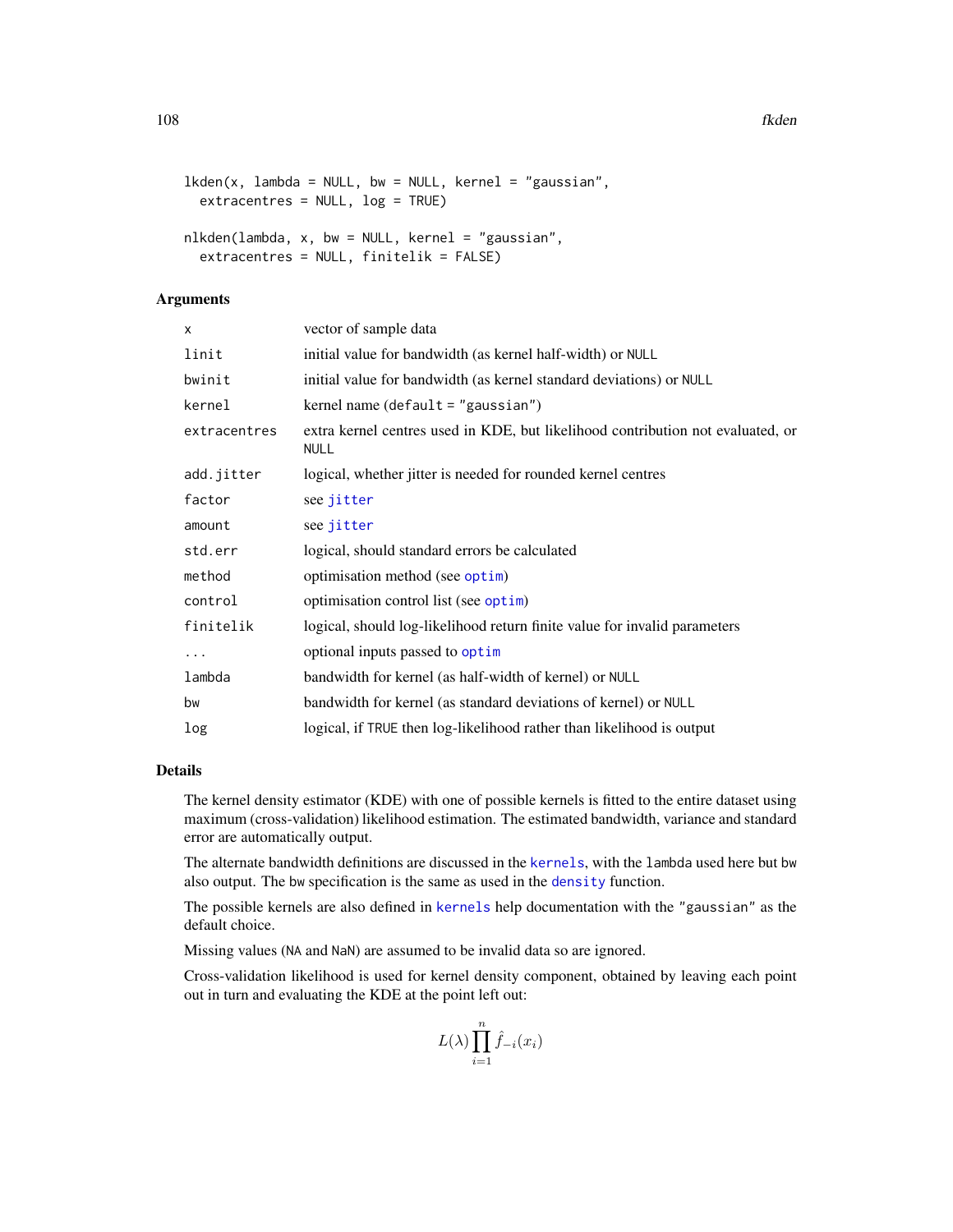fkden til 109 med til 109 med til 109 med til 109 med til 109 med til 109 med til 109 med til 109 med til 109 med til 109 med til 109 med til 109 med til 109 med til 109 med til 109 med til 109 med til 109 med til 109 med

where

$$
\hat{f}_{-i}(x_i) = \frac{1}{(n-1)\lambda} \sum_{j=1:j\neq i}^{n} K(\frac{x_i - x_j}{\lambda})
$$

is the KDE obtained when the ith datapoint is dropped out and then evaluated at that dropped datapoint at  $x_i$ .

Normally for likelihood estimation of the bandwidth the kernel centres and the data where the likelihood is evaluated are the same. However, when using KDE for extreme value mixture modelling the likelihood only those data in the bulk of the distribution should contribute to the likelihood, but all the data (including those beyond the threshold) should contribute to the density estimate. The extracentres option allows the use to specify extra kernel centres used in estimating the density, but not evaluated in the likelihood. Suppose the first nb data are below the threshold, followed by nu exceedances of the threshold, so  $i = 1, \ldots, nb, nb + 1, \ldots, nb + nu$ . The cross-validation likelihood using the extra kernel centres is then:

$$
L(\lambda) \prod_{i=1}^{nb} \hat{f}_{-i}(x_i)
$$

where

$$
\hat{f}_{-i}(x_i) = \frac{1}{(nb+nu-1)\lambda} \sum_{j=1:j\neq i}^{nb+nu} K(\frac{x_i - x_j}{\lambda})
$$

which shows that the complete set of data is used in evaluating the KDE, but only those below the threshold contribute to the cross-validation likelihood. The default is to use the existing data, so extracentres=NULL.

The following functions are provided:

- [fkden](#page-106-0) maximum (cross-validation) likelihood fitting with all the above options;
- [lkden](#page-106-1) cross-validation log-likelihood;
- [nlkden](#page-106-1) negative cross-validation log-likelihood;

The log-likelihood functions are provided for wider usage, e.g. constructing profile likelihood functions.

The log-likelihood and negative log-likelihood are also provided for wider usage, e.g. constructing your own extreme value mixture models or profile likelihood functions. The parameter lambda must be specified in the negative log-likelihood [nlkden](#page-106-1).

Log-likelihood calculations are carried out in [lkden](#page-106-1), which takes bandwidths as inputs in the same form as distribution functions. The negative log-likelihood is a wrapper for [lkden](#page-106-1), designed towards making it useable for optimisation (e.g. lambda given as first input).

Defaults values for the bandwidth linit and lambda are given in the fitting [fkden](#page-106-0) and crossvalidation likelihood functions [lkden](#page-106-1). The bandwidth linit must be specified in the negative log-likelihood function [nlkden](#page-106-1).

Missing values (NA and NaN) are assumed to be invalid data so are ignored, which is inconsistent with the [evd](#page-0-0) library which assumes the missing values are below the threshold.

The function [lkden](#page-106-1) carries out the calculations for the log-likelihood directly, which can be exponentiated to give actual likelihood using (log=FALSE).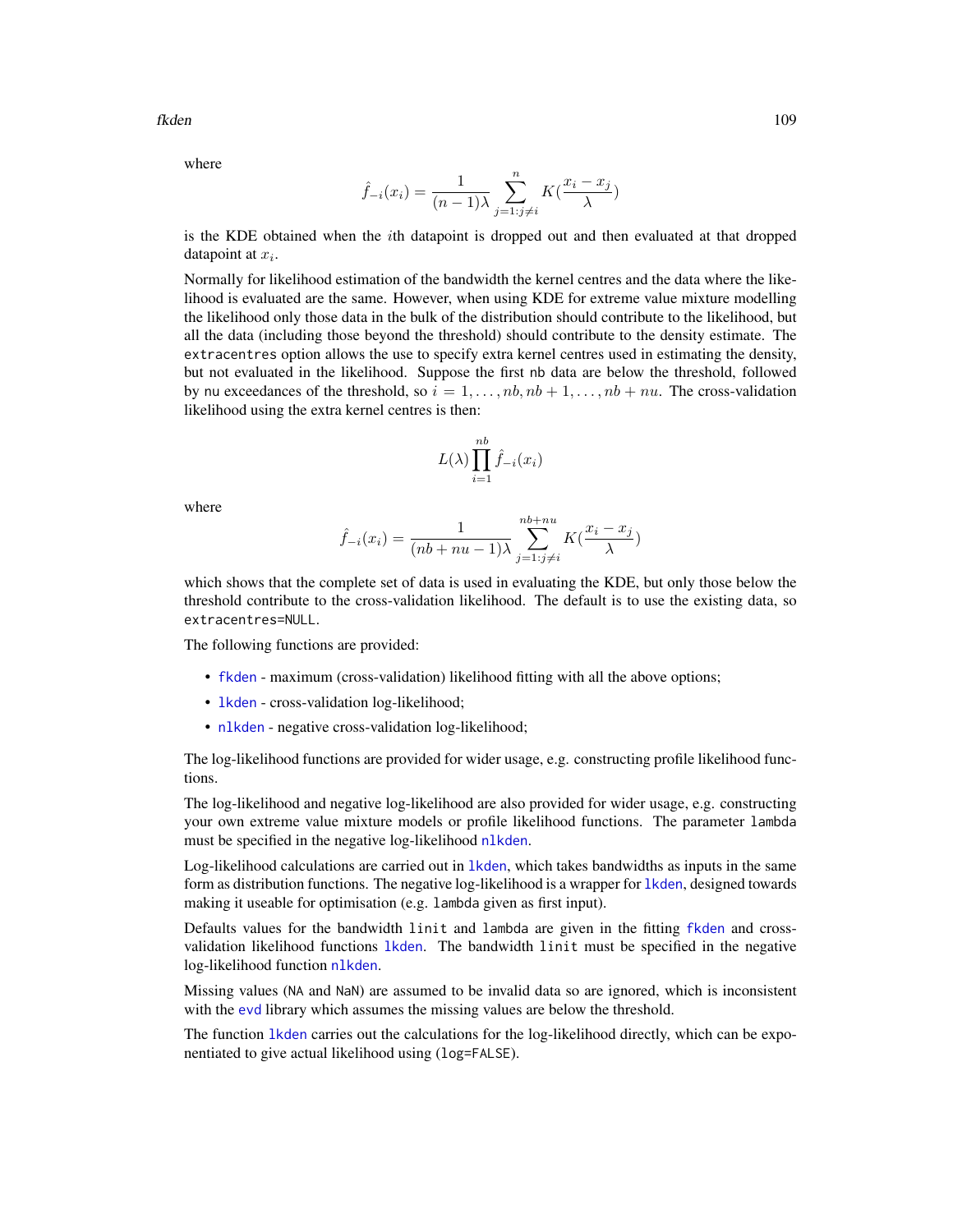The default optimisation algorithm is "BFGS", which requires a finite negative log-likelihood function evaluation finitelik=TRUE. For invalid parameters, a zero likelihood is replaced with exp(-1e6). The "BFGS" optimisation algorithms require finite values for likelihood, so any user input for finitelik will be overridden and set to finitelik=TRUE if either of these optimisation methods is chosen.

It will display a warning for non-zero convergence result comes from [optim](#page-0-0) function call or for common indicators of lack of convergence (e.g. estimated bandwidth equal to initial value).

If the hessian is of reduced rank then the variance covariance (from inverse hessian) and standard error of parameters cannot be calculated, then by default std.err=TRUE and the function will stop. If you want the parameter estimates even if the hessian is of reduced rank (e.g. in a simulation study) then set std.err=FALSE.

# Value

Log-likelihood is given by [lkden](#page-106-1) and it's wrappers for negative log-likelihood from [nlkden](#page-106-1). Fitting function [fkden](#page-106-0) returns a simple list with the following elements

| $cal1$ :     | optim call                                       |
|--------------|--------------------------------------------------|
| x:           | (jittered) data vector x                         |
| kerncentres: | actual kernel centres used x                     |
| init:        | linit for lambda                                 |
| optim:       | complete optim output                            |
| mle:         | vector of MLE of bandwidth                       |
| COV:         | variance of MLE of bandwidth                     |
| se:          | standard error of MLE of bandwidth               |
| n11h:        | minimum negative cross-validation log-likelihood |
| n:           | total sample size                                |
| lambda:      | MLE of lambda (kernel half-width)                |
| bw:          | MLE of bw (kernel standard deviations)           |
| kernel:      | kernel name                                      |
|              |                                                  |

#### Warning

Two important practical issues arise with MLE for the kernel bandwidth: 1) Cross-validation likelihood is needed for the KDE bandwidth parameter as the usual likelihood degenerates, so that the MLE  $\hat{\lambda} \to 0$  as  $n \to \infty$ , thus giving a negative bias towards a small bandwidth. Leave one out cross-validation essentially ensures that some smoothing between the kernel centres is required (i.e. a non-zero bandwidth), otherwise the resultant density estimates would always be zero if the bandwidth was zero.

This problem occassionally rears its ugly head for data which has been heavily rounded, as even when using cross-validation the density can be non-zero even if the bandwidth is zero. To overcome this issue an option to add a small jitter should be added to the data (x only) has been included in the fitting inputs, using the [jitter](#page-0-0) function, to remove the ties. The default options red in the [jitter](#page-0-0) are specified above, but the user can override these. Notice the default scaling factor=0.1, which is a tenth of the default value in the [jitter](#page-0-0) function itself.

A warning message is given if the data appear to be rounded (i.e. more than 5 data rounding is the likely culprit. Only use the jittering when the MLE of the bandwidth is far too small.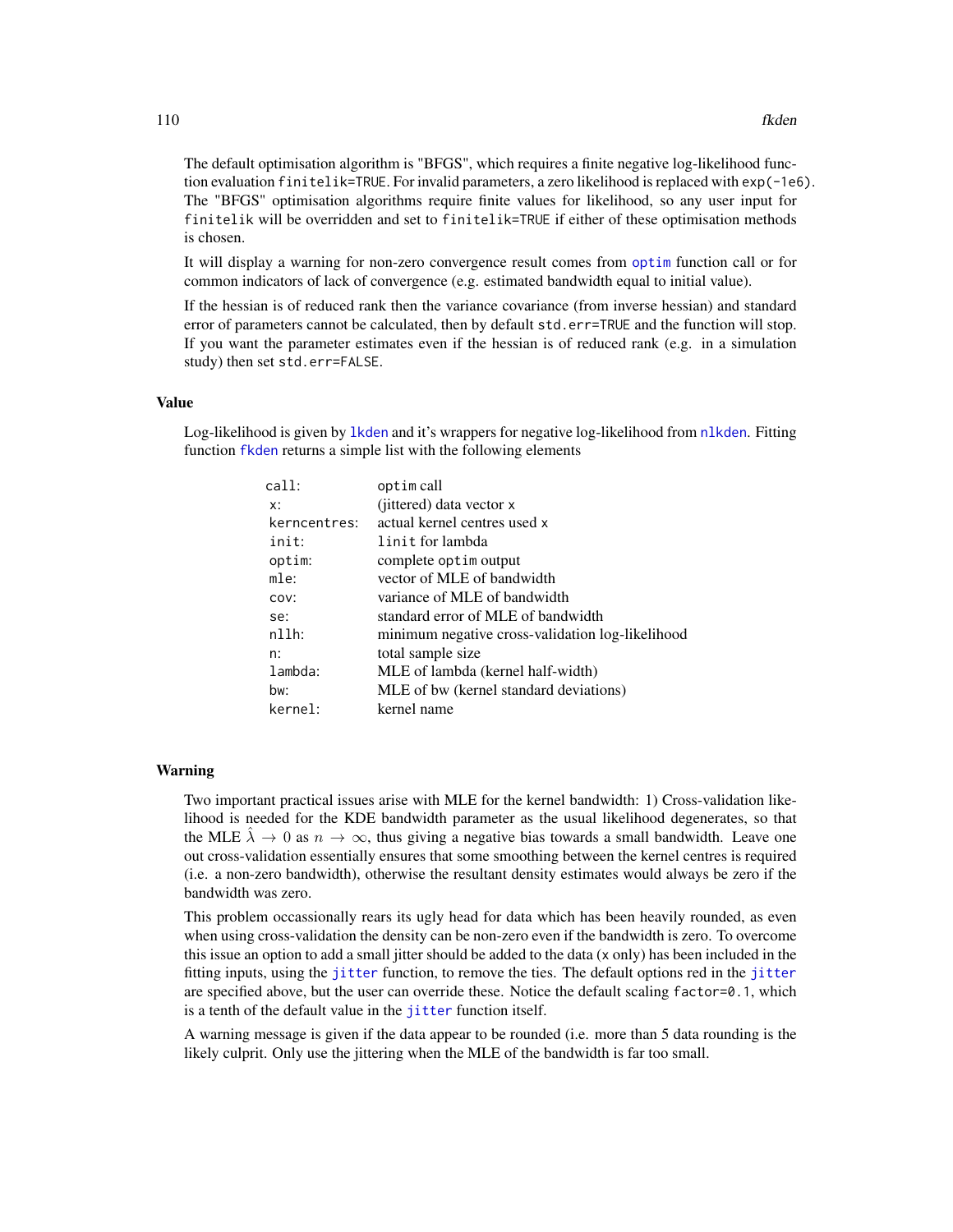#### fkden af det større en storte af de større en storte af de større en storte af de større en storte af de størr

2) For heavy tailed populations the bandwidth is positively biased, giving oversmoothing (see example). The bias is due to the distance between the upper (or lower) order statistics not necessarily decaying to zero as the sample size tends to infinity. Essentially, as the distance between the two largest (or smallest) sample datapoints does not decay to zero, some smoothing between them is required (i.e. bandwidth cannot be zero). One solution to this problem is to trim the data at a suitable threshold to remove the problematic tail from the inference for the bandwidth, using either the [fkdengpd](#page-112-0) function for a single heavy tail or the [fgkg](#page-65-0) function if both tails are heavy. See MacDonald et al (2013).

## Acknowledgments

See Acknowledgments in [fnormgpd](#page-142-0), type help fnormgpd. Based on code by Anna MacDonald produced for MATLAB.

#### **Note**

When linit=NULL then the initial value for the lambda bandwidth is calculated using [bw.nrd0](#page-0-0) function and transformed using [klambda](#page-229-0) function.

The extra kernel centres extracentres can either be a vector of data or NULL.

Invalid parameter ranges will give  $\theta$  for likelihood,  $\log(\theta) = -\ln f$  for log-likelihood and  $-\log(\theta) = \ln f$ for negative log-likelihood.

Infinite and missing sample values are dropped.

Error checking of the inputs is carried out and will either stop or give warning message as appropriate.

# Author(s)

Yang Hu and Carl Scarrott <carl.scarrott@canterbury.ac.nz>.

#### References

[http://en.wikipedia.org/wiki/Kernel\\_density\\_estimation](http://en.wikipedia.org/wiki/Kernel_density_estimation)

[http://en.wikipedia.org/wiki/Cross-validation\\_\(statistics\)](http://en.wikipedia.org/wiki/Cross-validation_(statistics))

Scarrott, C.J. and MacDonald, A. (2012). A review of extreme value threshold estimation and uncertainty quantification. REVSTAT - Statistical Journal 10(1), 33-59. Available from [http:](http://www.ine.pt/revstat/pdf/rs120102.pdf) [//www.ine.pt/revstat/pdf/rs120102.pdf](http://www.ine.pt/revstat/pdf/rs120102.pdf)

Hu Y. and Scarrott, C.J. (2018). evmix: An R Package for Extreme Value Mixture Modeling, Threshold Estimation and Boundary Corrected Kernel Density Estimation. Journal of Statistical Software 84(5), 1-27. doi: 10.18637/jss.v084.i05.

Bowman, A.W. (1984). An alternative method of cross-validation for the smoothing of density estimates. Biometrika 71(2), 353-360.

Duin, R.P.W. (1976). On the choice of smoothing parameters for Parzen estimators of probability density functions. IEEE Transactions on Computers C25(11), 1175-1179.

MacDonald, A., Scarrott, C.J., Lee, D., Darlow, B., Reale, M. and Russell, G. (2011). A flexible extreme value mixture model. Computational Statistics and Data Analysis 55(6), 2137-2157.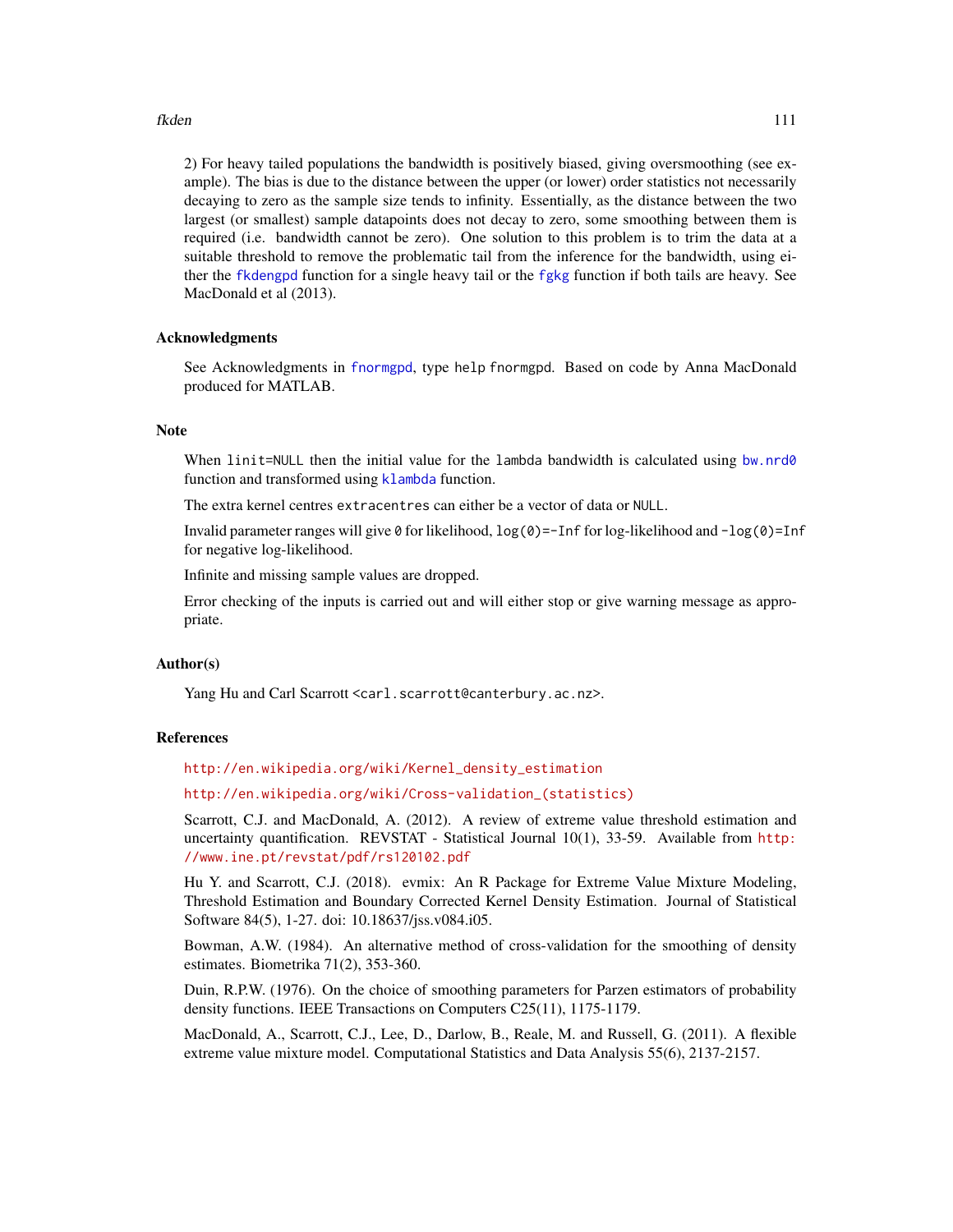MacDonald, A., C. J. Scarrott, and D. S. Lee (2011). Boundary correction, consistency and robustness of kernel densities using extreme value theory. Submitted. Available from: [http://www.](http://www.math.canterbury.ac.nz/~c.scarrott) [math.canterbury.ac.nz/~c.scarrott](http://www.math.canterbury.ac.nz/~c.scarrott).

Wand, M. and Jones, M.C. (1995). Kernel Smoothing. Chapman && Hall.

## See Also

[kernels](#page-226-0), [kfun](#page-229-1), [jitter](#page-0-0), [density](#page-0-0) and [bw.nrd0](#page-0-0)

Other kden: [bckden](#page-3-0), [fbckden](#page-32-0), [fgkgcon](#page-70-0), [fgkg](#page-65-0), [fkdengpdcon](#page-116-0), [fkdengpd](#page-112-0), [kdengpdcon](#page-223-0), [kdengpd](#page-219-0), [kden](#page-215-0)

Other kdengpd: [bckdengpd](#page-8-0), [fbckdengpd](#page-37-0), [fgkg](#page-65-0), [fkdengpdcon](#page-116-0), [fkdengpd](#page-112-0), [gkg](#page-174-0), [kdengpdcon](#page-223-0), [kdengpd](#page-219-0), [kden](#page-215-0)

Other bckden: [bckdengpdcon](#page-13-0), [bckdengpd](#page-8-0), [bckden](#page-3-0), [fbckdengpdcon](#page-42-0), [fbckdengpd](#page-37-0), [fbckden](#page-32-0), [kden](#page-215-0)

Other fkden: [kden](#page-215-0)

## Examples

```
## Not run:
set.seed(1)
par(mfrow = c(1, 1))nk=50
x = \text{norm}(nk)xx = seq(-5, 5, 0.01)fit = fkden(x)hist(x, nk/5, freq = FALSE, xlim = c(-5, 5), ylim = c(0, 0.6))
rug(x)
for (i in 1:nk) lines(xx, dnorm(xx, x[i], sd = fit$lambda)*0.05)
lines(xx,dnorm(xx), col = "black")
lines(xx, dkden(xx, x, lambda = fit$lambda), lwd = 2, col = "red")
lines(density(x), lty = 2, lwd = 2, col = "green")lines(density(x, bw = fit$bw), lwd = 2, lty = 2, col = "blue")
legend("topright", c("True Density", "KDE fitted evmix",
"KDE Using density, default bandwidth", "KDE Using density, c-v likelihood bandwidth"),
lty = c(1, 1, 2, 2), lwd = c(1, 2, 2, 2), col = c("black", "red", "green", "blue"))par(mfrow = c(2, 1))# bandwidth is biased towards oversmoothing for heavy tails
nk=100
x = rt(nk, df = 2)xx = seq(-8, 8, 0.01)
fit = fkden(x)hist(x, seq(floor(min(x)), ceiling(max(x)), 0.5), freq = FALSE, xlim = c(-8, 10))
rug(x)
for (i in 1:nk) lines(xx, dnorm(xx, x[i], sd = fit$lambda)*0.05)
lines(xx,dt(xx , df = 2), col = "black")lines(xx, dkden(xx, x, lambda = fitslambda), lwd = 2, col = "red")legend("topright", c("True Density", "KDE fitted evmix, c-v likelihood bandwidth"),
lty = c(1, 1), lwd = c(1, 2), col = c("black", "red"))
```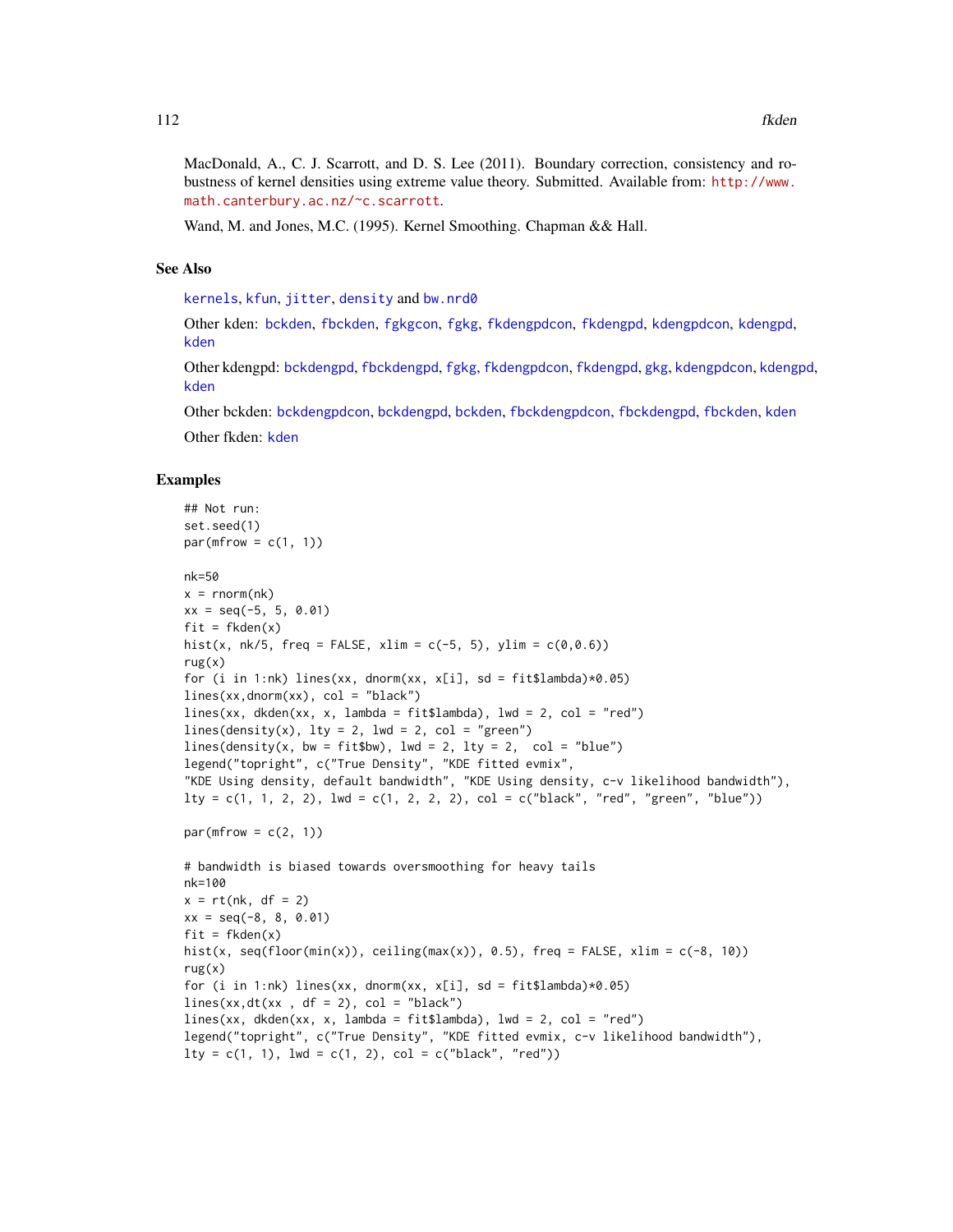```
# remove heavy tails from cv-likelihood evaluation, but still include them in KDE within likelihood
# often gives better bandwidth (see MacDonald et al (2011) for justification)
nk=100
x = rt(nk, df = 2)xx = seq(-8, 8, 0.01)fit2 = fkden(x[(x > -4) & (x < 4)], extracentres = x[(x <= -4) | (x >= 4)])
hist(x, seq(floor(min(x)), ceiling(max(x)), 0.5), freq = FALSE, xlim = c(-8, 10))
rug(x)
for (i in 1:nk) lines(xx, dnorm(xx, x[i], sd = fit2$lambda)*0.05)
lines(xx,dt(xx , df = 2), col = "black")lines(xx, dkden(xx, x, lambda = fit2$lambda), lwd = 2, col = "red")lines(xx, dkden(xx, x, lambda = fit$lambda), lw = 2, col = "blue")legend("topright", c("True Density", "KDE fitted evmix, tails removed",
"KDE fitted evmix, tails included"),
lty = c(1, 1, 1), lwd = c(1, 2, 2), col = c("black", "red", "blue"))## End(Not run)
```
<span id="page-112-0"></span>fkdengpd *MLE Fitting of Kernel Density Estimate for Bulk and GPD Tail Extreme Value Mixture Model*

#### <span id="page-112-1"></span>**Description**

Maximum likelihood estimation for fitting the extreme value mixture model with kernel density estimate for bulk distribution upto the threshold and conditional GPD above threshold. With options for profile likelihood estimation for threshold and fixed threshold approach.

#### Usage

```
fkdengpd(x, phiu = TRUE, useq = NULL, fixedu = FALSE,
 pvector = NULL, kernel = "gaussian", add.jitter = FALSE,
  factor = 0.1, amount = NULL, std.err = TRUE, method = "BFGS",
  control = list(maxit = 10000), finitelik = TRUE, ...)1kdengpd(x, 1ambda = NULL, u = 0, sigmau = 1, xi = 0,
  phi = TRUE, bw = NULL, kernel = "gaussian", log = TRUEnlkdengpd(pvector, x, phiu = TRUE, kernel = "gaussian",
  finitelik = FALSE)
proflukdengpd(u, pvector, x, phiu = TRUE, kernel = "gaussian",
 method = "BFGS", control = list(maxit = 10000), finitelik = TRUE,
  ...)
nlukdengpd(pvector, u, x, phiu = TRUE, kernel = "gaussian",
  finitelik = FALSE)
```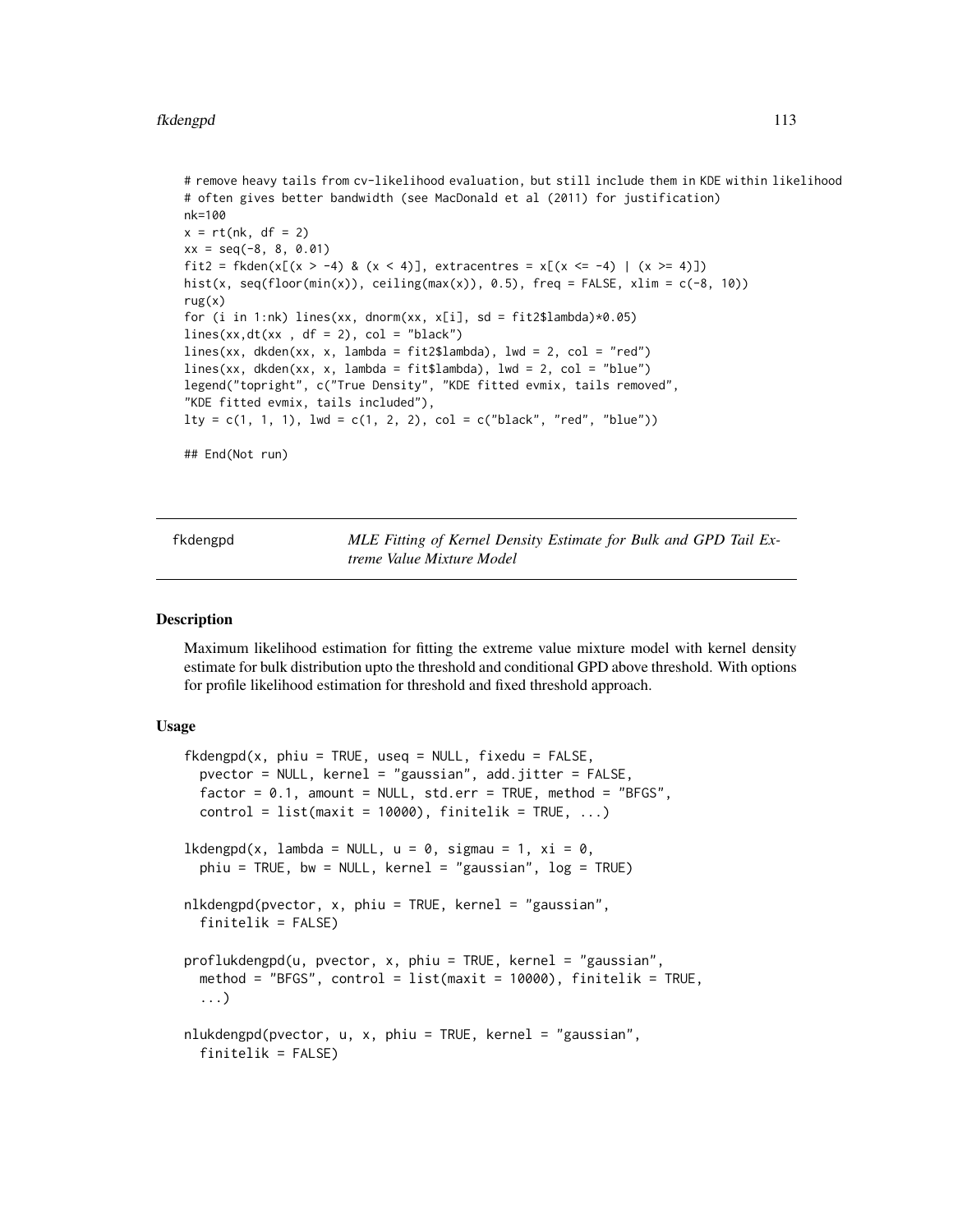## **Arguments**

| х          | vector of sample data                                                                                                                                               |
|------------|---------------------------------------------------------------------------------------------------------------------------------------------------------------------|
| phiu       | probability of being above threshold $(0, 1)$ or logical, see Details in help for<br>fnormgpd                                                                       |
| useq       | vector of thresholds (or scalar) to be considered in profile likelihood or NULL for<br>no profile likelihood                                                        |
| fixedu     | logical, should threshold be fixed (at either scalar value in useq, or estimated<br>from maximum of profile likelihood evaluated at sequence of thresholds in useq) |
| pvector    | vector of initial values of parameters or NULL for default values, see below                                                                                        |
| kernel     | kernel name (default = "gaussian")                                                                                                                                  |
| add.jitter | logical, whether jitter is needed for rounded kernel centres                                                                                                        |
| factor     | see jitter                                                                                                                                                          |
| amount     | see jitter                                                                                                                                                          |
| std.err    | logical, should standard errors be calculated                                                                                                                       |
| method     | optimisation method (see optim)                                                                                                                                     |
| control    | optimisation control list (see optim)                                                                                                                               |
| finitelik  | logical, should log-likelihood return finite value for invalid parameters                                                                                           |
| .          | optional inputs passed to optim                                                                                                                                     |
| lambda     | scalar bandwidth for kernel (as half-width of kernel)                                                                                                               |
| u          | scalar threshold value                                                                                                                                              |
| sigmau     | scalar scale parameter (positive)                                                                                                                                   |
| хi         | scalar shape parameter                                                                                                                                              |
| bw         | scalar bandwidth for kernel (as standard deviations of kernel)                                                                                                      |
| log        | logical, if TRUE then log-likelihood rather than likelihood is output                                                                                               |

## Details

The extreme value mixture model with kernel density estimate for bulk and GPD tail is fitted to the entire dataset using maximum likelihood estimation. The estimated parameters, variancecovariance matrix and their standard errors are automatically output.

See help for [fnormgpd](#page-142-0) for details, type help fnormgpd. Only the different features are outlined below for brevity.

The full parameter vector is (lambda, u, sigmau, xi) if threshold is also estimated and (lambda, sigmau, xi) for profile likelihood or fixed threshold approach.

Cross-validation likelihood is used for KDE, but standard likelihood is used for GPD component. See help for [fkden](#page-106-0) for details, type help fkden.

The alternate bandwidth definitions are discussed in the [kernels](#page-226-0), with the lambda as the default used in the likelihood fitting. The bw specification is the same as used in the [density](#page-0-0) function.

The possible kernels are also defined in [kernels](#page-226-0) with the "gaussian" as the default choice.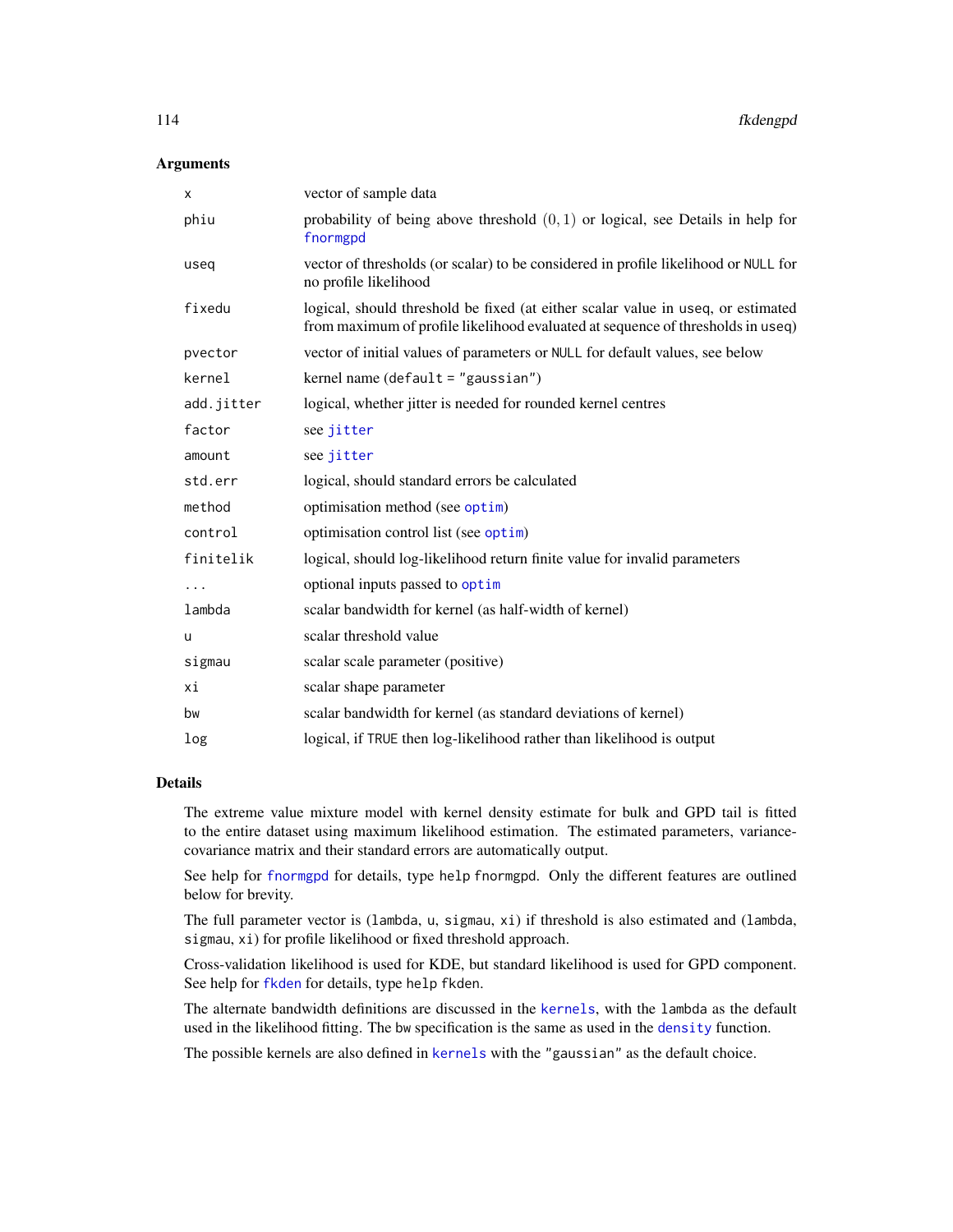### fkdengpd 115

## Value

Log-likelihood is given by [lkdengpd](#page-112-1) and it's wrappers for negative log-likelihood from [nlkdengpd](#page-112-1) and [nlukdengpd](#page-112-1). Profile likelihood for single threshold given by [proflukdengpd](#page-112-1). Fitting function [fkdengpd](#page-112-0) returns a simple list with the following elements

| call:     | optim call                                                            |
|-----------|-----------------------------------------------------------------------|
| x:        | data vector x                                                         |
| init:     | pvector                                                               |
| fixedu:   | fixed threshold, logical                                              |
| useq:     | threshold vector for profile likelihood or scalar for fixed threshold |
| nllhuseq: | profile negative log-likelihood at each threshold in useq             |
| optim:    | complete optim output                                                 |
| mle:      | vector of MLE of parameters                                           |
| COV:      | variance-covariance matrix of MLE of parameters                       |
| se:       | vector of standard errors of MLE of parameters                        |
| rate:     | phiu to be consistent with evd                                        |
| nllh:     | minimum negative log-likelihood                                       |
| n:        | total sample size                                                     |
| lambda:   | MLE of lambda (kernel half-width)                                     |
| u:        | threshold (fixed or MLE)                                              |
| sigmau:   | MLE of GPD scale                                                      |
| xi:       | MLE of GPD shape                                                      |
| phiu:     | MLE of tail fraction (bulk model or parameterised approach)           |
| se.phiu:  | standard error of MLE of tail fraction                                |
| bw:       | MLE of bw (kernel standard deviations)                                |
| kernel:   | kernel name                                                           |

## Warning

See important warnings about cross-validation likelihood estimation in [fkden](#page-106-0), type help fkden.

# Acknowledgments

See Acknowledgments in [fnormgpd](#page-142-0), type help fnormgpd. Based on code by Anna MacDonald produced for MATLAB.

# Note

The data and kernel centres are both vectors. Infinite and missing sample values (and kernel centres) are dropped.

When pvector=NULL then the initial values are:

- normal reference rule for bandwidth, using the bw. nrd0 function, which is consistent with the [density](#page-0-0) function. At least two kernel centres must be provided as the variance needs to be estimated.
- threshold 90% quantile (not relevant for profile likelihood for threshold or fixed threshold approaches);
- MLE of GPD parameters above threshold.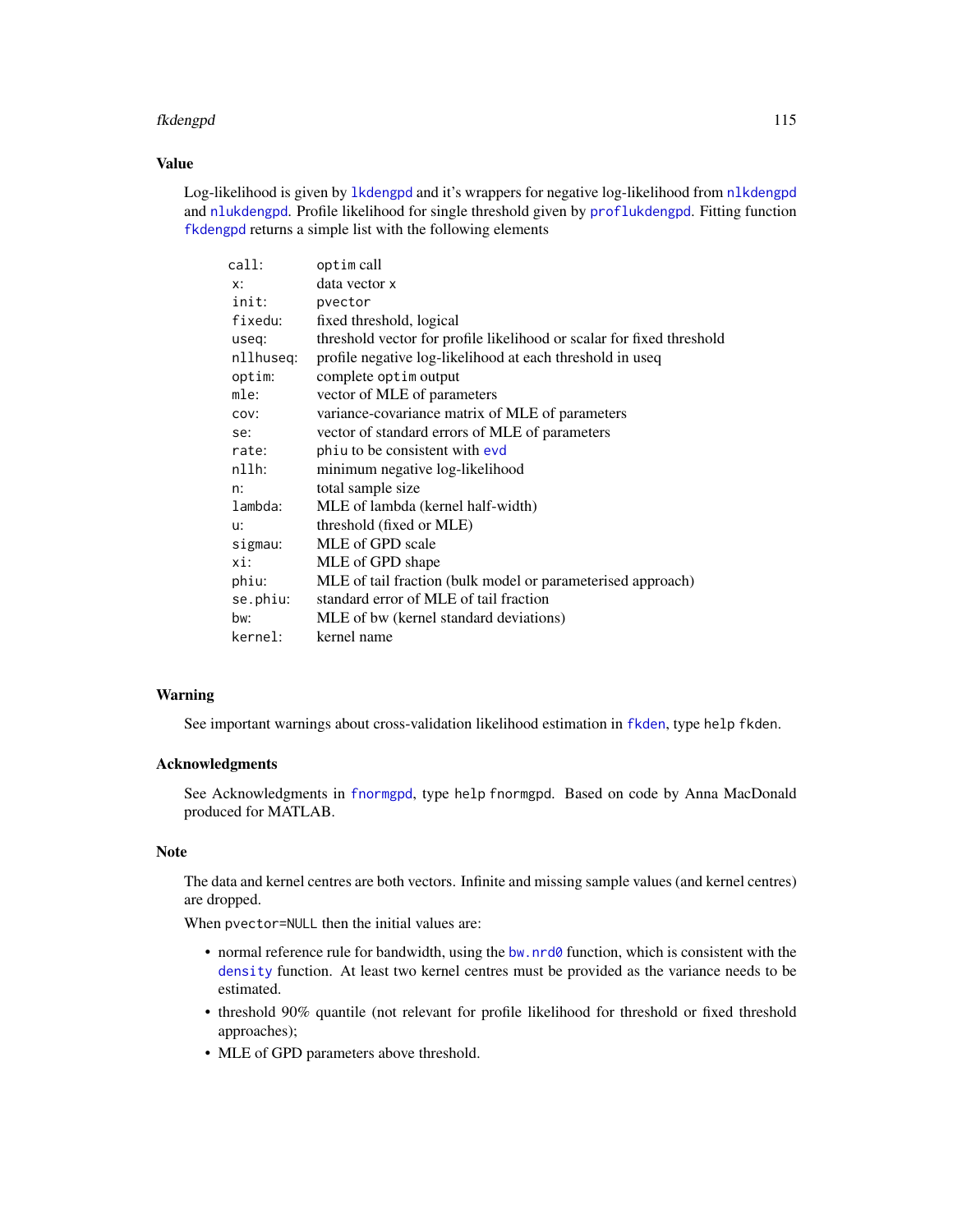## Author(s)

Yang Hu and Carl Scarrott <carl.scarrott@canterbury.ac.nz>

### References

<http://www.math.canterbury.ac.nz/~c.scarrott/evmix>

[http://en.wikipedia.org/wiki/Kernel\\_density\\_estimation](http://en.wikipedia.org/wiki/Kernel_density_estimation)

[http://en.wikipedia.org/wiki/Cross-validation\\_\(statistics\)](http://en.wikipedia.org/wiki/Cross-validation_(statistics))

[http://en.wikipedia.org/wiki/Generalized\\_Pareto\\_distribution](http://en.wikipedia.org/wiki/Generalized_Pareto_distribution)

Scarrott, C.J. and MacDonald, A. (2012). A review of extreme value threshold estimation and uncertainty quantification. REVSTAT - Statistical Journal 10(1), 33-59. Available from [http:](http://www.ine.pt/revstat/pdf/rs120102.pdf) [//www.ine.pt/revstat/pdf/rs120102.pdf](http://www.ine.pt/revstat/pdf/rs120102.pdf)

Hu, Y. (2013). Extreme value mixture modelling: An R package and simulation study. MSc (Hons) thesis, University of Canterbury, New Zealand. [http://ir.canterbury.ac.nz/simple-search?](http://ir.canterbury.ac.nz/simple-search?query=extreme&submit=Go) [query=extreme&submit=Go](http://ir.canterbury.ac.nz/simple-search?query=extreme&submit=Go)

Bowman, A.W. (1984). An alternative method of cross-validation for the smoothing of density estimates. Biometrika 71(2), 353-360.

Duin, R.P.W. (1976). On the choice of smoothing parameters for Parzen estimators of probability density functions. IEEE Transactions on Computers C25(11), 1175-1179.

MacDonald, A., Scarrott, C.J., Lee, D., Darlow, B., Reale, M. and Russell, G. (2011). A flexible extreme value mixture model. Computational Statistics and Data Analysis 55(6), 2137-2157.

Wand, M. and Jones, M.C. (1995). Kernel Smoothing. Chapman && Hall.

## See Also

[kernels](#page-226-0), [kfun](#page-229-1), [density](#page-0-0), [bw.nrd0](#page-0-0) and [dkde](#page-0-0) in [ks](#page-0-0) package. [fgpd](#page-84-0) and [gpd](#page-190-0).

Other kden: [bckden](#page-3-0), [fbckden](#page-32-0), [fgkgcon](#page-70-0), [fgkg](#page-65-0), [fkdengpdcon](#page-116-0), [fkden](#page-106-0), [kdengpdcon](#page-223-0), [kdengpd](#page-219-0), [kden](#page-215-0) Other kdengpd: [bckdengpd](#page-8-0), [fbckdengpd](#page-37-0), [fgkg](#page-65-0), [fkdengpdcon](#page-116-0), [fkden](#page-106-0), [gkg](#page-174-0), [kdengpdcon](#page-223-0), [kdengpd](#page-219-0), [kden](#page-215-0)

Other kdengpdcon: [bckdengpdcon](#page-13-0), [fbckdengpdcon](#page-42-0), [fgkgcon](#page-70-0), [fkdengpdcon](#page-116-0), [gkgcon](#page-178-0), [kdengpdcon](#page-223-0), [kdengpd](#page-219-0)

Other gkg: [fgkgcon](#page-70-0), [fgkg](#page-65-0), [gkgcon](#page-178-0), [gkg](#page-174-0), [kdengpd](#page-219-0), [kden](#page-215-0)

Other bckdengpd: [bckdengpdcon](#page-13-0), [bckdengpd](#page-8-0), [bckden](#page-3-0), [fbckdengpdcon](#page-42-0), [fbckdengpd](#page-37-0), [fbckden](#page-32-0), [gkg](#page-174-0), [kdengpd](#page-219-0), [kden](#page-215-0)

Other fkdengpd: [kdengpd](#page-219-0)

#### Examples

```
## Not run:
set.seed(1)
par(mfrow = c(2, 1))x = rnorm(1000)xx = seq(-4, 4, 0.01)
```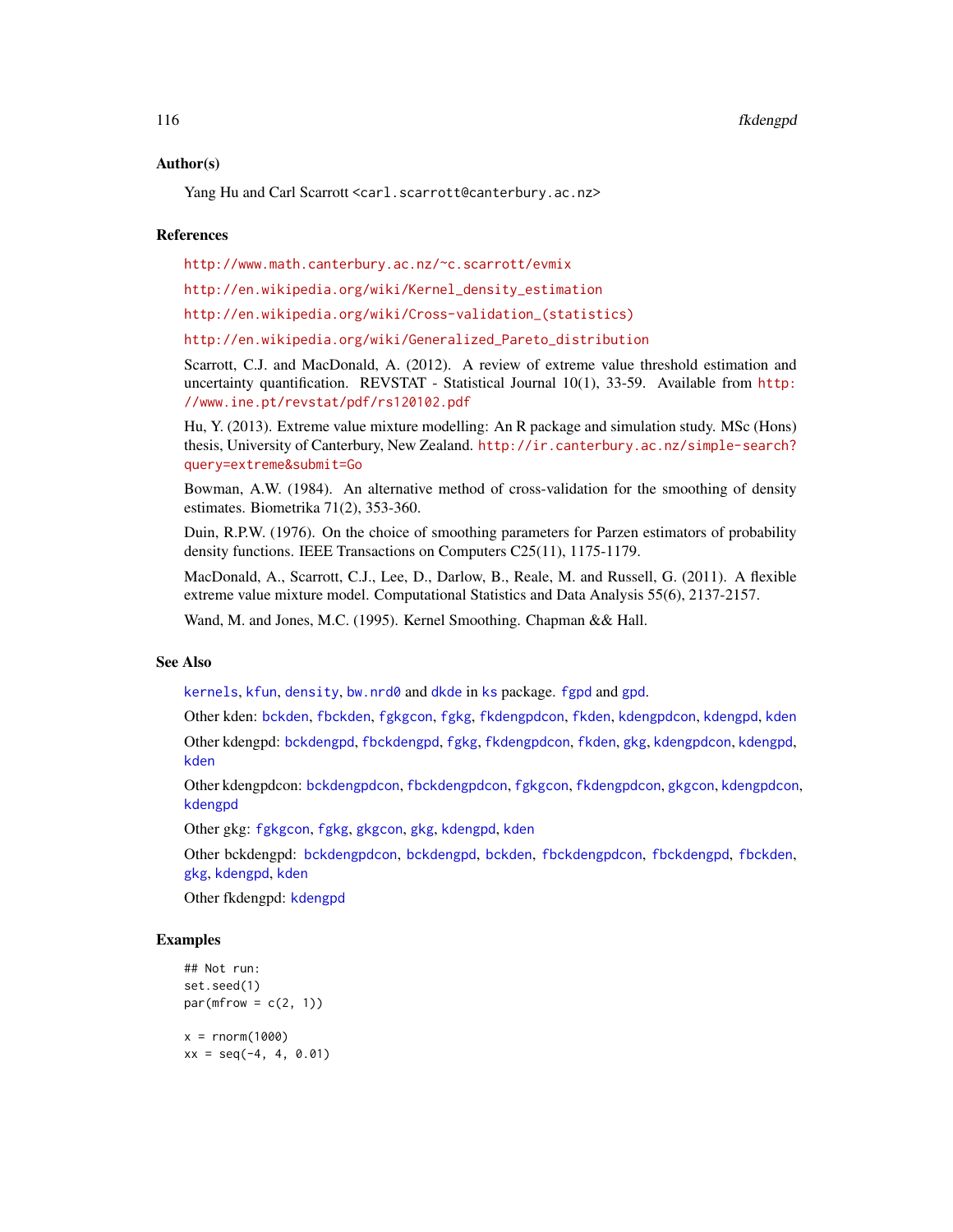#### fkdengpdcon 117

```
y = \text{dnorm}(xx)# Bulk model based tail fraction
fit = fkdengpd(x)hist(x, breaks = 100, freq = FALSE, xlim = c(-4, 4))
lines(xx, y)
with(fit, lines(xx, dkdengpd(xx, x, lambda, u, sigmau, xi), col="red"))
abline(v = fit$u, col = "red")# Parameterised tail fraction
fit2 = fkdengpd(x, phi = FALSE)with(fit2, lines(xx, dkdengpd(xx, x, lambda, u, sigmau, xi, phiu), col="blue"))
abline(v = fit2$u, col = "blue")legend("topright", c("True Density","Bulk Tail Fraction","Parameterised Tail Fraction"),
  col=c("black", "red", "blue"), lty = 1)
# Profile likelihood for initial value of threshold and fixed threshold approach
fitu = fkdengpd(x, useq = seq(0, 2, length = 20))
fitfix = fkdengpd(x, useq = seq(0, 2, length = 20), fixedu = TRUE)
hist(x, breaks = 100, freq = FALSE, xlim = c(-4, 4))
lines(xx, y)
with(fit, lines(xx, dkdengpd(xx, x, lambda, u, sigmau, xi), col="red"))
abline(v = fit $u, col = "red")with(fitu, lines(xx, dkdengpd(xx, x, lambda, u, sigmau, xi), col="purple"))
abline(v = fitu$u, col = "purple")with(fitfix, lines(xx, dkdengpd(xx, x, lambda, u, sigmau, xi), col="darkgreen"))
abline(v = fitfix$u, col = "darkgreen")
legend("topright", c("True Density","Default initial value (90% quantile)",
 "Prof. lik. for initial value", "Prof. lik. for fixed threshold"),
 col=c("black", "red", "purple", "darkgreen"), lty = 1)
## End(Not run)
```
<span id="page-116-0"></span>fkdengpdcon *MLE Fitting of Kernel Density Estimate for Bulk and GPD Tail Extreme Value Mixture Model with Single Continuity Constraint*

#### <span id="page-116-1"></span>**Description**

Maximum likelihood estimation for fitting the extreme value mixture model with kernel density estimate for bulk distribution upto the threshold and conditional GPD above threshold with continuity at threshold. With options for profile likelihood estimation for threshold and fixed threshold approach.

#### Usage

```
fkdengpdcon(x, phiu = TRUE, useq = NULL, fixedu = FALSE,
 pvector = NULL, kernel = "gaussian", add.jitter = FALSE,
```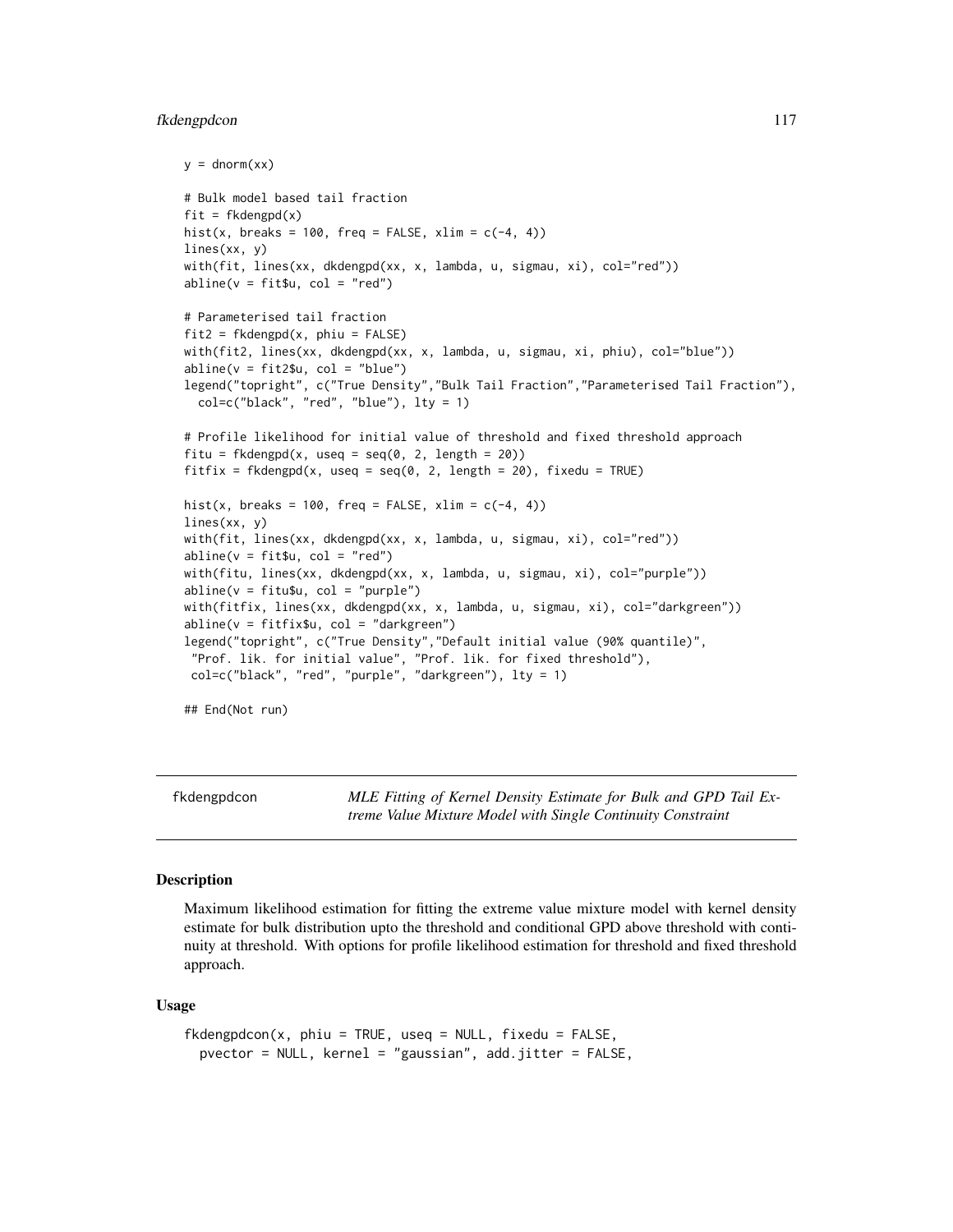```
factor = 0.1, amount = NULL, std.err = TRUE, method = "BFGS",
 control = list(maxit = 10000), finitelik = TRUE, ...)lkdengpdcon(x, lambda = NULL, u = 0, xi = 0, phiu = TRUE,
 bw = NULL, kernel = "gaussian", log = TRUE)
nlkdengpdcon(pvector, x, phiu = TRUE, kernel = "gaussian",
  finitelik = FALSE)
proflukdengpdcon(u, pvector, x, phiu = TRUE, kernel = "gaussian",
 method = "BFGS", control = list(maxit = 10000), finitelik = TRUE,
  ...)
nlukdengpdcon(pvector, u, x, phiu = TRUE, kernel = "gaussian",
```
## finitelik = FALSE)

## Arguments

| X          | vector of sample data                                                                                                                                               |
|------------|---------------------------------------------------------------------------------------------------------------------------------------------------------------------|
| phiu       | probability of being above threshold $(0, 1)$ or logical, see Details in help for<br>fnormgpd                                                                       |
| useq       | vector of thresholds (or scalar) to be considered in profile likelihood or NULL for<br>no profile likelihood                                                        |
| fixedu     | logical, should threshold be fixed (at either scalar value in useq, or estimated<br>from maximum of profile likelihood evaluated at sequence of thresholds in useq) |
| pvector    | vector of initial values of parameters or NULL for default values, see below                                                                                        |
| kernel     | kernel name (default = "gaussian")                                                                                                                                  |
| add.jitter | logical, whether jitter is needed for rounded kernel centres                                                                                                        |
| factor     | see jitter                                                                                                                                                          |
| amount     | see jitter                                                                                                                                                          |
| std.err    | logical, should standard errors be calculated                                                                                                                       |
| method     | optimisation method (see optim)                                                                                                                                     |
| control    | optimisation control list (see optim)                                                                                                                               |
| finitelik  | logical, should log-likelihood return finite value for invalid parameters                                                                                           |
|            | optional inputs passed to optim                                                                                                                                     |
| lambda     | scalar bandwidth for kernel (as half-width of kernel)                                                                                                               |
| u          | scalar threshold value                                                                                                                                              |
| хi         | scalar shape parameter                                                                                                                                              |
| bw         | scalar bandwidth for kernel (as standard deviations of kernel)                                                                                                      |
| log        | logical, if TRUE then log-likelihood rather than likelihood is output                                                                                               |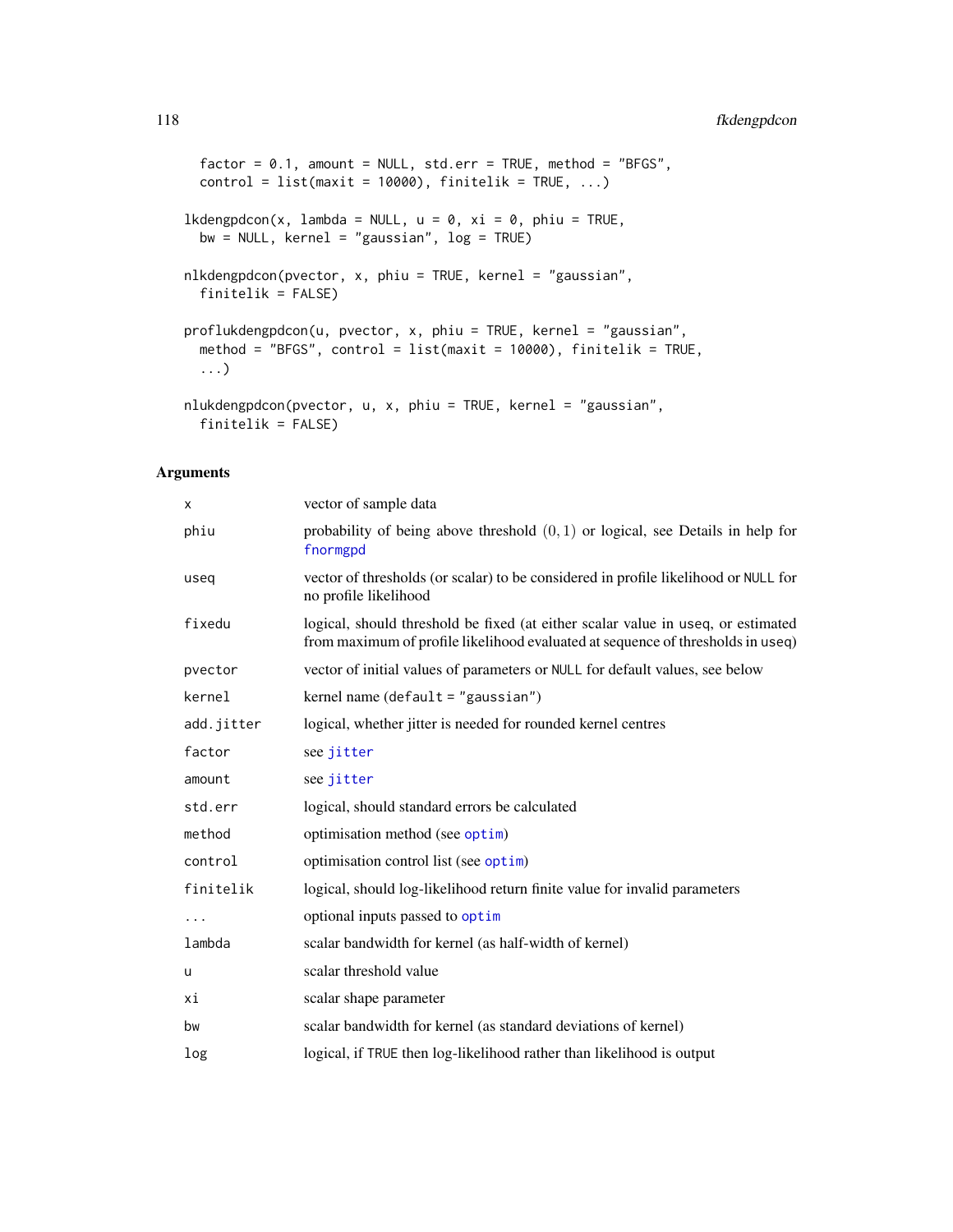## fkdengpdcon 119

## Details

The extreme value mixture model with kernel density estimate for bulk and GPD tail with continuity at threshold is fitted to the entire dataset using maximum likelihood estimation. The estimated parameters, variance-covariance matrix and their standard errors are automatically output.

See help for [fnormgpd](#page-142-0) for details, type help fnormgpd. Only the different features are outlined below for brevity.

The GPD sigmau parameter is now specified as function of other parameters, see help for [dkdengpdcon](#page-223-1) for details, type help kdengpdcon. Therefore, sigmau should not be included in the parameter vector if initial values are provided, making the full parameter vector (lambda, u, xi) if threshold is also estimated and (lambda, xi) for profile likelihood or fixed threshold approach.

Cross-validation likelihood is used for KDE, but standard likelihood is used for GPD component. See help for [fkden](#page-106-0) for details, type help fkden.

The alternate bandwidth definitions are discussed in the [kernels](#page-226-0), with the lambda as the default used in the likelihood fitting. The bw specification is the same as used in the [density](#page-0-0) function.

The possible kernels are also defined in [kernels](#page-226-0) with the "gaussian" as the default choice.

# Value

Log-likelihood is given by 1kdengpdcon and it's wrappers for negative log-likelihood from n[lkdengpdcon](#page-116-1) and [nlukdengpdcon](#page-116-1). Profile likelihood for single threshold given by [proflukdengpdcon](#page-116-1). Fitting function [fkdengpdcon](#page-116-0) returns a simple list with the following elements

| call:     | optim call                                                            |
|-----------|-----------------------------------------------------------------------|
| $x$ :     | data vector x                                                         |
| init:     | pvector                                                               |
| fixedu:   | fixed threshold, logical                                              |
| useq:     | threshold vector for profile likelihood or scalar for fixed threshold |
| nllhuseq: | profile negative log-likelihood at each threshold in useq             |
| optim:    | complete optim output                                                 |
| mle:      | vector of MLE of parameters                                           |
| COV:      | variance-covariance matrix of MLE of parameters                       |
| se:       | vector of standard errors of MLE of parameters                        |
| rate:     | phiu to be consistent with evd                                        |
| nllh:     | minimum negative log-likelihood                                       |
| n:        | total sample size                                                     |
| lambda:   | MLE of lambda (kernel half-width)                                     |
| u:        | threshold (fixed or MLE)                                              |
| sigmau:   | MLE of GPD scale (estimated from other parameters)                    |
| xi:       | MLE of GPD shape                                                      |
| phiu:     | MLE of tail fraction (bulk model or parameterised approach)           |
| se.phiu:  | standard error of MLE of tail fraction                                |
| bw:       | MLE of bw (kernel standard deviations)                                |
| kernel:   | kernel name                                                           |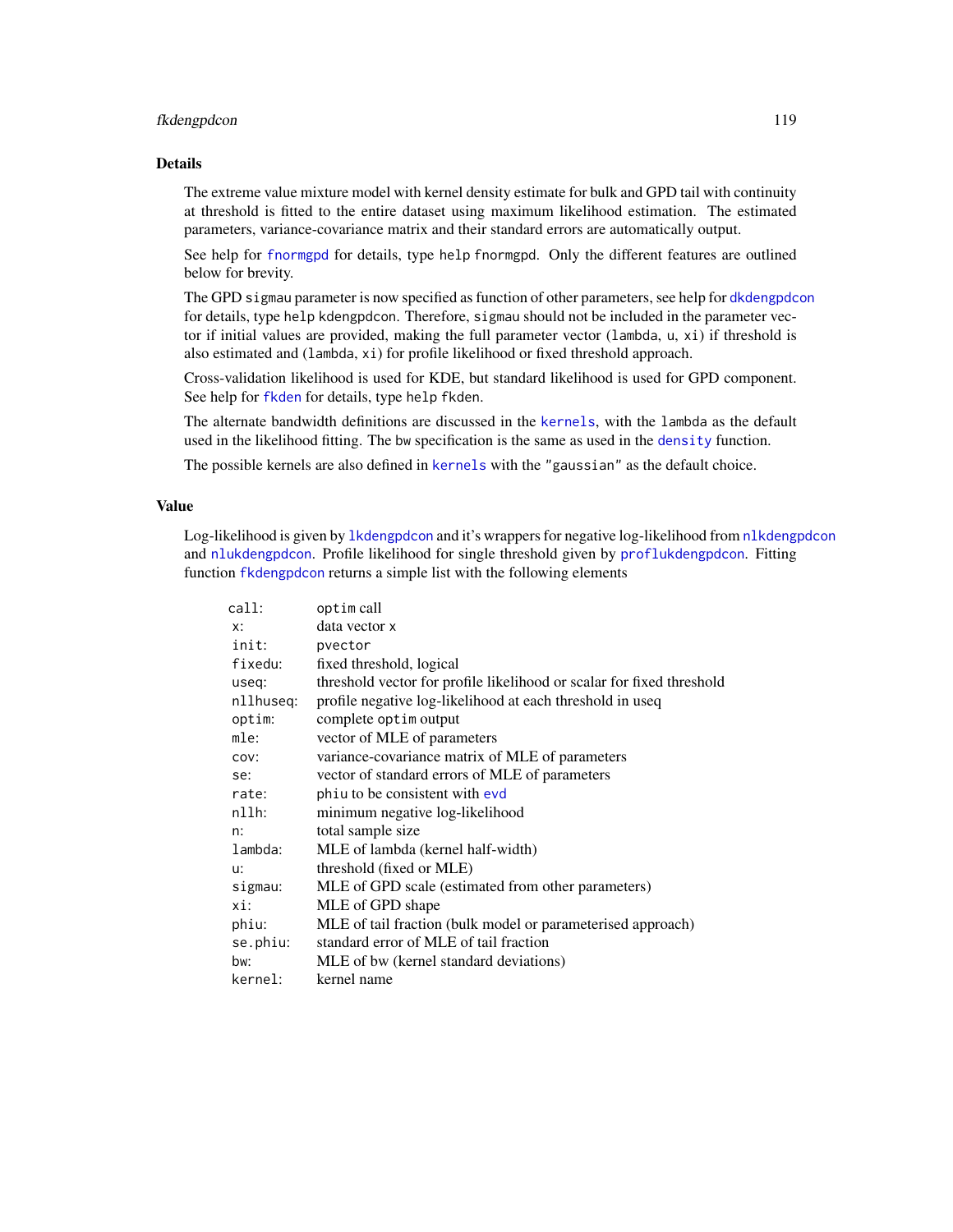## Warning

See important warnings about cross-validation likelihood estimation in [fkden](#page-106-0), type help fkden.

#### Acknowledgments

See Acknowledgments in [fnormgpd](#page-142-0), type help fnormgpd. Based on code by Anna MacDonald produced for MATLAB.

#### **Note**

The data and kernel centres are both vectors. Infinite and missing sample values (and kernel centres) are dropped.

When pvector=NULL then the initial values are:

- normal reference rule for bandwidth, using the [bw.nrd0](#page-0-0) function, which is consistent with the [density](#page-0-0) function. At least two kernel centres must be provided as the variance needs to be estimated.
- threshold 90% quantile (not relevant for profile likelihood for threshold or fixed threshold approaches);
- MLE of GPD shape parameter above threshold.

### Author(s)

Yang Hu and Carl Scarrott <carl.scarrott@canterbury.ac.nz>

#### References

<http://www.math.canterbury.ac.nz/~c.scarrott/evmix>

[http://en.wikipedia.org/wiki/Kernel\\_density\\_estimation](http://en.wikipedia.org/wiki/Kernel_density_estimation)

[http://en.wikipedia.org/wiki/Cross-validation\\_\(statistics\)](http://en.wikipedia.org/wiki/Cross-validation_(statistics))

[http://en.wikipedia.org/wiki/Generalized\\_Pareto\\_distribution](http://en.wikipedia.org/wiki/Generalized_Pareto_distribution)

Scarrott, C.J. and MacDonald, A. (2012). A review of extreme value threshold estimation and uncertainty quantification. REVSTAT - Statistical Journal 10(1), 33-59. Available from [http:](http://www.ine.pt/revstat/pdf/rs120102.pdf) [//www.ine.pt/revstat/pdf/rs120102.pdf](http://www.ine.pt/revstat/pdf/rs120102.pdf)

Hu, Y. (2013). Extreme value mixture modelling: An R package and simulation study. MSc (Hons) thesis, University of Canterbury, New Zealand. [http://ir.canterbury.ac.nz/simple-search?](http://ir.canterbury.ac.nz/simple-search?query=extreme&submit=Go) [query=extreme&submit=Go](http://ir.canterbury.ac.nz/simple-search?query=extreme&submit=Go)

Bowman, A.W. (1984). An alternative method of cross-validation for the smoothing of density estimates. Biometrika 71(2), 353-360.

Duin, R.P.W. (1976). On the choice of smoothing parameters for Parzen estimators of probability density functions. IEEE Transactions on Computers C25(11), 1175-1179.

MacDonald, A., Scarrott, C.J., Lee, D., Darlow, B., Reale, M. and Russell, G. (2011). A flexible extreme value mixture model. Computational Statistics and Data Analysis 55(6), 2137-2157.

Wand, M. and Jones, M.C. (1995). Kernel Smoothing. Chapman && Hall.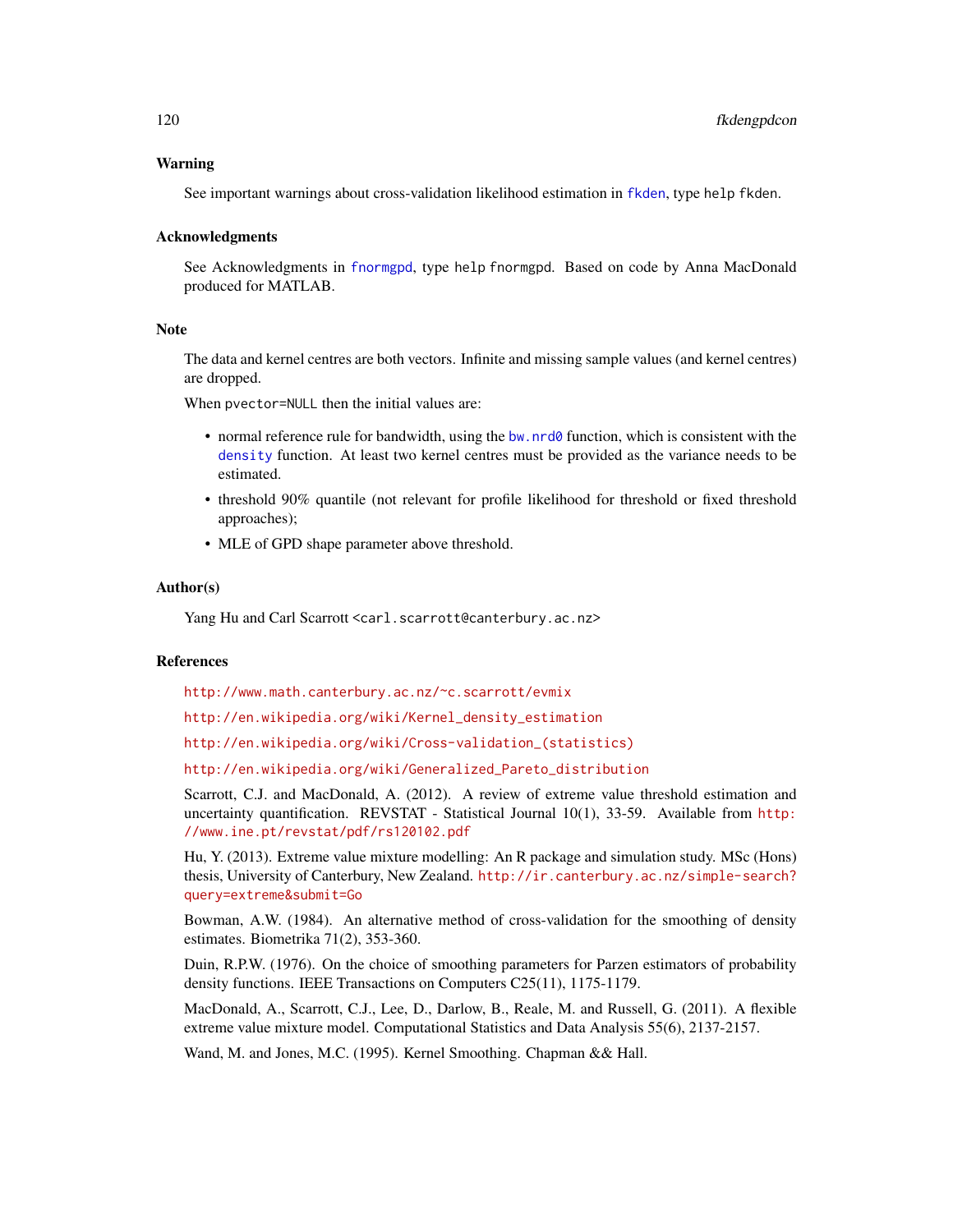## fkdengpdcon 121

#### See Also

[kernels](#page-226-0), [kfun](#page-229-1), [density](#page-0-0), [bw.nrd0](#page-0-0) and [dkde](#page-0-0) in [ks](#page-0-0) package. [fgpd](#page-84-0) and [gpd](#page-190-0).

Other kden: [bckden](#page-3-0), [fbckden](#page-32-0), [fgkgcon](#page-70-0), [fgkg](#page-65-0), [fkdengpd](#page-112-0), [fkden](#page-106-0), [kdengpdcon](#page-223-0), [kdengpd](#page-219-0), [kden](#page-215-0)

Other kdengpd: [bckdengpd](#page-8-0), [fbckdengpd](#page-37-0), [fgkg](#page-65-0), [fkdengpd](#page-112-0), [fkden](#page-106-0), [gkg](#page-174-0), [kdengpdcon](#page-223-0), [kdengpd](#page-219-0), [kden](#page-215-0)

Other kdengpdcon: [bckdengpdcon](#page-13-0), [fbckdengpdcon](#page-42-0), [fgkgcon](#page-70-0), [fkdengpd](#page-112-0), [gkgcon](#page-178-0), [kdengpdcon](#page-223-0), [kdengpd](#page-219-0)

Other gkgcon: [fgkgcon](#page-70-0), [fgkg](#page-65-0), [gkgcon](#page-178-0), [gkg](#page-174-0), [kdengpdcon](#page-223-0)

Other bckdengpdcon: [bckdengpdcon](#page-13-0), [bckdengpd](#page-8-0), [bckden](#page-3-0), [fbckdengpdcon](#page-42-0), [fbckdengpd](#page-37-0), [fbckden](#page-32-0), [gkgcon](#page-178-0), [kdengpdcon](#page-223-0)

Other fkdengpdcon: [kdengpdcon](#page-223-0)

# Examples

```
## Not run:
set.seed(1)
par(mfrow = c(2, 1))x = rnorm(1000)xx = seq(-4, 4, 0.01)y = \text{dnorm}(xx)# Continuity constraint
fit = fkdengpdcon(x)hist(x, breaks = 100, freq = FALSE, xlim = c(-4, 4))
lines(xx, y)
with(fit, lines(xx, dkdengpdcon(xx, x, lambda, u, xi), col="red"))
abline(v = fit $u, col = "red")# No continuity constraint
fit2 = fkdengpdcon(x)with(fit2, lines(xx, dkdengpdcon(xx, x, lambda, u, xi), col="blue"))
abline(v = fit2$u, col = "blue")legend("topleft", c("True Density","No continuity constraint","With continuty constraint"),
  col=c("black", "blue", "red"), \; lty = 1)# Profile likelihood for initial value of threshold and fixed threshold approach
fitu = fkdengpdcon(x, useq = seq(0, 2, length = 20))
fitfix = fkdengpdcon(x, useq = seq(0, 2, length = 20), fixedu = TRUE)
hist(x, breaks = 100, freq = FALSE, xlim = c(-4, 4))
lines(xx, y)
with(fit, lines(xx, dkdengpdcon(xx, x, lambda, u, xi), col="red"))
abline(v = fit $u, col = "red")with(fitu, lines(xx, dkdengpdcon(xx, x, lambda, u, xi), col="purple"))
abline(v = fitu$u, col = "purple")with(fitfix, lines(xx, dkdengpdcon(xx, x, lambda, u, xi), col="darkgreen"))
abline(v = fitfix$u, col = "darkgreen")legend("topright", c("True Density","Default initial value (90% quantile)",
```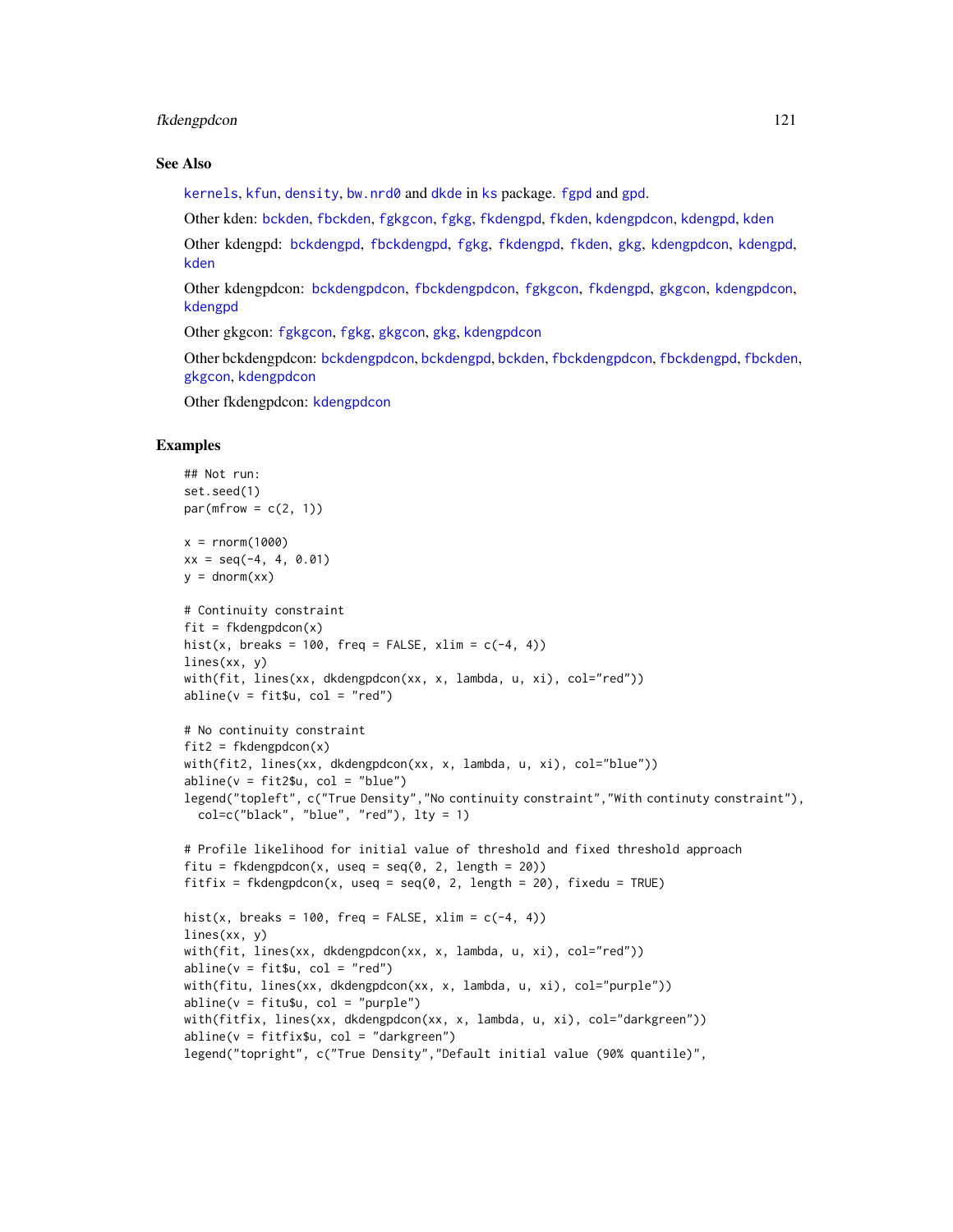```
"Prof. lik. for initial value", "Prof. lik. for fixed threshold"),
col=c("black", "red", "purple", "darkgreen"), lty = 1)
## End(Not run)
```
<span id="page-121-1"></span>

| flognormgpd | MLE Fitting of log-normal Bulk and GPD Tail Extreme Value Mixture |
|-------------|-------------------------------------------------------------------|
|             | Model                                                             |

## <span id="page-121-0"></span>Description

Maximum likelihood estimation for fitting the extreme value mixture model with log-normal for bulk distribution upto the threshold and conditional GPD above threshold. With options for profile likelihood estimation for threshold and fixed threshold approach.

# Usage

```
flognormgpd(x, phi = TRUE, useq = NULL, fixedu = FALSE,pvector = NULL, std.err = TRUE, method = "BFGS",
 control = list(maxit = 10000), finitelik = TRUE, ...)
llognormgpd(x, lnmean = 0, lnsd = 1, u = qlnorm(0.9, lnmean, lnsd),
  sigmau = sqrt(lnmean) * lnsd, xi = 0, phiu = TRUE, log = TRUE)
nllognormgpd(pvector, x, phiu = TRUE, finitelik = FALSE)
proflulognormgpd(u, pvector, x, phiu = TRUE, method = "BFGS",
 control = list(maxit = 10000), finitelik = TRUE, ...)
nlulognormgpd(pvector, u, x, phiu = TRUE, finitelik = FALSE)
```
#### Arguments

| $\mathsf{x}$ | vector of sample data                                                                                                                                               |
|--------------|---------------------------------------------------------------------------------------------------------------------------------------------------------------------|
| phiu         | probability of being above threshold $(0, 1)$ or logical, see Details in help for<br>fnormgpd                                                                       |
| useg         | vector of thresholds (or scalar) to be considered in profile likelihood or NULL for<br>no profile likelihood                                                        |
| fixedu       | logical, should threshold be fixed (at either scalar value in useq, or estimated<br>from maximum of profile likelihood evaluated at sequence of thresholds in useq) |
| pvector      | vector of initial values of parameters or NULL for default values, see below                                                                                        |
| std.err      | logical, should standard errors be calculated                                                                                                                       |
| method       | optimisation method (see optim)                                                                                                                                     |
| control      | optimisation control list (see optim)                                                                                                                               |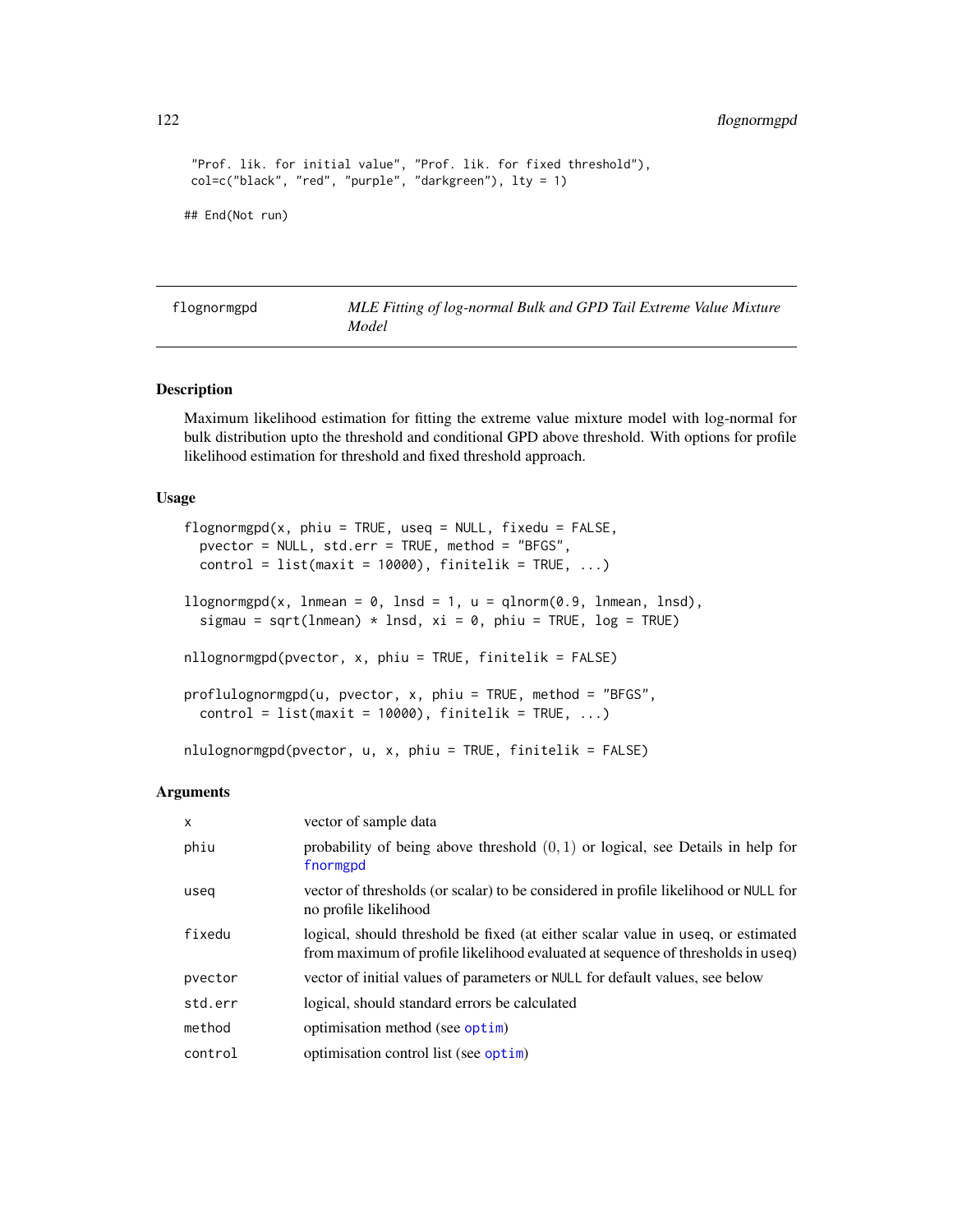# flognormgpd 123

| finitelik | logical, should log-likelihood return finite value for invalid parameters |
|-----------|---------------------------------------------------------------------------|
| $\cdot$   | optional inputs passed to optim                                           |
| lnmean    | scalar mean on log scale                                                  |
| lnsd      | scalar standard deviation on log scale (positive)                         |
| u         | scalar threshold value                                                    |
| sigmau    | scalar scale parameter (positive)                                         |
| хi        | scalar shape parameter                                                    |
| log       | logical, if TRUE then log-likelihood rather than likelihood is output     |

# Details

The extreme value mixture model with log-normal bulk and GPD tail is fitted to the entire dataset using maximum likelihood estimation. The estimated parameters, variance-covariance matrix and their standard errors are automatically output.

See help for [fnormgpd](#page-142-0) for details, type help fnormgpd. Only the different features are outlined below for brevity.

The full parameter vector is (lnmean, lnsd, u, sigmau, xi) if threshold is also estimated and (lnmean, lnsd, sigmau, xi) for profile likelihood or fixed threshold approach.

Non-positive data are ignored.

# Value

Log-likelihood is given by 11 ognormgpd and it's wrappers for negative log-likelihood from n[llognormgpd](#page-121-0) and [nlulognormgpd](#page-121-0). Profile likelihood for single threshold given by [proflulognormgpd](#page-121-0). Fitting function [flognormgpd](#page-121-1) returns a simple list with the following elements

| call:     | optim call                                                            |
|-----------|-----------------------------------------------------------------------|
| x:        | data vector x                                                         |
| init:     | pvector                                                               |
| fixedu:   | fixed threshold, logical                                              |
| useq:     | threshold vector for profile likelihood or scalar for fixed threshold |
| nllhuseg: | profile negative log-likelihood at each threshold in useq             |
| optim:    | complete optim output                                                 |
| mle:      | vector of MLE of parameters                                           |
| COV:      | variance-covariance matrix of MLE of parameters                       |
| se:       | vector of standard errors of MLE of parameters                        |
| rate:     | phiu to be consistent with evd                                        |
| nllh:     | minimum negative log-likelihood                                       |
| n:        | total sample size                                                     |
| lnmean:   | MLE of log-normal mean                                                |
| lnsd:     | MLE of log-normal shape                                               |
| u:        | threshold (fixed or MLE)                                              |
| sigmau:   | MLE of GPD scale                                                      |
| xi:       | MLE of GPD shape                                                      |
| phiu:     | MLE of tail fraction (bulk model or parameterised approach)           |
| se.phiu:  | standard error of MLE of tail fraction                                |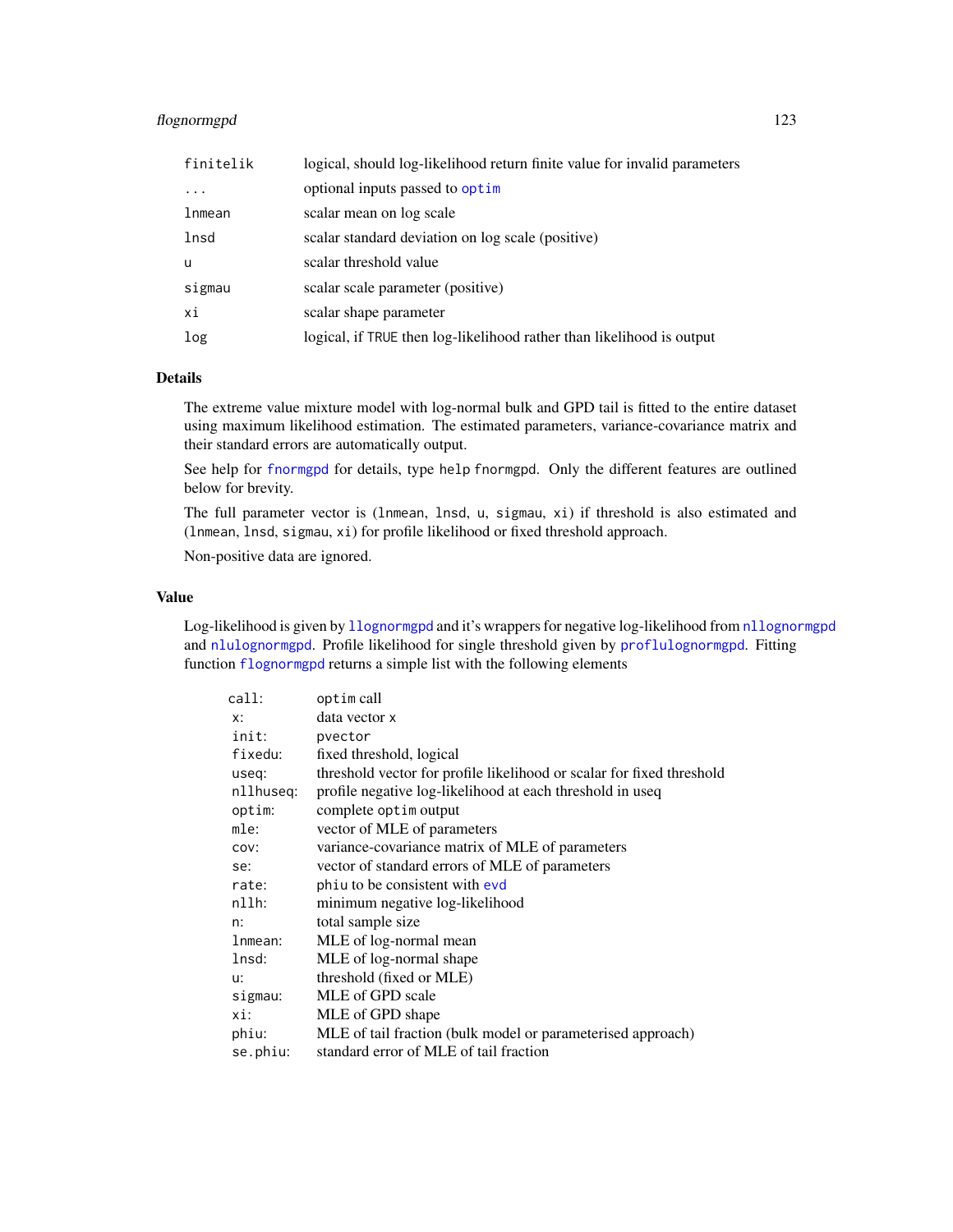### Acknowledgments

See Acknowledgments in [fnormgpd](#page-142-0), type help fnormgpd.

#### Note

When pvector=NULL then the initial values are:

- MLE of log-normal parameters assuming entire population is log-normal; and
- threshold 90% quantile (not relevant for profile likelihood for threshold or fixed threshold approaches);
- MLE of GPD parameters above threshold.

# Author(s)

Yang Hu and Carl Scarrott <carl.scarrott@canterbury.ac.nz>

## References

<http://www.math.canterbury.ac.nz/~c.scarrott/evmix>

[http://en.wikipedia.org/wiki/Lognormal\\_distribution](http://en.wikipedia.org/wiki/Lognormal_distribution)

[http://en.wikipedia.org/wiki/Generalized\\_Pareto\\_distribution](http://en.wikipedia.org/wiki/Generalized_Pareto_distribution)

Scarrott, C.J. and MacDonald, A. (2012). A review of extreme value threshold estimation and uncertainty quantification. REVSTAT - Statistical Journal 10(1), 33-59. Available from [http:](http://www.ine.pt/revstat/pdf/rs120102.pdf) [//www.ine.pt/revstat/pdf/rs120102.pdf](http://www.ine.pt/revstat/pdf/rs120102.pdf)

Hu, Y. (2013). Extreme value mixture modelling: An R package and simulation study. MSc (Hons) thesis, University of Canterbury, New Zealand. [http://ir.canterbury.ac.nz/simple-search?](http://ir.canterbury.ac.nz/simple-search?query=extreme&submit=Go) [query=extreme&submit=Go](http://ir.canterbury.ac.nz/simple-search?query=extreme&submit=Go)

Solari, S. and Losada, M.A. (2004). A unified statistical model for hydrological variables including the selection of threshold for the peak over threshold method. Water Resources Research. 48, W10541.

## See Also

[dlnorm](#page-0-0), [fgpd](#page-84-0) and [gpd](#page-190-0)

Other lognormgpd: [flognormgpdcon](#page-124-0), [lognormgpdcon](#page-235-0), [lognormgpd](#page-232-0)

Other lognormgpdcon: [flognormgpdcon](#page-124-0), [lognormgpdcon](#page-235-0), [lognormgpd](#page-232-0)

Other normgpd: [fgng](#page-75-0), [fhpd](#page-88-0), [fitmnormgpd](#page-99-0), [fnormgpdcon](#page-148-0), [fnormgpd](#page-142-0), [gngcon](#page-186-0), [gng](#page-183-0), [hpdcon](#page-200-0), [hpd](#page-197-0), [itmnormgpd](#page-208-0), [lognormgpdcon](#page-235-0), [lognormgpd](#page-232-0), [normgpdcon](#page-253-0), [normgpd](#page-250-0)

Other flognormgpd: [lognormgpd](#page-232-0)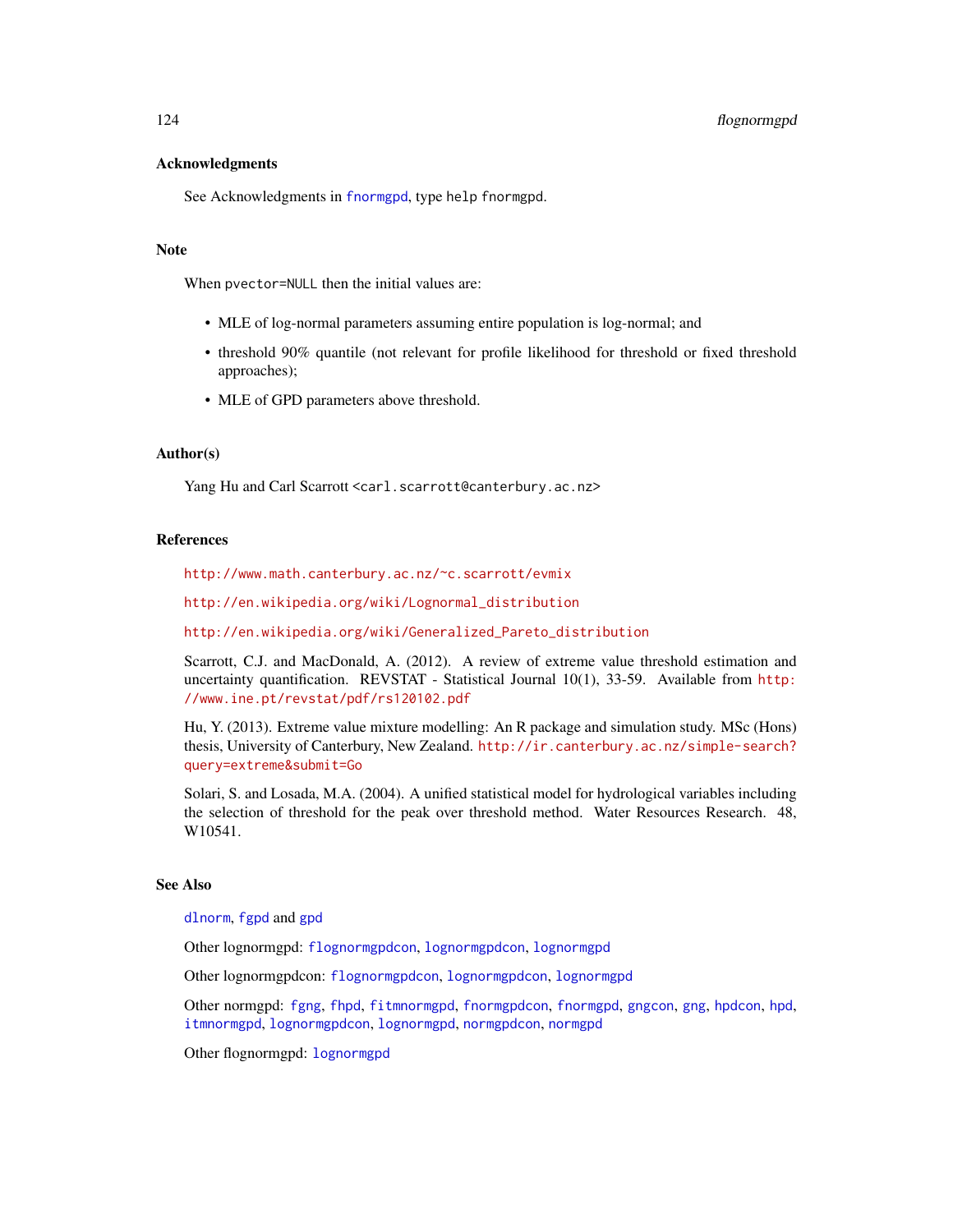## flognormgpdcon 125

#### Examples

```
## Not run:
set.seed(1)
par(mfrow = c(2, 1))x = rlnorm(1000)
xx = seq(-0.1, 10, 0.01)y =dlnorm(xx)# Bulk model based tail fraction
fit = flognormgpd(x)hist(x, breaks = 100, freq = FALSE, xlim = c(-0.1, 10), ylim = c(0, 0.8))
lines(xx, y)
with(fit, lines(xx, dlognormgpd(xx, lnmean, lnsd, u, sigmau, xi), col="red"))
abline(v = fit$u, col = "red")# Parameterised tail fraction
fit2 = flognormgpd(x, phi = FALSE)with(fit2, lines(xx, dlognormgpd(xx, lnmean, lnsd, u, sigmau, xi, phiu), col="blue"))
abline(v = fit2$u, col = "blue")legend("topright", c("True Density","Bulk Tail Fraction","Parameterised Tail Fraction"),
  col=c("black", "red", "blue"), lty = 1)
# Profile likelihood for initial value of threshold and fixed threshold approach
fitu = flognormgpd(x, useq = seq(1, 5, length = 20))
fitfix = flognormgpd(x, useq = seq(1, 5, length = 20), fixedu = TRUE)
hist(x, breaks = 100, freq = FALSE, xlim = c(-0.1, 10), ylim = c(0, 0.8))
lines(xx, y)
with(fit, lines(xx, dlognormgpd(xx, lnmean, lnsd, u, sigmau, xi), col="red"))
abline(v = fit$u, col = "red")with(fitu, lines(xx, dlognormgpd(xx, lnmean, lnsd, u, sigmau, xi), col="purple"))
abline(v = fitu$u, col = "purple")with(fitfix, lines(xx, dlognormgpd(xx, lnmean, lnsd, u, sigmau, xi), col="darkgreen"))
abline(v = fitfix$u, col = "darkgreen")
legend("topright", c("True Density","Default initial value (90% quantile)",
 "Prof. lik. for initial value", "Prof. lik. for fixed threshold"),
 col=c("black", "red", "purple", "darkgreen"), lty = 1)
```
## End(Not run)

<span id="page-124-0"></span>flognormgpdcon *MLE Fitting of log-normal Bulk and GPD Tail Extreme Value Mixture Model with Single Continuity Constraint*

## <span id="page-124-1"></span>**Description**

Maximum likelihood estimation for fitting the extreme value mixture model with log-normal for bulk distribution upto the threshold and conditional GPD above threshold with continuity at threshold. With options for profile likelihood estimation for threshold and fixed threshold approach.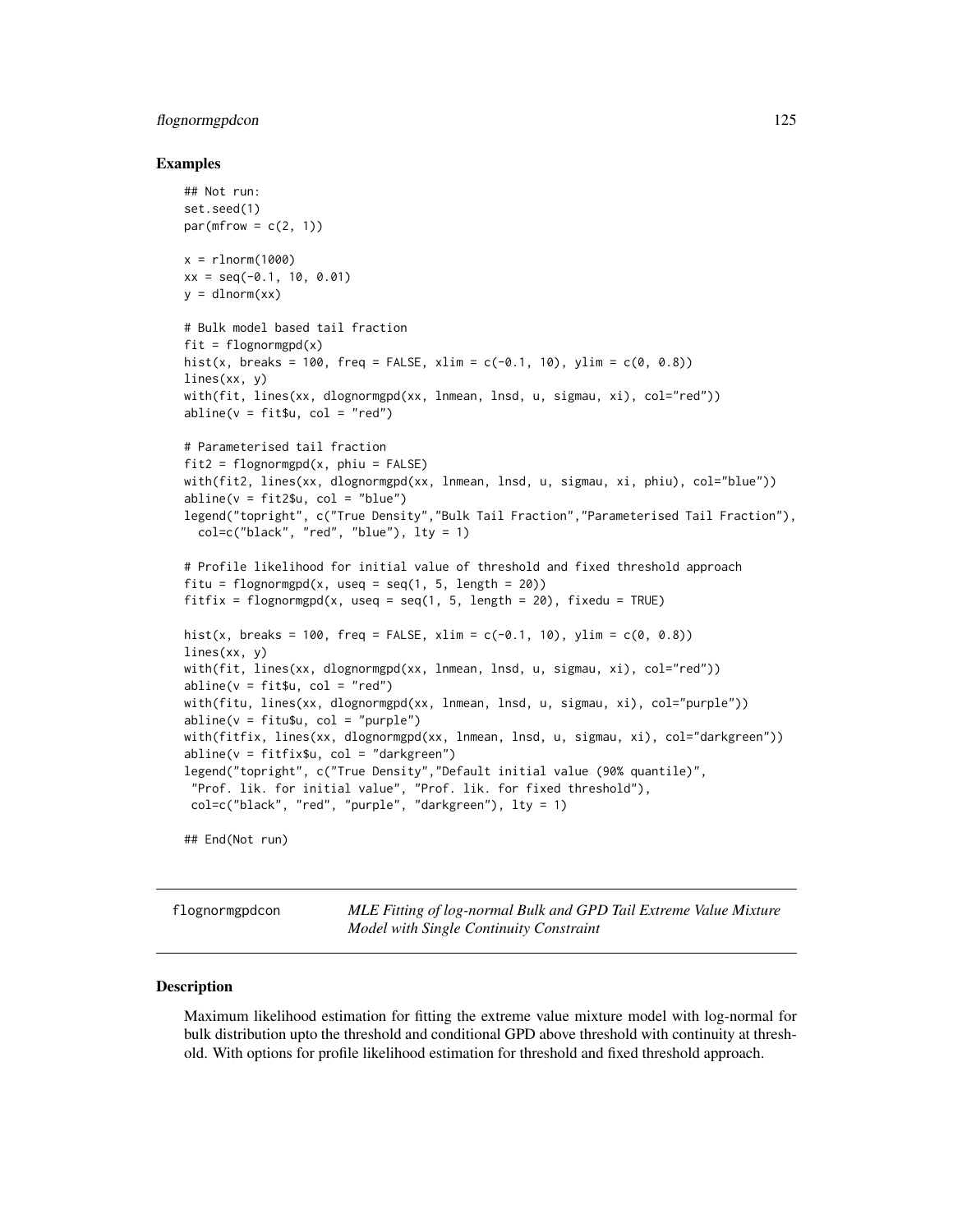### Usage

```
flognormgpdcon(x, phi = TRUE, used = NULL, fixedu = FALSE,pvector = NULL, std.err = TRUE, method = "BFGS",
 control = list(maxit = 10000), finitelik = TRUE, ...)
llognormgpdcon(x, lnmean = 0, lnsd = 1, u = qlnorm(0.9, lnmean,
  lnsd), xi = 0, phi = TRUE, log = TRUE)
nllognormgpdcon(pvector, x, phiu = TRUE, finitelik = FALSE)
proflulognormgpdcon(u, pvector, x, phiu = TRUE, method = "BFGS",
 control = list(maxit = 10000), finitelik = TRUE, ...)nlulognormgpdcon(pvector, u, x, phiu = TRUE, finitelik = FALSE)
```
#### Arguments

| X         | vector of sample data                                                                                                                                               |
|-----------|---------------------------------------------------------------------------------------------------------------------------------------------------------------------|
| phiu      | probability of being above threshold $(0, 1)$ or logical, see Details in help for<br>fnormgpd                                                                       |
| useg      | vector of thresholds (or scalar) to be considered in profile likelihood or NULL for<br>no profile likelihood                                                        |
| fixedu    | logical, should threshold be fixed (at either scalar value in useq, or estimated<br>from maximum of profile likelihood evaluated at sequence of thresholds in useq) |
| pvector   | vector of initial values of parameters or NULL for default values, see below                                                                                        |
| std.err   | logical, should standard errors be calculated                                                                                                                       |
| method    | optimisation method (see optim)                                                                                                                                     |
| control   | optimisation control list (see optim)                                                                                                                               |
| finitelik | logical, should log-likelihood return finite value for invalid parameters                                                                                           |
| $\cdots$  | optional inputs passed to optim                                                                                                                                     |
| lnmean    | scalar mean on log scale                                                                                                                                            |
| lnsd      | scalar standard deviation on log scale (positive)                                                                                                                   |
| u         | scalar threshold value                                                                                                                                              |
| хi        | scalar shape parameter                                                                                                                                              |
| log       | logical, if TRUE then log-likelihood rather than likelihood is output                                                                                               |

# Details

The extreme value mixture model with log-normal bulk and GPD tail with continuity at threshold is fitted to the entire dataset using maximum likelihood estimation. The estimated parameters, variance-covariance matrix and their standard errors are automatically output.

See help for [fnormgpd](#page-142-0) for details, type help fnormgpd. Only the different features are outlined below for brevity.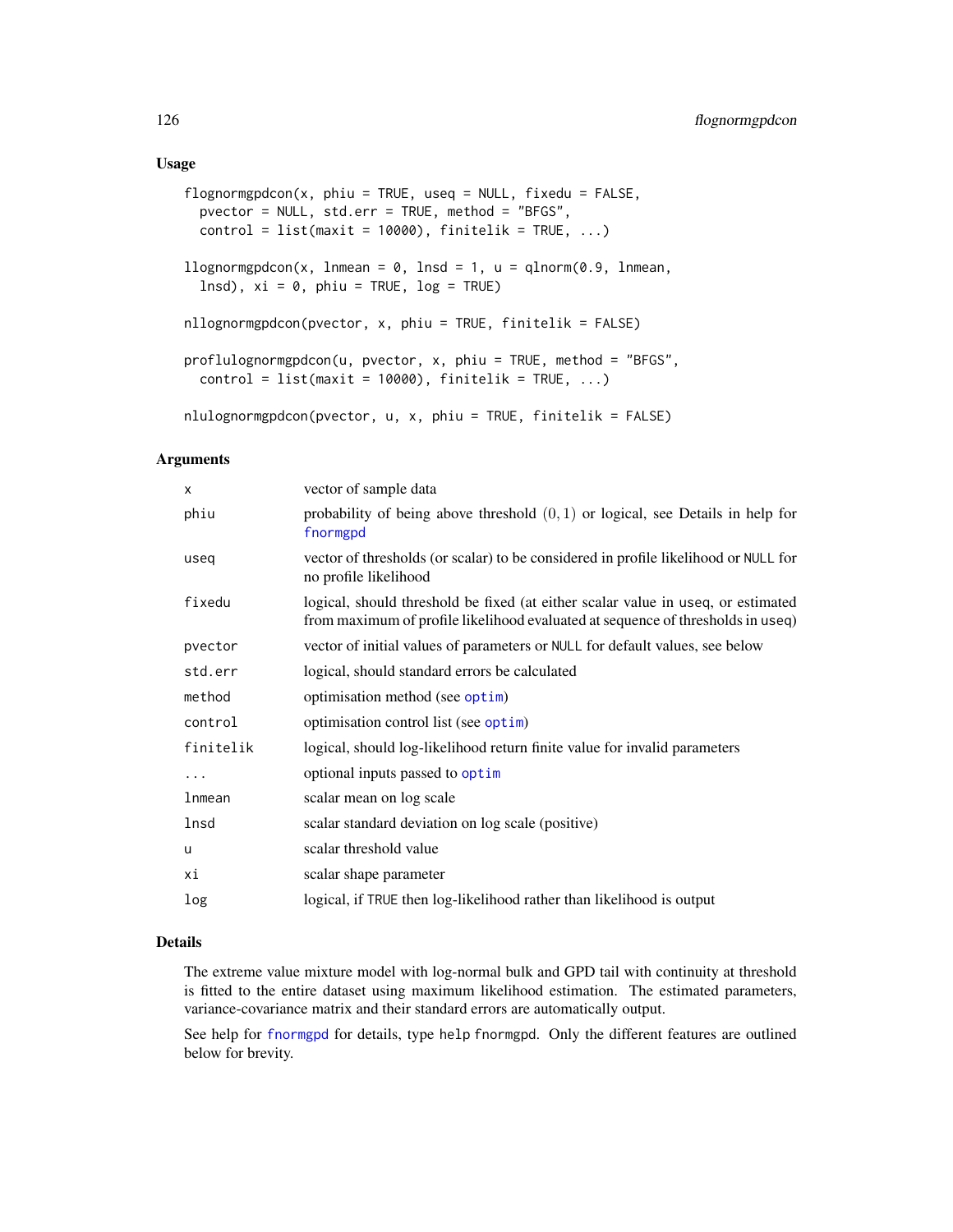# flognormgpdcon 127

The GPD sigmau parameter is now specified as function of other parameters, see help for [dlognormgpdcon](#page-235-1) for details, type help lognormgpdcon. Therefore, sigmau should not be included in the parameter vector if initial values are provided, making the full parameter vector (lnmean, lnsd, u, xi) if threshold is also estimated and (lnmean, lnsd, xi) for profile likelihood or fixed threshold approach.

Non-positive data are ignored.

# Value

Log-likelihood is given by [llognormgpdcon](#page-124-1) and it's wrappers for negative log-likelihood from [nllognormgpdcon](#page-124-1) and [nlulognormgpdcon](#page-124-1). Profile likelihood for single threshold given by [proflulognormgpdcon](#page-124-1). Fitting function [flognormgpdcon](#page-124-0) returns a simple list with the following elements

| call:     | optim call                                                            |
|-----------|-----------------------------------------------------------------------|
| x:        | data vector x                                                         |
| init:     | pvector                                                               |
| fixedu:   | fixed threshold, logical                                              |
| useq:     | threshold vector for profile likelihood or scalar for fixed threshold |
| nllhuseg: | profile negative log-likelihood at each threshold in useq             |
| optim:    | complete optim output                                                 |
| mle:      | vector of MLE of parameters                                           |
| COV:      | variance-covariance matrix of MLE of parameters                       |
| se:       | vector of standard errors of MLE of parameters                        |
| rate:     | phiu to be consistent with evd                                        |
| nllh:     | minimum negative log-likelihood                                       |
| n:        | total sample size                                                     |
| lnmean:   | MLE of log-normal mean                                                |
| lnsd:     | MLE of log-normal standard deviation                                  |
| $U$ :     | threshold (fixed or MLE)                                              |
| sigmau:   | MLE of GPD scale (estimated from other parameters)                    |
| xi:       | MLE of GPD shape                                                      |
| phiu:     | MLE of tail fraction (bulk model or parameterised approach)           |
| se.phiu:  | standard error of MLE of tail fraction                                |
|           |                                                                       |

#### Acknowledgments

See Acknowledgments in [fnormgpd](#page-142-0), type help fnormgpd.

#### Note

When pvector=NULL then the initial values are:

- MLE of log-normal parameters assuming entire population is log-normal; and
- threshold 90% quantile (not relevant for profile likelihood for threshold or fixed threshold approaches);
- MLE of GPD shape parameter above threshold.

## Author(s)

Yang Hu and Carl Scarrott <carl.scarrott@canterbury.ac.nz>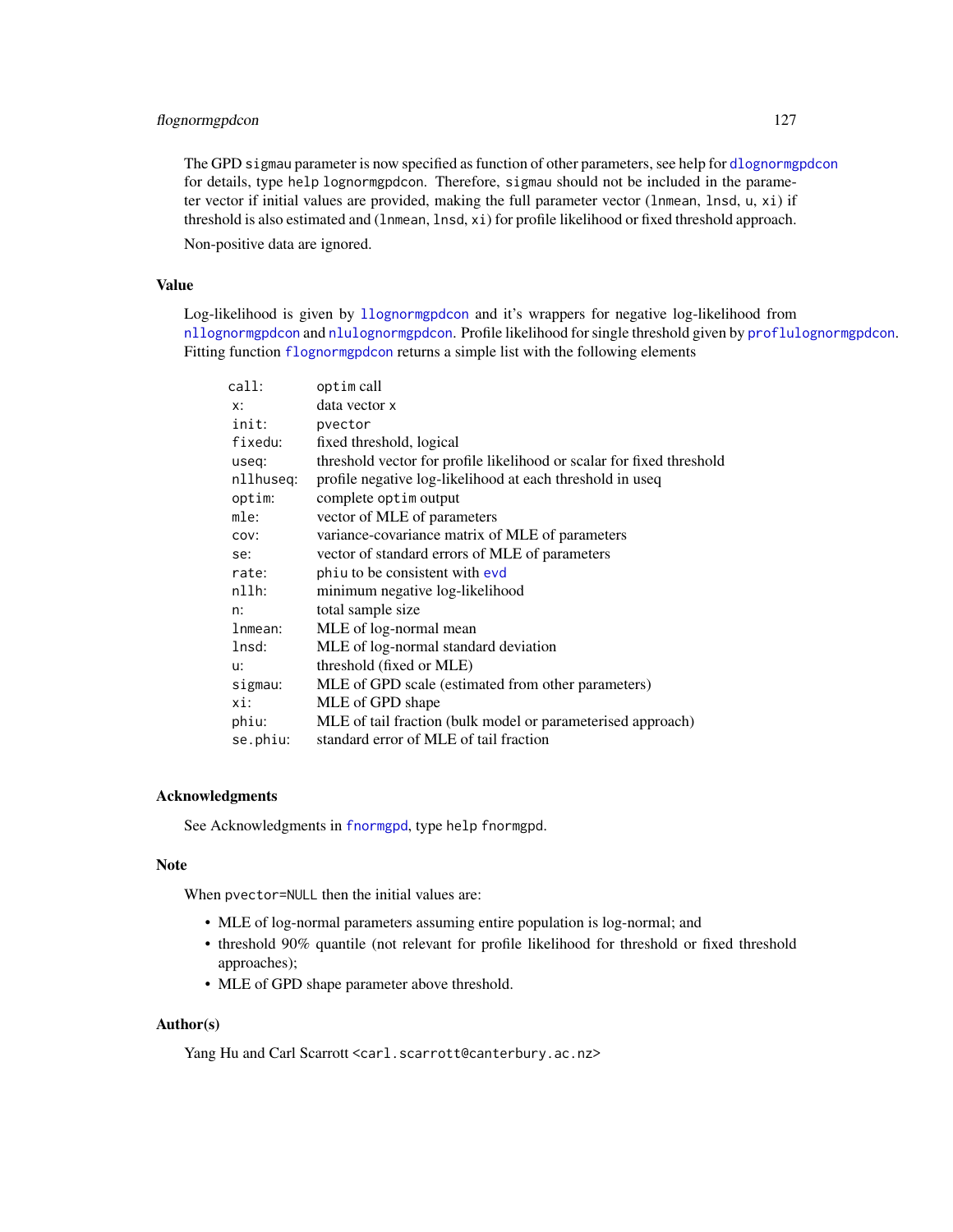#### References

<http://www.math.canterbury.ac.nz/~c.scarrott/evmix>

[http://en.wikipedia.org/wiki/Lognormal\\_distribution](http://en.wikipedia.org/wiki/Lognormal_distribution)

[http://en.wikipedia.org/wiki/Generalized\\_Pareto\\_distribution](http://en.wikipedia.org/wiki/Generalized_Pareto_distribution)

Scarrott, C.J. and MacDonald, A. (2012). A review of extreme value threshold estimation and uncertainty quantification. REVSTAT - Statistical Journal 10(1), 33-59. Available from [http:](http://www.ine.pt/revstat/pdf/rs120102.pdf) [//www.ine.pt/revstat/pdf/rs120102.pdf](http://www.ine.pt/revstat/pdf/rs120102.pdf)

Hu, Y. (2013). Extreme value mixture modelling: An R package and simulation study. MSc (Hons) thesis, University of Canterbury, New Zealand. [http://ir.canterbury.ac.nz/simple-search?](http://ir.canterbury.ac.nz/simple-search?query=extreme&submit=Go) [query=extreme&submit=Go](http://ir.canterbury.ac.nz/simple-search?query=extreme&submit=Go)

Solari, S. and Losada, M.A. (2004). A unified statistical model for hydrological variables including the selection of threshold for the peak over threshold method. Water Resources Research. 48, W10541.

## See Also

[dlnorm](#page-0-0), [fgpd](#page-84-0) and [gpd](#page-190-0)

Other lognormgpd: [flognormgpd](#page-121-1), [lognormgpdcon](#page-235-0), [lognormgpd](#page-232-0)

Other lognormgpdcon: [flognormgpd](#page-121-1), [lognormgpdcon](#page-235-0), [lognormgpd](#page-232-0)

Other normgpdcon: [fgngcon](#page-80-0), [fhpdcon](#page-91-0), [fnormgpdcon](#page-148-0), [fnormgpd](#page-142-0), [gngcon](#page-186-0), [gng](#page-183-0), [hpdcon](#page-200-0), [hpd](#page-197-0), [normgpdcon](#page-253-0), [normgpd](#page-250-0)

Other flognormgpdcon: [lognormgpdcon](#page-235-0)

# Examples

```
## Not run:
set.seed(1)
par(mfrow = c(2, 1))x = rlnorm(1000)
xx = seq(-0.1, 10, 0.01)y = \text{d} \text{norm}(xx)# Continuity constraint
fit = flognormgpdcon(x)hist(x, breaks = 100, freq = FALSE, xlim = c(-0.1, 10), ylim = c(0, 0.8))
lines(xx, y)
with(fit, lines(xx, dlognormgpdcon(xx, lnmean, lnsd, u, xi), col="red"))
abline(v = fit$u, col = "red")# No continuity constraint
fit2 = flognormgpd(x, phi = FALSE)with(fit2, lines(xx, dlognormgpd(xx, lnmean, lnsd, u, sigmau, xi, phiu), col="blue"))
abline(v = fit2$u, col = "blue")legend("topright", c("True Density","No continuity constraint","With continuty constraint"),
  col=c("black", "blue", "red"), lty = 1)
```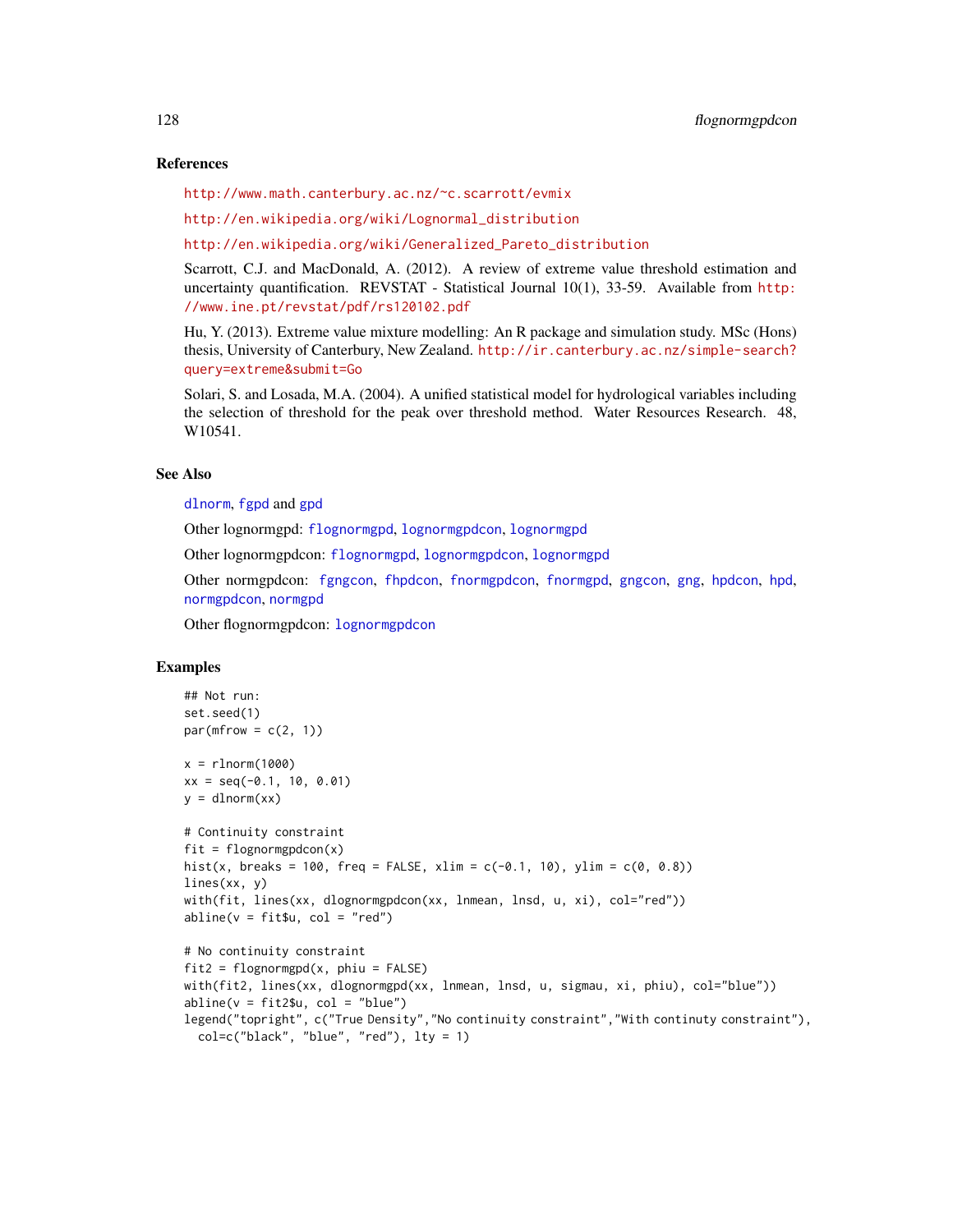#### fmgamma 129

```
# Profile likelihood for initial value of threshold and fixed threshold approach
fitu = flognormgpdcon(x, useq = seq(1, 5, length = 20))
fitfix = flognormgpdcon(x, useq = seq(1, 5, length = 20), fixedu = TRUE)
hist(x, breaks = 100, freq = FALSE, xlim = c(-0.1, 10), ylim = c(0, 0.8))
lines(xx, y)
with(fit, lines(xx, dlognormgpdcon(xx, lnmean, lnsd, u, xi), col="red"))
abline(v = fit $u, col = "red")with(fitu, lines(xx, dlognormgpdcon(xx, lnmean, lnsd, u, xi), col="purple"))
abline(v = fitu$u, col = "purple")with(fitfix, lines(xx, dlognormgpdcon(xx, lnmean, lnsd, u, xi), col="darkgreen"))
abline(v = fitfix$u, col = "darkgreen")
legend("topright", c("True Density","Default initial value (90% quantile)",
 "Prof. lik. for initial value", "Prof. lik. for fixed threshold"),
 col=c("black", "red", "purple", "darkgreen"), lty = 1)
## End(Not run)
```
<span id="page-128-1"></span>fmgamma *MLE Fitting of Mixture of Gammas Using EM Algorithm*

### <span id="page-128-0"></span>Description

Maximum likelihood estimation for fitting the mixture of gammas distribution using the EM algorithm.

#### Usage

```
fmgamma(x, M, pvector = NULL, std.err = TRUE, method = "BFGS",
 control = list(maxit = 10000), finitelik = TRUE, ...)
lmgamma(x, mgshape, mgscale, mgweight, log = TRUE)
nlmgamma(pvector, x, M, finitelik = FALSE)
nlEMmgamma(pvector, tau, mgweight, x, M, finitelik = FALSE)
```
#### Arguments

| X         | vector of sample data                                                     |
|-----------|---------------------------------------------------------------------------|
| м         | number of gamma components in mixture                                     |
| pvector   | vector of initial values of GPD parameters (sigmau, xi) or NULL           |
| std.err   | logical, should standard errors be calculated                             |
| method    | optimisation method (see optim)                                           |
| control   | optimisation control list (see optim)                                     |
| finitelik | logical, should log-likelihood return finite value for invalid parameters |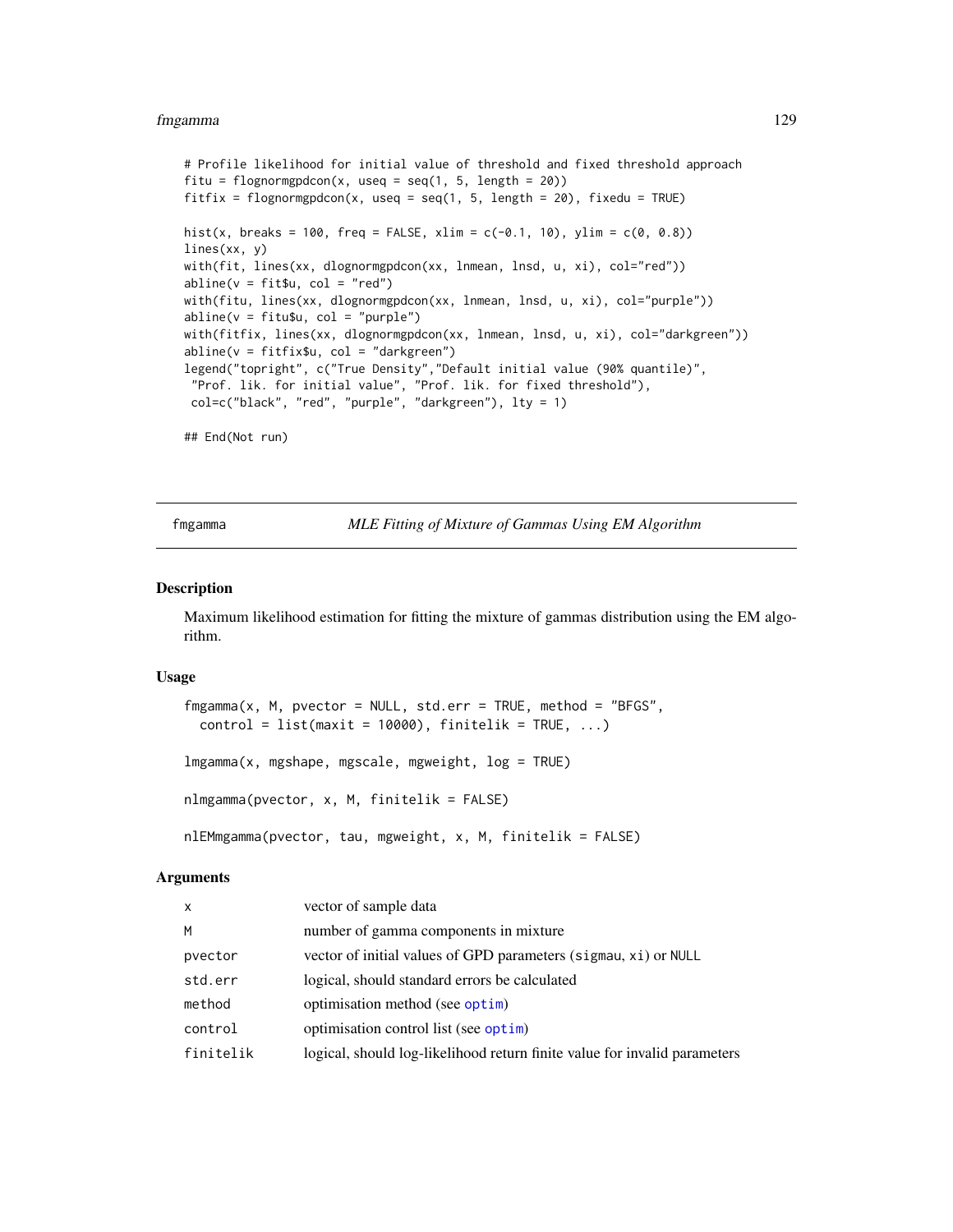| $\cdots$ | optional inputs passed to optim                                                          |
|----------|------------------------------------------------------------------------------------------|
| mgshape  | mgamma shape (positive) as vector of length M                                            |
| mgscale  | mgamma scale (positive) as vector of length M                                            |
| mgweight | mgamma weights (positive) as vector of length M                                          |
| log      | logical, if TRUE then log-likelihood rather than likelihood is output                    |
| tau      | matrix of posterior probability of being in each component (nxM where n is<br>length(x)) |

### Details

The weighted mixture of gammas distribution is fitted to the entire dataset by maximum likelihood estimation using the EM algorithm. The estimated parameters, variance-covariance matrix and their standard errors are automatically output.

The expectation step estimates the expected probability of being in each component conditional on gamma component parameters. The maximisation step optimizes the negative log-likelihood conditional on posterior probabilities of each observation being in each component.

The optimisation of the likelihood for these mixture models can be very sensitive to the initial parameter vector, as often there are numerous local modes. This is an inherent feature of such models and the EM algorithm. The EM algorithm is guaranteed to reach the maximum of the local mode. Multiple initial values should be considered to find the global maximum. If the pvector is input as NULL then random component probabilities are simulated as the initial values, so multiple such runs should be run to check the sensitivity to initial values. Alternatives to black-box likelihood optimisers (e.g. simulated annealing), or moving to computational Bayesian inference, are also worth considering.

The log-likelihood functions are provided for wider usage, e.g. constructing profile likelihood functions. The parameter vector pvector must be specified in the negative log-likelihood functions [nlmgamma](#page-128-0) and [nlEMmgamma](#page-128-0).

Log-likelihood calculations are carried out in  $\log_{2}$  which takes parameters as inputs in the same form as the distribution functions. The negative log-likelihood function [nlmgamma](#page-128-0) is a wrapper for [lmgamma](#page-128-0) designed towards making it useable for optimisation, i.e. [nlmgamma](#page-128-0) has complete parameter vector as first input. Similarly, for the maximisation step negative log-likelihood [nlEMmgamma](#page-128-0), which also has the second input as the component probability vector mgweight.

Missing values (NA and NaN) are assumed to be invalid data so are ignored.

The function [lnormgpd](#page-142-1) carries out the calculations for the log-likelihood directly, which can be exponentiated to give actual likelihood using (log=FALSE).

The default optimisation algorithm in the "maximisation step" is "BFGS", which requires a finite negative log-likelihood function evaluation finitelik=TRUE. For invalid parameters, a zero likelihood is replaced with exp(-1e6). The "BFGS" optimisation algorithms require finite values for likelihood, so any user input for finitelik will be overridden and set to finitelik=TRUE if either of these optimisation methods is chosen.

It will display a warning for non-zero convergence result comes from [optim](#page-0-0) function call or for common indicators of lack of convergence (e.g. any estimated parameters same as initial values).

If the hessian is of reduced rank then the variance covariance (from inverse hessian) and standard error of parameters cannot be calculated, then by default std.err=TRUE and the function will stop.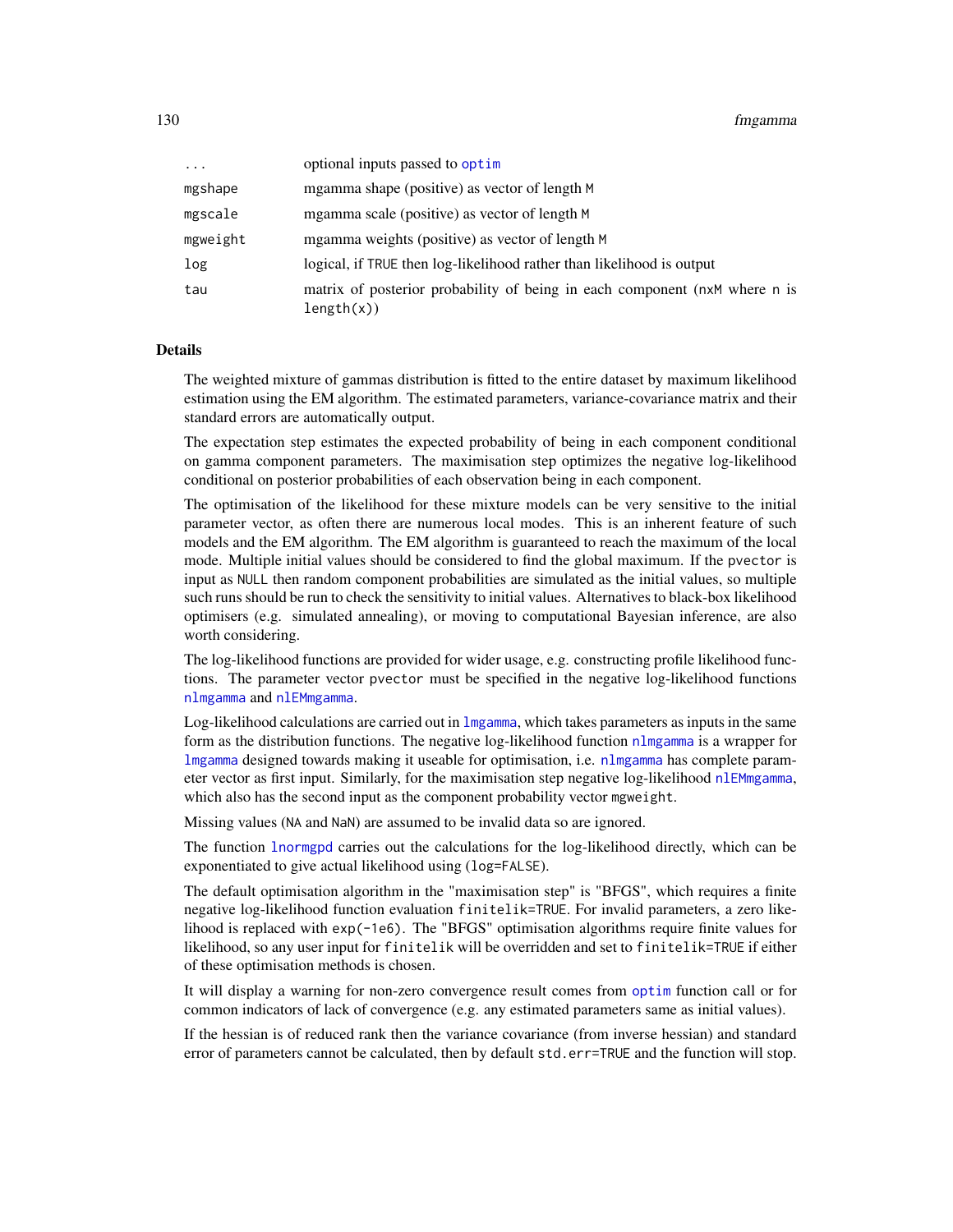#### fmgamma 131

If you want the parameter estimates even if the hessian is of reduced rank (e.g. in a simulation study) then set std.err=FALSE.

Suppose there are  $M$  gamma components with (scalar) shape and scale parameters and weight for each component. Only  $M - 1$  are to be provided in the initial parameter vector, as the Mth components weight is uniquely determined from the others.

For the fitting function [fmgamma](#page-128-1) and negative log-likelihood functions the parameter vector pvector is a  $3*M-1$  length vector containing all M gamma component shape parameters first, followed by the corresponding M gamma scale parameters, then all the corresponding  $M-1$  probability weight parameters. The full parameter vector is then c(mgshape, mgscale, mgweight[1:(M-1)]).

For the maximisation step negative log-likelihood functions the parameter vector pvector is a 2<sup>\*M</sup> length vector containing all  $M$  gamma component shape parameters first followed by the corresponding M gamma scale parameters. The partial parameter vector is then  $c$  (mgshape, mgscale).

For identifiability purposes the mean of each gamma component must be in ascending in order. If the initial parameter vector does not satisfy this constraint then an error is given.

Non-positive data are ignored as likelihood is infinite, except for gshape=1.

#### Value

Log-likelihood is given by [lmgamma](#page-128-0) and it's wrapper for negative log-likelihood from [nlmgamma](#page-128-0). The conditional negative log-likelihood using the posterior probabilities is given by [nlEMmgamma](#page-128-0). Fitting function [fmgammagpd](#page-132-0) using EM algorithm returns a simple list with the following elements

| call:      | optim call                                                                                                   |
|------------|--------------------------------------------------------------------------------------------------------------|
| x:         | data vector x                                                                                                |
| init:      | pvector                                                                                                      |
| optim:     | complete optim output                                                                                        |
| mle:       | vector of MLE of parameters                                                                                  |
| COV:       | variance-covariance matrix of MLE of parameters                                                              |
| se:        | vector of standard errors of MLE of parameters                                                               |
| nllh:      | minimum negative log-likelihood                                                                              |
| n:         | total sample size                                                                                            |
| M:         | number of gamma components                                                                                   |
| mgshape:   | MLE of gamma shapes                                                                                          |
| mgscale:   | MLE of gamma scales                                                                                          |
| mgweight:  | MLE of gamma weights                                                                                         |
| EMresults: | EM results giving complete negative log-likelihood, estimated parameters and conditional "maximisation step" |
| posterior: | posterior probabilites                                                                                       |

#### Acknowledgments

Thanks to Daniela Laas, University of St Gallen, Switzerland for reporting various bugs in these functions.

#### Note

In the fitting and profile likelihood functions, when pvector=NULL then the default initial values are obtained under the following scheme: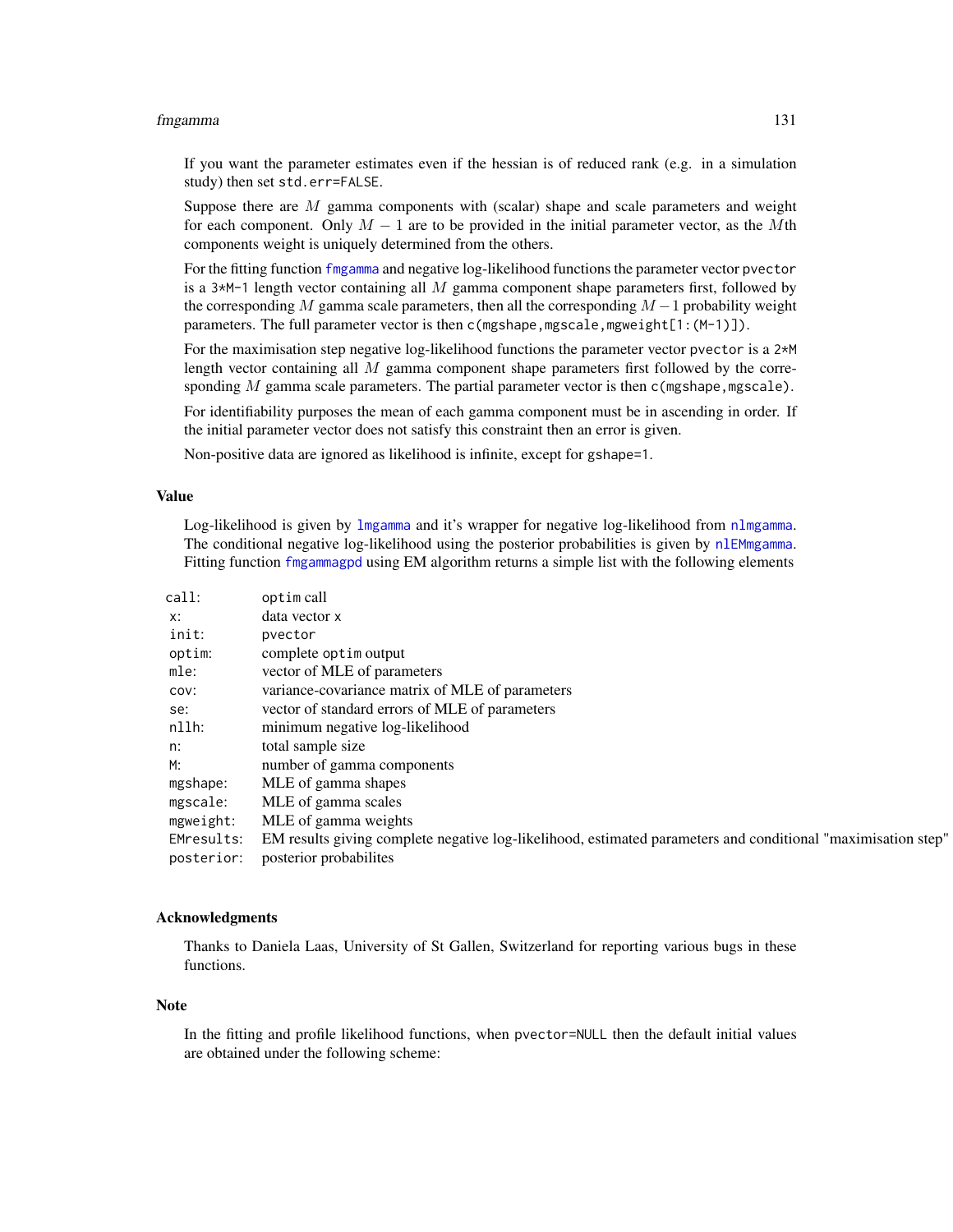- number of sample from each component is simulated from symmetric multinomial distribution;
- sample data is then sorted and split into groups of this size (works well when components have modes which are well separated);
- for data within each component approximate MLE's for the gamma shape and scale parameters are estimated.

The [lmgamma](#page-128-0), [nlmgamma](#page-128-0) and [nlEMmgamma](#page-128-0) have no defaults.

If the hessian is of reduced rank then the variance covariance (from inverse hessian) and standard error of parameters cannot be calculated, then by default std.err=TRUE and the function will stop. If you want the parameter estimates even if the hessian is of reduced rank (e.g. in a simulation study) then set std.err=FALSE.

Invalid parameter ranges will give  $\theta$  for likelihood,  $log(\theta)$ =-Inf for log-likelihood and  $-log(\theta)$ =Inf for negative log-likelihood.

Infinite and missing sample values are dropped.

Error checking of the inputs is carried out and will either stop or give warning message as appropriate.

#### Author(s)

Carl Scarrott <carl.scarrott@canterbury.ac.nz>

#### References

<http://www.math.canterbury.ac.nz/~c.scarrott/evmix>

[http://en.wikipedia.org/wiki/Gamma\\_distribution](http://en.wikipedia.org/wiki/Gamma_distribution)

[http://en.wikipedia.org/wiki/Mixture\\_model](http://en.wikipedia.org/wiki/Mixture_model)

McLachlan, G.J. and Peel, D. (2000). Finite Mixture Models. Wiley.

#### See Also

[dgamma](#page-0-0) and [gammamixEM](#page-0-0) in mixtools package

Other gammagpd: [fgammagpdcon](#page-61-0), [fgammagpd](#page-58-0), [fmgammagpd](#page-132-0), [gammagpdcon](#page-171-0), [gammagpd](#page-167-0), [mgammagpd](#page-241-0)

Other mgamma: [fmgammagpdcon](#page-137-0), [fmgammagpd](#page-132-0), [mgammagpdcon](#page-244-0), [mgammagpd](#page-241-0), [mgamma](#page-238-0)

Other mgammagpd: [fgammagpd](#page-58-0), [fmgammagpdcon](#page-137-0), [fmgammagpd](#page-132-0), [gammagpd](#page-167-0), [mgammagpdcon](#page-244-0), [mgammagpd](#page-241-0), [mgamma](#page-238-0)

Other mgammagpdcon: [fgammagpdcon](#page-61-0), [fmgammagpdcon](#page-137-0), [fmgammagpd](#page-132-0), [gammagpdcon](#page-171-0), [mgammagpdcon](#page-244-0), [mgammagpd](#page-241-0), [mgamma](#page-238-0)

Other fmgamma: [mgamma](#page-238-0)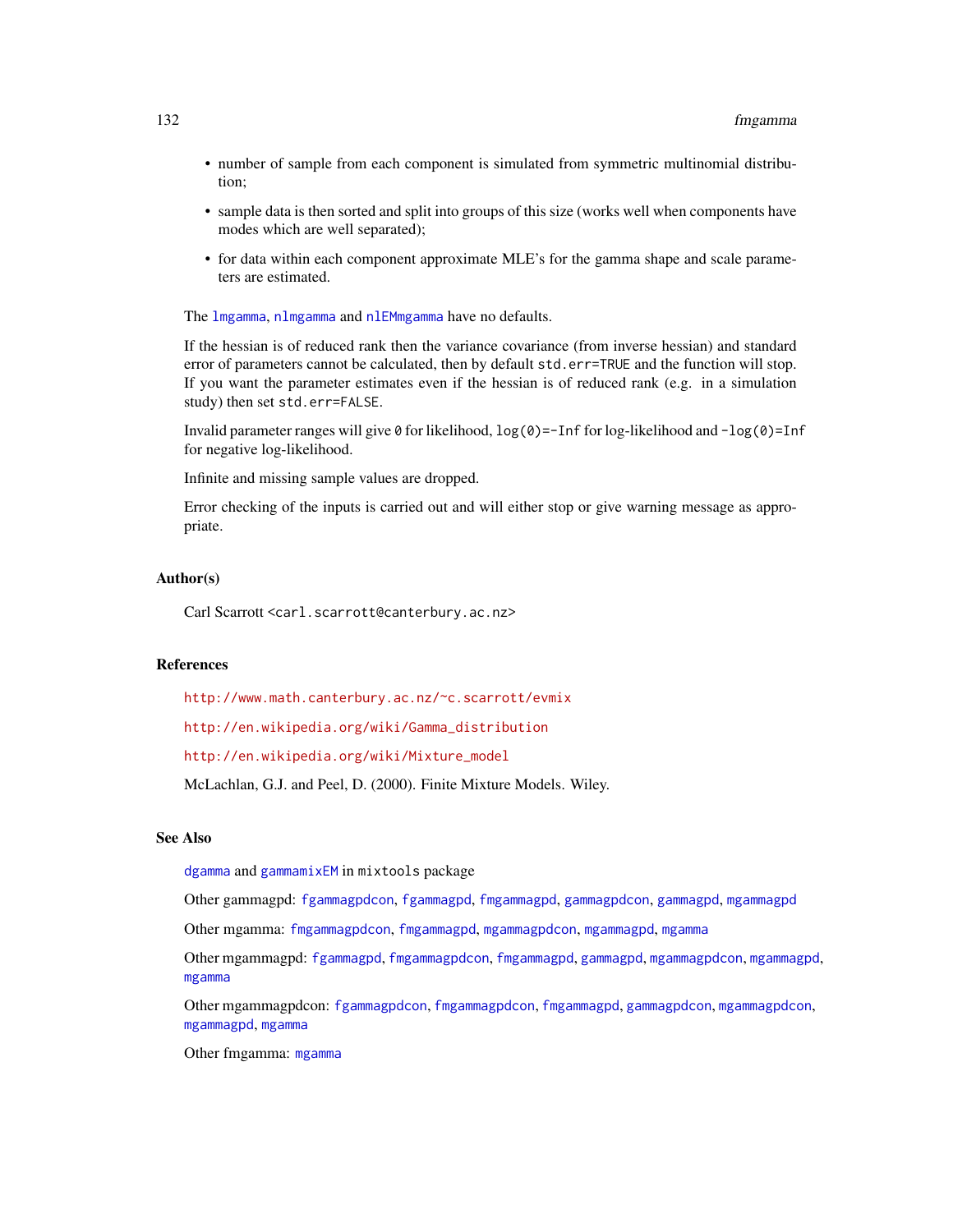## fmgammagpd 133

### Examples

```
## Not run:
set.seed(1)
par(mfrow = c(1, 1))x = c(rgamma(1000, shape = 1, scale = 1), rgamma(3000, shape = 6, scale = 2))xx = seq(-1, 40, 0.01)y = (dgamma(xx, shape = 1, scale = 1) + 3 * dgamma(xx, shape = 6, scale = 2))/4# Fit by EM algorithm
fit = fmgamma(x, M = 2)hist(x, breaks = 100, freq = FALSE, xlim = c(-1, 40))
lines(xx, y)
with(fit, lines(xx, dmgamma(xx, mgshape, mgscale, mgweight), col="red"))
## End(Not run)
```
<span id="page-132-0"></span>fmgammagpd *MLE Fitting of Mixture of Gammas Bulk and GPD Tail Extreme Value Mixture Model using the EM algorithm.*

#### <span id="page-132-1"></span>Description

Maximum likelihood estimation for fitting the extreme value mixture model with mixture of gammas for bulk distribution upto the threshold and conditional GPD above threshold. With options for profile likelihood estimation for threshold and fixed threshold approach.

#### Usage

```
fmgammagpd(x, M, phiu = TRUE, used = NULL, fixedu = FALSE,pvector = NULL, std.err = TRUE, method = "BFGS",
 control = list(maxit = 10000), finitelik = TRUE, ...)
lmgammagpd(x, mgshape, mgscale, mgweight, u, sigmau, xi, phiu = TRUE,
  log = TRUE)
nlmgammagpd(pvector, x, M, phiu = TRUE, finitelik = FALSE)
nlumgammagpd(pvector, u, x, M, phiu = TRUE, finitelik = FALSE)
nlEMmgammagpd(pvector, tau, mgweight, x, M, phiu = TRUE,
  finitelik = FALSE)
proflumgammagpd(u, pvector, x, M, phiu = TRUE, method = "BFGS",
  control = list(maxit = 10000), finitelik = TRUE, ...)nluEMmgammagpd(pvector, u, tau, mgweight, x, M, phiu = TRUE,
  finitelik = FALSE)
```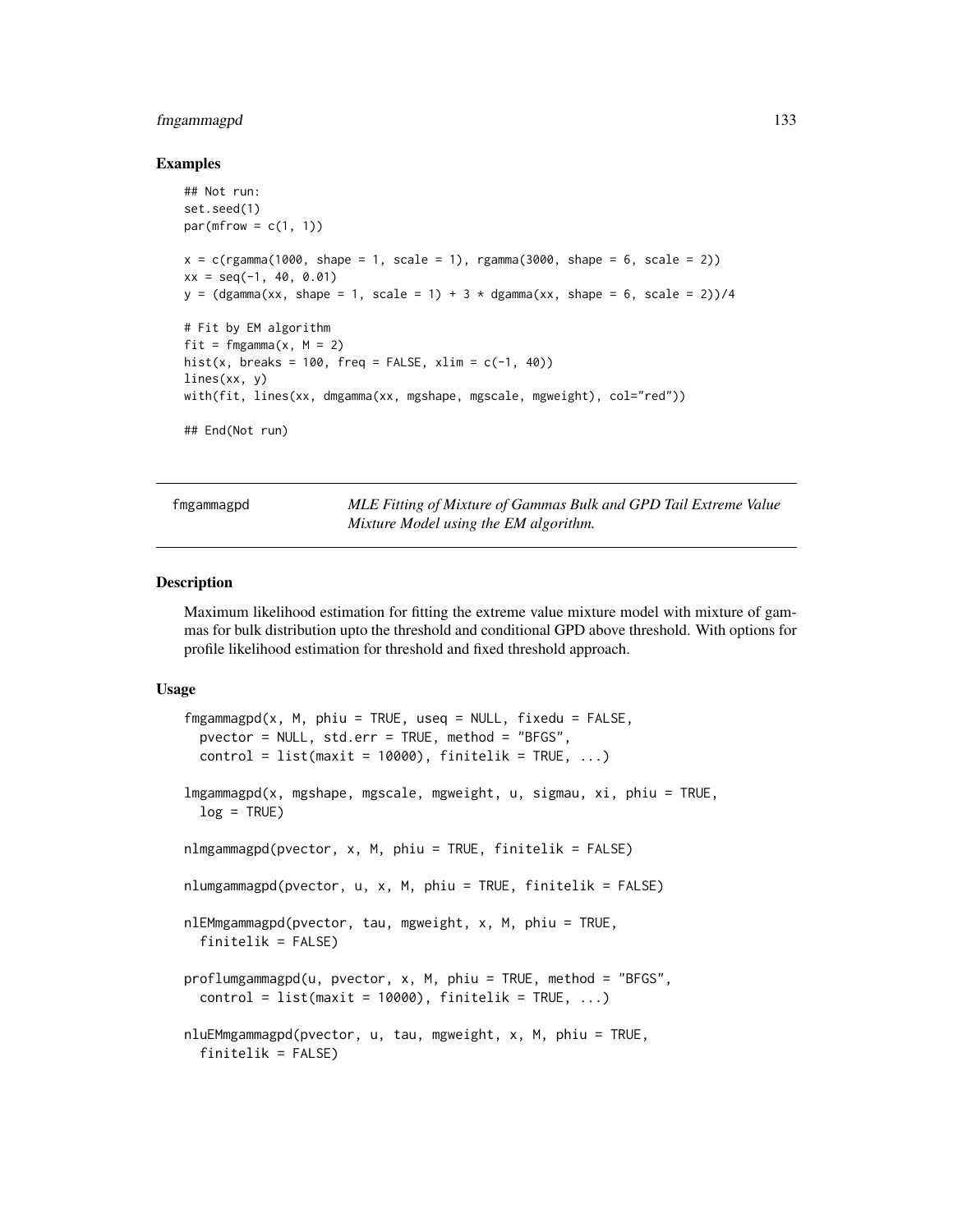## **Arguments**

| X         | vector of sample data                                                                                                                                               |
|-----------|---------------------------------------------------------------------------------------------------------------------------------------------------------------------|
| M         | number of gamma components in mixture                                                                                                                               |
| phiu      | probability of being above threshold $(0, 1)$ or logical, see Details in help for<br>fnormgpd                                                                       |
| useq      | vector of thresholds (or scalar) to be considered in profile likelihood or NULL for<br>no profile likelihood                                                        |
| fixedu    | logical, should threshold be fixed (at either scalar value in useq, or estimated<br>from maximum of profile likelihood evaluated at sequence of thresholds in useq) |
| pvector   | vector of initial values of parameters or NULL for default values, see below                                                                                        |
| std.err   | logical, should standard errors be calculated                                                                                                                       |
| method    | optimisation method (see optim)                                                                                                                                     |
| control   | optimisation control list (see optim)                                                                                                                               |
| finitelik | logical, should log-likelihood return finite value for invalid parameters                                                                                           |
| .         | optional inputs passed to optim                                                                                                                                     |
| mgshape   | mgamma shape (positive) as vector of length M                                                                                                                       |
| mgscale   | mgamma scale (positive) as vector of length M                                                                                                                       |
| mgweight  | mgamma weights (positive) as vector of length M                                                                                                                     |
| u         | scalar threshold value                                                                                                                                              |
| sigmau    | scalar scale parameter (positive)                                                                                                                                   |
| хi        | scalar shape parameter                                                                                                                                              |
| log       | logical, if TRUE then log-likelihood rather than likelihood is output                                                                                               |
| tau       | matrix of posterior probability of being in each component (nxM where n is<br>length(x))                                                                            |

## Details

The extreme value mixture model with weighted mixture of gammas bulk and GPD tail is fitted to the entire dataset using maximum likelihood estimation using the EM algorithm. The estimated parameters, variance-covariance matrix and their standard errors are automatically output.

See help for [fnormgpd](#page-142-0) for details, type help fnormgpd. Only the different features are outlined below for brevity.

The expectation step estimates the expected probability of being in each component conditional on gamma component parameters. The maximisation step optimizes the negative log-likelihood conditional on posterior probabilities of each observation being in each component.

The optimisation of the likelihood for these mixture models can be very sensitive to the initial parameter vector, as often there are numerous local modes. This is an inherent feature of such models and the EM algorithm. The EM algorithm is guaranteed to reach the maximum of the local mode. Multiple initial values should be considered to find the global maximum. If the pvector is input as NULL then random component probabilities are simulated as the initial values, so multiple such runs should be run to check the sensitivity to initial values. Alternatives to black-box likelihood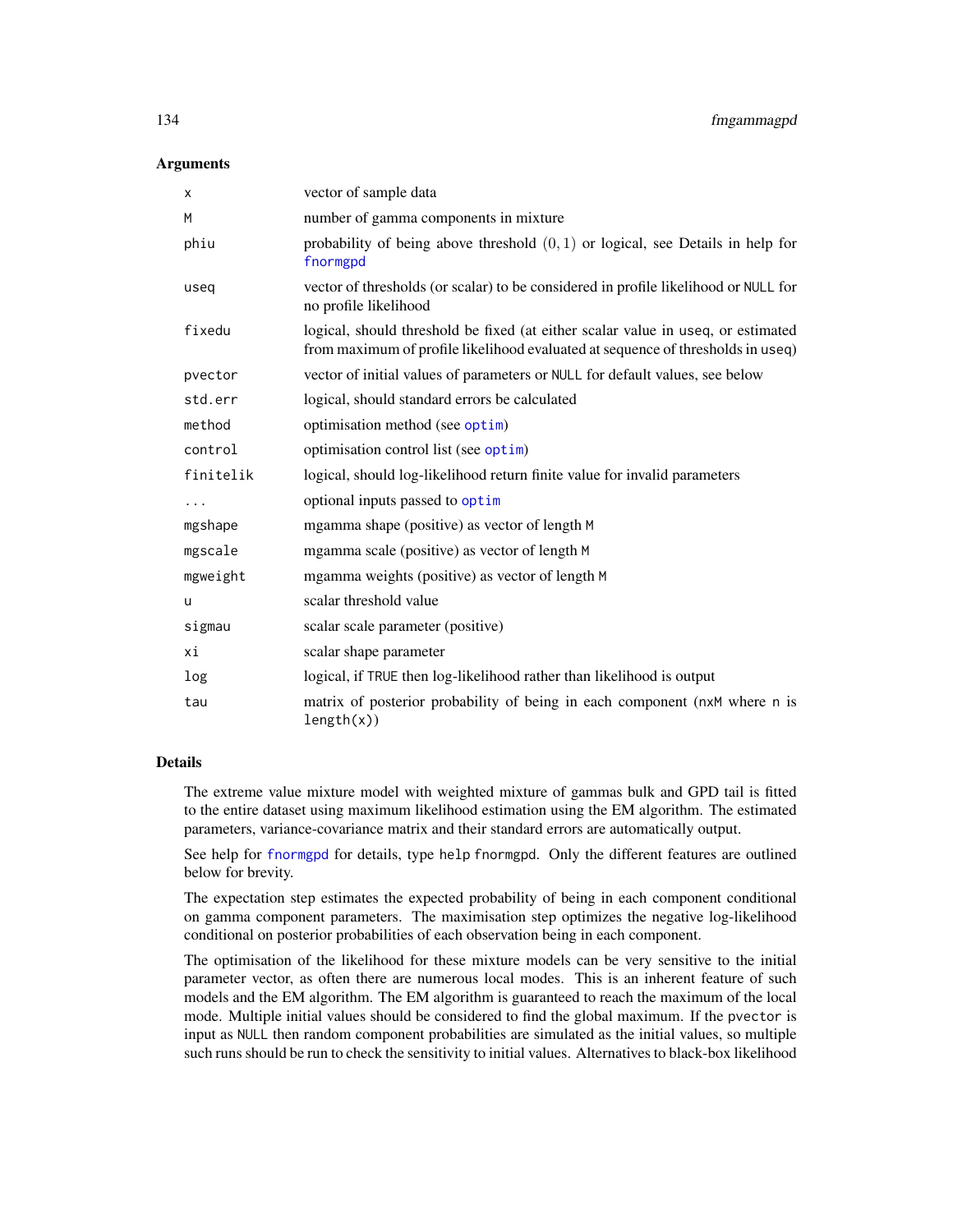#### fmgammagpd 135

optimisers (e.g. simulated annealing), or moving to computational Bayesian inference, are also worth considering.

The log-likelihood functions are provided for wider usage, e.g. constructing profile likelihood functions. The parameter vector pvector must be specified in the negative log-likelihood functions [nlmgammagpd](#page-132-1) and [nlEMmgammagpd](#page-132-1).

Log-likelihood calculations are carried out in [lmgammagpd](#page-132-1), which takes parameters as inputs in the same form as the distribution functions. The negative log-likelihood function [nlmgammagpd](#page-132-1) is a wrapper for [lmgammagpd](#page-132-1) designed towards making it useable for optimisation, i.e. [nlmgammagpd](#page-132-1) has complete parameter vector as first input. Though it is not directly used for optimisation here, as the EM algorithm due to mixture of gammas for the bulk component of this model

The EM algorithm for the mixture of gammas utilises the negative log-likelihood function  $nIEMmgammagpd$ which takes the posterior probabilities  $tau$  and component probabilities mgweight as secondary inputs.

The profile likelihood for the threshold [proflumgammagpd](#page-132-1) also implements the EM algorithm for the mixture of gammas, utilising the negative log-likelihood function [nluEMmgammagpd](#page-132-1) which takes the threshold, posterior probabilities  $tau$  and component probabilities mgweight as secondary inputs.

Missing values (NA and NaN) are assumed to be invalid data so are ignored.

Suppose there are  $M$  gamma components with (scalar) shape and scale parameters and weight for each component. Only  $M - 1$  are to be provided in the initial parameter vector, as the Mth components weight is uniquely determined from the others.

The initial parameter vector pvector always has the  $M$  gamma component shape parameters followed by the corresponding  $M$  gamma scale parameters. However, subsets of the other parameters are needed depending on which function is being used:

- fmgammagpd c(mgshape,mgscale,mgweight[1:(M-1)],u,sigmau,xi)
- nlmgammagpd c(mgshape,mgscale,mgweight[1:(M-1)],u,sigmau,xi)
- nlumgammagpd and proflumgammagpd c(mgshape, mgscale, mgweight[1:(M-1)], sigmau, xi)
- nlEMmgammagpd c(mgshape, mgscale, u, sigmau, xi)
- nluEMmgammagpd c(mgshape, mgscale, sigmau, xi)

Notice that when the component probability weights are included only the first  $M - 1$  are specified, as the remaining one can be uniquely determined from these. Where some parameters are left out, they are always taken as secondary inputs to the functions.

For identifiability purposes the mean of each gamma component must be in ascending in order. If the initial parameter vector does not satisfy this constraint then an error is given.

Non-positive data are ignored as likelihood is infinite, except for gshape=1.

## Value

Log-likelihood is given by [lmgammagpd](#page-132-1) and it's wrappers for negative log-likelihood from [nlmgammagpd](#page-132-1) and [nlumgammagpd](#page-132-1). The conditional negative log-likelihoods using the posterior probabilities are [nlEMmgammagpd](#page-132-1) and [nluEMmgammagpd](#page-132-1). Profile likelihood for single threshold given by [proflumgammagpd](#page-132-1) using EM algorithm. Fitting function [fmgammagpd](#page-132-0) using EM algorithm returns a simple list with the following elements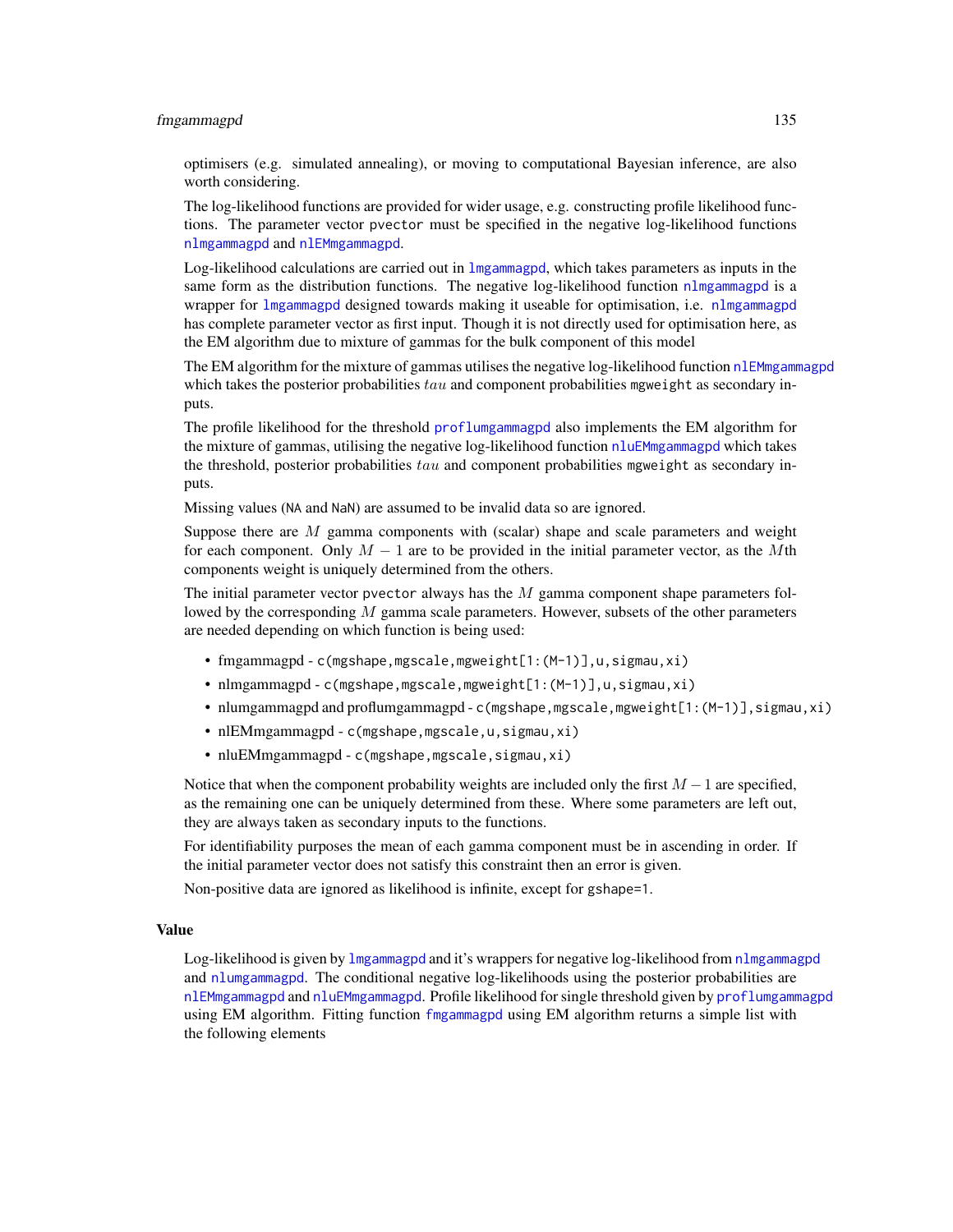| call:      | optim call                                                                                                   |
|------------|--------------------------------------------------------------------------------------------------------------|
| x:         | data vector x                                                                                                |
| init:      | pvector                                                                                                      |
| fixedu:    | fixed threshold, logical                                                                                     |
| useq:      | threshold vector for profile likelihood or scalar for fixed threshold                                        |
| nllhuseq:  | profile negative log-likelihood at each threshold in useq                                                    |
| optim:     | complete optim output                                                                                        |
| mle:       | vector of MLE of parameters                                                                                  |
| COV:       | variance-covariance matrix of MLE of parameters                                                              |
| se:        | vector of standard errors of MLE of parameters                                                               |
| rate:      | phiu to be consistent with evd                                                                               |
| nllh:      | minimum negative log-likelihood                                                                              |
| n:         | total sample size                                                                                            |
| M:         | number of gamma components                                                                                   |
| mgshape:   | MLE of gamma shapes                                                                                          |
| mgscale:   | MLE of gamma scales                                                                                          |
| mgweight:  | MLE of gamma weights                                                                                         |
| u:         | threshold (fixed or MLE)                                                                                     |
| sigmau:    | MLE of GPD scale                                                                                             |
| xi:        | MLE of GPD shape                                                                                             |
| phiu:      | MLE of tail fraction (bulk model or parameterised approach)                                                  |
| se.phiu:   | standard error of MLE of tail fraction                                                                       |
| EMresults: | EM results giving complete negative log-likelihood, estimated parameters and conditional "maximisation step" |
| posterior: | posterior probabilites                                                                                       |

### Acknowledgments

Thanks to Daniela Laas, University of St Gallen, Switzerland for reporting various bugs in these functions.

See Acknowledgments in [fnormgpd](#page-142-0), type help fnormgpd.

# Note

In the fitting and profile likelihood functions, when pvector=NULL then the default initial values are obtained under the following scheme:

- number of sample from each component is simulated from symmetric multinomial distribution;
- sample data is then sorted and split into groups of this size (works well when components have modes which are well separated);
- for data within each component approximate MLE's for the gamma shape and scale parameters are estimated;
- threshold is specified as sample 90% quantile; and
- MLE of GPD parameters above threshold.

The other likelihood functions [lmgammagpd](#page-132-1), [nlmgammagpd](#page-132-1), [nlumgammagpd](#page-132-1) and [nlEMmgammagpd](#page-132-1) and [nluEMmgammagpd](#page-132-1) have no defaults.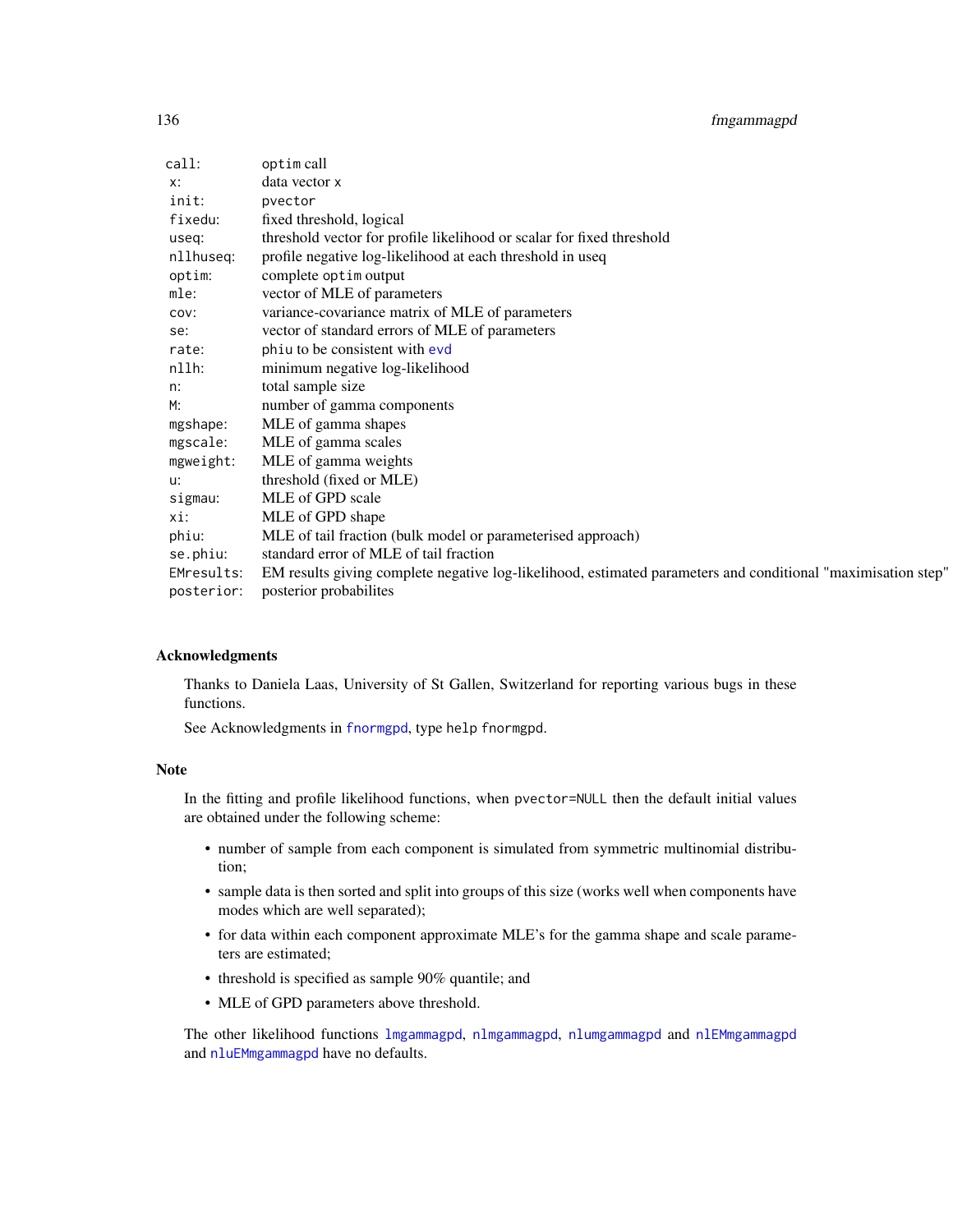#### fmgammagpd 137

### Author(s)

Carl Scarrott <carl.scarrott@canterbury.ac.nz>

#### References

<http://www.math.canterbury.ac.nz/~c.scarrott/evmix>

[http://en.wikipedia.org/wiki/Gamma\\_distribution](http://en.wikipedia.org/wiki/Gamma_distribution)

[http://en.wikipedia.org/wiki/Mixture\\_model](http://en.wikipedia.org/wiki/Mixture_model)

[http://en.wikipedia.org/wiki/Generalized\\_Pareto\\_distribution](http://en.wikipedia.org/wiki/Generalized_Pareto_distribution)

McLachlan, G.J. and Peel, D. (2000). Finite Mixture Models. Wiley.

Scarrott, C.J. and MacDonald, A. (2012). A review of extreme value threshold estimation and uncertainty quantification. REVSTAT - Statistical Journal 10(1), 33-59. Available from [http:](http://www.ine.pt/revstat/pdf/rs120102.pdf) [//www.ine.pt/revstat/pdf/rs120102.pdf](http://www.ine.pt/revstat/pdf/rs120102.pdf)

Hu, Y. (2013). Extreme value mixture modelling: An R package and simulation study. MSc (Hons) thesis, University of Canterbury, New Zealand. [http://ir.canterbury.ac.nz/simple-search?](http://ir.canterbury.ac.nz/simple-search?query=extreme&submit=Go) [query=extreme&submit=Go](http://ir.canterbury.ac.nz/simple-search?query=extreme&submit=Go)

do Nascimento, F.F., Gamerman, D. and Lopes, H.F. (2011). A semiparametric Bayesian approach to extreme value estimation. Statistical Computing, 22(2), 661-675.

## See Also

[dgamma](#page-0-0), [fgpd](#page-84-0) and [gpd](#page-190-0)

Other gammagpd: [fgammagpdcon](#page-61-0), [fgammagpd](#page-58-0), [fmgamma](#page-128-1), [gammagpdcon](#page-171-0), [gammagpd](#page-167-0), [mgammagpd](#page-241-0)

Other mgamma: [fmgammagpdcon](#page-137-0), [fmgamma](#page-128-1), [mgammagpdcon](#page-244-0), [mgammagpd](#page-241-0), [mgamma](#page-238-0)

Other mgammagpd: [fgammagpd](#page-58-0), [fmgammagpdcon](#page-137-0), [fmgamma](#page-128-1), [gammagpd](#page-167-0), [mgammagpdcon](#page-244-0), [mgammagpd](#page-241-0), [mgamma](#page-238-0)

Other mgammagpdcon: [fgammagpdcon](#page-61-0), [fmgammagpdcon](#page-137-0), [fmgamma](#page-128-1), [gammagpdcon](#page-171-0), [mgammagpdcon](#page-244-0), [mgammagpd](#page-241-0), [mgamma](#page-238-0)

Other fmgammagpd: [mgammagpd](#page-241-0)

## Examples

```
## Not run:
set.seed(1)
par(mfrow = c(2, 1))n=1000
x = c(rgamma(n*0.25, shape = 1, scale = 1), rgamma(n*0.75, shape = 6, scale = 2))xx = seq(-1, 40, 0.01)y = (0.25 \star dgamma(xx, shape = 1, scale = 1) + 0.75 \star dgamma(xx, shape = 6, scale = 2))# Bulk model based tail fraction
# very sensitive to initial values, so best to provide sensible ones
fit.noinit = fmgammagpd(x, M = 2)fit.withinit = fmgammagpd(x, M = 2, pvector = c(1, 6, 1, 2, 0.5, 15, 4, 0.1))
hist(x, breaks = 100, freq = FALSE, xlim = c(-1, 40))
```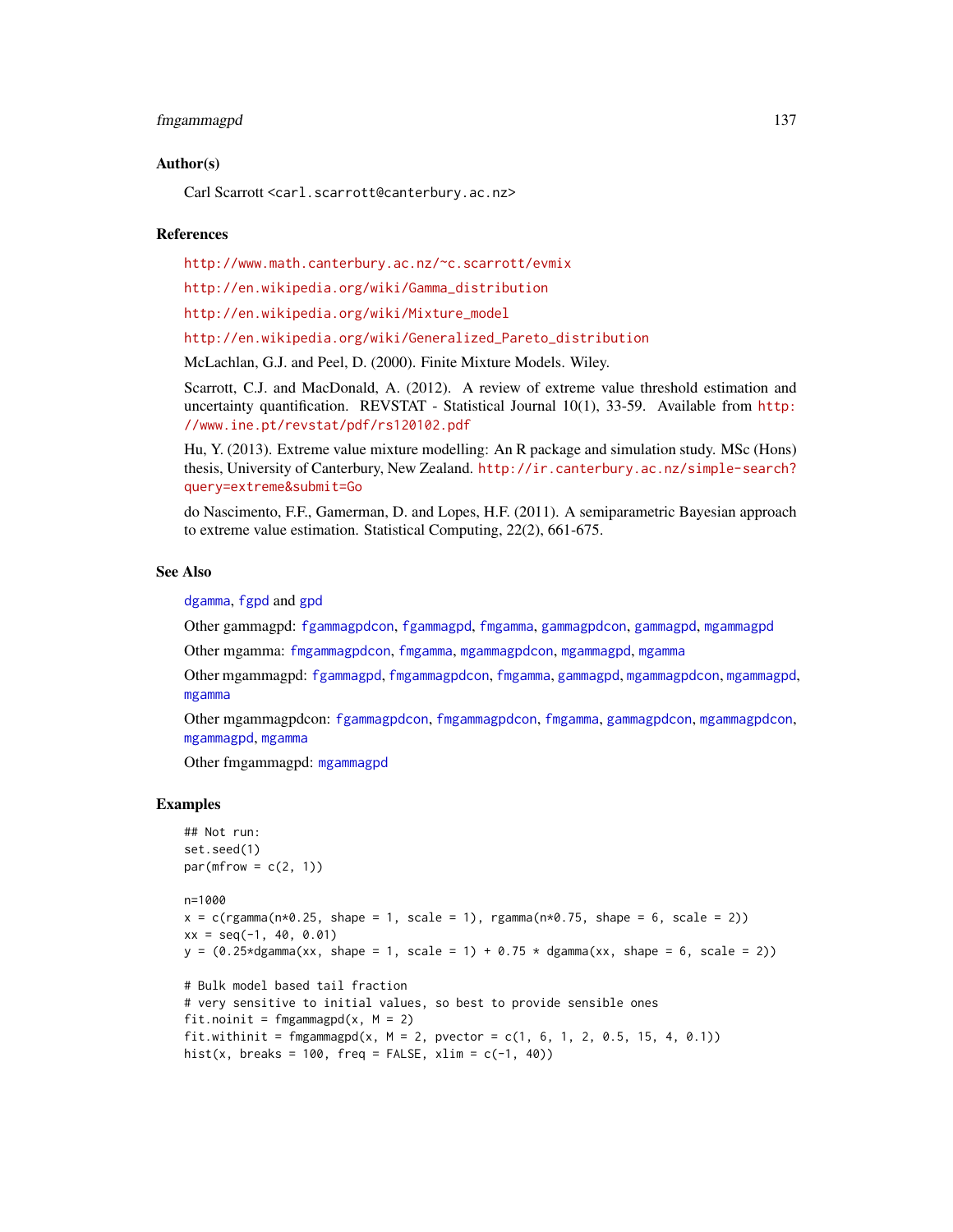```
lines(xx, y)
with(fit.noinit, lines(xx, dmgammagpd(xx, mgshape, mgscale, mgweight, u, sigmau, xi),
col="red"))
abline(v = fit.noint $u, col = "red")with(fit.withinit, lines(xx, dmgammagpd(xx, mgshape, mgscale, mgweight, u, sigmau, xi),
col="green"))
abline(v = fit<u>.withinitsu, col = "green")</u>
# Parameterised tail fraction
fit2 = fmgammagpd(x, M = 2, phiu = FALSE, pvector = c(1, 6, 1, 2, 0.5, 15, 4, 0.1))
with(fit2, lines(xx, dmgammagpd(xx, mgshape, mgscale, mgweight, u, sigmau, xi, phiu), col="blue"))
abline(v = fit2$u, col = "blue")legend("topright", c("True Density","Default pvector", "Sensible pvector",
 "Parameterised Tail Fraction"), col=c("black", "red", "green", "blue"), lty = 1)
# Fixed threshold approach
fitfix = fmgammagpd(x, M = 2, useq = 15, fixedu = TRUE,
   pvector = c(1, 6, 1, 2, 0.5, 4, 0.1))
hist(x, breaks = 100, freq = FALSE, xlim = c(-1, 40))
lines(xx, y)
with(fit.withinit, lines(xx, dmgammagpd(xx, mgshape, mgscale, mgweight, u, sigmau, xi), col="red"))
abline(v = fit<u>.withinit</u>$u, col = "red")with(fitfix, lines(xx, dmgammagpd(xx,mgshape, mgscale, mgweight, u, sigmau, xi), col="darkgreen"))
abline(v = fitfix$u, col = "darkgreen")
legend("topright", c("True Density", "Default initial value (90% quantile)",
 "Fixed threshold approach"), col=c("black", "red", "darkgreen"), lty = 1)
## End(Not run)
```
<span id="page-137-0"></span>fmgammagpdcon *MLE Fitting of Mixture of Gammas Bulk and GPD Tail Extreme Value Mixture Model with Single Continuity Constraint using the EM algorithm.*

#### <span id="page-137-1"></span>**Description**

Maximum likelihood estimation for fitting the extreme value mixture model with mixture of gammas for bulk distribution upto the threshold and conditional GPD above threshold with continuity at threshold. With options for profile likelihood estimation for threshold and fixed threshold approach.

## Usage

```
fmgammagpdcon(x, M, phiu = TRUE, useq = NULL, fixedu = FALSE,pvector = NULL, std.err = TRUE, method = "BFGS",
 control = list(maxit = 10000), finitelik = TRUE, ...)lmgammagpdcon(x, mgshape, mgscale, mgweight, u, xi, phiu = TRUE,
 log = TRUE)
```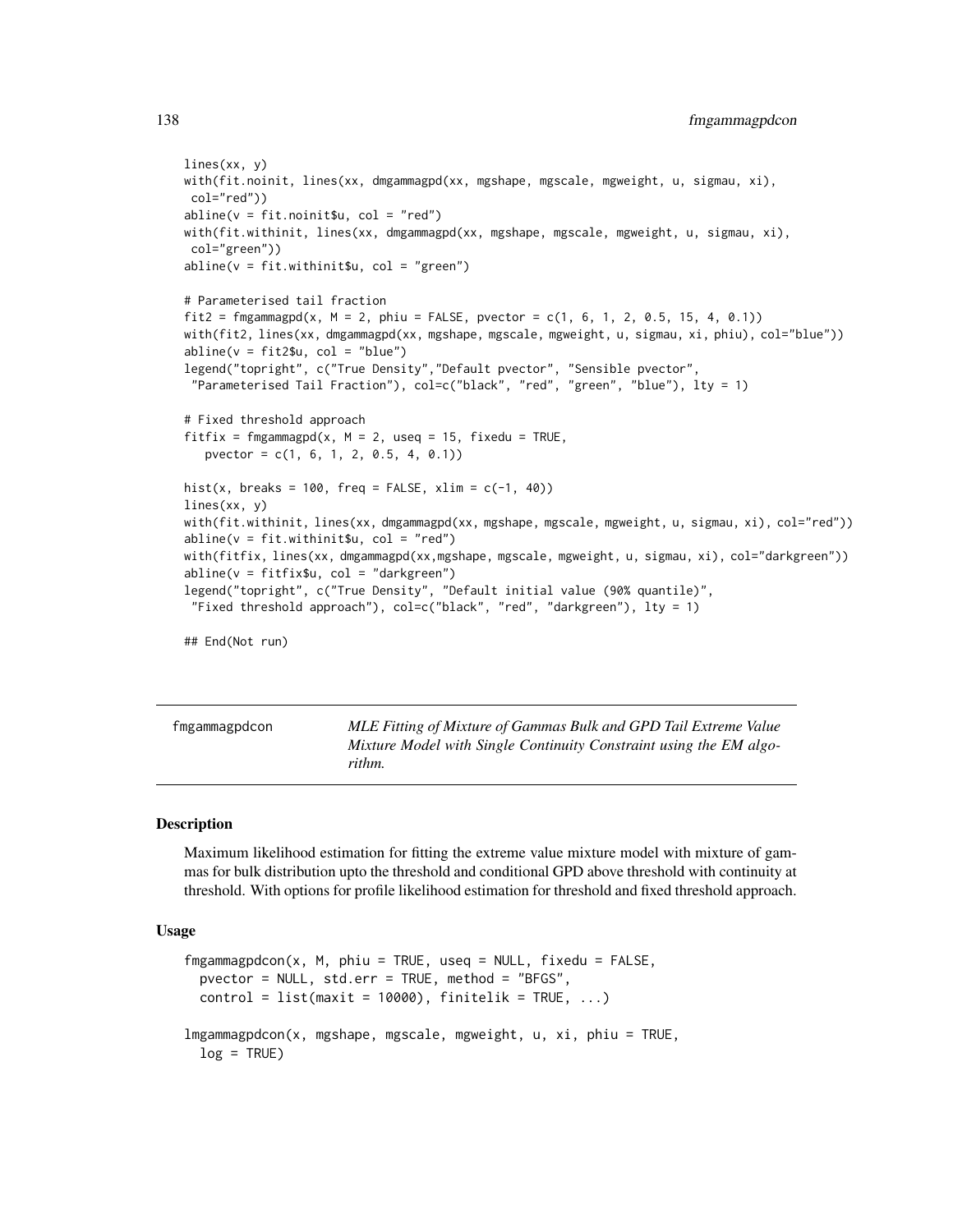```
nlmgammagpdcon(pvector, x, M, phiu = TRUE, finitelik = FALSE)
nlumgammagpdcon(pvector, u, x, M, phiu = TRUE, finitelik = FALSE)
nlEMmgammagpdcon(pvector, tau, mgweight, x, M, phiu = TRUE,
 finitelik = FALSE)
proflumgammagpdcon(u, pvector, x, M, phiu = TRUE, method = "BFGS",
 control = list(maxit = 10000), finitelik = TRUE, ...)
nluEMmgammagpdcon(pvector, u, tau, mgweight, x, M, phiu = TRUE,
  finitelik = FALSE)
```
## Arguments

| X            | vector of sample data                                                                                                                                               |
|--------------|---------------------------------------------------------------------------------------------------------------------------------------------------------------------|
| M            | number of gamma components in mixture                                                                                                                               |
| phiu         | probability of being above threshold $(0, 1)$ or logical, see Details in help for<br>fnormgpd                                                                       |
| useq         | vector of thresholds (or scalar) to be considered in profile likelihood or NULL for<br>no profile likelihood                                                        |
| fixedu       | logical, should threshold be fixed (at either scalar value in useq, or estimated<br>from maximum of profile likelihood evaluated at sequence of thresholds in useq) |
| pvector      | vector of initial values of parameters or NULL for default values, see below                                                                                        |
| std.err      | logical, should standard errors be calculated                                                                                                                       |
| method       | optimisation method (see optim)                                                                                                                                     |
| control      | optimisation control list (see optim)                                                                                                                               |
| finitelik    | logical, should log-likelihood return finite value for invalid parameters                                                                                           |
| .            | optional inputs passed to optim                                                                                                                                     |
| mgshape      | mgamma shape (positive) as vector of length M                                                                                                                       |
| mgscale      | mgamma scale (positive) as vector of length M                                                                                                                       |
| mgweight     | mgamma weights (positive) as vector of length M                                                                                                                     |
| $\mathsf{u}$ | scalar threshold value                                                                                                                                              |
| хi           | scalar shape parameter                                                                                                                                              |
| log          | logical, if TRUE then log-likelihood rather than likelihood is output                                                                                               |
| tau          | matrix of posterior probability of being in each component (nxM where n is<br>length(x))                                                                            |

## Details

The extreme value mixture model with weighted mixture of gammas bulk and GPD tail with continuity at threshold is fitted to the entire dataset using maximum likelihood estimation using the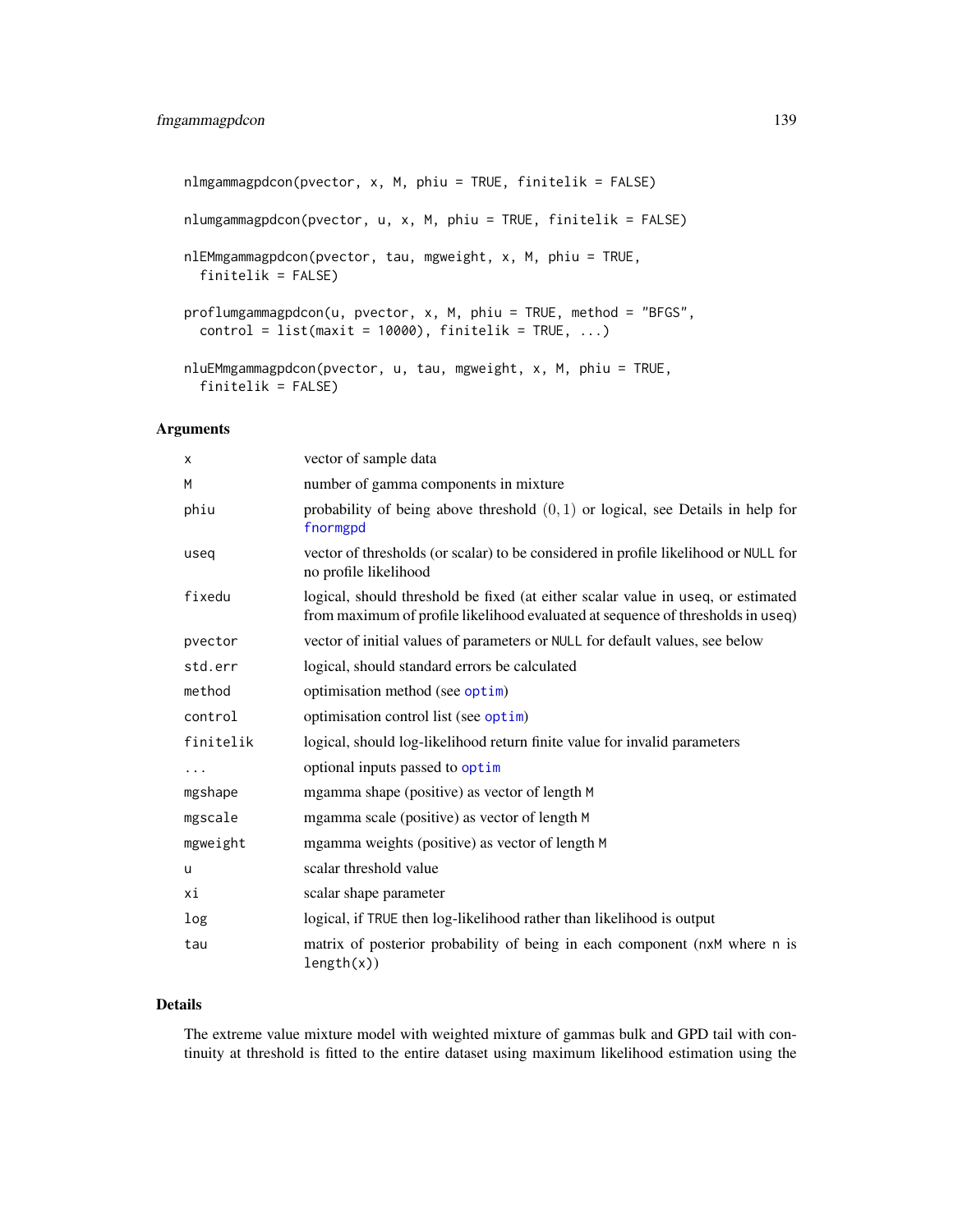EM algorithm. The estimated parameters, variance-covariance matrix and their standard errors are automatically output.

See help for [fnormgpd](#page-142-0) for details, type help fnormgpd. Only the different features are outlined below for brevity.

The expectation step estimates the expected probability of being in each component conditional on gamma component parameters. The maximisation step optimizes the negative log-likelihood conditional on posterior probabilities of each observation being in each component.

The optimisation of the likelihood for these mixture models can be very sensitive to the initial parameter vector, as often there are numerous local modes. This is an inherent feature of such models and the EM algorithm. The EM algorithm is guaranteed to reach the maximum of the local mode. Multiple initial values should be considered to find the global maximum. If the pvector is input as NULL then random component probabilities are simulated as the initial values, so multiple such runs should be run to check the sensitivity to initial values. Alternatives to black-box likelihood optimisers (e.g. simulated annealing), or moving to computational Bayesian inference, are also worth considering.

The log-likelihood functions are provided for wider usage, e.g. constructing profile likelihood functions. The parameter vector pvector must be specified in the negative log-likelihood functions [nlmgammagpdcon](#page-137-1) and [nlEMmgammagpdcon](#page-137-1).

Log-likelihood calculations are carried out in [lmgammagpdcon](#page-137-1), which takes parameters as inputs in the same form as the distribution functions. The negative log-likelihood function [nlmgammagpdcon](#page-137-1) is a wrapper for [lmgammagpdcon](#page-137-1) designed towards making it useable for optimisation, i.e. [nlmgammagpdcon](#page-137-1) has complete parameter vector as first input. Though it is not directly used for optimisation here, as the EM algorithm due to mixture of gammas for the bulk component of this model

The EM algorithm for the mixture of gammas utilises the negative log-likelihood function [nlEMmgammagpdcon](#page-137-1) which takes the posterior probabilities  $tau$  and component probabilities mgweight as secondary inputs.

The profile likelihood for the threshold [proflumgammagpdcon](#page-137-1) also implements the EM algorithm for the mixture of gammas, utilising the negative log-likelihood function [nluEMmgammagpdcon](#page-137-1) which takes the threshold, posterior probabilities  $tau$  and component probabilities mgweight as secondary inputs.

Missing values (NA and NaN) are assumed to be invalid data so are ignored.

Suppose there are  $M$  gamma components with (scalar) shape and scale parameters and weight for each component. Only  $M - 1$  are to be provided in the initial parameter vector, as the Mth components weight is uniquely determined from the others.

The initial parameter vector pvector always has the  $M$  gamma component shape parameters followed by the corresponding  $M$  gamma scale parameters. However, subsets of the other parameters are needed depending on which function is being used:

- fmgammagpdcon c(mgshape,mgscale,mgweight[1:(M-1)],u,xi)
- nlmgammagpdcon c(mgshape,mgscale,mgweight[1:(M-1)],u,xi)
- nlumgammagpdcon and proflumgammagpdcon c(mgshape, mgscale, mgweight[1:(M-1)], xi)
- nlEMmgammagpdcon c(mgshape, mgscale, u, xi)
- nluEMmgammagpdcon c(mgshape, mgscale, xi)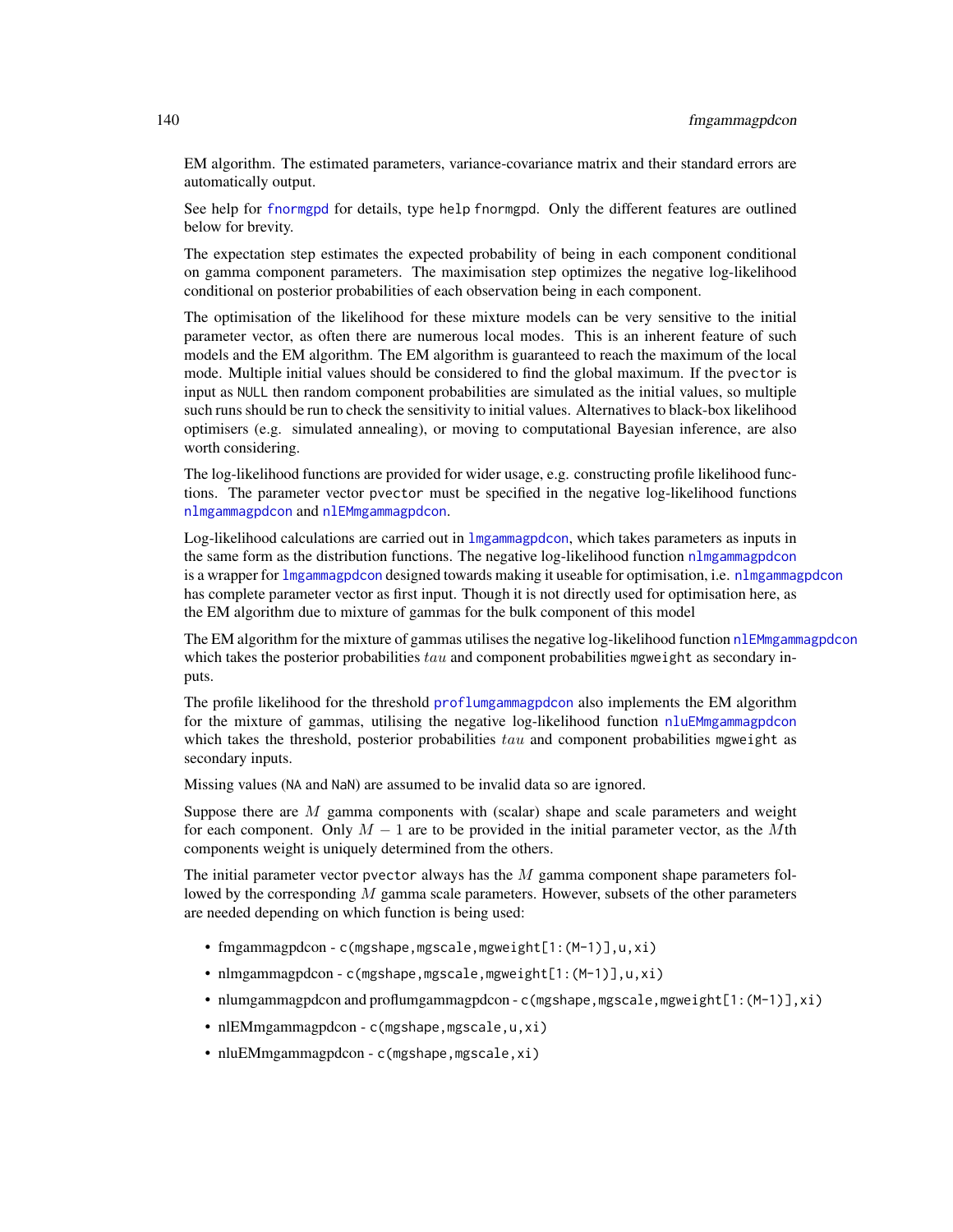# fmgammagpdcon 141

Notice that when the component probability weights are included only the first  $M - 1$  are specified, as the remaining one can be uniquely determined from these. Where some parameters are left out, they are always taken as secondary inputs to the functions.

For identifiability purposes the mean of each gamma component must be in ascending in order. If the initial parameter vector does not satisfy this constraint then an error is given.

Non-positive data are ignored as likelihood is infinite, except for gshape=1.

# Value

Log-likelihood is given by [lmgammagpdcon](#page-137-1) and it's wrappers for negative log-likelihood from [nlmgammagpdcon](#page-137-1) and [nlumgammagpdcon](#page-137-1). The conditional negative log-likelihoods using the posterior probabilities are [nlEMmgammagpdcon](#page-137-1) and [nluEMmgammagpdcon](#page-137-1). Profile likelihood for single threshold given by [proflumgammagpdcon](#page-137-1) using EM algorithm. Fitting function [fmgammagpdcon](#page-137-0) using EM algorithm returns a simple list with the following elements

| call:      | optim call                                                                                                   |
|------------|--------------------------------------------------------------------------------------------------------------|
| x:         | data vector x                                                                                                |
| init:      | pvector                                                                                                      |
| fixedu:    | fixed threshold, logical                                                                                     |
| useq:      | threshold vector for profile likelihood or scalar for fixed threshold                                        |
| nllhuseq:  | profile negative log-likelihood at each threshold in useq                                                    |
| optim:     | complete optim output                                                                                        |
| mle:       | vector of MLE of parameters                                                                                  |
| COV:       | variance-covariance matrix of MLE of parameters                                                              |
| se:        | vector of standard errors of MLE of parameters                                                               |
| rate:      | phiu to be consistent with evd                                                                               |
| nllh:      | minimum negative log-likelihood                                                                              |
| n:         | total sample size                                                                                            |
| M:         | number of gamma components                                                                                   |
| mgshape:   | MLE of gamma shapes                                                                                          |
| mgscale:   | MLE of gamma scales                                                                                          |
| mgweight:  | MLE of gamma weights                                                                                         |
| u:         | threshold (fixed or MLE)                                                                                     |
| sigmau:    | MLE of GPD scale                                                                                             |
| xi:        | MLE of GPD shape                                                                                             |
| phiu:      | MLE of tail fraction (bulk model or parameterised approach)                                                  |
| se.phiu:   | standard error of MLE of tail fraction                                                                       |
| EMresults: | EM results giving complete negative log-likelihood, estimated parameters and conditional "maximisation step" |
| posterior: | posterior probabilities                                                                                      |

### Acknowledgments

Thanks to Daniela Laas, University of St Gallen, Switzerland for reporting various bugs in these functions.

See Acknowledgments in [fnormgpd](#page-142-0), type help fnormgpd.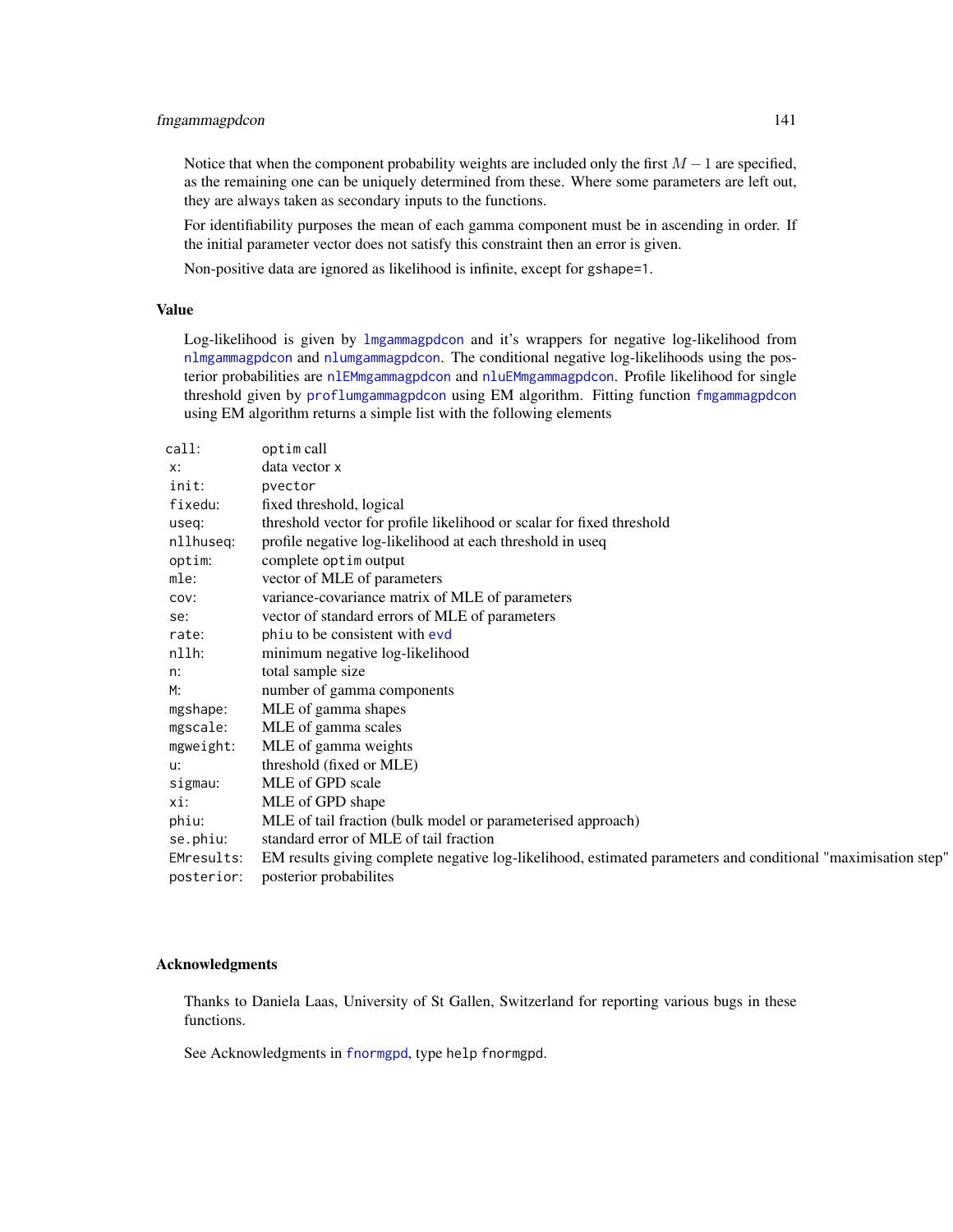## Note

In the fitting and profile likelihood functions, when pvector=NULL then the default initial values are obtained under the following scheme:

- number of sample from each component is simulated from symmetric multinomial distribution;
- sample data is then sorted and split into groups of this size (works well when components have modes which are well separated);
- for data within each component approximate MLE's for the gamma shape and scale parameters are estimated;
- threshold is specified as sample 90% quantile; and
- MLE of GPD shape parameter above threshold.

The other likelihood functions [lmgammagpdcon](#page-137-1), [nlmgammagpdcon](#page-137-1), [nlumgammagpdcon](#page-137-1) and [nlEMmgammagpdcon](#page-137-1) and [nluEMmgammagpdcon](#page-137-1) have no defaults.

## Author(s)

Carl Scarrott <carl.scarrott@canterbury.ac.nz>

### References

<http://www.math.canterbury.ac.nz/~c.scarrott/evmix>

[http://en.wikipedia.org/wiki/Gamma\\_distribution](http://en.wikipedia.org/wiki/Gamma_distribution)

[http://en.wikipedia.org/wiki/Mixture\\_model](http://en.wikipedia.org/wiki/Mixture_model)

[http://en.wikipedia.org/wiki/Generalized\\_Pareto\\_distribution](http://en.wikipedia.org/wiki/Generalized_Pareto_distribution)

McLachlan, G.J. and Peel, D. (2000). Finite Mixture Models. Wiley.

Scarrott, C.J. and MacDonald, A. (2012). A review of extreme value threshold estimation and uncertainty quantification. REVSTAT - Statistical Journal 10(1), 33-59. Available from [http:](http://www.ine.pt/revstat/pdf/rs120102.pdf) [//www.ine.pt/revstat/pdf/rs120102.pdf](http://www.ine.pt/revstat/pdf/rs120102.pdf)

Hu, Y. (2013). Extreme value mixture modelling: An R package and simulation study. MSc (Hons) thesis, University of Canterbury, New Zealand. [http://ir.canterbury.ac.nz/simple-search?](http://ir.canterbury.ac.nz/simple-search?query=extreme&submit=Go) [query=extreme&submit=Go](http://ir.canterbury.ac.nz/simple-search?query=extreme&submit=Go)

do Nascimento, F.F., Gamerman, D. and Lopes, H.F. (2011). A semiparametric Bayesian approach to extreme value estimation. Statistical Computing, 22(2), 661-675.

## See Also

[dgamma](#page-0-0), [fgpd](#page-84-0) and [gpd](#page-190-0)

Other gammagpdcon: [fgammagpdcon](#page-61-0), [fgammagpd](#page-58-0), [gammagpdcon](#page-171-0), [gammagpd](#page-167-0), [mgammagpdcon](#page-244-0)

Other mgamma: [fmgammagpd](#page-132-0), [fmgamma](#page-128-1), [mgammagpdcon](#page-244-0), [mgammagpd](#page-241-0), [mgamma](#page-238-0)

Other mgammagpd: [fgammagpd](#page-58-0), [fmgammagpd](#page-132-0), [fmgamma](#page-128-1), [gammagpd](#page-167-0), [mgammagpdcon](#page-244-0), [mgammagpd](#page-241-0), [mgamma](#page-238-0)

Other mgammagpdcon: [fgammagpdcon](#page-61-0), [fmgammagpd](#page-132-0), [fmgamma](#page-128-1), [gammagpdcon](#page-171-0), [mgammagpdcon](#page-244-0), [mgammagpd](#page-241-0), [mgamma](#page-238-0)

Other fmgammagpdcon: [mgammagpdcon](#page-244-0)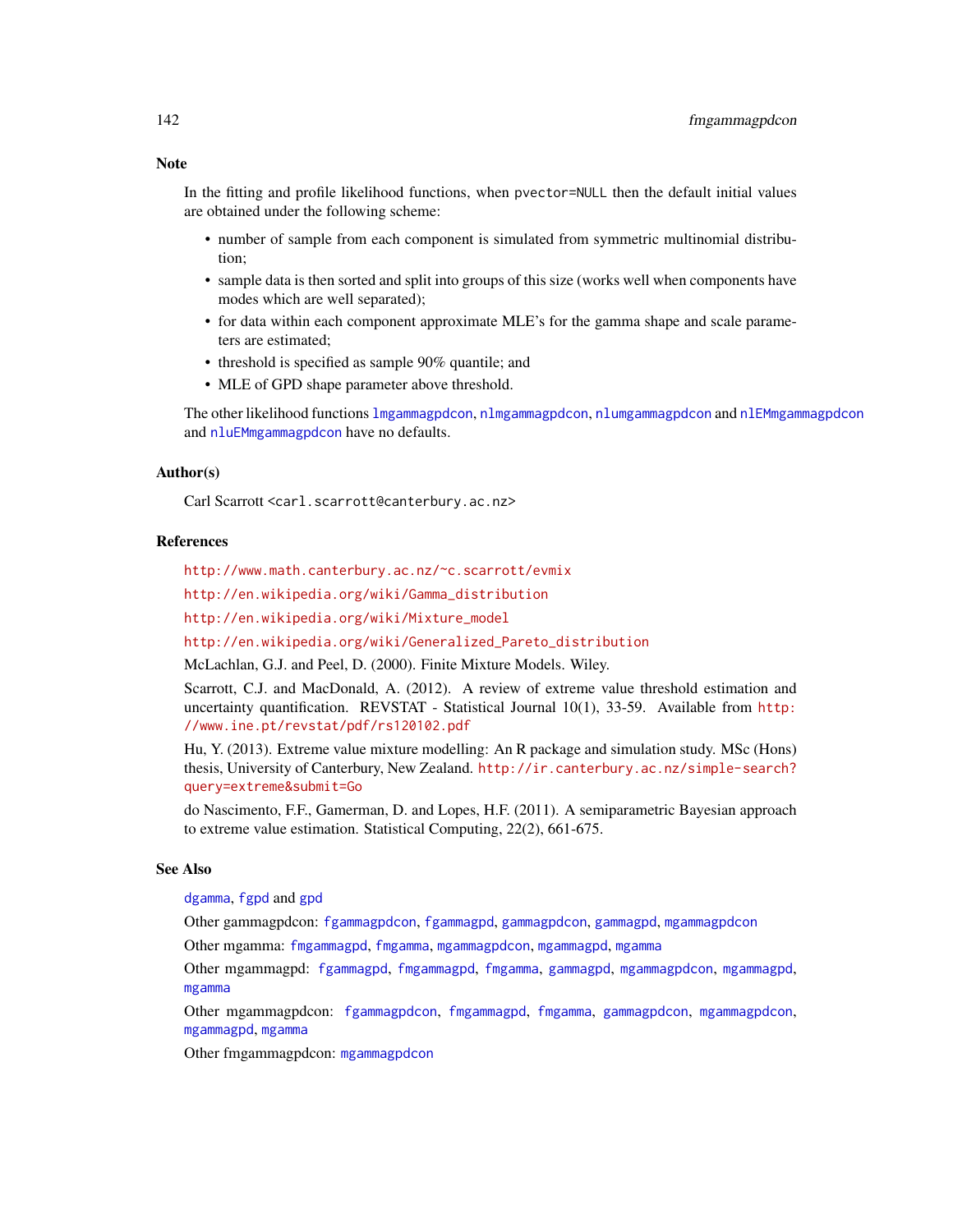### fnormgpd 143

## Examples

```
## Not run:
set.seed(1)
par(mfrow = c(2, 1))n=1000
x = c(rgamma(n*0.25, shape = 1, scale = 1), rgamma(n*0.75, shape = 6, scale = 2))xx = seq(-1, 40, 0.01)y = (0.25 \star dgamma(xx, shape = 1, scale = 1) + 0.75 \star dgamma(xx, shape = 6, scale = 2))# Bulk model based tail fraction
# very sensitive to initial values, so best to provide sensible ones
fit.noinit = fmgammagpdcon(x, M = 2)
fit.withinit = fmgammagpdcon(x, M = 2, pvector = c(1, 6, 1, 2, 0.5, 15, 0.1))
hist(x, breaks = 100, freq = FALSE, xlim = c(-1, 40))
lines(xx, y)
with(fit.noinit, lines(xx, dmgammagpdcon(xx, mgshape, mgscale, mgweight, u, xi), col="red"))
abline(v = fit.nointsu, col = "red")with(fit.withinit, lines(xx, dmgammagpdcon(xx, mgshape, mgscale, mgweight, u, xi), col="green"))
abline(v = fit<u>.withinitsu, col = "green")</u>
# Parameterised tail fraction
fit2 = fmgammagpdcon(x, M = 2, phiu = FALSE, pvector = c(1, 6, 1, 2, 0.5, 15, 0.1))with(fit2, lines(xx, dmgammagpdcon(xx, mgshape, mgscale, mgweight, u, xi, phiu), col="blue"))
abline(v = fit2$u, col = "blue")legend("topright", c("True Density","Default pvector", "Sensible pvector",
 "Parameterised Tail Fraction"), col=c("black", "red", "green", "blue"), lty = 1)
# Fixed threshold approach
fitfix = fmgammagpdcon(x, M = 2, useq = 15, fixedu = TRUE,
   pvector = c(1, 6, 1, 2, 0.5, 0.1)hist(x, breaks = 100, freq = FALSE, xlim = c(-1, 40))
lines(xx, y)
with(fit.withinit, lines(xx, dmgammagpdcon(xx, mgshape, mgscale, mgweight, u, xi), col="red"))
abline(v = fit.withinit$u, col = "red")
with(fitfix, lines(xx, dmgammagpdcon(xx,mgshape, mgscale, mgweight, u, xi), col="darkgreen"))
abline(v = fitrix$u, col = "darkgreen")legend("topright", c("True Density", "Default initial value (90% quantile)",
 "Fixed threshold approach"), col=c("black", "red", "darkgreen"), lty = 1)
## End(Not run)
```
<span id="page-142-1"></span>

<span id="page-142-0"></span>fnormgpd *MLE Fitting of Normal Bulk and GPD Tail Extreme Value Mixture Model*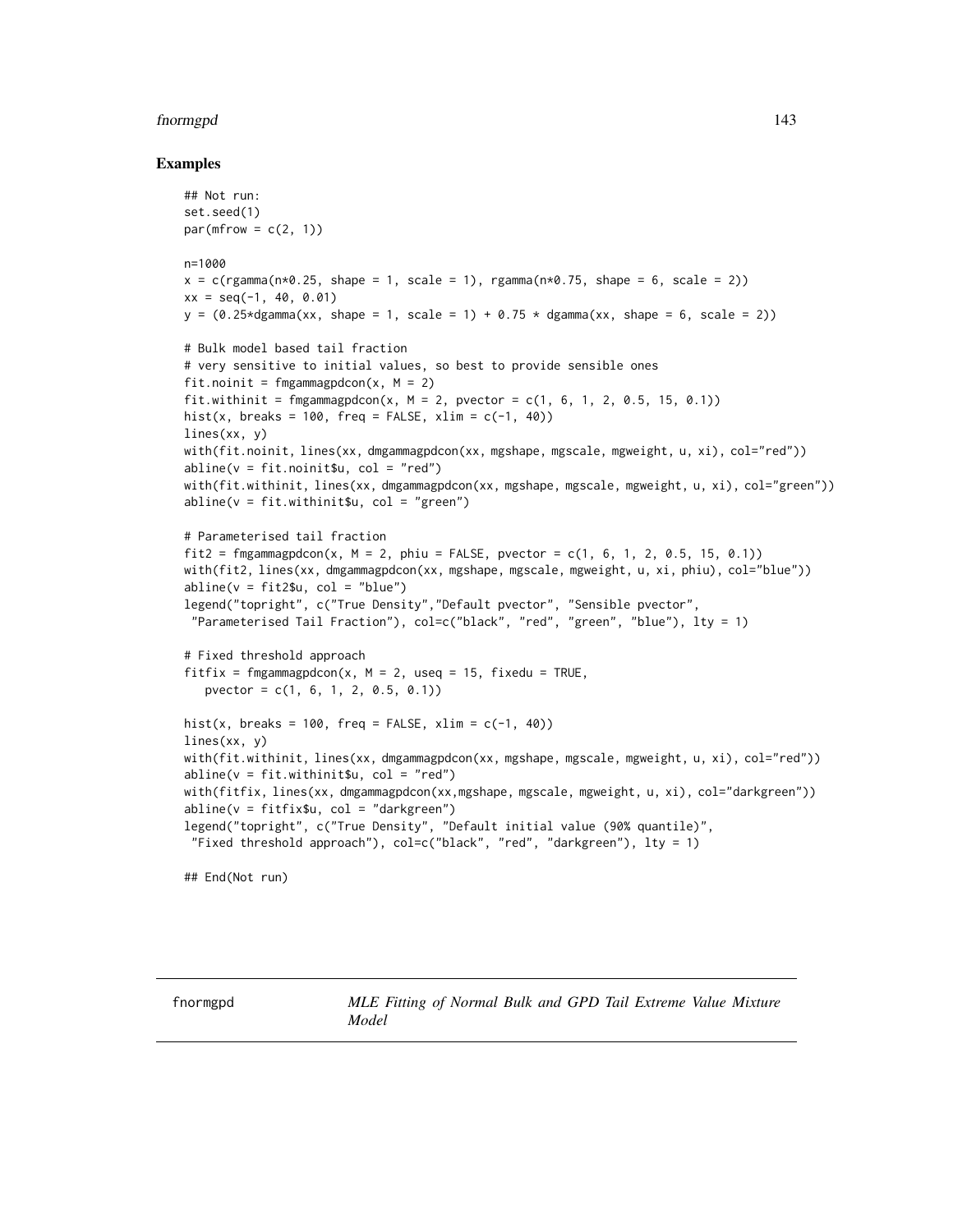#### Description

Maximum likelihood estimation for fitting the extreme value mixture model with normal for bulk distribution upto the threshold and conditional GPD above threshold. With options for profile likelihood estimation for threshold and fixed threshold approach.

# Usage

```
for <i>mgpd</i>(x, <i>phi</i> = TRUE, <i>useq</i> = NULL, <i>fixedu</i> = FALSE,pvector = NULL, std.err = TRUE, method = "BFGS",
 control = list(maxit = 10000), finitelik = TRUE, ...)lnormgpd(x, nmean = 0, nsd = 1, u = qnorm(0.9, nmean, nsd),sigmau = nsd, xi = 0, phiu = TRUE, log = TRUE)
nlnormgpd(pvector, x, phiu = TRUE, finitelik = FALSE)
proflunormgpd(u, pvector = NULL, x, phi = TRUE, method = "BFGS",control = list(maxit = 10000), finitelik = TRUE, ...)
nlunormgpd(pvector, u, x, phiu = TRUE, finitelik = FALSE)
```
#### Arguments

| X         | vector of sample data                                                                                                                                               |
|-----------|---------------------------------------------------------------------------------------------------------------------------------------------------------------------|
| phiu      | probability of being above threshold $(0, 1)$ or logical, see Details in help for<br>fnormgpd                                                                       |
| useq      | vector of thresholds (or scalar) to be considered in profile likelihood or NULL for<br>no profile likelihood                                                        |
| fixedu    | logical, should threshold be fixed (at either scalar value in useq, or estimated<br>from maximum of profile likelihood evaluated at sequence of thresholds in useq) |
| pvector   | vector of initial values of parameters or NULL for default values, see below                                                                                        |
| std.err   | logical, should standard errors be calculated                                                                                                                       |
| method    | optimisation method (see optim)                                                                                                                                     |
| control   | optimisation control list (see optim)                                                                                                                               |
| finitelik | logical, should log-likelihood return finite value for invalid parameters                                                                                           |
| .         | optional inputs passed to optim                                                                                                                                     |
| nmean     | scalar normal mean                                                                                                                                                  |
| nsd       | scalar normal standard deviation (positive)                                                                                                                         |
| u         | scalar threshold value                                                                                                                                              |
| sigmau    | scalar scale parameter (positive)                                                                                                                                   |
| хi        | scalar shape parameter                                                                                                                                              |
| log       | logical, if TRUE then log-likelihood rather than likelihood is output                                                                                               |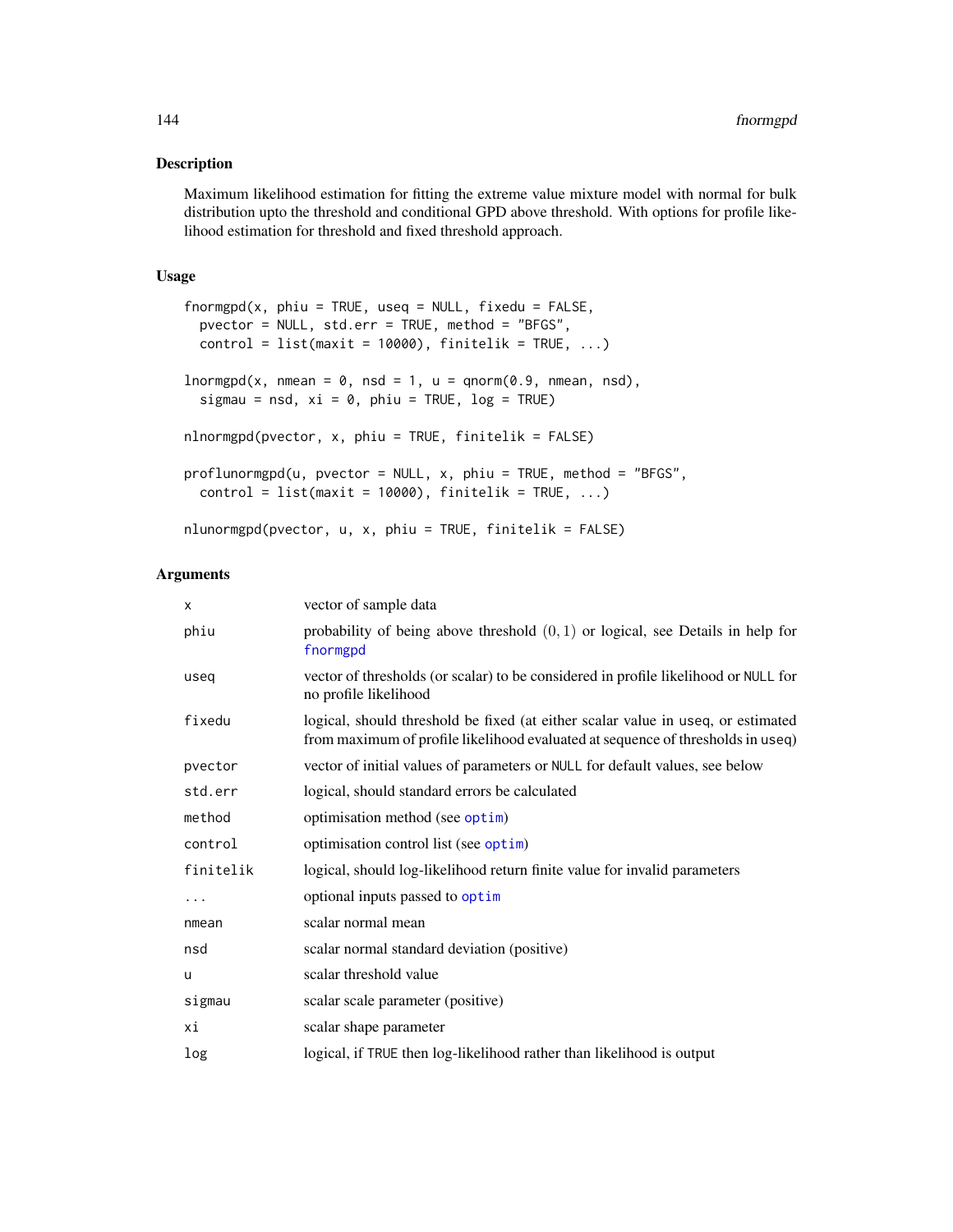## fnormgpd 145

## Details

The extreme value mixture model with normal bulk and GPD tail is fitted to the entire dataset using maximum likelihood estimation. The estimated parameters, variance-covariance matrix and their standard errors are automatically output.

The optimisation of the likelihood for these mixture models can be very sensitive to the initial parameter vector (particularly the threshold), as often there are numerous local modes where multiple thresholds give similar fits. This is an inherent feature of such models. Options are provided by the arguments pvector, useq and fixedu to implement various commonly used likelihood inference approaches for such models:

- 1. (default) pvector=NULL, useq=NULL and fixedu=FALSE to set initial value for threshold at 90% quantile along with usual defaults for other parameters as defined in Notes below. Standard likelihood optimisation is used;
- 2. pvector=c(nmean,nsd,u,sigmau,xi) where initial values of all 5 parameters are manually set. Standard likelihood optimisation is used;
- 3. useq as vector to specify a sequence of thresholds at which to evaluate profile likelihood and extract threshold which gives maximum profile likelihood; or
- 4. useq as scalar to specify a single value for threshold to be considered.

In options (3) and (4) the threshold can be treated as:

- initial value for maximum likelihood estimation when fixedu=FALSE, using either profile likelihood estimate (3) or pre-chosen threshold (4); or
- a fixed threshold with MLE for other parameters when fixedu=TRUE, using either profile likelihood estimate (3) or pre-chosen threshold (4).

The latter approach can be used to implement the traditional fixed threshold modelling approach with threshold pre-chosen using, for example, graphical diagnostics. Further, in either such case (3) or (4) the pvector could be:

- NULL for usual defaults for other four parameters, defined in Notes below; or
- vector of initial values for remaining 4 parameters (nmean, nsd, sigmau, xi).

If the threshold is treated as fixed, then the likelihood is separable between the bulk and tail components. However, in practice we have found black-box optimisation of the combined likelihood works sufficiently well, so is used herein.

The following functions are provided:

- [fnormgpd](#page-142-0) maximum likelihood fitting with all the above options;
- [lnormgpd](#page-142-1) log-likelihood;
- [nlnormgpd](#page-142-1) negative log-likelihood;
- [proflunormgpd](#page-142-1) profile likelihood for given threshold; and
- [nlunormgpd](#page-142-1) negative log-likelihood (threshold specified separately).

The log-likelihood functions are provided for wider usage, e.g. constructing profile likelihood functions.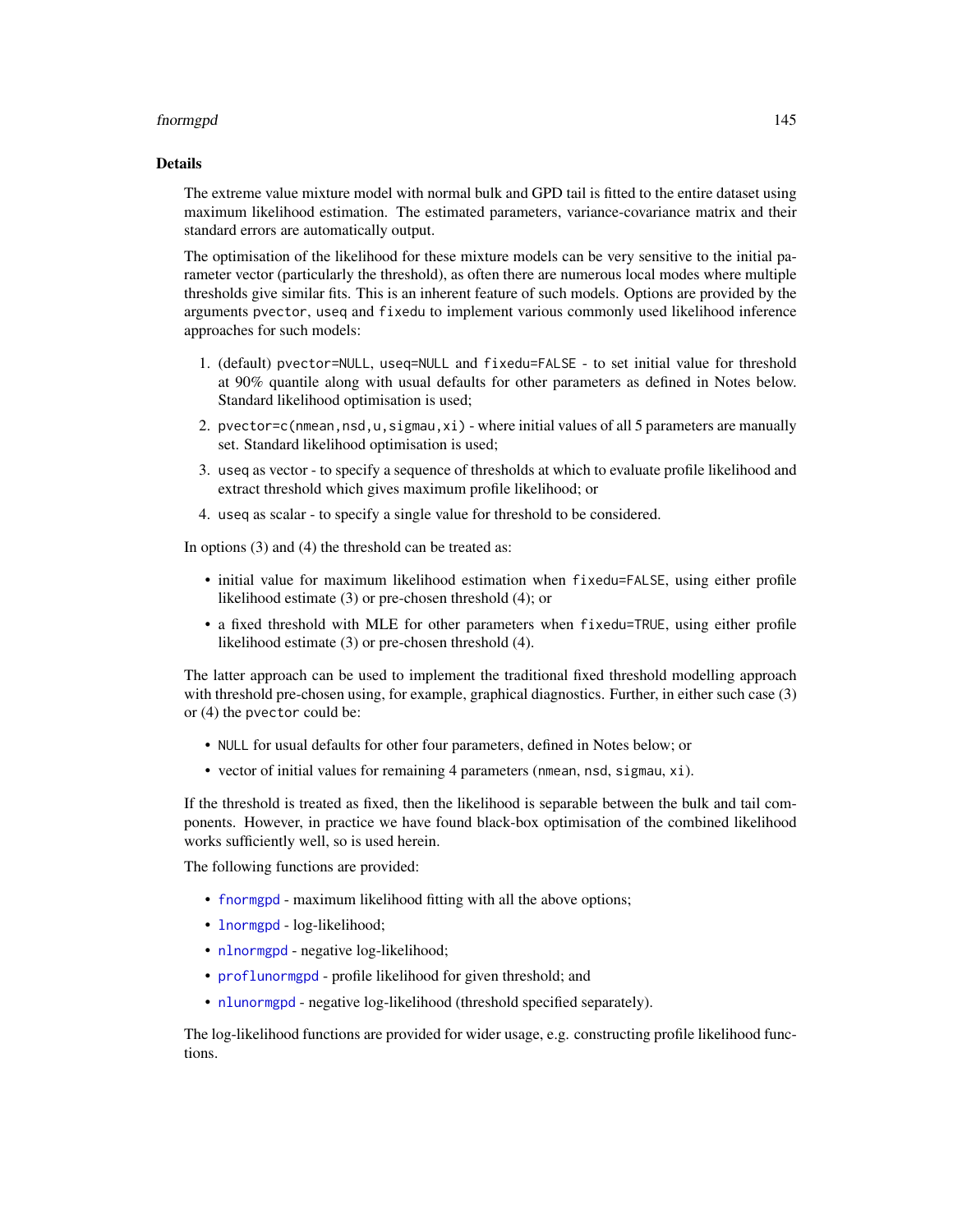#### 146 fnormgpd

Defaults values for the parameter vector pvector are given in the fitting [fnormgpd](#page-142-0) and profile likelihood functions [proflunormgpd](#page-142-1). The parameter vector pvector must be specified in the negative log-likelihood functions [nlnormgpd](#page-142-1) and [nlunormgpd](#page-142-1). The threshold u must also be specified in the profile likelihood function [proflunormgpd](#page-142-1) and [nlunormgpd](#page-142-1).

Log-likelihood calculations are carried out in [lnormgpd](#page-142-1), which takes parameters as inputs in the same form as distribution functions. The negative log-likelihood functions [nlnormgpd](#page-142-1) and [nlunormgpd](#page-142-1) are wrappers for likelihood function [lnormgpd](#page-142-1) designed towards optimisation, i.e. [nlnormgpd](#page-142-1) has vector of all 5 parameters as first input and [nlunormgpd](#page-142-1) has threshold as second input and vector of remaining 4 parameters as first input. The profile likelihood function [proflunormgpd](#page-142-1) has threshold u as the first input, to permit use of [sapply](#page-0-0) function to evaluate profile likelihood over vector of potential thresholds.

The tail fraction phiu is treated separately to the other parameters, to allow for all it's representations. In the fitting [fnormgpd](#page-142-0) and profile likelihood function [proflunormgpd](#page-142-1) it is logical:

- default value phiu=TRUE tail fraction specified by normal survivor function phiu =  $1$  -pnorm(u, nmean, nsd) and standard error is output as NA; and
- phiu=FALSE treated as extra parameter estimated using the MLE which is the sample proportion above the threshold and standard error is output.

In the likelihood functions [lnormgpd](#page-142-1), [nlnormgpd](#page-142-1) and [nlunormgpd](#page-142-1) it can be logical or numeric:

- logical same as for fitting functions with default value phiu=TRUE.
- numeric any value over range  $(0, 1)$ . Notice that the tail fraction probability cannot be 0 or 1 otherwise there would be no contribution from either tail or bulk components respectively.

Missing values (NA and NaN) are assumed to be invalid data so are ignored, which is inconsistent with the [evd](#page-0-0) library which assumes the missing values are below the threshold.

The function [lnormgpd](#page-142-1) carries out the calculations for the log-likelihood directly, which can be exponentiated to give actual likelihood using (log=FALSE).

The default optimisation algorithm is "BFGS", which requires a finite negative log-likelihood function evaluation finitelik=TRUE. For invalid parameters, a zero likelihood is replaced with exp(-1e6). The "BFGS" optimisation algorithms require finite values for likelihood, so any user input for finitelik will be overridden and set to finitelik=TRUE if either of these optimisation methods is chosen.

It will display a warning for non-zero convergence result comes from [optim](#page-0-0) function call or for common indicators of lack of convergence (e.g. any estimated parameters same as initial values).

If the hessian is of reduced rank then the variance covariance (from inverse hessian) and standard error of parameters cannot be calculated, then by default std.err=TRUE and the function will stop. If you want the parameter estimates even if the hessian is of reduced rank (e.g. in a simulation study) then set std.err=FALSE.

# Value

Log-likelihood is given by [lnormgpd](#page-142-1) and it's wrappers for negative log-likelihood from [nlnormgpd](#page-142-1) and [nlunormgpd](#page-142-1). Profile likelihood for single threshold given by [proflunormgpd](#page-142-1). Fitting function [fnormgpd](#page-142-0) returns a simple list with the following elements

call: optim call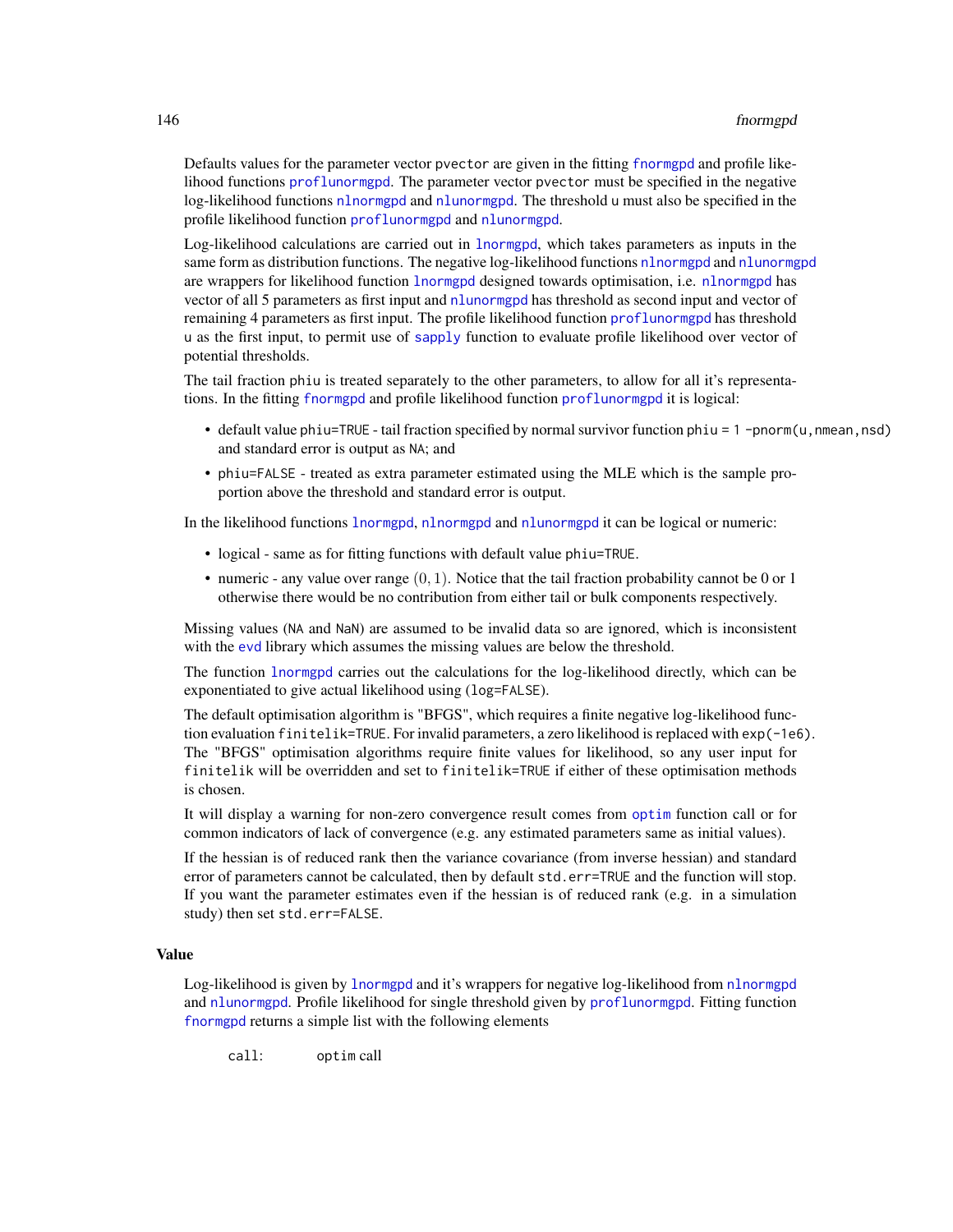#### fnormgpd 147

| x:        | data vector x                                                         |
|-----------|-----------------------------------------------------------------------|
| init:     | pvector                                                               |
| fixedu:   | fixed threshold, logical                                              |
| useq:     | threshold vector for profile likelihood or scalar for fixed threshold |
| nllhuseg: | profile negative log-likelihood at each threshold in useq             |
| optim:    | complete optim output                                                 |
| mle:      | vector of MLE of parameters                                           |
| COV:      | variance-covariance matrix of MLE of parameters                       |
| se:       | vector of standard errors of MLE of parameters                        |
| rate:     | phiu to be consistent with evd                                        |
| nllh:     | minimum negative log-likelihood                                       |
| n:        | total sample size                                                     |
| nmean:    | MLE of normal mean                                                    |
| nsd:      | MLE of normal standard deviation                                      |
| u:        | threshold (fixed or MLE)                                              |
| sigmau:   | MLE of GPD scale                                                      |
| xi:       | MLE of GPD shape                                                      |
| phiu:     | MLE of tail fraction (bulk model or parameterised approach)           |
| se.phiu:  | standard error of MLE of tail fraction                                |

The output list has some duplicate entries and repeats some of the inputs to both provide similar items to those from [fpot](#page-0-0) and increase usability.

# Acknowledgments

These functions are deliberately similar in syntax and functionality to the commonly used functions in the [ismev](#page-0-0) and [evd](#page-0-0) packages for which their author's contributions are gratefully acknowledged.

Anna MacDonald and Xin Zhao laid some of the groundwork with programs they wrote for MAT-LAB.

Clement Lee and Emma Eastoe suggested providing inbuilt profile likelihood estimation for threshold and fixed threshold approach.

# Note

Unlike most of the distribution functions for the extreme value mixture models, the MLE fitting only permits single scalar values for each parameter and phiu.

When pvector=NULL then the initial values are:

- MLE of normal parameters assuming entire population is normal; and
- threshold 90% quantile (not relevant for profile likelihood or fixed threshold approaches);
- MLE of GPD parameters above threshold.

Avoid setting the starting value for the shape parameter to  $xi=0$  as depending on the optimisation method it may be get stuck.

A default value for the tail fraction phiu=TRUE is given. The [lnormgpd](#page-142-1) also has the usual defaults for the other parameters, but [nlnormgpd](#page-142-1) and [nlunormgpd](#page-142-1) has no defaults.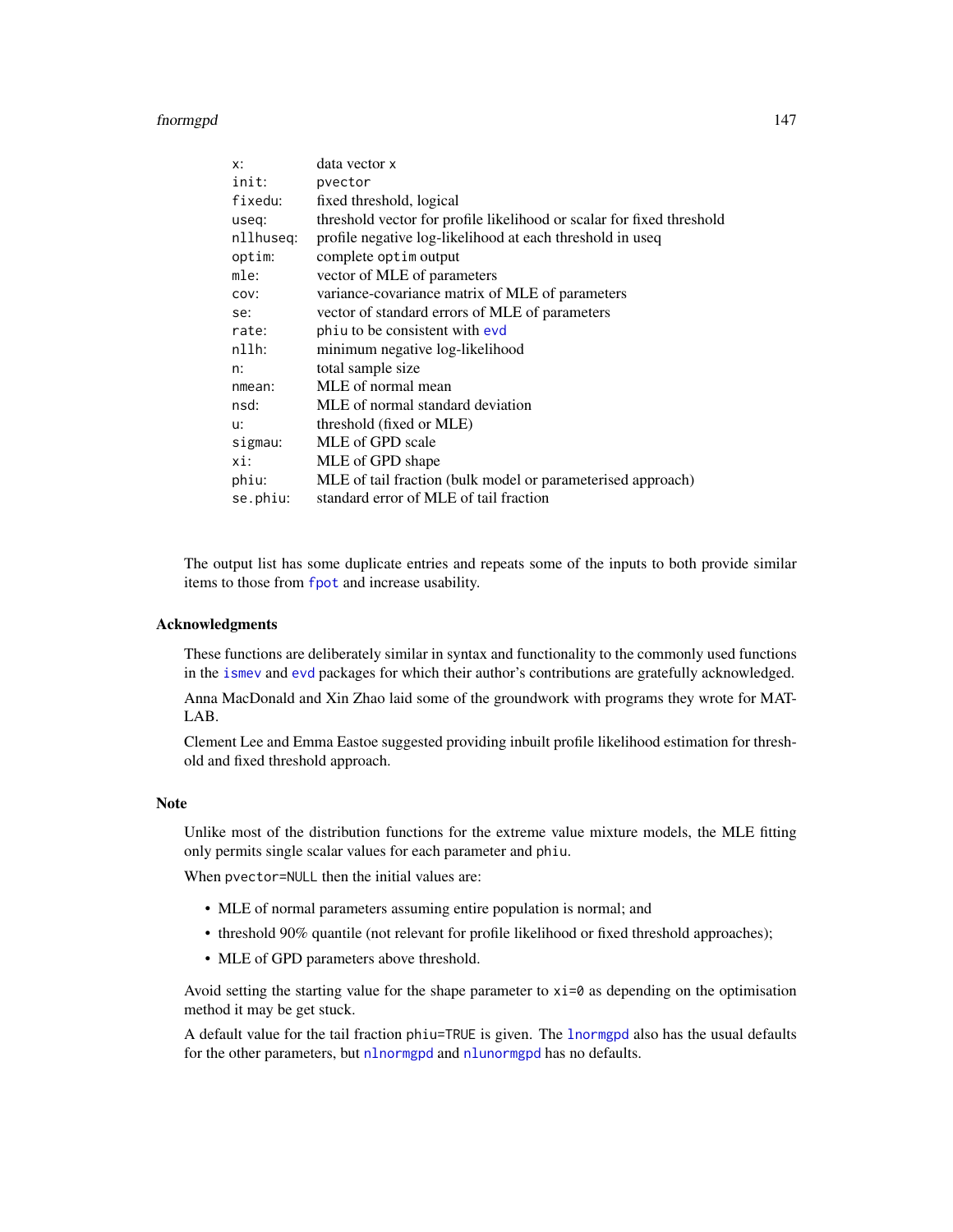If the hessian is of reduced rank then the variance covariance (from inverse hessian) and standard error of parameters cannot be calculated, then by default std.err=TRUE and the function will stop. If you want the parameter estimates even if the hessian is of reduced rank (e.g. in a simulation study) then set std.err=FALSE.

Invalid parameter ranges will give  $\theta$  for likelihood,  $log(\theta) = -Inf$  for log-likelihood and  $-log(\theta) = Inf$ for negative log-likelihood.

Due to symmetry, the lower tail can be described by GPD by negating the data/quantiles.

Infinite and missing sample values are dropped.

Error checking of the inputs is carried out and will either stop or give warning message as appropriate.

# Author(s)

Yang Hu and Carl Scarrott <carl.scarrott@canterbury.ac.nz>

## References

<http://www.math.canterbury.ac.nz/~c.scarrott/evmix>

[http://en.wikipedia.org/wiki/Normal\\_distribution](http://en.wikipedia.org/wiki/Normal_distribution)

[http://en.wikipedia.org/wiki/Generalized\\_Pareto\\_distribution](http://en.wikipedia.org/wiki/Generalized_Pareto_distribution)

Scarrott, C.J. and MacDonald, A. (2012). A review of extreme value threshold estimation and uncertainty quantification. REVSTAT - Statistical Journal 10(1), 33-59. Available from [http:](http://www.ine.pt/revstat/pdf/rs120102.pdf) [//www.ine.pt/revstat/pdf/rs120102.pdf](http://www.ine.pt/revstat/pdf/rs120102.pdf)

Hu, Y. (2013). Extreme value mixture modelling: An R package and simulation study. MSc (Hons) thesis, University of Canterbury, New Zealand. [http://ir.canterbury.ac.nz/simple-search?](http://ir.canterbury.ac.nz/simple-search?query=extreme&submit=Go) [query=extreme&submit=Go](http://ir.canterbury.ac.nz/simple-search?query=extreme&submit=Go)

Hu Y. and Scarrott, C.J. (2018). evmix: An R Package for Extreme Value Mixture Modeling, Threshold Estimation and Boundary Corrected Kernel Density Estimation. Journal of Statistical Software 84(5), 1-27. doi: 10.18637/jss.v084.i05.

Behrens, C.N., Lopes, H.F. and Gamerman, D. (2004). Bayesian analysis of extreme events with threshold estimation. Statistical Modelling. 4(3), 227-244.

## See Also

[dnorm](#page-0-0), [fgpd](#page-84-0) and [gpd](#page-190-0)

Other normgpd: [fgng](#page-75-0), [fhpd](#page-88-0), [fitmnormgpd](#page-99-0), [flognormgpd](#page-121-0), [fnormgpdcon](#page-148-0), [gngcon](#page-186-0), [gng](#page-183-0), [hpdcon](#page-200-0), [hpd](#page-197-0), [itmnormgpd](#page-208-0), [lognormgpdcon](#page-235-0), [lognormgpd](#page-232-0), [normgpdcon](#page-253-0), [normgpd](#page-250-0)

Other normgpdcon: [fgngcon](#page-80-0), [fhpdcon](#page-91-0), [flognormgpdcon](#page-124-0), [fnormgpdcon](#page-148-0), [gngcon](#page-186-0), [gng](#page-183-0), [hpdcon](#page-200-0), [hpd](#page-197-0), [normgpdcon](#page-253-0), [normgpd](#page-250-0)

Other gng: [fgngcon](#page-80-0), [fgng](#page-75-0), [fitmgng](#page-95-0), [gngcon](#page-186-0), [gng](#page-183-0), [itmgng](#page-205-0), [normgpd](#page-250-0)

Other fnormgpd: [normgpd](#page-250-0)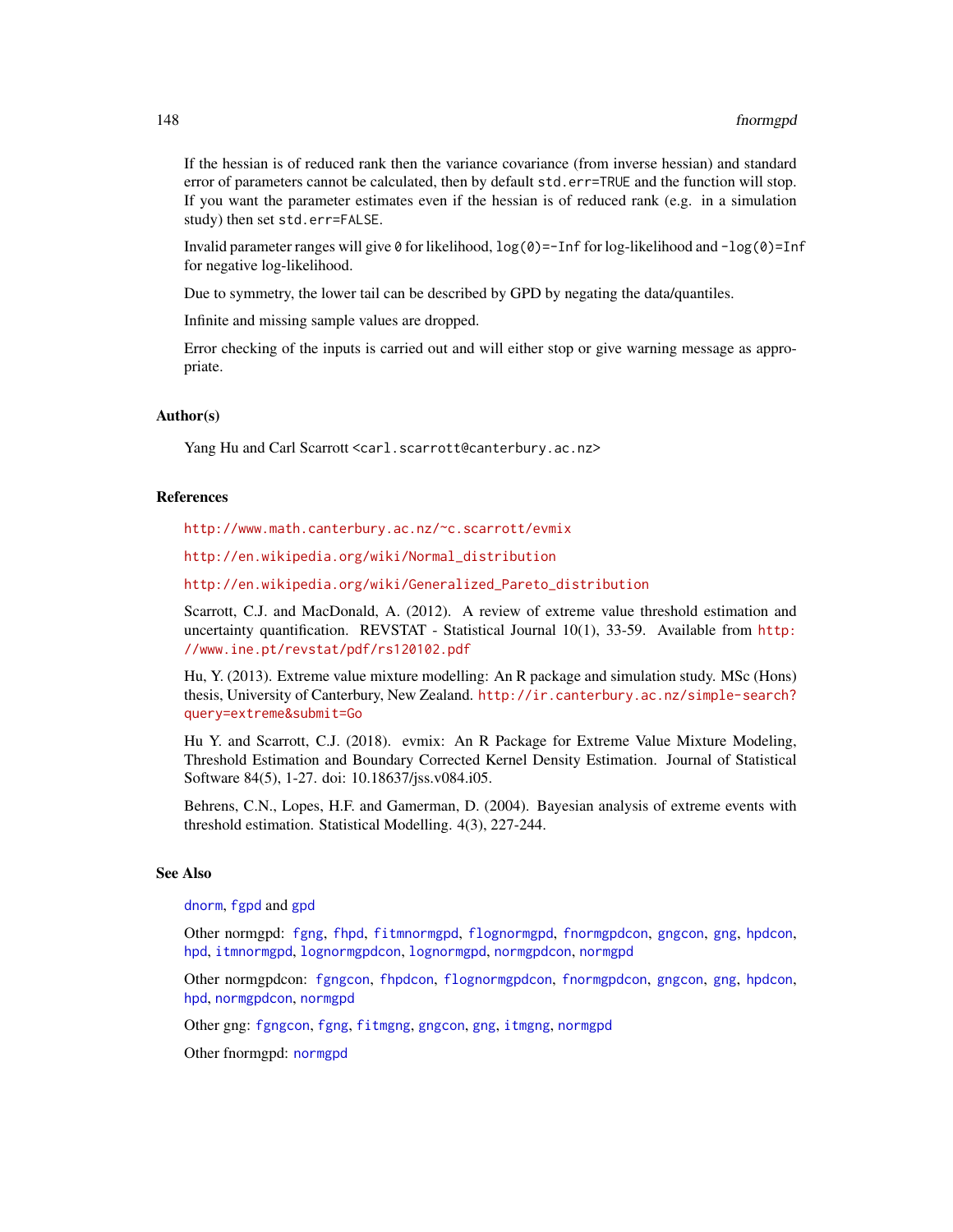# fnormgpdcon and the state of the state of the state of the state of the state of the state of the state of the state of the state of the state of the state of the state of the state of the state of the state of the state o

## Examples

```
## Not run:
set.seed(1)
par(mfrow = c(2, 1))x = rnorm(1000)xx = seq(-4, 4, 0.01)y = \text{dnorm}(xx)# Bulk model based tail fraction
fit = from (x)hist(x, breaks = 100, freq = FALSE, xlim = c(-4, 4))
lines(xx, y)
with(fit, lines(xx, dnormgpd(xx, nmean, nsd, u, sigmau, xi), col="red"))
abline(v = fit$u, col = "red")# Parameterised tail fraction
fit2 = formpgpd(x, phi = FALSE)with(fit2, lines(xx, dnormgpd(xx, nmean, nsd, u, sigmau, xi, phiu), col="blue"))
abline(v = fit2$u, col = "blue")legend("topleft", c("True Density","Bulk Tail Fraction","Parameterised Tail Fraction"),
  col=c("black", "red", "blue"), lty = 1)
# Profile likelihood for initial value of threshold and fixed threshold approach
fitu = fnormgpd(x, useq = seq(0, 3, length = 20))
fitfix = fnormgpd(x, useq = seq(0, 3, length = 20), fixedu = TRUE)
hist(x, breaks = 100, freq = FALSE, xlim = c(-4, 4))
lines(xx, y)
with(fit, lines(xx, dnormgpd(xx, nmean, nsd, u, sigmau, xi), col="red"))
abline(v = fit$u, col = "red")with(fitu, lines(xx, dnormgpd(xx, nmean, nsd, u, sigmau, xi), col="purple"))
abline(v = fitu$u, col = "purple")with(fitfix, lines(xx, dnormgpd(xx, nmean, nsd, u, sigmau, xi), col="darkgreen"))
abline(v = fitfix$u, col = "darkgreen")
legend("topleft", c("True Density","Default initial value (90% quantile)",
 "Prof. lik. for initial value", "Prof. lik. for fixed threshold"),
 col=c("black", "red", "purple", "darkgreen"), lty = 1)
```
## End(Not run)

<span id="page-148-0"></span>fnormgpdcon *MLE Fitting of Normal Bulk and GPD Tail Extreme Value Mixture Model with Single Continuity Constraint*

# <span id="page-148-1"></span>Description

Maximum likelihood estimation for fitting the extreme value mixture model with normal for bulk distribution upto the threshold and conditional GPD above threshold with continuity at threshold. With options for profile likelihood estimation for threshold and fixed threshold approach.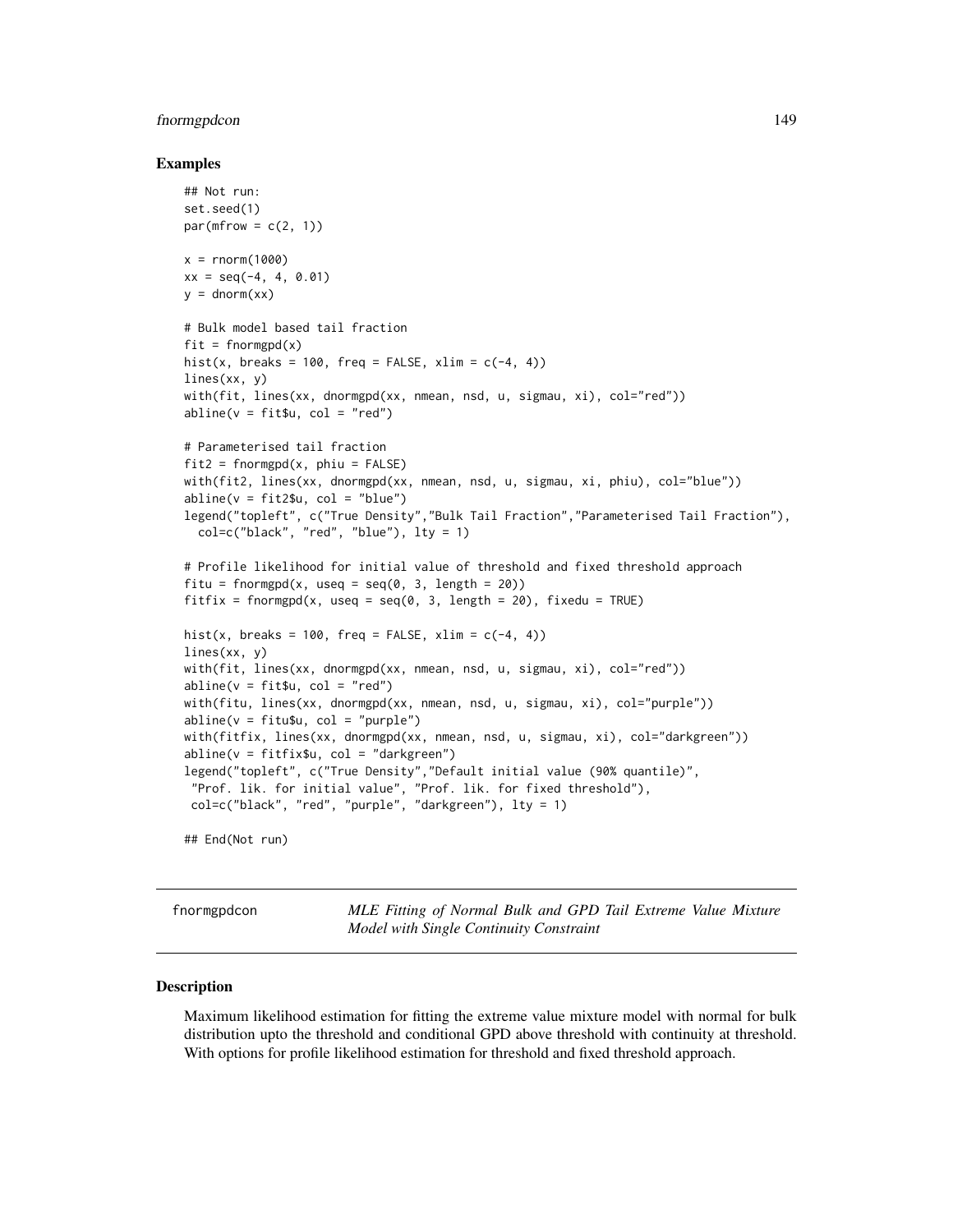#### Usage

```
formgpddon(x, phi = TRUE, used = NULL, fixedu = FALSE,pvector = NULL, std.err = TRUE, method = "BFGS",
 control = list(maxit = 10000), finitelik = TRUE, ...)
lnormgpdcon(x, mmean = 0, nsd = 1, u = qnorm(0.9, mmean, nsd),xi = 0, phiu = TRUE, log = TRUE)
nlnormgpdcon(pvector, x, phiu = TRUE, finitelik = FALSE)
proflunormgpdcon(u, pvector, x, phiu = TRUE, method = "BFGS",
 control = list(maxit = 10000), finitelik = TRUE, ...)nlunormgpdcon(pvector, u, x, phiu = TRUE, finitelik = FALSE)
```
#### Arguments

| X         | vector of sample data                                                                                                                                               |
|-----------|---------------------------------------------------------------------------------------------------------------------------------------------------------------------|
| phiu      | probability of being above threshold $(0, 1)$ or logical, see Details in help for<br>fnormgpd                                                                       |
| useg      | vector of thresholds (or scalar) to be considered in profile likelihood or NULL for<br>no profile likelihood                                                        |
| fixedu    | logical, should threshold be fixed (at either scalar value in useq, or estimated<br>from maximum of profile likelihood evaluated at sequence of thresholds in useq) |
| pvector   | vector of initial values of parameters or NULL for default values, see below                                                                                        |
| std.err   | logical, should standard errors be calculated                                                                                                                       |
| method    | optimisation method (see optim)                                                                                                                                     |
| control   | optimisation control list (see optim)                                                                                                                               |
| finitelik | logical, should log-likelihood return finite value for invalid parameters                                                                                           |
| $\cdots$  | optional inputs passed to optim                                                                                                                                     |
| nmean     | scalar normal mean                                                                                                                                                  |
| nsd       | scalar normal standard deviation (positive)                                                                                                                         |
| u         | scalar threshold value                                                                                                                                              |
| хi        | scalar shape parameter                                                                                                                                              |
| log       | logical, if TRUE then log-likelihood rather than likelihood is output                                                                                               |

# Details

The extreme value mixture model with normal bulk and GPD tail with continuity at threshold is fitted to the entire dataset using maximum likelihood estimation. The estimated parameters, variancecovariance matrix and their standard errors are automatically output.

See help for [fnormgpd](#page-142-0) for full details, type help fnormgpd. Only the different features are outlined below for brevity.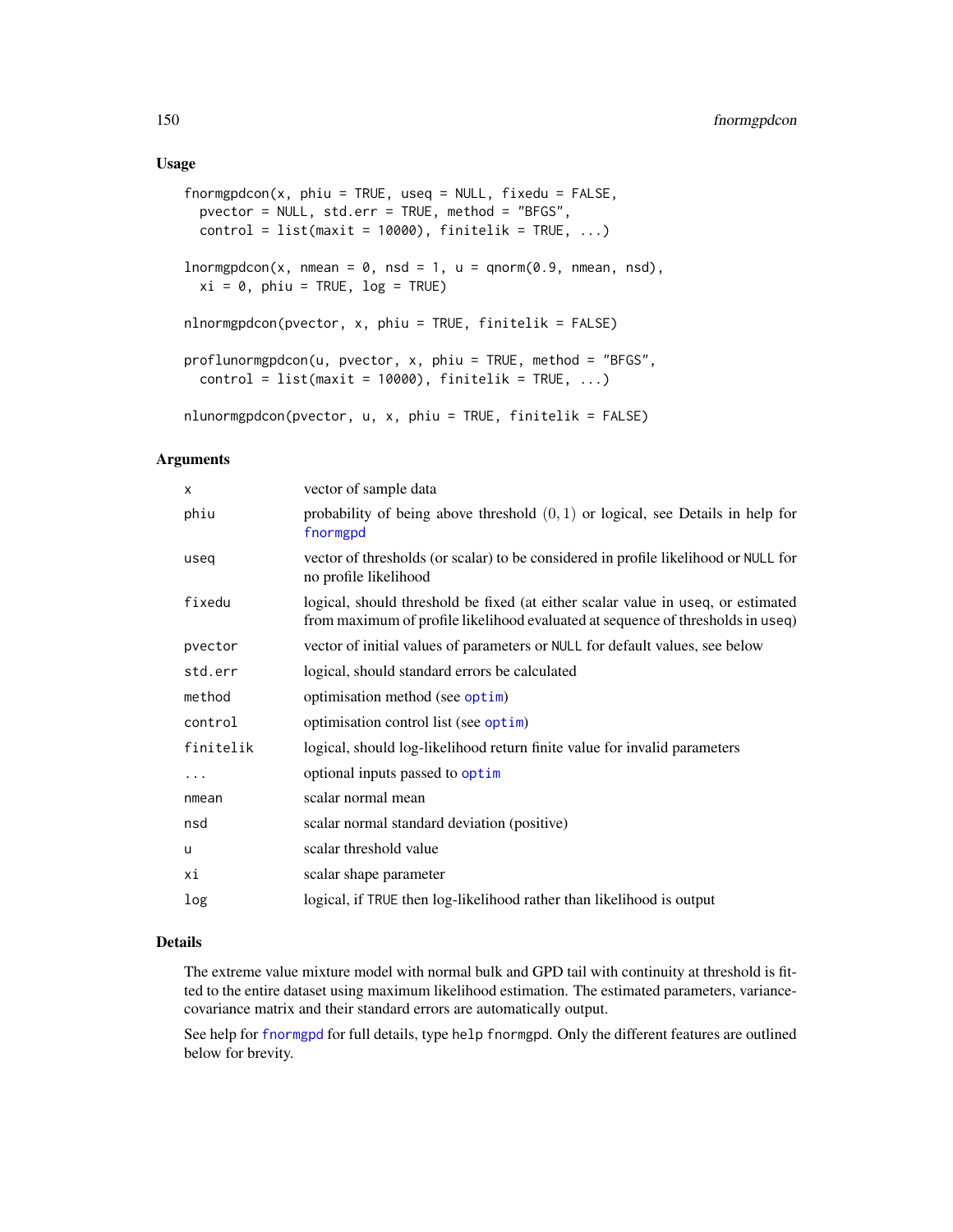# fnormgpdcon 151

The GPD sigmau parameter is now specified as function of other parameters, see help for [dnormgpdcon](#page-253-1) for details, type help normgpdcon. Therefore, sigmau should not be included in the parameter vector if initial values are provided, making the full parameter vector (nmean, nsd, u, xi) if threshold is also estimated and (nmean, nsd, xi) for profile likelihood or fixed threshold approach.

# Value

Log-likelihood is given by [lnormgpdcon](#page-148-1) and it's wrappers for negative log-likelihood from [nlnormgpdcon](#page-148-1) and [nlunormgpdcon](#page-148-1). Profile likelihood for single threshold given by [proflunormgpdcon](#page-148-1). Fitting function [fnormgpdcon](#page-148-0) returns a simple list with the following elements

| call:     | optim call                                                            |
|-----------|-----------------------------------------------------------------------|
| $X$ :     | data vector x                                                         |
| init:     | pvector                                                               |
| fixedu:   | fixed threshold, logical                                              |
| useq:     | threshold vector for profile likelihood or scalar for fixed threshold |
| nllhuseg: | profile negative log-likelihood at each threshold in useq             |
| optim:    | complete optim output                                                 |
| mle:      | vector of MLE of parameters                                           |
| COV:      | variance-covariance matrix of MLE of parameters                       |
| se:       | vector of standard errors of MLE of parameters                        |
| rate:     | phiu to be consistent with evd                                        |
| nllh:     | minimum negative log-likelihood                                       |
| n:        | total sample size                                                     |
| nmean:    | MLE of normal mean                                                    |
| nsd:      | MLE of normal standard deviation                                      |
| u:        | threshold (fixed or MLE)                                              |
| sigmau:   | MLE of GPD scale (estimated from other parameters)                    |
| xi:       | MLE of GPD shape                                                      |
| phiu:     | MLE of tail fraction (bulk model or parameterised approach)           |
| se.phiu:  | standard error of MLE of tail fraction                                |
|           |                                                                       |

# Acknowledgments

See Acknowledgments in [fnormgpd](#page-142-0), type help fnormgpd.

# Note

When pvector=NULL then the initial values are:

- MLE of normal parameters assuming entire population is normal; and
- threshold 90% quantile (not relevant for profile likelihood for threshold or fixed threshold approaches);
- MLE of GPD shape parameter above threshold.

# Author(s)

Yang Hu and Carl Scarrott <carl.scarrott@canterbury.ac.nz>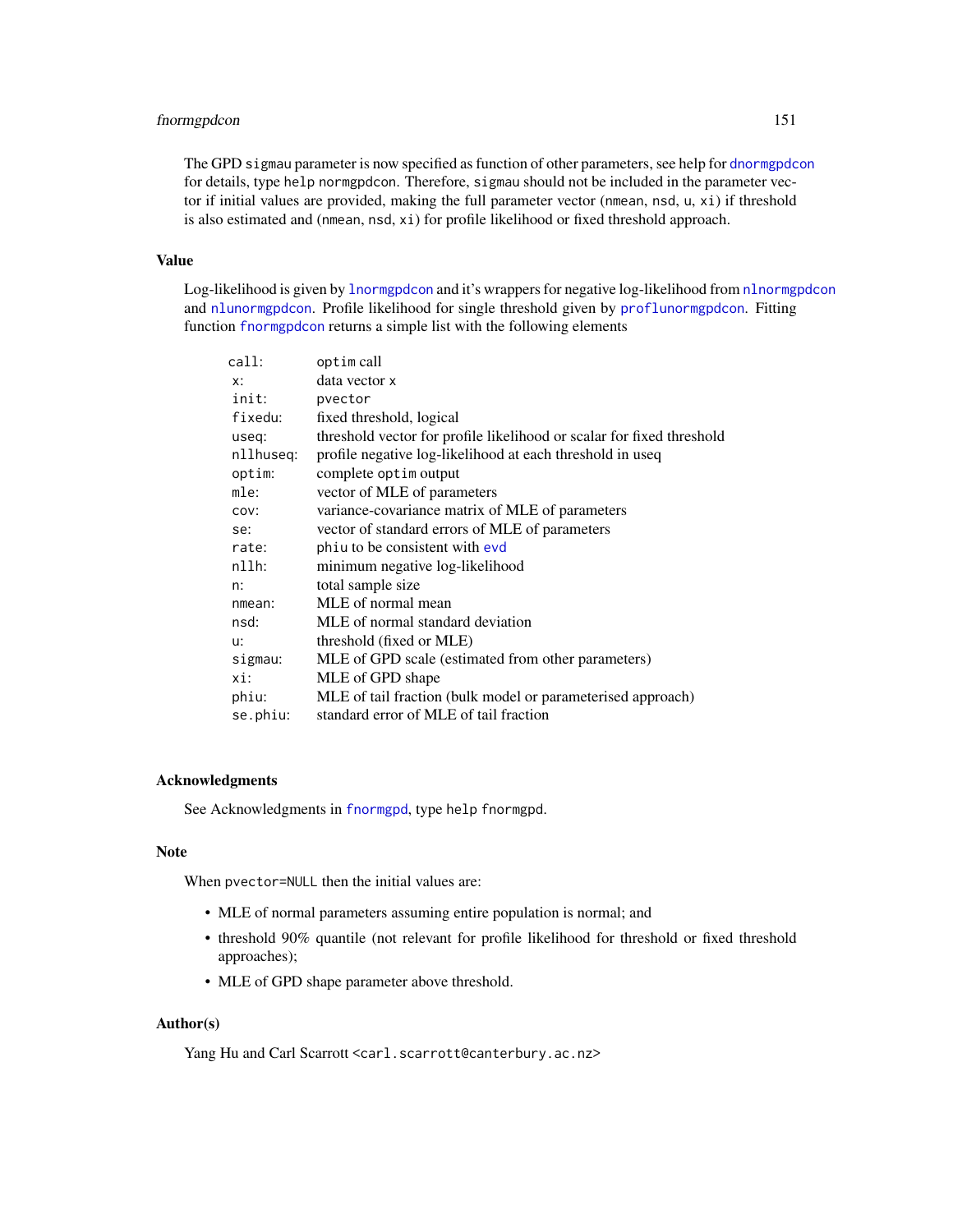## References

<http://www.math.canterbury.ac.nz/~c.scarrott/evmix>

[http://en.wikipedia.org/wiki/Normal\\_distribution](http://en.wikipedia.org/wiki/Normal_distribution)

[http://en.wikipedia.org/wiki/Generalized\\_Pareto\\_distribution](http://en.wikipedia.org/wiki/Generalized_Pareto_distribution)

Scarrott, C.J. and MacDonald, A. (2012). A review of extreme value threshold estimation and uncertainty quantification. REVSTAT - Statistical Journal 10(1), 33-59. Available from [http:](http://www.ine.pt/revstat/pdf/rs120102.pdf) [//www.ine.pt/revstat/pdf/rs120102.pdf](http://www.ine.pt/revstat/pdf/rs120102.pdf)

Hu, Y. (2013). Extreme value mixture modelling: An R package and simulation study. MSc (Hons) thesis, University of Canterbury, New Zealand. [http://ir.canterbury.ac.nz/simple-search?](http://ir.canterbury.ac.nz/simple-search?query=extreme&submit=Go) [query=extreme&submit=Go](http://ir.canterbury.ac.nz/simple-search?query=extreme&submit=Go)

Behrens, C.N., Lopes, H.F. and Gamerman, D. (2004). Bayesian analysis of extreme events with threshold estimation. Statistical Modelling. 4(3), 227-244.

# See Also

[dnorm](#page-0-0), [fgpd](#page-84-0) and [gpd](#page-190-0)

Other normgpd: [fgng](#page-75-0), [fhpd](#page-88-0), [fitmnormgpd](#page-99-0), [flognormgpd](#page-121-0), [fnormgpd](#page-142-0), [gngcon](#page-186-0), [gng](#page-183-0), [hpdcon](#page-200-0), [hpd](#page-197-0), [itmnormgpd](#page-208-0), [lognormgpdcon](#page-235-0), [lognormgpd](#page-232-0), [normgpdcon](#page-253-0), [normgpd](#page-250-0)

Other normgpdcon: [fgngcon](#page-80-0), [fhpdcon](#page-91-0), [flognormgpdcon](#page-124-0), [fnormgpd](#page-142-0), [gngcon](#page-186-0), [gng](#page-183-0), [hpdcon](#page-200-0), [hpd](#page-197-0), [normgpdcon](#page-253-0), [normgpd](#page-250-0)

Other gngcon: [fgngcon](#page-80-0), [fgng](#page-75-0), [gngcon](#page-186-0), [gng](#page-183-0), [normgpdcon](#page-253-0)

Other fnormgpdcon: [normgpdcon](#page-253-0)

# Examples

```
## Not run:
set.seed(1)
par(mfrow = c(2, 1))x = rnorm(1000)xx = seq(-4, 4, 0.01)y = \text{dnorm}(xx)# Continuity constraint
fit = formgpdcon(x)hist(x, breaks = 100, freq = FALSE, xlim = c(-4, 4))
lines(xx, y)
with(fit, lines(xx, dnormgpdcon(xx, nmean, nsd, u, xi), col="red"))
abline(v = fit $u, col = "red")# No continuity constraint
fit2 = formppd(x)with(fit2, lines(xx, dnormgpd(xx, nmean, nsd, u, sigmau, xi), col="blue"))
abline(v = fit2$u, col = "blue")legend("topleft", c("True Density","No continuity constraint","With continuty constraint"),
  col=c("black", "blue", "red"), lty = 1)
```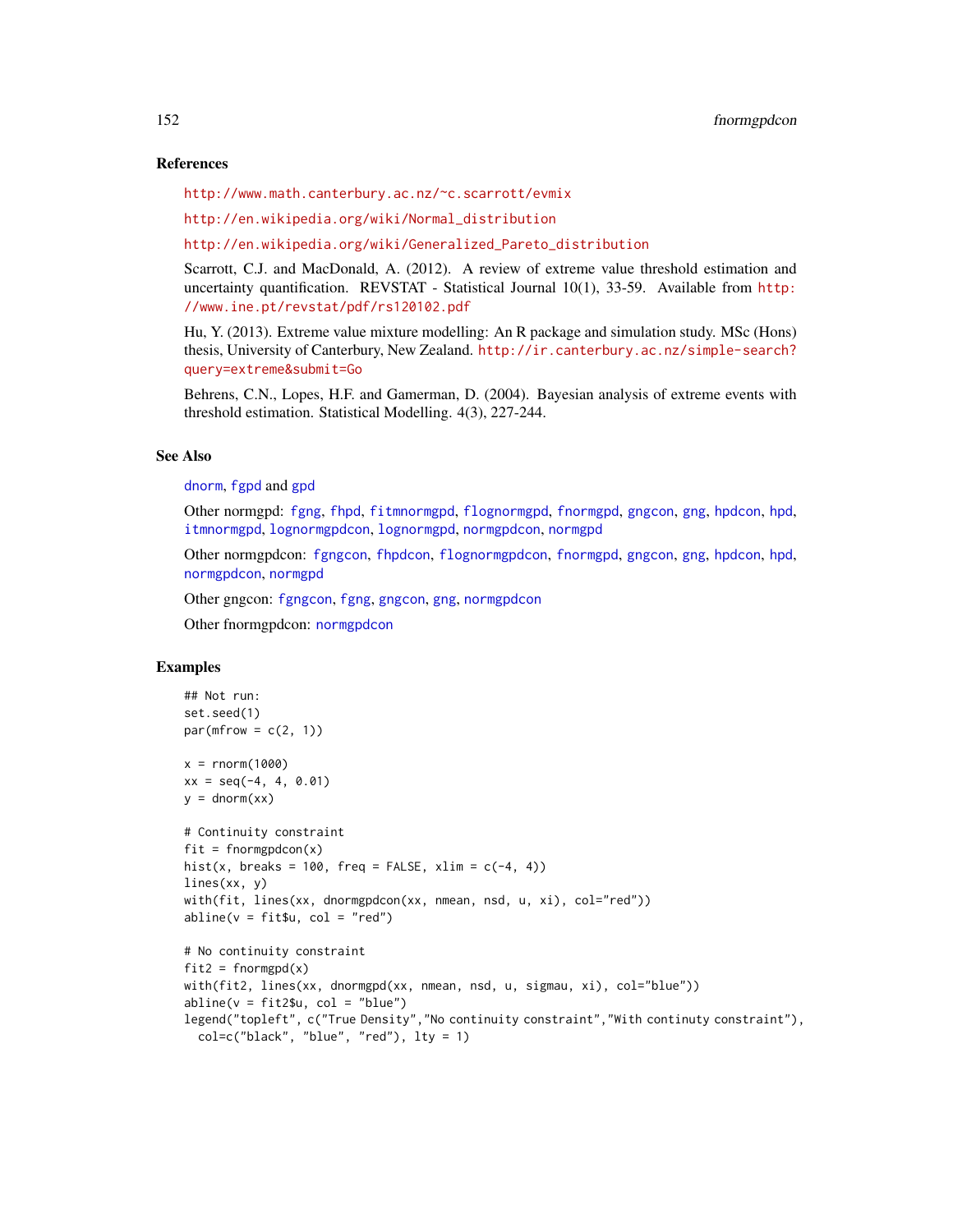## fpsden 153

```
# Profile likelihood for initial value of threshold and fixed threshold approach
fitu = fnormgpdcon(x, useq = seq(0, 3, length = 20))
fitfix = fnormgpdcon(x, useq = seq(0, 3, length = 20), fixedu = TRUE)
hist(x, breaks = 100, freq = FALSE, xlim = c(-4, 4))
lines(xx, y)
with(fit, lines(xx, dnormgpdcon(xx, nmean, nsd, u, xi), col="red"))
abline(v = fit$u, col = "red")with(fitu, lines(xx, dnormgpdcon(xx, nmean, nsd, u, xi), col="purple"))
abline(v = fitu$u, col = "purple")with(fitfix, lines(xx, dnormgpdcon(xx, nmean, nsd, u, xi), col="darkgreen"))
abline(v = fitfix$u, col = "darkgreen")
legend("topleft", c("True Density","Default initial value (90% quantile)",
 "Prof. lik. for initial value", "Prof. lik. for fixed threshold"),
col=c("black", "red", "purple", "darkgreen"), lty = 1)
## End(Not run)
```
<span id="page-152-1"></span>fpsden *MLE Fitting of P-splines Density Estimator*

# <span id="page-152-0"></span>**Description**

Maximum likelihood estimation for P-splines density estimation. Histogram binning produces frequency counts, which are modelled by constrained B-splines in a Poisson regression. A penalty based on differences in the sequences B-spline coefficients is used to smooth/interpolate the counts. Iterated weighted least squares (IWLS) for a mixed model representation of the P-splines regression, conditional on a particular penalty coefficient, is used for estimating the B-spline coefficients. Leave-one-out cross-validation deviances are available for estimation of the penalty coefficient.

## Usage

```
fpsden(x, lambdaseq = NULL, breaks = NULL, xrange = NULL,nseg = 10, degree = 3, design.knots = NULL, ord = 2)
lpsden(x, beta = NULL, bsplines = NULL, nbinwidth = 1, log = TRUE)nlsden(pvector, x, bsplines = NULL, nbinwidth = 1,finitelik = FALSE)
cycpsden(lambda = 1, counts, bsplines, ord = 2)iwlspsden(counts, bsplines, ord = 2, lambda = 10)
```
# Arguments

x quantiles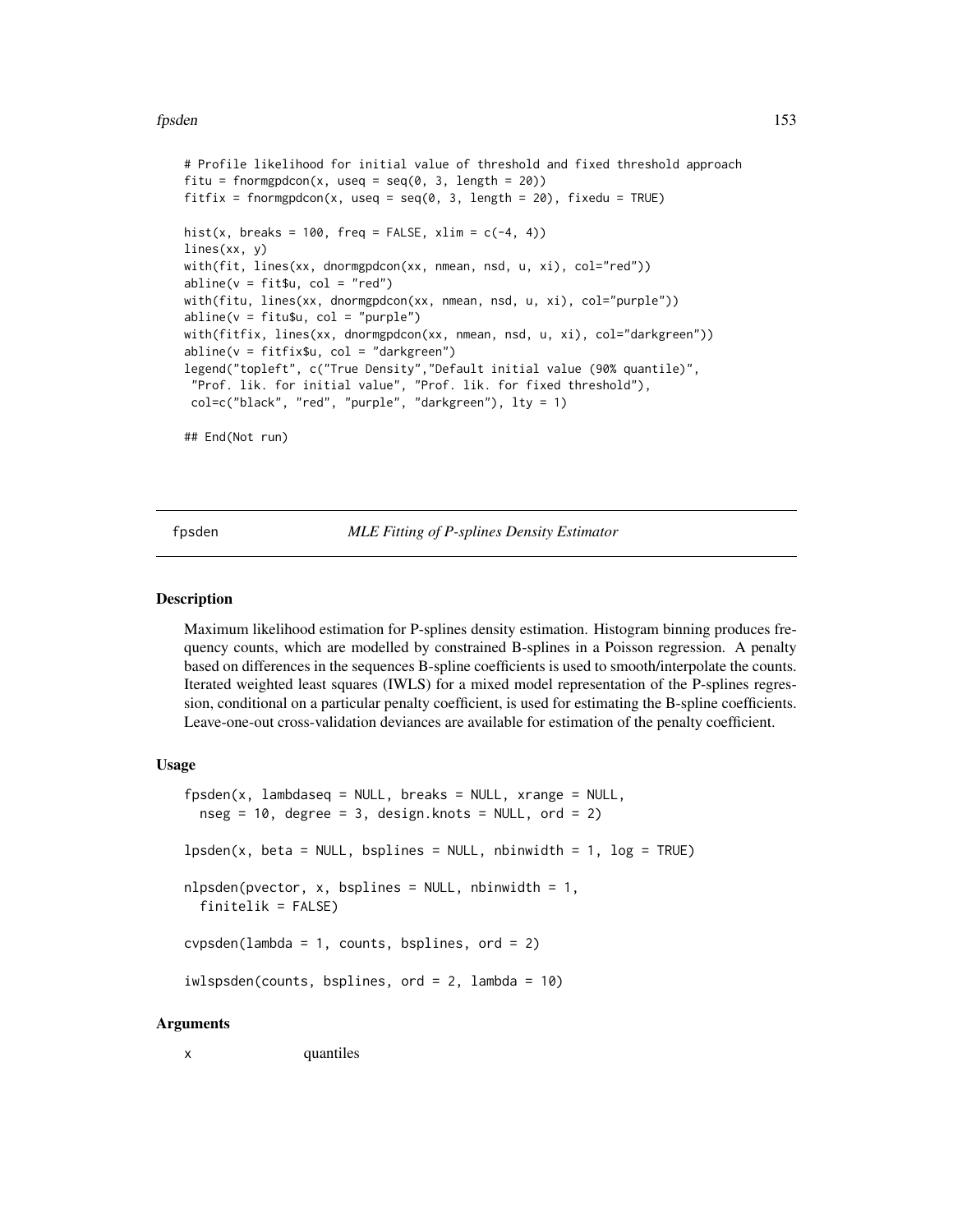| lambdaseg    | vector of $\lambda$ 's (or scalar) to be considered in profile likelihood. Required. |
|--------------|--------------------------------------------------------------------------------------|
| breaks       | histogram breaks (as in hist function)                                               |
| xrange       | vector of minimum and maximum of B-spline (support of density)                       |
| nseg         | number of segments between knots                                                     |
| degree       | degree of B-splines $(0 \text{ is constant}, 1 \text{ is linear}, etc.)$             |
| design.knots | spline knots for splineDesign function                                               |
| ord          | order of difference used in the penalty term                                         |
| beta         | vector of B-spline coefficients (required)                                           |
| bsplines     | matrix of B-splines                                                                  |
| nbinwidth    | scaling to convert count frequency into proper density                               |
| log          | logical, if TRUE then log density                                                    |
| pvector      | vector of initial values of GPD parameters (sigmau, xi) or NULL                      |
| finitelik    | logical, should log-likelihood return finite value for invalid parameters            |
| lambda       | penalty coefficient                                                                  |
| counts       | counts from histogram binning                                                        |

# Details

The P-splines density estimator is fitted using maximum likelihood estimation, following the approach of Eilers and Marx (1996). Histogram binning produces frequency counts, which are modelled by constrained B-splines in a Poisson regression. A penalty based on differences in the sequences B-spline coefficients is used to smooth/interpolate the counts.

The B-splines are defined as in Eiler and Marx (1996), so that those are meet the boundary are simply shifted and truncated version of the internal B-splines. No renormalisation is carried out. They are not "natural" B-spline which are also commonly in use. Note that atural B-splines can be obtained by suitable linear combinations of these B-splines. Hence, in practice there is little difference in the fit obtained from either B-spline definition, even with the penalty constraining the coefficients. If the user desires they can force the use of natural B-splines, by prior specification of the design. knots with appropriate replication of the boundaries, see [dpsden](#page-259-0).

Iterated weighted least squares (IWLS) for a mixed model representation of the P-splines regression, conditional on a particular penalty coefficient, is used for estimating the B-spline coefficients which is equivalent to maximum likelihood estimation. Leave-one-out cross-validation deviances are available for estimation of the penalty coefficient.

The parameter vector is the B-spline coefficients beta, no matter whether the penalty coefficient is fixed or estimated. The penalty coefficient lambda is treated separately.

The log-likelihood functions [lpsden](#page-152-0) and [nlpsden](#page-152-0) evaluate the likelihood for the original dataset, using the fitted P-splines density estimator. The log-likelihood is output as nllh from the fitting function [fpsden](#page-152-1). They do not provide the likelihood for the Poisson regression of the histogram counts, which is usually evaluated using the deviance. The deviance (via CVMSE for Poisson counts) is also output as cvlambda from the fitting function [fpsden](#page-152-1).

The [iwlspsden](#page-152-0) function performs the IWLS. The [cvpsden](#page-152-0) function calculates the leave-one-out cross-validation sum of the squared errors. They are not designed to be used directly by users. No checks of the inputs are carried out.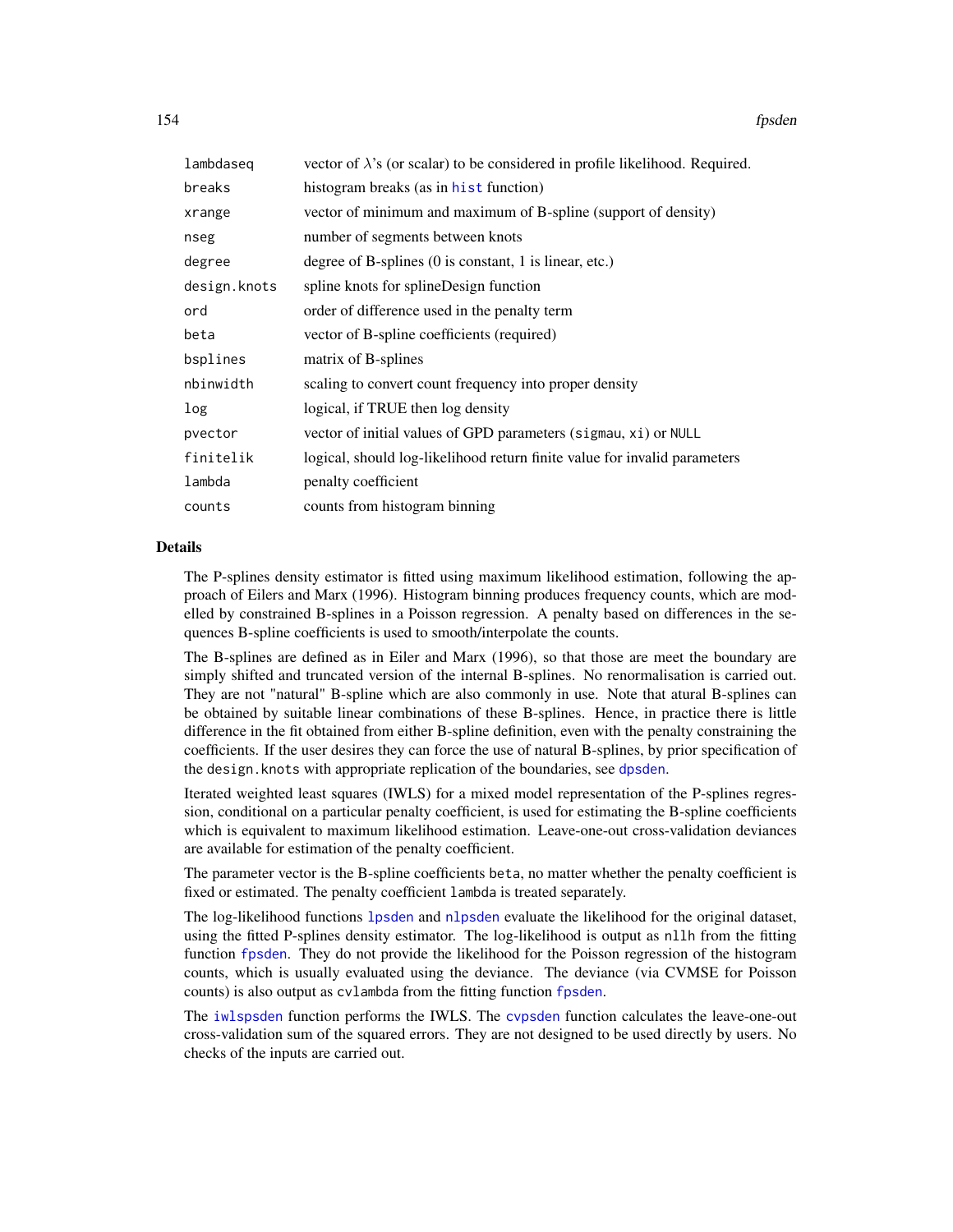## fpsden 155

# Value

Log-likelihood for original data is given by [lpsden](#page-152-0) and it's wrappers for negative log-likelihood from [nlpsden](#page-152-0). Cross-validation sum of square of errors is provided by [cvpsden](#page-152-0). Poisson regression fitting by IWLS is carried out in [iwlspsden](#page-152-0). Fitting function [fpsden](#page-152-1) returns a simple list with the following elements

| call:         | optim call                                                            |
|---------------|-----------------------------------------------------------------------|
| x:            | data vector x                                                         |
| xrange:       | range of support of B-splines                                         |
| degree:       | degree of B-splines                                                   |
| nseg:         | number of internal segments                                           |
| design.knots: | knots used in splineDesign                                            |
| ord:          | order of penalty term                                                 |
| binned:       | histogram results                                                     |
| breaks:       | histogram breaks                                                      |
| mids:         | histogram mid-bins                                                    |
| counts:       | histogram counts                                                      |
| nbinwidth:    | scaling factor to convert counts to density                           |
| bsplines:     | B-splines matrix used for binned counts                               |
| databsplines: | B-splines matrix used for data                                        |
| counts:       | histogram counts                                                      |
| lambdaseq:    | $\lambda$ vector for profile likelihood or scalar for fixed $\lambda$ |
| cvlambda:     | CV MSE for each $\lambda$                                             |
| mle and beta: | vector of MLE of coefficients                                         |
| nllh:         | negative log-likelihood for original data                             |
| n:            | total original sample size                                            |
| lambda:       | Estimated or fixed $\lambda$                                          |

# Acknowledgments

The Poisson regression and leave-one-out cross-validation functions are based on the code of Eilers and Marx (1996) available from Brian Marx's website [http://statweb.lsu.edu/faculty/](http://statweb.lsu.edu/faculty/marx/) [marx/](http://statweb.lsu.edu/faculty/marx/), which is gratefully acknowledged.

## Note

The data are both vectors. Infinite and missing sample values are dropped.

No initial values for the coefficients are needed.

It is advised to specify the range of support xrange, using finite end-points. This is especially important when the support is bounded. By default xrange is simply the range of the input data range(x).

Further, it is advised to always set the histogram bin breaks, expecially if the support is bounded. By default 10\*ln(n) equi-spaced bins are defined between xrange.

# Author(s)

Alfadino Akbar and Carl Scarrott <carl.scarrott@canterbury.ac.nz>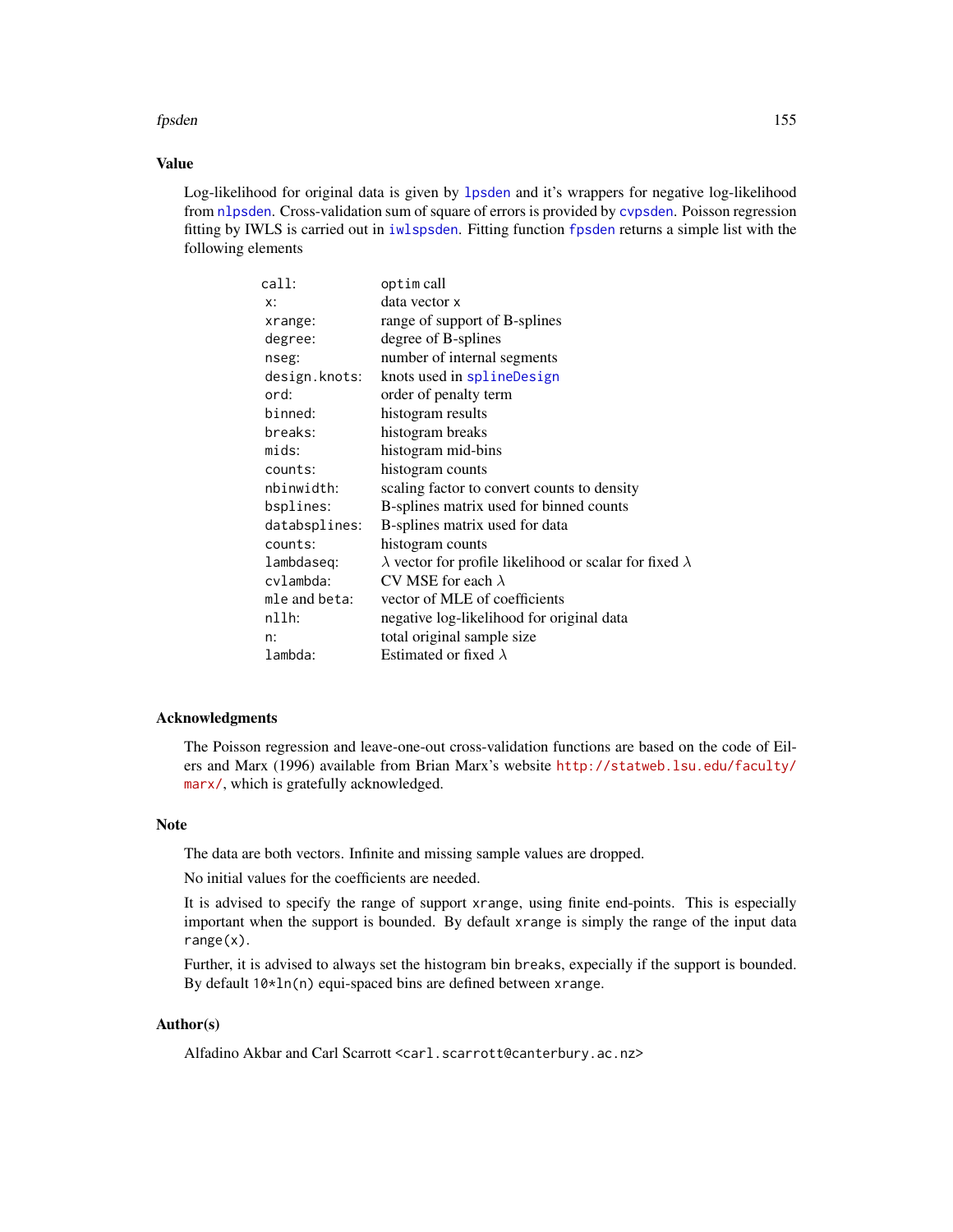# References

```
http://www.math.canterbury.ac.nz/~c.scarrott/evmix
```

```
http://en.wikipedia.org/wiki/Cross-validation_(statistics)
```
<http://en.wikipedia.org/wiki/B-spline>

<http://statweb.lsu.edu/faculty/marx/>

Eilers, P.H.C. and Marx, B.D. (1996). Flexible smoothing with B-splines and penalties. Statistical Science 11(2), 89-121.

# See Also

[kden](#page-215-0).

Other psden: [fpsdengpd](#page-156-0), [psdengpd](#page-263-0), [psden](#page-259-1) Other fpsden: [psden](#page-259-1)

# Examples

```
## Not run:
set.seed(1)
par(mfrow = c(1, 1))x = rnorm(1000)xx = seq(-4, 4, 0.01)y = \text{dnorm}(xx)# Plenty of histogram bins (100)
breaks = seq(-4, 4, length.out=101)# P-spline fitting with cubic B-splines, 2nd order penalty and 10 internal segments
# CV search for penalty coefficient.
fit = fpsden(x, lambdaseq = 10^{\circ}seq(-5, 5, 0.25), breaks = breaks,
             xrange = c(-4, 4), nseg = 10, degree = 3, ord = 2)psdensity = exp(fit$bsplines %*% fit$mle)
hist(x, freq = FALSE, breaks = seq(-4, 4, length.out=101), xlim = c(-6, 6))
lines(xx, y, col = "black") # true density
lines(fit$mids, psdensity/fit$nbinwidth, lwd = 2, col = "blue") # P-splines density
# check density against dpsden function
with(fit, lines(xx, dpsden(xx, beta, nbinwidth, design = design.knots),
                1wd = 2, col = "red", 1ty = 2)# vertical lines for all knots
with(fit, abline(v = design.knots, col = "red"))
# internal knots
with(fit, abline(v = design.knots[(degree + 2):(length(design.knots) - degree - 1)], col = "blue"))
# boundary knots (support of B-splines)
```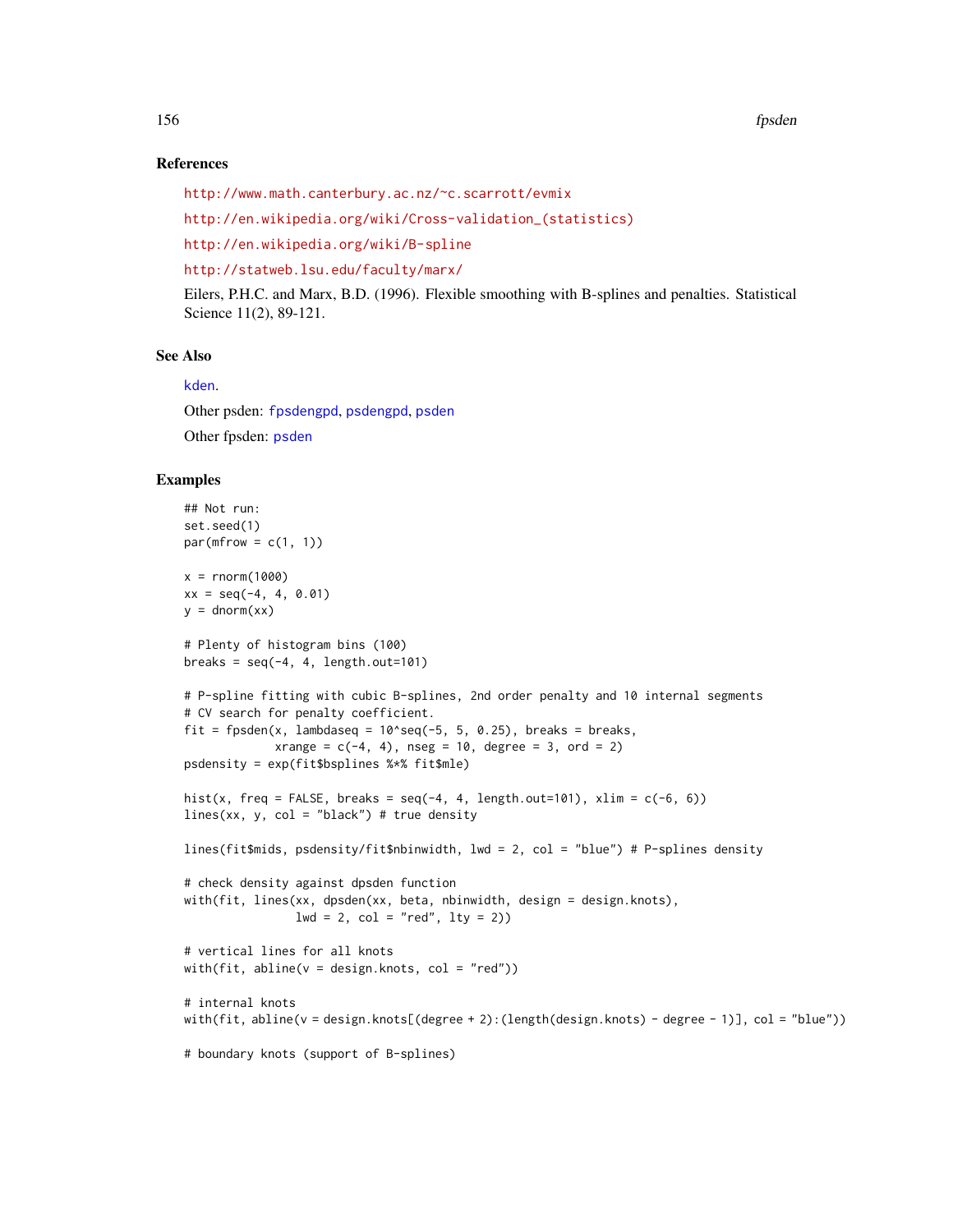### fpsdengpd 157

```
with(fit, abline(v = design.knots[c(degree + 1, length(design.knots) - degree)], col = "green"))
legend("topright", c("True Density","P-spline density","Using dpsdens function"),
 col = c("black", "blue", "red"), \; lty = c(1, 1, 2))legend("topleft", c("Internal Knots", "Boundaries", "Extra Knots"),
 col=c("blue", "green", "red"), lty = 1)
## End(Not run)
```
<span id="page-156-0"></span>

| fpsdengpd | MLE Fitting of P-splines Density Estimate for Bulk and GPD Tail Ex- |
|-----------|---------------------------------------------------------------------|
|           | treme Value Mixture Model                                           |

# <span id="page-156-1"></span>**Description**

Maximum likelihood estimation for fitting the extreme value mixture model with P-splines density estimate for bulk distribution upto the threshold and conditional GPD above threshold. With options for profile likelihood estimation for threshold and fixed threshold approach.

#### Usage

```
fpsdengpd(x, phi = TRUE, useq = NULL, fixedu = FALSE,pvector = NULL, lambdaseq = NULL, breaks = NULL, xrange = NULL,
 nseg = 10, degree = 3, design.knots = NULL, ord = 2,
  std.err = TRUE, method = "BFGS", control = list(maxit = 10000),
  finitelik = TRUE, ...)lpsdengpd(x, psdenx, u = NULL, sigmau = NULL, xi = 0, phiu = TRUE,bsplinefit = NULL, phi = NULL, log = TRUE)nlpsdengpd(pvector, x, psdenx, phiu = TRUE, bsplinefit, phib = NULL,
  finitelik = FALSE)
proflupsdengpd(u, pvector, x, psdenx, phiu = TRUE, bsplinefit,
 method = "BFGS", control = list(maxit = 10000), finitelik = TRUE,
  ...)
```

```
nlupsdengpd(pvector, u, x, psdenx, phiu = TRUE,
  bsplinefit = bsplinefit, phib = NULL, finitelik = FALSE)
```
# **Arguments**

| $\mathsf{x}$ | vector of sample data                                                                                        |
|--------------|--------------------------------------------------------------------------------------------------------------|
| phiu         | probability of being above threshold $(0, 1)$ or logical, see Details in help for<br>fnormgpd                |
| useg         | vector of thresholds (or scalar) to be considered in profile likelihood or NULL for<br>no profile likelihood |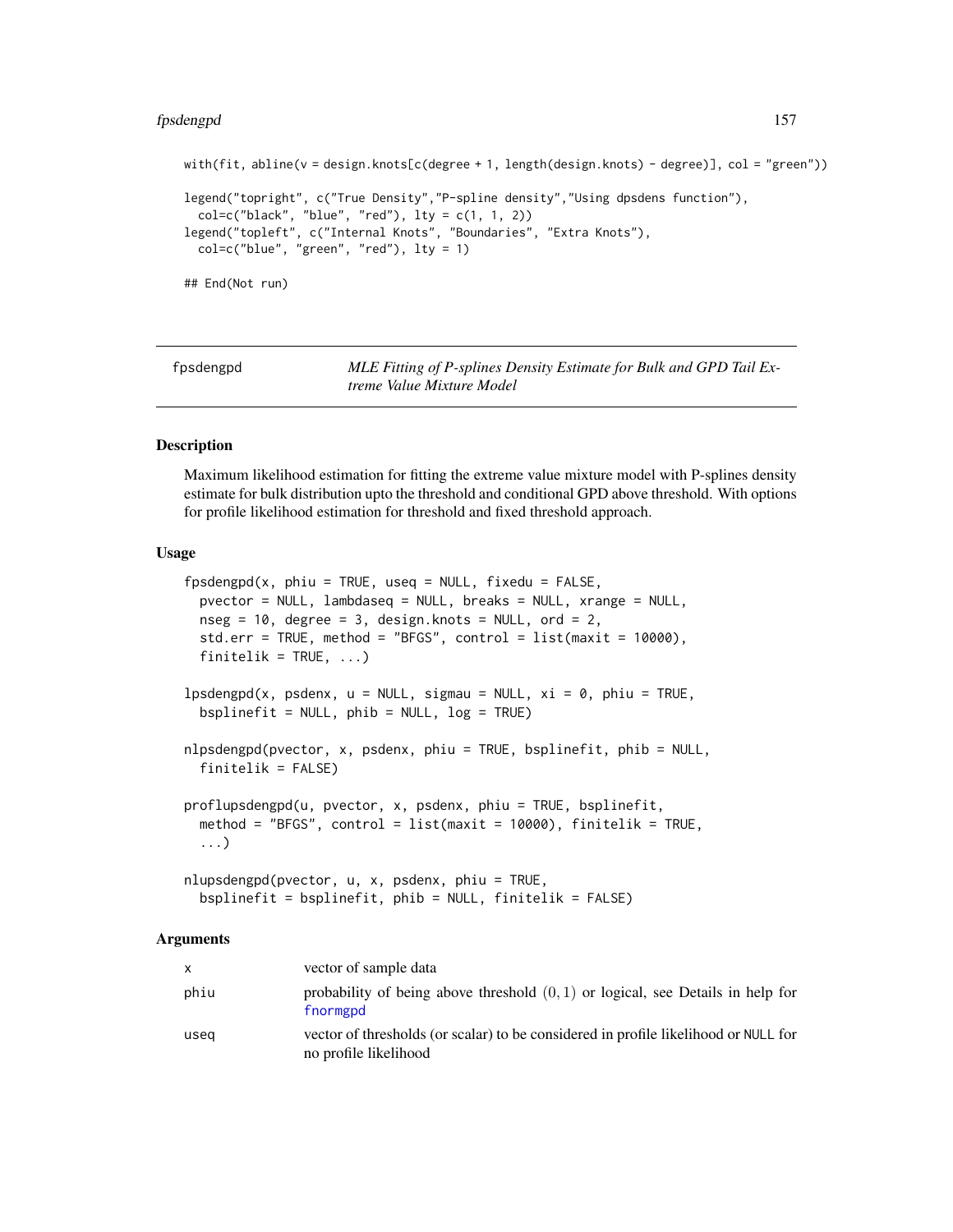| fixedu       | logical, should threshold be fixed (at either scalar value in useq, or estimated<br>from maximum of profile likelihood evaluated at sequence of thresholds in useq) |
|--------------|---------------------------------------------------------------------------------------------------------------------------------------------------------------------|
| pvector      | vector of initial values of parameters or NULL for default values, see below                                                                                        |
| lambdaseq    | vector of $\lambda$ 's (or scalar) to be considered in profile likelihood. Required.                                                                                |
| breaks       | histogram breaks (as in hist function)                                                                                                                              |
| xrange       | vector of minimum and maximum of B-spline (support of density)                                                                                                      |
| nseg         | number of segments between knots                                                                                                                                    |
| degree       | degree of B-splines (0 is constant, 1 is linear, etc.)                                                                                                              |
| design.knots | spline knots for splineDesign function                                                                                                                              |
| ord          | order of difference used in the penalty term                                                                                                                        |
| std.err      | logical, should standard errors be calculated                                                                                                                       |
| method       | optimisation method (see optim)                                                                                                                                     |
| control      | optimisation control list (see optim)                                                                                                                               |
| finitelik    | logical, should log-likelihood return finite value for invalid parameters                                                                                           |
| .            | optional inputs passed to optim                                                                                                                                     |
| psdenx       | P-splines based density estimate for each datapoint in x                                                                                                            |
| u            | scalar threshold value                                                                                                                                              |
| sigmau       | scalar scale parameter (positive)                                                                                                                                   |
| хi           | scalar shape parameter                                                                                                                                              |
| bsplinefit   | list output from P-splines density fitting fpsden function                                                                                                          |
| phib         | renormalisation constant for bulk model density $(1 - \phi_u)/H(u)$ , to make it<br>integrate to 1-phiu                                                             |
| log          | logical, if TRUE then log-likelihood rather than likelihood is output                                                                                               |

## Details

The extreme value mixture model with P-splines density estimate for bulk and GPD tail is fitted to the entire dataset. A two-stage maximum likelihood inference approach is taken. The first stage consists fitting of the P-spline density estimator, which is acheived by MLE using the [fpsden](#page-152-1) function. The second stage, conditions on the B-spline coefficients, using MLE for the extreme value mixture model (GPD parameters and threshold, if requested). The estimated parameters, variancecovariance matrix and their standard errors are automatically output.

See help for [fnormgpd](#page-142-0) for details of extreme value mixture models, type help fnormgpd. Only the different features are outlined below for brevity.

As the second stage conditions on the Bs-pline coefficients, the full parameter vector is (u, sigmau, xi) if threshold is also estimated and (sigmau, xi) for profile likelihood or fixed threshold approach.

(Penalized) MLE estimation of the B-Spline coefficients is carried out using Poisson regression based on histogram bin counts. See help for [fpsden](#page-152-1) for details, type help fpsden.

# Value

Log-likelihood is given by [lpsdengpd](#page-156-1) and it's wrappers for negative log-likelihood from [nlpsdengpd](#page-156-1) and [nlupsdengpd](#page-156-1). Profile likelihood for single threshold given by [proflupsdengpd](#page-156-1). Fitting function [fpsdengpd](#page-156-0) returns a simple list with the following elements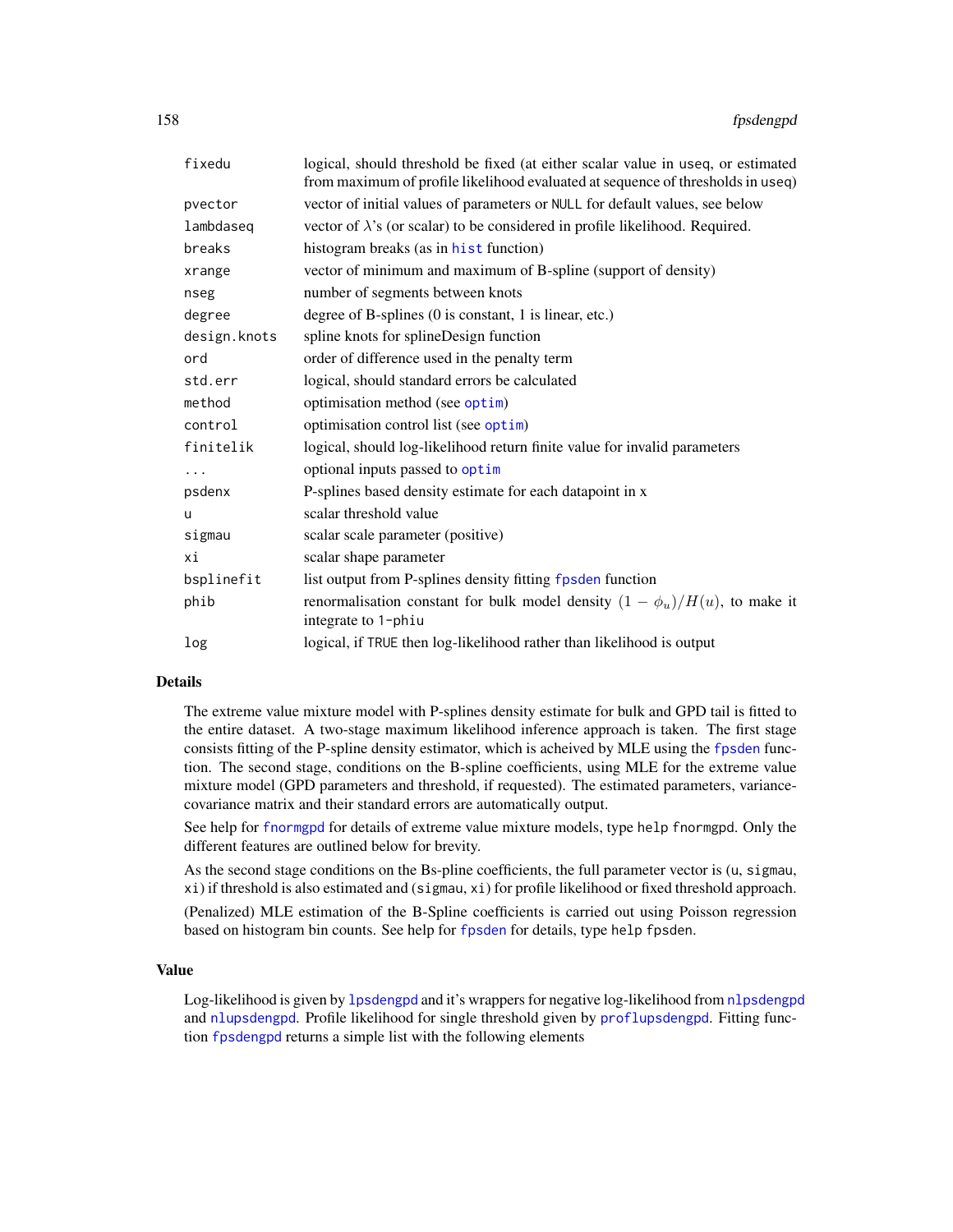| call:         | optim call                                                            |
|---------------|-----------------------------------------------------------------------|
| x:            | data vector x                                                         |
| init:         | pvector                                                               |
| fixedu:       | fixed threshold, logical                                              |
| useq:         | threshold vector for profile likelihood or scalar for fixed threshold |
| nllhuseq:     | profile negative log-likelihood at each threshold in useq             |
| bsplinefit:   | complete fpsden output                                                |
| psdenx:       | P-splines based density estimate for each datapoint in x              |
| xrange:       | range of support of B-splines                                         |
| degree:       | degree of B-splines                                                   |
| nseg:         | number of internal segments                                           |
| design.knots: | knots used in splineDesign                                            |
| nbinwidth:    | scaling factor to convert counts to density                           |
| optim:        | complete optim output                                                 |
| conv:         | indicator for "possible" convergence                                  |
| mle:          | vector of MLE of (GPD and threshold, if relevant) parameters          |
| cov:          | variance-covariance matrix of MLE of parameters                       |
| se:           | vector of standard errors of MLE of parameters                        |
| rate:         | phiu to be consistent with evd                                        |
| n11h:         | minimum negative log-likelihood                                       |
| n:            | total sample size                                                     |
| beta:         | vector of MLE of B-spline coefficients                                |
| lambda:       | Estimated or fixed $\lambda$                                          |
| u:            | threshold (fixed or MLE)                                              |
| sigmau:       | MLE of GPD scale                                                      |
| xi:           | MLE of GPD shape                                                      |
| phiu:         | MLE of tail fraction (bulk model or parameterised approach)           |
| se.phiu:      | standard error of MLE of tail fraction                                |

#### Acknowledgments

See Acknowledgments in [fnormgpd](#page-142-0), type help fnormgpd.

The Poisson regression and leave-one-out cross-validation functions are based on the code of Eilers and Marx (1996) available from Brian Marx's website [http://statweb.lsu.edu/faculty/](http://statweb.lsu.edu/faculty/marx/) [marx/](http://statweb.lsu.edu/faculty/marx/), which is gratefully acknowledged.

## Note

The data are both vectors. Infinite and missing sample values are dropped.

No initial values for the coefficients are needed.

It is advised to specify the range of support xrange, using finite end-points. This is especially important when the support is bounded. By default xrange is simply the range of the input data range(x).

Further, it is advised to always set the histogram bin breaks, expecially if the support is bounded. By default  $10*ln(n)$  equi-spaced bins are defined between xrange.

When pvector=NULL then the initial values are: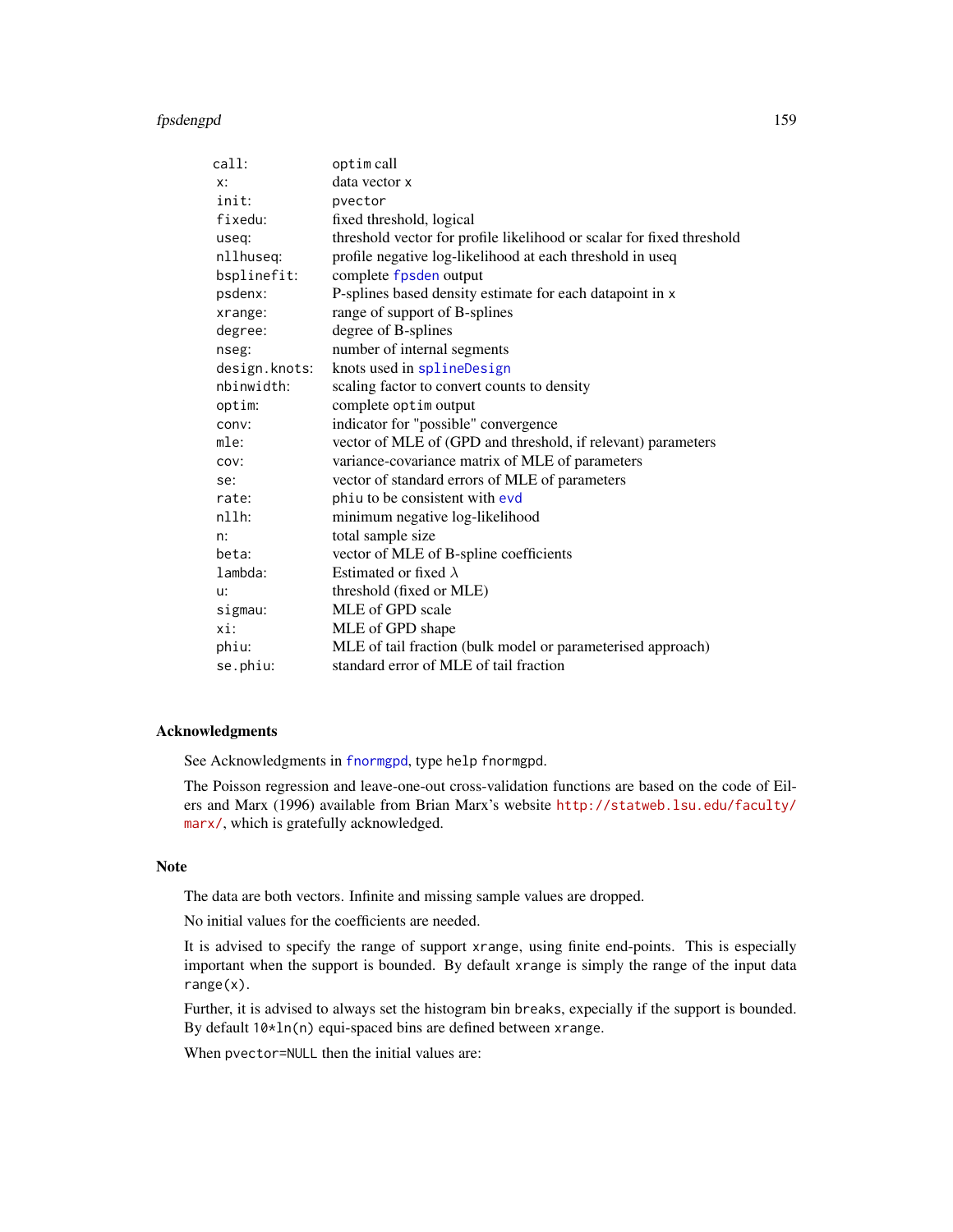- threshold 90% quantile (not relevant for profile likelihood for threshold or fixed threshold approaches);
- MLE of GPD parameters above threshold.

# Author(s)

Alfadino Akbar and Carl Scarrott <carl.scarrott@canterbury.ac.nz>

# References

<http://www.math.canterbury.ac.nz/~c.scarrott/evmix>

[http://en.wikipedia.org/wiki/Generalized\\_Pareto\\_distribution](http://en.wikipedia.org/wiki/Generalized_Pareto_distribution)

[http://en.wikipedia.org/wiki/Cross-validation\\_\(statistics\)](http://en.wikipedia.org/wiki/Cross-validation_(statistics))

<http://en.wikipedia.org/wiki/B-spline>

<http://statweb.lsu.edu/faculty/marx/>

Eilers, P.H.C. and Marx, B.D. (1996). Flexible smoothing with B-splines and penalties. Statistical Science 11(2), 89-121.

Scarrott, C.J. and MacDonald, A. (2012). A review of extreme value threshold estimation and uncertainty quantification. REVSTAT - Statistical Journal 10(1), 33-59. Available from [http:](http://www.ine.pt/revstat/pdf/rs120102.pdf) [//www.ine.pt/revstat/pdf/rs120102.pdf](http://www.ine.pt/revstat/pdf/rs120102.pdf)

## See Also

[fpsden](#page-152-1), [fnormgpd](#page-142-0), [fgpd](#page-84-0) and [gpd](#page-190-0) Other psden: [fpsden](#page-152-1), [psdengpd](#page-263-0), [psden](#page-259-1) Other psdengpd: [psdengpd](#page-263-0), [psden](#page-259-1) Other fpsdengpd: [psdengpd](#page-263-0)

# Examples

```
## Not run:
set.seed(1)
par(mfrow = c(1, 1))x = rnorm(1000)xx = seq(-4, 4, 0.01)y = \text{dnorm}(xx)# Plenty of histogram bins (100)
breaks = seq(-4, 4, length.out=101)# P-spline fitting with cubic B-splines, 2nd order penalty and 10 internal segments
# CV search for penalty coefficient.
fit = fpsdengpd(x, useq = seq(0, 3, 0.1), fixedu = TRUE,
             lambdaseq = 10^seq(-5, 5, 0.25), breaks = breaks,
             xrange = c(-4, 4), nseg = 10, degree = 3, ord = 2)hist(x, freq = FALSE, breaks = breaks, xlim = c(-6, 6))
```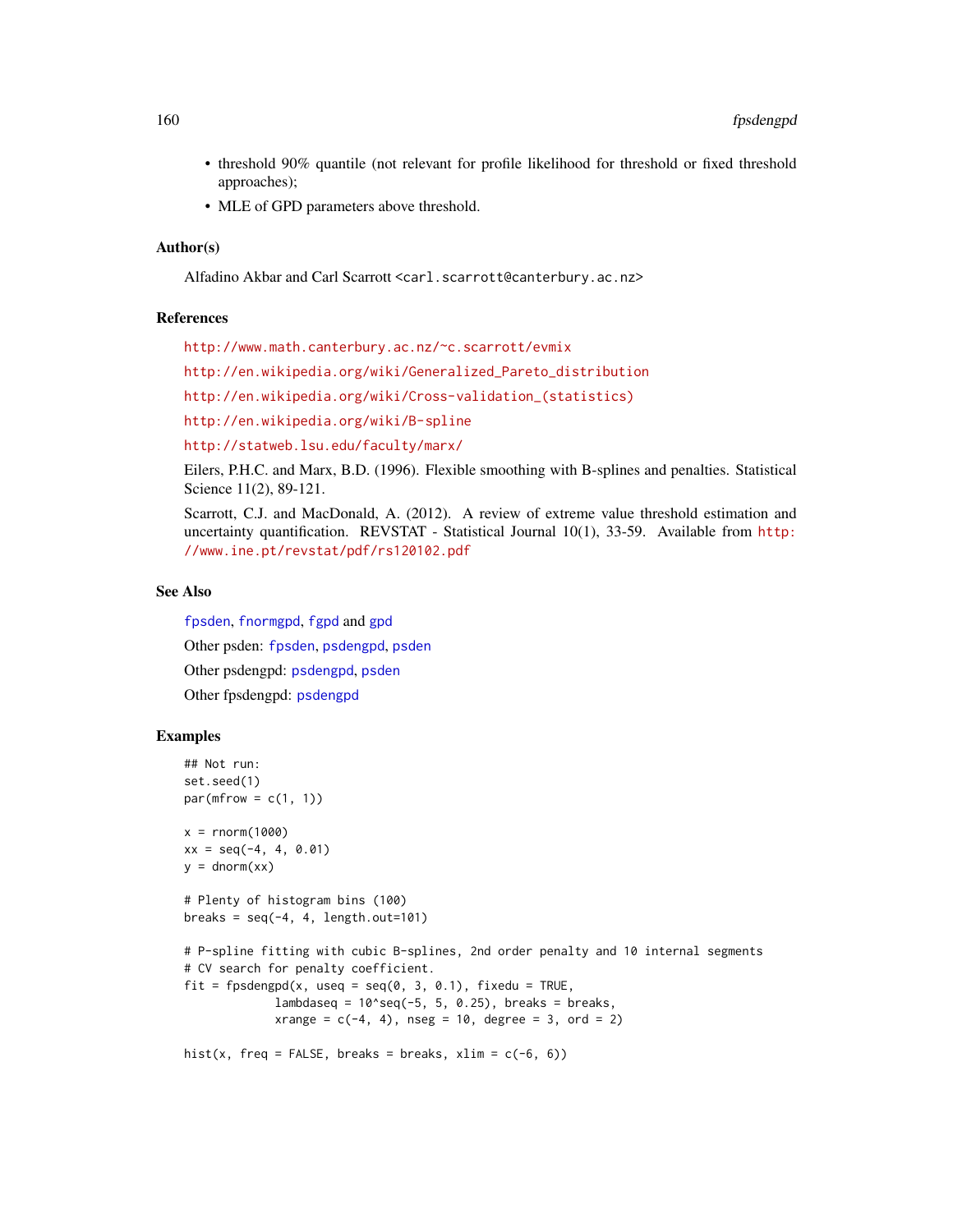## fweibullgpd 161

```
lines(xx, y, col = "black") # true density
# P-splines+GPD
with(fit, lines(xx, dpsdengpd(xx, beta, nbinwidth,
                              u = u, sigmau = sigmau, xi = xi, design = design.knots),
                lwd = 2, col = "red")abline(v = fit$u, col = "red", lwd = 2, lty = 3)# P-splines density estimate
with(fit, lines(xx, dpsden(xx, beta, nbinwidth, design = design.knots),
                lwd = 2, col = "blue", lty = 2)# vertical lines for all knots
with(fit, abline(v = design.knots, col = "red"))
# internal knots
with(fit, abline(v = design.knots[(degree + 2):(length(design.knots) - degree - 1)], col = "blue"))
# boundary knots (support of B-splines)
with(fit, abline(v = design.knots[c(degree + 1, length(design.knots) - degree)], col = "green"))
legend("topright", c("True Density","P-spline density","P-spline+GPD"),
 col=c("black", "blue", "red"), lty = c(1, 2, 1))legend("topleft", c("Internal Knots", "Boundaries", "Extra Knots", "Threshold"),
 col=c("blue", "green", "red", "red"), lty = c(1, 1, 1, 2))
## End(Not run)
```
<span id="page-160-1"></span>fweibullgpd *MLE Fitting of Weibull Bulk and GPD Tail Extreme Value Mixture Model*

#### <span id="page-160-0"></span>Description

Maximum likelihood estimation for fitting the extreme value mixture model with Weibull for bulk distribution upto the threshold and conditional GPD above threshold. With options for profile likelihood estimation for threshold and fixed threshold approach.

#### Usage

```
fweibullgpd(x, phi = TRUE, useq = NULL, fixedu = FALSE,pvector = NULL, std.err = TRUE, method = "BFGS",
 control = list(maxit = 10000), finitelik = TRUE, ...)lweibullgpd(x, wshape = 1, wscale = 1, u = qweibul](0.9, wshape,wscale), sigmau = sqrt(wscale^2 * gamma(1 + 2/wshape) - (wscale *
 gamma(1 + 1/wshape))^2), xi = 0, phiu = TRUE, log = TRUE)
```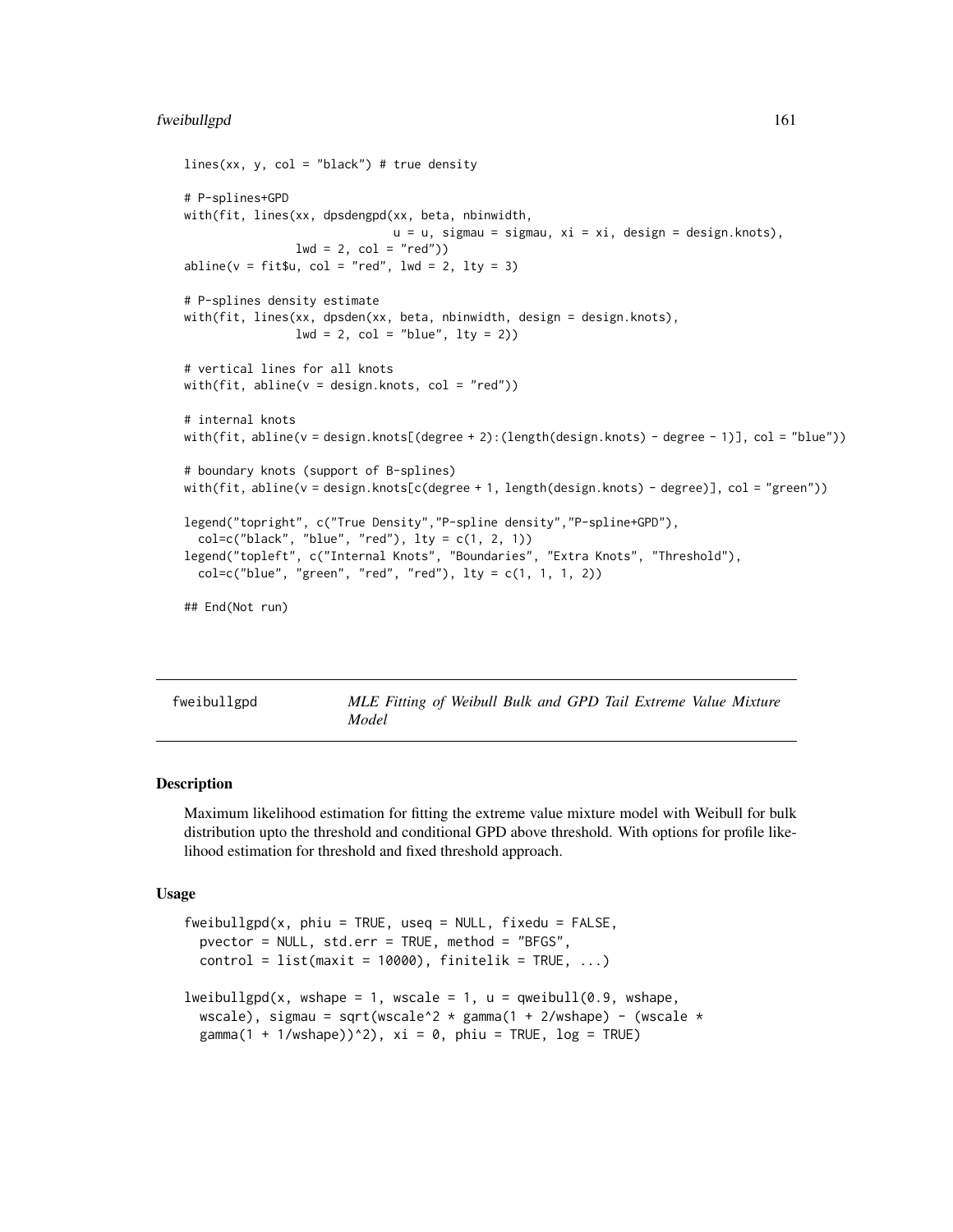```
nlweibullgpd(pvector, x, phiu = TRUE, finitelik = FALSE)
profluweibullgpd(u, pvector, x, phiu = TRUE, method = "BFGS",
 control = list(maxit = 10000), finitelik = TRUE, ...)
```

```
nluweibullgpd(pvector, u, x, phiu = TRUE, finitelik = FALSE)
```
# Arguments

| vector of sample data                                                                                                                                               |
|---------------------------------------------------------------------------------------------------------------------------------------------------------------------|
| probability of being above threshold $(0, 1)$ or logical, see Details in help for<br>fnormgpd                                                                       |
| vector of thresholds (or scalar) to be considered in profile likelihood or NULL for<br>no profile likelihood                                                        |
| logical, should threshold be fixed (at either scalar value in useq, or estimated<br>from maximum of profile likelihood evaluated at sequence of thresholds in useq) |
| vector of initial values of parameters or NULL for default values, see below                                                                                        |
| logical, should standard errors be calculated                                                                                                                       |
| optimisation method (see optim)                                                                                                                                     |
| optimisation control list (see optim)                                                                                                                               |
| logical, should log-likelihood return finite value for invalid parameters                                                                                           |
| optional inputs passed to optim                                                                                                                                     |
| scalar Weibull shape (positive)                                                                                                                                     |
| scalar Weibull scale (positive)                                                                                                                                     |
| scalar threshold value                                                                                                                                              |
| scalar scale parameter (positive)                                                                                                                                   |
| scalar shape parameter                                                                                                                                              |
| logical, if TRUE then log-likelihood rather than likelihood is output                                                                                               |
|                                                                                                                                                                     |

# Details

The extreme value mixture model with Weibull bulk and GPD tail is fitted to the entire dataset using maximum likelihood estimation. The estimated parameters, variance-covariance matrix and their standard errors are automatically output.

See help for [fnormgpd](#page-142-0) for details, type help fnormgpd. Only the different features are outlined below for brevity.

The full parameter vector is (wshape, wscale, u, sigmau, xi) if threshold is also estimated and (wshape, wscale, sigmau, xi) for profile likelihood or fixed threshold approach.

Non-positive data are ignored  $(f(0))$  is infinite for wshape $\lt 1$ ).

# Value

Log-likelihood is given by [lweibullgpd](#page-160-0) and it's wrappers for negative log-likelihood from [nlweibullgpd](#page-160-0) and [nluweibullgpd](#page-160-0). Profile likelihood for single threshold given by [profluweibullgpd](#page-160-0). Fitting function [fweibullgpd](#page-160-1) returns a simple list with the following elements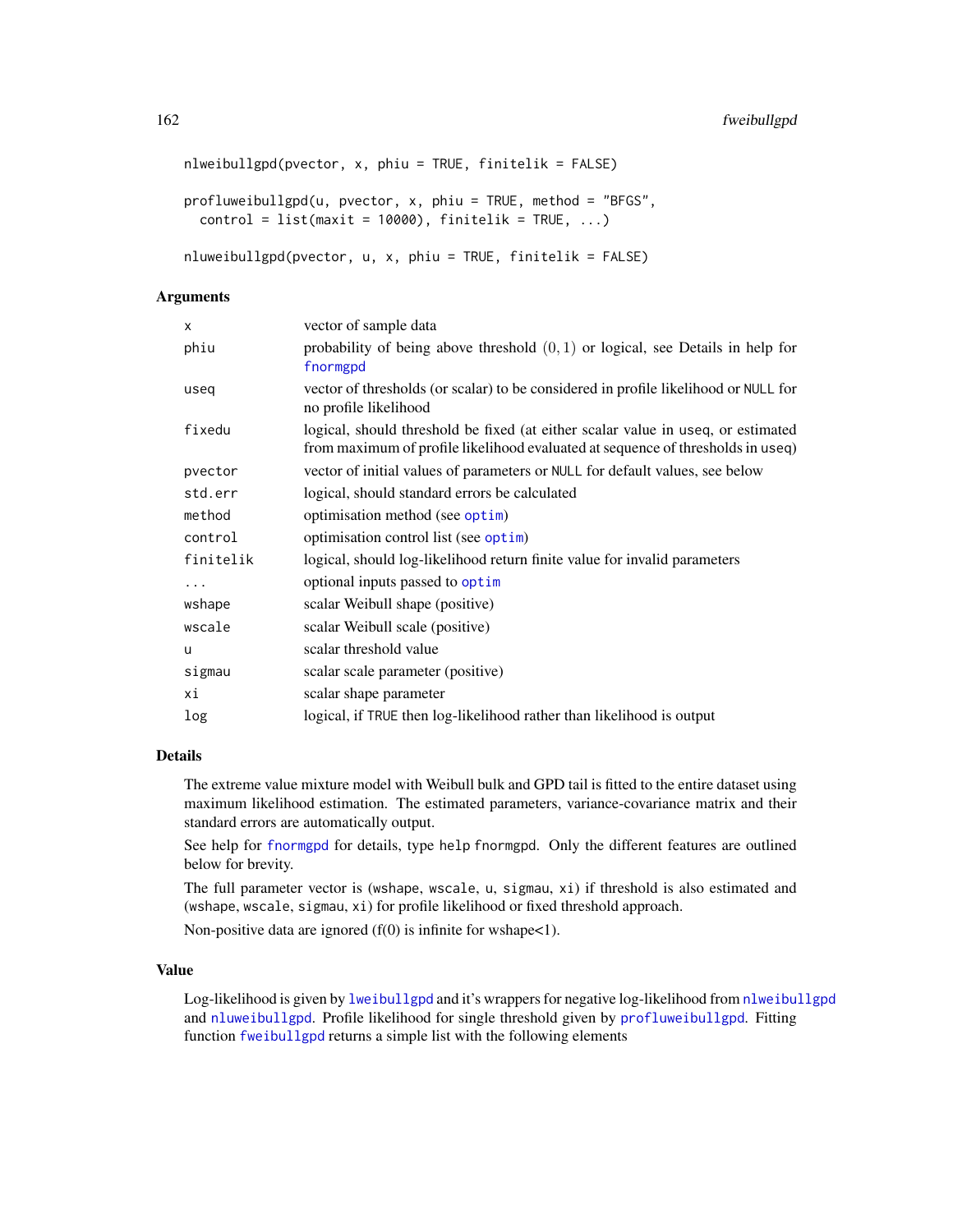# fweibullgpd 163

| call:     | optim call                                                            |
|-----------|-----------------------------------------------------------------------|
| $X$ :     | data vector x                                                         |
| init:     | pvector                                                               |
| fixedu:   | fixed threshold, logical                                              |
| useq:     | threshold vector for profile likelihood or scalar for fixed threshold |
| nllhuseq: | profile negative log-likelihood at each threshold in useq             |
| optim:    | complete optim output                                                 |
| mle:      | vector of MLE of parameters                                           |
| COV:      | variance-covariance matrix of MLE of parameters                       |
| se:       | vector of standard errors of MLE of parameters                        |
| rate:     | phiu to be consistent with evd                                        |
| $nllh$ :  | minimum negative log-likelihood                                       |
| n:        | total sample size                                                     |
| wshape:   | MLE of Weibull shape                                                  |
| wscale:   | MLE of Weibull scale                                                  |
| u:        | threshold (fixed or MLE)                                              |
| sigmau:   | MLE of GPD scale                                                      |
| xi:       | MLE of GPD shape                                                      |
| phiu:     | MLE of tail fraction (bulk model or parameterised approach)           |
| se.phiu:  | standard error of MLE of tail fraction                                |

# Acknowledgments

See Acknowledgments in [fnormgpd](#page-142-0), type help fnormgpd.

# Note

When pvector=NULL then the initial values are:

- MLE of Weibull parameters assuming entire population is Weibull; and
- threshold 90% quantile (not relevant for profile likelihood for threshold or fixed threshold approaches);
- MLE of GPD parameters above threshold.

# Author(s)

Yang Hu and Carl Scarrott <carl.scarrott@canterbury.ac.nz>

# References

<http://www.math.canterbury.ac.nz/~c.scarrott/evmix>

[http://en.wikipedia.org/wiki/Weibull\\_distribution](http://en.wikipedia.org/wiki/Weibull_distribution)

[http://en.wikipedia.org/wiki/Generalized\\_Pareto\\_distribution](http://en.wikipedia.org/wiki/Generalized_Pareto_distribution)

Scarrott, C.J. and MacDonald, A. (2012). A review of extreme value threshold estimation and uncertainty quantification. REVSTAT - Statistical Journal 10(1), 33-59. Available from [http:](http://www.ine.pt/revstat/pdf/rs120102.pdf) [//www.ine.pt/revstat/pdf/rs120102.pdf](http://www.ine.pt/revstat/pdf/rs120102.pdf)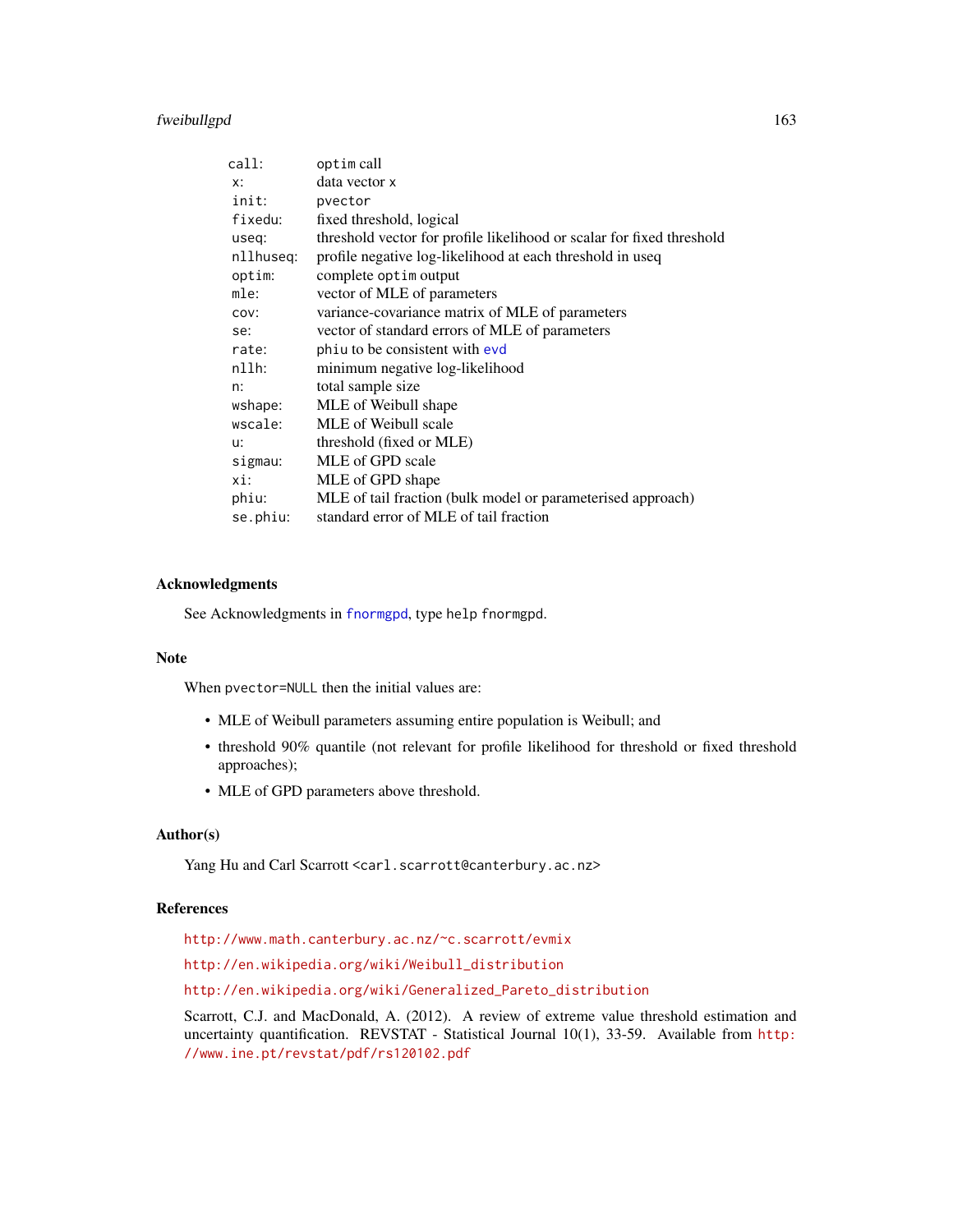Hu, Y. (2013). Extreme value mixture modelling: An R package and simulation study. MSc (Hons) thesis, University of Canterbury, New Zealand. [http://ir.canterbury.ac.nz/simple-search?](http://ir.canterbury.ac.nz/simple-search?query=extreme&submit=Go) [query=extreme&submit=Go](http://ir.canterbury.ac.nz/simple-search?query=extreme&submit=Go)

Behrens, C.N., Lopes, H.F. and Gamerman, D. (2004). Bayesian analysis of extreme events with threshold estimation. Statistical Modelling. 4(3), 227-244.

#### See Also

[dweibull](#page-0-0), [fgpd](#page-84-0) and [gpd](#page-190-0)

Other weibullgpd: [fitmweibullgpd](#page-103-0), [fweibullgpdcon](#page-164-0), [itmweibullgpd](#page-212-0), [weibullgpdcon](#page-272-0), [weibullgpd](#page-269-0) Other weibullgpdcon: [fweibullgpdcon](#page-164-0), [itmweibullgpd](#page-212-0), [weibullgpdcon](#page-272-0), [weibullgpd](#page-269-0) Other itmweibullgpd: [fitmweibullgpd](#page-103-0), [fweibullgpdcon](#page-164-0), [itmweibullgpd](#page-212-0), [weibullgpdcon](#page-272-0), [weibullgpd](#page-269-0) Other fweibullgpd: [weibullgpd](#page-269-0)

## Examples

```
## Not run:
set.seed(1)
par(mfrow = c(2, 1))x = \text{rweibull}(1000, \text{shape} = 2)xx = seq(-0.1, 4, 0.01)y = dweibull(xx, shape = 2)# Bulk model based tail fraction
fit = fweibullgpd(x)hist(x, breaks = 100, freq = FALSE, xlim = c(-0.1, 4))
lines(xx, y)
with(fit, lines(xx, dweibullgpd(xx, wshape, wscale, u, sigmau, xi), col="red"))
abline(v = fit$u, col = "red")# Parameterised tail fraction
fit2 = fewibullgpd(x, phi = FALSE)with(fit2, lines(xx, dweibullgpd(xx, wshape, wscale, u, sigmau, xi, phiu), col="blue"))
abline(v = fit2$u, col = "blue")legend("topright", c("True Density","Bulk Tail Fraction","Parameterised Tail Fraction"),
  col=c("black", "red", "blue"), \, lty = 1)# Profile likelihood for initial value of threshold and fixed threshold approach
fitu = fweibullgpd(x, useq = seq(0.5, 2, length = 20))
fitfix = fweibullgpd(x, useq = seq(0.5, 2, length = 20), fixedu = TRUE)
hist(x, breaks = 100, freq = FALSE, xlim = c(-0.1, 4))
lines(xx, y)
with(fit, lines(xx, dweibullgpd(xx, wshape, wscale, u, sigmau, xi), col="red"))
abline(v = fit$u, col = "red")with(fitu, lines(xx, dweibullgpd(xx, wshape, wscale, u, sigmau, xi), col="purple"))
abline(v = fitu$u, col = "purple")with(fitfix, lines(xx, dweibullgpd(xx, wshape, wscale, u, sigmau, xi), col="darkgreen"))
abline(v = fitfixSu, col = "darkgreen")
```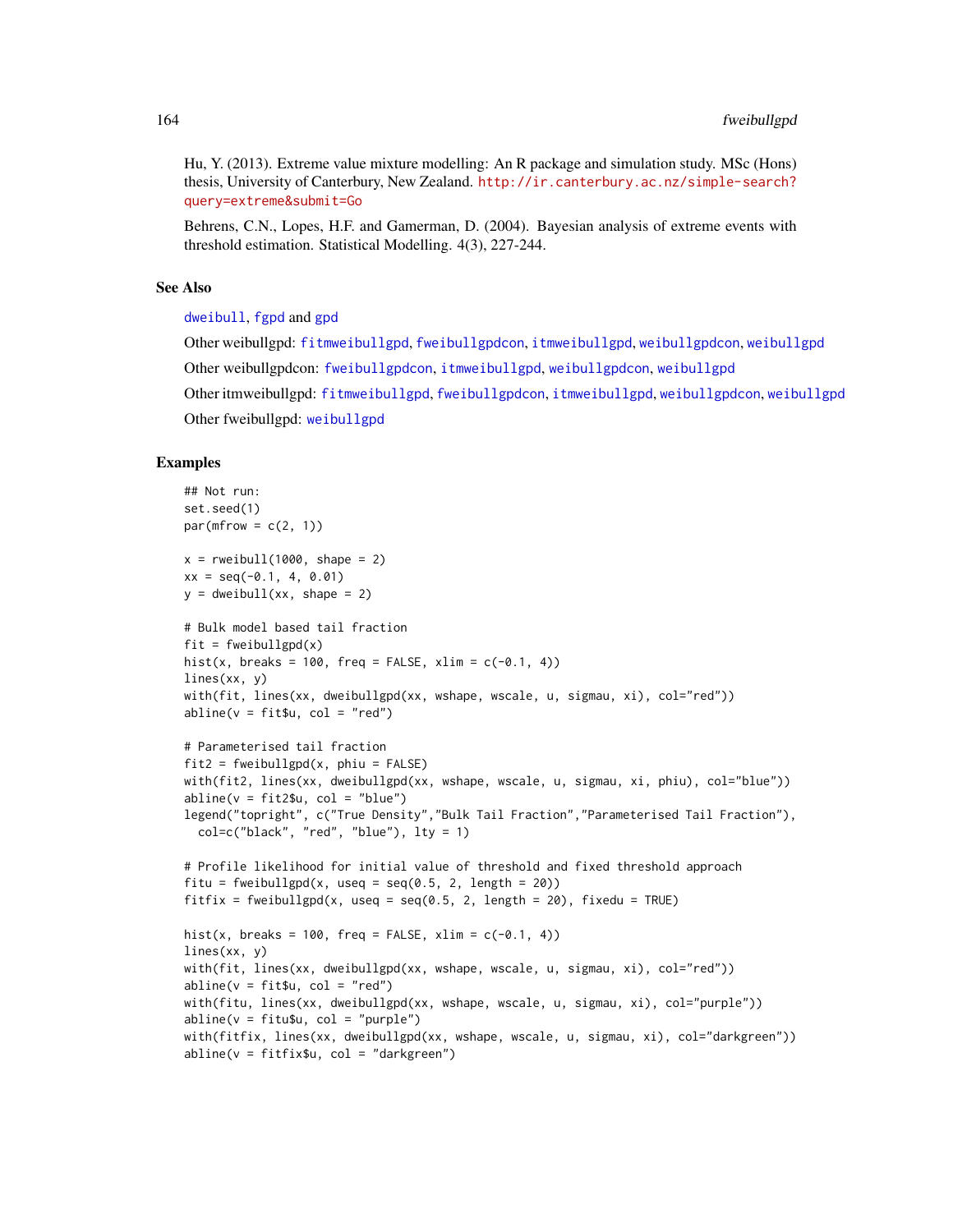# fweibullgpdcon 165

```
legend("topright", c("True Density","Default initial value (90% quantile)",
"Prof. lik. for initial value", "Prof. lik. for fixed threshold"),
col=c("black", "red", "purple", "darkgreen"), lty = 1)
## End(Not run)
```
<span id="page-164-0"></span>fweibullgpdcon *MLE Fitting of Weibull Bulk and GPD Tail Extreme Value Mixture Model with Single Continuity Constraint*

# <span id="page-164-1"></span>Description

Maximum likelihood estimation for fitting the extreme value mixture model with Weibull for bulk distribution upto the threshold and conditional GPD above threshold with continuity at threshold. With options for profile likelihood estimation for threshold and fixed threshold approach.

# Usage

```
fweibullgpdcon(x, phi = TRUE, useq = NULL, fixedu = FALSE,pvector = NULL, std.err = TRUE, method = "BFGS",
 control = list(maxit = 10000), finitelik = TRUE, ...)
lweibullgpdcon(x, wshape = 1, wscale = 1, u = qweibull(0.9, wshape,
 wscale), xi = 0, phiu = TRUE, log = TRUE)
nlweibullgpdcon(pvector, x, phiu = TRUE, finitelik = FALSE)
profluweibullgpdcon(u, pvector, x, phiu = TRUE, method = "BFGS",
  control = list(maxit = 10000), finitelik = TRUE, ...)
nluweibullgpdcon(pvector, u, x, phiu = TRUE, finitelik = FALSE)
```
#### Arguments

| $\mathsf{x}$ | vector of sample data                                                                                                                                               |
|--------------|---------------------------------------------------------------------------------------------------------------------------------------------------------------------|
| phiu         | probability of being above threshold $(0, 1)$ or logical, see Details in help for<br>fnormgpd                                                                       |
| useg         | vector of thresholds (or scalar) to be considered in profile likelihood or NULL for<br>no profile likelihood                                                        |
| fixedu       | logical, should threshold be fixed (at either scalar value in useq, or estimated<br>from maximum of profile likelihood evaluated at sequence of thresholds in useq) |
| pvector      | vector of initial values of parameters or NULL for default values, see below                                                                                        |
| std.err      | logical, should standard errors be calculated                                                                                                                       |
| method       | optimisation method (see optim)                                                                                                                                     |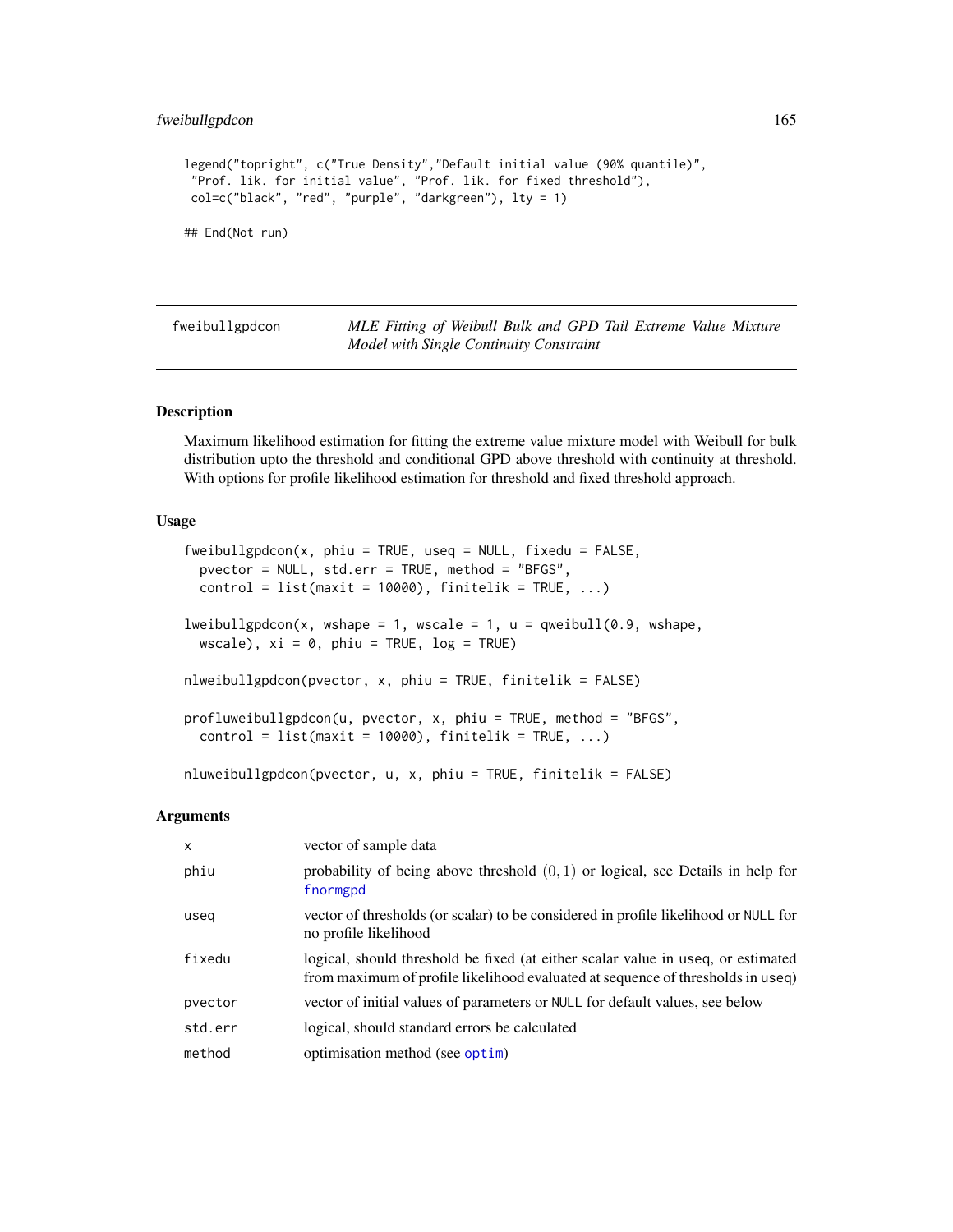| control    | optimisation control list (see optim)                                     |
|------------|---------------------------------------------------------------------------|
| finitelik  | logical, should log-likelihood return finite value for invalid parameters |
| $\ddots$ . | optional inputs passed to optim                                           |
| wshape     | scalar Weibull shape (positive)                                           |
| wscale     | scalar Weibull scale (positive)                                           |
| u          | scalar threshold value                                                    |
| хi         | scalar shape parameter                                                    |
| log        | logical, if TRUE then log-likelihood rather than likelihood is output     |

# Details

The extreme value mixture model with Weibull bulk and GPD tail with continuity at threshold is fitted to the entire dataset using maximum likelihood estimation. The estimated parameters, variance-covariance matrix and their standard errors are automatically output.

See help for [fnormgpd](#page-142-0) for details, type help fnormgpd. Only the different features are outlined below for brevity.

The GPD sigmau parameter is now specified as function of other parameters, see help for [dweibullgpdcon](#page-272-1) for details, type help weibullgpdcon. Therefore, sigmau should not be included in the parameter vector if initial values are provided, making the full parameter vector (wshape, wscale, u, xi) if threshold is also estimated and (wshape, wscale, xi) for profile likelihood or fixed threshold approach.

Negative data are ignored.

## Value

Log-likelihood is given by [lweibullgpdcon](#page-164-1) and it's wrappers for negative log-likelihood from [nlweibullgpdcon](#page-164-1) and [nluweibullgpdcon](#page-164-1). Profile likelihood for single threshold given by [profluweibullgpdcon](#page-164-1). Fitting function [fweibullgpdcon](#page-164-0) returns a simple list with the following elements

| call:     | optim call                                                            |
|-----------|-----------------------------------------------------------------------|
| x:        | data vector x                                                         |
| init:     | pvector                                                               |
| fixedu:   | fixed threshold, logical                                              |
| useq:     | threshold vector for profile likelihood or scalar for fixed threshold |
| nllhuseg: | profile negative log-likelihood at each threshold in useq             |
| optim:    | complete optim output                                                 |
| mle:      | vector of MLE of parameters                                           |
| COV:      | variance-covariance matrix of MLE of parameters                       |
| se:       | vector of standard errors of MLE of parameters                        |
| rate:     | phiu to be consistent with evd                                        |
| $n11h$ :  | minimum negative log-likelihood                                       |
| n:        | total sample size                                                     |
| wshape:   | MLE of Weibull shape                                                  |
| wscale:   | MLE of Weibull scale                                                  |
| u:        | threshold (fixed or MLE)                                              |
| sigmau:   | MLE of GPD scale (estimated from other parameters)                    |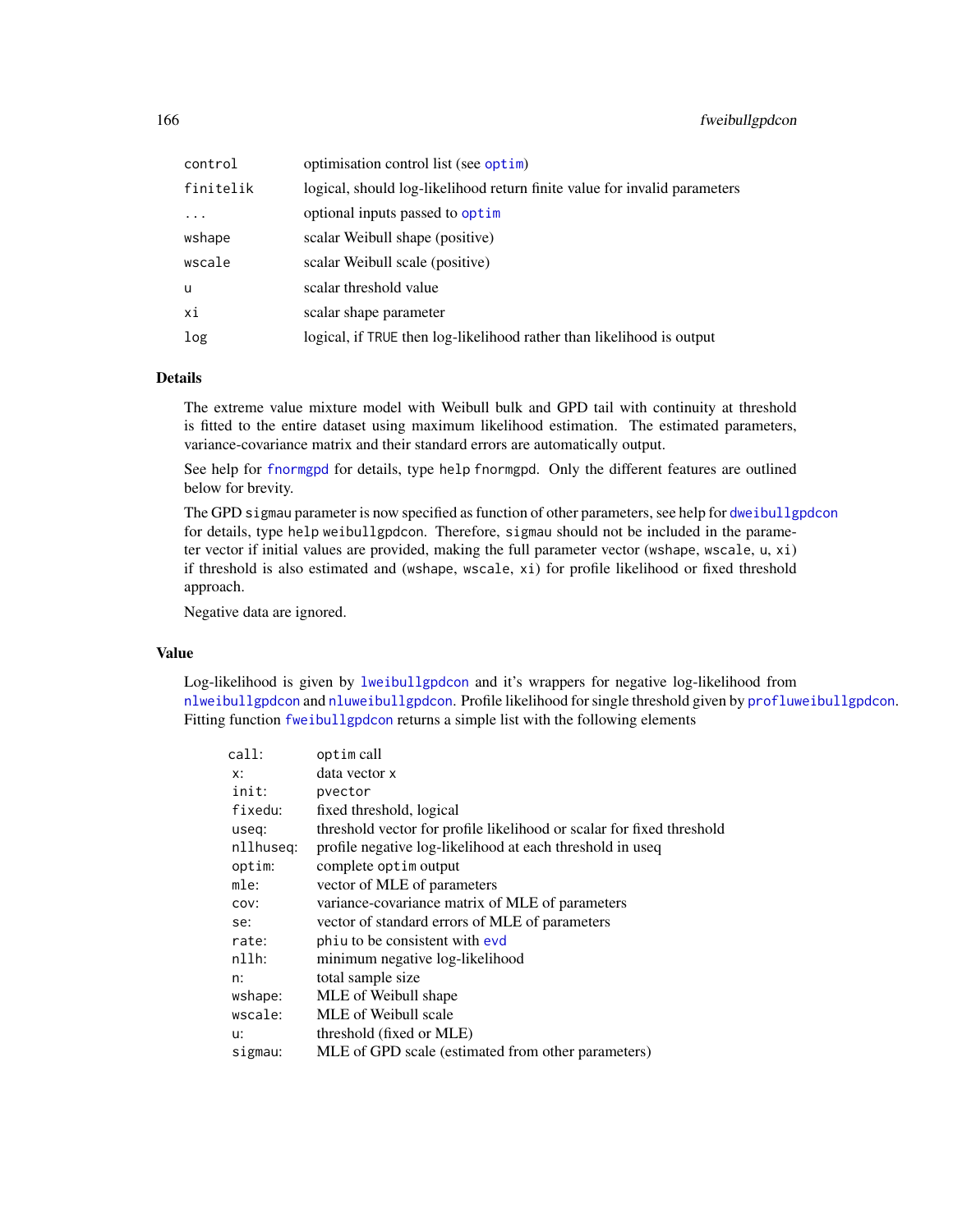# fweibullgpdcon 167

| xi:      | MLE of GPD shape                                            |
|----------|-------------------------------------------------------------|
| phiu:    | MLE of tail fraction (bulk model or parameterised approach) |
| se.phiu: | standard error of MLE of tail fraction                      |

## Acknowledgments

See Acknowledgments in [fnormgpd](#page-142-0), type help fnormgpd.

#### Note

When pvector=NULL then the initial values are:

- MLE of Weibull parameters assuming entire population is Weibull; and
- threshold 90% quantile (not relevant for profile likelihood for threshold or fixed threshold approaches);
- MLE of GPD shape parameter above threshold.

# Author(s)

Yang Hu and Carl Scarrott <carl.scarrott@canterbury.ac.nz>

#### References

<http://www.math.canterbury.ac.nz/~c.scarrott/evmix>

[http://en.wikipedia.org/wiki/Weibull\\_distribution](http://en.wikipedia.org/wiki/Weibull_distribution)

[http://en.wikipedia.org/wiki/Generalized\\_Pareto\\_distribution](http://en.wikipedia.org/wiki/Generalized_Pareto_distribution)

Scarrott, C.J. and MacDonald, A. (2012). A review of extreme value threshold estimation and uncertainty quantification. REVSTAT - Statistical Journal 10(1), 33-59. Available from [http:](http://www.ine.pt/revstat/pdf/rs120102.pdf) [//www.ine.pt/revstat/pdf/rs120102.pdf](http://www.ine.pt/revstat/pdf/rs120102.pdf)

Hu, Y. (2013). Extreme value mixture modelling: An R package and simulation study. MSc (Hons) thesis, University of Canterbury, New Zealand. [http://ir.canterbury.ac.nz/simple-search?](http://ir.canterbury.ac.nz/simple-search?query=extreme&submit=Go) [query=extreme&submit=Go](http://ir.canterbury.ac.nz/simple-search?query=extreme&submit=Go)

Behrens, C.N., Lopes, H.F. and Gamerman, D. (2004). Bayesian analysis of extreme events with threshold estimation. Statistical Modelling. 4(3), 227-244.

# See Also

[dweibull](#page-0-0), [fgpd](#page-84-0) and [gpd](#page-190-0)

Other weibullgpd: [fitmweibullgpd](#page-103-0), [fweibullgpd](#page-160-1), [itmweibullgpd](#page-212-0), [weibullgpdcon](#page-272-0), [weibullgpd](#page-269-0)

Other weibullgpdcon: [fweibullgpd](#page-160-1), [itmweibullgpd](#page-212-0), [weibullgpdcon](#page-272-0), [weibullgpd](#page-269-0)

Other itmweibullgpd: [fitmweibullgpd](#page-103-0), [fweibullgpd](#page-160-1), [itmweibullgpd](#page-212-0), [weibullgpdcon](#page-272-0), [weibullgpd](#page-269-0)

Other fweibullgpdcon: [weibullgpdcon](#page-272-0)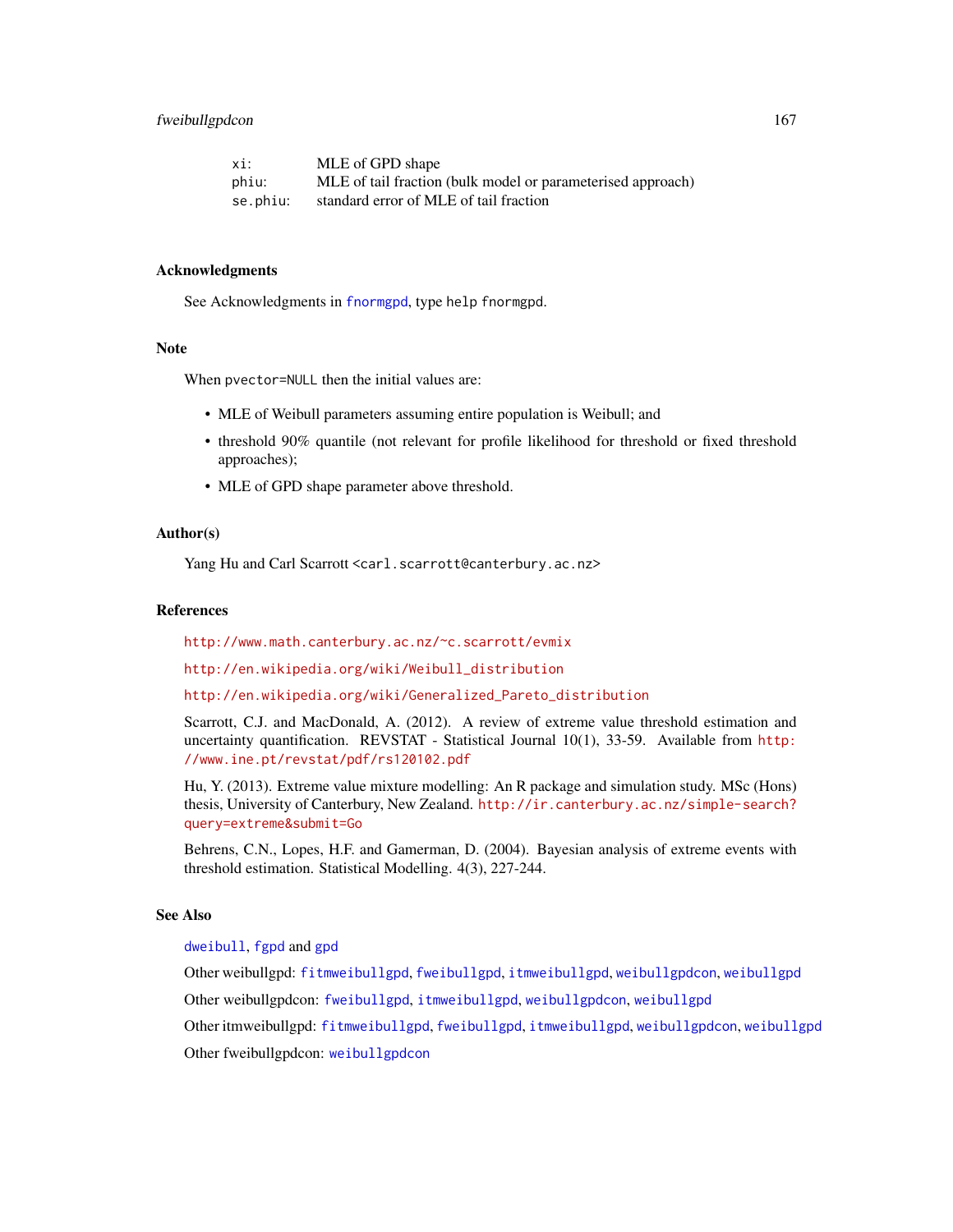# Examples

```
## Not run:
set.seed(1)
par(mfrow = c(2, 1))x = \text{rweibull}(1000, \text{shape} = 2)xx = seq(-0.1, 4, 0.01)y = dweibull(xx, shape = 2)
# Continuity constraint
fit = fweibullgpdcon(x)hist(x, breaks = 100, freq = FALSE, xlim = c(-0.1, 4))
lines(xx, y)
with(fit, lines(xx, dweibullgpdcon(xx, wshape, wscale, u, xi), col="red"))
abline(v = fit$u, col = "red")# No continuity constraint
fit2 = fewibullgpd(x, phi = FALSE)with(fit2, lines(xx, dweibullgpd(xx, wshape, wscale, u, sigmau, xi, phiu), col="blue"))
abline(v = fit2$u, col = "blue")legend("topright", c("True Density","No continuity constraint","With continuty constraint"),
  col=c("black", "blue", "red"), lty = 1)
# Profile likelihood for initial value of threshold and fixed threshold approach
fitu = fweibullgpdcon(x, useq = seq(0.5, 2, length = 20))
fitfix = fweibullgpdcon(x, useq = seq(0.5, 2, length = 20), fixedu = TRUE)
hist(x, breaks = 100, freq = FALSE, xlim = c(-0.1, 4))
lines(xx, y)
with(fit, lines(xx, dweibullgpdcon(xx, wshape, wscale, u, xi), col="red"))
abline(v = fit$u, col = "red")with(fitu, lines(xx, dweibullgpdcon(xx, wshape, wscale, u, xi), col="purple"))
abline(v = fitu$u, col = "purple")with(fitfix, lines(xx, dweibullgpdcon(xx, wshape, wscale, u, xi), col="darkgreen"))
abline(v = fitfix$u, col = "darkgreen")
legend("topright", c("True Density","Default initial value (90% quantile)",
 "Prof. lik. for initial value", "Prof. lik. for fixed threshold"),
 col=c("black", "red", "purple", "darkgreen"), lty = 1)
## End(Not run)
```
<span id="page-167-1"></span>

gammagpd *Gamma Bulk and GPD Tail Extreme Value Mixture Model*

### <span id="page-167-0"></span>Description

Density, cumulative distribution function, quantile function and random number generation for the extreme value mixture model with gamma for bulk distribution upto the threshold and conditional GPD above threshold. The parameters are the gamma shape gshape and scale gscale, threshold u GPD scale sigmau and shape xi and tail fraction phiu.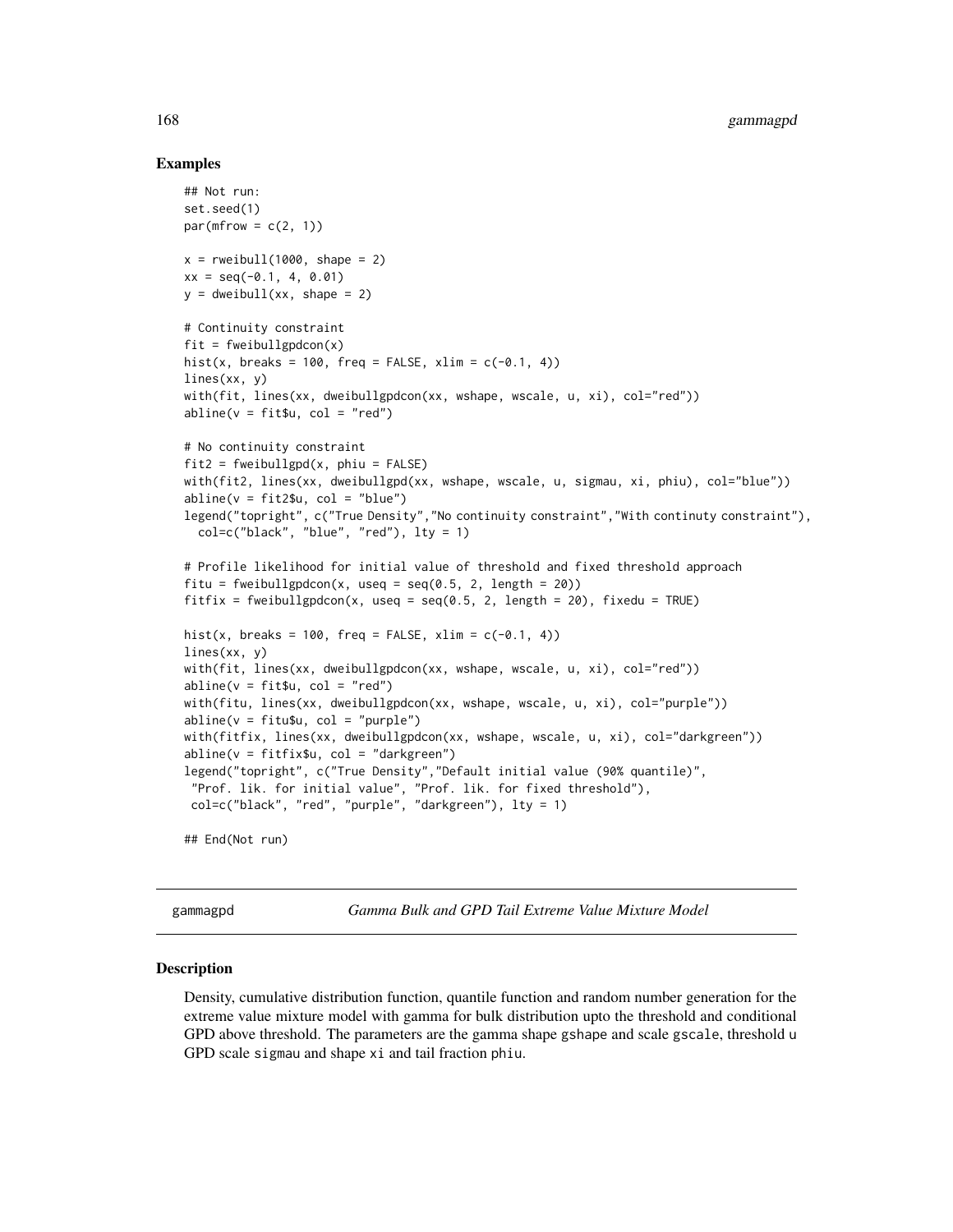# gammagpd 169

## Usage

```
dgammagpd(x, gshape = 1, gscale = 1, u = qgamma(0.9, gshape,
  1/gscale), sigmau = sqrt(gshape) * gscale, xi = 0, phiu = TRUE,
 log = FALSE)pgammagpd(q, gshape = 1, gscale = 1, u = qgamma(0.9, gshape,
  1/gscale), sigmau = sqrt(gshape) * gscale, xi = 0, phiu = TRUE,
 lower.tail = TRUE)
qgammagpd(p, gshape = 1, gscale = 1, u = qgamma(0.9, gshape,
  1/gscale), sigmau = sqrt(gshape) * gscale, xi = 0, phiu = TRUE,
  lower.tail = TRUE)rgammagpd(n = 1, gshape = 1, gscale = 1, u = qgamma(0.9, gshape,
  1/gscale), sigmau = sqrt(gshape) * gscale, xi = 0, phiu = TRUE)
```
# Arguments

| x          | quantiles                                             |
|------------|-------------------------------------------------------|
| gshape     | gamma shape (positive)                                |
| gscale     | gamma scale (positive)                                |
| u          | threshold                                             |
| sigmau     | scale parameter (positive)                            |
| хi         | shape parameter                                       |
| phiu       | probability of being above threshold $[0, 1]$ or TRUE |
| log        | logical, if TRUE then log density                     |
| q          | quantiles                                             |
| lower.tail | logical, if FALSE then upper tail probabilities       |
| р          | cumulative probabilities                              |
| n          | sample size (positive integer)                        |

# Details

Extreme value mixture model combining gamma distribution for the bulk below the threshold and GPD for upper tail.

The user can pre-specify phiu permitting a parameterised value for the tail fraction  $\phi_u$ . Alternatively, when phiu=TRUE the tail fraction is estimated as the tail fraction from the gamma bulk model.

The cumulative distribution function with tail fraction  $\phi_u$  defined by the upper tail fraction of the gamma bulk model (phiu=TRUE), upto the threshold  $0 < x \le u$ , given by:

$$
F(x) = H(x)
$$

and above the threshold  $x > u$ :

$$
F(x) = H(u) + [1 - H(u)]G(x)
$$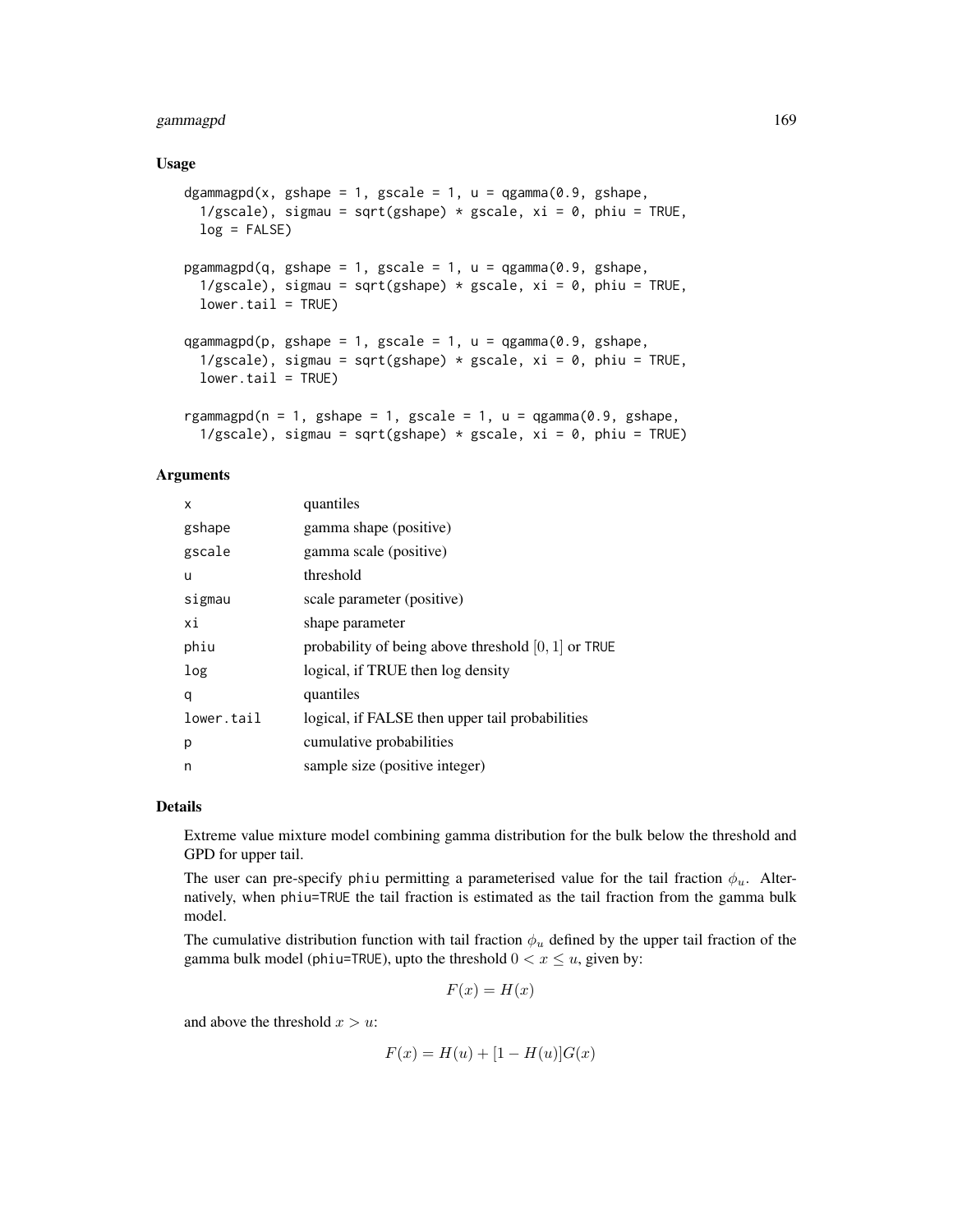where  $H(x)$  and  $G(X)$  are the gamma and conditional GPD cumulative distribution functions (i.e. pgamma(x,gshape,1/gscale) and pgpd(x,u,sigmau,xi)) respectively.

The cumulative distribution function for pre-specified  $\phi_u$ , upto the threshold  $0 < x \leq u$ , is given by:

$$
F(x) = (1 - \phi_u)H(x)/H(u)
$$

and above the threshold  $x > u$ :

$$
F(x) = \phi_u + [1 - \phi_u]G(x)
$$

Notice that these definitions are equivalent when  $\phi_u = 1 - H(u)$ .

The gamma is defined on the non-negative reals, so the threshold must be positive. Though behaviour at zero depends on the shape  $(\alpha)$ :

- $f(0+) = \infty$  for  $0 < \alpha < 1$ ;
- $f(0+) = 1/\beta$  for  $\alpha = 1$  (exponential);
- $f(0+) = 0$  for  $\alpha > 1$ ;

where  $\beta$  is the scale parameter.

See [gpd](#page-190-0) for details of GPD upper tail component and [dgamma](#page-0-0) for details of gamma bulk component.

## Value

[dgammagpd](#page-167-0) gives the density, [pgammagpd](#page-167-0) gives the cumulative distribution function, [qgammagpd](#page-167-0) gives the quantile function and [rgammagpd](#page-167-0) gives a random sample.

# Note

All inputs are vectorised except  $log$  and  $lower.tail$ . The main inputs  $(x, p or q)$  and parameters must be either a scalar or a vector. If vectors are provided they must all be of the same length, and the function will be evaluated for each element of vector. In the case of [rgammagpd](#page-167-0) any input vector must be of length n.

Default values are provided for all inputs, except for the fundamentals x, q and p. The default sample size for [rgammagpd](#page-167-0) is 1.

Missing (NA) and Not-a-Number (NaN) values in x, p and q are passed through as is and infinite values are set to NA. None of these are not permitted for the parameters.

Error checking of the inputs (e.g. invalid probabilities) is carried out and will either stop or give warning message as appropriate.

# Author(s)

Yang Hu and Carl Scarrott <carl.scarrott@canterbury.ac.nz>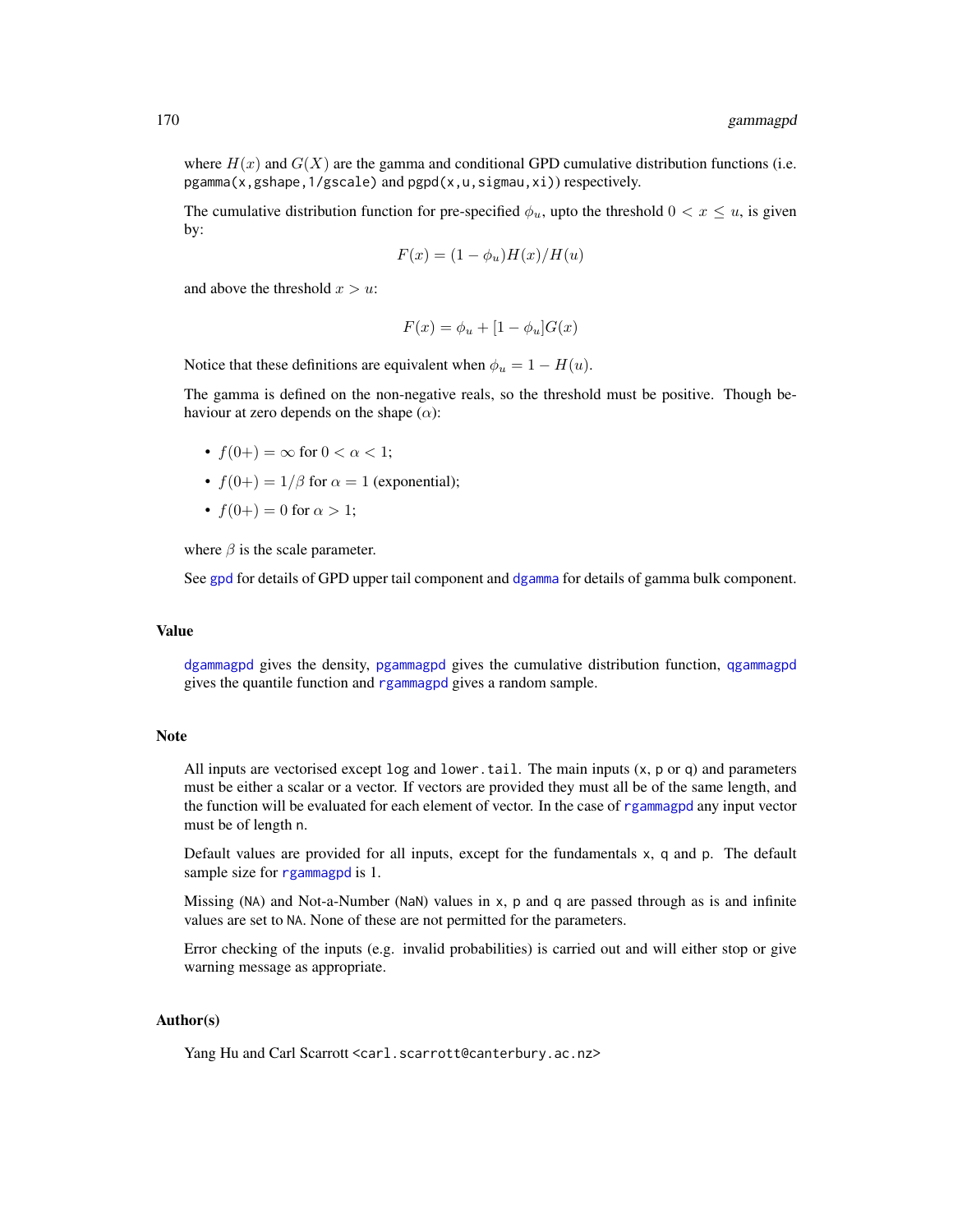#### gammagpd 171

## References

[http://en.wikipedia.org/wiki/Gamma\\_distribution](http://en.wikipedia.org/wiki/Gamma_distribution)

[http://en.wikipedia.org/wiki/Generalized\\_Pareto\\_distribution](http://en.wikipedia.org/wiki/Generalized_Pareto_distribution)

Scarrott, C.J. and MacDonald, A. (2012). A review of extreme value threshold estimation and uncertainty quantification. REVSTAT - Statistical Journal 10(1), 33-59. Available from [http:](http://www.ine.pt/revstat/pdf/rs120102.pdf) [//www.ine.pt/revstat/pdf/rs120102.pdf](http://www.ine.pt/revstat/pdf/rs120102.pdf)

Behrens, C.N., Lopes, H.F. and Gamerman, D. (2004). Bayesian analysis of extreme events with threshold estimation. Statistical Modelling. 4(3), 227-244.

#### See Also

[gpd](#page-190-0) and [dgamma](#page-0-0)

Other gammagpd: [fgammagpdcon](#page-61-0), [fgammagpd](#page-58-0), [fmgammagpd](#page-132-0), [fmgamma](#page-128-0), [gammagpdcon](#page-171-0), [mgammagpd](#page-241-0) Other gammagpdcon: [fgammagpdcon](#page-61-0), [fgammagpd](#page-58-0), [fmgammagpdcon](#page-137-0), [gammagpdcon](#page-171-0), [mgammagpdcon](#page-244-0) Other mgammagpd: [fgammagpd](#page-58-0), [fmgammagpdcon](#page-137-0), [fmgammagpd](#page-132-0), [fmgamma](#page-128-0), [mgammagpdcon](#page-244-0), [mgammagpd](#page-241-0), [mgamma](#page-238-0)

Other fgammagpd: [fgammagpd](#page-58-0)

# Examples

```
## Not run:
set.seed(1)
par(mfrow = c(2, 2))x = rgammagpd(1000, gshape = 2)
xx = seq(-1, 10, 0.01)hist(x, breaks = 100, freq = FALSE, xlim = c(-1, 10))
lines(xx, dgammagpd(xx, gshape = 2))
# three tail behaviours
plot(xx, pgamma(gax, gshape = 2), type = "l")lines(xx, pgammagpd(xx, gshape = 2, xi = 0.3), col = "red")
lines(xx, pgammagpd(xx, gshape = 2, xi = -0.3), col = "blue")
legend("bottomright", paste("xi =",c(0, 0.3, -0.3)),
  col=c("black", "red", "blue"), lty = 1)
x = rgammagpd(1000, gshape = 2, u = 3, phiu = 0.2)
hist(x, breaks = 100, freq = FALSE, xlim = c(-1, 10))
lines(xx, dgammagpd(xx, gshape = 2, u = 3, phiu = 0.2))
plot(xx, dgammagpd(xx, gshape = 2, u = 3, xi=0, phiu = 0.2), type = "1")
lines(xx, dgammagpd(xx, gshape = 2, u = 3, xi=-0.2, phiu = 0.2), col = "red")
lines(xx, dgammagpd(xx, gshape = 2, u = 3, xi=0.2, phiu = 0.2), col = "blue")
legend("topright", c("xi = 0", "xi = 0.2", "xi = -0.2"),col=c("black", "red", "blue"), lty = 1)
## End(Not run)
```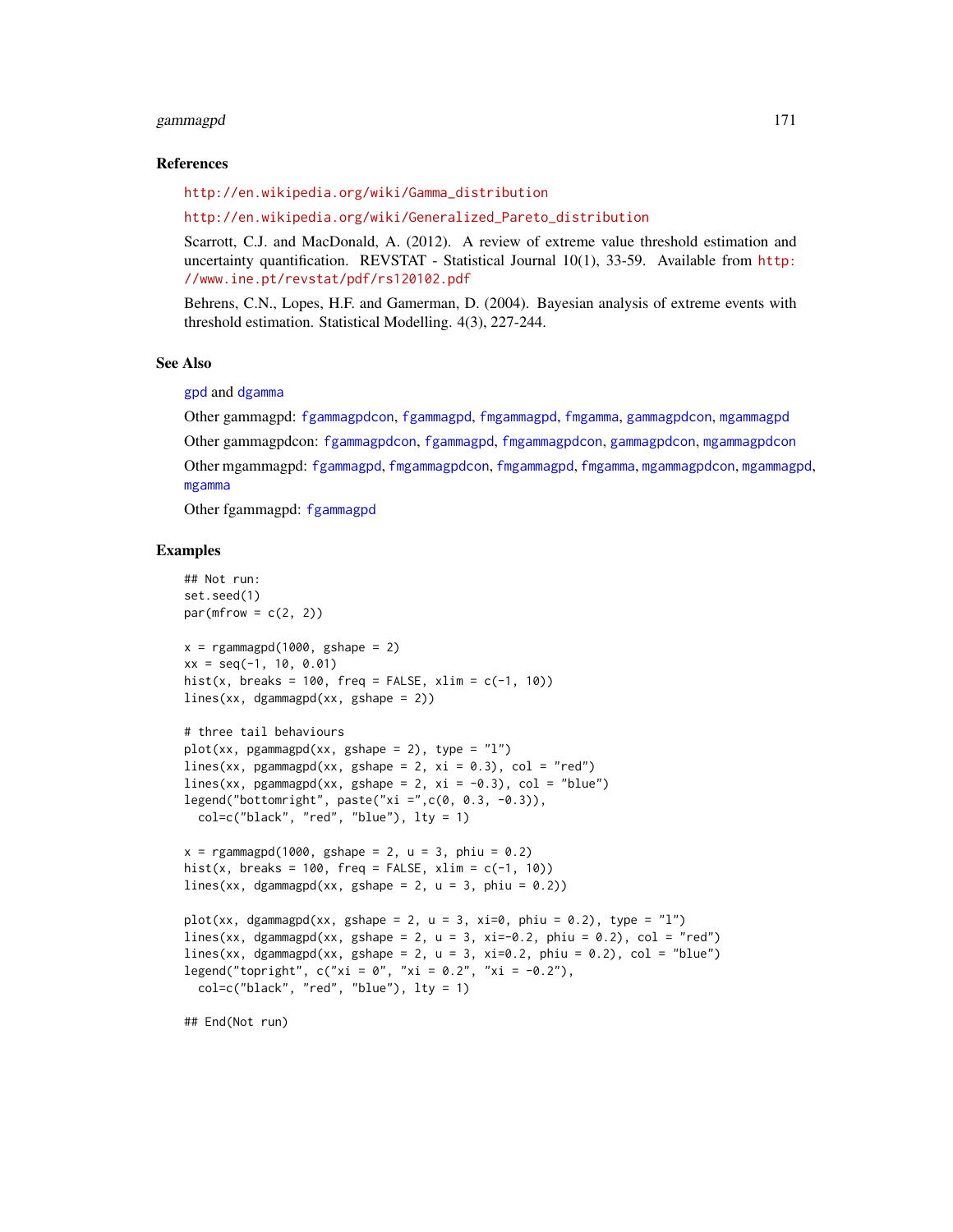<span id="page-171-0"></span>gammagpdcon *Gamma Bulk and GPD Tail Extreme Value Mixture Model with Single Continuity Constraint*

# <span id="page-171-1"></span>Description

Density, cumulative distribution function, quantile function and random number generation for the extreme value mixture model with gamma for bulk distribution upto the threshold and conditional GPD above threshold with continuity at threshold. The parameters are the gamma shape gshape and scale gscale, threshold u GPD shape xi and tail fraction phiu.

# Usage

```
dgammagpdcon(x, gshape = 1, gscale = 1, u = qgamma(0.9, gshape,
  1/gscale), xi = 0, phi = TRUE, log = FALSE)
pgammagpdcon(q, gshape = 1, gscale = 1, u = qgamma(0.9, gshape,
  1/gscale), xi = 0, phi = TRUE, lowertail = TRUE)qgammagpdcon(p, gshape = 1, gscale = 1, u = qgamma(0.9, gshape,
  1/gscale), xi = 0, phi = TRUE, lower.tail = TRUErgammagpdcon(n = 1, gshape = 1, gscale = 1, u = qgamma(0.9, gshape,
  1/gscale), xi = 0, phi = TRUE
```
# Arguments

| X          | quantiles                                             |
|------------|-------------------------------------------------------|
| gshape     | gamma shape (positive)                                |
| gscale     | gamma scale (positive)                                |
| u          | threshold                                             |
| хi         | shape parameter                                       |
| phiu       | probability of being above threshold $[0, 1]$ or TRUE |
| log        | logical, if TRUE then log density                     |
| q          | quantiles                                             |
| lower.tail | logical, if FALSE then upper tail probabilities       |
| р          | cumulative probabilities                              |
| n          | sample size (positive integer)                        |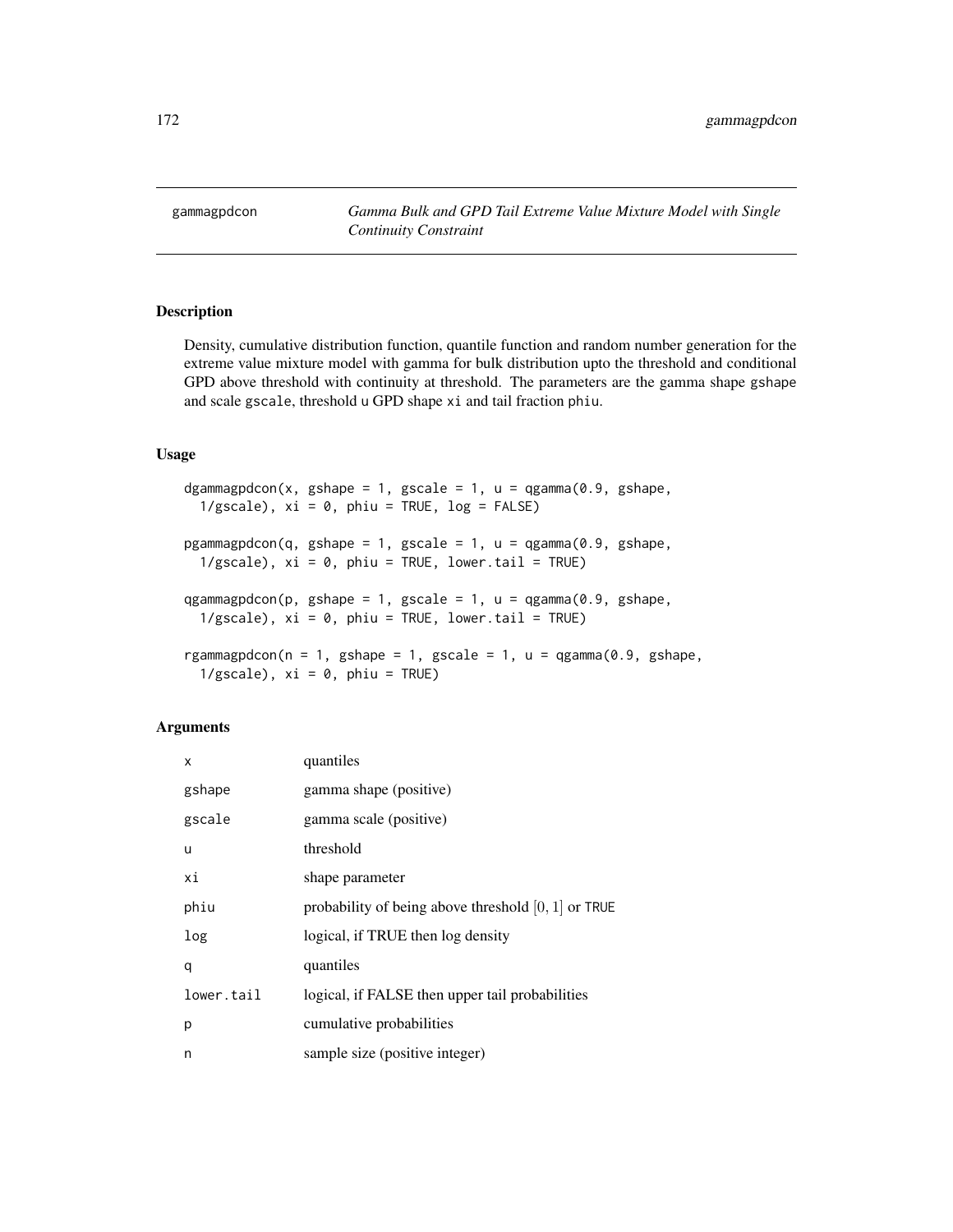# gammagpdcon 173

#### Details

Extreme value mixture model combining gamma distribution for the bulk below the threshold and GPD for upper tail with continuity at threshold.

The user can pre-specify phiu permitting a parameterised value for the tail fraction  $\phi_u$ . Alternatively, when phiu=TRUE the tail fraction is estimated as the tail fraction from the gamma bulk model.

The cumulative distribution function with tail fraction  $\phi_u$  defined by the upper tail fraction of the gamma bulk model (phiu=TRUE), upto the threshold  $0 < x \le u$ , given by:

$$
F(x) = H(x)
$$

and above the threshold  $x > u$ :

$$
F(x) = H(u) + [1 - H(u)]G(x)
$$

where  $H(x)$  and  $G(X)$  are the gamma and conditional GPD cumulative distribution functions (i.e. pgamma(x,gshape,1/gscale) and pgpd(x,u,sigmau,xi)) respectively.

The cumulative distribution function for pre-specified  $\phi_u$ , upto the threshold  $0 < x \leq u$ , is given by:

$$
F(x) = (1 - \phi_u)H(x)/H(u)
$$

and above the threshold  $x > u$ :

$$
F(x) = \phi_u + [1 - \phi_u]G(x)
$$

Notice that these definitions are equivalent when  $\phi_u = 1 - H(u)$ .

The continuity constraint means that  $(1 - \phi_u)h(u)/H(u) = \phi_u g(u)$  where  $h(x)$  and  $g(x)$  are the gamma and conditional GPD density functions (i.e. dgammma(x,gshape,gscale) and dgpd(x,u,sigmau,xi)) respectively. The resulting GPD scale parameter is then:

$$
\sigma_u = \phi_u H(u) / [1 - \phi_u] h(u)
$$

. In the special case of where the tail fraction is defined by the bulk model this reduces to

$$
\sigma_u = [1 - H(u)]/h(u)
$$

The gamma is defined on the non-negative reals, so the threshold must be positive. Though behaviour at zero depends on the shape  $(\alpha)$ :

- $f(0+) = \infty$  for  $0 < \alpha < 1$ ;
- $f(0+) = 1/\beta$  for  $\alpha = 1$  (exponential);
- $f(0+) = 0$  for  $\alpha > 1$ ;

where  $\beta$  is the scale parameter.

See [gpd](#page-190-0) for details of GPD upper tail component and [dgamma](#page-0-0) for details of gamma bulk component.

#### Value

.

[dgammagpdcon](#page-171-1) gives the density, [pgammagpdcon](#page-171-1) gives the cumulative distribution function, [qgammagpdcon](#page-171-1) gives the quantile function and [rgammagpdcon](#page-171-1) gives a random sample.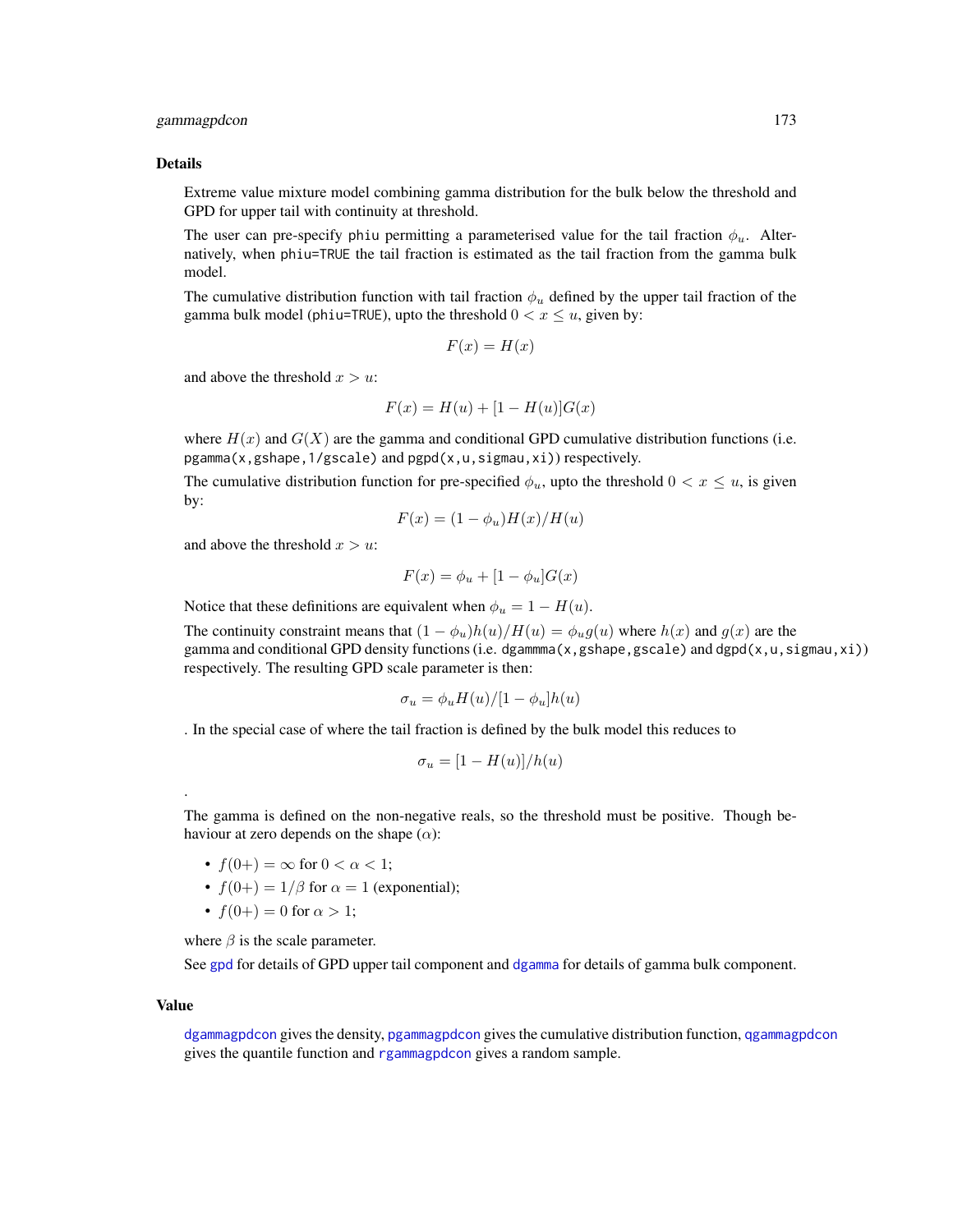All inputs are vectorised except  $log$  and  $lower$ .tail. The main inputs  $(x, p, o, q)$  and parameters must be either a scalar or a vector. If vectors are provided they must all be of the same length, and the function will be evaluated for each element of vector. In the case of [rgammagpdcon](#page-171-1) any input vector must be of length n.

Default values are provided for all inputs, except for the fundamentals x, q and p. The default sample size for [rgammagpdcon](#page-171-1) is 1.

Missing (NA) and Not-a-Number (NaN) values in x, p and q are passed through as is and infinite values are set to NA. None of these are not permitted for the parameters.

Error checking of the inputs (e.g. invalid probabilities) is carried out and will either stop or give warning message as appropriate.

## Author(s)

Yang Hu and Carl Scarrott <carl.scarrott@canterbury.ac.nz>

## References

[http://en.wikipedia.org/wiki/Gamma\\_distribution](http://en.wikipedia.org/wiki/Gamma_distribution)

[http://en.wikipedia.org/wiki/Generalized\\_Pareto\\_distribution](http://en.wikipedia.org/wiki/Generalized_Pareto_distribution)

Scarrott, C.J. and MacDonald, A. (2012). A review of extreme value threshold estimation and uncertainty quantification. REVSTAT - Statistical Journal 10(1), 33-59. Available from [http:](http://www.ine.pt/revstat/pdf/rs120102.pdf) [//www.ine.pt/revstat/pdf/rs120102.pdf](http://www.ine.pt/revstat/pdf/rs120102.pdf)

Behrens, C.N., Lopes, H.F. and Gamerman, D. (2004). Bayesian analysis of extreme events with threshold estimation. Statistical Modelling. 4(3), 227-244.

# See Also

[gpd](#page-190-0) and [dgamma](#page-0-0)

Other gammagpd: [fgammagpdcon](#page-61-0), [fgammagpd](#page-58-0), [fmgammagpd](#page-132-0), [fmgamma](#page-128-0), [gammagpd](#page-167-1), [mgammagpd](#page-241-0)

Other gammagpdcon: [fgammagpdcon](#page-61-0), [fgammagpd](#page-58-0), [fmgammagpdcon](#page-137-0), [gammagpd](#page-167-1), [mgammagpdcon](#page-244-0)

Other mgammagpdcon: [fgammagpdcon](#page-61-0), [fmgammagpdcon](#page-137-0), [fmgammagpd](#page-132-0), [fmgamma](#page-128-0), [mgammagpdcon](#page-244-0), [mgammagpd](#page-241-0), [mgamma](#page-238-0)

Other fgammagpdcon: [fgammagpdcon](#page-61-0)

#### Examples

```
## Not run:
set.seed(1)
par(mfrow = c(2, 2))x = rgammagpdcon(1000, gshape = 2)
xx = seq(-1, 10, 0.01)hist(x, breaks = 100, freq = FALSE, xlim = c(-1, 10))
lines(xx, dgammagpdcon(xx, gshape = 2))
```
# **Note**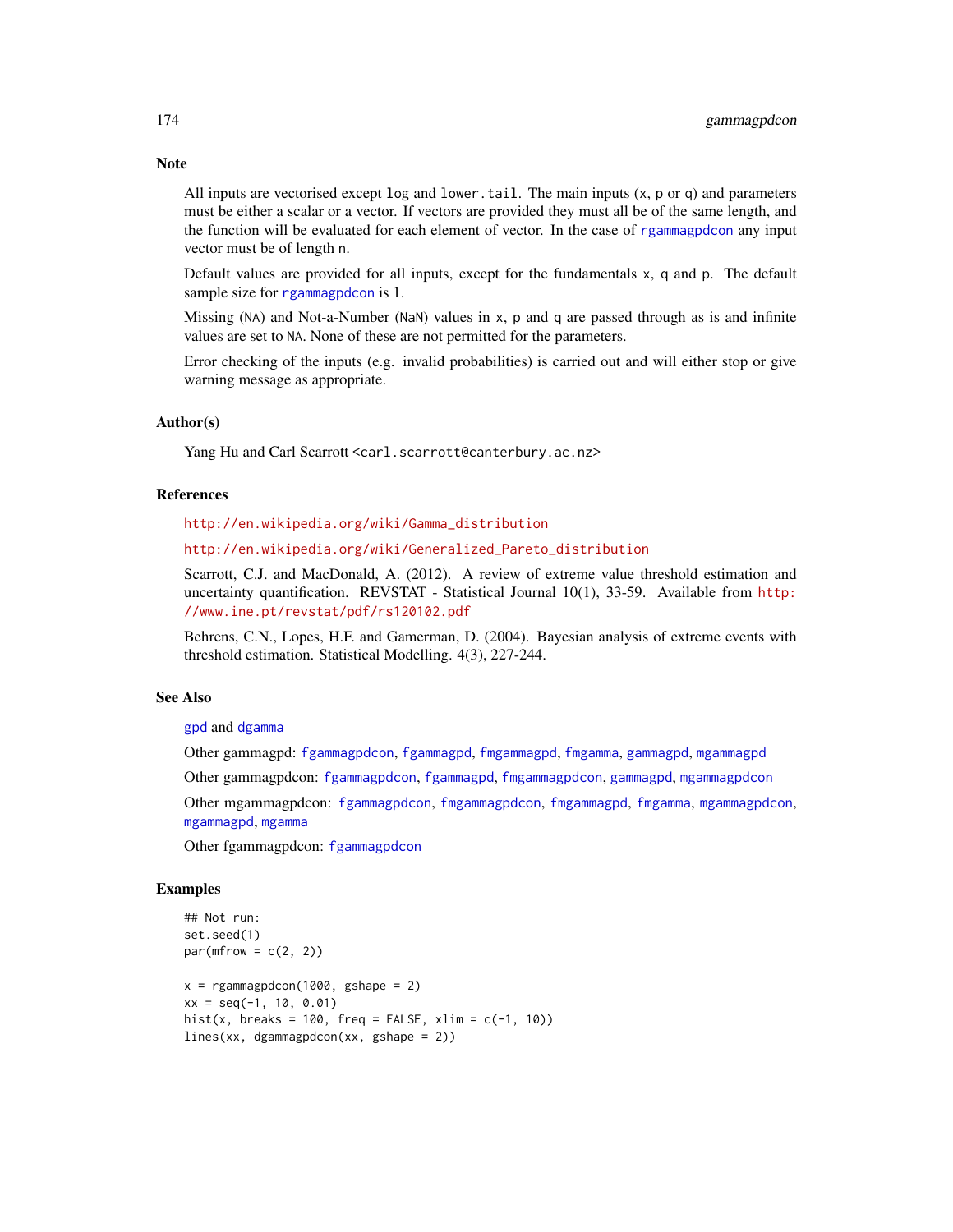```
# three tail behaviours
plot(xx, pgammagammagpdcon(xx, gshape = 2), type = "l")lines(xx, pgammagpdcon(xx, gshape = 2, xi = 0.3), col = "red")
lines(xx, pgammagpdcon(xx, gshape = 2, xi = -0.3), col = "blue")
legend("bottomright", paste("xi =",c(\emptyset, \emptyset.3, -\emptyset.3)),
 col=c("black", "red", "blue"), lty = 1)
x = rgammagpdcon(1000, gshape = 2, u = 3, phiu = 0.2)
hist(x, breaks = 100, freq = FALSE, xlim = c(-1, 10))
lines(xx, dgammagpdcon(xx, gshape = 2, u = 3, phiu = 0.2))
plot(xx, dgammagpdcon(xx, gshape = 2, u = 3, xi=0, phiu = 0.2), type = "l")
lines(xx, dgammagpdcon(xx, gshape = 2, u = 3, xi=-0.2, phiu = 0.2), col = "red")
lines(xx, dgammagpdcon(xx, gshape = 2, u = 3, xi=0.2, phiu = 0.2), col = "blue")
legend("topright", c("xi = 0", "xi = 0.2", "xi = -0.2"),col=c("black", "red", "blue"), lty = 1)
## End(Not run)
```
<span id="page-174-1"></span>gkg *Kernel Density Estimate and GPD Both Upper and Lower Tails Extreme Value Mixture Model*

#### <span id="page-174-0"></span>**Description**

Density, cumulative distribution function, quantile function and random number generation for the extreme value mixture model with kernel density estimate for bulk distribution between thresholds and conditional GPD beyond thresholds. The parameters are the kernel bandwidth lambda, lower tail (threshold ul, GPD scale sigmaul and shape xil and tail fraction phiul) and upper tail (threshold ur, GPD scale sigmaur and shape xiR and tail fraction phiur).

# Usage

```
dgkg(x, kerncentres, lambda = NULL,
 ul = as.vector(quantile(kerncentres, 0.1)), sigmaul = sqrt(6 *var(kerncentres))/pi, xil = 0, phiul = TRUE,
  ur = as.vector(quantile(kerncentres, 0.9)), sigmaur = sqrt(6 *var(kerncentres))/pi, xir = 0, phiur = TRUE, bw = NULL,
  kernel = "gaussian", log = FALSE)
pgkg(q, kerncentres, lambda = NULL,
 ul = as.vector(quantile(kerncentres, 0.1)), sigmaul = sqrt(6 *var(kerncentres))/pi, xil = 0, phiul = TRUE,
  ur = as.vector(quantile(kerncentres, 0.9)), sigmaur = sqrt(6 *var(kerncentres))/pi, xir = 0, phiur = TRUE, bw = NULL,
  kernel = "gaussian", lower.tail = TRUE)
```

```
qgkg(p, kerncentres, lambda = NULL,
```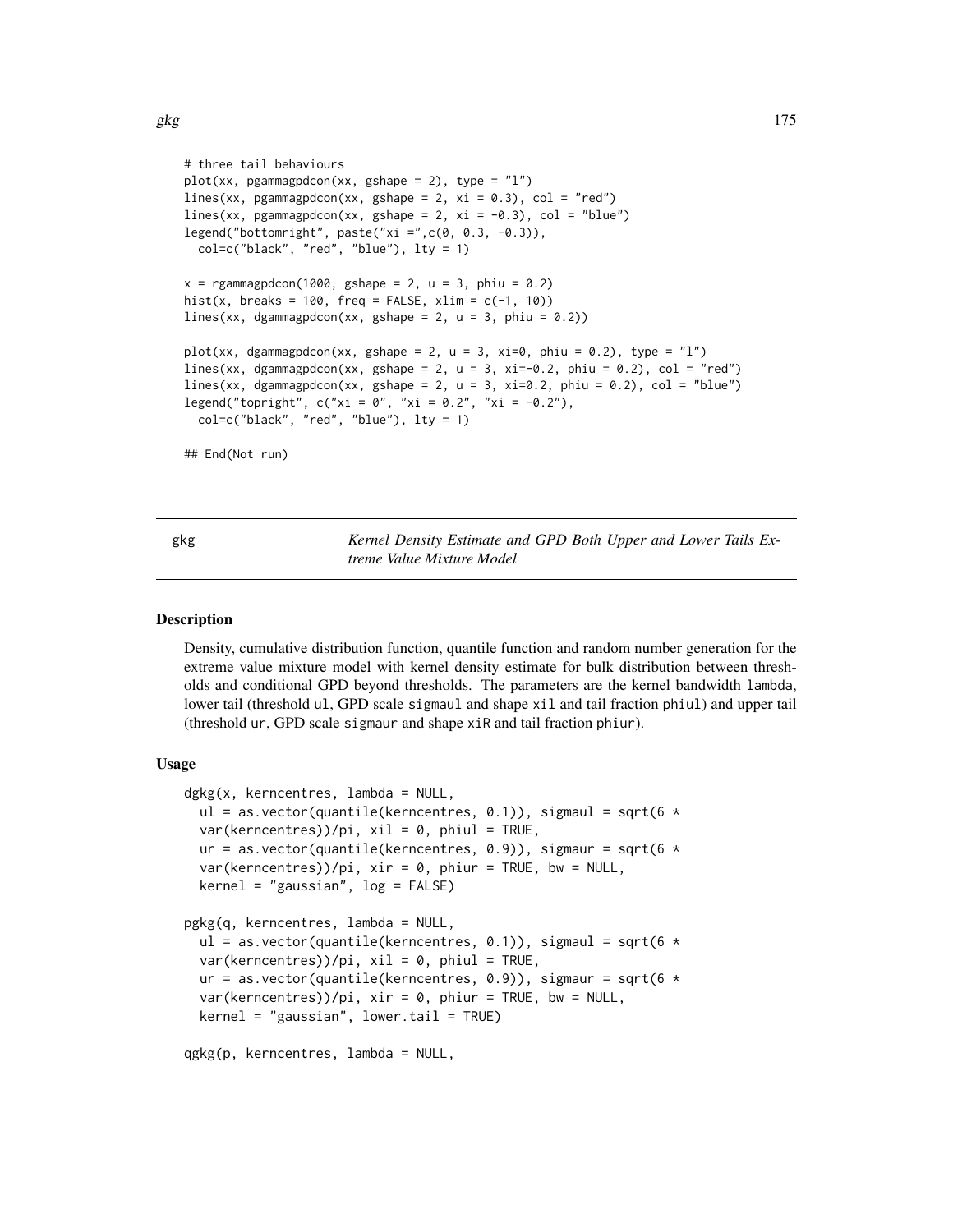```
ul = as.vector(quantile(kerncentres, 0.1)), sigmaul = sqrt(6 *var(kerncentres))/pi, xil = 0, phiul = TRUE,
ur = as.vector(quantile(kerncentres, 0.9)), sigmaur = sqrt(6 *var(kerncentres))/pi, xir = 0, phiur = TRUE, bw = NULL,
kernel = "gaussian", lower.tail = TRUE)
```

```
rgkg(n = 1, kerncentres, lambda = NULL,
 ul = as.vector(quantile(kerncentres, 0.1)), sigmaul = sqrt(6 *var(kerncentres))/pi, xil = 0, phiul = TRUE,
 ur = as.vector(quantile(kerncentres, 0.9)), sigmaur = sqrt(6 *var(kerncentres))/pi, xir = 0, phiur = TRUE, bw = NULL,
 kernel = "gaussian")
```
# Arguments

| X           | quantiles                                                       |
|-------------|-----------------------------------------------------------------|
| kerncentres | kernel centres (typically sample data vector or scalar)         |
| lambda      | bandwidth for kernel (as half-width of kernel) or NULL          |
| ul          | lower tail threshold                                            |
| sigmaul     | lower tail GPD scale parameter (positive)                       |
| xil         | lower tail GPD shape parameter                                  |
| phiul       | probability of being below lower threshold $[0, 1]$ or TRUE     |
| ur          | upper tail threshold                                            |
| sigmaur     | upper tail GPD scale parameter (positive)                       |
| xir         | upper tail GPD shape parameter                                  |
| phiur       | probability of being above upper threshold $[0, 1]$ or TRUE     |
| bw          | bandwidth for kernel (as standard deviations of kernel) or NULL |
| kernel      | kernel name $(\text{default} = "gaussian")$                     |
| log         | logical, if TRUE then log density                               |
| q           | quantiles                                                       |
| lower.tail  | logical, if FALSE then upper tail probabilities                 |
| p           | cumulative probabilities                                        |
| n           | sample size (positive integer)                                  |
|             |                                                                 |

# Details

Extreme value mixture model combining kernel density estimate (KDE) for the bulk between thresholds and GPD beyond thresholds.

The user can pre-specify phiul and phiur permitting a parameterised value for the tail fractions  $\phi_u l$  and  $\phi_u r$ . Alternatively, when phiul=TRUE and phiur=TRUE the tail fractions are estimated as the tail fractions from the KDE bulk model.

The alternate bandwidth definitions are discussed in the [kernels](#page-226-0), with the lambda as the default. The bw specification is the same as used in the [density](#page-0-0) function.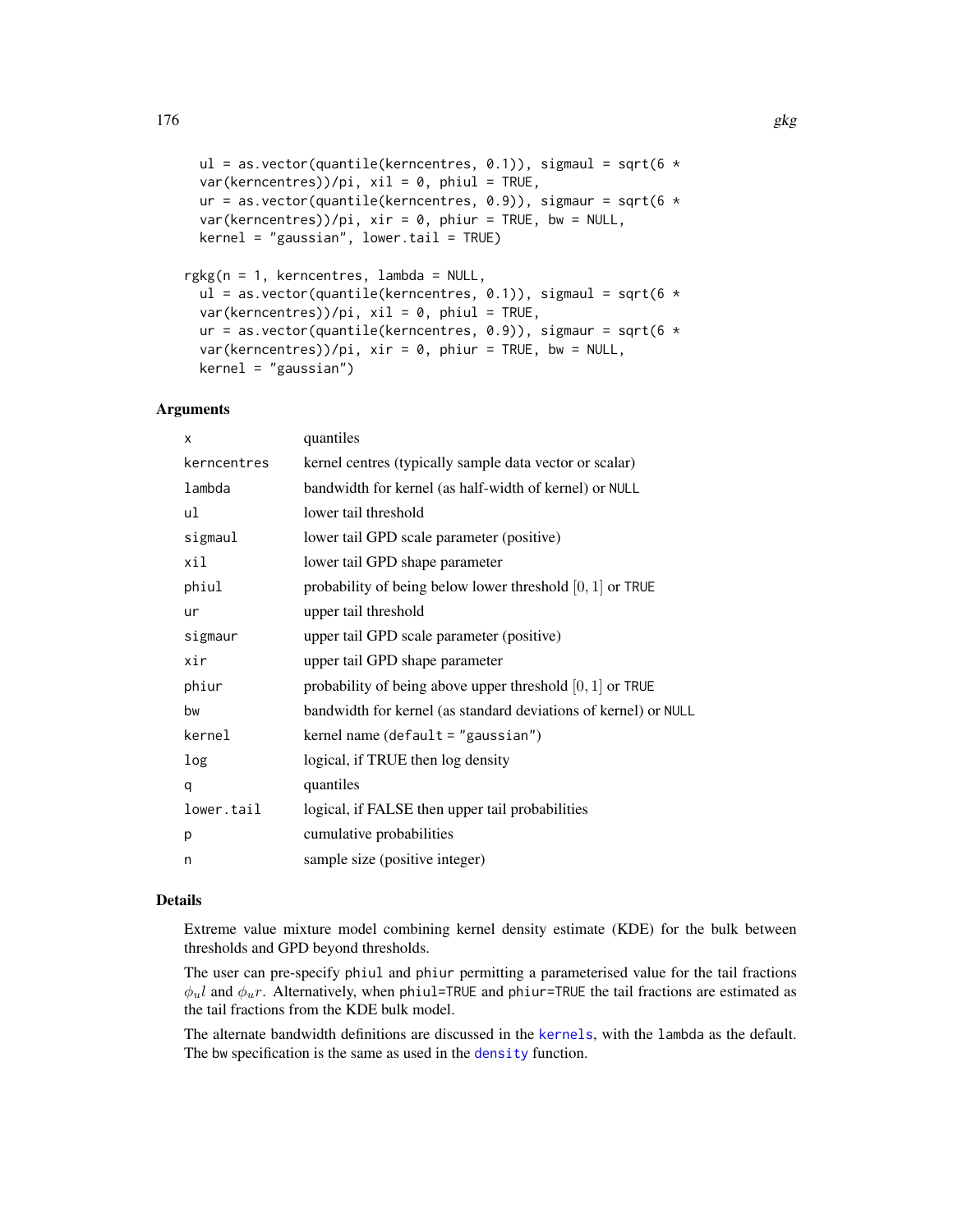The possible kernels are also defined in [kernels](#page-226-0) with the "gaussian" as the default choice.

Notice that the tail fraction cannot be 0 or 1, and the sum of upper and lower tail fractions phiul  $+$ phiur  $\leq 1$ , so the lower threshold must be less than the upper, ul  $\leq$  ur.

The cumulative distribution function has three components. The lower tail with tail fraction  $\phi_{ul}$ defined by the KDE bulk model (phiul=TRUE) upto the lower threshold  $x < u_i$ :

$$
F(x) = H(ul)[1 - Gl(x)].
$$

where  $H(x)$  is the kernel density estimator cumulative distribution function (i.e. mean(pnorm(x, kerncentres, bw)) and  $G_l(X)$  is the conditional GPD cumulative distribution function with negated x value and threshold, i.e. pgpd(-x,-ul,sigmaul,xil,phiul). The KDE bulk model between the thresholds  $u_l \leq x \leq u_r$  given by:

$$
F(x) = H(x).
$$

Above the threshold  $x > u_r$  the usual conditional GPD:

$$
F(x) = H(u_r) + [1 - H(u_r)]G_r(x)
$$

where  $G_r(X)$  is the GPD cumulative distribution function, i.e. pgpd(x,ur, sigmaur, xir, phiur).

The cumulative distribution function for the pre-specified tail fractions  $\phi_{ul}$  and  $\phi_{ur}$  is more complicated. The unconditional GPD is used for the lower tail  $x < u_i$ :

$$
F(x) = \phi_{ul}[1 - G_l(x)].
$$

The KDE bulk model between the thresholds  $u_l \leq x \leq u_r$  given by:

$$
F(x) = \phi_{ul} + (1 - \phi_{ul} - \phi_{ur})(H(x) - H(u_l))/(H(u_r) - H(u_l)).
$$

Above the threshold  $x > u_r$  the usual conditional GPD:

$$
F(x) = (1 - \phi_{ur}) + \phi_{ur} G(x)
$$

Notice that these definitions are equivalent when  $\phi_{ul} = H(u_l)$  and  $\phi_{ur} = 1 - H(u_r)$ .

If no bandwidth is provided lambda=NULL and bw=NULL then the normal reference rule is used, using the [bw.nrd0](#page-0-0) function, which is consistent with the [density](#page-0-0) function. At least two kernel centres must be provided as the variance needs to be estimated.

See [gpd](#page-190-0) for details of GPD upper tail component and [dkden](#page-215-1) for details of KDE bulk component.

## Value

[dgkg](#page-174-0) gives the density, [pgkg](#page-174-0) gives the cumulative distribution function, [qgkg](#page-174-0) gives the quantile function and [rgkg](#page-174-0) gives a random sample.

#### Acknowledgments

Based on code by Anna MacDonald produced for MATLAB.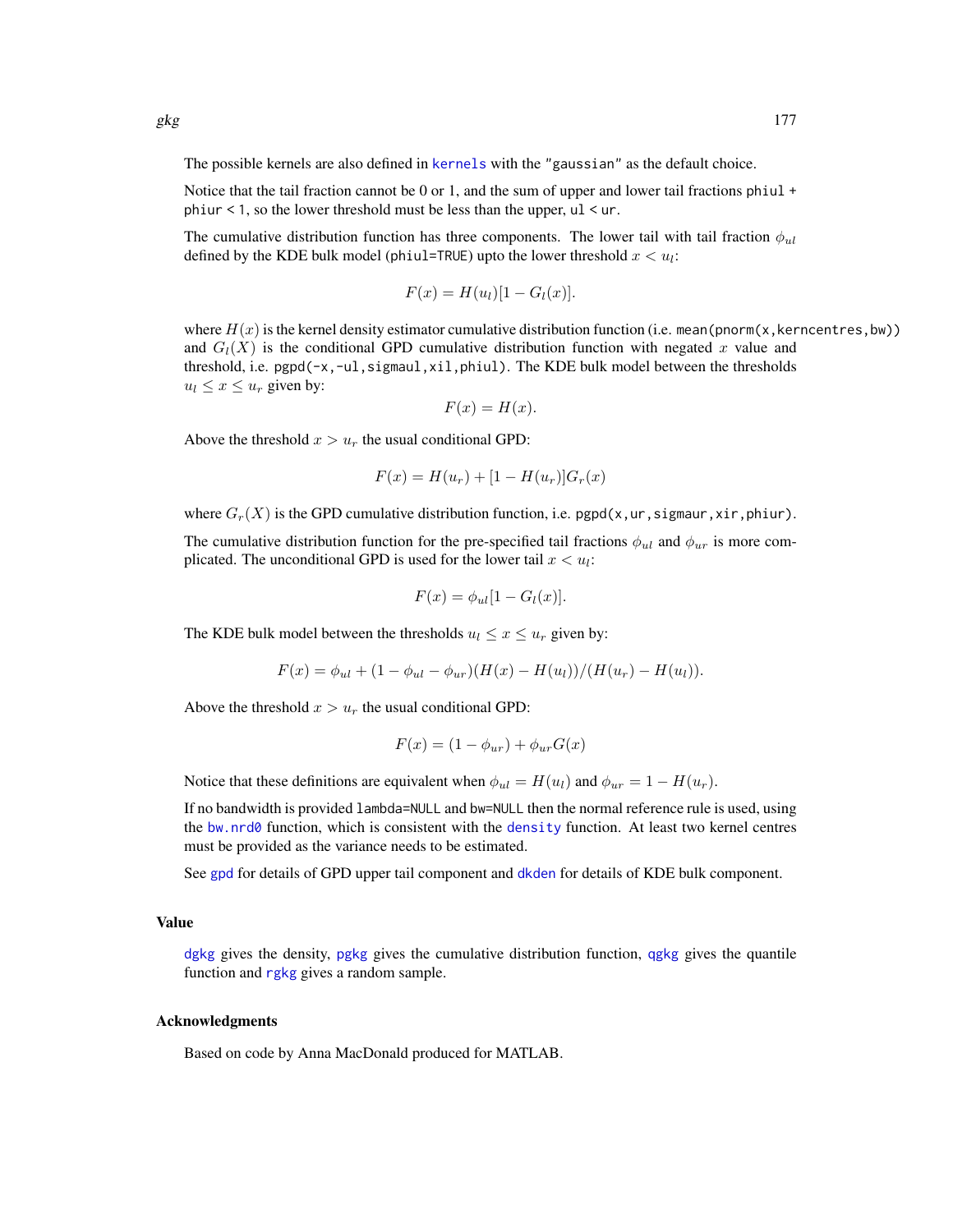# **Note**

Unlike most of the other extreme value mixture model functions the [gkg](#page-174-1) functions have not been vectorised as this is not appropriate. The main inputs  $(x, p \text{ or } q)$  must be either a scalar or a vector, which also define the output length. The kerncentres can also be a scalar or vector.

The kernel centres kerncentres can either be a single datapoint or a vector of data. The kernel centres (kerncentres) and locations to evaluate density (x) and cumulative distribution function (q) would usually be different.

Default values are provided for all inputs, except for the fundamentals kerncentres, x, q and p. The default sample size for [rgkg](#page-174-0) is 1.

Missing (NA) and Not-a-Number (NaN) values in x, p and q are passed through as is and infinite values are set to NA. None of these are not permitted for the parameters or kernel centres.

Due to symmetry, the lower tail can be described by GPD by negating the quantiles.

Error checking of the inputs (e.g. invalid probabilities) is carried out and will either stop or give warning message as appropriate.

## Author(s)

Yang Hu and Carl Scarrott <carl.scarrott@canterbury.ac.nz>.

## References

[http://en.wikipedia.org/wiki/Kernel\\_density\\_estimation](http://en.wikipedia.org/wiki/Kernel_density_estimation)

[http://en.wikipedia.org/wiki/Generalized\\_Pareto\\_distribution](http://en.wikipedia.org/wiki/Generalized_Pareto_distribution)

Scarrott, C.J. and MacDonald, A. (2012). A review of extreme value threshold estimation and uncertainty quantification. REVSTAT - Statistical Journal 10(1), 33-59. Available from [http:](http://www.ine.pt/revstat/pdf/rs120102.pdf) [//www.ine.pt/revstat/pdf/rs120102.pdf](http://www.ine.pt/revstat/pdf/rs120102.pdf)

Bowman, A.W. (1984). An alternative method of cross-validation for the smoothing of density estimates. Biometrika 71(2), 353-360.

Duin, R.P.W. (1976). On the choice of smoothing parameters for Parzen estimators of probability density functions. IEEE Transactions on Computers C25(11), 1175-1179.

MacDonald, A., Scarrott, C.J., Lee, D., Darlow, B., Reale, M. and Russell, G. (2011). A flexible extreme value mixture model. Computational Statistics and Data Analysis 55(6), 2137-2157.

Wand, M. and Jones, M.C. (1995). Kernel Smoothing. Chapman && Hall.

# See Also

[kernels](#page-226-0), [kfun](#page-229-0), [density](#page-0-0), [bw.nrd0](#page-0-0) and [dkde](#page-0-0) in [ks](#page-0-0) package.

Other kdengpd: [bckdengpd](#page-8-0), [fbckdengpd](#page-37-0), [fgkg](#page-65-0), [fkdengpdcon](#page-116-0), [fkdengpd](#page-112-0), [fkden](#page-106-0), [kdengpdcon](#page-223-0), [kdengpd](#page-219-0), [kden](#page-215-0)

Other gkg: [fgkgcon](#page-70-0), [fgkg](#page-65-0), [fkdengpd](#page-112-0), [gkgcon](#page-178-0), [kdengpd](#page-219-0), [kden](#page-215-0)

Other gkgcon: [fgkgcon](#page-70-0), [fgkg](#page-65-0), [fkdengpdcon](#page-116-0), [gkgcon](#page-178-0), [kdengpdcon](#page-223-0)

Other bckdengpd: [bckdengpdcon](#page-13-0), [bckdengpd](#page-8-0), [bckden](#page-3-0), [fbckdengpdcon](#page-42-0), [fbckdengpd](#page-37-0), [fbckden](#page-32-0), [fkdengpd](#page-112-0), [kdengpd](#page-219-0), [kden](#page-215-0)

Other fgkg: [fgkg](#page-65-0)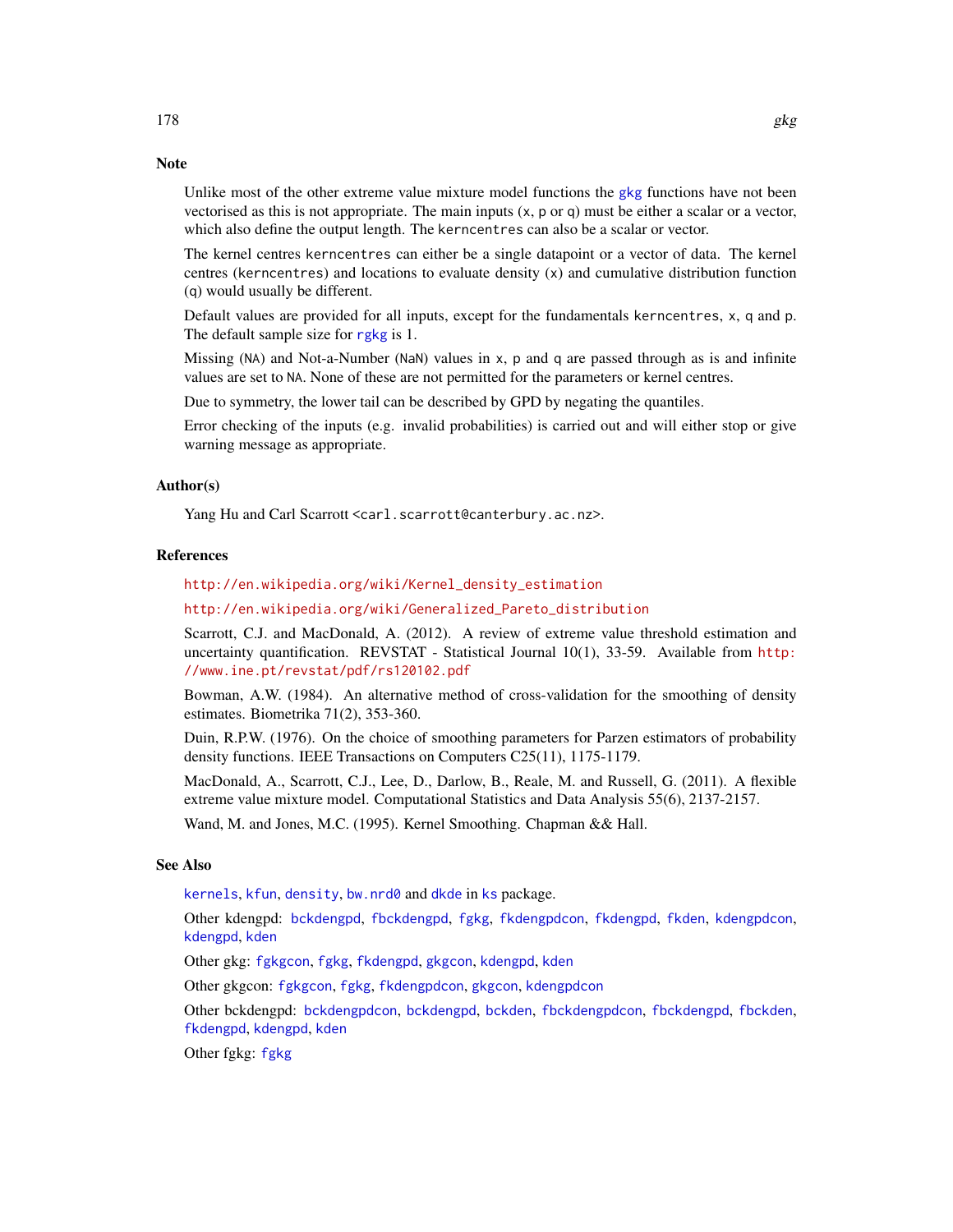## gkgcon and the state of the state of the state of the state of the state of the state of the state of the state of the state of the state of the state of the state of the state of the state of the state of the state of the

#### Examples

```
## Not run:
set.seed(1)
par(mfrow = c(2, 2))kerncentres=rnorm(1000,0,1)
x = \text{rgkg}(1000, \text{ kerncentres}, \text{phiul} = 0.15, \text{phiur} = 0.15)xx = seq(-6, 6, 0.01)hist(x, breaks = 100, freq = FALSE, xlim = c(-6, 6))
lines(xx, dgkg(xx, kerncentres, phiul = 0.15, phiur = 0.15))
# three tail behaviours
plot(xx, pgkg(xx, kerncentres), type = "l")
lines(xx, pgkg(xx, kerncentres, xil = 0.3, xir = 0.3), col = "red")
lines(xx, pgkg(xx, kerncentres, xil = -0.3, xir = -0.3), col = "blue")
legend("topleft", paste("Symmetric xil=xir=",c(0, 0.3, -0.3)),
  col=c("black", "red", "blue"), lty = 1)
# asymmetric tail behaviours
x = \text{rgkg}(1000, \text{ kerncentres}, \text{ xil} = -0.3, \text{ phiul} = 0.1, \text{ xir} = 0.3, \text{ phiur} = 0.1)xx = seq(-6, 6, 0.01)hist(x, breaks = 100, freq = FALSE, xlim = c(-6, 6))
lines(xx, dgkg(xx, kerncentres, xil = -0.3, phiul = 0.1, xir = 0.3, phiur = 0.1))
plot(xx, dgkg(xx, kerncentres, xil = -0.3, phiul = 0.2, xir = 0.3, phiur = 0.2),
  type = "1", ylim = c(0, 0.4)lines(xx, dgkg(xx, kerncentres, xil = -0.3, phiul = 0.3, xir = 0.3, phiur = 0.3),
  col = "red")lines(xx, dgkg(xx, kerncentres, xil = -0.3, phiul = TRUE, xir = 0.3, phiur = TRUE),
  col = "blue")legend("topleft", c("phiul = phiur = 0.2", "phiul = phiur = 0.3", "Bulk Tail Fraction"),
  col=c("black", "red", "blue"), lty = 1)
## End(Not run)
```
<span id="page-178-0"></span>gkgcon *Kernel Density Estimate and GPD Both Upper and Lower Tails Extreme Value Mixture Model With Single Continuity Constraint at Both*

# Description

Density, cumulative distribution function, quantile function and random number generation for the extreme value mixture model with kernel density estimate for bulk distribution between thresholds and conditional GPD beyond thresholds and continuity at both of them. The parameters are the kernel bandwidth lambda, lower tail (threshold ul, GPD shape xil and tail fraction phiul) and upper tail (threshold ur, GPD shape xiR and tail fraction phiur).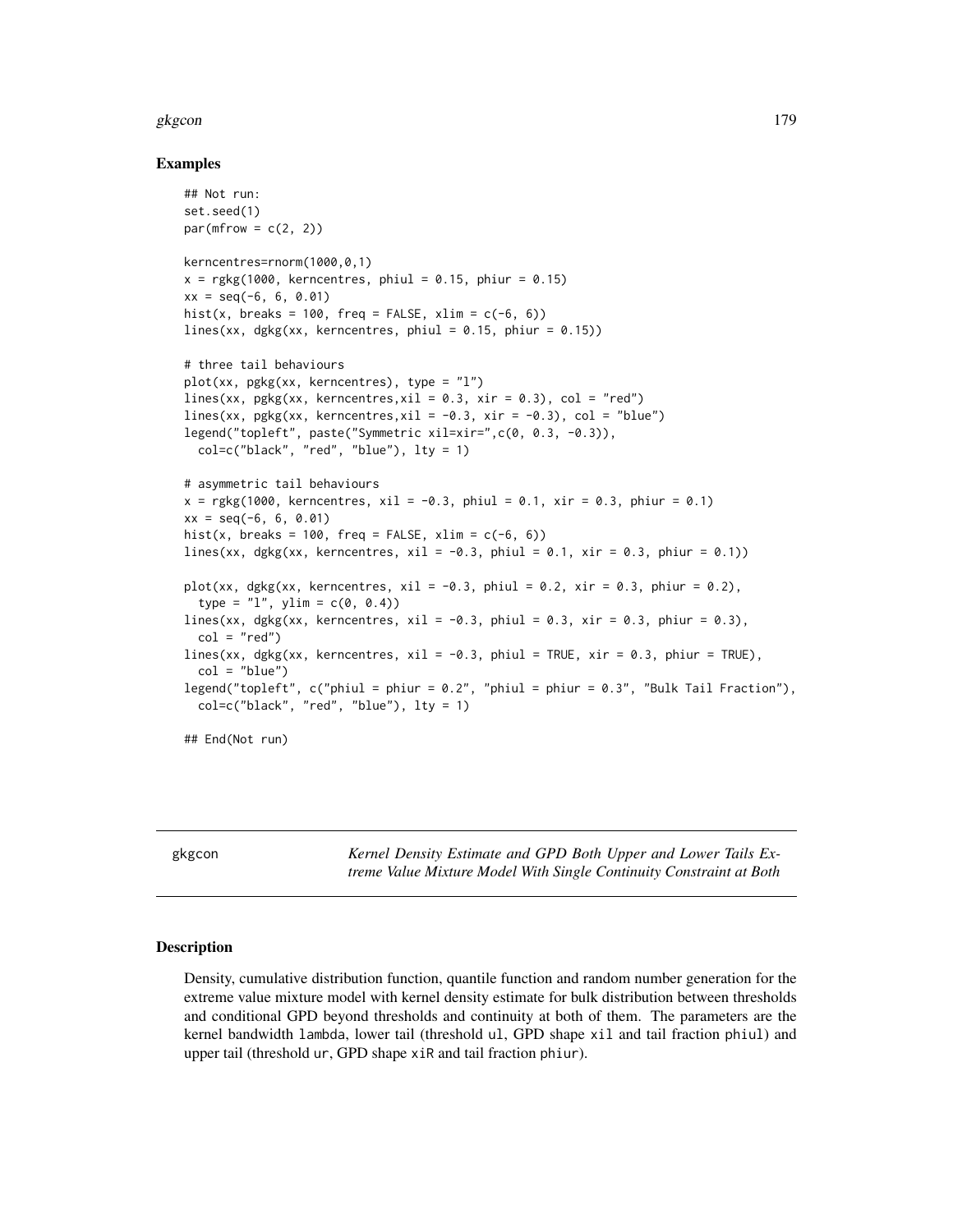# Usage

```
dgkgcon(x, kerncentres, lambda = NULL,
 ul = as.vector(quantile(kerncentres, 0.1)), xil = 0, phiul = TRUE,ur = as.vector(quantile(kerncentres, 0.9)), xir = 0, phiur = TRUE,
 bw = NULL, kernel = "gaussian", log = FALSE)
pgkgcon(q, kerncentres, lambda = NULL,
  ul = as.vector(quantile(kerncentres, 0.1)), xil = 0, phiul = TRUE,
  ur = as.vector(quantile(kerncentres, 0.9)), xir = 0, phiur = TRUE,
 bw = NULL, kernel = "gaussian", lower.tail = TRUE)
qgkgcon(p, kerncentres, lambda = NULL,
  ul = as.vector(quantile(kerncentres, 0.1)), xil = 0, phiul = TRUE,ur = as.vector(quantile(kerncentres, 0.9)), xir = 0, phiur = TRUE,
 bw = NULL, kernel = "gaussian", lower.tail = TRUE)
rgkgcon(n = 1, kerncentres, lambda = NULL,
 ul = as.vector(quantile(kerncentres, 0.1)), xil = 0, phiul = TRUE,ur = as.vector(quantile(kerncentres, 0.9)), xir = 0, phiur = TRUE,bw = NULL, kernel = "gaussian")
```
# Arguments

| X           | quantiles                                                       |
|-------------|-----------------------------------------------------------------|
| kerncentres | kernel centres (typically sample data vector or scalar)         |
| lambda      | bandwidth for kernel (as half-width of kernel) or NULL          |
| ul          | lower tail threshold                                            |
| xil         | lower tail GPD shape parameter                                  |
| phiul       | probability of being below lower threshold $[0, 1]$ or TRUE     |
| ur          | upper tail threshold                                            |
| xir         | upper tail GPD shape parameter                                  |
| phiur       | probability of being above upper threshold $[0, 1]$ or TRUE     |
| bw          | bandwidth for kernel (as standard deviations of kernel) or NULL |
| kernel      | kernel name $(\text{default} = "gaussian")$                     |
| log         | logical, if TRUE then log density                               |
| q           | quantiles                                                       |
| lower.tail  | logical, if FALSE then upper tail probabilities                 |
| p           | cumulative probabilities                                        |
| n           | sample size (positive integer)                                  |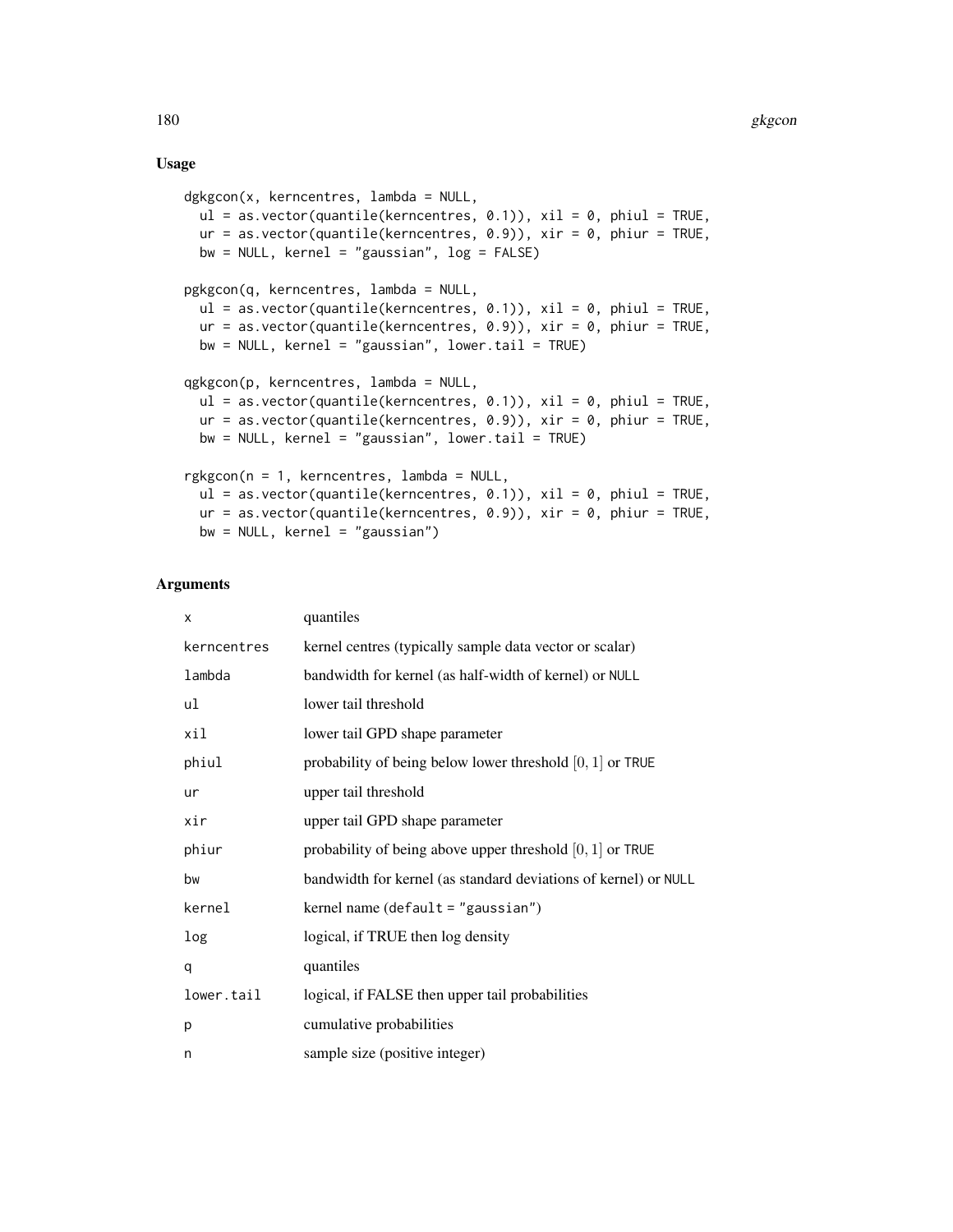#### gkgcon and the state of the state of the state of the state of the state of the state of the state of the state of the state of the state of the state of the state of the state of the state of the state of the state of the

#### Details

Extreme value mixture model combining kernel density estimate (KDE) for the bulk between thresholds and GPD beyond thresholds and continuity at both of them.

The user can pre-specify phiul and phiur permitting a parameterised value for the tail fractions  $\phi_{nl}$  and  $\phi_{nl}$ . Alternatively, when phiul=TRUE and phiur=TRUE the tail fractions are estimated as the tail fractions from the KDE bulk model.

The alternate bandwidth definitions are discussed in the [kernels](#page-226-0), with the lambda as the default. The bw specification is the same as used in the [density](#page-0-0) function.

The possible [kernels](#page-226-0) are also defined in kernels with the "gaussian" as the default choice.

Notice that the tail fraction cannot be 0 or 1, and the sum of upper and lower tail fractions phiul + phiur  $\leq 1$ , so the lower threshold must be less than the upper, ul  $\leq$  ur.

The cumulative distribution function has three components. The lower tail with tail fraction  $\phi_{ul}$ defined by the KDE bulk model (phiul=TRUE) upto the lower threshold  $x < u_i$ :

$$
F(x) = H(ul)[1 - Gl(x)].
$$

where  $H(x)$  is the kernel density estimator cumulative distribution function (i.e. mean(pnorm(x, kerncentres, bw)) and  $G_l(X)$  is the conditional GPD cumulative distribution function with negated x value and threshold, i.e. pgpd(-x,-ul,sigmaul,xil,phiul). The KDE bulk model between the thresholds  $u_l \leq x \leq u_r$  given by:

$$
F(x) = H(x).
$$

Above the threshold  $x > u_r$  the usual conditional GPD:

$$
F(x) = H(u_r) + [1 - H(u_r)]G_r(x)
$$

where  $G_r(X)$  is the GPD cumulative distribution function, i.e. pgpd(x,ur, sigmaur, xir, phiur).

The cumulative distribution function for the pre-specified tail fractions  $\phi_{u}$  and  $\phi_{ur}$  is more complicated. The unconditional GPD is used for the lower tail  $x < u_i$ :

$$
F(x) = \phi_{ul}[1 - G_l(x)].
$$

The KDE bulk model between the thresholds  $u_l \leq x \leq u_r$  given by:

$$
F(x) = \phi_{ul} + (1 - \phi_{ul} - \phi_{ur})(H(x) - H(u_l))/(H(u_r) - H(u_l)).
$$

Above the threshold  $x > u_r$  the usual conditional GPD:

$$
F(x) = (1 - \phi_{ur}) + \phi_{ur} G(x)
$$

Notice that these definitions are equivalent when  $\phi_{ul} = H(u_l)$  and  $\phi_{ur} = 1 - H(u_r)$ . The continuity constraint at ur means that:

$$
\phi_{ur}g_r(x) = (1 - \phi_{ul} - \phi_{ur})h(u_r)/(H(u_r) - H(u_l)).
$$

By rearrangement, the GPD scale parameter sigmaur is then:

$$
\sigma_u r = \phi_{ur}(H(u_r) - H(u_l))/h(u_r)(1 - \phi_{ul} - \phi_{ur}).
$$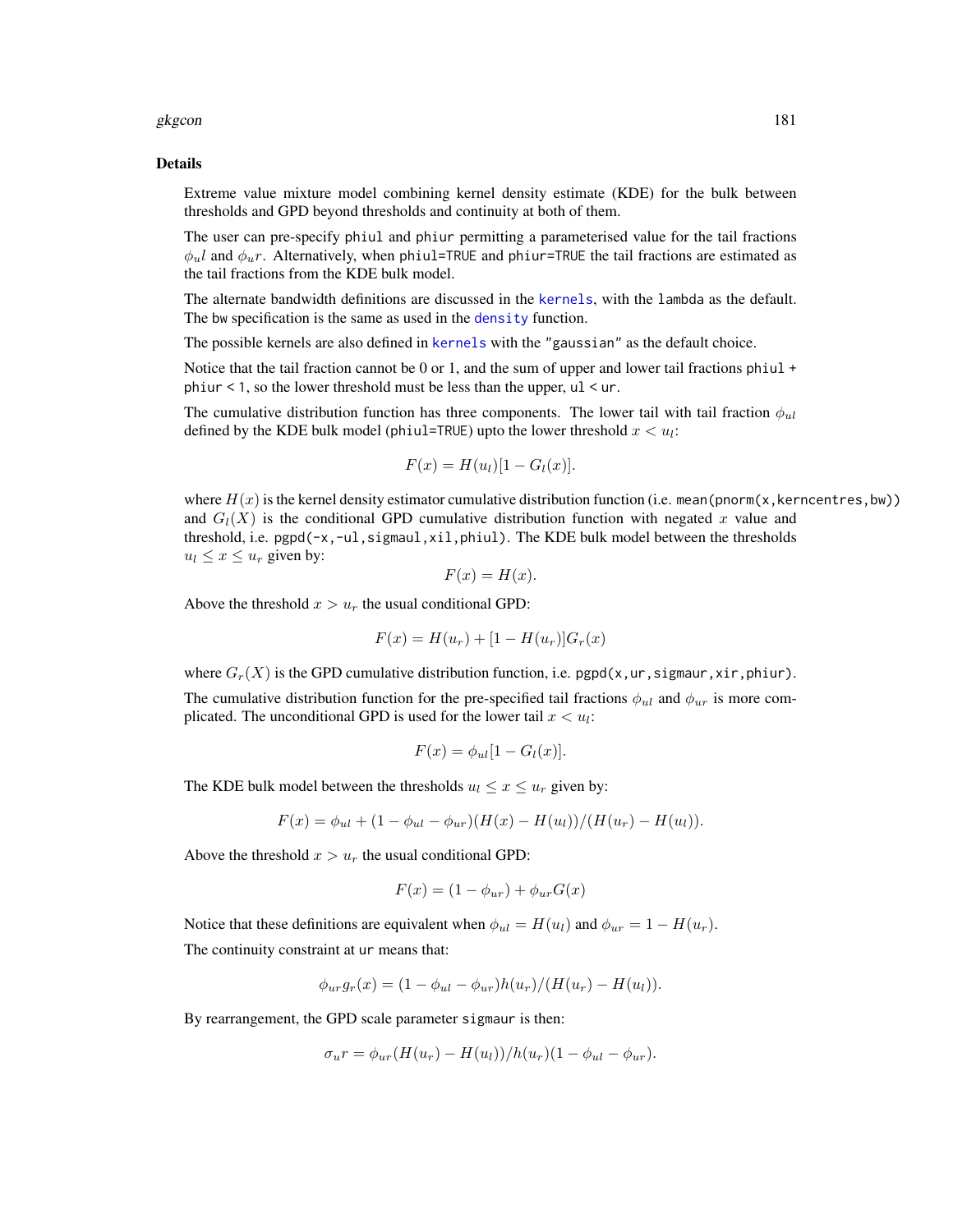where  $h(x)$ ,  $g_l(x)$  and  $g_r(x)$  are the KDE and conditional GPD density functions for lower and upper tail respectively. In the special case of where the tail fraction is defined by the bulk model this reduces to

$$
\sigma_u r = [1 - H(u_r)]/h(u_r)
$$

The continuity constraint at ul means that:

$$
\phi_{ul}g_l(x) = (1 - \phi_{ul} - \phi_{ur})h(u_l)/(H(u_r) - H(u_l)).
$$

The GPD scale parameter sigmaul is replaced by:

$$
\sigma_u l = \phi_{ul}(H(u_r) - H(u_l))/h(u_l)(1 - \phi_{ul} - \phi_{ur}).
$$

In the special case of where the tail fraction is defined by the bulk model this reduces to

$$
\sigma_u l = H(u_l)/h(u_l)
$$

If no bandwidth is provided lambda=NULL and bw=NULL then the normal reference rule is used, using the [bw.nrd0](#page-0-0) function, which is consistent with the [density](#page-0-0) function. At least two kernel centres must be provided as the variance needs to be estimated.

See [gpd](#page-190-0) for details of GPD upper tail component and [dkden](#page-215-0) for details of KDE bulk component.

## Value

.

[dgkgcon](#page-178-0) gives the density, [pgkgcon](#page-178-0) gives the cumulative distribution function, [qgkgcon](#page-178-0) gives the quantile function and [rgkgcon](#page-178-0) gives a random sample.

#### Acknowledgments

Based on code by Anna MacDonald produced for MATLAB.

#### Note

Unlike most of the other extreme value mixture model functions the [gkgcon](#page-178-1) functions have not been vectorised as this is not appropriate. The main inputs  $(x, p, o, q)$  must be either a scalar or a vector, which also define the output length. The kerncentres can also be a scalar or vector.

The kernel centres kerncentres can either be a single datapoint or a vector of data. The kernel centres (kerncentres) and locations to evaluate density (x) and cumulative distribution function (q) would usually be different.

Default values are provided for all inputs, except for the fundamentals kerncentres, x, q and p. The default sample size for [rgkgcon](#page-178-0) is 1.

Missing (NA) and Not-a-Number (NaN) values in x, p and q are passed through as is and infinite values are set to NA. None of these are not permitted for the parameters or kernel centres.

Due to symmetry, the lower tail can be described by GPD by negating the quantiles.

Error checking of the inputs (e.g. invalid probabilities) is carried out and will either stop or give warning message as appropriate.

.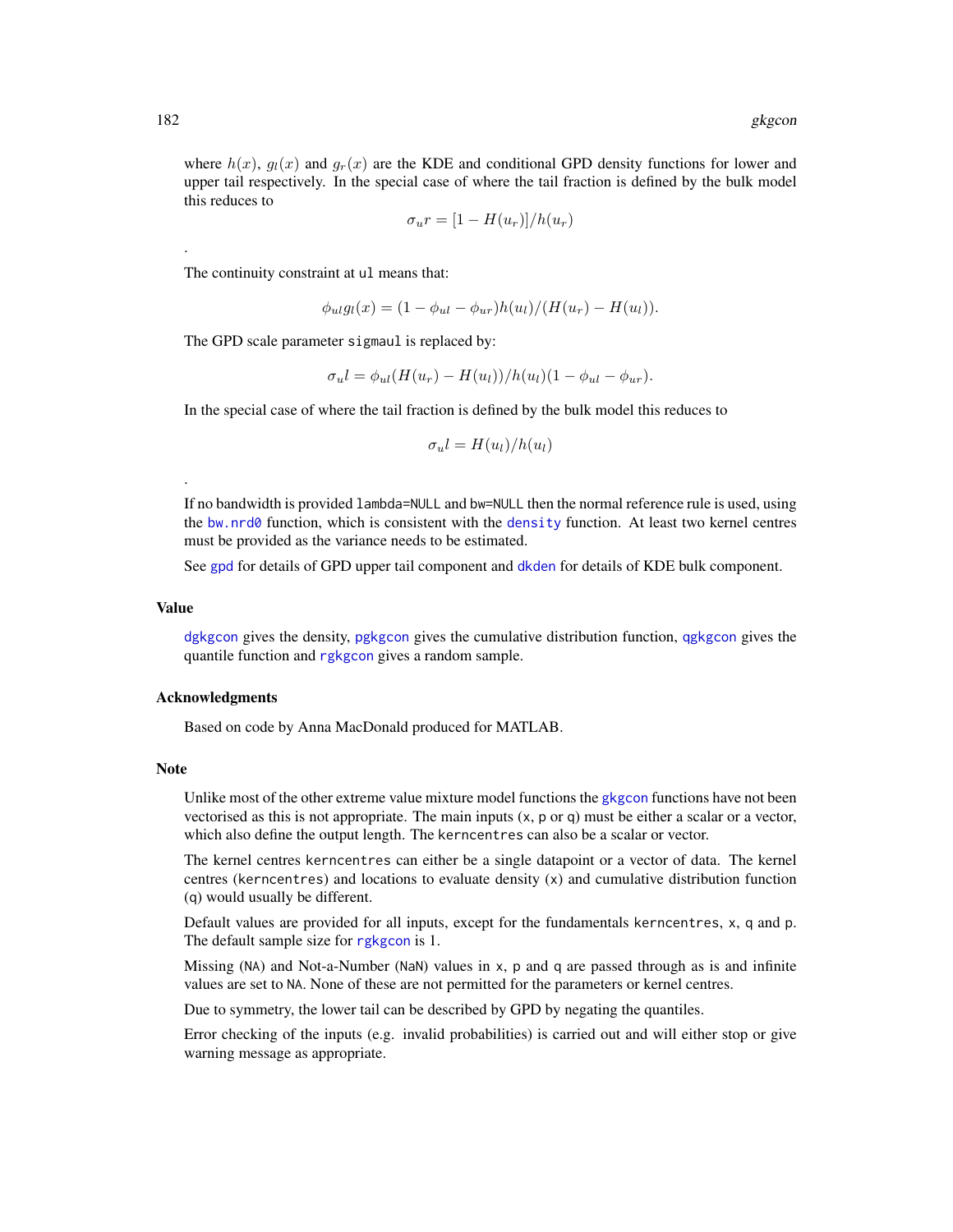#### gkgcon and the state of the state of the state of the state of the state of the state of the state of the state of the state of the state of the state of the state of the state of the state of the state of the state of the

## Author(s)

Yang Hu and Carl Scarrott <carl.scarrott@canterbury.ac.nz>.

#### References

[http://en.wikipedia.org/wiki/Kernel\\_density\\_estimation](http://en.wikipedia.org/wiki/Kernel_density_estimation)

#### [http://en.wikipedia.org/wiki/Generalized\\_Pareto\\_distribution](http://en.wikipedia.org/wiki/Generalized_Pareto_distribution)

Scarrott, C.J. and MacDonald, A. (2012). A review of extreme value threshold estimation and uncertainty quantification. REVSTAT - Statistical Journal 10(1), 33-59. Available from [http:](http://www.ine.pt/revstat/pdf/rs120102.pdf) [//www.ine.pt/revstat/pdf/rs120102.pdf](http://www.ine.pt/revstat/pdf/rs120102.pdf)

Bowman, A.W. (1984). An alternative method of cross-validation for the smoothing of density estimates. Biometrika 71(2), 353-360.

Duin, R.P.W. (1976). On the choice of smoothing parameters for Parzen estimators of probability density functions. IEEE Transactions on Computers C25(11), 1175-1179.

MacDonald, A., Scarrott, C.J., Lee, D., Darlow, B., Reale, M. and Russell, G. (2011). A flexible extreme value mixture model. Computational Statistics and Data Analysis 55(6), 2137-2157.

Wand, M. and Jones, M.C. (1995). Kernel Smoothing. Chapman && Hall.

## See Also

[kernels](#page-226-0), [kfun](#page-229-0), [density](#page-0-0), [bw.nrd0](#page-0-0) and [dkde](#page-0-0) in [ks](#page-0-0) package.

Other kdengpdcon: [bckdengpdcon](#page-13-0), [fbckdengpdcon](#page-42-0), [fgkgcon](#page-70-0), [fkdengpdcon](#page-116-0), [fkdengpd](#page-112-0), [kdengpdcon](#page-223-0), [kdengpd](#page-219-0)

Other gkg: [fgkgcon](#page-70-0), [fgkg](#page-65-0), [fkdengpd](#page-112-0), [gkg](#page-174-0), [kdengpd](#page-219-0), [kden](#page-215-1)

Other gkgcon: [fgkgcon](#page-70-0), [fgkg](#page-65-0), [fkdengpdcon](#page-116-0), [gkg](#page-174-0), [kdengpdcon](#page-223-0)

Other bckdengpdcon: [bckdengpdcon](#page-13-0), [bckdengpd](#page-8-0), [bckden](#page-3-0), [fbckdengpdcon](#page-42-0), [fbckdengpd](#page-37-0), [fbckden](#page-32-0), [fkdengpdcon](#page-116-0), [kdengpdcon](#page-223-0)

Other fgkgcon: [fgkgcon](#page-70-0)

#### Examples

```
## Not run:
set.seed(1)
par(mfrow = c(2, 2))kerncentres=rnorm(1000,0,1)
x = \text{rgkgcon}(1000, \text{ kerncentres}, \text{ phiul} = 0.15, \text{ phiur} = 0.15)xx = seq(-6, 6, 0.01)hist(x, breaks = 100, freq = FALSE, xlim = c(-6, 6))
lines(xx, dgkgcon(xx, kerncentres, phiul = 0.15, phiur = 0.15))
# three tail behaviours
plot(xx, pgkgcon(xx, kerncentres), type = "l")
lines(xx, pgkgcon(xx, kerncentres, xil = 0.3, xir = 0.3), col = "red")
lines(xx, pgkgcon(xx, kerncentres, xil = -0.3, xir = -0.3), col = "blue")
```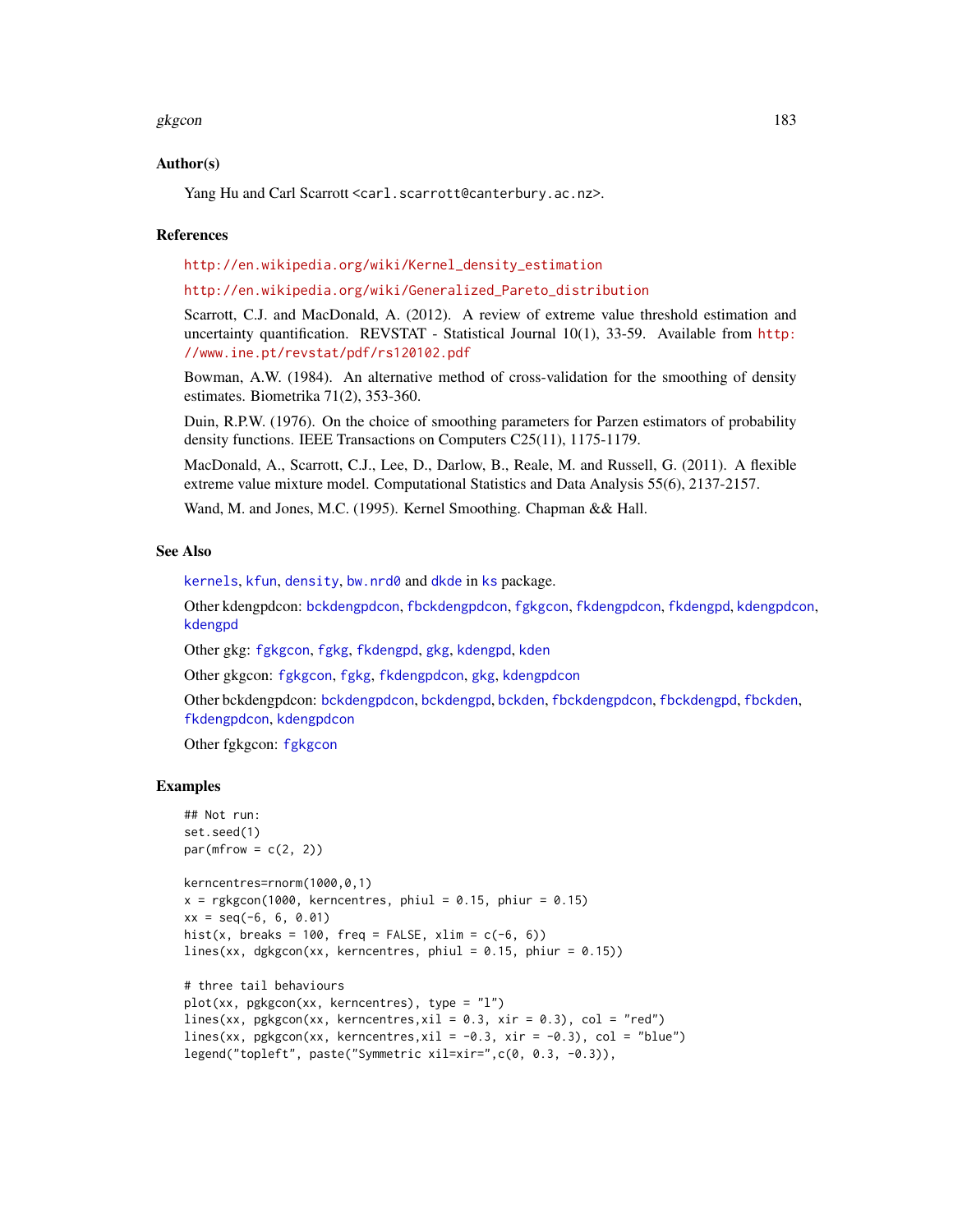```
col=c("black", "red", "blue"), \; lty = 1)# asymmetric tail behaviours
x = \text{rgkgcon}(1000, \text{ kerncentres}, \text{ xil} = -0.3, \text{ phiul} = 0.1, \text{ xir} = 0.3, \text{ phiur} = 0.1)xx = seq(-6, 6, 0.01)hist(x, breaks = 100, freq = FALSE, xlim = c(-6, 6))
lines(xx, dgkgcon(xx, kerncentres, xil = -0.3, phiul = 0.1, xir = 0.3, phiur = 0.1))
plot(xx, dgkgcon(xx, kerncentres, xil = -0.3, phiul = 0.2, xir = 0.3, phiur = 0.2),
  type = "1", ylim = c(0, 0.4))lines(xx, dgkgcon(xx, kerncentres, xil = -0.3, phiul = 0.3, xir = 0.3, phiur = 0.3),
  col = "red")lines(xx, dgkgcon(xx, kerncentres, xil = -0.3, phiul = TRUE, xir = 0.3, phiur = TRUE),
  col = "blue")legend("topleft", c("phiul = phiur = 0.2", "phiul = phiur = 0.3", "Bulk Tail Fraction"),
  col=c("black", "red", "blue"), lty = 1)
## End(Not run)
```
<span id="page-183-1"></span>gng *Normal Bulk with GPD Upper and Lower Tails Extreme Value Mixture Model*

#### <span id="page-183-0"></span>**Description**

Density, cumulative distribution function, quantile function and random number generation for the extreme value mixture model with normal for bulk distribution between the upper and lower thresholds with conditional GPD's for the two tails. The parameters are the normal mean nmean and standard deviation nsd, lower tail (threshold ul, GPD scale sigmaul and shape xil and tail fraction phiul) and upper tail (threshold ur, GPD scale sigmaur and shape xiR and tail fraction phiuR).

#### Usage

```
dgng(x, nmean = 0, nsd = 1, ul = qnorm(0.1, nmean, nsd),
  sigmaul = nsd, xil = 0, phiul = TRUE, ur = qnorm(0.9, nmean,
  nsd), sigmaur = nsd, xir = 0, phiur = TRUE, log = FALSE)
pgng(q, nmean = 0, nsd = 1, ul = qnorm(0.1, nmean, nsd),sigmaul = nsd, xil = 0, phiul = TRUE, ur = qnorm(0.9, nmean,
  nsd), sigmaur = nsd, xir = 0, phiur = TRUE, lower.tail = TRUE)
qgng(p, nmean = 0, nsd = 1, ul = qnorm(0.1, nmean, nsd),sigmaul = nsd, xil = 0, phiul = TRUE, ur = qnorm(0.9), nmean,
 nsd), sigmaur = nsd, xir = 0, phiur = TRUE, lower.tail = TRUE)
rgng(n = 1, nmean = 0, nsd = 1, ul = qnorm(0.1, nmean, nsd),
  sigmaul = nsd, xil = 0, phiul = TRUE, ur = qnorm(0.9, nmean,
 nsd), sigmaur = nsd, xir = 0, phiur = TRUE)
```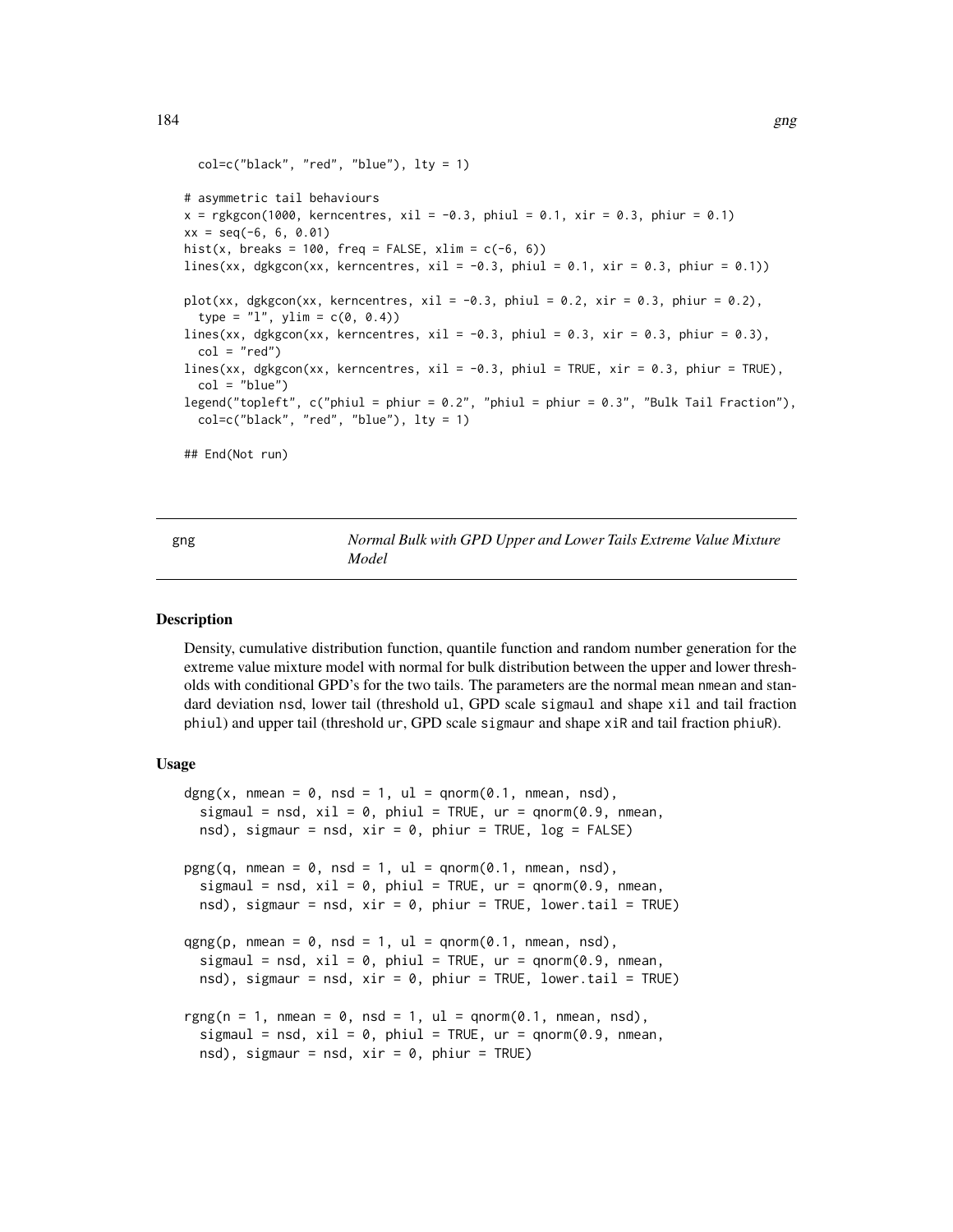#### gng the state of  $\frac{185}{200}$  and  $\frac{185}{200}$  and  $\frac{185}{200}$  and  $\frac{185}{200}$

## Arguments

| X          | quantiles                                                   |
|------------|-------------------------------------------------------------|
| nmean      | normal mean                                                 |
| nsd        | normal standard deviation (positive)                        |
| ul         | lower tail threshold                                        |
| sigmaul    | lower tail GPD scale parameter (positive)                   |
| xil        | lower tail GPD shape parameter                              |
| phiul      | probability of being below lower threshold $[0, 1]$ or TRUE |
| ur         | upper tail threshold                                        |
| sigmaur    | upper tail GPD scale parameter (positive)                   |
| xir        | upper tail GPD shape parameter                              |
| phiur      | probability of being above upper threshold $[0, 1]$ or TRUE |
| log        | logical, if TRUE then log density                           |
| q          | quantiles                                                   |
| lower.tail | logical, if FALSE then upper tail probabilities             |
| p          | cumulative probabilities                                    |
| n          | sample size (positive integer)                              |

# Details

Extreme value mixture model combining normal distribution for the bulk between the lower and upper thresholds and GPD for upper and lower tails. The user can pre-specify phiul and phiur permitting a parameterised value for the lower and upper tail fraction respectively. Alternatively, when phiul=TRUE or phiur=TRUE the corresponding tail fraction is estimated as from the normal bulk model.

Notice that the tail fraction cannot be 0 or 1, and the sum of upper and lower tail fractions phiul+phiur<1, so the lower threshold must be less than the upper, ul<ur.

The cumulative distribution function now has three components. The lower tail with tail fraction  $\phi_{ul}$  defined by the normal bulk model (phiul=TRUE) upto the lower threshold  $x < u_l$ :

$$
F(x) = H(u_l)G_l(x).
$$

where  $H(x)$  is the normal cumulative distribution function (i.e. pnorm(ur, nmean, nsd)). The  $G_l(X)$  is the conditional GPD cumulative distribution function with negated data and threshold, i.e. dgpd(-x,-ul, sigmaul, xil, phiul). The normal bulk model between the thresholds  $u_l \leq x \leq u_r$ given by:

$$
F(x) = H(x).
$$

Above the threshold  $x > u_r$  the usual conditional GPD:

$$
F(x) = H(u_r) + [1 - H(u_r)]G(x)
$$

where  $G(X)$ .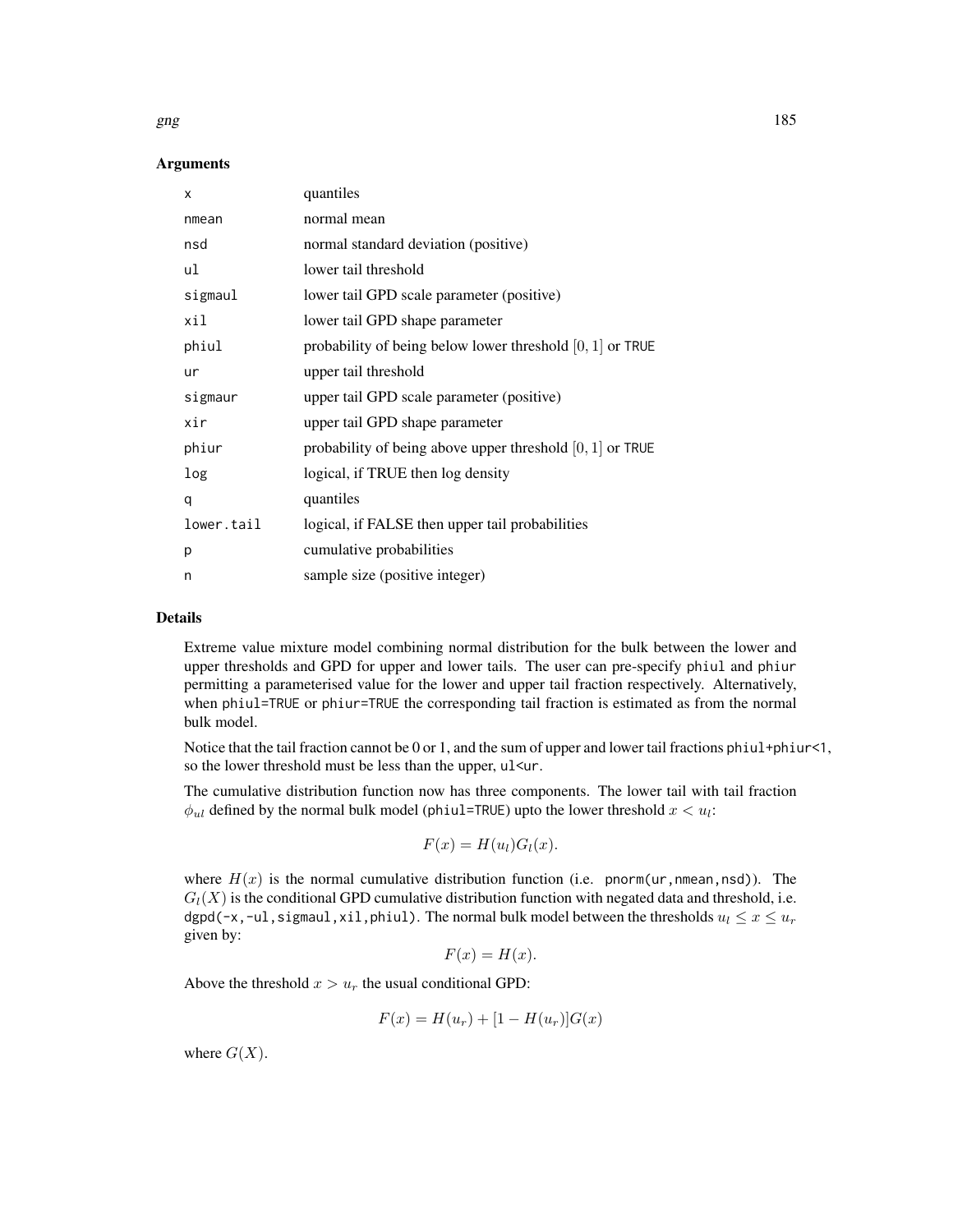The cumulative distribution function for the pre-specified tail fractions  $\phi_{ul}$  and  $\phi_{ur}$  is more complicated. The unconditional GPD is used for the lower tail  $x < u_i$ :

$$
F(x) = \phi_{ul} G_l(x).
$$

The normal bulk model between the thresholds  $u_l \leq x \leq u_r$  given by:

$$
F(x) = \phi_{ul} + (1 - \phi_{ul} - \phi_{ur})(H(x) - H(u_l))/(H(u_r) - H(u_l)).
$$

Above the threshold  $x > u_r$  the usual conditional GPD:

$$
F(x) = (1 - \phi_{ur}) + \phi_{ur} G(x)
$$

Notice that these definitions are equivalent when  $\phi_{ul} = H(u_l)$  and  $\phi_{ur} = 1 - H(u_r)$ .

See [gpd](#page-190-0) for details of GPD upper tail component, [dnorm](#page-0-0) for details of normal bulk component and [dnormgpd](#page-250-0) for normal with GPD extreme value mixture model.

# Value

[dgng](#page-183-0) gives the density, [pgng](#page-183-0) gives the cumulative distribution function, [qgng](#page-183-0) gives the quantile function and [rgng](#page-183-0) gives a random sample.

#### **Note**

All inputs are vectorised except  $log$  and lower.tail. The main input  $(x, p \text{ or } q)$  and parameters must be either a scalar or a vector. If vectors are provided they must all be of the same length, and the function will be evaluated for each element of vector. In the case of [rgng](#page-183-0) any input vector must be of length n.

Default values are provided for all inputs, except for the fundamentals x, q and p. The default sample size for [rgng](#page-183-0) is 1.

Missing (NA) and Not-a-Number (NaN) values in x, p and q are passed through as is and infinite values are set to NA. None of these are not permitted for the parameters.

Error checking of the inputs (e.g. invalid probabilities) is carried out and will either stop or give warning message as appropriate.

## Author(s)

Yang Hu and Carl Scarrott <carl.scarrott@canterbury.ac.nz>

#### References

[http://en.wikipedia.org/wiki/Normal\\_distribution](http://en.wikipedia.org/wiki/Normal_distribution)

[http://en.wikipedia.org/wiki/Generalized\\_Pareto\\_distribution](http://en.wikipedia.org/wiki/Generalized_Pareto_distribution)

Scarrott, C.J. and MacDonald, A. (2012). A review of extreme value threshold estimation and uncertainty quantification. REVSTAT - Statistical Journal 10(1), 33-59. Available from [http:](http://www.ine.pt/revstat/pdf/rs120102.pdf) [//www.ine.pt/revstat/pdf/rs120102.pdf](http://www.ine.pt/revstat/pdf/rs120102.pdf)

Zhao, X., Scarrott, C.J. Reale, M. and Oxley, L. (2010). Extreme value modelling for forecasting the market crisis. Applied Financial Econometrics 20(1), 63-72.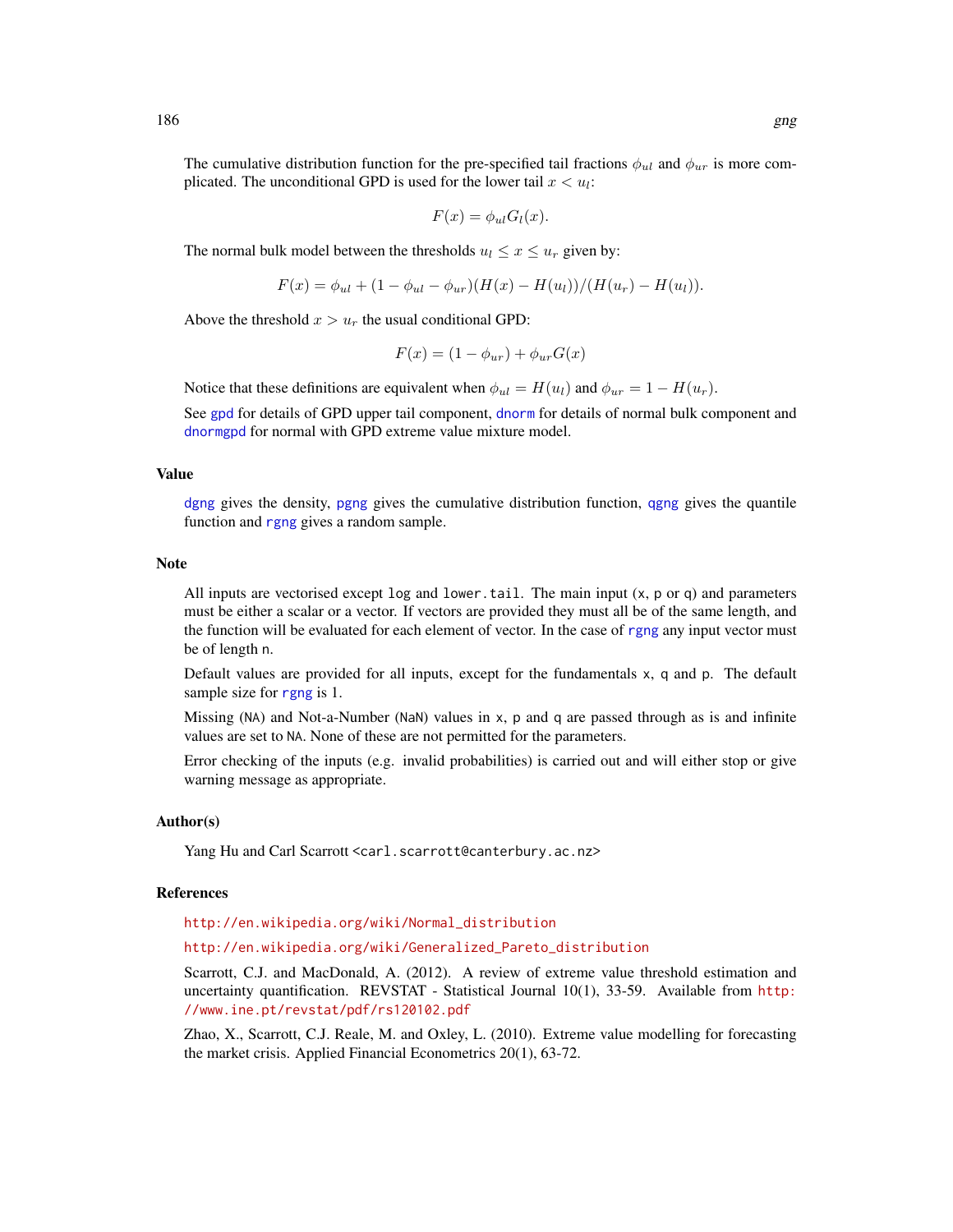#### gngcon and the state of the state of the state of the state of the state of the state of the state of the state of the state of the state of the state of the state of the state of the state of the state of the state of the

## See Also

## [gpd](#page-190-0) and [dnorm](#page-0-0)

Other normgpd: [fgng](#page-75-0), [fhpd](#page-88-0), [fitmnormgpd](#page-99-0), [flognormgpd](#page-121-0), [fnormgpdcon](#page-148-0), [fnormgpd](#page-142-0), [gngcon](#page-186-0), [hpdcon](#page-200-0), [hpd](#page-197-0), [itmnormgpd](#page-208-0), [lognormgpdcon](#page-235-0), [lognormgpd](#page-232-0), [normgpdcon](#page-253-0), [normgpd](#page-250-1)

Other normgpdcon: [fgngcon](#page-80-0), [fhpdcon](#page-91-0), [flognormgpdcon](#page-124-0), [fnormgpdcon](#page-148-0), [fnormgpd](#page-142-0), [gngcon](#page-186-0), [hpdcon](#page-200-0), [hpd](#page-197-0), [normgpdcon](#page-253-0), [normgpd](#page-250-1)

Other gng: [fgngcon](#page-80-0), [fgng](#page-75-0), [fitmgng](#page-95-0), [fnormgpd](#page-142-0), [gngcon](#page-186-0), [itmgng](#page-205-0), [normgpd](#page-250-1)

Other gngcon: [fgngcon](#page-80-0), [fgng](#page-75-0), [fnormgpdcon](#page-148-0), [gngcon](#page-186-0), [normgpdcon](#page-253-0)

Other fgng: [fgng](#page-75-0)

## Examples

```
## Not run:
set.seed(1)
par(mfrow = c(2, 2))x = \text{rgng}(1000, \text{ phiul} = 0.15, \text{ phiur} = 0.15)xx = seq(-6, 6, 0.01)hist(x, breaks = 100, freq = FALSE, xlim = c(-6, 6))
lines(xx, dgng(xx, phiul = 0.15, phiur = 0.15))
# three tail behaviours
plot(xx, pgng(xx), type = "l")lines(xx, pgng(xx, xil = 0.3, xir = 0.3), col = "red")
lines(xx, pgng(xx, xil = -0.3, xir = -0.3), col = "blue")
legend("topleft", paste("Symmetric xil=xir=",c(0, 0.3, -0.3)),
  col=c("black", "red", "blue"), lty = 1)
x = \text{rgng}(1000, \text{ xil} = -0.3, \text{ phiul} = 0.2, \text{ xir} = 0.3, \text{ phiur} = 0.2)xx = seq(-6, 6, 0.01)hist(x, breaks = 100, freq = FALSE, xlim = c(-6, 6))
lines(xx, dgng(xx, xil = -0.3, phiul = 0.2, xir = 0.3, phiur = 0.2))
plot(xx, dgng(xx, xil = -0.3, phiul = 0.2, xir = 0.3, phiur = 0.2), type = "l", ylim = c(0, 0.4))
lines(xx, dgng(xx, xil = -0.3, phiul = 0.3, xir = 0.3, phiur = 0.3), col = "red")
lines(xx, dgng(xx, xil = -0.3, phiul = TRUE, xir = 0.3, phiur = TRUE), col = "blue")
legend("topleft", c("phiul = phiur = 0.2", "phiul = phiur = 0.3", "Bulk Tail Fraction"),
  col=c("black", "red", "blue"), lty = 1)
## End(Not run)
```
<span id="page-186-1"></span>

<span id="page-186-0"></span>gngcon *Normal Bulk with GPD Upper and Lower Tails Extreme Value Mixture Model with Single Continuity Constraint at Thresholds*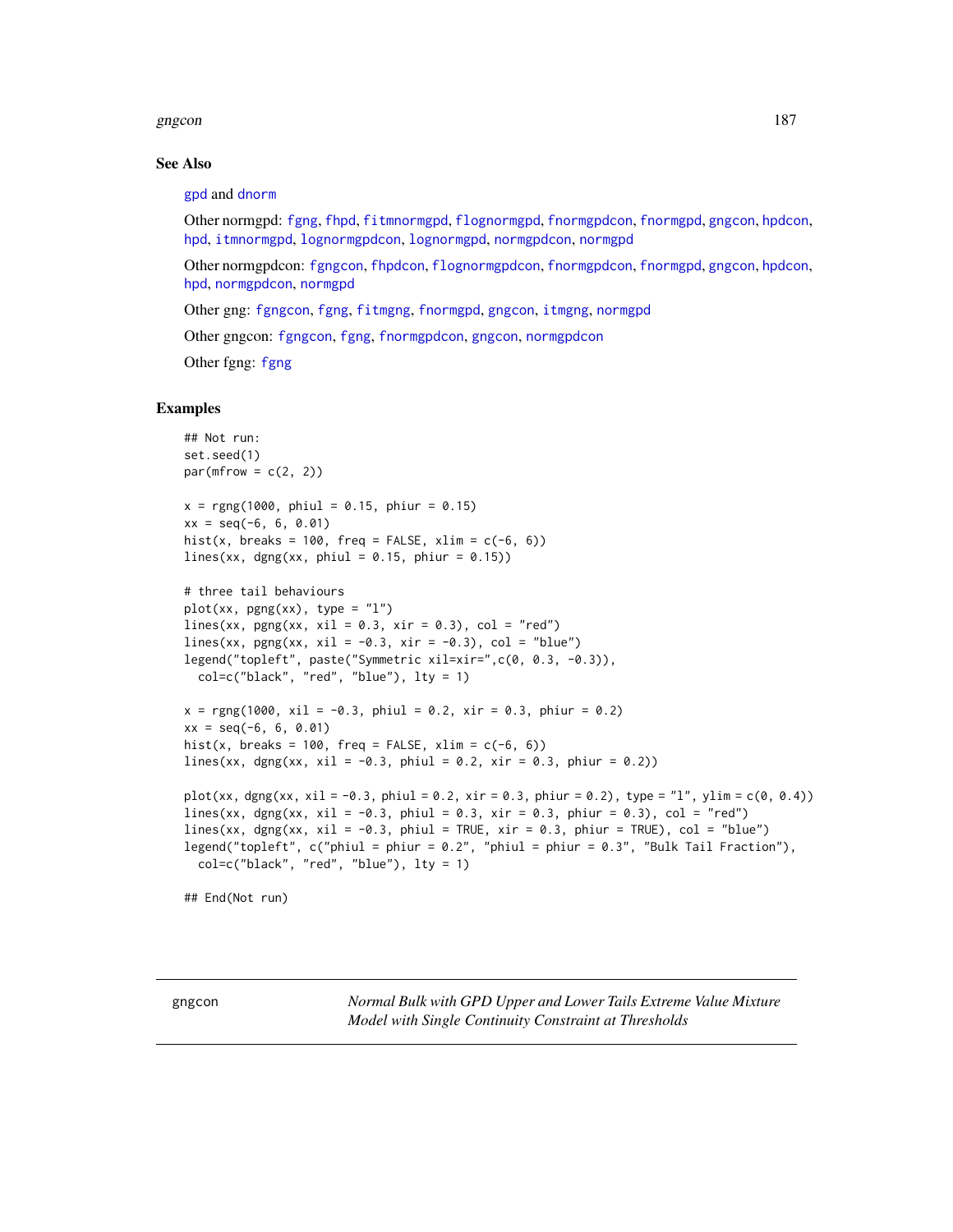## Description

Density, cumulative distribution function, quantile function and random number generation for the extreme value mixture model with normal for bulk distribution between the upper and lower thresholds with conditional GPD's for the two tails with continuity at the lower and upper thresholds. The parameters are the normal mean nmean and standard deviation nsd, lower tail (threshold ul, GPD shape xil and tail fraction phiul) and upper tail (threshold ur, GPD shape xiR and tail fraction phiuR).

## Usage

```
dgngcon(x, nmean = 0, nsd = 1, ul = qnorm(0.1, nmean, nsd),
 xil = 0, phiul = TRUE, ur = qnorm(0.9, nmean, nsd), xir = 0,
 phiur = TRUE, log = FALSE)
pgngcon(q, nmean = 0, nsd = 1, ul = qnorm(0.1, nmean, nsd),xil = 0, phiul = TRUE, ur = qnorm(0.9, nmean, nsd), xir = 0,
 phiur = TRUE, lower.tail = TRUE)
qgngcon(p, nmean = 0, nsd = 1, ul = qnorm(0.1, nmean, nsd),xil = 0, phiul = TRUE, ur = qnorm(0.9, nmean, nsd), xir = 0,
 phiur = TRUE, lower.tail = TRUE)
rgngcon(n = 1, nmean = 0, nsd = 1, ul = qnorm(0.1, nmean, nsd),
  xil = 0, phiul = TRUE, ur = qnorm(0.9, nmean, nsd), xir = 0,
 phiur = TRUE)
```
## Arguments

| X          | quantiles                                                   |
|------------|-------------------------------------------------------------|
| nmean      | normal mean                                                 |
| nsd        | normal standard deviation (positive)                        |
| ul         | lower tail threshold                                        |
| xil        | lower tail GPD shape parameter                              |
| phiul      | probability of being below lower threshold $[0, 1]$ or TRUE |
| ur         | upper tail threshold                                        |
| xir        | upper tail GPD shape parameter                              |
| phiur      | probability of being above upper threshold $[0, 1]$ or TRUE |
| log        | logical, if TRUE then log density                           |
| q          | quantiles                                                   |
| lower.tail | logical, if FALSE then upper tail probabilities             |
| p          | cumulative probabilities                                    |
| n          | sample size (positive integer)                              |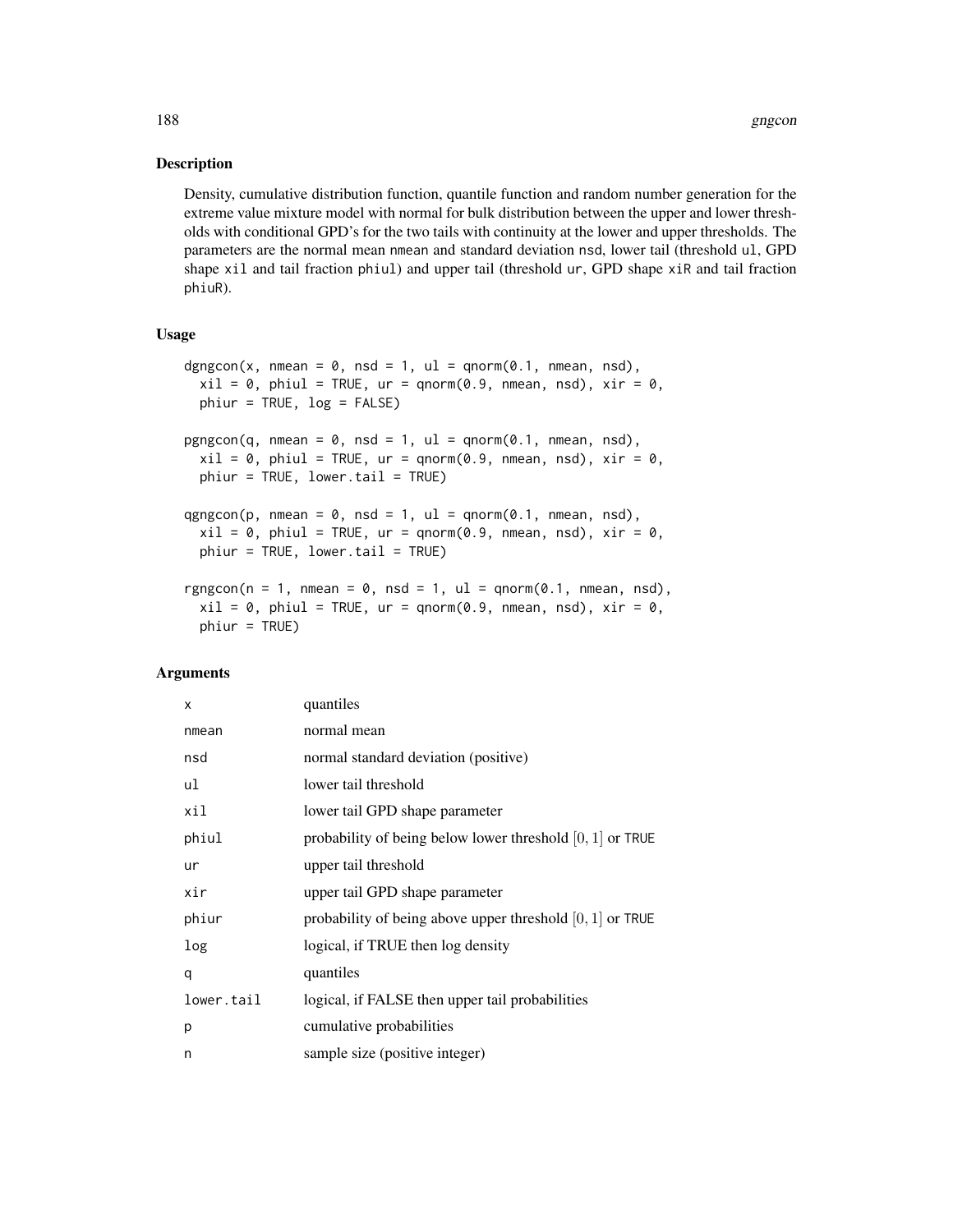#### gngcon and the set of the set of the set of the set of the set of the set of the set of the set of the set of the set of the set of the set of the set of the set of the set of the set of the set of the set of the set of th

#### Details

Extreme value mixture model combining normal distribution for the bulk between the lower and upper thresholds and GPD for upper and lower tails with Continuity Constraints at the lower and upper threshold. The user can pre-specify phiul and phiur permitting a parameterised value for the lower and upper tail fraction respectively. Alternatively, when phiul=TRUE or phiur=TRUE the corresponding tail fraction is estimated as from the normal bulk model.

Notice that the tail fraction cannot be 0 or 1, and the sum of upper and lower tail fractions phiul+phiur<1, so the lower threshold must be less than the upper,  $ul ur.$ 

The cumulative distribution function now has three components. The lower tail with tail fraction  $\phi_{ul}$  defined by the normal bulk model (phiul=TRUE) upto the lower threshold  $x < u_l$ :

$$
F(x) = H(u_l)G_l(x).
$$

where  $H(x)$  is the normal cumulative distribution function (i.e. pnorm(ur, nmean, nsd)). The  $G_l(X)$  is the conditional GPD cumulative distribution function with negated data and threshold, i.e. dgpd(-x,-ul,sigmaul,xil,phiul). The normal bulk model between the thresholds  $u_1 \le x \le u_r$ given by:

$$
F(x) = H(x).
$$

Above the threshold  $x > u_r$  the usual conditional GPD:

$$
F(x) = H(u_r) + [1 - H(u_r)]G(x)
$$

where  $G(X)$ .

The cumulative distribution function for the pre-specified tail fractions  $\phi_{u}$  and  $\phi_{ur}$  is more complicated. The unconditional GPD is used for the lower tail  $x < u_i$ :

$$
F(x) = \phi_{ul} G_l(x).
$$

The normal bulk model between the thresholds  $u_l \leq x \leq u_r$  given by:

$$
F(x) = \phi_{ul} + (1 - \phi_{ul} - \phi_{ur})(H(x) - H(u_l))/(H(u_r) - H(u_l)).
$$

Above the threshold  $x > u_r$  the usual conditional GPD:

$$
F(x) = (1 - \phi_{ur}) + \phi_{ur} G(x)
$$

Notice that these definitions are equivalent when  $\phi_{ul} = H(u_l)$  and  $\phi_{ur} = 1 - H(u_r)$ .

The continuity constraint at ur means that:

$$
\phi_{ur}g_r(x) = (1 - \phi_{ul} - \phi_{ur})h(u_r)/(H(u_r) - H(u_l)).
$$

By rearrangement, the GPD scale parameter sigmaur is then:

$$
\sigma_u r = \phi_{ur}(H(u_r) - H(u_l))/h(u_r)(1 - \phi_{ul} - \phi_{ur}).
$$

where  $h(x)$ ,  $g_l(x)$  and  $g_r(x)$  are the normal and conditional GPD density functions for lower and upper tail respectively. In the special case of where the tail fraction is defined by the bulk model this reduces to

$$
\sigma_u r = [1 - H(u_r)]/h(u_r)
$$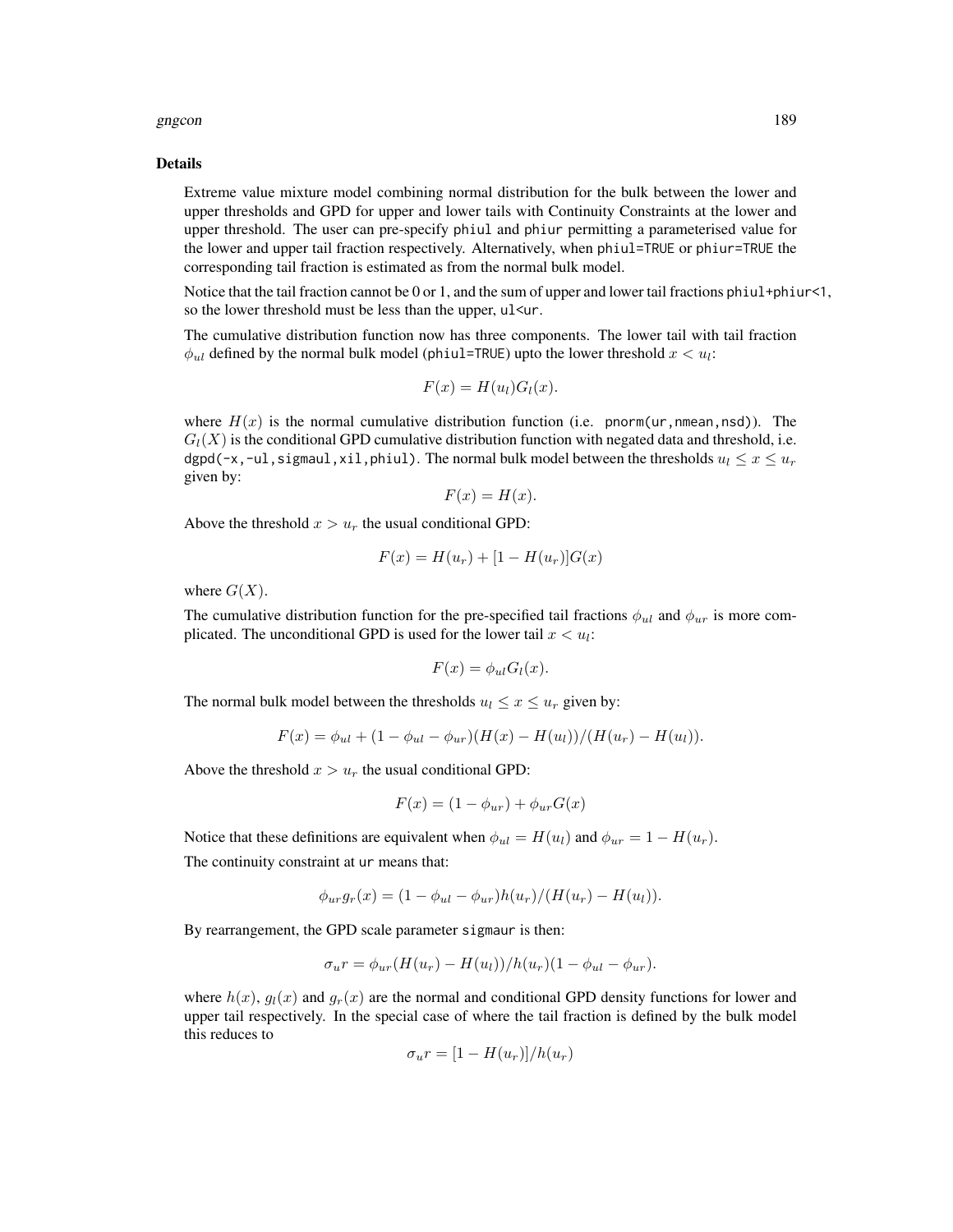The continuity constraint at ul means that:

$$
\phi_{ul}g_l(x) = (1 - \phi_{ul} - \phi_{ur})h(u_l)/(H(u_r) - H(u_l)).
$$

The GPD scale parameter sigmaul is replaced by:

$$
\sigma_u l = \phi_{ul}(H(u_r) - H(u_l))/h(u_l)(1 - \phi_{ul} - \phi_{ur}).
$$

In the special case of where the tail fraction is defined by the bulk model this reduces to

$$
\sigma_u l = H(u_l)/h(u_l)
$$

See [gpd](#page-190-0) for details of GPD upper tail component, [dnorm](#page-0-0) for details of normal bulk component, [dnormgpd](#page-250-0) for normal with GPD extreme value mixture model and [dgng](#page-183-0) for normal bulk with GPD upper and lower tails extreme value mixture model.

#### Value

.

[dgngcon](#page-186-1) gives the density, [pgngcon](#page-186-1) gives the cumulative distribution function, [qgngcon](#page-186-1) gives the quantile function and [rgngcon](#page-186-1) gives a random sample.

#### Note

All inputs are vectorised except  $log$  and lower.tail. The main inputs  $(x, p, o, q)$  and parameters must be either a scalar or a vector. If vectors are provided they must all be of the same length, and the function will be evaluated for each element of vector. In the case of [rgngcon](#page-186-1) any input vector must be of length n.

Default values are provided for all inputs, except for the fundamentals x, q and p. The default sample size for [rgngcon](#page-186-1) is 1.

Missing (NA) and Not-a-Number (NaN) values in x, p and q are passed through as is and infinite values are set to NA. None of these are not permitted for the parameters.

Error checking of the inputs (e.g. invalid probabilities) is carried out and will either stop or give warning message as appropriate.

## Author(s)

Yang Hu and Carl Scarrott <carl.scarrott@canterbury.ac.nz>

## References

[http://en.wikipedia.org/wiki/Normal\\_distribution](http://en.wikipedia.org/wiki/Normal_distribution)

[http://en.wikipedia.org/wiki/Generalized\\_Pareto\\_distribution](http://en.wikipedia.org/wiki/Generalized_Pareto_distribution)

Scarrott, C.J. and MacDonald, A. (2012). A review of extreme value threshold estimation and uncertainty quantification. REVSTAT - Statistical Journal 10(1), 33-59. Available from [http:](http://www.ine.pt/revstat/pdf/rs120102.pdf) [//www.ine.pt/revstat/pdf/rs120102.pdf](http://www.ine.pt/revstat/pdf/rs120102.pdf)

Zhao, X., Scarrott, C.J. Reale, M. and Oxley, L. (2010). Extreme value modelling for forecasting the market crisis. Applied Financial Econometrics 20(1), 63-72.

.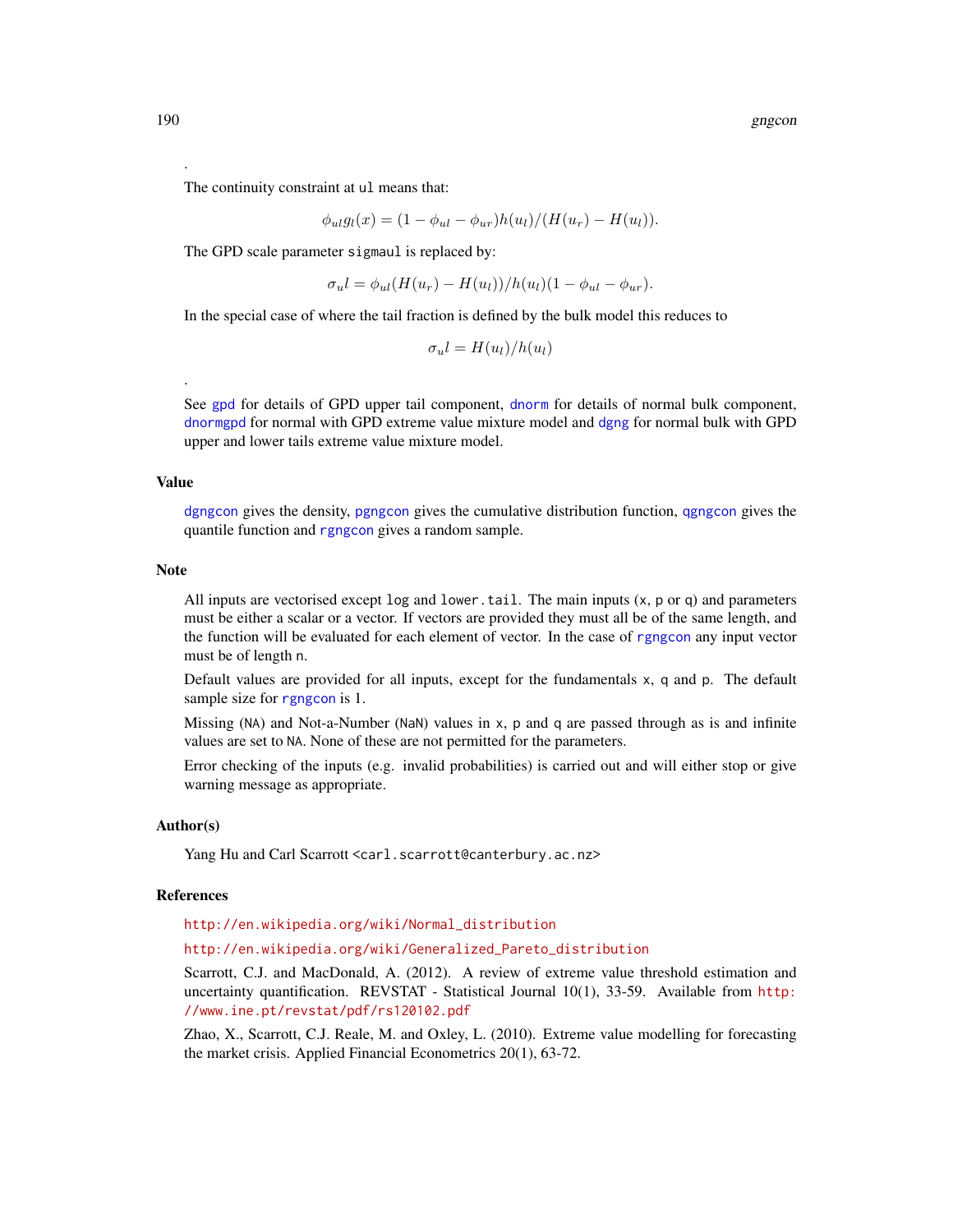$gpd$  and the set of the set of the set of the set of the set of the set of the set of the set of the set of the set of the set of the set of the set of the set of the set of the set of the set of the set of the set of the

# See Also

[gpd](#page-190-0) and [dnorm](#page-0-0)

Other normgpd: [fgng](#page-75-0), [fhpd](#page-88-0), [fitmnormgpd](#page-99-0), [flognormgpd](#page-121-0), [fnormgpdcon](#page-148-0), [fnormgpd](#page-142-0), [gng](#page-183-1), [hpdcon](#page-200-0), [hpd](#page-197-0), [itmnormgpd](#page-208-0), [lognormgpdcon](#page-235-0), [lognormgpd](#page-232-0), [normgpdcon](#page-253-0), [normgpd](#page-250-1)

Other normgpdcon: [fgngcon](#page-80-0), [fhpdcon](#page-91-0), [flognormgpdcon](#page-124-0), [fnormgpdcon](#page-148-0), [fnormgpd](#page-142-0), [gng](#page-183-1), [hpdcon](#page-200-0), [hpd](#page-197-0), [normgpdcon](#page-253-0), [normgpd](#page-250-1)

Other gng: [fgngcon](#page-80-0), [fgng](#page-75-0), [fitmgng](#page-95-0), [fnormgpd](#page-142-0), [gng](#page-183-1), [itmgng](#page-205-0), [normgpd](#page-250-1)

Other gngcon: [fgngcon](#page-80-0), [fgng](#page-75-0), [fnormgpdcon](#page-148-0), [gng](#page-183-1), [normgpdcon](#page-253-0)

Other fgngcon: [fgngcon](#page-80-0)

## Examples

```
## Not run:
set.seed(1)
par(mfrow = c(2, 2))x = rgngcon(1000, phiul = 0.15, phiur = 0.15)
xx = seq(-6, 6, 0.01)hist(x, breaks = 100, freq = FALSE, xlim = c(-6, 6))
lines(xx, dgngcon(xx, phiul = 0.15, phiur = 0.15))
# three tail behaviours
plot(xx, pgngcon(xx), type = "l")lines(xx, pgngcon(xx, xil = 0.3, xir = 0.3), col = "red")
lines(xx, pgngcon(xx, xil = -0.3, xir = -0.3), col = "blue")
legend("topleft", paste("Symmetric xil=xir=",c(0, 0.3, -0.3)),
  col=c("black", "red", "blue"), lty = 1)
x = rgngcon(1000, xil = -0.3, phiul = 0.2, xir = 0.3, phiur = 0.2)
xx = seq(-6, 6, 0.01)hist(x, breaks = 100, freq = FALSE, xlim = c(-6, 6))
lines(xx, dgngcon(xx, xil = -0.3, phiul = 0.2, xir = 0.3, phiur = 0.2))
plot(xx, dgngcon(xx, xil = -0.3, phiul = 0.2, xir = 0.3, phiur = 0.2), type = "l", ylim = c(0, 0.4))lines(xx, dgngcon(xx, xil = -0.3, phiul = 0.3, xir = 0.3, phiur = 0.3), col = "red")
lines(xx, dgngcon(xx, xil = -0.3, phiul = TRUE, xir = 0.3, phiur = TRUE), col = "blue")legend("topleft", c("phiul = phiur = 0.2", "phiul = phiur = 0.3", "Bulk Tail Fraction"),
  col=c("black", "red", "blue"), lty = 1)
```
## End(Not run)

<span id="page-190-0"></span>gpd *Generalised Pareto Distribution (GPD)*

<span id="page-190-1"></span>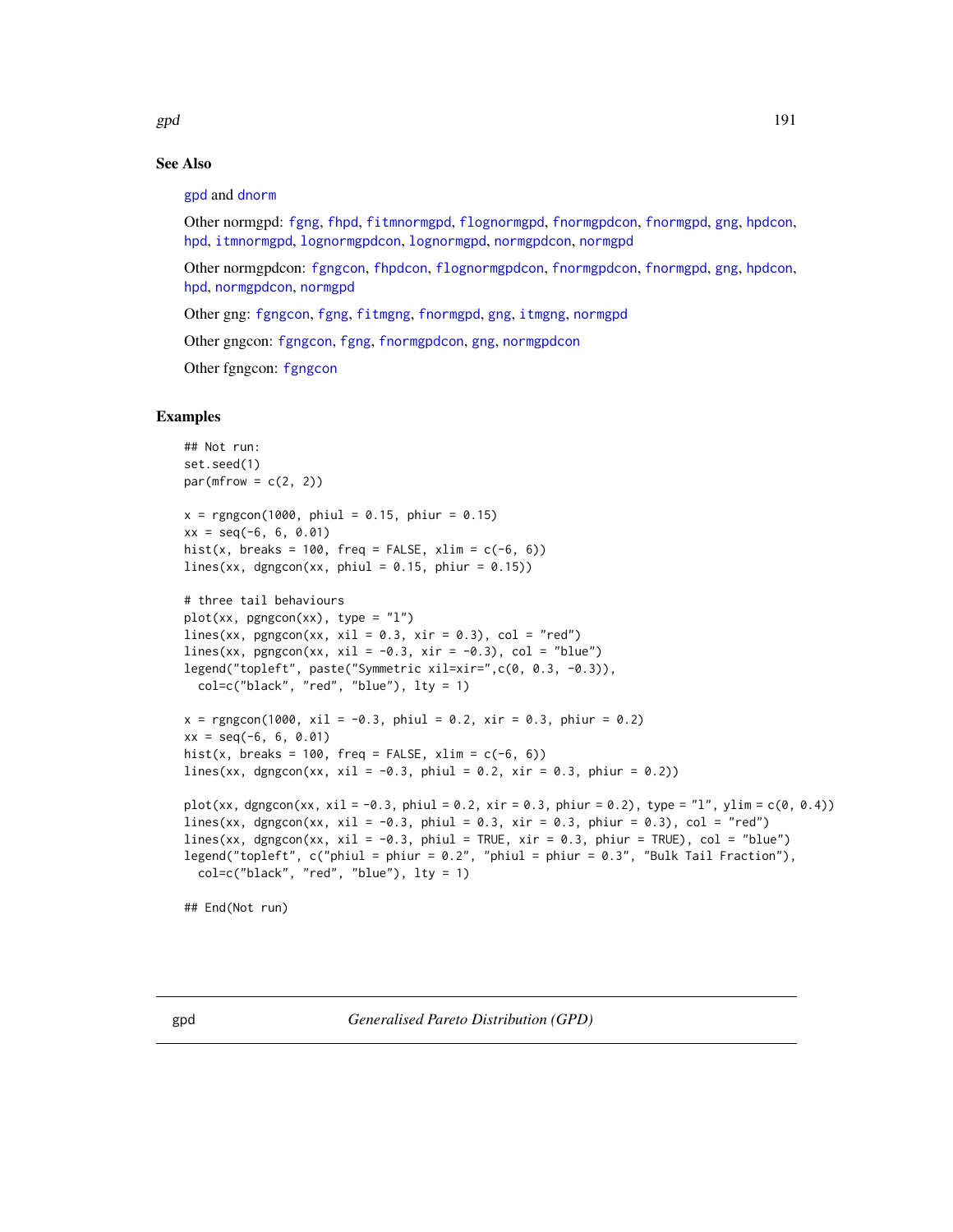## Description

Density, cumulative distribution function, quantile function and random number generation for the generalised Pareto distribution, either as a conditional on being above the threshold u or unconditional.

#### Usage

```
dgpd(x, u = 0, sigmau = 1, xi = 0, phiu = 1, log = FALSE)
pgpd(q, u = 0, sigmau = 1, xi = 0, phi = 1, lower.tail = TRUE)qgpd(p, u = 0, sigma = 1, xi = 0, phi = 1, lower.tail = TRUE)rgpd(n = 1, u = 0, sigmau = 1, xi = 0, phiu = 1)
```
# Arguments

| x          | quantiles                                       |
|------------|-------------------------------------------------|
| u          | threshold                                       |
| sigmau     | scale parameter (positive)                      |
| хi         | shape parameter                                 |
| phiu       | probability of being above threshold $[0, 1]$   |
| log        | logical, if TRUE then log density               |
| q          | quantiles                                       |
| lower.tail | logical, if FALSE then upper tail probabilities |
| р          | cumulative probabilities                        |
| n          | sample size (positive integer)                  |

## Details

The GPD with parameters scale  $\sigma_u$  and shape  $\xi$  has conditional density of being above the threshold u given by

$$
f(x|X > u) = 1/\sigma_u[1 + \xi(x - u)/\sigma_u]^{-1/\xi - 1}
$$

for non-zero  $\xi$ ,  $x > u$  and  $\sigma_u > 0$ . Further,  $\left[1 + \xi(x - u)/\sigma_u\right] > 0$  which for  $\xi < 0$  implies  $u < x \leq u - \sigma_u/\xi$ . In the special case of  $\xi = 0$  considered in the limit  $\xi \to 0$ , which is treated here as  $|\xi| < 1e - 6$ , it reduces to the exponential:

$$
f(x|X > u) = 1/\sigma_u exp(-(x - u)/\sigma_u).
$$

The unconditional density is obtained by mutltiplying this by the survival probability (or *tail fraction*)  $\phi_u = P(X > u)$  giving  $f(x) = \phi_u f(x | X > u)$ .

The syntax of these functions are similar to those of the [evd](#page-0-0) package, so most code using these functions can be reused. The key difference is the introduction of phiu to permit output of unconditional quantities.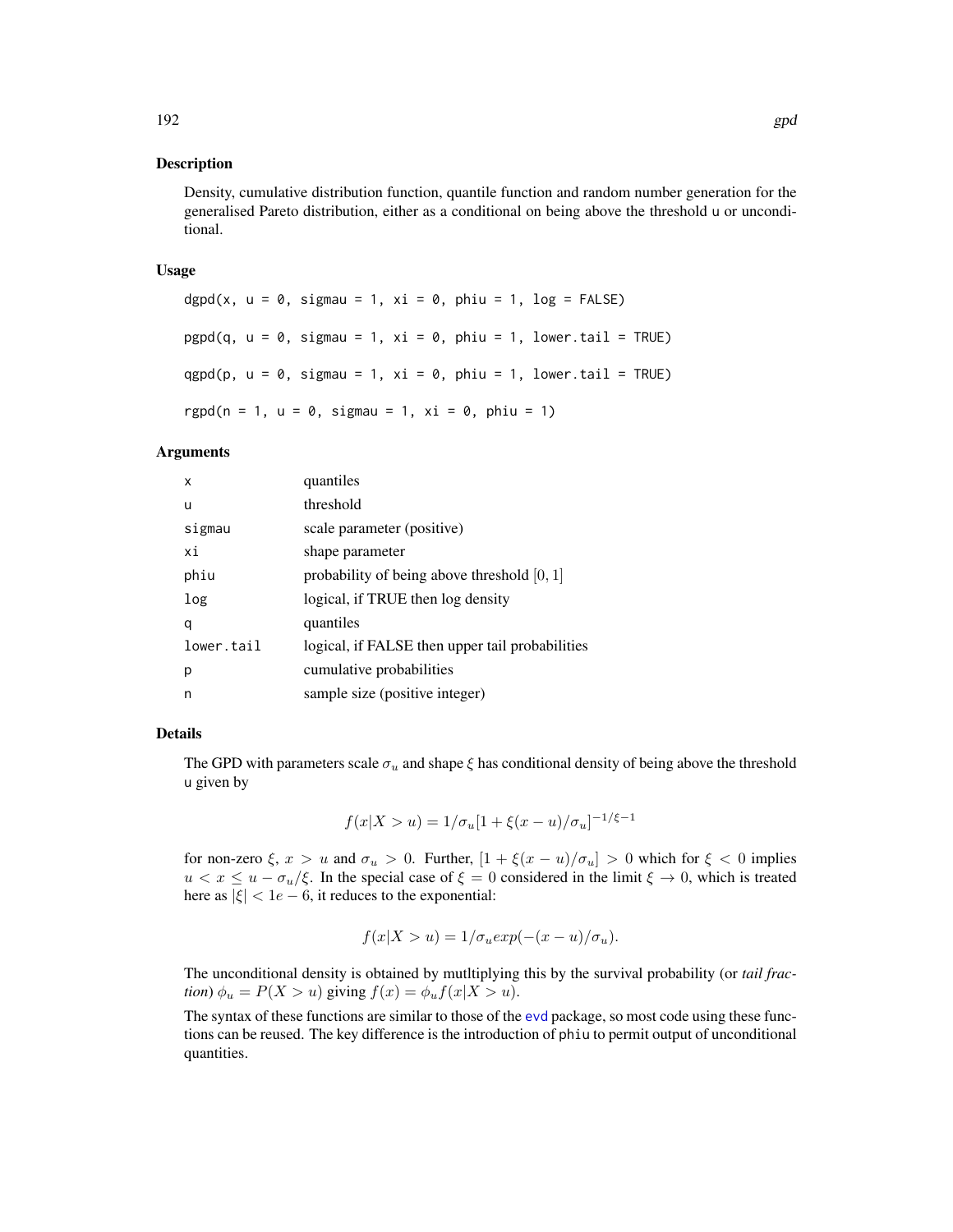# Value

[dgpd](#page-190-1) gives the density, [pgpd](#page-190-1) gives the cumulative distribution function, [qgpd](#page-190-1) gives the quantile function and [rgpd](#page-190-1) gives a random sample.

#### Acknowledgments

Based on the [gpd](#page-190-0) functions in the [evd](#page-0-0) package for which their author's contributions are gratefully acknowledged. They are designed to have similar syntax and functionality to simplify the transition for users of these packages.

## Note

All inputs are vectorised except  $log$  and  $lower$ .tail. The main inputs  $(x, p, o, q)$  and parameters must be either a scalar or a vector. If vectors are provided they must all be of the same length, and the function will be evaluated for each element of vector. In the case of [rgpd](#page-190-1) any input vector must be of length n.

Default values are provided for all inputs, except for the fundamentals x, q and p. The default threshold u=0 and tail fraction phiu=1 which essentially assumes the user provide excesses above u by default, rather than exceedances. The default sample size for [rgpd](#page-190-1) is 1.

Missing (NA) and Not-a-Number (NaN) values in x, p and q are passed through as is and infinite values are set to NA. None of these are not permitted for the parameters.

Some key differences arise for phiu=1 and phiu<1 (see examples below):

- 1. For phiu=1 the [dgpd](#page-190-1) evaluates as zero for quantiles below the threshold u and [pgpd](#page-190-1) evaluates over [0, 1].
- 2. For phiu=1 then [pgpd](#page-190-1) evaluates as zero below the threshold u. For phiu<1 it evaluates as  $1 - \phi_u$  at the threshold and NA below the threshold.
- 3. For phiu=1 the quantiles from [qgpd](#page-190-1) are above threshold and equal to threshold for phiu=0. For phiu<1 then within upper tail,  $p > 1$  -phiu, it will give conditional quantiles above threshold, but when below the threshold,  $p \leq 1$  -phiu, these are set to NA.
- 4. When simulating GPD variates using [rgpd](#page-190-1) if phiu=1 then all values are above the threshold. For phiu<1 then a standard uniform  $U$  is simulated and the variate will be classified as above the threshold if  $u < \phi$ , and below the threshold otherwise. This is equivalent to a binomial random variable for simulated number of exceedances. Those above the threshold are then simulated from the conditional GPD and those below the threshold and set to NA.

These conditions are intuitive and consistent with [evd](#page-0-0), which assumes missing data are below threshold.

Error checking of the inputs (e.g. invalid probabilities) is carried out and will either stop or give warning message as appropriate.

#### Author(s)

Yang Hu and Carl Scarrott <carl.scarrott@canterbury.ac.nz>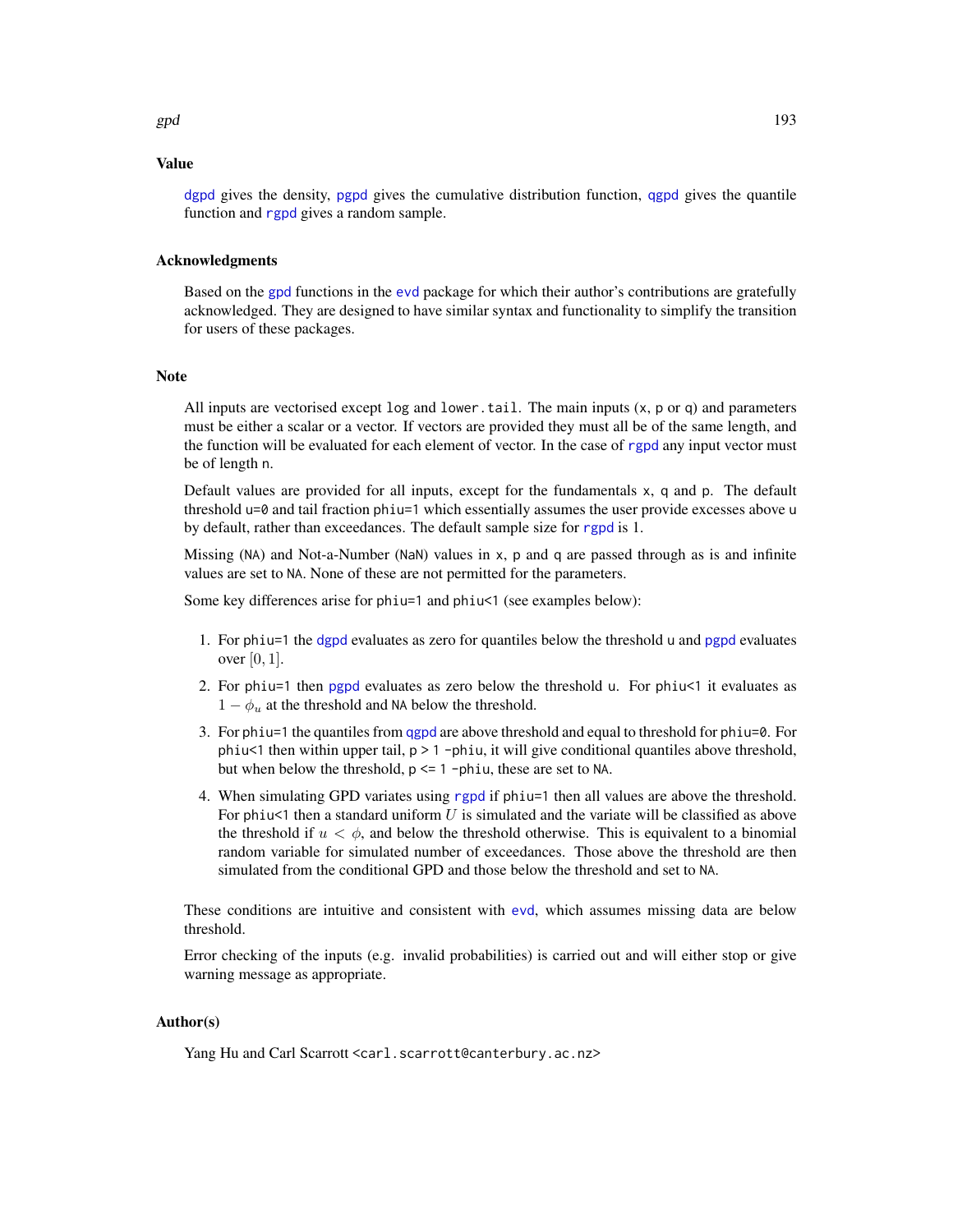## References

[http://en.wikipedia.org/wiki/Generalized\\_Pareto\\_distribution](http://en.wikipedia.org/wiki/Generalized_Pareto_distribution)

Hu Y. and Scarrott, C.J. (2018). evmix: An R Package for Extreme Value Mixture Modeling, Threshold Estimation and Boundary Corrected Kernel Density Estimation. Journal of Statistical Software 84(5), 1-27. doi: 10.18637/jss.v084.i05.

Coles, S.G. (2001). An Introduction to Statistical Modelling of Extreme Values. Springer Series in Statistics. Springer-Verlag: London.

#### See Also

[evd](#page-0-0) package and [fpot](#page-0-0) Other gpd: [fgpd](#page-84-0) Other fgpd: [fgpd](#page-84-0)

#### Examples

```
set.seed(1)
par(mfrow = c(2, 2))x = rgpd(1000) # simulate sample from GPD
xx = seq(-1, 10, 0.01)hist(x, breaks = 100, freq = FALSE, xlim = c(-1, 10))
lines(xx, dgpd(xx))
# three tail behaviours
plot(xx, pgpd(xx), type = "1")lines(xx, pgpd(xx, xi = 0.3), col = "red")
lines(xx, pgpd(xx, xi = -0.3), col = "blue")
legend("bottomright", paste("xi =",c(0, 0.3, -0.3)),
  col=c("black", "red", "blue"), lty = 1)
# GPD when xi=0 is exponential, and demonstrating phiu
x = \text{resp}(1000)hist(x, breaks = 100, freq = FALSE, xlim = c(-1, 10))
lines(xx, dgpd(xx, u = 0, sigmau = 1, xi = 0), lwd = 2)
lines(xx, dgpd(xx, u = 0.5, phiu = 1 - pexp(0.5)), col = "red", lwd = 2)lines(xx, dgpd(xx, u = 1.5, phiu = 1 - pexp(1.5)), col = "blue", lwd = 2)legend("topright", paste("u =",c(0, 0.5, 1.5)),
  col=c("black", "red", "blue"), \; lty = 1, \; lwd = 2)# Quantile function and phiu
p = pgpd(xx)plot(qgpd(p), p, type = "l")lines(xx, pgpd(xx, u = 2), col = "red")lines(xx, pgpd(xx, u = 5, phiu = 0.2), col = "blue")
legend("bottomright", c("u = 0 phiu = 1", "u = 2 phiu = 1", "u = 5 phiu = 0.2"),col=c("black", "red", "blue"), lty = 1)
```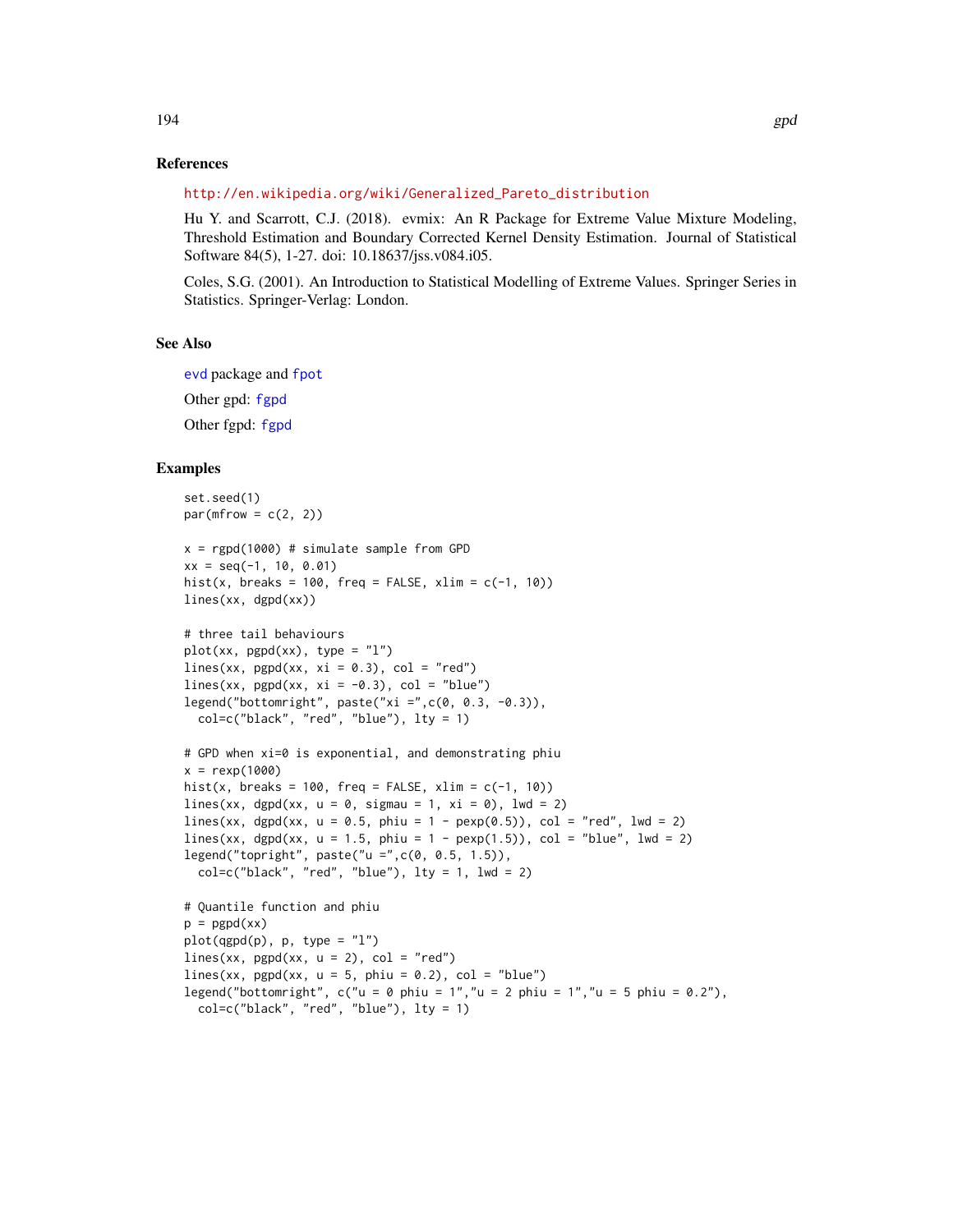<span id="page-194-0"></span>hillplot *Hill Plot*

# Description

Plots the Hill plot and some its variants.

## Usage

```
hillplot(data, orderlim = NULL, tlim = NULL, hill.type = "Hill",
  r = 2, x.theta = FALSE, y.alpha = FALSE, alpha = 0.05,
 ylim = NULL, legend.loc = "topright",
  try. thresh = quantile(data[data > 0], 0.9, na.rm = TRUE),
  main = paste(ifelse(x.theta, "Alt", ""), hill.type, " Plot", sep = ""),
 xlab = ifelse(x.theta, "theta", "order"),
 ylab = paste(ifelse(x.theta, "Alt", ""), hill.type, ifelse(y.alpha,
  " alpha", " xi"), ">0", sep = ""), ...)
```
# Arguments

| data       | vector of sample data                                                                                     |
|------------|-----------------------------------------------------------------------------------------------------------|
| orderlim   | vector of (lower, upper) limits of order statistics to plot estimator, or NULL to use<br>default values   |
| tlim       | vector of (lower, upper) limits of range of threshold to plot estimator, or NULL to<br>use default values |
| hill.type  | "Hill" or "SmooHill"                                                                                      |
| r          | smoothing factor for "SmooHill" (integer $> 1$ )                                                          |
| x.theta    | logical, should order (FALSE) or theta (TRUE) be given on x-axis                                          |
| y.alpha    | logical, should shape xi (FALSE) or tail index alpha (TRUE) be given on y-axis                            |
| alpha      | significance level over range $(0, 1)$ , or NULL for no CI                                                |
| ylim       | y-axis limits or NULL                                                                                     |
| legend.loc | location of legend (see legend) or NULL for no legend                                                     |
| try.thresh | vector of thresholds to consider                                                                          |
| main       | title of plot                                                                                             |
| xlab       | x-axis label                                                                                              |
| ylab       | y-axis label                                                                                              |
| $\cdots$   | further arguments to be passed to the plotting functions                                                  |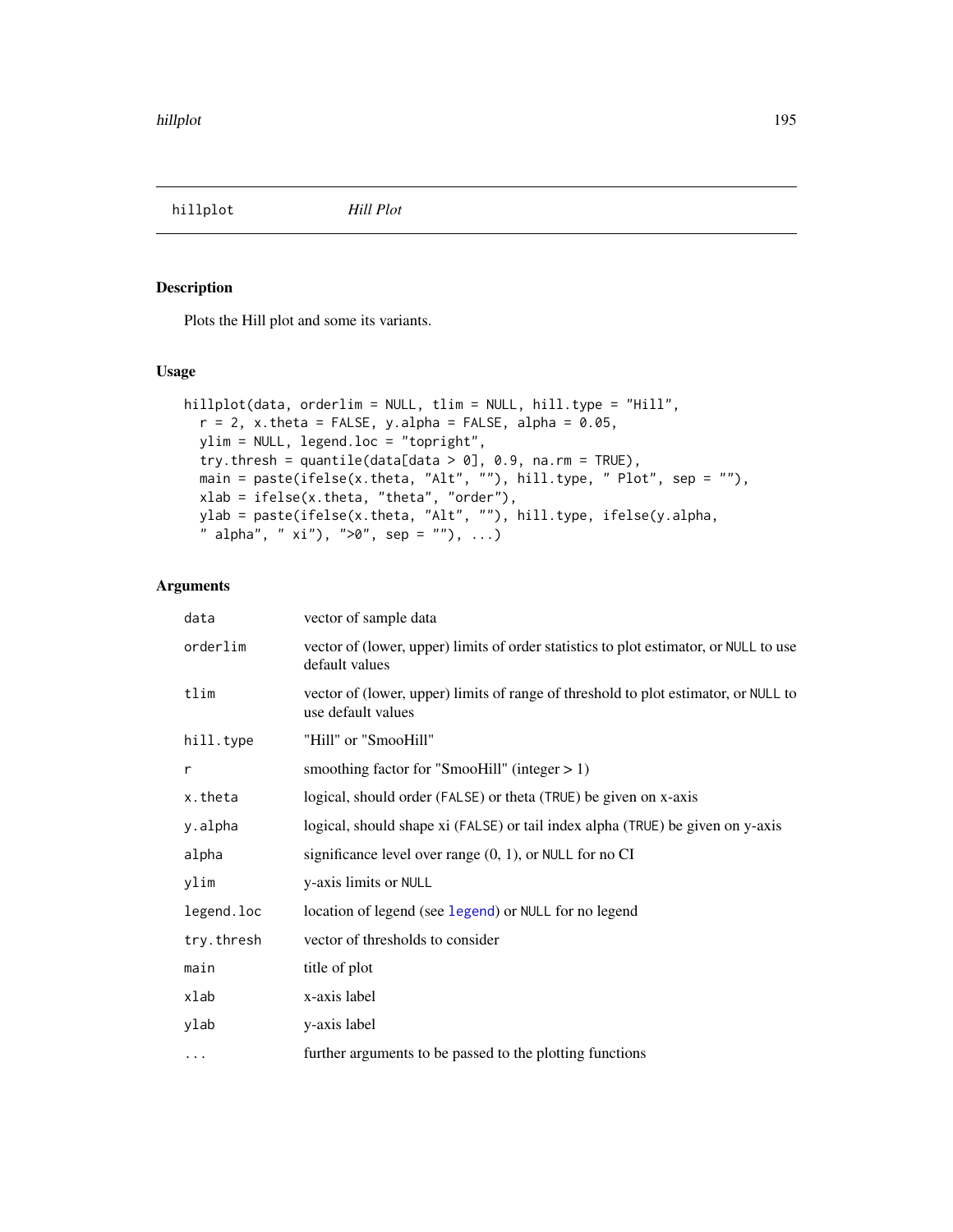#### Details

Produces the Hill, AltHill, SmooHill and AltSmooHill plots, including confidence intervals.

For an ordered iid sequence  $X_{(1)} \geq X_{(2)} \geq \cdots \geq X_{(n)} > 0$  the Hill (1975) estimator using k order statistics is given by

$$
H_{k,n} = \frac{1}{k} \sum_{i=1}^{k} \log(\frac{X_{(i)}}{X_{(k+1)}})
$$

which is the pseudo-likelihood estimator of reciprocal of the tail index  $\xi = /a > 0$  for regularly varying tails (e.g. Pareto distribution). The Hill estimator is defined on orders  $k > 2$ , as when  $k = 1$ the

$$
H_{1,n}=0
$$

The function will calculate the Hill estimator for  $k \geq 1$ . The simple Hill plot is shown for hill.type="Hill".

Once a sufficiently low order statistic is reached the Hill estimator will be constant, upto sample uncertainty, for regularly varying tails. The Hill plot is a plot of

 $H_{k,n}$ 

against the k. Symmetric asymptotic normal confidence intervals assuming Pareto tails are provided.

These so called Hill's horror plots can be difficult to interpret. A smooth form of the Hill estimator was suggested by Resnick and Starica (1997):

$$
smooth_{k,n} = \frac{1}{(r-1)k} \sum_{j=k+1}^{rk} H_{j,n}
$$

giving the smooHill plot which is shown for hill.type="SmooHill". The smoothing factor is r=2 by default.

It has also been suggested to plot the order on a log scale, by plotting the points  $(\theta, H_{\lceil n^\theta \rceil, n})$  for  $0 \le \theta \le 1$ . This gives the so called AltHill and AltSmooHill plots. The alternative x-axis scale is chosen by x.theta=TRUE.

The Hill estimator is for the GPD shape  $\xi > 0$ , or the reciprocal of the tail index  $\alpha = 1/\xi > 0$ . The shape is plotted by default using y.alpha=FALSE and the tail index is plotted when y.alpha=TRUE.

A pre-chosen threshold (or more than one) can be given in try.thresh. The estimated parameter (ξ or  $\alpha$ ) at each threshold are plot by a horizontal solid line for all higher thresholds. The threshold should be set as low as possible, so a dashed line is shown below the pre-chosen threshold. If the Hill estimator is similar to the dashed line then a lower threshold may be chosen.

If no order statistic (or threshold) limits are provided orderlim = tlim = NULL then the lowest order statistic is set to  $X_{(3)}$  and highest possible value  $X_{(n-1)}$ . However, the Hill estimator is always output for all  $k = 1, ..., n - 1$  and  $k = 1, ..., floor(n/k)$  for smooHill estimator.

The missing (NA and NaN) and non-finite values are ignored. Non-positive data are ignored.

The lower x-axis is the order k or  $\theta$ , chosen by the option x.theta=FALSE and x.theta=TRUE respectively. The upper axis is for the corresponding threshold.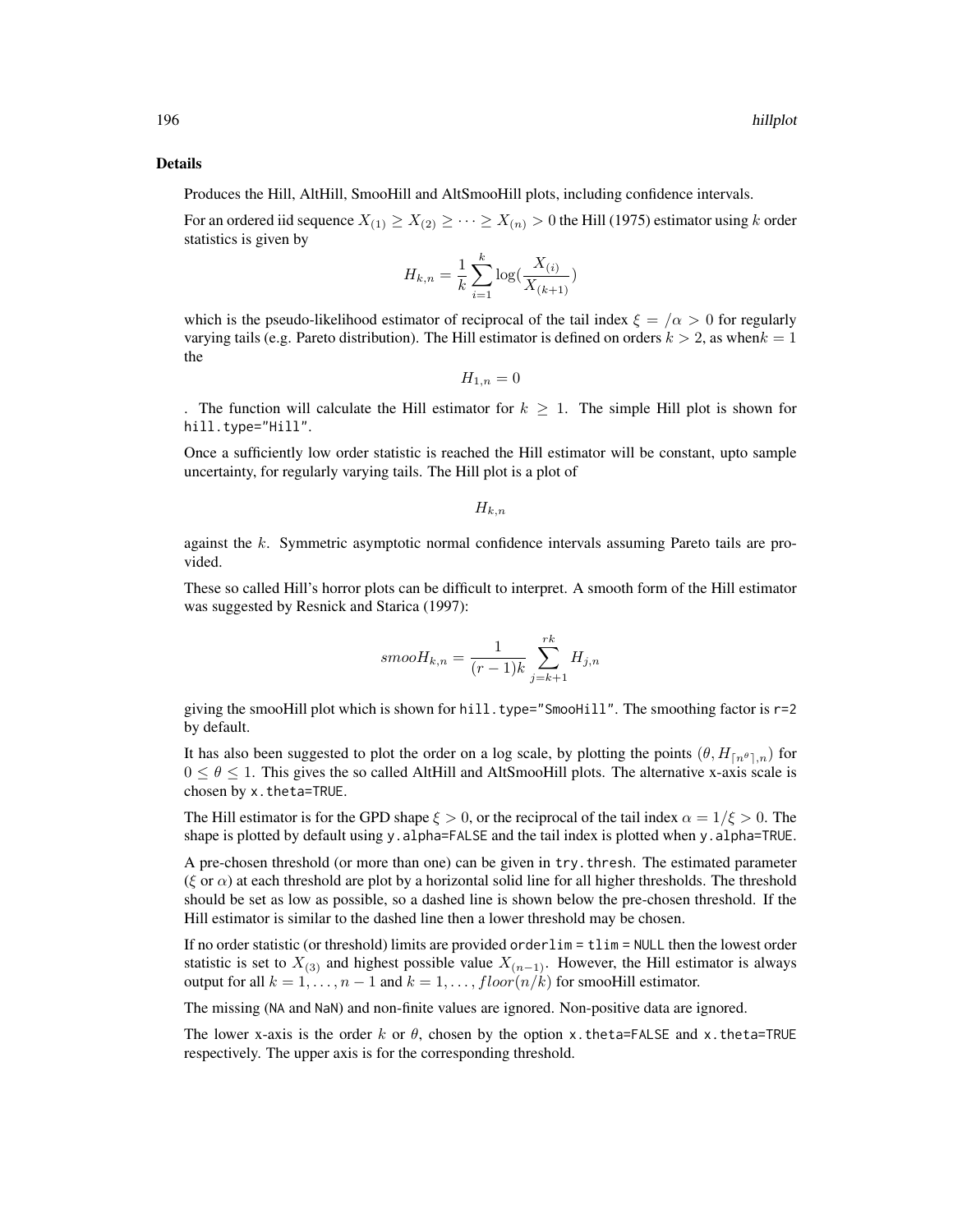#### hillplot 197

#### Value

[hillplot](#page-194-0) gives the Hill plot. It also returns a dataframe containing columns of the order statistics, order, Hill estimator, it's standard devation and  $100(1 - \alpha)\%$  confidence interval (when requested). When the SmooHill plot is selected, then the corresponding SmooHill estimates are appended.

## Acknowledgments

Thanks to Younes Mouatasim, Risk Dynamics, Brussels for reporting various bugs in these functions.

## Note

Warning: Hill plots are not location invariant.

Asymptotic Wald type CI's are estimated for non-NULL signficance level alpha for the shape parameter, assuming exactly Pareto tails. When plotting on the tail index scale, then a simple reciprocal transform of the CI is applied which may be sub-optimal.

Error checking of the inputs (e.g. invalid probabilities) is carried out and will either stop or give warning message as appropriate.

#### Author(s)

Carl Scarrott <carl.scarrott@canterbury.ac.nz>

#### References

Hill, B.M. (1975). A simple general approach to inference about the tail of a distribution. Annals of Statistics 13, 331-341.

Resnick, S. and Starica, C. (1997). Smoothing the Hill estimator. Advances in Applied Probability 29, 271-293.

Resnick, S. (1997). Discussion of the Danish Data of Large Fire Insurance Losses. Astin Bulletin 27, 139-151.

#### See Also

[hill](#page-0-0)

## Examples

```
## Not run:
# Reproduce graphs from Figure 2.4 of Resnick (1997)
data(danish, package="evir")
par(mfrow = c(2, 2))# Hill plot
hillplot(danish, y.alpha=TRUE, ylim=c(1.1, 2))
# AltHill plot
hillplot(danish, y.alpha=TRUE, x.theta=TRUE, ylim=c(1.1, 2))
```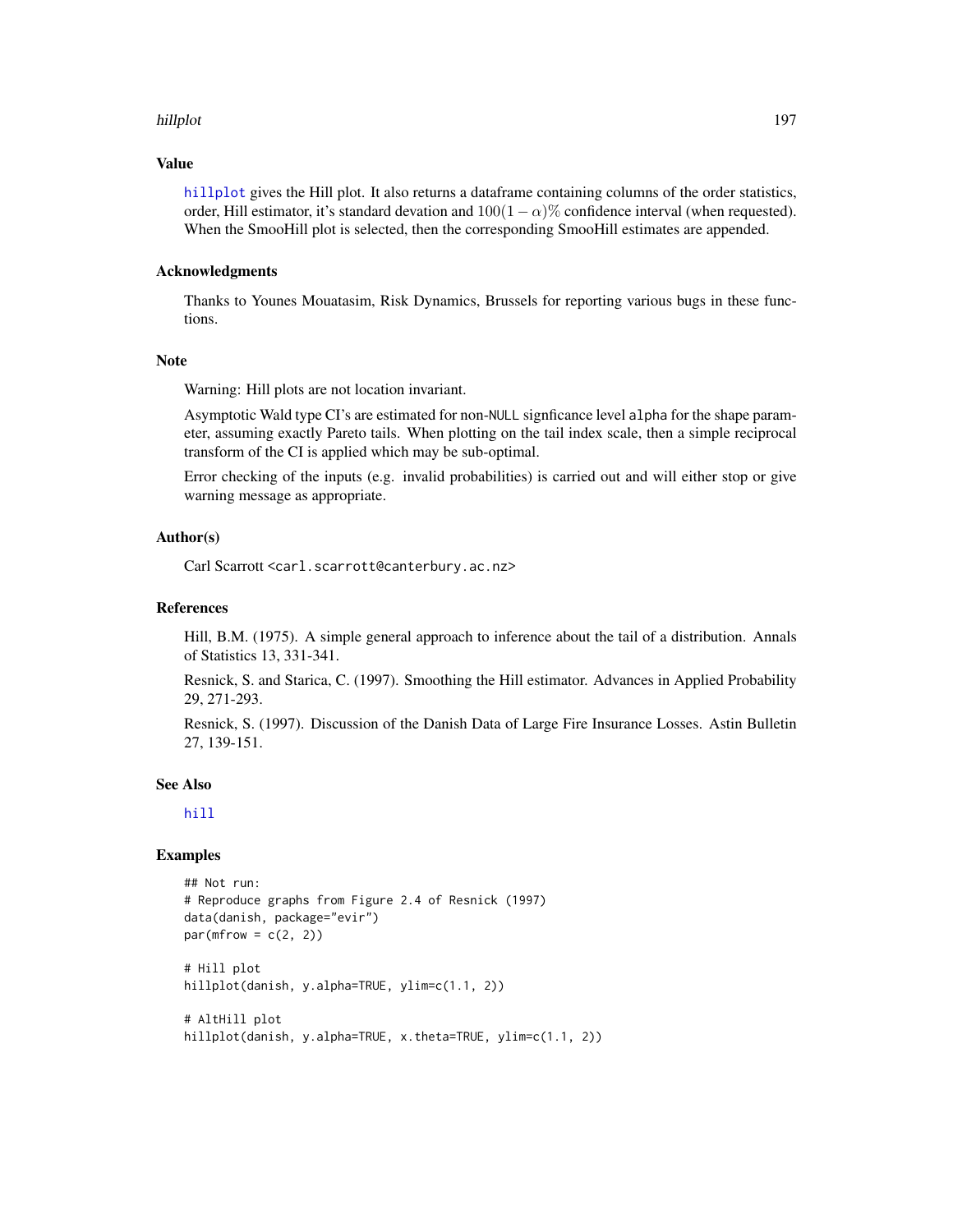```
198 hpd
```

```
# AltSmooHill plot
hillplot(danish, hill.type="SmooHill", r=3, y.alpha=TRUE, x.theta=TRUE, ylim=c(1.35, 1.85))
# AltHill and AltSmooHill plot (no CI's or legend)
hillout = hillplot(danish, hill.type="SmooHill", r=3, y.alpha=TRUE,
x.theta=TRUE, try.thresh = c(), alpha=NULL, ylim=c(1.1, 2), legend.loc=NULL, lty=2)
n = length(danish)
with(hillout[3:n,], lines(log(ks)/log(n), 1/H, type="s"))
## End(Not run)
```
## <span id="page-197-0"></span>hpd *Hybrid Pareto Extreme Value Mixture Model*

#### <span id="page-197-1"></span>Description

Density, cumulative distribution function, quantile function and random number generation for the hybrid Pareto extreme value mixture model. The parameters are the normal mean nmean and standard deviation nsd and GPD shape xi.

# Usage

```
dhpd(x, nmean = 0, nsd = 1, xi = 0, log = FALSE)
phpd(q, nmean = \theta, nsd = 1, xi = \theta, lower.tail = TRUE)
qhpd(p, nmean = 0, nsd = 1, xi = 0, lower.tail = TRUE)
rhpd(n = 1, nmean = 0, nsd = 1, xi = 0)
```
#### Arguments

| x          | quantiles                                       |
|------------|-------------------------------------------------|
| nmean      | normal mean                                     |
| nsd        | normal standard deviation (positive)            |
| хi         | shape parameter                                 |
| log        | logical, if TRUE then log density               |
| q          | quantiles                                       |
| lower.tail | logical, if FALSE then upper tail probabilities |
| р          | cumulative probabilities                        |
| n          | sample size (positive integer)                  |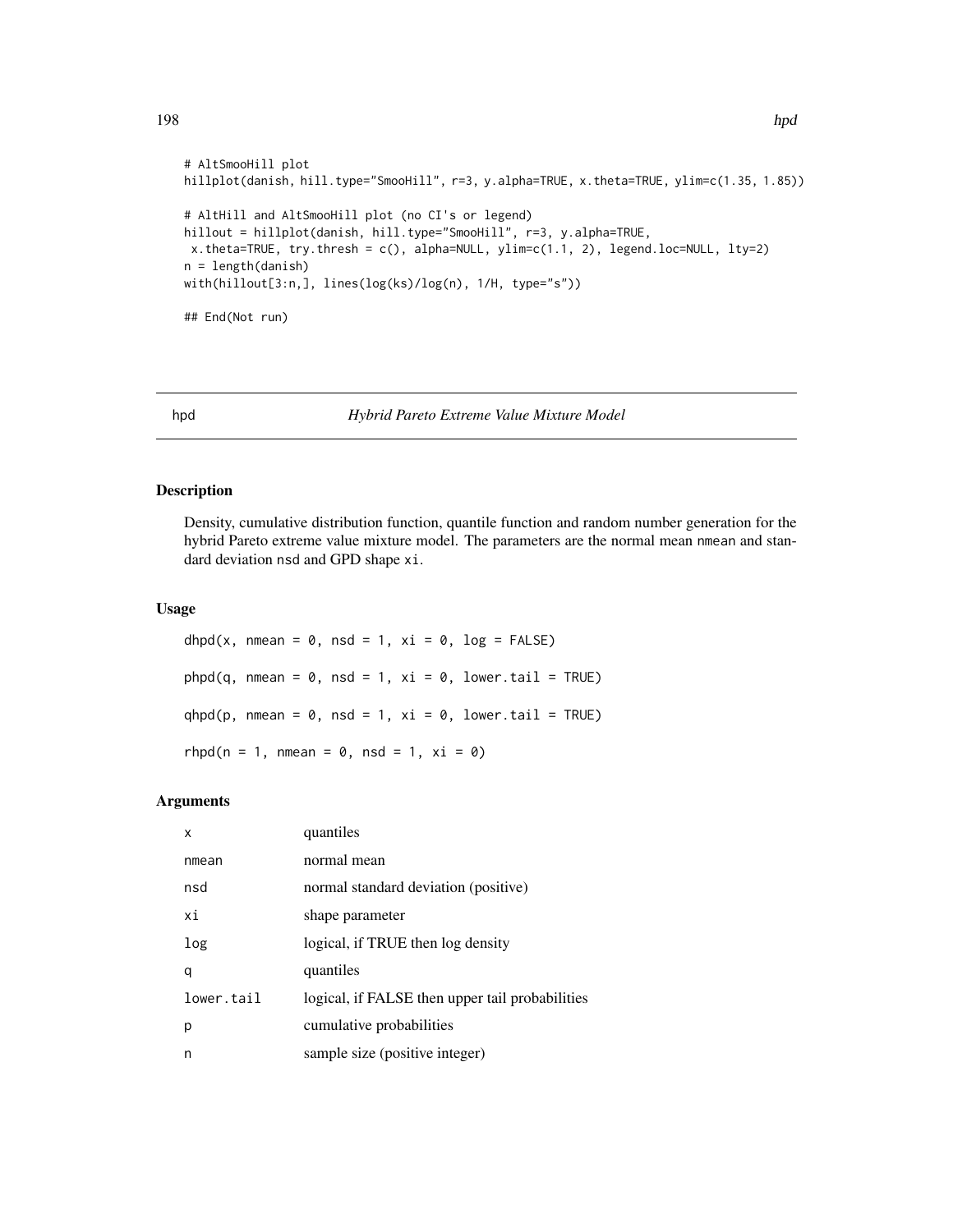hpd the contract of the contract of the contract of the contract of the contract of the contract of the contract of the contract of the contract of the contract of the contract of the contract of the contract of the contra

## Details

Extreme value mixture model combining normal distribution for the bulk below the threshold and GPD for upper tail which is continuous in its zeroth and first derivative at the threshold.

But it has one important difference to all the other mixture models. The hybrid Pareto does not include the usual tail fraction phiu scaling, i.e. so the GPD is not treated as a conditional model for the exceedances. The unscaled GPD is simply spliced with the normal truncated at the threshold, with no rescaling to account for the proportion above the threshold being applied. The parameters have to adjust for the lack of tail fraction scaling.

The cumulative distribution function defined upto the threshold  $x \le u$ , given by:

$$
F(x) = H(x)/r
$$

and above the threshold  $x > u$ :

$$
F(x) = (H(u) + G(x))/r
$$

where  $H(x)$  and  $G(X)$  are the normal and conditional GPD cumulative distribution functions. The normalisation constant r ensures a proper density and is given by  $r = 1 + \text{pnorm}(u, \text{mean} = \text{mmean}, \text{sd}$ = nsd), i.e. the 1 comes from integration of the unscaled GPD and the second term is from the usual normal component.

The two continuity constraints leads to the threshold u and GPD scale sigmau being replaced by a function of the normal mean, standard deviation and GPD shape parameters. Determined from setting  $h(u) = g(u)$  where  $h(x)$  and  $g(x)$  are the normal and unscaled GPD density functions (i.e. dnorm(u, nmean, nsd) and dgpd(u, u, sigmau,  $xi$ )). The continuity constraint on its first derivative at the threshold means that  $h'(u) = g'(u)$ . Then the Lambert-W function is used for replacing the threshold u and GPD scale sigmau in terms of the normal mean, standard deviation and GPD shape xi.

See [gpd](#page-190-0) for details of GPD upper tail component and [dnorm](#page-0-0) for details of normal bulk component.

#### Value

[dhpd](#page-197-1) gives the density, [phpd](#page-197-1) gives the cumulative distribution function, [qhpd](#page-197-1) gives the quantile function and [rhpd](#page-197-1) gives a random sample.

#### **Note**

All inputs are vectorised except  $log$  and  $lower$ .tail. The main inputs  $(x, p \text{ or } q)$  and parameters must be either a scalar or a vector. If vectors are provided they must all be of the same length, and the function will be evaluated for each element of vector. In the case of [rhpd](#page-197-1) any input vector must be of length n.

Default values are provided for all inputs, except for the fundamentals x, q and p. The default sample size for [rhpd](#page-197-1) is 1.

Missing (NA) and Not-a-Number (NaN) values in x, p and q are passed through as is and infinite values are set to NA. None of these are not permitted for the parameters.

Error checking of the inputs (e.g. invalid probabilities) is carried out and will either stop or give warning message as appropriate.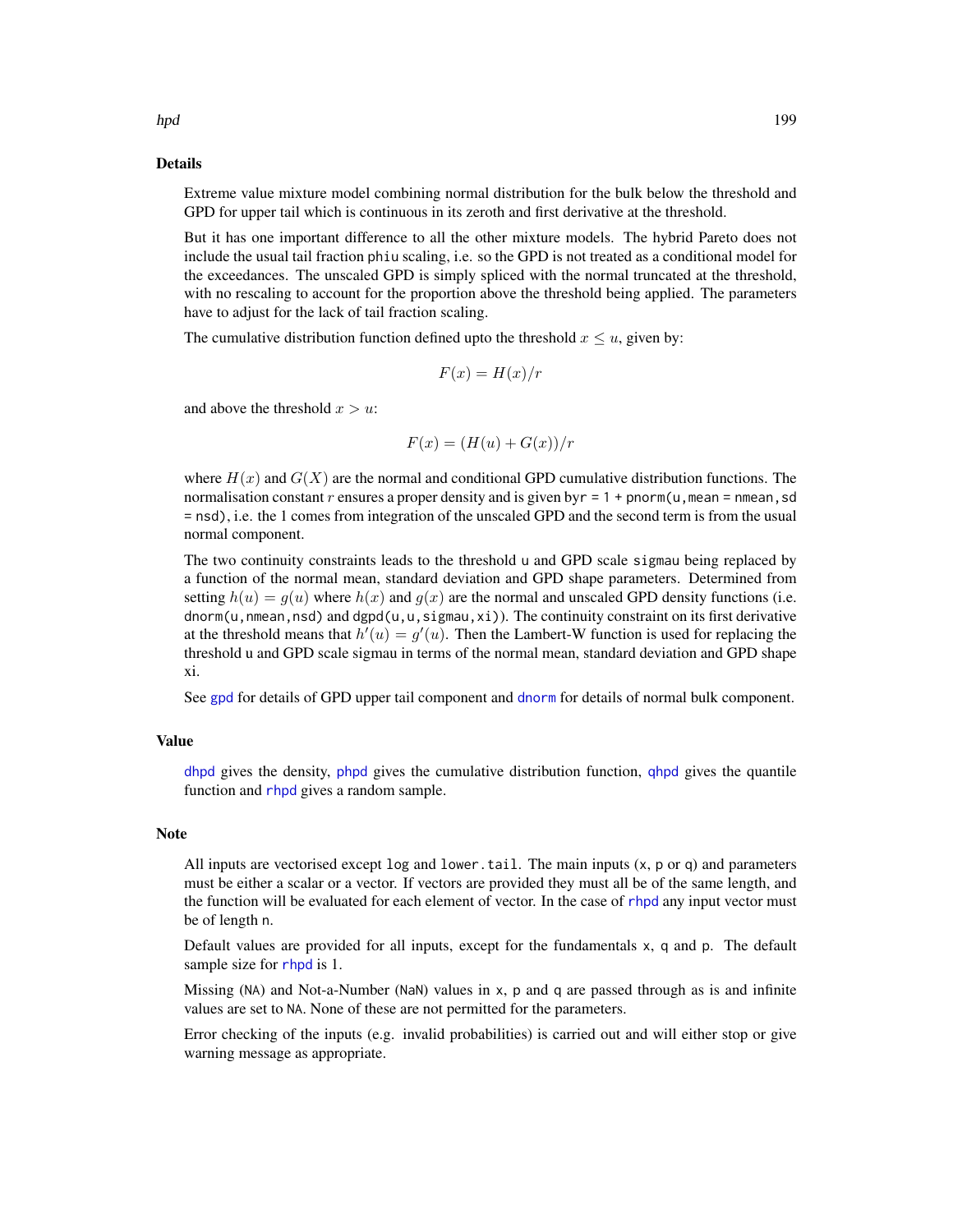# Author(s)

Yang Hu and Carl Scarrott <carl.scarrott@canterbury.ac.nz>

## References

[http://en.wikipedia.org/wiki/Normal\\_distribution](http://en.wikipedia.org/wiki/Normal_distribution)

#### [http://en.wikipedia.org/wiki/Generalized\\_Pareto\\_distribution](http://en.wikipedia.org/wiki/Generalized_Pareto_distribution)

Scarrott, C.J. and MacDonald, A. (2012). A review of extreme value threshold estimation and uncertainty quantification. REVSTAT - Statistical Journal 10(1), 33-59. Available from [http:](http://www.ine.pt/revstat/pdf/rs120102.pdf) [//www.ine.pt/revstat/pdf/rs120102.pdf](http://www.ine.pt/revstat/pdf/rs120102.pdf)

Carreau, J. and Y. Bengio (2008). A hybrid Pareto model for asymmetric fat-tailed data: the univariate case. Extremes 12 (1), 53-76.

#### See Also

#### [gpd](#page-190-0) and [dnorm](#page-0-0).

The condmixt package written by one of the original authors of the hybrid Pareto model (Carreau and Bengio, 2008) also has similar functions for the hybrid Pareto (hpareto) and mixture of hybrid Paretos (hparetomixt), which are more flexible as they also permit the model to be truncated at zero.

Other hpd: [fhpdcon](#page-91-0), [fhpd](#page-88-0), [hpdcon](#page-200-0)

Other hpdcon: [fhpdcon](#page-91-0), [fhpd](#page-88-0), [hpdcon](#page-200-0)

Other normgpd: [fgng](#page-75-0), [fhpd](#page-88-0), [fitmnormgpd](#page-99-0), [flognormgpd](#page-121-0), [fnormgpdcon](#page-148-0), [fnormgpd](#page-142-0), [gngcon](#page-186-0), [gng](#page-183-1), [hpdcon](#page-200-0), [itmnormgpd](#page-208-0), [lognormgpdcon](#page-235-0), [lognormgpd](#page-232-0), [normgpdcon](#page-253-0), [normgpd](#page-250-1)

Other normgpdcon: [fgngcon](#page-80-0), [fhpdcon](#page-91-0), [flognormgpdcon](#page-124-0), [fnormgpdcon](#page-148-0), [fnormgpd](#page-142-0), [gngcon](#page-186-0), [gng](#page-183-1), [hpdcon](#page-200-0), [normgpdcon](#page-253-0), [normgpd](#page-250-1)

Other fhpd: [fhpd](#page-88-0)

## Examples

```
## Not run:
set.seed(1)
par(mfrow = c(2, 2))xx = seq(-5, 20, 0.01)f1 = dhpd(xx, mmean = 0, nsd = 1, xi = 0.4)plot(xx, f1, type = "1")abline(v = 0.4942921)# three tail behaviours
plot(xx, phpd(xx), type = "l")lines(xx, phpd(xx, xi = 0.3), col = "red")
lines(xx, phpd(xx, xi = -0.3), col = "blue")
legend("bottomright", paste("xi =",c(0, 0.3, -0.3)),
  col=c("black", "red", "blue"), lty = 1)
sim = r hpd(10000, mmean = 0, nsd = 1.5, xi = 0.2)hist(sim, freq = FALSE, 100, xlim = c(-5, 20), ylim = c(0, 0.2))
```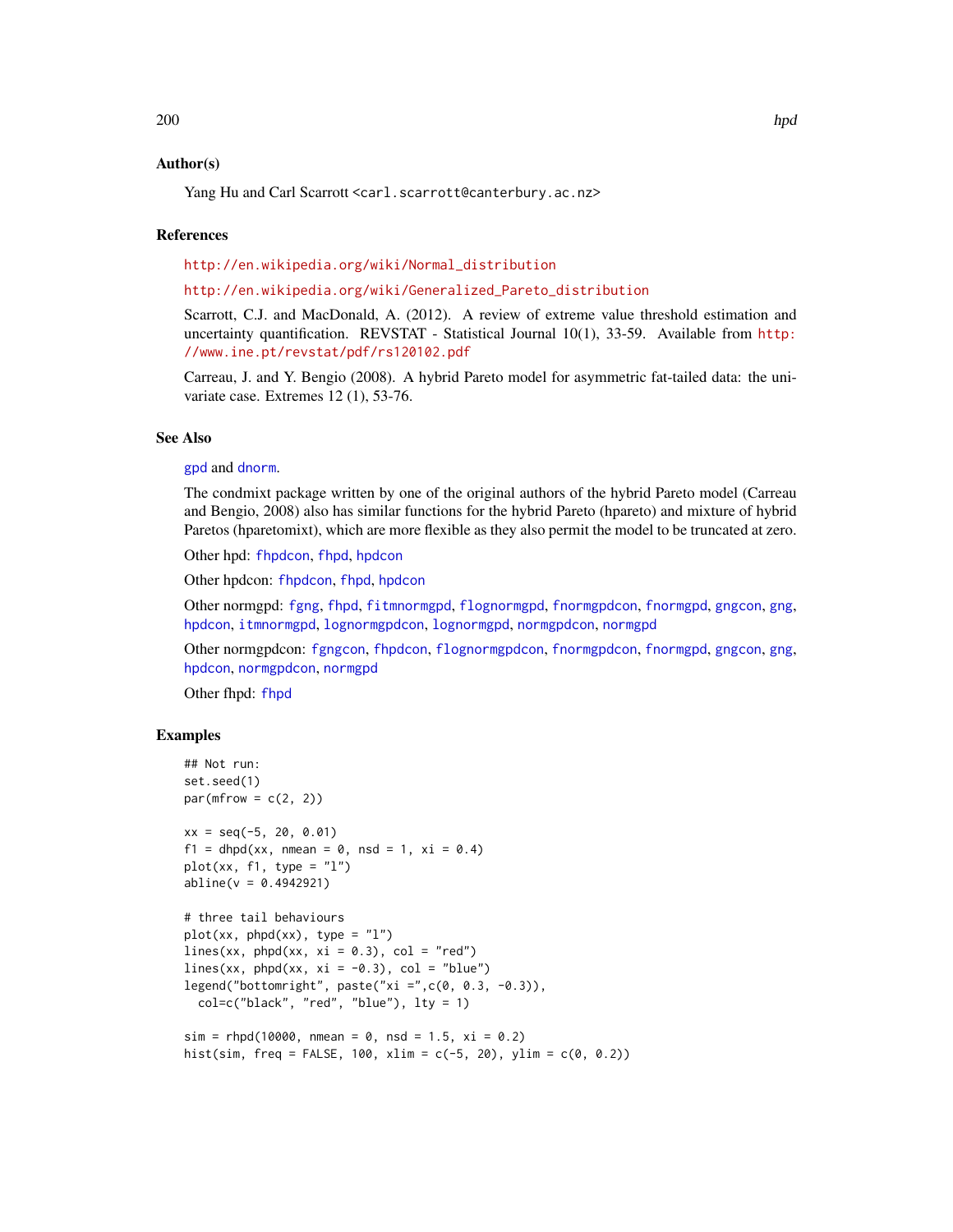#### hpdcon 201

```
lines(xx, dhpd(xx, nmean = 0, nsd = 1.5, xi = 0.2), col = "blue")
plot(xx, dhpd(xx, mmean = 0, nsd = 1.5, xi = 0), type = "1")lines(xx, dhpd(xx, nmean = 0, nsd = 1.5, xi = 0.2), col = "red")
lines(xx, dhpd(xx, nmean = 0, nsd = 1.5, xi = -0.2), col = "blue")
legend("topright", c("xi = 0", "xi = 0.2", "xi = -0.2"),col=c("black", "red", "blue"), lty = 1)
## End(Not run)
```
<span id="page-200-0"></span>

| hpdcon |
|--------|
|        |

Hybrid Pareto Extreme Value Mixture Model with Single Continuity *Constraint*

# <span id="page-200-1"></span>Description

Density, cumulative distribution function, quantile function and random number generation for the hybrid Pareto extreme value mixture model, but only continuity at threshold and not necessarily continuous in first derivative. The parameters are the normal mean nmean and standard deviation nsd and GPD shape xi.

## Usage

dhpdcon(x, nmean =  $0$ , nsd = 1, u = qnorm(0.9, nmean, nsd), xi =  $0$ ,  $log = FALSE)$ phpdcon(q, nmean =  $0$ , nsd = 1, u = qnorm(0.9, nmean, nsd), xi =  $0$ ,  $lower.tail = TRUE$ ) qhpdcon(p, nmean =  $\theta$ , nsd = 1, u = qnorm(0.9, nmean, nsd), xi =  $\theta$ ,  $lower.tail = TRUE$ )  $r$ hpdcon(n = 1, nmean = 0, nsd = 1, u = qnorm(0.9, nmean, nsd),  $xi = 0)$ 

#### Arguments

| x          | quantiles                                       |
|------------|-------------------------------------------------|
| nmean      | normal mean                                     |
| nsd        | normal standard deviation (positive)            |
| u          | threshold                                       |
| хi         | shape parameter                                 |
| log        | logical, if TRUE then log density               |
| q          | quantiles                                       |
| lower.tail | logical, if FALSE then upper tail probabilities |
| р          | cumulative probabilities                        |
| n          | sample size (positive integer)                  |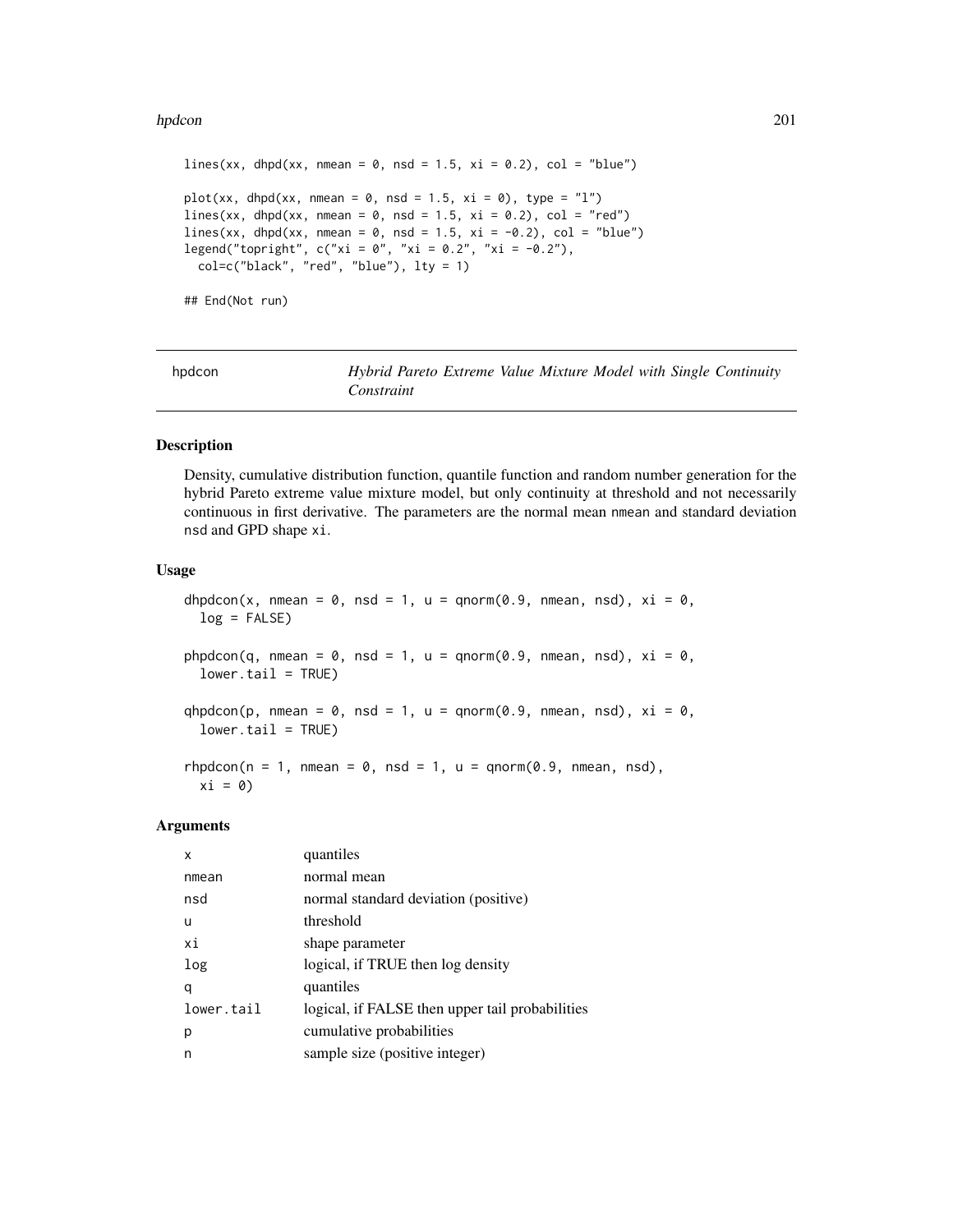#### Details

Extreme value mixture model combining normal distribution for the bulk below the threshold and GPD for upper tail which is continuous at threshold and not necessarily continuous in first derivative.

But it has one important difference to all the other mixture models. The hybrid Pareto does not include the usual tail fraction phiu scaling, i.e. so the GPD is not treated as a conditional model for the exceedances. The unscaled GPD is simply spliced with the normal truncated at the threshold, with no rescaling to account for the proportion above the threshold being applied. The parameters have to adjust for the lack of tail fraction scaling.

The cumulative distribution function defined upto the threshold  $x \le u$ , given by:

$$
F(x) = H(x)/r
$$

and above the threshold  $x > u$ :

$$
F(x) = (H(u) + G(x))/r
$$

where  $H(x)$  and  $G(X)$  are the normal and conditional GPD cumulative distribution functions. The normalisation constant r ensures a proper density and is given by  $r = 1 + p$  pnorm(u, mean = nmean, sd = nsd), i.e. the 1 comes from integration of the unscaled GPD and the second term is from the usual normal component.

The continuity constraint leads to the GPD scale sigmau being replaced by a function of the normal mean, standard deviation, threshold and GPD shape parameters. Determined from setting  $h(u) = g(u)$  where  $h(x)$  and  $g(x)$  are the normal and unscaled GPD density functions (i.e. dnorm(u,nmean,nsd) and dgpd(u,u,sigmau,xi)).

See [gpd](#page-190-0) for details of GPD upper tail component and [dnorm](#page-0-0) for details of normal bulk component.

#### Value

[dhpdcon](#page-200-1) gives the density, [phpdcon](#page-200-1) gives the cumulative distribution function, [qhpdcon](#page-200-1) gives the quantile function and [rhpdcon](#page-200-1) gives a random sample.

# Note

All inputs are vectorised except  $log$  and lower.tail. The main inputs  $(x, p \text{ or } q)$  and parameters must be either a scalar or a vector. If vectors are provided they must all be of the same length, and the function will be evaluated for each element of vector. In the case of [rhpdcon](#page-200-1) any input vector must be of length n.

Default values are provided for all inputs, except for the fundamentals x, q and p. The default sample size for [rhpdcon](#page-200-1) is 1.

Missing (NA) and Not-a-Number (NaN) values in x, p and q are passed through as is and infinite values are set to NA. None of these are not permitted for the parameters.

Error checking of the inputs (e.g. invalid probabilities) is carried out and will either stop or give warning message as appropriate.

# Author(s)

Yang Hu and Carl Scarrott <carl.scarrott@canterbury.ac.nz>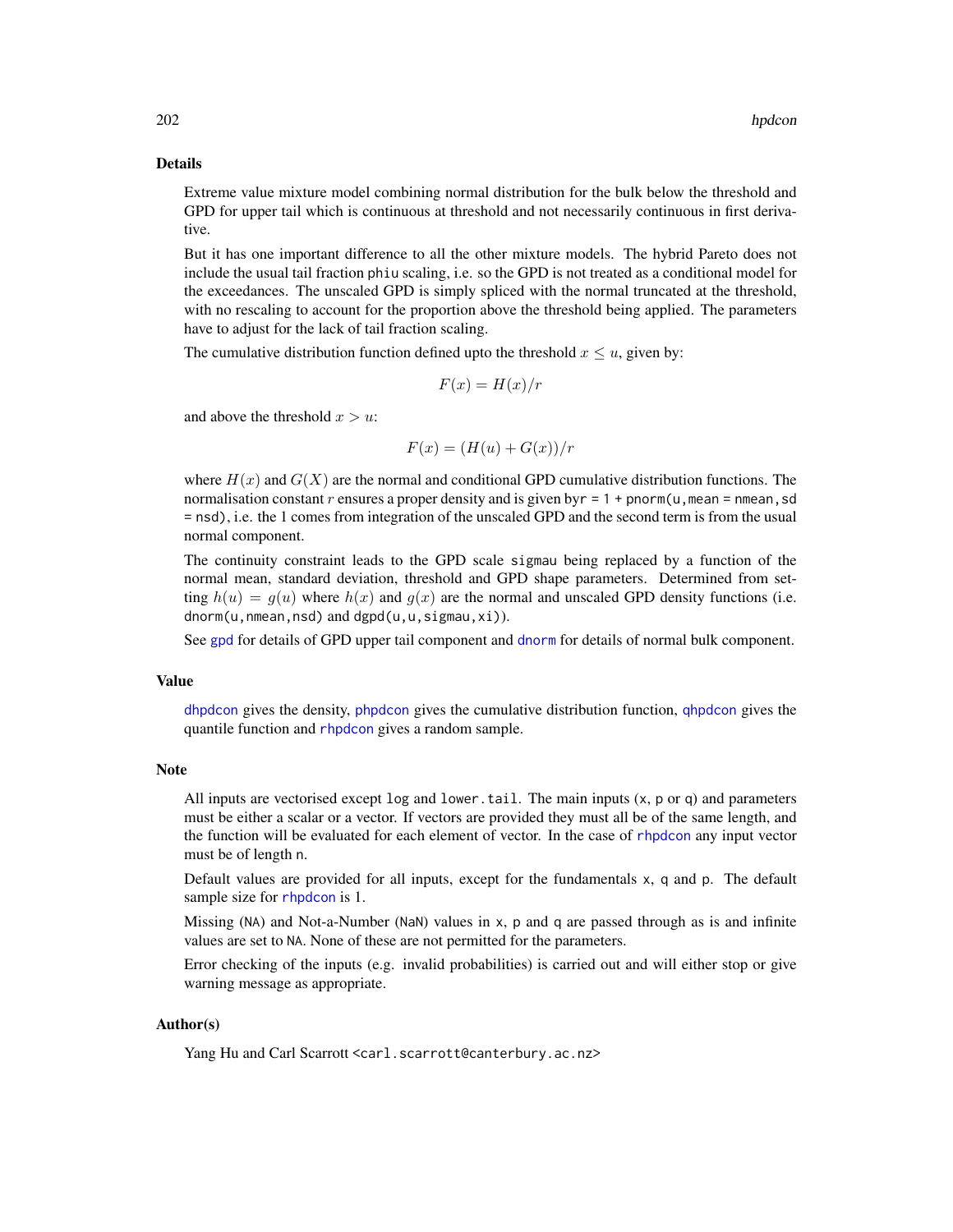#### hpdcon 203

#### References

[http://en.wikipedia.org/wiki/Normal\\_distribution](http://en.wikipedia.org/wiki/Normal_distribution)

[http://en.wikipedia.org/wiki/Generalized\\_Pareto\\_distribution](http://en.wikipedia.org/wiki/Generalized_Pareto_distribution)

Scarrott, C.J. and MacDonald, A. (2012). A review of extreme value threshold estimation and uncertainty quantification. REVSTAT - Statistical Journal 10(1), 33-59. Available from [http:](http://www.ine.pt/revstat/pdf/rs120102.pdf) [//www.ine.pt/revstat/pdf/rs120102.pdf](http://www.ine.pt/revstat/pdf/rs120102.pdf)

Carreau, J. and Y. Bengio (2008). A hybrid Pareto model for asymmetric fat-tailed data: the univariate case. Extremes 12 (1), 53-76.

#### See Also

#### [gpd](#page-190-0) and [dnorm](#page-0-0).

The condmixt package written by one of the original authors of the hybrid Pareto model (Carreau and Bengio, 2008) also has similar functions for the hybrid Pareto (hpareto) and mixture of hybrid Paretos (hparetomixt), which are more flexible as they also permit the model to be truncated at zero.

Other hpd: [fhpdcon](#page-91-0), [fhpd](#page-88-0), [hpd](#page-197-0)

Other hpdcon: [fhpdcon](#page-91-0), [fhpd](#page-88-0), [hpd](#page-197-0)

Other normgpd: [fgng](#page-75-0), [fhpd](#page-88-0), [fitmnormgpd](#page-99-0), [flognormgpd](#page-121-0), [fnormgpdcon](#page-148-0), [fnormgpd](#page-142-0), [gngcon](#page-186-0), [gng](#page-183-1), [hpd](#page-197-0), [itmnormgpd](#page-208-0), [lognormgpdcon](#page-235-0), [lognormgpd](#page-232-0), [normgpdcon](#page-253-0), [normgpd](#page-250-1)

Other normgpdcon: [fgngcon](#page-80-0), [fhpdcon](#page-91-0), [flognormgpdcon](#page-124-0), [fnormgpdcon](#page-148-0), [fnormgpd](#page-142-0), [gngcon](#page-186-0), [gng](#page-183-1), [hpd](#page-197-0), [normgpdcon](#page-253-0), [normgpd](#page-250-1)

Other fhpdcon: [fhpdcon](#page-91-0)

#### Examples

```
## Not run:
set.seed(1)
par(mfrow = c(2, 2))xx = seq(-5, 20, 0.01)f1 = dhpdcon(xx, nmean = 0, nsd = 1.5, u = 1, xi = 0.4)
plot(xx, f1, type = "1")abline(v = 4)
# three tail behaviours
plot(xx, phpdcon(xx), type = "l")lines(xx, phpdcon(xx, xi = 0.3), col = "red")
lines(xx, phpdcon(xx, xi = -0.3), col = "blue")
legend("bottomright", paste("xi =",c(0, 0.3, -0.3)),
  col=c("black", "red", "blue"), lty = 1)
sim = rhpdcon(10000, nmean = 0, nsd = 1.5, u = 1, xi = 0.2)
hist(sim, freq = FALSE, 100, xlim = c(-5, 20), ylim = c(0, 0.2))
lines(xx, dhpdcon(xx, nmean = 0, nsd = 1.5, u = 1, xi = 0.2), col = "blue")
plot(xx, dhpdcon(xx, nmean = 0, nsd = 1.5, u = 1, xi = 0), type = "l")
lines(xx, dhpdcon(xx, nmean = 0, nsd = 1.5, u = 1, xi = 0.2), col = "red")
```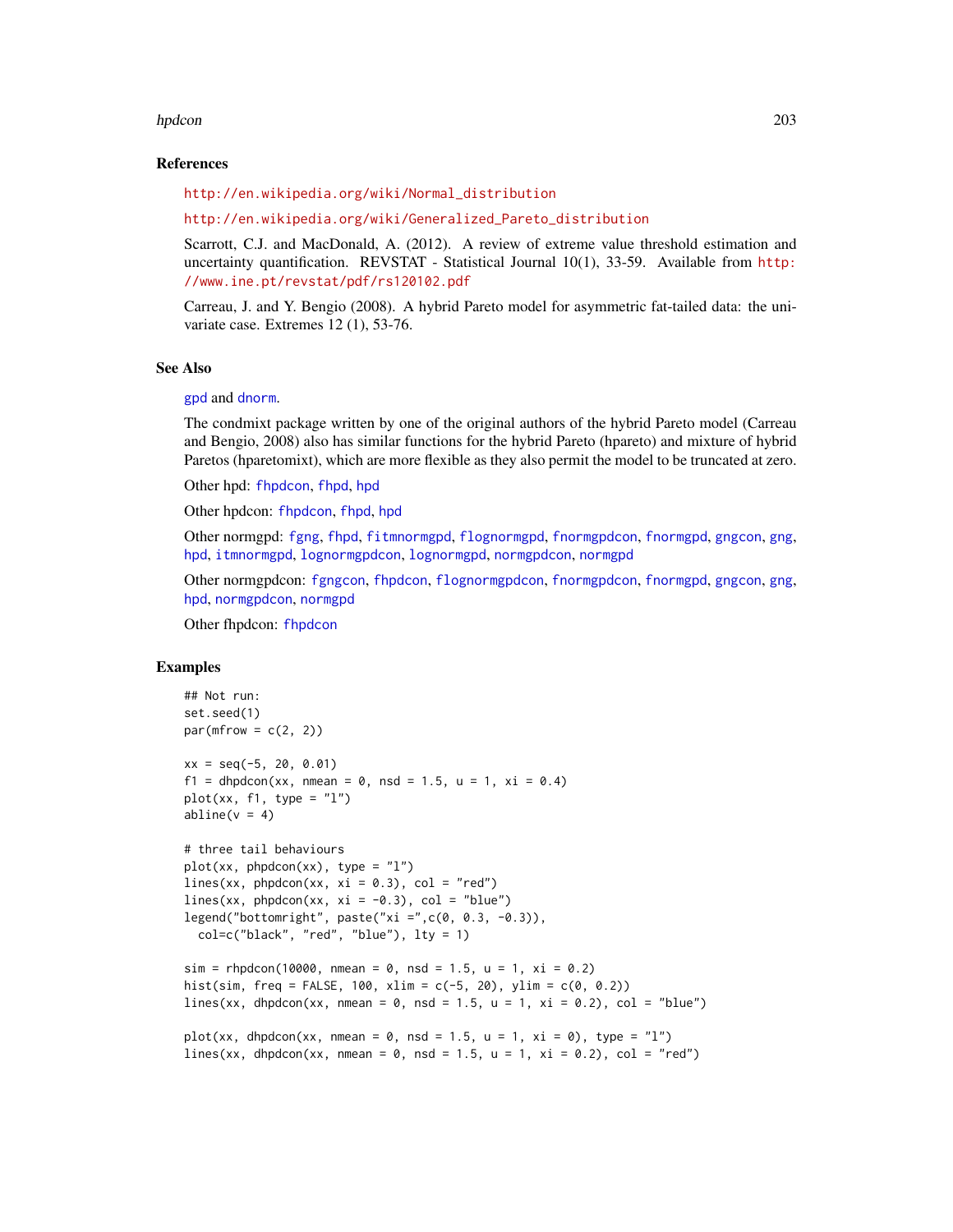204 internal and the control of the control of the control of the control of the control of the control of the control of the control of the control of the control of the control of the control of the control of the contro

```
lines(xx, dhpdcon(xx, nmean = 0, nsd = 1.5, u = 1, xi = -0.2), col = "blue")
legend("topright", c("xi = 0", "xi = 0.2", "u = 1, xi = -0.2"),col=c("black", "red", "blue"), lty = 1)
## End(Not run)
```
internal *Internal Functions*

#### <span id="page-203-0"></span>Description

Internal functions not designed to be used directly, but are all exported to make them visible to users.

#### Usage

```
kdenx(x, kerncentres, lambda, kernel = "gaussian")
pkdenx(x, kerncentres, lambda, kernel = "gaussian")
bckdenxsimple(x, kerncentres, lambda, kernel = "gaussian")
pbckdenxsimple(x, kerncentres, lambda, kernel = "gaussian")
bckdenxcutnorm(x, kerncentres, lambda, kernel = "gaussian")
pbckdenxcutnorm(x, kerncentres, lambda, kernel = "gaussian")
bckdenxrenorm(x, kerncentres, lambda, kernel = "gaussian")
pbckdenxrenorm(x, kerncentres, lambda, kernel = "gaussian")
bckdenxreflect(x, kerncentres, lambda, kernel = "gaussian")
pbckdenxreflect(x, kerncentres, lambda, kernel = "gaussian")
pxb(x, lambda)
bckdenxbeta1(x, kerncentres, lambda, xmax)
pbckdenxbeta1(x, kerncentres, lambda, xmax)
bckdenxbeta2(x, kerncentres, lambda, xmax)
pbckdenxbeta2(x, kerncentres, lambda, xmax)
bckdenxgamma1(x, kerncentres, lambda)
```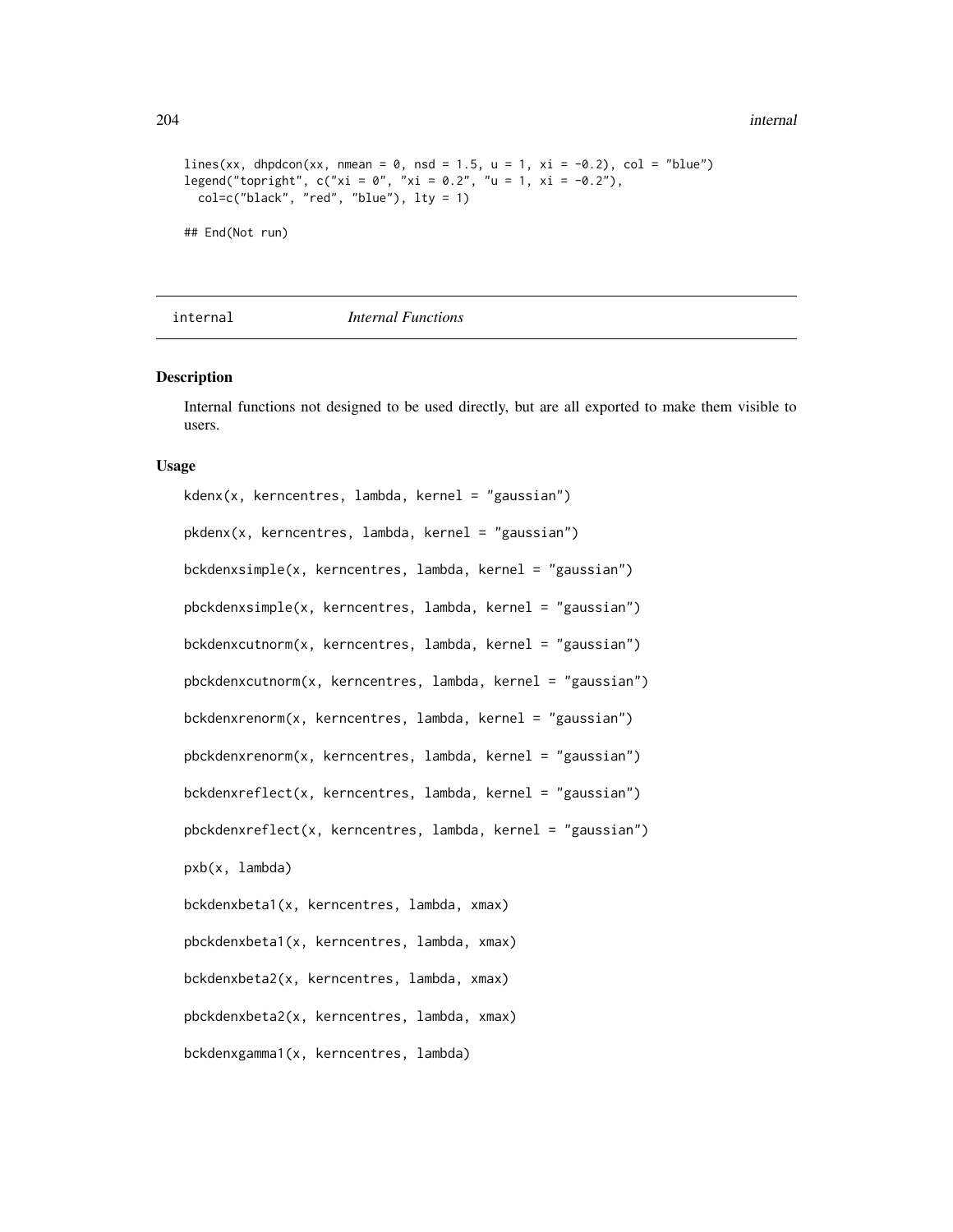#### internal 205

```
pbckdenxgamma1(x, kerncentres, lambda)
bckdenxgamma2(x, kerncentres, lambda)
pbckdenxgamma2(x, kerncentres, lambda)
bckdenxcopula(x, kerncentres, lambda, xmax)
pbckdenxcopula(x, kerncentres, lambda, xmax)
pbckdenxlog(x, kerncentres, lambda, offset, kernel = "gaussian")
pbckdenxnn(x, kerncentres, lambda, kernel = "gaussian", nn)
qmix(x, u, epsilon)
qmixprime(x, u, epsilon)
qgbgmix(x, ul, ur, epsilon)
qgbgmixprime(x, ul, ur, epsilon)
pscounts(x, beta, design.knots, degree)
```
## Arguments

| x            | quantiles                                                                |
|--------------|--------------------------------------------------------------------------|
| kerncentres  | kernel centres (typically sample data vector or scalar)                  |
| lambda       | bandwidth for kernel (as half-width of kernel) or NULL                   |
| kernel       | kernel name (default = "gaussian")                                       |
| xmax         | upper bound on support (copula and beta kernels only) or NULL            |
| offset       | offset added to kernel centres (logtrans only) or NULL                   |
| nn           | non-negativity correction method (simple boundary correction only)       |
| u            | threshold                                                                |
| epsilon      | interval half-width                                                      |
| ul           | lower tail threshold                                                     |
| ur           | upper tail threshold                                                     |
| beta         | vector of B-spline coefficients (required)                               |
| design.knots | spline knots for splineDesign function                                   |
| degree       | degree of B-splines $(0 \text{ is constant}, 1 \text{ is linear}, etc.)$ |
|              |                                                                          |

## Details

Internal functions not designed to be used directly. No error checking of the inputs is carried out, so user must be know what they are doing. They are undocumented, but are made visible to the user. Mostly, these are used in the kernel density estimation functions.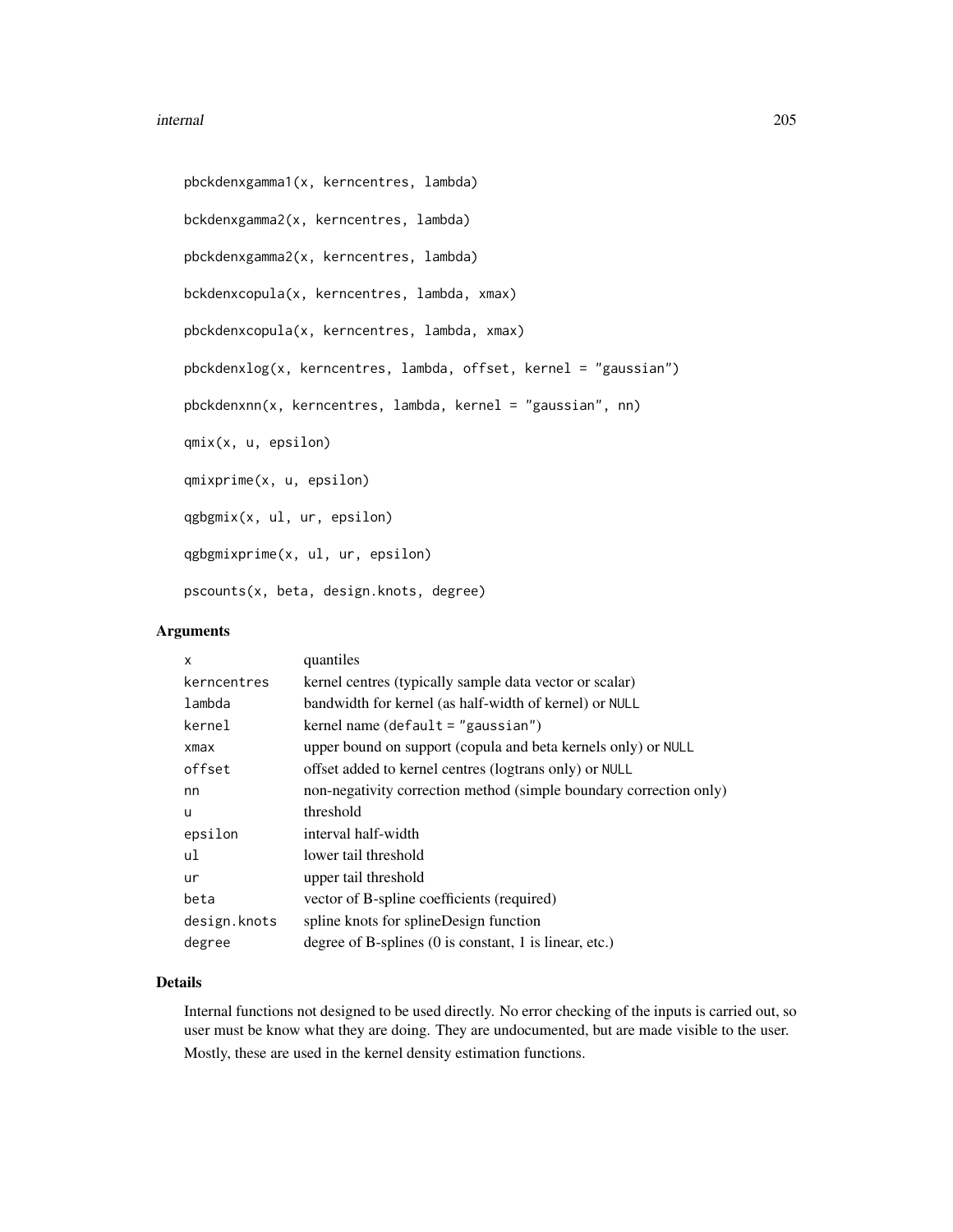#### 206 itmgng

#### Acknowledgments

Based on code by Anna MacDonald produced for MATLAB.

## Author(s)

Yang Hu and Carl Scarrott <carl.scarrott@canterbury.ac.nz>.

## See Also

[density](#page-0-0), [kden](#page-215-1) and [bckden](#page-3-0).

<span id="page-205-0"></span>itmgng *Normal Bulk with GPD Upper and Lower Tails Interval Transition Mixture Model*

## <span id="page-205-1"></span>**Description**

Density, cumulative distribution function, quantile function and random number generation for the extreme value mixture model with normal for bulk distribution between the upper and lower thresholds with conditional GPD's for the two tails and interval transition. The parameters are the normal mean nmean and standard deviation nsd, interval half-width espilon, lower tail (threshold ul, GPD scale sigmaul and shape xil and tail fraction phiul) and upper tail (threshold ur, GPD scale sigmaur and shape xiR and tail fraction phiuR).

## Usage

```
ditmgng(x, nmean = 0, nsd = 1, epsilon = nsd, ul = qnorm(0.1,
  nmean, nsd), sigmaul = nsd, xil = 0, ur = qnorm(0.9, nmean, nsd),
  sigmaur = nsd, xir = 0, log = FALSE)
pitmgng(q, nmean = 0, nsd = 1, epsilon = nsd, ul = qnorm(0.1,
  nmean, nsd), sigmaul = nsd, xil = \theta, ur = qnorm(\theta.9, nmean, nsd),
  sigmaur = nsd, xir = 0, lower.tail = TRUE)
qismg(p, mmean = 0, nsd = 1, epsilon, ul = qnorm(0.1, mmean, nsd),sigmaul = nsd, xil = 0, ur = qnorm(0.9, nmean, nsd),
  sigmaur = nsd, xir = 0, lower.tail = TRUE)
riting(n = 1, mmean = 0, nsd = 1, epsilon = sd, ul = qnorm(0.1,nmean, nsd), sigmaul = nsd, xil = 0, ur = qnorm(0.9, nmean, nsd),
  sigmaur = nsd, xir = 0)
```
# Arguments

| X     | quantiles                            |
|-------|--------------------------------------|
| nmean | normal mean                          |
| nsd   | normal standard deviation (positive) |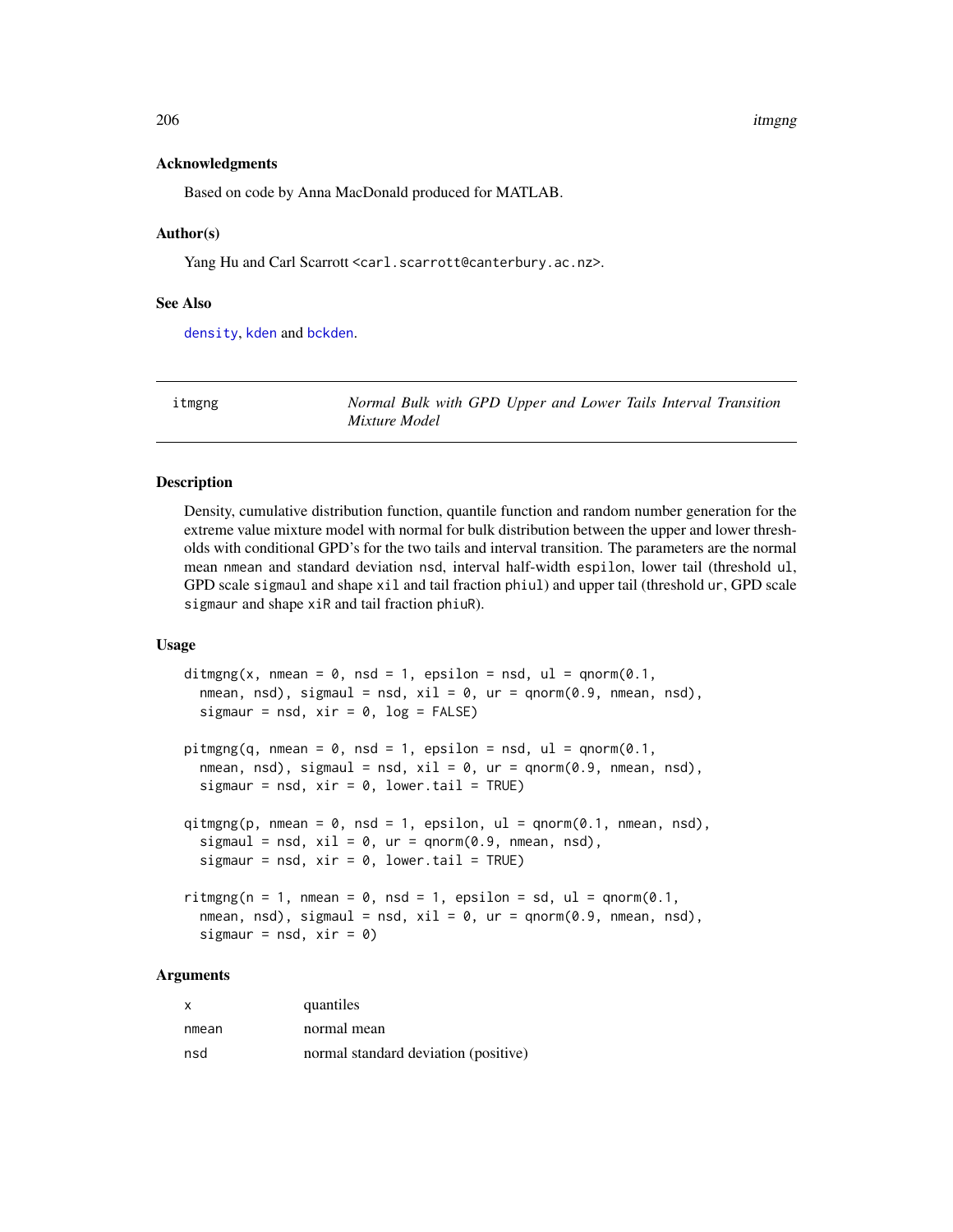#### itmgng 207

| epsilon    | interval half-width                             |
|------------|-------------------------------------------------|
| ul         | lower tail threshold                            |
| sigmaul    | lower tail GPD scale parameter (positive)       |
| xil        | lower tail GPD shape parameter                  |
| ur         | upper tail threshold                            |
| sigmaur    | upper tail GPD scale parameter (positive)       |
| xir        | upper tail GPD shape parameter                  |
| log        | logical, if TRUE then log density               |
| q          | quantiles                                       |
| lower.tail | logical, if FALSE then upper tail probabilities |
| р          | cumulative probabilities                        |
| n          | sample size (positive integer)                  |

#### Details

The interval transition extreme value mixture model combines a normal distribution for the bulk between the lower and upper thresholds and GPD for upper and lower tails, with a smooth transition over the interval  $(u - epsilon, u + epsilon)$  (where u can be exchanged for the lower and upper thresholds). The mixing function warps the normal to map from  $(u-epsilon, u)$  to  $(u-epsilon, u+$ epsilon) and warps the GPD from  $(u, u + epsilon)$  to  $(u - epsilon, u + epsilon)$ .

The cumulative distribution function is defined by

$$
F(x) = \kappa(G_l(q(x)) + H_t(r(x)) + G_u(p(x)))
$$

where  $H_t(x)$  is the truncated normal cdf, i.e. pnorm(x,nmean,nsd). The conditional GPD for the upper tail has cdf  $G_u(x)$ , i.e. pgpd(x,ur, sigmaur, xir) and lower tail cdf  $G_l(x)$  is for the negated support, i.e.  $1$  -pgpd( $-x$ ,  $-u$ ], sigmaul, xil). The truncated normal is not renormalised to be proper, so  $H_t(x)$  contributes pnorm(ur, nmean, nsd) -pnorm(ul, nmean, nsd) to the cdf for all  $x \ge (u_r + \epsilon)$  and zero below  $x \le (u_l - \epsilon)$ . The normalisation constant  $\kappa$  ensures a proper density, given by  $1/(2 + pnorm(wr, nmean, nsd) - pnorm(ul, nmean, nsd)$  where the 2 is from two GPD components and latter is contribution from normal component.

The mixing functions  $q(x)$ ,  $r(x)$  and  $p(x)$  are reformulated from the  $q_i(x)$  suggested by Holden and Haug (2013). These are symmetric about each threshold, which for convenience will be referred to a simply u. So for computational convenience only a single  $q(x; u)$  has been implemented for the lower and upper GPD components called  $qmix$  for a given  $u$ , with the complementary mixing function then defined as  $p(x; u) = -q(-x; -u)$ . The bulk model mixing function  $r(x)$  utilises the equivalent of the  $q(x)$  for the lower threshold and  $p(x)$  for the upper threshold, so these are reused in the bulk mixing function [qgbgmix](#page-203-0).

A minor adaptation of the mixing function has been applied following a similar approach to that explained in [ditmnormgpd](#page-208-1). For the bulk model mixing function  $r(x)$ , we need  $r(x) \leq u$  for all  $x \le ul-epsilon$  and  $r(x) \geq ur$  for all  $x \ge ur+epsilon$ , as then the bulk model will contribute zero below the lower interval and the constant  $H_t(ur) = H(ur) - H(ul)$  for all x above the upper interval. Holden and Haug (2013) define  $r(x) = x - \epsilon$  for all  $x \geq ur$  and  $r(x) = x + \epsilon$  for all  $x \leq ul$ . For more straightforward and interpretable computational implementation the mixing function has been set to the lower threshold  $r(x) = u_l$  for all  $x \leq u_l - \epsilon$  and to the upper threshold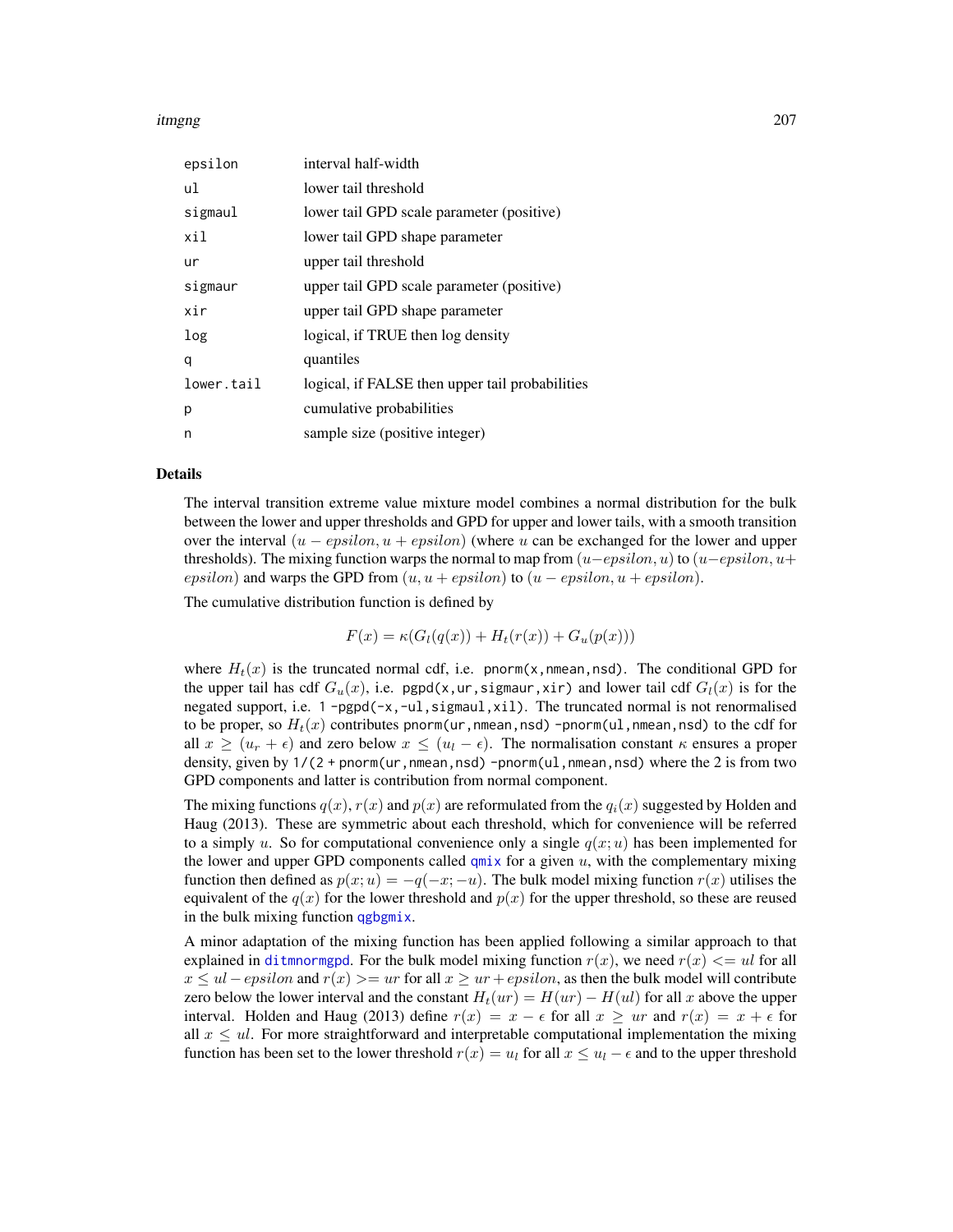$r(x) = u_r$  for all  $x \le u_r + \epsilon$ , so the cdf/pdf of the normal model can be used directly. We do not have to define cdf/pdf for the non-proper truncated normal seperately. As such  $r'(x) = 0$  for all  $x \leq u_1 - \epsilon$  and  $x \geq u_r + \epsilon$  in [qmixxprime](#page-0-0), which also makes it clearer that normal does not contribute to either tails beyond the intervals and vice-versa.

The quantile function within the transition interval is not available in closed form, so has to be solved numerically. Outside of the interval, the quantile are obtained from the normal and GPD components directly.

# Value

[ditmgng](#page-205-1) gives the density, [pitmgng](#page-205-1) gives the cumulative distribution function, [qitmgng](#page-205-1) gives the quantile function and [ritmgng](#page-205-1) gives a random sample.

# **Note**

All inputs are vectorised except  $log$  and lower.tail. The main input  $(x, p, o, q)$  and parameters must be either a scalar or a vector. If vectors are provided they must all be of the same length, and the function will be evaluated for each element of vector. In the case of [ritmgng](#page-205-1) any input vector must be of length n.

Default values are provided for all inputs, except for the fundamentals x, q and p. The default sample size for [ritmgng](#page-205-1) is 1.

Missing (NA) and Not-a-Number (NaN) values in x, p and q are passed through as is and infinite values are set to NA. None of these are not permitted for the parameters.

Error checking of the inputs (e.g. invalid probabilities) is carried out and will either stop or give warning message as appropriate.

## Author(s)

Alfadino Akbar and Carl Scarrott <carl.scarrott@canterbury.ac.nz>

## References

[http://en.wikipedia.org/wiki/Normal\\_distribution](http://en.wikipedia.org/wiki/Normal_distribution)

[http://en.wikipedia.org/wiki/Generalized\\_Pareto\\_distribution](http://en.wikipedia.org/wiki/Generalized_Pareto_distribution)

Scarrott, C.J. and MacDonald, A. (2012). A review of extreme value threshold estimation and uncertainty quantification. REVSTAT - Statistical Journal 10(1), 33-59. Available from [http:](http://www.ine.pt/revstat/pdf/rs120102.pdf) [//www.ine.pt/revstat/pdf/rs120102.pdf](http://www.ine.pt/revstat/pdf/rs120102.pdf)

Holden, L. and Haug, O. (2013). A mixture model for unsupervised tail estimation. arxiv:0902.4137

## See Also

[gng](#page-183-1), [normgpd](#page-250-1), [gpd](#page-190-0) and [dnorm](#page-0-0) Other itmgng: [fitmgng](#page-95-0) Other gng: [fgngcon](#page-80-0), [fgng](#page-75-0), [fitmgng](#page-95-0), [fnormgpd](#page-142-0), [gngcon](#page-186-0), [gng](#page-183-1), [normgpd](#page-250-1) Other itmnormgpd: [fitmgng](#page-95-0), [fitmnormgpd](#page-99-0), [itmnormgpd](#page-208-0)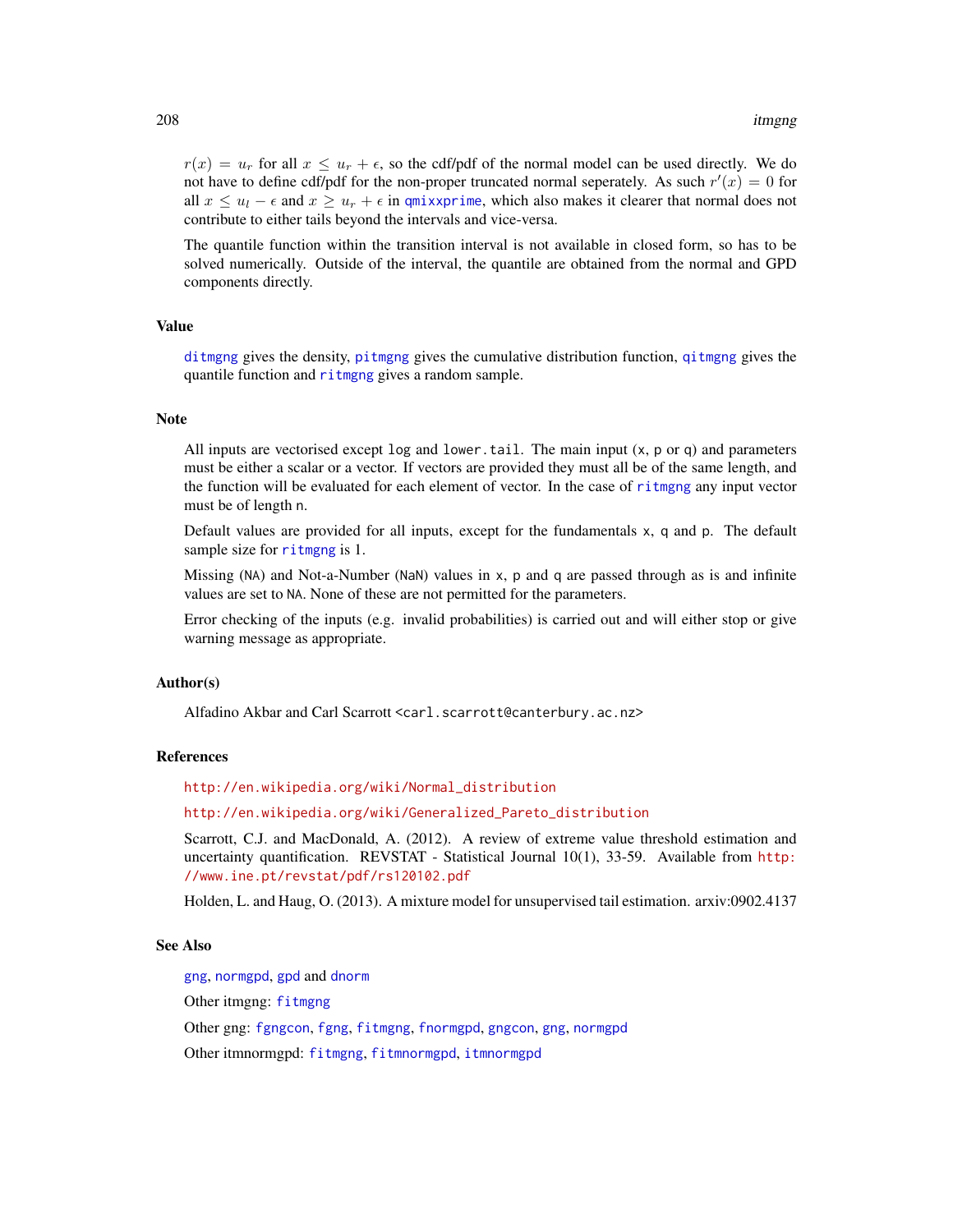## itmnormgpd 209

#### Examples

```
## Not run:
set.seed(1)
par(mfrow = c(2, 2))xx = seq(-5, 5, 0.01)ul = -1.5; ur = 2epsilon = 0.8kappa = 1/(2 + pnorm(nr, 0, 1) - pnorm(ul, 0, 1))f = ditmgng(xx, nmean = 0, nsd = 1, epsilon, ul, sigmaul = 1, xil = 0.5, ur, sigmaur = 1, xir = 0.5)
plot(xx, f, ylim = c(0, 0.5), xlim = c(-5, 5), type = 'l', lwd = 2, xlab = "x", ylab = "density")
lines(xx, kappa * dgpd(-xx, -ul, sigmau = 1, xi = 0.5), col = "blue", lty = 2, lwd = 2)
lines(xx, kappa * dnorm(xx, 0, 1), col = "red", lty = 2, lwd = 2)
lines(xx, kappa * dgpd(xx, ur, sigmau = 1, xi = 0.5), col = "green", lty = 2, lwd = 2)
abline(v = ul + epsilon \times seq(-1, 1), lty = c(2, 1, 2), col = "blue")abline(v = ur + epsilon \times seq(-1, 1), lty = c(2, 1, 2), col = "green")legend('topright', c('Normal-GPD ITM', 'kappa*GPD Lower', 'kappa*Normal', 'kappa*GPD Upper'),
      col = c("black", "blue", "red", "green"), \; lty = c(1, 2, 2, 2), \; lwd = 2)# cdf contributions
F = pitmgng(xx, nmean = 0, nsd = 1, epsilon, ul, sigmaul = 1, xil = 0.5, ur, sigmaur = 1, xir = 0.5)
plot(xx, F, ylim = c(0, 1), xlim = c(-5, 5), type = 'l', lwd = 2, xlab = "x", ylab = "cdf")
lines(xx[x \times 0.1], kappa \times (1 - pgpd(-xx[x x < 0.1], -u1, 1, 0.5)), col = "blue", lty = 2, lwd = 2)lines(xx[(xx \geq ul) & (xx \leq ur)], kappa * (1 + pnorm(xx[(xx >= ul) & (xx <= ur)], 0, 1) -
      pnorm(ul, 0, 1)), col = "red", lty = 2, lwd = 2)lines(xx[xx > ur], kappa * (1 + (pnorm(ur, 0, 1) - pnorm(ul, 0, 1)) +
      pgpd(xx[xx > ur], ur, sigmau = 1, xi = 0.5)), col = "green", lty = 2, lwd = 2)
abline(v = ul + epsilon \times seq(-1, 1), \; lty = c(2, 1, 2), \; col = "blue")abline(v = ur + epsilon * seq(-1, 1), lty = c(2, 1, 2), col = "green")legend('topleft', c('Normal-GPD ITM', 'kappa*GPD Lower', 'kappa*Normal', 'kappa*GPD Upper'),
      col = c("black", "blue", "red", "green"), \; lty = c(1, 2, 2, 2), \; lwd = 2)# simulated data density histogram and overlay true density
x = \text{riting(10000}, \text{nmean} = 0, \text{nsd} = 1, \text{epsilon}, \text{ul}, \text{sigma} = 1, \text{sigma} = 1, \text{xi} = 0.5,ur, sigmaur = 1, xir = 0.5)
hist(x, freq = FALSE, breaks = seq(-1000, 1000, 0.1), xlim = c(-5, 5))
lines(xx, ditmgng(xx, nmean = 0, nsd = 1, epsilon, ul, sigmaul = 1, xil = 0.5,
 ur, sigmaur = 1, xir = 0.5, lwd = 2, col = 'black')
## End(Not run)
```
<span id="page-208-0"></span>itmnormgpd *Normal Bulk and GPD Tail Interval Transition Mixture Model*

#### <span id="page-208-1"></span>**Description**

Density, cumulative distribution function, quantile function and random number generation for the normal bulk and GPD tail interval transition mixture model. The parameters are the normal mean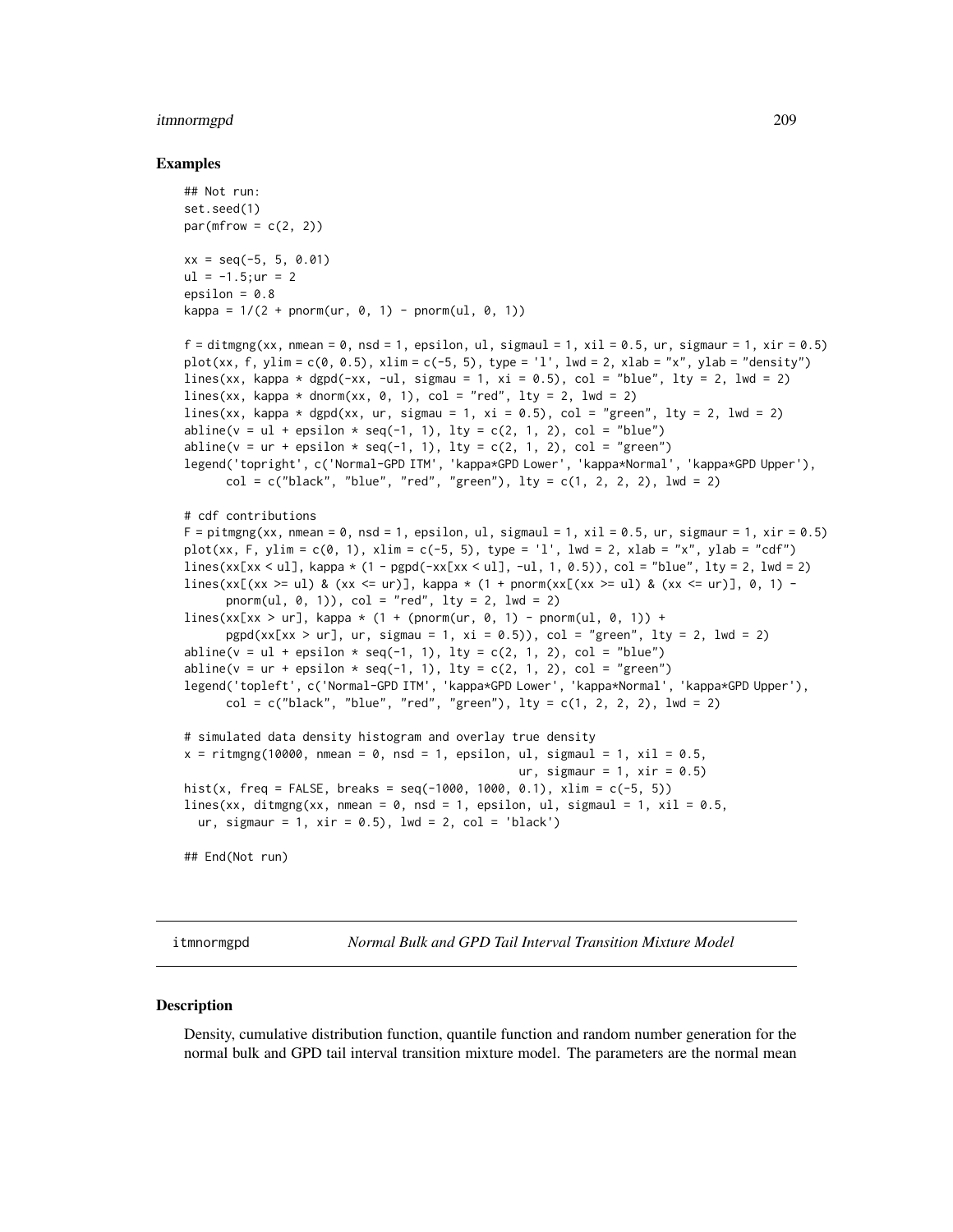nmean and standard deviation nsd, threshold u, interval half-width epsilon, GPD scale sigmau and shape xi.

#### Usage

```
ditmnormgpd(x, nmean = 0, nsd = 1, epsilon = nsd, u = qnorm(0.9,
 nmean, nsd), sigmau = nsd, xi = 0, log = FALSE)
pitmnormgpd(q, nmean = 0, nsd = 1, epsilon = nsd, u = qnorm(0.9,
  nmean, nsd), sigmau = nsd, xi = 0, lower.tail = TRUE)
qitmnormgpd(p, nmean = 0, nsd = 1, epsilon = nsd, u = qnorm(0.9,
  nmean, nsd), sigmau = nsd, xi = 0, lower.tail = TRUE)
ritmnormgpd(n = 1, nmean = 0, nsd = 1, epsilon = nsd,
  u = qnorm(0.9, mmean, nsd), sigmau = nsd, xi = 0)
```
#### Arguments

| x          | quantiles                                       |
|------------|-------------------------------------------------|
| nmean      | normal mean                                     |
| nsd        | normal standard deviation (positive)            |
| epsilon    | interval half-width                             |
| u          | threshold                                       |
| sigmau     | scale parameter (positive)                      |
| хi         | shape parameter                                 |
| log        | logical, if TRUE then log density               |
| q          | quantiles                                       |
| lower.tail | logical, if FALSE then upper tail probabilities |
| р          | cumulative probabilities                        |
| n          | sample size (positive integer)                  |

## Details

The interval transition mixture model combines a normal for the bulk model with GPD for the tail model, with a smooth transition over the interval  $(u - epsilon, u + epsilon)$ . The mixing function warps the normal to map from  $(u - epsilon, u)$  to  $(u - epsilon, u + epsilon)$  and warps the GPD from  $(u, u + epsilon)$  to  $(u - epsilon, u + epsilon)$ .

The cumulative distribution function is defined by

$$
F(x) = \kappa(H_t(q(x)) + G(p(x)))
$$

where  $H_t(x)$  and  $G(x)$  are the truncated normal and conditional GPD cumulative distribution functions (i.e. pnorm(x,nmean,nsd) and  $pgp d(x, u, sigmau, xi)$ ) respectively. The truncated normal is not renormalised to be proper, so  $H_t(x)$  contrubutes pnorm(u, nmean,nsd) to the cdf for all  $x \geq 0$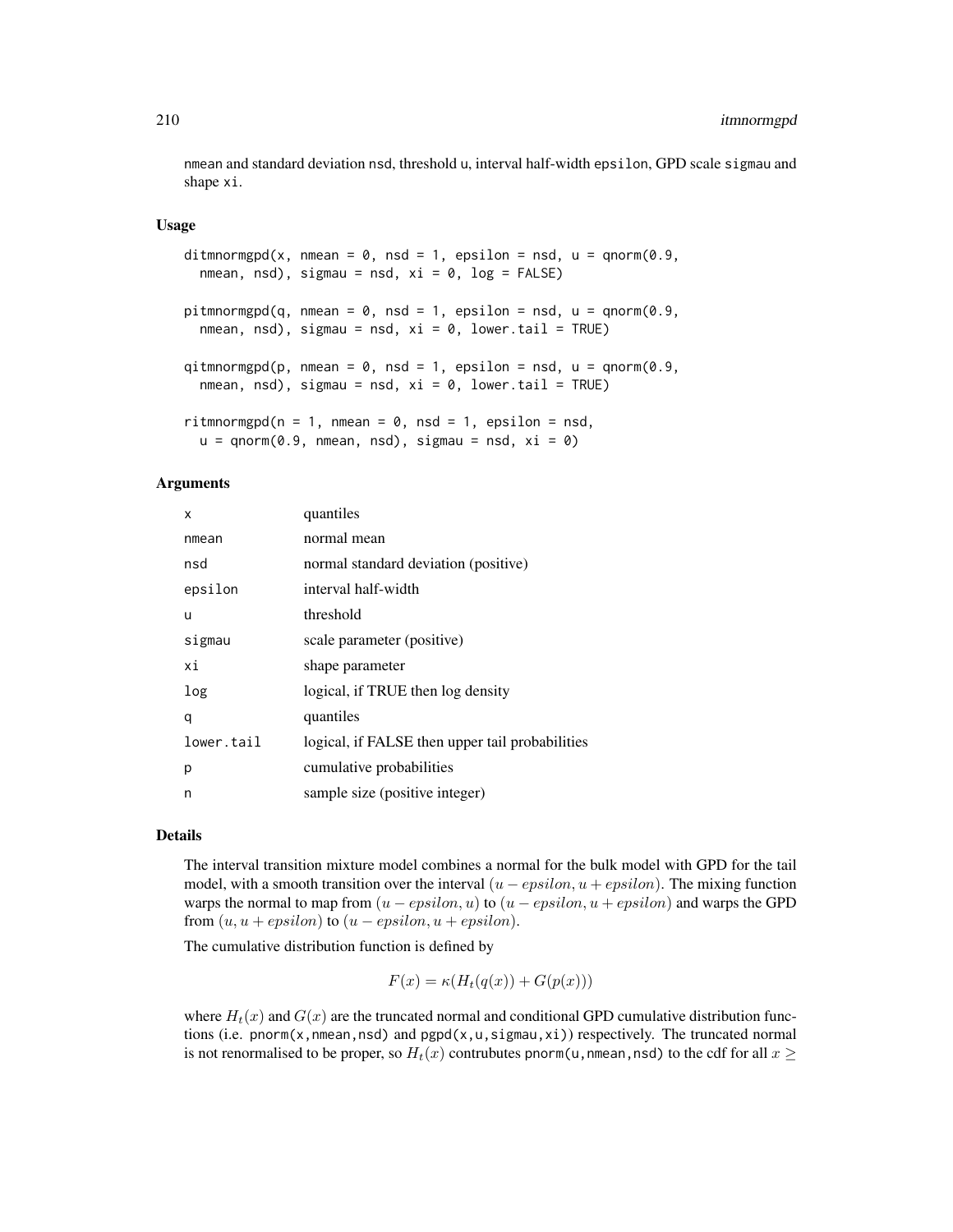#### itmnormgpd 211

 $(u+\epsilon)$ . The normalisation constant  $\kappa$  ensures a proper density, given by 1/(1+pnorm(u,nmean,nsd)) where 1 is from GPD component and latter is contribution from normal component.

The mixing functions  $q(x)$  and  $p(x)$  suggested by Holden and Haug (2013) have been implemented. These are symmetric about the threshold u. So for computational convenience only  $q(x; u)$  has been implemented as  $qmix$  for a given  $u$ , with the complementary mixing function is then defined as  $p(x; u) = -q(-x; -u)$ .

A minor adaptation of the mixing function has been applied. For the mixture model to function correctly  $q(x) \geq u$  for all  $x \geq u + \epsilon$ , as then the bulk model will contribute the constant  $H_t(u) =$  $H(u)$  for all x above the interval. Holden and Haug (2013) define  $q(x) = x - \epsilon$  for all  $x \geq u$ . For more straightforward and interpretable computational implementation the mixing function has been set to the threshold  $q(x) = u$  for all  $x \geq u$ , so the cdf/pdf of the normal model can be used directly. We do not have to define cdf/pdf for the non-proper truncated normal seperately. As such  $q'(x) = 0$  for all  $x \ge u$  in [qmixxprime](#page-0-0), which also makes it clearer that normal does not contribute to the tail above the interval and vice-versa.

The quantile function within the transition interval is not available in closed form, so has to be solved numerically. Outside of the interval, the quantile are obtained from the normal and GPD components directly.

#### Value

[ditmnormgpd](#page-208-1) gives the density, [pitmnormgpd](#page-208-1) gives the cumulative distribution function, [qitmnormgpd](#page-208-1) gives the quantile function and [ritmnormgpd](#page-208-1) gives a random sample.

#### **Note**

All inputs are vectorised except  $log$  and  $lower$ .tail. The main inputs  $(x, p, o, q)$  and parameters must be either a scalar or a vector. If vectors are provided they must all be of the same length, and the function will be evaluated for each element of vector. In the case of [ritmnormgpd](#page-208-1) any input vector must be of length n.

Default values are provided for all inputs, except for the fundamentals x, q and p. The default sample size for [ritmnormgpd](#page-208-1) is 1.

Missing (NA) and Not-a-Number (NaN) values in x, p and q are passed through as is and infinite values are set to NA. None of these are not permitted for the parameters.

Error checking of the inputs (e.g. invalid probabilities) is carried out and will either stop or give warning message as appropriate.

## Author(s)

Alfadino Akbar and Carl Scarrott <carl.scarrott@canterbury.ac.nz>

#### References

[http://en.wikipedia.org/wiki/Normal\\_distribution](http://en.wikipedia.org/wiki/Normal_distribution)

[http://en.wikipedia.org/wiki/Generalized\\_Pareto\\_distribution](http://en.wikipedia.org/wiki/Generalized_Pareto_distribution)

Scarrott, C.J. and MacDonald, A. (2012). A review of extreme value threshold estimation and uncertainty quantification. REVSTAT - Statistical Journal 10(1), 33-59. Available from [http:](http://www.ine.pt/revstat/pdf/rs120102.pdf) [//www.ine.pt/revstat/pdf/rs120102.pdf](http://www.ine.pt/revstat/pdf/rs120102.pdf)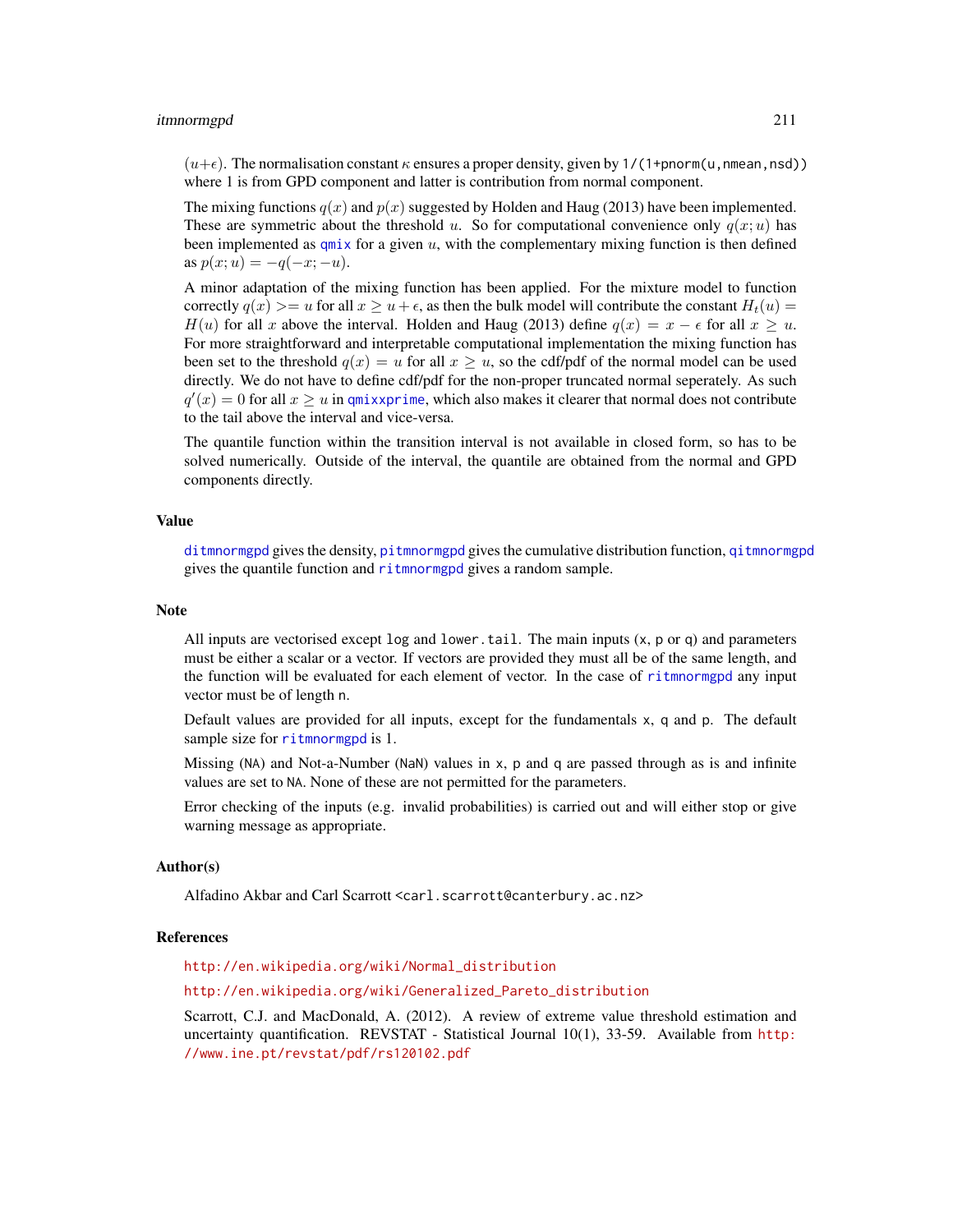Holden, L. and Haug, O. (2013). A mixture model for unsupervised tail estimation. arxiv:0902.4137

#### See Also

[normgpd](#page-250-1), [gpd](#page-190-0) and [dnorm](#page-0-0)

Other itmnormgpd: [fitmgng](#page-95-0), [fitmnormgpd](#page-99-0), [itmgng](#page-205-0)

Other normgpd: [fgng](#page-75-0), [fhpd](#page-88-0), [fitmnormgpd](#page-99-0), [flognormgpd](#page-121-0), [fnormgpdcon](#page-148-0), [fnormgpd](#page-142-0), [gngcon](#page-186-0), [gng](#page-183-1), [hpdcon](#page-200-0), [hpd](#page-197-0), [lognormgpdcon](#page-235-0), [lognormgpd](#page-232-0), [normgpdcon](#page-253-0), [normgpd](#page-250-1)

## Examples

```
## Not run:
set.seed(1)
par(mfrow = c(2, 2))xx = seq(-4, 5, 0.01)u = 1.5epsilon = 0.4kappa = 1/(1 + pnorm(u, 0, 1))f = ditmnormgpd(xx, nmean = 0, nsd = 1, epsilon, u, sigmau = 1, xi = 0.5)
plot(xx, f, ylim = c(0, 1), xlim = c(-4, 5), type = 'l', lwd = 2, xlab = "x", ylab = "density")
lines(xx, kappa * dgpd(xx, u, sigmau = 1, xi = 0.5), col = "red", lty = 2, lwd = 2)
lines(xx, kappa * dnorm(xx, 0, 1), col = "blue", lty = 2, lwd = 2)
abline(v = u + epsilon * seq(-1, 1), lty = c(2, 1, 2))legend('topright', c('Normal-GPD ITM', 'kappa*Normal', 'kappa*GPD'),
      col = c("black", "blue", "red"), \; lty = c(1, 2, 2), \; lwd = 2)# cdf contributions
F = pitmnormgpd(xx, nmean = 0, nsd = 1, epsilon, u, sigmau = 1, xi = 0.5)
plot(xx, F, ylim = c(0, 1), xlim = c(-4, 5), type = 'l', lwd = 2, xlab = "x", ylab = "cdf")
lines(xx[xx > u], kappa * (pnorm(u, 0, 1) + pgpd(xx[xx > u], u, sigmau = 1, xi = 0.5)),
     col = "red", \; lty = 2, \; lwd = 2)lines(xx[xx <= u], kappa * pnorm(xx[xx <= u], 0, 1), col = "blue", lty = 2, lwd = 2)
abline(v = u + epsilon * seq(-1, 1), lty = c(2, 1, 2))legend('topleft', c('Normal-GPD ITM', 'kappa*Normal', 'kappa*GPD'),
      col = c("black", "blue", "red"), \; lty = c(1, 2, 2), \; lwd = 2)# simulated data density histogram and overlay true density
x = ritmnormgpd(10000, nmean = 0, nsd = 1, epsilon, u, sigmau = 1, xi = 0.5)
hist(x, freq = FALSE, breaks = seq(-4, 1000, 0.1), xlim = c(-4, 5))
lines(xx, ditmnormgpd(xx, nmean = 0, nsd = 1, epsilon, u, sigmau = 1, xi = 0.5),
  lwd = 2, col = 'black')
```
## End(Not run)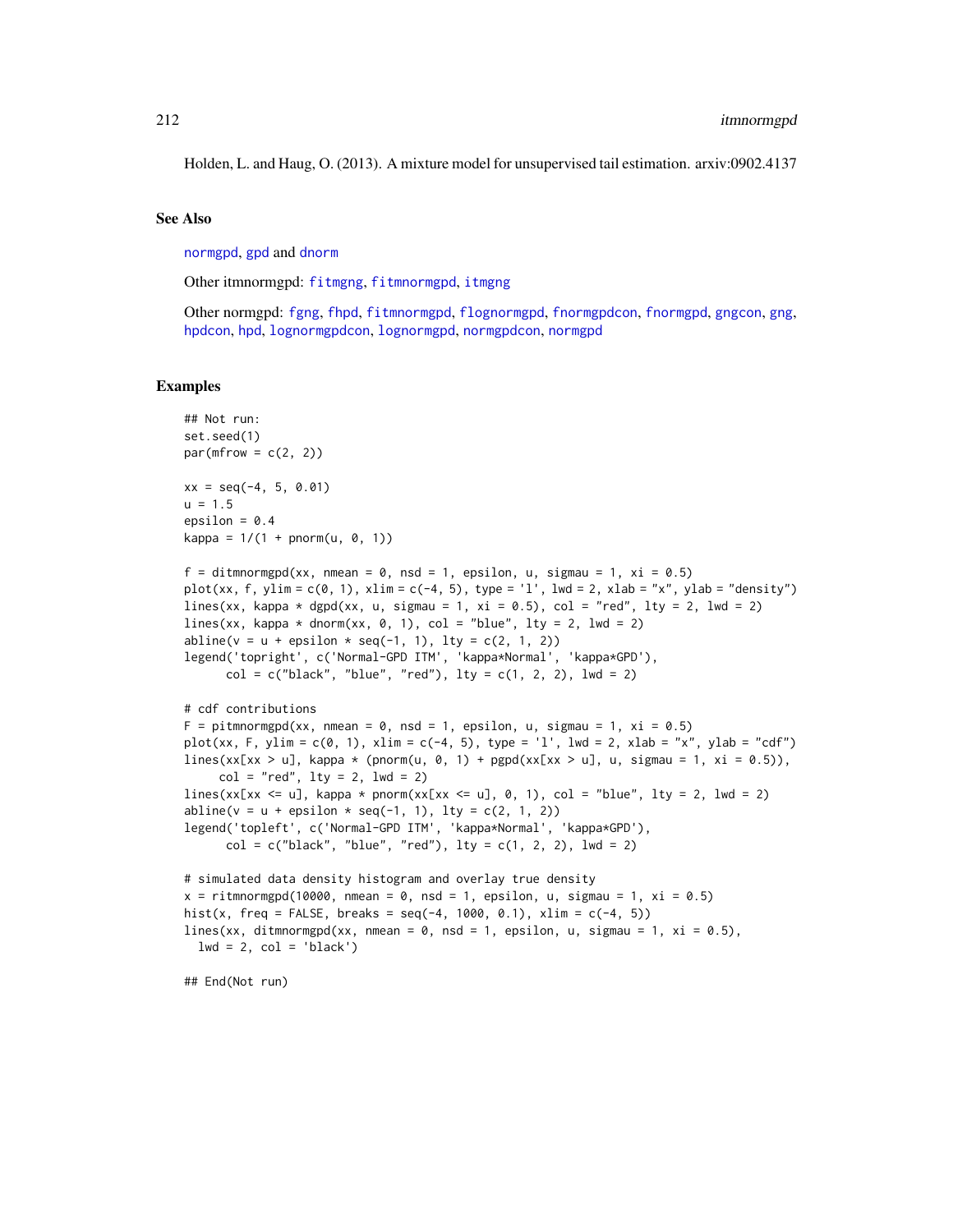## <span id="page-212-0"></span>Description

Density, cumulative distribution function, quantile function and random number generation for the Weibull bulk and GPD tail interval transition mixture model. The parameters are the Weibull shape wshape and scale wscale, threshold u, interval half-width epsilon, GPD scale sigmau and shape xi.

## Usage

```
ditmweibullgpd(x, wshape = 1, wscale = 1, epsilon = sqrt(wscale^2 \stargamma(1 + 2/wshape) - (wscale * gamma(1 + 1/wshape))^2),
  u = qweibull(0.9, wshape, wscale), sigmau = sqrt(wscale^2 * gamma(1 +
  2/wshape) - (wscale * gamma(1 + 1/wshape))^2), xi = 0, log = FALSE)pitmweibullgpd(q, wshape = 1, wscale = 1, epsilon = sqrt(wscale^2 *gamma(1 + 2/wshape) - (wscale * gamma(1 + 1/wshape))^2),
  u = qweibull(0.9, wshape, wscale), sigmau = sqrt(wscale^2 * gamma(1 +
  2/wshape) - (wscale * gamma(1 + 1/wshape))^2), xi = 0,
  lower.tail = TRUE)
qitmweibullgpd(p, wshape = 1, wscale = 1, epsilon = sqrt(wscale^2 *gamma(1 + 2/wshape) - (wscale * gamma(1 + 1/wshape))^2),
  u = qweibull(0.9, wshape, wscale), sigmau = sqrt(wscale^2 * gamma(1 +
  2/wshape) - (wscale * gamma(1 + 1/wshape))^2), xi = 0,
  lower.tail = TRUE)
ritmweibullgpd(n = 1, wshape = 1, wscale = 1,
  epsilon = sqrt(wscale^2 * gamma(1 + 2/wshape) - (wscale * gamma(1 +
  1/wshape))^2), u = qweibull(0.9, wshape, wscale),
  sigmau = sqrt(wscale^2 * gamma(1 + 2/wshape) - (wscale * gamma(1 +
```
#### Arguments

| x       | quantiles                         |
|---------|-----------------------------------|
| wshape  | Weibull shape (positive)          |
| wscale  | Weibull scale (positive)          |
| epsilon | interval half-width               |
| u       | threshold                         |
| sigmau  | scale parameter (positive)        |
| хi      | shape parameter                   |
| log     | logical, if TRUE then log density |

 $1/wshape)$ )^2), xi = 0)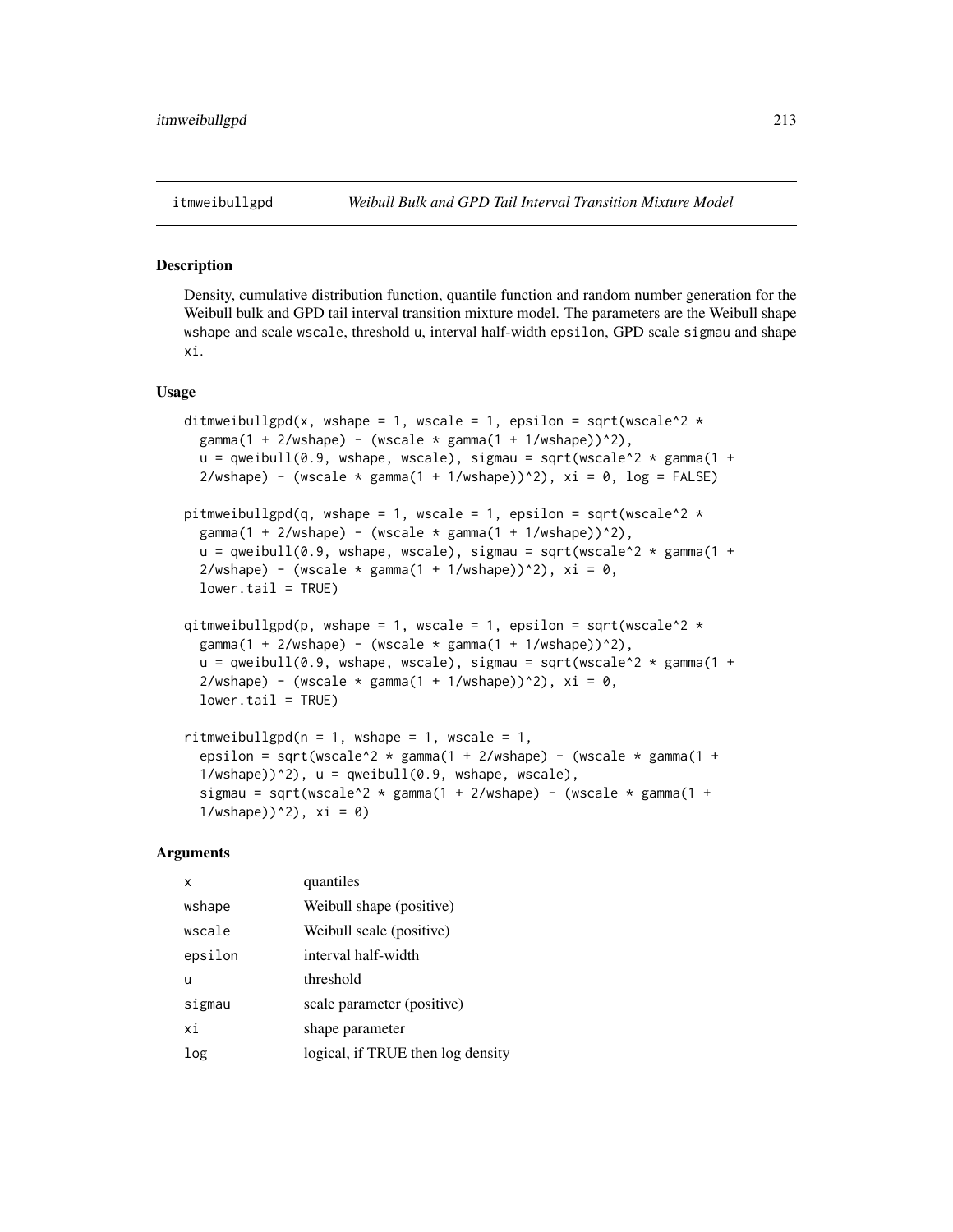| a          | quantiles                                       |
|------------|-------------------------------------------------|
| lower.tail | logical, if FALSE then upper tail probabilities |
| p          | cumulative probabilities                        |
| n          | sample size (positive integer)                  |

## Details

The interval transition mixture model combines a Weibull for the bulk model with GPD for the tail model, with a smooth transition over the interval  $(u - epsilon, u + epsilon)$ . The mixing function warps the Weibull to map from  $(u - epsilon, u)$  to  $(u - epsilon, u + epsilon)$  and warps the GPD from  $(u, u + epsilon)$  to  $(u - epsilon, u + epsilon)$ .

The cumulative distribution function is defined by

$$
F(x) = \kappa(H_t(q(x)) + G(p(x)))
$$

where  $H_t(x)$  and  $G(X)$  are the truncated Weibull and conditional GPD cumulative distribution functions (i.e. pweibull(x,wshape,wscale) and  $pgpd(x, u, sigmau, xi)$ ) respectively. The truncated Weibull is not renormalised to be proper, so  $H_t(x)$  contrubutes pweibull(u, wshape, wscale) to the cdf for all  $x \ge (u + \epsilon)$ . The normalisation constant  $\kappa$  ensures a proper density, given by 1/(1+pweibull(u,wshape,wscale)) where 1 is from GPD component and latter is contribution from Weibull component.

The mixing functions  $q(x)$  and  $p(x)$  suggested by Holden and Haug (2013) have been implemented. These are symmetric about the threshold u. So for computational convenience only  $q(x; u)$  has been implemented as  $qmix$  for a given  $u$ , with the complementary mixing function is then defined as  $p(x; u) = -q(-x; -u)$ .

A minor adaptation of the mixing function has been applied. For the mixture model to function correctly  $q(x) > = u$  for all  $x \ge u + \epsilon$ , as then the bulk model will contribute the constant  $H_t(u) =$  $H(u)$  for all x above the interval. Holden and Haug (2013) define  $q(x) = x - \epsilon$  for all  $x \ge u$ . For more straightforward and interpretable computational implementation the mixing function has been set to the threshold  $q(x) = u$  for all  $x > u$ , so the cdf/pdf of the Weibull model can be used directly. We do not have to define cdf/pdf for the non-proper truncated Weibull seperately. As such  $q'(x) = 0$  for all  $x \ge u$  in [qmixxprime](#page-0-0), which also it makes clearer that Weibull does not contribute to the tail above the interval and vice-versa.

The quantile function within the transition interval is not available in closed form, so has to be solved numerically. Outside of the interval, the quantile are obtained from the Weibull and GPD components directly.

## Value

[ditmweibullgpd](#page-212-0) gives the density, [pitmweibullgpd](#page-212-0) gives the cumulative distribution function, [qitmweibullgpd](#page-212-0) gives the quantile function and [ritmweibullgpd](#page-212-0) gives a random sample.

#### **Note**

All inputs are vectorised except  $log$  and lower, tail. The main inputs  $(x, p, o, q)$  and parameters must be either a scalar or a vector. If vectors are provided they must all be of the same length, and the function will be evaluated for each element of vector. In the case of [ritmweibullgpd](#page-212-0) any input vector must be of length n.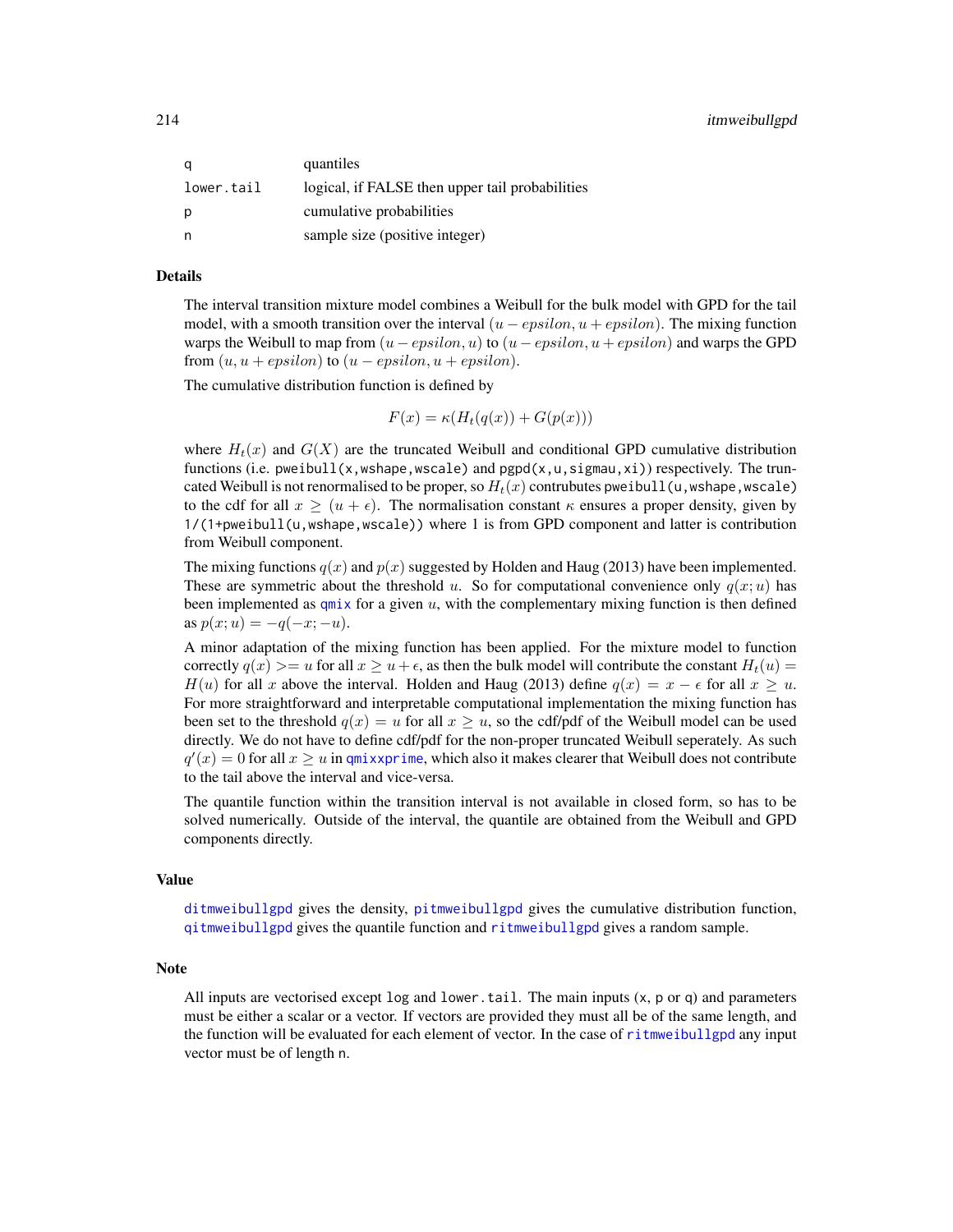#### itmweibullgpd 215

Default values are provided for all inputs, except for the fundamentals x, q and p. The default sample size for [ritmweibullgpd](#page-212-0) is 1.

Missing (NA) and Not-a-Number (NaN) values in x, p and q are passed through as is and infinite values are set to NA. None of these are not permitted for the parameters.

Error checking of the inputs (e.g. invalid probabilities) is carried out and will either stop or give warning message as appropriate.

#### Author(s)

Alfadino Akbar and Carl Scarrott <carl.scarrott@canterbury.ac.nz>

## References

[http://en.wikipedia.org/wiki/Weibull\\_distribution](http://en.wikipedia.org/wiki/Weibull_distribution)

[http://en.wikipedia.org/wiki/Generalized\\_Pareto\\_distribution](http://en.wikipedia.org/wiki/Generalized_Pareto_distribution)

Scarrott, C.J. and MacDonald, A. (2012). A review of extreme value threshold estimation and uncertainty quantification. REVSTAT - Statistical Journal 10(1), 33-59. Available from [http:](http://www.ine.pt/revstat/pdf/rs120102.pdf) [//www.ine.pt/revstat/pdf/rs120102.pdf](http://www.ine.pt/revstat/pdf/rs120102.pdf)

Holden, L. and Haug, O. (2013). A mixture model for unsupervised tail estimation. arxiv:0902.4137

# See Also

[weibullgpd](#page-269-0), [gpd](#page-190-0) and [dweibull](#page-0-0)

Other itmweibullgpd: [fitmweibullgpd](#page-103-0), [fweibullgpdcon](#page-164-0), [fweibullgpd](#page-160-0), [weibullgpdcon](#page-272-0), [weibullgpd](#page-269-0) Other weibullgpd: [fitmweibullgpd](#page-103-0), [fweibullgpdcon](#page-164-0), [fweibullgpd](#page-160-0), [weibullgpdcon](#page-272-0), [weibullgpd](#page-269-0) Other weibullgpdcon: [fweibullgpdcon](#page-164-0), [fweibullgpd](#page-160-0), [weibullgpdcon](#page-272-0), [weibullgpd](#page-269-0) Other fitmweibullgpd: [fitmweibullgpd](#page-103-0)

## Examples

```
## Not run:
set.seed(1)
par(mfrow = c(2, 2))xx = \text{seq}(0.001, 5, 0.01)u = 1.5epsilon = 0.4kappa = 1/(1 + pweibull(u, 2, 1))f = ditmweibullgpd(xx, wshape = 2, wscale = 1, epsilon, u, sigmau = 1, xi = 0.5)
plot(xx, f, ylim = c(0, 1), xlim = c(0, 5), type = 'l', lwd = 2, xlab = "x", ylab = "density")
lines(xx, kappa * dgpd(xx, u, sigmau = 1, xi = 0.5), col = "red", lty = 2, lwd = 2)
lines(xx, kappa * dweibull(xx, 2, 1), col = "blue", lty = 2, lwd = 2)
abline(v = u + epsilon * seq(-1, 1), lty = c(2, 1, 2))legend('topright', c('Weibull-GPD ITM', 'kappa*Weibull', 'kappa*GPD'),
      col = c("black", "blue", "red"), \; lty = c(1, 2, 2), \; lwd = 2)
```
# cdf contributions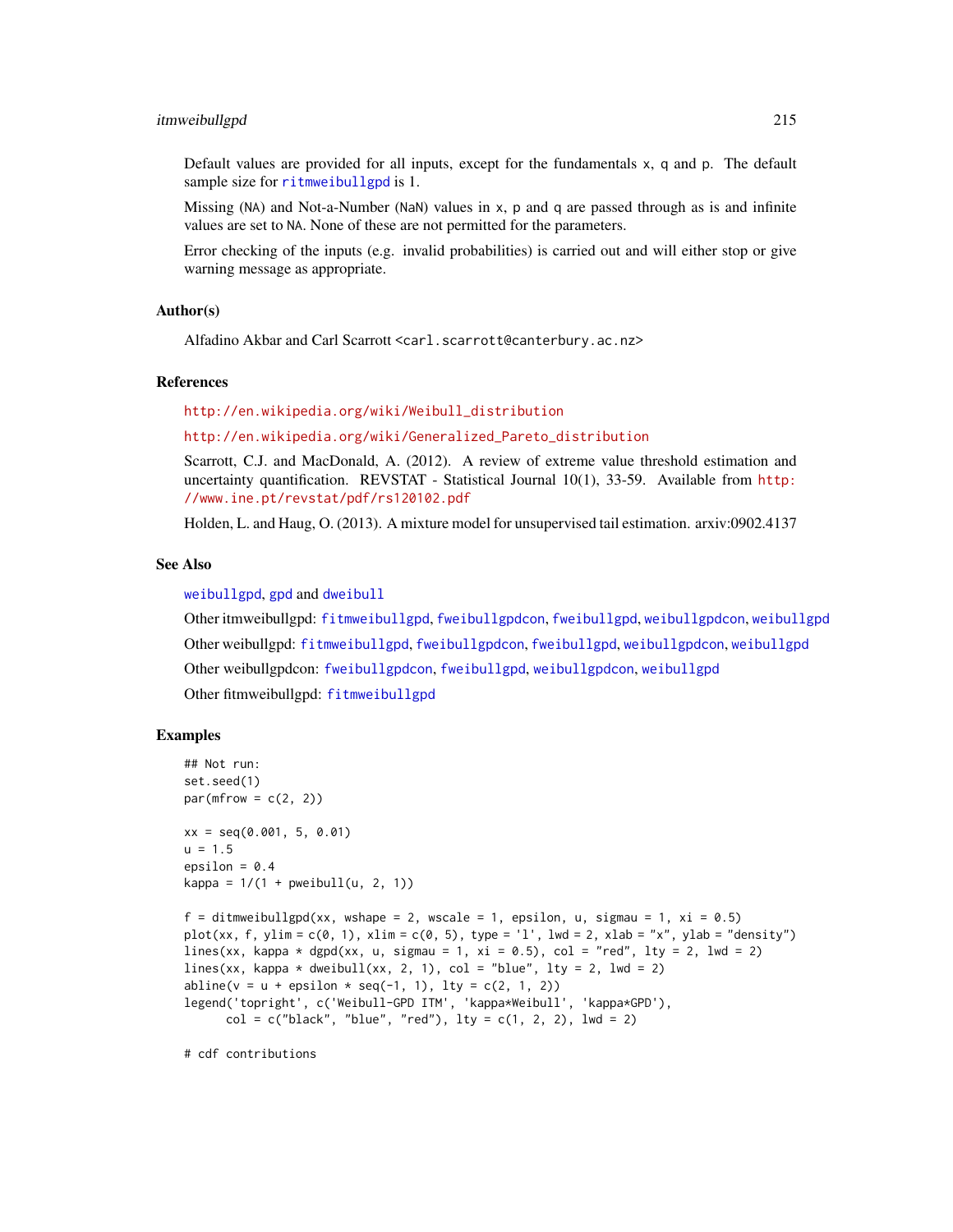$F =$  pitmweibullgpd(xx, wshape = 2, wscale = 1, epsilon, u, sigmau = 1, xi = 0.5) plot(xx, F, ylim = c(0, 1), xlim = c(0, 5), type = 'l', lwd = 2, xlab = "x", ylab = "cdf") lines(xx[xx > u], kappa \* (pweibull(u, 2, 1) + pgpd(xx[xx > u], u, sigmau = 1, xi = 0.5)),  $col = "red", \, lty = 2, \, lwd = 2)$ lines(xx[xx <= u], kappa \* pweibull(xx[xx <= u], 2, 1), col = "blue", lty = 2, lwd = 2)  $abline(v = u + epsilon * seq(-1, 1), lty = c(2, 1, 2))$ legend('topright', c('Weibull-GPD ITM', 'kappa\*Weibull', 'kappa\*GPD'),  $col = c("black", "blue", "red"), \; lty = c(1, 2, 2), \; lwd = 2)$ # simulated data density histogram and overlay true density  $x =$  ritmweibullgpd(10000, wshape = 2, wscale = 1, epsilon, u, sigmau = 1,  $xi = 0.5$ ) hist(x, freq = FALSE, breaks =  $seq(0, 1000, 0.1)$ , xlim =  $c(0, 5)$ ) lines(xx, ditmweibullgpd(xx, wshape = 2, wscale = 1, epsilon, u, sigmau = 1, xi = 0.5),  $lwd = 2$ ,  $col = 'black')$ 

```
## End(Not run)
```
<span id="page-215-1"></span>

kden *Kernel Density Estimation, With Variety of Kernels*

#### <span id="page-215-0"></span>Description

Density, cumulative distribution function, quantile function and random number generation for the kernel density estimation using the kernel specified by kernel, with a constant bandwidth specified by either lambda or bw.

## Usage

```
dkden(x, kerncentres, lambda = NULL, bw = NULL, kernel = "gaussian",
  log = FALSE)
pkden(q, kerncentres, lambda = NULL, bw = NULL, kernel = "gaussian",
  lower.tail = TRUE)
qkden(p, kerncentres, lambda = NULL, bw = NULL, kernel = "gaussian",
  lower.tail = TRUE)
rkden(n = 1, kerncentres, lambda = NULL, bw = NULL,kernel = "gaussian")
```
## Arguments

| X           | quantiles                                                       |
|-------------|-----------------------------------------------------------------|
| kerncentres | kernel centres (typically sample data vector or scalar)         |
| lambda      | bandwidth for kernel (as half-width of kernel) or NULL          |
| bw          | bandwidth for kernel (as standard deviations of kernel) or NULL |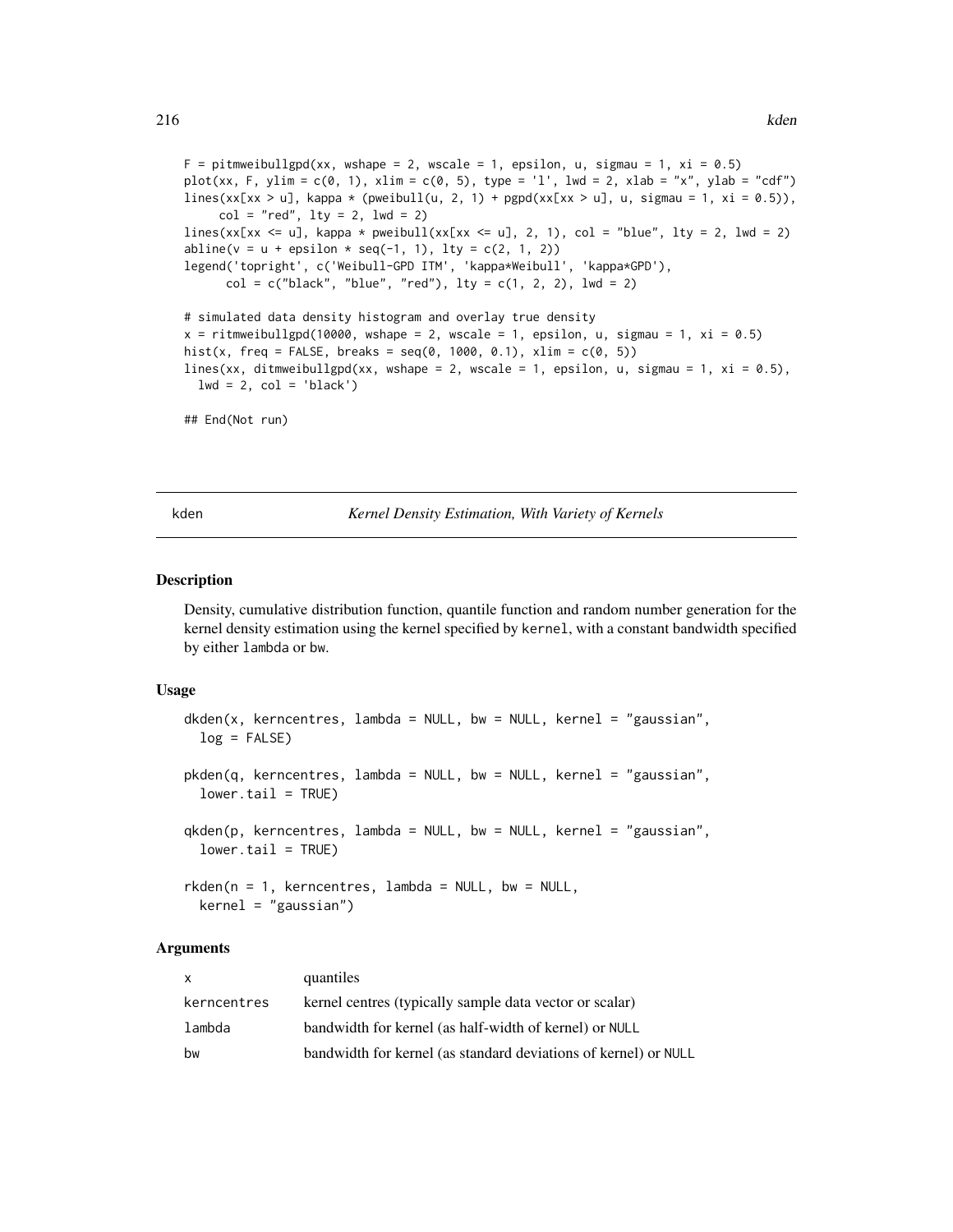kden 217

| kernel     | kernel name (default = "gaussian")              |
|------------|-------------------------------------------------|
| log        | logical, if TRUE then log density               |
| a          | quantiles                                       |
| lower.tail | logical, if FALSE then upper tail probabilities |
| р          | cumulative probabilities                        |
| n          | sample size (positive integer)                  |

# Details

Kernel density estimation using one of many possible kernels with a constant bandwidth.

The alternate bandwidth definitions are discussed in the [kernels](#page-226-0), with the lambda as the default. The bw specification is the same as used in the [density](#page-0-0) function.

The possible kernels are also defined in [kernels](#page-226-0) help documentation with the "gaussian" as the default choice.

The density function [dkden](#page-215-0) produces exactly the same density estimate as [density](#page-0-0) when a sequence of x values are provided, see examples. The latter function is far more efficient in this situation as it takes advantage of the computational savings from doing the kernel smoothing in the spectral domain (using the FFT), where the convolution becomes a multiplication. So even after accounting for applying the (Fast) Fourier Transform (FFT) and its inverse it is much more efficient especially for a large sample size or large number of evaluation points.

However, this KDE function applies the less efficient convolution using the standard definition:

$$
\hat{f}(x) = \frac{1}{n} \sum_{j=1}^{n} K(\frac{x - x_j}{\lambda})
$$

where  $K(.)$  is the density function for the standard kernel. Thus are no restriction on the values x can take. For example, in the "gaussian" kernel case for a particular x the density is evaluated as mean(dnorm(x,kerncentres,lambda)) for the density and mean(pnorm(x,kerncentres,lambda)) for cumulative distribution function which is slower than the FFT but is more adaptable.

An inversion sampler is used for random number generation which also rather inefficient, as it can be carried out more efficiently using a mixture representation.

The quantile function is rather complicated as there is no closed form solution, so is obtained by numerical approximation of the inverse cumulative distribution function  $P(X \le q) = p$  to find  $q$ . The quantile function [qkden](#page-215-0) evaluates the KDE cumulative distribution function over the range from c(max(kerncentre) -lambda,max(kerncentre) + lambda), or c(max(kerncentre) -5\*lambda,max(kerncentre) + 5\*lambda) for normal kernel. Outside of this range the quantiles are set to -Inf for lower tail and Inf for upper tail. A sequence of values of length fifty times the number of kernels (with minimum of 1000) is first calculated. Spline based interpolation using [splinefun](#page-0-0), with default monoH.FC method, is then used to approximate the quantile function. This is a similar approach to that taken by Matt Wand in the [qkde](#page-0-0) in the [ks](#page-0-0) package.

If no bandwidth is provided lambda=NULL and bw=NULL then the normal reference rule is used, using the bw.nrd $\emptyset$  function, which is consistent with the [density](#page-0-0) function. At least two kernel centres must be provided as the variance needs to be estimated.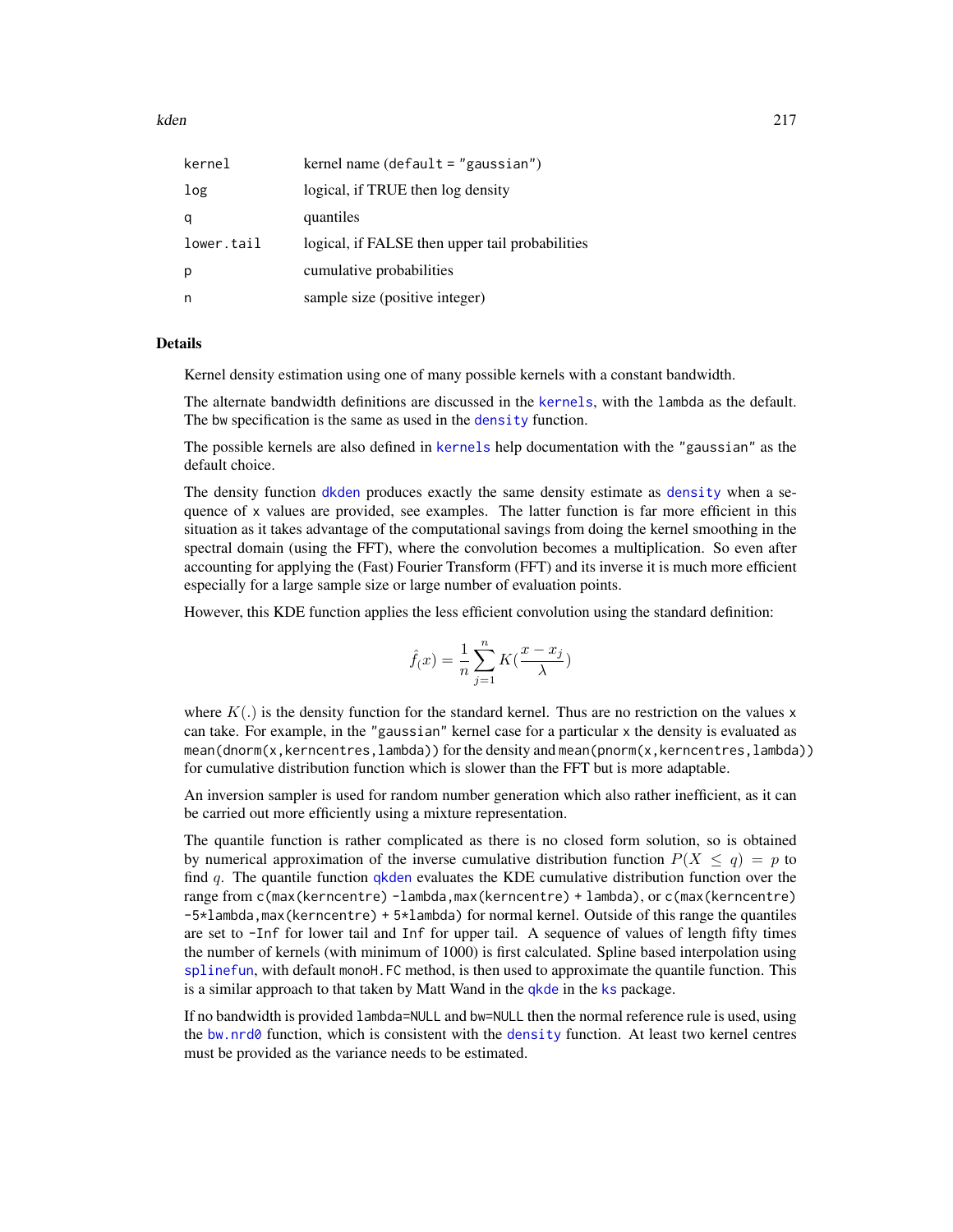#### Value

[dkden](#page-215-0) gives the density, [pkden](#page-215-0) gives the cumulative distribution function, [qkden](#page-215-0) gives the quantile function and [rkden](#page-215-0) gives a random sample.

### Acknowledgments

Based on code by Anna MacDonald produced for MATLAB.

#### **Note**

Unlike most of the other extreme value mixture model functions the [kden](#page-215-1) functions have not been vectorised as this is not appropriate. The main inputs  $(x, p, o, q)$  must be either a scalar or a vector, which also define the output length.

The kernel centres kerncentres can either be a single datapoint or a vector of data. The kernel centres (kerncentres) and locations to evaluate density (x) and cumulative distribution function (q) would usually be different.

Default values are provided for all inputs, except for the fundamentals kerncentres, x, q and p. The default sample size for [rkden](#page-215-0) is 1.

Missing (NA) and Not-a-Number (NaN) values in x, p and q are passed through as is and infinite values are set to NA. None of these are not permitted for the parameters.

Error checking of the inputs (e.g. invalid probabilities) is carried out and will either stop or give warning message as appropriate.

# Author(s)

Yang Hu and Carl Scarrott <carl.scarrott@canterbury.ac.nz>.

#### References

[http://en.wikipedia.org/wiki/Kernel\\_density\\_estimation](http://en.wikipedia.org/wiki/Kernel_density_estimation)

[http://en.wikipedia.org/wiki/Cross-validation\\_\(statistics\)](http://en.wikipedia.org/wiki/Cross-validation_(statistics))

Scarrott, C.J. and MacDonald, A. (2012). A review of extreme value threshold estimation and uncertainty quantification. REVSTAT - Statistical Journal 10(1), 33-59. Available from [http:](http://www.ine.pt/revstat/pdf/rs120102.pdf) [//www.ine.pt/revstat/pdf/rs120102.pdf](http://www.ine.pt/revstat/pdf/rs120102.pdf)

Hu Y. and Scarrott, C.J. (2018). evmix: An R Package for Extreme Value Mixture Modeling, Threshold Estimation and Boundary Corrected Kernel Density Estimation. Journal of Statistical Software 84(5), 1-27. doi: 10.18637/jss.v084.i05.

Bowman, A.W. (1984). An alternative method of cross-validation for the smoothing of density estimates. Biometrika 71(2), 353-360.

Duin, R.P.W. (1976). On the choice of smoothing parameters for Parzen estimators of probability density functions. IEEE Transactions on Computers C25(11), 1175-1179.

MacDonald, A., Scarrott, C.J., Lee, D., Darlow, B., Reale, M. and Russell, G. (2011). A flexible extreme value mixture model. Computational Statistics and Data Analysis 55(6), 2137-2157.

Wand, M. and Jones, M.C. (1995). Kernel Smoothing. Chapman && Hall.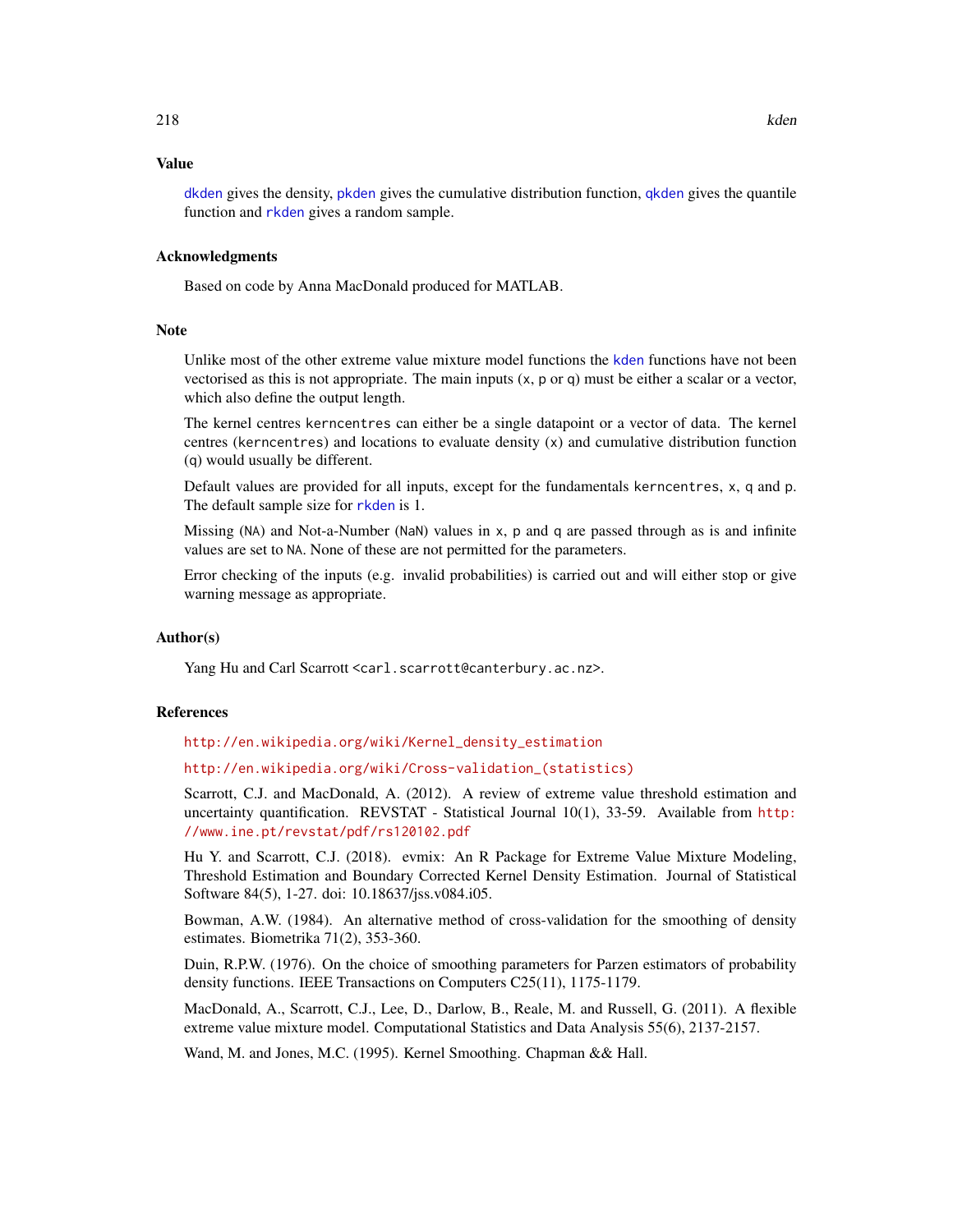kden 219

# See Also

[kernels](#page-226-0), [kfun](#page-229-0), [density](#page-0-0), [bw.nrd0](#page-0-0) and [dkde](#page-0-0) in [ks](#page-0-0) package.

Other kden: [bckden](#page-3-0), [fbckden](#page-32-0), [fgkgcon](#page-70-0), [fgkg](#page-65-0), [fkdengpdcon](#page-116-0), [fkdengpd](#page-112-0), [fkden](#page-106-0), [kdengpdcon](#page-223-0), [kdengpd](#page-219-0)

Other kdengpd: [bckdengpd](#page-8-0), [fbckdengpd](#page-37-0), [fgkg](#page-65-0), [fkdengpdcon](#page-116-0), [fkdengpd](#page-112-0), [fkden](#page-106-0), [gkg](#page-174-0), [kdengpdcon](#page-223-0), [kdengpd](#page-219-0)

Other gkg: [fgkgcon](#page-70-0), [fgkg](#page-65-0), [fkdengpd](#page-112-0), [gkgcon](#page-178-0), [gkg](#page-174-0), [kdengpd](#page-219-0)

Other bckden: [bckdengpdcon](#page-13-0), [bckdengpd](#page-8-0), [bckden](#page-3-0), [fbckdengpdcon](#page-42-0), [fbckdengpd](#page-37-0), [fbckden](#page-32-0), [fkden](#page-106-0)

Other bckdengpd: [bckdengpdcon](#page-13-0), [bckdengpd](#page-8-0), [bckden](#page-3-0), [fbckdengpdcon](#page-42-0), [fbckdengpd](#page-37-0), [fbckden](#page-32-0), [fkdengpd](#page-112-0), [gkg](#page-174-0), [kdengpd](#page-219-0)

Other fkden: [fkden](#page-106-0)

# Examples

```
## Not run:
set.seed(1)
par(mfrow = c(2, 2))nk=50
x = \text{norm}(nk)xx = seq(-5, 5, 0.01)plot(xx, dnorm(xx))
rug(x)for (i in 1:nk) lines(xx, dnorm(xx, x[i], sd = bw.nrd0(x))*0.05)
lines(xx, dkden(xx, x), lwd = 2, col = "red")
lines(density(x), lty = 2, lwd = 2, col = "green")legend("topright", c("True Density", "KDE Using evmix", "KDE Using density function"),
lty = c(1, 1, 2), lwd = c(1, 2, 2), col = c("black", "red", "green")# Estimate bandwidth using cross-validation likelihood
x = \text{norm}(nk)fit = fkden(x)hist(x, nk/5, freq = FALSE, xlim = c(-5, 5), ylim = c(0, 0.6))
rug(x)for (i in 1:nk) lines(xx, dnorm(xx, x[i], sd = fit$bw)*0.05)
lines(xx,donorm(xx), col = "black")lines(xx, dkden(xx, x, lambda = fit$lambda), lwd = 2, col = "red")
lines(density(x), lty = 2, lwd = 2, col = "green")lines(density(x, bw = fit$bw), lwd = 2, lty = 2, col = "blue")
legend("topright", c("True Density", "KDE fitted evmix",
"KDE Using density, default bandwidth", "KDE Using density, c-v likelihood bandwidth"),
lty = c(1, 1, 2, 2), lwd = c(1, 2, 2, 2), col = c("black", "red", "green", "blue"))plot(xx, pronorm(xx), type = "1")rug(x)
lines(xx, pkden(xx, x), lwd = 2, col = "red")lines(xx, pkden(xx, x, lambda = fit$lambda), lwd = 2, col = "green")
# green and blue (quantile) function should be same
p = seq(0, 1, 0.001)
```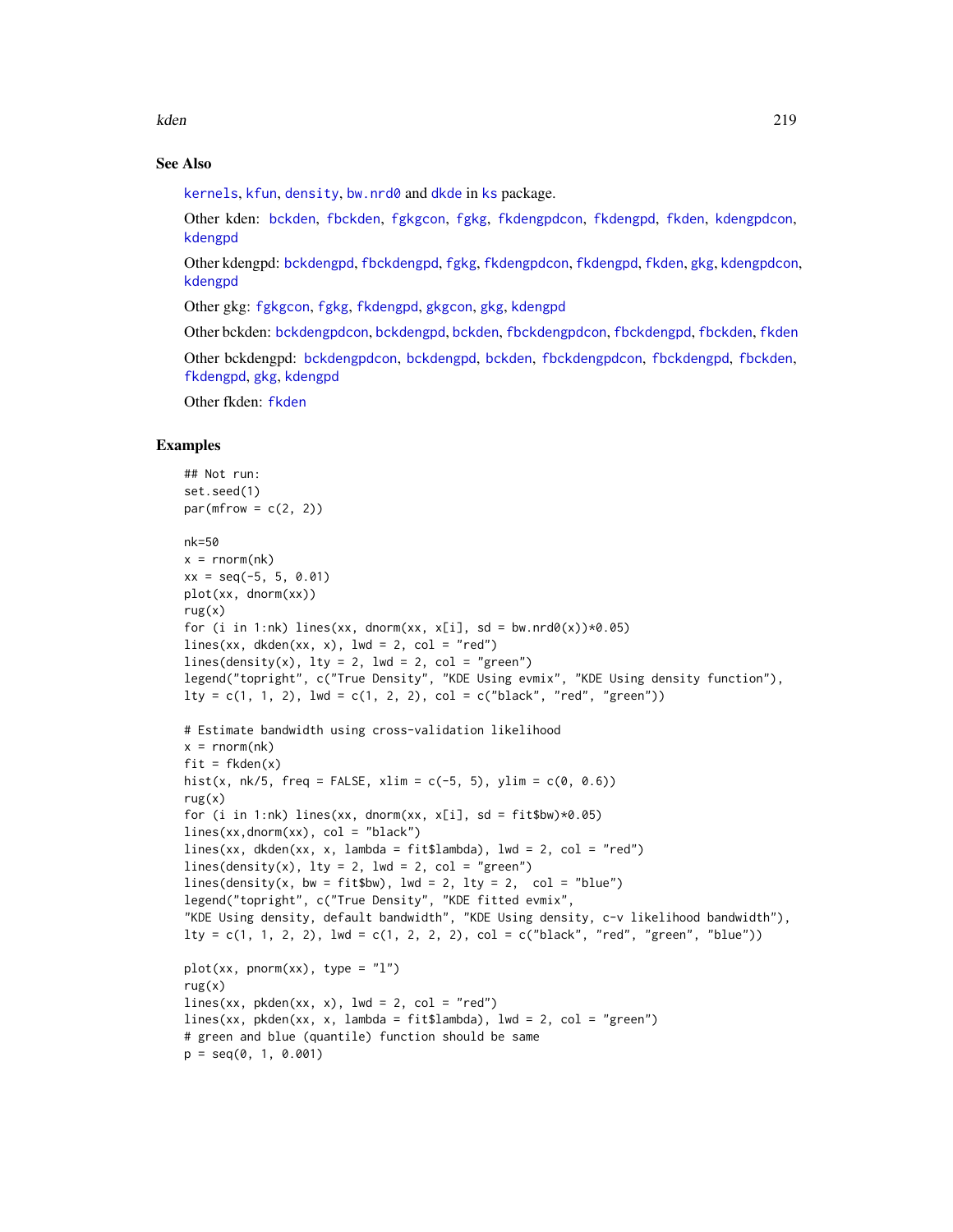```
lines(qkden(p, x, lambda = fit$lambda), p, lwd = 2, lty = 2, col = "blue")
legend("topleft", c("True Density", "KDE using evmix, normal reference rule",
"KDE using evmix, c-v likelihood","KDE quantile function, c-v likelihood"),
lty = c(1, 1, 1, 2), lwd = c(1, 2, 2, 2), col = c("black", "red", "green", "blue"))xnew = rkden(10000, x, lambda = fit$lambda)
hist(xnew, breaks = 100, freq = FALSE, xlim = c(-5, 5))
rug(xnew)
lines(xx,dnorm(xx), col = "black")
lines(xx, dkden(xx, x), lwd = 2, col = "red")
legend("topright", c("True Density", "KDE Using evmix"),
lty = c(1, 2), lwd = c(1, 2), col = c("black", "red"))
## End(Not run)
```
<span id="page-219-0"></span>kdengpd *Kernel Density Estimate and GPD Tail Extreme Value Mixture Model*

# <span id="page-219-1"></span>Description

Density, cumulative distribution function, quantile function and random number generation for the extreme value mixture model with kernel density estimate for bulk distribution upto the threshold and conditional GPD above threshold. The parameters are the bandwidth lambda, threshold u GPD scale sigmau and shape xi and tail fraction phiu.

#### Usage

```
dkdengpd(x, kerncentres, lambda = NULL,
  u = as.vector(quantile(kerncentres, 0.9)), sigma = sqrt(6 *var(kerncentres))/pi, xi = 0, phiu = TRUE, bw = NULL,
 kernel = "gaussian", log = FALSE)
pkdengpd(q, kerncentres, lambda = NULL,
  u = as.vector(quantile(kerncentres, 0.9)), sigma = sqrt(6 *var(kerncentres))/pi, xi = 0, phiu = TRUE, bw = NULL,
 kernel = "gaussian", lower.tail = TRUE)
qkdengpd(p, kerncentres, lambda = NULL,
 u = as.vector(quantile(kerncentres, 0.9)), sigma = sqrt(6 *var(kerncentres))/pi, xi = 0, phiu = TRUE, bw = NULL,
 kernel = "gaussian", lower.tail = TRUE)
rkdengpd(n = 1, kerncentres, lambda = NULL,
  u = as.vector(quantile(kerncentres, 0.9)), sigma = sqrt(6 *var(kerncentres))/pi, xi = 0, phi = TRUE, bw = NULL,
 kernel = "gaussian")
```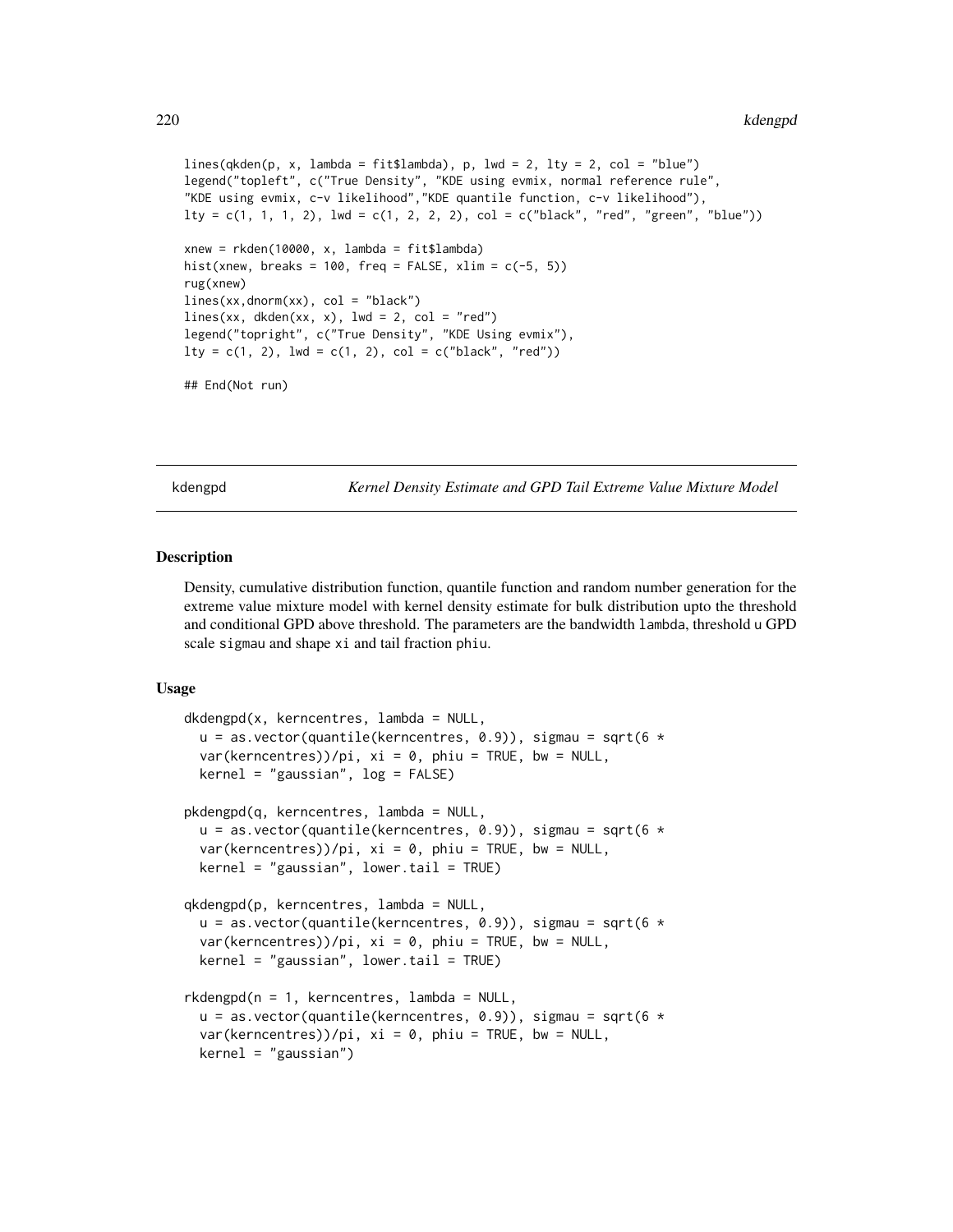#### kdengpd 221

#### Arguments

| x           | quantiles                                                       |
|-------------|-----------------------------------------------------------------|
| kerncentres | kernel centres (typically sample data vector or scalar)         |
| lambda      | bandwidth for kernel (as half-width of kernel) or NULL          |
| u           | threshold                                                       |
| sigmau      | scale parameter (positive)                                      |
| хi          | shape parameter                                                 |
| phiu        | probability of being above threshold $[0, 1]$ or TRUE           |
| bw          | bandwidth for kernel (as standard deviations of kernel) or NULL |
| kernel      | kernel name (default $=$ "gaussian")                            |
| log         | logical, if TRUE then log density                               |
| q           | quantiles                                                       |
| lower.tail  | logical, if FALSE then upper tail probabilities                 |
| p           | cumulative probabilities                                        |
| n           | sample size (positive integer)                                  |

#### Details

Extreme value mixture model combining kernel density estimate (KDE) for the bulk below the threshold and GPD for upper tail.

The user can pre-specify phiu permitting a parameterised value for the tail fraction  $\phi_u$ . Alternatively, when phiu=TRUE the tail fraction is estimated as the tail fraction from the KDE bulk model.

The alternate bandwidth definitions are discussed in the [kernels](#page-226-0), with the lambda as the default. The bw specification is the same as used in the [density](#page-0-0) function.

The possible kernels are also defined in [kernels](#page-226-0) with the "gaussian" as the default choice.

The cumulative distribution function with tail fraction  $\phi_u$  defined by the upper tail fraction of the kernel density estimate (phiu=TRUE), upto the threshold  $x \leq u$ , given by:

$$
F(x) = H(x)
$$

and above the threshold  $x > u$ :

$$
F(x) = H(u) + [1 - H(u)]G(x)
$$

where  $H(x)$  and  $G(X)$  are the KDE and conditional GPD cumulative distribution functions respectively.

The cumulative distribution function for pre-specified  $\phi_u$ , upto the threshold  $x \leq u$ , is given by:

$$
F(x) = (1 - \phi_u)H(x)/H(u)
$$

and above the threshold  $x > u$ :

$$
F(x) = \phi_u + [1 - \phi_u]G(x)
$$

Notice that these definitions are equivalent when  $\phi_u = 1 - H(u)$ .

If no bandwidth is provided lambda=NULL and bw=NULL then the normal reference rule is used, using the [bw.nrd0](#page-0-0) function, which is consistent with the [density](#page-0-0) function. At least two kernel centres must be provided as the variance needs to be estimated.

See [gpd](#page-190-0) for details of GPD upper tail component and [dkden](#page-215-0) for details of KDE bulk component.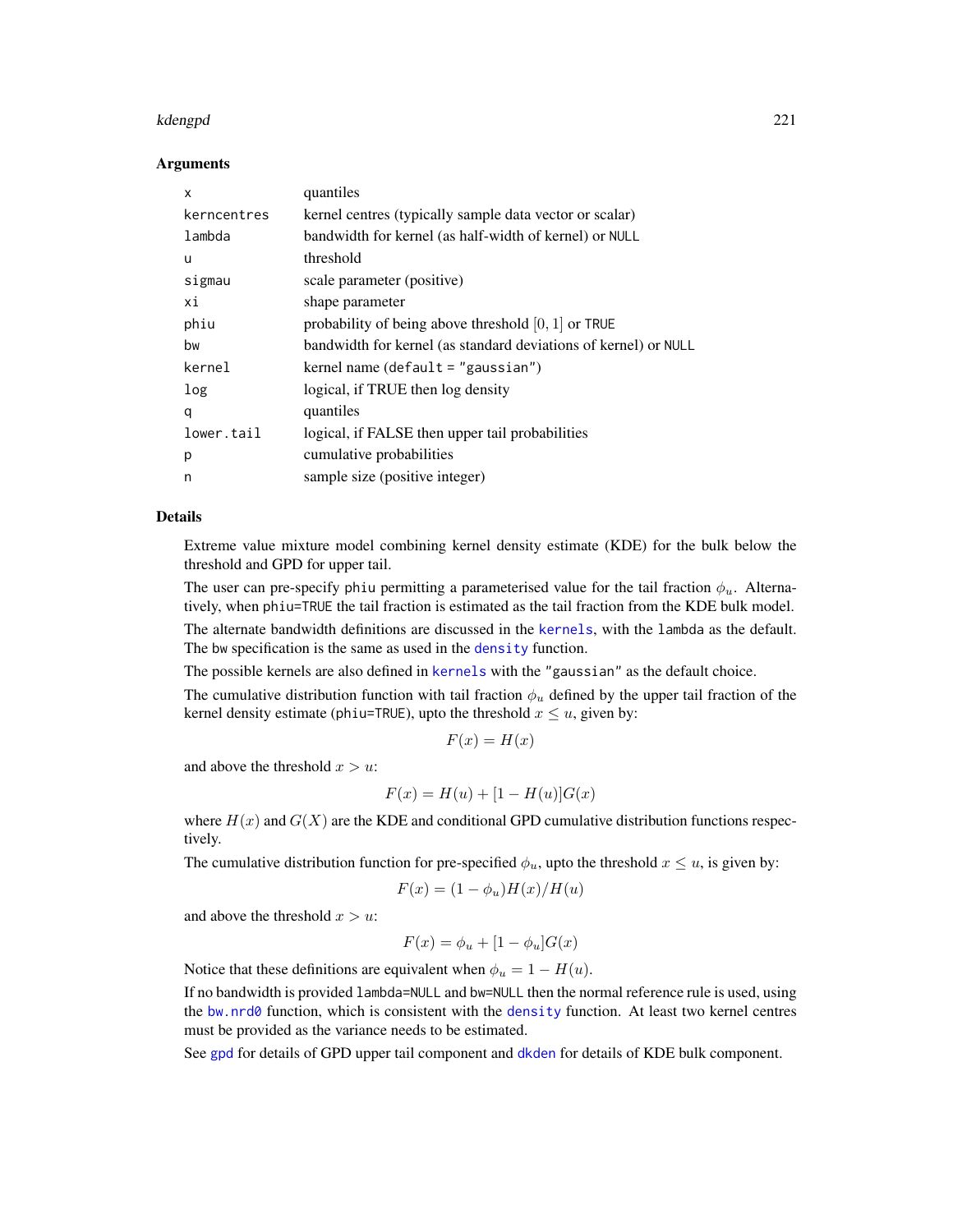#### Value

[dkdengpd](#page-219-1) gives the density, [pkdengpd](#page-219-1) gives the cumulative distribution function, [qkdengpd](#page-219-1) gives the quantile function and [rkdengpd](#page-219-1) gives a random sample.

#### Acknowledgments

Based on code by Anna MacDonald produced for MATLAB.

#### **Note**

Unlike most of the other extreme value mixture model functions the [kdengpd](#page-219-0) functions have not been vectorised as this is not appropriate. The main inputs (x, p or q) must be either a scalar or a vector, which also define the output length. The kerncentres can also be a scalar or vector.

The kernel centres kerncentres can either be a single datapoint or a vector of data. The kernel centres (kerncentres) and locations to evaluate density (x) and cumulative distribution function (q) would usually be different.

Default values are provided for all inputs, except for the fundamentals kerncentres, x, q and p. The default sample size for [rkdengpd](#page-219-1) is 1.

Missing (NA) and Not-a-Number (NaN) values in x, p and q are passed through as is and infinite values are set to NA. None of these are not permitted for the parameters or kernel centres.

Due to symmetry, the lower tail can be described by GPD by negating the quantiles.

Error checking of the inputs (e.g. invalid probabilities) is carried out and will either stop or give warning message as appropriate.

# Author(s)

Yang Hu and Carl Scarrott <carl.scarrott@canterbury.ac.nz>.

# References

[http://en.wikipedia.org/wiki/Kernel\\_density\\_estimation](http://en.wikipedia.org/wiki/Kernel_density_estimation)

[http://en.wikipedia.org/wiki/Generalized\\_Pareto\\_distribution](http://en.wikipedia.org/wiki/Generalized_Pareto_distribution)

Scarrott, C.J. and MacDonald, A. (2012). A review of extreme value threshold estimation and uncertainty quantification. REVSTAT - Statistical Journal 10(1), 33-59. Available from [http:](http://www.ine.pt/revstat/pdf/rs120102.pdf) [//www.ine.pt/revstat/pdf/rs120102.pdf](http://www.ine.pt/revstat/pdf/rs120102.pdf)

Bowman, A.W. (1984). An alternative method of cross-validation for the smoothing of density estimates. Biometrika 71(2), 353-360.

Duin, R.P.W. (1976). On the choice of smoothing parameters for Parzen estimators of probability density functions. IEEE Transactions on Computers C25(11), 1175-1179.

MacDonald, A., Scarrott, C.J., Lee, D., Darlow, B., Reale, M. and Russell, G. (2011). A flexible extreme value mixture model. Computational Statistics and Data Analysis 55(6), 2137-2157.

Wand, M. and Jones, M.C. (1995). Kernel Smoothing. Chapman && Hall.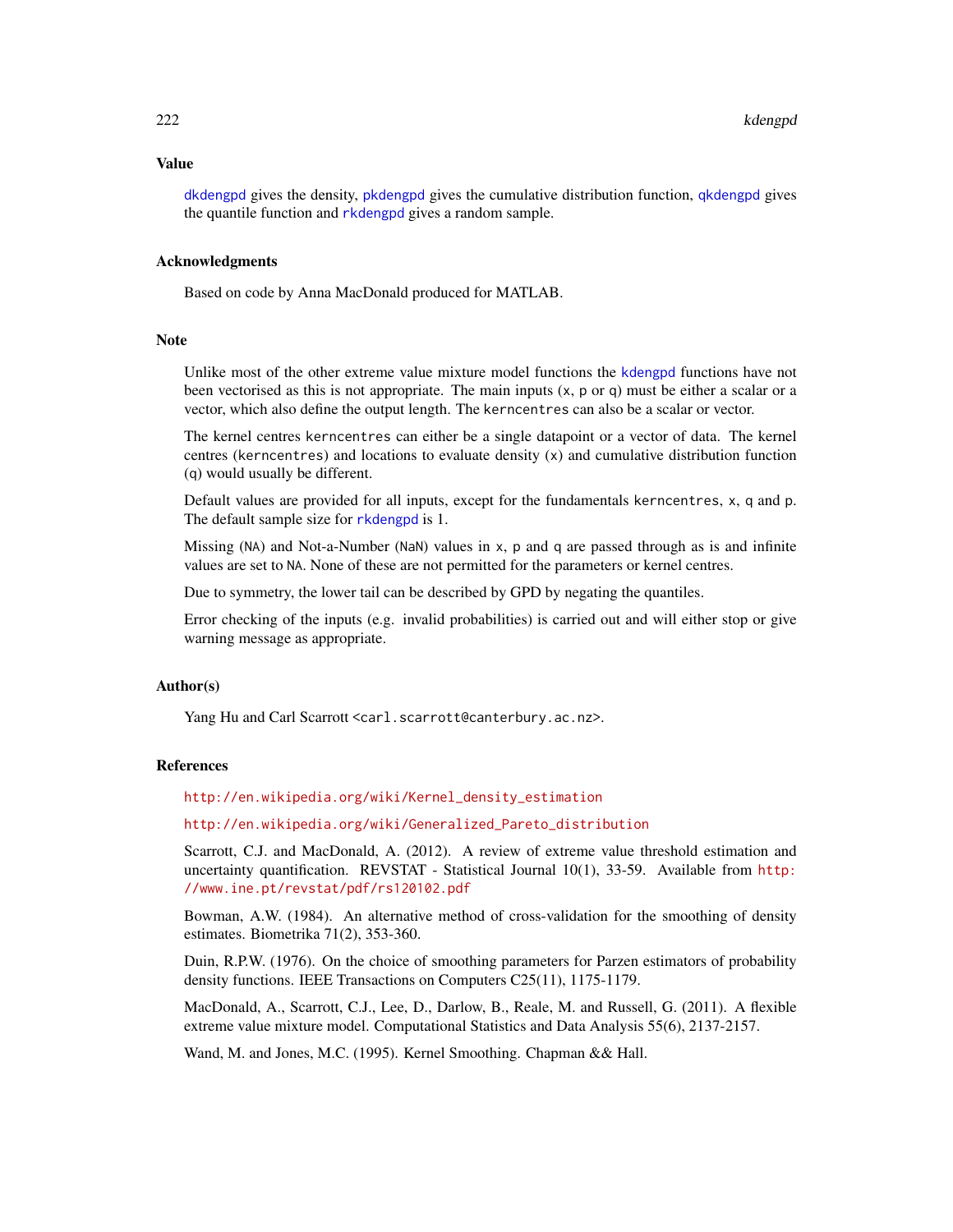#### kdengpd 223

# See Also

[kernels](#page-226-0), [kfun](#page-229-0), [density](#page-0-0), [bw.nrd0](#page-0-0) and [dkde](#page-0-0) in [ks](#page-0-0) package.

Other kden: [bckden](#page-3-0), [fbckden](#page-32-0), [fgkgcon](#page-70-0), [fgkg](#page-65-0), [fkdengpdcon](#page-116-0), [fkdengpd](#page-112-0), [fkden](#page-106-0), [kdengpdcon](#page-223-0), [kden](#page-215-1)

Other kdengpd: [bckdengpd](#page-8-0), [fbckdengpd](#page-37-0), [fgkg](#page-65-0), [fkdengpdcon](#page-116-0), [fkdengpd](#page-112-0), [fkden](#page-106-0), [gkg](#page-174-0), [kdengpdcon](#page-223-0), [kden](#page-215-1)

Other kdengpdcon: [bckdengpdcon](#page-13-0), [fbckdengpdcon](#page-42-0), [fgkgcon](#page-70-0), [fkdengpdcon](#page-116-0), [fkdengpd](#page-112-0), [gkgcon](#page-178-0), [kdengpdcon](#page-223-0)

Other gkg: [fgkgcon](#page-70-0), [fgkg](#page-65-0), [fkdengpd](#page-112-0), [gkgcon](#page-178-0), [gkg](#page-174-0), [kden](#page-215-1)

Other bckdengpd: [bckdengpdcon](#page-13-0), [bckdengpd](#page-8-0), [bckden](#page-3-0), [fbckdengpdcon](#page-42-0), [fbckdengpd](#page-37-0), [fbckden](#page-32-0), [fkdengpd](#page-112-0), [gkg](#page-174-0), [kden](#page-215-1)

Other fkdengpd: [fkdengpd](#page-112-0)

# Examples

```
## Not run:
set.seed(1)
par(mfrow = c(2, 2))kerncentres=rnorm(500, 0, 1)
xx = seq(-4, 4, 0.01)hist(kerncentres, breaks = 100, freq = FALSE)
lines(xx, dkdengpd(xx, kerncentres, u = 1.2, sigmau = 0.56, xi = 0.1))
plot(xx, pkdengpd(xx, kerncentres), type = "l")
lines(xx, pkdengpd(xx, kerncentres, xi = 0.3), col = "red")
lines(xx, pkdengpd(xx, kerncentres, xi = -0.3), col = "blue")
legend("topleft", paste("xi =",c(0, 0.3, -0.3)),
      col=c("black", "red", "blue"), \; lty = 1, \; cex = 0.5)x = rkdengpd(1000, kerncentres, phiu = 0.1, u = 1.2, sigmau = 0.56, xi = 0.1)
xx = seq(-4, 6, 0.01)hist(x, breaks = 100, freq = FALSE, xlim = c(-4, 6))
lines(xx, dkdengpd(xx, kerncentres, phiu = 0.1, u = 1.2, sigmau = 0.56, xi = 0.1))
plot(xx, dkdengpd(xx, kerncentres, xi=0, phiu = 0.1), type = "l")
lines(xx, dkdengpd(xx, kerncentres, xi=0.2, phiu = 0.1), col = "red")
lines(xx, dkdengpd(xx, kerncentres, xi=-0.2, phiu = 0.1), col = "blue")
legend("topleft", c("xi = 0", "xi = 0.2", "xi = -0.2"),col=c("black", "red", "blue"), lty = 1)
```
## End(Not run)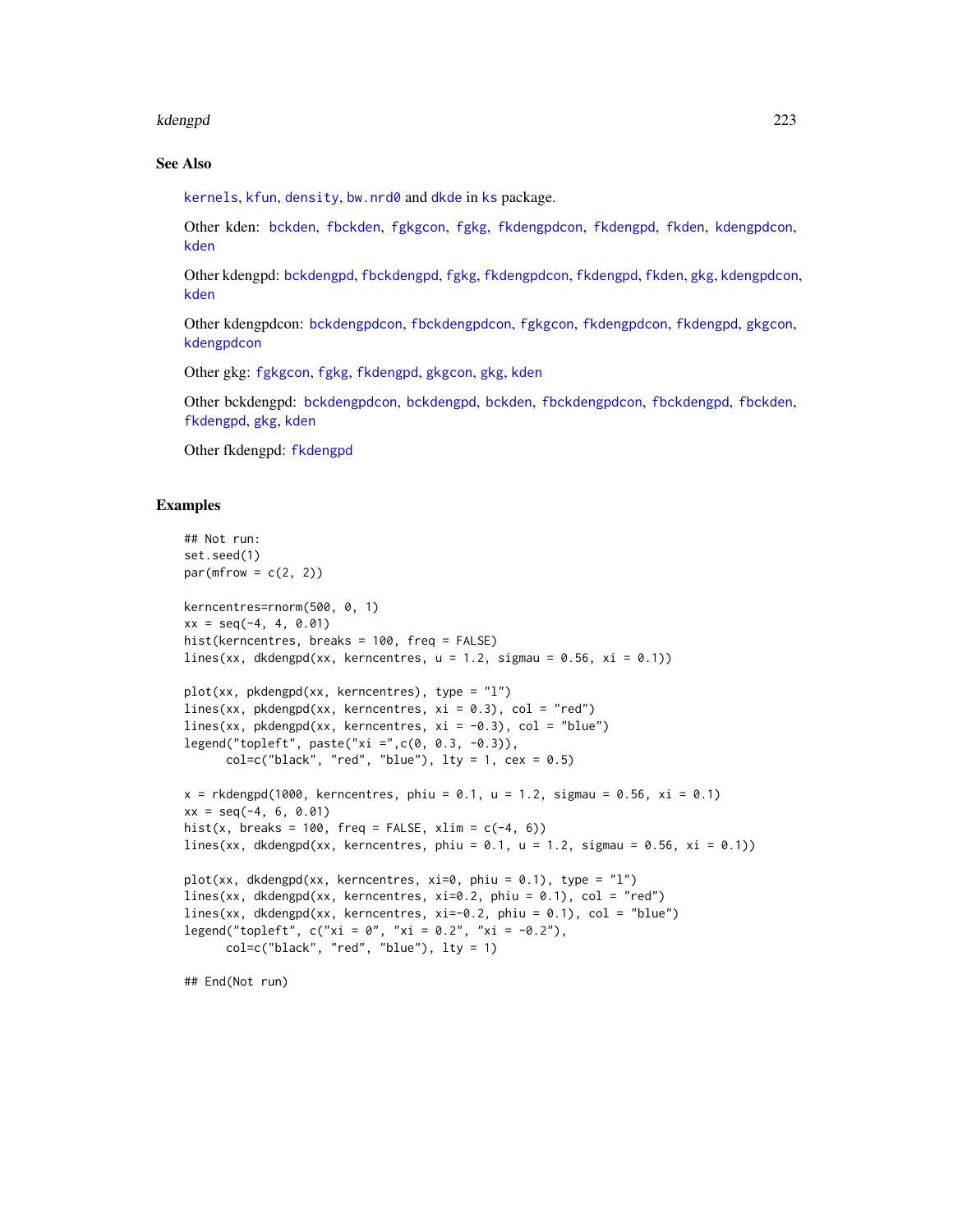<span id="page-223-0"></span>kdengpdcon *Kernel Density Estimate and GPD Tail Extreme Value Mixture Model With Single Continuity Constraint*

# <span id="page-223-1"></span>**Description**

Density, cumulative distribution function, quantile function and random number generation for the extreme value mixture model with kernel density estimate for bulk distribution upto the threshold and conditional GPD above threshold with continuity at threshold. The parameters are the bandwidth lambda, threshold u GPD shape xi and tail fraction phiu.

#### Usage

```
dkdengpdcon(x, kerncentres, lambda = NULL,
 u = as.vector(quantile(kerncentres, 0.9)), xi = 0, phi = TRUE,bw = NULL, kernel = "gaussian", log = FALSE)
pkdengpdcon(q, kerncentres, lambda = NULL,
 u = as.vector(quantile(kerncentres, 0.9)), xi = 0, phi = TRUE,bw = NULL, kernel = "gaussian", lower.tail = TRUE)
qkdengpdcon(p, kerncentres, lambda = NULL,
 u = as.vector(quantile(kerncentres, 0.9)), xi = 0, phi = TRUE,bw = NULL, kernel = "gaussian", lower.tail = TRUE)
rkdengpdcon(n = 1, kerncentres, lambda = NULL,
  u = as.vector(quantile(kerncentres, 0.9)), xi = 0, phi = TRUE,bw = NULL, kernel = "gaussian")
```
### **Arguments**

| X           | quantiles                                                       |
|-------------|-----------------------------------------------------------------|
| kerncentres | kernel centres (typically sample data vector or scalar)         |
| lambda      | bandwidth for kernel (as half-width of kernel) or NULL          |
| u           | threshold                                                       |
| хi          | shape parameter                                                 |
| phiu        | probability of being above threshold $[0, 1]$ or TRUE           |
| bw          | bandwidth for kernel (as standard deviations of kernel) or NULL |
| kernel      | kernel name (default $=$ "gaussian")                            |
| log         | logical, if TRUE then log density                               |
| q           | quantiles                                                       |
| lower.tail  | logical, if FALSE then upper tail probabilities                 |
| p           | cumulative probabilities                                        |
| n           | sample size (positive integer)                                  |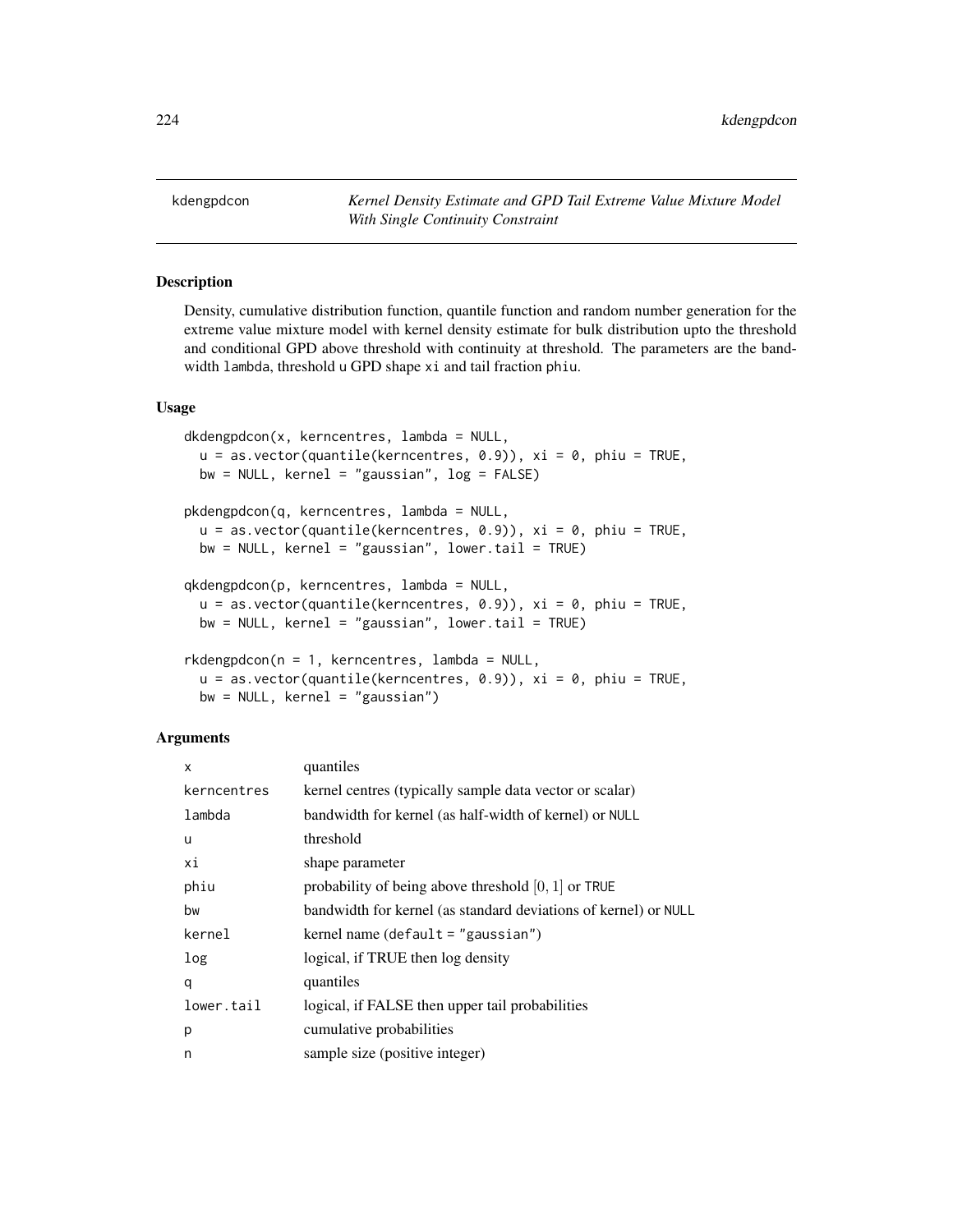# kdengpdcon 225

#### Details

Extreme value mixture model combining kernel density estimate (KDE) for the bulk below the threshold and GPD for upper tail with continuity at threshold.

The user can pre-specify phiu permitting a parameterised value for the tail fraction  $\phi_u$ . Alternatively, when phiu=TRUE the tail fraction is estimated as the tail fraction from the KDE bulk model.

The alternate bandwidth definitions are discussed in the [kernels](#page-226-0), with the lambda as the default. The bw specification is the same as used in the [density](#page-0-0) function.

The possible kernels are also defined in [kernels](#page-226-0) with the "gaussian" as the default choice.

The cumulative distribution function with tail fraction  $\phi_u$  defined by the upper tail fraction of the kernel density estimate (phiu=TRUE), upto the threshold  $x \le u$ , given by:

$$
F(x) = H(x)
$$

and above the threshold  $x > u$ :

$$
F(x) = H(u) + [1 - H(u)]G(x)
$$

where  $H(x)$  and  $G(X)$  are the KDE and conditional GPD cumulative distribution functions respectively.

The cumulative distribution function for pre-specified  $\phi_u$ , upto the threshold  $x \leq u$ , is given by:

$$
F(x) = (1 - \phi_u)H(x)/H(u)
$$

and above the threshold  $x > u$ :

$$
F(x) = \phi_u + [1 - \phi_u]G(x)
$$

Notice that these definitions are equivalent when  $\phi_u = 1 - H(u)$ .

The continuity constraint means that  $(1 - \phi_u)h(u)/H(u) = \phi_u g(u)$  where  $h(x)$  and  $g(x)$  are the KDE and conditional GPD density functions respectively. The resulting GPD scale parameter is then:

$$
\sigma_u = \phi_u H(u) / [1 - \phi_u] h(u)
$$

. In the special case of where the tail fraction is defined by the bulk model this reduces to

$$
\sigma_u = [1 - H(u)]/h(u)
$$

If no bandwidth is provided lambda=NULL and bw=NULL then the normal reference rule is used, using the bw.nrd $\emptyset$  function, which is consistent with the [density](#page-0-0) function. At least two kernel centres must be provided as the variance needs to be estimated.

See [gpd](#page-190-0) for details of GPD upper tail component and [dkden](#page-215-0) for details of KDE bulk component.

#### Value

.

[dkdengpdcon](#page-223-1) gives the density, [pkdengpdcon](#page-223-1) gives the cumulative distribution function, [qkdengpdcon](#page-223-1) gives the quantile function and [rkdengpdcon](#page-223-1) gives a random sample.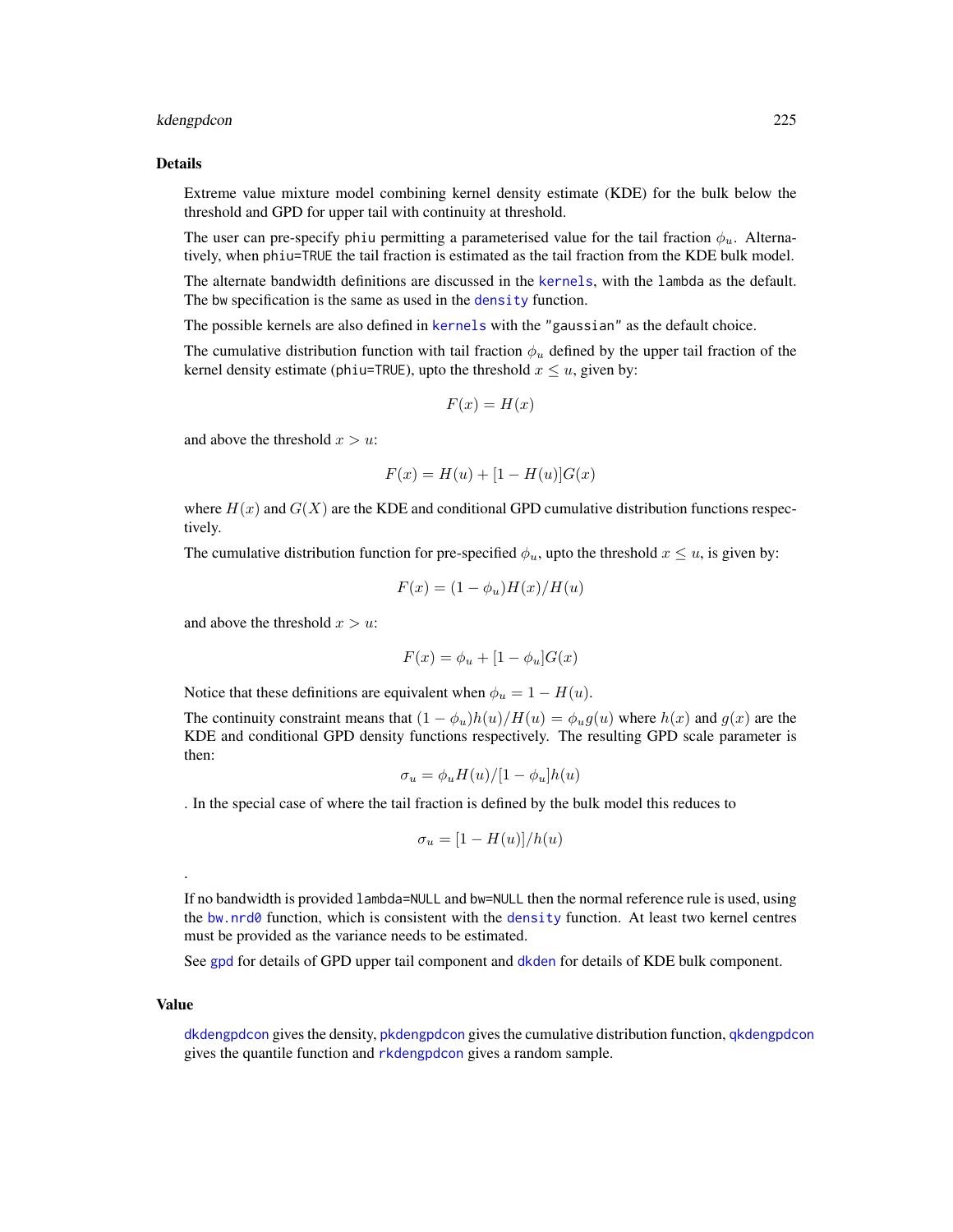#### Acknowledgments

Based on code by Anna MacDonald produced for MATLAB.

#### **Note**

Unlike most of the other extreme value mixture model functions the [kdengpdcon](#page-223-0) functions have not been vectorised as this is not appropriate. The main inputs (x, p or q) must be either a scalar or a vector, which also define the output length. The kerncentres can also be a scalar or vector.

The kernel centres kerncentres can either be a single datapoint or a vector of data. The kernel centres (kerncentres) and locations to evaluate density (x) and cumulative distribution function (q) would usually be different.

Default values are provided for all inputs, except for the fundamentals kerncentres, x, q and p. The default sample size for [rkdengpdcon](#page-223-1) is 1.

Missing (NA) and Not-a-Number (NaN) values in x, p and q are passed through as is and infinite values are set to NA. None of these are not permitted for the parameters or kernel centres.

Due to symmetry, the lower tail can be described by GPD by negating the quantiles.

Error checking of the inputs (e.g. invalid probabilities) is carried out and will either stop or give warning message as appropriate.

### Author(s)

Yang Hu and Carl Scarrott <carl.scarrott@canterbury.ac.nz>.

#### References

[http://en.wikipedia.org/wiki/Kernel\\_density\\_estimation](http://en.wikipedia.org/wiki/Kernel_density_estimation)

[http://en.wikipedia.org/wiki/Generalized\\_Pareto\\_distribution](http://en.wikipedia.org/wiki/Generalized_Pareto_distribution)

Scarrott, C.J. and MacDonald, A. (2012). A review of extreme value threshold estimation and uncertainty quantification. REVSTAT - Statistical Journal 10(1), 33-59. Available from [http:](http://www.ine.pt/revstat/pdf/rs120102.pdf) [//www.ine.pt/revstat/pdf/rs120102.pdf](http://www.ine.pt/revstat/pdf/rs120102.pdf)

Bowman, A.W. (1984). An alternative method of cross-validation for the smoothing of density estimates. Biometrika 71(2), 353-360.

Duin, R.P.W. (1976). On the choice of smoothing parameters for Parzen estimators of probability density functions. IEEE Transactions on Computers C25(11), 1175-1179.

MacDonald, A., Scarrott, C.J., Lee, D., Darlow, B., Reale, M. and Russell, G. (2011). A flexible extreme value mixture model. Computational Statistics and Data Analysis 55(6), 2137-2157.

Wand, M. and Jones, M.C. (1995). Kernel Smoothing. Chapman && Hall.

#### See Also

[kernels](#page-226-0), [kfun](#page-229-0), [density](#page-0-0), [bw.nrd0](#page-0-0) and [dkde](#page-0-0) in [ks](#page-0-0) package.

Other kden: [bckden](#page-3-0), [fbckden](#page-32-0), [fgkgcon](#page-70-0), [fgkg](#page-65-0), [fkdengpdcon](#page-116-0), [fkdengpd](#page-112-0), [fkden](#page-106-0), [kdengpd](#page-219-0), [kden](#page-215-1)

Other kdengpd: [bckdengpd](#page-8-0), [fbckdengpd](#page-37-0), [fgkg](#page-65-0), [fkdengpdcon](#page-116-0), [fkdengpd](#page-112-0), [fkden](#page-106-0), [gkg](#page-174-0), [kdengpd](#page-219-0), [kden](#page-215-1)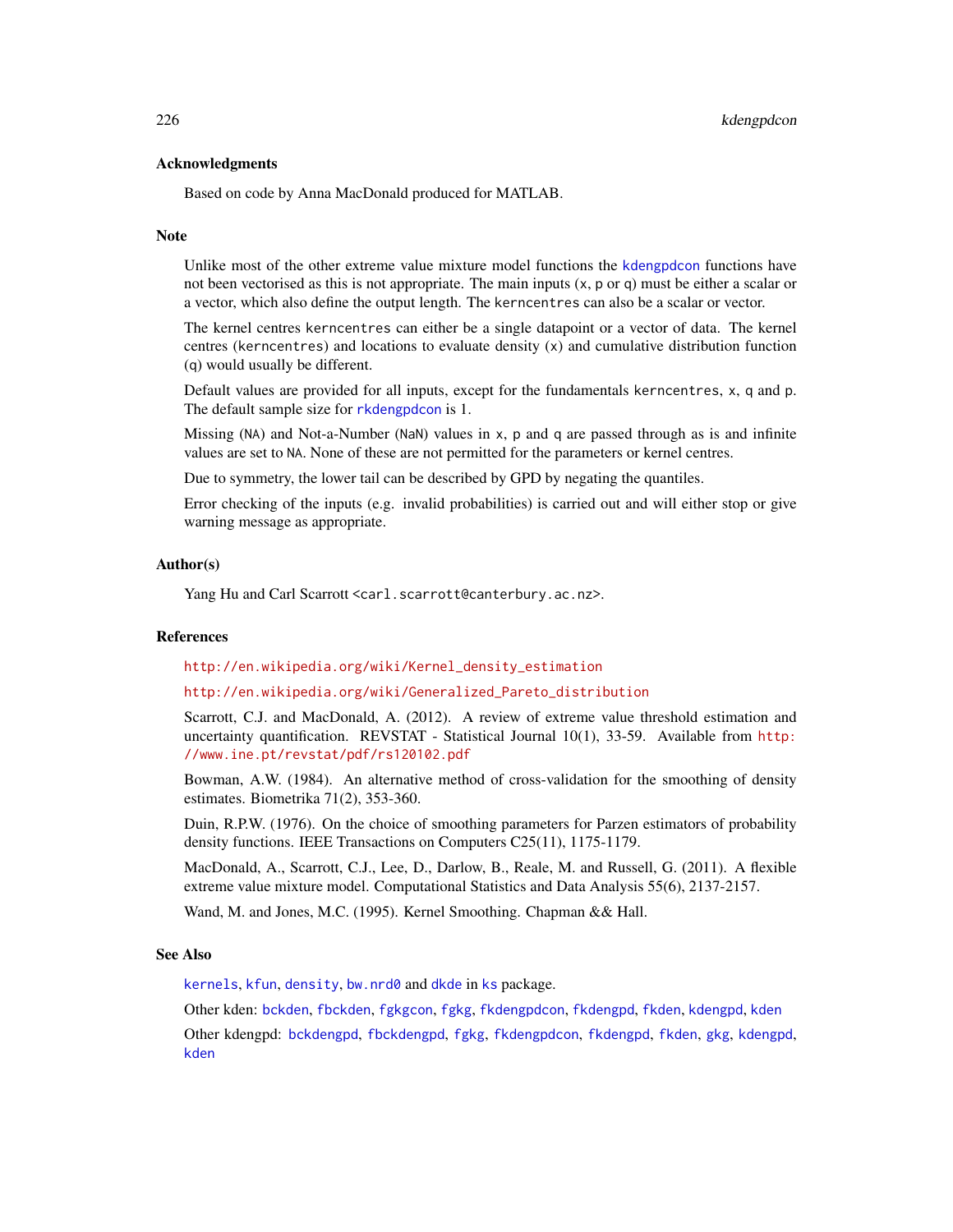#### kernels 227

Other kdengpdcon: [bckdengpdcon](#page-13-0), [fbckdengpdcon](#page-42-0), [fgkgcon](#page-70-0), [fkdengpdcon](#page-116-0), [fkdengpd](#page-112-0), [gkgcon](#page-178-0), [kdengpd](#page-219-0)

Other gkgcon: [fgkgcon](#page-70-0), [fgkg](#page-65-0), [fkdengpdcon](#page-116-0), [gkgcon](#page-178-0), [gkg](#page-174-0)

Other bckdengpdcon: [bckdengpdcon](#page-13-0), [bckdengpd](#page-8-0), [bckden](#page-3-0), [fbckdengpdcon](#page-42-0), [fbckdengpd](#page-37-0), [fbckden](#page-32-0), [fkdengpdcon](#page-116-0), [gkgcon](#page-178-0)

Other fkdengpdcon: [fkdengpdcon](#page-116-0)

### Examples

```
## Not run:
set.seed(1)
par(mfrow = c(2, 2))kerncentres=rnorm(500, 0, 1)
xx = seq(-4, 4, 0.01)hist(kerncentres, breaks = 100, freq = FALSE)
lines(xx, dkdengpdcon(xx, kerncentres, u = 1.2, xi = 0.1))
plot(xx, pkdengpdcon(xx, kerncentres), type = "l")
lines(xx, pkdengpdcon(xx, kerncentres, xi = 0.3), col = "red")
lines(xx, pkdengpdcon(xx, kerncentres, xi = -0.3), col = "blue")
legend("topleft", paste("xi =",c(0, 0.3, -0.3)),
     col=c("black", "red", "blue"), \, 1ty = 1, \, cex = 0.5)x = rkdengpdcon(1000, kerncentres, phiu = 0.2, u = 1, xi = 0.2)
xx = seq(-4, 6, 0.01)hist(x, breaks = 100, freq = FALSE, xlim = c(-4, 6))
lines(xx, dkdengpdcon(xx, kerncentres, phiu = 0.2, u = 1, xi = -0.1))
plot(xx, dkdengpdcon(xx, kerncentres, xi=0, u = 1, phiu = 0.2), type = "l")
lines(xx, dkdengpdcon(xx, kerncentres, xi=0.2, u = 1, phiu = 0.2), col = "red")
lines(xx, dkdengpdcon(xx, kerncentres, xi=-0.2, u = 1, phiu = 0.2), col = "blue")
legend("topleft", c("xi = 0", "xi = 0.2", "xi = -0.2"),col=c("black", "red", "blue"), lty = 1)
```
## End(Not run)

<span id="page-226-0"></span>kernels *Kernel functions*

#### <span id="page-226-1"></span>Description

Functions for commonly used kernels for kernel density estimation. The density and cumulative distribution functions are provided.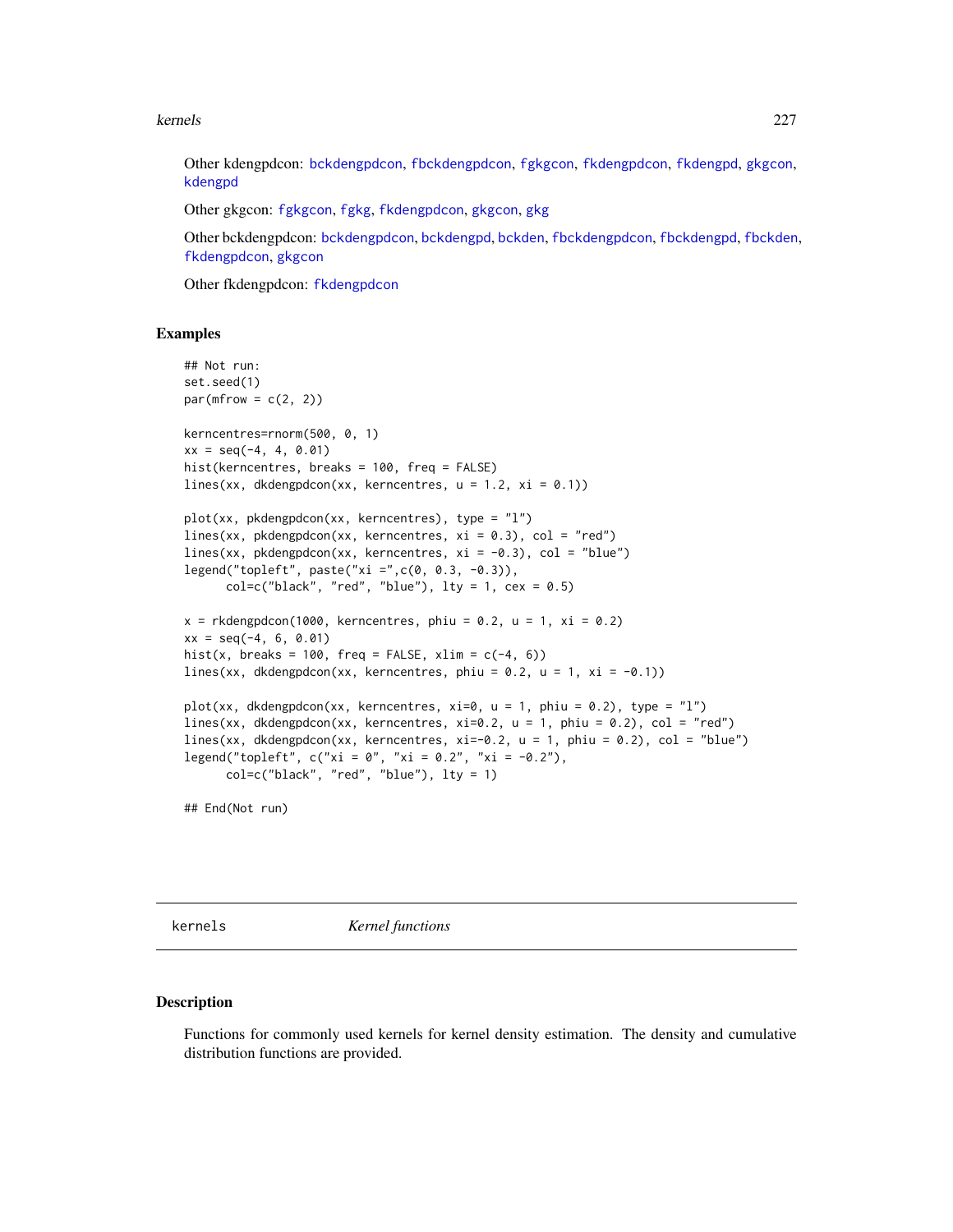#### Usage

kdgaussian( $x = 0$ , lambda = NULL, bw = NULL, kerncentres = 0) kduniform( $x = 0$ , lambda = NULL, bw = NULL, kerncentres = 0) kdtriangular( $x = 0$ , lambda = NULL, bw = NULL, kerncentres = 0) kdepanechnikov( $x = 0$ , lambda = NULL, bw = NULL, kerncentres = 0) kdbiweight( $x = 0$ , lambda = NULL, bw = NULL, kerncentres = 0) kdtriweight( $x = 0$ , lambda = NULL, bw = NULL, kerncentres = 0) kdtricube( $x = 0$ , lambda = NULL, bw = NULL, kerncentres = 0)  $kdparzen(x = 0, lambda = NULL, bw = NULL, kerncentres = 0)$  $kdcosine(x = 0, lambda = NULL, bw = NULL, kerncentres = 0)$ kdoptcosine( $x = 0$ , lambda = NULL, bw = NULL, kerncentres = 0) kpgaussian( $x = 0$ , lambda = NULL, bw = NULL, kerncentres = 0) kpuniform( $x = 0$ , lambda = NULL, bw = NULL, kerncentres = 0) kptriangular( $x = 0$ , lambda = NULL, bw = NULL, kerncentres = 0) kpepanechnikov( $x = 0$ , lambda = NULL, bw = NULL, kerncentres = 0) kpbiweight( $x = 0$ , lambda = NULL, bw = NULL, kerncentres = 0) kptriweight( $x = 0$ , lambda = NULL, bw = NULL, kerncentres = 0)  $k$ ptricube(x = 0, lambda = NULL, bw = NULL, kerncentres = 0) kpparzen( $x = 0$ , lambda = NULL, bw = NULL, kerncentres = 0)  $kpcosine(x = 0, lambda = NULL, bw = NULL, kerncentres = 0)$ kpoptcosine( $x = 0$ , lambda = NULL, bw = NULL, kerncentres = 0)  $kdz(z, kernel = "gaussian")$ kpz(z, kernel = "gaussian")

#### Arguments

x location to evaluate KDE (single scalar or vector)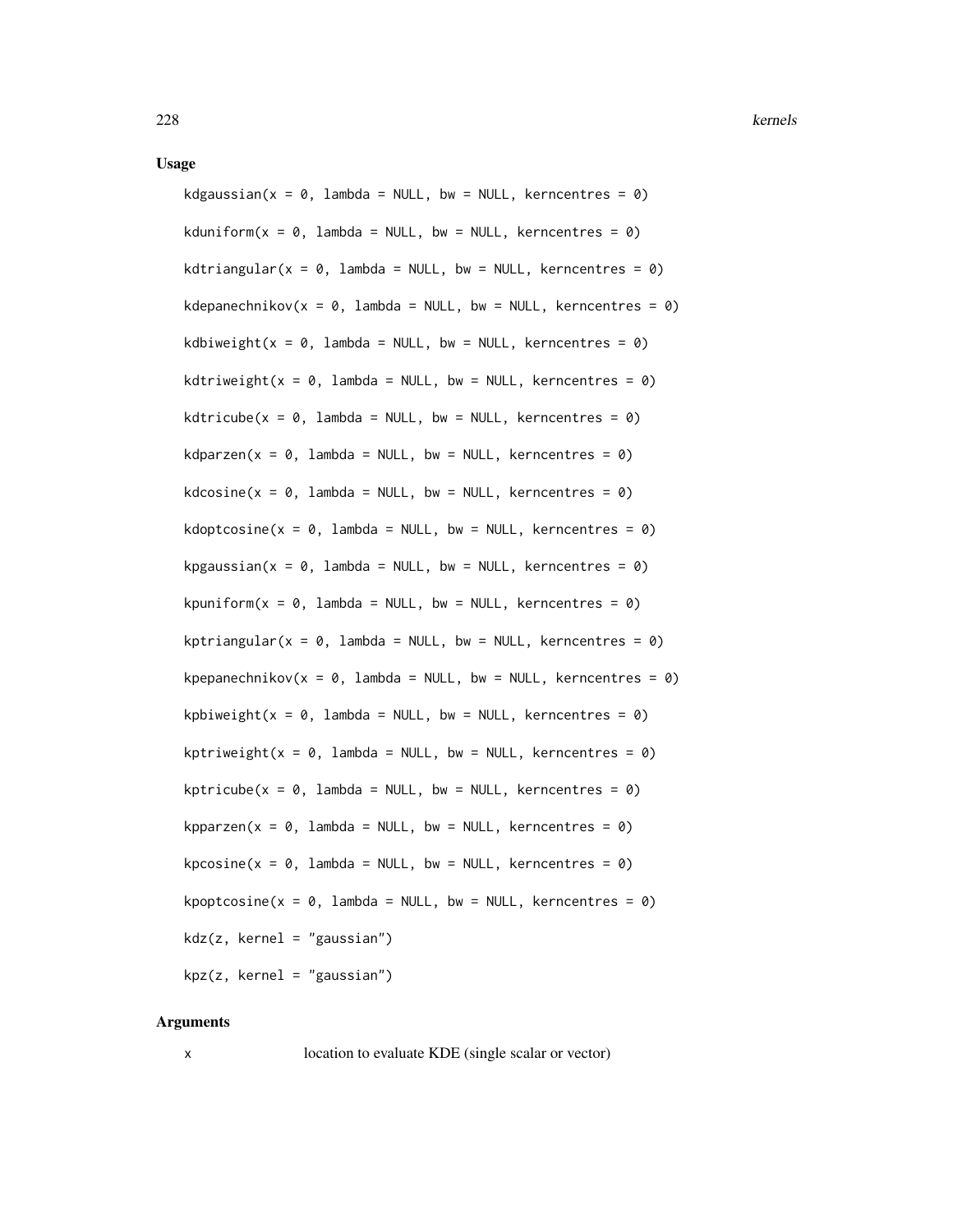#### kernels 229

| lambda      | bandwidth for kernel (as half-width of kernel) or NULL                  |
|-------------|-------------------------------------------------------------------------|
| bw          | bandwidth for kernel (as standard deviations of kernel) or NULL         |
| kerncentres | kernel centres (typically sample data vector or scalar)                 |
| z           | standardised location put into kernel $z = (x-k$ erncentres $)/$ lambda |
| kernel      | kernel name (default $=$ "gaussian")                                    |

### Details

Functions for the commonly used kernels for kernel density estimation. The density and cumulative distribution functions are provided. Each function can accept the bandwidth specified as either:

- 1. bw in terms of number of standard deviations of the kernel, consistent with the defined values in the [density](#page-0-0) function in the R base libraries
- 2. lambda in terms of half-width of kernel

If both bandwidths are given as NULL then the default bandwidth is lambda=1. If either one is specified then this will be used. If both are specified then lambda will be used.

All the kernels have bounded support  $[-\lambda, \lambda]$ , except the normal ("gaussian") which is unbounded. In the latter, both bandwidths are the same bw=lambda and equal to the standard deviation.

Typically,a single location x at which to evaluate kernel is given along with vector of kernel centres. As such, they are designed to be used with [sapply](#page-0-0) to loop over vector of locations at which to evaluate KDE. Alternatively, a vector of locations x can be given with a single scalar kernel centre kerncentres, which is commonly used when locations are pre-standardised by (x-kerncentres)/lambda and kerncentre=0. A warnings is given if both the evaluation locations and kernel centres are vectors as this is not often needed so is likely to be a user error.

If no kernel centres are provided then by default it is set to zero (i.e. x is at middle of kernel).

The following kernels are implemented, with relevant ones having definitions consistent with those of the [density](#page-0-0) function, except where specified:

- gaussian or normal
- uniform or rectangular same as "rectangular" in [density](#page-0-0) function
- triangular
- epanechnikov
- biweight
- triweight
- tricube
- parzen
- cosine
- optcosine

The kernel densities are all normalised to unity. See Wikipedia reference below for their definitions.

Each kernel's functions can be called individually, or the global functions [kdz](#page-226-1) and [kpz](#page-226-1) for the density and cumulative distribution function can apply any particular kernel which is specified by the kernel input. These global functions take the standardised locations z = (x -kerncentres)/lambda.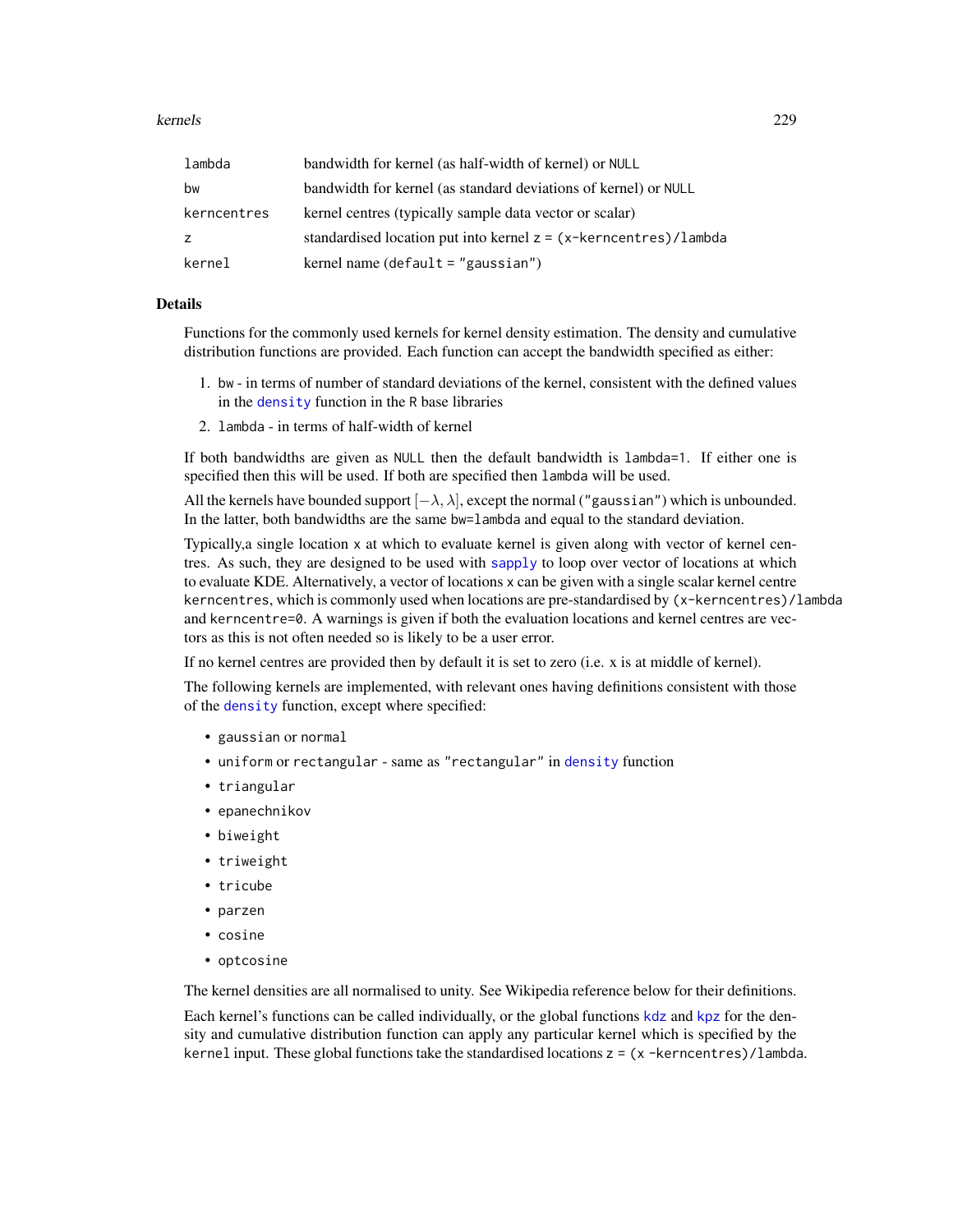# Value

cod[ekd\\*](#page-0-0) and  $kp*$  give the density and cumulative distribution functions for each kernel respectively, where  $*$  is the kernel name.  $kdz$  and [kpz](#page-226-1) are the equivalent global functions for all of the kernels.

# Author(s)

Carl Scarrott <carl.scarrott@canterbury.ac.nz>.

#### References

[http://en.wikipedia.org/wiki/Kernel\\_density\\_estimation](http://en.wikipedia.org/wiki/Kernel_density_estimation) [http://en.wikipedia.org/wiki/Kernel\\_\(statistics\)](http://en.wikipedia.org/wiki/Kernel_(statistics)) Wand, M. and Jones, M.C. (1995). Kernel Smoothing. Chapman && Hall.

#### See Also

[density](#page-0-0), [kden](#page-215-1) and [bckden](#page-3-0). Other kernels: [kfun](#page-229-0)

#### Examples

```
xx = seq(-2, 2, 0.01)plot(xx, kdgaussian(xx), type = "l", col = "black", ylim = c(0, 1.2))lines(xx, kduniform(xx), col = "grey")
lines(xx, kdtriangular(xx), col = "blue")
lines(xx, kdepanechnikov(xx), col = "darkgreen")
lines(xx, kdbiweight(xx), col = "red")
lines(xx, kdtriweight(xx), col = "purple")
lines(xx, kdtricube(xx), col = "orange")
lines(xx, kdparzen(xx), col = "salmon")
lines(xx, kdcosine(xx), col = "cyan")
lines(xx, kdoptcosine(xx), col = "goldenrod")
legend("topright", c("Gaussian", "uniform", "triangular", "Epanechnikov",
"biweight", "triweight", "tricube", "Parzen", "cosine", "optcosine"), lty = 1,
col = c("black", "grey", "blue", "darkgreen", "red", "purple", "orange",
  "salmon", "cyan", "goldenrod"))
```
<span id="page-229-0"></span>kfun *Various subsidiary kernel function, conversion of bandwidths and evaluating certain kernel integrals.*

#### <span id="page-229-1"></span>Description

Functions for checking the inputs to the kernel functions, evaluating integrals  $\int u^l K * (u) du$  for  $l = 0, 1, 2$  and conversion between the two bandwidth definitions.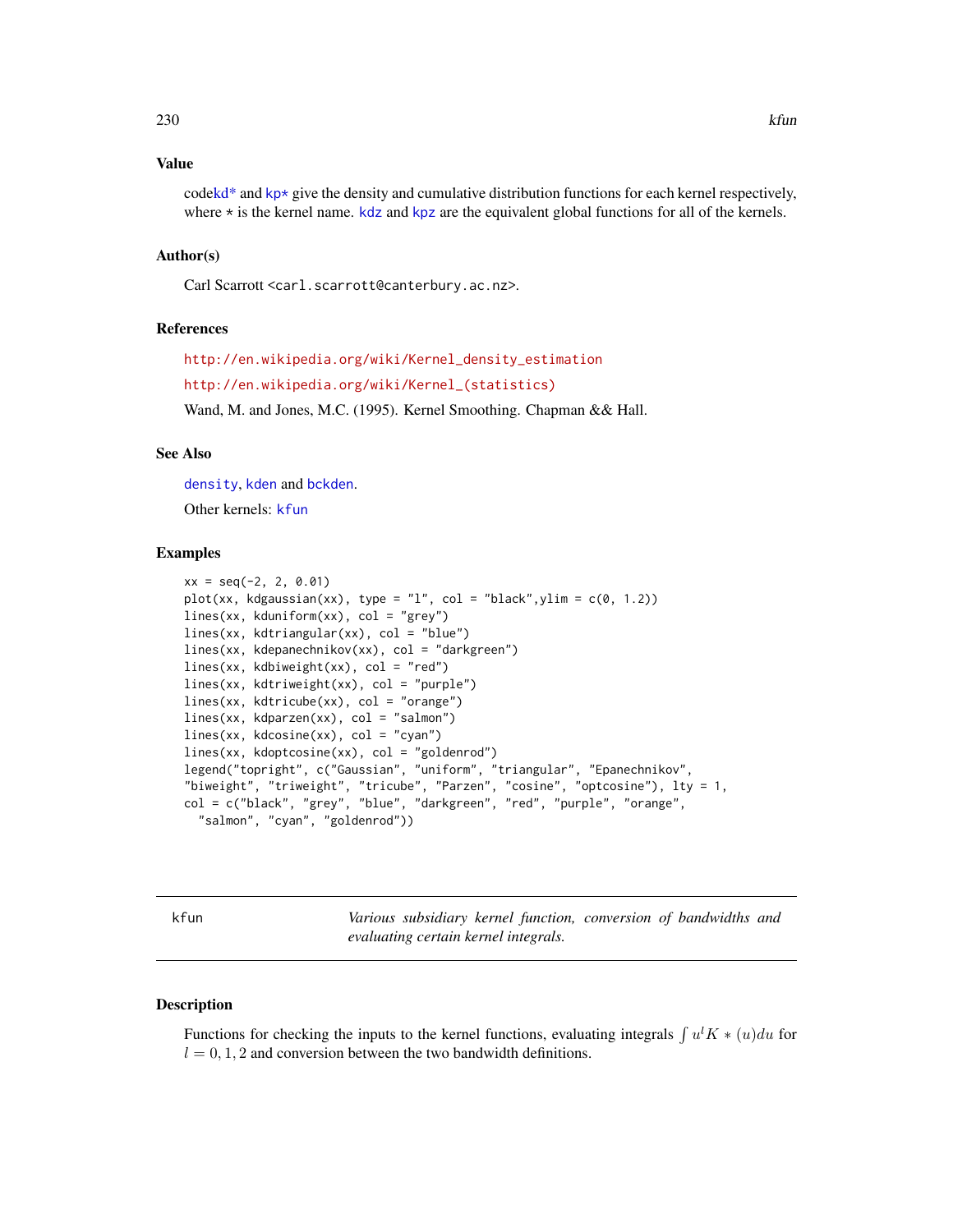# Usage

```
check.kinputs(x, lambda, bw, kerncentres, allownull = FALSE)check.kernel(kernel)
check.kbw(lambda, bw, allownull = FALSE)klambda(bw = NULL, kernel = "gaussian", lambda = NULL)
kbw(lambda = NULL, kernel = "gaussian", bw = NULL)
ka0(truncpoint, kernel = "gaussian")
ka1(truncpoint, kernel = "gaussian")
ka2(truncpoint, kernel = "gaussian")
```
### Arguments

| X           | location to evaluate KDE (single scalar or vector)              |
|-------------|-----------------------------------------------------------------|
| lambda      | bandwidth for kernel (as half-width of kernel) or NULL          |
| bw          | bandwidth for kernel (as standard deviations of kernel) or NULL |
| kerncentres | kernel centres (typically sample data vector or scalar)         |
| allownull   | logical, where TRUE permits NULL values                         |
| kernel      | kernel name (default $=$ "gaussian")                            |
| truncpoint  | upper endpoint as standardised location x/lambda                |

# Details

Various boundary correction methods require integral of (partial moments of) kernel within the range of support, over the range  $[-1, p]$  where p is the truncpoint determined by the standardised distance of location  $x$  where KDE is being evaluated to the lower bound of zero, i.e. truncpoint = x/lambda. The exception is the normal kernel which has unbounded support so the  $[-5 * \lambda, p]$ where lambda is the standard deviation bandwidth. There is a function for each partial moment of degree (0, 1, 2):

- ka0  $\int_{-1}^{p} K * (z) dz$
- ka1  $\int_{-1}^{p} uK*(z)dz$
- ka2  $\int_{-1}^{p} u^2 K * (z) dz$

Notice that when evaluated at the upper endpoint on the support  $p = 1$  (or  $p = \infty$  for normal) these are the zeroth, first and second moments. In the normal distribution case the lower bound on the region of integration is  $\infty$  but implemented here as  $-5*\lambda$ . These integrals are all specified in closed form, there is no need for numerical integration (except normal which uses the [pnorm](#page-0-0) function).

See [kpu](#page-0-0) for list of kernels and discussion of bandwidth definitions (and their default values):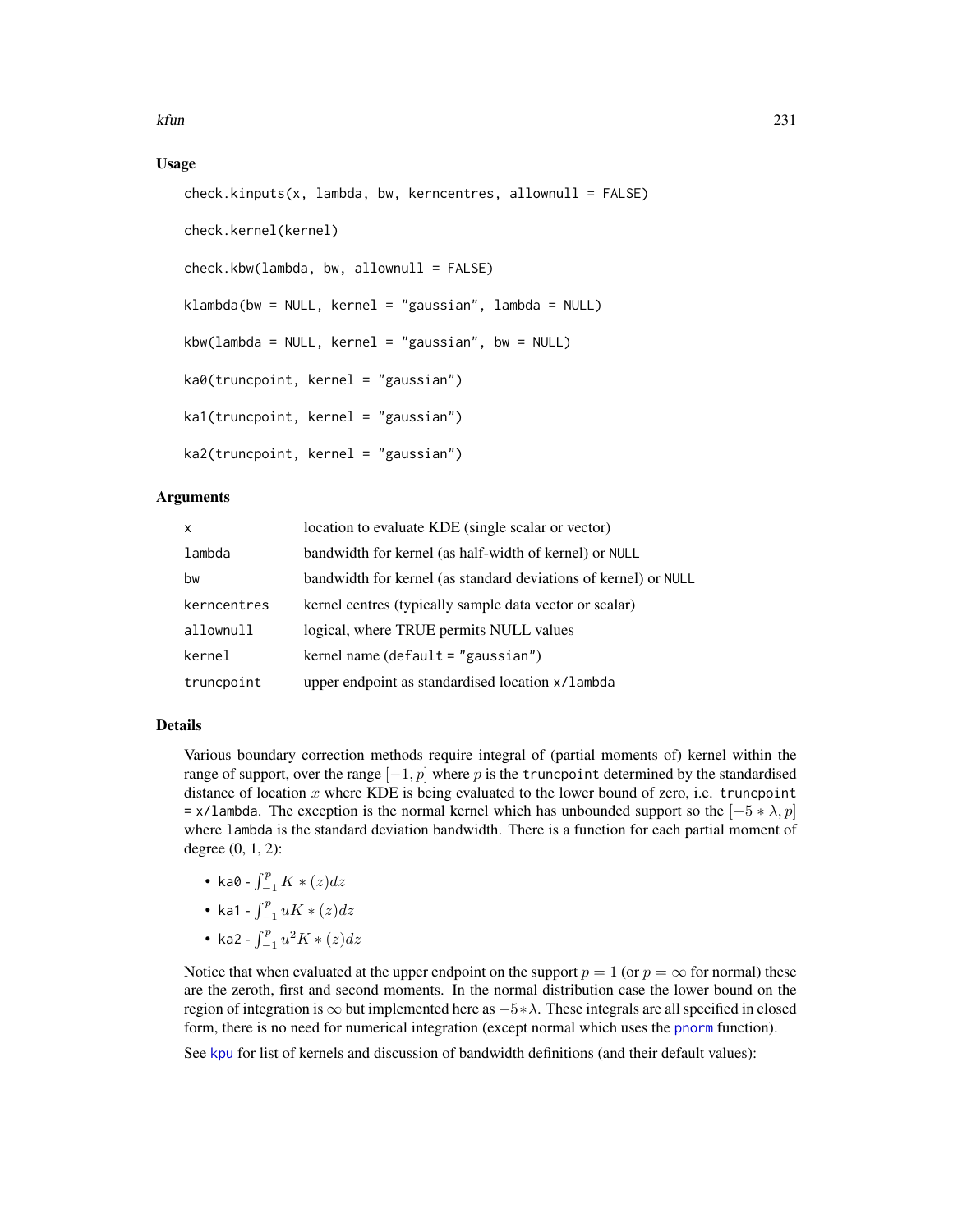- 1. bw in terms of number of standard deviations of the kernel, consistent with the defined values in the [density](#page-0-0) function in the  $R$  base libraries
- 2. lambda in terms of half-width of kernel

The [klambda](#page-229-1) function converts the bw to the lambda equivalent, and [kbw](#page-229-1) applies converse. These conversions are kernel specific as they depend on the kernel standard deviations. If both bw and lambda are provided then the latter is used by default. If neither are provided (bw=NULL and lambda=NULL) then default is lambda=1.

[check.kinputs](#page-229-1) checks all the kernel function inputs, [check.klambda](#page-0-0) checks the pair of inputted bandwidths and [check.kernel](#page-229-1) checks the kernel names.

#### Value

[klambda](#page-229-1) and [kbw](#page-229-1) return the lambda and bw bandwidths respectively.

The checking functions [check.kinputs](#page-229-1), [check.klambda](#page-0-0) and [check.kernel](#page-229-1) will stop on errors and return no value.

[ka0](#page-229-1), [ka1](#page-229-1) and [ka2](#page-229-1) return the partial moment integrals specified above.

#### Author(s)

Carl Scarrott <carl.scarrott@canterbury.ac.nz>.

# References

[http://en.wikipedia.org/wiki/Kernel\\_density\\_estimation](http://en.wikipedia.org/wiki/Kernel_density_estimation) [http://en.wikipedia.org/wiki/Kernel\\_\(statistics\)](http://en.wikipedia.org/wiki/Kernel_(statistics))

Wand and Jones (1995). Kernel Smoothing. Chapman & Hall.

#### See Also

[kernels](#page-226-0), [density](#page-0-0), [kden](#page-215-1) and [bckden](#page-3-0).

Other kernels: [kernels](#page-226-0)

# Examples

```
xx = seq(-2, 2, 0.01)plot(xx, kdgaussian(xx), type = "1", col = "black",ylim = c(0, 1.2))
lines(xx, kduniform(xx), col = "grey")lines(xx, kdtriangular(xx), col = "blue")
lines(xx, kdepanechnikov(xx), col = "darkgreen")lines(xx, kdbiweight(xx), col = "red")
lines(xx, kdtriweight(xx), col = "purple")
lines(xx, kdtricube(xx), col = "orange")
lines(xx, kdparzen(xx), col = "salmon")
lines(xx, kdcosine(xx), col = "cyan")
lines(xx, kdoptcosine(xx), col = "goldenrod")
legend("topright", c("Gaussian", "uniform", "triangular", "Epanechnikov",
"biweight", "triweight", "tricube", "Parzen", "cosine", "optcosine"), lty = 1,
col = c("black", "grey", "blue", "darkgreen", "red", "purple",
```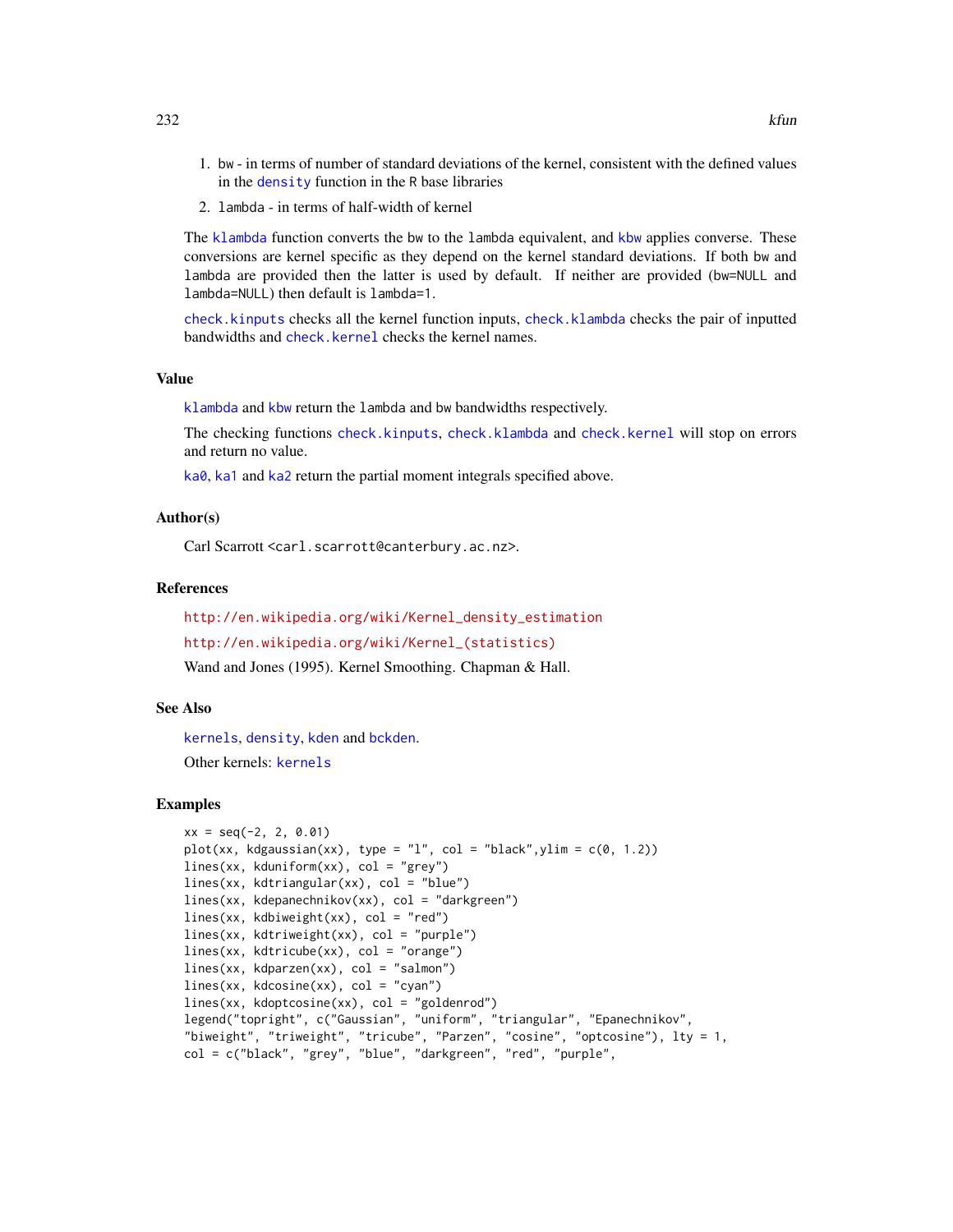# lognormgpd 233

```
"salmon", "orange", "cyan", "goldenrod"))
```
<span id="page-232-1"></span>lognormgpd *Log-Normal Bulk and GPD Tail Extreme Value Mixture Model*

# <span id="page-232-0"></span>Description

Density, cumulative distribution function, quantile function and random number generation for the extreme value mixture model with log-normal for bulk distribution upto the threshold and conditional GPD above threshold. The parameters are the log-normal mean lnmean and standard deviation lnsd, threshold u GPD scale sigmau and shape xi and tail fraction phiu.

# Usage

```
dlognormgpd(x, lnmean = 0, lnsd = 1, u = qlnorm(0.9, lnmean, lnsd),
  sigmau = \lnsd, xi = 0, phiu = TRUE, \log = FALSE)
plognormgpd(q, lnmean = 0, lnsd = 1, u = qlnorm(0.9, lnmean, lnsd),
  sigmau = \ln sd, xi = 0, phiu = TRUE, lower.tail = TRUE)
qlognormgpd(p, lnmean = 0, lnsd = 1, u = qlnorm(0.9, lnmean, lnsd),
  sigmau = lnsd, xi = 0, phi = TRUE, lowertail = TRUE)rlognormgpd(n = 1, lnmean = 0, lnsd = 1, u = qlnorm(0.9, lnmean,
```

```
lnsd), sigmau = lnsd, xi = 0, phiu = TRUE)
```
# Arguments

| x          | quantiles                                             |
|------------|-------------------------------------------------------|
| lnmean     | mean on log scale                                     |
| lnsd       | standard deviation on log scale (positive)            |
| u          | threshold                                             |
| sigmau     | scale parameter (positive)                            |
| хi         | shape parameter                                       |
| phiu       | probability of being above threshold $[0, 1]$ or TRUE |
| log        | logical, if TRUE then log density                     |
| q          | quantiles                                             |
| lower.tail | logical, if FALSE then upper tail probabilities       |
| р          | cumulative probabilities                              |
| n          | sample size (positive integer)                        |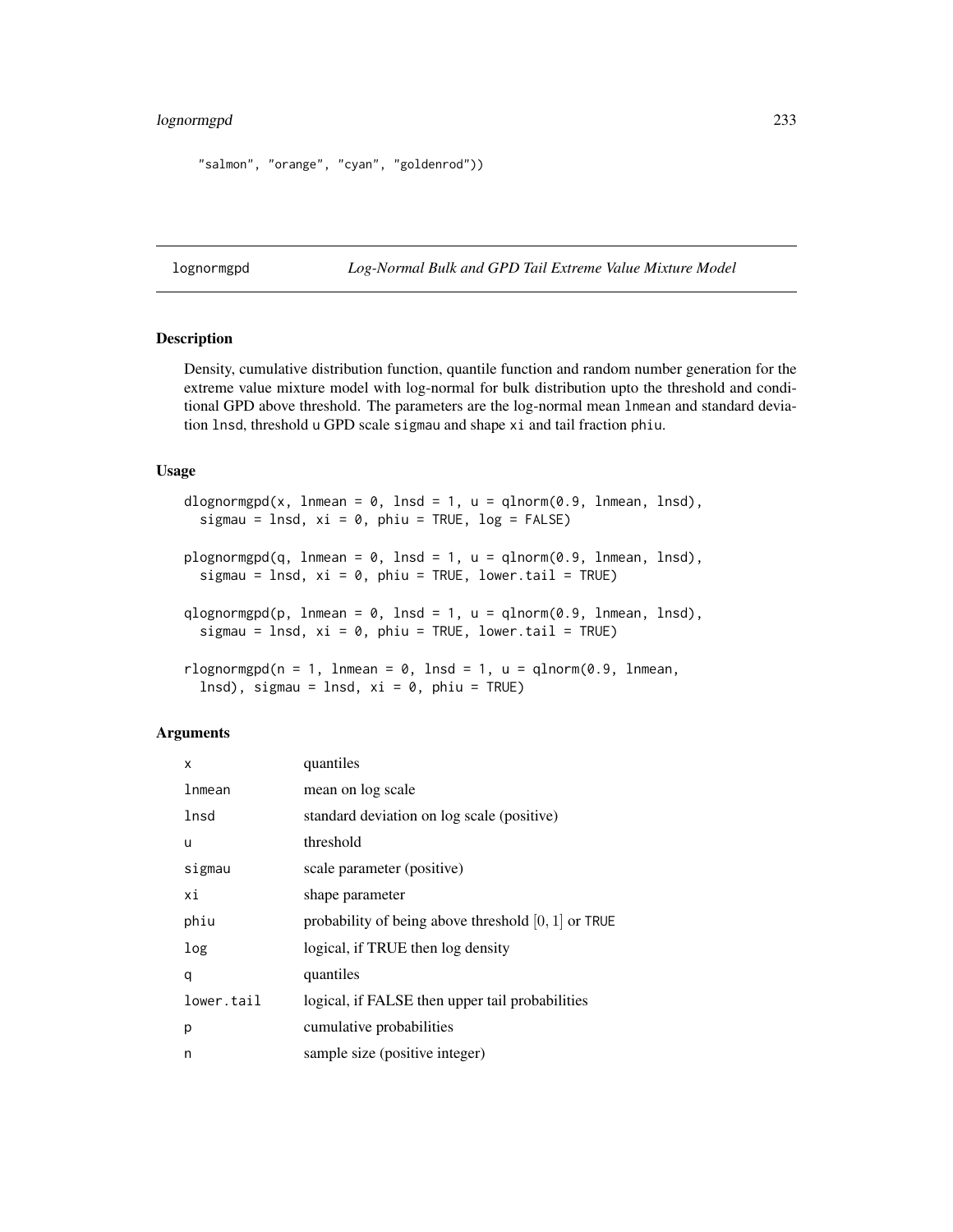#### Details

Extreme value mixture model combining log-normal distribution for the bulk below the threshold and GPD for upper tail.

The user can pre-specify phiu permitting a parameterised value for the tail fraction  $\phi_u$ . Alternatively, when phiu=TRUE the tail fraction is estimated as the tail fraction from the log-normal bulk model.

The cumulative distribution function with tail fraction  $\phi_u$  defined by the upper tail fraction of the log-normal bulk model (phiu=TRUE), upto the threshold  $0 < x \leq u$ , given by:

$$
F(x) = H(x)
$$

and above the threshold  $x > u$ :

$$
F(x) = H(u) + [1 - H(u)]G(x)
$$

where  $H(x)$  and  $G(X)$  are the log-normal and conditional GPD cumulative distribution functions  $(i.e. plnorm(x, lmmean, lnsd)$  and  $pgpd(x, u, sigmau, xi)$  respectively.

The cumulative distribution function for pre-specified  $\phi_u$ , upto the threshold  $0 < x \leq u$ , is given by:

$$
F(x) = (1 - \phi_u)H(x)/H(u)
$$

and above the threshold  $x > u$ :

$$
F(x) = \phi_u + [1 - \phi_u]G(x)
$$

Notice that these definitions are equivalent when  $\phi_u = 1 - H(u)$ .

The log-normal is defined on the positive reals, so the threshold must be positive.

See [gpd](#page-190-0) for details of GPD upper tail component and [dlnorm](#page-0-0) for details of log-normal bulk component.

# Value

[dlognormgpd](#page-232-0) gives the density, [plognormgpd](#page-232-0) gives the cumulative distribution function, [qlognormgpd](#page-232-0) gives the quantile function and [rlognormgpd](#page-232-0) gives a random sample.

#### **Note**

All inputs are vectorised except  $log$  and lower.tail. The main inputs  $(x, p \text{ or } q)$  and parameters must be either a scalar or a vector. If vectors are provided they must all be of the same length, and the function will be evaluated for each element of vector. In the case of [rlognormgpd](#page-232-0) any input vector must be of length n.

Default values are provided for all inputs, except for the fundamentals x, q and p. The default sample size for [rlognormgpd](#page-232-0) is 1.

Missing (NA) and Not-a-Number (NaN) values in x, p and q are passed through as is and infinite values are set to NA. None of these are not permitted for the parameters.

Error checking of the inputs (e.g. invalid probabilities) is carried out and will either stop or give warning message as appropriate.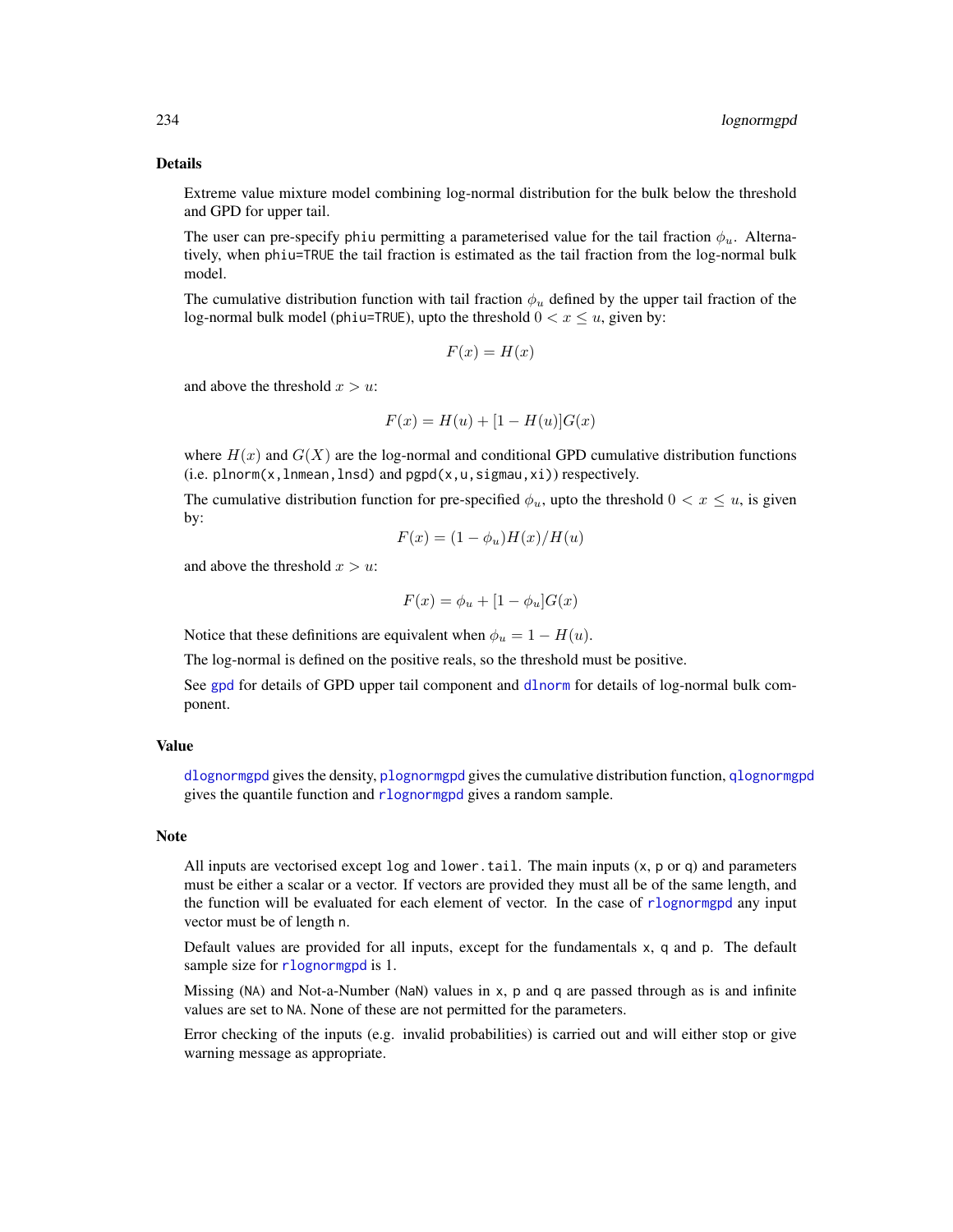#### lognormgpd 235

#### Author(s)

Yang Hu and Carl Scarrott <carl.scarrott@canterbury.ac.nz>

#### References

[http://en.wikipedia.org/wiki/Log-normal\\_distribution](http://en.wikipedia.org/wiki/Log-normal_distribution)

#### [http://en.wikipedia.org/wiki/Generalized\\_Pareto\\_distribution](http://en.wikipedia.org/wiki/Generalized_Pareto_distribution)

Scarrott, C.J. and MacDonald, A. (2012). A review of extreme value threshold estimation and uncertainty quantification. REVSTAT - Statistical Journal 10(1), 33-59. Available from [http:](http://www.ine.pt/revstat/pdf/rs120102.pdf) [//www.ine.pt/revstat/pdf/rs120102.pdf](http://www.ine.pt/revstat/pdf/rs120102.pdf)

Solari, S. and Losada, M.A. (2004). A unified statistical model for hydrological variables including the selection of threshold for the peak over threshold method. Water Resources Research. 48, W10541.

# See Also

#### [gpd](#page-190-0) and [dlnorm](#page-0-0)

Other lognormgpd: [flognormgpdcon](#page-124-0), [flognormgpd](#page-121-0), [lognormgpdcon](#page-235-0)

Other lognormgpdcon: [flognormgpdcon](#page-124-0), [flognormgpd](#page-121-0), [lognormgpdcon](#page-235-0)

Other normgpd: [fgng](#page-75-0), [fhpd](#page-88-0), [fitmnormgpd](#page-99-0), [flognormgpd](#page-121-0), [fnormgpdcon](#page-148-0), [fnormgpd](#page-142-0), [gngcon](#page-186-0), [gng](#page-183-0), [hpdcon](#page-200-0), [hpd](#page-197-0), [itmnormgpd](#page-208-0), [lognormgpdcon](#page-235-0), [normgpdcon](#page-253-0), [normgpd](#page-250-0)

Other flognormgpd: [flognormgpd](#page-121-0)

# Examples

```
## Not run:
set.seed(1)
par(mfrow = c(2, 2))x = rlognormgpd(1000)xx = seq(-1, 10, 0.01)hist(x, breaks = 100, freq = FALSE, xlim = c(-1, 10))
lines(xx, dlognormgpd(xx))
# three tail behaviours
plot(xx, plognormgpd(xx), type = "1")lines(xx, plognormgpd(xx, xi = 0.3), col = "red")
lines(xx, plognormgpd(xx, xi = -0.3), col = "blue")
legend("bottomright", paste("xi =",c(0, 0.3, -0.3)),
  col=c("black", "red", "blue"), lty = 1)
x = rlognormgpd(1000, u = 2, phi = 0.2)hist(x, breaks = 100, freq = FALSE, xlim = c(-1, 10))
lines(xx, dlognormgpd(xx, u = 2, phiu = 0.2))
plot(xx, dlognormgpd(xx, u = 2, xi=0, phiu = 0.2), type = "l")
lines(xx, dlognormgpd(xx, u = 2, xi=-0.2, phiu = 0.2), col = "red")
lines(xx, dlognormgpd(xx, u = 2, xi=0.2, phiu = 0.2), col = "blue")
```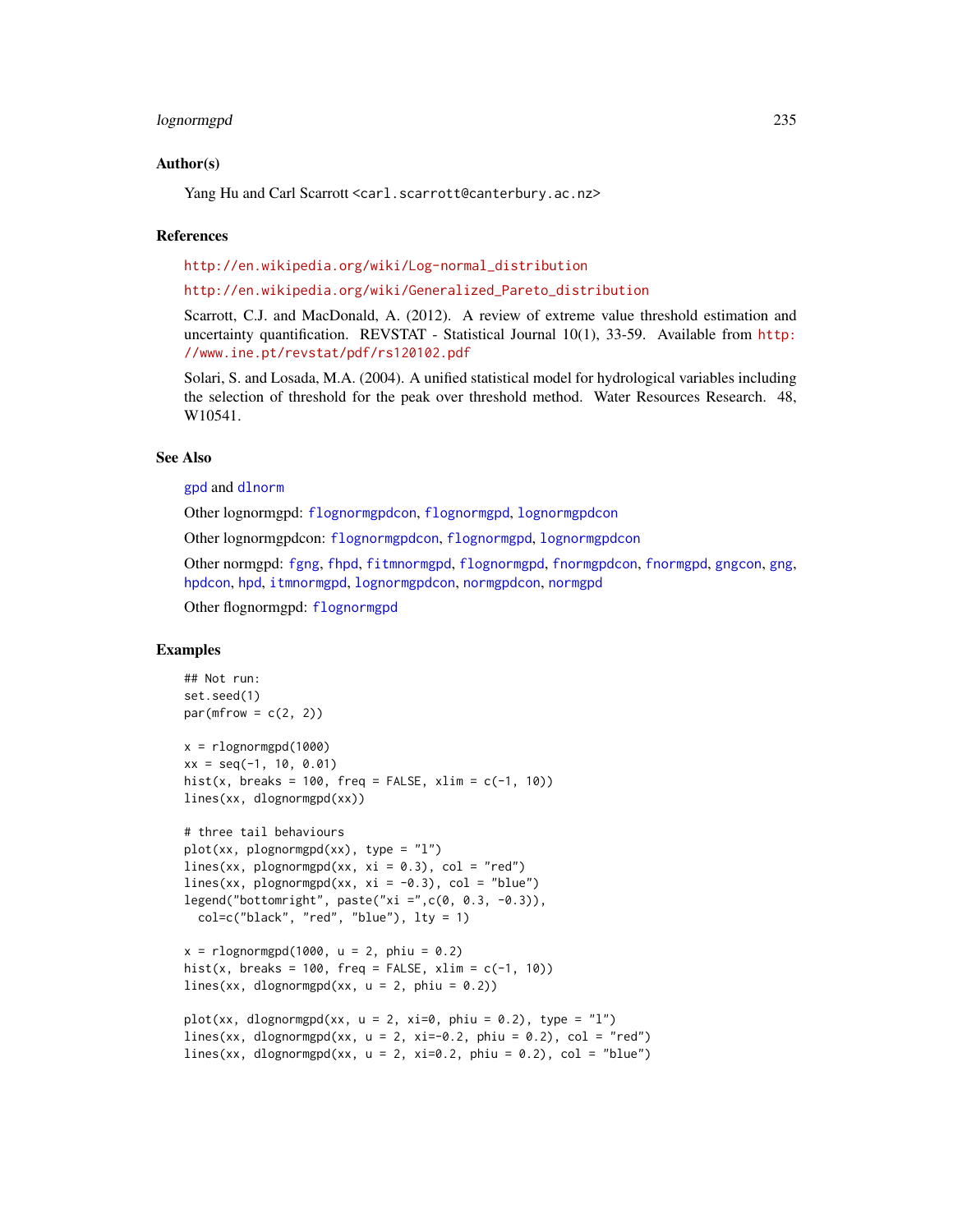```
legend("topright", c("xi = 0", "xi = 0.2", "xi = -0.2"),col=c("black", "red", "blue"), lty = 1)
## End(Not run)
```
<span id="page-235-0"></span>lognormgpdcon *Log-Normal Bulk and GPD Tail Extreme Value Mixture Model with Single Continuity Constraint*

# <span id="page-235-1"></span>Description

Density, cumulative distribution function, quantile function and random number generation for the extreme value mixture model with log-normal for bulk distribution upto the threshold and conditional GPD above threshold with continuity at threshold. The parameters are the log-normal mean lnmean and standard deviation lnsd, threshold u GPD shape xi and tail fraction phiu.

## Usage

```
dlognormgpdcon(x, lnmean = 0, lnsd = 1, u = qlnorm(0.9, lnmean,
 lnsd, xi = 0, phi = TRUE, log = FALSE)
plognormgpdcon(q, lnmean = 0, lnsd = 1, u = qlnorm(0.9, lnmean,
  lnsd), xi = 0, phiu = TRUE, lower.tail = TRUE)
qlognormgpdcon(p, lnmean = 0, lnsd = 1, u = qlnorm(0.9, lnmean,
  lnsd), xi = 0, phiu = TRUE, lower.tail = TRUE)
rlognormgpdcon(n = 1, lnmean = 0, lnsd = 1, u = qlnorm(0.9, lnmean,lnsd), xi = 0, phiu = TRUE)
```
#### Arguments

| x          | quantiles                                             |
|------------|-------------------------------------------------------|
| lnmean     | mean on log scale                                     |
| lnsd       | standard deviation on log scale (positive)            |
| u          | threshold                                             |
| хi         | shape parameter                                       |
| phiu       | probability of being above threshold $[0, 1]$ or TRUE |
| log        | logical, if TRUE then log density                     |
| q          | quantiles                                             |
| lower.tail | logical, if FALSE then upper tail probabilities       |
| р          | cumulative probabilities                              |
| n          | sample size (positive integer)                        |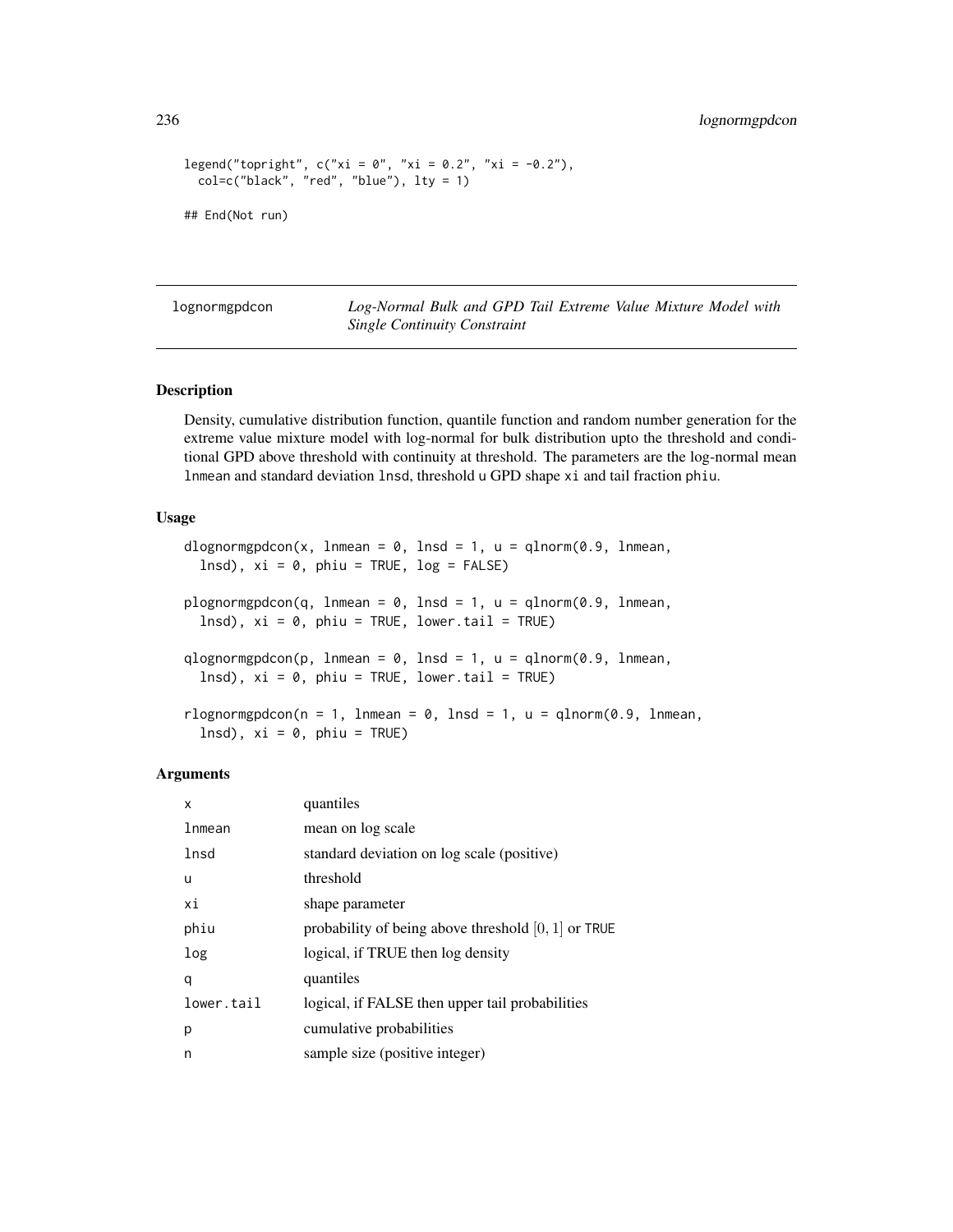# lognormgpdcon 237

#### Details

Extreme value mixture model combining log-normal distribution for the bulk below the threshold and GPD for upper tailwith continuity at threshold.

The user can pre-specify phiu permitting a parameterised value for the tail fraction  $\phi_u$ . Alternatively, when phiu=TRUE the tail fraction is estimated as the tail fraction from the log-normal bulk model.

The cumulative distribution function with tail fraction  $\phi_u$  defined by the upper tail fraction of the log-normal bulk model (phiu=TRUE), upto the threshold  $0 < x \leq u$ , given by:

$$
F(x) = H(x)
$$

and above the threshold  $x > u$ :

$$
F(x) = H(u) + [1 - H(u)]G(x)
$$

where  $H(x)$  and  $G(X)$  are the log-normal and conditional GPD cumulative distribution functions  $(i.e. plnorm(x, lmmean, lnsd)$  and  $pgpd(x, u, sigmau, xi)$  respectively.

The cumulative distribution function for pre-specified  $\phi_u$ , upto the threshold  $0 < x \leq u$ , is given by:

$$
F(x) = (1 - \phi_u)H(x)/H(u)
$$

and above the threshold  $x > u$ :

$$
F(x) = \phi_u + [1 - \phi_u]G(x)
$$

Notice that these definitions are equivalent when  $\phi_u = 1 - H(u)$ .

The log-normal is defined on the positive reals, so the threshold must be positive.

The continuity constraint means that  $(1 - \phi_u)h(u)/H(u) = \phi_u g(u)$  where  $h(x)$  and  $g(x)$  are the log-normal and conditional GPD density functions (i.e. dlnorm(x, lnmean, lnsd) and dgpd(x, u, sigmau, xi)) respectively. The resulting GPD scale parameter is then:

$$
\sigma_u = \phi_u H(u) / [1 - \phi_u] h(u)
$$

. In the special case of where the tail fraction is defined by the bulk model this reduces to

$$
\sigma_u=[1-H(u)]/h(u)
$$

See [gpd](#page-190-0) for details of GPD upper tail component and [dlnorm](#page-0-0) for details of log-normal bulk component.

#### Value

.

[dlognormgpdcon](#page-235-1) gives the density, [plognormgpdcon](#page-235-1) gives the cumulative distribution function, [qlognormgpdcon](#page-235-1) gives the quantile function and [rlognormgpdcon](#page-235-1) gives a random sample.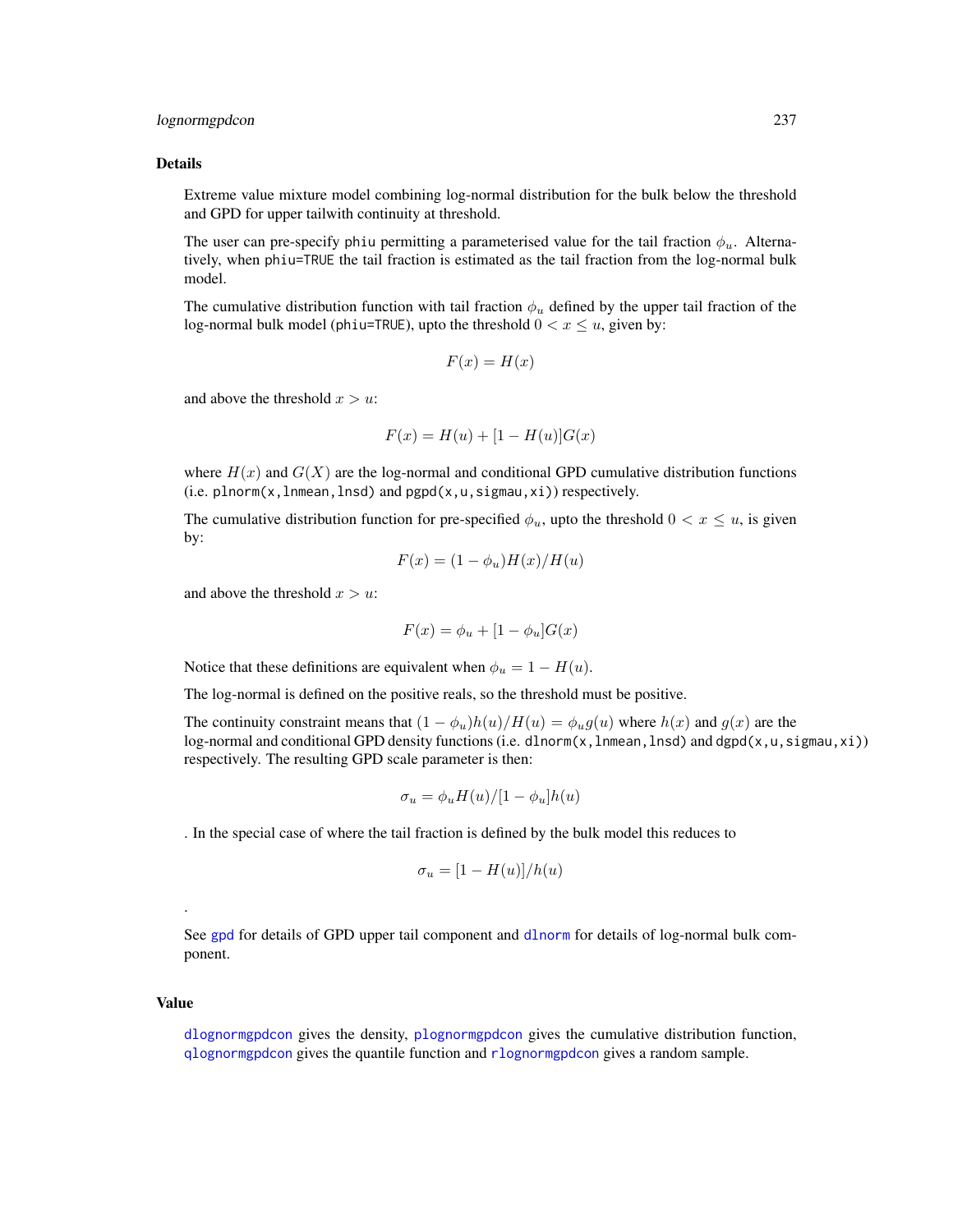All inputs are vectorised except  $log$  and  $lower$ .tail. The main inputs  $(x, p)$  or q) and parameters must be either a scalar or a vector. If vectors are provided they must all be of the same length, and the function will be evaluated for each element of vector. In the case of [rlognormgpdcon](#page-235-1) any input vector must be of length n.

Default values are provided for all inputs, except for the fundamentals x, q and p. The default sample size for [rlognormgpdcon](#page-235-1) is 1.

Missing (NA) and Not-a-Number (NaN) values in x, p and q are passed through as is and infinite values are set to NA. None of these are not permitted for the parameters.

Error checking of the inputs (e.g. invalid probabilities) is carried out and will either stop or give warning message as appropriate.

# Author(s)

Yang Hu and Carl Scarrott <carl.scarrott@canterbury.ac.nz>

#### **References**

[http://en.wikipedia.org/wiki/Log-normal\\_distribution](http://en.wikipedia.org/wiki/Log-normal_distribution)

[http://en.wikipedia.org/wiki/Generalized\\_Pareto\\_distribution](http://en.wikipedia.org/wiki/Generalized_Pareto_distribution)

Scarrott, C.J. and MacDonald, A. (2012). A review of extreme value threshold estimation and uncertainty quantification. REVSTAT - Statistical Journal 10(1), 33-59. Available from [http:](http://www.ine.pt/revstat/pdf/rs120102.pdf) [//www.ine.pt/revstat/pdf/rs120102.pdf](http://www.ine.pt/revstat/pdf/rs120102.pdf)

Solari, S. and Losada, M.A. (2004). A unified statistical model for hydrological variables including the selection of threshold for the peak over threshold method. Water Resources Research. 48, W10541.

# See Also

[gpd](#page-190-0) and [dlnorm](#page-0-0)

Other lognormgpd: [flognormgpdcon](#page-124-0), [flognormgpd](#page-121-0), [lognormgpd](#page-232-1)

Other lognormgpdcon: [flognormgpdcon](#page-124-0), [flognormgpd](#page-121-0), [lognormgpd](#page-232-1)

Other normgpd: [fgng](#page-75-0), [fhpd](#page-88-0), [fitmnormgpd](#page-99-0), [flognormgpd](#page-121-0), [fnormgpdcon](#page-148-0), [fnormgpd](#page-142-0), [gngcon](#page-186-0), [gng](#page-183-0), [hpdcon](#page-200-0), [hpd](#page-197-0), [itmnormgpd](#page-208-0), [lognormgpd](#page-232-1), [normgpdcon](#page-253-0), [normgpd](#page-250-0)

Other flognormgpdcon: [flognormgpdcon](#page-124-0)

# Examples

```
## Not run:
set.seed(1)
par(mfrow = c(2, 2))x = rlognormgpdcon(1000)xx = seq(-1, 10, 0.01)hist(x, breaks = 100, freq = FALSE, xlim = c(-1, 10))
lines(xx, dlognormgpdcon(xx))
```
# **Note**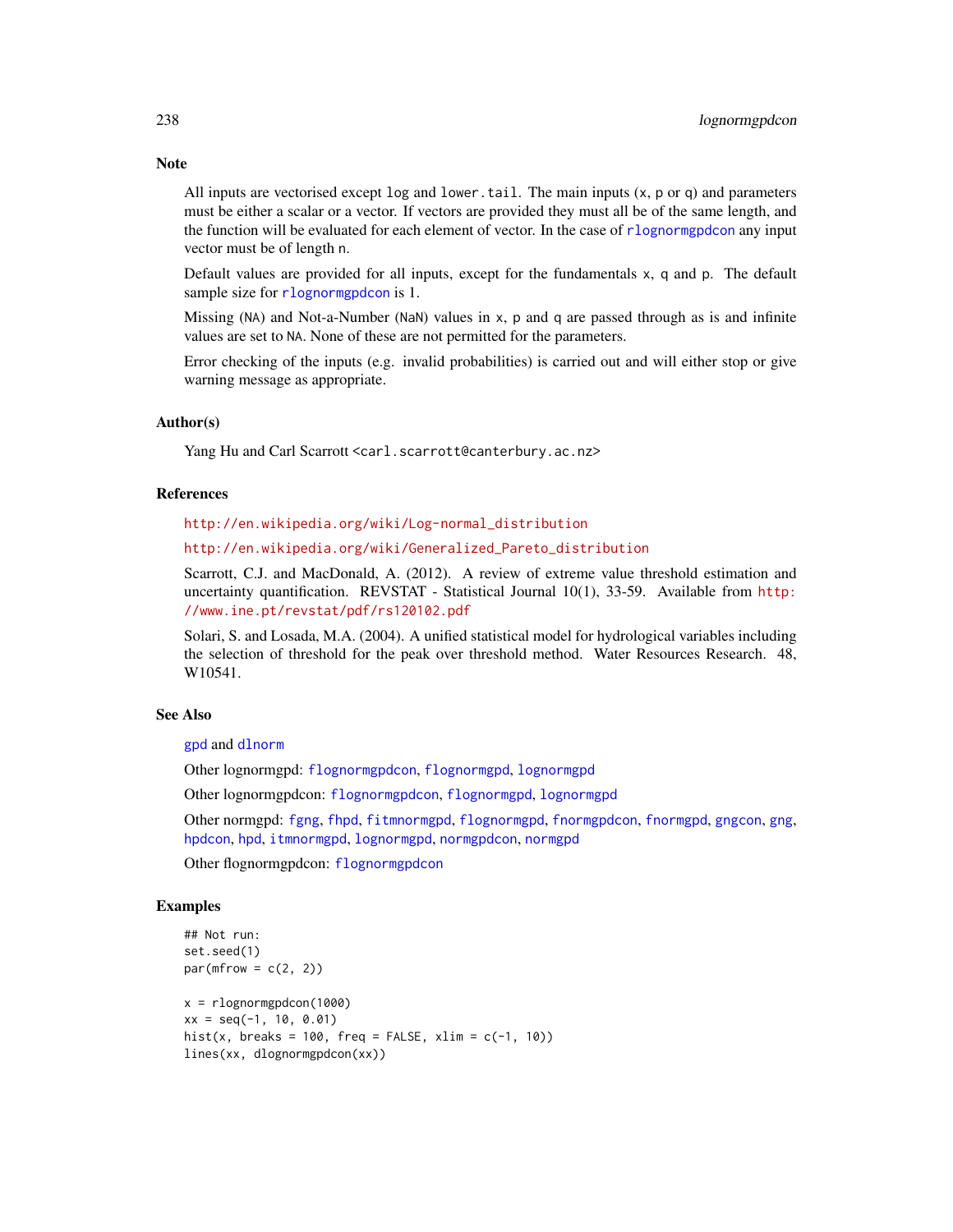#### mgamma 239

```
# three tail behaviours
plot(xx, plognormgpdcon(xx), type = "l")
lines(xx, plognormgpdcon(xx, xi = 0.3), col = "red")
lines(xx, plognormgpdcon(xx, xi = -0.3), col = "blue")
legend("bottomright", paste("xi =",c(0, 0.3, -0.3)),
  col=c("black", "red", "blue"), lty = 1)
x = r \log normgpdcon(1000, u = 2, phiu = 0.2)
hist(x, breaks = 100, freq = FALSE, xlim = c(-1, 10))
lines(xx, dlognormgpdcon(xx, u = 2, phiu = 0.2))
plot(xx, dlognormgpdcon(xx, u = 2, xi=0, phiu = 0.2), type = "l")
lines(xx, dlognormgpdcon(xx, u = 2, xi=-0.2, phiu = 0.2), col = "red")
lines(xx, dlognormgpdcon(xx, u = 2, xi=0.2, phiu = 0.2), col = "blue")
legend("topright", c("xi = 0", "xi = 0.2", "xi = -0.2"),col=c("black", "red", "blue"), lty = 1)
## End(Not run)
```
<span id="page-238-1"></span>mgamma *Mixture of Gammas Distribution*

#### <span id="page-238-0"></span>Description

Density, cumulative distribution function, quantile function and random number generation for the mixture of gammas distribution. The parameters are the multiple gamma shapes mgshape scales mgscale and weights mgweights.

#### Usage

```
dmgamma(x, mgshape = 1, mgscale = 1, mgweight = NULL, log = FALSE)
pmgamma(q, mgshape = 1, mgscale = 1, mgweight = NULL,lower.tail = TRUE)
qmgamma(p, mgshape = 1, mgscale = 1, mgweight = NULL,lower.tail = TRUE)
```
# $rmgamma(n = 1, mgshape = 1, mgscale = 1, mgweight = NULL)$

# Arguments

|          | quantiles                                                            |
|----------|----------------------------------------------------------------------|
| mgshape  | mgamma shape (positive) as list or vector                            |
| mgscale  | mgamma scale (positive) as list or vector                            |
| mgweight | mgamma weights (positive) as list or vector (NULL for equi-weighted) |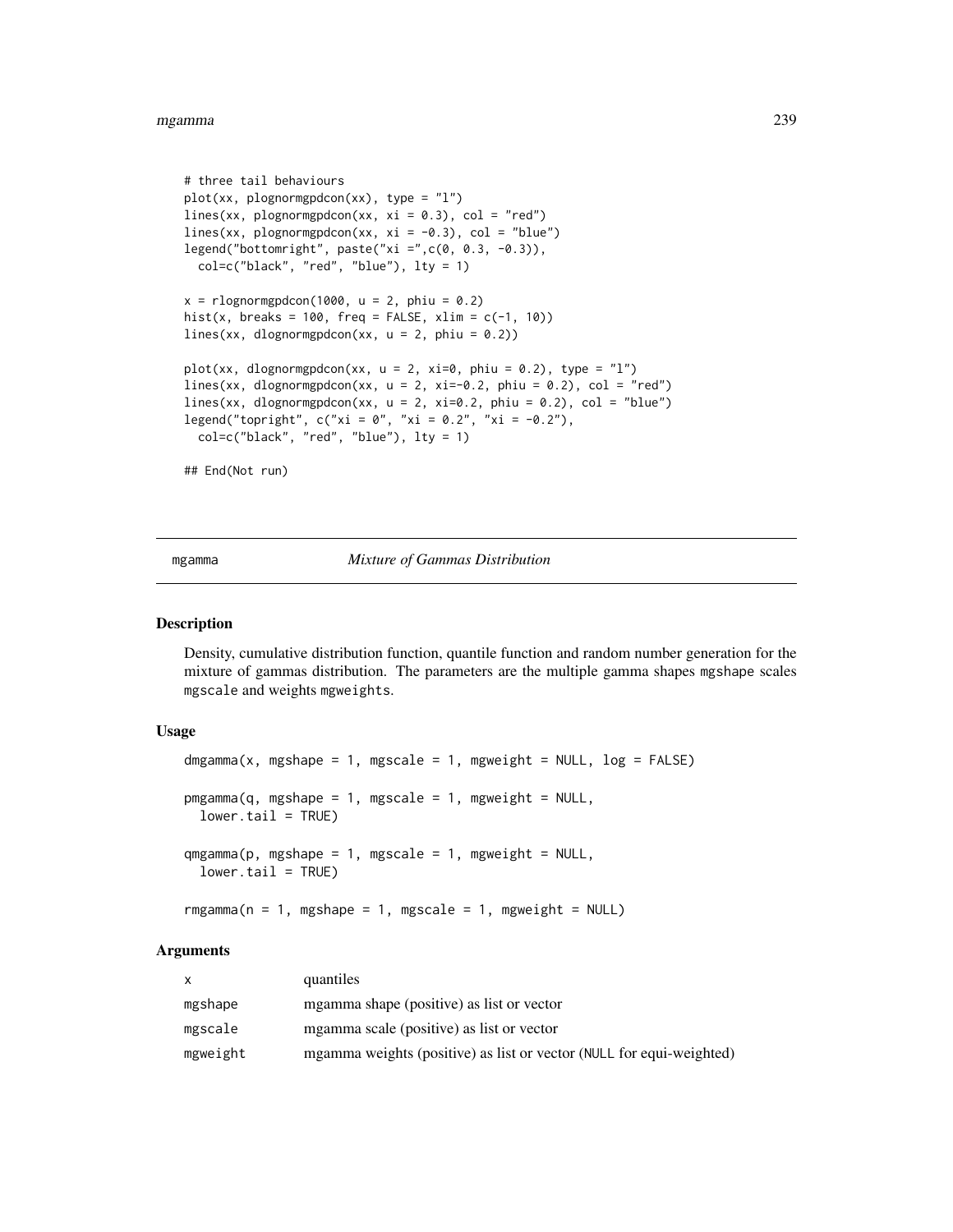240 mgamma

| log        | logical, if TRUE then log density               |
|------------|-------------------------------------------------|
| q          | quantiles                                       |
| lower.tail | logical, if FALSE then upper tail probabilities |
| р          | cumulative probabilities                        |
| n          | sample size (positive integer)                  |

# Details

Distribution functions for weighted mixture of gammas.

Suppose there are  $M \geq 1$  gamma components in the mixture model. If you wish to have a single (scalar) value for each parameter within each of the  $M$  components then these can be input as a vector of length  $M$ . If you wish to input a vector of values for each parameter within each of the  $M$ components, then they are input as a list with each entry the parameter object for each component (which can either be a scalar or vector as usual). No matter whether they are input as a vector or list there must be M elements in mgshape and mgscale, one for each gamma mixture component. Further, any vectors in the list of parameters must of the same length of the  $x, q, p$  or equal to the sample size n, where relevant.

If mgweight=NULL then equal weights for each component are assumed. Otherwise, mgweight must be a list of the same length as mgshape and mgscale, filled with positive values. In the latter case, the weights are rescaled to sum to unity.

The gamma is defined on the non-negative reals. Though behaviour at zero depends on the shape  $(\alpha)$ :

- $f(0+) = \infty$  for  $0 < \alpha < 1$ ;
- $f(0+) = 1/\beta$  for  $\alpha = 1$  (exponential);
- $f(0+) = 0$  for  $\alpha > 1$ ;

where  $\beta$  is the scale parameter.

#### Value

[dmgamma](#page-238-0) gives the density, [pmgamma](#page-238-0) gives the cumulative distribution function, [qmgamma](#page-238-0) gives the quantile function and [rmgamma](#page-238-0) gives a random sample.

# Acknowledgments

Thanks to Daniela Laas, University of St Gallen, Switzerland for reporting various bugs in these functions.

# **Note**

All inputs are vectorised except log and lower.tail, and the gamma mixture parameters can be vectorised within the list. The main inputs  $(x, p, q)$  and parameters must be either a scalar or a vector. If vectors are provided they must all be of the same length, and the function will be evaluated for each element of vector. In the case of [rmgamma](#page-238-0) any input vector must be of length n. The only exception is when the parameters are single scalar values, input as vector of length  $M$ .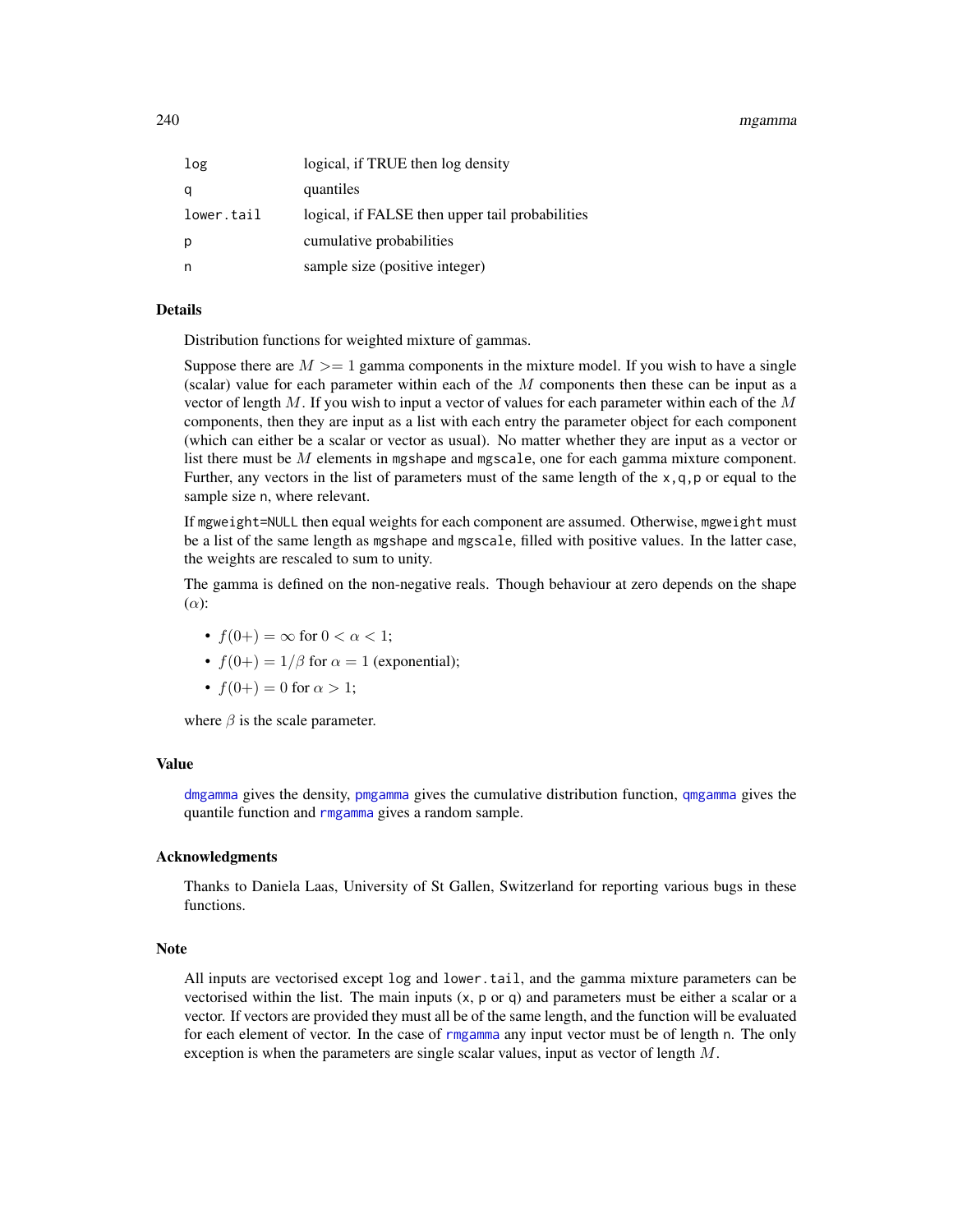#### mgamma 241

Default values are provided for all inputs, except for the fundamentals x, q and p. The default sample size for [rmgamma](#page-238-0) is 1.

Missing (NA) and Not-a-Number (NaN) values in x, p and q are passed through as is and infinite values are set to NA. None of these are not permitted for the parameters.

Error checking of the inputs (e.g. invalid probabilities) is carried out and will either stop or give warning message as appropriate.

# Author(s)

Carl Scarrott <carl.scarrott@canterbury.ac.nz>

# References

<http://www.math.canterbury.ac.nz/~c.scarrott/evmix>

[http://en.wikipedia.org/wiki/Gamma\\_distribution](http://en.wikipedia.org/wiki/Gamma_distribution)

[http://en.wikipedia.org/wiki/Mixture\\_model](http://en.wikipedia.org/wiki/Mixture_model)

McLachlan, G.J. and Peel, D. (2000). Finite Mixture Models. Wiley.

#### See Also

[gammagpd](#page-167-0), [gpd](#page-190-0) and [dgamma](#page-0-0)

Other mgamma: [fmgammagpdcon](#page-137-0), [fmgammagpd](#page-132-0), [fmgamma](#page-128-0), [mgammagpdcon](#page-244-0), [mgammagpd](#page-241-0)

Other mgammagpd: [fgammagpd](#page-58-0), [fmgammagpdcon](#page-137-0), [fmgammagpd](#page-132-0), [fmgamma](#page-128-0), [gammagpd](#page-167-0), [mgammagpdcon](#page-244-0), [mgammagpd](#page-241-0)

Other mgammagpdcon: [fgammagpdcon](#page-61-0), [fmgammagpdcon](#page-137-0), [fmgammagpd](#page-132-0), [fmgamma](#page-128-0), [gammagpdcon](#page-171-0), [mgammagpdcon](#page-244-0), [mgammagpd](#page-241-0)

Other fmgamma: [fmgamma](#page-128-0)

#### Examples

```
## Not run:
set.seed(1)
par(mfrow = c(2, 1))n = 1000x = \text{rmgamma}(n, \text{ms} + \text{cm} + \text{cm} + \text{cm} + \text{cm} + \text{cm} + \text{cm} + \text{cm} + \text{cm} + \text{cm} + \text{cm} + \text{cm} + \text{cm} + \text{cm} + \text{cm} + \text{cm} + \text{cm} + \text{cm} + \text{cm} + \text{cm} + \text{cm} + \text{cm} + \text{cm} + \text{cm} + \text{cm} + \text{cm} + \text{cm} + \text{cm} + \text{cm} + \text{cm} + \text{cm} + \text{cm} + \text{cm} + \text{cm} + \text{cm} +xx = seq(-1, 40, 0.01)hist(x, breaks = 100, freq = FALSE, xlim = c(-1, 40))
lines(xx, dmgamma(xx, mgshape = c(1, 6), mgscale = c(1, 2), mgweight = c(1, 2)))
# By direct simulation
n1 = rbinom(1, n, 1/3) # sample size from population 1
x = c(rgamma(n1, shape = 1, scale = 1), rgamma(n - n1, shape = 6, scale = 2))hist(x, breaks = 100, freq = FALSE, xlim = c(-1, 40))
lines(xx, dmgamma(xx, mgshape = c(1, 6), mgscale = c(1, 2), mgweight = c(1, 2)))
```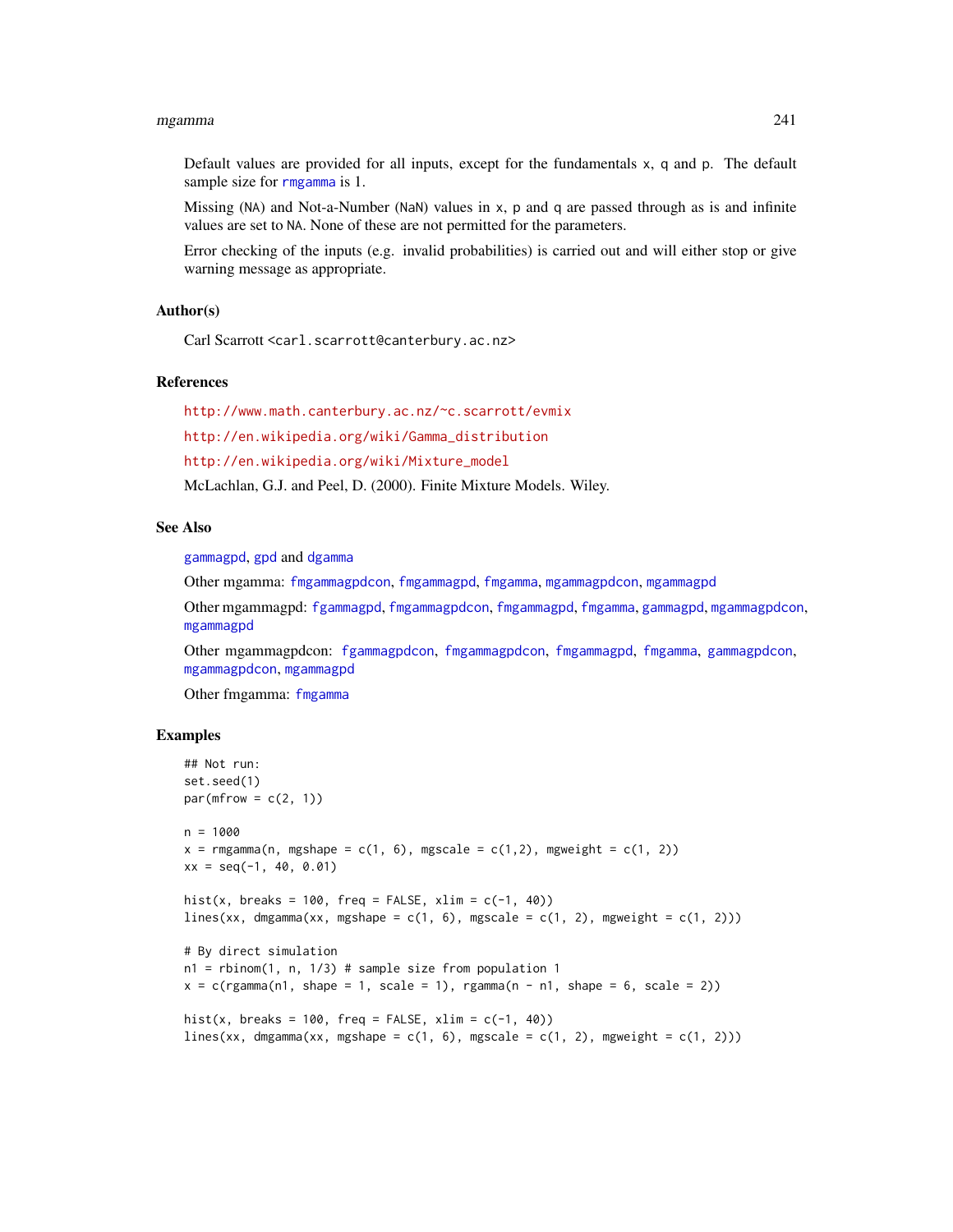```
## End(Not run)
```
<span id="page-241-0"></span>mgammagpd *Mixture of Gammas Bulk and GPD Tail Extreme Value Mixture Model*

# <span id="page-241-1"></span>**Description**

Density, cumulative distribution function, quantile function and random number generation for the extreme value mixture model with mixture of gammas for bulk distribution upto the threshold and conditional GPD above threshold. The parameters are the multiple gamma shapes mgshape, scales mgscale and mgweights, threshold u GPD scale sigmau and shape xi and tail fraction phiu.

# Usage

```
dmgammagpd(x, mgshape = 1, mgscale = 1, mgweight = NULL,
 u = qgamma(0.9, mgshape[[1]], 1/mgscale[[1]]),sigmau = sqrt(mgshape[[1]]) * mgscale[[1]], xi = 0, phiu = TRUE,
 log = FALSE)pmgammagpd(q, mgshape = 1, mgscale = 1, mgweight = NULL,
  u = qgamma(0.9, mgshape[[1]], 1/mgscale[[1]]),
  sigmau = sqrt(mgshape[[1]]) * mgscale[[1]], xi = 0, phiu = TRUE,
  lower.tail = TRUE)
qmgammagpd(p, mgshape = 1, mgscale = 1, mgweight = NULL,u = qgamma(0.9, mgshape[[1]], 1/mgscale[[1]]),
  sigmau = sqrt(mgshape[[1]]) * mgscale[[1]], xi = 0, phiu = TRUE,
 lower.tail = TRUE)
rmgammagpd(n = 1, mgshape = 1, mgscale = 1, mgweight = NULL,u = qgamma(0.9, mgshape[[1]], 1/mgscale[[1]]),
```
sigmau = sqrt(mgshape[[1]]) \* mgscale[[1]],  $xi = 0$ , phiu = TRUE)

#### Arguments

| quantiles                                                            |
|----------------------------------------------------------------------|
| mgamma shape (positive) as list or vector                            |
| mgamma scale (positive) as list or vector                            |
| mgamma weights (positive) as list or vector (NULL for equi-weighted) |
| threshold                                                            |
| scale parameter (positive)                                           |
| shape parameter                                                      |
| probability of being above threshold $[0, 1]$ or TRUE                |
| logical, if TRUE then log density                                    |
|                                                                      |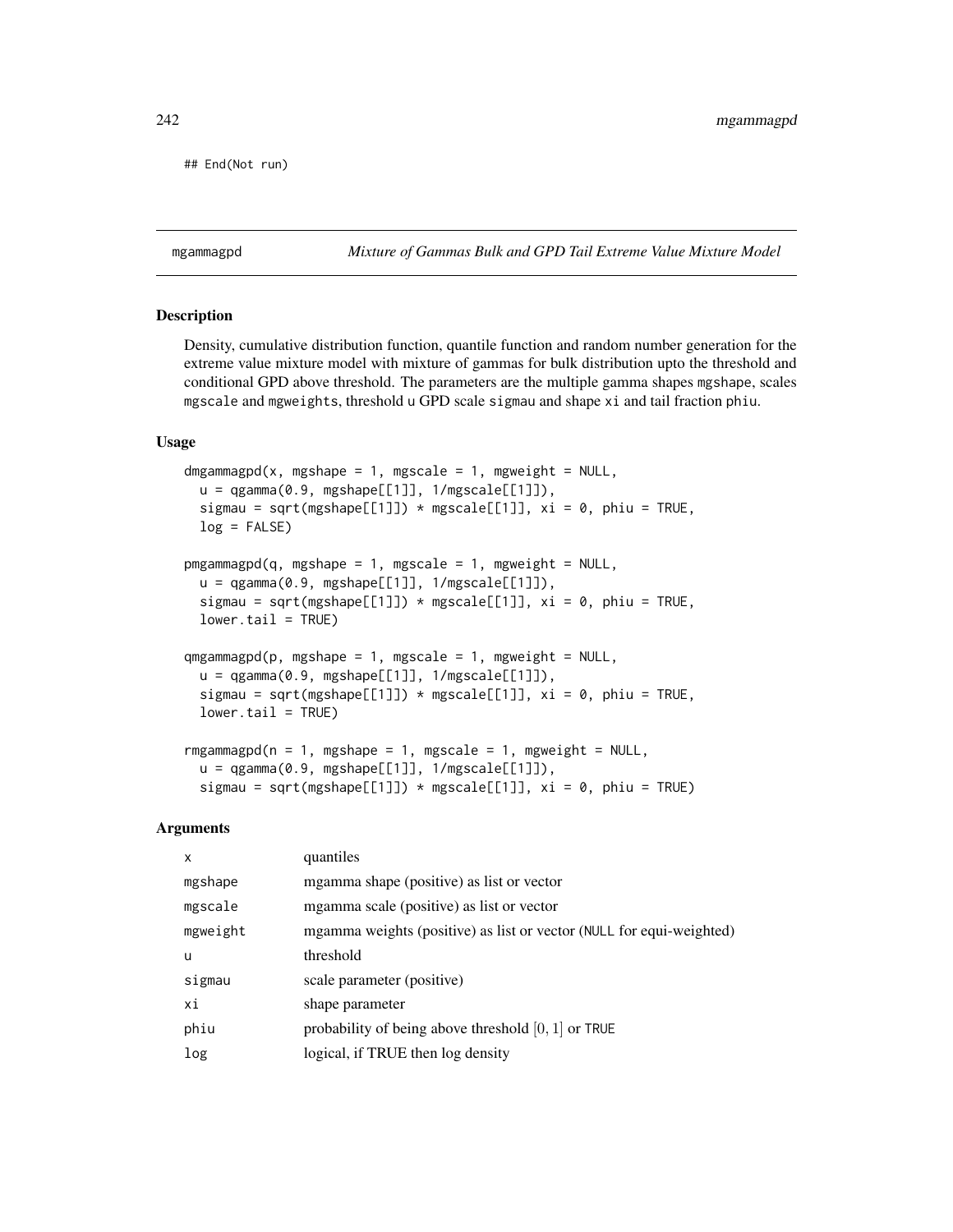#### mgammagpd 243

| q          | quantiles                                       |
|------------|-------------------------------------------------|
| lower.tail | logical, if FALSE then upper tail probabilities |
| p          | cumulative probabilities                        |
| n          | sample size (positive integer)                  |

#### Details

Extreme value mixture model combining mixture of gammas for the bulk below the threshold and GPD for upper tail.

The user can pre-specify phiu permitting a parameterised value for the tail fraction  $\phi_u$ . Alternatively, when phiu=TRUE the tail fraction is estimated as the tail fraction from the mixture of gammas bulk model.

Suppose there are  $M \geq 1$  gamma components in the mixture model. If you wish to have a single (scalar) value for each parameter within each of the  $M$  components then these can be input as a vector of length  $M$ . If you wish to input a vector of values for each parameter within each of the  $M$ components, then they are input as a list with each entry the parameter object for each component (which can either be a scalar or vector as usual). No matter whether they are input as a vector or list there must be M elements in mgshape and mgscale, one for each gamma mixture component. Further, any vectors in the list of parameters must of the same length of the  $x, q, p$  or equal to the sample size n, where relevant.

If mgweight=NULL then equal weights for each component are assumed. Otherwise, mgweight must be a list of the same length as mgshape and mgscale, filled with positive values. In the latter case, the weights are rescaled to sum to unity.

The cumulative distribution function with tail fraction  $\phi_u$  defined by the upper tail fraction of the mixture of gammas bulk model (phiu=TRUE), upto the threshold  $0 < x \le u$ , given by:

$$
F(x) = H(x)
$$

and above the threshold  $x > u$ :

$$
F(x) = H(u) + [1 - H(u)]G(x)
$$

where  $H(x)$  and  $G(X)$  are the mixture of gammas and conditional GPD cumulative distribution functions.

The cumulative distribution function for pre-specified  $\phi_u$ , upto the threshold  $0 < x \leq u$ , is given by:

$$
F(x) = (1 - \phi_u)H(x)/H(u)
$$

and above the threshold  $x > u$ :

$$
F(x) = \phi_u + [1 - \phi_u]G(x)
$$

Notice that these definitions are equivalent when  $\phi_u = 1 - H(u)$ .

The gamma is defined on the non-negative reals, so the threshold must be positive. Though behaviour at zero depends on the shape  $(\alpha)$ :

- $f(0+) = \infty$  for  $0 < \alpha < 1$ ;
- $f(0+) = 1/\beta$  for  $\alpha = 1$  (exponential);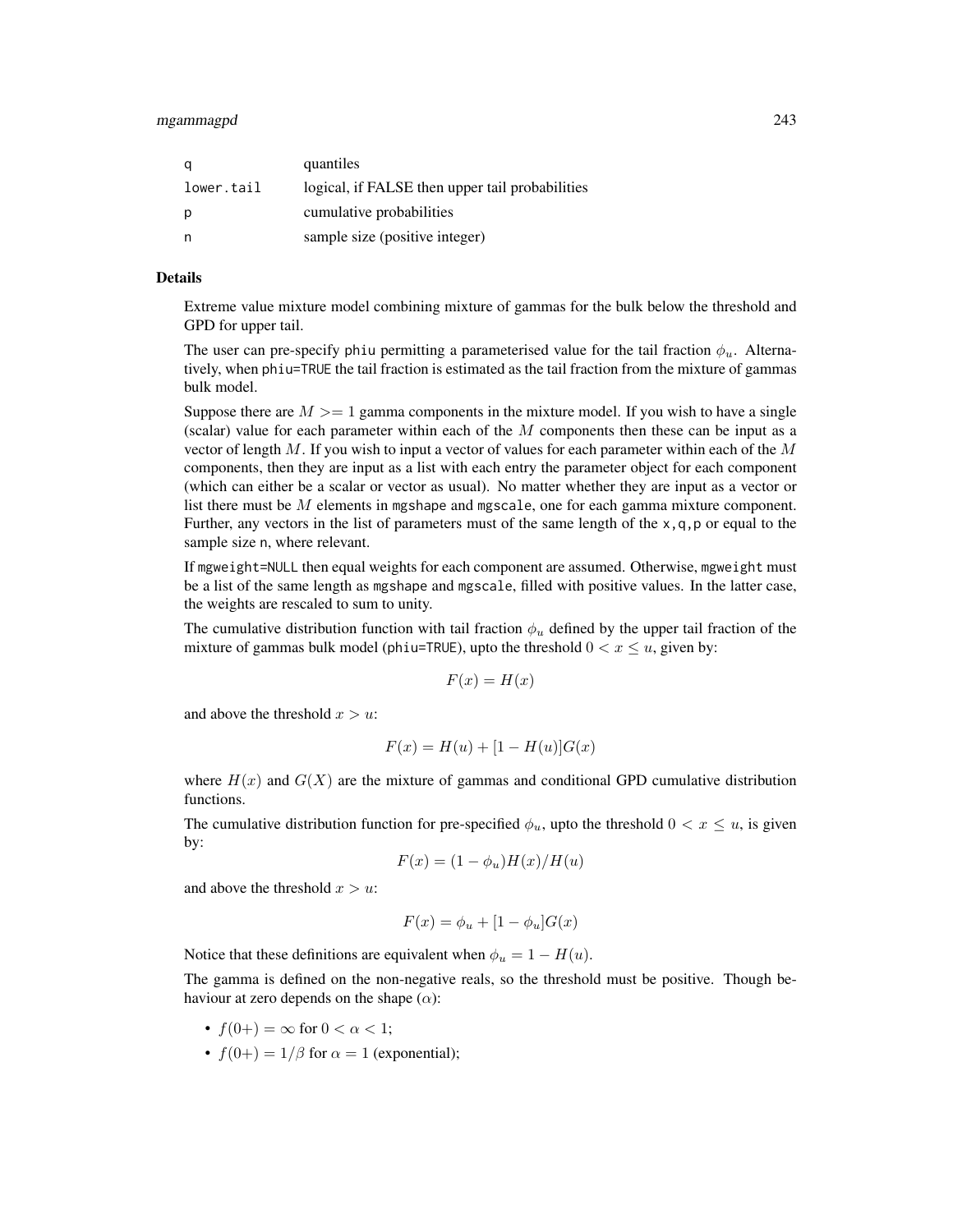•  $f(0+) = 0$  for  $\alpha > 1$ ;

where  $\beta$  is the scale parameter.

See [gammagpd](#page-167-0) for details of simpler parametric mixture model with single gamma for bulk component and GPD for upper tail.

#### Value

[dmgammagpd](#page-241-1) gives the density, [pmgammagpd](#page-241-1) gives the cumulative distribution function, [qmgammagpd](#page-241-1) gives the quantile function and [rmgammagpd](#page-241-1) gives a random sample.

#### Acknowledgments

Thanks to Daniela Laas, University of St Gallen, Switzerland for reporting various bugs in these functions.

#### **Note**

All inputs are vectorised except log and lower.tail, and the gamma mixture parameters can be vectorised within the list. The main inputs  $(x, p \text{ or } q)$  and parameters must be either a scalar or a vector. If vectors are provided they must all be of the same length, and the function will be evaluated for each element of vector. In the case of [rmgammagpd](#page-241-1) any input vector must be of length n.

Default values are provided for all inputs, except for the fundamentals x, q and p. The default sample size for [rmgammagpd](#page-241-1) is 1.

Missing (NA) and Not-a-Number (NaN) values in x, p and q are passed through as is and infinite values are set to NA. None of these are not permitted for the parameters.

Error checking of the inputs (e.g. invalid probabilities) is carried out and will either stop or give warning message as appropriate.

#### Author(s)

Carl Scarrott <carl.scarrott@canterbury.ac.nz>

#### References

<http://www.math.canterbury.ac.nz/~c.scarrott/evmix>

[http://en.wikipedia.org/wiki/Gamma\\_distribution](http://en.wikipedia.org/wiki/Gamma_distribution)

[http://en.wikipedia.org/wiki/Generalized\\_Pareto\\_distribution](http://en.wikipedia.org/wiki/Generalized_Pareto_distribution)

[http://en.wikipedia.org/wiki/Mixture\\_model](http://en.wikipedia.org/wiki/Mixture_model)

McLachlan, G.J. and Peel, D. (2000). Finite Mixture Models. Wiley.

Scarrott, C.J. and MacDonald, A. (2012). A review of extreme value threshold estimation and uncertainty quantification. REVSTAT - Statistical Journal 10(1), 33-59. Available from [http:](http://www.ine.pt/revstat/pdf/rs120102.pdf) [//www.ine.pt/revstat/pdf/rs120102.pdf](http://www.ine.pt/revstat/pdf/rs120102.pdf)

do Nascimento, F.F., Gamerman, D. and Lopes, H.F. (2011). A semiparametric Bayesian approach to extreme value estimation. Statistical Computing, 22(2), 661-675.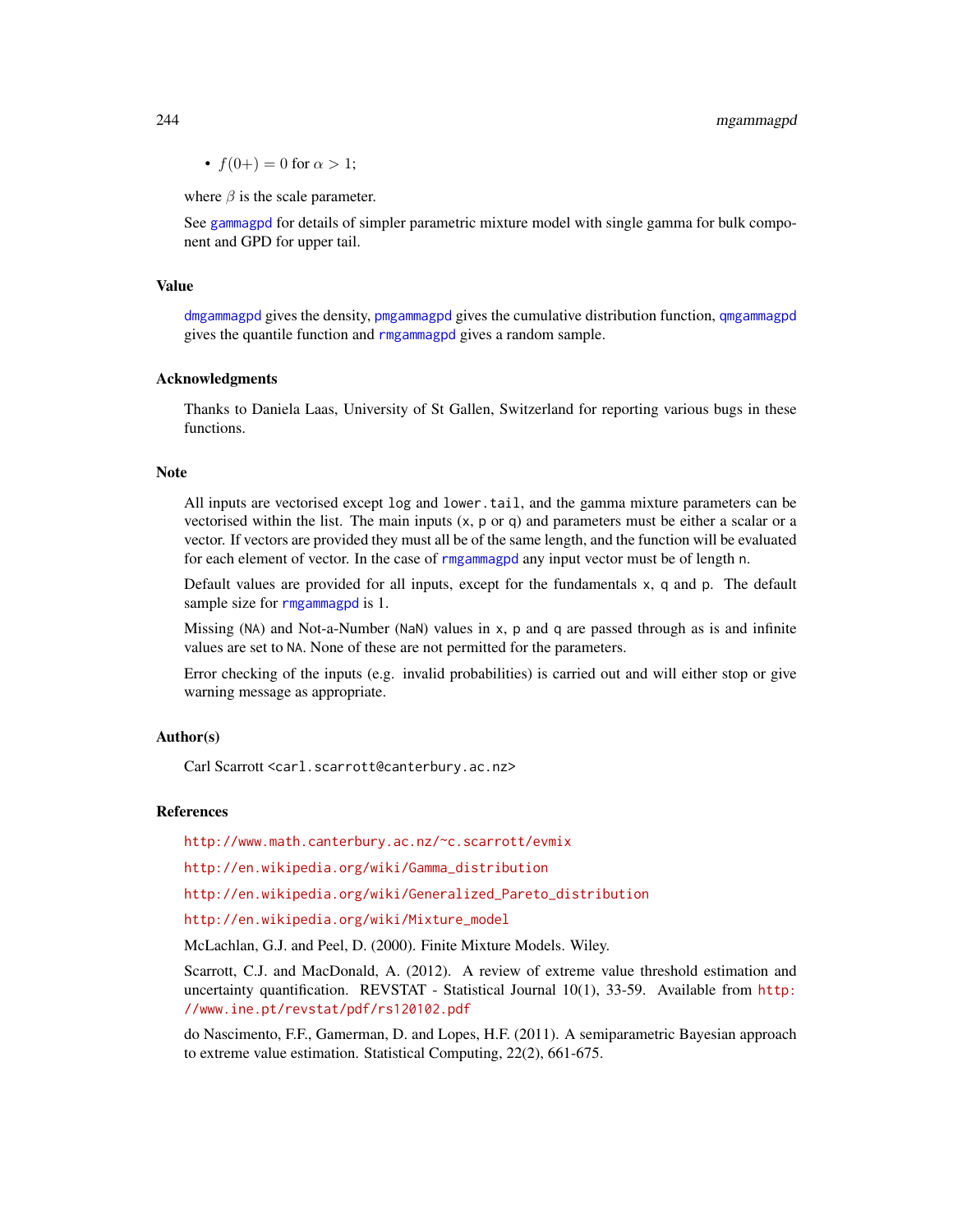# mgammagpdcon 245

#### See Also

[gpd](#page-190-0) and [dgamma](#page-0-0)

Other gammagpd: [fgammagpdcon](#page-61-0), [fgammagpd](#page-58-0), [fmgammagpd](#page-132-0), [fmgamma](#page-128-0), [gammagpdcon](#page-171-0), [gammagpd](#page-167-0)

Other mgamma: [fmgammagpdcon](#page-137-0), [fmgammagpd](#page-132-0), [fmgamma](#page-128-0), [mgammagpdcon](#page-244-0), [mgamma](#page-238-1)

Other mgammagpd: [fgammagpd](#page-58-0), [fmgammagpdcon](#page-137-0), [fmgammagpd](#page-132-0), [fmgamma](#page-128-0), [gammagpd](#page-167-0), [mgammagpdcon](#page-244-0), [mgamma](#page-238-1)

Other mgammagpdcon: [fgammagpdcon](#page-61-0), [fmgammagpdcon](#page-137-0), [fmgammagpd](#page-132-0), [fmgamma](#page-128-0), [gammagpdcon](#page-171-0), [mgammagpdcon](#page-244-0), [mgamma](#page-238-1)

Other fmgammagpd: [fmgammagpd](#page-132-0)

#### Examples

```
## Not run:
set.seed(1)
par(mfrow = c(1, 1))x = rmgammagpd(1000, mgshape = c(1, 6), mgscale = c(1, 2), mgweight = c(1, 2),u = 15, sigmau = 4, xi = 0)
xx = seq(-1, 40, 0.01)hist(x, breaks = 100, freq = FALSE, xlim = c(-1, 40))
lines(xx, dmgammagpd(xx, mgshape = c(1, 6), mgscale = c(1, 2), mgweight = c(1, 2),
  u = 15, sigmau = 4, xi = 0))
abline(v = 15)## End(Not run)
```
<span id="page-244-0"></span>mgammagpdcon *Mixture of Gammas Bulk and GPD Tail Extreme Value Mixture Model with Single Continuity Constraint*

#### <span id="page-244-1"></span>Description

Density, cumulative distribution function, quantile function and random number generation for the extreme value mixture model with mixture of gammas for bulk distribution upto the threshold and conditional GPD for upper tail with continuity at threshold. The parameters are the multiple gamma shapes mgshape, scales mgscale and mgweights, threshold u GPD shape xi and tail fraction phiu.

### Usage

```
dmgammagpdcon(x, mgshape = 1, mgscale = 1, mgweight = NULL,
 u = qgamma(0.9, mgshape[[1]], 1/mgscale[[1]]), xi = 0, phiu = TRUE,
 log = FALSE)
pmgammagpdcon(q, mgshape = 1, mgscale = 1, mgweight = NULL,u = qgamma(0.9, mgshape[[1]], 1/mgscale[[1]]), xi = 0, phiu = TRUE,
```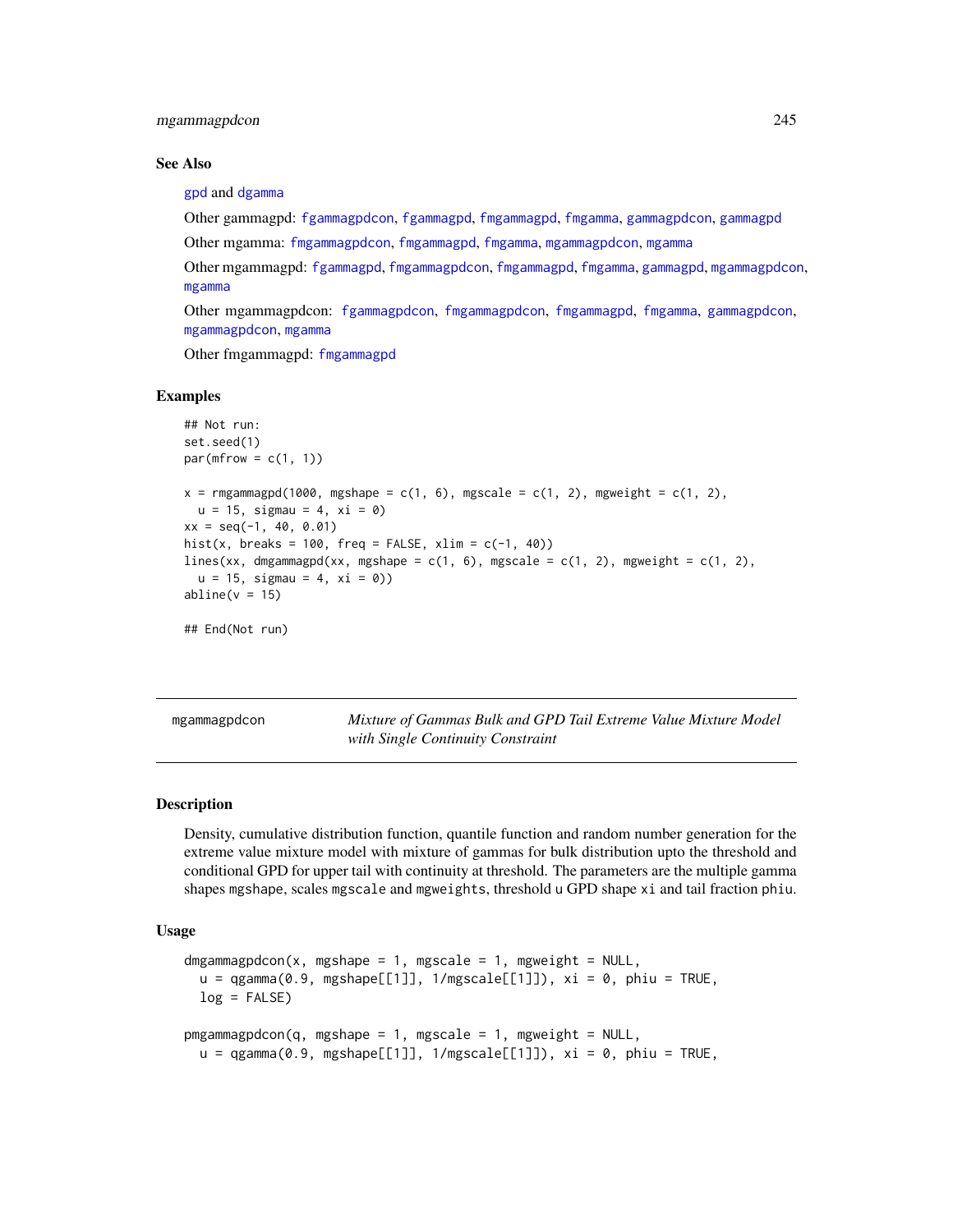```
lower.tail = TRUE)
qmgammagpdcon(p, mgshape = 1, mgscale = 1, mgweight = NULL,u = qgamma(0.9, mgshape[[1]], 1/mgscale[[1]]), xi = 0, phiu = TRUE,
 lower.tail = TRUE)
rmgammagpdcon(n = 1, mgshape = 1, mgscale = 1, mgweight = NULL,
 u = qgamma(0.9, mgshape[[1]], 1/mgscale[[1]]), xi = 0, phi = TRUE)
```
# Arguments

| X          | quantiles                                                            |
|------------|----------------------------------------------------------------------|
| mgshape    | mgamma shape (positive) as list or vector                            |
| mgscale    | mgamma scale (positive) as list or vector                            |
| mgweight   | mgamma weights (positive) as list or vector (NULL for equi-weighted) |
| u          | threshold                                                            |
| хi         | shape parameter                                                      |
| phiu       | probability of being above threshold $[0, 1]$ or TRUE                |
| log        | logical, if TRUE then log density                                    |
| q          | quantiles                                                            |
| lower.tail | logical, if FALSE then upper tail probabilities                      |
| p          | cumulative probabilities                                             |
| n          | sample size (positive integer)                                       |

# Details

Extreme value mixture model combining mixture of gammas for the bulk below the threshold and GPD for upper tail with continuity at threshold.

The user can pre-specify phiu permitting a parameterised value for the tail fraction  $\phi_u$ . Alternatively, when phiu=TRUE the tail fraction is estimated as the tail fraction from the mixture of gammas bulk model.

Suppose there are  $M \geq 1$  gamma components in the mixture model. If you wish to have a single (scalar) value for each parameter within each of the  $M$  components then these can be input as a vector of length  $M$ . If you wish to input a vector of values for each parameter within each of the  $M$ components, then they are input as a list with each entry the parameter object for each component (which can either be a scalar or vector as usual). No matter whether they are input as a vector or list there must be  $M$  elements in mgshape and mgscale, one for each gamma mixture component. Further, any vectors in the list of parameters must of the same length of the  $x, q, p$  or equal to the sample size n, where relevant.

If mgweight=NULL then equal weights for each component are assumed. Otherwise, mgweight must be a list of the same length as mgshape and mgscale, filled with positive values. In the latter case, the weights are rescaled to sum to unity.

The cumulative distribution function with tail fraction  $\phi_u$  defined by the upper tail fraction of the mixture of gammas bulk model (phiu=TRUE), upto the threshold  $0 < x \le u$ , given by:

$$
F(x) = H(x)
$$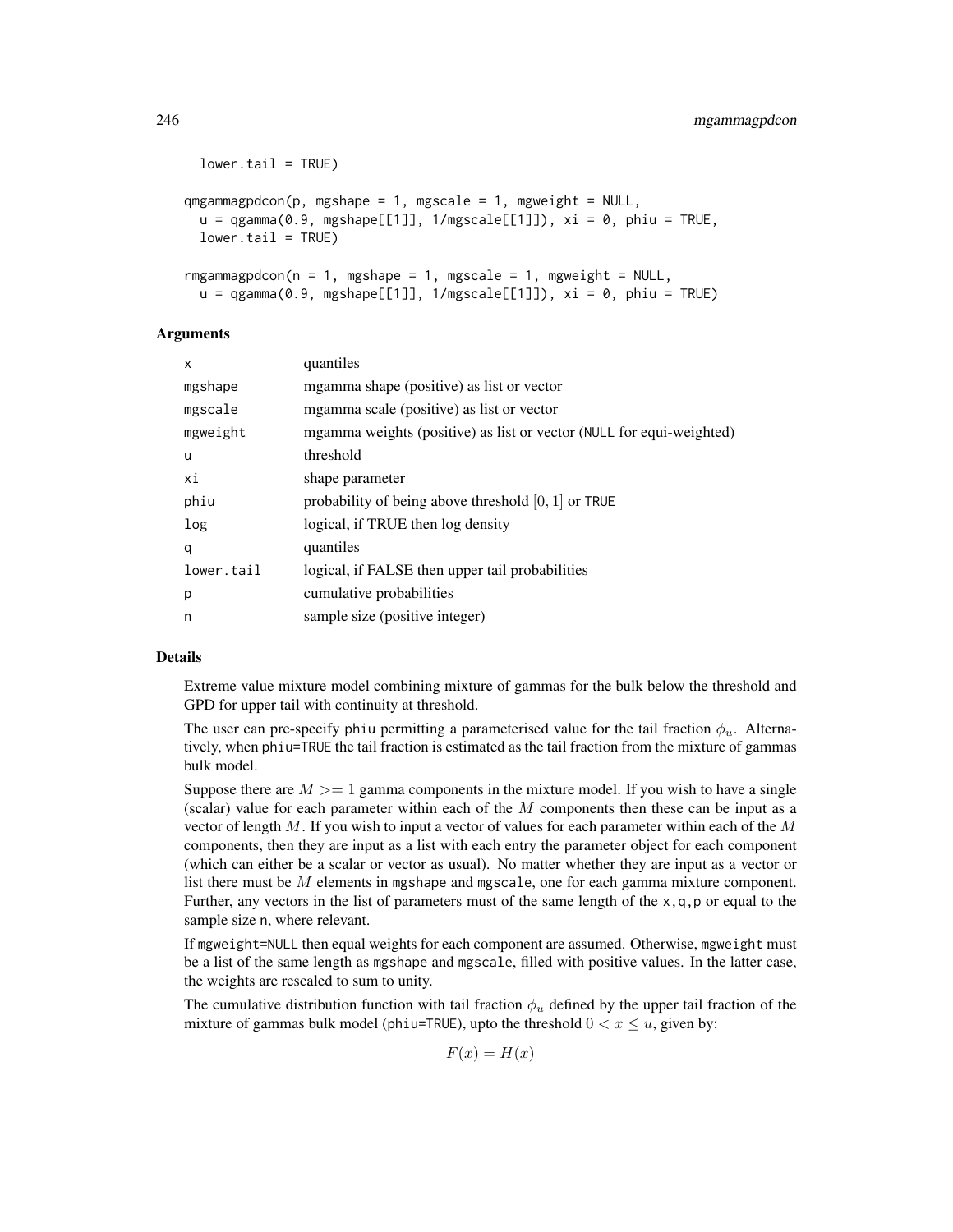# mgammagpdcon 247

and above the threshold  $x > u$ :

$$
F(x) = H(u) + [1 - H(u)]G(x)
$$

where  $H(x)$  and  $G(X)$  are the mixture of gammas and conditional GPD cumulative distribution functions.

The cumulative distribution function for pre-specified  $\phi_u$ , upto the threshold  $0 < x \leq u$ , is given by:

$$
F(x) = (1 - \phi_u)H(x)/H(u)
$$

and above the threshold  $x > u$ :

$$
F(x) = \phi_u + [1 - \phi_u]G(x)
$$

Notice that these definitions are equivalent when  $\phi_u = 1 - H(u)$ .

The continuity constraint means that  $(1 - \phi_u)h(u)/H(u) = \phi_u g(u)$  where  $h(x)$  and  $g(x)$  are the mixture of gammas and conditional GPD density functions respectively. The resulting GPD scale parameter is then:

$$
\sigma_u = \phi_u H(u) / [1 - \phi_u] h(u)
$$

. In the special case of where the tail fraction is defined by the bulk model this reduces to

$$
\sigma_u = [1 - H(u)]/h(u)
$$

The gamma is defined on the non-negative reals, so the threshold must be positive. Though behaviour at zero depends on the shape  $(\alpha)$ :

- $f(0+) = \infty$  for  $0 < \alpha < 1$ ;
- $f(0+) = 1/\beta$  for  $\alpha = 1$  (exponential);
- $f(0+) = 0$  for  $\alpha > 1$ ;

where  $\beta$  is the scale parameter.

See [gammagpd](#page-167-0) for details of simpler parametric mixture model with single gamma for bulk component and GPD for upper tail.

#### Value

.

[dmgammagpdcon](#page-244-1) gives the density, [pmgammagpdcon](#page-244-1) gives the cumulative distribution function, [qmgammagpdcon](#page-244-1) gives the quantile function and [rmgammagpdcon](#page-244-1) gives a random sample.

#### Acknowledgments

Thanks to Daniela Laas, University of St Gallen, Switzerland for reporting various bugs in these functions.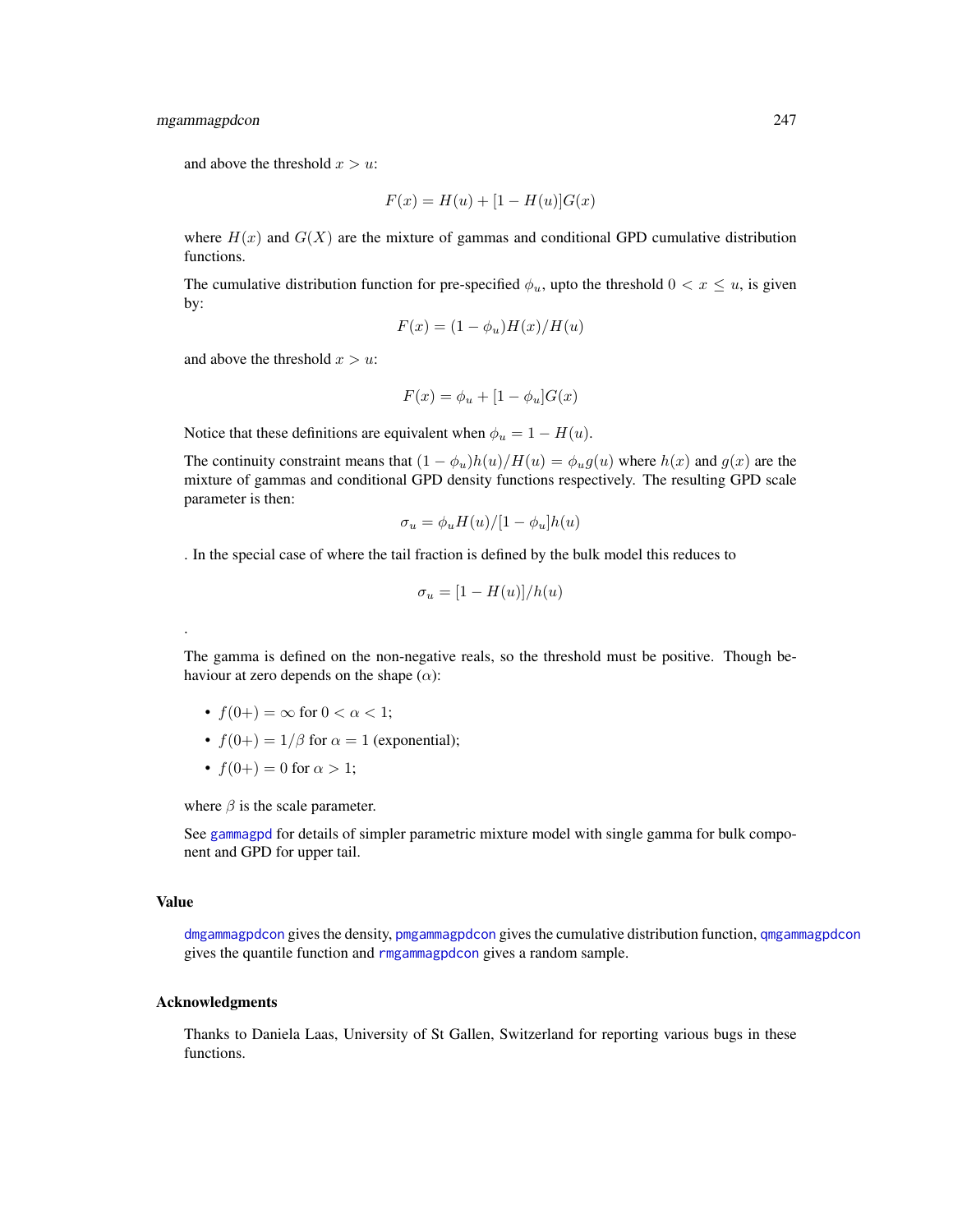All inputs are vectorised except log and lower.tail, and the gamma mixture parameters can be vectorised within the list. The main inputs  $(x, p, o, q)$  and parameters must be either a scalar or a vector. If vectors are provided they must all be of the same length, and the function will be evaluated for each element of vector. In the case of [rmgammagpdcon](#page-244-1) any input vector must be of length n.

Default values are provided for all inputs, except for the fundamentals x, q and p. The default sample size for [rmgammagpdcon](#page-244-1) is 1.

Missing (NA) and Not-a-Number (NaN) values in x, p and q are passed through as is and infinite values are set to NA. None of these are not permitted for the parameters.

Error checking of the inputs (e.g. invalid probabilities) is carried out and will either stop or give warning message as appropriate.

# Author(s)

Carl Scarrott <carl.scarrott@canterbury.ac.nz>

#### References

<http://www.math.canterbury.ac.nz/~c.scarrott/evmix>

[http://en.wikipedia.org/wiki/Gamma\\_distribution](http://en.wikipedia.org/wiki/Gamma_distribution)

[http://en.wikipedia.org/wiki/Generalized\\_Pareto\\_distribution](http://en.wikipedia.org/wiki/Generalized_Pareto_distribution)

[http://en.wikipedia.org/wiki/Mixture\\_model](http://en.wikipedia.org/wiki/Mixture_model)

McLachlan, G.J. and Peel, D. (2000). Finite Mixture Models. Wiley.

Scarrott, C.J. and MacDonald, A. (2012). A review of extreme value threshold estimation and uncertainty quantification. REVSTAT - Statistical Journal 10(1), 33-59. Available from [http:](http://www.ine.pt/revstat/pdf/rs120102.pdf) [//www.ine.pt/revstat/pdf/rs120102.pdf](http://www.ine.pt/revstat/pdf/rs120102.pdf)

do Nascimento, F.F., Gamerman, D. and Lopes, H.F. (2011). A semiparametric Bayesian approach to extreme value estimation. Statistical Computing, 22(2), 661-675.

#### See Also

[gpd](#page-190-0) and [dgamma](#page-0-0)

Other gammagpdcon: [fgammagpdcon](#page-61-0), [fgammagpd](#page-58-0), [fmgammagpdcon](#page-137-0), [gammagpdcon](#page-171-0), [gammagpd](#page-167-0)

Other mgamma: [fmgammagpdcon](#page-137-0), [fmgammagpd](#page-132-0), [fmgamma](#page-128-0), [mgammagpd](#page-241-0), [mgamma](#page-238-1)

Other mgammagpd: [fgammagpd](#page-58-0), [fmgammagpdcon](#page-137-0), [fmgammagpd](#page-132-0), [fmgamma](#page-128-0), [gammagpd](#page-167-0), [mgammagpd](#page-241-0), [mgamma](#page-238-1)

Other mgammagpdcon: [fgammagpdcon](#page-61-0), [fmgammagpdcon](#page-137-0), [fmgammagpd](#page-132-0), [fmgamma](#page-128-0), [gammagpdcon](#page-171-0), [mgammagpd](#page-241-0), [mgamma](#page-238-1)

Other fmgammagpdcon: [fmgammagpdcon](#page-137-0)

# **Note**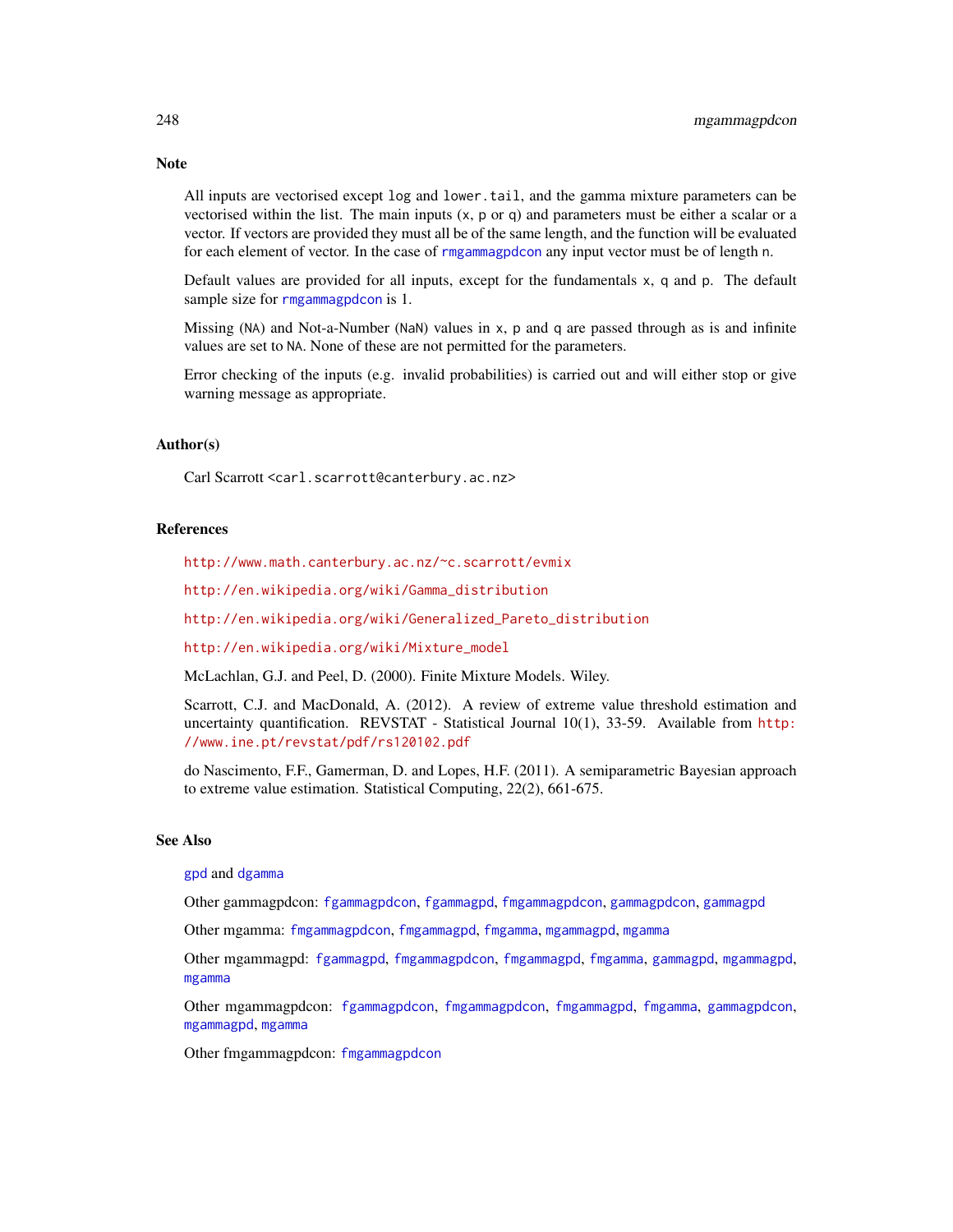#### mrlplot 249

# Examples

```
## Not run:
set.seed(1)
par(mfrow = c(1, 1))x =rmgammagpdcon(1000, mgshape = c(1, 6), mgscale = c(1, 2), mgweight = c(1, 2), u = 15, xi = 0)
xx = seq(-1, 40, 0.01)hist(x, breaks = 100, freq = FALSE, xlim = c(-1, 40))
lines(xx, dmgammagpdcon(xx, mgshape = c(1, 6), mgscale = c(1, 2), mgweight = c(1, 2),
u = 15, xi = 0)
abline(v = 15)## End(Not run)
```
# <span id="page-248-0"></span>mrlplot *Mean Residual Life Plot*

# Description

Plots the sample mean residual life (MRL) plot.

# Usage

```
mrlplot(data, tlim = NULL, nt = min(100, length(data)),
 p.or.n = FALSE, alpha = 0.05, ylim = NULL,
  legend.loc = "bottomleft", try.thresh = quantile(data, 0.9, na.rm =
 TRUE), main = "Mean Residual Life Plot", xlab = "Threshold u",
 ylab = "Mean Excess", ...)
```
# Arguments

| data       | vector of sample data                                                                               |
|------------|-----------------------------------------------------------------------------------------------------|
| tlim       | vector of (lower, upper) limits of range of threshold to plot MRL, or NULL to use<br>default values |
| nt         | number of thresholds for which to evaluate MRL                                                      |
| $p.$ or.n  | logical, should tail fraction (FALSE) or number of exceedances (TRUE) be given<br>on upper x-axis   |
| alpha      | significance level over range $(0, 1)$ , or NULL for no CI                                          |
| ylim       | y-axis limits or NULL                                                                               |
| legend.loc | location of legend (see legend) or NULL for no legend                                               |
| try.thresh | vector of thresholds to consider                                                                    |
| main       | title of plot                                                                                       |
| xlab       | x-axis label                                                                                        |
| ylab       | y-axis label                                                                                        |
| $\cdots$   | further arguments to be passed to the plotting functions                                            |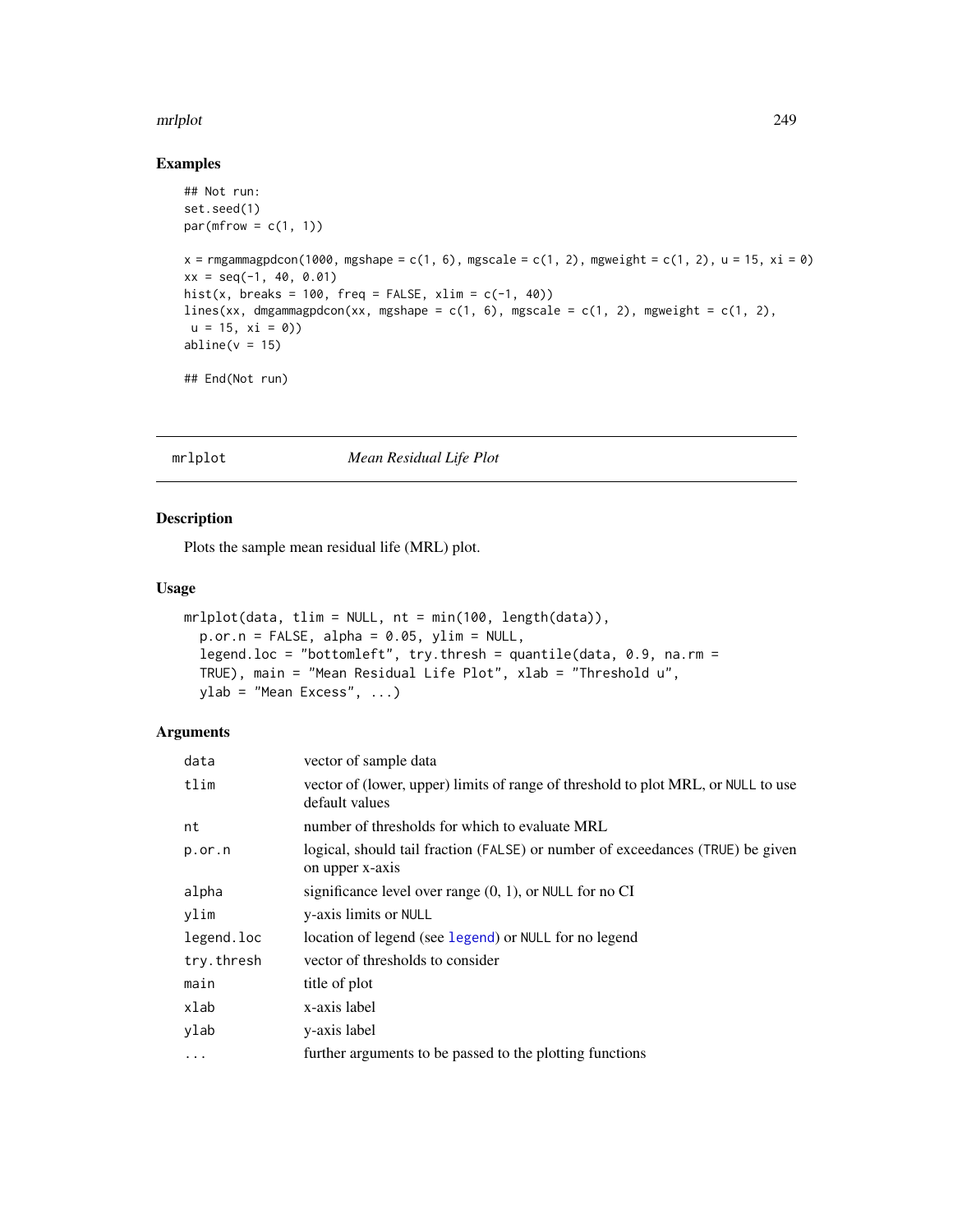#### Details

Plots the sample mean residual life plot, which is also known as the mean excess plot.

If the generalised Pareto distribution (GPD) is an appropriate model for the excesses  $X - u$  above  $u$  then their expected value is:

$$
E(X - u|X > u) = \sigma_u/(1 - \xi).
$$

For any higher threshold  $v > u$  the expected value is

$$
E(X - v|X > v) = [\sigma_u + \xi * (v - u)]/(1 - \xi)
$$

which is linear in higher thresholds v with intercept given by  $\left[\sigma_u - \xi * u\right] / (1 - \xi)$  and gradient  $\xi/(1-\xi)$ . The estimated mean residual life above a threshold v is given by the sample mean excess  $mean(x[x > v]) - v$ .

Symmetric CLT based confidence intervals are provided, provided there are at least 5 exceedances. The sampling density for the MRL is shown by a greyscale image, where lighter greys indicate low density.

A pre-chosen threshold (or more than one) can be given in try.thresh. The GPD is fitted to the excesses using maximum likelihood estimation. The estimated parameters are used to plot the linear function for all higher thresholds using a solid line. The threshold should set as low as possible, so a dashed line is shown below the pre-chosen threshold. If the MRL is similar to the dashed line then a lower threshold may be chosen.

If no threshold limits are provided tlim = NULL then the lowest threshold is set to be just below the median data point and the maximum threshold is set to the 6th largest datapoint.

The range of permitted thresholds is just below the minimum datapoint and the second largest value. If there are less unique values of data within the threshold range than the number of threshold evalations requested, then instead of a sequence of thresholds the MRL will be evaluated at each unique datapoint.

The missing (NA and NaN) and non-finite values are ignored.

The lower x-axis is the threshold and an upper axis either gives the number of exceedances  $(p \cdot o \cdot n)$  $=$  FALSE) or proportion of excess (p.or.n = TRUE). Note that unlike the gpd related functions the missing values are ignored, so do not add to the lower tail fraction. But ignoring the missing values is consistent with all the other mixture model functions.

# Value

[mrlplot](#page-248-0) gives the mean residual life plot. It also returns a matrix containing columns of the threshold, number of exceedances, mean excess, standard devation of excesses and  $100(1 - \alpha)$ % confidence interval if requested. The standard deviation and confidence interval are NA for less than 5 exceedances.

#### Acknowledgments

Based on the [mrlplot](#page-248-0) function in the [evd](#page-0-0) package for which Stuart Coles' and Alec Stephenson's contributions are gratefully acknowledged. They are designed to have similar syntax and functionality to simplify the transition for users of these packages.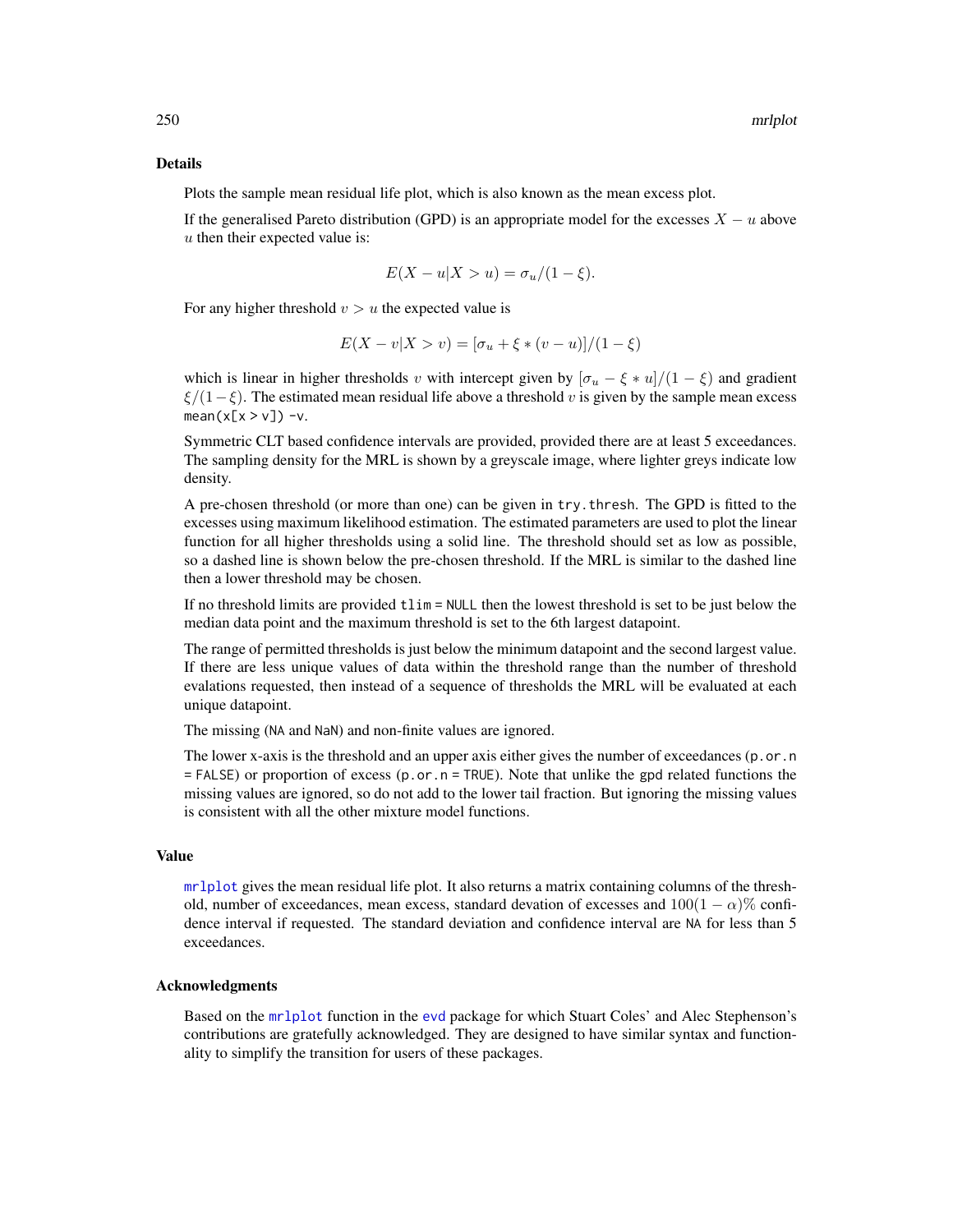#### normgpd 251

# **Note**

If the user specifies the threshold range, the thresholds above the second largest are dropped. A warning message is given if any thresholds have at most 5 exceedances, in which case the confidence interval is not calculated as it is unreliable due to small sample. If there are less than 10 exceedances of the minimum threshold then the function will stop.

Error checking of the inputs (e.g. invalid probabilities) is carried out and will either stop or give warning message as appropriate.

#### Author(s)

Yang Hu and Carl Scarrott <carl.scarrott@canterbury.ac.nz>

# References

Scarrott, C.J. and MacDonald, A. (2012). A review of extreme value threshold estimation and uncertainty quantification. REVSTAT - Statistical Journal 10(1), 33-59. Available from [http:](http://www.ine.pt/revstat/pdf/rs120102.pdf) [//www.ine.pt/revstat/pdf/rs120102.pdf](http://www.ine.pt/revstat/pdf/rs120102.pdf)

Coles S.G. (2004). An Introduction to the Statistical Modelling of Extreme Values. Springer-Verlag: London.

#### See Also

[gpd](#page-190-0) and [mrlplot](#page-248-0) from [evd](#page-0-0) library

#### Examples

```
x = rnorm(1000)mrlplot(x)
mrlplot(x, tlim = c(0, 2.2))mrlplot(x, tlim = c(0, 2), try.thresh = c(0.5, 1, 1.5))mrlplot(x, tlim = c(0, 3), try. threshold = c(0.5, 1, 1.5))
```
<span id="page-250-0"></span>normgpd *Normal Bulk and GPD Tail Extreme Value Mixture Model*

# Description

Density, cumulative distribution function, quantile function and random number generation for the extreme value mixture model with normal for bulk distribution upto the threshold and conditional GPD above threshold. The parameters are the normal mean nmean and standard deviation nsd, threshold u GPD scale sigmau and shape xi and tail fraction phiu.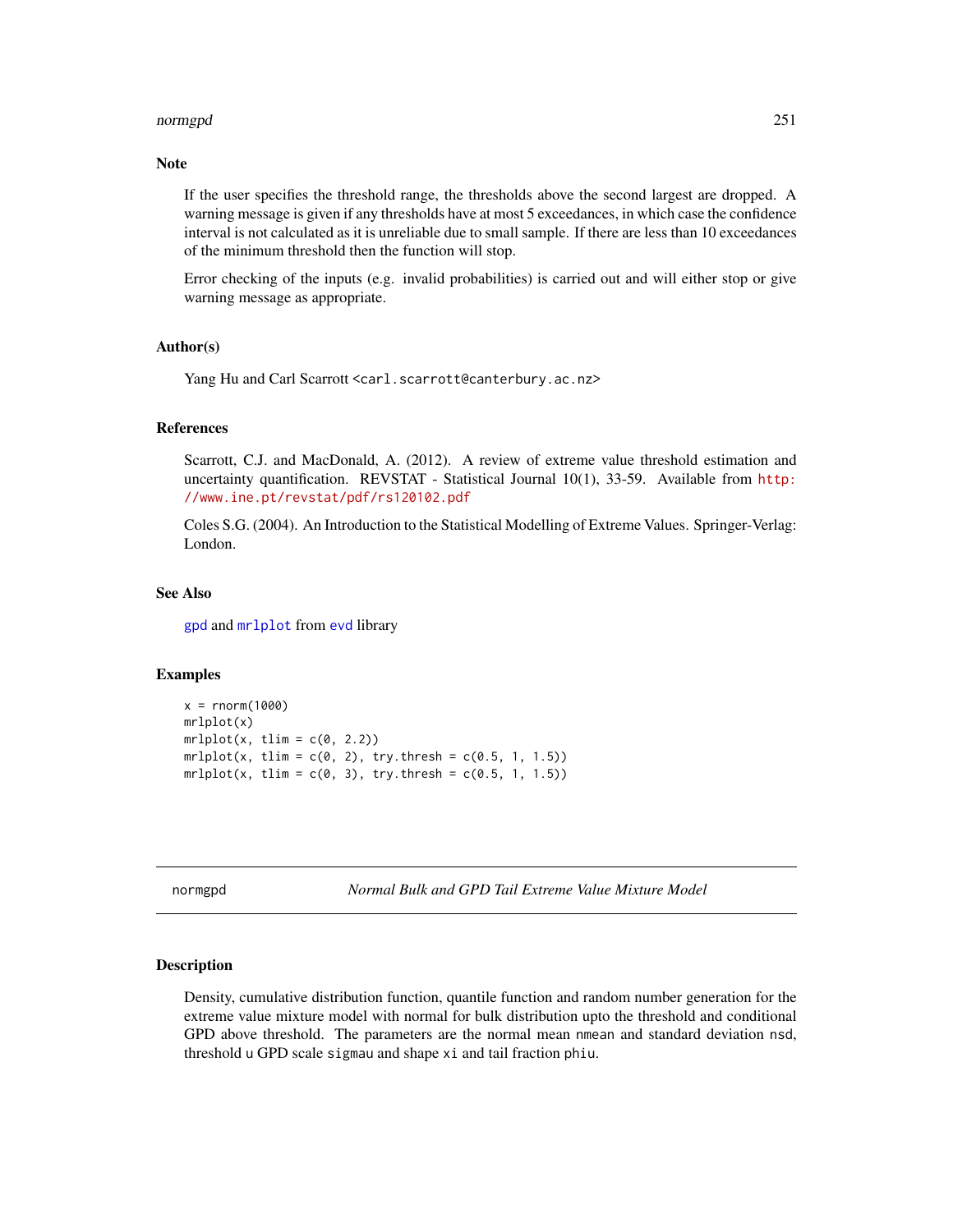#### Usage

```
dnormgpd(x, nmean = 0, nsd = 1, u = qnorm(0.9, nmean, nsd),
  sigmau = nsd, xi = 0, phiu = TRUE, log = FALSE)
pnormgpd(q, nmean = 0, nsd = 1, u = qnorm(0.9, nmean, nsd),
  sigmau = nsd, xi = 0, phiu = TRUE, lower.tail = TRUE)
qnormgpd(p, nmean = 0, nsd = 1, u = qnorm(0.9, nmean, nsd),
  sigmau = nsd, xi = 0, phiu = TRUE, lower.tail = TRUE)
rnormgpd(n = 1, nmean = 0, nsd = 1, u = qnorm(0.9, nmean, nsd),
  sigmau = nsd, xi = 0, phiu = TRUE)
```
# Arguments

| quantiles                                             |
|-------------------------------------------------------|
| normal mean                                           |
| normal standard deviation (positive)                  |
| threshold                                             |
| scale parameter (positive)                            |
| shape parameter                                       |
| probability of being above threshold $[0, 1]$ or TRUE |
| logical, if TRUE then log density                     |
| quantiles                                             |
| logical, if FALSE then upper tail probabilities       |
| cumulative probabilities                              |
| sample size (positive integer)                        |
|                                                       |

# Details

Extreme value mixture model combining normal distribution for the bulk below the threshold and GPD for upper tail.

The user can pre-specify phiu permitting a parameterised value for the tail fraction  $\phi_u$ . Alternatively, when phiu=TRUE the tail fraction is estimated as the tail fraction from the normal bulk model.

The cumulative distribution function with tail fraction  $\phi_u$  defined by the upper tail fraction of the normal bulk model (phiu=TRUE), upto the threshold  $x \leq u$ , given by:

$$
F(x) = H(x)
$$

and above the threshold  $x > u$ :

$$
F(x) = H(u) + [1 - H(u)]G(x)
$$

where  $H(x)$  and  $G(X)$  are the normal and conditional GPD cumulative distribution functions (i.e.  $pnorm(x, nmean, nsd)$  and  $pgpd(x, u, sigma, xi)$  respectively.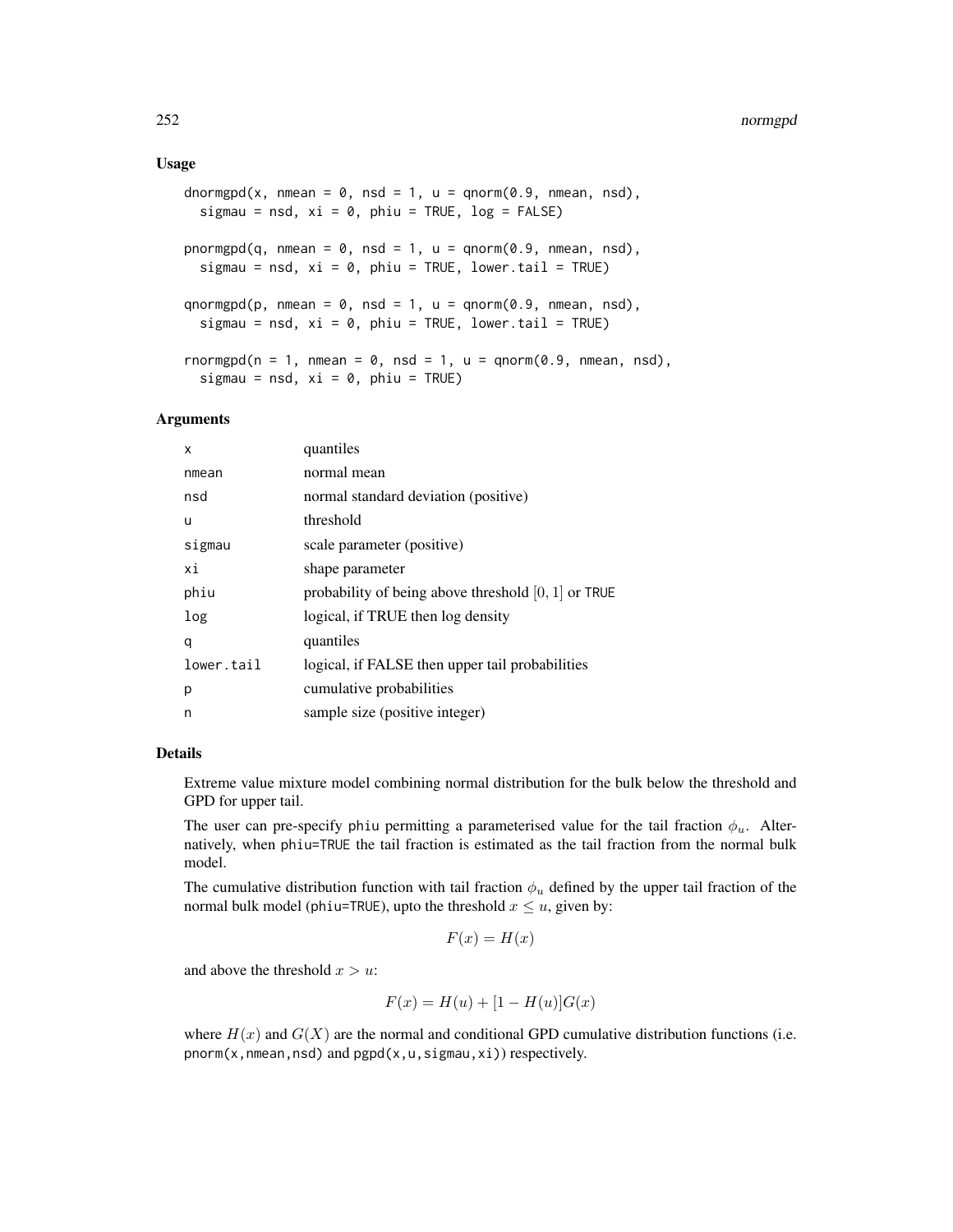#### <span id="page-252-0"></span>normgpd 253

The cumulative distribution function for pre-specified  $\phi_u$ , upto the threshold  $x \leq u$ , is given by:

$$
F(x) = (1 - \phi_u)H(x)/H(u)
$$

and above the threshold  $x > u$ :

$$
F(x) = \phi_u + [1 - \phi_u]G(x)
$$

Notice that these definitions are equivalent when  $\phi_u = 1 - H(u)$ .

See [gpd](#page-190-0) for details of GPD upper tail component and [dnorm](#page-0-0) for details of normal bulk component.

#### Value

[dnormgpd](#page-250-0) gives the density, [pnormgpd](#page-250-0) gives the cumulative distribution function, [qnormgpd](#page-250-0) gives the quantile function and [rnormgpd](#page-250-0) gives a random sample.

#### Note

All inputs are vectorised except  $log$  and  $lower$ .tail. The main inputs  $(x, p, o, q)$  and parameters must be either a scalar or a vector. If vectors are provided they must all be of the same length, and the function will be evaluated for each element of vector. In the case of [rnormgpd](#page-250-0) any input vector must be of length n.

Default values are provided for all inputs, except for the fundamentals x, q and p. The default sample size for [rnormgpd](#page-250-0) is 1.

Missing (NA) and Not-a-Number (NaN) values in x, p and q are passed through as is and infinite values are set to NA. None of these are not permitted for the parameters.

Due to symmetry, the lower tail can be described by GPD by negating the quantiles. The normal mean nmean and GPD threshold u will also require negation.

Error checking of the inputs (e.g. invalid probabilities) is carried out and will either stop or give warning message as appropriate.

# Author(s)

Yang Hu and Carl Scarrott <carl.scarrott@canterbury.ac.nz>

# References

[http://en.wikipedia.org/wiki/Normal\\_distribution](http://en.wikipedia.org/wiki/Normal_distribution)

#### [http://en.wikipedia.org/wiki/Generalized\\_Pareto\\_distribution](http://en.wikipedia.org/wiki/Generalized_Pareto_distribution)

Scarrott, C.J. and MacDonald, A. (2012). A review of extreme value threshold estimation and uncertainty quantification. REVSTAT - Statistical Journal 10(1), 33-59. Available from [http:](http://www.ine.pt/revstat/pdf/rs120102.pdf) [//www.ine.pt/revstat/pdf/rs120102.pdf](http://www.ine.pt/revstat/pdf/rs120102.pdf)

Hu Y. and Scarrott, C.J. (2018). evmix: An R Package for Extreme Value Mixture Modeling, Threshold Estimation and Boundary Corrected Kernel Density Estimation. Journal of Statistical Software 84(5), 1-27. doi: 10.18637/jss.v084.i05.

Behrens, C.N., Lopes, H.F. and Gamerman, D. (2004). Bayesian analysis of extreme events with threshold estimation. Statistical Modelling. 4(3), 227-244.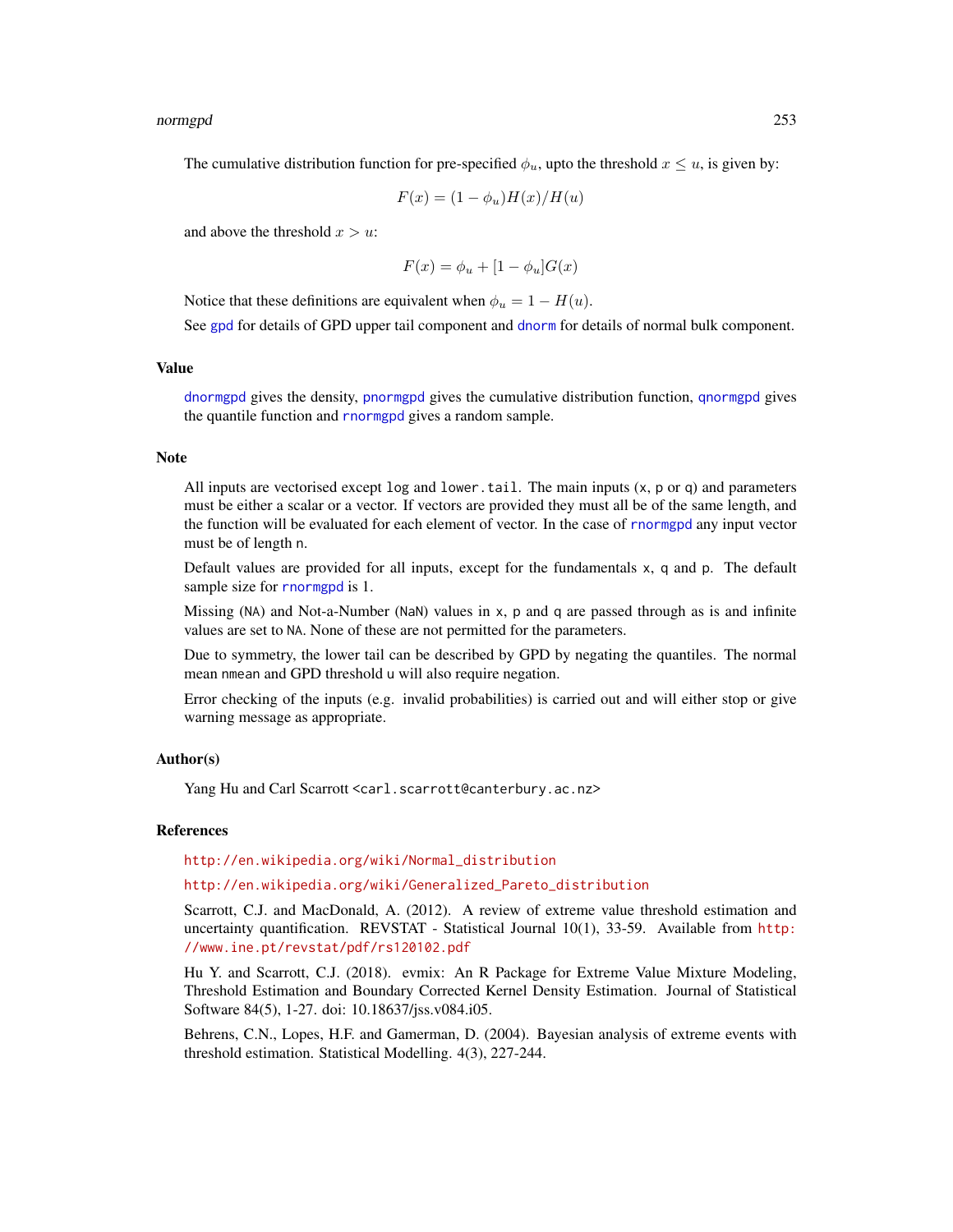# See Also

#### [gpd](#page-190-0) and [dnorm](#page-0-0)

Other normgpd: [fgng](#page-75-0), [fhpd](#page-88-0), [fitmnormgpd](#page-99-0), [flognormgpd](#page-121-0), [fnormgpdcon](#page-148-0), [fnormgpd](#page-142-0), [gngcon](#page-186-0), [gng](#page-183-0), [hpdcon](#page-200-0), [hpd](#page-197-0), [itmnormgpd](#page-208-0), [lognormgpdcon](#page-235-0), [lognormgpd](#page-232-0), [normgpdcon](#page-253-0)

Other normgpdcon: [fgngcon](#page-80-0), [fhpdcon](#page-91-0), [flognormgpdcon](#page-124-0), [fnormgpdcon](#page-148-0), [fnormgpd](#page-142-0), [gngcon](#page-186-0), [gng](#page-183-0), [hpdcon](#page-200-0), [hpd](#page-197-0), [normgpdcon](#page-253-0)

Other gng: [fgngcon](#page-80-0), [fgng](#page-75-0), [fitmgng](#page-95-0), [fnormgpd](#page-142-0), [gngcon](#page-186-0), [gng](#page-183-0), [itmgng](#page-205-0)

Other fnormgpd: [fnormgpd](#page-142-0)

# Examples

```
## Not run:
set.seed(1)
par(mfrow = c(2, 2))x = rnormgpd(1000)xx = seq(-4, 6, 0.01)hist(x, breaks = 100, freq = FALSE, xlim = c(-4, 6))
lines(xx, dnormgpd(xx))
# three tail behaviours
plot(xx, pormypd(xx), type = "l")lines(xx, pnormgpd(xx, xi = 0.3), col = "red")
lines(xx, pnormgpd(xx, xi = -0.3), col = "blue")
legend("topleft", paste("xi =",c(0, 0.3, -0.3)),
  col=c("black", "red", "blue"), lty = 1)
x = rnormgpd(1000, phi = 0.2)xx = seq(-4, 6, 0.01)hist(x, breaks = 100, freq = FALSE, xlim = c(-4, 6))
lines(xx, dnormgpd(xx, phiu = 0.2))
plot(xx, dommppd(xx, xi=0, phi = 0.2), type = "1")lines(xx, dnormgpd(xx, xi=-0.2, phiu = 0.2), col = "red")
lines(xx, dnormgpd(xx, xi=0.2, phiu = 0.2), col = "blue")
legend("topleft", c("xi = 0", "xi = 0.2", "xi = -0.2"),col=c("black", "red", "blue"), \t 1ty = 1)
```
## End(Not run)

<span id="page-253-1"></span>

<span id="page-253-0"></span>normgpdcon *Normal Bulk and GPD Tail Extreme Value Mixture Model with Single Continuity Constraint*

<span id="page-253-2"></span>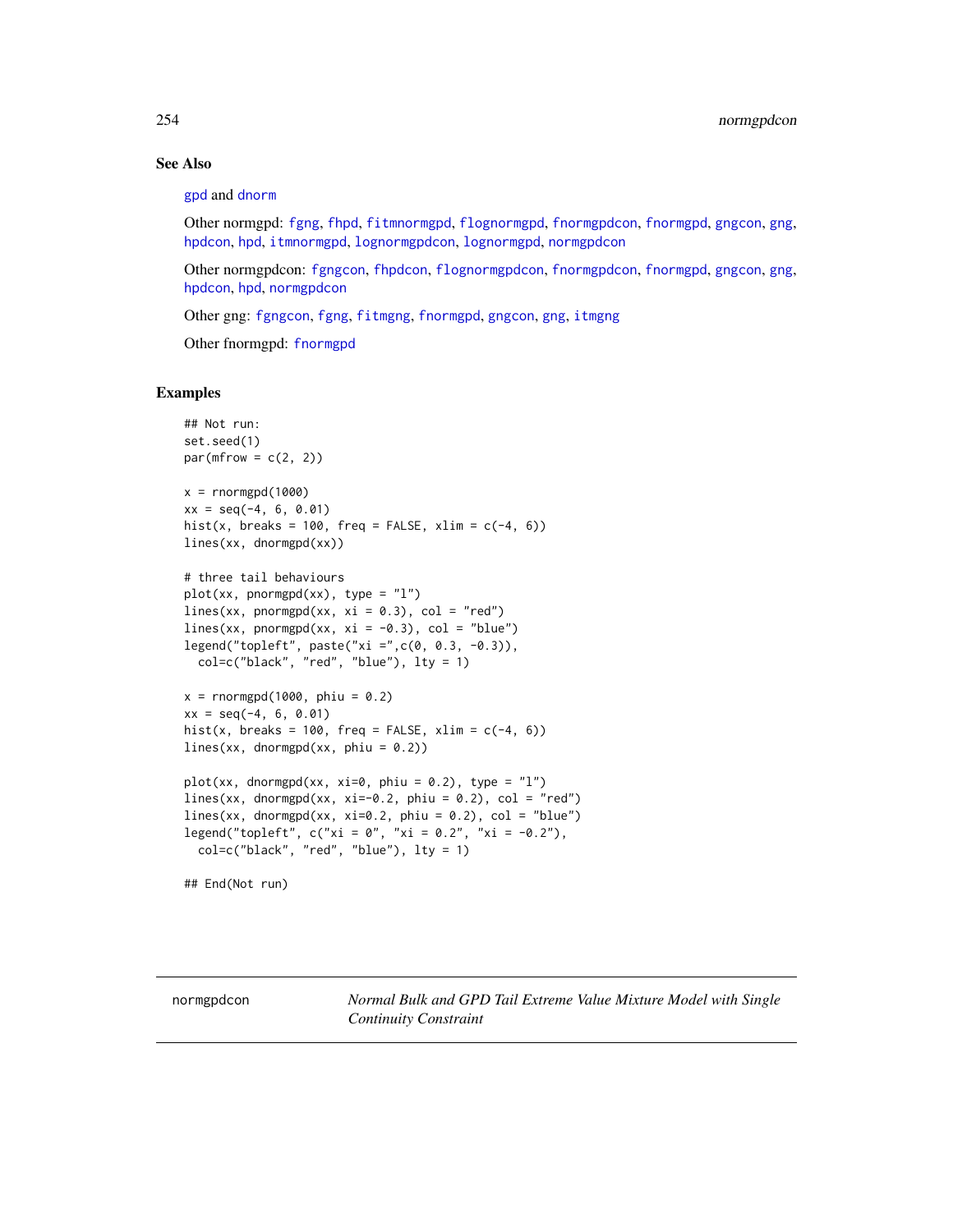# normgpdcon 255

#### Description

Density, cumulative distribution function, quantile function and random number generation for the extreme value mixture model with normal for bulk distribution upto the threshold and conditional GPD above threshold with continuity at threshold. The parameters are the normal mean nmean and standard deviation nsd, threshold u and GPD shape xi and tail fraction phiu.

### Usage

```
dnormgpdcon(x, nmean = 0, nsd = 1, u = qnorm(0.9, nmean, nsd),
 xi = 0, phiu = TRUE, log = FALSE)
pnormgpdcon(q, nmean = 0, nsd = 1, u = qnorm(0.9, nmean, nsd),
  xi = 0, phiu = TRUE, lower.tail = TRUE)
qnormgpdcon(p, nmean = 0, nsd = 1, u = qnorm(0.9, nmean, nsd),
 xi = 0, phiu = TRUE, lower.tail = TRUE)
rnormgpdcon(n = 1, nmean = 0, nsd = 1, u = qnorm(0.9, nmean, nsd),
```
 $xi = 0$ , phiu = TRUE)

# Arguments

| x          | quantiles                                             |
|------------|-------------------------------------------------------|
| nmean      | normal mean                                           |
| nsd        | normal standard deviation (positive)                  |
| u          | threshold                                             |
| хi         | shape parameter                                       |
| phiu       | probability of being above threshold $[0, 1]$ or TRUE |
| log        | logical, if TRUE then log density                     |
| q          | quantiles                                             |
| lower.tail | logical, if FALSE then upper tail probabilities       |
| р          | cumulative probabilities                              |
| n          | sample size (positive integer)                        |

# Details

Extreme value mixture model combining normal distribution for the bulk below the threshold and GPD for upper tail with continuity at threshold.

The user can pre-specify phiu permitting a parameterised value for the tail fraction  $\phi_u$ . Alternatively, when phiu=TRUE the tail fraction is estimated as the tail fraction from the normal bulk model.

The cumulative distribution function with tail fraction  $\phi_u$  defined by the upper tail fraction of the normal bulk model (phiu=TRUE), upto the threshold  $x \leq u$ , given by:

$$
F(x) = H(x)
$$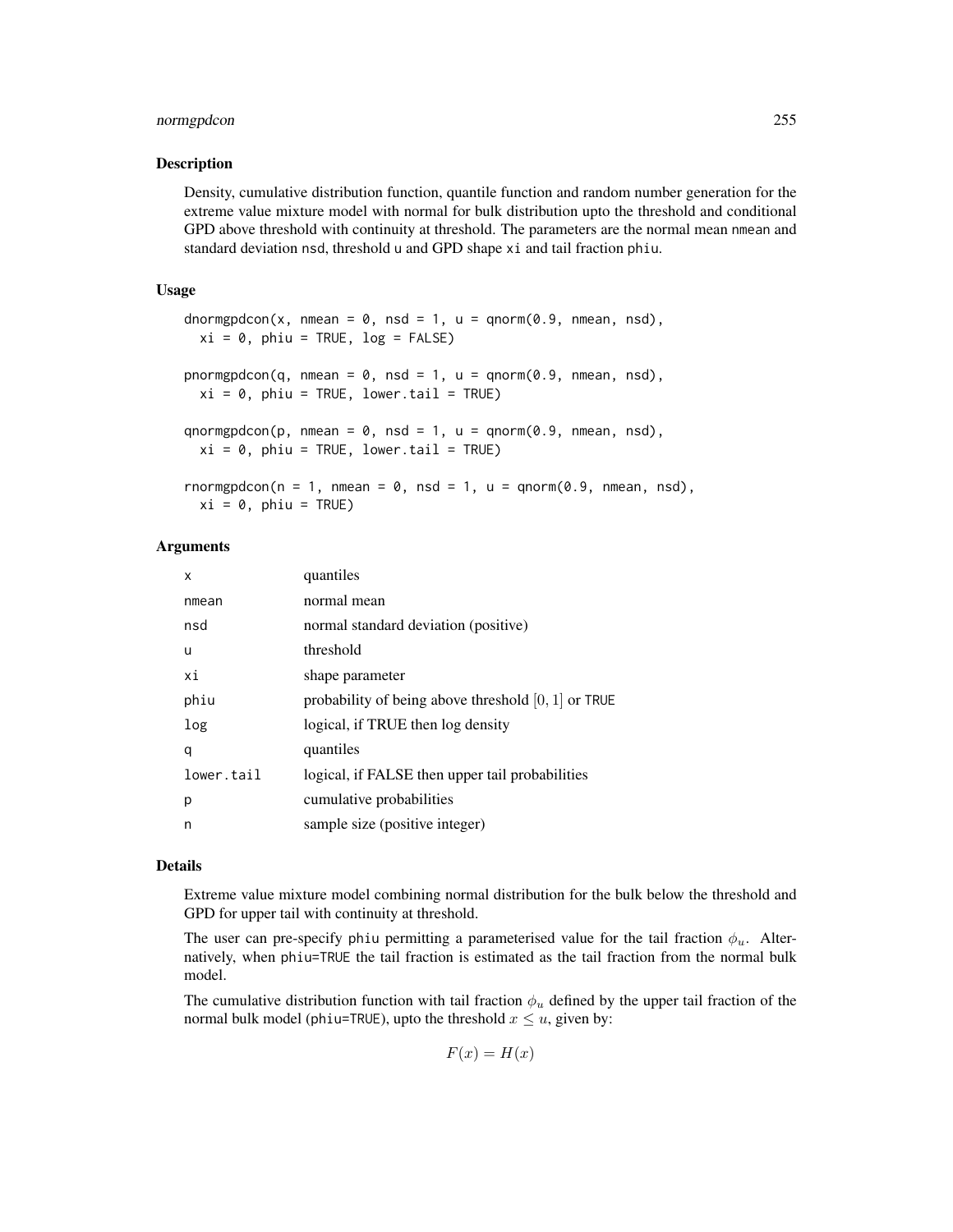and above the threshold  $x > u$ :

$$
F(x) = H(u) + [1 - H(u)]G(x)
$$

where  $H(x)$  and  $G(X)$  are the normal and conditional GPD cumulative distribution functions (i.e.  $pnorm(x, nmean, nsd)$  and  $pgpd(x, u, sigma, xi)$  respectively.

The cumulative distribution function for pre-specified  $\phi_u$ , upto the threshold  $x \leq u$ , is given by:

$$
F(x) = (1 - \phi_u)H(x)/H(u)
$$

and above the threshold  $x > u$ :

$$
F(x) = \phi_u + [1 - \phi_u]G(x)
$$

Notice that these definitions are equivalent when  $\phi_u = 1 - H(u)$ .

The continuity constraint means that  $(1 - \phi_u)h(u)/H(u) = \phi_u g(u)$  where  $h(x)$  and  $g(x)$  are the normal and conditional GPD density functions (i.e. dnorm(x, nmean, nsd) and dgpd(x, u, sigmau, xi)) respectively. The resulting GPD scale parameter is then:

$$
\sigma_u = \phi_u H(u) / [1 - \phi_u] h(u)
$$

. In the special case of where the tail fraction is defined by the bulk model this reduces to

$$
\sigma_u = [1 - H(u)]/h(u)
$$

See [gpd](#page-190-0) for details of GPD upper tail component and [dnorm](#page-0-0) for details of normal bulk component.

# Value

.

[dnormgpdcon](#page-253-1) gives the density, [pnormgpdcon](#page-253-1) gives the cumulative distribution function, [qnormgpdcon](#page-253-1) gives the quantile function and [rnormgpdcon](#page-253-1) gives a random sample.

#### **Note**

All inputs are vectorised except  $log$  and  $lower$ .tail. The main inputs  $(x, p, o, q)$  and parameters must be either a scalar or a vector. If vectors are provided they must all be of the same length, and the function will be evaluated for each element of vector. In the case of [rnormgpdcon](#page-253-1) any input vector must be of length n.

Default values are provided for all inputs, except for the fundamentals x, q and p. The default sample size for [rnormgpdcon](#page-253-1) is 1.

Missing (NA) and Not-a-Number (NaN) values in x, p and q are passed through as is and infinite values are set to NA. None of these are not permitted for the parameters.

Due to symmetry, the lower tail can be described by GPD by negating the quantiles. The normal mean nmean and GPD threshold u will also require negation.

Error checking of the inputs (e.g. invalid probabilities) is carried out and will either stop or give warning message as appropriate.

<span id="page-255-0"></span>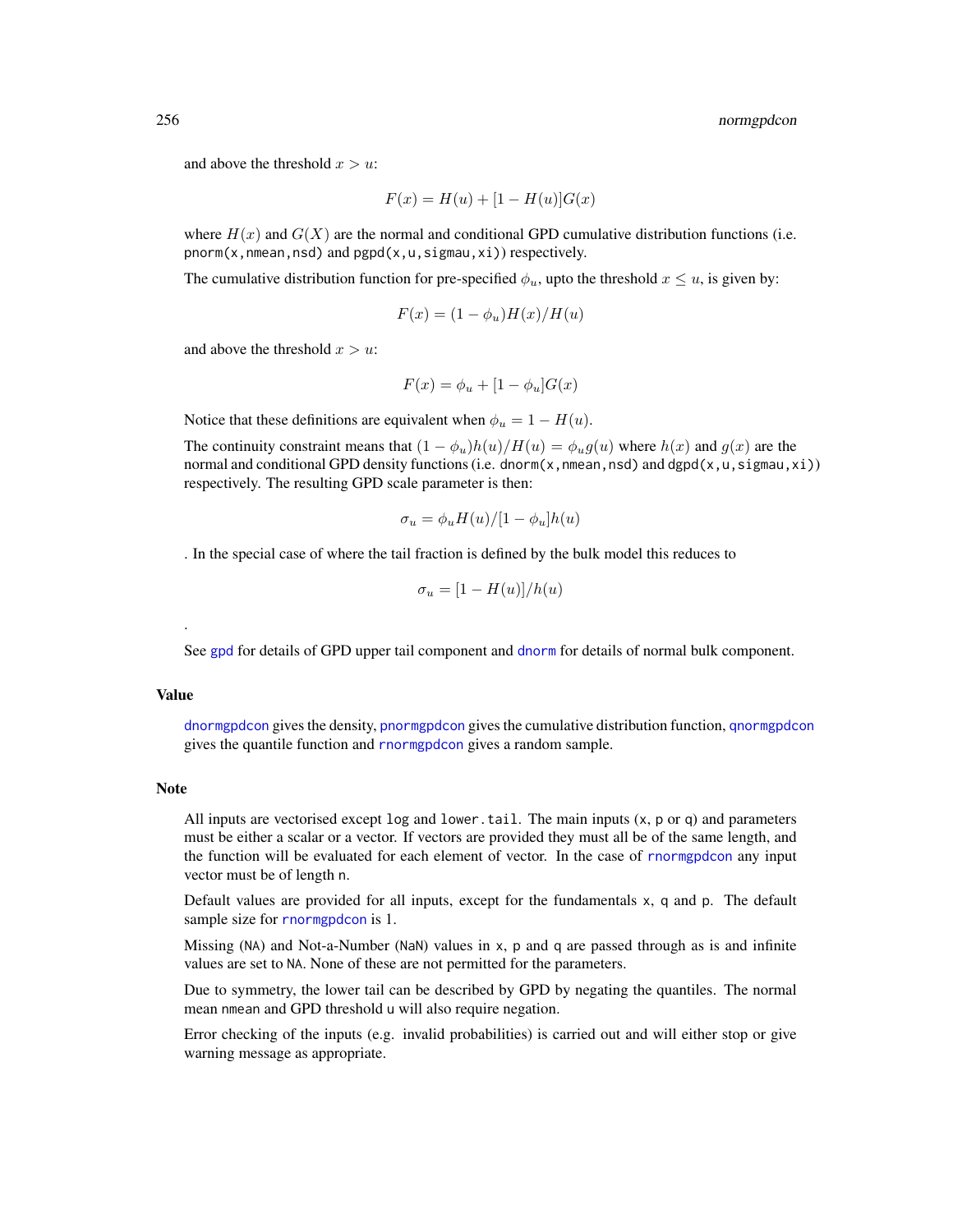#### <span id="page-256-0"></span>normgpdcon 257

# Author(s)

Yang Hu and Carl Scarrott <carl.scarrott@canterbury.ac.nz>

#### **References**

[http://en.wikipedia.org/wiki/Normal\\_distribution](http://en.wikipedia.org/wiki/Normal_distribution)

# [http://en.wikipedia.org/wiki/Generalized\\_Pareto\\_distribution](http://en.wikipedia.org/wiki/Generalized_Pareto_distribution)

Scarrott, C.J. and MacDonald, A. (2012). A review of extreme value threshold estimation and uncertainty quantification. REVSTAT - Statistical Journal 10(1), 33-59. Available from [http:](http://www.ine.pt/revstat/pdf/rs120102.pdf) [//www.ine.pt/revstat/pdf/rs120102.pdf](http://www.ine.pt/revstat/pdf/rs120102.pdf)

Behrens, C.N., Lopes, H.F. and Gamerman, D. (2004). Bayesian analysis of extreme events with threshold estimation. Statistical Modelling. 4(3), 227-244.

#### See Also

[gpd](#page-190-0) and [dnorm](#page-0-0)

Other normgpd: [fgng](#page-75-0), [fhpd](#page-88-0), [fitmnormgpd](#page-99-0), [flognormgpd](#page-121-0), [fnormgpdcon](#page-148-0), [fnormgpd](#page-142-0), [gngcon](#page-186-0), [gng](#page-183-0), [hpdcon](#page-200-0), [hpd](#page-197-0), [itmnormgpd](#page-208-0), [lognormgpdcon](#page-235-0), [lognormgpd](#page-232-0), [normgpd](#page-250-1)

Other normgpdcon: [fgngcon](#page-80-0), [fhpdcon](#page-91-0), [flognormgpdcon](#page-124-0), [fnormgpdcon](#page-148-0), [fnormgpd](#page-142-0), [gngcon](#page-186-0), [gng](#page-183-0), [hpdcon](#page-200-0), [hpd](#page-197-0), [normgpd](#page-250-1)

Other gngcon: [fgngcon](#page-80-0), [fgng](#page-75-0), [fnormgpdcon](#page-148-0), [gngcon](#page-186-0), [gng](#page-183-0)

Other fnormgpdcon: [fnormgpdcon](#page-148-0)

# Examples

```
## Not run:
set.seed(1)
par(mfrow = c(2, 2))x = rnormgpdcon(1000)xx = seq(-4, 6, 0.01)hist(x, breaks = 100, freq = FALSE, xlim = c(-4, 6))
lines(xx, dnormgpdcon(xx))
# three tail behaviours
plot(xx, pormgpdcon(xx), type = "1")lines(xx, pnormgpdcon(xx, xi = 0.3), col = "red")
lines(xx, pnormgpdcon(xx, xi = -0.3), col = "blue")
legend("topleft", paste("xi =",c(0, 0.3, -0.3)),
  col=c("black", "red", "blue"), lty = 1)
x = rnormgpdcon(1000, phi = 0.2)xx = seq(-4, 6, 0.01)hist(x, breaks = 100, freq = FALSE, xlim = c(-4, 6))
lines(xx, dnormgpdcon(xx, phiu = 0.2))
plot(xx, dnormgpdcon(xx, xi=0, phiu = 0.2), type = "l")
lines(xx, dnormgpdcon(xx, xi=-0.2, phiu = 0.2), col = "red")
```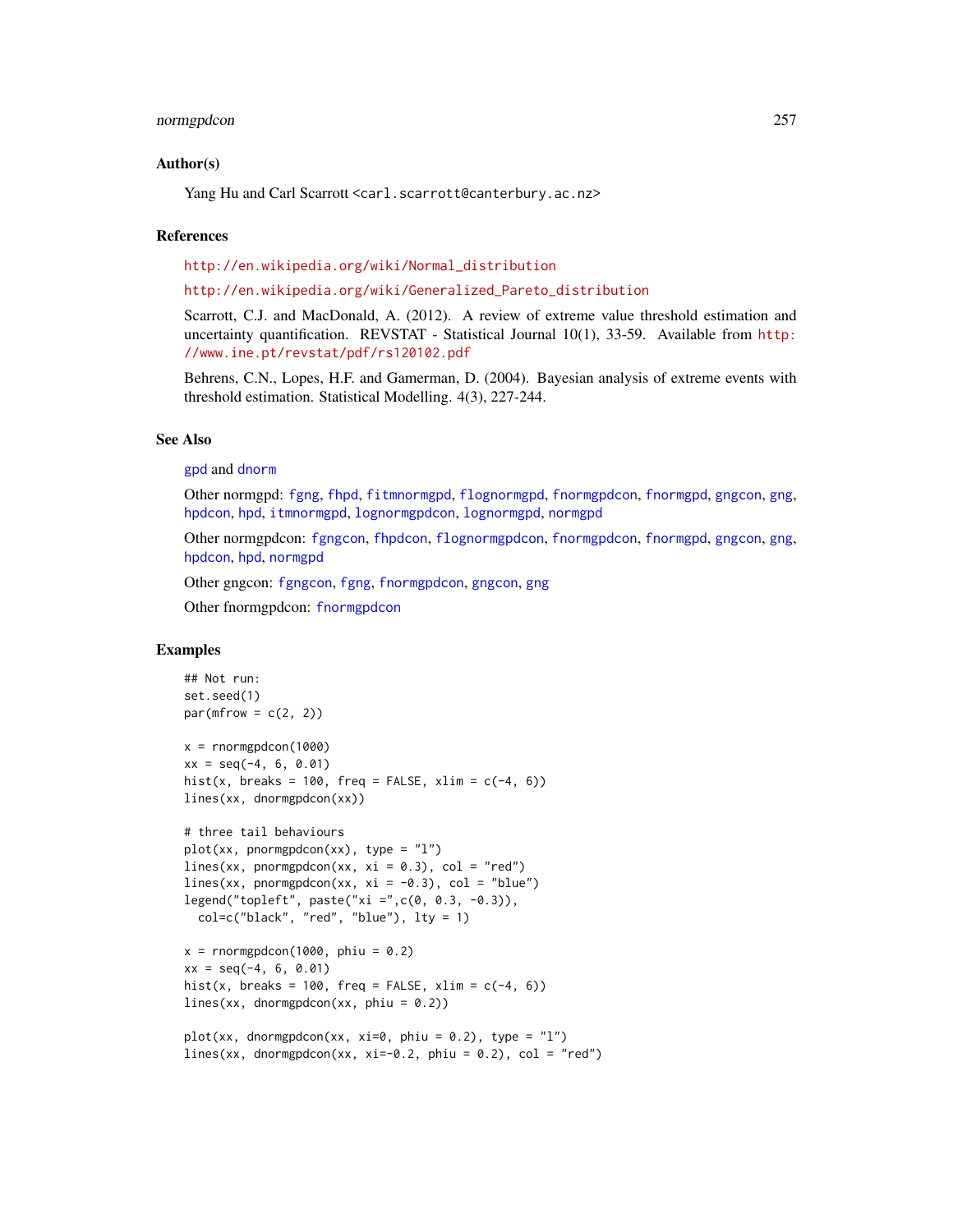```
lines(xx, dnormgpdcon(xx, xi=0.2, phiu = 0.2), col = "blue")
legend("topleft", c("xi = 0", "xi = 0.2", "xi = -0.2"),col=c("black", "red", "blue"), lty = 1)
```
## End(Not run)

<span id="page-257-0"></span>pickandsplot *Pickands Plot*

# Description

Produces the Pickand's plot.

# Usage

```
pickandsplot(data, orderlim = NULL, tlim = NULL, y.alpha = FALSE,
 alpha = 0.05, ylim = NULL, legend.loc = "topright",
  try.thresh = quantile(data, 0.9, na.rm = TRUE),
 main = "Pickand's Plot", xlab = "order", ylab = ifelse(y.alpha,
  " tail index - alpha", "shape - xi"), ...)
```
# Arguments

| data       | vector of sample data                                                                                     |
|------------|-----------------------------------------------------------------------------------------------------------|
| orderlim   | vector of (lower, upper) limits of order statistics to plot estimator, or NULL to use<br>default values   |
| tlim       | vector of (lower, upper) limits of range of threshold to plot estimator, or NULL to<br>use default values |
| y.alpha    | logical, should shape xi (FALSE) or tail index alpha (TRUE) be given on y-axis                            |
| alpha      | significance level over range $(0, 1)$ , or NULL for no CI                                                |
| ylim       | y-axis limits or NULL                                                                                     |
| legend.loc | location of legend (see legend) or NULL for no legend                                                     |
| try.thresh | vector of thresholds to consider                                                                          |
| main       | title of plot                                                                                             |
| xlab       | x-axis label                                                                                              |
| ylab       | y-axis label                                                                                              |
| $\cdots$   | further arguments to be passed to the plotting functions                                                  |

<span id="page-257-1"></span>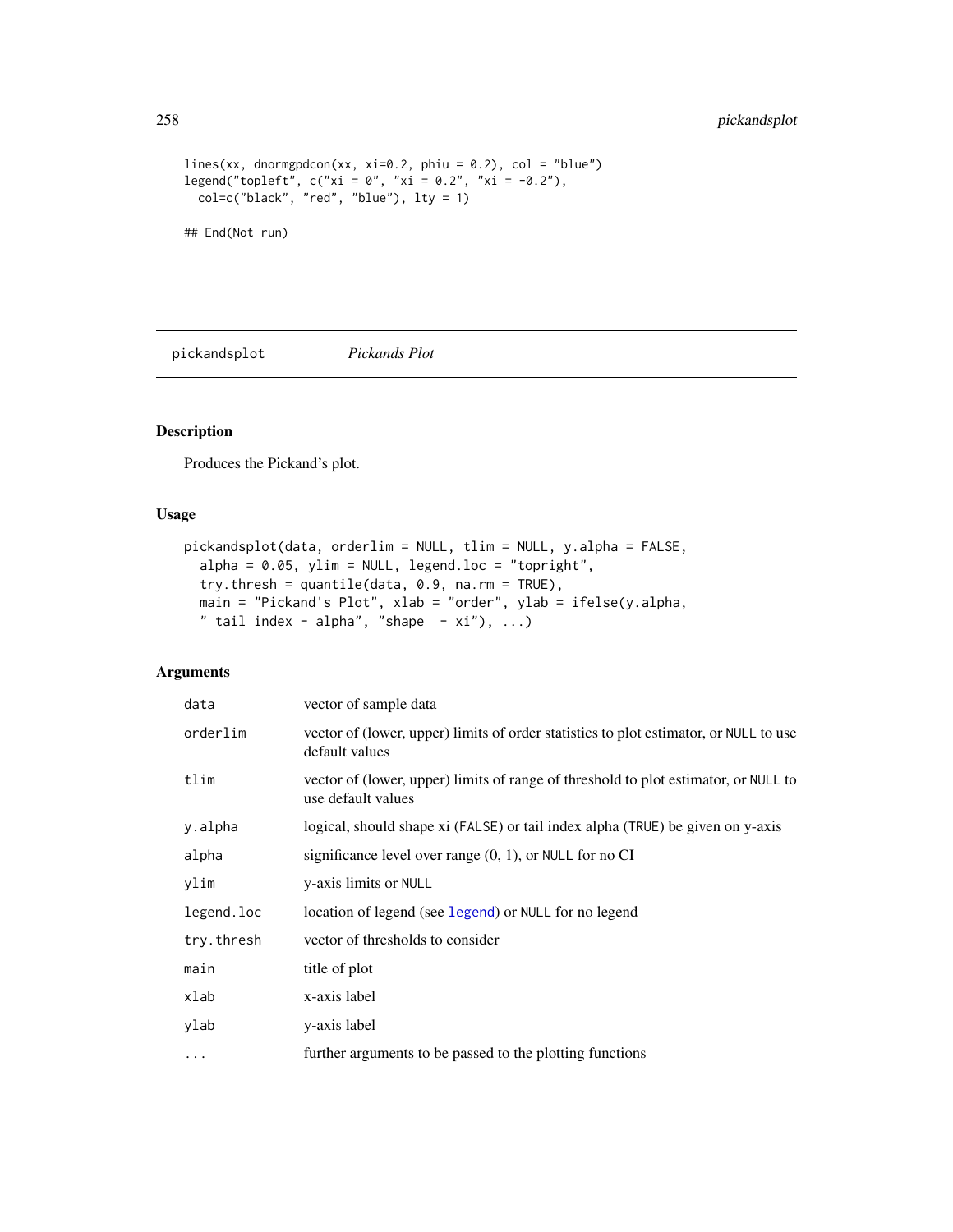#### <span id="page-258-0"></span>pickandsplot 259

#### Details

Produces the Pickand's plot including confidence intervals.

For an ordered iid sequence  $X_{(1)} \geq X_{(2)} \geq \cdots \geq X_{(n)}$  the Pickand's estimator of the reciprocal of the shape parameter  $\xi$  at the kth order statistic is given by

$$
\hat{\xi}_{k,n} = \frac{1}{\log(2)} \log \left( \frac{X_{(k)} - X_{(2k)}}{X_{(2k)} - X_{(4k)}} \right).
$$

Unlike the Hill estimator it does not assume positive data, is valid for any  $\xi$  and is location and scale invariant. The Pickands estimator is defined on orders  $k = 1, \ldots, \lfloor n/4 \rfloor$ .

Once a sufficiently low order statistic is reached the Pickand's estimator will be constant, upto sample uncertainty, for regularly varying tails. Pickand's plot is a plot of

 $\xi_{k,n}$ 

against the  $k$ . Symmetric asymptotic normal confidence intervals assuming Pareto tails are provided.

The Pickand's estimator is for the GPD shape  $\xi$ , or the reciprocal of the tail index  $\alpha = 1/\xi$ . The shape is plotted by default using y.alpha=FALSE and the tail index is plotted when y.alpha=TRUE.

A pre-chosen threshold (or more than one) can be given in try.thresh. The estimated parameter (ξ or  $\alpha$ ) at each threshold are plot by a horizontal solid line for all higher thresholds. The threshold should be set as low as possible, so a dashed line is shown below the pre-chosen threshold. If Pickand's estimator is similar to the dashed line then a lower threshold may be chosen.

If no order statistic (or threshold) limits are provided orderlim = tlim = NULL then the lowest order statistic is set to  $X_{(1)}$  and highest possible value  $X_{n/4}$ . However, Pickand's estimator is always output for all  $k = 1, \ldots, \lfloor n/4 \rfloor$ .

The missing (NA and NaN) and non-finite values are ignored.

The lower x-axis is the order  $k$ . The upper axis is for the corresponding threshold.

#### Value

[pickandsplot](#page-257-0) gives Pickand's plot. It also returns a dataframe containing columns of the order statistics, order, Pickand's estimator, it's standard devation and  $100(1 - \alpha)\%$  confidence interval (when requested).

#### Acknowledgments

Thanks to Younes Mouatasim, Risk Dynamics, Brussels for reporting various bugs in these functions.

#### Note

Asymptotic Wald type CI's are estimated for non-NULL signficance level alpha for the shape parameter, assuming exactly GPD tails. When plotting on the tail index scale, then a simple reciprocal transform of the CI is applied which may well be sub-optimal.

Error checking of the inputs (e.g. invalid probabilities) is carried out and will either stop or give warning message as appropriate.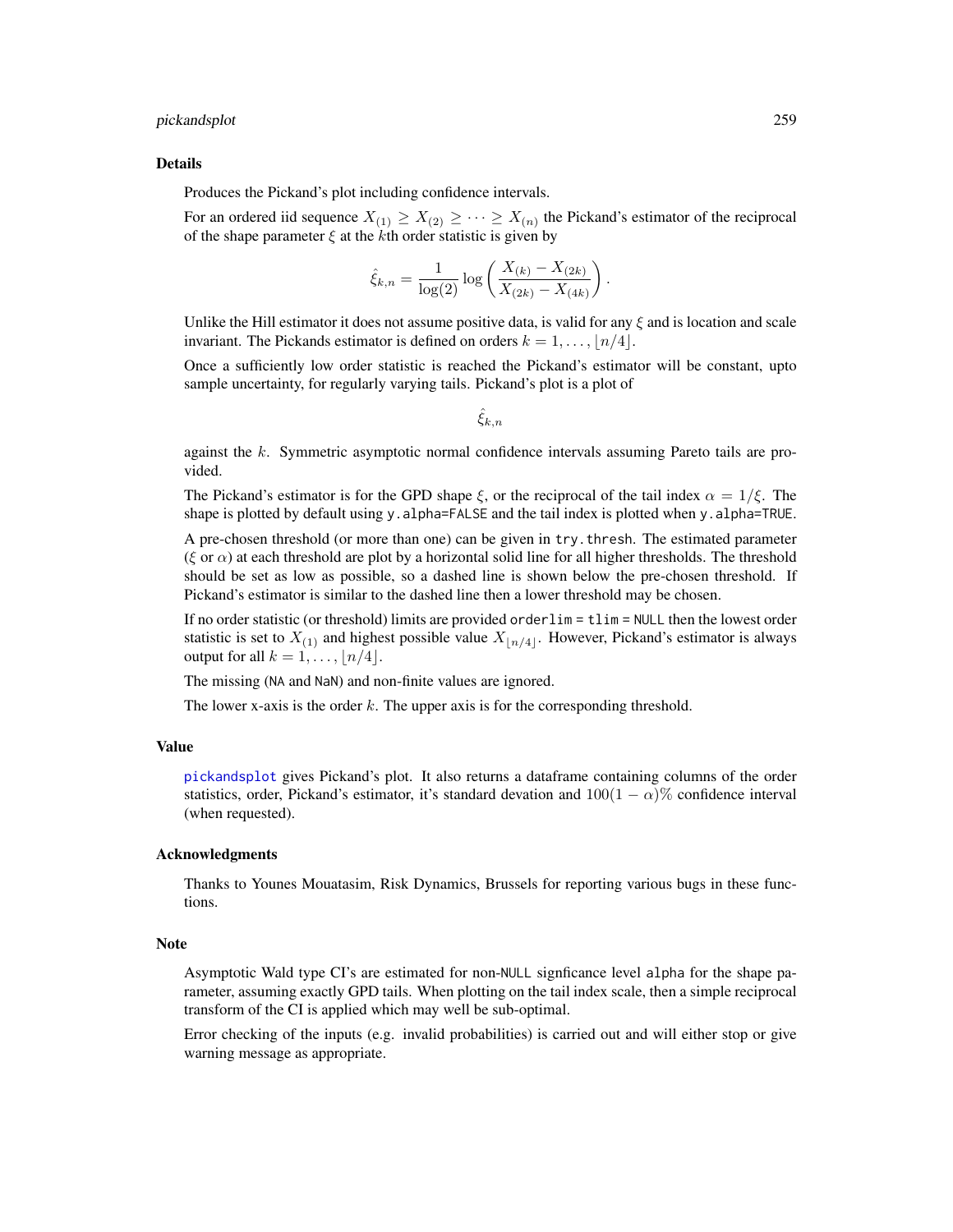# Author(s)

Carl Scarrott <carl.scarrott@canterbury.ac.nz>

# References

Pickands III, J.. (1975). Statistical inference using extreme order statistics. Annal of Statistics 3(1), 119-131.

Dekkers A. and de Haan, S. (1989). On the estimation of the extreme-value index and large quantile estimation. Annals of Statistics 17(4), 1795-1832.

Resnick, S. (2007). Heavy-Tail Phenomena - Probabilistic and Statistical Modeling. Springer.

#### See Also

[pickands](#page-0-0)

# Examples

```
## Not run:
par(mfrow = c(2, 1))# Reproduce graphs from Figure 4.7 of Resnick (2007)
data(danish, package="evir")
# Pickand's plot
pickandsplot(danish, orderlim=c(1, 150), ylim=c(-0.1, 2.2),
try.thresh=c(), alpha=NULL, legend.loc=NULL)
# Using default settings
pickandsplot(danish)
```

```
## End(Not run)
```
<span id="page-259-1"></span>psden *P-Splines probability density function*

#### <span id="page-259-0"></span>**Description**

Density, cumulative distribution function, quantile function and random number generation for the P-splines density estimate. B-spline coefficients can be result from Poisson regression with log or identity link.

# Usage

```
dpsden(x, beta = NULL, nbinwidth = NULL, xrange = NULL, nseg = 10,degree = 3, design.knots = NULL, log = FALSE)
ppsden(q, beta = NULL, nbinwidth = NULL, xrange = NULL, nseg = 10,degree = 3, design.knots = NULL, lower.tail = TRUE)
```
<span id="page-259-2"></span>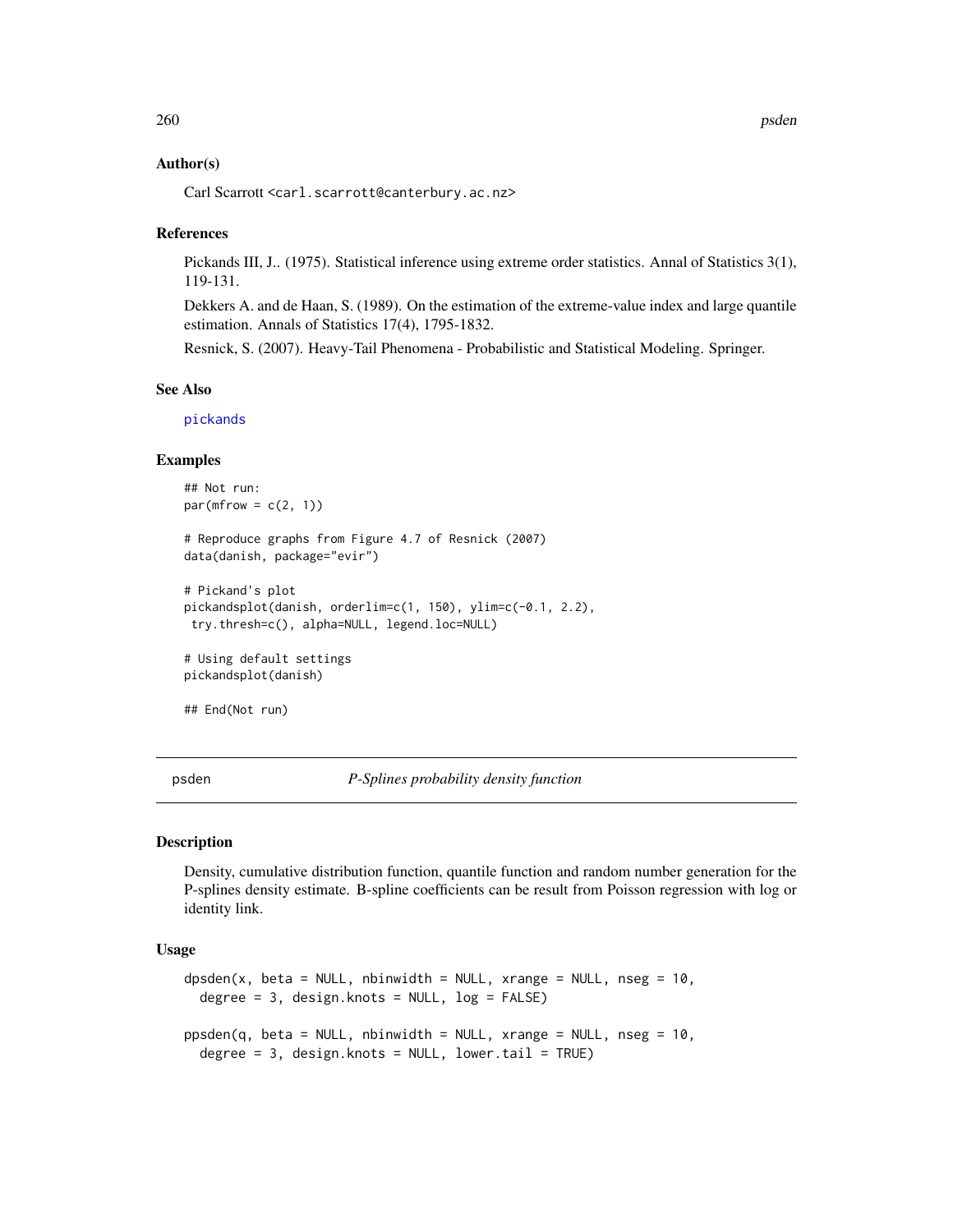```
qpsden(p, beta = NULL, nbinwidth = NULL, xrange = NULL, nseg = 10,degree = 3, design.knots = NULL, lower.tail = TRUE)
rpsden(n = 1, beta = NULL, nbinwidth = NULL, xrange = NULL,nseg = 10, degree = 3, design.knots = NULL)
```
# Arguments

| X            | quantiles                                                                |
|--------------|--------------------------------------------------------------------------|
| beta         | vector of B-spline coefficients (required)                               |
| nbinwidth    | scaling to convert count frequency into proper density                   |
| xrange       | vector of minimum and maximum of B-spline (support of density)           |
| nseg         | number of segments between knots                                         |
| degree       | degree of B-splines $(0 \text{ is constant}, 1 \text{ is linear}, etc.)$ |
| design.knots | spline knots for splineDesign function                                   |
| log          | logical, if TRUE then log density                                        |
| q            | quantiles                                                                |
| lower.tail   | logical, if FALSE then upper tail probabilities                          |
| p            | cumulative probabilities                                                 |
| n            | sample size (positive integer)                                           |

#### Details

P-spline density estimate using B-splines with given coefficients. B-splines knots can be specified using design.knots or regularly spaced knots can be specified using xrange, nseg and deg. No default knots are provided.

If regularly spaced knots are specified using xrange, nseg and deg, then B-splines which are shifted/spliced versions of each other are defined (i.e. not natural B-splines) which is consistent with definition of Eilers and Marx, the masters of P-splines.

The [splineDesign](#page-0-0) function is used to calculate the B-splines, which intakes knot locations as design.knots. As such the design.knots are not the knots in their usual sense (e.g. to cover  $[0, 100]$  with 10 segments the usual knots would be  $0, 10, \ldots, 100$ . The design.knots must be extended by the degree, so for degree =  $2$  the design. knots =  $seq(-20, 120, 10)$ .

Further, if the user wants natural B-splines then these can be specified using the design.knots, with replicated knots at each bounday according to the degree. To continue the above example, for degree = 2 the design.knots =  $c(rep(\theta, 2), seq(\theta, 100, 10), rep(100, 2)).$ 

If both the design.knots and other knot specification are provided, then the former are used by default. Default values for only the degree and nseg are provided, all the other P-spline inputs must be provided. Notice that the order and lambda penalty are not needed as these are encapsulated in the inference for the B-spline coefficients.

Poisson regression is typically used for estimating the B-spline coefficients, using maximum likelihood estimation (via iterative re-weighted least squares). A log-link function is usually used and as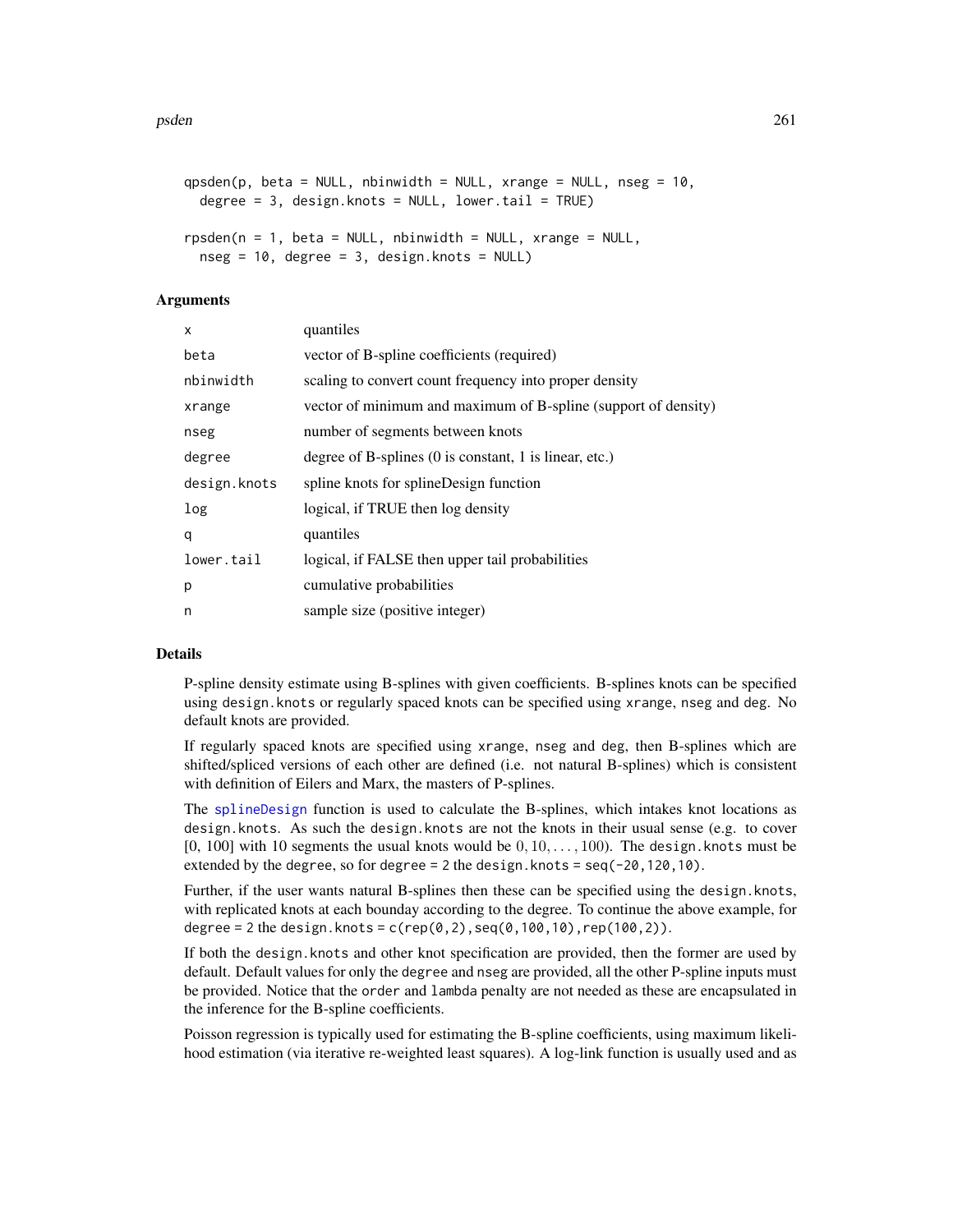such the beta coefficients are on a log-scale, and the density needs to be exponentiated. However, an identity link may be (carefully) used and then these coefficients are on the usual scale.

The beta coefficients are estimated using a particular sample (size) and histogram bin-width, using Poisson regression. Thus to convert the predicted counts into a proper density it needs to be rescaled by dividing by  $n * binwidth$ . If nbinwidth=NULL is not provided then a crude approximate scaling is used by normalising the density to be proper. The renormalisation requires numerical integration, which is computationally intensive and so best avoided wherever possible.

Checks of the consistency of the xrange, degree and nseg and design.knots are made, with the values implied by the design.knots used by default to replace any incorrect values. These replacements are made for notational efficiency for users.

An inversion sampler is used for random number generation which also rather inefficient, as it could be carried out more efficiently using a mixture representation.

The quantile function is rather complicated as there is no closed form solution, so is obtained by numerical approximation of the inverse cumulative distribution function  $P(X \le q) = p$  to find q. The quantile function [qpsden](#page-259-0) evaluates the P-splines cumulative distribution function over the xrange. A sequence of values of length fifty times the number of knots (with a minimum of 1000) is first calculated. Spline based interpolation using [splinefun](#page-0-0), with default monoH. FC method, is then used to approximate the quantile function. This is a similar approach to that taken by Matt Wand in the [qkde](#page-0-0) in the [ks](#page-0-0) package.

# Value

[dpsden](#page-259-0) gives the density, [ppsden](#page-259-0) gives the cumulative distribution function, [qpsden](#page-259-0) gives the quantile function and [rpsden](#page-259-0) gives a random sample.

# **Note**

Unlike most of the other extreme value mixture model functions the [psden](#page-259-1) functions have not been vectorised as this is not appropriate. The main inputs  $(x, p \text{ or } q)$  must be either a scalar or a vector, which also define the output length.

Default values are provided for P-spline inputs of degree and nseg only, but all others must be provided by the user. The default sample size for [rpsden](#page-259-0) is 1.

Missing (NA) and Not-a-Number (NaN) values in x, p and q are passed through as is and infinite values are set to NA. None of these are not permitted for the parameters.

Error checking of the inputs (e.g. invalid probabilities) is carried out and will either stop or give warning message as appropriate.

#### Author(s)

Alfadino Akbar and Carl Scarrott <carl.scarrott@canterbury.ac.nz>.

# References

<http://en.wikipedia.org/wiki/B-spline>

<http://statweb.lsu.edu/faculty/marx/>

Eilers, P.H.C. and Marx, B.D. (1996). Flexible smoothing with B-splines and penalties. Statistical Science 11(2), 89-121.

<span id="page-261-0"></span>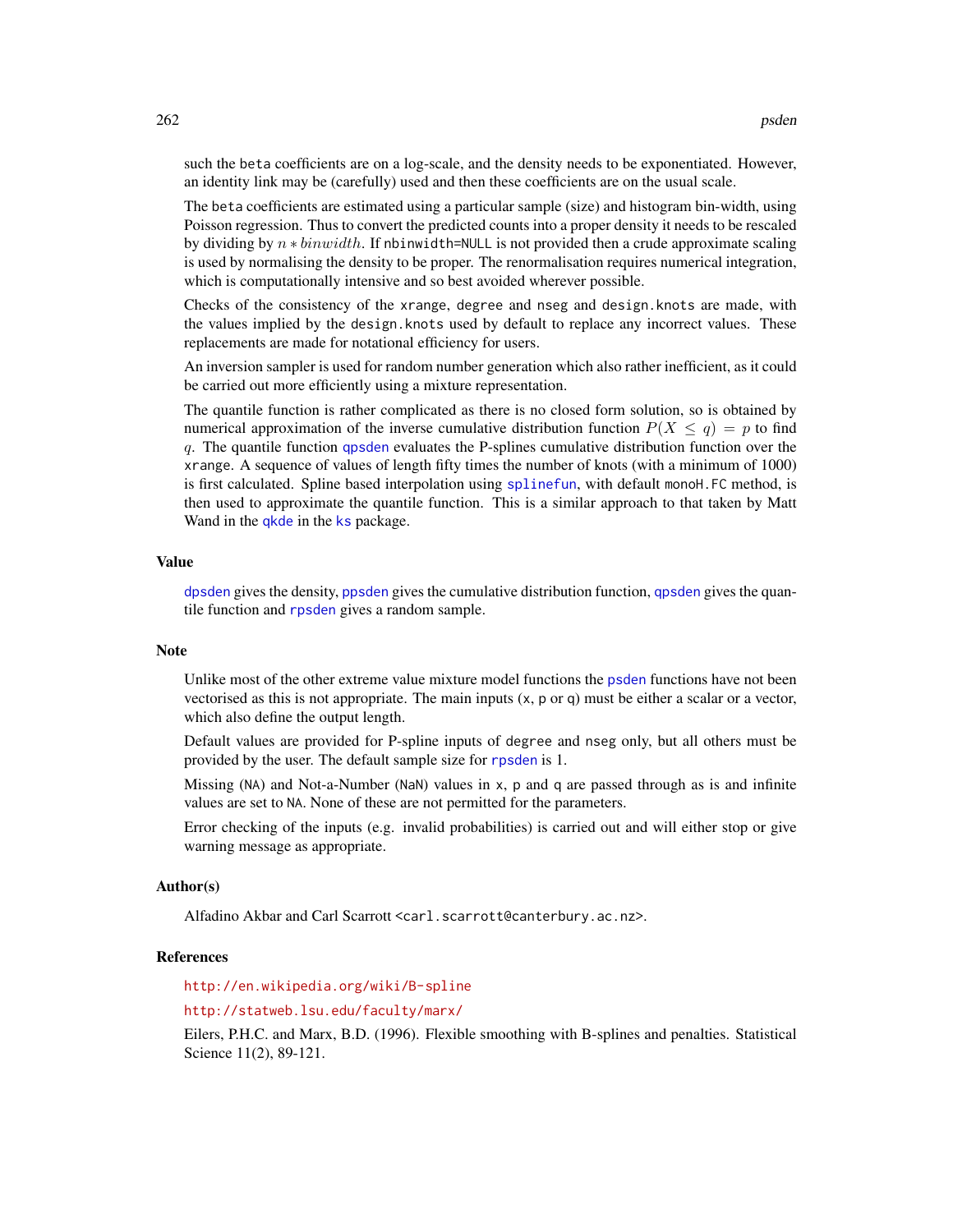<span id="page-262-0"></span>psden 263

# See Also

[splineDesign](#page-0-0). Other psden: [fpsdengpd](#page-156-0), [fpsden](#page-152-0), [psdengpd](#page-263-0) Other psdengpd: [fpsdengpd](#page-156-0), [psdengpd](#page-263-0) Other fpsden: [fpsden](#page-152-0)

### Examples

```
## Not run:
set.seed(1)
par(mfrow = c(1, 1))x = rnorm(1000)xx = seq(-6, 6, 0.01)y = \text{dnorm}(xx)# Plenty of histogram bins (100)
breaks = seq(-4, 4, length.out=101)# P-spline fitting with cubic B-splines, 2nd order penalty and 8 internal segments
# CV search for penalty coefficient.
fit = fpsden(x, lambdaseq = 10^{\circ}seq(-5, 5, 0.25), breaks = breaks,
             xrange = c(-4, 4), nseg = 10, degree = 3, ord = 2)psdensity = exp(fit$bsplines %*% fit$mle)
hist(x, freq = FALSE, breaks = seq(-4, 4, length.out=101), xlim = c(-6, 6))
lines(xx, y, col = "black") # true density
# P-splines density from dpsden function
with(fit, lines(xx, dpsden(xx, beta, nbinwidth, design = design.knots), lwd = 2, col = "blue"))
legend("topright", c("True Density","P-spline density"), col=c("black", "blue"), lty = 1)
# plot B-splines
par(mfrow = c(2, 1))with(fit, matplot(mids, as.matrix(bsplines), type = "l", lty = 1))
# Natural B-splines
knots = with(fit, seq(xrange[1], xrange[2], length.out = nseg + 1))natural.knots = with(fit, c(rep(xrange[1], degree), knots, rep(xrange[2], degree)))
naturalb = splineDesign(natural.knots, fit$mids, ord = fit$degree + 1, outer.ok = TRUE)
with(fit, matplot(mids, naturalb, type = "l", lty = 1))
# Compare knot specifications
rbind(fit$design.knots, natural.knots)
# User can use natural B-splines if design.knots are specified manually
natural.fit = fpsden(x, lambdaseq = 10^{\circ}seq(-5, 5, 0.25), breaks = breaks,
             design.knots = natural.knots, nseg = 10, degree = 3, ord = 2)
psdensity = with(natural.fit, exp(bsplines %*% mle))
```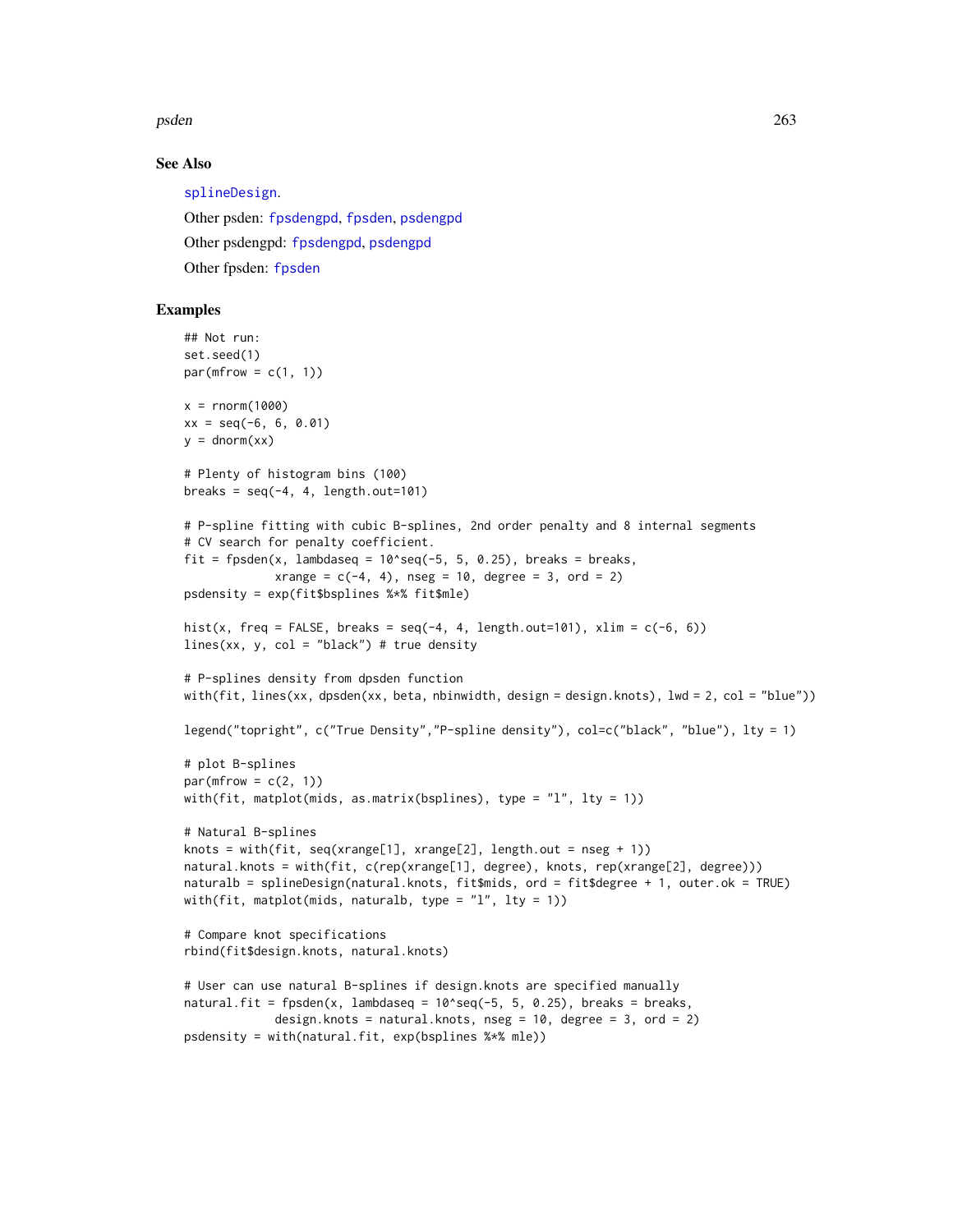```
par(mfrow = c(1, 1))hist(x, freq = FALSE, breaks = seq(-4, 4, length.out=101), xlim = c(-6, 6))
lines(xx, y, col = "black") # true density
# check density against dpsden function
with(fit, lines(xx, dpsden(xx, beta, nbinwidth, design = design.knots), lwd = 2, col = "blue"))
with(natural.fit, lines(xx, dpsden(xx, beta, nbinwidth, design = design.knots),
                        1wd = 2, col = "red", 1ty = 2)legend("topright", c("True Density", "Eilers and Marx B-splines", "Natural B-splines"),
   col=c("black", "blue", "red"), lty = c(1, 1, 2))## End(Not run)
```
<span id="page-263-0"></span>psdengpd *P-Splines Density Estimate and GPD Tail Extreme Value Mixture Model*

# <span id="page-263-1"></span>**Description**

Density, cumulative distribution function, quantile function and random number generation for the extreme value mixture model with P-splines density estimate for bulk distribution upto the threshold and conditional GPD above threshold. The parameters are the B-spline coefficients beta (and associated features), threshold u GPD scale sigmau and shape xi and tail fraction phiu.

# Usage

```
dpsdengpd(x, beta = NULL, nbinwidth = NULL, xrange = NULL,nseg = 10, degree = 3, u = NULL, sigmau = NULL, xi = 0,
 phiu = TRUE, design.knots = NULL, log = FALSE)
ppsdengpd(q, beta = NULL, nbinwidth = NULL, xrange = NULL,
  nseg = 10, degree = 3, u = NULL, sigmau = NULL, xi = 0,
 phiu = TRUE, design.knots = NULL, lower.tail = TRUE)
qpsdengpd(p, beta = NULL, nbinwidth = NULL, xrange = NULL,
  nseg = 10, degree = 3, u = NULL, sigmau = NULL, xi = 0,
 phiu = TRUE, design.knots = NULL, lower.tail = TRUE)
rpsdengpd(n = 1, beta = NULL, nbinwidth = NULL, xrange = NULL,nseg = 10, degree = 3, u = NULL, sigmau = NULL, xi = 0,
 phiu = TRUE, design.knots = NULL)
```
# Arguments

| X    | quantiles                                  |
|------|--------------------------------------------|
| beta | vector of B-spline coefficients (required) |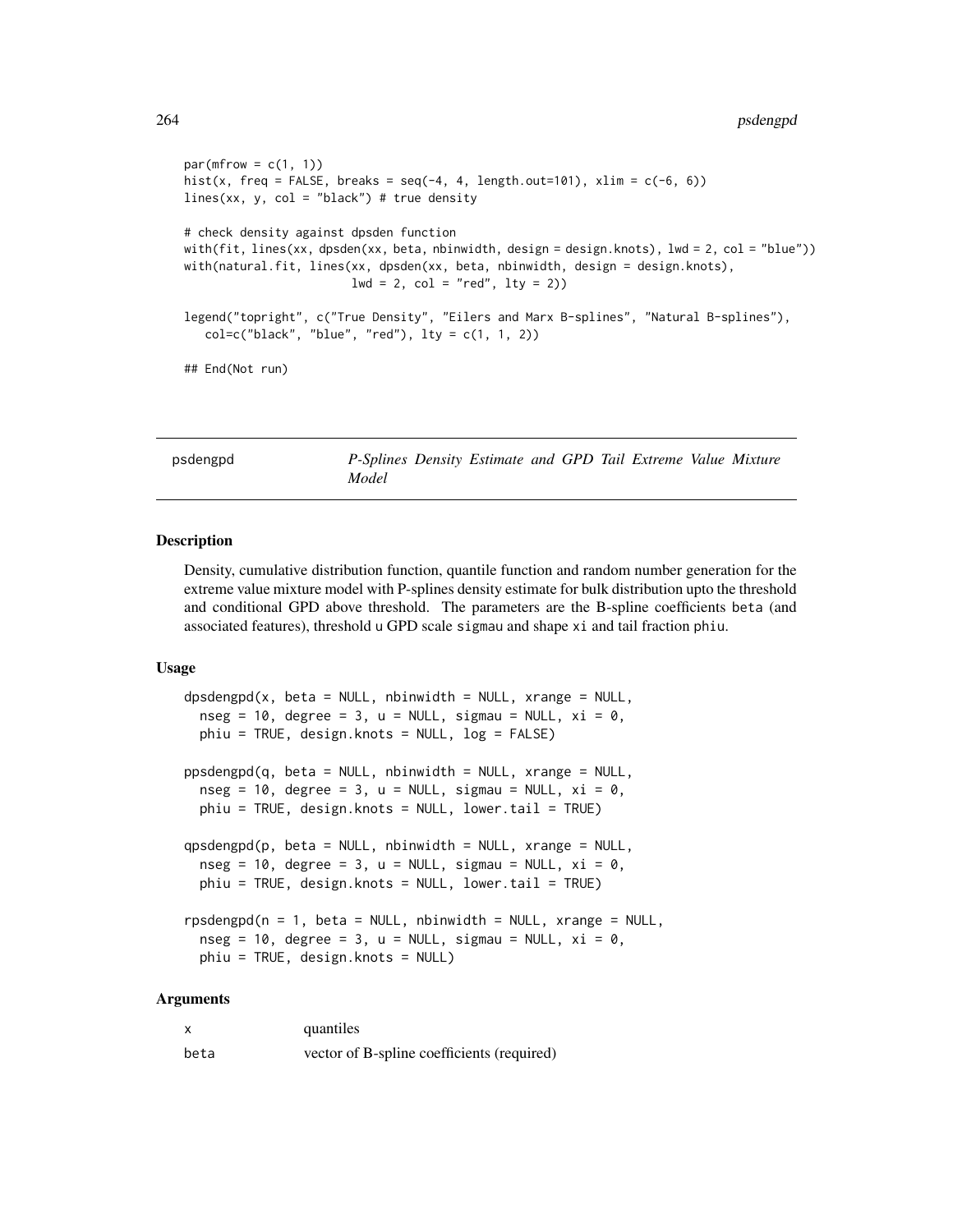#### <span id="page-264-0"></span>psdengpd 265

| nbinwidth    | scaling to convert count frequency into proper density                   |
|--------------|--------------------------------------------------------------------------|
| xrange       | vector of minimum and maximum of B-spline (support of density)           |
| nseg         | number of segments between knots                                         |
| degree       | degree of B-splines $(0 \text{ is constant}, 1 \text{ is linear}, etc.)$ |
| u            | threshold                                                                |
| sigmau       | scale parameter (positive)                                               |
| хi           | shape parameter                                                          |
| phiu         | probability of being above threshold $[0, 1]$ or TRUE                    |
| design.knots | spline knots for splineDesign function                                   |
| log          | logical, if TRUE then log density                                        |
| q            | quantiles                                                                |
| lower.tail   | logical, if FALSE then upper tail probabilities                          |
| р            | cumulative probabilities                                                 |
| n            | sample size (positive integer)                                           |

# Details

Extreme value mixture model combining P-splines density estimate for the bulk below the threshold and GPD for upper tail.

The user can pre-specify phiu permitting a parameterised value for the tail fraction  $\phi_u$ . Alternatively, when phiu=TRUE the tail fraction is estimated as the tail fraction from the KDE bulk model.

The cumulative distribution function with tail fraction  $\phi_u$  defined by the upper tail fraction of the P-splines density estimate (phiu=TRUE), upto the threshold  $x \le u$ , given by:

$$
F(x) = H(x)
$$

and above the threshold  $x > u$ :

$$
F(x) = H(u) + [1 - H(u)]G(x)
$$

where  $H(x)$  and  $G(X)$  are the P-splines density estimate and conditional GPD cumulative distribution functions respectively.

The cumulative distribution function for pre-specified  $\phi_u$ , upto the threshold  $x \leq u$ , is given by:

$$
F(x) = (1 - \phi_u)H(x)/H(u)
$$

and above the threshold  $x > u$ :

$$
F(x) = \phi_u + [1 - \phi_u]G(x)
$$

Notice that these definitions are equivalent when  $\phi_u = 1 - H(u)$ .

See [gpd](#page-190-0) for details of GPD upper tail component. The specification of the underlying B-splines and the P-splines density estimator are discussed in the [psden](#page-259-1) function help.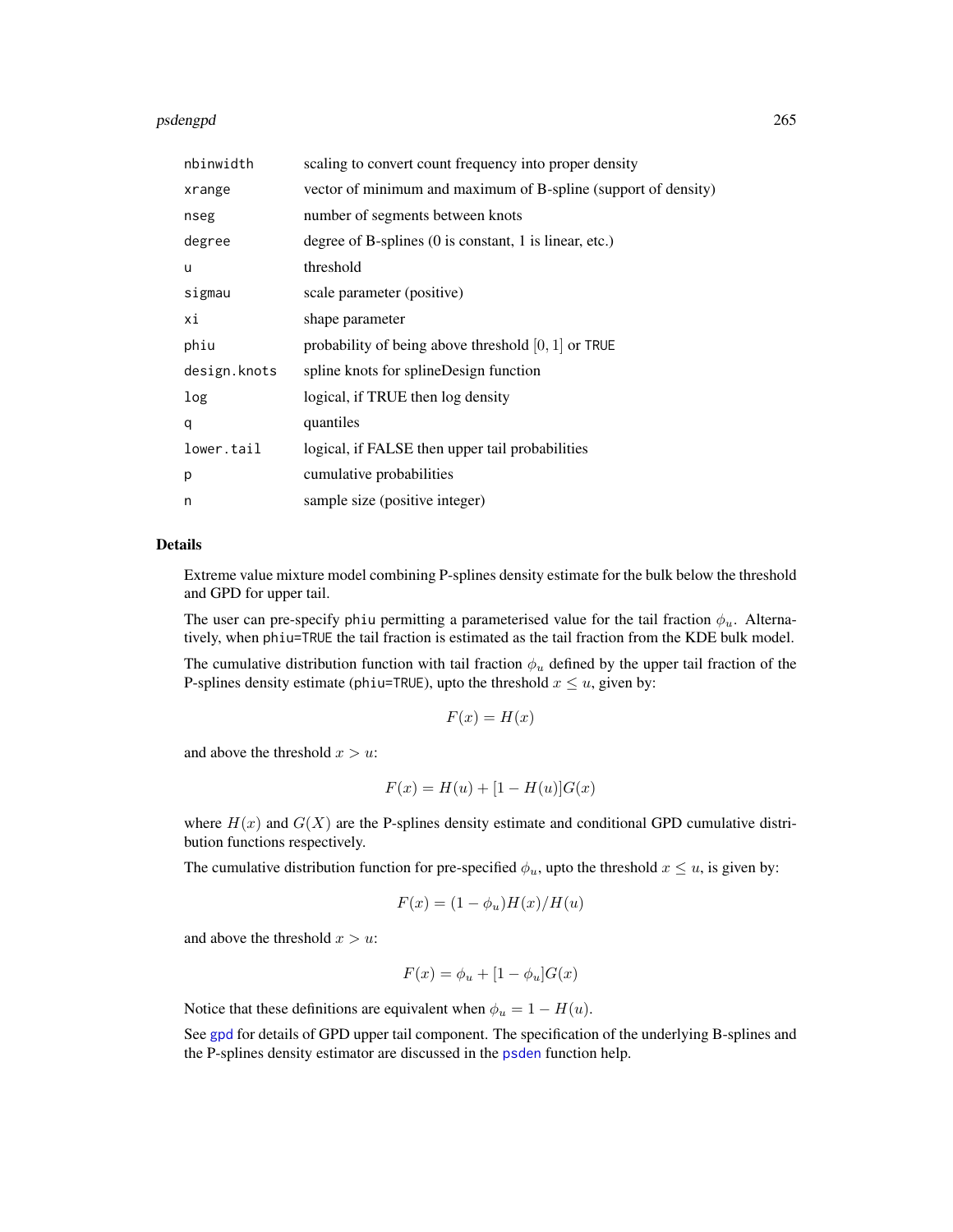# Value

[dpsdengpd](#page-263-1) gives the density, [ppsdengpd](#page-263-1) gives the cumulative distribution function, [qpsdengpd](#page-263-1) gives the quantile function and [rpsdengpd](#page-263-1) gives a random sample.

#### Note

Unlike most of the other extreme value mixture model functions the [psdengpd](#page-263-0) functions have not been vectorised as this is not appropriate. The main inputs (x, p or q) must be either a scalar or a vector, which also define the output length. The B-splines coefficients beta and knots design.knots are vectors.

Default values are provided for P-spline inputs of degree and nseg only, but all others must be provided by the user. The default sample size for [rpsdengpd](#page-263-1) is 1.

Missing (NA) and Not-a-Number (NaN) values in x, p and q are passed through as is and infinite values are set to NA. None of these are permitted for the parameters/B-spline criteria.

Due to symmetry, the lower tail can be described by GPD by negating the quantiles.

Error checking of the inputs (e.g. invalid probabilities) is carried out and will either stop or give warning message as appropriate.

# Author(s)

Alfadino Akbar and Carl Scarrott <carl.scarrott@canterbury.ac.nz>.

#### References

<http://en.wikipedia.org/wiki/B-spline>

<http://statweb.lsu.edu/faculty/marx/>

[http://en.wikipedia.org/wiki/Generalized\\_Pareto\\_distribution](http://en.wikipedia.org/wiki/Generalized_Pareto_distribution)

Scarrott, C.J. and MacDonald, A. (2012). A review of extreme value threshold estimation and uncertainty quantification. REVSTAT - Statistical Journal 10(1), 33-59. Available from [http:](http://www.ine.pt/revstat/pdf/rs120102.pdf) [//www.ine.pt/revstat/pdf/rs120102.pdf](http://www.ine.pt/revstat/pdf/rs120102.pdf)

Eilers, P.H.C. and Marx, B.D. (1996). Flexible smoothing with B-splines and penalties. Statistical Science 11(2), 89-121.

# See Also

[psden](#page-259-1) and [fpsden](#page-152-0).

Other psden: [fpsdengpd](#page-156-0), [fpsden](#page-152-0), [psden](#page-259-1)

Other psdengpd: [fpsdengpd](#page-156-0), [psden](#page-259-1)

Other fpsdengpd: [fpsdengpd](#page-156-0)

# Examples

```
## Not run:
set.seed(1)
par(mfrow = c(1, 1))
```
<span id="page-265-0"></span>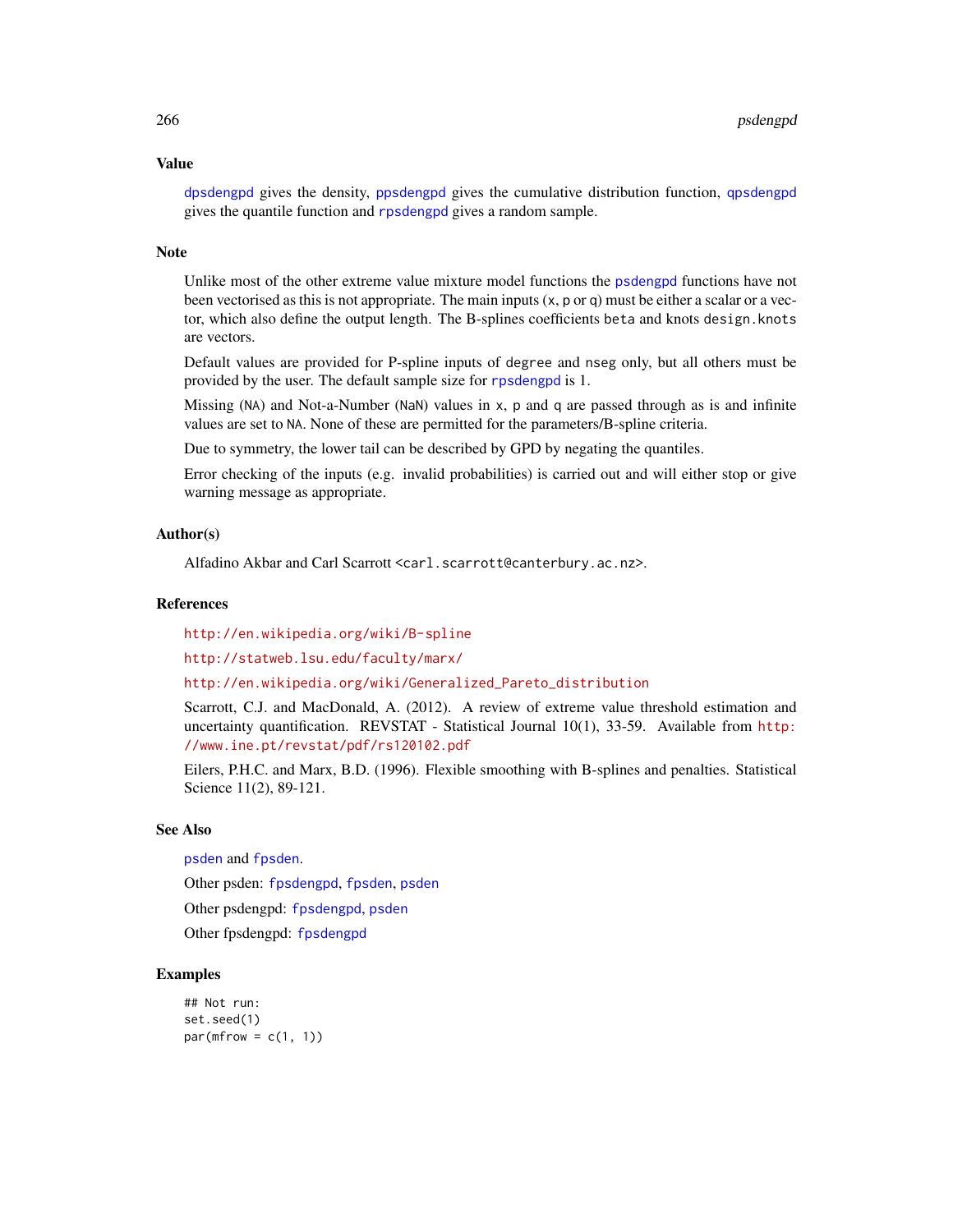#### <span id="page-266-2"></span>tcplot 267

```
x = rnorm(1000)xx = seq(-6, 6, 0.01)y = \text{dnorm}(xx)# Plenty of histogram bins (100)
breaks = seq(-4, 4, length.out=101)# P-spline fitting with cubic B-splines, 2nd order penalty and 8 internal segments
# CV search for penalty coefficient.
fit = fpsdengpd(x, lambdaseq = 10^seq(-5, 5, 0.25), breaks = breaks,
             xrange = c(-4, 4), nseg = 10, degree = 3, ord = 2)hist(x, freq = FALSE, breaks = seq(-4, 4, length.out=101), xlim = c(-6, 6))
# P-splines only
with(fit, lines(xx, dpsden(xx, beta, nbinwidth, design = design.knots), lwd = 2, col = "blue"))
# P-splines+GPD
with(fit, lines(xx, dpsdengpd(xx, beta, nbinwidth, design = design.knots,
   u = u, sigmau = sigmau, xi = xi, phiu = phiu), lwd = 2, col = "red"))
abline(v = fit $u, col = "red")legend("topleft", c("True Density","P-spline density", "P-spline+GPD"),
 col=c("black", "blue", "red"), lty = 1)
## End(Not run)
```
<span id="page-266-1"></span>

tcplot *Parameter Threshold Stability Plots*

# <span id="page-266-0"></span>**Description**

Plots the MLE of the GPD parameters against threshold

# Usage

```
tcplot(data, tlim = NULL, nt = min(100, length(data)),p \cdot \text{or} \cdot n = \text{FALSE}, alpha = 0.05, ylim.xi = NULL, ylim.sigmau = NULL,
  legend.loc = "bottomright", try.thresh = quantile(data, 0.9, na.rm =
  TRUE), \ldots)tshapeplot(data, tlim = NULL, nt = min(100, length(data)),
  p.or.n = FALSE, alpha = 0.05, ylim = NULL,
  legend.loc = "bottomright", try.thresh = quantile(data, 0.9, na.rm =
  TRUE), main = "Shape Threshold Stability Plot", xlab = "Threshold u",
  ylab = "Shape Parameter", ...)tscaleplot(data, tlim = NULL, nt = min(100, length(data)),
  p.or.n = FALSE, alpha = 0.05, ylim = NULL,
```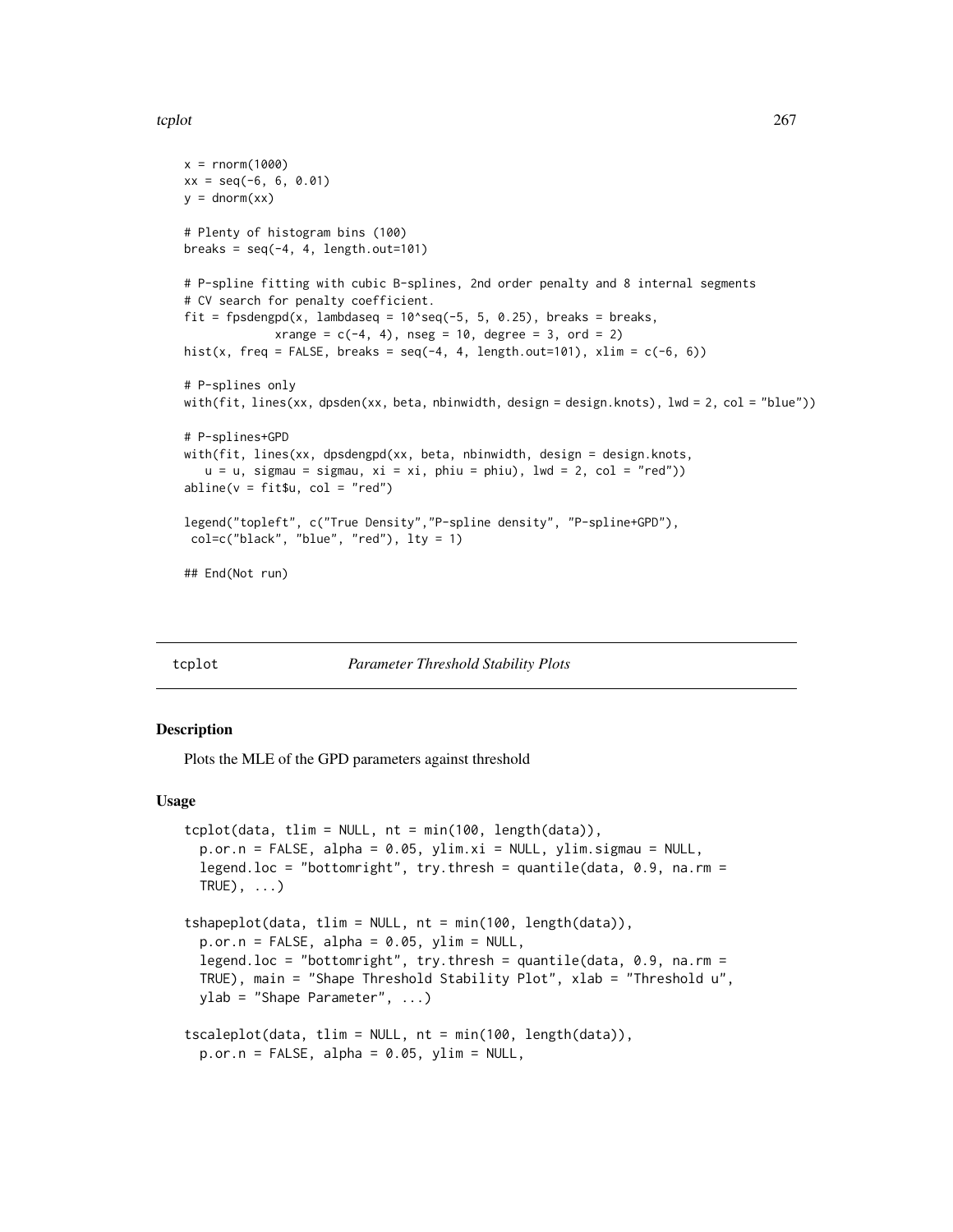```
legend.loc = "bottomright", try.thresh = quantile(data, 0.9, na.rm =
TRUE), main = "Modified Scale Threshold Stability Plot",
xlab = "Threshold u", ylab = "Modified Scale Parameter", ...)
```
# Arguments

| data        | vector of sample data                                                                               |
|-------------|-----------------------------------------------------------------------------------------------------|
| tlim        | vector of (lower, upper) limits of range of threshold to plot MRL, or NULL to use<br>default values |
| nt          | number of thresholds for which to evaluate MRL                                                      |
| $p.$ or.n   | logical, should tail fraction (FALSE) or number of exceedances (TRUE) be given<br>on upper x-axis   |
| alpha       | significance level over range $(0, 1)$ , or NULL for no CI                                          |
| ylim.xi     | y-axis limits for shape parameter or NULL                                                           |
| ylim.sigmau | y-axis limits for scale parameter or NULL                                                           |
| legend.loc  | location of legend (see legend) or NULL for no legend                                               |
| try.thresh  | vector of thresholds to consider                                                                    |
| $\cdots$    | further arguments to be passed to the plotting functions                                            |
| ylim        | y-axis limits or NULL                                                                               |
| main        | title of plot                                                                                       |
| xlab        | x-axis label                                                                                        |
| ylab        | y-axis label                                                                                        |

# Details

The MLE of the (modified) GPD scale and shape (xi) parameters are plotted against a set of possible thresholds. If the GPD is a suitable model for a threshold u then for all higher thresholds  $v > u$ it will also be suitable, with the shape and modified scale being constant. Known as the threshold stability plots (Coles, 2001). The modified scale parameter is  $\sigma_u - u \xi$ .

In practice there is sample uncertainty in the parameter estimates, which must be taken into account when choosing a threshold.

The usual asymptotic Wald confidence intervals are shown based on the observed information matrix to measure this uncertainty. The sampling density of the Wald normal approximation is shown by a greyscale image, where lighter greys indicate low density.

A pre-chosen threshold (or more than one) can be given in try.thresh. The GPD is fitted to the excesses using maximum likelihood estimation. The estimated parameters are shown as a horizontal line which is solid above this threshold, for which they should be the same if the GPD is a good model (upto sample uncertainty). The threshold should always be chosen to be as low as possible to reduce sample uncertainty. Therefore, below the pre-chosen threshold, where the GPD should not be a good model, the line is dashed and the parameter estimates should now deviate from the dashed line (otherwise a lower threshold could be used). If no threshold limits are provided tlim = NULL then the lowest threshold is set to be just below the median data point and the maximum threshold is set to the 11th largest datapoint. This is a slightly lower order statistic compared to that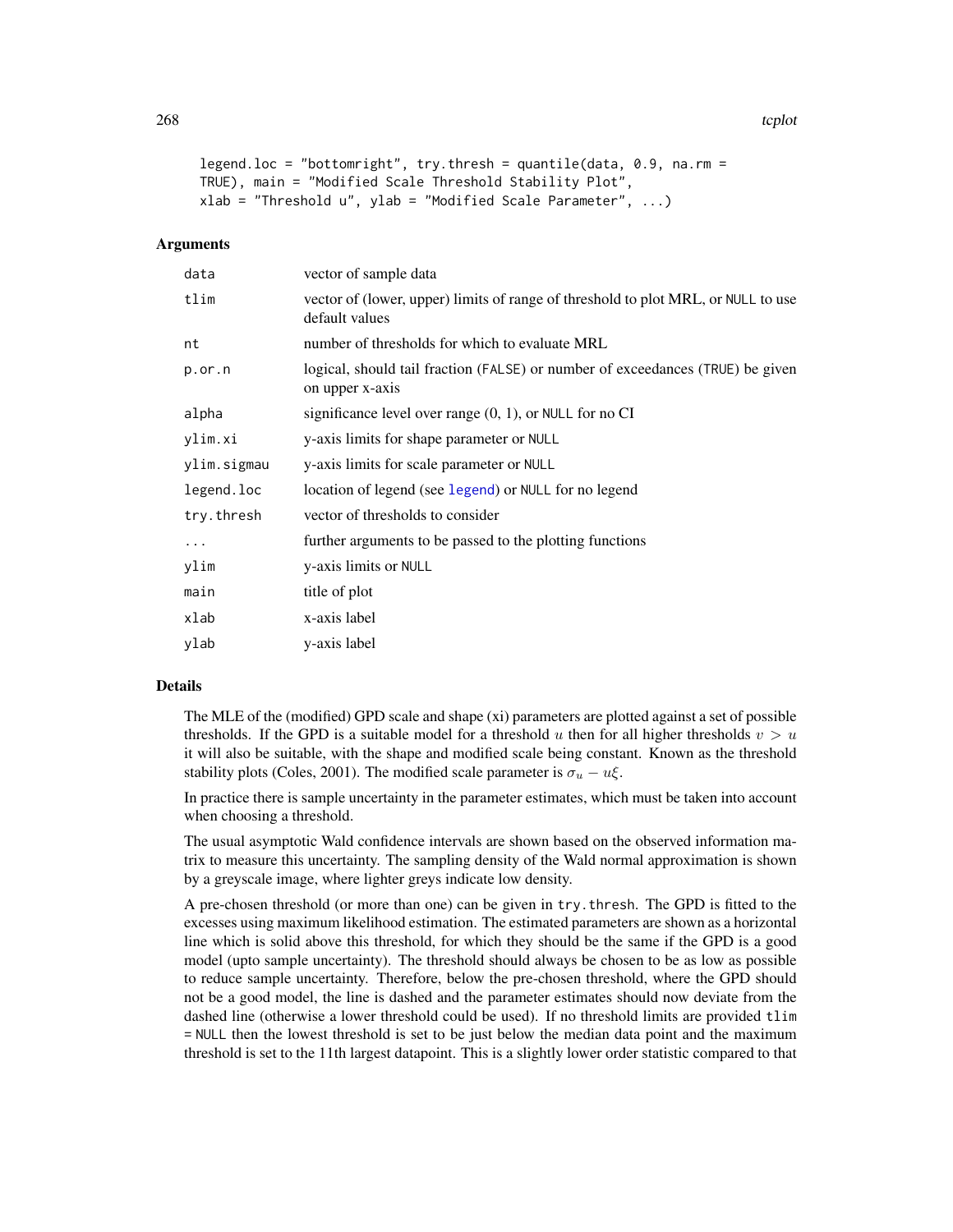#### <span id="page-268-0"></span>tcplot 269

used in the MRL plot [mrlplot](#page-248-0) function to account for the fact the maximum likelihood estimation is likely to be unreliable with 10 or fewer datapoints.

The range of permitted thresholds is just below the minimum datapoint and the second largest value. If there are less unique values of data within the threshold range than the number of threshold evalations requested, then instead of a sequence of thresholds they will be set to each unique datapoint, i.e. MLE will only be applied where there is data.

The missing (NA and NaN) and non-finite values are ignored.

The lower x-axis is the threshold and an upper axis either gives the number of exceedances (p.or.n  $=$  FALSE) or proportion of excess (p.or.n = TRUE). Note that unlike the gpd related functions the missing values are ignored, so do not add to the lower tail fraction. But ignoring the missing values is consistent with all the other mixture model functions.

# Value

[tshapeplot](#page-266-0) and [tscaleplot](#page-266-0) produces the threshold stability plot for the shape and scale parameter respectively. They also returns a matrix containing columns of the threshold, number of exceedances, MLE shape/scale and their standard devation and  $100(1-\alpha)$ % Wald confidence interval if requested. Where the observed information matrix is not obtainable the standard deviation and confidence intervals are NA. For the [tscaleplot](#page-266-0) the modified scale quantities are also provided. [tcplot](#page-266-1) produces both plots on one graph and outputs a merged dataframe of results.

#### Acknowledgments

Based on the threshold stability plot function [tcplot](#page-266-1) in the [evd](#page-0-0) package for which Stuart Coles' and Alec Stephenson's contributions are gratefully acknowledged. They are designed to have similar syntax and functionality to simplify the transition for users of these packages.

#### Note

If the user specifies the threshold range, the thresholds above the sixth largest are dropped. A warning message is given if any thresholds have at most 10 exceedances, in which case the maximum likelihood estimation is unreliable. If there are less than 10 exceedances of the minimum threshold then the function will stop.

By default, no legend is included when using [tcplot](#page-266-1) to get both threshold stability plots.

Error checking of the inputs (e.g. invalid probabilities) is carried out and will either stop or give warning message as appropriate.

#### Author(s)

Yang Hu and Carl Scarrott <carl.scarrott@canterbury.ac.nz>

#### References

Scarrott, C.J. and MacDonald, A. (2012). A review of extreme value threshold estimation and uncertainty quantification. REVSTAT - Statistical Journal 10(1), 33-59. Available from [http:](http://www.ine.pt/revstat/pdf/rs120102.pdf) [//www.ine.pt/revstat/pdf/rs120102.pdf](http://www.ine.pt/revstat/pdf/rs120102.pdf)

Coles S.G. (2004). An Introduction to the Statistical Modelling of Extreme Values. Springer-Verlag: London.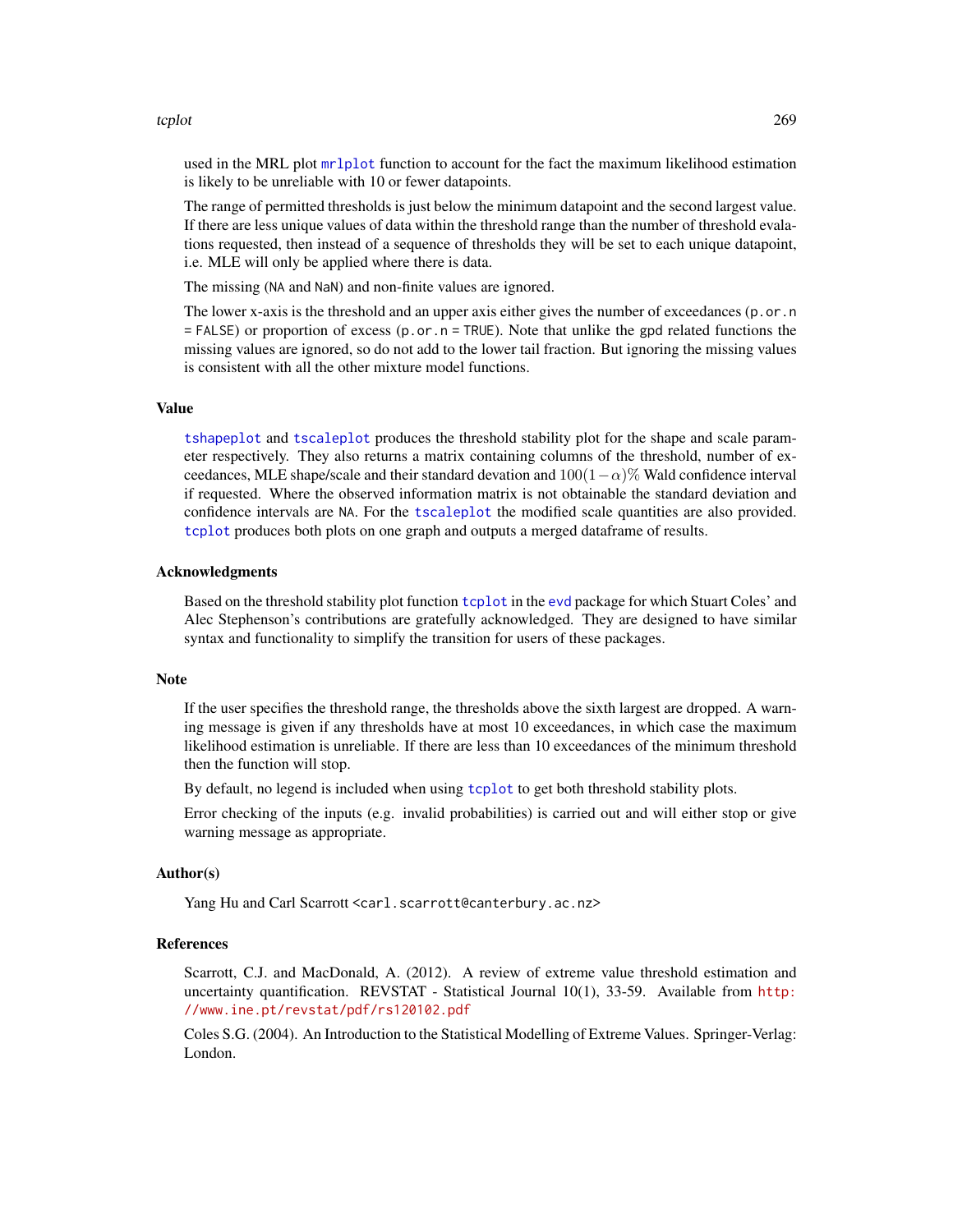# See Also

[mrlplot](#page-248-0) and [tcplot](#page-266-1) from [evd](#page-0-0) library

# Examples

```
## Not run:
x = rnorm(1000)tcplot(x)
tshapeplot(x, tlim = c(0, 2))tscaleplot(x, tlim = c(0, 2), try.thresh = c(0.5, 1, 1.5))
tcplot(x, tlim = c(0, 2), try.thresh = c(0.5, 1, 1.5))
```

```
## End(Not run)
```
<span id="page-269-1"></span>weibullgpd *Weibull Bulk and GPD Tail Extreme Value Mixture Model*

#### <span id="page-269-0"></span>**Description**

Density, cumulative distribution function, quantile function and random number generation for the extreme value mixture model with Weibull for bulk distribution upto the threshold and conditional GPD above threshold. The parameters are the weibull shape wshape and scale wscale, threshold u GPD scale sigmau and shape xi and tail fraction phiu.

# Usage

```
dweibullgpd(x, wshape = 1, wscale = 1, u = qweibull(0.9, wshape,
 wscale), sigmau = sqrt(wscale^2 * gamma(1 + 2/wshape) - (wscale *
 gamma(1 + 1/wshape))^2), xi = 0, phiu = TRUE, log = FALSE)
pweibullgpd(q, wshape = 1, wscale = 1, u = qweibull(0.9, wshape,
 wscale), sigmau = sqrt(wscale^2 * gamma(1 + 2/wshape) - (wscale *gamma(1 + 1/wshape))^2), xi = 0, phiu = TRUE, lower.tail = TRUE)
qweibullgpd(p, wshape = 1, wscale = 1, u =qweibull(0.9, wshape,
 wscale), sigmau = sqrt(wscale^2 * gamma(1 + 2/wshape) - (wscale *
 gamma(1 + 1/wshape))^2), xi = 0, phiu = TRUE, lower.tail = TRUE)
rweibullgpd(n = 1, wshape = 1, wscale = 1, u = qweibull(0.9,
  wshape, wscale), sigmau = sqrt(wscale^2 * gamma(1 + 2/wshape) - (wscale
  * gamma(1 + 1/wshape))^2), xi = 0, phiu = TRUE)
```
#### Arguments

| X      | quantiles                |
|--------|--------------------------|
| wshape | Weibull shape (positive) |
| wscale | Weibull scale (positive) |

<span id="page-269-2"></span>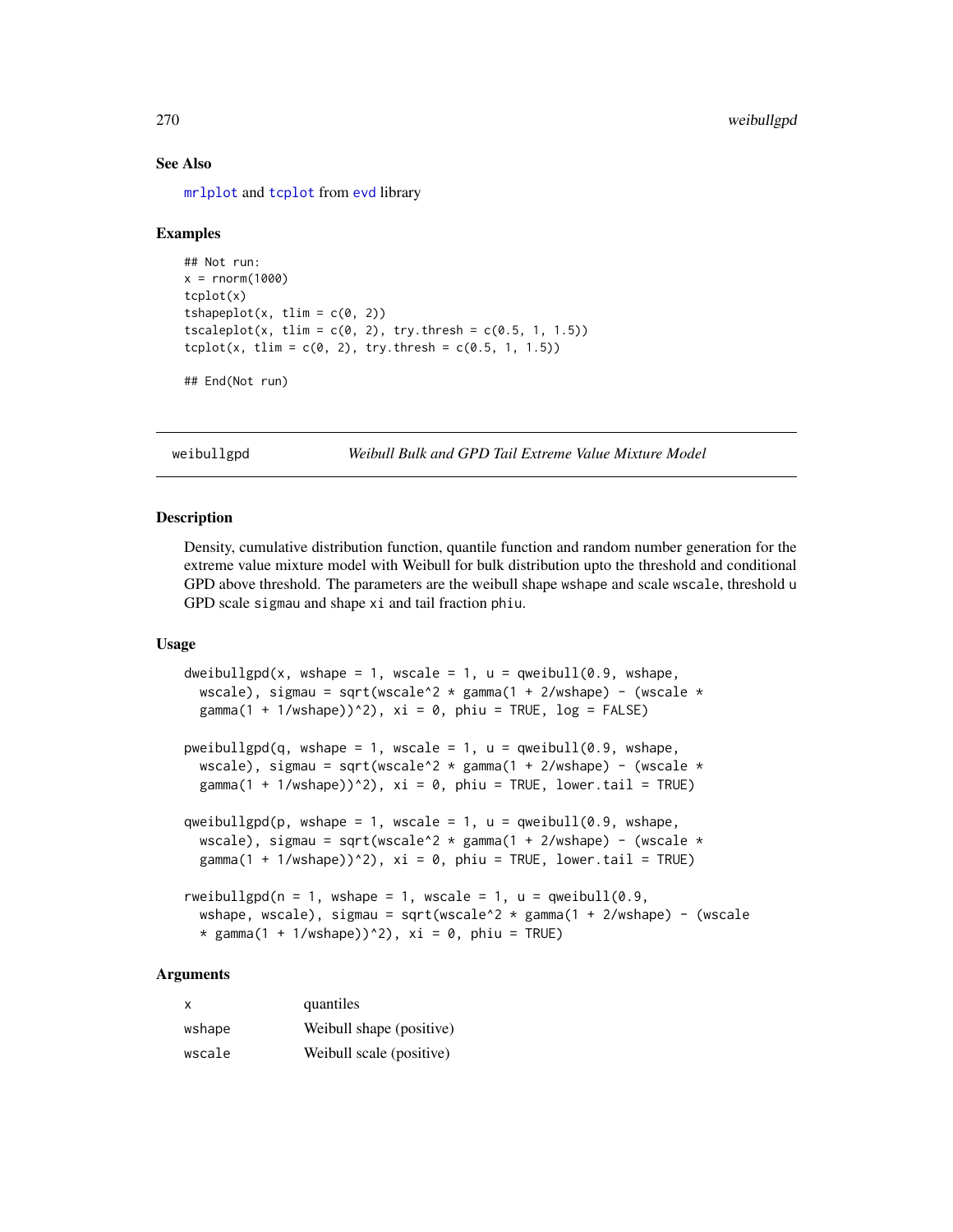# <span id="page-270-0"></span>weibullgpd 271

| u          | threshold                                             |
|------------|-------------------------------------------------------|
| sigmau     | scale parameter (positive)                            |
| хi         | shape parameter                                       |
| phiu       | probability of being above threshold $[0, 1]$ or TRUE |
| log        | logical, if TRUE then log density                     |
| q          | quantiles                                             |
| lower.tail | logical, if FALSE then upper tail probabilities       |
| р          | cumulative probabilities                              |
| n          | sample size (positive integer)                        |

# Details

Extreme value mixture model combining Weibull distribution for the bulk below the threshold and GPD for upper tail.

The user can pre-specify phiu permitting a parameterised value for the tail fraction  $\phi_u$ . Alternatively, when phiu=TRUE the tail fraction is estimated as the tail fraction from the weibull bulk model.

The cumulative distribution function with tail fraction  $\phi_u$  defined by the upper tail fraction of the Weibull bulk model (phiu=TRUE), upto the threshold  $0 < x \le u$ , given by:

$$
F(x) = H(x)
$$

and above the threshold  $x > u$ :

$$
F(x) = H(u) + [1 - H(u)]G(x)
$$

where  $H(x)$  and  $G(X)$  are the Weibull and conditional GPD cumulative distribution functions (i.e. pweibull(x,wshape,wscale) and pgpd(x,u,sigmau,xi)) respectively.

The cumulative distribution function for pre-specified  $\phi_u$ , upto the threshold  $0 < x \leq u$ , is given by:

$$
F(x) = (1 - \phi_u)H(x)/H(u)
$$

and above the threshold  $x > u$ :

$$
F(x) = \phi_u + [1 - \phi_u]G(x)
$$

Notice that these definitions are equivalent when  $\phi_u = 1 - H(u)$ .

The Weibull is defined on the non-negative reals, so the threshold must be positive.

See [gpd](#page-190-0) for details of GPD upper tail component and [dweibull](#page-0-0) for details of weibull bulk component.

#### Value

[dweibullgpd](#page-269-0) gives the density, [pweibullgpd](#page-269-0) gives the cumulative distribution function, [qweibullgpd](#page-269-0) gives the quantile function and [rweibullgpd](#page-269-0) gives a random sample.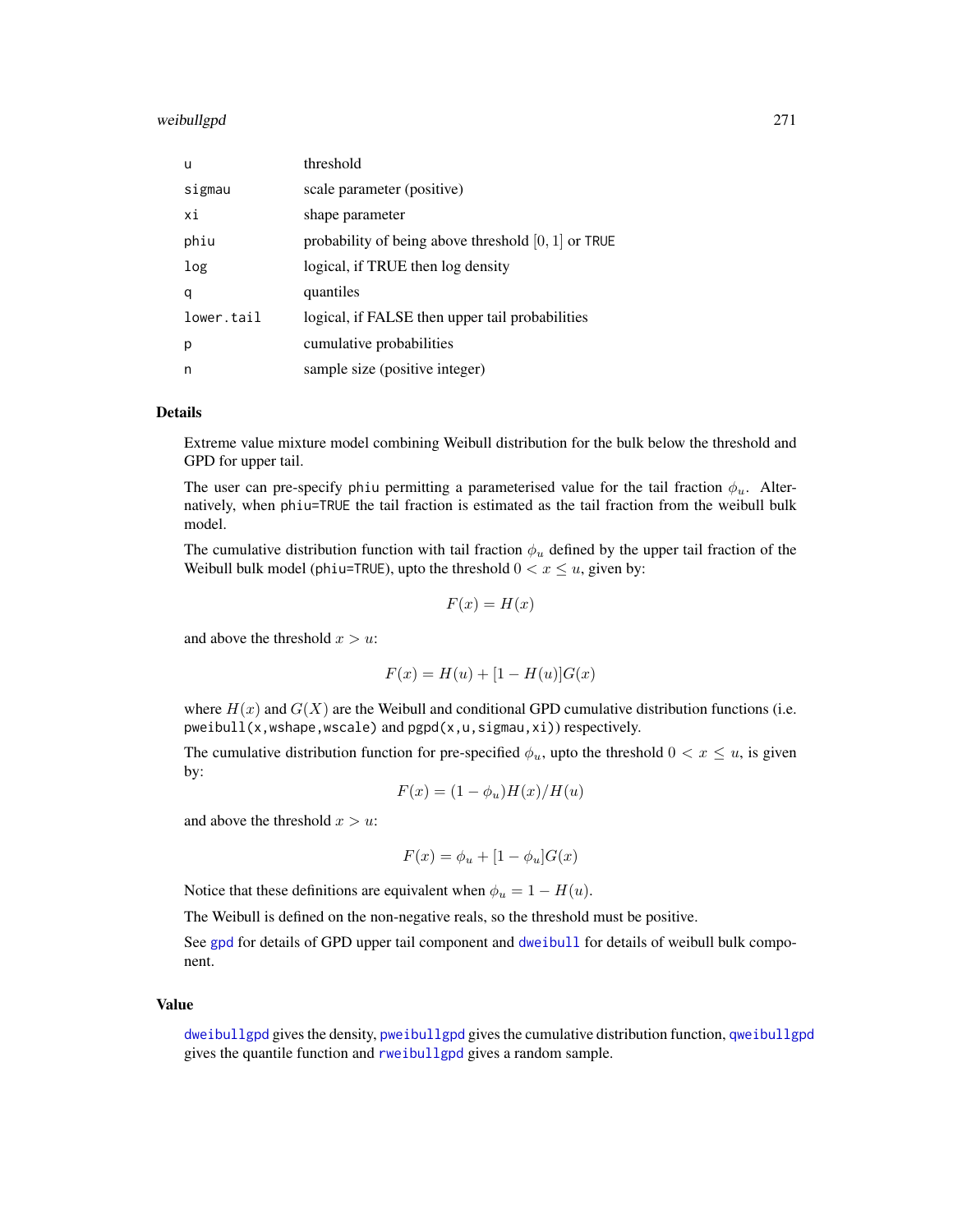All inputs are vectorised except  $log$  and  $lower$ .tail. The main inputs  $(x, p, o, q)$  and parameters must be either a scalar or a vector. If vectors are provided they must all be of the same length, and the function will be evaluated for each element of vector. In the case of [rweibullgpd](#page-269-0) any input vector must be of length n.

Default values are provided for all inputs, except for the fundamentals x, q and p. The default sample size for [rweibullgpd](#page-269-0) is 1.

Missing (NA) and Not-a-Number (NaN) values in x, p and q are passed through as is and infinite values are set to NA. None of these are not permitted for the parameters.

Error checking of the inputs (e.g. invalid probabilities) is carried out and will either stop or give warning message as appropriate.

#### Author(s)

Yang Hu and Carl Scarrott <carl.scarrott@canterbury.ac.nz>

# References

[http://en.wikipedia.org/wiki/Weibull\\_distribution](http://en.wikipedia.org/wiki/Weibull_distribution)

[http://en.wikipedia.org/wiki/Generalized\\_Pareto\\_distribution](http://en.wikipedia.org/wiki/Generalized_Pareto_distribution)

Scarrott, C.J. and MacDonald, A. (2012). A review of extreme value threshold estimation and uncertainty quantification. REVSTAT - Statistical Journal 10(1), 33-59. Available from [http:](http://www.ine.pt/revstat/pdf/rs120102.pdf) [//www.ine.pt/revstat/pdf/rs120102.pdf](http://www.ine.pt/revstat/pdf/rs120102.pdf)

Behrens, C.N., Lopes, H.F. and Gamerman, D. (2004). Bayesian analysis of extreme events with threshold estimation. Statistical Modelling. 4(3), 227-244.

# See Also

[gpd](#page-190-0) and [dweibull](#page-0-0)

Other weibullgpd: [fitmweibullgpd](#page-103-0), [fweibullgpdcon](#page-164-0), [fweibullgpd](#page-160-0), [itmweibullgpd](#page-212-0), [weibullgpdcon](#page-272-0) Other weibullgpdcon: [fweibullgpdcon](#page-164-0), [fweibullgpd](#page-160-0), [itmweibullgpd](#page-212-0), [weibullgpdcon](#page-272-0) Other itmweibullgpd: [fitmweibullgpd](#page-103-0), [fweibullgpdcon](#page-164-0), [fweibullgpd](#page-160-0), [itmweibullgpd](#page-212-0), [weibullgpdcon](#page-272-0) Other fweibullgpd: [fweibullgpd](#page-160-0)

# Examples

```
## Not run:
set.seed(1)
par(mfrow = c(2, 2))x = rweibullgpd(1000)xx = seq(-1, 6, 0.01)hist(x, breaks = 100, freq = FALSE, xlim = c(-1, 6))
lines(xx, dweibullgpd(xx))
```
# three tail behaviours

<span id="page-271-0"></span>

# **Note**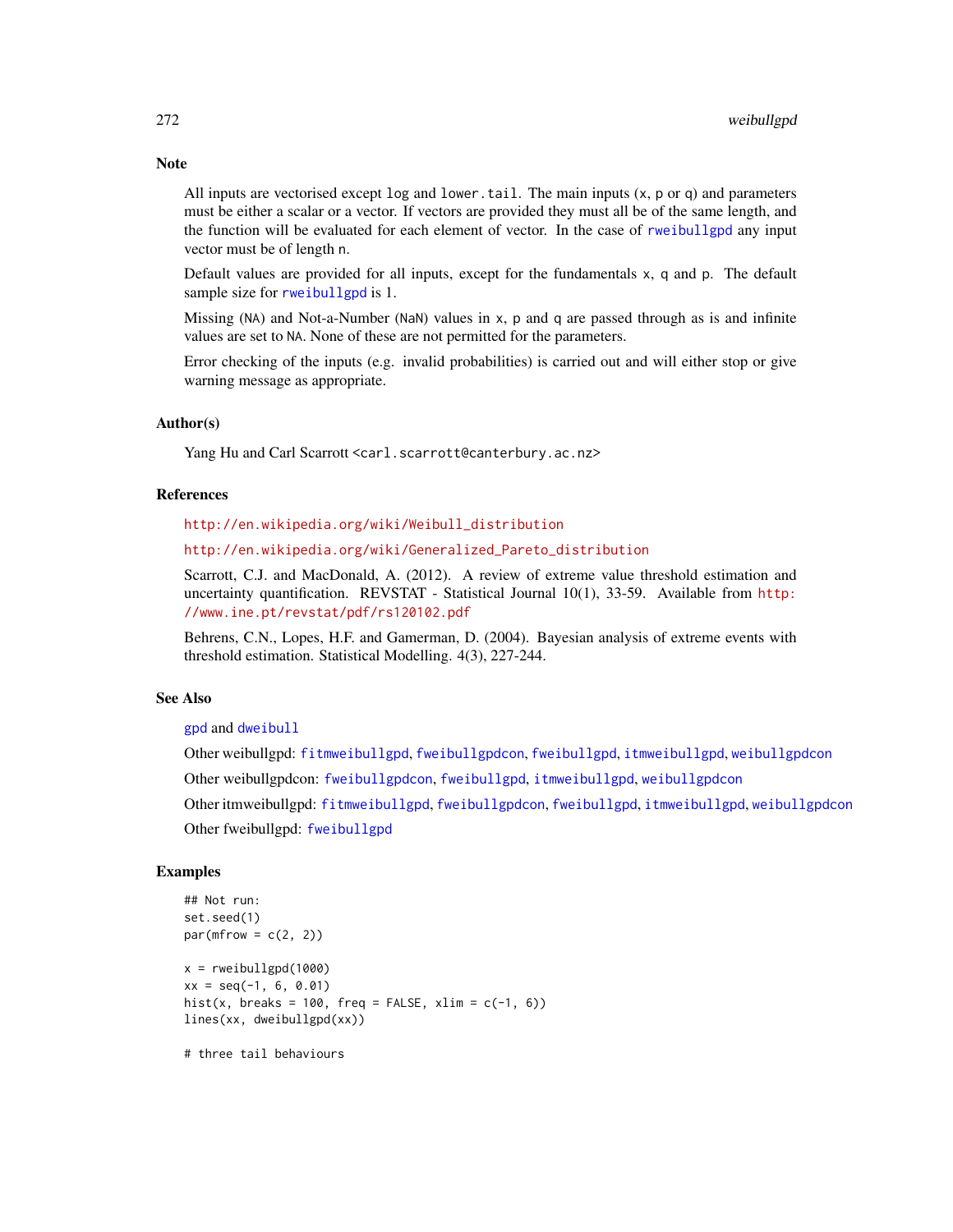#### <span id="page-272-2"></span>weibullgpdcon 273

```
plot(xx, pweibullgpd(xx), type = "l")lines(xx, pweibullgpd(xx, xi = 0.3), col = "red")
lines(xx, pweibullgpd(xx, xi = -0.3), col = "blue")
legend("topleft", paste("xi =",c(0, 0.3, -0.3)),
  col=c("black", "red", "blue"), lty = 1)
x = rweibullgpd(1000, phiu = 0.2)
hist(x, breaks = 100, freq = FALSE, xlim = c(-1, 6))
lines(xx, dweibullgpd(xx, phiu = 0.2))
plot(xx, dweibullgpd(xx, xi=0, phiu = 0.2), type = "1")
lines(xx, dweibullgpd(xx, xi=-0.2, phiu = 0.2), col = "red")
lines(xx, dweibullgpd(xx, xi=0.2, phiu = 0.2), col = "blue")legend("topleft", c("xi = 0", "xi = 0.2", "xi = -0.2"),col=c("black", "red", "blue"), lty = 1)
## End(Not run)
```
<span id="page-272-0"></span>weibullgpdcon *Weibull Bulk and GPD Tail Extreme Value Mixture Model with Single Continuity Constraint*

# <span id="page-272-1"></span>**Description**

Density, cumulative distribution function, quantile function and random number generation for the extreme value mixture model with Weibull for bulk distribution upto the threshold and conditional GPD above threshold with continuity at threshold. The parameters are the weibull shape wshape and scale wscale, threshold u GPD shape xi and tail fraction phiu.

# Usage

```
dweibullgpdcon(x, wshape = 1, wscale = 1, u = qweibull(0.9, wshape,
 wscale), xi = 0, phiu = TRUE, log = FALSE)
pweibullgpdcon(q, wshape = 1, wscale = 1, u = qweibull(0.9, wshape,
 wscale), xi = 0, phiu = TRUE, lower.tail = TRUE)
qweibullgpdcon(p, wshape = 1, wscale = 1, u = qweibull(0.9, wshape,
  wscale), xi = 0, phiu = TRUE, lower.tail = TRUE)
rweibullgpdcon(n = 1, wshape = 1, wscale = 1, u = qweibull(0.9,
 wshape, wscale), xi = 0, phiu = TRUE)
```
# Arguments

| X      | quantiles                |
|--------|--------------------------|
| wshape | Weibull shape (positive) |
| wscale | Weibull scale (positive) |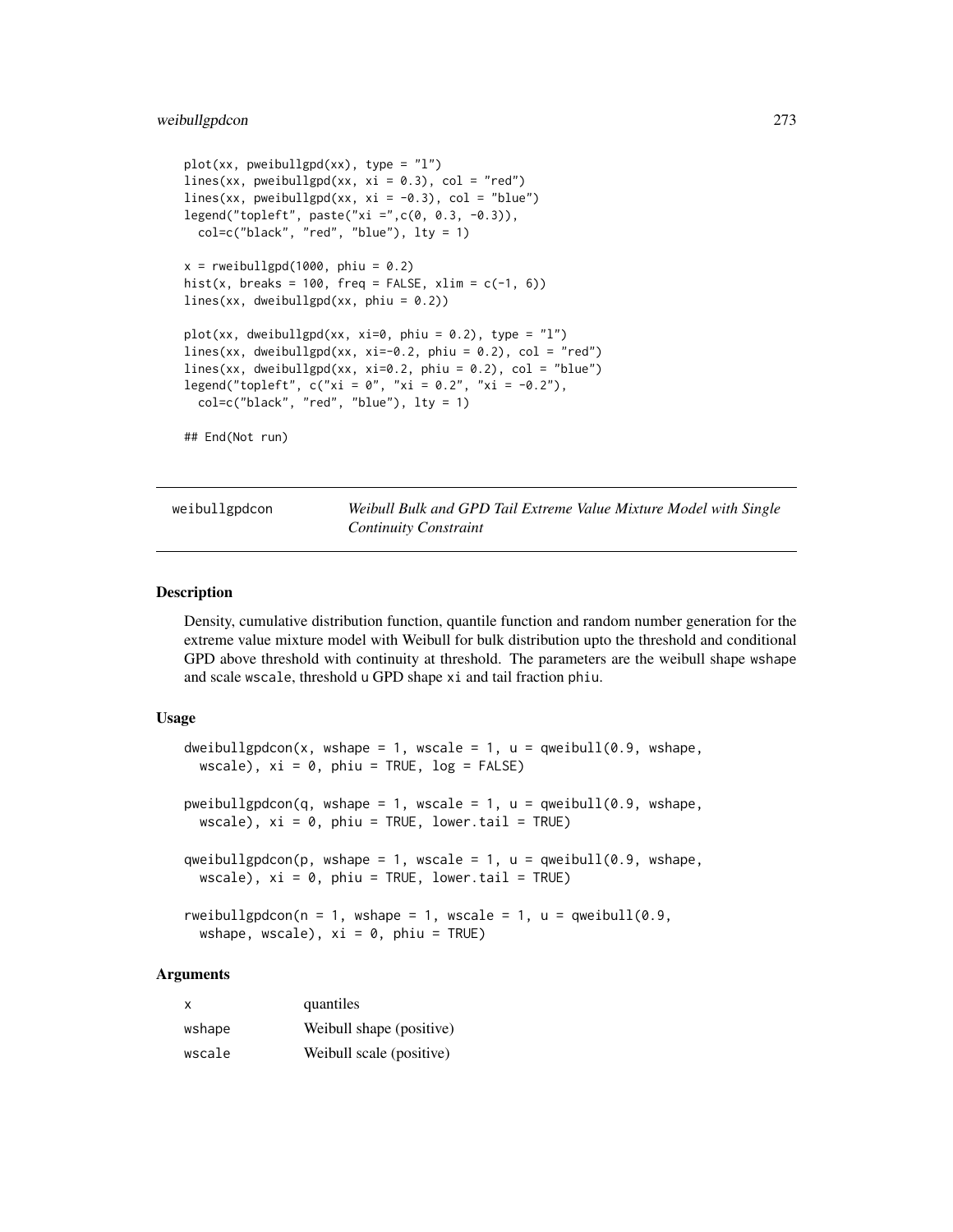# <span id="page-273-0"></span>274 weibullgpdcon

| u          | threshold                                             |
|------------|-------------------------------------------------------|
| хi         | shape parameter                                       |
| phiu       | probability of being above threshold $[0, 1]$ or TRUE |
| log        | logical, if TRUE then log density                     |
| q          | quantiles                                             |
| lower.tail | logical, if FALSE then upper tail probabilities       |
| p          | cumulative probabilities                              |
| n          | sample size (positive integer)                        |

# Details

.

Extreme value mixture model combining Weibull distribution for the bulk below the threshold and GPD for upper tail with continuity at threshold.

The user can pre-specify phiu permitting a parameterised value for the tail fraction  $\phi_u$ . Alternatively, when phiu=TRUE the tail fraction is estimated as the tail fraction from the weibull bulk model.

The cumulative distribution function with tail fraction  $\phi_u$  defined by the upper tail fraction of the Weibull bulk model (phiu=TRUE), upto the threshold  $0 < x \le u$ , given by:

$$
F(x) = H(x)
$$

and above the threshold  $x > u$ :

$$
F(x) = H(u) + [1 - H(u)]G(x)
$$

where  $H(x)$  and  $G(X)$  are the Weibull and conditional GPD cumulative distribution functions (i.e. pweibull(x,wshape,wscale) and pgpd(x,u,sigmau,xi)) respectively.

The cumulative distribution function for pre-specified  $\phi_u$ , upto the threshold  $0 < x \leq u$ , is given by:

$$
F(x) = (1 - \phi_u)H(x)/H(u)
$$

and above the threshold  $x > u$ :

$$
F(x) = \phi_u + [1 - \phi_u]G(x)
$$

Notice that these definitions are equivalent when  $\phi_u = 1 - H(u)$ .

The continuity constraint means that  $(1 - \phi_u)h(u)/H(u) = \phi_u g(u)$  where  $h(x)$  and  $g(x)$  are the Weibull and conditional GPD density functions (i.e. dweibull(x,wshape,wscale) and dgpd(x,u,sigmau,xi)) respectively. The resulting GPD scale parameter is then:

$$
\sigma_u = \phi_u H(u) / [1 - \phi_u] h(u)
$$

. In the special case of where the tail fraction is defined by the bulk model this reduces to

$$
\sigma_u = [1 - H(u)]/h(u)
$$

The Weibull is defined on the non-negative reals, so the threshold must be positive.

See [gpd](#page-190-0) for details of GPD upper tail component and [dweibull](#page-0-0) for details of weibull bulk component.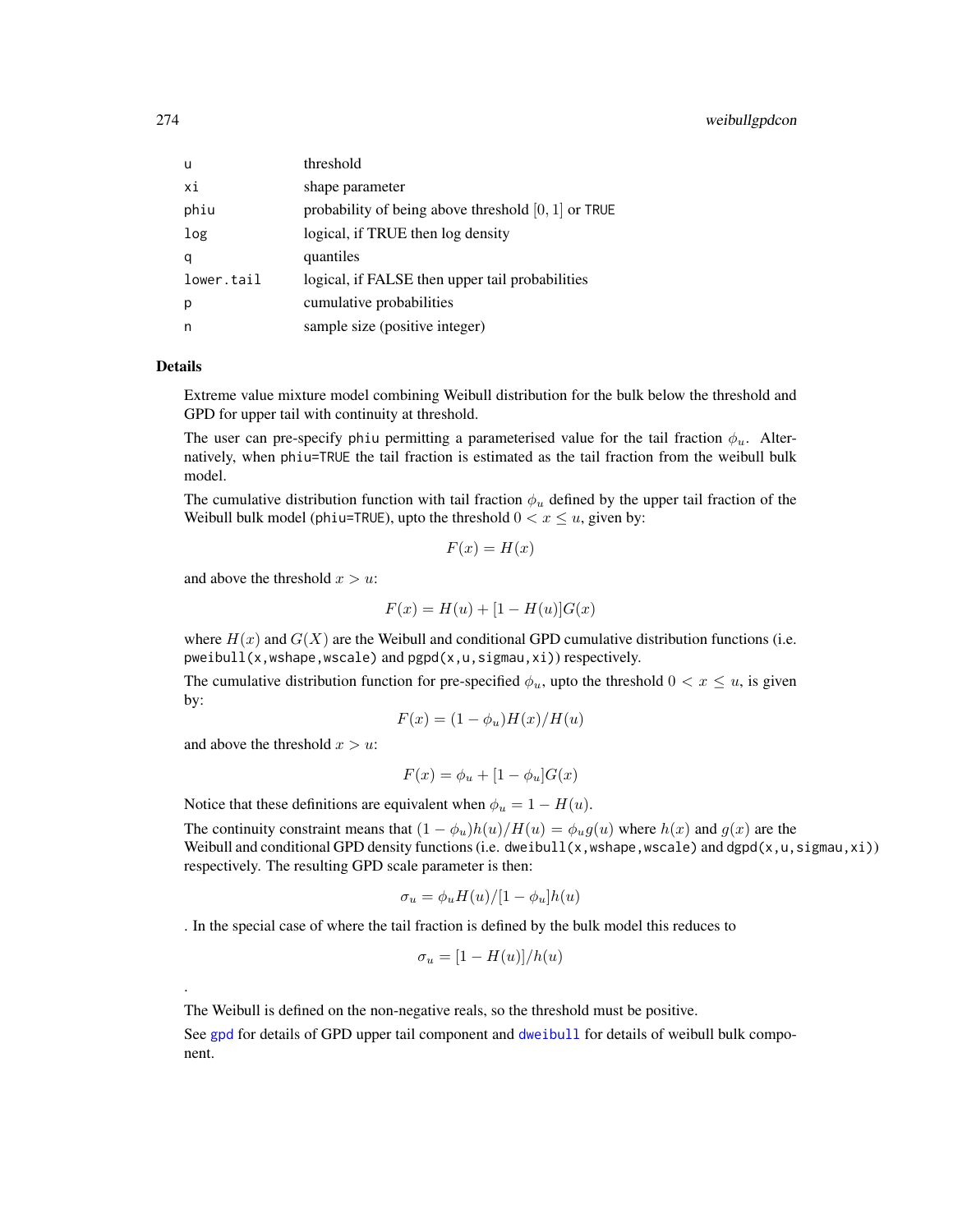#### <span id="page-274-0"></span>weibullgpdcon 275

#### Value

[dweibullgpdcon](#page-272-1) gives the density, [pweibullgpdcon](#page-272-1) gives the cumulative distribution function, [qweibullgpdcon](#page-272-1) gives the quantile function and [rweibullgpdcon](#page-272-1) gives a random sample.

#### Acknowledgments

Thanks to Ben Youngman, Exeter University, UK for reporting a bug in the [rweibullgpdcon](#page-272-1) function.

#### Note

All inputs are vectorised except  $log$  and  $lower$ .tail. The main inputs  $(x, p, o, q)$  and parameters must be either a scalar or a vector. If vectors are provided they must all be of the same length, and the function will be evaluated for each element of vector. In the case of [rweibullgpdcon](#page-272-1) any input vector must be of length n.

Default values are provided for all inputs, except for the fundamentals x, q and p. The default sample size for [rweibullgpdcon](#page-272-1) is 1.

Missing (NA) and Not-a-Number (NaN) values in x, p and q are passed through as is and infinite values are set to NA. None of these are not permitted for the parameters.

Error checking of the inputs (e.g. invalid probabilities) is carried out and will either stop or give warning message as appropriate.

# Author(s)

Yang Hu and Carl Scarrott <carl.scarrott@canterbury.ac.nz>

#### References

[http://en.wikipedia.org/wiki/Weibull\\_distribution](http://en.wikipedia.org/wiki/Weibull_distribution)

[http://en.wikipedia.org/wiki/Generalized\\_Pareto\\_distribution](http://en.wikipedia.org/wiki/Generalized_Pareto_distribution)

Scarrott, C.J. and MacDonald, A. (2012). A review of extreme value threshold estimation and uncertainty quantification. REVSTAT - Statistical Journal 10(1), 33-59. Available from [http:](http://www.ine.pt/revstat/pdf/rs120102.pdf) [//www.ine.pt/revstat/pdf/rs120102.pdf](http://www.ine.pt/revstat/pdf/rs120102.pdf)

Behrens, C.N., Lopes, H.F. and Gamerman, D. (2004). Bayesian analysis of extreme events with threshold estimation. Statistical Modelling. 4(3), 227-244.

#### See Also

[gpd](#page-190-0) and [dweibull](#page-0-0)

Other weibullgpd: [fitmweibullgpd](#page-103-0), [fweibullgpdcon](#page-164-0), [fweibullgpd](#page-160-0), [itmweibullgpd](#page-212-0), [weibullgpd](#page-269-1) Other weibullgpdcon: [fweibullgpdcon](#page-164-0), [fweibullgpd](#page-160-0), [itmweibullgpd](#page-212-0), [weibullgpd](#page-269-1) Other itmweibullgpd: [fitmweibullgpd](#page-103-0), [fweibullgpdcon](#page-164-0), [fweibullgpd](#page-160-0), [itmweibullgpd](#page-212-0), [weibullgpd](#page-269-1) Other fweibullgpdcon: [fweibullgpdcon](#page-164-0)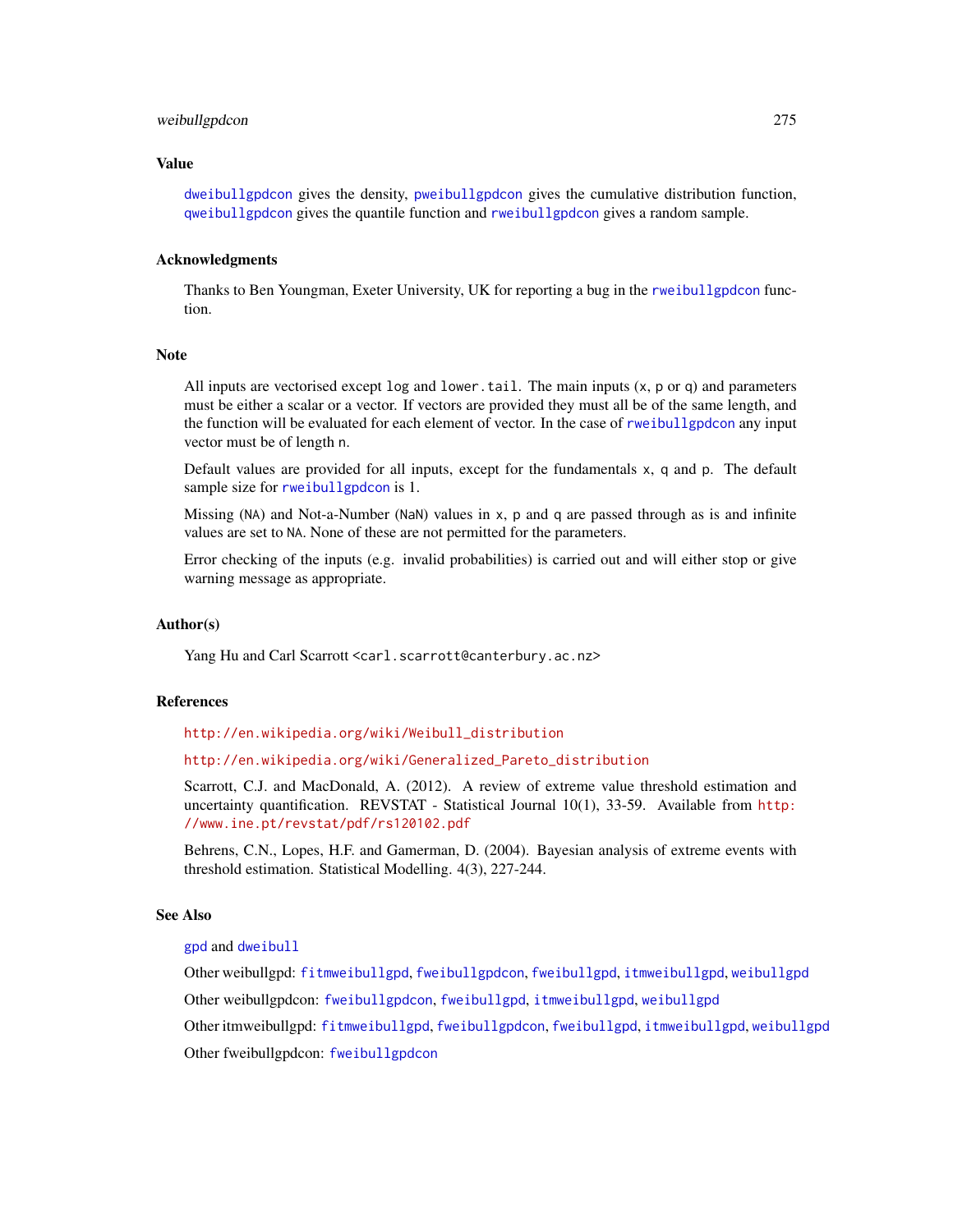# Examples

```
## Not run:
set.seed(1)
par(mfrow = c(2, 2))x = rweibullgpdcon(1000)
xx = seq(-0.1, 6, 0.01)hist(x, breaks = 100, freq = FALSE, xlim = c(-1, 6))
lines(xx, dweibullgpdcon(xx))
# three tail behaviours
plot(xx, pweibullgpdcon(xx), type = "l")
lines(xx, pweibullgpdcon(xx, xi = 0.3), col = "red")
lines(xx, pweibullgpdcon(xx, xi = -0.3), col = "blue")
legend("bottomright", paste("xi =",c(0, 0.3, -0.3)),
  col=c("black", "red", "blue"), lty = 1)
x = rweibullgpdcon(1000, phiu = 0.2)
hist(x, breaks = 100, freq = FALSE, xlim = c(-1, 6))
lines(xx, dweibullgpdcon(xx, phiu = 0.2))
plot(xx, dweibullgpdcon(xx, xi=0, phiu = 0.2), type = "l")
lines(xx, dweibullgpdcon(xx, xi=-0.2, phiu = 0.2), col = "red")
lines(xx, dweibullgpdcon(xx, xi=0.2, phiu = 0.2), col = "blue")
legend("topright", c("xi = 0", "xi = 0.2", "xi = -0.2"),col=c("black", "red", "blue"), lty = 1)
```
## End(Not run)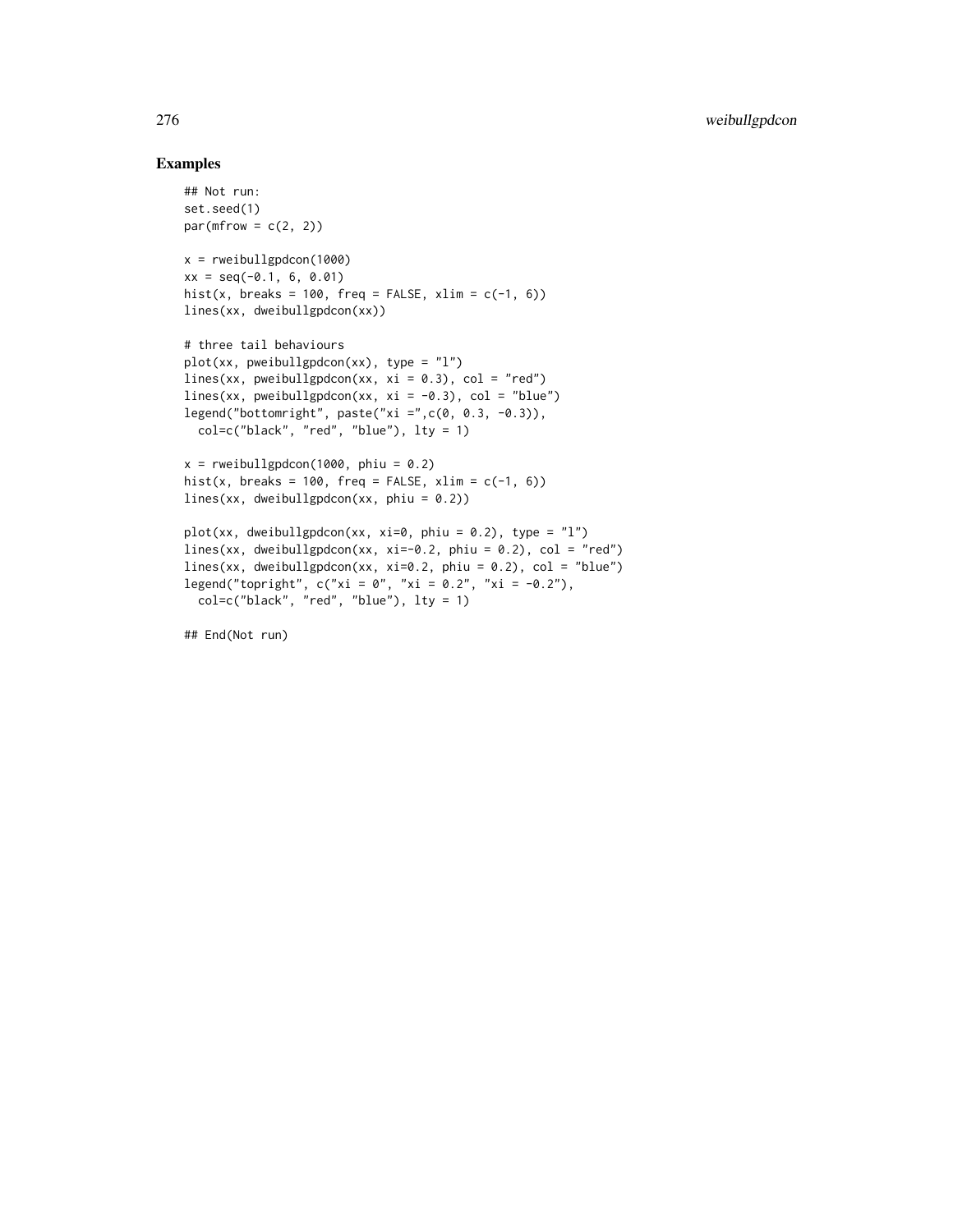# Index

bckden, [4,](#page-3-0) *[7](#page-6-0)*, *[13](#page-12-0)*, *[18](#page-17-0)*, *[37](#page-36-0)*, *[42](#page-41-0)*, *[47](#page-46-0)*, *[70](#page-69-0)*, *[75](#page-74-0)*, *[112](#page-111-0)*, *[116](#page-115-0)*, *[121](#page-120-0)*, *[178](#page-177-0)*, *[183](#page-182-0)*, *[206](#page-205-1)*, *[219](#page-218-0)*, *[223](#page-222-0)*, *[226,](#page-225-0) [227](#page-226-0)*, *[230](#page-229-0)*, *[232](#page-231-0)* bckdengpd, *[8](#page-7-0)*, [9,](#page-8-0) *[12](#page-11-0)*, *[18](#page-17-0)*, *[37](#page-36-0)*, *[42](#page-41-0)*, *[47](#page-46-0)*, *[70](#page-69-0)*, *[112](#page-111-0)*, *[116](#page-115-0)*, *[121](#page-120-0)*, *[178](#page-177-0)*, *[183](#page-182-0)*, *[219](#page-218-0)*, *[223](#page-222-0)*, *[226,](#page-225-0) [227](#page-226-0)* bckdengpdcon, *[8](#page-7-0)*, *[13](#page-12-0)*, [14,](#page-13-0) *[17](#page-16-0)*, *[37](#page-36-0)*, *[42](#page-41-0)*, *[47](#page-46-0)*, *[75](#page-74-0)*, *[112](#page-111-0)*, *[116](#page-115-0)*, *[121](#page-120-0)*, *[178](#page-177-0)*, *[183](#page-182-0)*, *[219](#page-218-0)*, *[223](#page-222-0)*, *[227](#page-226-0)* bckdenxbeta1 *(*internal*)*, [204](#page-203-0) bckdenxbeta2 *(*internal*)*, [204](#page-203-0) bckdenxcopula *(*internal*)*, [204](#page-203-0) bckdenxcutnorm *(*internal*)*, [204](#page-203-0) bckdenxgamma1 *(*internal*)*, [204](#page-203-0) bckdenxgamma2 *(*internal*)*, [204](#page-203-0) bckdenxreflect *(*internal*)*, [204](#page-203-0) bckdenxrenorm *(*internal*)*, [204](#page-203-0) bckdenxsimple *(*internal*)*, [204](#page-203-0) betagpd, [19,](#page-18-0) *[24](#page-23-0)*, *[51](#page-50-0)*, *[55](#page-54-0)* betagpdcon, *[21](#page-20-0)*, [22,](#page-21-0) *[51](#page-50-0)*, *[55](#page-54-0)* bw.nrd0, *[8](#page-7-0)*, *[13](#page-12-0)*, *[18](#page-17-0)*, *[37](#page-36-0)*, *[42](#page-41-0)*, *[47](#page-46-0)*, *[69,](#page-68-0) [70](#page-69-0)*, *[75](#page-74-0)*, *[111,](#page-110-0) [112](#page-111-0)*, *[115,](#page-114-0) [116](#page-115-0)*, *[120,](#page-119-0) [121](#page-120-0)*, *[177,](#page-176-0) [178](#page-177-0)*, *[182,](#page-181-0) [183](#page-182-0)*, *[217](#page-216-0)*, *[219](#page-218-0)*, *[221](#page-220-0)*, *[223](#page-222-0)*, *[225,](#page-224-0) [226](#page-225-0)*

check.bcmethod *(*checking*)*, [25](#page-24-0) check.control *(*checking*)*, [25](#page-24-0) check.design.knots *(*checking*)*, [25](#page-24-0) check.inputn, *[27](#page-26-0)* check.inputn *(*checking*)*, [25](#page-24-0) check.kbw *(*kfun*)*, [230](#page-229-0) check.kernel, *[232](#page-231-0)* check.kernel *(*kfun*)*, [230](#page-229-0) check.kinputs, *[232](#page-231-0)* check.kinputs *(*kfun*)*, [230](#page-229-0) check.klambda, *[232](#page-231-0)* check.logic *(*checking*)*, [25](#page-24-0) check.n *(*checking*)*, [25](#page-24-0) check.nn *(*checking*)*, [25](#page-24-0) check.nparam *(*checking*)*, [25](#page-24-0)

check.offset *(*checking*)*, [25](#page-24-0) check.optim *(*checking*)*, [25](#page-24-0) check.param, *[25](#page-24-0)* check.param *(*checking*)*, [25](#page-24-0) check.phiu *(*checking*)*, [25](#page-24-0) check.posparam, *[25](#page-24-0)* check.posparam *(*checking*)*, [25](#page-24-0) check.prob *(*checking*)*, [25](#page-24-0) check.quant *(*checking*)*, [25](#page-24-0) check.text *(*checking*)*, [25](#page-24-0) checking, [25](#page-24-0) cvpsden, *[154,](#page-153-0) [155](#page-154-0)* cvpsden *(*fpsden*)*, [153](#page-152-1) dbckden, *[6](#page-5-0)*, *[12](#page-11-0)*, *[16](#page-15-0)*, *[41](#page-40-0)*, *[46](#page-45-0)*

dbckden *(*bckden*)*, [4](#page-3-0) dbckdengpd, *[12](#page-11-0)* dbckdengpd *(*bckdengpd*)*, [9](#page-8-0) dbckdengpdcon, *[16](#page-15-0)*, *[45](#page-44-0)* dbckdengpdcon *(*bckdengpdcon*)*, [14](#page-13-0) dbeta, *[20,](#page-19-0) [21](#page-20-0)*, *[23,](#page-22-0) [24](#page-23-0)*, *[51](#page-50-0)*, *[55](#page-54-0)* dbetagpd, *[20](#page-19-0)* dbetagpd *(*betagpd*)*, [19](#page-18-0) dbetagpdcon, *[23](#page-22-0)*, *[53](#page-52-0)* dbetagpdcon *(*betagpdcon*)*, [22](#page-21-0) dcauchy, *[29](#page-28-0)* ddwm, *[28](#page-27-0)* ddwm *(*dwm*)*, [27](#page-26-0) density, *[5](#page-4-0)*, *[8](#page-7-0)*, *[11](#page-10-0)*, *[13](#page-12-0)*, *[16](#page-15-0)*, *[18](#page-17-0)*, *[31](#page-30-0)*, *[34](#page-33-0)*, *[37](#page-36-0)*, *[40](#page-39-0)*, *[42](#page-41-0)*, *[45](#page-44-0)*, *[47](#page-46-0)*, *[68](#page-67-0)[–70](#page-69-0)*, *[73](#page-72-0)*, *[75](#page-74-0)*, *[108](#page-107-0)*, *[112](#page-111-0)*, *[114](#page-113-0)[–116](#page-115-0)*, *[119](#page-118-0)[–121](#page-120-0)*, *[176](#page-175-0)[–178](#page-177-0)*, *[181](#page-180-0)[–183](#page-182-0)*, *[206](#page-205-1)*, *[217](#page-216-0)*, *[219](#page-218-0)*, *[221](#page-220-0)*, *[223](#page-222-0)*, *[225,](#page-224-0) [226](#page-225-0)*, *[229,](#page-228-0) [230](#page-229-0)*, *[232](#page-231-0)* densplot, *[32](#page-31-0)* densplot *(*evmix.diag*)*, [30](#page-29-0) dgamma, *[61](#page-60-0)*, *[65](#page-64-0)*, *[132](#page-131-0)*, *[137](#page-136-0)*, *[142](#page-141-0)*, *[170,](#page-169-0) [171](#page-170-0)*, *[173,](#page-172-0) [174](#page-173-0)*, *[241](#page-240-0)*, *[245](#page-244-0)*, *[248](#page-247-0)* dgammagpd, *[170](#page-169-0)* dgammagpd *(*gammagpd*)*, [168](#page-167-0) dgammagpdcon, *[64](#page-63-0)*, *[173](#page-172-0)*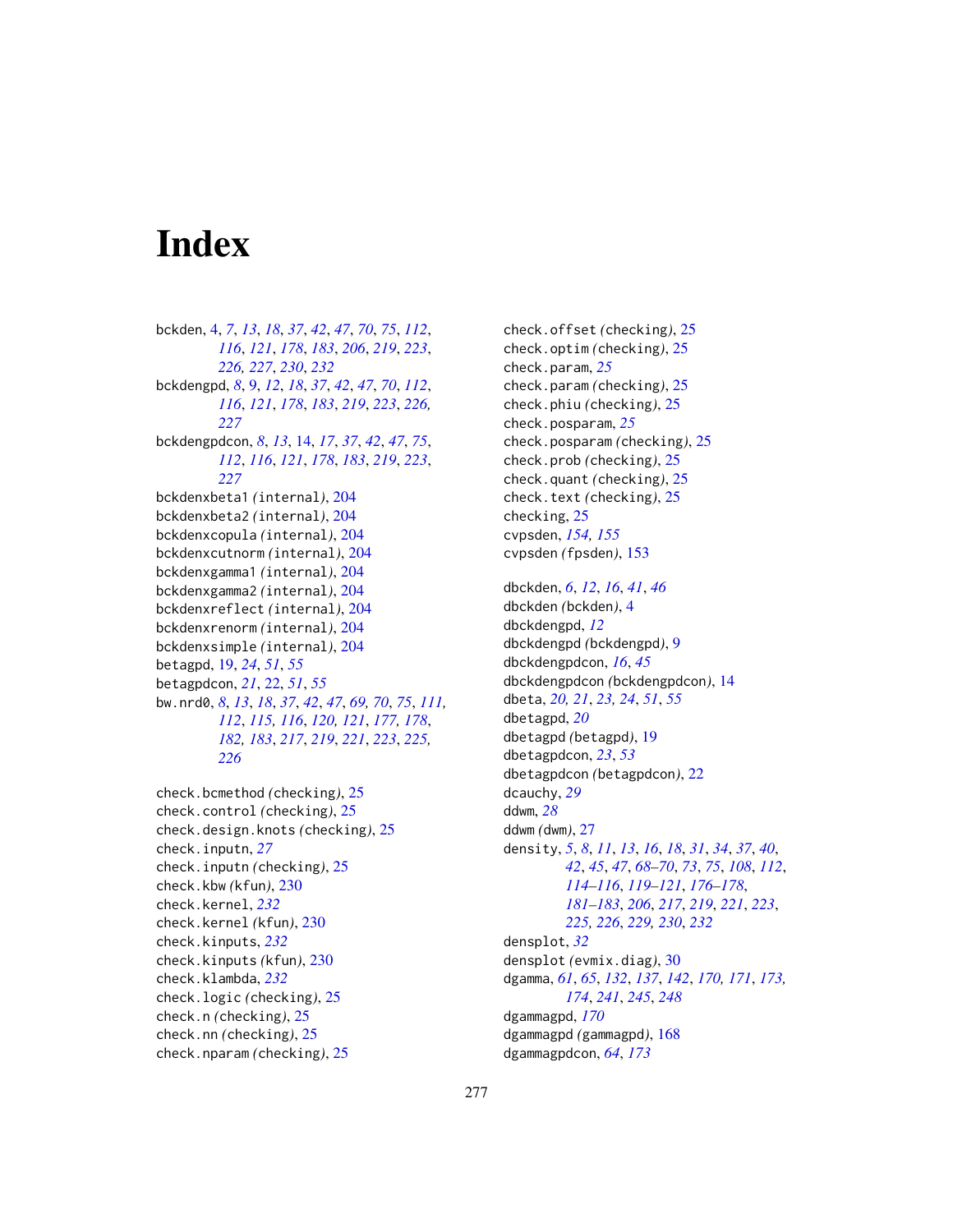dgammagpdcon *(*gammagpdcon*)*, [172](#page-171-0) dgkg, *[177](#page-176-0)* dgkg *(*gkg*)*, [175](#page-174-0) dgkgcon, *[73](#page-72-0)*, *[182](#page-181-0)* dgkgcon *(*gkgcon*)*, [179](#page-178-0) dgng, *[186](#page-185-0)*, *[190](#page-189-0)* dgng *(*gng*)*, [184](#page-183-1) dgngcon, *[83](#page-82-0)*, *[190](#page-189-0)* dgngcon *(*gngcon*)*, [187](#page-186-1) dgpd, *[88](#page-87-0)*, *[193](#page-192-0)* dgpd *(*gpd*)*, [191](#page-190-1) dhpd, *[199](#page-198-0)* dhpd *(*hpd*)*, [198](#page-197-1) dhpdcon, *[94](#page-93-0)*, *[202](#page-201-0)* dhpdcon *(*hpdcon*)*, [201](#page-200-1) ditmgng, *[98](#page-97-0)*, *[208](#page-207-0)* ditmgng *(*itmgng*)*, [206](#page-205-1) ditmnormgpd, *[102](#page-101-0)*, *[207](#page-206-0)*, *[211](#page-210-0)* ditmnormgpd *(*itmnormgpd*)*, [209](#page-208-1) ditmweibullgpd, *[105](#page-104-0)*, *[214](#page-213-0)* ditmweibullgpd *(*itmweibullgpd*)*, [213](#page-212-1) dkde, *[8](#page-7-0)*, *[13](#page-12-0)*, *[18](#page-17-0)*, *[42](#page-41-0)*, *[47](#page-46-0)*, *[70](#page-69-0)*, *[75](#page-74-0)*, *[116](#page-115-0)*, *[121](#page-120-0)*, *[178](#page-177-0)*, *[183](#page-182-0)*, *[219](#page-218-0)*, *[223](#page-222-0)*, *[226](#page-225-0)* dkden, *[177](#page-176-0)*, *[182](#page-181-0)*, *[217,](#page-216-0) [218](#page-217-0)*, *[221](#page-220-0)*, *[225](#page-224-0)* dkden *(*kden*)*, [216](#page-215-0) dkdengpd, *[222](#page-221-0)* dkdengpd *(*kdengpd*)*, [220](#page-219-0) dkdengpdcon, *[119](#page-118-0)*, *[225](#page-224-0)* dkdengpdcon *(*kdengpdcon*)*, [224](#page-223-0) dlnorm, *[124](#page-123-0)*, *[128](#page-127-0)*, *[234,](#page-233-0) [235](#page-234-0)*, *[237,](#page-236-0) [238](#page-237-0)* dlognormgpd, *[234](#page-233-0)* dlognormgpd *(*lognormgpd*)*, [233](#page-232-1) dlognormgpdcon, *[127](#page-126-0)*, *[237](#page-236-0)* dlognormgpdcon *(*lognormgpdcon*)*, [236](#page-235-1) dmgamma, *[240](#page-239-0)* dmgamma *(*mgamma*)*, [239](#page-238-0) dmgammagpd, *[244](#page-243-0)* dmgammagpd *(*mgammagpd*)*, [242](#page-241-0) dmgammagpdcon, *[247](#page-246-0)* dmgammagpdcon *(*mgammagpdcon*)*, [245](#page-244-0) dnorm, *[80](#page-79-0)*, *[84](#page-83-0)*, *[95](#page-94-0)*, *[100](#page-99-1)*, *[103](#page-102-0)*, *[148](#page-147-0)*, *[152](#page-151-0)*, *[186,](#page-185-0) [187](#page-186-1)*, *[190,](#page-189-0) [191](#page-190-1)*, *[199,](#page-198-0) [200](#page-199-0)*, *[202,](#page-201-0) [203](#page-202-0)*, *[208](#page-207-0)*, *[212](#page-211-0)*, *[253,](#page-252-0) [254](#page-253-2)*, *[256,](#page-255-0) [257](#page-256-0)* dnormgpd, *[186](#page-185-0)*, *[190](#page-189-0)*, *[253](#page-252-0)* dnormgpd *(*normgpd*)*, [251](#page-250-2) dnormgpdcon, *[151](#page-150-0)*, *[256](#page-255-0)* dnormgpdcon *(*normgpdcon*)*, [254](#page-253-2) dpsden, *[154](#page-153-0)*, *[262](#page-261-0)*

dpsden *(*psden*)*, [260](#page-259-2) dpsdengpd, *[266](#page-265-0)* dpsdengpd *(*psdengpd*)*, [264](#page-263-2) dweibull, *[29](#page-28-0)*, *[107](#page-106-0)*, *[164](#page-163-0)*, *[167](#page-166-0)*, *[215](#page-214-0)*, *[271,](#page-270-0) [272](#page-271-0)*, *[274,](#page-273-0) [275](#page-274-0)* dweibullgpd, *[271](#page-270-0)* dweibullgpd *(*weibullgpd*)*, [270](#page-269-2) dweibullgpdcon, *[166](#page-165-0)*, *[275](#page-274-0)* dweibullgpdcon *(*weibullgpdcon*)*, [273](#page-272-2) dwm, [27,](#page-26-0) *[58](#page-57-0)*

evd, *[4](#page-3-0)*, *[31,](#page-30-0) [32](#page-31-0)*, *[41](#page-40-0)*, *[46](#page-45-0)*, *[50](#page-49-0)*, *[54](#page-53-0)*, *[57](#page-56-0)*, *[60](#page-59-0)*, *[64](#page-63-0)*, *[69](#page-68-0)*, , *[79](#page-78-0)*, *[83](#page-82-0)*, *[86](#page-85-0)[–88](#page-87-0)*, *[90](#page-89-0)*, *[94](#page-93-0)*, *[109](#page-108-0)*, *[115](#page-114-0)*, , *[123](#page-122-0)*, *[127](#page-126-0)*, *[136](#page-135-0)*, *[141](#page-140-0)*, *[146,](#page-145-0) [147](#page-146-0)*, , *[159](#page-158-0)*, *[163](#page-162-0)*, *[166](#page-165-0)*, *[192](#page-191-0)[–194](#page-193-0)*, *[250,](#page-249-0)* , *[269,](#page-268-0) [270](#page-269-2)* evmix, *[31](#page-30-0)*

evmix *(*evmix-package*)*, [3](#page-2-0) evmix-package, [3](#page-2-0) evmix.diag, [30,](#page-29-0) *[32](#page-31-0)*

fbckden, *[6](#page-5-0)*, *[8](#page-7-0)*, *[12,](#page-11-0) [13](#page-12-0)*, *[16](#page-15-0)*, *[18](#page-17-0)*, [33,](#page-32-0) *[35](#page-34-0)*, *[42](#page-41-0)*, *[47](#page-46-0)*, *[70](#page-69-0)*, *[75](#page-74-0)*, *[112](#page-111-0)*, *[116](#page-115-0)*, *[121](#page-120-0)*, *[178](#page-177-0)*, *[183](#page-182-0)*, *[219](#page-218-0)*, *[223](#page-222-0)*, *[226,](#page-225-0) [227](#page-226-0)* fbckdengpd, *[8](#page-7-0)*, *[12,](#page-11-0) [13](#page-12-0)*, *[18](#page-17-0)*, *[36,](#page-35-0) [37](#page-36-0)*, [38,](#page-37-0) *[40](#page-39-0)*, *[47](#page-46-0)*, *[70](#page-69-0)*, *[112](#page-111-0)*, *[116](#page-115-0)*, *[121](#page-120-0)*, *[178](#page-177-0)*, *[183](#page-182-0)*, *[219](#page-218-0)*, *[223](#page-222-0)*, *[226,](#page-225-0) [227](#page-226-0)* fbckdengpdcon, *[8](#page-7-0)*, *[13](#page-12-0)*, *[16](#page-15-0)*, *[18](#page-17-0)*, *[37](#page-36-0)*, *[42](#page-41-0)*, [43,](#page-42-0) *[45](#page-44-0)*, *[75](#page-74-0)*, *[112](#page-111-0)*, *[116](#page-115-0)*, *[121](#page-120-0)*, *[178](#page-177-0)*, *[183](#page-182-0)*, *[219](#page-218-0)*, *[223](#page-222-0)*, *[227](#page-226-0)* fbetagpd, *[21](#page-20-0)*, *[24](#page-23-0)*, [48,](#page-47-0) *[50](#page-49-0)*, *[55](#page-54-0)* fbetagpdcon, *[21](#page-20-0)*, *[24](#page-23-0)*, *[51](#page-50-0)*, [52,](#page-51-0) *[53](#page-52-0)* fdwm, *[29](#page-28-0)*, [56,](#page-55-0) *[57](#page-56-0)* fgammagpd, [59,](#page-58-0) *[60](#page-59-0)*, *[65](#page-64-0)*, *[132](#page-131-0)*, *[137](#page-136-0)*, *[142](#page-141-0)*, *[171](#page-170-0)*, *[174](#page-173-0)*, *[241](#page-240-0)*, *[245](#page-244-0)*, *[248](#page-247-0)* fgammagpdcon, *[61](#page-60-0)*, [62,](#page-61-0) *[64](#page-63-0)*, *[132](#page-131-0)*, *[137](#page-136-0)*, *[142](#page-141-0)*, *[171](#page-170-0)*, *[174](#page-173-0)*, *[241](#page-240-0)*, *[245](#page-244-0)*, *[248](#page-247-0)* fgkg, *[8](#page-7-0)*, *[13](#page-12-0)*, *[37](#page-36-0)*, *[42](#page-41-0)*, [66,](#page-65-0) *[68](#page-67-0)*, *[75](#page-74-0)*, *[111,](#page-110-0) [112](#page-111-0)*, *[116](#page-115-0)*, *[121](#page-120-0)*, *[178](#page-177-0)*, *[183](#page-182-0)*, *[219](#page-218-0)*, *[223](#page-222-0)*, *[226,](#page-225-0) [227](#page-226-0)* fgkgcon, *[8](#page-7-0)*, *[18](#page-17-0)*, *[37](#page-36-0)*, *[47](#page-46-0)*, *[70](#page-69-0)*, [71,](#page-70-0) *[73,](#page-72-0) [74](#page-73-0)*, *[112](#page-111-0)*, *[116](#page-115-0)*, *[121](#page-120-0)*, *[178](#page-177-0)*, *[183](#page-182-0)*, *[219](#page-218-0)*, *[223](#page-222-0)*, *[226,](#page-225-0) [227](#page-226-0)* fgng, *[32](#page-31-0)*, *[67](#page-66-0)*, *[72,](#page-71-0) [73](#page-72-0)*, [76,](#page-75-1) *[77](#page-76-0)[–79](#page-78-0)*, *[82](#page-81-0)[–84](#page-83-0)*, *[92](#page-91-1)*, *[100](#page-99-1)*, *[103](#page-102-0)*, *[124](#page-123-0)*, *[148](#page-147-0)*, *[152](#page-151-0)*, *[187](#page-186-1)*, *[191](#page-190-1)*, *[200](#page-199-0)*, *[203](#page-202-0)*, *[208](#page-207-0)*, *[212](#page-211-0)*, *[235](#page-234-0)*, *[238](#page-237-0)*, *[254](#page-253-2)*, *[257](#page-256-0)* fgngcon, *[80](#page-79-0)*, [81,](#page-80-1) *[83](#page-82-0)*, *[95](#page-94-0)*, *[100](#page-99-1)*, *[128](#page-127-0)*, *[148](#page-147-0)*, *[152](#page-151-0)*, *[187](#page-186-1)*, *[191](#page-190-1)*, *[200](#page-199-0)*, *[203](#page-202-0)*, *[208](#page-207-0)*, *[254](#page-253-2)*, *[257](#page-256-0)*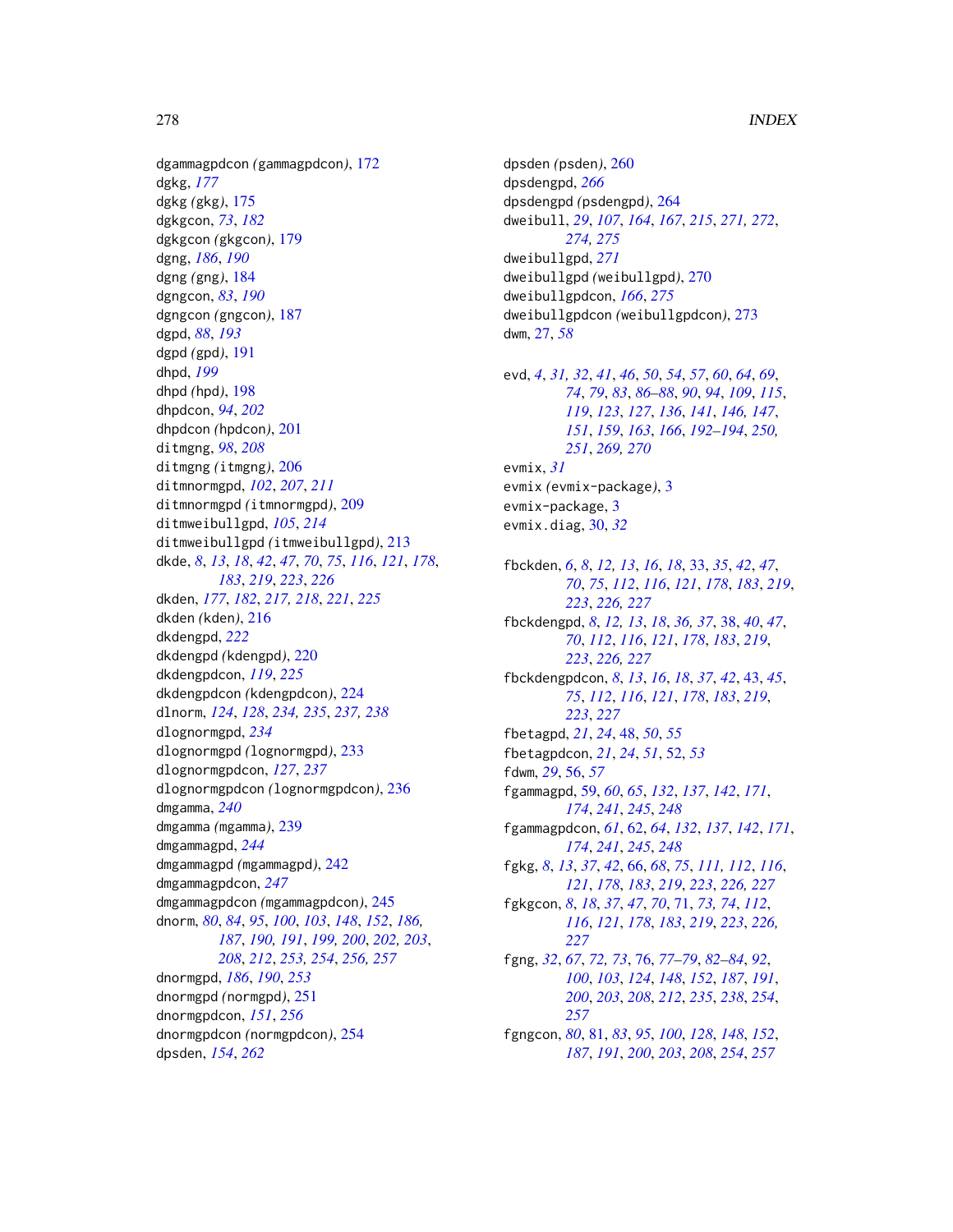fgpd, *[31,](#page-30-0) [32](#page-31-0)*, *[42](#page-41-0)*, *[47](#page-46-0)*, *[51](#page-50-0)*, *[55](#page-54-0)*, *[58](#page-57-0)*, *[61](#page-60-0)*, *[65](#page-64-0)*, *[70](#page-69-0)*, *[75](#page-74-0)*, *[80](#page-79-0)*, *[84](#page-83-0)*, [85,](#page-84-0) *[86,](#page-85-0) [87](#page-86-0)*, *[92](#page-91-1)*, *[95](#page-94-0)*, *[100](#page-99-1)*, *[103](#page-102-0)*, *[107](#page-106-0)*, *[116](#page-115-0)*, *[121](#page-120-0)*, *[124](#page-123-0)*, *[128](#page-127-0)*, *[137](#page-136-0)*, *[142](#page-141-0)*, *[148](#page-147-0)*, *[152](#page-151-0)*, *[160](#page-159-0)*, *[164](#page-163-0)*, *[167](#page-166-0)*, *[194](#page-193-0)* fhpd, *[80](#page-79-0)*, [89,](#page-88-1) *[90](#page-89-0)*, *[95](#page-94-0)*, *[103](#page-102-0)*, *[124](#page-123-0)*, *[148](#page-147-0)*, *[152](#page-151-0)*, *[187](#page-186-1)*, *[191](#page-190-1)*, *[200](#page-199-0)*, *[203](#page-202-0)*, *[212](#page-211-0)*, *[235](#page-234-0)*, *[238](#page-237-0)*, *[254](#page-253-2)*, *[257](#page-256-0)* fhpdcon, *[84](#page-83-0)*, *[92](#page-91-1)*, [92,](#page-91-1) *[94](#page-93-0)*, *[128](#page-127-0)*, *[148](#page-147-0)*, *[152](#page-151-0)*, *[187](#page-186-1)*, *[191](#page-190-1)*, *[200](#page-199-0)*, *[203](#page-202-0)*, *[254](#page-253-2)*, *[257](#page-256-0)* fitdistr, *[88](#page-87-0)* fitmgng, *[80](#page-79-0)*, *[84](#page-83-0)*, [96,](#page-95-1) *[98](#page-97-0)*, *[103](#page-102-0)*, *[148](#page-147-0)*, *[187](#page-186-1)*, *[191](#page-190-1)*, *[208](#page-207-0)*, *[212](#page-211-0)*, *[254](#page-253-2)* fitmnormgpd, *[80](#page-79-0)*, *[92](#page-91-1)*, *[100](#page-99-1)*, [100,](#page-99-1) *[102](#page-101-0)*, *[124](#page-123-0)*, *[148](#page-147-0)*, *[152](#page-151-0)*, *[187](#page-186-1)*, *[191](#page-190-1)*, *[200](#page-199-0)*, *[203](#page-202-0)*, *[208](#page-207-0)*, *[212](#page-211-0)*, *[235](#page-234-0)*, *[238](#page-237-0)*, *[254](#page-253-2)*, *[257](#page-256-0)* fitmweibullgpd, [104,](#page-103-1) *[105](#page-104-0)*, *[164](#page-163-0)*, *[167](#page-166-0)*, *[215](#page-214-0)*, *[272](#page-271-0)*, *[275](#page-274-0)* fkden, *[8](#page-7-0)*, *[13](#page-12-0)*, *[18](#page-17-0)*, *[37](#page-36-0)*, *[40–](#page-39-0)[42](#page-41-0)*, *[45–](#page-44-0)[47](#page-46-0)*, *[68–](#page-67-0)[70](#page-69-0)*, *[73](#page-72-0)[–75](#page-74-0)*, [107,](#page-106-0) *[109,](#page-108-0) [110](#page-109-0)*, *[114–](#page-113-0)[116](#page-115-0)*, *[119](#page-118-0)[–121](#page-120-0)*, *[178](#page-177-0)*, *[219](#page-218-0)*, *[223](#page-222-0)*, *[226](#page-225-0)* fkdengpd, *[8](#page-7-0)*, *[13](#page-12-0)*, *[18](#page-17-0)*, *[37](#page-36-0)*, *[42](#page-41-0)*, *[47](#page-46-0)*, *[70](#page-69-0)*, *[75](#page-74-0)*, *[111,](#page-110-0) [112](#page-111-0)*, [113,](#page-112-0) *[115](#page-114-0)*, *[121](#page-120-0)*, *[178](#page-177-0)*, *[183](#page-182-0)*, *[219](#page-218-0)*, *[223](#page-222-0)*, *[226,](#page-225-0) [227](#page-226-0)* fkdengpdcon, *[8](#page-7-0)*, *[13](#page-12-0)*, *[18](#page-17-0)*, *[37](#page-36-0)*, *[42](#page-41-0)*, *[47](#page-46-0)*, *[70](#page-69-0)*, *[75](#page-74-0)*, *[112](#page-111-0)*, *[116](#page-115-0)*, [117,](#page-116-0) *[119](#page-118-0)*, *[178](#page-177-0)*, *[183](#page-182-0)*, *[219](#page-218-0)*, *[223](#page-222-0)*, *[226,](#page-225-0) [227](#page-226-0)* flognormgpd, *[80](#page-79-0)*, *[92](#page-91-1)*, *[103](#page-102-0)*, [122,](#page-121-1) *[123](#page-122-0)*, *[128](#page-127-0)*, *[148](#page-147-0)*, *[152](#page-151-0)*, *[187](#page-186-1)*, *[191](#page-190-1)*, *[200](#page-199-0)*, *[203](#page-202-0)*, *[212](#page-211-0)*, *[235](#page-234-0)*, *[238](#page-237-0)*, *[254](#page-253-2)*, *[257](#page-256-0)* flognormgpdcon, *[84](#page-83-0)*, *[95](#page-94-0)*, *[124](#page-123-0)*, [125,](#page-124-1) *[127](#page-126-0)*, *[148](#page-147-0)*, *[152](#page-151-0)*, *[187](#page-186-1)*, *[191](#page-190-1)*, *[200](#page-199-0)*, *[203](#page-202-0)*, *[235](#page-234-0)*, *[238](#page-237-0)*, *[254](#page-253-2)*, *[257](#page-256-0)* fmgamma, *[61](#page-60-0)*, *[65](#page-64-0)*, [129,](#page-128-0) *[131](#page-130-0)*, *[137](#page-136-0)*, *[142](#page-141-0)*, *[171](#page-170-0)*, *[174](#page-173-0)*, *[241](#page-240-0)*, *[245](#page-244-0)*, *[248](#page-247-0)* fmgammagpd, *[61](#page-60-0)*, *[65](#page-64-0)*, *[131,](#page-130-0) [132](#page-131-0)*, [133,](#page-132-0) *[135](#page-134-0)*, *[142](#page-141-0)*, *[171](#page-170-0)*, *[174](#page-173-0)*, *[241](#page-240-0)*, *[245](#page-244-0)*, *[248](#page-247-0)* fmgammagpdcon, *[61](#page-60-0)*, *[65](#page-64-0)*, *[132](#page-131-0)*, *[137](#page-136-0)*, [138,](#page-137-0) *[141](#page-140-0)*, *[171](#page-170-0)*, *[174](#page-173-0)*, *[241](#page-240-0)*, *[245](#page-244-0)*, *[248](#page-247-0)* fnormgpd, *[31,](#page-30-0) [32](#page-31-0)*, *[39](#page-38-0)[–41](#page-40-0)*, *[44–](#page-43-0)[46](#page-45-0)*, *[49,](#page-48-0) [50](#page-49-0)*, *[53,](#page-52-0) [54](#page-53-0)*, *[58](#page-57-0)[–61](#page-60-0)*, *[63,](#page-62-0) [64](#page-63-0)*, *[68,](#page-67-0) [69](#page-68-0)*, *[73,](#page-72-0) [74](#page-73-0)*, *[78](#page-77-0)[–80](#page-79-0)*, *[83,](#page-82-0) [84](#page-83-0)*, *[92](#page-91-1)*, *[94,](#page-93-0) [95](#page-94-0)*, *[98–](#page-97-0)[100](#page-99-1)*, *[102,](#page-101-0) [103](#page-102-0)*, *[105,](#page-104-0) [106](#page-105-0)*, *[111](#page-110-0)*, *[114,](#page-113-0) [115](#page-114-0)*, *[118](#page-117-0)[–120](#page-119-0)*, *[122–](#page-121-1)[124](#page-123-0)*, *[126–](#page-125-0)[128](#page-127-0)*, *[134](#page-133-0)*, *[136](#page-135-0)*, *[139](#page-138-0)[–141](#page-140-0)*, [143,](#page-142-1) *[144–](#page-143-0)[146](#page-145-0)*, *[150](#page-149-0)[–152](#page-151-0)*, *[157–](#page-156-1)[160](#page-159-0)*, *[162,](#page-161-0) [163](#page-162-0)*, *[165](#page-164-1)[–167](#page-166-0)*, *[187](#page-186-1)*, *[191](#page-190-1)*, *[200](#page-199-0)*, *[203](#page-202-0)*, *[208](#page-207-0)*, *[212](#page-211-0)*, *[235](#page-234-0)*, *[238](#page-237-0)*, *[254](#page-253-2)*, *[257](#page-256-0)* fnormgpdcon, *[80](#page-79-0)*, *[84](#page-83-0)*, *[92](#page-91-1)*, *[95](#page-94-0)*, *[103](#page-102-0)*, *[124](#page-123-0)*, *[128](#page-127-0)*,

*[148](#page-147-0)*, [149,](#page-148-1) *[151](#page-150-0)*, *[187](#page-186-1)*, *[191](#page-190-1)*, *[200](#page-199-0)*, *[203](#page-202-0)*, *[212](#page-211-0)*, *[235](#page-234-0)*, *[238](#page-237-0)*, *[254](#page-253-2)*, *[257](#page-256-0)* fpgd, *[88](#page-87-0)* fpot, *[36](#page-35-0)*, *[58](#page-57-0)*, *[88](#page-87-0)*, *[91](#page-90-0)*, *[147](#page-146-0)*, *[194](#page-193-0)* fpsden, [153,](#page-152-1) *[154,](#page-153-0) [155](#page-154-0)*, *[158](#page-157-0)[–160](#page-159-0)*, *[263](#page-262-0)*, *[266](#page-265-0)* fpsdengpd, *[156](#page-155-0)*, [157,](#page-156-1) *[158](#page-157-0)*, *[263](#page-262-0)*, *[266](#page-265-0)* fweibullgpd, *[107](#page-106-0)*, [161,](#page-160-1) *[162](#page-161-0)*, *[167](#page-166-0)*, *[215](#page-214-0)*, *[272](#page-271-0)*, *[275](#page-274-0)* fweibullgpdcon, *[107](#page-106-0)*, *[164](#page-163-0)*, [165,](#page-164-1) *[166](#page-165-0)*, *[215](#page-214-0)*, *[272](#page-271-0)*, *[275](#page-274-0)* gammagpd, *[61](#page-60-0)*, *[65](#page-64-0)*, *[132](#page-131-0)*, *[137](#page-136-0)*, *[142](#page-141-0)*, [168,](#page-167-0) *[174](#page-173-0)*, *[241](#page-240-0)*, *[244,](#page-243-0) [245](#page-244-0)*, *[247,](#page-246-0) [248](#page-247-0)* gammagpdcon, *[61](#page-60-0)*, *[65](#page-64-0)*, *[132](#page-131-0)*, *[137](#page-136-0)*, *[142](#page-141-0)*, *[171](#page-170-0)*, [172,](#page-171-0) *[241](#page-240-0)*, *[245](#page-244-0)*, *[248](#page-247-0)* gammamixEM, *[132](#page-131-0)* gkg, *[8](#page-7-0)*, *[13](#page-12-0)*, *[18](#page-17-0)*, *[37](#page-36-0)*, *[42](#page-41-0)*, *[47](#page-46-0)*, *[70](#page-69-0)*, *[75](#page-74-0)*, *[112](#page-111-0)*, *[116](#page-115-0)*, *[121](#page-120-0)*, [175,](#page-174-0) *[178](#page-177-0)*, *[183](#page-182-0)*, *[219](#page-218-0)*, *[223](#page-222-0)*, *[226,](#page-225-0) [227](#page-226-0)* gkgcon, *[8](#page-7-0)*, *[13](#page-12-0)*, *[18](#page-17-0)*, *[37](#page-36-0)*, *[42](#page-41-0)*, *[47](#page-46-0)*, *[70](#page-69-0)*, *[75](#page-74-0)*, *[116](#page-115-0)*, *[121](#page-120-0)*, *[178](#page-177-0)*, [179,](#page-178-0) *[182](#page-181-0)*, *[219](#page-218-0)*, *[223](#page-222-0)*, *[227](#page-226-0)* gng, *[80](#page-79-0)*, *[84](#page-83-0)*, *[92](#page-91-1)*, *[95](#page-94-0)*, *[100](#page-99-1)*, *[103](#page-102-0)*, *[124](#page-123-0)*, *[128](#page-127-0)*, *[148](#page-147-0)*, *[152](#page-151-0)*, [184,](#page-183-1) *[191](#page-190-1)*, *[200](#page-199-0)*, *[203](#page-202-0)*, *[208](#page-207-0)*, *[212](#page-211-0)*, *[235](#page-234-0)*, *[238](#page-237-0)*, *[254](#page-253-2)*, *[257](#page-256-0)* gngcon, *[80](#page-79-0)*, *[84](#page-83-0)*, *[92](#page-91-1)*, *[95](#page-94-0)*, *[100](#page-99-1)*, *[103](#page-102-0)*, *[124](#page-123-0)*, *[128](#page-127-0)*, *[148](#page-147-0)*, *[152](#page-151-0)*, *[187](#page-186-1)*, [187,](#page-186-1) *[200](#page-199-0)*, *[203](#page-202-0)*, *[208](#page-207-0)*, *[212](#page-211-0)*, *[235](#page-234-0)*, *[238](#page-237-0)*, *[254](#page-253-2)*, *[257](#page-256-0)* gpd, *[12,](#page-11-0) [13](#page-12-0)*, *[16](#page-15-0)*, *[18](#page-17-0)*, *[20,](#page-19-0) [21](#page-20-0)*, *[23,](#page-22-0) [24](#page-23-0)*, *[29](#page-28-0)*, *[42](#page-41-0)*, *[47](#page-46-0)*, *[51](#page-50-0)*, *[55](#page-54-0)*, *[58](#page-57-0)*, *[61](#page-60-0)*, *[65](#page-64-0)*, *[70](#page-69-0)*, *[75](#page-74-0)*, *[80](#page-79-0)*, *[84](#page-83-0)*, *[88](#page-87-0)*, *[92](#page-91-1)*, *[95](#page-94-0)*, *[100](#page-99-1)*, *[103](#page-102-0)*, *[107](#page-106-0)*, *[116](#page-115-0)*, *[121](#page-120-0)*, *[124](#page-123-0)*, *[128](#page-127-0)*, *[137](#page-136-0)*, *[142](#page-141-0)*, *[148](#page-147-0)*, *[152](#page-151-0)*, *[160](#page-159-0)*, *[164](#page-163-0)*, *[167](#page-166-0)*, *[170,](#page-169-0) [171](#page-170-0)*, *[173,](#page-172-0) [174](#page-173-0)*, *[177](#page-176-0)*, *[182](#page-181-0)*, *[186,](#page-185-0) [187](#page-186-1)*, *[190,](#page-189-0) [191](#page-190-1)*, [191,](#page-190-1) *[193](#page-192-0)*, *[199,](#page-198-0) [200](#page-199-0)*, *[202,](#page-201-0) [203](#page-202-0)*, *[208](#page-207-0)*, *[212](#page-211-0)*, *[215](#page-214-0)*, *[221](#page-220-0)*, *[225](#page-224-0)*, *[234,](#page-233-0) [235](#page-234-0)*, *[237,](#page-236-0) [238](#page-237-0)*, *[241](#page-240-0)*, *[245](#page-244-0)*, *[248](#page-247-0)*, *[251](#page-250-2)*, *[253,](#page-252-0) [254](#page-253-2)*, *[256,](#page-255-0) [257](#page-256-0)*, *[265](#page-264-0)*, *[271,](#page-270-0) [272](#page-271-0)*, *[274,](#page-273-0) [275](#page-274-0)* gpd.diag, *[32](#page-31-0)* gpd.fit, *[88](#page-87-0)* hill, *[197](#page-196-0)* hillplot, [195,](#page-194-0) *[197](#page-196-0)* hist, *[154](#page-153-0)*, *[158](#page-157-0)* hpd, *[80](#page-79-0)*, *[84](#page-83-0)*, *[92](#page-91-1)*, *[95](#page-94-0)*, *[103](#page-102-0)*, *[124](#page-123-0)*, *[128](#page-127-0)*, *[148](#page-147-0)*, *[152](#page-151-0)*, *[187](#page-186-1)*, *[191](#page-190-1)*, [198,](#page-197-1) *[203](#page-202-0)*, *[212](#page-211-0)*, *[235](#page-234-0)*, *[238](#page-237-0)*, *[254](#page-253-2)*, *[257](#page-256-0)* hpdcon, *[80](#page-79-0)*, *[84](#page-83-0)*, *[92](#page-91-1)*, *[95](#page-94-0)*, *[103](#page-102-0)*, *[124](#page-123-0)*, *[128](#page-127-0)*, *[148](#page-147-0)*, *[152](#page-151-0)*, *[187](#page-186-1)*, *[191](#page-190-1)*, *[200](#page-199-0)*, [201,](#page-200-1) *[212](#page-211-0)*, *[235](#page-234-0)*, *[238](#page-237-0)*, *[254](#page-253-2)*, *[257](#page-256-0)*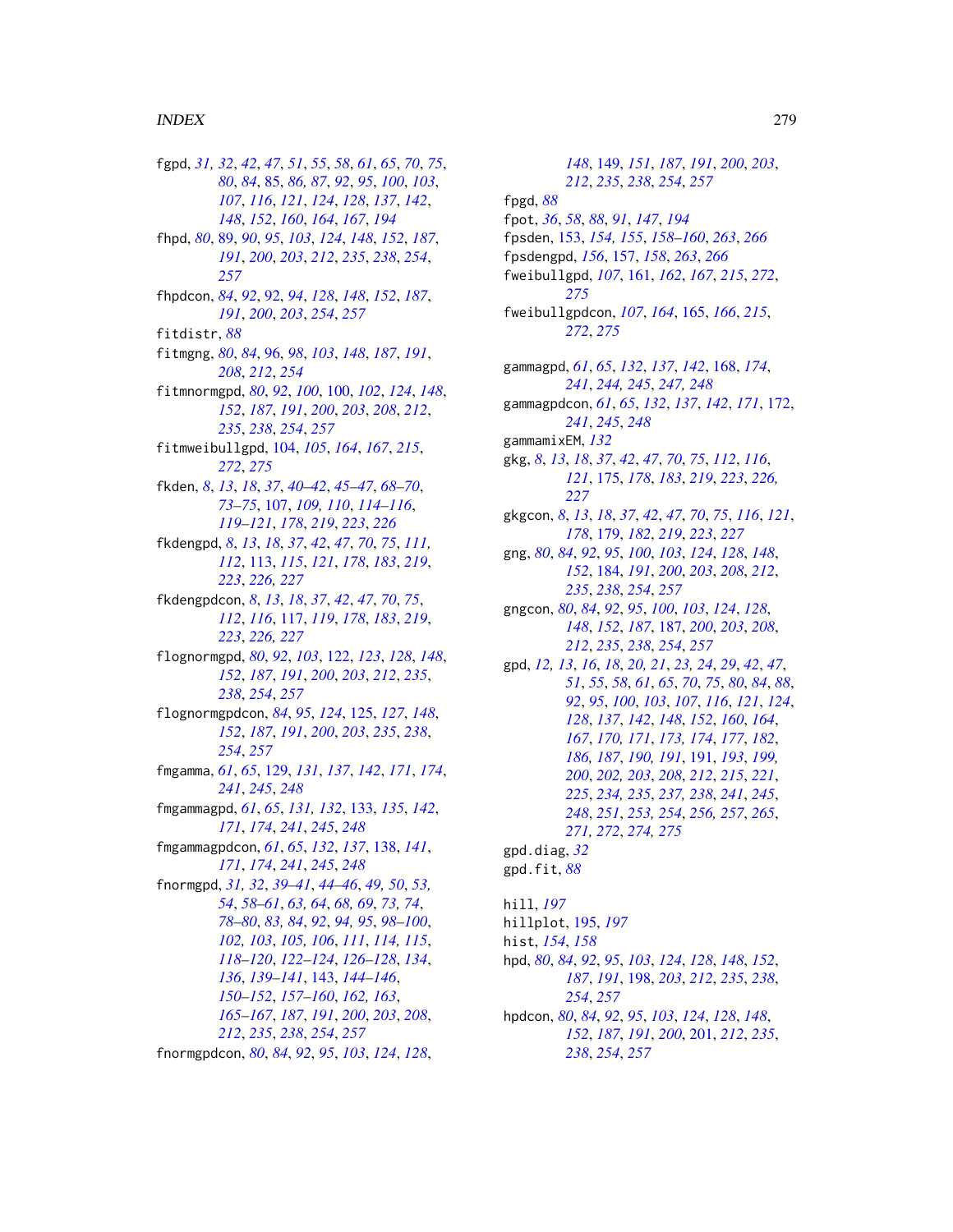# 280 INDEX

integrate, *[7](#page-6-0)*, *[12](#page-11-0)*, *[17](#page-16-0)* internal, [204](#page-203-0) ismev, *[4](#page-3-0)*, *[88](#page-87-0)*, *[147](#page-146-0)* itmgng, *[80](#page-79-0)*, *[84](#page-83-0)*, *[100](#page-99-1)*, *[103](#page-102-0)*, *[148](#page-147-0)*, *[187](#page-186-1)*, *[191](#page-190-1)*, [206,](#page-205-1) *[212](#page-211-0)*, *[254](#page-253-2)* itmnormgpd, *[80](#page-79-0)*, *[92](#page-91-1)*, *[100](#page-99-1)*, *[103](#page-102-0)*, *[124](#page-123-0)*, *[148](#page-147-0)*, *[152](#page-151-0)*, *[187](#page-186-1)*, *[191](#page-190-1)*, *[200](#page-199-0)*, *[203](#page-202-0)*, *[208](#page-207-0)*, [209,](#page-208-1) *[235](#page-234-0)*, *[238](#page-237-0)*, *[254](#page-253-2)*, *[257](#page-256-0)* itmweibullgpd, *[107](#page-106-0)*, *[164](#page-163-0)*, *[167](#page-166-0)*, [213,](#page-212-1) *[272](#page-271-0)*, *[275](#page-274-0)* iwlspsden, *[154,](#page-153-0) [155](#page-154-0)* iwlspsden *(*fpsden*)*, [153](#page-152-1) jitter, *[34](#page-33-0)*, *[36,](#page-35-0) [37](#page-36-0)*, *[39](#page-38-0)*, *[44](#page-43-0)*, *[67](#page-66-0)*, *[72](#page-71-0)*, *[108](#page-107-0)*, *[110](#page-109-0)*, *[112](#page-111-0)*, *[114](#page-113-0)*, *[118](#page-117-0)* ka0, *[232](#page-231-0)* ka0 *(*kfun*)*, [230](#page-229-0) ka1, *[232](#page-231-0)* ka1 *(*kfun*)*, [230](#page-229-0) ka2, *[232](#page-231-0)* ka2 *(*kfun*)*, [230](#page-229-0) kbw, *[232](#page-231-0)* kbw *(*kfun*)*, [230](#page-229-0) kd\*, *[230](#page-229-0)* kdbiweight *(*kernels*)*, [227](#page-226-0) kdcosine *(*kernels*)*, [227](#page-226-0) kden, *[5](#page-4-0)*, *[8](#page-7-0)*, *[13](#page-12-0)*, *[18](#page-17-0)*, *[37](#page-36-0)*, *[42](#page-41-0)*, *[47](#page-46-0)*, *[70](#page-69-0)*, *[75](#page-74-0)*, *[112](#page-111-0)*, *[116](#page-115-0)*, *[121](#page-120-0)*, *[156](#page-155-0)*, *[178](#page-177-0)*, *[183](#page-182-0)*, *[206](#page-205-1)*, [216,](#page-215-0) *[218](#page-217-0)*, *[223](#page-222-0)*, *[226](#page-225-0)*, *[230](#page-229-0)*, *[232](#page-231-0)* kdengpd, *[8](#page-7-0)*, *[13](#page-12-0)*, *[18](#page-17-0)*, *[37](#page-36-0)*, *[42](#page-41-0)*, *[47](#page-46-0)*, *[70](#page-69-0)*, *[75](#page-74-0)*, *[112](#page-111-0)*, *[116](#page-115-0)*, *[121](#page-120-0)*, *[178](#page-177-0)*, *[183](#page-182-0)*, *[219](#page-218-0)*, [220,](#page-219-0) *[222](#page-221-0)*, *[226,](#page-225-0) [227](#page-226-0)* kdengpdcon, *[8](#page-7-0)*, *[13](#page-12-0)*, *[18](#page-17-0)*, *[37](#page-36-0)*, *[42](#page-41-0)*, *[47](#page-46-0)*, *[70](#page-69-0)*, *[75](#page-74-0)*, *[112](#page-111-0)*, *[116](#page-115-0)*, *[121](#page-120-0)*, *[178](#page-177-0)*, *[183](#page-182-0)*, *[219](#page-218-0)*, *[223](#page-222-0)*, [224,](#page-223-0) *[226](#page-225-0)* kdenx *(*internal*)*, [204](#page-203-0) kdepanechnikov *(*kernels*)*, [227](#page-226-0) kdgaussian *(*kernels*)*, [227](#page-226-0) kdoptcosine *(*kernels*)*, [227](#page-226-0) kdparzen *(*kernels*)*, [227](#page-226-0) kdtriangular *(*kernels*)*, [227](#page-226-0) kdtricube *(*kernels*)*, [227](#page-226-0) kdtriweight *(*kernels*)*, [227](#page-226-0) kduniform *(*kernels*)*, [227](#page-226-0) kdz, *[229,](#page-228-0) [230](#page-229-0)* kdz *(*kernels*)*, [227](#page-226-0) kernels, *[5,](#page-4-0) [6](#page-5-0)*, *[8](#page-7-0)*, *[11](#page-10-0)*, *[13](#page-12-0)*, *[16](#page-15-0)*, *[18](#page-17-0)*, *[34](#page-33-0)*, *[37](#page-36-0)*, *[40](#page-39-0)*, *[42](#page-41-0)*, *[45](#page-44-0)*, *[47](#page-46-0)*, *[68](#page-67-0)*, *[70](#page-69-0)*, *[73](#page-72-0)*, *[75](#page-74-0)*, *[108](#page-107-0)*, *[112](#page-111-0)*, *[114](#page-113-0)*, *[116](#page-115-0)*, *[119](#page-118-0)*, *[121](#page-120-0)*, *[176–](#page-175-0)[178](#page-177-0)*, *[181](#page-180-0)*, *[183](#page-182-0)*,

*[217](#page-216-0)*, *[219](#page-218-0)*, *[221](#page-220-0)*, *[223](#page-222-0)*, *[225,](#page-224-0) [226](#page-225-0)*, [227,](#page-226-0) *[232](#page-231-0)* kfun, *[8](#page-7-0)*, *[13](#page-12-0)*, *[18](#page-17-0)*, *[37](#page-36-0)*, *[42](#page-41-0)*, *[47](#page-46-0)*, *[70](#page-69-0)*, *[75](#page-74-0)*, *[112](#page-111-0)*, *[116](#page-115-0)*, *[121](#page-120-0)*, *[178](#page-177-0)*, *[183](#page-182-0)*, *[219](#page-218-0)*, *[223](#page-222-0)*, *[226](#page-225-0)*, *[230](#page-229-0)*, [230](#page-229-0) klambda, *[111](#page-110-0)*, *[232](#page-231-0)* klambda *(*kfun*)*, [230](#page-229-0) kp\*, *[230](#page-229-0)* kpbiweight *(*kernels*)*, [227](#page-226-0) kpcosine *(*kernels*)*, [227](#page-226-0) kpepanechnikov *(*kernels*)*, [227](#page-226-0) kpgaussian *(*kernels*)*, [227](#page-226-0) kpoptcosine *(*kernels*)*, [227](#page-226-0) kpparzen *(*kernels*)*, [227](#page-226-0) kptriangular *(*kernels*)*, [227](#page-226-0) kptricube *(*kernels*)*, [227](#page-226-0) kptriweight *(*kernels*)*, [227](#page-226-0) kpu, *[231](#page-230-0)* kpuniform *(*kernels*)*, [227](#page-226-0) kpz, *[229,](#page-228-0) [230](#page-229-0)* kpz *(*kernels*)*, [227](#page-226-0) ks, *[6–](#page-5-0)[8](#page-7-0)*, *[13](#page-12-0)*, *[18](#page-17-0)*, *[42](#page-41-0)*, *[47](#page-46-0)*, *[70](#page-69-0)*, *[75](#page-74-0)*, *[116](#page-115-0)*, *[121](#page-120-0)*, *[178](#page-177-0)*, *[183](#page-182-0)*, *[217](#page-216-0)*, *[219](#page-218-0)*, *[223](#page-222-0)*, *[226](#page-225-0)*, *[262](#page-261-0)* lbckden, *[34,](#page-33-0) [35](#page-34-0)* lbckden *(*fbckden*)*, [33](#page-32-0) lbckdengpd, *[40](#page-39-0)* lbckdengpd *(*fbckdengpd*)*, [38](#page-37-0) lbckdengpdcon, *[45](#page-44-0)* lbckdengpdcon *(*fbckdengpdcon*)*, [43](#page-42-0) lbetagpd, *[50](#page-49-0)* lbetagpd *(*fbetagpd*)*, [48](#page-47-0) lbetagpdcon, *[53](#page-52-0)* lbetagpdcon *(*fbetagpdcon*)*, [52](#page-51-0) ldwm, *[57](#page-56-0)* ldwm *(*fdwm*)*, [56](#page-55-0) legend, *[195](#page-194-0)*, *[249](#page-248-1)*, *[258](#page-257-1)*, *[268](#page-267-0)* lgammagpd, *[60](#page-59-0)* lgammagpd *(*fgammagpd*)*, [59](#page-58-0) lgammagpdcon, *[64](#page-63-0)* lgammagpdcon *(*fgammagpdcon*)*, [62](#page-61-0) lgkg, *[68](#page-67-0)* lgkg *(*fgkg*)*, [66](#page-65-0) lgkgcon, *[73,](#page-72-0) [74](#page-73-0)* lgkgcon *(*fgkgcon*)*, [71](#page-70-0) lgng, *[78,](#page-77-0) [79](#page-78-0)* lgng *(*fgng*)*, [77](#page-76-0) lgngcon, *[83](#page-82-0)* lgngcon *(*fgngcon*)*, [81](#page-80-1)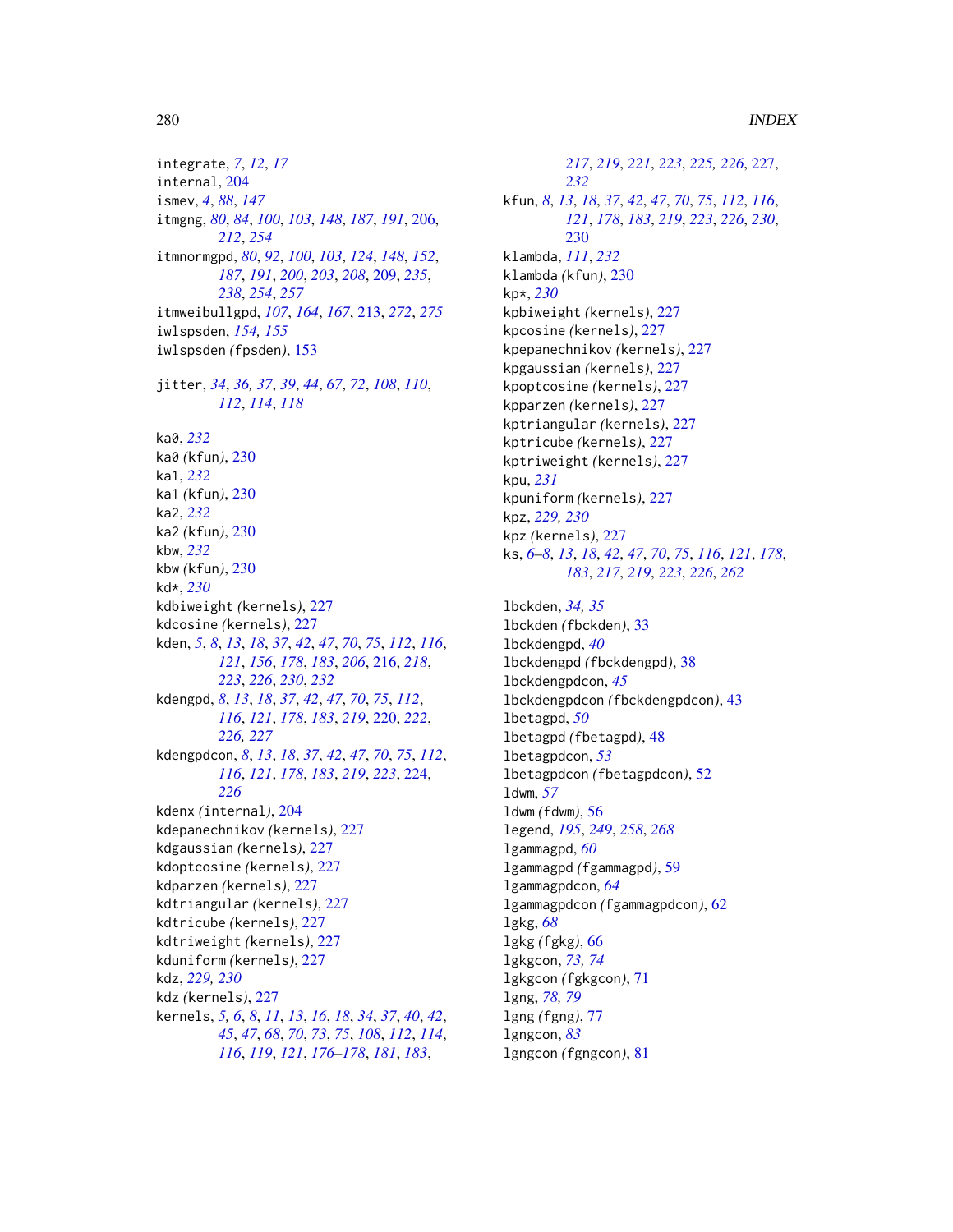# INDEX  $281$

lgpd, *[86](#page-85-0)[–88](#page-87-0)* lgpd *(*fgpd*)*, [85](#page-84-0) lhpd, *[90,](#page-89-0) [91](#page-90-0)* lhpd *(*fhpd*)*, [89](#page-88-1) lhpdcon, *[94](#page-93-0)* lhpdcon *(*fhpdcon*)*, [92](#page-91-1) litmgng, *[98](#page-97-0)* litmgng *(*fitmgng*)*, [96](#page-95-1) litmnormgpd, *[102](#page-101-0)* litmnormgpd *(*fitmnormgpd*)*, [100](#page-99-1) litmweibullgpd, *[105](#page-104-0)* litmweibullgpd *(*fitmweibullgpd*)*, [104](#page-103-1) lkden, *[109,](#page-108-0) [110](#page-109-0)* lkden *(*fkden*)*, [107](#page-106-0) lkdengpd, *[115](#page-114-0)* lkdengpd *(*fkdengpd*)*, [113](#page-112-0) lkdengpdcon, *[119](#page-118-0)* lkdengpdcon *(*fkdengpdcon*)*, [117](#page-116-0) llognormgpd, *[123](#page-122-0)* llognormgpd *(*flognormgpd*)*, [122](#page-121-1) llognormgpdcon, *[127](#page-126-0)* llognormgpdcon *(*flognormgpdcon*)*, [125](#page-124-1) lmgamma, *[130](#page-129-0)[–132](#page-131-0)* lmgamma *(*fmgamma*)*, [129](#page-128-0) lmgammagpd, *[135,](#page-134-0) [136](#page-135-0)* lmgammagpd *(*fmgammagpd*)*, [133](#page-132-0) lmgammagpdcon, *[140](#page-139-0)[–142](#page-141-0)* lmgammagpdcon *(*fmgammagpdcon*)*, [138](#page-137-0) lnormgpd, *[130](#page-129-0)*, *[145](#page-144-0)[–147](#page-146-0)* lnormgpd *(*fnormgpd*)*, [143](#page-142-1) lnormgpdcon, *[151](#page-150-0)* lnormgpdcon *(*fnormgpdcon*)*, [149](#page-148-1) lognormgpd, *[80](#page-79-0)*, *[92](#page-91-1)*, *[103](#page-102-0)*, *[124](#page-123-0)*, *[128](#page-127-0)*, *[148](#page-147-0)*, *[152](#page-151-0)*, *[187](#page-186-1)*, *[191](#page-190-1)*, *[200](#page-199-0)*, *[203](#page-202-0)*, *[212](#page-211-0)*, [233,](#page-232-1) *[238](#page-237-0)*, *[254](#page-253-2)*, *[257](#page-256-0)* lognormgpdcon, *[80](#page-79-0)*, *[92](#page-91-1)*, *[103](#page-102-0)*, *[124](#page-123-0)*, *[128](#page-127-0)*, *[148](#page-147-0)*, *[152](#page-151-0)*, *[187](#page-186-1)*, *[191](#page-190-1)*, *[200](#page-199-0)*, *[203](#page-202-0)*, *[212](#page-211-0)*, *[235](#page-234-0)*, [236,](#page-235-1) *[254](#page-253-2)*, *[257](#page-256-0)* lpgd, *[88](#page-87-0)* lpsden, *[154,](#page-153-0) [155](#page-154-0)* lpsden *(*fpsden*)*, [153](#page-152-1) lpsdengpd, *[158](#page-157-0)* lpsdengpd *(*fpsdengpd*)*, [157](#page-156-1) lweibullgpd, *[162](#page-161-0)* lweibullgpd *(*fweibullgpd*)*, [161](#page-160-1) lweibullgpdcon, *[166](#page-165-0)* lweibullgpdcon *(*fweibullgpdcon*)*, [165](#page-164-1)

mgamma, *[61](#page-60-0)*, *[65](#page-64-0)*, *[132](#page-131-0)*, *[137](#page-136-0)*, *[142](#page-141-0)*, *[171](#page-170-0)*, *[174](#page-173-0)*, [239,](#page-238-0)

*[245](#page-244-0)*, *[248](#page-247-0)* mgammagpd, *[61](#page-60-0)*, *[65](#page-64-0)*, *[132](#page-131-0)*, *[137](#page-136-0)*, *[142](#page-141-0)*, *[171](#page-170-0)*, *[174](#page-173-0)*, *[241](#page-240-0)*, [242,](#page-241-0) *[248](#page-247-0)* mgammagpdcon, *[61](#page-60-0)*, *[65](#page-64-0)*, *[132](#page-131-0)*, *[137](#page-136-0)*, *[142](#page-141-0)*, *[171](#page-170-0)*, *[174](#page-173-0)*, *[241](#page-240-0)*, *[245](#page-244-0)*, [245](#page-244-0) mrlplot, [249,](#page-248-1) *[250,](#page-249-0) [251](#page-250-2)*, *[269,](#page-268-0) [270](#page-269-2)*

nlbckden, *[34,](#page-33-0) [35](#page-34-0)* nlbckden *(*fbckden*)*, [33](#page-32-0) nlbckdengpd, *[40](#page-39-0)* nlbckdengpd *(*fbckdengpd*)*, [38](#page-37-0) nlbckdengpdcon, *[45](#page-44-0)* nlbckdengpdcon *(*fbckdengpdcon*)*, [43](#page-42-0) nlbetagpd, *[50](#page-49-0)* nlbetagpd *(*fbetagpd*)*, [48](#page-47-0) nlbetagpdcon, *[53](#page-52-0)* nlbetagpdcon *(*fbetagpdcon*)*, [52](#page-51-0) nldwm, *[57](#page-56-0)* nldwm *(*fdwm*)*, [56](#page-55-0) nlEMmgamma, *[130](#page-129-0)[–132](#page-131-0)* nlEMmgamma *(*fmgamma*)*, [129](#page-128-0) nlEMmgammagpd, *[135,](#page-134-0) [136](#page-135-0)* nlEMmgammagpd *(*fmgammagpd*)*, [133](#page-132-0) nlEMmgammagpdcon, *[140](#page-139-0)[–142](#page-141-0)* nlEMmgammagpdcon *(*fmgammagpdcon*)*, [138](#page-137-0) nleuitmgng *(*fitmgng*)*, [96](#page-95-1) nleuitmnormgpd *(*fitmnormgpd*)*, [100](#page-99-1) nleuitmweibullgpd *(*fitmweibullgpd*)*, [104](#page-103-1) nlgammagpd, *[60](#page-59-0)* nlgammagpd *(*fgammagpd*)*, [59](#page-58-0) nlgammagpdcon, *[64](#page-63-0)* nlgammagpdcon *(*fgammagpdcon*)*, [62](#page-61-0) nlgkg, *[68](#page-67-0)* nlgkg *(*fgkg*)*, [66](#page-65-0) nlgkgcon, *[73,](#page-72-0) [74](#page-73-0)* nlgkgcon *(*fgkgcon*)*, [71](#page-70-0) nlgng, *[78,](#page-77-0) [79](#page-78-0)* nlgng *(*fgng*)*, [77](#page-76-0) nlgngcon, *[83](#page-82-0)* nlgngcon *(*fgngcon*)*, [81](#page-80-1) nlgpd, *[86](#page-85-0)[–88](#page-87-0)* nlgpd *(*fgpd*)*, [85](#page-84-0) nlhpd, *[90,](#page-89-0) [91](#page-90-0)* nlhpd *(*fhpd*)*, [89](#page-88-1) nlhpdcon, *[94](#page-93-0)* nlhpdcon *(*fhpdcon*)*, [92](#page-91-1) nlitmgng, *[98](#page-97-0)* nlitmgng *(*fitmgng*)*, [96](#page-95-1) nlitmnormgpd, *[102](#page-101-0)*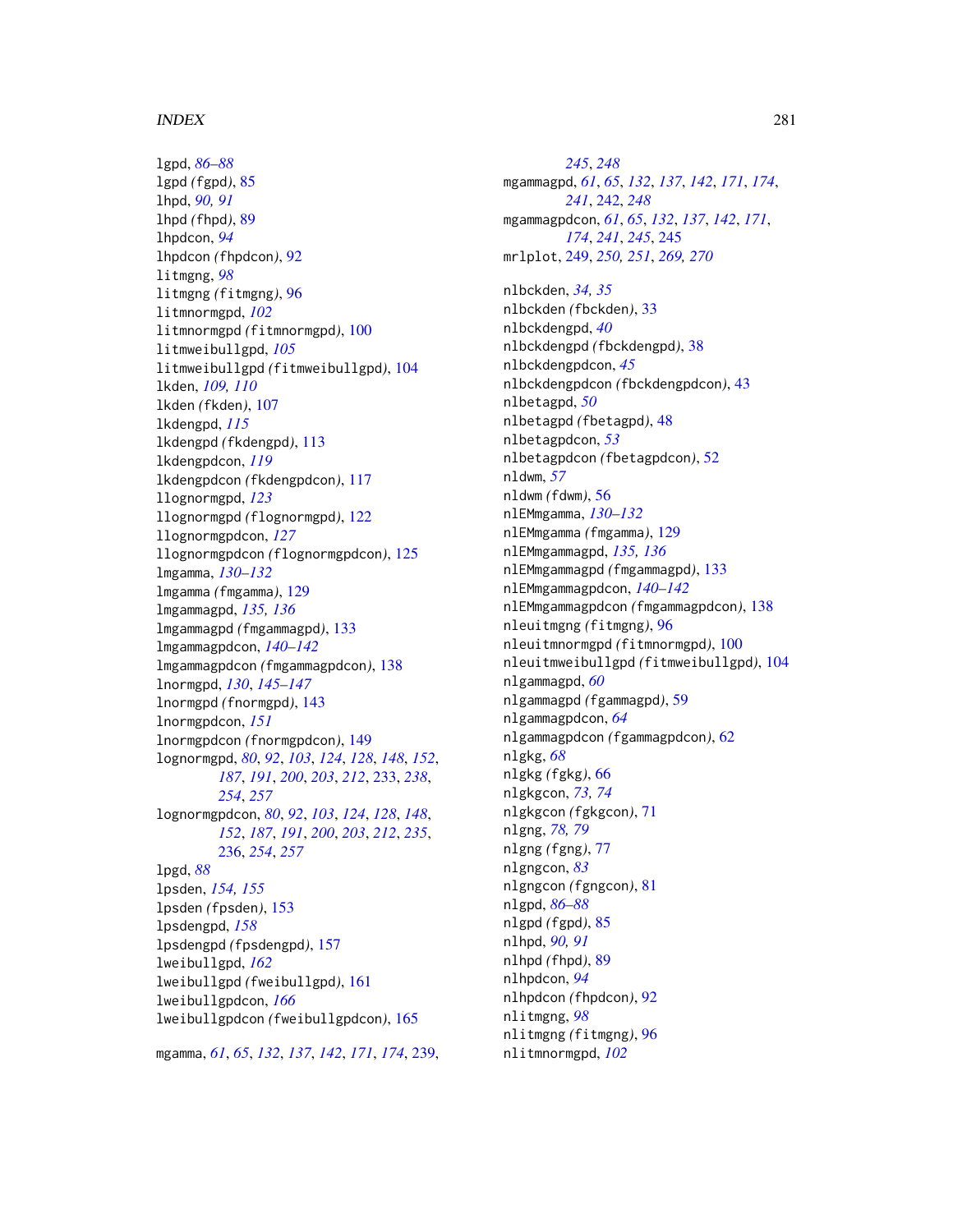nlitmnormgpd *(*fitmnormgpd*)*, [100](#page-99-1) nlitmweibullgpd, *[105](#page-104-0)* nlitmweibullgpd *(*fitmweibullgpd*)*, [104](#page-103-1) nlkden, *[109,](#page-108-0) [110](#page-109-0)* nlkden *(*fkden*)*, [107](#page-106-0) nlkdengpd, *[115](#page-114-0)* nlkdengpd *(*fkdengpd*)*, [113](#page-112-0) nlkdengpdcon, *[119](#page-118-0)* nlkdengpdcon *(*fkdengpdcon*)*, [117](#page-116-0) nllognormgpd, *[123](#page-122-0)* nllognormgpd *(*flognormgpd*)*, [122](#page-121-1) nllognormgpdcon, *[127](#page-126-0)* nllognormgpdcon *(*flognormgpdcon*)*, [125](#page-124-1) nlmgamma, *[130](#page-129-0)[–132](#page-131-0)* nlmgamma *(*fmgamma*)*, [129](#page-128-0) nlmgammagpd, *[135,](#page-134-0) [136](#page-135-0)* nlmgammagpd *(*fmgammagpd*)*, [133](#page-132-0) nlmgammagpdcon, *[140](#page-139-0)[–142](#page-141-0)* nlmgammagpdcon *(*fmgammagpdcon*)*, [138](#page-137-0) nlnormgpd, *[145](#page-144-0)[–147](#page-146-0)* nlnormgpd *(*fnormgpd*)*, [143](#page-142-1) nlnormgpdcon, *[151](#page-150-0)* nlnormgpdcon *(*fnormgpdcon*)*, [149](#page-148-1) nlpgd, *[88](#page-87-0)* nlpsden, *[154,](#page-153-0) [155](#page-154-0)* nlpsden *(*fpsden*)*, [153](#page-152-1) nlpsdengpd, *[158](#page-157-0)* nlpsdengpd *(*fpsdengpd*)*, [157](#page-156-1) nlubckdengpd, *[40](#page-39-0)* nlubckdengpd *(*fbckdengpd*)*, [38](#page-37-0) nlubckdengpdcon, *[45](#page-44-0)* nlubckdengpdcon *(*fbckdengpdcon*)*, [43](#page-42-0) nlubetagpd, *[50](#page-49-0)* nlubetagpd *(*fbetagpd*)*, [48](#page-47-0) nlubetagpdcon, *[53](#page-52-0)* nlubetagpdcon *(*fbetagpdcon*)*, [52](#page-51-0) nluEMmgammagpd, *[135,](#page-134-0) [136](#page-135-0)* nluEMmgammagpd *(*fmgammagpd*)*, [133](#page-132-0) nluEMmgammagpdcon, *[140–](#page-139-0)[142](#page-141-0)* nluEMmgammagpdcon *(*fmgammagpdcon*)*, [138](#page-137-0) nlugammagpd, *[60](#page-59-0)* nlugammagpd *(*fgammagpd*)*, [59](#page-58-0) nlugammagpdcon, *[64](#page-63-0)* nlugammagpdcon *(*fgammagpdcon*)*, [62](#page-61-0) nlugkg, *[68](#page-67-0)* nlugkg *(*fgkg*)*, [66](#page-65-0) nlugkgcon, *[73,](#page-72-0) [74](#page-73-0)* nlugkgcon *(*fgkgcon*)*, [71](#page-70-0)

nlugng, *[78,](#page-77-0) [79](#page-78-0)* nlugng *(*fgng*)*, [77](#page-76-0) nlugngcon, *[83](#page-82-0)* nlugngcon *(*fgngcon*)*, [81](#page-80-1) nluhpdcon, *[94](#page-93-0)* nluhpdcon *(*fhpdcon*)*, [92](#page-91-1) nluitmgng, *[98](#page-97-0)* nluitmgng *(*fitmgng*)*, [96](#page-95-1) nluitmnormgpd, *[102](#page-101-0)* nluitmnormgpd *(*fitmnormgpd*)*, [100](#page-99-1) nluitmweibullgpd, *[105](#page-104-0)* nluitmweibullgpd *(*fitmweibullgpd*)*, [104](#page-103-1) nlukdengpd, *[115](#page-114-0)* nlukdengpd *(*fkdengpd*)*, [113](#page-112-0) nlukdengpdcon, *[119](#page-118-0)* nlukdengpdcon *(*fkdengpdcon*)*, [117](#page-116-0) nlulognormgpd, *[123](#page-122-0)* nlulognormgpd *(*flognormgpd*)*, [122](#page-121-1) nlulognormgpdcon, *[127](#page-126-0)* nlulognormgpdcon *(*flognormgpdcon*)*, [125](#page-124-1) nlumgammagpd, *[135,](#page-134-0) [136](#page-135-0)* nlumgammagpd *(*fmgammagpd*)*, [133](#page-132-0) nlumgammagpdcon, *[141,](#page-140-0) [142](#page-141-0)* nlumgammagpdcon *(*fmgammagpdcon*)*, [138](#page-137-0) nlunormgpd, *[145](#page-144-0)[–147](#page-146-0)* nlunormgpd *(*fnormgpd*)*, [143](#page-142-1) nlunormgpdcon, *[151](#page-150-0)* nlunormgpdcon *(*fnormgpdcon*)*, [149](#page-148-1) nlupsdengpd, *[158](#page-157-0)* nlupsdengpd *(*fpsdengpd*)*, [157](#page-156-1) nluweibullgpd, *[162](#page-161-0)* nluweibullgpd *(*fweibullgpd*)*, [161](#page-160-1) nluweibullgpdcon, *[166](#page-165-0)* nluweibullgpdcon *(*fweibullgpdcon*)*, [165](#page-164-1) nlweibullgpd, *[162](#page-161-0)* nlweibullgpd *(*fweibullgpd*)*, [161](#page-160-1) nlweibullgpdcon, *[166](#page-165-0)* nlweibullgpdcon *(*fweibullgpdcon*)*, [165](#page-164-1) normgpd, *[80](#page-79-0)*, *[84](#page-83-0)*, *[92](#page-91-1)*, *[95](#page-94-0)*, *[100](#page-99-1)*, *[103](#page-102-0)*, *[124](#page-123-0)*, *[128](#page-127-0)*, *[148](#page-147-0)*, *[152](#page-151-0)*, *[187](#page-186-1)*, *[191](#page-190-1)*, *[200](#page-199-0)*, *[203](#page-202-0)*, *[208](#page-207-0)*, *[212](#page-211-0)*, *[235](#page-234-0)*, *[238](#page-237-0)*, [251,](#page-250-2) *[257](#page-256-0)* normgpdcon, *[80](#page-79-0)*, *[84](#page-83-0)*, *[92](#page-91-1)*, *[95](#page-94-0)*, *[103](#page-102-0)*, *[124](#page-123-0)*, *[128](#page-127-0)*, *[148](#page-147-0)*, *[152](#page-151-0)*, *[187](#page-186-1)*, *[191](#page-190-1)*, *[200](#page-199-0)*, *[203](#page-202-0)*, *[212](#page-211-0)*, *[235](#page-234-0)*, *[238](#page-237-0)*, *[254](#page-253-2)*, [254](#page-253-2) optim, *[26](#page-25-0)*, *[34,](#page-33-0) [35](#page-34-0)*, *[39,](#page-38-0) [40](#page-39-0)*, *[45](#page-44-0)*, *[49](#page-48-0)*, *[53](#page-52-0)*, *[56,](#page-55-0) [57](#page-56-0)*,

*[60](#page-59-0)*, *[63](#page-62-0)*, *[67](#page-66-0)*, *[72](#page-71-0)*, *[77,](#page-76-0) [78](#page-77-0)*, *[82](#page-81-0)*, *[86,](#page-85-0) [87](#page-86-0)*, *[89,](#page-88-1) [90](#page-89-0)*, *[93](#page-92-0)*, *[97](#page-96-0)*, *[101](#page-100-0)*, *[105](#page-104-0)*, *[108](#page-107-0)*, *[110](#page-109-0)*, *[114](#page-113-0)*, *[118](#page-117-0)*, *[122,](#page-121-1) [123](#page-122-0)*, *[126](#page-125-0)*, *[129,](#page-128-0) [130](#page-129-0)*, *[134](#page-133-0)*,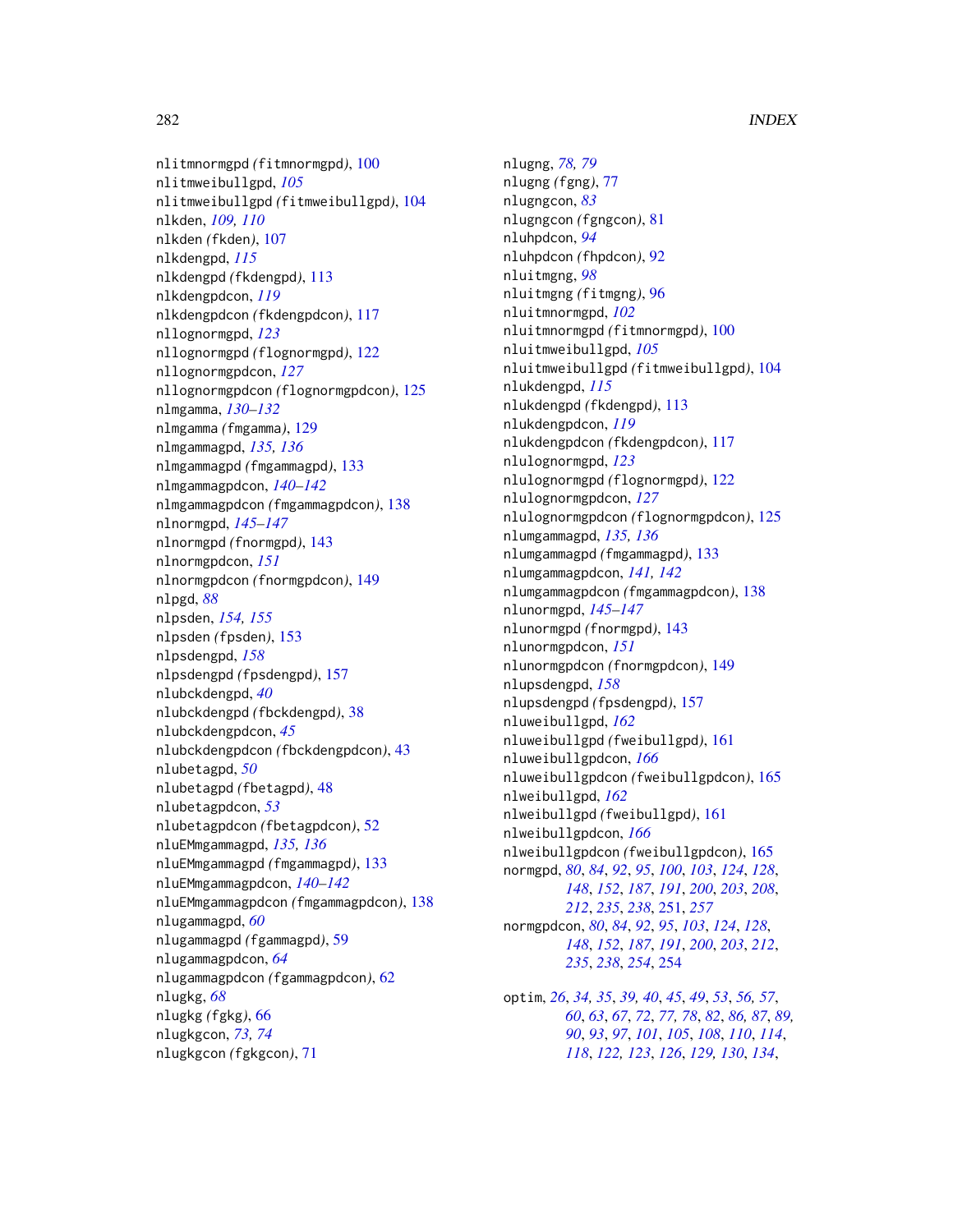*[139](#page-138-0)*, *[144](#page-143-0)*, *[146](#page-145-0)*, *[150](#page-149-0)*, *[158](#page-157-0)*, *[162](#page-161-0)*, *[165,](#page-164-1) [166](#page-165-0)*

pbckden, *[6](#page-5-0)* pbckden *(*bckden*)*, [4](#page-3-0) pbckdengpd, *[12](#page-11-0)* pbckdengpd *(*bckdengpd*)*, [9](#page-8-0) pbckdengpdcon, *[16](#page-15-0)* pbckdengpdcon *(*bckdengpdcon*)*, [14](#page-13-0) pbckdenxbeta1 *(*internal*)*, [204](#page-203-0) pbckdenxbeta2 *(*internal*)*, [204](#page-203-0) pbckdenxcopula *(*internal*)*, [204](#page-203-0) pbckdenxcutnorm *(*internal*)*, [204](#page-203-0) pbckdenxgamma1 *(*internal*)*, [204](#page-203-0) pbckdenxgamma2 *(*internal*)*, [204](#page-203-0) pbckdenxlog *(*internal*)*, [204](#page-203-0) pbckdenxnn *(*internal*)*, [204](#page-203-0) pbckdenxreflect *(*internal*)*, [204](#page-203-0) pbckdenxrenorm *(*internal*)*, [204](#page-203-0) pbckdenxsimple *(*internal*)*, [204](#page-203-0) pbetagpd, *[20](#page-19-0)* pbetagpd *(*betagpd*)*, [19](#page-18-0) pbetagpdcon, *[23](#page-22-0)* pbetagpdcon *(*betagpdcon*)*, [22](#page-21-0) pdwm, *[28](#page-27-0)* pdwm *(*dwm*)*, [27](#page-26-0) pgammagpd, *[170](#page-169-0)* pgammagpd *(*gammagpd*)*, [168](#page-167-0) pgammagpdcon, *[173](#page-172-0)* pgammagpdcon *(*gammagpdcon*)*, [172](#page-171-0) pgkg, *[177](#page-176-0)* pgkg *(*gkg*)*, [175](#page-174-0) pgkgcon, *[182](#page-181-0)* pgkgcon *(*gkgcon*)*, [179](#page-178-0) pgng, *[186](#page-185-0)* pgng *(*gng*)*, [184](#page-183-1) pgngcon, *[190](#page-189-0)* pgngcon *(*gngcon*)*, [187](#page-186-1) pgpd, *[193](#page-192-0)* pgpd *(*gpd*)*, [191](#page-190-1) phpd, *[199](#page-198-0)* phpd *(*hpd*)*, [198](#page-197-1) phpdcon, *[202](#page-201-0)* phpdcon *(*hpdcon*)*, [201](#page-200-1) pickands, *[260](#page-259-2)* pickandsplot, [258,](#page-257-1) *[259](#page-258-0)* pitmgng, *[208](#page-207-0)* pitmgng *(*itmgng*)*, [206](#page-205-1) pitmnormgpd, *[211](#page-210-0)*

pitmnormgpd *(*itmnormgpd*)*, [209](#page-208-1) pitmweibullgpd, *[214](#page-213-0)* pitmweibullgpd *(*itmweibullgpd*)*, [213](#page-212-1) pkden, *[218](#page-217-0)* pkden *(*kden*)*, [216](#page-215-0) pkdengpd, *[222](#page-221-0)* pkdengpd *(*kdengpd*)*, [220](#page-219-0) pkdengpdcon, *[225](#page-224-0)* pkdengpdcon *(*kdengpdcon*)*, [224](#page-223-0) pkdenx *(*internal*)*, [204](#page-203-0) plognormgpd, *[234](#page-233-0)* plognormgpd *(*lognormgpd*)*, [233](#page-232-1) plognormgpdcon, *[237](#page-236-0)* plognormgpdcon *(*lognormgpdcon*)*, [236](#page-235-1) plot, *[31](#page-30-0)* plot.uvevd, *[31,](#page-30-0) [32](#page-31-0)* pmgamma, *[240](#page-239-0)* pmgamma *(*mgamma*)*, [239](#page-238-0) pmgammagpd, *[244](#page-243-0)* pmgammagpd *(*mgammagpd*)*, [242](#page-241-0) pmgammagpdcon, *[247](#page-246-0)* pmgammagpdcon *(*mgammagpdcon*)*, [245](#page-244-0) pnorm, *[231](#page-230-0)* pnormgpd, *[253](#page-252-0)* pnormgpd *(*normgpd*)*, [251](#page-250-2) pnormgpdcon, *[256](#page-255-0)* pnormgpdcon *(*normgpdcon*)*, [254](#page-253-2) pplot, *[32](#page-31-0)* pplot *(*evmix.diag*)*, [30](#page-29-0) ppoints, *[31,](#page-30-0) [32](#page-31-0)* ppsden, *[262](#page-261-0)* ppsden *(*psden*)*, [260](#page-259-2) ppsdengpd, *[266](#page-265-0)* ppsdengpd *(*psdengpd*)*, [264](#page-263-2) profleuitmgng *(*fitmgng*)*, [96](#page-95-1) profleuitmnormgpd *(*fitmnormgpd*)*, [100](#page-99-1) profleuitmweibullgpd *(*fitmweibullgpd*)*, [104](#page-103-1) proflubckdengpd, *[40](#page-39-0)* proflubckdengpd *(*fbckdengpd*)*, [38](#page-37-0) proflubckdengpdcon, *[45](#page-44-0)* proflubckdengpdcon *(*fbckdengpdcon*)*, [43](#page-42-0) proflubetagpd, *[50](#page-49-0)* proflubetagpd *(*fbetagpd*)*, [48](#page-47-0) proflubetagpdcon, *[53](#page-52-0)* proflubetagpdcon *(*fbetagpdcon*)*, [52](#page-51-0) proflugammagpd, *[60](#page-59-0)* proflugammagpd *(*fgammagpd*)*, [59](#page-58-0)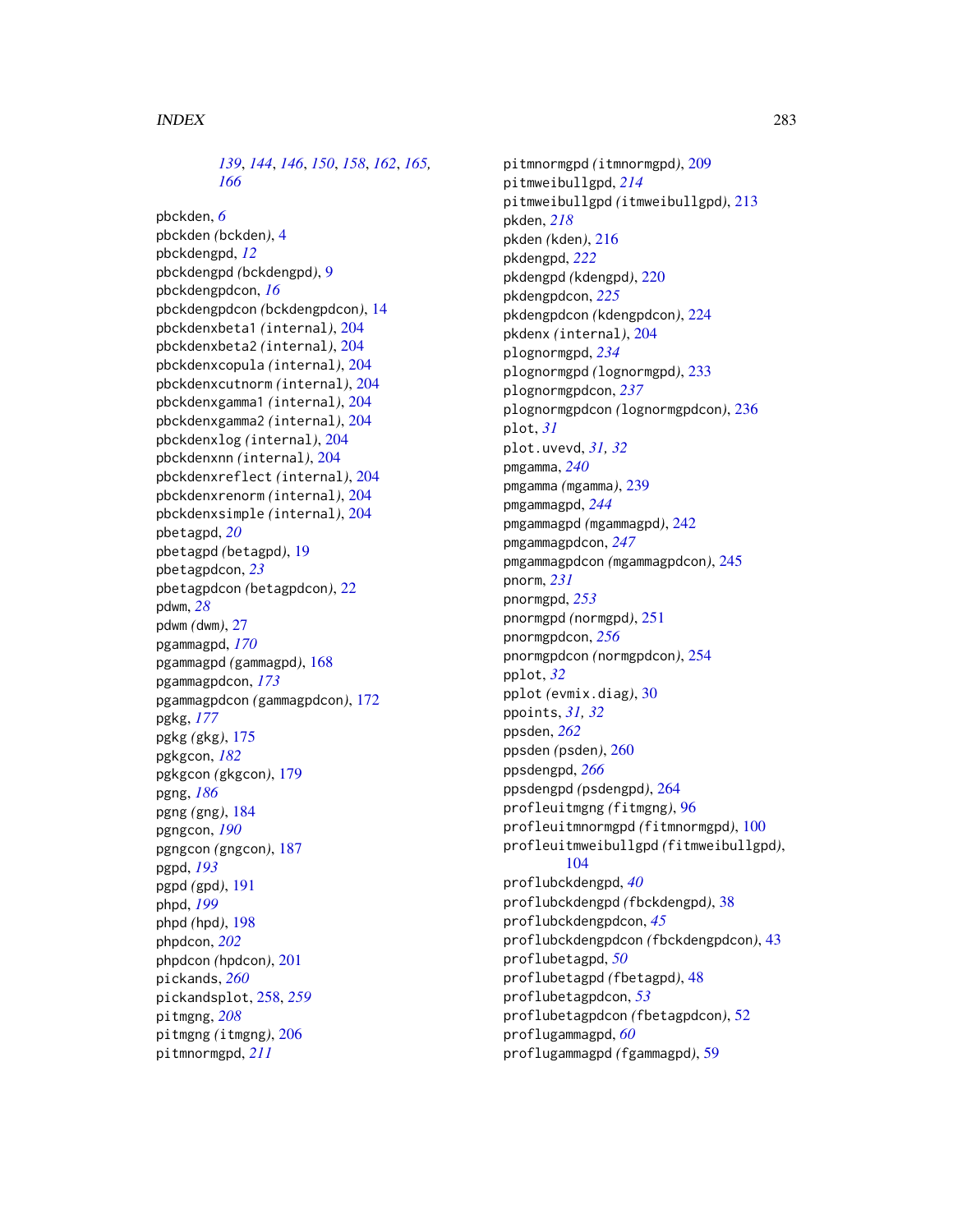proflugammagpdcon, *[64](#page-63-0)* proflugammagpdcon *(*fgammagpdcon*)*, [62](#page-61-0) proflugkg, *[68](#page-67-0)* proflugkg *(*fgkg*)*, [66](#page-65-0) proflugkgcon, *[73,](#page-72-0) [74](#page-73-0)* proflugkgcon *(*fgkgcon*)*, [71](#page-70-0) proflugng, *[78,](#page-77-0) [79](#page-78-0)* proflugng *(*fgng*)*, [77](#page-76-0) proflugngcon, *[83](#page-82-0)* proflugngcon *(*fgngcon*)*, [81](#page-80-1) profluhpdcon, *[94](#page-93-0)* profluhpdcon *(*fhpdcon*)*, [92](#page-91-1) profluitmgng, *[98](#page-97-0)* profluitmgng *(*fitmgng*)*, [96](#page-95-1) profluitmnormgpd, *[102](#page-101-0)* profluitmnormgpd *(*fitmnormgpd*)*, [100](#page-99-1) profluitmweibullgpd, *[105](#page-104-0)* profluitmweibullgpd *(*fitmweibullgpd*)*, [104](#page-103-1) proflukdengpd, *[115](#page-114-0)* proflukdengpd *(*fkdengpd*)*, [113](#page-112-0) proflukdengpdcon, *[119](#page-118-0)* proflukdengpdcon *(*fkdengpdcon*)*, [117](#page-116-0) proflulognormgpd, *[123](#page-122-0)* proflulognormgpd *(*flognormgpd*)*, [122](#page-121-1) proflulognormgpdcon, *[127](#page-126-0)* proflulognormgpdcon *(*flognormgpdcon*)*, [125](#page-124-1) proflumgammagpd, *[135](#page-134-0)* proflumgammagpd *(*fmgammagpd*)*, [133](#page-132-0) proflumgammagpdcon, *[140,](#page-139-0) [141](#page-140-0)* proflumgammagpdcon *(*fmgammagpdcon*)*, [138](#page-137-0) proflunormgpd, *[145,](#page-144-0) [146](#page-145-0)* proflunormgpd *(*fnormgpd*)*, [143](#page-142-1) proflunormgpdcon, *[151](#page-150-0)* proflunormgpdcon *(*fnormgpdcon*)*, [149](#page-148-1) proflupsdengpd, *[158](#page-157-0)* proflupsdengpd *(*fpsdengpd*)*, [157](#page-156-1) profluweibullgpd, *[162](#page-161-0)* profluweibullgpd *(*fweibullgpd*)*, [161](#page-160-1) profluweibullgpdcon, *[166](#page-165-0)* profluweibullgpdcon *(*fweibullgpdcon*)*, [165](#page-164-1) pscounts *(*internal*)*, [204](#page-203-0) psden, *[156](#page-155-0)*, *[160](#page-159-0)*, [260,](#page-259-2) *[262](#page-261-0)*, *[265,](#page-264-0) [266](#page-265-0)* psdengpd, *[156](#page-155-0)*, *[160](#page-159-0)*, *[263](#page-262-0)*, [264,](#page-263-2) *[266](#page-265-0)* pweibullgpd, *[271](#page-270-0)* pweibullgpd *(*weibullgpd*)*, [270](#page-269-2)

pweibullgpdcon, *[275](#page-274-0)* pweibullgpdcon *(*weibullgpdcon*)*, [273](#page-272-2) pxb *(*internal*)*, [204](#page-203-0) qbckden, *[6](#page-5-0)* qbckden *(*bckden*)*, [4](#page-3-0) qbckdengpd, *[12](#page-11-0)* qbckdengpd *(*bckdengpd*)*, [9](#page-8-0) qbckdengpdcon, *[16](#page-15-0)* qbckdengpdcon *(*bckdengpdcon*)*, [14](#page-13-0) qbetagpd, *[20](#page-19-0)* qbetagpd *(*betagpd*)*, [19](#page-18-0) qbetagpdcon, *[23](#page-22-0)* qbetagpdcon *(*betagpdcon*)*, [22](#page-21-0) qdwm, *[28](#page-27-0)* qdwm *(*dwm*)*, [27](#page-26-0) qgammagpd, *[170](#page-169-0)* qgammagpd *(*gammagpd*)*, [168](#page-167-0) qgammagpdcon, *[173](#page-172-0)* qgammagpdcon *(*gammagpdcon*)*, [172](#page-171-0) qgbgmix, *[207](#page-206-0)* qgbgmix *(*internal*)*, [204](#page-203-0) qgbgmixprime *(*internal*)*, [204](#page-203-0) qgkg, *[177](#page-176-0)* qgkg *(*gkg*)*, [175](#page-174-0) qgkgcon, *[182](#page-181-0)* qgkgcon *(*gkgcon*)*, [179](#page-178-0) qgng, *[186](#page-185-0)* qgng *(*gng*)*, [184](#page-183-1) qgngcon, *[190](#page-189-0)* qgngcon *(*gngcon*)*, [187](#page-186-1) qgpd, *[193](#page-192-0)* qgpd *(*gpd*)*, [191](#page-190-1) qhpd, *[199](#page-198-0)* qhpd *(*hpd*)*, [198](#page-197-1) qhpdcon, *[202](#page-201-0)* qhpdcon *(*hpdcon*)*, [201](#page-200-1) qitmgng, *[208](#page-207-0)* qitmgng *(*itmgng*)*, [206](#page-205-1) qitmnormgpd, *[211](#page-210-0)* qitmnormgpd *(*itmnormgpd*)*, [209](#page-208-1) qitmweibullgpd, *[214](#page-213-0)* qitmweibullgpd *(*itmweibullgpd*)*, [213](#page-212-1) qkde, *[6](#page-5-0)*, *[217](#page-216-0)*, *[262](#page-261-0)* qkden, *[217,](#page-216-0) [218](#page-217-0)* qkden *(*kden*)*, [216](#page-215-0) qkdengpd, *[222](#page-221-0)* qkdengpd *(*kdengpd*)*, [220](#page-219-0) qkdengpdcon, *[225](#page-224-0)*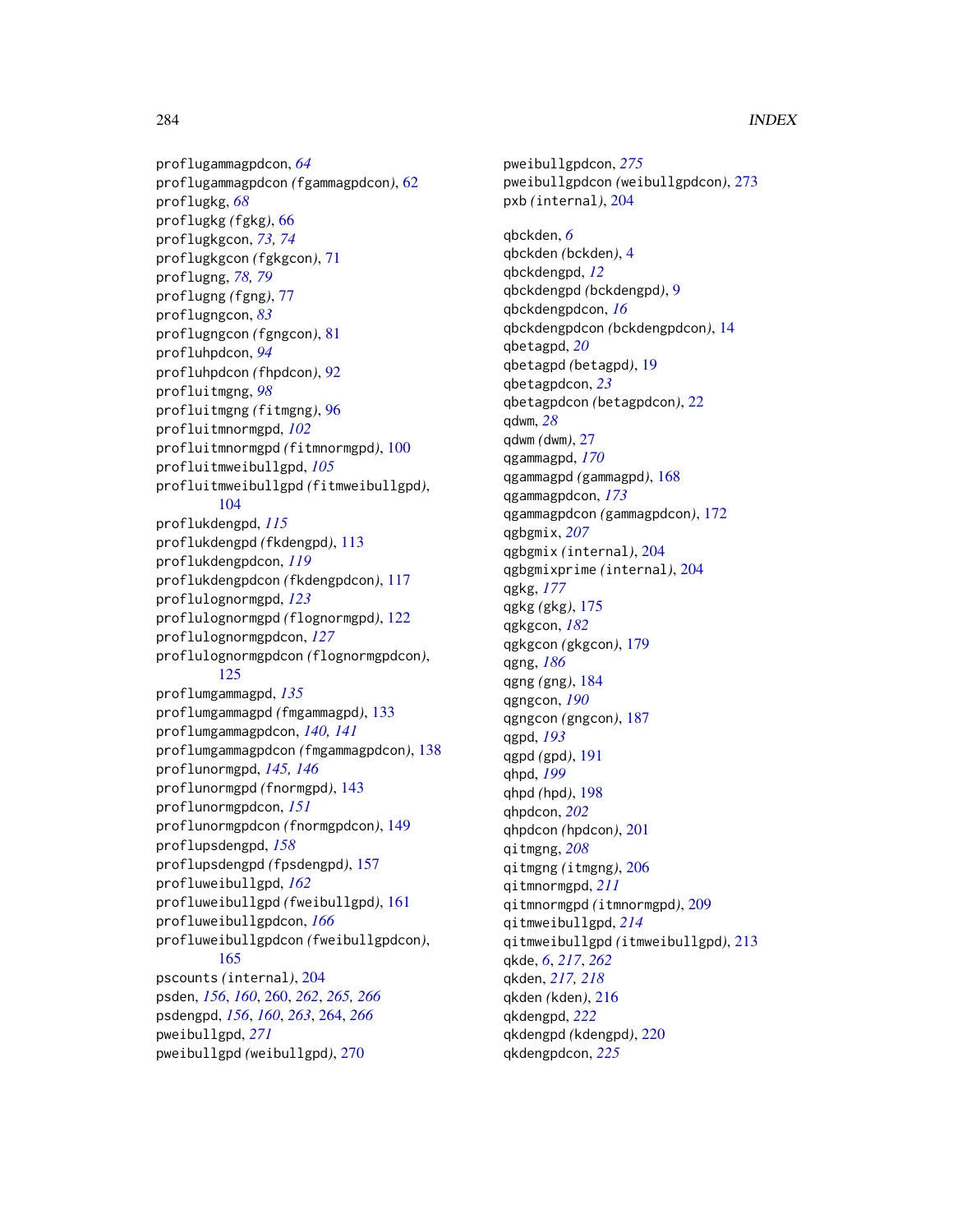# INDEX 285

qkdengpdcon *(*kdengpdcon*)*, [224](#page-223-0) qlognormgpd, *[234](#page-233-0)* qlognormgpd *(*lognormgpd*)*, [233](#page-232-1) qlognormgpdcon, *[237](#page-236-0)* qlognormgpdcon *(*lognormgpdcon*)*, [236](#page-235-1) qmgamma, *[240](#page-239-0)* qmgamma *(*mgamma*)*, [239](#page-238-0) qmgammagpd, *[244](#page-243-0)* qmgammagpd *(*mgammagpd*)*, [242](#page-241-0) qmgammagpdcon, *[247](#page-246-0)* qmgammagpdcon *(*mgammagpdcon*)*, [245](#page-244-0) qmix, *[207](#page-206-0)*, *[211](#page-210-0)*, *[214](#page-213-0)* qmix *(*internal*)*, [204](#page-203-0) qmixprime *(*internal*)*, [204](#page-203-0) qmixxprime, *[208](#page-207-0)*, *[211](#page-210-0)*, *[214](#page-213-0)* qnormgpd, *[253](#page-252-0)* qnormgpd *(*normgpd*)*, [251](#page-250-2) qnormgpdcon, *[256](#page-255-0)* qnormgpdcon *(*normgpdcon*)*, [254](#page-253-2) qplot, *[32](#page-31-0)* qplot *(*evmix.diag*)*, [30](#page-29-0) qpsden, *[262](#page-261-0)* qpsden *(*psden*)*, [260](#page-259-2) qpsdengpd, *[266](#page-265-0)* qpsdengpd *(*psdengpd*)*, [264](#page-263-2) qweibullgpd, *[271](#page-270-0)* qweibullgpd *(*weibullgpd*)*, [270](#page-269-2) qweibullgpdcon, *[275](#page-274-0)* qweibullgpdcon *(*weibullgpdcon*)*, [273](#page-272-2) rbckden, *[6,](#page-5-0) [7](#page-6-0)* rbckden *(*bckden*)*, [4](#page-3-0) rbckdengpd, *[12](#page-11-0)*

rbckdengpd *(*bckdengpd*)*, [9](#page-8-0) rbckdengpdcon, *[16,](#page-15-0) [17](#page-16-0)* rbckdengpdcon *(*bckdengpdcon*)*, [14](#page-13-0) rbetagpd, *[20,](#page-19-0) [21](#page-20-0)* rbetagpd *(*betagpd*)*, [19](#page-18-0) rbetagpdcon, *[23,](#page-22-0) [24](#page-23-0)* rbetagpdcon *(*betagpdcon*)*, [22](#page-21-0) rdwm, *[28,](#page-27-0) [29](#page-28-0)* rdwm *(*dwm*)*, [27](#page-26-0) rgammagpd, *[170](#page-169-0)* rgammagpd *(*gammagpd*)*, [168](#page-167-0) rgammagpdcon, *[173,](#page-172-0) [174](#page-173-0)* rgammagpdcon *(*gammagpdcon*)*, [172](#page-171-0) rgkg, *[177,](#page-176-0) [178](#page-177-0)* rgkg *(*gkg*)*, [175](#page-174-0) rgkgcon, *[182](#page-181-0)*

rgkgcon *(*gkgcon*)*, [179](#page-178-0) rgng, *[186](#page-185-0)* rgng *(*gng*)*, [184](#page-183-1) rgngcon, *[190](#page-189-0)* rgngcon *(*gngcon*)*, [187](#page-186-1) rgpd, *[193](#page-192-0)* rgpd *(*gpd*)*, [191](#page-190-1) rhpd, *[199](#page-198-0)* rhpd *(*hpd*)*, [198](#page-197-1) rhpdcon, *[202](#page-201-0)* rhpdcon *(*hpdcon*)*, [201](#page-200-1) ritmgng, *[208](#page-207-0)* ritmgng *(*itmgng*)*, [206](#page-205-1) ritmnormgpd, *[211](#page-210-0)* ritmnormgpd *(*itmnormgpd*)*, [209](#page-208-1) ritmweibullgpd, *[214,](#page-213-0) [215](#page-214-0)* ritmweibullgpd *(*itmweibullgpd*)*, [213](#page-212-1) rkden, *[218](#page-217-0)* rkden *(*kden*)*, [216](#page-215-0) rkdengpd, *[222](#page-221-0)* rkdengpd *(*kdengpd*)*, [220](#page-219-0) rkdengpdcon, *[225,](#page-224-0) [226](#page-225-0)* rkdengpdcon *(*kdengpdcon*)*, [224](#page-223-0) rlognormgpd, *[234](#page-233-0)* rlognormgpd *(*lognormgpd*)*, [233](#page-232-1) rlognormgpdcon, *[237,](#page-236-0) [238](#page-237-0)* rlognormgpdcon *(*lognormgpdcon*)*, [236](#page-235-1) rlplot, *[32](#page-31-0)* rlplot *(*evmix.diag*)*, [30](#page-29-0) rmgamma, *[240,](#page-239-0) [241](#page-240-0)* rmgamma *(*mgamma*)*, [239](#page-238-0) rmgammagpd, *[244](#page-243-0)* rmgammagpd *(*mgammagpd*)*, [242](#page-241-0) rmgammagpdcon, *[247,](#page-246-0) [248](#page-247-0)* rmgammagpdcon *(*mgammagpdcon*)*, [245](#page-244-0) rnormgpd, *[253](#page-252-0)* rnormgpd *(*normgpd*)*, [251](#page-250-2) rnormgpdcon, *[256](#page-255-0)* rnormgpdcon *(*normgpdcon*)*, [254](#page-253-2) rpsden, *[262](#page-261-0)* rpsden *(*psden*)*, [260](#page-259-2) rpsdengpd, *[266](#page-265-0)* rpsdengpd *(*psdengpd*)*, [264](#page-263-2) rweibullgpd, *[271,](#page-270-0) [272](#page-271-0)* rweibullgpd *(*weibullgpd*)*, [270](#page-269-2) rweibullgpdcon, *[275](#page-274-0)* rweibullgpdcon *(*weibullgpdcon*)*, [273](#page-272-2)

sapply, *[146](#page-145-0)*, *[229](#page-228-0)*